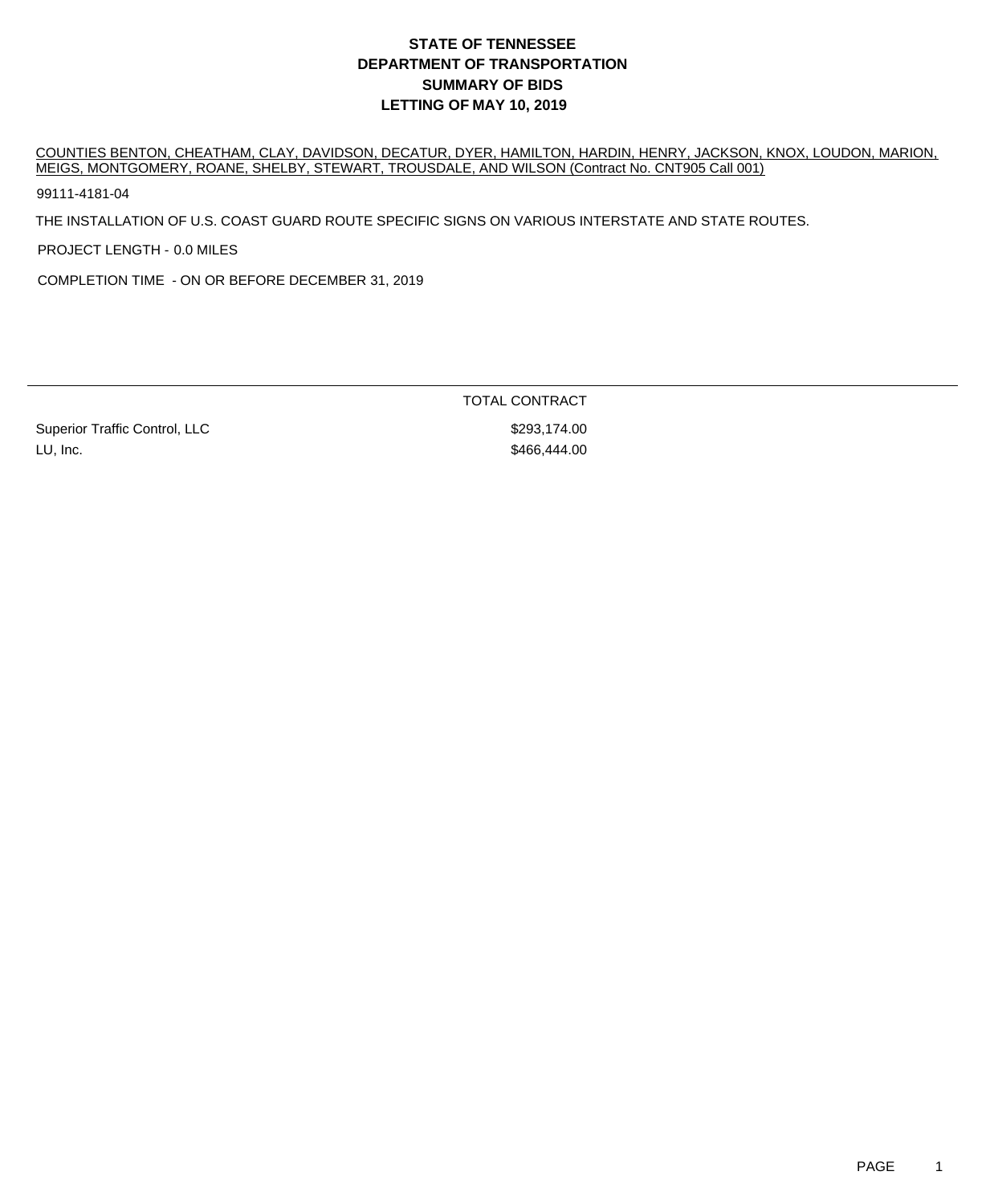**EXTENSION CONTRACT CNT905** UNIT PRICE **MAINTENANCE CATEGORY 712-01.02 LANE CLOSURE 54.000 EACH** Superior Traffic Control, LLC 6300.000 \$16,200.00 LU, Inc. \$750.0000 \$40,500.00 **712-01.03 LANE CLOSURE(NIGHT WORK) 34.000 EACH** Superior Traffic Control, LLC 630,600.000 \$30,600.00 LU, Inc. \$1,000.0000 \$34,000.00 **712-08.20 TRUCK MOUNTED ATTENUATOR W/MSSAGE BOARD 23.000 DAY** Superior Traffic Control, LLC \$1,550.0000 \$35,650.00 LU, Inc. \$1,400.0000 \$32,200.00 **713-13.03 FLAT SHEET ALUMINUM SIGNS (0.100" THICK) 2,752.000 S.F.** Superior Traffic Control, LLC 61 and the state of the state of the state of the state of the state of the state  $\frac{1}{2}$  \$50,224.00 LU, Inc. \$13.5000 \$37,152.00 **713-17.50 SIGN MOUNTED ON BRIDGE PARAPET 84.000 EACH** Superior Traffic Control, LLC 6. The state of the state of the state of the state of the state of the state of the state of the state of the state of the state of the state of the state of the state of the state of the sta LU, Inc. \$3,350.0000 \$281,400.00 **717-01 MOBILIZATION 1.000 LS** Superior Traffic Control, LLC 613,500.000 \$13,500.000 \$13,500.000 \$13,500.000 \$13,500.00

LU, Inc. \$41,192.000 \$41,192.000 \$41,192.000 \$41,192.000 \$41,192.00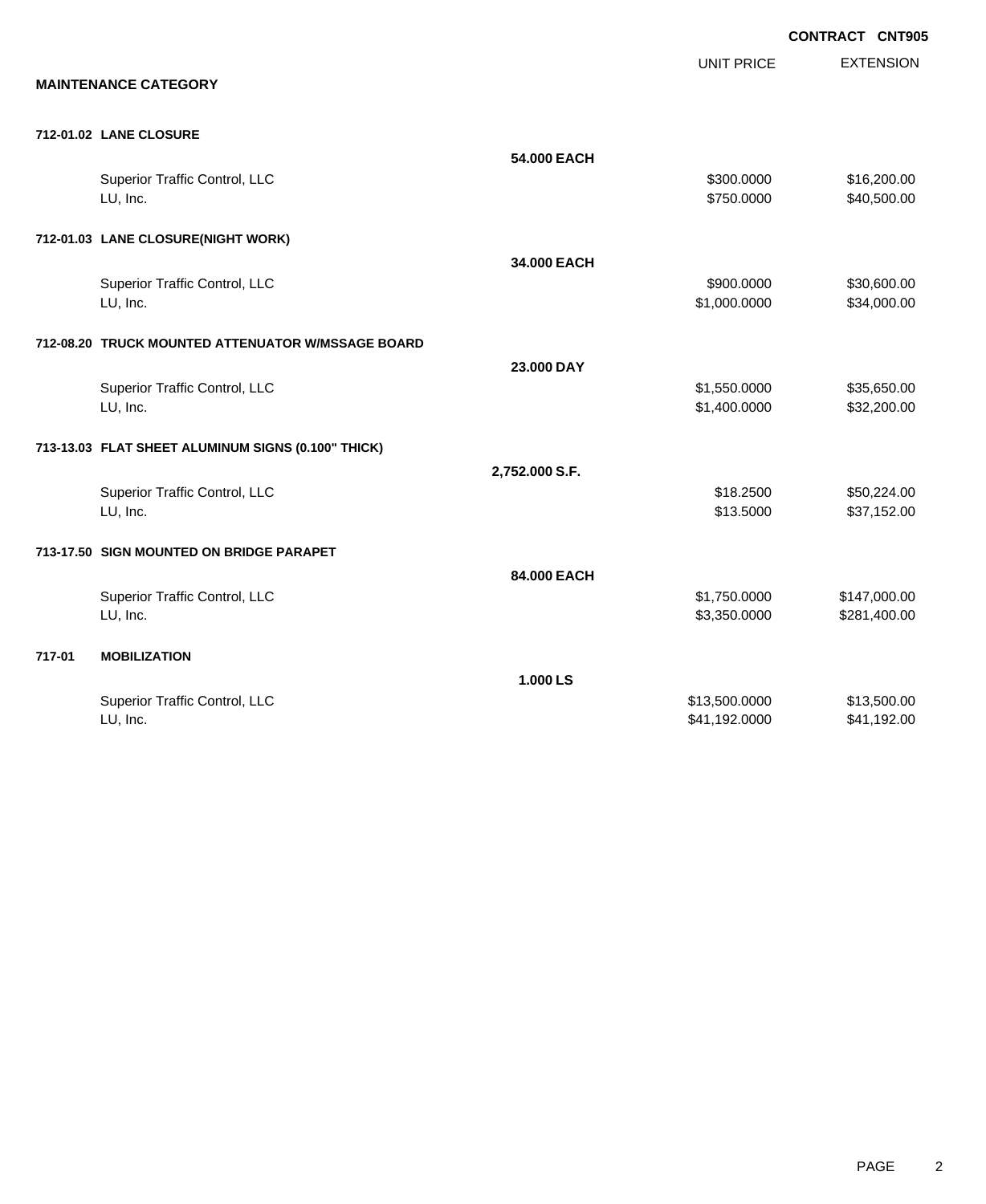## **SUB-TOTAL MAINTENANCE**

Superior Traffic Control, LLC \$293,174.00 LU, Inc. \$466,444.00

#### **TOTAL CONTRACT**

Superior Traffic Control, LLC **\$293,174.00** LU, Inc. \$466,444.00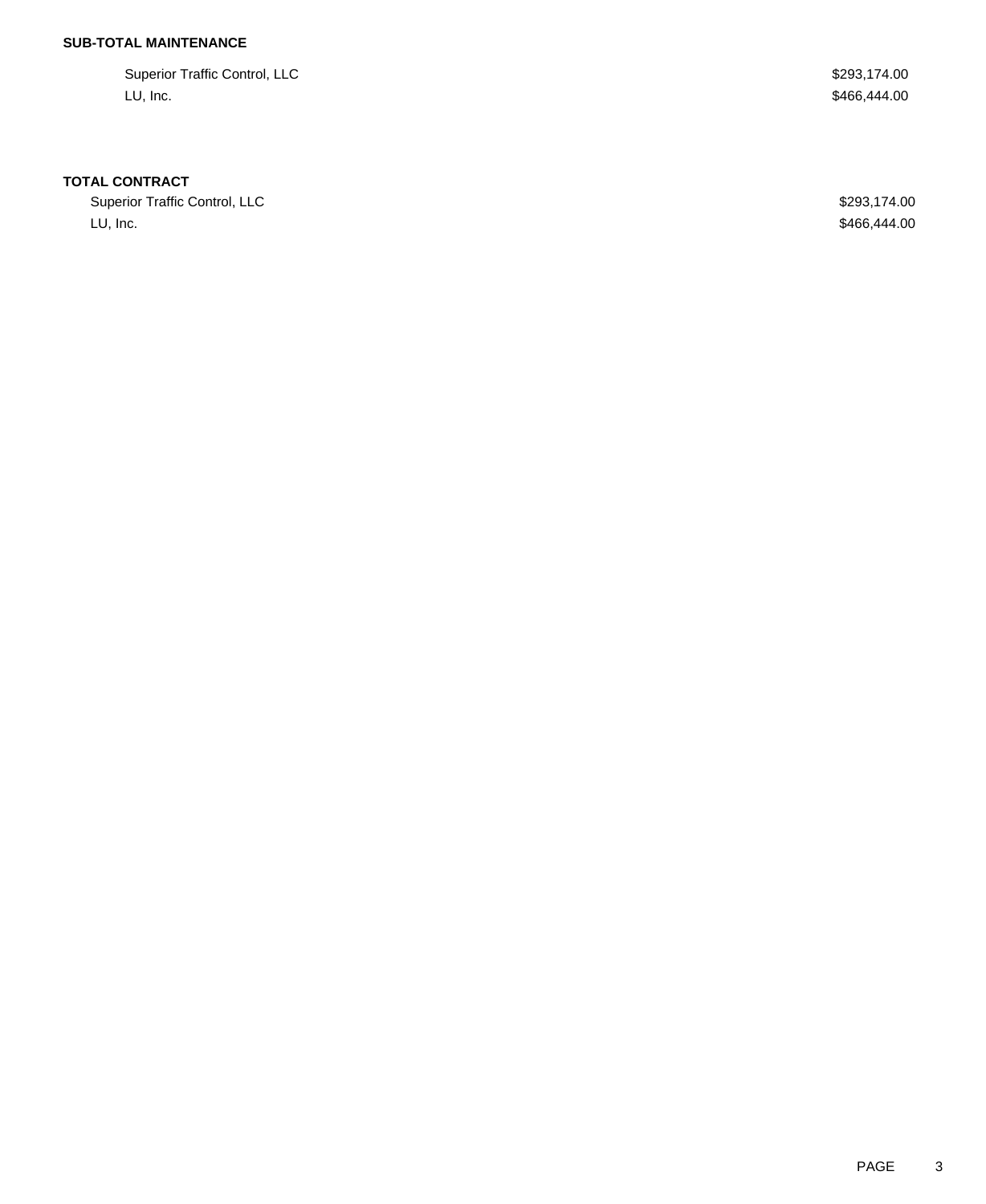#### MARION COUNTY (Contract No. CNT914 Call 003)

58024-4217-04

THE REPAIR OF A 76" X 67" ELLIPTICAL CORRUGATED METAL PIPE CULVERT ON S.R. 156 AT L.M. 13.15.

PROJECT LENGTH - 0.0 MILES

COMPLETION TIME - ON OR BEFORE AUGUST 31, 2019

Proshot Concrete, Inc. \$168,350.00

TOTAL CONTRACT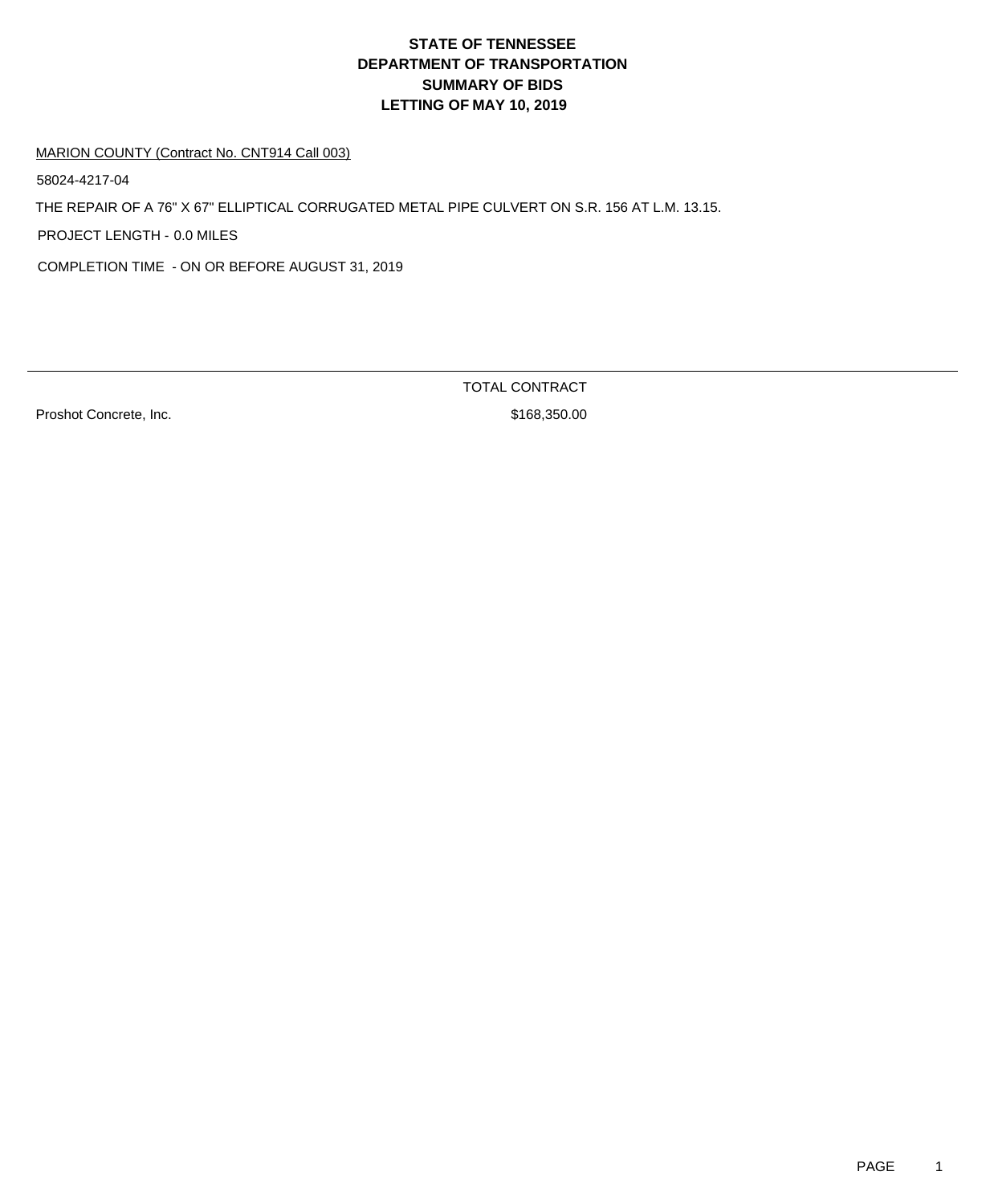EXTENSION **CONTRACT CNT914** UNIT PRICE **ROADWAY CATEGORY 209-09.01 SANDBAGS 50.000 BAG** Proshot Concrete, Inc. \$375.00 \$375.00 **209-20.03 POLYETHYLENE SHEETING (6 MIL. MINIMUM) 100.000 S.Y.** Proshot Concrete, Inc. \$5,000.00 \$5,000.00 \$5,000.00 \$5,000.00 \$5,000.00 \$5,000.00 \$5,000.00 \$5,000.00 \$5,000 **607-25.01 SAPL TYPE 1 GROUT (PIPE/CULVERT REPAIR) 250.000 C.F.** Proshot Concrete, Inc. \$100.0000 \$25,000.00 **607-25.02 SPRAY APPLIED PIPE LINER (SAPL) 450.000 C.F.** Proshot Concrete, Inc. 6. The Second State of the Second State of the Second State Second State Second State S **712-01 TRAFFIC CONTROL 1.000 LS** Proshot Concrete, Inc. 610,000.000 \$10,000.000 \$10,000.000 \$10,000.000 \$10,000.00 **712-01.02 LANE CLOSURE 5.000 EACH** Proshot Concrete, Inc. \$2,345.0000 \$11,725.00 **717-01 MOBILIZATION 1.000 LS** Proshot Concrete, Inc. \$15,000.000 \$15,000.000 \$15,000.000 \$15,000.000 \$15,000.00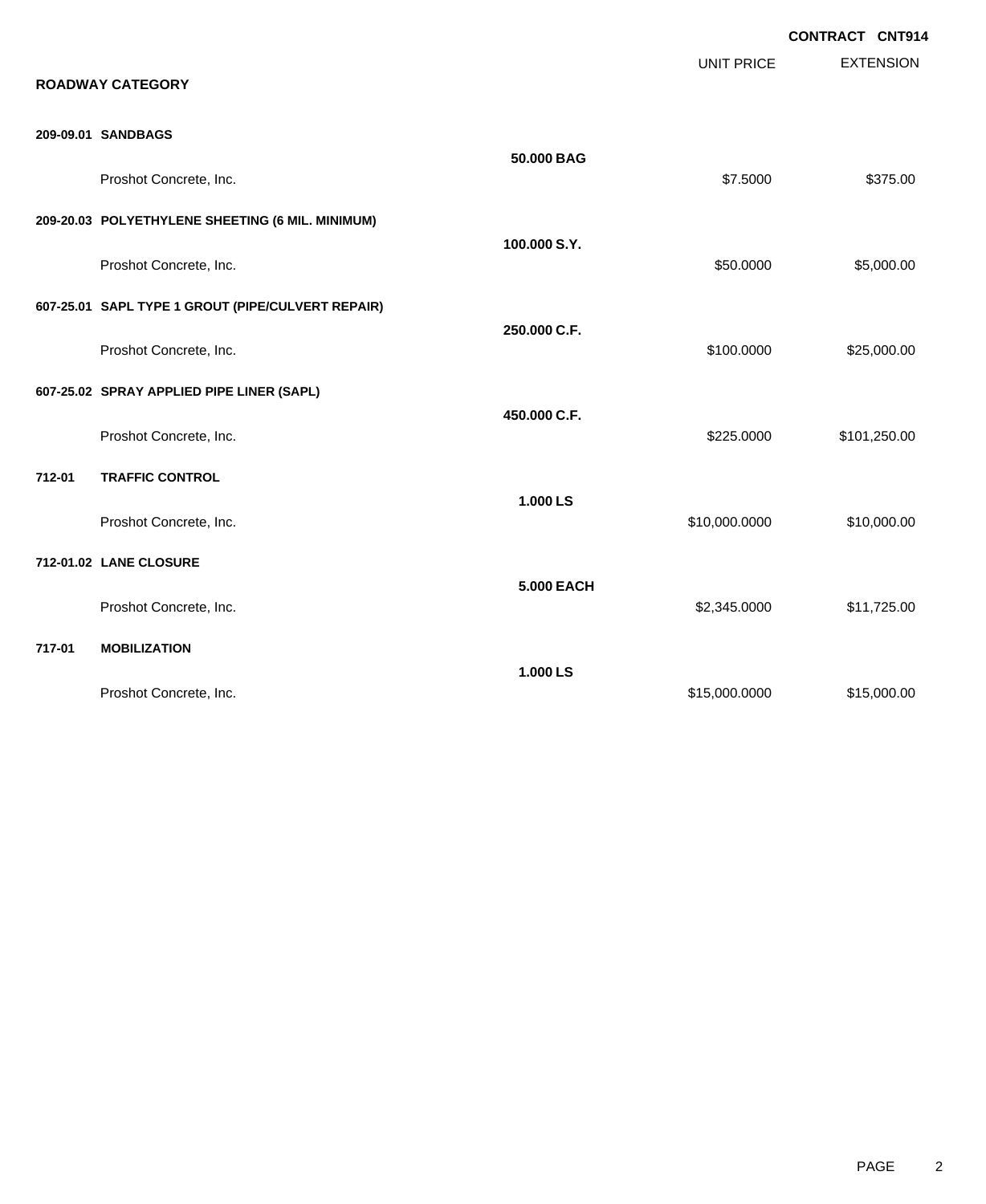Proshot Concrete, Inc. \$168,350.00

### **TOTAL CONTRACT**

Proshot Concrete, Inc. \$168,350.00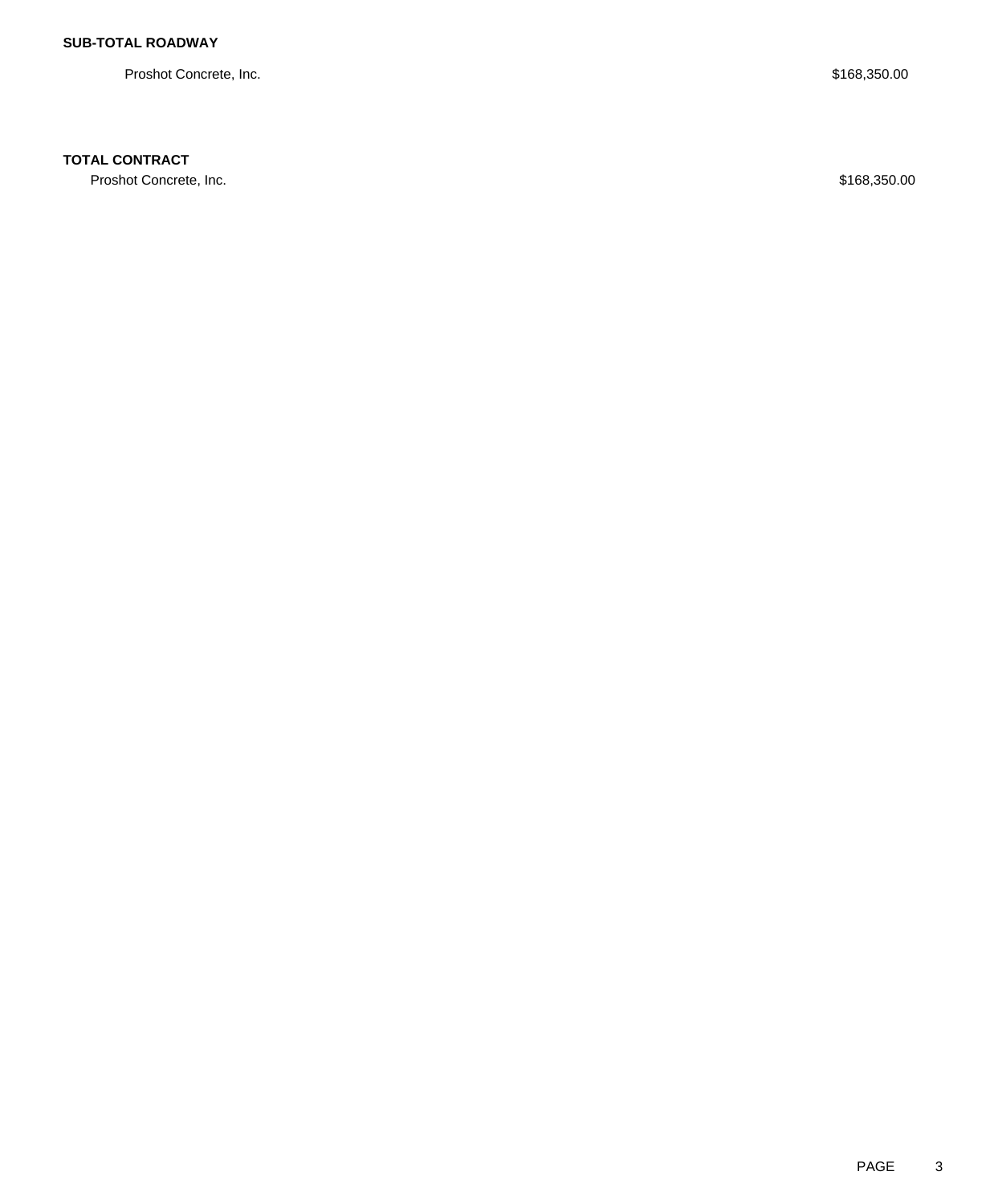#### RHEA COUNTY (Contract No. CNT915 Call 004)

72079-4214-04,NH/HSIP-29(113),72079-3214-94,72079-8214-14

THE RESURFACING ON U.S. 27 (S.R. 29) FROM NORTH OF S.R. 60 (L.M. 4.90) TO LANDES WAY (L.M. 6.53), INCLUDING BRIDGE DECK REPAIR.

PROJECT LENGTH - 1.630 MILES

COMPLETION TIME - ON OR BEFORE NOVEMBER 15, 2019

DBE GOAL 9.50%

TOTAL CONTRACT

Rogers Group, Inc. 6. 2010 12:30 12:30 12:30 12:30 12:30 12:30 13:30 14:30 14:30 14:30 14:30 14:30 14:30 14:30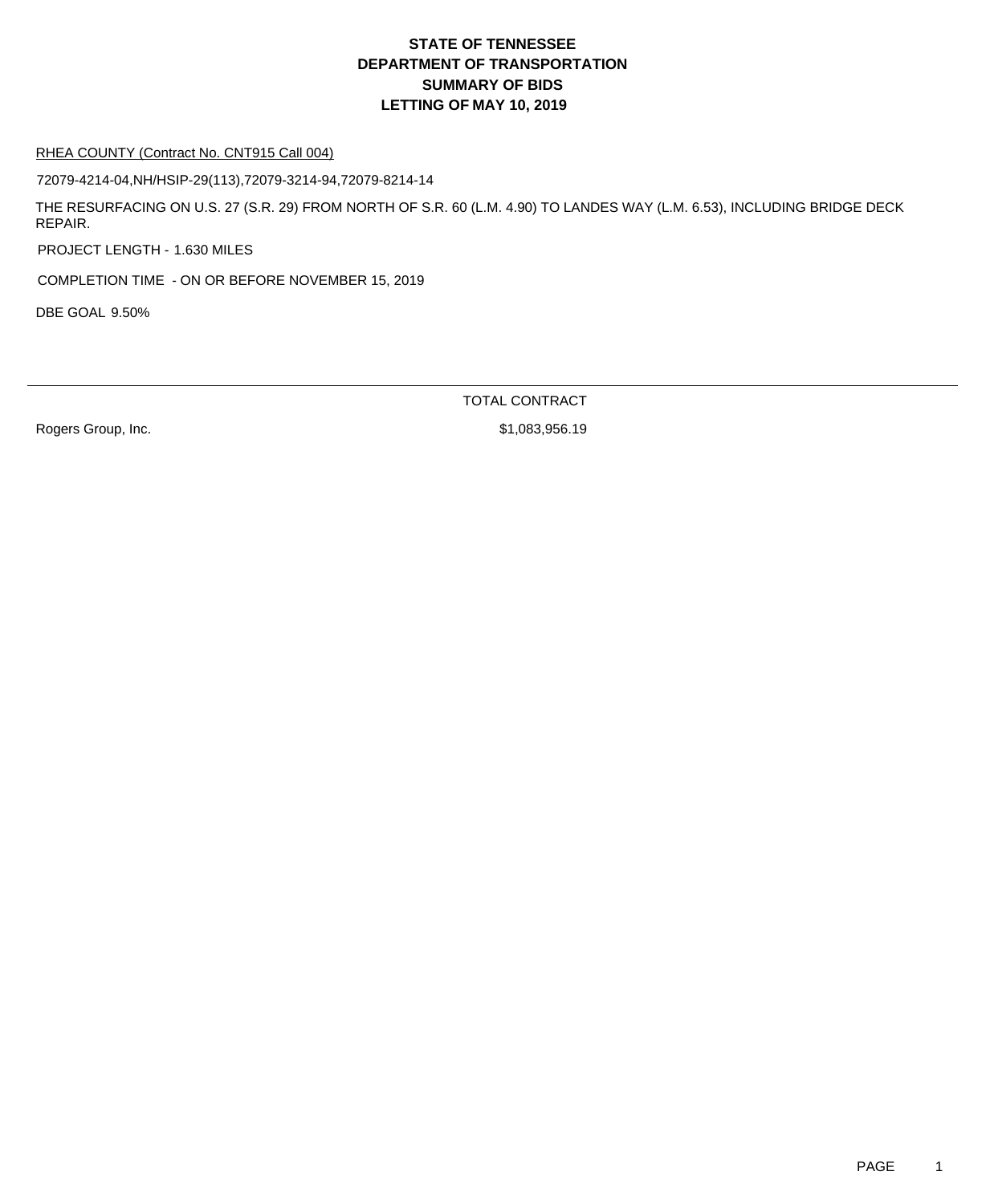|        |                                                           |                   |                   | <b>CONTRACT CNT915</b> |
|--------|-----------------------------------------------------------|-------------------|-------------------|------------------------|
|        | <b>ROADWAY CATEGORY</b>                                   |                   | <b>UNIT PRICE</b> | <b>EXTENSION</b>       |
|        |                                                           |                   |                   |                        |
| 303-01 | MINERAL AGGREGATE, TYPE A BASE, GRADING D                 |                   |                   |                        |
|        | Rogers Group, Inc.                                        | 302.000 TON       | \$58.4000         | \$17,636.80            |
|        | 403-02.01 TRACKLESS TACK COAT                             |                   |                   |                        |
|        | Rogers Group, Inc.                                        | 32.000 TON        | \$740.0000        | \$23,680.00            |
|        | 411-02.10 ACS MIX(PG70-22) GRADING D                      |                   |                   |                        |
|        | Rogers Group, Inc.                                        | 4,895.000 TON     | \$108.0000        | \$528,660.00           |
|        | 411-12.02 SCORING SHOULDERS (NON-CONTINUOUS) (16IN WIDTH) |                   |                   |                        |
|        | Rogers Group, Inc.                                        | 2.600 L.M.        | \$1,310.7000      | \$3,407.82             |
|        | 415-01.01 COLD PLANING BITUMINOUS PAVEMENT                |                   |                   |                        |
|        | Rogers Group, Inc.                                        | 4,902.000 TON     | \$22.8900         | \$112,206.78           |
|        | 611-01.20 ADJUSTMENT OF EXISTING MANHOLE                  |                   |                   |                        |
|        | Rogers Group, Inc.                                        | <b>2.000 EACH</b> | \$1,510.0000      | \$3,020.00             |
|        | 701-01.01 CONCRETE SIDEWALK (4 ")                         |                   |                   |                        |
|        | Rogers Group, Inc.                                        | 600.000 S.F.      | \$19.5000         | \$11,700.00            |
|        | 701-02.01 CONCRETE CURB RAMP (RETROFIT)                   |                   |                   |                        |
|        | Rogers Group, Inc.                                        | 415.000 S.F.      | \$51.4500         | \$21,351.75            |
| 701-03 | <b>CONCRETE MEDIAN PAVEMENT</b>                           |                   |                   |                        |
|        | Rogers Group, Inc.                                        | 17.000 C.Y.       | \$975.0000        | \$16,575.00            |
| 702-01 | <b>CONCRETE CURB</b>                                      |                   |                   |                        |
|        | Rogers Group, Inc.                                        | 10.900 C.Y.       | \$1,427.0000      | \$15,554.30            |
| 702-03 | <b>CONCRETE COMBINED CURB &amp; GUTTER</b>                |                   |                   |                        |
|        | Rogers Group, Inc.                                        | 4.900 C.Y.        | \$1,427.0000      | \$6,992.30             |
| 712-01 | <b>TRAFFIC CONTROL</b>                                    |                   |                   |                        |
|        | Rogers Group, Inc.                                        | 1.000 LS          | \$48,708.0000     | \$48,708.00            |

PAGE 2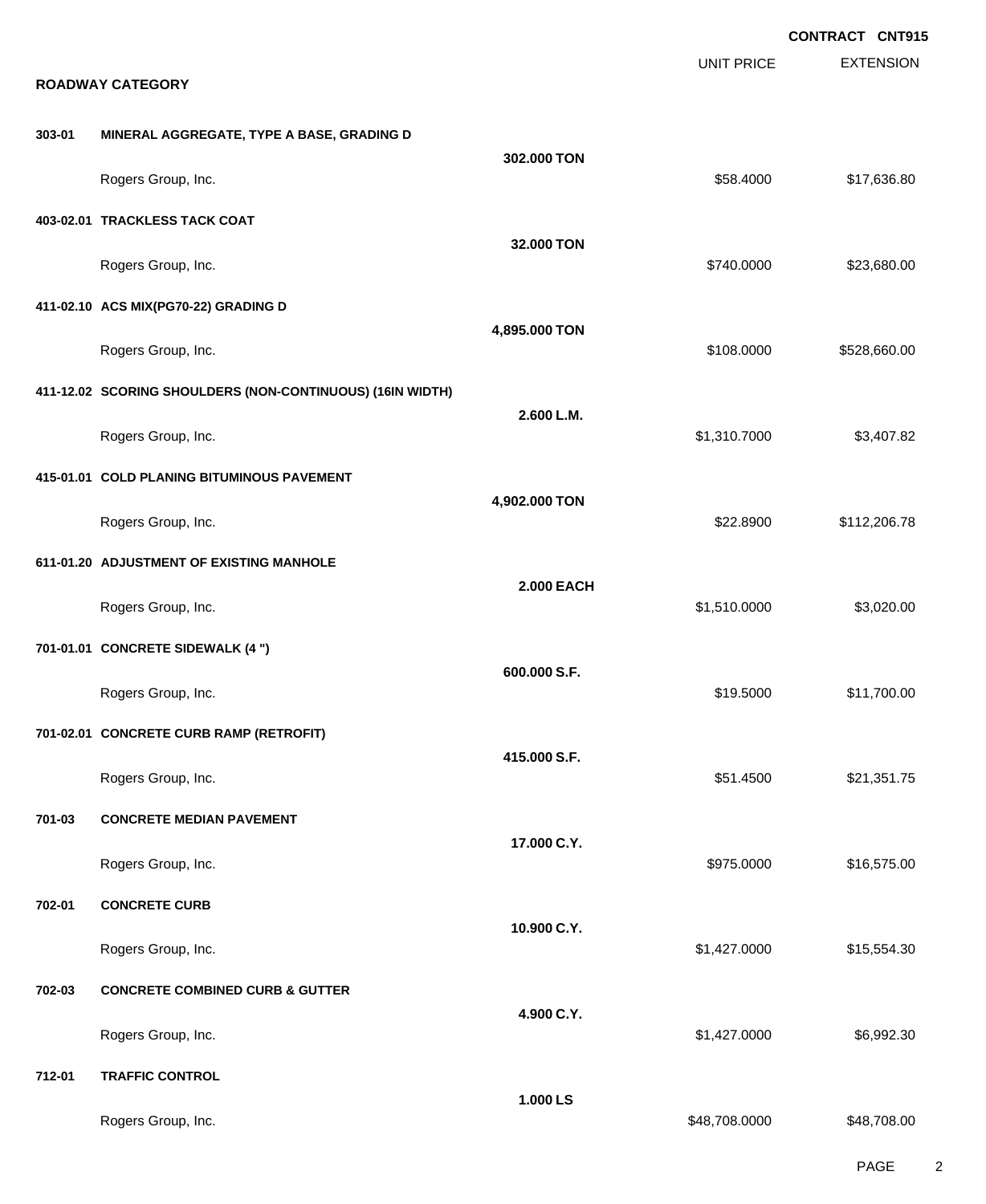**EXTENSION CONTRACT CNT915** UNIT PRICE **712-06 SIGNS (CONSTRUCTION) 777.000 S.F.** Rogers Group, Inc. \$10.9000 \$8,469.30 **712-08.03 ARROW BOARD (TYPE C) 2.000 EACH** Rogers Group, Inc. \$3,062.3500 \$6,124.70 **713-16.01 CHANGEABLE MESSAGE SIGN UNIT 2.000 EACH** Rogers Group, Inc. \$4,379.5000 \$8,759.00 **716-01.22 SNOWPLOWABLE RAISED PAVMENT MARKERS (MONO-DIR)(1 COLOR) 74.000 EACH** Rogers Group, Inc. \$38.9000 \$2,878.60 **716-01.23 SNOWPLOWABLE RAISED PAVEMENT MARKERS (BI-DIR)(2 COLOR) 216.000 EACH** Rogers Group, Inc. \$38.9000 \$8,402.40 **716-02.04 PLASTIC PAVEMENT MARKING(CHANNELIZATION STRIPING) 150.000 S.Y.** Rogers Group, Inc. \$2,892.50 **716-02.05 PLASTIC PAVEMENT MARKING (STOP LINE) 470.000 L.F.** Rogers Group, Inc. \$11.7000 \$5,499.00 **716-02.06 PLASTIC PAVEMENT MARKING (TURN LANE ARROW) 20.000 EACH** Rogers Group, Inc. \$194.6500 \$3,893.00 **716-04.01 PLASTIC PAVEMENT MARKING (STRAIGHT-TURN ARROW) 3.000 EACH** Rogers Group, Inc. \$292.0000 \$876.00 **716-04.05 PLASTIC PAVEMENT MARKING (STRAIGHT ARROW) 2.000 EACH** Rogers Group, Inc. \$324.500 \$324.50 **716-04.12 PLASTIC PAVEMENT MARKING (YIELD LINE) 128.000 S.F.** Rogers Group, Inc. \$998.40 **716-05.01 PAINTED PAVEMENT MARKING (4" LINE) 10.600 L.M.** Rogers Group, Inc. \$7,909.72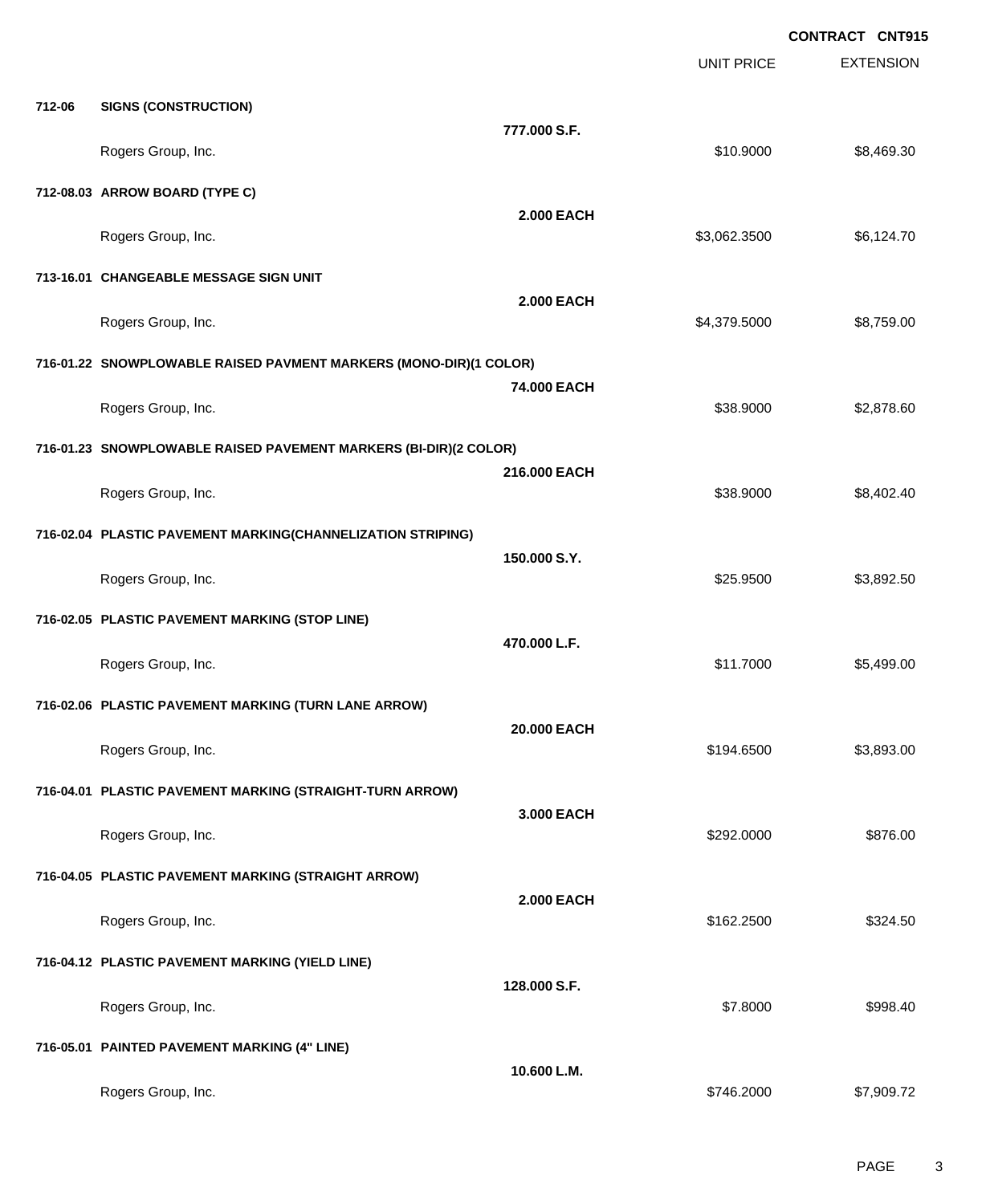| <b>CONTRACT CNT915</b> |  |
|------------------------|--|
|                        |  |

|        |                                                                 |                 | <b>UNIT PRICE</b> | <b>EXTENSION</b> |
|--------|-----------------------------------------------------------------|-----------------|-------------------|------------------|
|        | 716-05.05 PAINTED PAVEMENT MARKING (STOP LINE)                  |                 |                   |                  |
|        | Rogers Group, Inc.                                              | 320.000 L.F.    | \$6.5000          | \$2,080.00       |
|        | 716-12.02 ENHANCED FLATLINE THERMO PVMT MRKNG (6IN LINE)        |                 |                   |                  |
|        | Rogers Group, Inc.                                              | 8.600 L.M.      | \$5,061.0000      | \$43,524.60      |
|        | 716-12.05 ENHANCED FLATLINE THERMO PVMT MRKNG (6IN DOTTED LINE) |                 |                   |                  |
|        | Rogers Group, Inc.                                              | 1,460.000 L.F.  | \$2.6000          | \$3,796.00       |
|        | 716-12.06 ENHANCED FLAT LINE THERMO (8IN LINE)                  |                 |                   |                  |
|        | Rogers Group, Inc.                                              | 1,480.000 L.F.  | \$3.9000          | \$5,772.00       |
| 717-01 | <b>MOBILIZATION</b>                                             |                 |                   |                  |
|        | Rogers Group, Inc.                                              | 1.000 LS        | \$50,995.7200     | \$50,995.72      |
|        | 730-14.02 SAW SLOT                                              |                 |                   |                  |
|        | Rogers Group, Inc.                                              | 3,424.000 L.F.  | \$4.7500          | \$16,264.00      |
|        | 730-14.03 LOOP WIRE                                             |                 |                   |                  |
|        | Rogers Group, Inc.                                              | 12,880.000 L.F. | \$0.8500          | \$10,948.00      |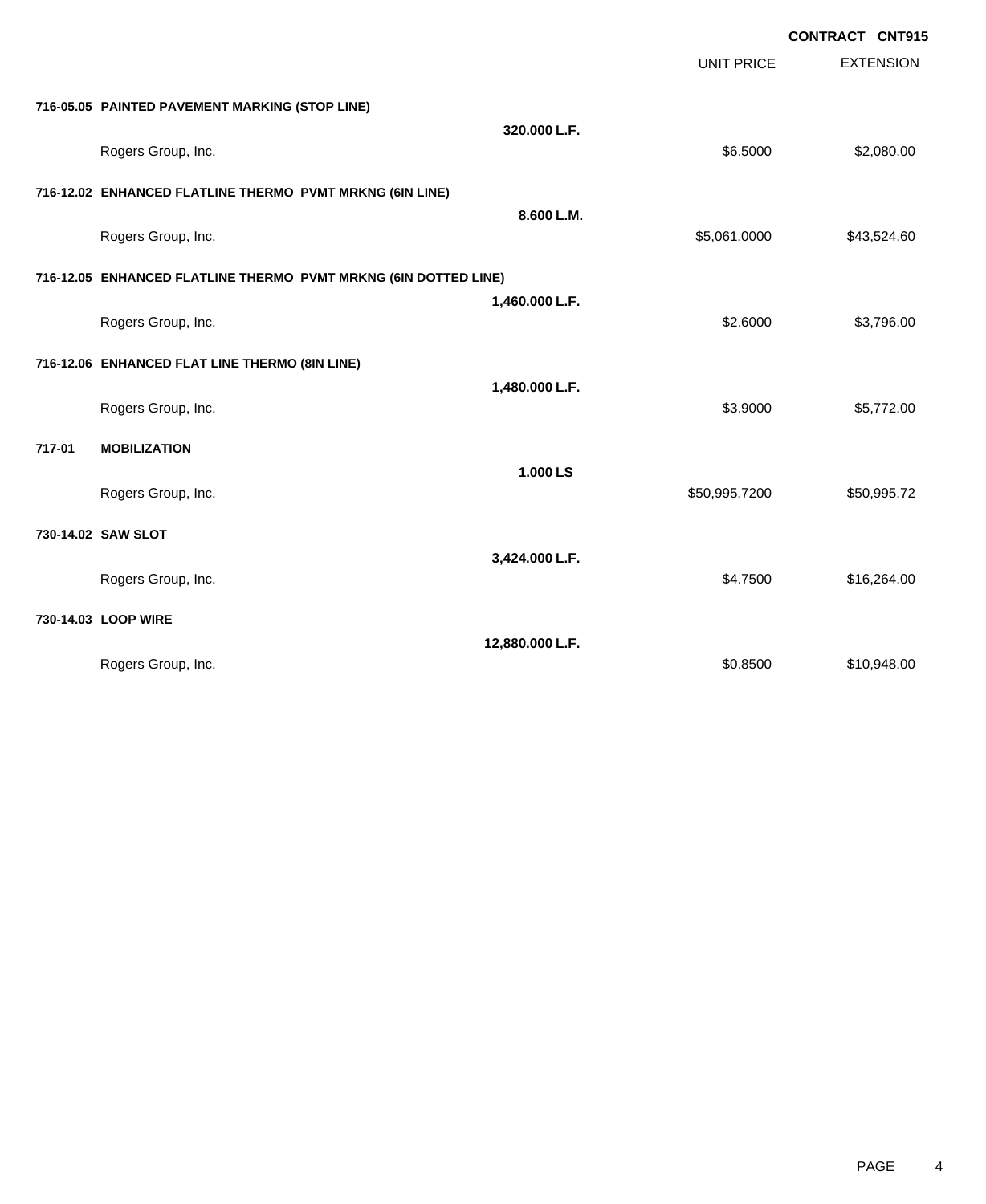|                                   |            | <b>CONTRACT CNT915</b> |
|-----------------------------------|------------|------------------------|
|                                   | UNIT PRICE | EXTENSION              |
| <b>BRIDGE CATEGORY</b>            |            |                        |
|                                   |            |                        |
| 604-10.44 EXPANSION JOINT REPAIRS |            |                        |

|                    | 160.000 L.F. |            |             |
|--------------------|--------------|------------|-------------|
| Rogers Group, Inc. |              | \$519.1000 | \$83,056.00 |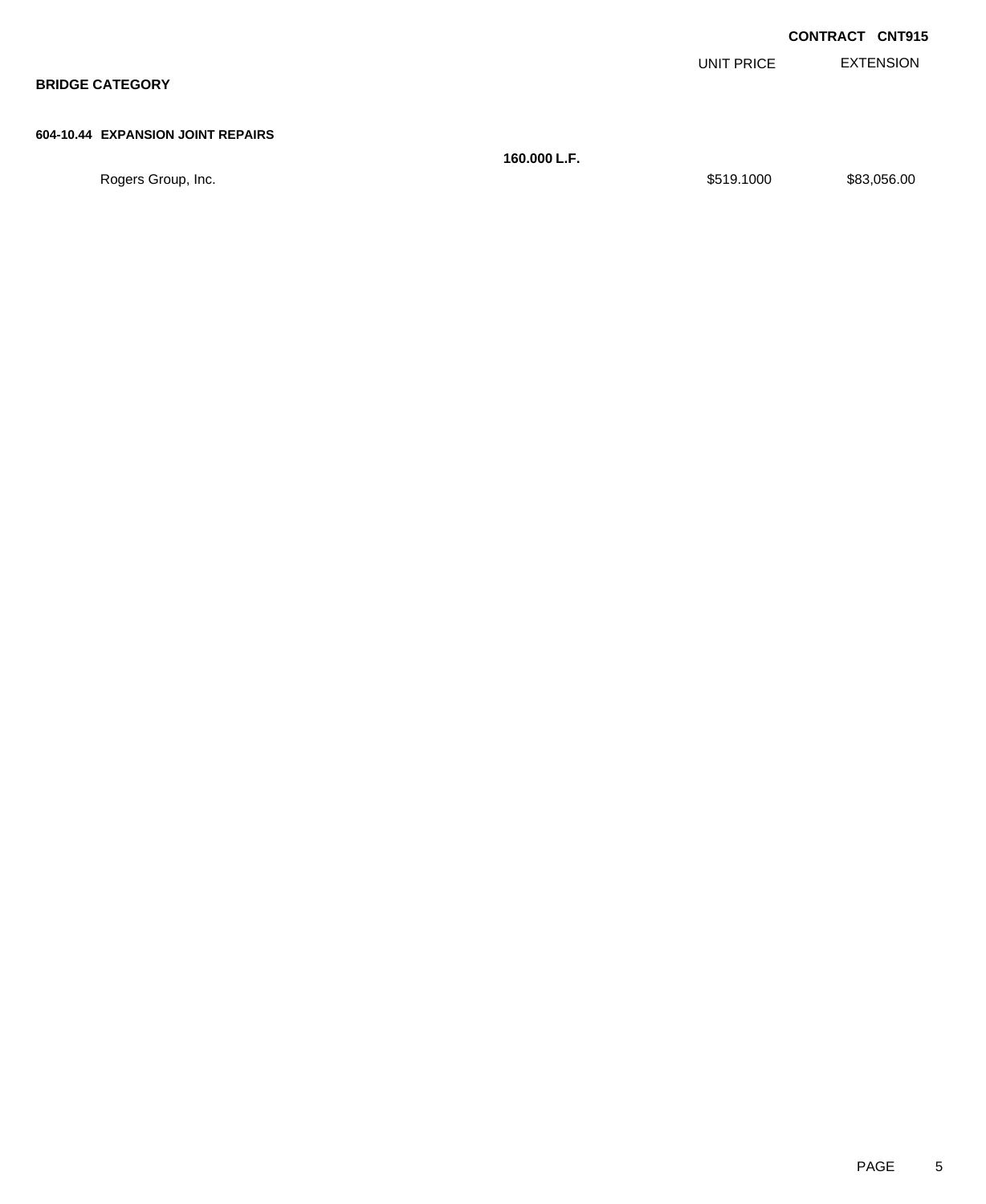### **SUB-TOTAL ROADWAY**

Rogers Group, Inc. \$1,000,900.19

### **SUB-TOTAL BRIDGE**

Rogers Group, Inc. \$83,056.00

**TOTAL CONTRACT**

Rogers Group, Inc. \$1,083,956.19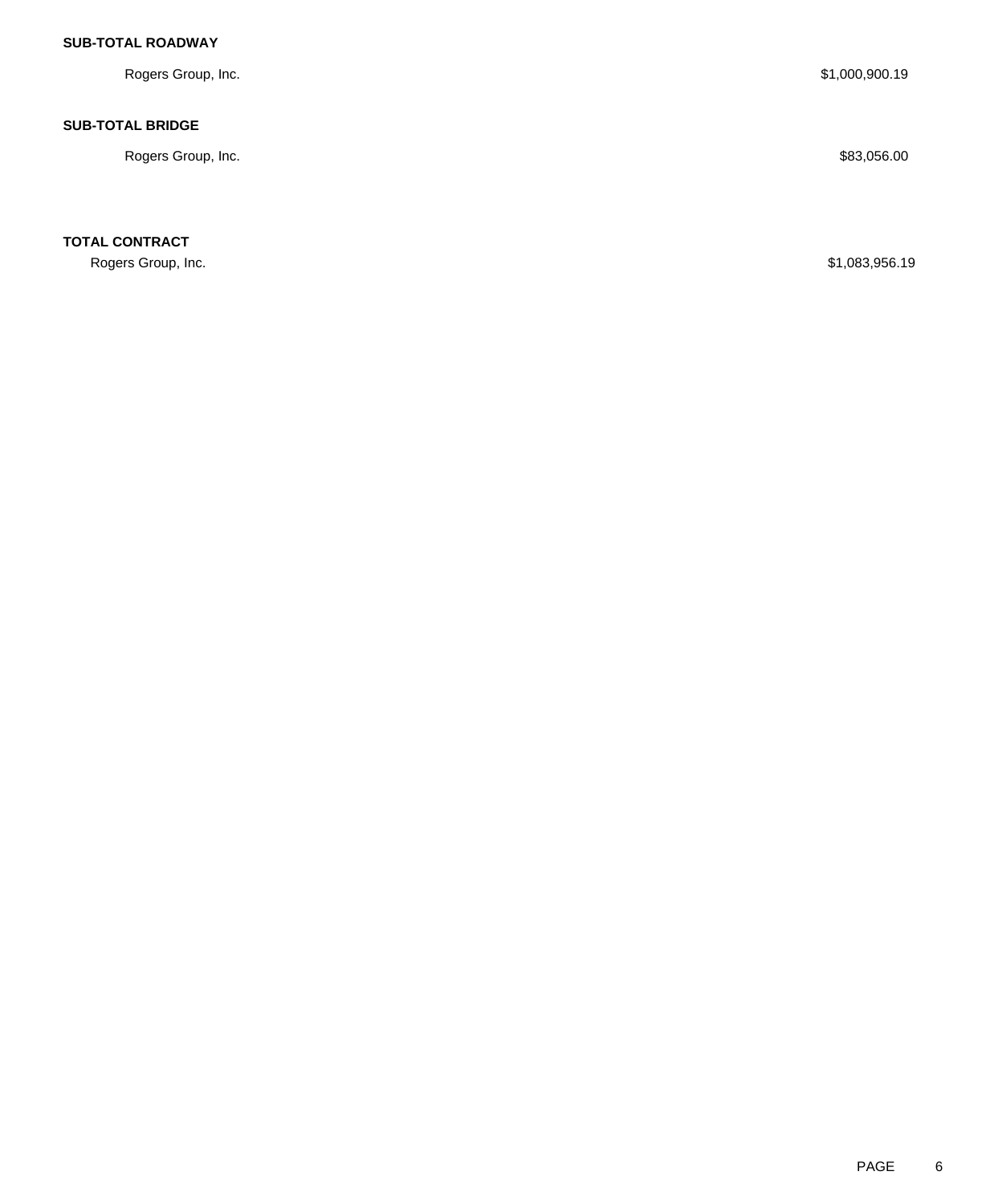#### WAYNE COUNTY (Contract No. CNT910 Call 005)

91999-3602-04,91999-3603-04

THE CONSTRUCTION OF A T.D.O.T. MAINTENANCE BUILDING AT THE INTERSECTION OF U.S. 64 (S.R. 15) AND SAVANNAH HIGHWAY IN WAYNESBORO.

PROJECT LENGTH - 0.000 MILES

COMPLETION TIME - ON OR BEFORE JUNE 30, 2020

Hudson Construction Co. 6. The Second State of the State of State State State State State State State State State State State State State State State State State State State State State State State State State State State

TOTAL CONTRACT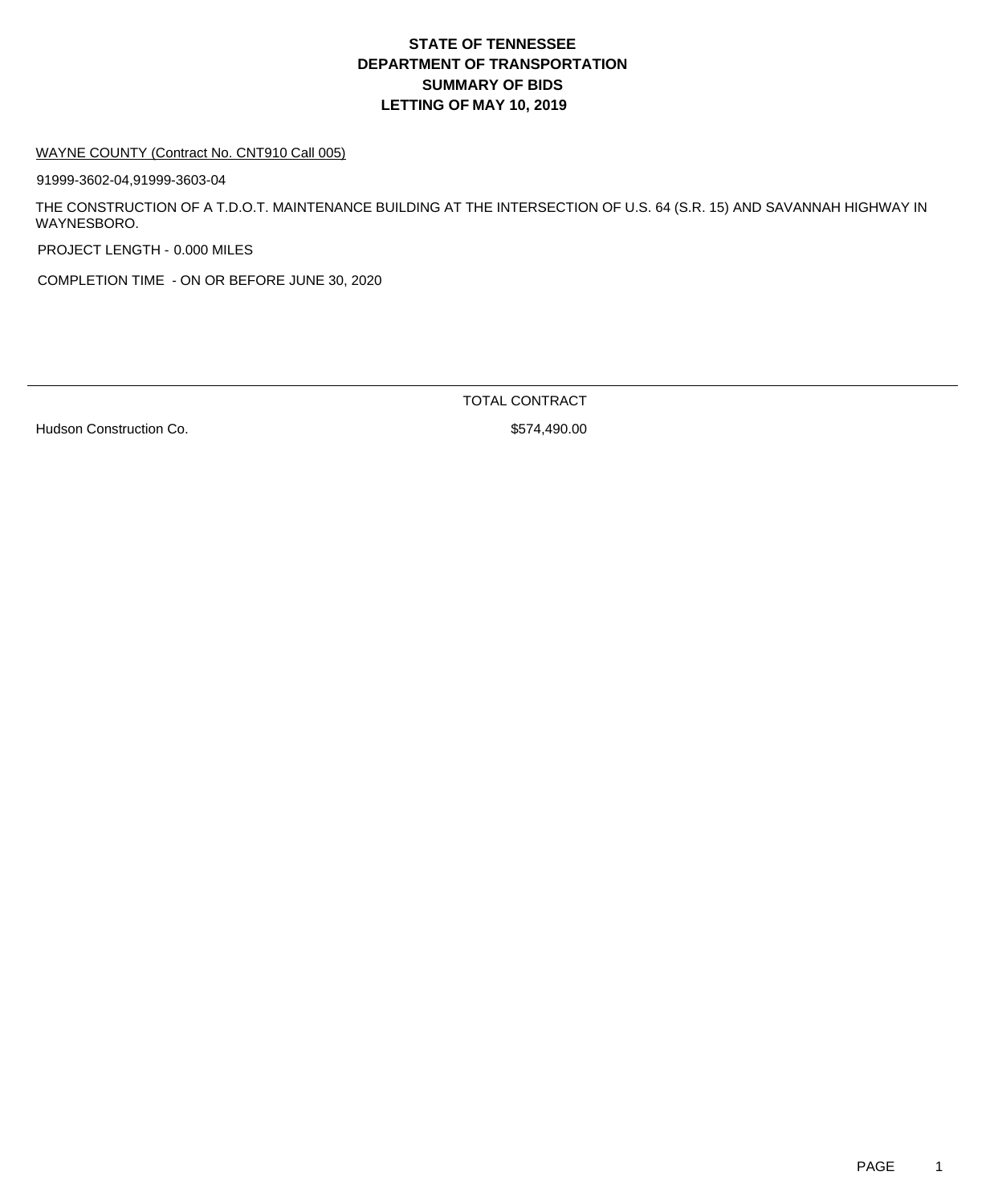|        | <b>MAINTENANCE CATEGORY</b>                   |                   | <b>UNIT PRICE</b> | <b>CONTRACT CNT910</b><br><b>EXTENSION</b> |
|--------|-----------------------------------------------|-------------------|-------------------|--------------------------------------------|
|        | 607-65.20 SITE PREPARATION                    |                   |                   |                                            |
|        | Hudson Construction Co.                       | <b>1.000 EACH</b> | \$53,910.0000     | \$53,910.00                                |
|        | 680-01.03 SALT BINS (40' x 80'-8")            |                   |                   |                                            |
|        | Hudson Construction Co.                       | <b>1.000 EACH</b> | \$180,000.0000    | \$180,000.00                               |
|        | 680-02.01 BUILDING (FOUNDATION AND STRUCTURE) | <b>1.000 EACH</b> |                   |                                            |
|        | Hudson Construction Co.                       |                   | \$142,320.0000    | \$142,320.00                               |
|        | 680-02.02 BUILDING (INTERIOR CONSTRUCTION)    | <b>1.000 EACH</b> |                   |                                            |
|        | Hudson Construction Co.                       |                   | \$122,320.0000    | \$122,320.00                               |
| 717-01 | <b>MOBILIZATION</b>                           | 1.000 LS          |                   |                                            |
|        | Hudson Construction Co.                       |                   | \$75,940.0000     | \$75,940.00                                |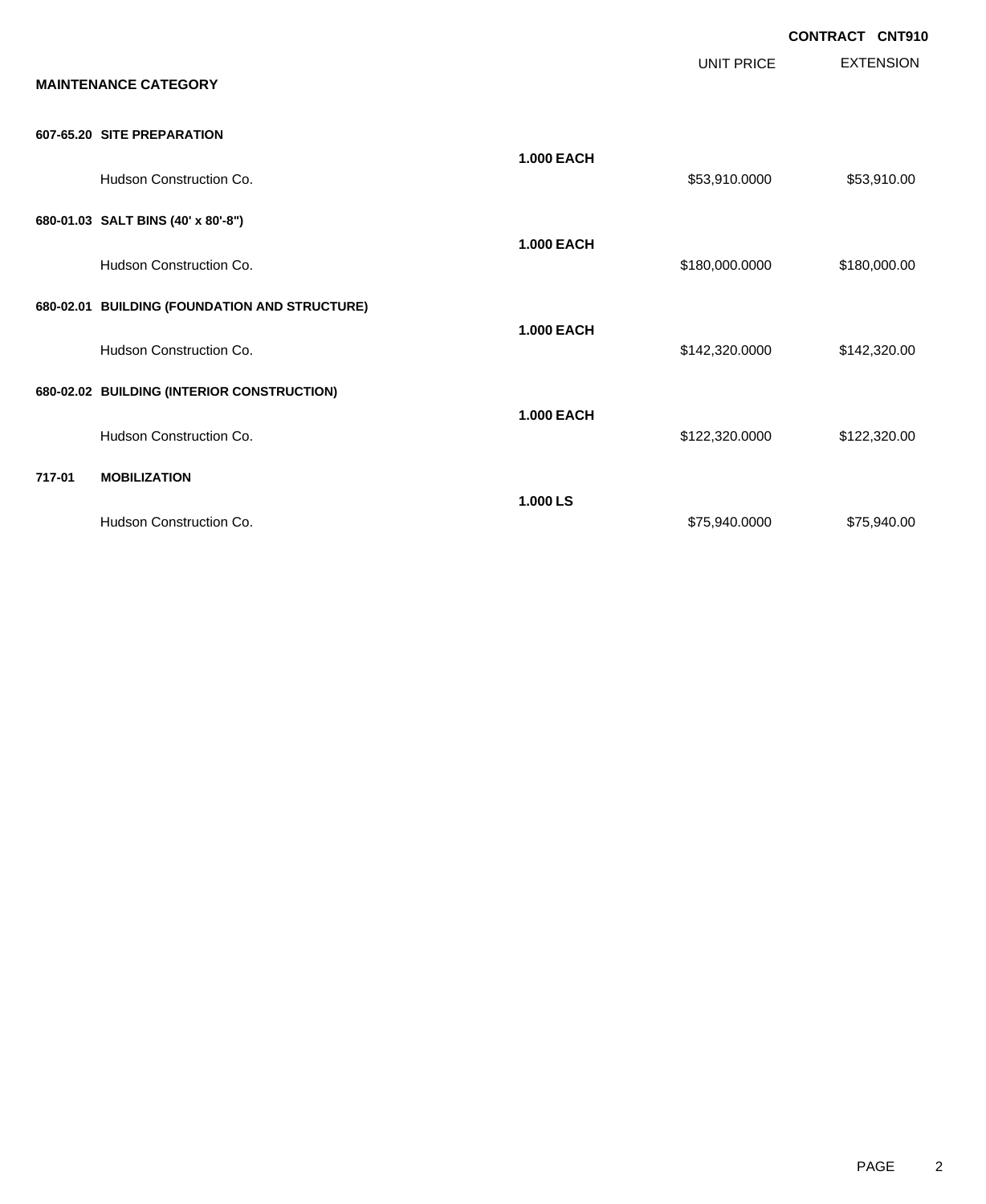Hudson Construction Co. 6574,490.00

### **TOTAL CONTRACT**

Hudson Construction Co. 6574,490.00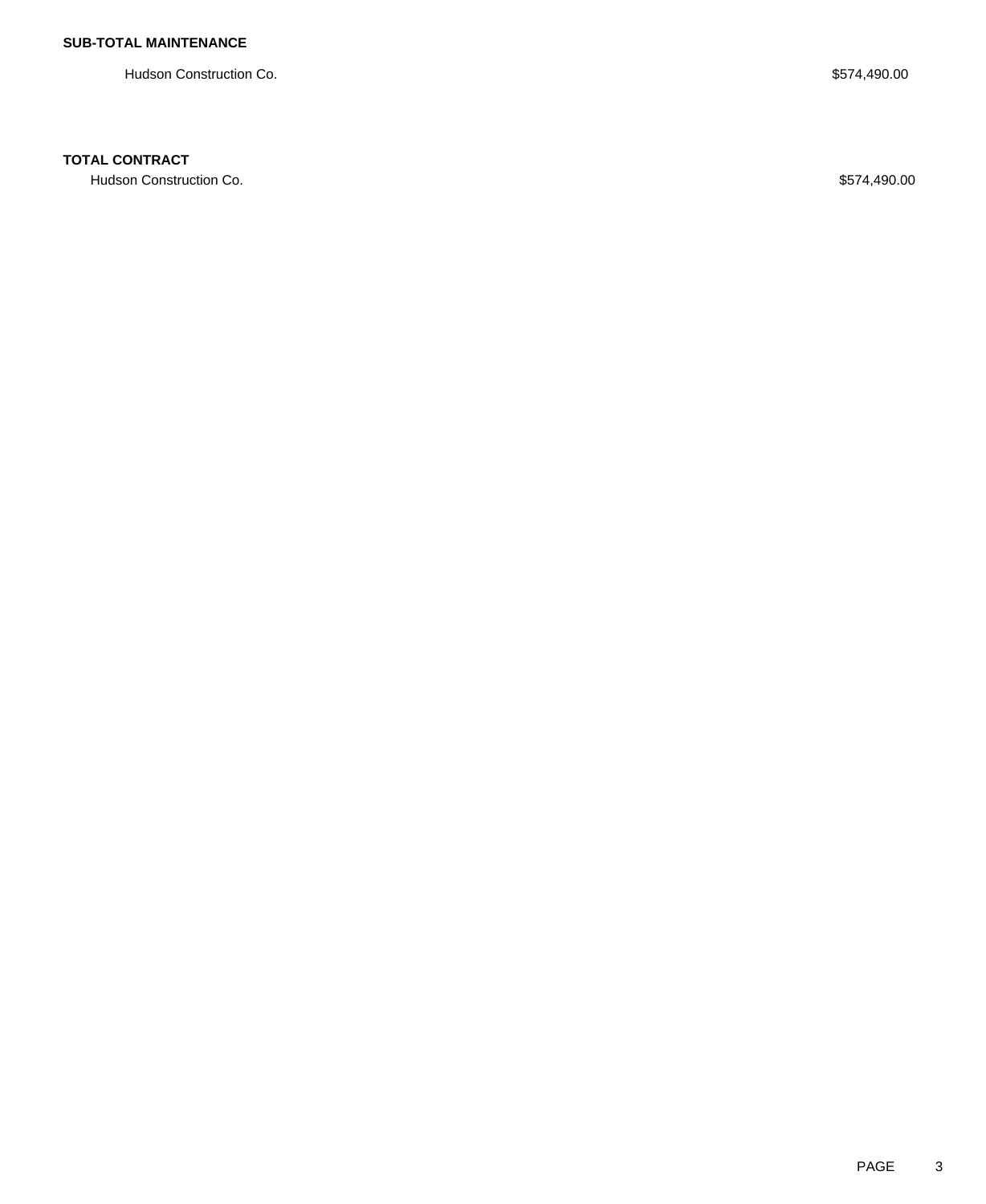#### ANDERSON COUNTY (Contract No. CNT228 Call 006)

01015-4251-04,STP/HSIP-116(26),01015-3251-94,01015-8251-14

THE RESURFACING ON S.R. 116 FROM NEAR S.R. 330 (L.M. 10.42) TO NEAR U.S. 25W (S.R. 9) (L.M. 19.25), INCLUDING BRIDGE DECK REPAIR.

PROJECT LENGTH - 8.830 MILES

COMPLETION TIME - ON OR BEFORE NOVEMBER 15, 2019

DBE GOAL 9.00%

|                                  | TOTAL CONTRACT |
|----------------------------------|----------------|
| Potter South East LLC            | \$1.134.480.40 |
| Rogers Group, Inc.               | \$1.192.978.14 |
| Duracap Asphalt Paving Co., Inc. | \$1,312,107.37 |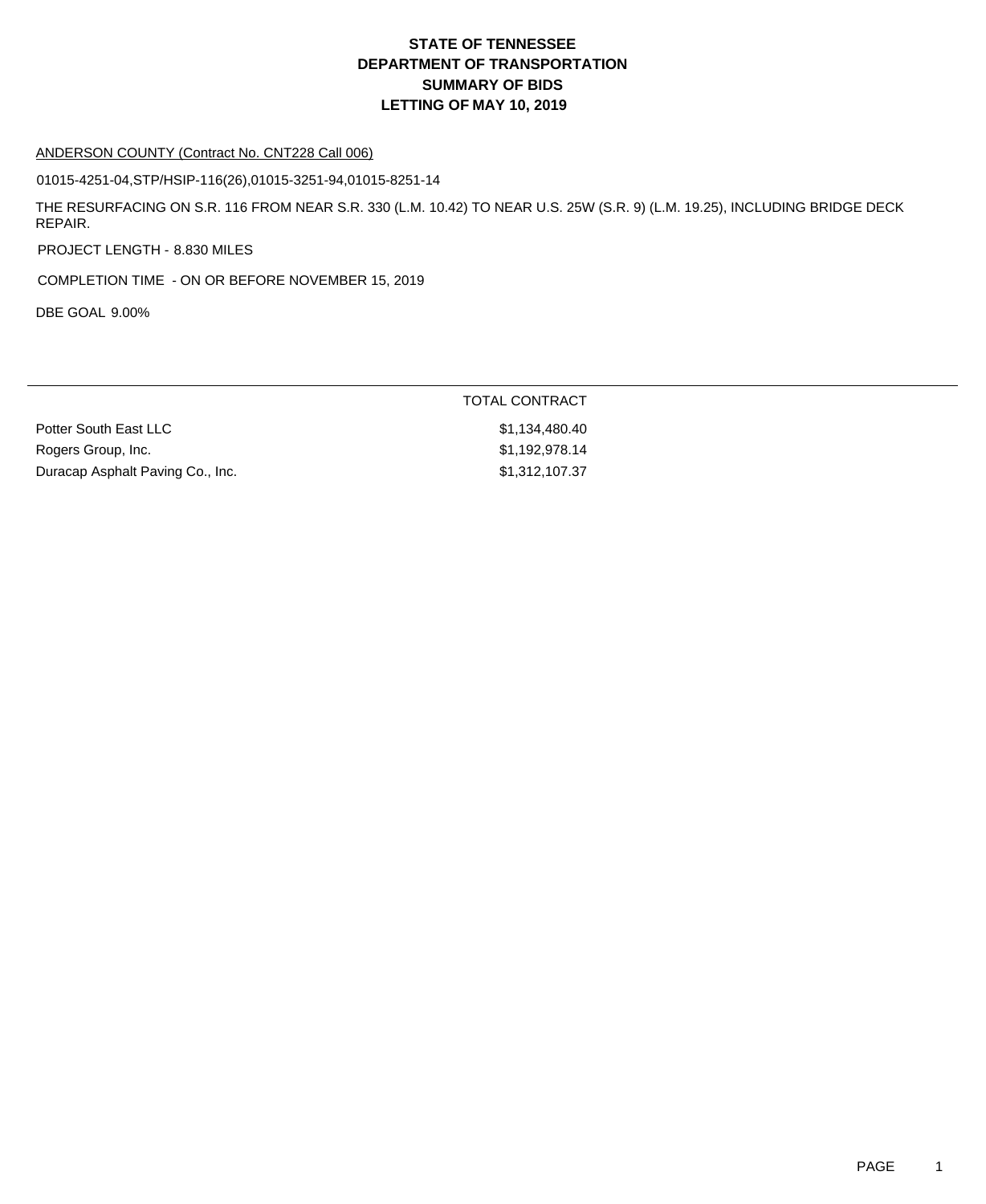EXTENSION **CONTRACT CNT228** UNIT PRICE **ROADWAY CATEGORY 307-01.15 ASC MIX (PG64-22) (BPMLC-HM) GRADING CS 980.000 TON** Potter South East LLC 60000 \$84,574.00 Rogers Group, Inc. \$98.5500 \$96,579.00 Duracap Asphalt Paving Co., Inc. 6. The Contract of Contract Asphalt Paving Co., Inc. 698,597.80 **403-01 BITUMINOUS MATERIAL FOR TACK COAT (TC) 110.000 TON** Potter South East LLC  $$702.0000$   $$77,220.00$ Rogers Group, Inc. \$78,100.00 \$78,100.00 \$78,100.00 \$78,100.00 \$78,100.00 \$78,100.00 \$78,100.00 \$78,100.00 \$78 Duracap Asphalt Paving Co., Inc. \$975.000 \$107,250.00 **411-03.13 ACS MIX(PG70-22) THIN LIFT D ASPHALT 6,317.000 TON** Potter South East LLC 60000 \$693,606.60 Rogers Group, Inc. \$102.6000 \$648,124.20 Duracap Asphalt Paving Co., Inc. \$117.5300 \$742,437.01 **411-12.04 SCORING FOR RUMBLE STRIPE (NON-CONTINUOUS) (4IN WIDTH) 14.000 L.M.** Potter South East LLC  $$572.0000$  \$8,008.00 Rogers Group, Inc. \$479.8600 \$6,718.04 Duracap Asphalt Paving Co., Inc. 66,622.00 **705-02.10 GUARDRAIL TRANSITION 27IN TO 31IN 1.000 EACH** Potter South East LLC 60000 \$50.000 \$50.000 \$50.000 \$50.000 \$50.000 \$50.000 \$50.000 \$50.000 \$50.000 \$50.00 Rogers Group, Inc. \$42.2300 \$42.2300 \$42.2300 \$42.2300 \$42.2300 \$42.2300 \$42.2300 \$42.23 Duracap Asphalt Paving Co., Inc. 69 (1999) 184.000 \$184.000 \$184.000 \$184.000 **705-04.09 EARTH PAD FOR TYPE 38 GR END TREATMENT 1.000 EACH** Potter South East LLC  $$1,255.0000$   $$1,255.000$ Rogers Group, Inc. \$1,261.6800 \$1,261.6800 \$1,261.6800 \$1,261.6800 \$1,261.6800 \$1,261.68 Duracap Asphalt Paving Co., Inc. \$1,100.000 \$1,100.000 \$1,100.000 \$1,100.000 **705-06.20 TANGENT ENERGY ABSORBING TERM MASH TL-3 1.000 EACH** Potter South East LLC 6. The Superior Section 1. The Section 1. The Section 1. Section 1. Section 1. Section 1 Rogers Group, Inc. \$2,824.2600 \$2,824.2600 \$2,824.2600 \$2,824.2600 \$2,824.2600 \$2,824.2600 \$2,824.26 Duracap Asphalt Paving Co., Inc. \$3,300.000 \$3,300.000 \$3,300.000 \$3,300.000 \$3,300.00 **705-20.20 LOW MAINT CRASH CUSHN NARROW (MASH TL-3) 2.000 EACH** Potter South East LLC 6 6 and 5,000.000 \$10,000.00 \$10,000.00 \$10,000.00 \$10,000.00 \$10,000.00 \$10,000.00 \$10,000 Rogers Group, Inc. \$29,137.9400 \$58,275.88

Duracap Asphalt Paving Co., Inc. \$27,085.0000 \$54,170.00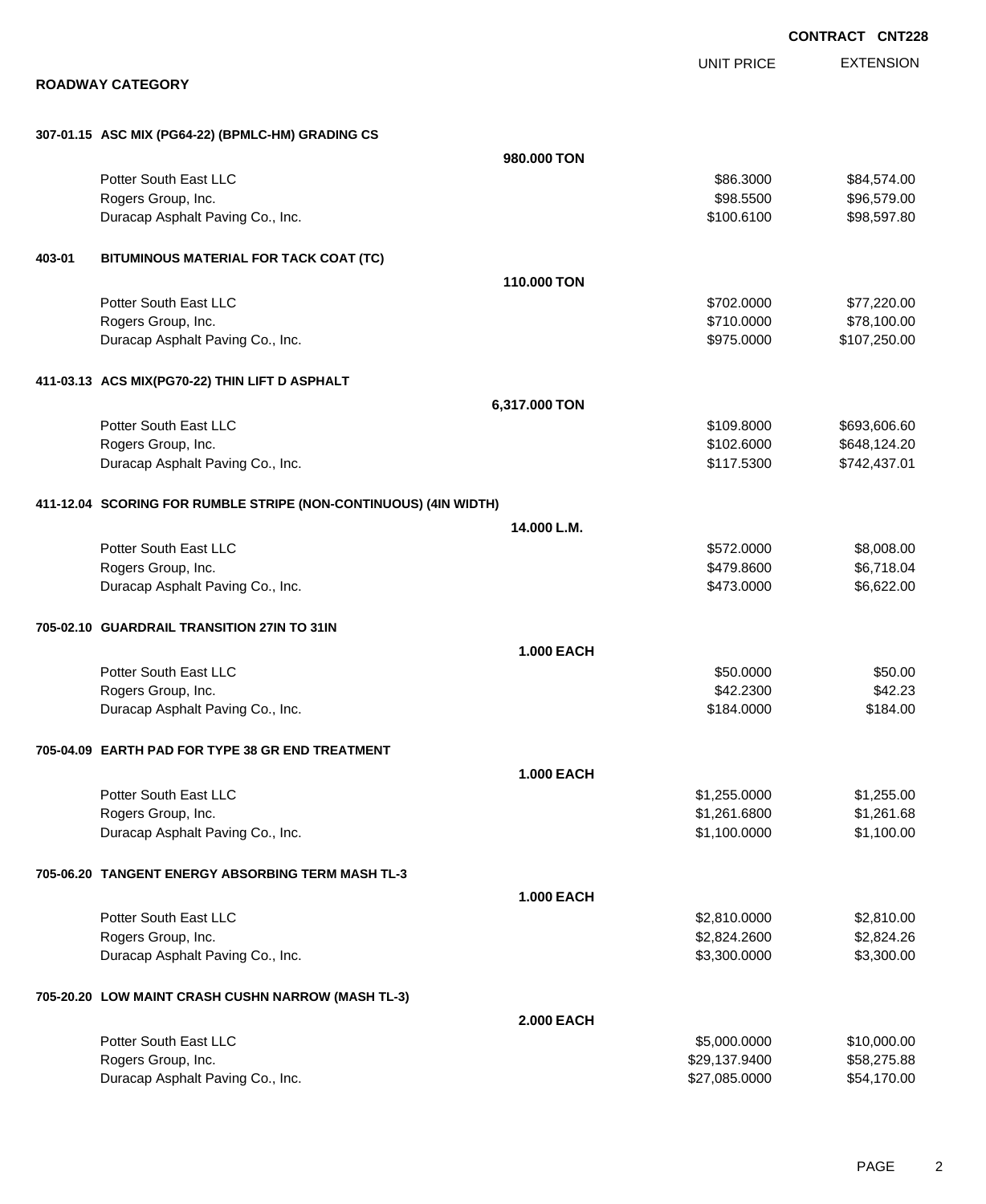|        |                                                                   |                   | <b>UNIT PRICE</b> | <b>EXTENSION</b> |
|--------|-------------------------------------------------------------------|-------------------|-------------------|------------------|
| 712-01 | <b>TRAFFIC CONTROL</b>                                            |                   |                   |                  |
|        |                                                                   | 1.000 LS          |                   |                  |
|        | Potter South East LLC                                             |                   | \$8,500.0000      | \$8,500.00       |
|        | Rogers Group, Inc.                                                |                   | \$39,467.0000     | \$39,467.00      |
|        | Duracap Asphalt Paving Co., Inc.                                  |                   | \$41,139.0000     | \$41,139.00      |
|        | 712-02.02 INTERCONNECTED PORTABLE BARRIER RAIL                    |                   |                   |                  |
|        |                                                                   | 294.000 L.F.      |                   |                  |
|        | Potter South East LLC                                             |                   | \$20.0000         | \$5,880.00       |
|        | Rogers Group, Inc.                                                |                   | \$54.0000         | \$15,876.00      |
|        | Duracap Asphalt Paving Co., Inc.                                  |                   | \$34.6500         | \$10,187.10      |
|        | 712-04.01 FLEXIBLE DRUMS (CHANNELIZING)                           |                   |                   |                  |
|        |                                                                   | 183.000 EACH      |                   |                  |
|        | Potter South East LLC                                             |                   | \$10.0000         | \$1,830.00       |
|        | Rogers Group, Inc.                                                |                   | \$13.2500         | \$2,424.75       |
|        | Duracap Asphalt Paving Co., Inc.                                  |                   | \$15.7500         | \$2,882.25       |
|        | 712-04.50 BARRIER RAIL DELINEATOR                                 |                   |                   |                  |
|        |                                                                   | 15.000 EACH       |                   |                  |
|        | Potter South East LLC                                             |                   | \$15.0000         | \$225.00         |
|        | Rogers Group, Inc.                                                |                   | \$9.9500          | \$149.25         |
|        | Duracap Asphalt Paving Co., Inc.                                  |                   | \$12.6000         | \$189.00         |
|        | 712-05.01 WARNING LIGHTS (TYPE A)                                 |                   |                   |                  |
|        |                                                                   | <b>2.000 EACH</b> |                   |                  |
|        | Potter South East LLC                                             |                   | \$50.0000         | \$100.00         |
|        | Rogers Group, Inc.                                                |                   | \$5.2500          | \$10.50          |
|        | Duracap Asphalt Paving Co., Inc.                                  |                   | \$21.0000         | \$42.00          |
| 712-06 | <b>SIGNS (CONSTRUCTION)</b>                                       |                   |                   |                  |
|        |                                                                   | 662.000 S.F.      |                   |                  |
|        | Potter South East LLC                                             |                   | \$9.0000          | \$5,958.00       |
|        | Rogers Group, Inc.                                                |                   | \$6.3500          | \$4,203.70       |
|        | Duracap Asphalt Paving Co., Inc.                                  |                   | \$7.2000          | \$4,766.40       |
|        | 713-02.21 SIGN POST DELINEATION ENHANCEMENT                       |                   |                   |                  |
|        |                                                                   | 10.000 L.F.       |                   |                  |
|        | Potter South East LLC                                             |                   | \$10.0000         | \$100.00         |
|        | Rogers Group, Inc.                                                |                   | \$8.8500          | \$88.50          |
|        | Duracap Asphalt Paving Co., Inc.                                  |                   | \$6.8500          | \$68.50          |
|        | 716-01.21 SNOWPLOWABLE RAISED PAVEMENT MARKERS (BI-DIR) (1 COLOR) |                   |                   |                  |
|        |                                                                   | 583,000 EACH      |                   |                  |
|        | Potter South East LLC                                             |                   | \$25.2000         | \$14,691.60      |
|        | Rogers Group, Inc.                                                |                   | \$24.3000         | \$14,166.90      |
|        | Duracap Asphalt Paving Co., Inc.                                  |                   | \$23.0000         | \$13,409.00      |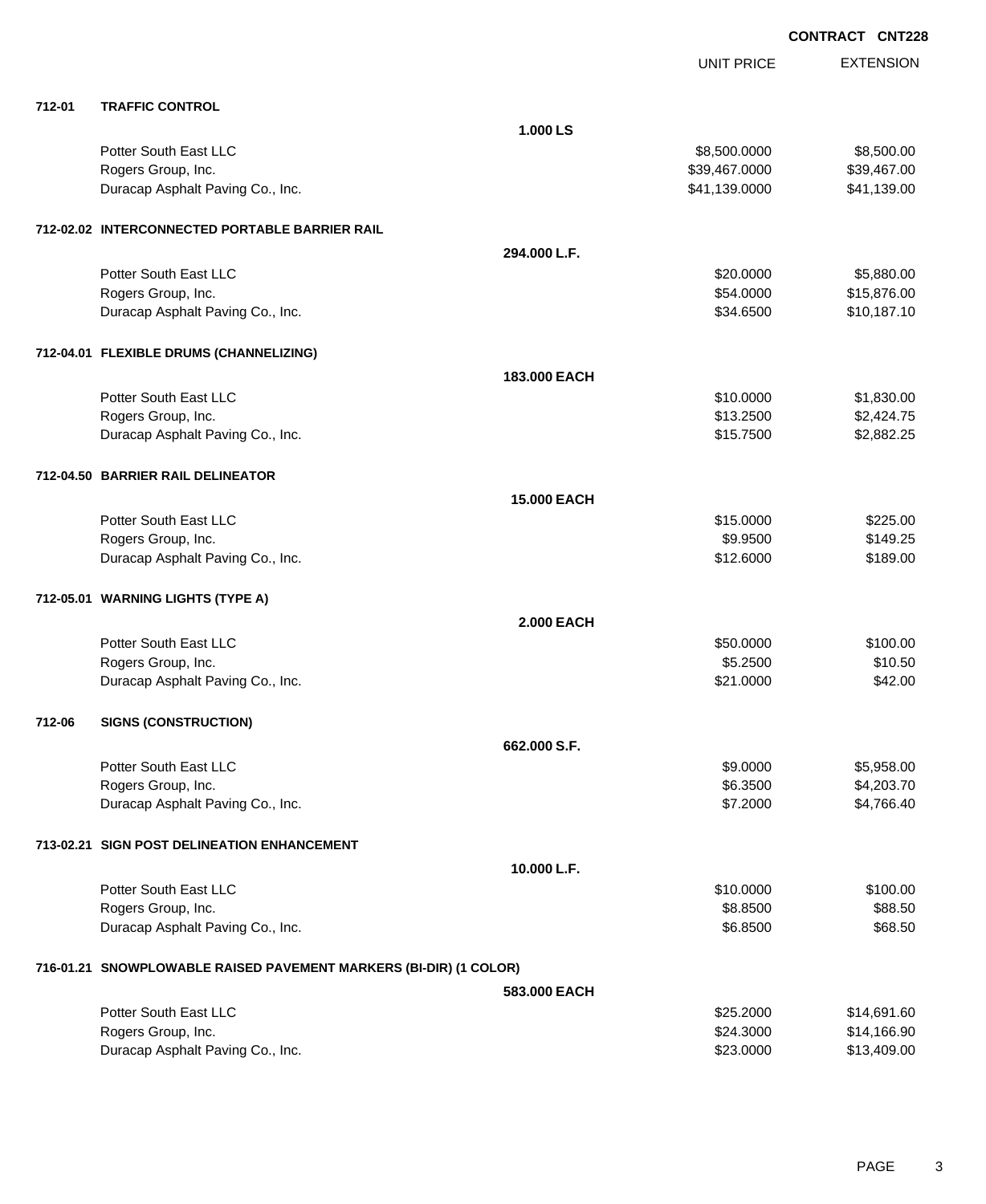|                                                                   |                   |                   | <b>CONTRACT CNT228</b> |
|-------------------------------------------------------------------|-------------------|-------------------|------------------------|
|                                                                   |                   | <b>UNIT PRICE</b> | <b>EXTENSION</b>       |
| 716-01.22 SNOWPLOWABLE RAISED PAVMENT MARKERS (MONO-DIR)(1 COLOR) |                   |                   |                        |
|                                                                   | <b>5.000 EACH</b> |                   |                        |
| Potter South East LLC                                             |                   | \$25.2000         | \$126.00               |
| Rogers Group, Inc.                                                |                   | \$24.3000         | \$121.50               |
| Duracap Asphalt Paving Co., Inc.                                  |                   | \$23.0000         | \$115.00               |
| 716-01.30 REMOVAL OF SNOWPLOWABLE REFLECTIVE MARKER               |                   |                   |                        |
|                                                                   | 588,000 EACH      |                   |                        |
| Potter South East LLC                                             |                   | \$7.9000          | \$4,645.20             |
| Rogers Group, Inc.                                                |                   | \$6.4000          | \$3,763.20             |
| Duracap Asphalt Paving Co., Inc.                                  |                   | \$7.8700          | \$4,627.56             |
| 716-02.05 PLASTIC PAVEMENT MARKING (STOP LINE)                    |                   |                   |                        |
|                                                                   | 258,000 L.F.      |                   |                        |
| Potter South East LLC                                             |                   | \$10.5000         | \$2,709.00             |
| Rogers Group, Inc.                                                |                   | \$10.6000         | \$2,734.80             |
| Duracap Asphalt Paving Co., Inc.                                  |                   | \$10.0000         | \$2,580.00             |
| 716-02.06 PLASTIC PAVEMENT MARKING (TURN LANE ARROW)              |                   |                   |                        |
|                                                                   | <b>1.000 EACH</b> |                   |                        |
| Potter South East LLC                                             |                   | \$185.0000        | \$185.00               |
| Rogers Group, Inc.                                                |                   | \$158.4000        | \$158.40               |
| Duracap Asphalt Paving Co., Inc.                                  |                   | \$157.5000        | \$157.50               |
| 716-04.04 PLASTIC PAVEMENT MARKING (TRANSVERSE SHOULDER)          |                   |                   |                        |
|                                                                   | 5,300.000 L.F.    |                   |                        |
| Potter South East LLC                                             |                   | \$6.3000          | \$33,390.00            |
| Rogers Group, Inc.                                                |                   | \$3.2000          | \$16,960.00            |
| Duracap Asphalt Paving Co., Inc.                                  |                   | \$5.0900          | \$26,977.00            |
| 716-05.01 PAINTED PAVEMENT MARKING (4" LINE)                      |                   |                   |                        |
|                                                                   | 9.000 L.M.        |                   |                        |
| Potter South East LLC                                             |                   | \$605.0000        | \$5,445.00             |
| Rogers Group, Inc.                                                |                   | \$464.5500        | \$4,180.95             |
| Duracap Asphalt Paving Co., Inc.                                  |                   | \$472.5000        | \$4,252.50             |
| 716-12.02 ENHANCED FLATLINE THERMO PVMT MRKNG (6IN LINE)          |                   |                   |                        |
|                                                                   | 9.000 L.M.        |                   |                        |
| Potter South East LLC                                             |                   | \$4,358.0000      | \$39,222.00            |
| Rogers Group, Inc.                                                |                   | \$4,170.6000      | \$37,535.40            |
| Duracap Asphalt Paving Co., Inc.                                  |                   | \$3,937.5000      | \$35,437.50            |
| 716-13.01 SPRAY THERMO PVMT MRKNG (60 mil) (4IN LINE)             |                   |                   |                        |
|                                                                   | 27.000 L.M.       |                   |                        |
| Potter South East LLC                                             |                   | \$2,075.0000      | \$56,025.00            |
| Rogers Group, Inc.                                                |                   | \$2,270.0000      | \$61,290.00            |
| Duracap Asphalt Paving Co., Inc.                                  |                   | \$1,885.0000      | \$50,895.00            |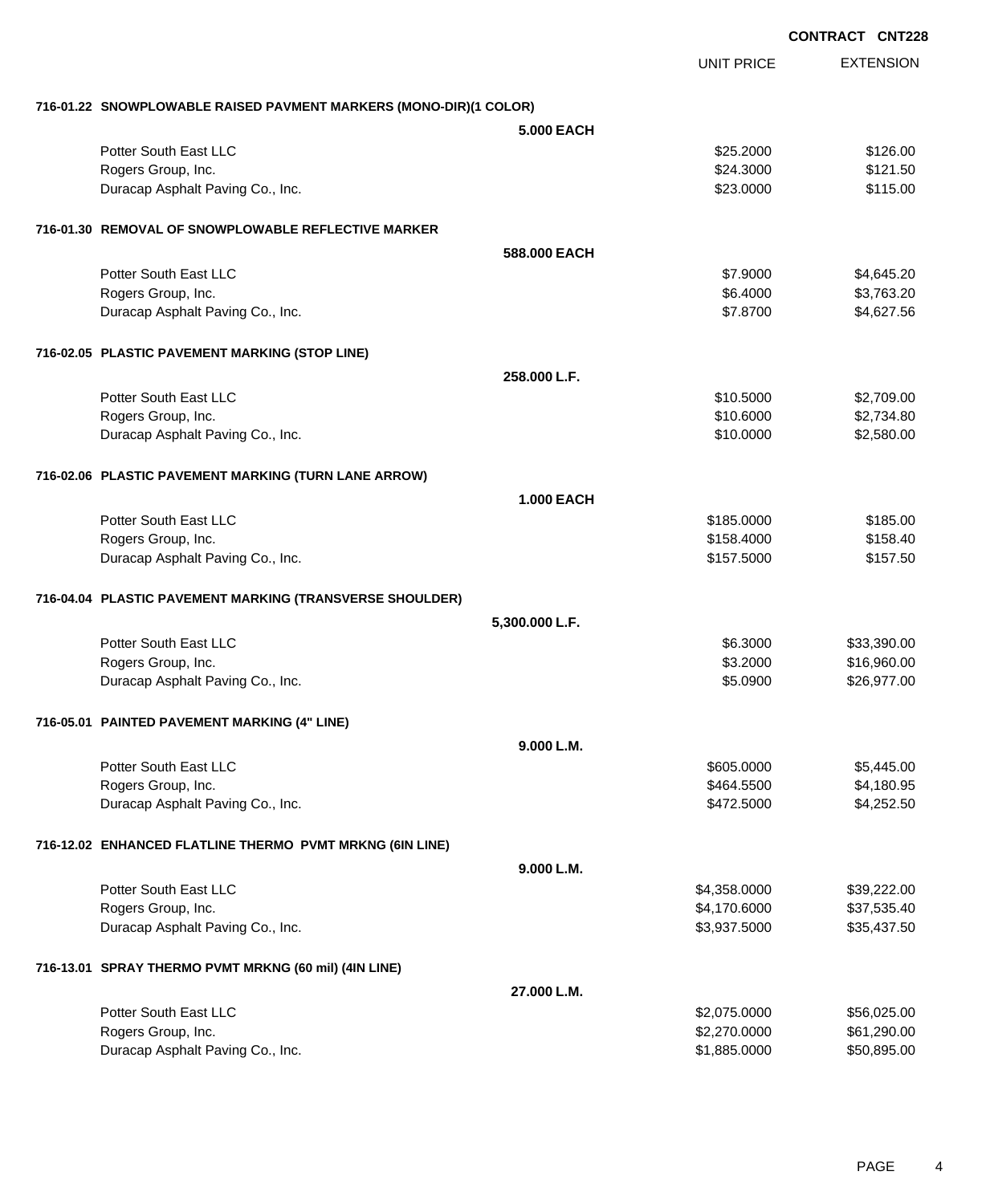|        |                                        |                   | <b>UNIT PRICE</b> | <b>EXTENSION</b> |
|--------|----------------------------------------|-------------------|-------------------|------------------|
| 717-01 | <b>MOBILIZATION</b>                    |                   |                   |                  |
|        |                                        | 1.000 LS          |                   |                  |
|        | Potter South East LLC                  |                   | \$29,000.0000     | \$29,000.00      |
|        | Rogers Group, Inc.                     |                   | \$55,601.0000     | \$55,601.00      |
|        | Duracap Asphalt Paving Co., Inc.       |                   | \$42,000.0000     | \$42,000.00      |
| 730-40 | <b>TEMPORARY TRAFFIC SIGNAL SYSTEM</b> |                   |                   |                  |
|        |                                        | <b>2.000 EACH</b> |                   |                  |
|        | Potter South East LLC                  |                   | \$5,000.0000      | \$10,000.00      |
|        | Rogers Group, Inc.                     |                   | \$4,780,0000      | \$9,560.00       |
|        | Duracap Asphalt Paving Co., Inc.       |                   | \$9,975.0000      | \$19,950.00      |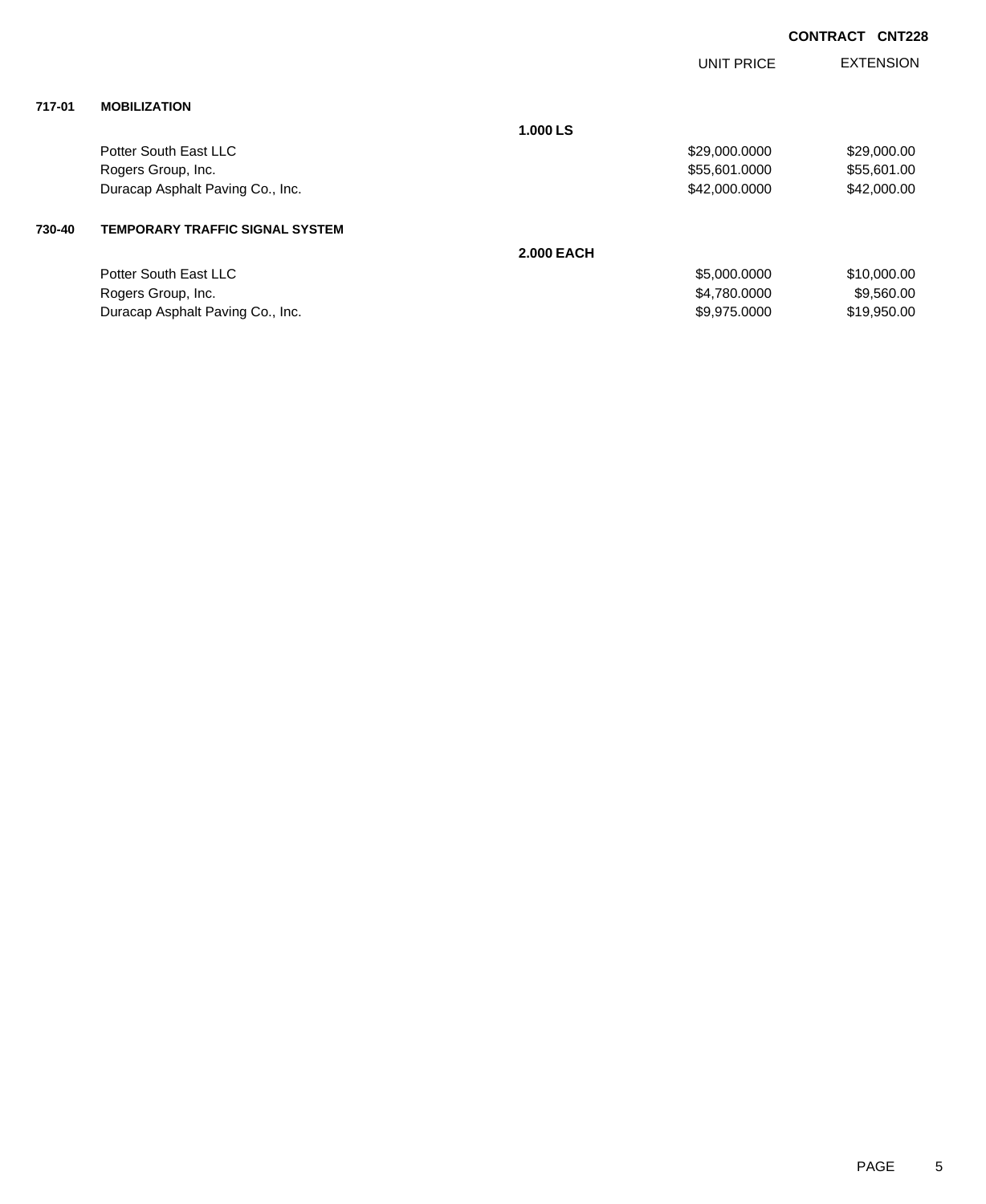|                                                       |              |            | <b>CONTRACT</b> | <b>CNT228</b>    |
|-------------------------------------------------------|--------------|------------|-----------------|------------------|
|                                                       |              | UNIT PRICE |                 | <b>EXTENSION</b> |
| <b>BRIDGE CATEGORY</b>                                |              |            |                 |                  |
| 604-10.50 BRIDGE DECK REPAIRS (PARTIAL DEPTH OF SLAB) |              |            |                 |                  |
|                                                       | 50,000 S.Y.  |            |                 |                  |
| Potter South East LLC                                 |              | \$504.0000 |                 | \$25,200.00      |
| Rogers Group, Inc.                                    |              | \$349.0000 |                 | \$17,450.00      |
| Duracap Asphalt Paving Co., Inc.                      |              | \$231,0000 |                 | \$11,550.00      |
| 617-04.01 TYPE 1 THIN EPOXY OVERLAY (EPOXY-URETHANE)  |              |            |                 |                  |
|                                                       | 305,000 S.Y. |            |                 |                  |
| Potter South East LLC                                 |              | \$45.0000  |                 | \$13,725.00      |
| Rogers Group, Inc.                                    |              | \$50.2000  |                 | \$15,311.00      |
| Duracap Asphalt Paving Co., Inc.                      |              | \$89,2500  |                 | \$27,221.25      |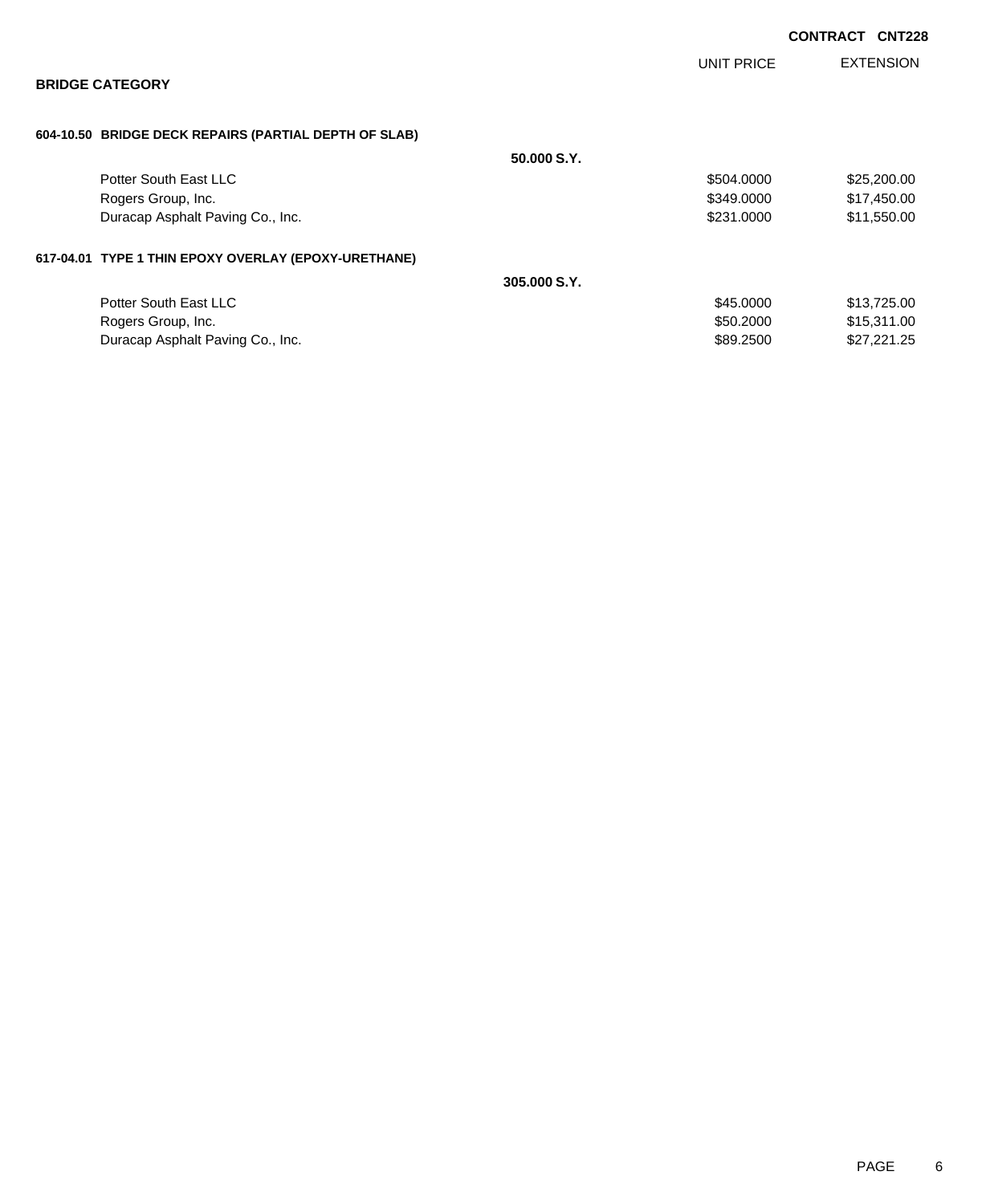### **SUB-TOTAL ROADWAY**

| Potter South East LLC<br>Rogers Group, Inc.<br>Duracap Asphalt Paving Co., Inc. | \$1,095,555.40<br>\$1,160,217.14<br>\$1,273,336.12 |
|---------------------------------------------------------------------------------|----------------------------------------------------|
| <b>SUB-TOTAL BRIDGE</b>                                                         |                                                    |
| Potter South East LLC                                                           | \$38,925.00                                        |
| Rogers Group, Inc.                                                              | \$32,761.00                                        |
| Duracap Asphalt Paving Co., Inc.                                                | \$38,771.25                                        |
|                                                                                 |                                                    |
|                                                                                 |                                                    |
|                                                                                 |                                                    |

| <b>TOTAL CONTRACT</b>            |                |
|----------------------------------|----------------|
| Potter South East LLC            | \$1,134,480.40 |
| Rogers Group, Inc.               | \$1,192,978.14 |
| Duracap Asphalt Paving Co., Inc. | \$1,312,107.37 |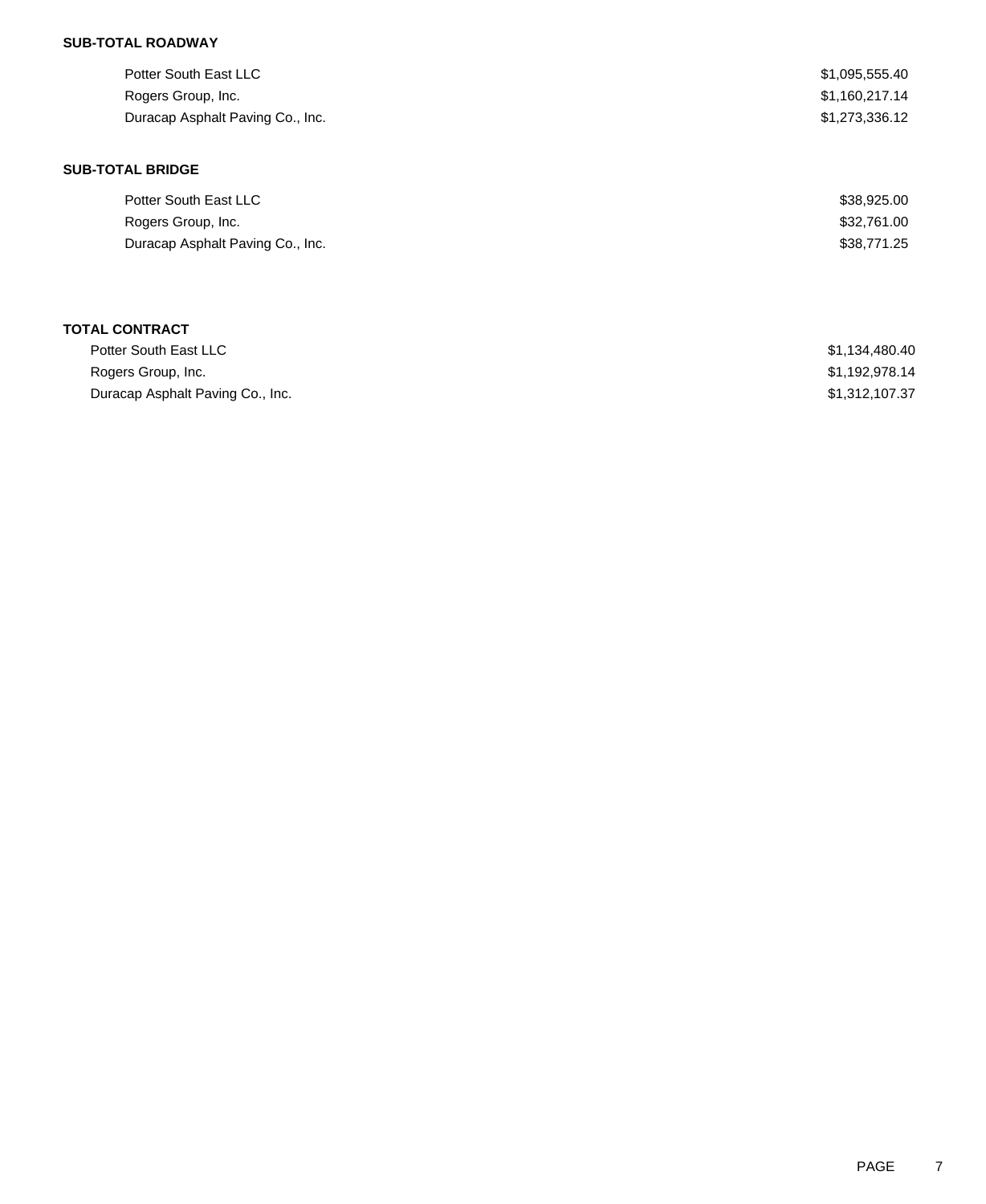COUNTIES ANDERSON, BLOUNT, CAMPBELL, CARTER, CLAIBORNE, COCKE, GRAINGER, GREENE, HAMBLEN, HANCOCK, HAWKINS, JEFFERSON, JOHNSON, KNOX, LOUDON, MONROE, MORGAN, ROANE, SCOTT, SEVIER, SULLIVAN, UNICOI, UNION, AND WASHINGTON (Contract No. CNT189 Call 007)

98100-4129-04

THE RANDOM ON-CALL SIGNING ON VARIOUS INTERSTATE AND STATE ROUTES.

PROJECT LENGTH - 0.0 MILES

COMPLETION TIME - ON OR BEFORE JUNE 30, 2020

TOTAL CONTRACT

Superior Traffic Control, LLC \$227,958.75 LU, Inc. \$262,148.08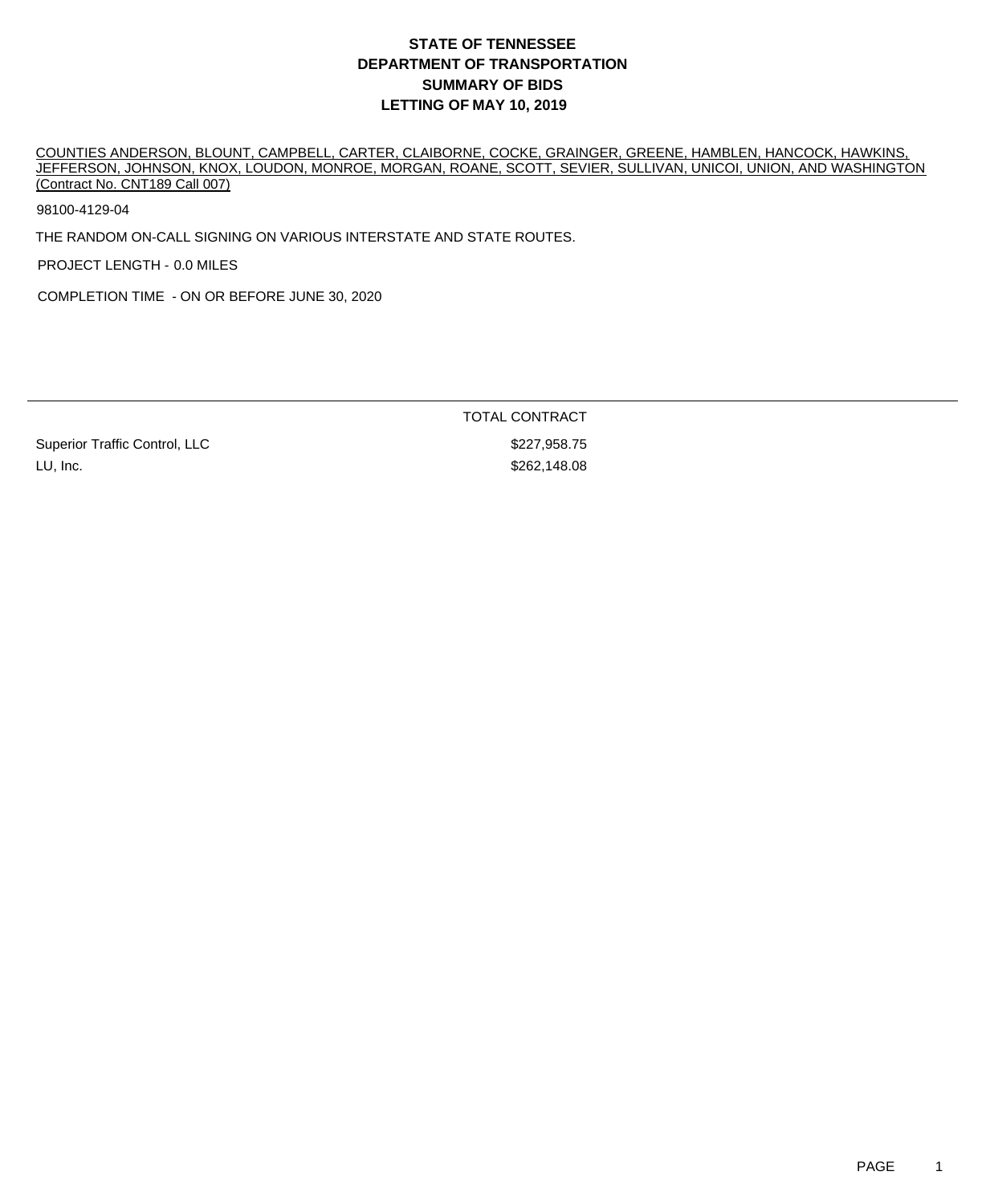EXTENSION **CONTRACT CNT189** UNIT PRICE **MAINTENANCE CATEGORY 712-01.02 LANE CLOSURE 2.000 EACH** Superior Traffic Control, LLC 6400.00 LU, Inc. \$200.2200 \$400.44 **712-01.03 LANE CLOSURE(NIGHT WORK) 5.000 EACH** Superior Traffic Control, LLC 6.250.000 \$6,250.00 LU, Inc. \$846.6800 \$4,233.40 **712-08.03 ARROW BOARD (TYPE C) 4.000 EACH** Superior Traffic Control, LLC 6650.000 \$2,600.00 LU, Inc. \$800.8800 \$3,203.52 **712-08.20 TRUCK MOUNTED ATTENUATOR W/MSSAGE BOARD 20.000 DAY** Superior Traffic Control, LLC 61,075.0000 \$21,500.00 LU, Inc. \$1,636.9100 \$32,738.20 **713-01.01 CLASS A CONCRETE (FOUNDATION FOR SIGN SUPPORTS) 10.000 C.Y.** Superior Traffic Control, LLC 650.000 \$650.000 \$6,500.00 LU, Inc. \$650.7200 \$6,507.20 **713-01.02 STEEL BAR REINFORCEMENT(FOUNDATION FOR SIGN SUPPORTS) 4,000.000 LB.** Superior Traffic Control, LLC 612,000.00 \$12,000.00 \$12,000.00 \$12,000.00 LU, Inc. \$2.7500 \$11,000.00 **713-04.02 STEEL I-BEAMS & W-F BEAMS FOR SIGN SUPPORTS 2,500.000 LB.** Superior Traffic Control, LLC 610,875.00 \$10,875.00 LU, Inc. \$5.0800 \$12,700.00 **713-05 STEEL HOLLOW SQUARE POST (BREAKAWAY) SIGN SUPPORTS 50.000 LB.** Superior Traffic Control, LLC \$250.00 \$250.00 LU, Inc. \$5.0100 \$250.50 **713-06 STEEL I-BEAMS & WF-BEAMS(BREAKAWAY) SIGN SUPPORT 10,000.000 LB.** Superior Traffic Control, LLC 643,500.00 LU, Inc. \$5.0800 \$50,800.00 **713-11.01 "U" SECTION STEEL POSTS 45.000 LB.**

| Superior Traffic Control, LLC | \$5,0000 | \$225.00 |
|-------------------------------|----------|----------|
| LU, Inc.                      | \$3,0100 | \$135.45 |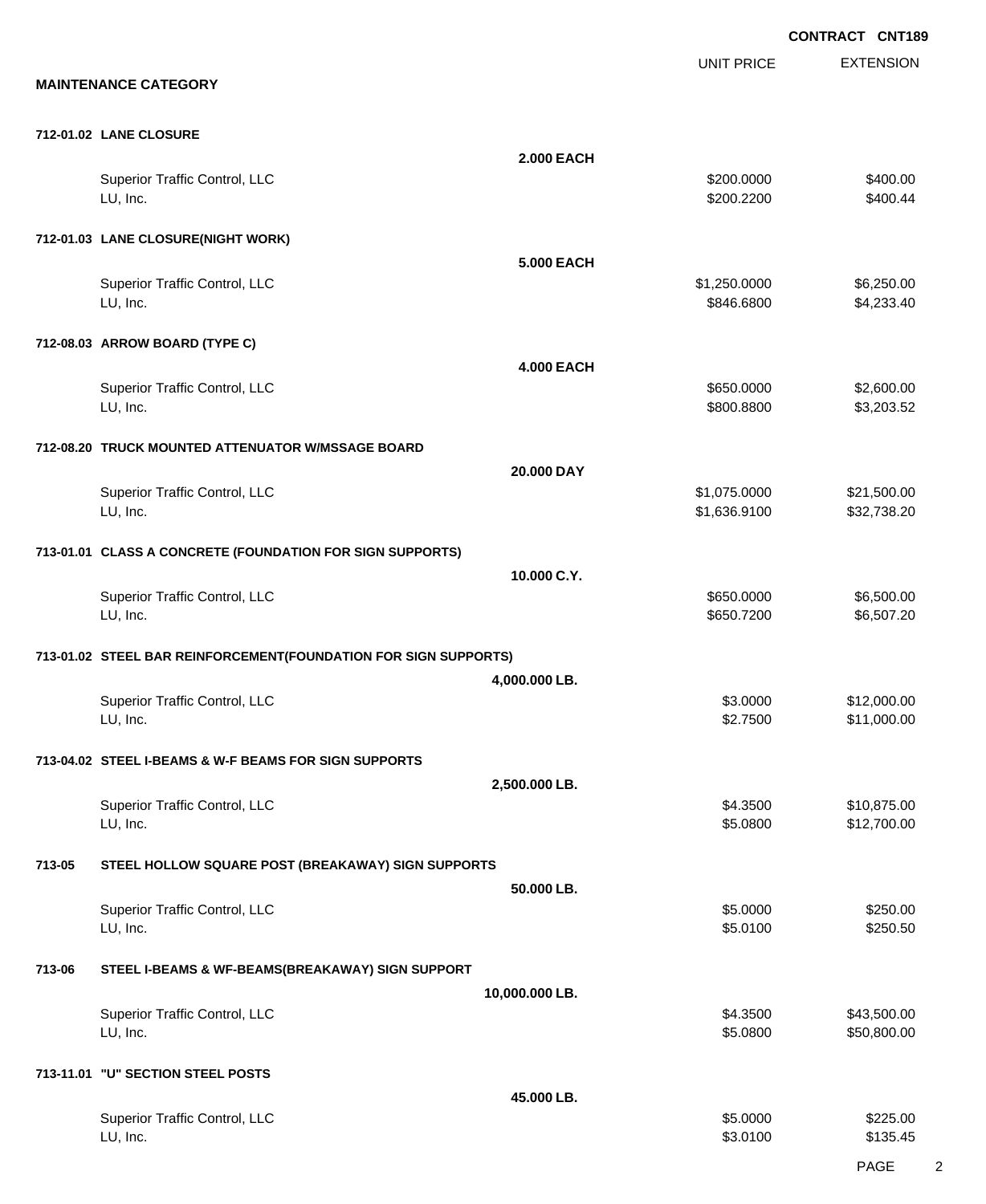|        |                                                                        |                   | <b>UNIT PRICE</b> | <b>EXTENSION</b> |
|--------|------------------------------------------------------------------------|-------------------|-------------------|------------------|
|        | 713-11.02 PERFORATED/KNOCKOUT SQUARE TUBE POST                         |                   |                   |                  |
|        |                                                                        | 45,000 LB.        |                   |                  |
|        | Superior Traffic Control, LLC                                          |                   | \$4.0000          | \$180.00         |
|        | LU, Inc.                                                               |                   | \$4.0000          | \$180.00         |
|        | 713-11.05 SQUARE TUBE SIGN SUPPORT                                     |                   |                   |                  |
|        |                                                                        | 45.000 LB.        |                   |                  |
|        | Superior Traffic Control, LLC                                          |                   | \$5.0000          | \$225.00         |
|        | LU, Inc.                                                               |                   | \$5.2500          | \$236.25         |
|        | 713-13.02 FLAT SHEET ALUMINUM SIGNS (0.080" THICK)                     |                   |                   |                  |
|        |                                                                        | 23.000 S.F.       |                   |                  |
|        | Superior Traffic Control, LLC                                          |                   | \$16.0000         | \$368.00         |
|        | LU, Inc.                                                               |                   | \$14.2700         | \$328.21         |
|        | 713-13.03 FLAT SHEET ALUMINUM SIGNS (0.100" THICK)                     |                   |                   |                  |
|        |                                                                        | 60.000 S.F.       |                   |                  |
|        | Superior Traffic Control, LLC                                          |                   | \$17.0000         | \$1,020.00       |
|        | LU, Inc.                                                               |                   | \$16.0200         | \$961.20         |
|        | 713-13.12 FLAT SHEET ALUM SIGNS OVERLAY (0.080" THICK)                 |                   |                   |                  |
|        |                                                                        | 150.000 S.F.      |                   |                  |
|        | Superior Traffic Control, LLC                                          |                   | \$15.0000         | \$2,250.00       |
|        | LU, Inc.                                                               |                   | \$18.0200         | \$2,703.00       |
|        | 713-13.14 FLORESCENT YELLOW SIGN SHEETING                              |                   |                   |                  |
|        |                                                                        | 100.000 S.F.      |                   |                  |
|        | <b>Superior Traffic Control, LLC</b>                                   |                   | \$4.2500          | \$425.00         |
|        | LU, Inc.                                                               |                   | \$2.5000          | \$250.00         |
| 713-14 | <b>EXTRUDED ALUMINUM PANEL SIGNS</b>                                   |                   |                   |                  |
|        |                                                                        | 4,000.000 S.F.    |                   |                  |
|        | Superior Traffic Control, LLC                                          |                   | \$23.6500         | \$94,600.00      |
|        | LU, Inc.                                                               |                   | \$27.0900         | \$108,360.00     |
|        | 713-15.01 REMOVAL OF EXISTING SIGN POST                                |                   |                   |                  |
|        |                                                                        | <b>5.000 EACH</b> |                   |                  |
|        | Superior Traffic Control, LLC                                          |                   | \$80.0000         | \$400.00         |
|        | LU, Inc.                                                               |                   | \$30.0300         | \$150.15         |
|        | 713-15.03 REMOVAL OF LARGER BARRIER MOUNTED SIGNS WITH SADDLE SUPPORTS |                   |                   |                  |
|        |                                                                        | 30.000 EACH       |                   |                  |
|        | Superior Traffic Control, LLC                                          |                   | \$60.0000         | \$1,800.00       |
|        | LU, Inc.                                                               |                   | \$50.0000         | \$1,500.00       |
|        | 713-15.10 REMOVAL OF SMALL BARRIER MOUNTED SIGNS W/ FLAT PLAT SUPPORTS |                   |                   |                  |
|        |                                                                        | 30.000 EACH       |                   |                  |
|        | <b>Superior Traffic Control, LLC</b>                                   |                   | \$50.0000         | \$1,500.00       |
|        | LU, Inc.                                                               |                   | \$40.0000         | \$1,200.00       |

PAGE 3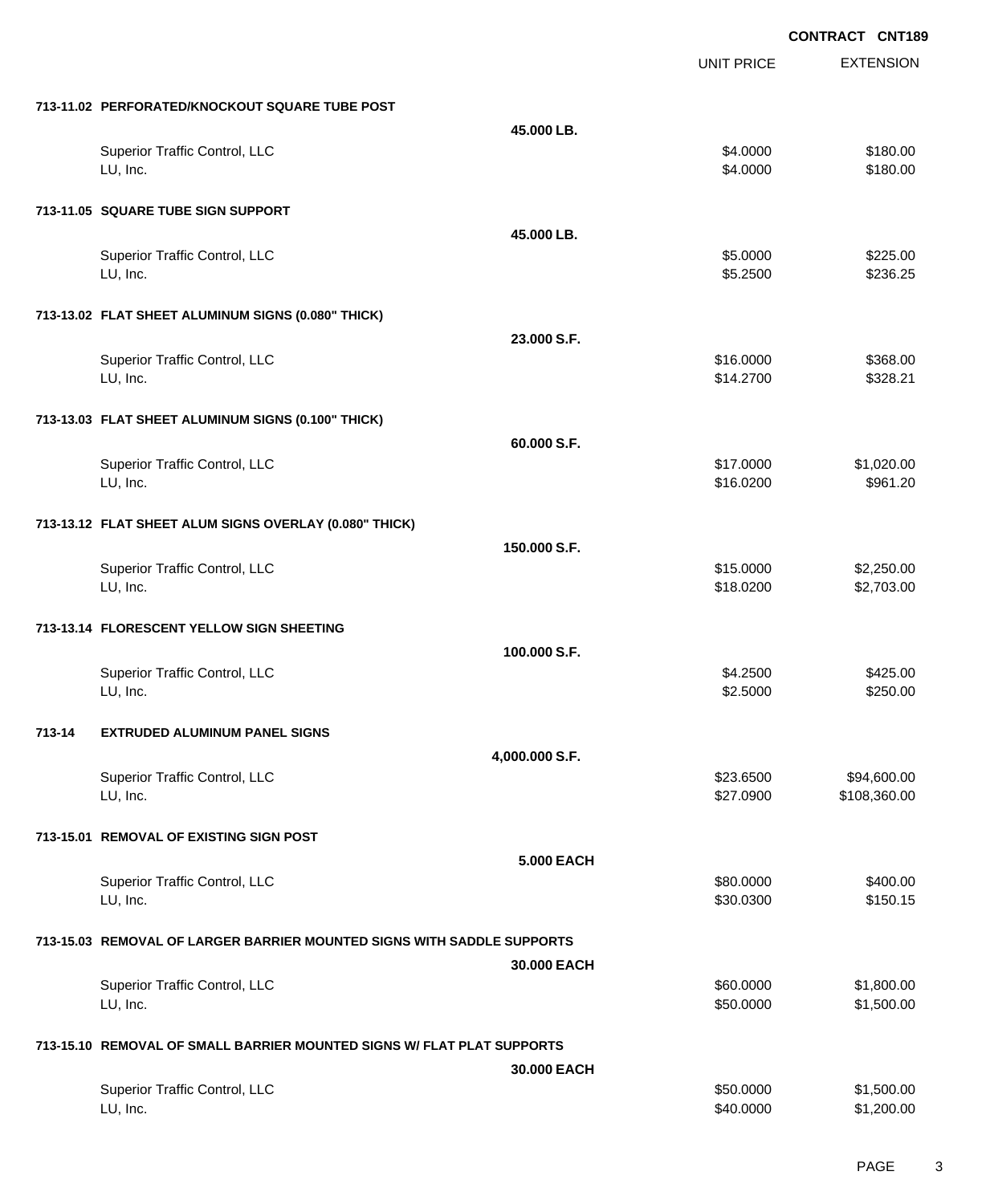|                                                               |                   | <b>UNIT PRICE</b>      | <b>EXTENSION</b>         |
|---------------------------------------------------------------|-------------------|------------------------|--------------------------|
| 713-15.36 REMOVE SIGN, SUPPORT & FOOTING                      |                   |                        |                          |
|                                                               | 10.000 EACH       |                        |                          |
| Superior Traffic Control, LLC                                 |                   | \$250.0000             | \$2,500.00               |
| LU, Inc.                                                      |                   | \$225.2500             | \$2,252.50               |
| 713-15.37 INSTALLATION OF SIGN MESSAGE(LETTER,#,ARROW,SHIELD) |                   |                        |                          |
|                                                               | 24.000 S.F.       |                        |                          |
| Superior Traffic Control, LLC<br>LU, Inc.                     |                   | \$55.0000<br>\$50.0600 | \$1,320.00<br>\$1,201.44 |
|                                                               |                   |                        |                          |
| 713-15.38 EXTRUDED ALUMINUM PANELS FOR OVERLAYING BACKGROUND  |                   |                        |                          |
|                                                               | 19.000 S.F.       |                        |                          |
| Superior Traffic Control, LLC<br>LU, Inc.                     |                   | \$6.5000<br>\$19.0300  | \$123.50<br>\$361.57     |
|                                                               |                   |                        |                          |
| 713-17.02 INSTALL AUXILIARY SUPPORT FOR EXIT NUMBER PANEL     |                   |                        |                          |
| Superior Traffic Control, LLC                                 | <b>6.000 EACH</b> | \$85.0000              | \$510.00                 |
| LU, Inc.                                                      |                   | \$60.0700              | \$360.42                 |
|                                                               |                   |                        |                          |
| 713-17.04 INSTALL AUXILIARY SUPPORT ON EXISTING SIGN          | 235.000 L.F.      |                        |                          |
| Superior Traffic Control, LLC                                 |                   | \$7.1500               | \$1,680.25               |
| LU, Inc.                                                      |                   | \$6.0100               | \$1,412.35               |
| 713-20.30 SIGN ADJUSTMENTS                                    |                   |                        |                          |
|                                                               | 8.000 EACH        |                        |                          |
| Superior Traffic Control, LLC                                 |                   | \$300.0000             | \$2,400.00               |
| LU, Inc.                                                      |                   | \$250.2800             | \$2,002.24               |
| 713-30.02 BRIDGE MOUNTED SIGN SUPPORT                         |                   |                        |                          |
|                                                               | 225.000 LB.       |                        |                          |
| Superior Traffic Control, LLC<br>LU, Inc.                     |                   | \$5.0000<br>\$8.0100   | \$1,125.00<br>\$1,802.25 |
|                                                               |                   |                        |                          |
| 713-30.05 BARRIER MOUNTED SQUARE TUBE SIGN SUPPORT            |                   |                        |                          |
|                                                               | 1,440.000 LB.     |                        |                          |
| Superior Traffic Control, LLC<br>LU, Inc.                     |                   | \$5.0000<br>\$4.0000   | \$7,200.00<br>\$5,760.00 |
|                                                               |                   |                        |                          |
| 713-30.08 BARRIER MOUNTED PERFORATED/KNOCKOUT SIGN SUPPORT    |                   |                        |                          |
| Superior Traffic Control, LLC                                 | 113.000 LB.       | \$4.0000               | \$452.00                 |
| LU, Inc.                                                      |                   | \$7.5100               | \$848.63                 |
|                                                               |                   |                        |                          |
| 713-30.09 BARRIER MOUNTED SIGN SUPPORT                        | 8.000 EACH        |                        |                          |
| Superior Traffic Control, LLC                                 |                   | \$285.0000             | \$2,280.00               |
| LU, Inc.                                                      |                   | \$875.9700             | \$7,007.76               |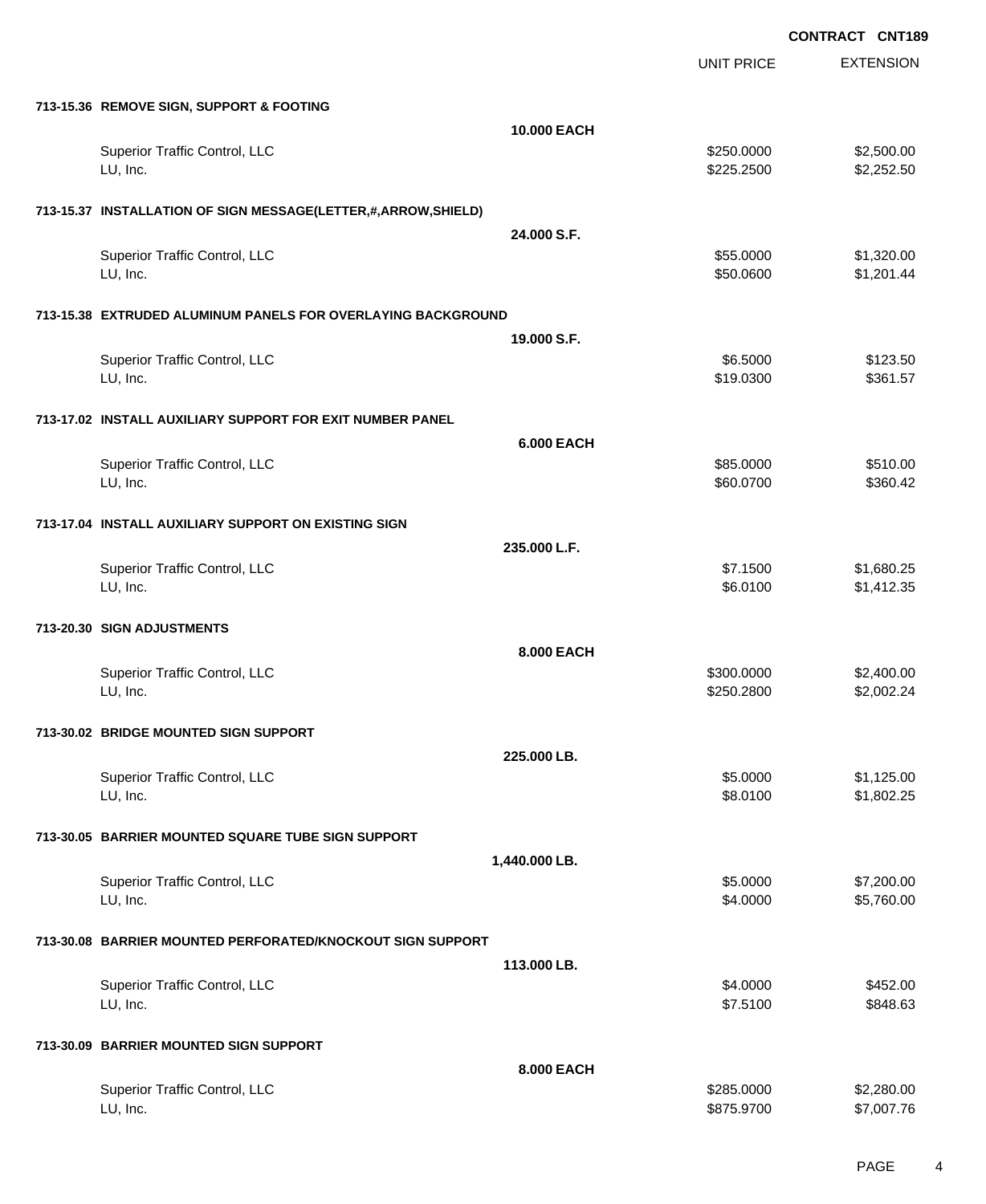|                               |                                                     | UNIT PRICE | <b>EXTENSION</b> |
|-------------------------------|-----------------------------------------------------|------------|------------------|
|                               |                                                     |            |                  |
|                               | <b>10,000 EACH</b>                                  |            |                  |
| Superior Traffic Control, LLC |                                                     | \$150.0000 | \$1,500.00       |
| LU, Inc.                      |                                                     | \$130,1400 | \$1,301.40       |
|                               | 713-30.10 BARRIER MOUNTED SIGN SUPPORT (FLAT PLATE) |            |                  |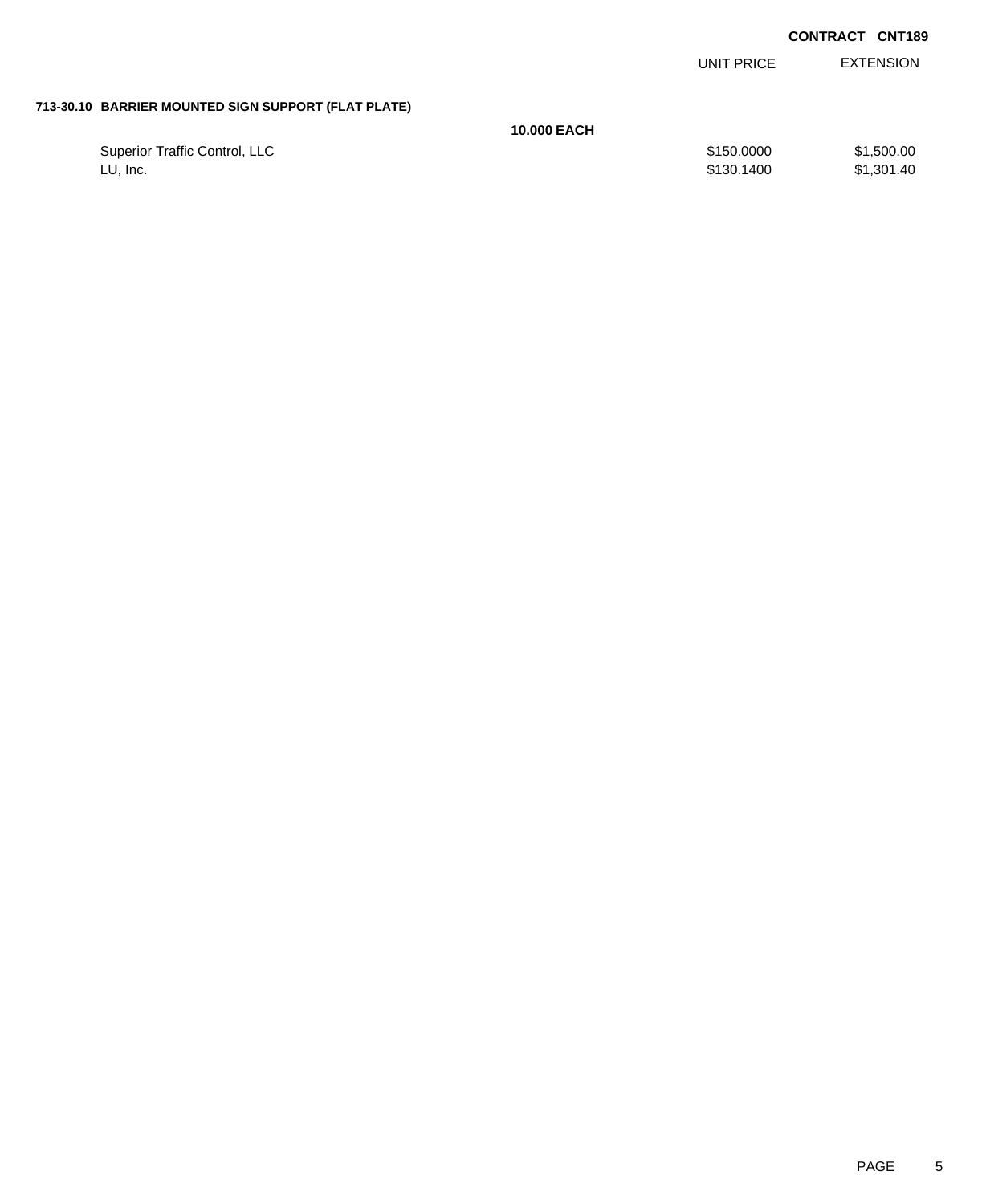## **SUB-TOTAL MAINTENANCE**

Superior Traffic Control, LLC **\$227,958.75** LU, Inc. \$262,148.08

#### **TOTAL CONTRACT**

Superior Traffic Control, LLC 600 and 227,958.75 LU, Inc. \$262,148.08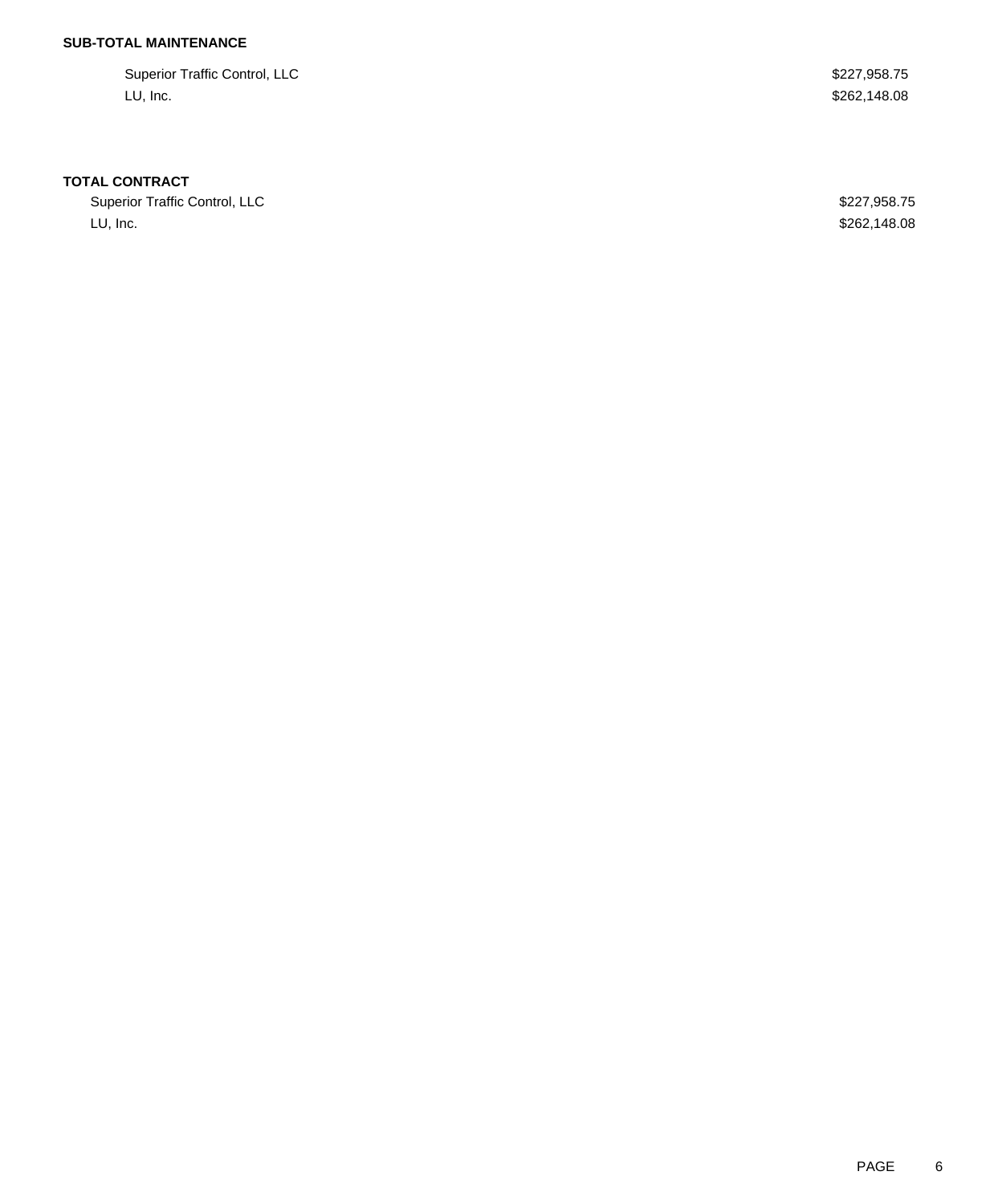COUNTIES BEDFORD, CHEATHAM, DAVIDSON, DICKSON, GILES, HICKMAN, HOUSTON, HUMPHREYS, LAWRENCE, LEWIS, LINCOLN, MACON, MARSHALL, MAURY, MONTGOMERY, MOORE, PERRY, ROBERTSON, RUTHERFORD, SMITH, STEWART, SUMNER, TROUSDALE, WAYNE, WILLIAMSON, AND WILSON (Contract No. CNT191 Call 008)

98303-4137-04

THE RANDOM ON-CALL SIGNING ON VARIOUS INTERSTATE AND STATE ROUTES.

PROJECT LENGTH - 0.0 MILES

COMPLETION TIME - ON OR BEFORE JUNE 30, 2020

|                                    | TOTAL CONTRACT |
|------------------------------------|----------------|
| Vulcan Construction Materials, LLC | \$226.011.50   |
| Superior Traffic Control, LLC      | \$232,941,50   |
| LU, Inc.                           | \$245,585.10   |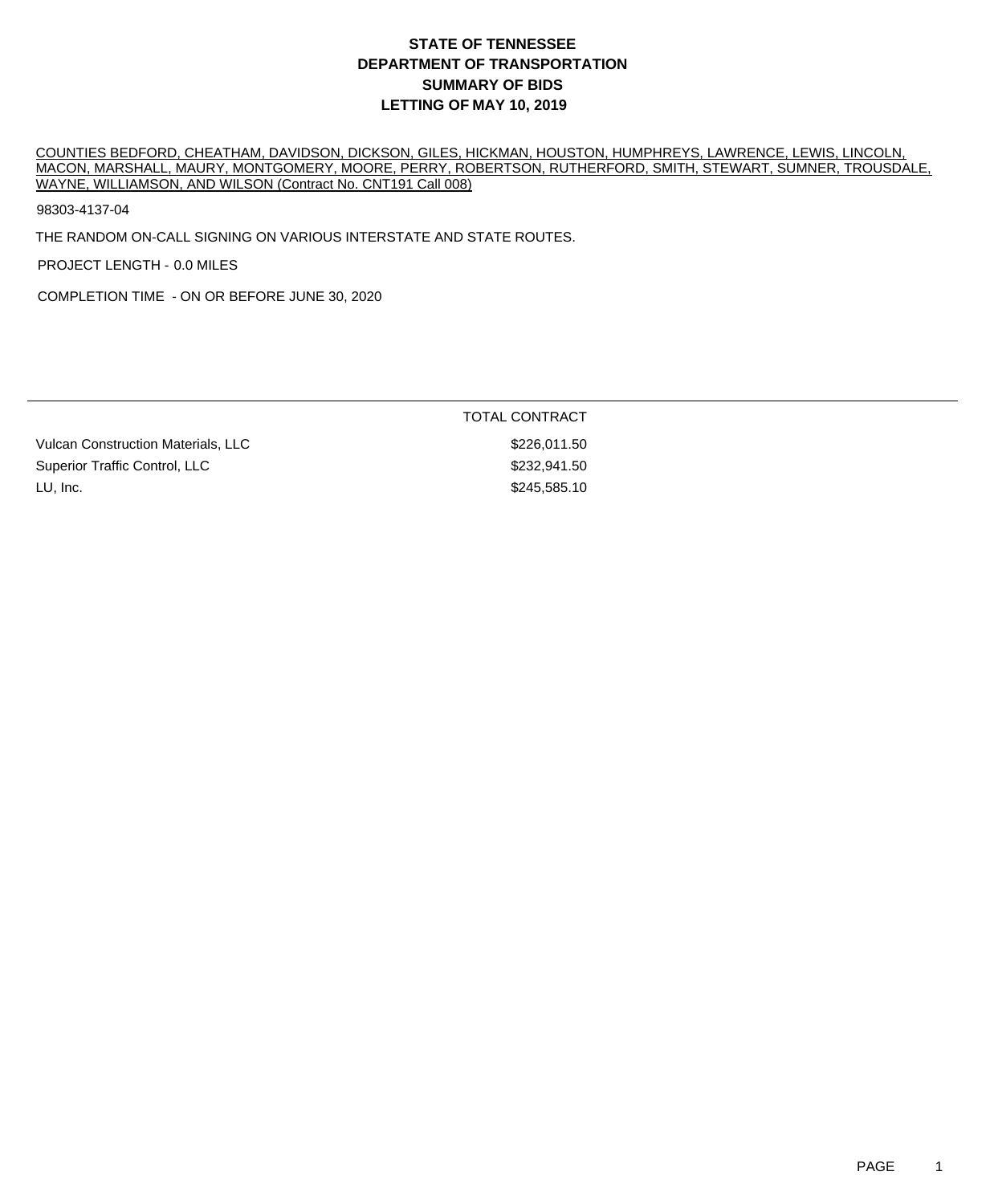EXTENSION **CONTRACT CNT191** UNIT PRICE **MAINTENANCE CATEGORY 712-01.02 LANE CLOSURE 3.000 EACH** Vulcan Construction Materials, LLC 600.000 \$600.00 \$600.00 Superior Traffic Control, LLC 6300.00 \$300.00 \$300.00 LU, Inc. \$252.9400 \$758.82 **712-01.03 LANE CLOSURE(NIGHT WORK) 5.000 EACH** Vulcan Construction Materials, LLC 60000 \$3,500.000 \$3,500.000 \$3,500.000 \$3,500.00 Superior Traffic Control, LLC 6.000.000 \$5,000.000 \$5,000.000 \$5,000.000 \$5,000.00 LU, Inc. \$399.2900 \$1,996.45 **712-08.03 ARROW BOARD (TYPE C) 4.000 EACH** Vulcan Construction Materials, LLC 600000 \$2,000.000 \$2,000.000 \$2,000.00 Superior Traffic Control, LLC 66 and the state of the state of the state of the state of the state of the state of the state of the state of the state of the state of the state of the state of the state of the state of the LU, Inc. \$785.2600 \$3,141.04 **712-08.20 TRUCK MOUNTED ATTENUATOR W/MSSAGE BOARD 20.000 DAY** Vulcan Construction Materials, LLC 600000 \$20,000.000 \$20,000.000 \$20,000.000 \$20,000.00 Superior Traffic Control, LLC 6. The state of the state of the state of the state of the state of the state of the state of the state of the state of the state of the state of the state of the state of the state of the sta LU, Inc. \$1,086.5000 \$21,730.00 **713-01.01 CLASS A CONCRETE (FOUNDATION FOR SIGN SUPPORTS) 15.000 C.Y.** Vulcan Construction Materials, LLC 60000 \$8,775.00 Superior Traffic Control, LLC 600.000 \$9,000.00 \$9,000.00 \$9,000.00 LU, Inc. \$545.8200 \$8,187.30 **713-01.02 STEEL BAR REINFORCEMENT(FOUNDATION FOR SIGN SUPPORTS) 2,880.000 LB.** Vulcan Construction Materials, LLC 6768.00 \$6,768.00 \$6,768.00 \$6,768.00 \$6,768.00 \$6,768.00 \$6,768.00 \$6,768 Superior Traffic Control, LLC 63,352.00 LU, Inc. \$2.4800 \$7,142.40 **713-04.02 STEEL I-BEAMS & W-F BEAMS FOR SIGN SUPPORTS 2,400.000 LB.** Vulcan Construction Materials, LLC 63.9000 \$9,360.00 Superior Traffic Control, LLC 66 and the state of the state of the state of the state of the state of the state of the state of the state of the state of the state of the state of the state of the state of the state of the LU, Inc. \$4.4700 \$10,728.00 **713-05 STEEL HOLLOW SQUARE POST (BREAKAWAY) SIGN SUPPORTS 45.000 LB.** Vulcan Construction Materials, LLC 6180.00 \$180.00 Superior Traffic Control, LLC 6180.00 \$180.00

LU, Inc. \$4.0500 \$182.25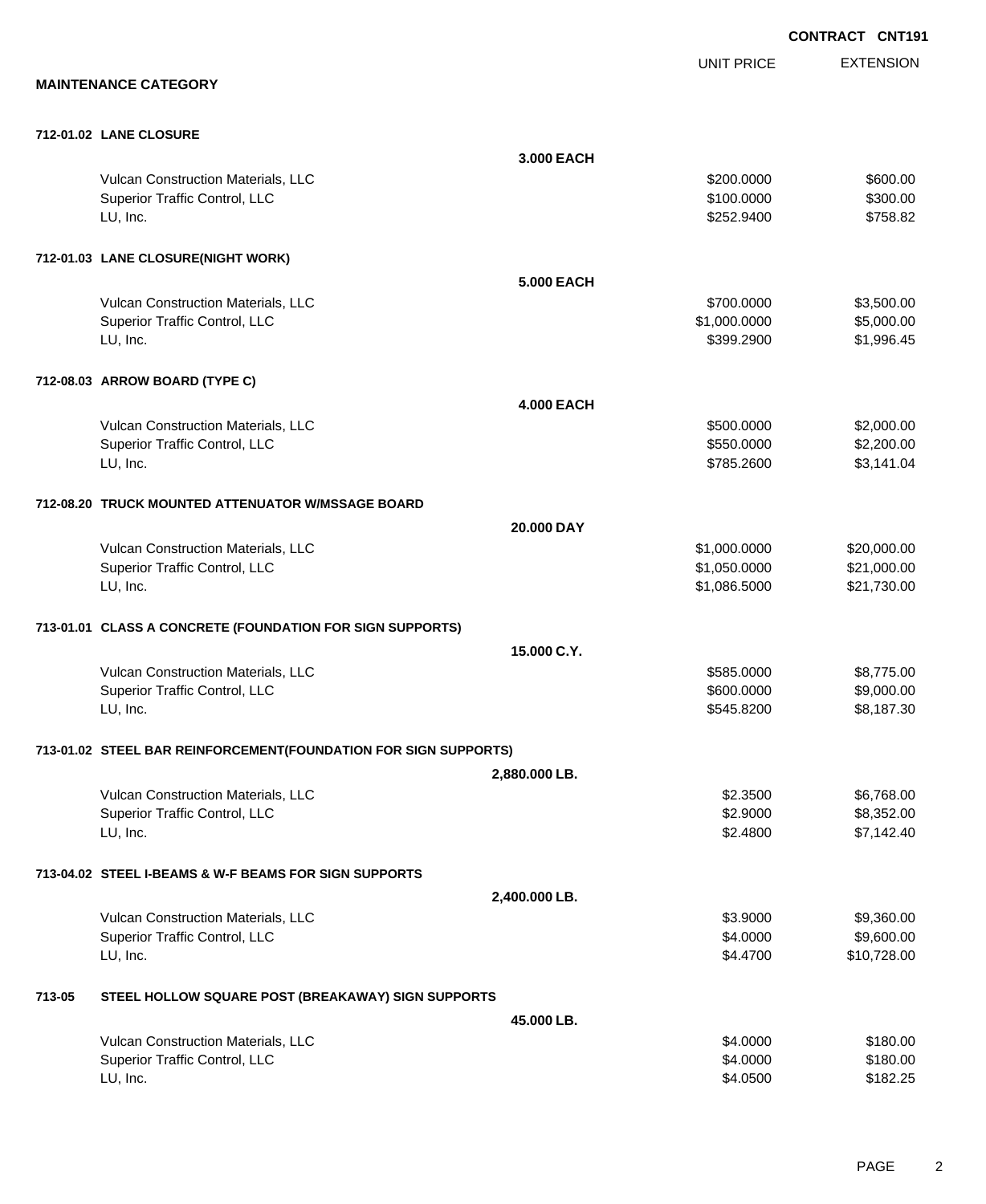**EXTENSION CONTRACT CNT191** UNIT PRICE **713-06 STEEL I-BEAMS & WF-BEAMS(BREAKAWAY) SIGN SUPPORT 10,000.000 LB.** Vulcan Construction Materials, LLC 63.8500 \$38,500.00 Superior Traffic Control, LLC 640,000.00 \$40,000.00 LU, Inc. \$4.3700 \$43,700.00 **713-11.01 "U" SECTION STEEL POSTS 45.000 LB.** Vulcan Construction Materials, LLC 6135.00 \$135.00 Superior Traffic Control, LLC **\$2.25.000** \$225.00 LU, Inc. \$2.6300 \$118.35 **713-11.02 PERFORATED/KNOCKOUT SQUARE TUBE POST 45.000 LB.** Vulcan Construction Materials, LLC 64.25 Superior Traffic Control, LLC 6180.00 \$180.00 LU, Inc. \$4.0500 \$182.25 **713-11.05 SQUARE TUBE SIGN SUPPORT 45.000 LB.** Vulcan Construction Materials, LLC 6182.25 Superior Traffic Control, LLC 6225.00 LU, Inc. \$4.8000 \$216.00 **713-13.02 FLAT SHEET ALUMINUM SIGNS (0.080" THICK) 38.000 S.F.** Vulcan Construction Materials, LLC 6456.00 \$456.00 Superior Traffic Control, LLC \$13.5000 \$513.00 LU, Inc. \$12.1400 \$461.32 **713-13.03 FLAT SHEET ALUMINUM SIGNS (0.100" THICK) 27.000 S.F.** Vulcan Construction Materials, LLC 6351.00 \$351.00 Superior Traffic Control, LLC \$14.5000 \$391.50 LU, Inc. \$13.1500 \$355.05 **713-13.12 FLAT SHEET ALUM SIGNS OVERLAY (0.080" THICK) 180.000 S.F.** Vulcan Construction Materials, LLC \$17.5000 \$3,150.00 Superior Traffic Control, LLC 63,330.00 LU, Inc. \$17.2000 \$3,096.00 **713-13.14 FLORESCENT YELLOW SIGN SHEETING 100.000 S.F.** Vulcan Construction Materials, LLC \$3.2500 \$325.00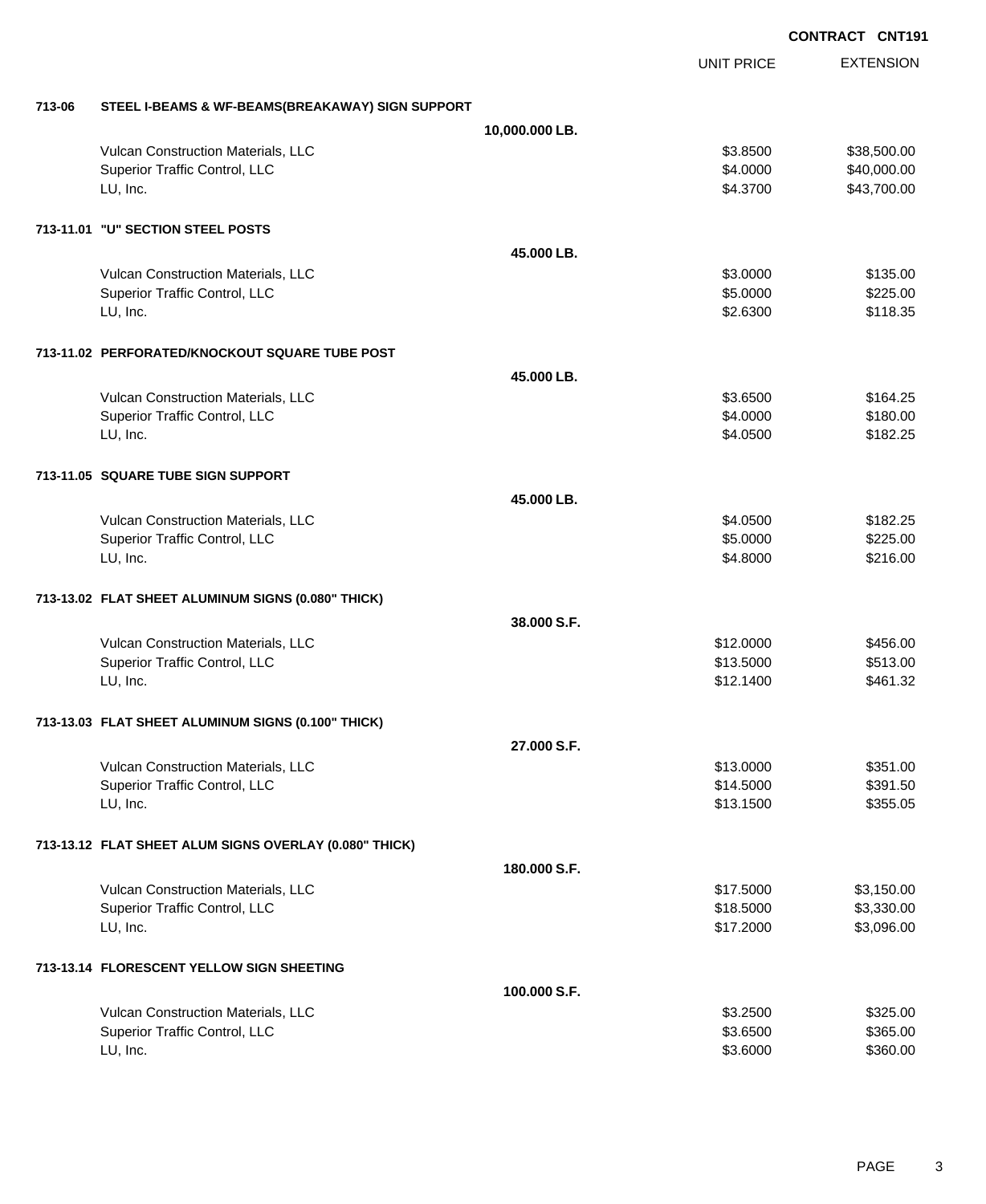**EXTENSION CONTRACT CNT191** UNIT PRICE **713-14 EXTRUDED ALUMINUM PANEL SIGNS 4,500.000 S.F.** Vulcan Construction Materials, LLC \$21.5000 \$96,750.00 Superior Traffic Control, LLC **\$21.2500** \$95,625.00 LU, Inc. \$23.4800 \$105,660.00 **713-15.01 REMOVAL OF EXISTING SIGN POST 8.000 EACH** Vulcan Construction Materials, LLC 6200.00 \$200.00 \$25.0000 \$200.00 Superior Traffic Control, LLC 6600.00 \$600.00 LU, Inc. \$25.3000 \$202.40 **713-15.03 REMOVAL OF LARGER BARRIER MOUNTED SIGNS WITH SADDLE SUPPORTS 30.000 EACH** Vulcan Construction Materials, LLC 6 and the state of the state of the state of the state of the state of the state of the state of the state of the state of the state of the state of the state of the state of the state of Superior Traffic Control, LLC 66 and the state of the state of the state of the state of the state of the state of the state of the state of the state of the state of the state of the state of the state of the state of the LU, Inc. \$50.0000 \$1,500.00 **713-15.10 REMOVAL OF SMALL BARRIER MOUNTED SIGNS W/ FLAT PLAT SUPPORTS 30.000 EACH** Vulcan Construction Materials, LLC 60000 \$1,350.00 Superior Traffic Control, LLC 6 and the state of the state of the state of the state of the state of the state of the state of the state of the state of the state of the state of the state of the state of the state of the LU, Inc. \$40.0000 \$1,200.00 **713-15.36 REMOVE SIGN, SUPPORT & FOOTING 5.000 EACH** Vulcan Construction Materials, LLC 6625.000 \$625.00 Superior Traffic Control, LLC 6425.00 LU, Inc. \$182.1100 \$910.55 **713-15.37 INSTALLATION OF SIGN MESSAGE(LETTER,#,ARROW,SHIELD) 45.000 S.F.** Vulcan Construction Materials, LLC 60000 \$1,800.00 Superior Traffic Control, LLC 66 and the state of the state of the state of the state of the state of the state of the state of the state of the state of the state of the state of the state of the state of the state of the LU, Inc. \$40.4700 \$1,821.15 **713-15.38 EXTRUDED ALUMINUM PANELS FOR OVERLAYING BACKGROUND 45.000 S.F.** Vulcan Construction Materials, LLC 68.7500 \$168.75 Superior Traffic Control, LLC 6180.00 \$180.00 LU, Inc. \$3.0400 \$136.80 **713-17.02 INSTALL AUXILIARY SUPPORT FOR EXIT NUMBER PANEL 4.000 EACH** Vulcan Construction Materials, LLC 60000 \$180.00 Superior Traffic Control, LLC 6340.00

LU, Inc. \$55.6400 \$222.56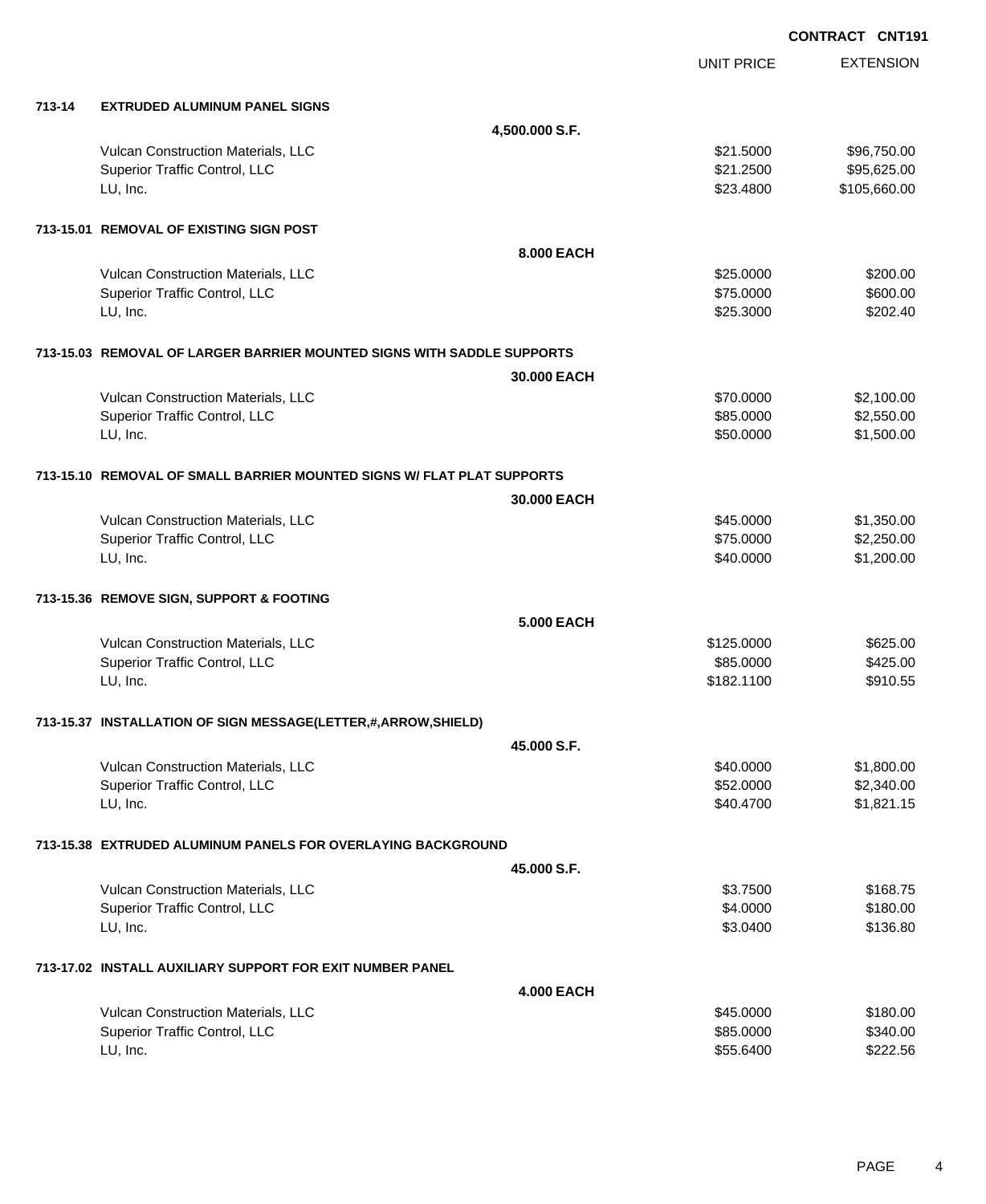|                                                            |               |                   | <b>CONTRACT CNT191</b> |
|------------------------------------------------------------|---------------|-------------------|------------------------|
|                                                            |               | <b>UNIT PRICE</b> | <b>EXTENSION</b>       |
| 713-17.04 INSTALL AUXILIARY SUPPORT ON EXISTING SIGN       |               |                   |                        |
|                                                            | 235,000 L.F.  |                   |                        |
| Vulcan Construction Materials, LLC                         |               | \$5.5000          | \$1,292.50             |
| Superior Traffic Control, LLC                              |               | \$7.0000          | \$1,645.00             |
| LU, Inc.                                                   |               | \$5.5600          | \$1,306.60             |
| 713-20.30 SIGN ADJUSTMENTS                                 |               |                   |                        |
|                                                            | 8.000 EACH    |                   |                        |
| Vulcan Construction Materials, LLC                         |               | \$125.0000        | \$1,000.00             |
| Superior Traffic Control, LLC                              |               | \$350.0000        | \$2,800.00             |
| LU, Inc.                                                   |               | \$171.1300        | \$1,369.04             |
| 713-30.02 BRIDGE MOUNTED SIGN SUPPORT                      |               |                   |                        |
|                                                            | 300.000 LB.   |                   |                        |
| Vulcan Construction Materials, LLC                         |               | \$6.0000          | \$1,800.00             |
| Superior Traffic Control, LLC                              |               | \$3.5000          | \$1,050.00             |
| LU, Inc.                                                   |               | \$6.5800          | \$1,974.00             |
| 713-30.05 BARRIER MOUNTED SQUARE TUBE SIGN SUPPORT         |               |                   |                        |
|                                                            | 4,320.000 LB. |                   |                        |
| Vulcan Construction Materials, LLC                         |               | \$4.0000          | \$17,280.00            |
| Superior Traffic Control, LLC                              |               | \$3.5000          | \$15,120.00            |
| LU, Inc.                                                   |               | \$4.9400          | \$21,340.80            |
| 713-30.08 BARRIER MOUNTED PERFORATED/KNOCKOUT SIGN SUPPORT |               |                   |                        |
|                                                            | 135,000 LB.   |                   |                        |
| Vulcan Construction Materials, LLC                         |               | \$4.2500          | \$573.75               |
| Superior Traffic Control, LLC                              |               | \$4.0000          | \$540.00               |
| LU, Inc.                                                   |               | \$6.0700          | \$819.45               |
| 713-30.09 BARRIER MOUNTED SIGN SUPPORT                     |               |                   |                        |
|                                                            | 11.000 EACH   |                   |                        |
| Vulcan Construction Materials, LLC                         |               | \$275.0000        | \$3,025.00             |
| Superior Traffic Control, LLC                              |               | \$225.0000        | \$2,475.00             |
| LU, Inc.                                                   |               | \$141.0000        | \$1,551.00             |
| 713-30.10 BARRIER MOUNTED SIGN SUPPORT (PERF/KNOCKOUT)     |               |                   |                        |
|                                                            | 36.000 EACH   |                   |                        |
| Vulcan Construction Materials, LLC                         |               | \$95.0000         | \$3,420.00             |
| Superior Traffic Control, LLC                              |               | \$115.0000        | \$4,140.00             |
| LU, Inc.                                                   |               | \$89.3200         | \$3,215.52             |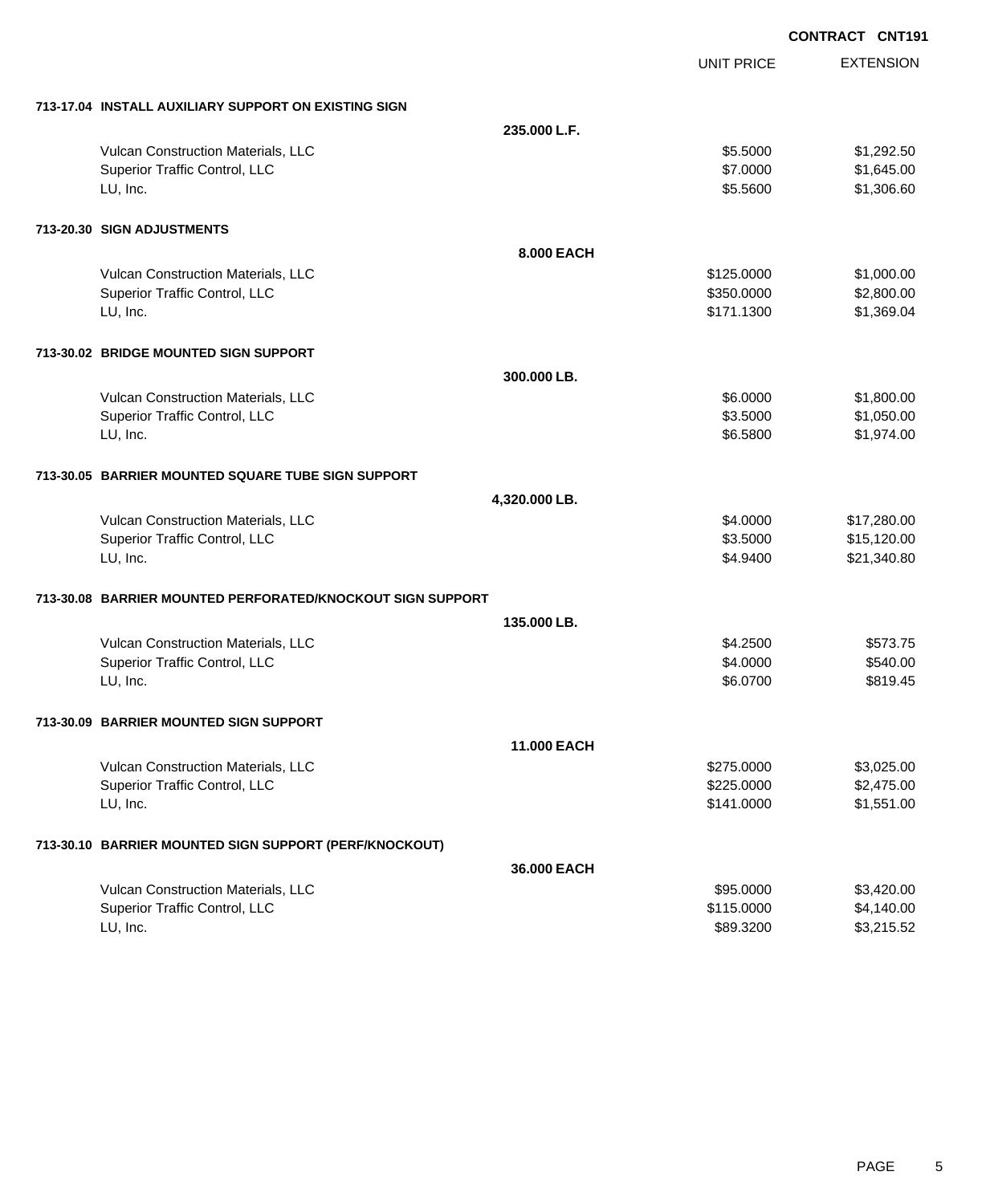## **SUB-TOTAL MAINTENANCE**

Vulcan Construction Materials, LLC \$226,011.50 Superior Traffic Control, LLC \$232,941.50 LU, Inc. \$245,585.10

# **TOTAL CONTRACT**

| <b>Vulcan Construction Materials, LLC</b> | \$226.011.50 |
|-------------------------------------------|--------------|
| Superior Traffic Control, LLC             | \$232,941,50 |
| LU. Inc.                                  | \$245,585.10 |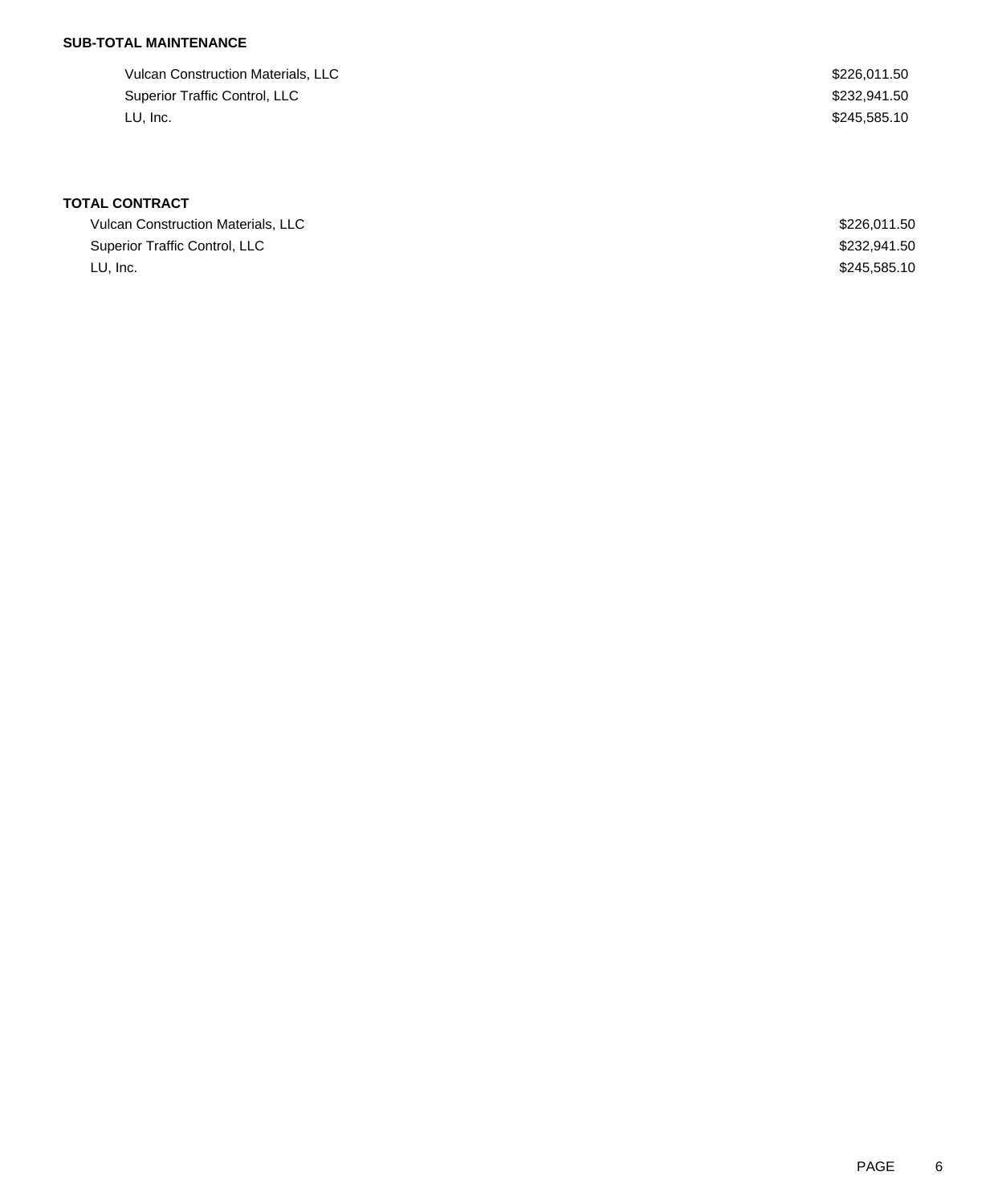COUNTIES BENTON, CARROLL, CHESTER, CROCKETT, DECATUR, DYER, FAYETTE, GIBSON, HARDEMAN, HARDIN, HAYWOOD, HENDERSON, HENRY, LAKE, LAUDERDALE, MADISON, MCNAIRY, OBION, SHELBY, TIPTON, AND WEAKLEY (Contract No. CNT192 Call 009)

98400-4117-04

THE RANDOM ON-CALL SIGNING ON VARIOUS INTERSTATE AND STATE ROUTES.

PROJECT LENGTH - 0.0 MILES

COMPLETION TIME - ON OR BEFORE JUNE 30, 2020

Superior Traffic Control, LLC \$236,931.75 LU, Inc. \$245,330.60

TOTAL CONTRACT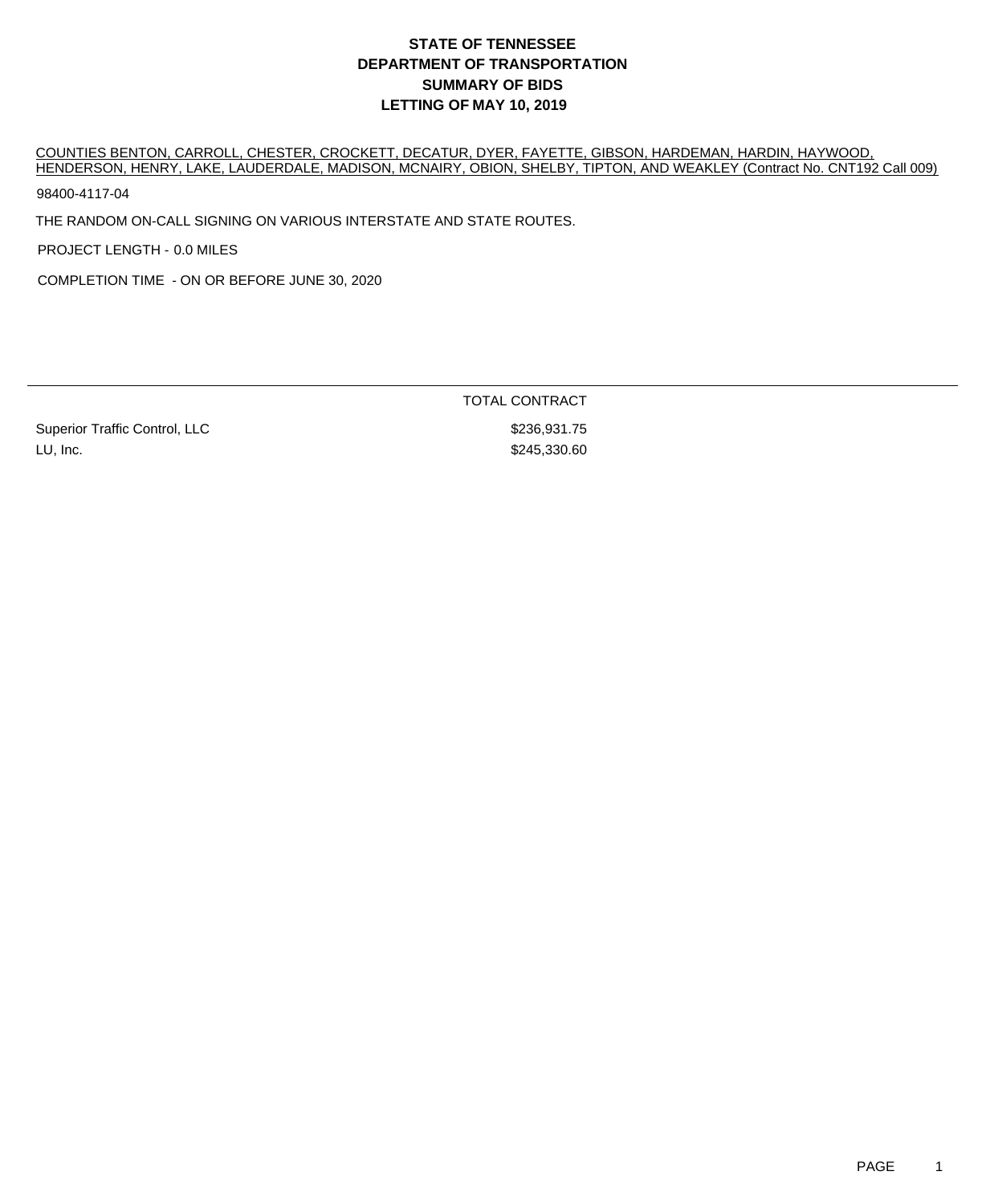EXTENSION **CONTRACT CNT192** UNIT PRICE **MAINTENANCE CATEGORY 712-01.02 LANE CLOSURE 2.000 EACH** Superior Traffic Control, LLC 6400.00 LU, Inc. \$358.8500 \$717.70 **712-01.03 LANE CLOSURE(NIGHT WORK) 5.000 EACH** Superior Traffic Control, LLC \$1,100.0000 \$5,500.00 LU, Inc. \$520.3100 \$2,601.55 **712-08.03 ARROW BOARD (TYPE C) 4.000 EACH** Superior Traffic Control, LLC 6650.000 \$2,600.00 LU, Inc. \$773.7600 \$3,095.04 **712-08.20 TRUCK MOUNTED ATTENUATOR W/MSSAGE BOARD 20.000 DAY** Superior Traffic Control, LLC 6 and the state of the state of the state of the state of the state of the state of the state of the state of the state of the state of the state of the state of the state of the state of the LU, Inc. \$1,060.0000 \$21,200.00 **713-01.01 CLASS A CONCRETE (FOUNDATION FOR SIGN SUPPORTS) 12.000 C.Y.** Superior Traffic Control, LLC 6650.000 \$7,800.00 LU, Inc. \$587.5000 \$7,050.00 **713-01.02 STEEL BAR REINFORCEMENT(FOUNDATION FOR SIGN SUPPORTS) 4,000.000 LB.** Superior Traffic Control, LLC 612,600.00 \$12,600.00 LU, Inc. \$2.3500 \$9,400.00 **713-04.02 STEEL I-BEAMS & W-F BEAMS FOR SIGN SUPPORTS 1,500.000 LB.** Superior Traffic Control, LLC 6,375.00 LU, Inc. \$4.6600 \$6,990.00 **713-05 STEEL HOLLOW SQUARE POST (BREAKAWAY) SIGN SUPPORTS 75.000 LB.** Superior Traffic Control, LLC \$375.00 LU, Inc. \$4.8900 \$366.75 **713-06 STEEL I-BEAMS & WF-BEAMS(BREAKAWAY) SIGN SUPPORT 12,000.000 LB.** Superior Traffic Control, LLC 651,000.00 LU, Inc. \$4.7700 \$57,240.00 **713-11.01 "U" SECTION STEEL POSTS 60.000 LB.**

| Superior Traffic Control, LLC | \$5,0000 | \$300.00 |
|-------------------------------|----------|----------|
| LU, Inc.                      | \$2.7300 | \$163.80 |
|                               |          |          |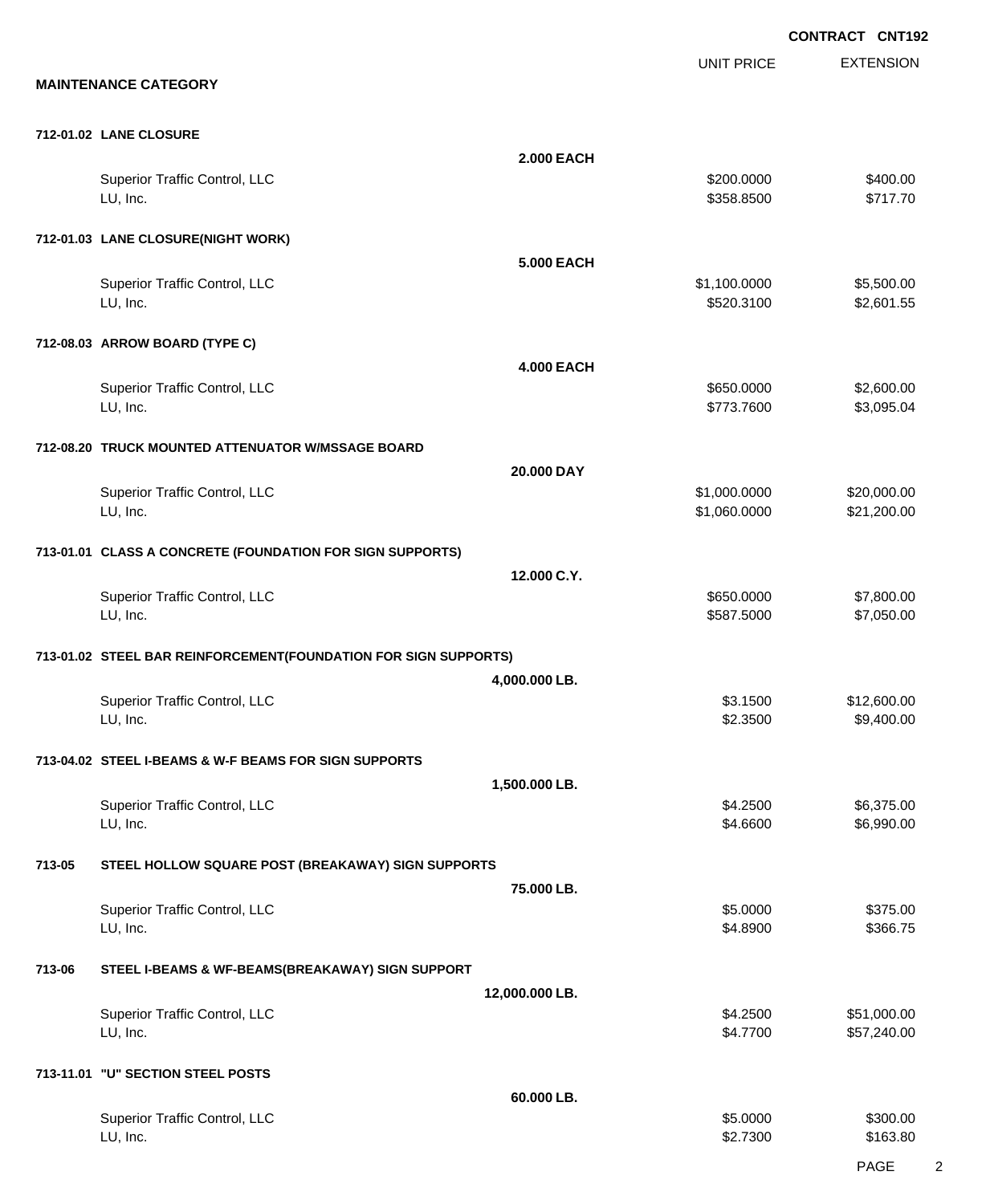|        |                                                                        |                |                   | <b>CONTRACT CNT192</b> |
|--------|------------------------------------------------------------------------|----------------|-------------------|------------------------|
|        |                                                                        |                | <b>UNIT PRICE</b> | <b>EXTENSION</b>       |
|        | 713-11.02 PERFORATED/KNOCKOUT SQUARE TUBE POST                         |                |                   |                        |
|        |                                                                        | 60.000 LB.     |                   |                        |
|        | Superior Traffic Control, LLC                                          |                | \$4.0000          | \$240.00               |
|        | LU, Inc.                                                               |                | \$3.7600          | \$225.60               |
|        | 713-11.05 SQUARE TUBE SIGN SUPPORT                                     |                |                   |                        |
|        |                                                                        | 45.000 LB.     |                   |                        |
|        | Superior Traffic Control, LLC                                          |                | \$5.0000          | \$225.00               |
|        | LU, Inc.                                                               |                | \$5.0800          | \$228.60               |
|        | 713-13.02 FLAT SHEET ALUMINUM SIGNS (0.080" THICK)                     |                |                   |                        |
|        |                                                                        | 38.000 S.F.    |                   |                        |
|        | Superior Traffic Control, LLC                                          |                | \$14.0000         | \$532.00               |
|        | LU, Inc.                                                               |                | \$13.0700         | \$496.66               |
|        | 713-13.03 FLAT SHEET ALUMINUM SIGNS (0.100" THICK)                     |                |                   |                        |
|        |                                                                        | 50.000 S.F.    |                   |                        |
|        | Superior Traffic Control, LLC                                          |                | \$15.0000         | \$750.00               |
|        | LU, Inc.                                                               |                | \$14.0100         | \$700.50               |
|        | 713-13.12 FLAT SHEET ALUM SIGNS OVERLAY (0.080" THICK)                 |                |                   |                        |
|        |                                                                        | 225.000 S.F.   |                   |                        |
|        | Superior Traffic Control, LLC                                          |                | \$18.5000         | \$4,162.50             |
|        | LU, Inc.                                                               |                | \$17.7700         | \$3,998.25             |
|        | 713-13.14 FLORESCENT YELLOW SIGN SHEETING                              |                |                   |                        |
|        |                                                                        | 75.000 S.F.    |                   |                        |
|        | Superior Traffic Control, LLC                                          |                | \$4.3500          | \$326.25               |
|        | LU, Inc.                                                               |                | \$3.6500          | \$273.75               |
| 713-14 | <b>EXTRUDED ALUMINUM PANEL SIGNS</b>                                   |                |                   |                        |
|        |                                                                        | 4,000.000 S.F. |                   |                        |
|        | Superior Traffic Control, LLC                                          |                | \$23.0000         | \$92,000.00            |
|        | LU, Inc.                                                               |                | \$25.2800         | \$101,120.00           |
|        | 713-15.01 REMOVAL OF EXISTING SIGN POST                                |                |                   |                        |
|        |                                                                        | 5,000 EACH     |                   |                        |
|        | Superior Traffic Control, LLC                                          |                | \$65.0000         | \$325.00               |
|        | LU, Inc.                                                               |                | \$51.2700         | \$256.35               |
|        | 713-15.03 REMOVAL OF LARGER BARRIER MOUNTED SIGNS WITH SADDLE SUPPORTS |                |                   |                        |
|        |                                                                        | 30.000 EACH    |                   |                        |
|        | Superior Traffic Control, LLC                                          |                | \$75.0000         | \$2,250.00             |
|        | LU, Inc.                                                               |                | \$50.0000         | \$1,500.00             |
|        | 713-15.10 REMOVAL OF SMALL BARRIER MOUNTED SIGNS W/ FLAT PLAT SUPPORTS |                |                   |                        |
|        |                                                                        | 30.000 EACH    |                   |                        |
|        | Superior Traffic Control, LLC                                          |                | \$65.0000         | \$1,950.00             |
|        | LU, Inc.                                                               |                | \$40.0000         | \$1,200.00             |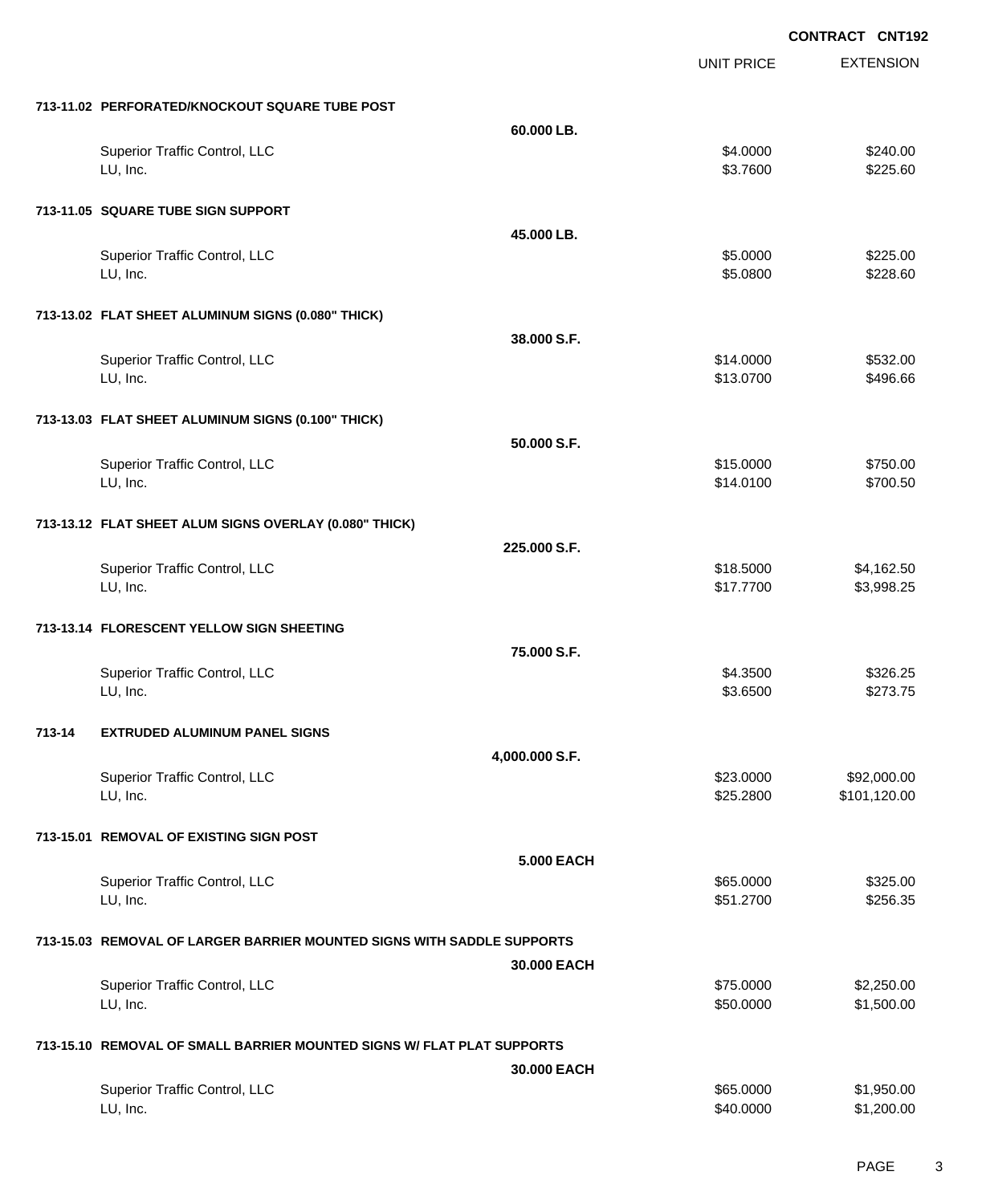|                                                               |                   | UNIT PRICE               | <b>EXTENSION</b>           |
|---------------------------------------------------------------|-------------------|--------------------------|----------------------------|
| 713-15.36 REMOVE SIGN, SUPPORT & FOOTING                      |                   |                          |                            |
|                                                               | <b>6.000 EACH</b> |                          |                            |
| Superior Traffic Control, LLC<br>LU, Inc.                     |                   | \$250.0000<br>\$206.8000 | \$1,500.00<br>\$1,240.80   |
| 713-15.37 INSTALLATION OF SIGN MESSAGE(LETTER,#,ARROW,SHIELD) |                   |                          |                            |
|                                                               | 30.000 S.F.       |                          |                            |
| Superior Traffic Control, LLC<br>LU, Inc.                     |                   | \$55.0000<br>\$45.1200   | \$1,650.00<br>\$1,353.60   |
| 713-15.38 EXTRUDED ALUMINUM PANELS FOR OVERLAYING BACKGROUND  |                   |                          |                            |
|                                                               | 19.000 S.F.       |                          |                            |
| Superior Traffic Control, LLC<br>LU, Inc.                     |                   | \$7.0000<br>\$4.1000     | \$133.00<br>\$77.90        |
| 713-17.02 INSTALL AUXILIARY SUPPORT FOR EXIT NUMBER PANEL     |                   |                          |                            |
|                                                               | <b>5.000 EACH</b> |                          |                            |
| Superior Traffic Control, LLC<br>LU, Inc.                     |                   | \$90.0000<br>\$54.5200   | \$450.00<br>\$272.60       |
| 713-17.04 INSTALL AUXILIARY SUPPORT ON EXISTING SIGN          |                   |                          |                            |
|                                                               | 235.000 L.F.      |                          |                            |
| Superior Traffic Control, LLC<br>LU, Inc.                     |                   | \$7.0000<br>\$5.5900     | \$1,645.00<br>\$1,313.65   |
| 713-20.30 SIGN ADJUSTMENTS                                    |                   |                          |                            |
|                                                               | <b>6.000 EACH</b> |                          |                            |
| Superior Traffic Control, LLC<br>LU, Inc.                     |                   | \$275.0000<br>\$230.3000 | \$1,650.00<br>\$1,381.80   |
| 713-30.02 BRIDGE MOUNTED SIGN SUPPORT                         |                   |                          |                            |
|                                                               | 300.000 LB.       |                          |                            |
| Superior Traffic Control, LLC<br>LU, Inc.                     |                   | \$5.0000<br>\$8.2300     | \$1,500.00<br>\$2,469.00   |
| 713-30.05 BARRIER MOUNTED SQUARE TUBE SIGN SUPPORT            |                   |                          |                            |
|                                                               | 2,880.000 LB.     |                          |                            |
| Superior Traffic Control, LLC<br>LU, Inc.                     |                   | \$4.8500<br>\$4.9400     | \$13,968.00<br>\$14,227.20 |
| 713-30.08 BARRIER MOUNTED PERFORATED/KNOCKOUT SIGN SUPPORT    |                   |                          |                            |
|                                                               | 150.000 LB.       |                          |                            |
| Superior Traffic Control, LLC<br>LU, Inc.                     |                   | \$4.0000<br>\$6.9600     | \$600.00<br>\$1,044.00     |
| 713-30.09 BARRIER MOUNTED SIGN SUPPORT                        |                   |                          |                            |
|                                                               | 8.000 EACH        |                          |                            |
| Superior Traffic Control, LLC<br>LU, Inc.                     |                   | \$250.0000<br>\$141.0000 | \$2,000.00<br>\$1,128.00   |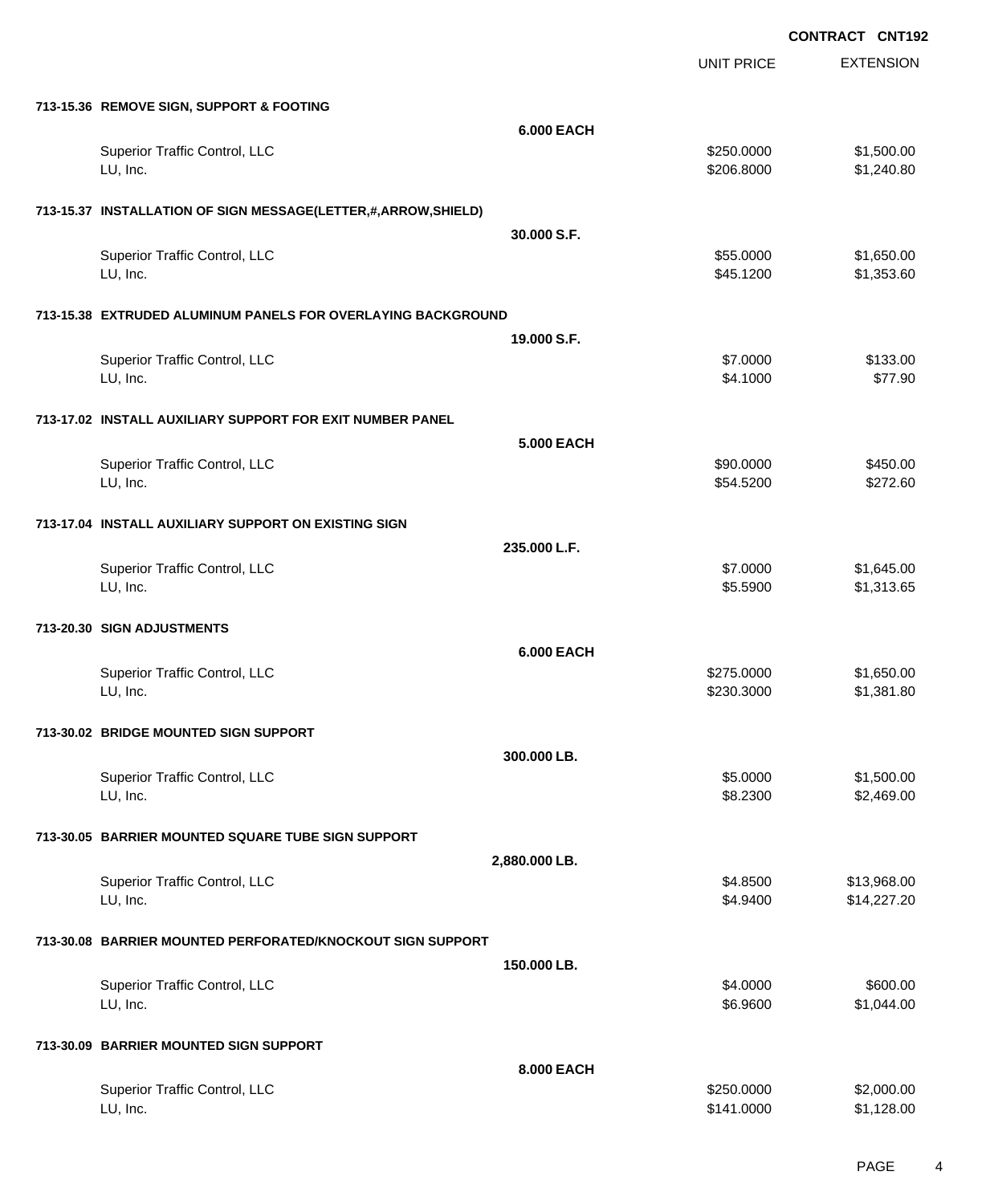| <b>CONTRACT CNT192</b> |  |
|------------------------|--|
|                        |  |

|                                                     |                    | UNIT PRICE | <b>EXTENSION</b> |
|-----------------------------------------------------|--------------------|------------|------------------|
| 713-30.10 BARRIER MOUNTED SIGN SUPPORT (FLAT PLATE) |                    |            |                  |
|                                                     | <b>17.000 EACH</b> |            |                  |
| Superior Traffic Control, LLC                       |                    | \$125.0000 | \$2,125.00       |
| LU, Inc.                                            |                    | \$117.5000 | \$1,997.50       |
|                                                     |                    |            |                  |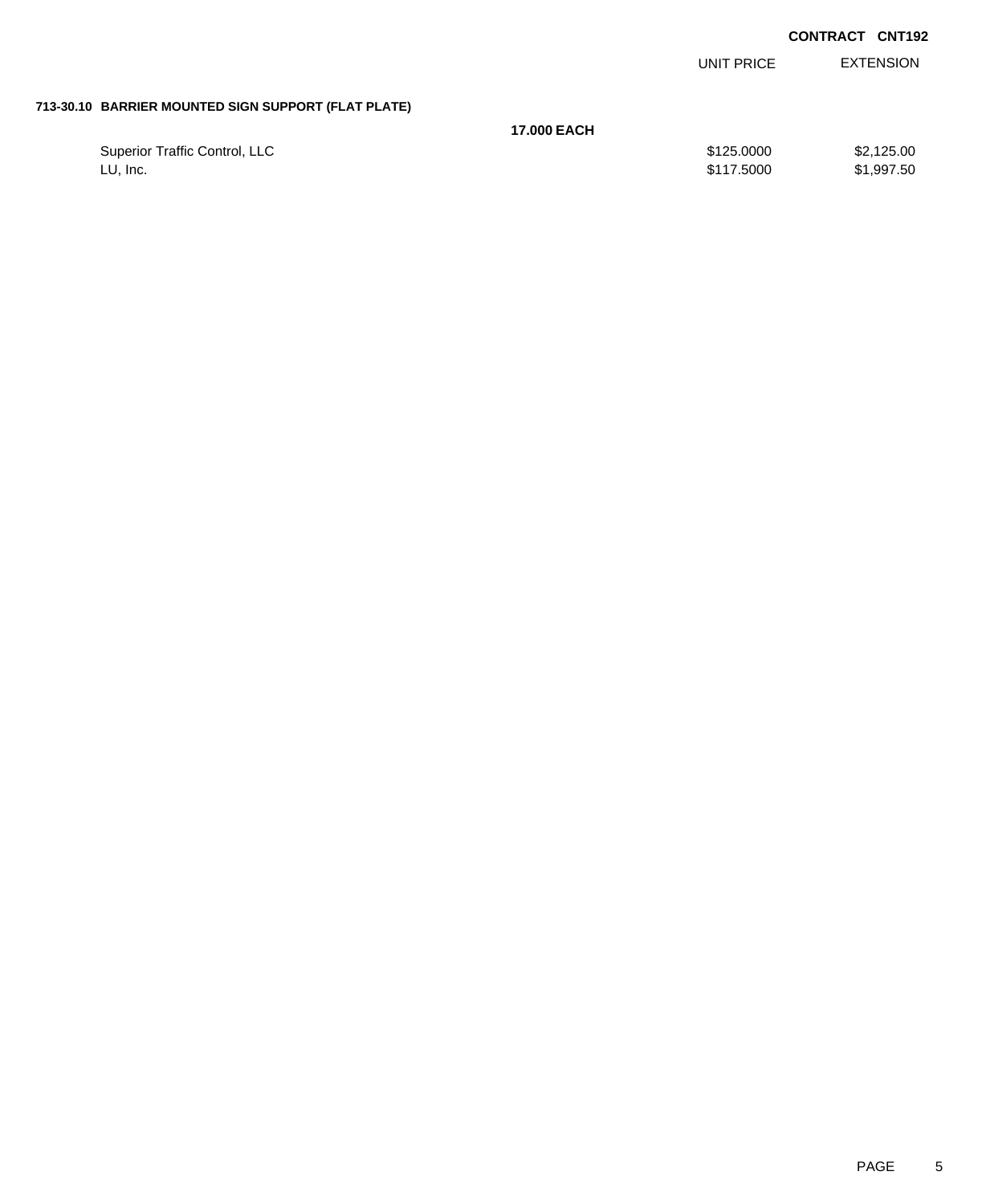## **SUB-TOTAL MAINTENANCE**

Superior Traffic Control, LLC \$236,931.75 LU, Inc. \$245,330.60

### **TOTAL CONTRACT**

Superior Traffic Control, LLC 600 and 236,931.75 LU, Inc. \$245,330.60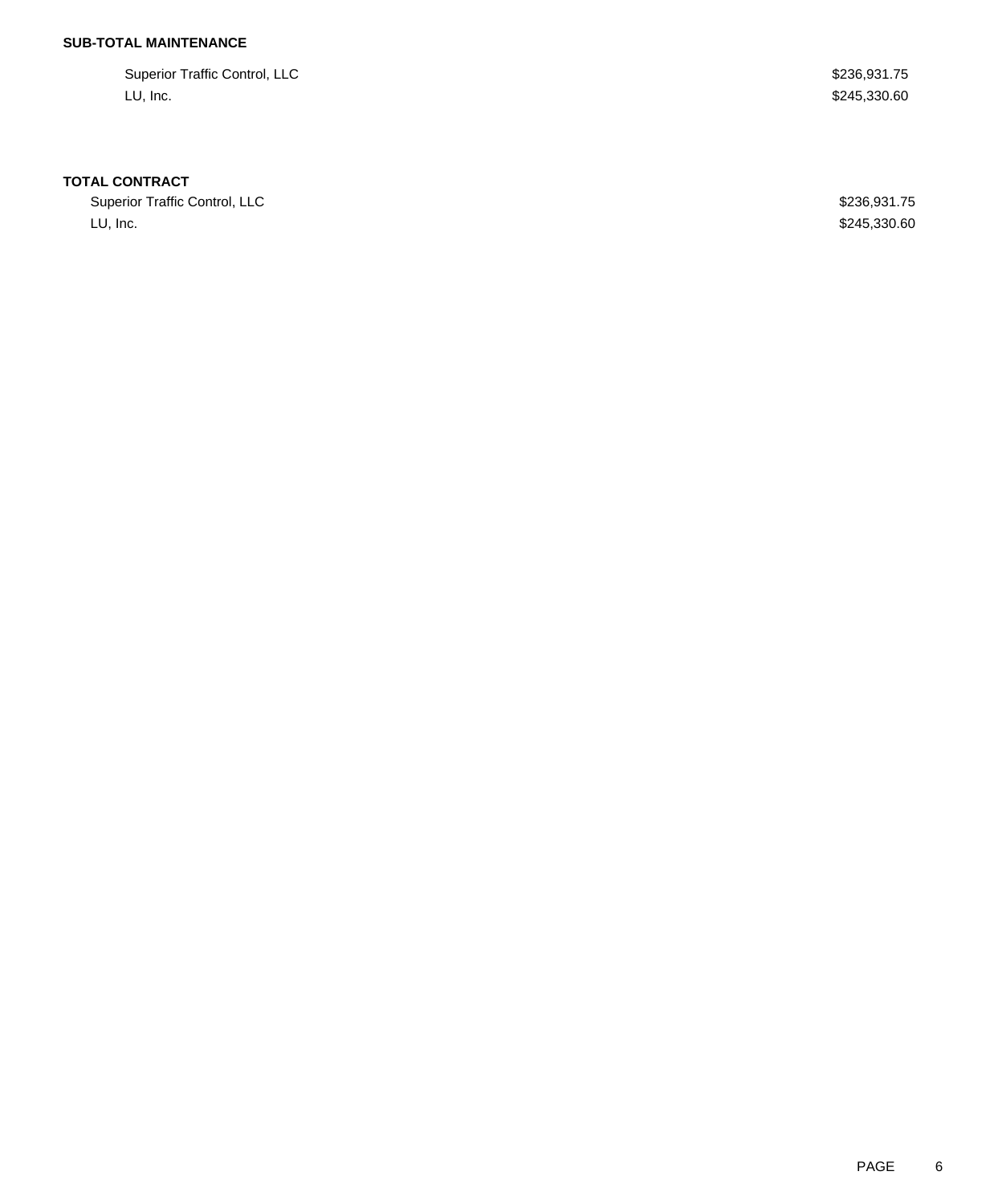COUNTIES BLEDSOE, BRADLEY, CANNON, CLAY, COFFEE, CUMBERLAND, DEKALB, FENTRESS, FRANKLIN, GRUNDY, HAMILTON, JACKSON, MARION, MCMINN, MEIGS, OVERTON, PICKETT, POLK, PUTNAM, RHEA, SEQUATCHIE, VAN BUREN, WARREN, AND WHITE (Contract No. CNT190 Call 012)

98200-4115-04

THE RANDOM ON-CALL SIGNING ON VARIOUS INTERSTATE AND STATE ROUTES.

PROJECT LENGTH - 0.0 MILES

COMPLETION TIME - ON OR BEFORE JUNE 30, 2020

TOTAL CONTRACT

Superior Traffic Control, LLC \$228,539.00 LU, Inc. \$271,848.75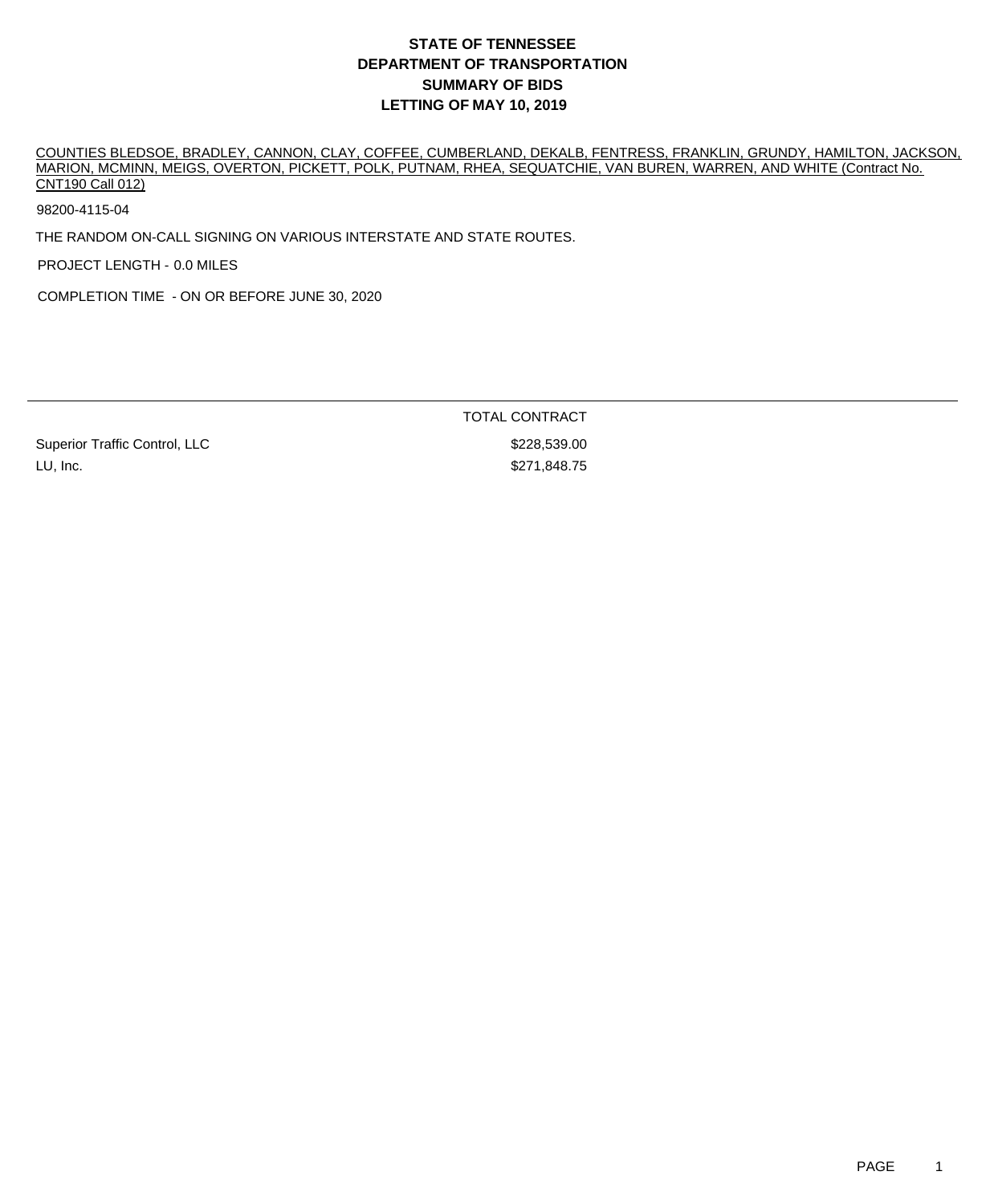UNIT PRICE

EXTENSION

**MAINTENANCE CATEGORY**

#### **712-01.02 LANE CLOSURE**

|           |                                                                 | <b>2.000 EACH</b> |                              |                            |
|-----------|-----------------------------------------------------------------|-------------------|------------------------------|----------------------------|
|           | Superior Traffic Control, LLC<br>LU, Inc.                       |                   | \$200.0000<br>\$206.8000     | \$400.00<br>\$413.60       |
|           | 712-01.03 LANE CLOSURE(NIGHT WORK)                              |                   |                              |                            |
|           |                                                                 | <b>4.000 EACH</b> |                              |                            |
|           | Superior Traffic Control, LLC<br>LU, Inc.                       |                   | \$1,100.0000<br>\$932.8000   | \$4,400.00<br>\$3,731.20   |
|           | 712-08.03 ARROW BOARD (TYPE C)                                  |                   |                              |                            |
|           |                                                                 | <b>4.000 EACH</b> |                              |                            |
|           | Superior Traffic Control, LLC<br>LU, Inc.                       |                   | \$650.0000<br>\$827.2000     | \$2,600.00<br>\$3,308.80   |
|           | 712-08.20 TRUCK MOUNTED ATTENUATOR W/MSSAGE BOARD               |                   |                              |                            |
|           |                                                                 | 20.000 DAY        |                              |                            |
|           | Superior Traffic Control, LLC<br>LU, Inc.                       |                   | \$1,000.0000<br>\$1,574.1000 | \$20,000.00<br>\$31,482.00 |
|           | 713-01.01 CLASS A CONCRETE (FOUNDATION FOR SIGN SUPPORTS)       |                   |                              |                            |
|           |                                                                 | 15.000 C.Y.       |                              |                            |
|           | Superior Traffic Control, LLC<br>LU, Inc.                       |                   | \$650.0000<br>\$672.1000     | \$9,750.00<br>\$10,081.50  |
|           | 713-01.02 STEEL BAR REINFORCEMENT(FOUNDATION FOR SIGN SUPPORTS) |                   |                              |                            |
|           |                                                                 | 4,000.000 LB.     |                              |                            |
|           | Superior Traffic Control, LLC<br>LU, Inc.                       |                   | \$3.1500<br>\$2.5900         | \$12,600.00<br>\$10,360.00 |
|           | 713-04.02 STEEL I-BEAMS & W-F BEAMS FOR SIGN SUPPORTS           |                   |                              |                            |
|           |                                                                 | 3,000.000 LB.     |                              |                            |
|           | Superior Traffic Control, LLC<br>LU, Inc.                       |                   | \$4.2500<br>\$4.9000         | \$12,750.00<br>\$14,700.00 |
| 713-05    | STEEL HOLLOW SQUARE POST (BREAKAWAY) SIGN SUPPORTS              |                   |                              |                            |
|           |                                                                 | 75.000 LB.        |                              |                            |
|           | Superior Traffic Control, LLC                                   |                   | \$5.0000                     | \$375.00                   |
|           | LU, Inc.                                                        |                   | \$5.1700                     | \$387.75                   |
| 713-06    | STEEL I-BEAMS & WF-BEAMS(BREAKAWAY) SIGN SUPPORT                |                   |                              |                            |
|           |                                                                 | 12,000.000 LB.    |                              |                            |
|           | Superior Traffic Control, LLC<br>LU, Inc.                       |                   | \$4.2500<br>\$4.9000         | \$51,000.00<br>\$58,800.00 |
| 713-11.01 | "U" SECTION STEEL POSTS                                         |                   |                              |                            |
|           |                                                                 | 45.000 LB.        |                              |                            |
|           | Superior Traffic Control, LLC<br>LU, Inc.                       |                   | \$5.0000<br>\$3.1000         | \$225.00<br>\$139.50       |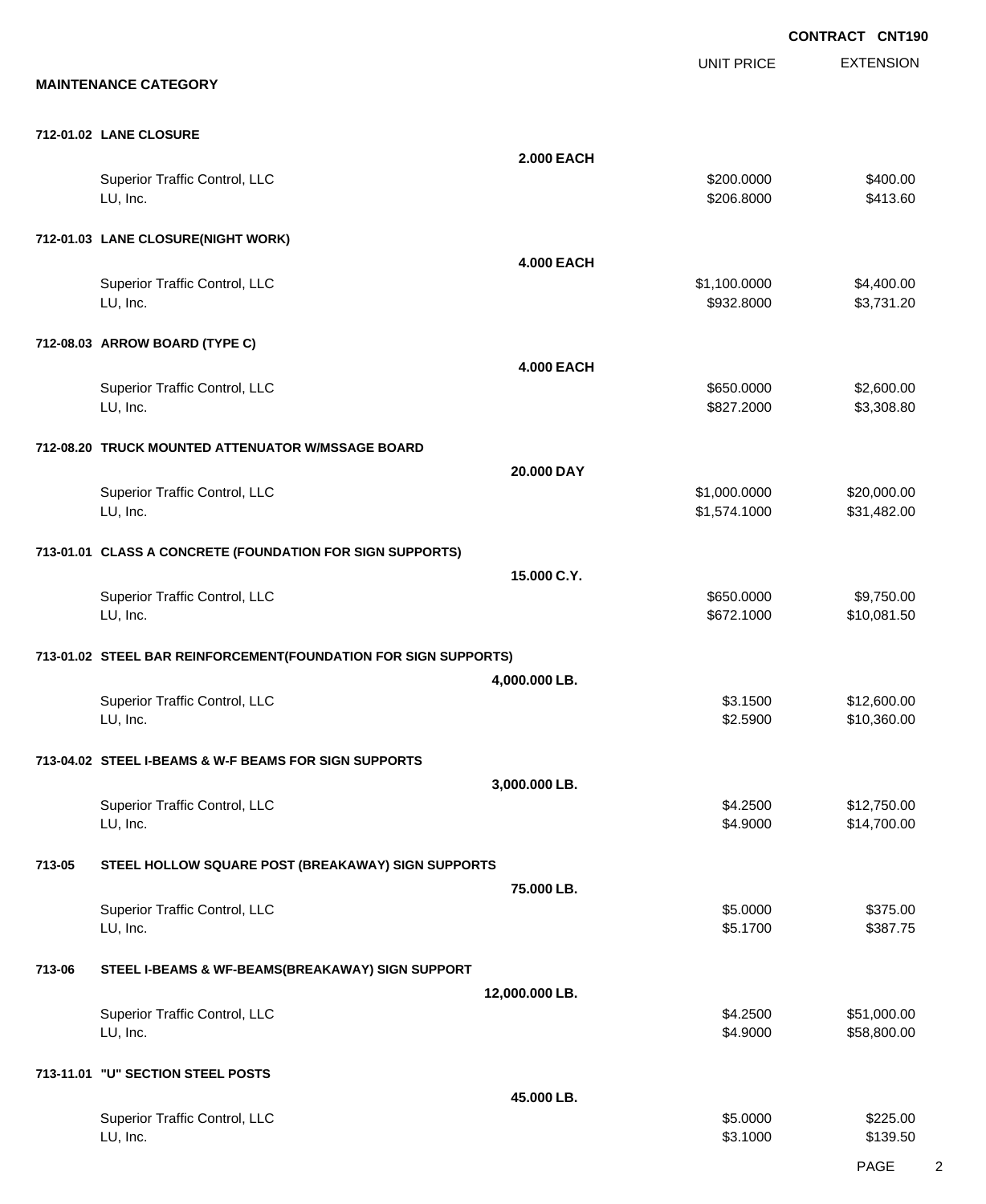EXTENSION **CONTRACT CNT190** UNIT PRICE **713-11.02 PERFORATED/KNOCKOUT SQUARE TUBE POST 45.000 LB.** Superior Traffic Control, LLC 6180.00 \$180.00 LU, Inc. \$4.1400 \$186.30 **713-11.05 SQUARE TUBE SIGN SUPPORT 45.000 LB.** Superior Traffic Control, LLC 6225.00 لى الله عنه المركز المركز المركز المركز المركز المركز المركز المركز المركز المركز المركز المركز المركز المركز المركز المركز المركز المركز المركز المركز المركز المركز المركز المركز المركز المركز المركز المركز المركز المركز **713-13.02 FLAT SHEET ALUMINUM SIGNS (0.080" THICK) 30.000 S.F.** Superior Traffic Control, LLC \$14.0000 \$420.00 LU, Inc. \$14.4800 \$434.40 **713-13.03 FLAT SHEET ALUMINUM SIGNS (0.100" THICK) 38.000 S.F.** Superior Traffic Control, LLC 6570.00 LU, Inc. \$15.3400 \$582.92 **713-13.12 FLAT SHEET ALUM SIGNS OVERLAY (0.080" THICK) 150.000 S.F.** Superior Traffic Control, LLC 6318.5000 \$2,775.00 LU, Inc. \$19.2900 \$2,893.50 **713-13.14 FLORESCENT YELLOW SIGN SHEETING 200.000 S.F.** Superior Traffic Control, LLC 6870.00 LU, Inc. \$2.5900 \$518.00 **713-14 EXTRUDED ALUMINUM PANEL SIGNS 4,000.000 S.F.** Superior Traffic Control, LLC 688,000.00 \$88,000.00 LU, Inc. \$27.4000 \$109,600.00 **713-15.01 REMOVAL OF EXISTING SIGN POST 3.000 EACH** Superior Traffic Control, LLC 6195.000 \$195.00 LU, Inc. \$31.0200 \$93.06 **713-15.03 REMOVAL OF LARGER BARRIER MOUNTED SIGNS WITH SADDLE SUPPORTS 30.000 EACH** Superior Traffic Control, LLC 66 and the state of the state of the state of the state of the state of the state of the state of the state of the state of the state of the state of the state of the state of the state of the LU, Inc. \$50.0000 \$1,500.00 **713-15.10 REMOVAL OF SMALL BARRIER MOUNTED SIGNS W/ FLAT PLAT SUPPORTS 30.000 EACH** Superior Traffic Control, LLC 665.000 \$1,950.00 LU, Inc. \$40.0000 \$1,200.00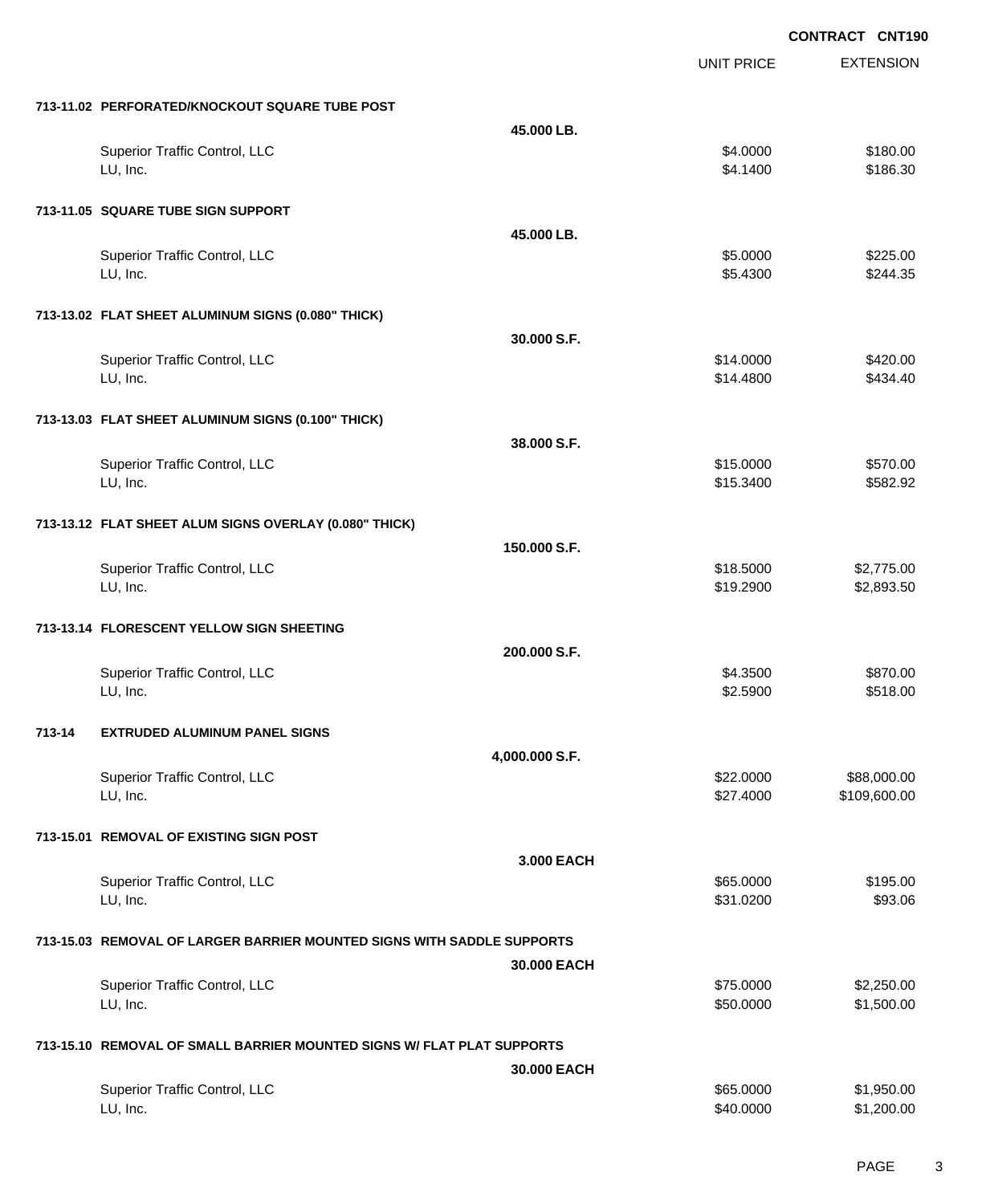|                                                               |                   | <b>UNIT PRICE</b> | <b>EXTENSION</b> |
|---------------------------------------------------------------|-------------------|-------------------|------------------|
| 713-15.36 REMOVE SIGN, SUPPORT & FOOTING                      |                   |                   |                  |
|                                                               | 8.000 EACH        |                   |                  |
| Superior Traffic Control, LLC                                 |                   | \$250.0000        | \$2,000.00       |
| LU, Inc.                                                      |                   | \$191.2900        | \$1,530.32       |
| 713-15.37 INSTALLATION OF SIGN MESSAGE(LETTER,#,ARROW,SHIELD) |                   |                   |                  |
|                                                               | 15,000 S.F.       |                   |                  |
| Superior Traffic Control, LLC                                 |                   | \$55.0000         | \$825.00         |
| LU, Inc.                                                      |                   | \$51.7000         | \$775.50         |
| 713-15.38 EXTRUDED ALUMINUM PANELS FOR OVERLAYING BACKGROUND  |                   |                   |                  |
|                                                               | 30.000 S.F.       |                   |                  |
| Superior Traffic Control, LLC                                 |                   | \$7.0000          | \$210.00         |
| LU, Inc.                                                      |                   | \$4.1400          | \$124.20         |
| 713-17.02 INSTALL AUXILIARY SUPPORT FOR EXIT NUMBER PANEL     |                   |                   |                  |
|                                                               | <b>5.000 EACH</b> |                   |                  |
| Superior Traffic Control, LLC                                 |                   | \$90.0000         | \$450.00         |
| LU, Inc.                                                      |                   | \$62.0400         | \$310.20         |
| 713-17.04 INSTALL AUXILIARY SUPPORT ON EXISTING SIGN          |                   |                   |                  |
|                                                               | 100.000 L.F.      |                   |                  |
| Superior Traffic Control, LLC                                 |                   | \$7.0000          | \$700.00         |
| LU, Inc.                                                      |                   | \$6.2000          | \$620.00         |
| 713-20.30 SIGN ADJUSTMENTS                                    |                   |                   |                  |
|                                                               | <b>4.000 EACH</b> |                   |                  |
| Superior Traffic Control, LLC                                 |                   | \$275.0000        | \$1,100.00       |
| LU, Inc.                                                      |                   | \$258.5000        | \$1,034.00       |
| 713-30.02 BRIDGE MOUNTED SIGN SUPPORT                         |                   |                   |                  |
|                                                               | 225.000 LB.       |                   |                  |
| <b>Superior Traffic Control, LLC</b>                          |                   | \$5.0000          | \$1,125.00       |
| LU, Inc.                                                      |                   | \$8.2700          | \$1,860.75       |
| 713-30.05 BARRIER MOUNTED SQUARE TUBE SIGN SUPPORT            |                   |                   |                  |
|                                                               | 1,440.000 LB.     |                   |                  |
| Superior Traffic Control, LLC                                 |                   | \$4.8500          | \$6,984.00       |
| LU, Inc.                                                      |                   | \$4.1400          | \$5,961.60       |
| 713-30.08 BARRIER MOUNTED PERFORATED/KNOCKOUT SIGN SUPPORT    |                   |                   |                  |
|                                                               | 90.000 LB.        |                   |                  |
| Superior Traffic Control, LLC                                 |                   | \$4.0000          | \$360.00         |
| LU, Inc.                                                      |                   | \$7.2400          | \$651.60         |
| 713-30.09 BARRIER MOUNTED SIGN SUPPORT                        |                   |                   |                  |
|                                                               | 8.000 EACH        |                   |                  |
| Superior Traffic Control, LLC                                 |                   | \$250.0000        | \$2,000.00       |
| LU, Inc.                                                      |                   | \$878.9000        | \$7,031.20       |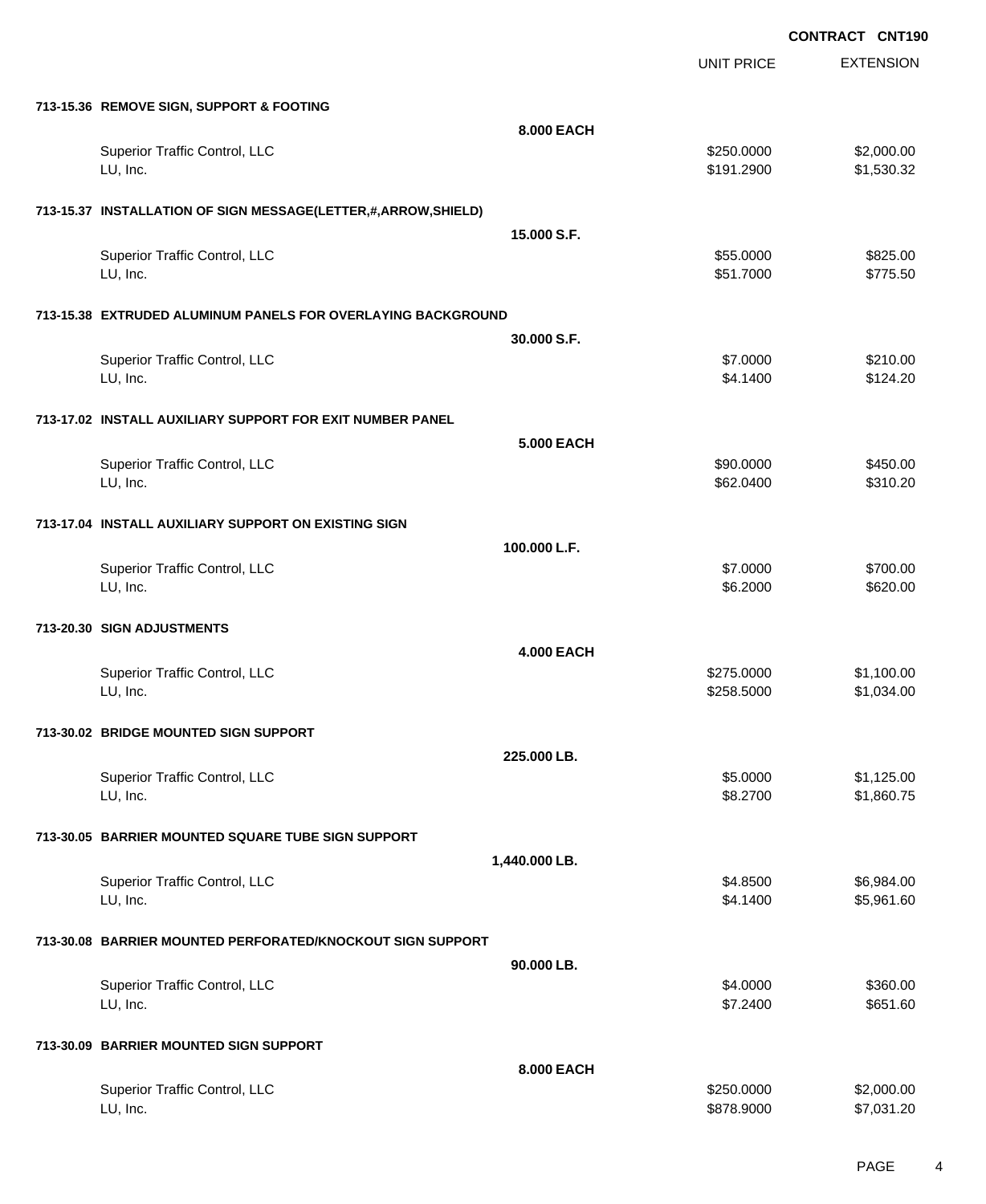| <b>CONTRACT</b> | <b>CNT190</b> |
|-----------------|---------------|
|-----------------|---------------|

|                                                     |                    | UNIT PRICE               | <b>EXTENSION</b>         |
|-----------------------------------------------------|--------------------|--------------------------|--------------------------|
| 713-30.10 BARRIER MOUNTED SIGN SUPPORT (FLAT PLATE) |                    |                          |                          |
|                                                     | <b>10.000 EACH</b> |                          |                          |
| Superior Traffic Control, LLC<br>LU, Inc.           |                    | \$125.0000<br>\$129,2500 | \$1,250.00<br>\$1,292.50 |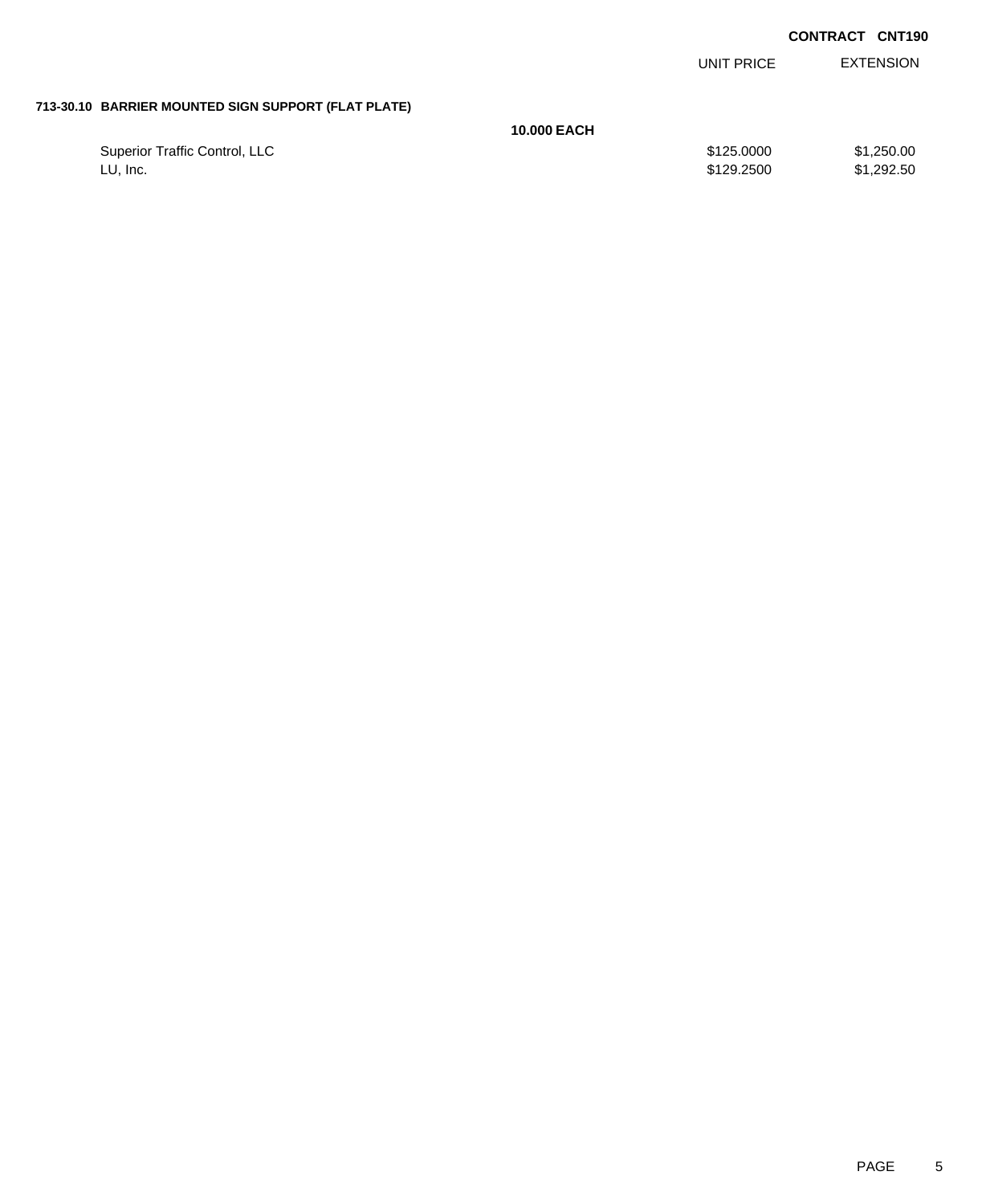## **SUB-TOTAL MAINTENANCE**

Superior Traffic Control, LLC \$228,539.00 LU, Inc. \$271,848.75

### **TOTAL CONTRACT**

Superior Traffic Control, LLC **\$228,539.00** LU, Inc. \$271,848.75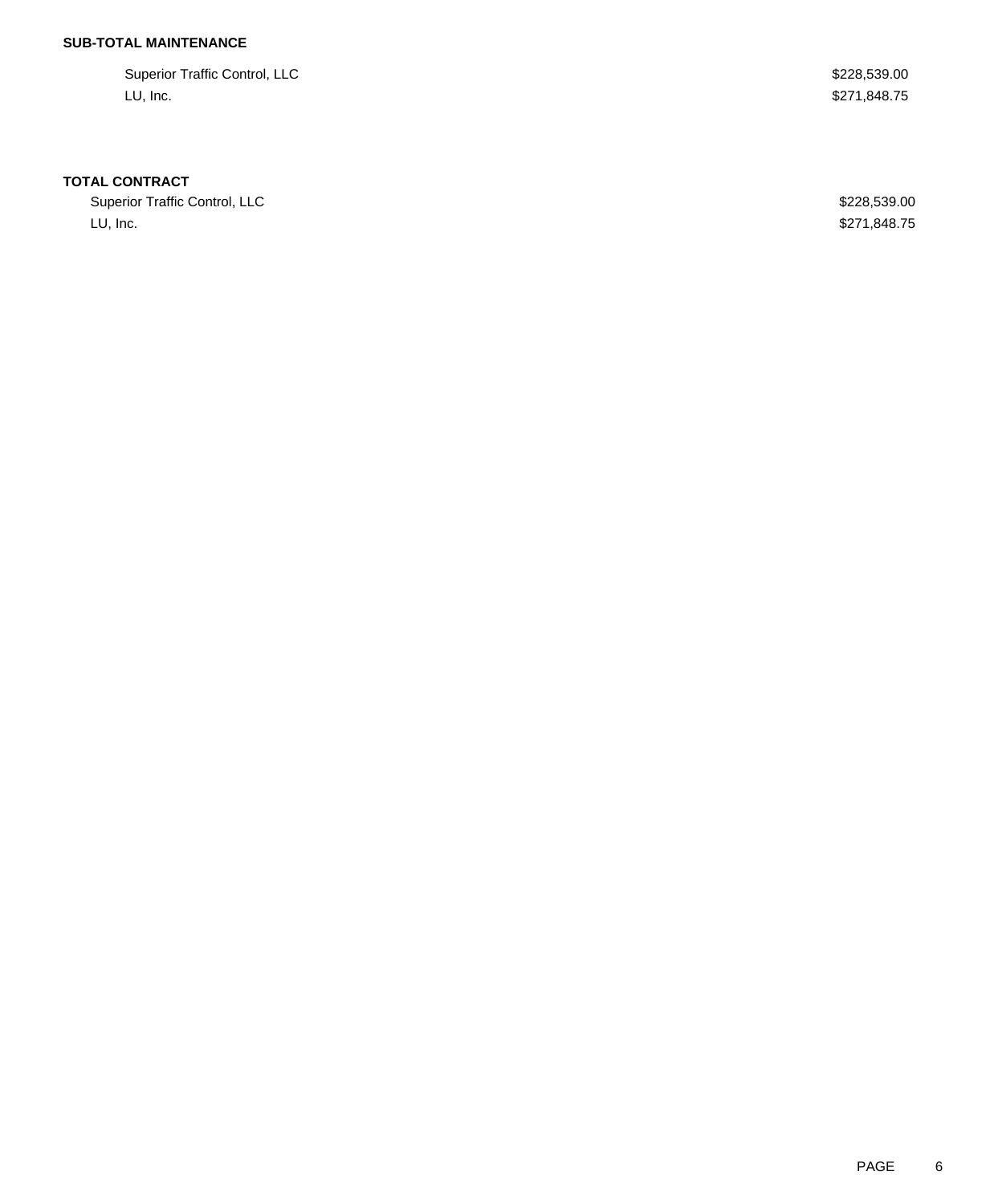COUNTIES BLEDSOE, BRADLEY, CANNON, COFFEE, FRANKLIN, GRUNDY, HAMILTON, MARION, POLK, RHEA, SEQUATCHIE, VAN BUREN, AND WARREN (Contract No. CNT150 Call 013)

STP-REG2(198),98200-8208-14

THE LONGITUDINAL JOINT STABILIZATION ON VARIOUS STATE ROUTES.

PROJECT LENGTH - 0.0 MILES

COMPLETION TIME - ON OR BEFORE JULY 31, 2019

DBE GOAL 9.00%

TOTAL CONTRACT

Pavement Restorations, Inc. 6. The contract of the contract of the S275,233.60 Pavement Technology, Inc. 688,738.20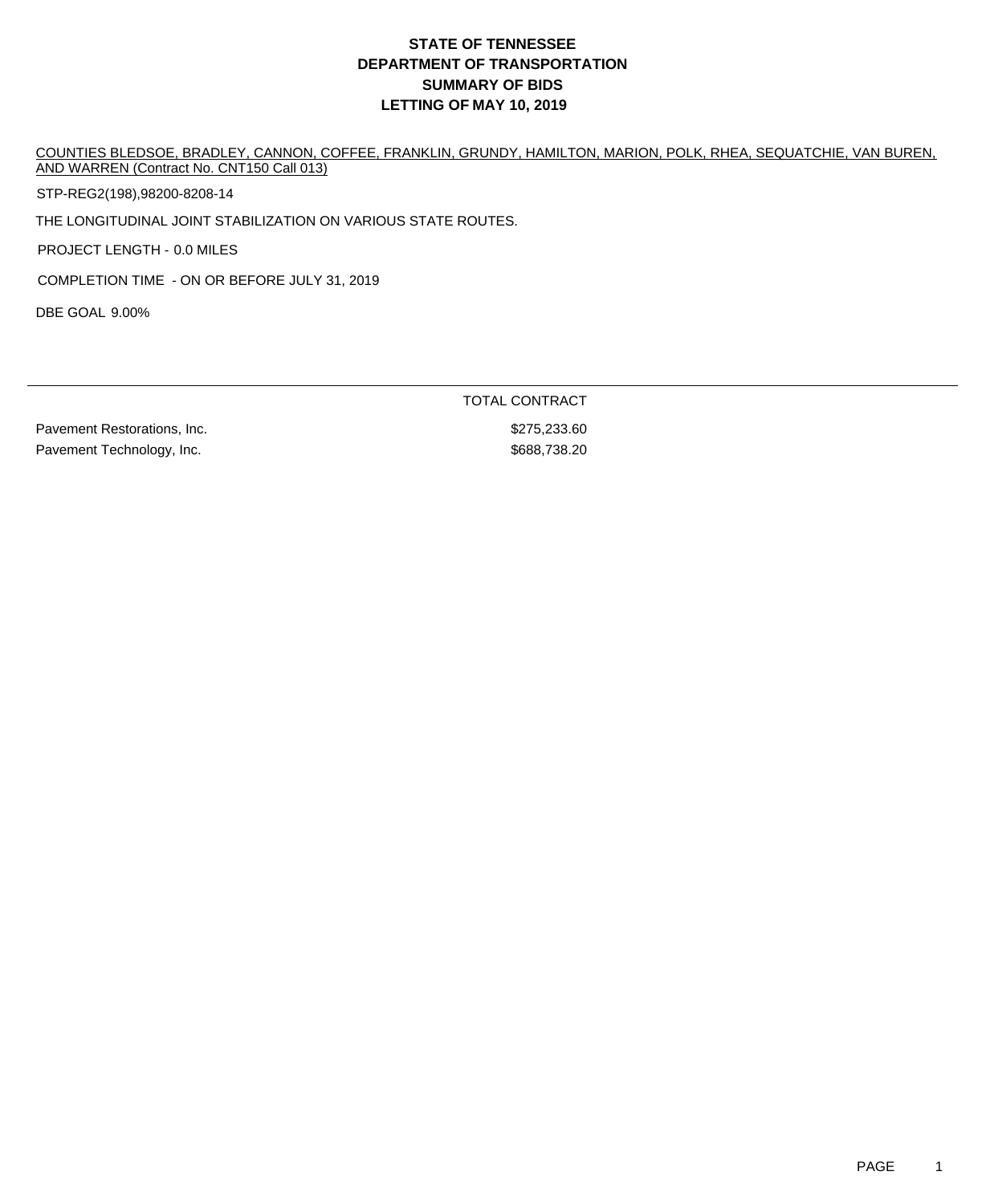|        |                                            |                        |                   | <b>CONTRACT CNT150</b> |                  |
|--------|--------------------------------------------|------------------------|-------------------|------------------------|------------------|
|        |                                            |                        | <b>UNIT PRICE</b> |                        | <b>EXTENSION</b> |
|        | <b>ROADWAY CATEGORY</b>                    |                        |                   |                        |                  |
|        | 411-01.12 LONGITUDINAL JOINT STABILIZATION |                        |                   |                        |                  |
|        |                                            | 2,565,420. S.F.<br>000 |                   |                        |                  |
|        | Pavement Restorations, Inc.                |                        | \$0.0800          |                        | \$205,233.60     |
|        | Pavement Technology, Inc.                  |                        | \$0.2100          |                        | \$538,738.20     |
| 712-01 | <b>TRAFFIC CONTROL</b>                     |                        |                   |                        |                  |
|        |                                            | 1.000 LS               |                   |                        |                  |
|        | Pavement Restorations, Inc.                |                        | \$45,000.0000     |                        | \$45,000.00      |
|        | Pavement Technology, Inc.                  |                        | \$95,000.0000     |                        | \$95,000.00      |
| 717-01 | <b>MOBILIZATION</b>                        |                        |                   |                        |                  |
|        |                                            | 1.000 LS               |                   |                        |                  |
|        | Pavement Restorations, Inc.                |                        | \$25,000.0000     |                        | \$25,000.00      |
|        | Pavement Technology, Inc.                  |                        | \$55,000.0000     |                        | \$55,000.00      |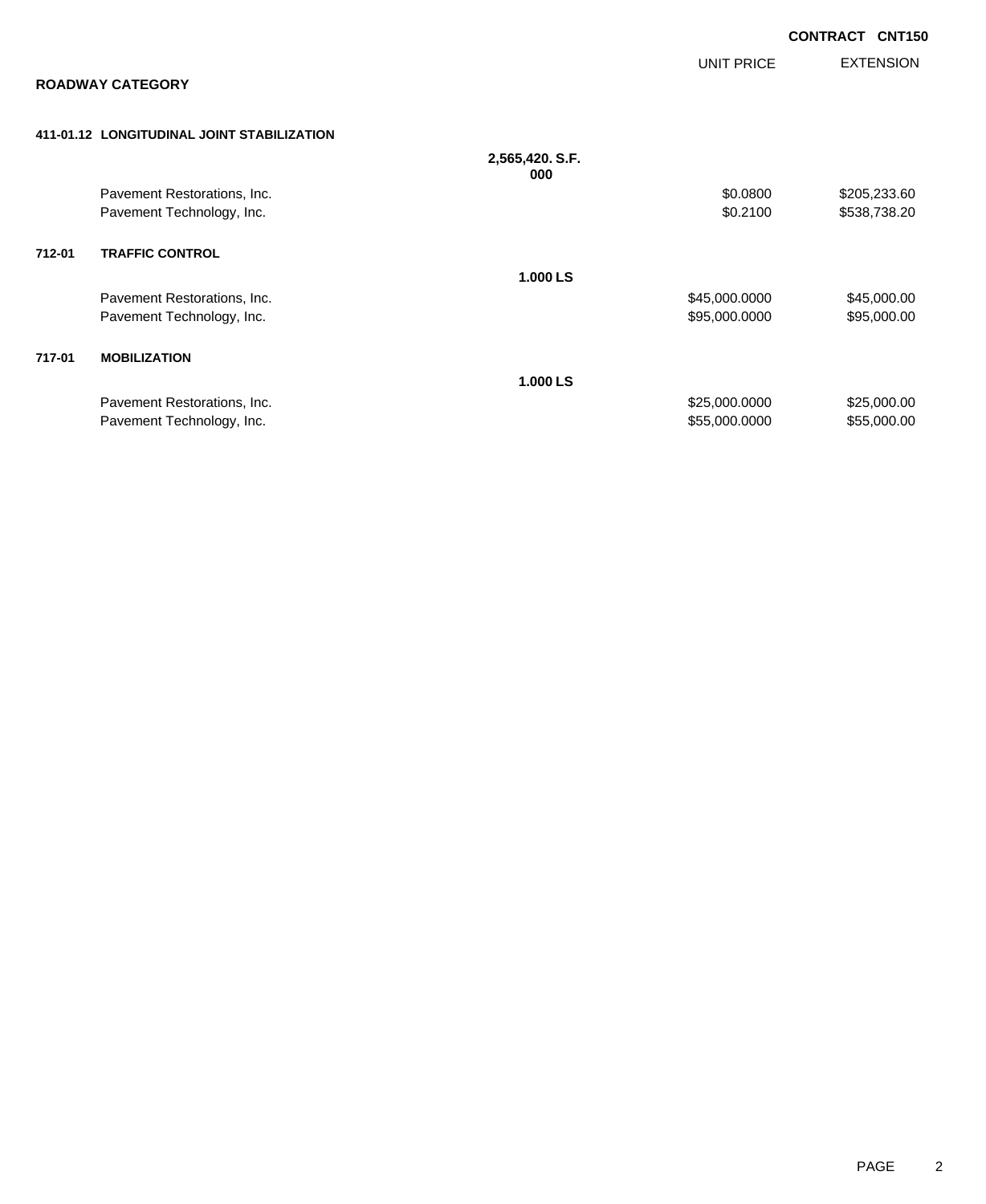## **SUB-TOTAL ROADWAY**

Pavement Restorations, Inc. 6. The Second Second Second Second Second Second Seconds Assessed Seconds Seconds Seconds Seconds Seconds Seconds Seconds Seconds Seconds Seconds Seconds Seconds Seconds Seconds Seconds Seconds Pavement Technology, Inc. 688,738.20

### **TOTAL CONTRACT**

Pavement Restorations, Inc. 6. The Second Second Second Seconds of the Second Seconds Assembly 19875,233.60 Pavement Technology, Inc. 688,738.20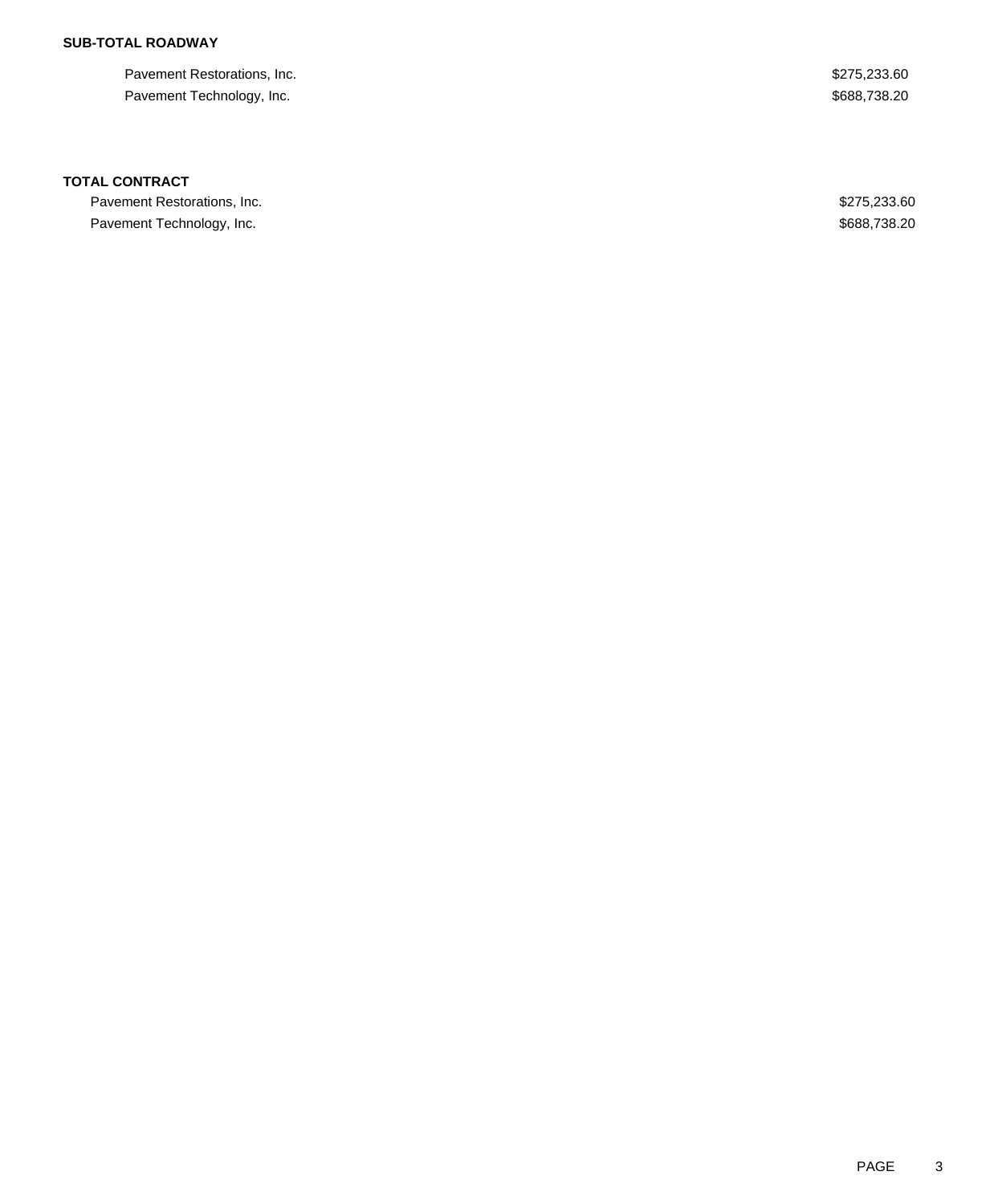#### BLOUNT COUNTY (Contract No. CNT134 Call 015)

05022-4236-04,NH/HSIP-73(70),05006-3264-94,05006-8264-14,NH/HSIP-73(71),05006-3265-94,05006-8265-14,STP/HSIP-335(7),05022-3236-94,05022- 8236-14

THE RESURFACING ON U.S. 321 (S.R. 73) FROM S.R. 335 (L.M. 7.70) TO NEAR TUCKALECHEE PIKE (L.M. 17.00) AND ON S.R. 335 FROM NEAR U.S. 411 (S.R. 33) (L.M. 0.00) TO NEAR U.S. 321 (S.R. 73) (L.M. 3.48).

PROJECT LENGTH - 12.420 MILES

COMPLETION TIME - ON OR BEFORE NOVEMBER 15, 2019

DBE GOAL 9.50%

TOTAL CONTRACT

APAC-Atlantic, Inc. 6. 2012 12:30 12:30 12:31 12:328.10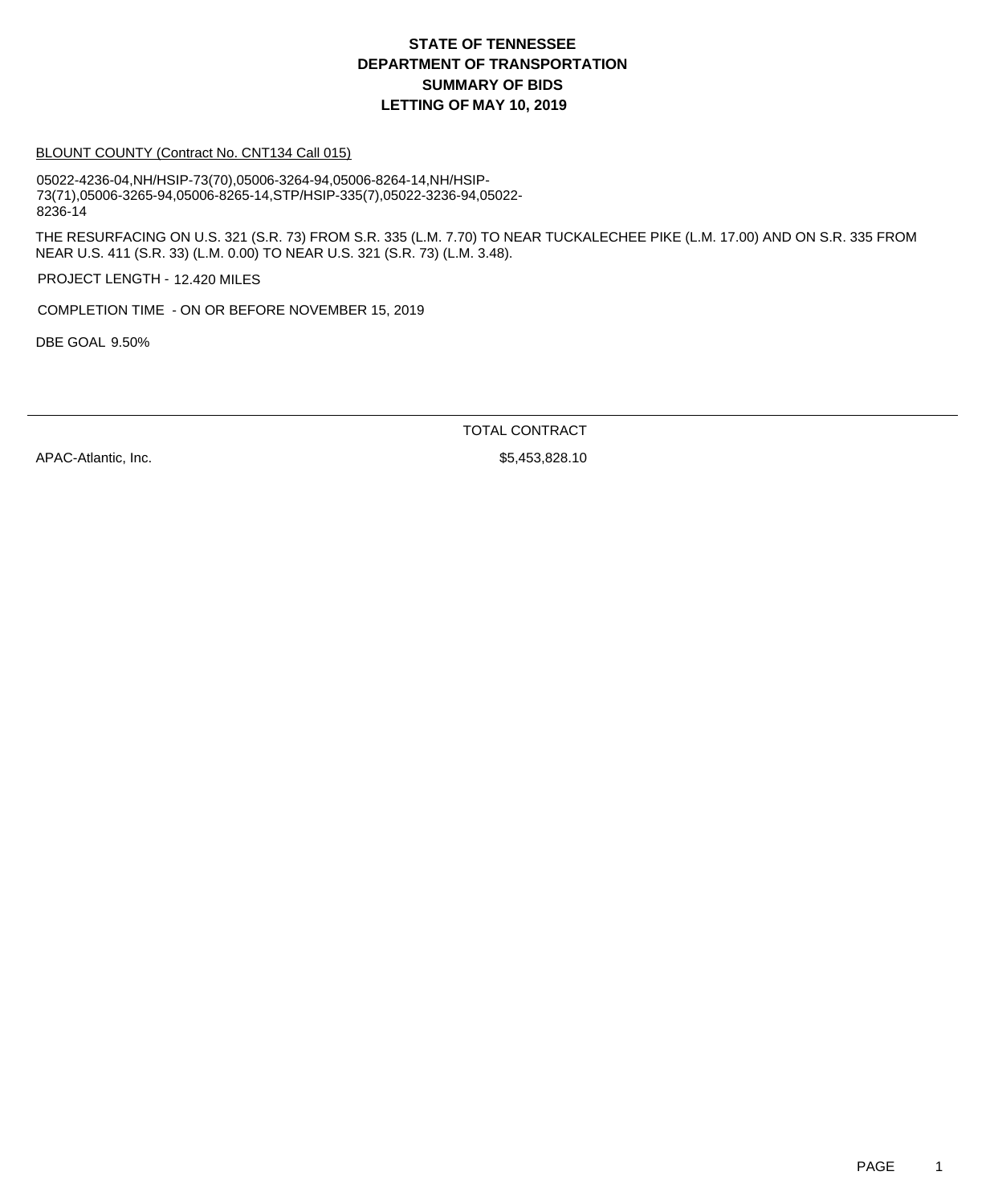EXTENSION **CONTRACT CNT134** UNIT PRICE **ROADWAY CATEGORY 307-01.15 ASC MIX (PG64-22) (BPMLC-HM) GRADING CS 336.000 TON** APAC-Atlantic, Inc. \$120.000 \$40,320.00 **403-01 BITUMINOUS MATERIAL FOR TACK COAT (TC) 235.000 TON** APAC-Atlantic, Inc. \$117,500.00 \$117,500.00 \$117,500.00 \$117,500.00 \$117,500.00 \$117,500.00 \$117,500.00 \$117,500 **411-01.07 ACS MIX (PG64-22) GRADING E SHOULDER 2,751.000 TON** APAC-Atlantic, Inc. \$89.5000 \$246,214.50 **411-02.10 ACS MIX(PG70-22) GRADING D 24,436.000 TON** APAC-Atlantic, Inc. \$106.7000 \$2,607,321.20 **411-03.13 ACS MIX(PG70-22) THIN LIFT D ASPHALT 3,414.000 TON** APAC-Atlantic, Inc. \$115.0000 \$392,610.00 **411-12.01 SCORING SHOULDERS (CONTINUOUS) (16IN WIDTH) 4.500 L.M.** APAC-Atlantic, Inc. \$1,300.0000 \$5,850.00 **411-12.02 SCORING SHOULDERS (NON-CONTINUOUS) (16IN WIDTH) 5.400 L.M.** APAC-Atlantic, Inc. \$1,175.0000 \$6,345.00 **411-12.03 SCORING FOR RUMBLE STRIPE (NON-CONTINUOUS) (8IN WIDTH) 5.400 L.M.** APAC-Atlantic, Inc. \$1,175.0000 \$6,345.00 **415-01.01 COLD PLANING BITUMINOUS PAVEMENT 27,025.000 TON** APAC-Atlantic, Inc. 621,575.00 \$621,575.00 \$621,575.00 **701-02.01 CONCRETE CURB RAMP (RETROFIT) 4,925.000 S.F.** APAC-Atlantic, Inc. \$38.0000 \$187,150.00 **701-02.03 CONCRETE CURB RAMP 200.000 S.F.** APAC-Atlantic, Inc. \$35.500.00 \$6,500.00 \$6,500.00 \$6,500.00 \$6,500.00 \$6,500.00 \$6,500.00 \$6,500.00 \$6,500.00 **705-02.10 GUARDRAIL TRANSITION 27IN TO 31IN 41.000 EACH** APAC-Atlantic, Inc. \$160.0000 \$6,560.00

PAGE 2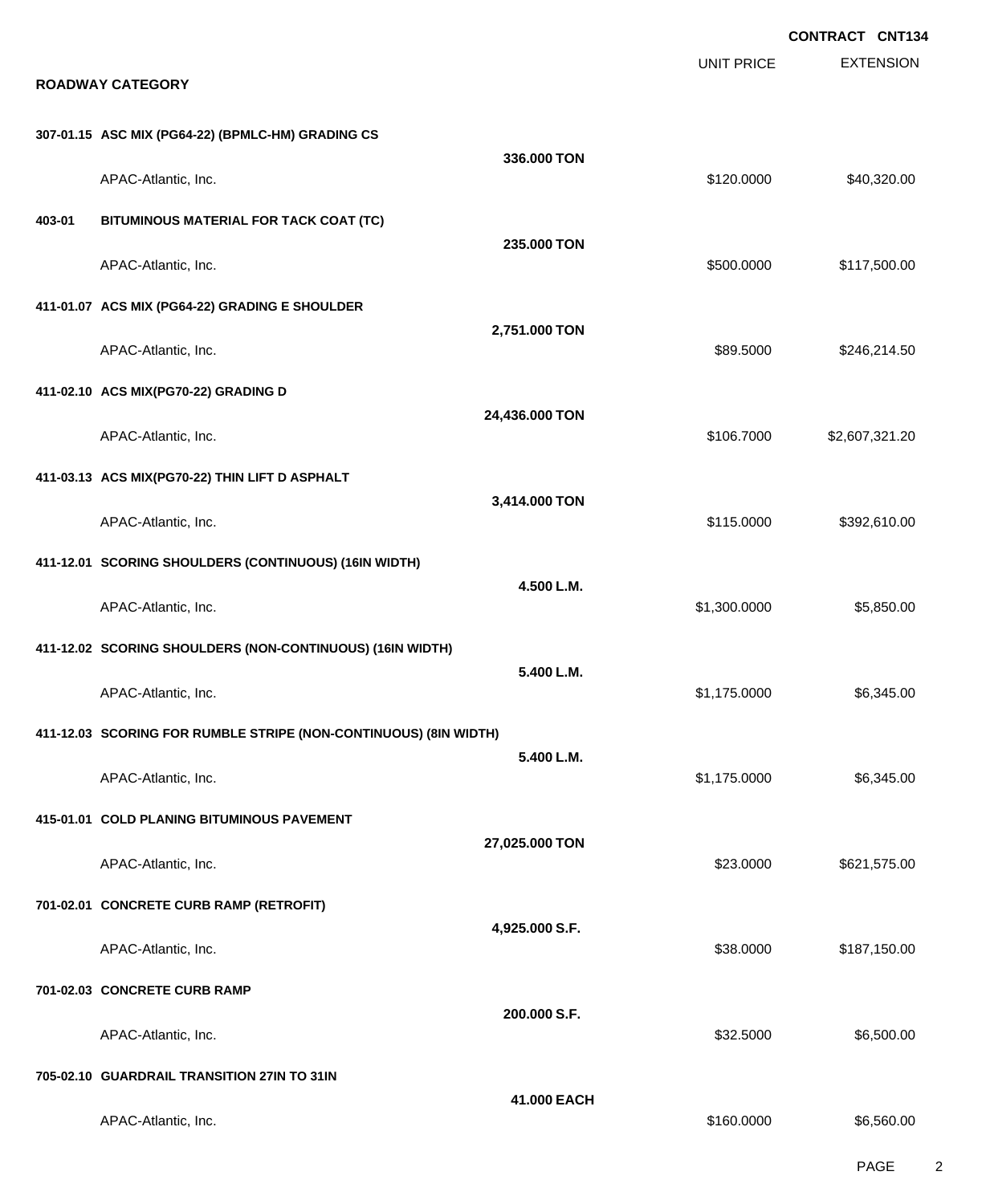|        |                                                                   |                   |                   | <b>CONTRACT CNT134</b> |
|--------|-------------------------------------------------------------------|-------------------|-------------------|------------------------|
|        |                                                                   |                   | <b>UNIT PRICE</b> | <b>EXTENSION</b>       |
|        | 705-04.09 EARTH PAD FOR TYPE 38 GR END TREATMENT                  |                   |                   |                        |
|        | APAC-Atlantic, Inc.                                               | 41.000 EACH       | \$1,200.0000      | \$49,200.00            |
|        | 705-06.20 TANGENT ENERGY ABSORBING TERM MASH TL-3                 |                   |                   |                        |
|        | APAC-Atlantic, Inc.                                               | 41.000 EACH       | \$2,600.0000      | \$106,600.00           |
| 712-01 | <b>TRAFFIC CONTROL</b>                                            |                   |                   |                        |
|        | APAC-Atlantic, Inc.                                               | 1.000 LS          | \$202,500.0000    | \$202,500.00           |
|        | 712-04.01 FLEXIBLE DRUMS (CHANNELIZING)                           |                   |                   |                        |
|        | APAC-Atlantic, Inc.                                               | 602.000 EACH      | \$10.0000         | \$6,020.00             |
|        | 712-05.01 WARNING LIGHTS (TYPE A)                                 |                   |                   |                        |
|        | APAC-Atlantic, Inc.                                               | 301.000 EACH      | \$5.5000          | \$1,655.50             |
| 712-06 | <b>SIGNS (CONSTRUCTION)</b>                                       |                   |                   |                        |
|        | APAC-Atlantic, Inc.                                               | 2,725.000 S.F.    | \$6.9000          | \$18,802.50            |
|        | 712-08.03 ARROW BOARD (TYPE C)                                    |                   |                   |                        |
|        | APAC-Atlantic, Inc.                                               | <b>4.000 EACH</b> | \$1,000.0000      | \$4,000.00             |
|        | 716-01.21 SNOWPLOWABLE RAISED PAVEMENT MARKERS (BI-DIR) (1 COLOR) |                   |                   |                        |
|        | APAC-Atlantic, Inc.                                               | 1,014.000 EACH    | \$25.0000         | \$25,350.00            |
|        | 716-01.22 SNOWPLOWABLE RAISED PAVMENT MARKERS (MONO-DIR)(1 COLOR) |                   |                   |                        |
|        | APAC-Atlantic, Inc.                                               | 759.000 EACH      | \$25.0000         | \$18,975.00            |
|        | 716-01.23 SNOWPLOWABLE RAISED PAVEMENT MARKERS (BI-DIR)(2 COLOR)  |                   |                   |                        |
|        | APAC-Atlantic, Inc.                                               | 1,020.000 EACH    | \$25.0000         | \$25,500.00            |
|        | 716-01.30 REMOVAL OF SNOWPLOWABLE REFLECTIVE MARKER               |                   |                   |                        |
|        | APAC-Atlantic, Inc.                                               | 1,494.000 EACH    | \$6.5000          | \$9,711.00             |
|        | 716-02.03 PLASTIC PAVEMENT MARKING (CROSS-WALK)                   |                   |                   |                        |
|        | APAC-Atlantic, Inc.                                               | 3,572.000 L.F.    | \$8.5000          | \$30,362.00            |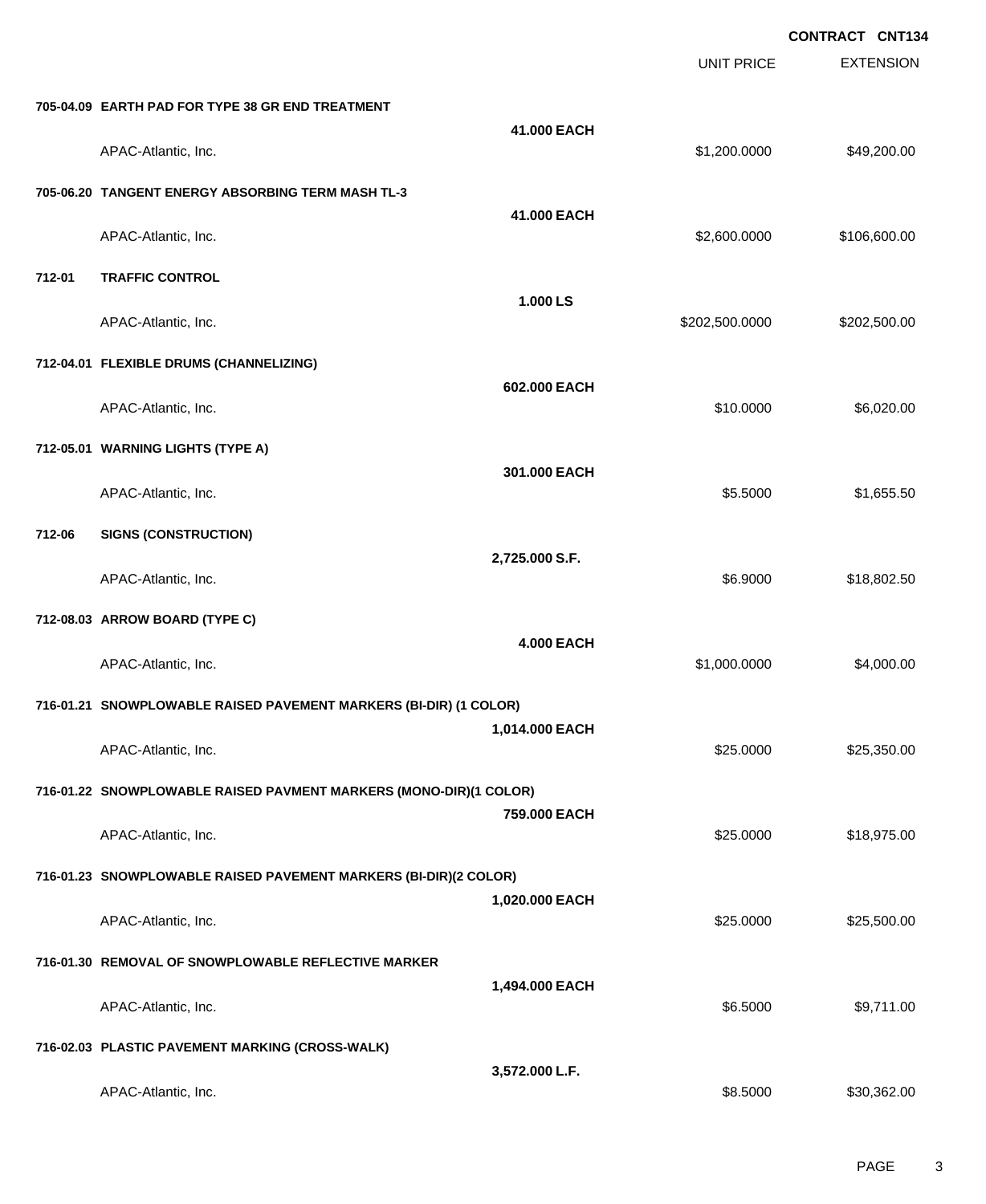|                                                              |                   |                   | <b>CONTRACT CNT134</b> |
|--------------------------------------------------------------|-------------------|-------------------|------------------------|
|                                                              |                   | <b>UNIT PRICE</b> | <b>EXTENSION</b>       |
| 716-02.04 PLASTIC PAVEMENT MARKING(CHANNELIZATION STRIPING)  |                   |                   |                        |
| APAC-Atlantic, Inc.                                          | 533.000 S.Y.      | \$19.5000         | \$10,393.50            |
| 716-02.05 PLASTIC PAVEMENT MARKING (STOP LINE)               |                   |                   |                        |
| APAC-Atlantic, Inc.                                          | 1,981.000 L.F.    | \$9.7500          | \$19,314.75            |
| 716-02.06 PLASTIC PAVEMENT MARKING (TURN LANE ARROW)         |                   |                   |                        |
| APAC-Atlantic, Inc.                                          | 143,000 EACH      | \$160.0000        | \$22,880.00            |
| 716-02.08 PLASTIC PAVEMENT MARKING (8" DOTTED LINE)          |                   |                   |                        |
| APAC-Atlantic, Inc.                                          | 4,089.000 L.F.    | \$1.0000          | \$4,089.00             |
| 716-02.09 PLASTIC PAVEMENT MARKING (LONGITUDINAL CROSS-WALK) |                   |                   |                        |
| APAC-Atlantic, Inc.                                          | 1,387.000 L.F.    | \$19.5000         | \$27,046.50            |
| 716-02.11 PLASTIC PAVEMENT MARKING (6" DOTTED LINE)          |                   |                   |                        |
| APAC-Atlantic, Inc.                                          | 224.000 L.F.      | \$2.1000          | \$470.40               |
| 716-02.12 PLASTIC PAVEMENT MARKING (8IN LINE)                |                   |                   |                        |
| APAC-Atlantic, Inc.                                          | 1.000 L.M.        | \$11,500.0000     | \$11,500.00            |
| 716-03.01 PLASTIC WORD PAVEMENT MARKING (ONLY)               |                   |                   |                        |
| APAC-Atlantic, Inc.                                          | 8.000 EACH        | \$135.0000        | \$1,080.00             |
| 716-03.04 PLASTIC WORD PAVEMENT MARKING (SCHOOL)             |                   |                   |                        |
| APAC-Atlantic, Inc.                                          | <b>2.000 EACH</b> | \$210.0000        | \$420.00               |
| 716-04.01 PLASTIC PAVEMENT MARKING (STRAIGHT-TURN ARROW)     |                   |                   |                        |
| APAC-Atlantic, Inc.                                          | 7.000 EACH        | \$210.0000        | \$1,470.00             |
| 716-04.04 PLASTIC PAVEMENT MARKING (TRANSVERSE SHOULDER)     |                   |                   |                        |
| APAC-Atlantic, Inc.                                          | 181.000 L.F.      | \$3.2500          | \$588.25               |
| 716-04.05 PLASTIC PAVEMENT MARKING (STRAIGHT ARROW)          |                   |                   |                        |
| APAC-Atlantic, Inc.                                          | <b>5.000 EACH</b> | \$135.0000        | \$675.00               |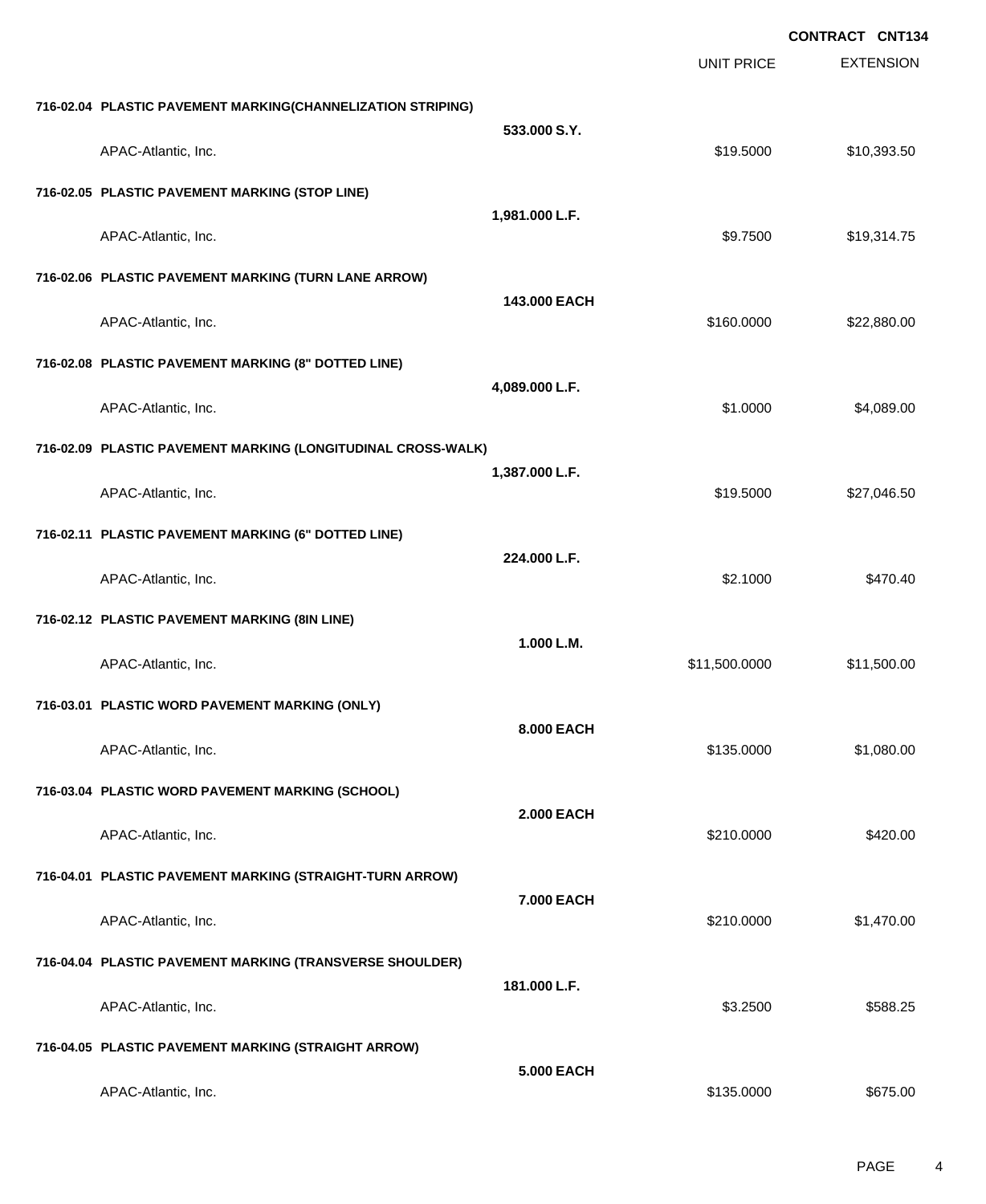|        |                                                          |                 | <b>UNIT PRICE</b> | <b>EXTENSION</b> |
|--------|----------------------------------------------------------|-----------------|-------------------|------------------|
|        | 716-04.12 PLASTIC PAVEMENT MARKING (YIELD LINE)          |                 |                   |                  |
|        | APAC-Atlantic, Inc.                                      | 36.000 S.F.     | \$10.0000         | \$360.00         |
|        | 716-05.01 PAINTED PAVEMENT MARKING (4" LINE)             |                 |                   |                  |
|        | APAC-Atlantic, Inc.                                      | 51.800 L.M.     | \$525.0000        | \$27,195.00      |
|        | 716-10.30 TRUNCATED DOME DETECTABLE WARNING MAT          |                 |                   |                  |
|        | APAC-Atlantic, Inc.                                      | 248.000 S.F.    | \$43.0000         | \$10,664.00      |
|        | 716-12.02 ENHANCED FLATLINE THERMO PVMT MRKNG (6IN LINE) |                 |                   |                  |
|        | APAC-Atlantic, Inc.                                      | 55.800 L.M.     | \$4,300.0000      | \$239,940.00     |
|        | 716-13.02 SPRAY THERMO PVMT MRKNG (60 mil) (6IN LINE)    |                 |                   |                  |
|        | APAC-Atlantic, Inc.                                      | 8.000 L.M.      | \$2,800.0000      | \$22,400.00      |
| 717-01 | <b>MOBILIZATION</b>                                      |                 |                   |                  |
|        | APAC-Atlantic, Inc.                                      | 1.000 LS        | \$127,500.0000    | \$127,500.00     |
|        | 730-14.02 SAW SLOT                                       |                 |                   |                  |
|        | APAC-Atlantic, Inc.                                      | 31,000.000 L.F. | \$3.7500          | \$116,250.00     |
|        | 730-14.03 LOOP WIRE                                      |                 |                   |                  |
|        | APAC-Atlantic, Inc.                                      | 62,000.000 L.F. | \$0.5000          | \$31,000.00      |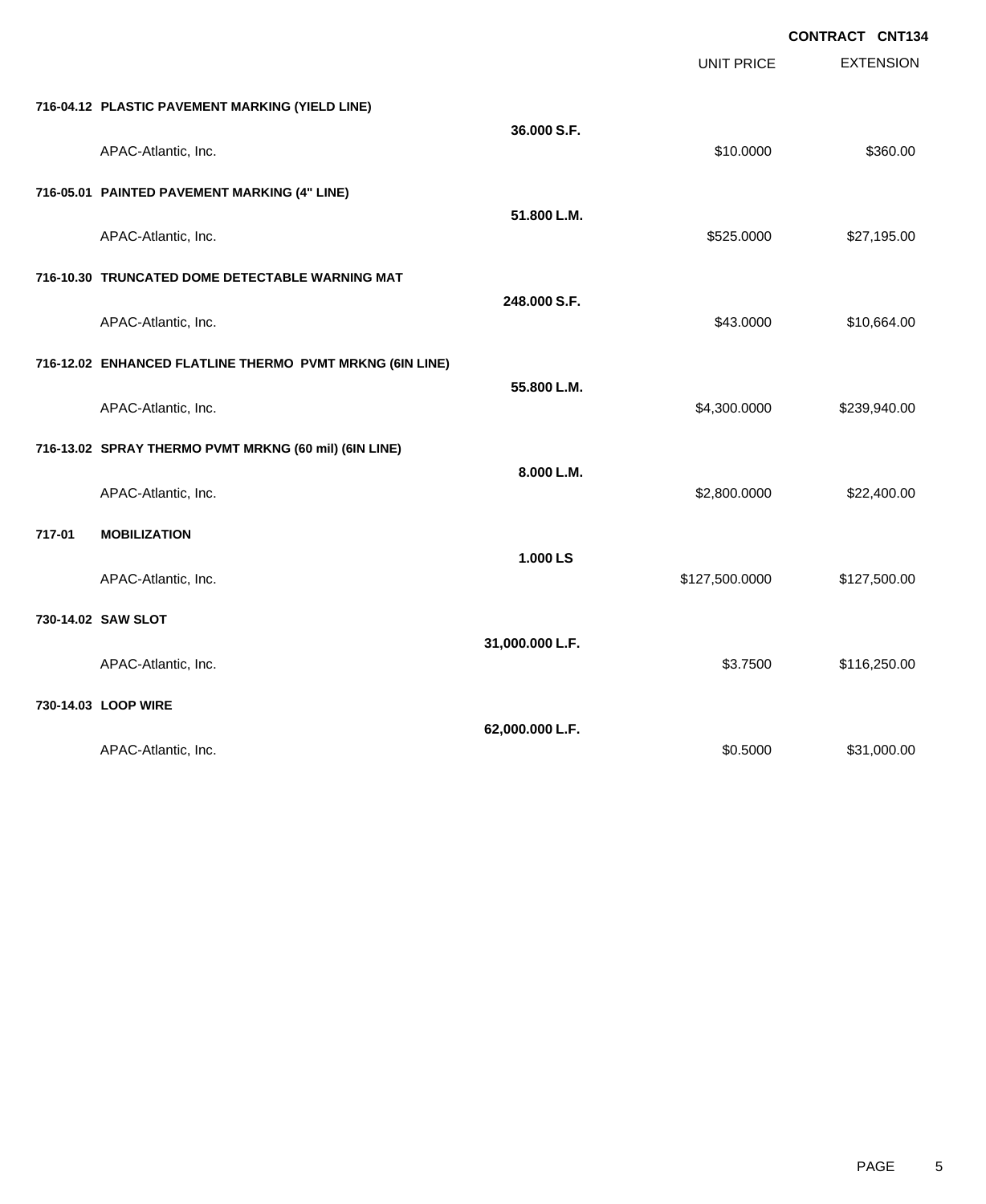| <b>BRIDGE CATEGORY</b>                               |              |           |            | <b>EXTENSION</b>       |
|------------------------------------------------------|--------------|-----------|------------|------------------------|
| 617-04.01 TYPE 1 THIN EPOXY OVERLAY (EPOXY-URETHANE) |              |           |            |                        |
| APAC-Atlantic, Inc.                                  | 950,000 S.Y. | \$37.5000 |            | \$35,625.00            |
|                                                      |              |           | UNIT PRICE | <b>CONTRACT CNT134</b> |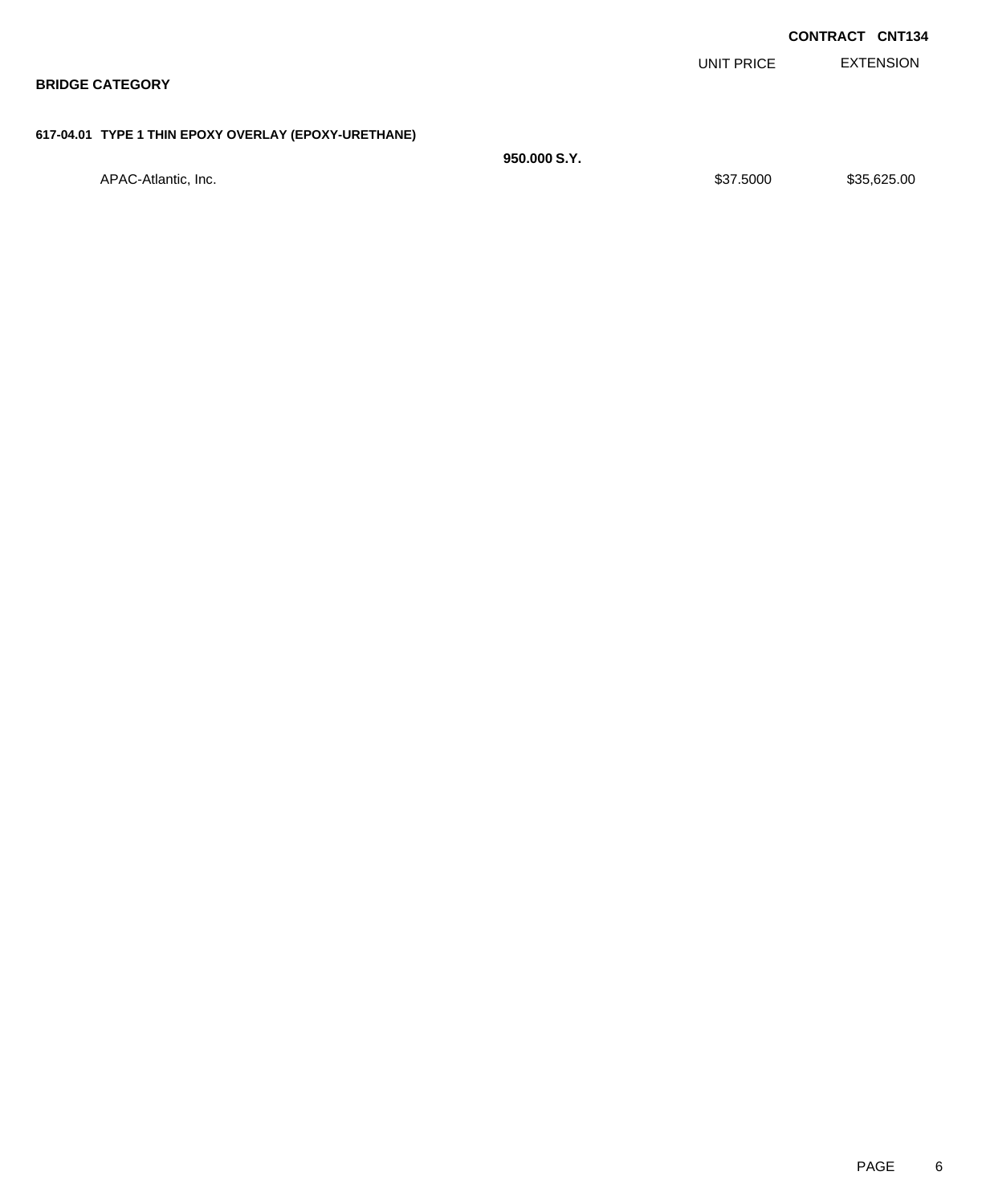## **SUB-TOTAL ROADWAY**

APAC-Atlantic, Inc. \$5,418,203.10

### **SUB-TOTAL BRIDGE**

APAC-Atlantic, Inc. \$35,625.00

**TOTAL CONTRACT**

APAC-Atlantic, Inc. \$5,453,828.10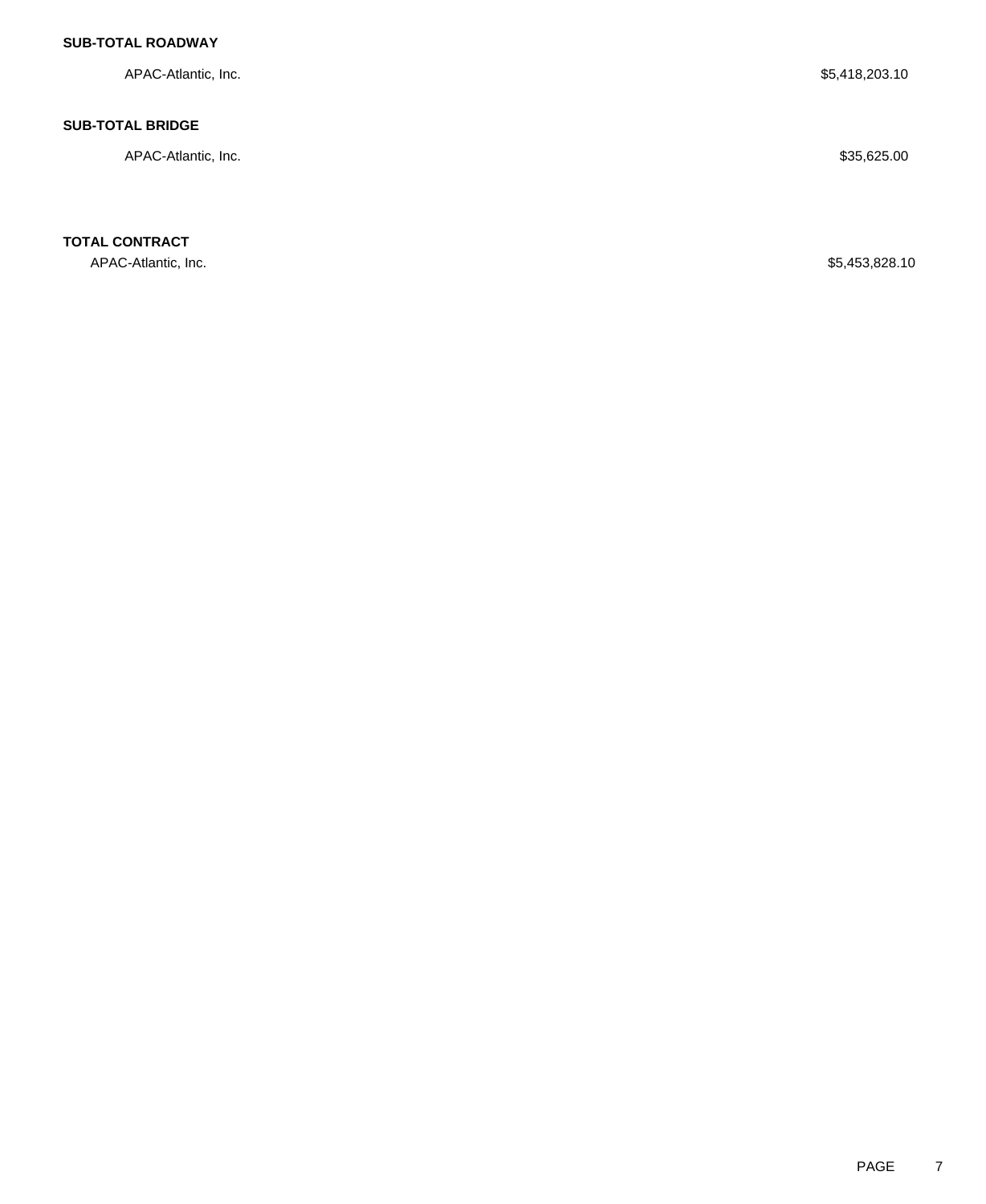TOTAL CONTRACT

## CAMPBELL COUNTY (Contract No. CNT235 Call 016)

THE EMERGENCY SLOPE STABILIZATION ON I-75 NEAR L.M. 21.60 (M.M. 151.90). NH-I-75-3(186),07100-4158-04

PROJECT LENGTH - 0.624 MILES

COMPLETION TIME - ON OR BEFORE MAY 31, 2020

| J & M Grading Division, LLC  | \$5,652,692.80 |
|------------------------------|----------------|
| Twin K Construction, Inc.    | \$6,049,355.78 |
| Kay & Kay Contracting, LLC   | \$7,010,021.05 |
| Charles Blalock & Sons, Inc. | \$7,438,769.93 |
|                              |                |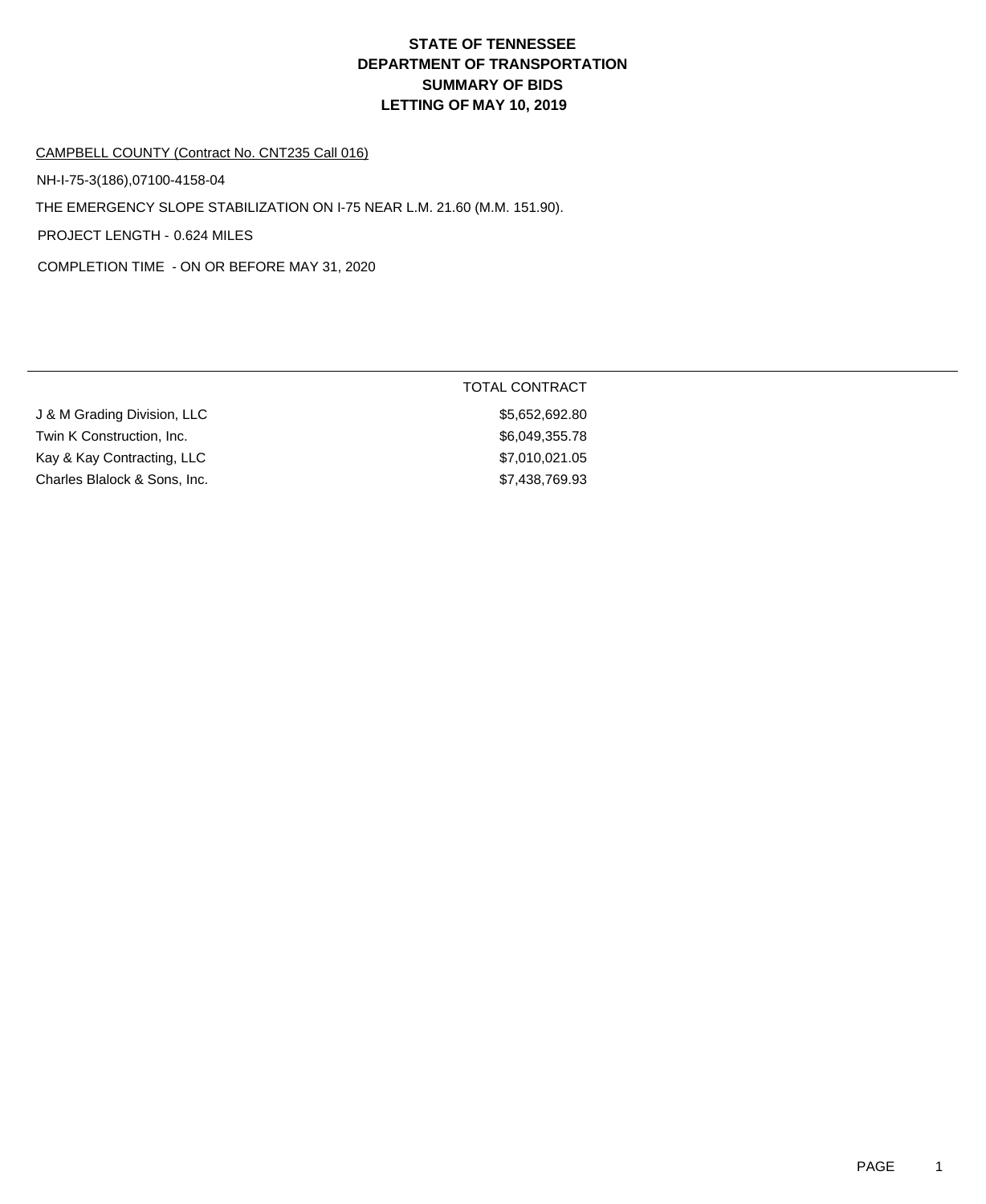EXTENSION **CONTRACT CNT235** UNIT PRICE **ROADWAY CATEGORY 105-01 CONSTRUCTION STAKES, LINES AND GRADES 1.000 LS** J & M Grading Division, LLC \$27,500.0000 \$27,500.00 Twin K Construction, Inc. 623,156.7900 \$23,156.7900 \$23,156.7900 \$23,156.7900 \$23,156.79 Kay & Kay Contracting, LLC 6 and the Contraction of the Contraction of the Contraction of the S25,000.000 \$25,000.000 \$25,000.00 Charles Blalock & Sons, Inc. 6. 2012 12:30 \$18,913.1300 \$18,913.1300 \$18,913.131300 **201-01 CLEARING AND GRUBBING 1.000 LS** J & M Grading Division, LLC \$95,000.0000 \$95,000.00 Twin K Construction, Inc. 6. The Second State of the Second State of State State State State State State State State State State State State State State State State State State State State State State State State State Sta Kay & Kay Contracting, LLC 6 and the Contraction of the Contraction of the Contraction of the S25,000.000 \$25,000.000 \$25,000.00 Charles Blalock & Sons, Inc. 6. 2010 12:000 12:000 12:000 12:000 12:000 12:000 12:000 12:000,000 12:000,000 \$1,000,000.000 \$1,000,000.000 \$1,000,000.000 \$1,000,000 \$1,000,000 \$1,000,000 \$1,000,000 \$1,000,000 \$1,000,000 \$1, **202-01.13 REMOVAL OF PIPE (SIZE ,STA.) 50.000 L.F.** J & M Grading Division, LLC \$85.0000 \$4,250.00 Twin K Construction, Inc. \$21.4400 \$1,072.00 Kay & Kay Contracting, LLC 60000 \$2,500.000 \$2,500.000 \$2,500.000 \$2,500.00 Charles Blalock & Sons, Inc. 6. 2012 12:350.00 \$2,550.00 \$2,550.00 **203-01 ROAD & DRAINAGE EXCAVATION (UNCLASSIFIED) 16,817.000 C.Y.** J & M Grading Division, LLC \$14.1000 \$237,119.70 Twin K Construction, Inc. 68 and the state of the state of the state of the state of the state of the state of the state of the state of the state of the state of the state of the state of the state of the state of the sta Kay & Kay Contracting, LLC 6 and the Contraction of the Contraction of the S20.0000 \$336,340.00 Charles Blalock & Sons, Inc. \$11.3700 \$191,209.29 **203-02.01 BORROW EXCAVATION (GRADED SOLID ROCK) 124,657.000 TON** J & M Grading Division, LLC \$29.2000 \$3,639,984.40 Twin K Construction, Inc. \$31.0000 \$3,864,367.00 Kay & Kay Contracting, LLC 6.0000 \$4,487,652.00 Charles Blalock & Sons, Inc. \$35.0000 \$4,362,995.00 **203-03 BORROW EXCAVATION (UNCLASSIFIED) 10,093.000 C.Y.** J & M Grading Division, LLC \$12.0000 \$121,116.00 Twin K Construction, Inc. 66 and the set of the set of the set of the set of the set of the set of the set of the set of the set of the set of the set of the set of the set of the set of the set of the set of the set of th Kay & Kay Contracting, LLC 60000 \$504,650.000 \$504,650.000 \$504,650.000 \$504,650.00 Charles Blalock & Sons, Inc. \$15.3300 \$154,725.69 **209-05 SEDIMENT REMOVAL 20.000 C.Y.** J & M Grading Division, LLC **\$25.0000** \$500.00 Twin K Construction, Inc. \$23.3600 \$467.20 Kay & Kay Contracting, LLC 6 and the Contraction of the Contraction of the Contraction of the S2,000.000 \$2,000.00 Charles Blalock & Sons, Inc. 6. 2012. The State of the State of the State of the State of the State of the State of the State of the State of the State of the State of the State of the State of the State of the State of th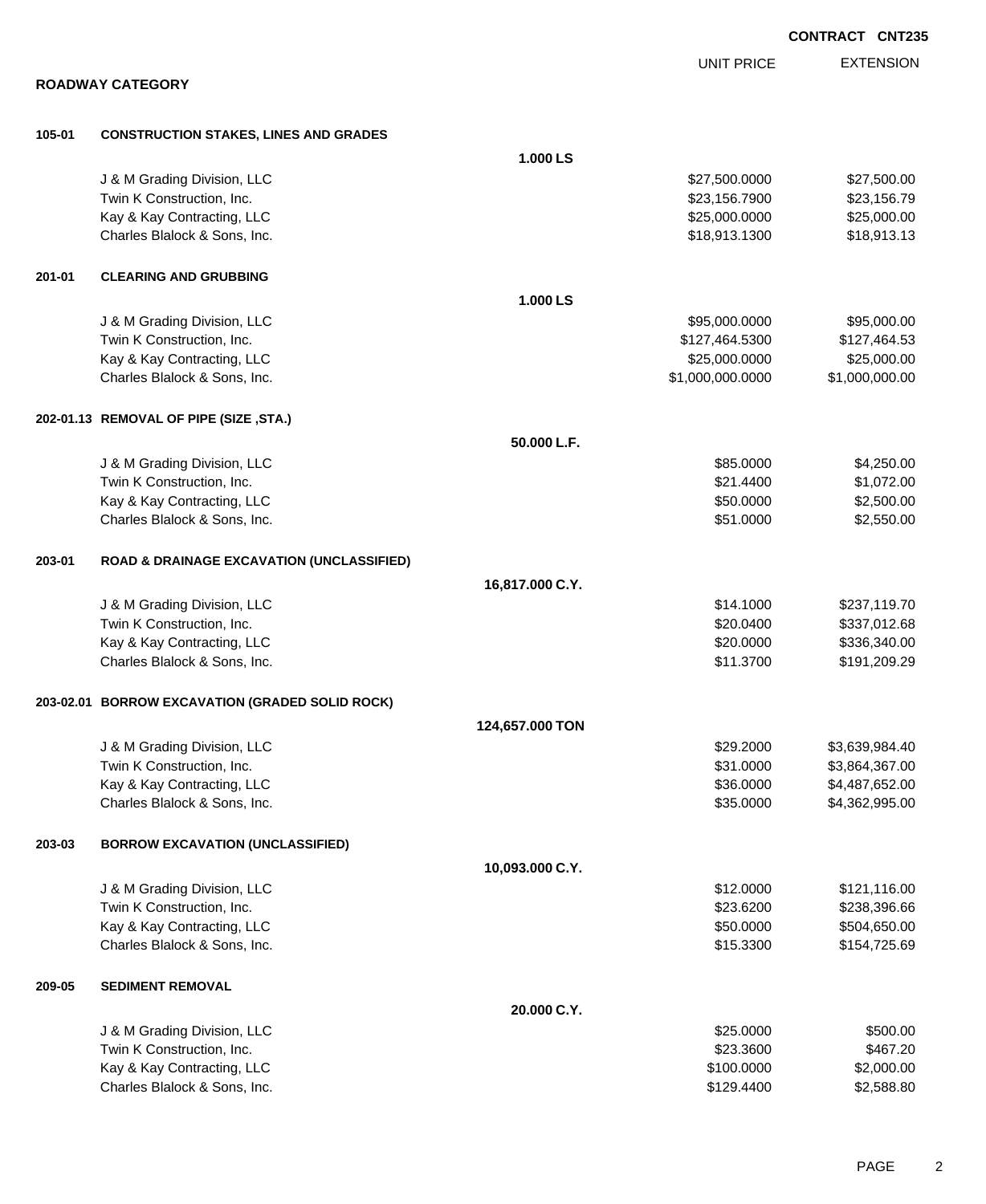UNIT PRICE EXTENSION

|        | 209-08.08 ENHANCED ROCK CHECK DAM                               |                   |              |              |
|--------|-----------------------------------------------------------------|-------------------|--------------|--------------|
|        |                                                                 | <b>2.000 EACH</b> |              |              |
|        | J & M Grading Division, LLC                                     |                   | \$1,200.0000 | \$2,400.00   |
|        | Twin K Construction, Inc.                                       |                   | \$757.3900   | \$1,514.78   |
|        | Kay & Kay Contracting, LLC                                      |                   | \$500.0000   | \$1,000.00   |
|        | Charles Blalock & Sons, Inc.                                    |                   | \$735.0000   | \$1,470.00   |
|        |                                                                 |                   |              |              |
|        | 209-40.33 CATCH BASIN PROTECTION (TYPE D)                       |                   |              |              |
|        |                                                                 | <b>4.000 EACH</b> |              |              |
|        | J & M Grading Division, LLC                                     |                   | \$500.0000   | \$2,000.00   |
|        | Twin K Construction, Inc.                                       |                   | \$2,350.5300 | \$9,402.12   |
|        | Kay & Kay Contracting, LLC                                      |                   | \$500.0000   | \$2,000.00   |
|        | Charles Blalock & Sons, Inc.                                    |                   | \$525.0000   | \$2,100.00   |
|        |                                                                 |                   |              |              |
| 303-01 | MINERAL AGGREGATE, TYPE A BASE, GRADING D                       |                   |              |              |
|        |                                                                 | 3,369.000 TON     |              |              |
|        | J & M Grading Division, LLC                                     |                   | \$27.5000    | \$92,647.50  |
|        | Twin K Construction, Inc.                                       |                   | \$29.4000    | \$99,048.60  |
|        | Kay & Kay Contracting, LLC                                      |                   | \$30.0000    | \$101,070.00 |
|        | Charles Blalock & Sons, Inc.                                    |                   | \$40.4300    | \$136,208.67 |
|        |                                                                 |                   |              |              |
|        | 303-10.01 MINERAL AGGREGATE (SIZE 57)                           |                   |              |              |
|        |                                                                 | 1,270.000 TON     |              |              |
|        | J & M Grading Division, LLC                                     |                   | \$28.0000    | \$35,560.00  |
|        | Twin K Construction, Inc.                                       |                   | \$38.4800    | \$48,869.60  |
|        | Kay & Kay Contracting, LLC                                      |                   | \$30.0000    | \$38,100.00  |
|        | Charles Blalock & Sons, Inc.                                    |                   | \$43.3300    | \$55,029.10  |
|        |                                                                 |                   |              |              |
|        | 307-03.01 ASPHALT CONCRETE MIX (PG76-22) (BPMB-HM) GRADING A    |                   |              |              |
|        |                                                                 | 703.000 TON       |              |              |
|        | J & M Grading Division, LLC                                     |                   | \$80.7500    | \$56,767.25  |
|        | Twin K Construction, Inc.                                       |                   | \$111.2500   | \$78,208.75  |
|        | Kay & Kay Contracting, LLC                                      |                   | \$105.2000   | \$73,955.60  |
|        | Charles Blalock & Sons, Inc.                                    |                   | \$110.4600   | \$77,653.38  |
|        | 307-03.08 ASPHALT CONCRETE MIX (PG76-22) (BPMB-HM) GRADING B-M2 |                   |              |              |
|        |                                                                 | 471.000 TON       |              |              |
|        |                                                                 |                   | \$91.3000    | \$43,002.30  |
|        | J & M Grading Division, LLC<br>Twin K Construction, Inc.        |                   | \$116.6400   | \$54,937.44  |
|        | Kay & Kay Contracting, LLC                                      |                   | \$110.3000   | \$51,951.30  |
|        | Charles Blalock & Sons, Inc.                                    |                   | \$115.8200   | \$54,551.22  |
|        |                                                                 |                   |              |              |
| 402-01 | BITUMINOUS MATERIAL FOR PRIME COAT (PC)                         |                   |              |              |
|        |                                                                 | 6.000 TON         |              |              |
|        | J & M Grading Division, LLC                                     |                   | \$746.7500   | \$4,480.50   |
|        | Twin K Construction, Inc.                                       |                   | \$685.2500   | \$4,111.50   |
|        | Kay & Kay Contracting, LLC                                      |                   | \$648.0000   | \$3,888.00   |
|        | Charles Blalock & Sons, Inc.                                    |                   | \$680.4000   | \$4,082.40   |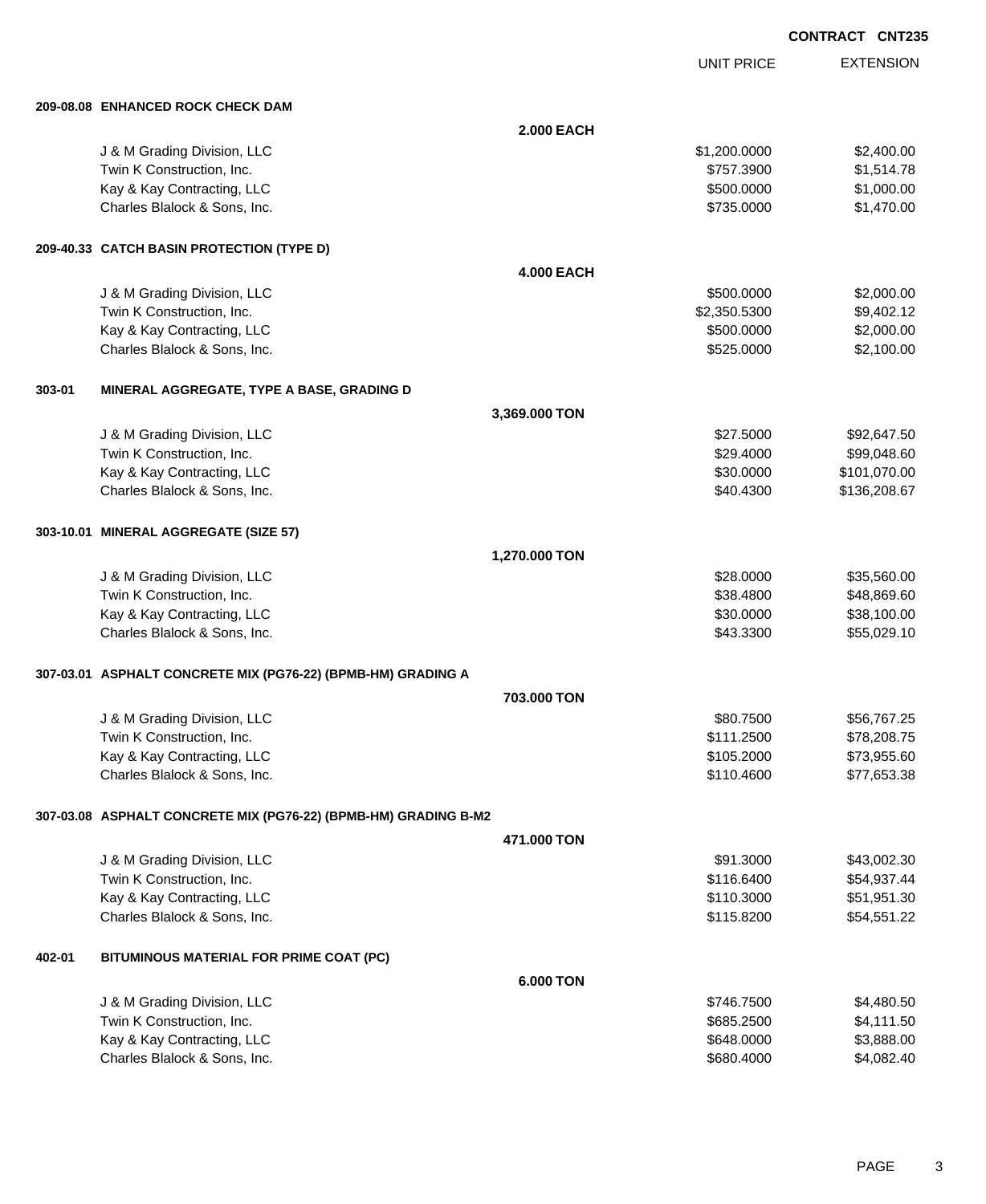|        |                                                       |                   |                   | <b>CONTRACT CNT23</b> |
|--------|-------------------------------------------------------|-------------------|-------------------|-----------------------|
|        |                                                       |                   | <b>UNIT PRICE</b> | <b>EXTENSION</b>      |
| 403-01 | BITUMINOUS MATERIAL FOR TACK COAT (TC)                |                   |                   |                       |
|        |                                                       | <b>10.000 TON</b> |                   |                       |
|        | J & M Grading Division, LLC                           |                   | \$712.8000        | \$7,128.00            |
|        | Twin K Construction, Inc.                             |                   | \$750.8200        | \$7,508.20            |
|        | Kay & Kay Contracting, LLC                            |                   | \$710.0000        | \$7,100.00            |
|        | Charles Blalock & Sons, Inc.                          |                   | \$745.5000        | \$7,455.00            |
|        | 411-03.10 ACS MIX(PG76-22) GRADING D                  |                   |                   |                       |
|        |                                                       | 1,223.000 TON     |                   |                       |
|        | J & M Grading Division, LLC                           |                   | \$122.8000        | \$150,184.40          |
|        | Twin K Construction, Inc.                             |                   | \$125.8400        | \$153,902.32          |
|        | Kay & Kay Contracting, LLC                            |                   | \$119.0000        | \$145,537.00          |
|        | Charles Blalock & Sons, Inc.                          |                   | \$124.9500        | \$152,813.85          |
|        | 411-12.01 SCORING SHOULDERS (CONTINUOUS) (16IN WIDTH) |                   |                   |                       |
|        |                                                       | 2.000 L.M.        |                   |                       |
|        | J & M Grading Division, LLC                           |                   | \$2,600.0000      | \$5,200.00            |
|        | Twin K Construction, Inc.                             |                   | \$2,114.9700      | \$4,229.94            |
|        | Kay & Kay Contracting, LLC                            |                   | \$5,000.0000      | \$10,000.00           |
|        | Charles Blalock & Sons, Inc.                          |                   | \$1,312.5000      | \$2,625.00            |
|        | 415-01.02 COLD PLANING BITUMINOUS PAVEMENT            |                   |                   |                       |
|        |                                                       | 14,279.000 S.Y.   |                   |                       |
|        | J & M Grading Division, LLC                           |                   | \$2.7500          | \$39,267.25           |
|        | Twin K Construction, Inc.                             |                   | \$2.2200          | \$31,699.38           |
|        | Kay & Kay Contracting, LLC                            |                   | \$2.1000          | \$29,985.90           |
|        | Charles Blalock & Sons, Inc.                          |                   | \$2.2100          | \$31,556.59           |
|        | 607-03.03 18" CONCRETE PIPE CULVERT (CLASS IV)        |                   |                   |                       |
|        |                                                       | 34.000 L.F.       |                   |                       |
|        | J & M Grading Division, LLC                           |                   | \$150.0000        | \$5,100.00            |
|        | Twin K Construction, Inc.                             |                   | \$101.1400        | \$3,438.76            |
|        | Kay & Kay Contracting, LLC                            |                   | \$270.0000        | \$9,180.00            |
|        | Charles Blalock & Sons, Inc.                          |                   | \$92.5400         | \$3,146.36            |
|        | 607-06.02 30" CONCRETE PIPE CULVERT (CLASS III)       |                   |                   |                       |
|        |                                                       | 29.000 L.F.       |                   |                       |
|        | J & M Grading Division, LLC                           |                   | \$150.0000        | \$4,350.00            |
|        | Twin K Construction, Inc.                             |                   | \$183.3800        | \$5,318.02            |
|        | Kay & Kay Contracting, LLC                            |                   | \$240.0000        | \$6,960.00            |
|        | Charles Blalock & Sons, Inc.                          |                   | \$131.5300        | \$3,814.37            |
|        | 607-07.04 36" CONCRETE PIPE CULVERT (CLASS V)         |                   |                   |                       |
|        |                                                       | 370.000 L.F.      |                   |                       |
|        | J & M Grading Division, LLC                           |                   | \$235.0000        | \$86,950.00           |
|        | Twin K Construction, Inc.                             |                   | \$156.8000        | \$58,016.00           |
|        | Kay & Kay Contracting, LLC                            |                   | \$210.0000        | \$77,700.00           |
|        | Charles Blalock & Sons, Inc.                          |                   | \$174.5100        | \$64,568.70           |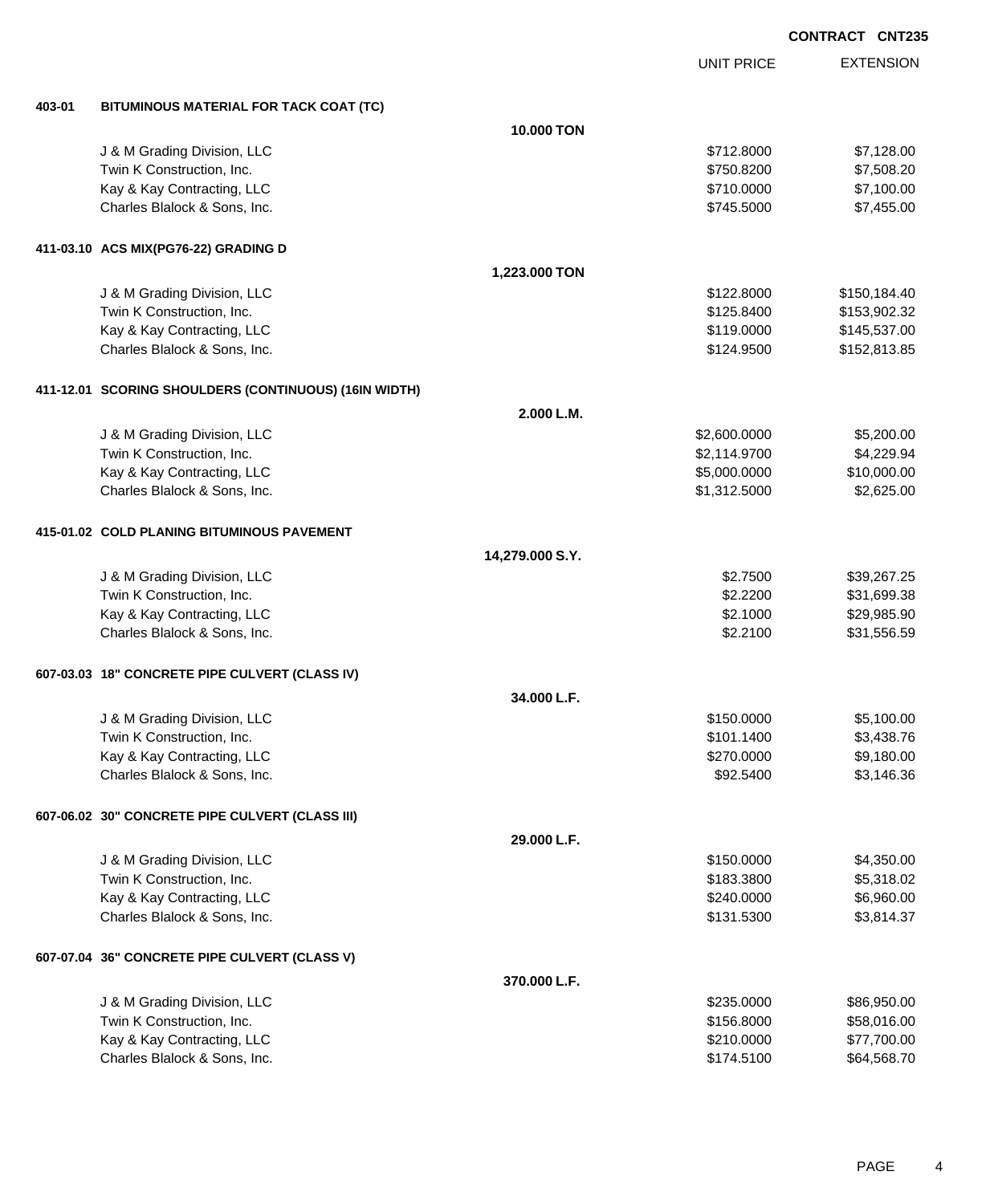UNIT PRICE EXTENSION

| 610-12.02 HORIZONTAL DRAINS                 |                   |               |              |
|---------------------------------------------|-------------------|---------------|--------------|
|                                             | 500.000 L.F.      |               |              |
| J & M Grading Division, LLC                 |                   | \$200.0000    | \$100,000.00 |
| Twin K Construction, Inc.                   |                   | \$211.5000    | \$105,750.00 |
| Kay & Kay Contracting, LLC                  |                   | \$185.0000    | \$92,500.00  |
| Charles Blalock & Sons, Inc.                |                   | \$210.0000    | \$105,000.00 |
| 611-01.04 MANHOLES, > 12' - 16' DEPTH       |                   |               |              |
|                                             | <b>1.000 EACH</b> |               |              |
| J & M Grading Division, LLC                 |                   | \$10,000.0000 | \$10,000.00  |
| Twin K Construction, Inc.                   |                   | \$11,931.0300 | \$11,931.03  |
| Kay & Kay Contracting, LLC                  |                   | \$12,000.0000 | \$12,000.00  |
| Charles Blalock & Sons, Inc.                |                   | \$11,540.1200 | \$11,540.12  |
| 611-01.07 MANHOLES, > 24' - 28' DEPTH       |                   |               |              |
|                                             | <b>5.000 EACH</b> |               |              |
| J & M Grading Division, LLC                 |                   | \$26,500.0000 | \$132,500.00 |
| Twin K Construction, Inc.                   |                   | \$21,977.2300 | \$109,886.15 |
| Kay & Kay Contracting, LLC                  |                   | \$23,000.0000 | \$115,000.00 |
| Charles Blalock & Sons, Inc.                |                   | \$9,761.8900  | \$48,809.45  |
| 611-07.61 30IN ENDWALL (CROSS DRAIN) 4:1    |                   |               |              |
|                                             | <b>1.000 EACH</b> |               |              |
| J & M Grading Division, LLC                 |                   | \$5,000.0000  | \$5,000.00   |
| Twin K Construction, Inc.                   |                   | \$5,478.6500  | \$5,478.65   |
| Kay & Kay Contracting, LLC                  |                   | \$7,000.0000  | \$7,000.00   |
| Charles Blalock & Sons, Inc.                |                   | \$6,102.9400  | \$6,102.94   |
| 611-07.63 36IN ENDWALL (CROSS DRAIN) 3:1    |                   |               |              |
|                                             | <b>1.000 EACH</b> |               |              |
| J & M Grading Division, LLC                 |                   | \$5,500.0000  | \$5,500.00   |
| Twin K Construction, Inc.                   |                   | \$5,885.7600  | \$5,885.76   |
| Kay & Kay Contracting, LLC                  |                   | \$7,100.0000  | \$7,100.00   |
| Charles Blalock & Sons, Inc.                |                   | \$6,168.6700  | \$6,168.67   |
| 611-07.73 18IN ENDWALL (MEDIAN DRAIN)       |                   |               |              |
|                                             | <b>1.000 EACH</b> |               |              |
| J & M Grading Division, LLC                 |                   | \$7,000.0000  | \$7,000.00   |
| Twin K Construction, Inc.                   |                   | \$6,073.3000  | \$6,073.30   |
| Kay & Kay Contracting, LLC                  |                   | \$9,000.0000  | \$9,000.00   |
| Charles Blalock & Sons, Inc.                |                   | \$8,835.1100  | \$8,835.11   |
| 611-09.01 ADJUSTMENT OF EXISTING CATCHBASIN |                   |               |              |
|                                             | <b>2.000 EACH</b> |               |              |
| J & M Grading Division, LLC                 |                   | \$2,000.0000  | \$4,000.00   |
| Twin K Construction, Inc.                   |                   | \$1,075.3700  | \$2,150.74   |
| Kay & Kay Contracting, LLC                  |                   | \$2,500.0000  | \$5,000.00   |
| Charles Blalock & Sons, Inc.                |                   | \$1,745.6000  | \$3,491.20   |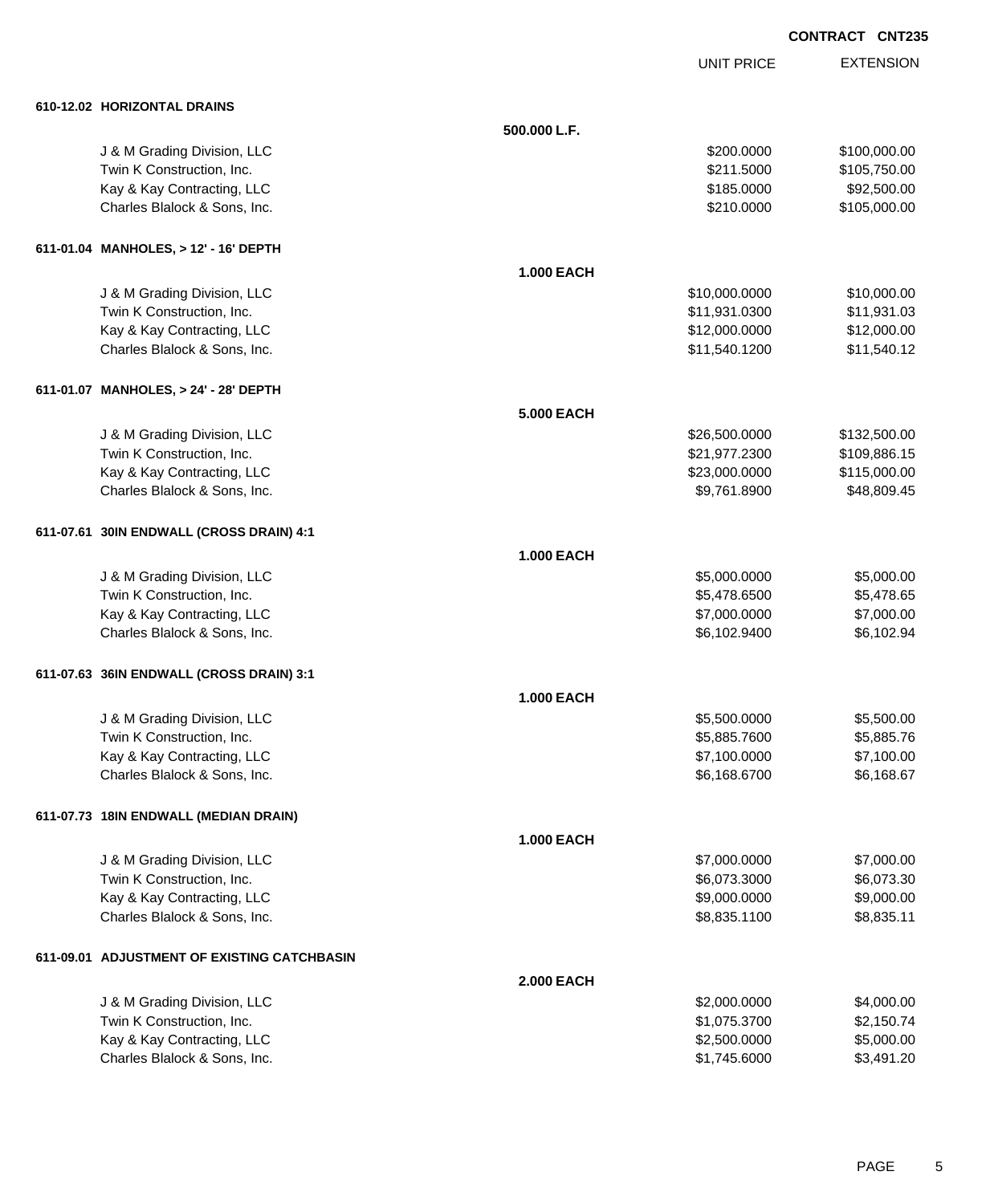UNIT PRICE EXTENSION

**611-25.06 CATCH BASINS, TYPE 25, > 20' - 24' DEPTH**

| 611-23.00 CAICH BASINS, ITPE 23, > 20 - 24 DEP IH    |                    |               |              |
|------------------------------------------------------|--------------------|---------------|--------------|
|                                                      | <b>1.000 EACH</b>  |               |              |
| J & M Grading Division, LLC                          |                    | \$11,000.0000 | \$11,000.00  |
| Twin K Construction, Inc.                            |                    | \$9,960.1100  | \$9,960.11   |
| Kay & Kay Contracting, LLC                           |                    | \$12,000.0000 | \$12,000.00  |
| Charles Blalock & Sons, Inc.                         |                    | \$11,352.2200 | \$11,352.22  |
| 621-03.02 18" TEMPORARY DRAINAGE PIPE                |                    |               |              |
|                                                      | 2,500.000 L.F.     |               |              |
| J & M Grading Division, LLC                          |                    | \$30.0000     | \$75,000.00  |
| Twin K Construction, Inc.                            |                    | \$20.6000     | \$51,500.00  |
| Kay & Kay Contracting, LLC                           |                    | \$50.0000     | \$125,000.00 |
| Charles Blalock & Sons, Inc.                         |                    | \$30.9000     | \$77,250.00  |
| 702-01.01 EXTRUDED SLOPING CURB                      |                    |               |              |
|                                                      | 531.000 L.F.       |               |              |
| J & M Grading Division, LLC                          |                    | \$30.0000     | \$15,930.00  |
| Twin K Construction, Inc.                            |                    | \$17.9000     | \$9,504.90   |
| Kay & Kay Contracting, LLC                           |                    | \$25.0000     | \$13,275.00  |
| Charles Blalock & Sons, Inc.                         |                    | \$26.5300     | \$14,087.43  |
| 705-04.50 PORTABLE BARRIER RAIL DELINEATOR           |                    |               |              |
|                                                      | <b>15.000 EACH</b> |               |              |
| J & M Grading Division, LLC                          |                    | \$20.0000     | \$300.00     |
| Twin K Construction, Inc.                            |                    | \$17.1300     | \$256.95     |
| Kay & Kay Contracting, LLC                           |                    | \$15.0000     | \$225.00     |
| Charles Blalock & Sons, Inc.                         |                    | \$16.2200     | \$243.30     |
| 705-06.02 W BEAM GR (TYPE 2) MASH TL3 (LONG POST)    |                    |               |              |
|                                                      | 531.000 L.F.       |               |              |
| J & M Grading Division, LLC                          |                    | \$22.0000     | \$11,682.00  |
| Twin K Construction, Inc.                            |                    | \$27.4900     | \$14,597.19  |
| Kay & Kay Contracting, LLC                           |                    | \$21.2500     | \$11,283.75  |
| Charles Blalock & Sons, Inc.                         |                    | \$22.3100     | \$11,846.61  |
| 705-06.10 GR TERMINALTRAILING END (TYPE 13) MASH TL3 |                    |               |              |
|                                                      | <b>1.000 EACH</b>  |               |              |
| J & M Grading Division, LLC                          |                    | \$1,200.0000  | \$1,200.00   |
| Twin K Construction, Inc.                            |                    | \$1,083.8700  | \$1,083.87   |
| Kay & Kay Contracting, LLC                           |                    | \$1,136.0000  | \$1,136.00   |
| Charles Blalock & Sons, Inc.                         |                    | \$1,192.8000  | \$1,192.80   |
| 705-20.25 TEMPORARY CRASH CUSHION (MASH TL-3)        |                    |               |              |
|                                                      | 1.000 EACH         |               |              |
| J & M Grading Division, LLC                          |                    | \$7,000.0000  | \$7,000.00   |
| Twin K Construction, Inc.                            |                    | \$4,758.4600  | \$4,758.46   |
| Kay & Kay Contracting, LLC                           |                    | \$5,000.0000  | \$5,000.00   |
| Charles Blalock & Sons, Inc.                         |                    | \$7,027.9800  | \$7,027.98   |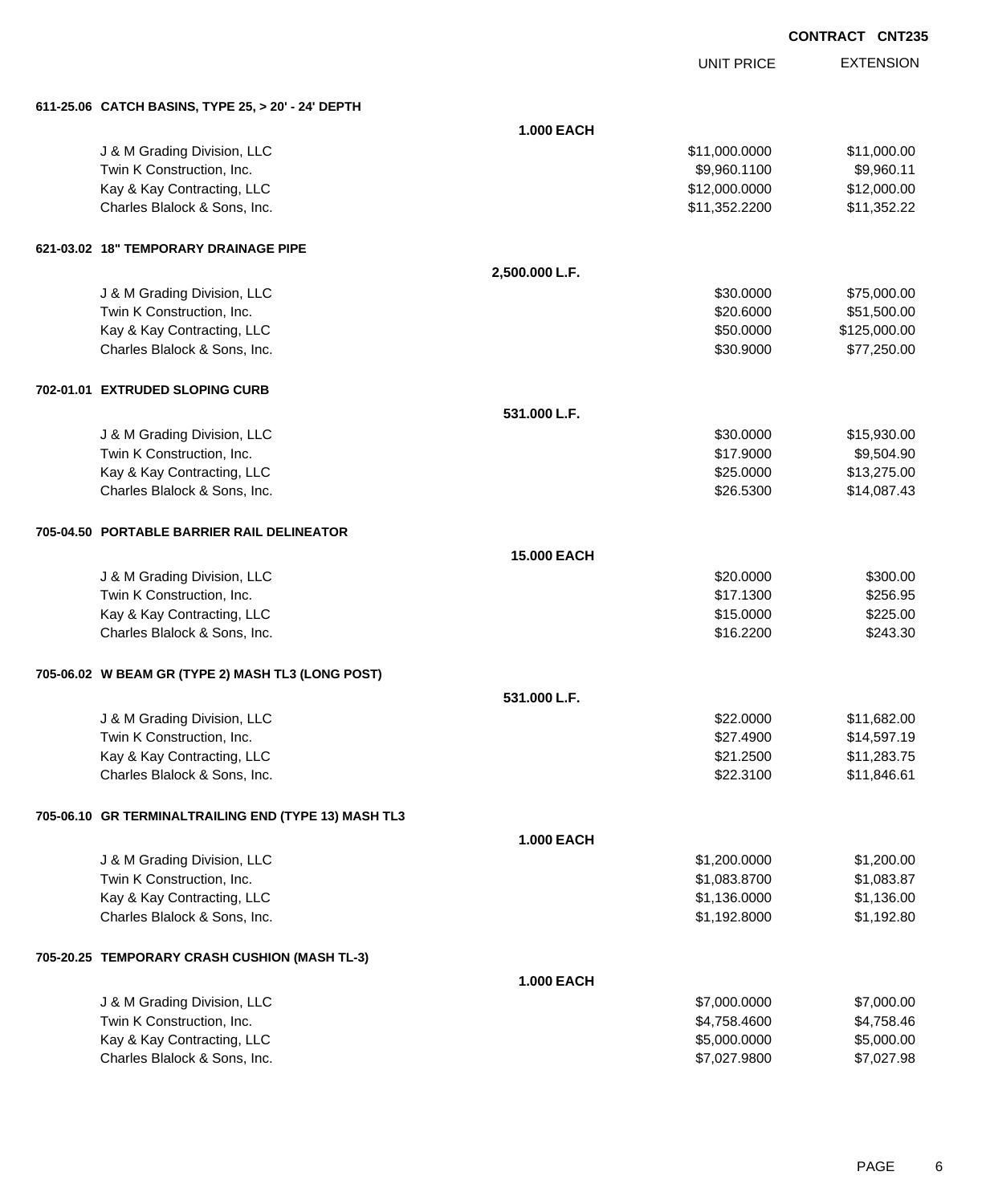|        |                                                |                |                   | <b>CONTRACT CNT235</b> |
|--------|------------------------------------------------|----------------|-------------------|------------------------|
|        |                                                |                | <b>UNIT PRICE</b> | <b>EXTENSION</b>       |
| 706-01 | <b>GUARDRAIL REMOVED</b>                       |                |                   |                        |
|        |                                                | 531.000 L.F.   |                   |                        |
|        | J & M Grading Division, LLC                    |                | \$3.0000          | \$1,593.00             |
|        | Twin K Construction, Inc.                      |                | \$1.8500          | \$982.35               |
|        | Kay & Kay Contracting, LLC                     |                | \$0.7500          | \$398.25               |
|        | Charles Blalock & Sons, Inc.                   |                | \$1.0500          | \$557.55               |
|        | 709-05.05 MACHINED RIP-RAP (CLASS A-3)         |                |                   |                        |
|        |                                                | 100.000 TON    |                   |                        |
|        | J & M Grading Division, LLC                    |                | \$40.0000         | \$4,000.00             |
|        | Twin K Construction, Inc.                      |                | \$43.6900         | \$4,369.00             |
|        | Kay & Kay Contracting, LLC                     |                | \$45.0000         | \$4,500.00             |
|        | Charles Blalock & Sons, Inc.                   |                | \$44.1100         | \$4,411.00             |
|        | 709-05.08 MACHINED RIP-RAP (CLASS B)           |                |                   |                        |
|        |                                                | 1,388.000 TON  |                   |                        |
|        | J & M Grading Division, LLC                    |                | \$35.0000         | \$48,580.00            |
|        | Twin K Construction, Inc.                      |                | \$35.9400         | \$49,884.72            |
|        | Kay & Kay Contracting, LLC                     |                | \$37.0000         | \$51,356.00            |
|        | Charles Blalock & Sons, Inc.                   |                | \$45.4900         | \$63,140.12            |
| 712-01 | <b>TRAFFIC CONTROL</b>                         |                |                   |                        |
|        |                                                | 1.000 LS       |                   |                        |
|        | J & M Grading Division, LLC                    |                | \$101,000.0000    | \$101,000.00           |
|        | Twin K Construction, Inc.                      |                | \$73,335.5900     | \$73,335.59            |
|        | Kay & Kay Contracting, LLC                     |                | \$100,000.0000    | \$100,000.00           |
|        | Charles Blalock & Sons, Inc.                   |                | \$100,000.0000    | \$100,000.00           |
|        | 712-02.02 INTERCONNECTED PORTABLE BARRIER RAIL |                |                   |                        |
|        |                                                | 1,050.000 L.F. |                   |                        |
|        | J & M Grading Division, LLC                    |                | \$22.0000         | \$23,100.00            |
|        | Twin K Construction, Inc.                      |                | \$43.5900         | \$45,769.50            |
|        | Kay & Kay Contracting, LLC                     |                | \$50.0000         | \$52,500.00            |
|        | Charles Blalock & Sons, Inc.                   |                | \$46.8100         | \$49,150.50            |
|        | 712-04.01 FLEXIBLE DRUMS (CHANNELIZING)        |                |                   |                        |
|        |                                                | 200.000 EACH   |                   |                        |
|        | J & M Grading Division, LLC                    |                | \$50.0000         | \$10,000.00            |
|        | Twin K Construction, Inc.                      |                | \$30.6700         | \$6,134.00             |
|        | Kay & Kay Contracting, LLC                     |                | \$35.0000         | \$7,000.00             |
|        | Charles Blalock & Sons, Inc.                   |                | \$30.8700         | \$6,174.00             |
|        | 712-05.01 WARNING LIGHTS (TYPE A)              |                |                   |                        |
|        |                                                | 100.000 EACH   |                   |                        |
|        | J & M Grading Division, LLC                    |                | \$30.0000         | \$3,000.00             |
|        | Twin K Construction, Inc.                      |                | \$5.2900          | \$529.00               |
|        | Kay & Kay Contracting, LLC                     |                | \$30.0000         | \$3,000.00             |
|        | Charles Blalock & Sons, Inc.                   |                | \$5.3200          | \$532.00               |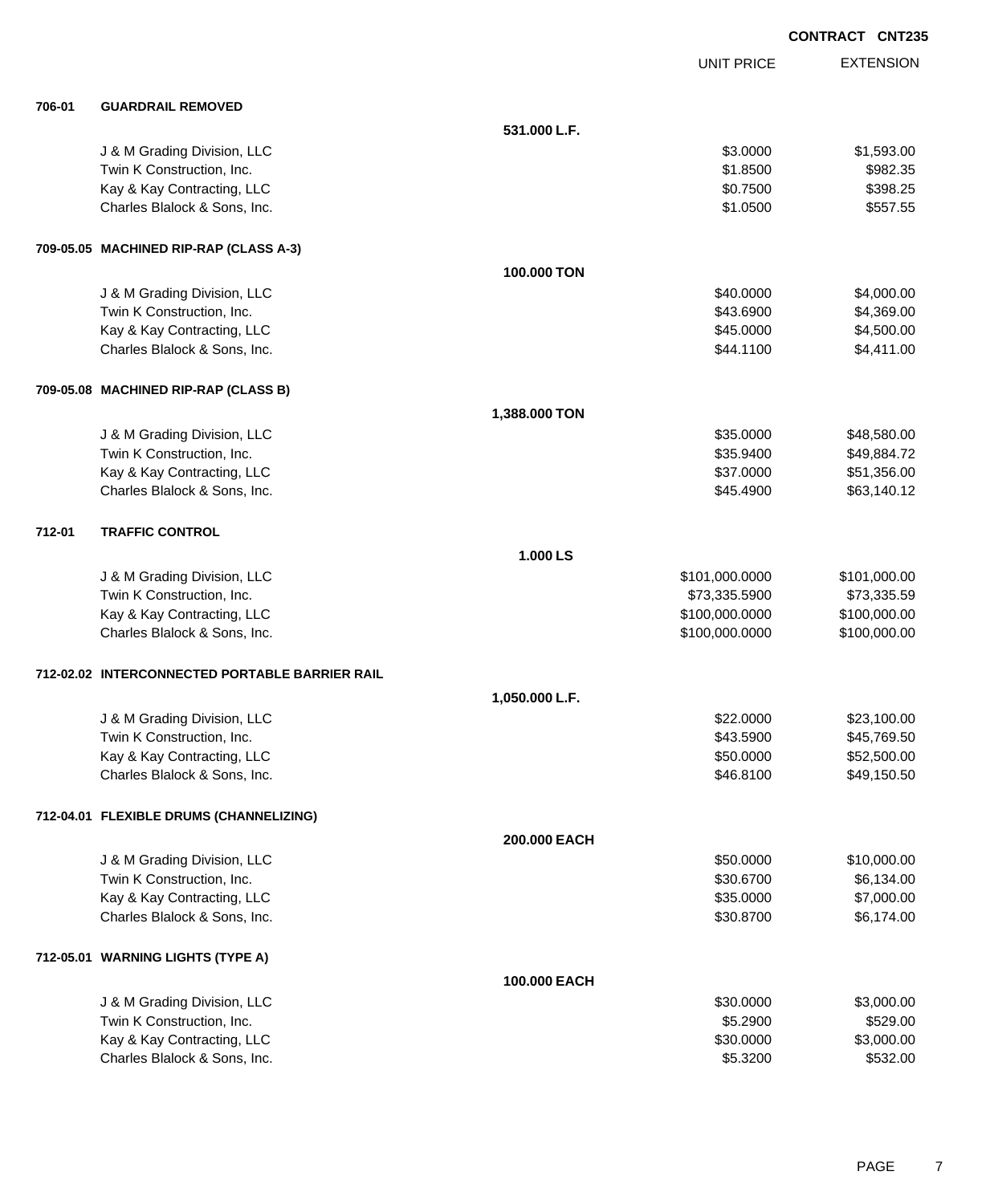|        |                                                                  |                   |                   | <b>CONTRACT CNT235</b> |
|--------|------------------------------------------------------------------|-------------------|-------------------|------------------------|
|        |                                                                  |                   | <b>UNIT PRICE</b> | <b>EXTENSION</b>       |
| 712-06 | <b>SIGNS (CONSTRUCTION)</b>                                      |                   |                   |                        |
|        |                                                                  | 452,000 S.F.      |                   |                        |
|        | J & M Grading Division, LLC                                      |                   | \$7.5000          | \$3,390.00             |
|        | Twin K Construction, Inc.                                        |                   | \$7.0300          | \$3,177.56             |
|        | Kay & Kay Contracting, LLC                                       |                   | \$7.0000          | \$3,164.00             |
|        | Charles Blalock & Sons, Inc.                                     |                   | \$7.0800          | \$3,200.16             |
|        | 712-08.03 ARROW BOARD (TYPE C)                                   |                   |                   |                        |
|        |                                                                  | <b>1.000 EACH</b> |                   |                        |
|        | J & M Grading Division, LLC                                      |                   | \$2,000.0000      | \$2,000.00             |
|        | Twin K Construction, Inc.                                        |                   | \$1,268.9800      | \$1,268.98             |
|        | Kay & Kay Contracting, LLC                                       |                   | \$1,800.0000      | \$1,800.00             |
|        | Charles Blalock & Sons, Inc.                                     |                   | \$1,277.4000      | \$1,277.40             |
|        | 713-02.14 FLEXIBLE DELINEATOR (WHITE)                            |                   |                   |                        |
|        |                                                                  | 73,000 EACH       |                   |                        |
|        | J & M Grading Division, LLC                                      |                   | \$40.0000         | \$2,920.00             |
|        | Twin K Construction, Inc.                                        |                   | \$35.9500         | \$2,624.35             |
|        | Kay & Kay Contracting, LLC                                       |                   | \$35.0000         | \$2,555.00             |
|        | Charles Blalock & Sons, Inc.                                     |                   | \$36.1900         | \$2,641.87             |
|        | 716-01.13 RAISED PVMT MARKERS (BI-DIRECTIONAL) (2 COLOR LENS)    |                   |                   |                        |
|        |                                                                  | 165,000 EACH      |                   |                        |
|        | J & M Grading Division, LLC                                      |                   | \$15.5000         | \$2,557.50             |
|        | Twin K Construction, Inc.                                        |                   | \$15.8600         | \$2,616.90             |
|        | Kay & Kay Contracting, LLC                                       |                   | \$15.0000         | \$2,475.00             |
|        | Charles Blalock & Sons, Inc.                                     |                   | \$15.7500         | \$2,598.75             |
|        | 716-01.23 SNOWPLOWABLE RAISED PAVEMENT MARKERS (BI-DIR)(2 COLOR) |                   |                   |                        |
|        |                                                                  | 42,000 EACH       |                   |                        |
|        | J & M Grading Division, LLC                                      |                   | \$55.0000         | \$2,310.00             |
|        | Twin K Construction, Inc.                                        |                   | \$52.8700         | \$2,220.54             |
|        | Kay & Kay Contracting, LLC                                       |                   | \$50.0000         | \$2,100.00             |
|        | Charles Blalock & Sons, Inc.                                     |                   | \$52.5000         | \$2,205.00             |
|        | 716-01.30 REMOVAL OF SNOWPLOWABLE REFLECTIVE MARKER              |                   |                   |                        |
|        |                                                                  | 42.000 EACH       |                   |                        |
|        | J & M Grading Division, LLC                                      |                   | \$30.0000         | \$1,260.00             |
|        | Twin K Construction, Inc.                                        |                   | \$26.4400         | \$1,110.48             |
|        | Kay & Kay Contracting, LLC                                       |                   | \$25.0000         | \$1,050.00             |
|        | Charles Blalock & Sons, Inc.                                     |                   | \$26.2500         | \$1,102.50             |
|        | 716-05.02 PAINTED PAVEMENT MARKING (8" BARRIER LINE)             |                   |                   |                        |
|        |                                                                  | 9,885.000 L.F.    |                   |                        |
|        | J & M Grading Division, LLC                                      |                   | \$0.3000          | \$2,965.50             |
|        | Twin K Construction, Inc.                                        |                   | \$0.2600          | \$2,570.10             |
|        | Kay & Kay Contracting, LLC                                       |                   | \$0.2500          | \$2,471.25             |

Charles Blalock & Sons, Inc. 6. 2600 \$2,570.10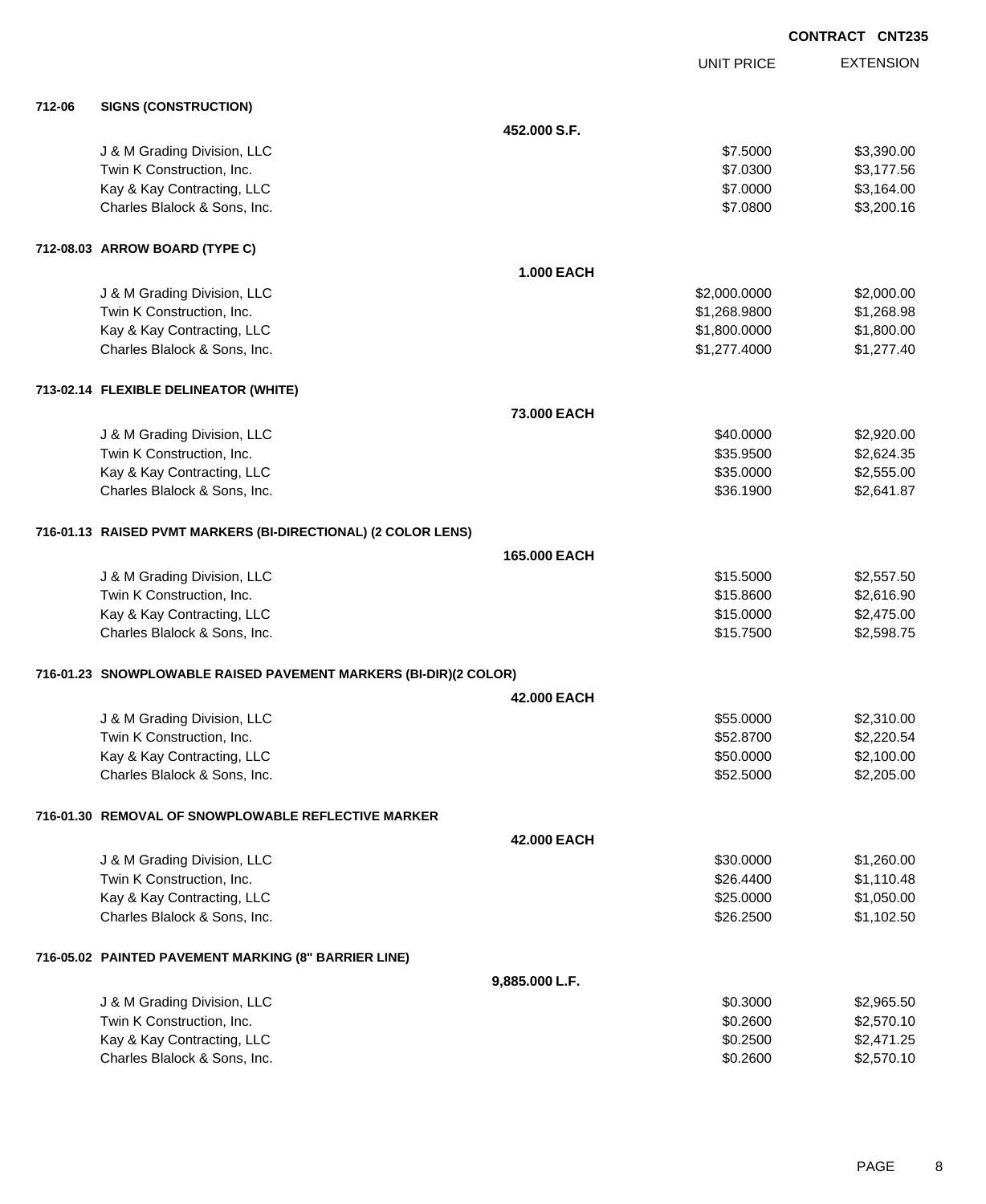|        |                                                          |                   |                   | <b>CONTRACT CNT235</b> |                  |
|--------|----------------------------------------------------------|-------------------|-------------------|------------------------|------------------|
|        |                                                          |                   | <b>UNIT PRICE</b> |                        | <b>EXTENSION</b> |
|        | 716-08.01 REMOVAL OF PAVEMENT MARKING (LINE)             |                   |                   |                        |                  |
|        |                                                          | 7,414.000 L.F.    |                   |                        |                  |
|        | J & M Grading Division, LLC                              |                   | \$1.0000          |                        | \$7,414.00       |
|        | Twin K Construction, Inc.                                |                   | \$0.7900          |                        | \$5,857.06       |
|        | Kay & Kay Contracting, LLC                               |                   | \$0.7500          |                        | \$5,560.50       |
|        | Charles Blalock & Sons, Inc.                             |                   | \$0.7900          |                        | \$5,857.06       |
|        | 716-12.02 ENHANCED FLATLINE THERMO PVMT MRKNG (6IN LINE) |                   |                   |                        |                  |
|        |                                                          | 2.000 L.M.        |                   |                        |                  |
|        | J & M Grading Division, LLC                              |                   | \$5,200.0000      |                        | \$10,400.00      |
|        | Twin K Construction, Inc.                                |                   | \$5,260.9900      |                        | \$10,521.98      |
|        | Kay & Kay Contracting, LLC                               |                   | \$4,975.0000      |                        | \$9,950.00       |
|        | Charles Blalock & Sons, Inc.                             |                   | \$5,223.7500      |                        | \$10,447.50      |
| 717-01 | <b>MOBILIZATION</b>                                      |                   |                   |                        |                  |
|        |                                                          | 1.000 LS          |                   |                        |                  |
|        | J & M Grading Division, LLC                              |                   | \$117,000.0000    |                        | \$117,000.00     |
|        | Twin K Construction, Inc.                                |                   | \$175,472.5100    |                        | \$175,472.51     |
|        | Kay & Kay Contracting, LLC                               |                   | \$200,000.0000    |                        | \$200,000.00     |
|        | Charles Blalock & Sons, Inc.                             |                   | \$350,000.0000    |                        | \$350,000.00     |
|        | 740-10.03 GEOTEXTILE (TYPE III)(EROSION CONTROL)         |                   |                   |                        |                  |
|        |                                                          | 2,950.000 S.Y.    |                   |                        |                  |
|        | J & M Grading Division, LLC                              |                   | \$3.0000          |                        | \$8,850.00       |
|        | Twin K Construction, Inc.                                |                   | \$3.5400          |                        | \$10,443.00      |
|        | Kay & Kay Contracting, LLC                               |                   | \$3.5000          |                        | \$10,325.00      |
|        | Charles Blalock & Sons, Inc.                             |                   | \$3.8200          |                        | \$11,269.00      |
|        | 740-10.04 GEOTEXTILE (TYPE IV)(STABILIZATION)            |                   |                   |                        |                  |
|        |                                                          | 52,952.000 S.Y.   |                   |                        |                  |
|        | J & M Grading Division, LLC                              |                   | \$4.0000          |                        | \$211,808.00     |
|        | Twin K Construction, Inc.                                |                   | \$2.2300          |                        | \$118,082.96     |
|        | Kay & Kay Contracting, LLC                               |                   | \$3.0000          |                        | \$158,856.00     |
|        | Charles Blalock & Sons, Inc.                             |                   | \$2.7100          |                        | \$143,499.92     |
|        | 740-11.03 TEMPORARY SEDIMENT TUBE 18IN                   |                   |                   |                        |                  |
|        |                                                          | 205.000 L.F.      |                   |                        |                  |
|        | J & M Grading Division, LLC                              |                   | \$15.0000         |                        | \$3,075.00       |
|        | Twin K Construction, Inc.                                |                   | \$9.7300          |                        | \$1,994.65       |
|        | Kay & Kay Contracting, LLC                               |                   | \$12.5000         |                        | \$2,562.50       |
|        | Charles Blalock & Sons, Inc.                             |                   | \$12.6000         |                        | \$2,583.00       |
| 801-01 | <b>SEEDING (WITH MULCH)</b>                              |                   |                   |                        |                  |
|        |                                                          | <b>1.000 UNIT</b> |                   |                        |                  |
|        | J & M Grading Division, LLC                              |                   | \$250.0000        |                        | \$250.00         |
|        | Twin K Construction, Inc.                                |                   | \$117.0400        |                        | \$117.04         |
|        | Kay & Kay Contracting, LLC                               |                   | \$200.0000        |                        | \$200.00         |
|        | Charles Blalock & Sons, Inc.                             |                   | \$105.0000        |                        | \$105.00         |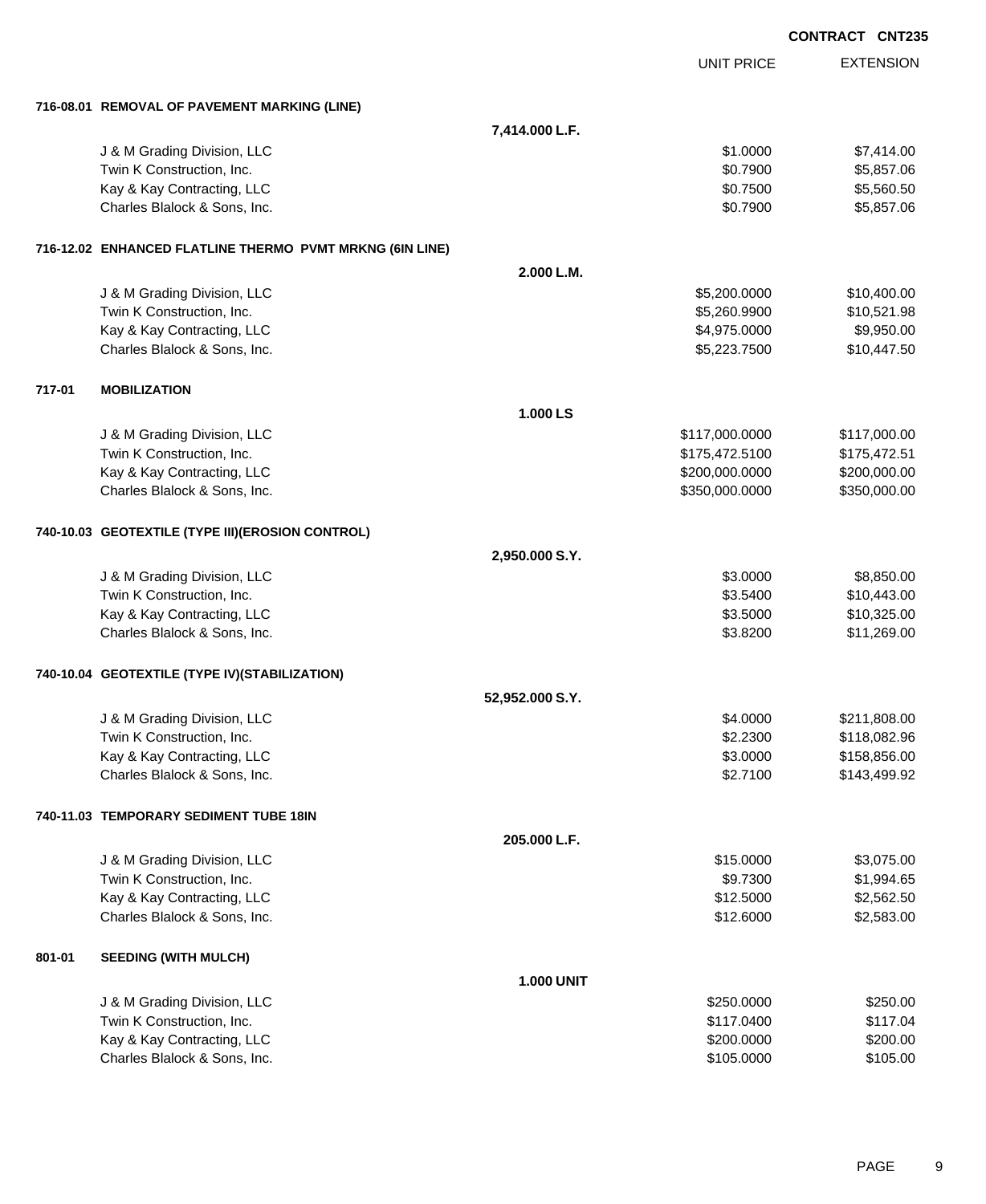|        |                                               |                   |                   | <b>CONTRACT CNT235</b> |                  |
|--------|-----------------------------------------------|-------------------|-------------------|------------------------|------------------|
|        |                                               |                   | <b>UNIT PRICE</b> |                        | <b>EXTENSION</b> |
|        | 801-01.07 TEMPORARY SEEDING (WITH MULCH)      |                   |                   |                        |                  |
|        |                                               | <b>1.000 UNIT</b> |                   |                        |                  |
|        | J & M Grading Division, LLC                   |                   | \$250.0000        |                        | \$250.00         |
|        | Twin K Construction, Inc.                     |                   | \$121.0700        |                        | \$121.07         |
|        | Kay & Kay Contracting, LLC                    |                   | \$200.0000        |                        | \$200.00         |
|        | Charles Blalock & Sons, Inc.                  |                   | \$210.0000        |                        | \$210.00         |
|        | 801-02.01 CROWN VETCH MIXTURE (WITHOUT MULCH) |                   |                   |                        |                  |
|        |                                               | <b>1.000 UNIT</b> |                   |                        |                  |
|        | J & M Grading Division, LLC                   |                   | \$50.0000         |                        | \$50.00          |
|        | Twin K Construction, Inc.                     |                   | \$47.6600         |                        | \$47.66          |
|        | Kay & Kay Contracting, LLC                    |                   | \$250.0000        |                        | \$250.00         |
|        | Charles Blalock & Sons, Inc.                  |                   | \$42.2200         |                        | \$42.22          |
| 801-03 | <b>WATER (SEEDING &amp; SODDING)</b>          |                   |                   |                        |                  |
|        |                                               | 1.000 M.G.        |                   |                        |                  |
|        | J & M Grading Division, LLC                   |                   | \$103.0000        |                        | \$103.00         |
|        | Twin K Construction, Inc.                     |                   | \$183.9500        |                        | \$183.95         |
|        | Kay & Kay Contracting, LLC                    |                   | \$100.0000        |                        | \$100.00         |
|        | Charles Blalock & Sons, Inc.                  |                   | \$105.0000        |                        | \$105.00         |
|        | 805-12.04 EROSION CONTROL BLANKET (TYPE IV)   |                   |                   |                        |                  |
|        |                                               | 15,279.000 S.Y.   |                   |                        |                  |
|        | J & M Grading Division, LLC                   |                   | \$2.5000          |                        | \$38,197.50      |
|        | Twin K Construction, Inc.                     |                   | \$2.5500          |                        | \$38,961.45      |
|        | Kay & Kay Contracting, LLC                    |                   | \$2.0000          |                        | \$30,558.00      |
|        | Charles Blalock & Sons, Inc.                  |                   | \$2,1000          |                        | \$32,085.90      |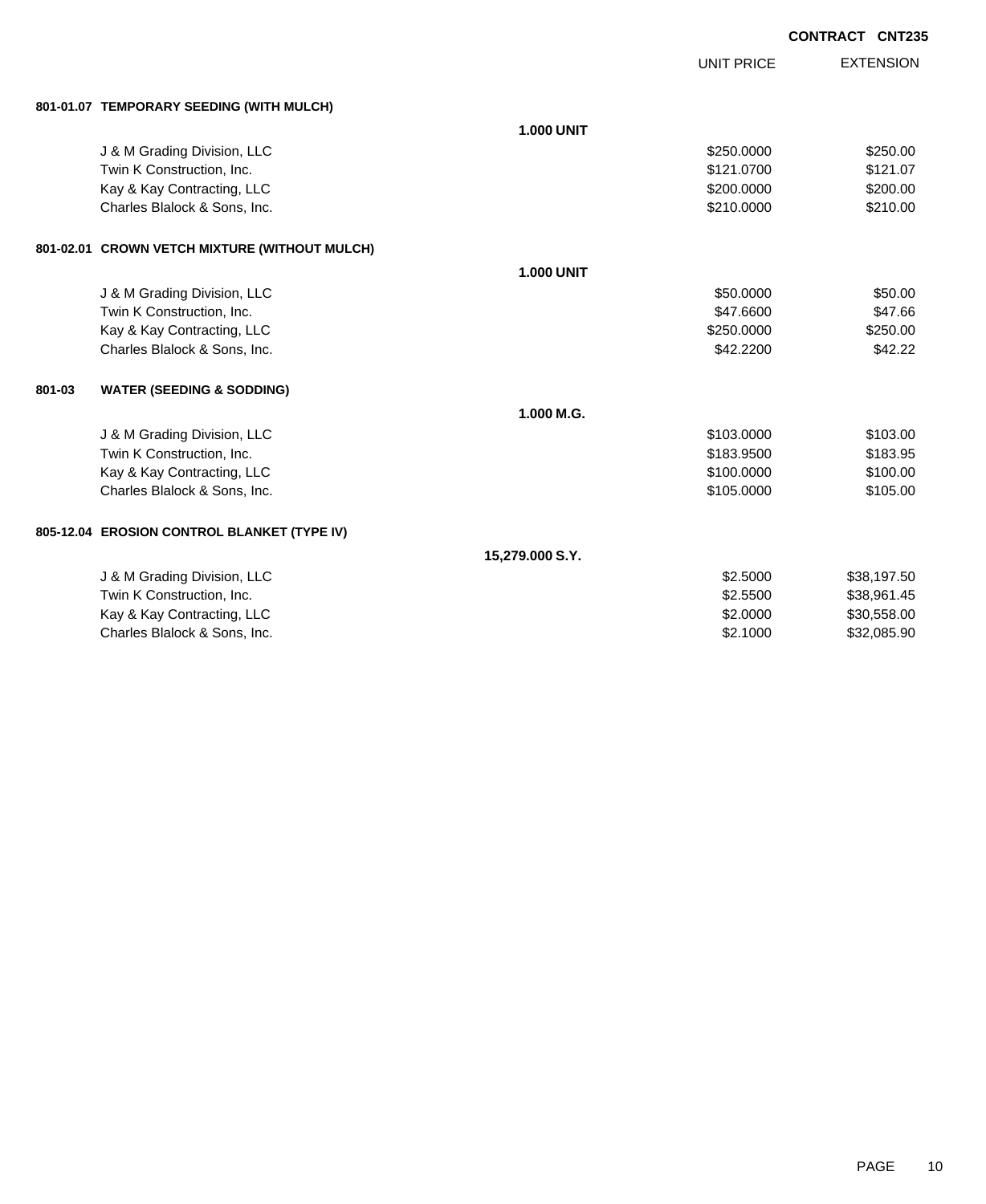## **SUB-TOTAL ROADWAY**

J & M Grading Division, LLC \$5,652,692.80 Twin K Construction, Inc. 6. The Second Second Second Second Second Seconds Seconds Seconds Seconds Seconds Seconds Seconds Seconds Seconds Seconds Seconds Seconds Seconds Seconds Seconds Seconds Seconds Seconds Seconds Se Kay & Kay Contracting, LLC \$7,010,021.05 Charles Blalock & Sons, Inc.  $$7,438,769.93$ 

**TOTAL CONTRACT**

| J & M Grading Division, LLC  | \$5.652.692.80 |
|------------------------------|----------------|
| Twin K Construction. Inc.    | \$6,049,355.78 |
| Kay & Kay Contracting, LLC   | \$7,010,021.05 |
| Charles Blalock & Sons, Inc. | \$7,438,769.93 |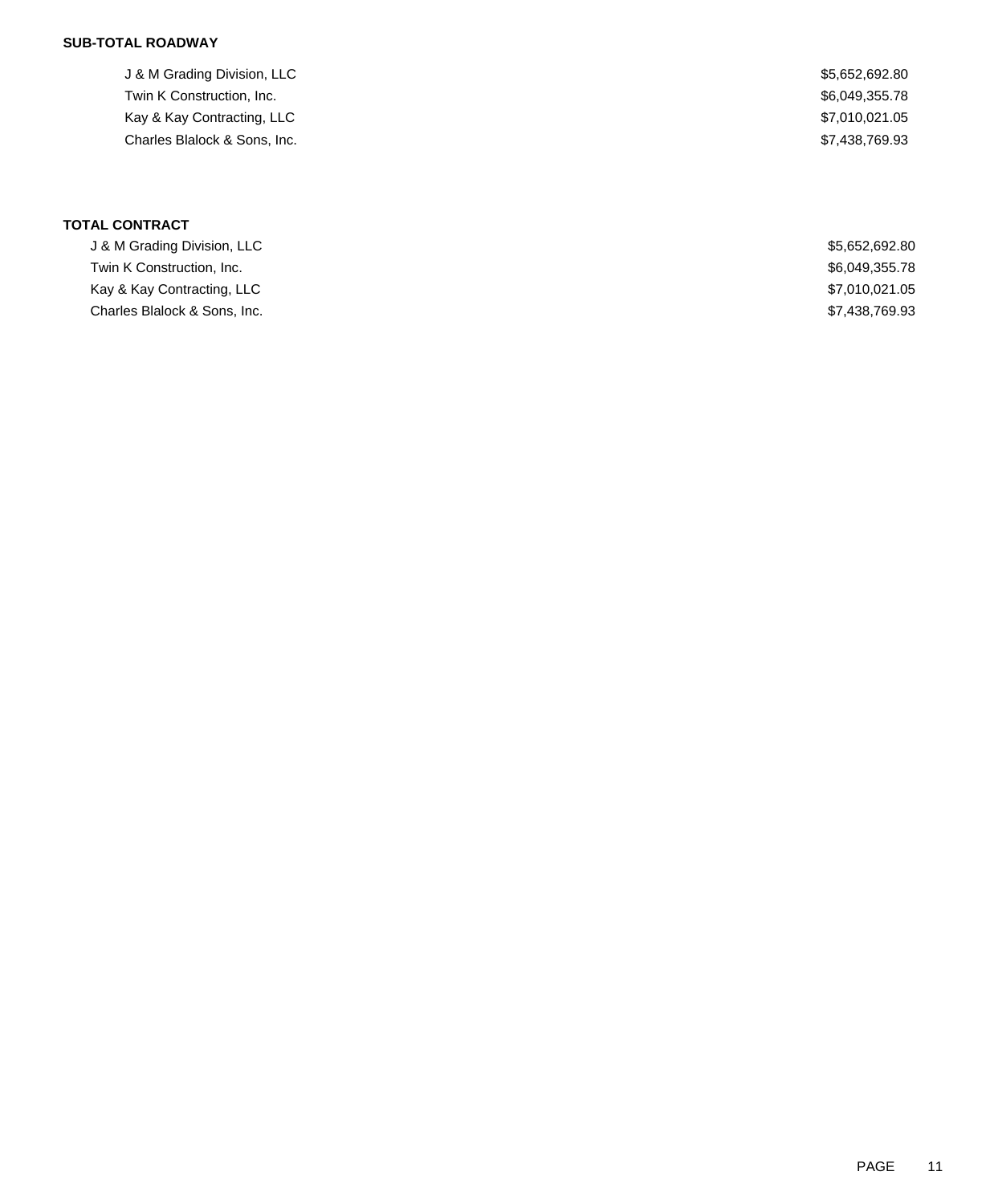#### COUNTIES CANNON, MARION, AND WARREN (Contract No. CNT030 Call 017)

58016-4243-04,89011-4209-04,HSIP-156(13),58016-3243-94,HSIP-287(13),89011- 3209-94,STP-150(9),58015-8217-14,STP-96(57),08004-8212-14

THE RESURFACING (MICROSURFACING) ON S.R. 96 IN CANNON COUNTY, U.S. 41 (S.R. 150) AND S.R. 156 IN MARION COUNTY AND ON S.R. 287 IN WARREN COUNTY.

PROJECT LENGTH - 25.220 MILES

COMPLETION TIME - ON OR BEFORE SEPTEMBER 30, 2019

DBE GOAL 5.50%

TOTAL CONTRACT

Whitaker Contracting Corp.  $$1,869,219.03$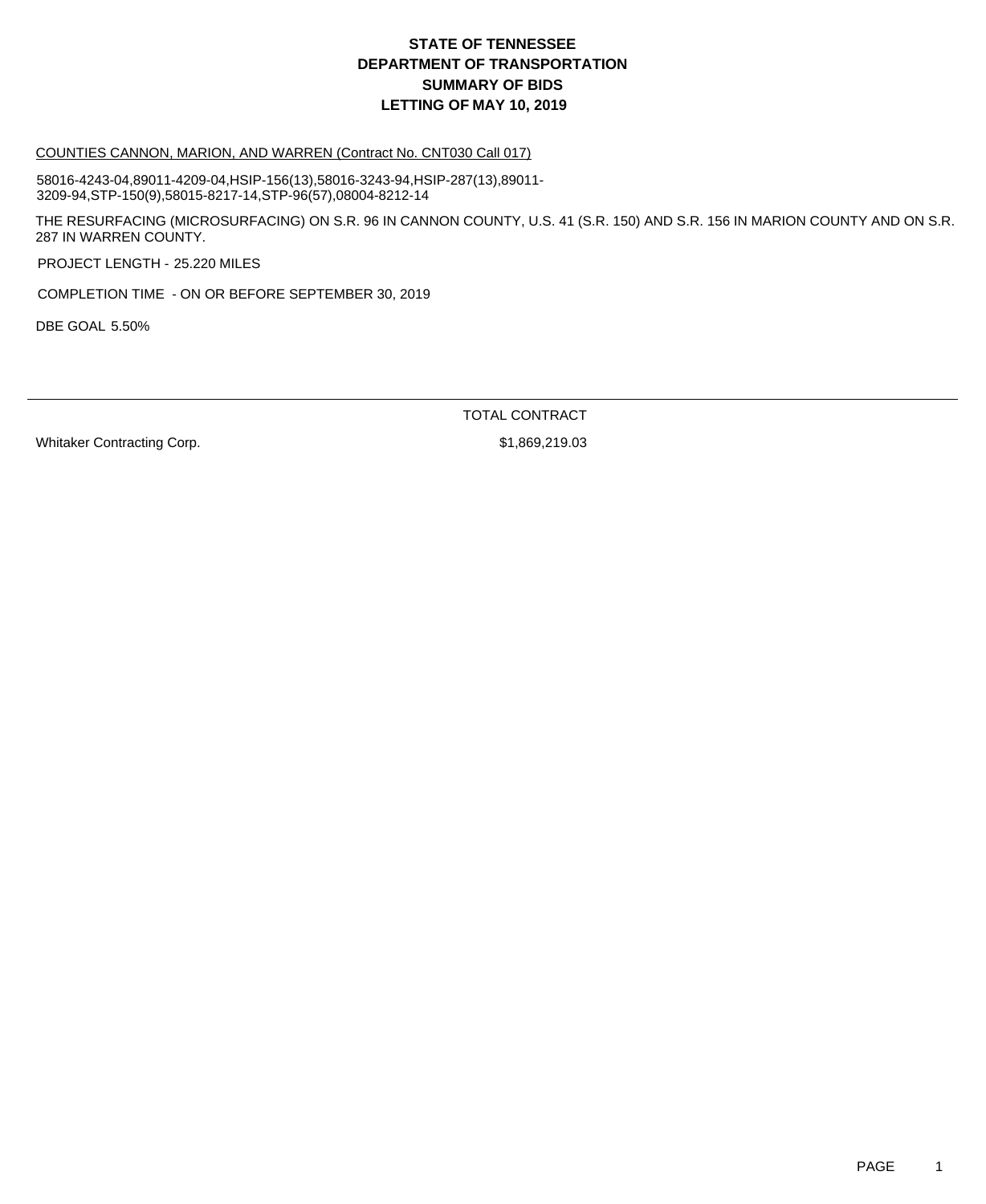|        |                                                                  |                   |                   | <b>CONTRACT CNT030</b> |
|--------|------------------------------------------------------------------|-------------------|-------------------|------------------------|
|        | <b>ROADWAY CATEGORY</b>                                          |                   | <b>UNIT PRICE</b> | <b>EXTENSION</b>       |
|        | 403-01.01 BITUMINOUS MATERIAL FOR TACK COAT (MICRO-SURFACING)    |                   |                   |                        |
|        | Whitaker Contracting Corp.                                       | 29.000 TON        | \$778.3700        | \$22,572.73            |
|        | 403-01.10 High Performance Fog Seals                             |                   |                   |                        |
|        | Whitaker Contracting Corp.                                       | 102,639.000 S.Y.  | \$0.4700          | \$48,240.33            |
|        | 411-12.04 SCORING FOR RUMBLE STRIPE (NON-CONTINUOUS) (4IN WIDTH) |                   |                   |                        |
|        | Whitaker Contracting Corp.                                       | 7.700 L.M.        | \$998.7900        | \$7,690.68             |
|        | 414-03.01 EMULSIFIED ASPHALT FOR MICRO-SURFACING                 |                   |                   |                        |
|        | Whitaker Contracting Corp.                                       | 546.000 TON       | \$803.0800        | \$438,481.68           |
|        | 414-03.02 AGGREGATE FOR MICRO SURFACING                          |                   |                   |                        |
|        | Whitaker Contracting Corp.                                       | 4,534.000 TON     | \$97.7200         | \$443,062.48           |
|        | 414-04.03 ASPHALT EMULSION (SCRUB SEAL)                          |                   |                   |                        |
|        | Whitaker Contracting Corp.                                       | 89,000 TON        | \$1,335.0000      | \$118,815.00           |
|        | 414-04.04 MINERAL AGGREGATE (SCRUB SEAL)                         |                   |                   |                        |
|        | Whitaker Contracting Corp.                                       | 735.000 TON       | \$70.0000         | \$51,450.00            |
|        | 705-02.10 GUARDRAIL TRANSITION 27IN TO 31IN                      |                   |                   |                        |
|        | Whitaker Contracting Corp.                                       | 7.000 EACH        | \$71.6900         | \$501.83               |
|        | 705-04.09 EARTH PAD FOR TYPE 38 GR END TREATMENT                 |                   |                   |                        |
|        | Whitaker Contracting Corp.                                       | 7.000 EACH        | \$1,636.9900      | \$11,458.93            |
|        | 705-06.20 TANGENT ENERGY ABSORBING TERM MASH TL-3                |                   |                   |                        |
|        | Whitaker Contracting Corp.                                       | <b>7.000 EACH</b> | \$3,235.7400      | \$22,650.18            |
| 706-01 | <b>GUARDRAIL REMOVED</b>                                         |                   |                   |                        |
|        | Whitaker Contracting Corp.                                       | 329.000 L.F.      | \$1.7900          | \$588.91               |
| 712-01 | <b>TRAFFIC CONTROL</b>                                           |                   |                   |                        |
|        | Whitaker Contracting Corp.                                       | 1.000LS           | \$32,532.4100     | \$32,532.41            |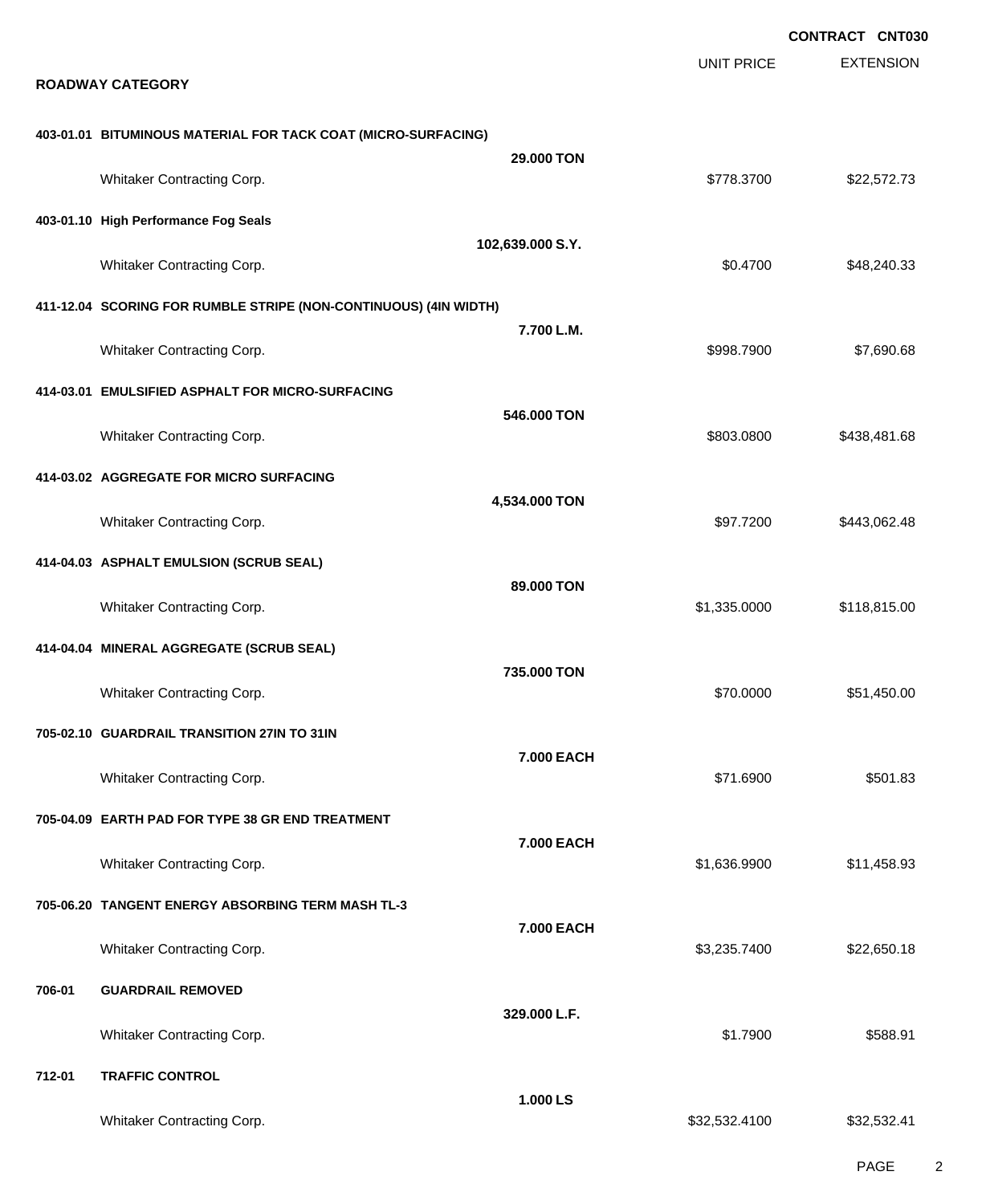|        |                                                                   |                   | <b>CONTRACT CNT030</b> |                  |  |
|--------|-------------------------------------------------------------------|-------------------|------------------------|------------------|--|
|        |                                                                   |                   | <b>UNIT PRICE</b>      | <b>EXTENSION</b> |  |
| 712-06 | <b>SIGNS (CONSTRUCTION)</b>                                       |                   |                        |                  |  |
|        | Whitaker Contracting Corp.                                        | 1,594.000 S.F.    | \$7.6500               | \$12,194.10      |  |
|        |                                                                   |                   |                        |                  |  |
|        | 716-01.21 SNOWPLOWABLE RAISED PAVEMENT MARKERS (BI-DIR) (1 COLOR) | 935.000 EACH      |                        |                  |  |
|        | Whitaker Contracting Corp.                                        |                   | \$27.4800              | \$25,693.80      |  |
|        | 716-01.22 SNOWPLOWABLE RAISED PAVMENT MARKERS (MONO-DIR)(1 COLOR) |                   |                        |                  |  |
|        | Whitaker Contracting Corp.                                        | 865.000 EACH      | \$27.4800              | \$23,770.20      |  |
|        | 716-01.23 SNOWPLOWABLE RAISED PAVEMENT MARKERS (BI-DIR)(2 COLOR)  |                   |                        |                  |  |
|        |                                                                   | 20,000 EACH       |                        |                  |  |
|        | Whitaker Contracting Corp.                                        |                   | \$27.4800              | \$549.60         |  |
|        | 716-01.30 REMOVAL OF SNOWPLOWABLE REFLECTIVE MARKER               | 1,820.000 EACH    |                        |                  |  |
|        | Whitaker Contracting Corp.                                        |                   | \$11.9500              | \$21,749.00      |  |
|        | 716-02.04 PLASTIC PAVEMENT MARKING(CHANNELIZATION STRIPING)       |                   |                        |                  |  |
|        | Whitaker Contracting Corp.                                        | 100.000 S.Y.      | \$23.9000              | \$2,390.00       |  |
|        |                                                                   |                   |                        |                  |  |
|        | 716-02.05 PLASTIC PAVEMENT MARKING (STOP LINE)                    | 965.000 L.F.      |                        |                  |  |
|        | Whitaker Contracting Corp.                                        |                   | \$11.9500              | \$11,531.75      |  |
|        | 716-02.06 PLASTIC PAVEMENT MARKING (TURN LANE ARROW)              |                   |                        |                  |  |
|        | Whitaker Contracting Corp.                                        | 8.000 EACH        | \$179.2300             | \$1,433.84       |  |
|        | 716-04.02 PLASTIC PAVEMENT MARKING(DOUBLE TURNING ARROW)          |                   |                        |                  |  |
|        |                                                                   | <b>1.000 EACH</b> |                        |                  |  |
|        | Whitaker Contracting Corp.                                        |                   | \$358.4700             | \$358.47         |  |
|        | 716-04.17 PLASTIC PAVEMENT MARKING (YIELD SYMBOL)                 |                   |                        |                  |  |
|        | Whitaker Contracting Corp.                                        | <b>2.000 EACH</b> | \$298.7300             | \$597.46         |  |
|        | 716-05.01 PAINTED PAVEMENT MARKING (4" LINE)                      |                   |                        |                  |  |
|        |                                                                   | 9.700 L.M.        |                        |                  |  |
|        | Whitaker Contracting Corp.                                        |                   | \$627.3100             | \$6,084.91       |  |
|        | 716-08.04 REMOVAL OF PAVEMENT MARKING (CHANNELIZATION STRIPING)   | 100.000 S.Y.      |                        |                  |  |
|        | Whitaker Contracting Corp.                                        |                   | \$14.3400              | \$1,434.00       |  |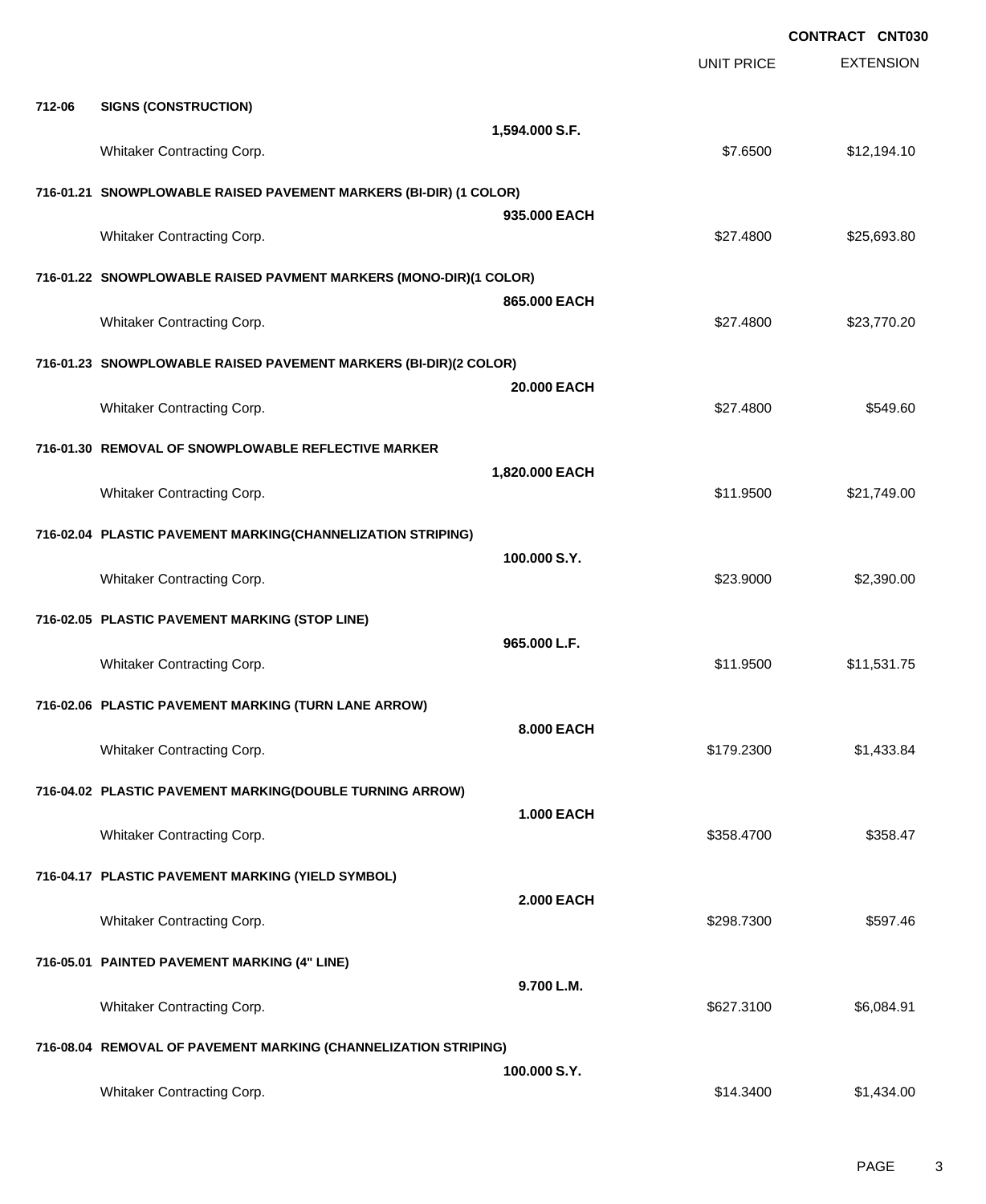|        |                                                              |                   |                   | CONTRACT CNT030  |  |
|--------|--------------------------------------------------------------|-------------------|-------------------|------------------|--|
|        |                                                              |                   | <b>UNIT PRICE</b> | <b>EXTENSION</b> |  |
|        | 716-08.06 REMOVAL OF PAVEMENT MARKING (TURN LANE ARROW)      |                   |                   |                  |  |
|        | Whitaker Contracting Corp.                                   | 8.000 EACH        | \$89.6200         | \$716.96         |  |
|        | 716-08.08 REMOVAL OF PAVEMENT MARKING (DOUBLE TURNING ARROW) |                   |                   |                  |  |
|        | Whitaker Contracting Corp.                                   | <b>1.000 EACH</b> | \$179.2300        | \$179.23         |  |
|        | 716-08.20 REMOVAL OF PAVEMENT MARKING (LINE)                 |                   |                   |                  |  |
|        | Whitaker Contracting Corp.                                   | 53.000 L.M.       | \$2,748.2300      | \$145,656.19     |  |
|        | 716-12.02 ENHANCED FLATLINE THERMO PVMT MRKNG (6IN LINE)     |                   |                   |                  |  |
|        | Whitaker Contracting Corp.                                   | 20.400 L.M.       | \$5,376.9700      | \$109,690.19     |  |
|        | 716-13.01 SPRAY THERMO PVMT MRKNG (60 mil) (4IN LINE)        |                   |                   |                  |  |
|        | Whitaker Contracting Corp.                                   | 19.300 L.M.       | \$2,569.0000      | \$49,581.70      |  |
|        | 716-13.02 SPRAY THERMO PVMT MRKNG (60 mil) (6IN LINE)        |                   |                   |                  |  |
|        | Whitaker Contracting Corp.                                   | 54.500 L.M.       | \$3,166.4400      | \$172,570.98     |  |
|        | 716-13.04 SPRAY THERMO PVMT MRKNG (60 mil) (4IN DOTTED LINE) |                   |                   |                  |  |
|        | Whitaker Contracting Corp.                                   | 21.000 L.F.       | \$2.3900          | \$50.19          |  |
| 717-01 | <b>MOBILIZATION</b>                                          |                   |                   |                  |  |
|        | Whitaker Contracting Corp.                                   | 1.000 LS          | \$84,941.3000     | \$84,941.30      |  |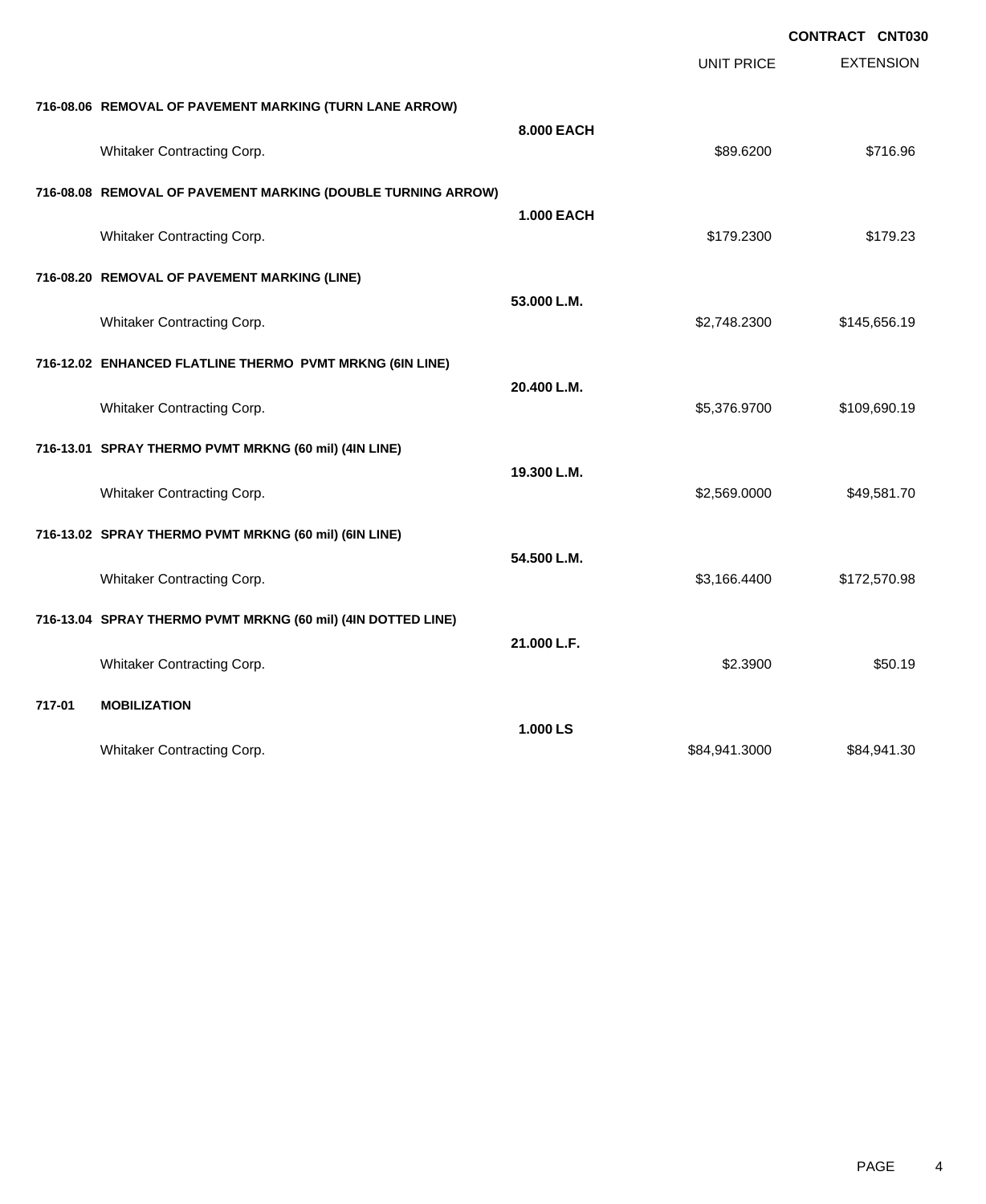Whitaker Contracting Corp.  $$1,869,219.03$ 

### **TOTAL CONTRACT**

Whitaker Contracting Corp. **\$1,869,219.03** \$1,869,219.03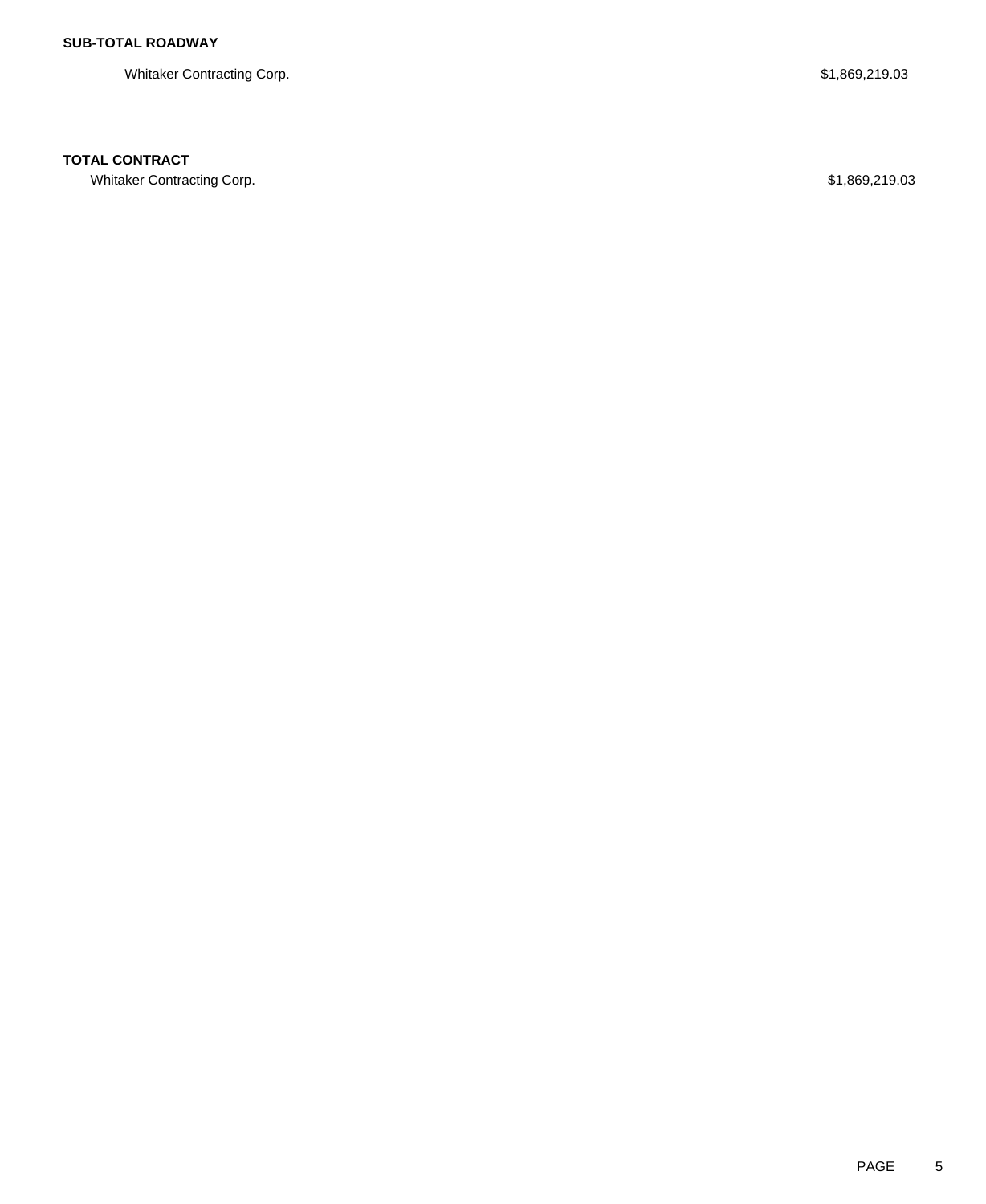#### CHEATHAM COUNTY (Contract No. CNT173 Call 018)

STP-12(59),11005-8232-14

THE RESURFACING ON S.R. 12 IN CHEATHAM COUNTY FROM THE DAVIDSON COUNTY LINE (L.M. 0.00) TO S.R. 455 (L.M. 5.85).

PROJECT LENGTH - 5.850 MILES

COMPLETION TIME - ON OR BEFORE NOVEMBER 15, 2019

DBE GOAL 7.00%

Eubank Asphalt Paving & Sealing \$2,679,721.50 Vulcan Construction Materials, LLC \$2,719,547.00 Jones Bros. Contractors, LLC \$2,803,870.00

TOTAL CONTRACT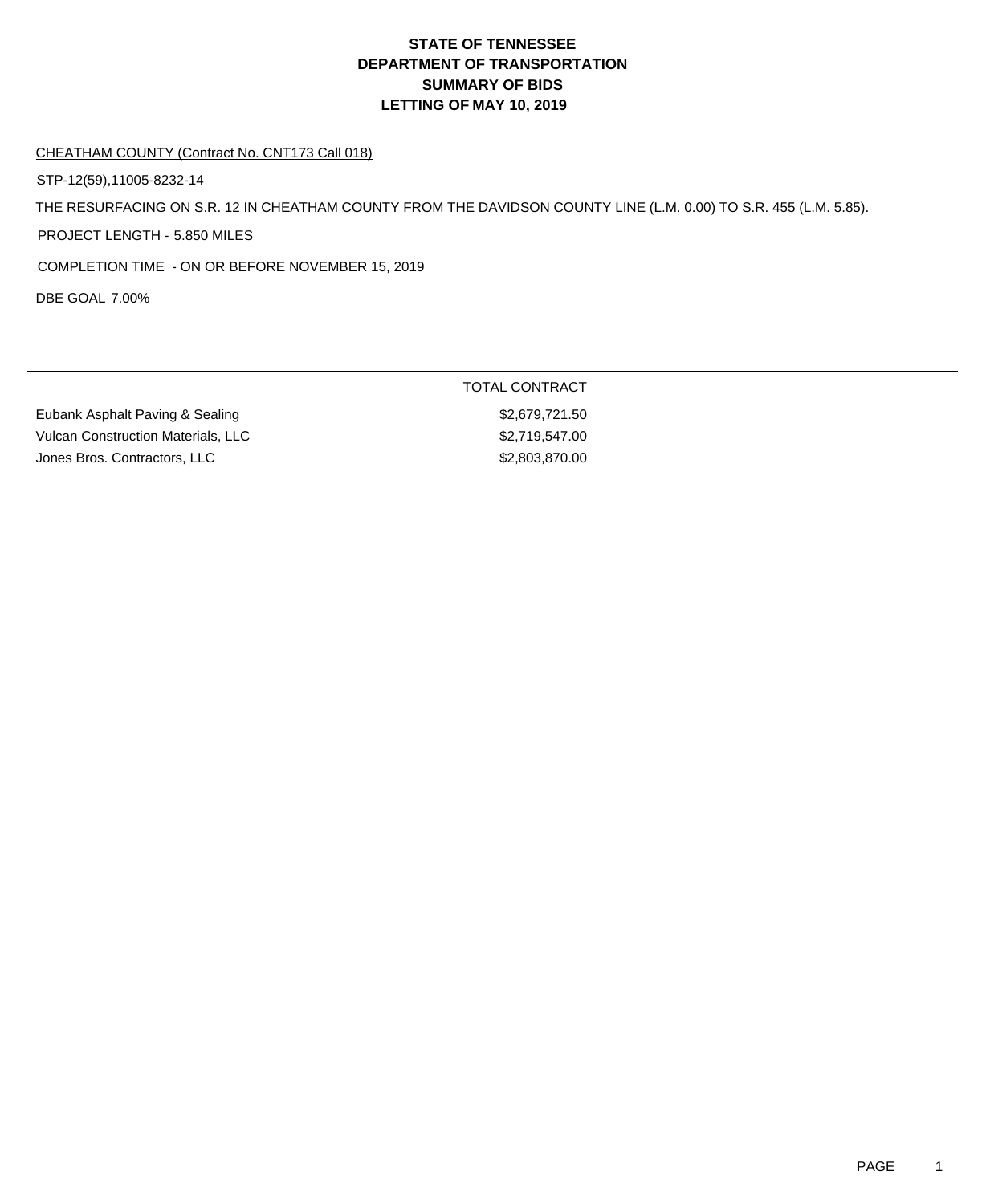|                                                                 |                |                   | <b>CONTRACT CNT173</b> |
|-----------------------------------------------------------------|----------------|-------------------|------------------------|
|                                                                 |                | <b>UNIT PRICE</b> | <b>EXTENSION</b>       |
| <b>ROADWAY CATEGORY</b>                                         |                |                   |                        |
| 208-01.05 BROOMING & DEGRASSING SHOULDERS                       |                |                   |                        |
|                                                                 | 19.300 L.M.    |                   |                        |
| Eubank Asphalt Paving & Sealing                                 |                | \$900.0000        | \$17,370.00            |
| Vulcan Construction Materials, LLC                              |                | \$1,500.0000      | \$28,950.00            |
| Jones Bros. Contractors, LLC                                    |                | \$1,200.0000      | \$23,160.00            |
| MINERAL AGGREGATE, TYPE A BASE, GRADING D<br>303-01             |                |                   |                        |
|                                                                 | 2,551.000 TON  |                   |                        |
| Eubank Asphalt Paving & Sealing                                 |                | \$20.0000         | \$51,020.00            |
| Vulcan Construction Materials, LLC                              |                | \$25.0000         | \$63,775.00            |
| Jones Bros. Contractors, LLC                                    |                | \$20.3500         | \$51,912.85            |
| 307-02.08 ASPHALT CONCRETE MIX (PG70-22) (BPMB-HM) GRADING B-M2 |                |                   |                        |
|                                                                 | 689,000 TON    |                   |                        |
| Eubank Asphalt Paving & Sealing                                 |                | \$80.0000         | \$55,120.00            |
| Vulcan Construction Materials, LLC                              |                | \$83.0000         | \$57,187.00            |
| Jones Bros. Contractors, LLC                                    |                | \$76.0000         | \$52,364.00            |
| 403-01<br>BITUMINOUS MATERIAL FOR TACK COAT (TC)                |                |                   |                        |
|                                                                 | 121,000 TON    |                   |                        |
| Eubank Asphalt Paving & Sealing                                 |                | \$400.0000        | \$48,400.00            |
| Vulcan Construction Materials, LLC                              |                | \$800.0000        | \$96,800.00            |
| Jones Bros. Contractors, LLC                                    |                | \$580.0000        | \$70,180.00            |
| 407-07.01 INTELLIGENT COMPACTION EQUIPMENT                      |                |                   |                        |
|                                                                 | 1.000 LS       |                   |                        |
| Eubank Asphalt Paving & Sealing                                 |                | \$35,000.0000     | \$35,000.00            |
| Vulcan Construction Materials, LLC                              |                | \$10,000.0000     | \$10,000.00            |
| Jones Bros. Contractors, LLC                                    |                | \$50,000.0000     | \$50,000.00            |
| 411-02.10 ACS MIX(PG70-22) GRADING D                            |                |                   |                        |
|                                                                 | 19,220.000 TON |                   |                        |
| Eubank Asphalt Paving & Sealing                                 |                | \$93.0000         | \$1,787,460.00         |
| Vulcan Construction Materials, LLC                              |                | \$92.0000         | \$1,768,240.00         |
| Jones Bros. Contractors, LLC                                    |                | \$97.5000         | \$1,873,950.00         |
| 411-12.01 SCORING SHOULDERS (CONTINUOUS) (16IN WIDTH)           |                |                   |                        |
|                                                                 | 9.700 L.M.     |                   |                        |
| Eubank Asphalt Paving & Sealing                                 |                | \$500.0000        | \$4,850.00             |
| Vulcan Construction Materials, LLC                              |                | \$350.0000        | \$3,395.00             |
| Jones Bros. Contractors, LLC                                    |                | \$350.0000        | \$3,395.00             |
| 411-12.02 SCORING SHOULDERS (NON-CONTINUOUS) (16IN WIDTH)       |                |                   |                        |
|                                                                 | 7.800 L.M.     |                   |                        |
| Eubank Asphalt Paving & Sealing                                 |                | \$500.0000        | \$3,900.00             |
| Vulcan Construction Materials, LLC                              |                | \$350.0000        | \$2,730.00             |
| Jones Bros. Contractors, LLC                                    |                | \$350.0000        | \$2,730.00             |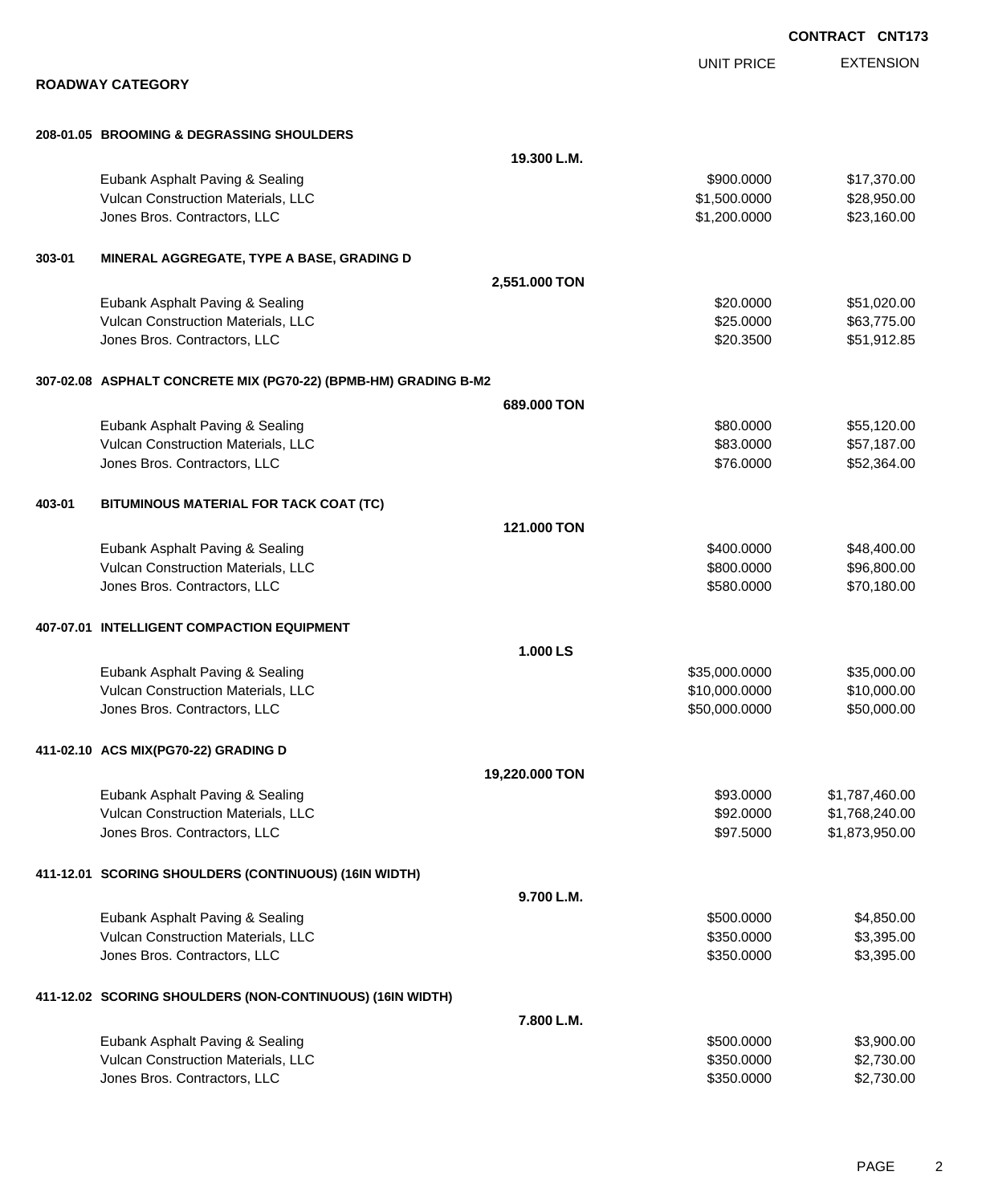UNIT PRICE EXTENSION

|  | 415-01.01 COLD PLANING BITUMINOUS PAVEMENT |  |
|--|--------------------------------------------|--|
|  |                                            |  |

|        | 415-01.01 COLD PLANING BITUMINOUS PAVEMENT                            |                   |               |                          |
|--------|-----------------------------------------------------------------------|-------------------|---------------|--------------------------|
|        |                                                                       | 18,595.000 TON    |               |                          |
|        | Eubank Asphalt Paving & Sealing                                       |                   | \$17,0000     | \$316,115.00             |
|        | Vulcan Construction Materials, LLC                                    |                   | \$18.0000     | \$334,710.00             |
|        | Jones Bros. Contractors, LLC                                          |                   | \$19.8500     | \$369,110.75             |
|        |                                                                       |                   |               |                          |
| 712-01 | <b>TRAFFIC CONTROL</b>                                                |                   |               |                          |
|        |                                                                       | 1.000 LS          |               |                          |
|        | Eubank Asphalt Paving & Sealing                                       |                   | \$26,000.0000 | \$26,000.00              |
|        | Vulcan Construction Materials, LLC                                    |                   | \$69,150.0000 | \$69,150.00              |
|        | Jones Bros. Contractors, LLC                                          |                   | \$95,000.0000 | \$95,000.00              |
|        | 712-04.01 FLEXIBLE DRUMS (CHANNELIZING)                               |                   |               |                          |
|        |                                                                       | 100.000 EACH      |               |                          |
|        | Eubank Asphalt Paving & Sealing                                       |                   | \$20.0000     | \$2,000.00               |
|        | Vulcan Construction Materials, LLC                                    |                   | \$5.0000      | \$500.00                 |
|        | Jones Bros. Contractors, LLC                                          |                   | \$10.0000     | \$1,000.00               |
|        |                                                                       |                   |               |                          |
| 712-06 | <b>SIGNS (CONSTRUCTION)</b>                                           |                   |               |                          |
|        |                                                                       | 2,234.000 S.F.    |               |                          |
|        | Eubank Asphalt Paving & Sealing                                       |                   | \$8.0000      | \$17,872.00              |
|        | Vulcan Construction Materials, LLC                                    |                   | \$9.2500      | \$20,664.50              |
|        | Jones Bros. Contractors, LLC                                          |                   | \$6.8500      | \$15,302.90              |
|        | 712-08.03 ARROW BOARD (TYPE C)                                        |                   |               |                          |
|        |                                                                       | <b>2.000 EACH</b> |               |                          |
|        | Eubank Asphalt Paving & Sealing                                       |                   | \$1,000.0000  | \$2,000.00               |
|        | Vulcan Construction Materials, LLC                                    |                   | \$900.0000    | \$1,800.00               |
|        | Jones Bros. Contractors, LLC                                          |                   | \$925.0000    | \$1,850.00               |
|        |                                                                       |                   |               |                          |
|        | 716-01.21 SNOWPLOWABLE RAISED PAVEMENT MARKERS (BI-DIR) (1 COLOR)     | 88.000 EACH       |               |                          |
|        |                                                                       |                   | \$30.0000     |                          |
|        | Eubank Asphalt Paving & Sealing<br>Vulcan Construction Materials, LLC |                   | \$30.0000     | \$2,640.00<br>\$2,640.00 |
|        | Jones Bros. Contractors, LLC                                          |                   | \$30.0000     | \$2,640.00               |
|        |                                                                       |                   |               |                          |
|        | 716-01.22 SNOWPLOWABLE RAISED PAVMENT MARKERS (MONO-DIR)(1 COLOR)     |                   |               |                          |
|        |                                                                       | 818.000 EACH      |               |                          |
|        | Eubank Asphalt Paving & Sealing                                       |                   | \$30.0000     | \$24,540.00              |
|        | Vulcan Construction Materials, LLC                                    |                   | \$30.0000     | \$24,540.00              |
|        | Jones Bros. Contractors, LLC                                          |                   | \$30.0000     | \$24,540.00              |
|        | 716-01.23 SNOWPLOWABLE RAISED PAVEMENT MARKERS (BI-DIR)(2 COLOR)      |                   |               |                          |
|        |                                                                       | 97.000 EACH       |               |                          |
|        | Eubank Asphalt Paving & Sealing                                       |                   | \$30.0000     | \$2,910.00               |
|        | Vulcan Construction Materials, LLC                                    |                   | \$30.0000     | \$2,910.00               |
|        | Jones Bros. Contractors, LLC                                          |                   | \$30.0000     | \$2,910.00               |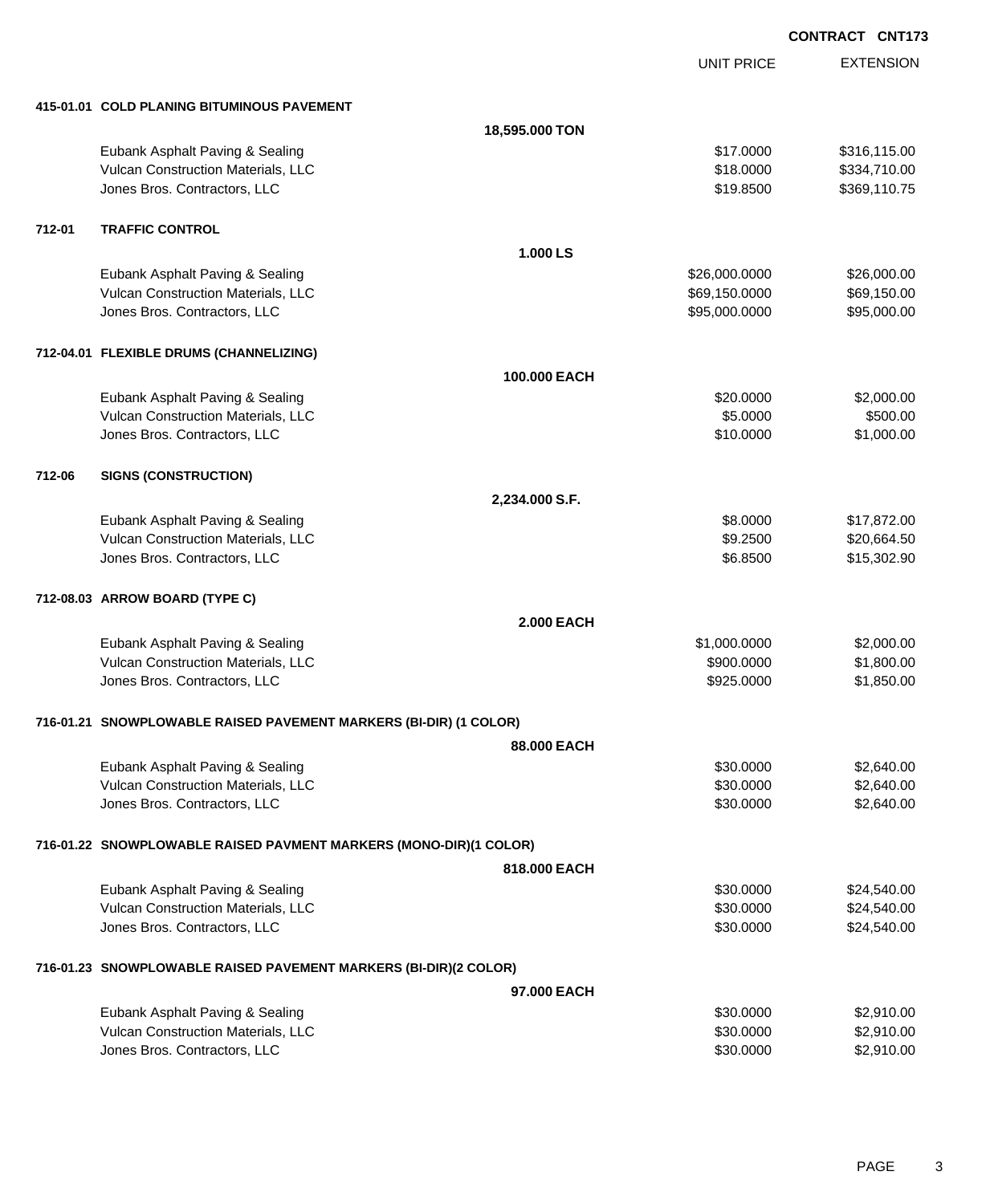|                                                                    | <b>CONTRACT CNT173</b>   |                      |
|--------------------------------------------------------------------|--------------------------|----------------------|
|                                                                    | <b>UNIT PRICE</b>        | <b>EXTENSION</b>     |
| 716-01.30 REMOVAL OF SNOWPLOWABLE REFLECTIVE MARKER                |                          |                      |
| 1,001.000 EACH                                                     |                          |                      |
| Eubank Asphalt Paving & Sealing                                    | \$10.0000                | \$10,010.00          |
| Vulcan Construction Materials, LLC                                 | \$10.0000                | \$10,010.00          |
| Jones Bros. Contractors, LLC                                       | \$15.0000                | \$15,015.00          |
| 716-02.04 PLASTIC PAVEMENT MARKING(CHANNELIZATION STRIPING)        |                          |                      |
| 223,000 S.Y.                                                       |                          |                      |
| Eubank Asphalt Paving & Sealing                                    | \$20.0000                | \$4,460.00           |
| Vulcan Construction Materials, LLC                                 | \$20.0000                | \$4,460.00           |
| Jones Bros. Contractors, LLC                                       | \$63.0000                | \$14,049.00          |
| 716-02.05 PLASTIC PAVEMENT MARKING (STOP LINE)                     |                          |                      |
| 330.000 L.F.                                                       |                          |                      |
| Eubank Asphalt Paving & Sealing                                    | \$15.0000                | \$4,950.00           |
| Vulcan Construction Materials, LLC                                 | \$15.0000                | \$4,950.00           |
| Jones Bros. Contractors, LLC                                       | \$14.0000                | \$4,620.00           |
| 716-02.06 PLASTIC PAVEMENT MARKING (TURN LANE ARROW)               |                          |                      |
| 40,000 EACH                                                        |                          |                      |
| Eubank Asphalt Paving & Sealing                                    | \$150.0000               | \$6,000.00           |
| Vulcan Construction Materials, LLC                                 | \$150.0000               | \$6,000.00           |
| Jones Bros. Contractors, LLC                                       | \$150.0000               | \$6,000.00           |
| 716-02.11 PLASTIC PAVEMENT MARKING (6" DOTTED LINE)                |                          |                      |
| 4,450.000 L.F.                                                     |                          |                      |
| Eubank Asphalt Paving & Sealing                                    | \$3.0000                 | \$13,350.00          |
| Vulcan Construction Materials, LLC<br>Jones Bros. Contractors, LLC | \$3.0000                 | \$13,350.00          |
|                                                                    | \$0.5000                 | \$2,225.00           |
| 716-04.05 PLASTIC PAVEMENT MARKING (STRAIGHT ARROW)                |                          |                      |
| <b>4.000 EACH</b>                                                  |                          |                      |
| Eubank Asphalt Paving & Sealing                                    | \$150.0000               | \$600.00             |
| Vulcan Construction Materials, LLC<br>Jones Bros. Contractors, LLC | \$150.0000<br>\$150.0000 | \$600.00<br>\$600.00 |
|                                                                    |                          |                      |
| 716-05.01 PAINTED PAVEMENT MARKING (4" LINE)                       |                          |                      |
| 27.000 L.M.                                                        |                          |                      |
| Eubank Asphalt Paving & Sealing                                    | \$850.0000               | \$22,950.00          |
| Vulcan Construction Materials, LLC                                 | \$850.0000               | \$22,950.00          |
| Jones Bros. Contractors, LLC                                       | \$400.0000               | \$10,800.00          |
| 716-12.02 ENHANCED FLATLINE THERMO PVMT MRKNG (6IN LINE)           |                          |                      |
| 27.000 L.M.                                                        |                          |                      |
| Eubank Asphalt Paving & Sealing                                    | \$5,000.0000             | \$135,000.00         |
| Vulcan Construction Materials, LLC                                 | \$5,000.0000             | \$135,000.00         |
| Jones Bros. Contractors, LLC                                       | \$2,640.0000             | \$71,280.00          |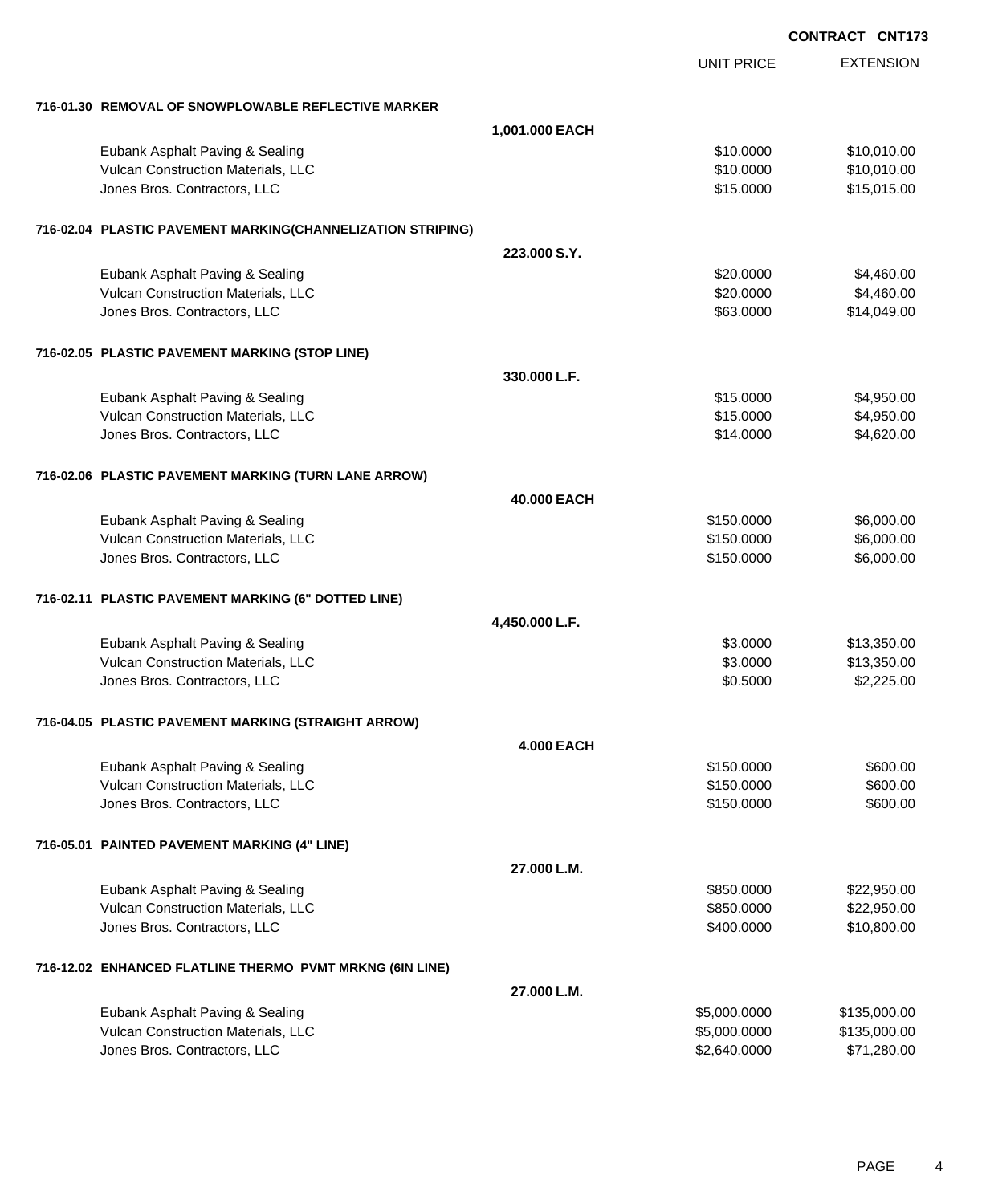|        |                                           |                | UNIT PRICE    | <b>EXTENSION</b> |
|--------|-------------------------------------------|----------------|---------------|------------------|
| 717-01 | <b>MOBILIZATION</b>                       |                |               |                  |
|        |                                           | 1.000 LS       |               |                  |
|        | Eubank Asphalt Paving & Sealing           |                | \$80,000.0000 | \$80,000.00      |
|        | <b>Vulcan Construction Materials, LLC</b> |                | \$30,000.0000 | \$30,000.00      |
|        | Jones Bros. Contractors, LLC              |                | \$35,000.0000 | \$35,000.00      |
|        | 730-14.02 SAW SLOT                        |                |               |                  |
|        |                                           | 919.000 L.F.   |               |                  |
|        | Eubank Asphalt Paving & Sealing           |                | \$4.0000      | \$3,676.00       |
|        | Vulcan Construction Materials, LLC        |                | \$3.5000      | \$3,216.50       |
|        | Jones Bros. Contractors, LLC              |                | \$3.5000      | \$3,216.50       |
|        | 730-14.03 LOOP WIRE                       |                |               |                  |
|        |                                           | 2,038.000 L.F. |               |                  |
|        | Eubank Asphalt Paving & Sealing           |                | \$0.7500      | \$1,528.50       |
|        | Vulcan Construction Materials, LLC        |                | \$0.5000      | \$1,019.00       |
|        | Jones Bros. Contractors, LLC              |                | \$0.5000      | \$1,019.00       |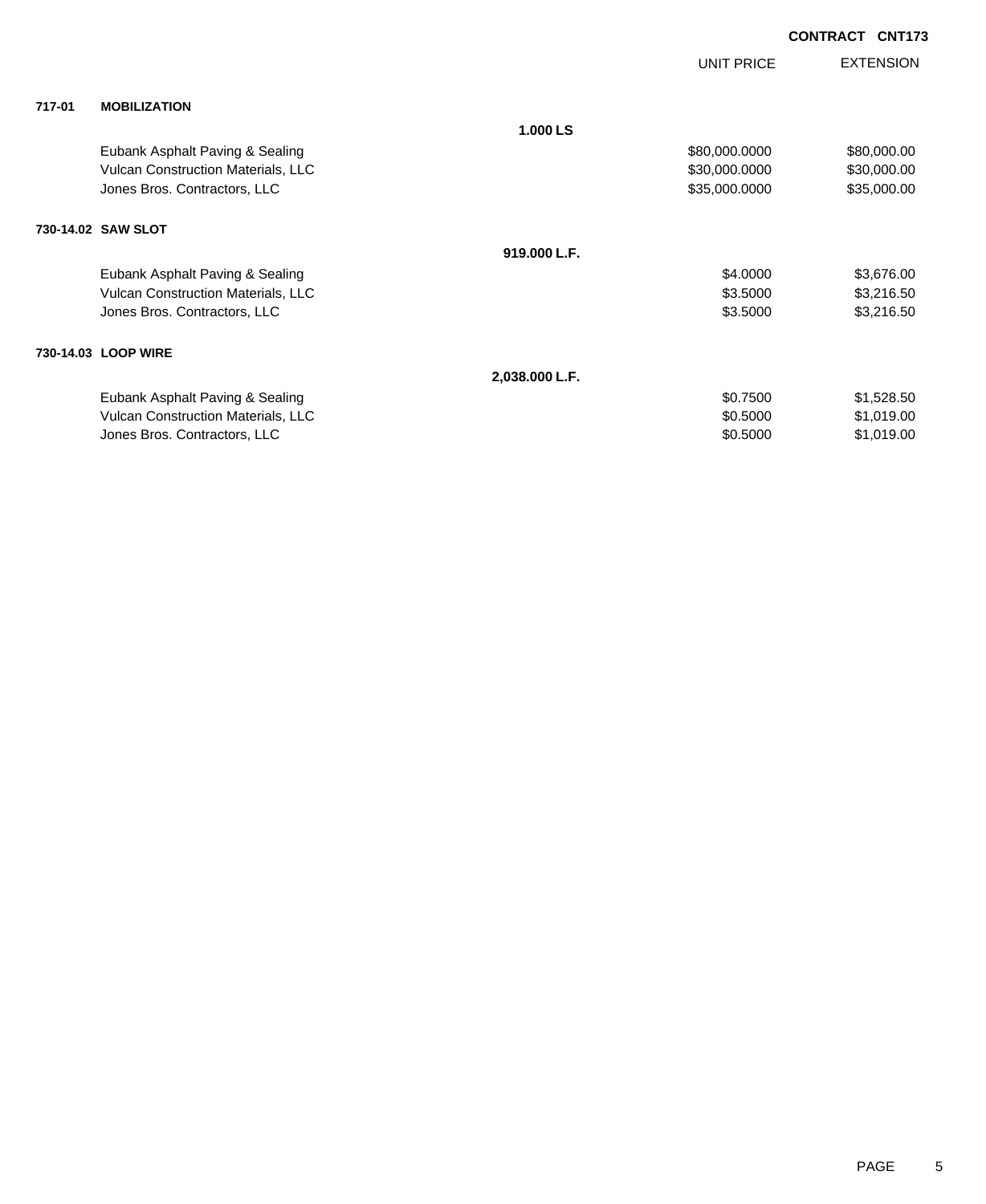## **SUB-TOTAL ROADWAY**

Eubank Asphalt Paving & Sealing  $$2,679,721.50$ Vulcan Construction Materials, LLC 62,719,547.00 American Security Contractors, LLC \$2,803,870.00

**TOTAL CONTRACT**

Eubank Asphalt Paving & Sealing **\$2,679,721.50** Sealing \$2,679,721.50 Vulcan Construction Materials, LLC \$2,719,547.00 Jones Bros. Contractors, LLC \$2,803,870.00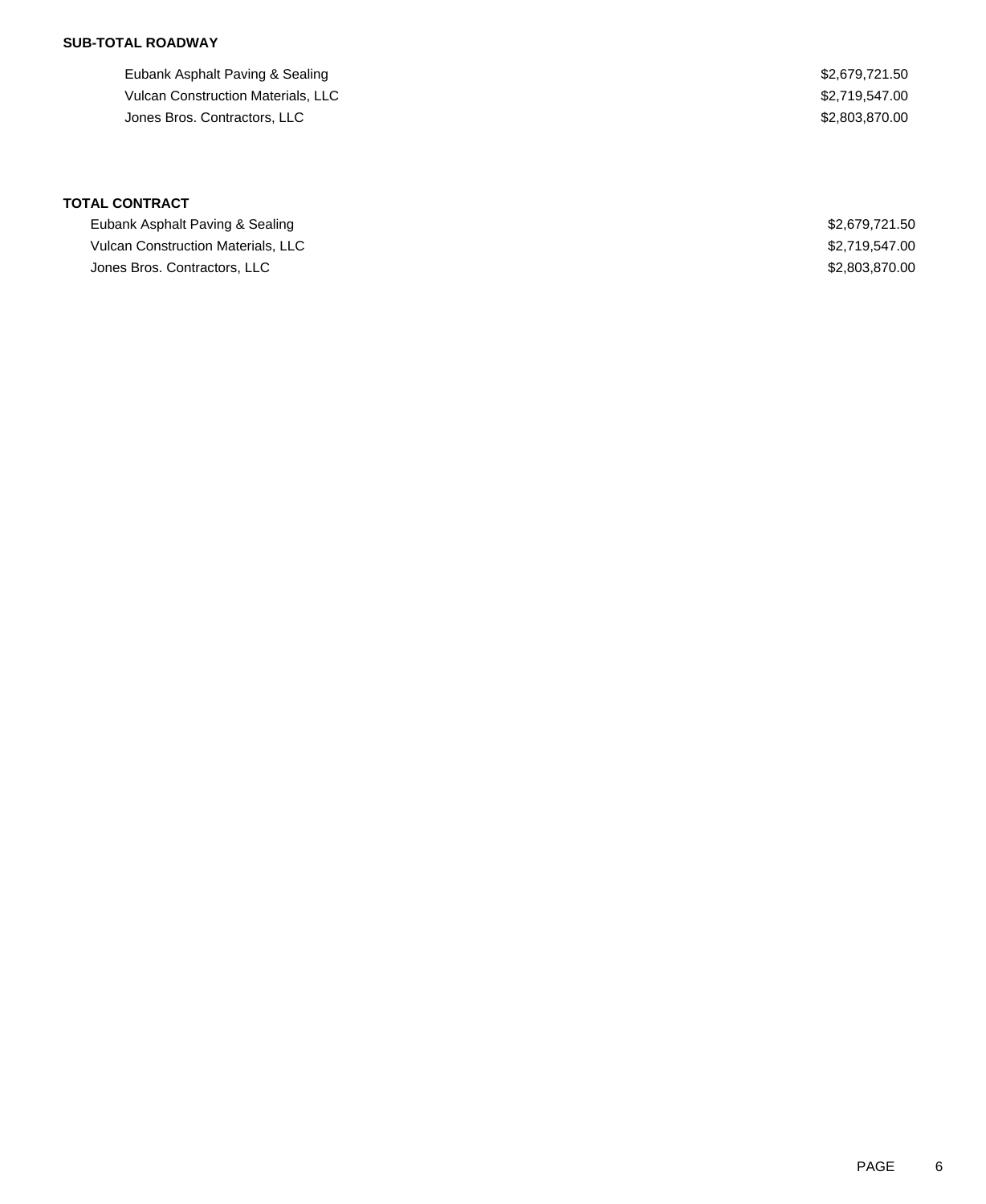#### CLAY COUNTY (Contract No. CNT171 Call 019)

14005-4215-04,HSIP-53(55),14005-3215-94

THE RESURFACING ON S.R. 53 FROM NORTH OF COPELAND LANE (L.M. 3.37) TO OLD LIVINGSTON HIGHWAY (L.M. 6.79).

PROJECT LENGTH - 3.420 MILES

COMPLETION TIME - ON OR BEFORE NOVEMBER 15, 2019

DBE GOAL 7.00%

TOTAL CONTRACT

Rogers Group, Inc. 6829,681.04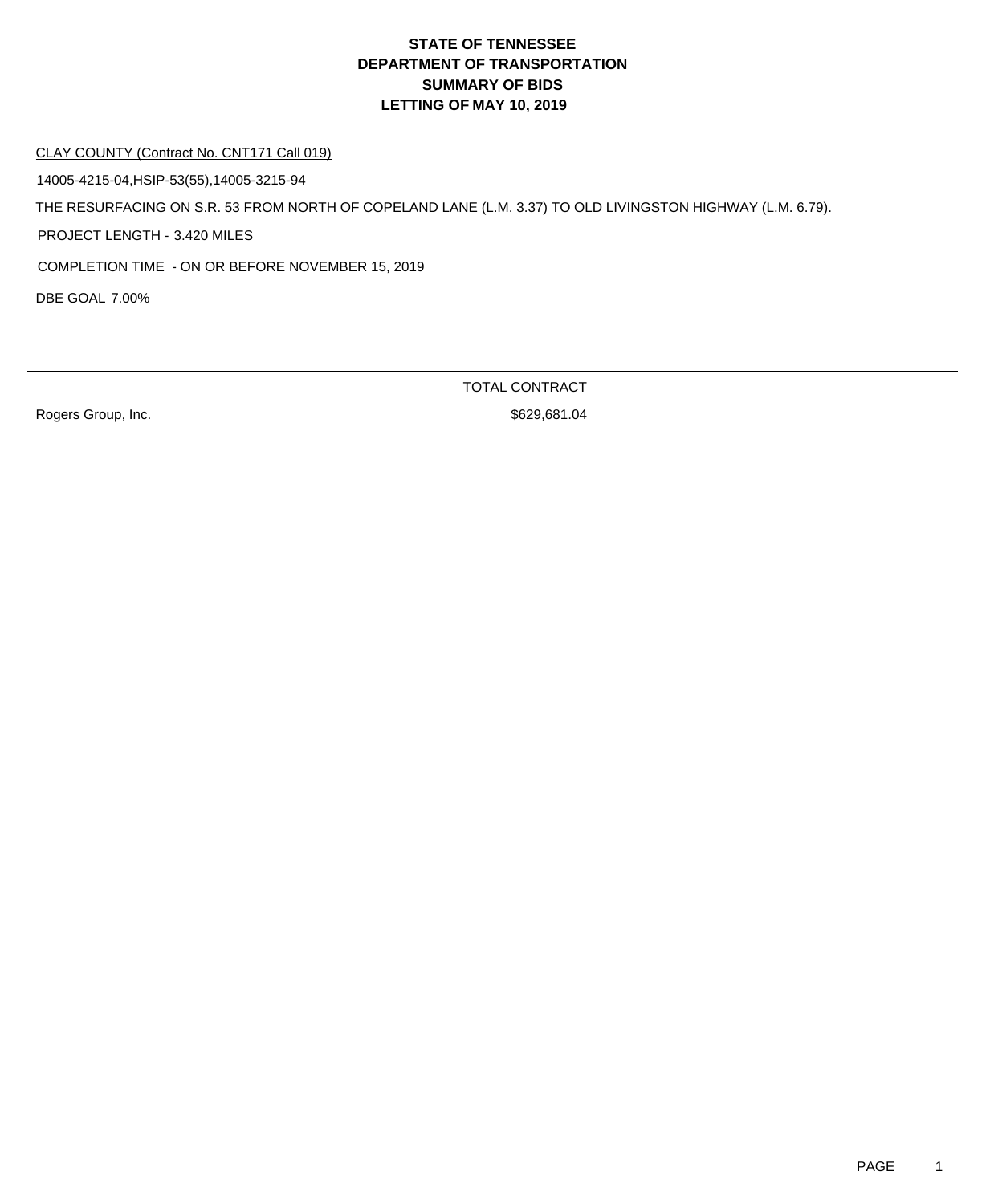|        |                                                                   |                |                   | <b>CONTRACT CNT171</b> |
|--------|-------------------------------------------------------------------|----------------|-------------------|------------------------|
|        | <b>ROADWAY CATEGORY</b>                                           |                | <b>UNIT PRICE</b> | <b>EXTENSION</b>       |
|        |                                                                   |                |                   |                        |
| 303-01 | MINERAL AGGREGATE, TYPE A BASE, GRADING D                         | 881.000 TON    |                   |                        |
|        | Rogers Group, Inc.                                                |                | \$31.5300         | \$27,777.93            |
|        | 307-01.08 ASPHALT CONCRETE MIX (PG64-22) (BPMB-HM) GRADING B-M2   |                |                   |                        |
|        | Rogers Group, Inc.                                                | 93.000 TON     | \$191.2000        | \$17,781.60            |
| 403-01 | BITUMINOUS MATERIAL FOR TACK COAT (TC)                            |                |                   |                        |
|        | Rogers Group, Inc.                                                | 30.000 TON     | \$737.0100        | \$22,110.30            |
|        | 411-03.07 ACS MIX(PG64-22) THIN LIFT ASPHALT                      |                |                   |                        |
|        | Rogers Group, Inc.                                                | 2,308.000 TON  | \$123.2600        | \$284,484.08           |
|        | 411-12.02 SCORING SHOULDERS (NON-CONTINUOUS) (16IN WIDTH)         |                |                   |                        |
|        | Rogers Group, Inc.                                                | 5.500 L.M.     | \$711.6800        | \$3,914.24             |
|        | 415-01.01 COLD PLANING BITUMINOUS PAVEMENT                        |                |                   |                        |
|        | Rogers Group, Inc.                                                | 3,563.000 TON  | \$21.8800         | \$77,958.44            |
| 710-04 | FILTER CLOTH UNDERDRAIN (WITH PIPE)                               |                |                   |                        |
|        | Rogers Group, Inc.                                                | 2,350.000 L.F. | \$11.0000         | \$25,850.00            |
| 710-05 | <b>LATERAL UNDERDRAIN</b>                                         |                |                   |                        |
|        | Rogers Group, Inc.                                                | 220.000 L.F.   | \$11.0000         | \$2,420.00             |
|        | 710-06.13 LATERAL UNDERDRAIN ENDWALL (4:1)                        |                |                   |                        |
|        | Rogers Group, Inc.                                                | 11.000 EACH    | \$1,045.2700      | \$11,497.97            |
| 712-01 | <b>TRAFFIC CONTROL</b>                                            |                |                   |                        |
|        | Rogers Group, Inc.                                                | 1.000 LS       | \$28,683.0300     | \$28,683.03            |
| 712-06 | <b>SIGNS (CONSTRUCTION)</b>                                       |                |                   |                        |
|        | Rogers Group, Inc.                                                | 729.000 S.F.   | \$7.7000          | \$5,613.30             |
|        | 716-01.22 SNOWPLOWABLE RAISED PAVMENT MARKERS (MONO-DIR)(1 COLOR) |                |                   |                        |
|        | Rogers Group, Inc.                                                | 91.000 EACH    | \$28.0500         | \$2,552.55             |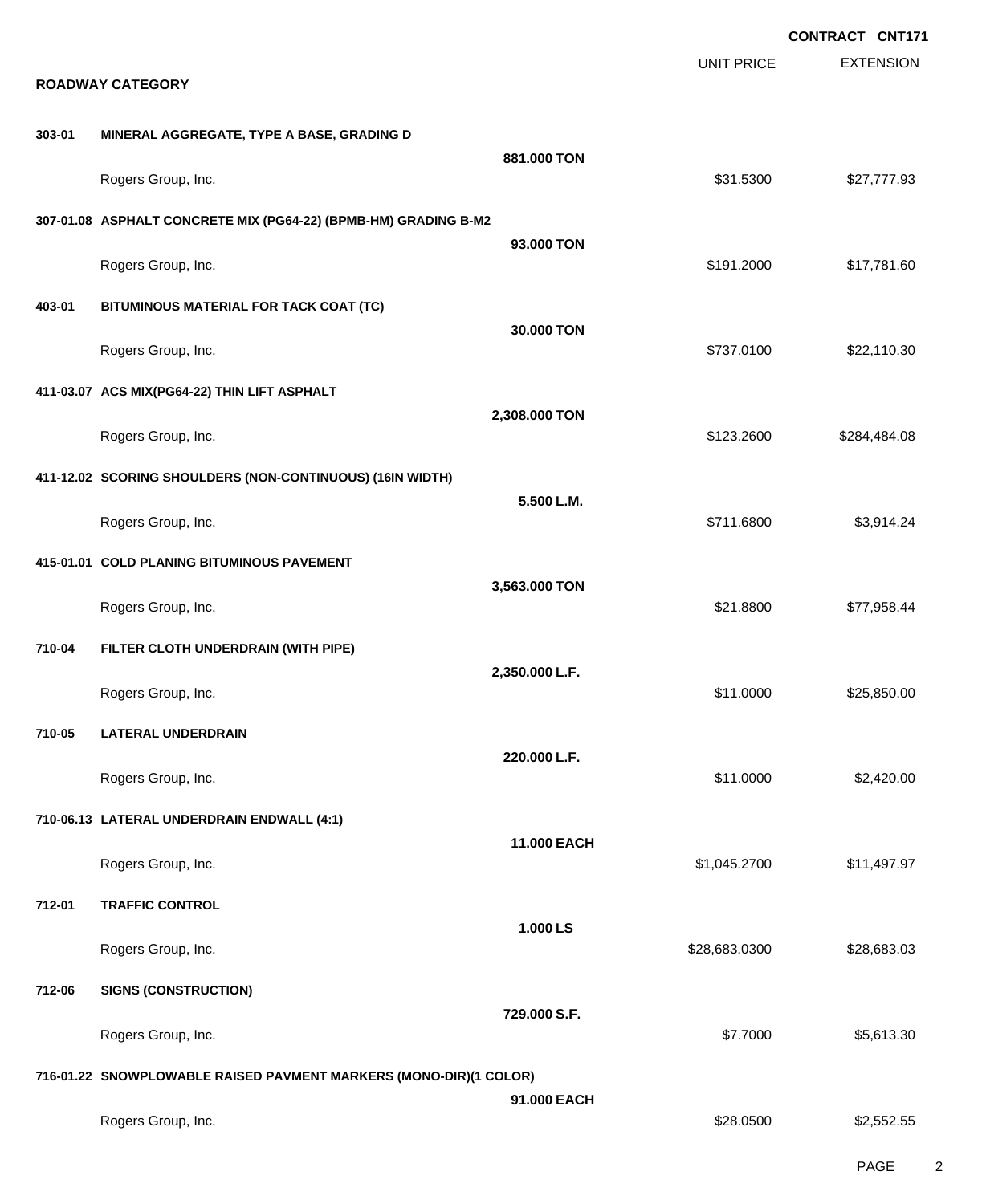|        |                                                                  |                   |                   | <b>CONTRACT CNT171</b> |
|--------|------------------------------------------------------------------|-------------------|-------------------|------------------------|
|        |                                                                  |                   | <b>UNIT PRICE</b> | <b>EXTENSION</b>       |
|        | 716-01.23 SNOWPLOWABLE RAISED PAVEMENT MARKERS (BI-DIR)(2 COLOR) |                   |                   |                        |
|        | Rogers Group, Inc.                                               | 229.000 EACH      | \$28.0500         | \$6,423.45             |
|        | 716-02.05 PLASTIC PAVEMENT MARKING (STOP LINE)                   |                   |                   |                        |
|        | Rogers Group, Inc.                                               | 85.000 L.F.       | \$10.7900         | \$917.15               |
|        | 716-02.06 PLASTIC PAVEMENT MARKING (TURN LANE ARROW)             |                   |                   |                        |
|        | Rogers Group, Inc.                                               | <b>2.000 EACH</b> | \$161.8100        | \$323.62               |
|        | 716-02.12 PLASTIC PAVEMENT MARKING (8IN LINE)                    |                   |                   |                        |
|        | Rogers Group, Inc.                                               | 0.100 L.M.        | \$11,650.0400     | \$1,165.00             |
|        | 716-04.14 PLASTIC PAVEMENT MARKING (LANE REDUCTION ARROW)        |                   |                   |                        |
|        | Rogers Group, Inc.                                               | <b>4.000 EACH</b> | \$215.7400        | \$862.96               |
|        | 716-05.01 PAINTED PAVEMENT MARKING (4" LINE)                     |                   |                   |                        |
|        | Rogers Group, Inc.                                               | 20.100 L.M.       | \$533.9600        | \$10,732.60            |
|        | 716-05.05 PAINTED PAVEMENT MARKING (STOP LINE)                   |                   |                   |                        |
|        | Rogers Group, Inc.                                               | 85.000 L.F.       | \$5.3900          | \$458.15               |
|        | 716-12.02 ENHANCED FLATLINE THERMO PVMT MRKNG (6IN LINE)         |                   |                   |                        |
|        | Rogers Group, Inc.                                               | 13.400 L.M.       | \$5,123.8600      | \$68,659.72            |
| 717-01 | <b>MOBILIZATION</b>                                              |                   |                   |                        |
|        | Rogers Group, Inc.                                               | 1.000 LS          | \$29,494.9500     | \$29,494.95            |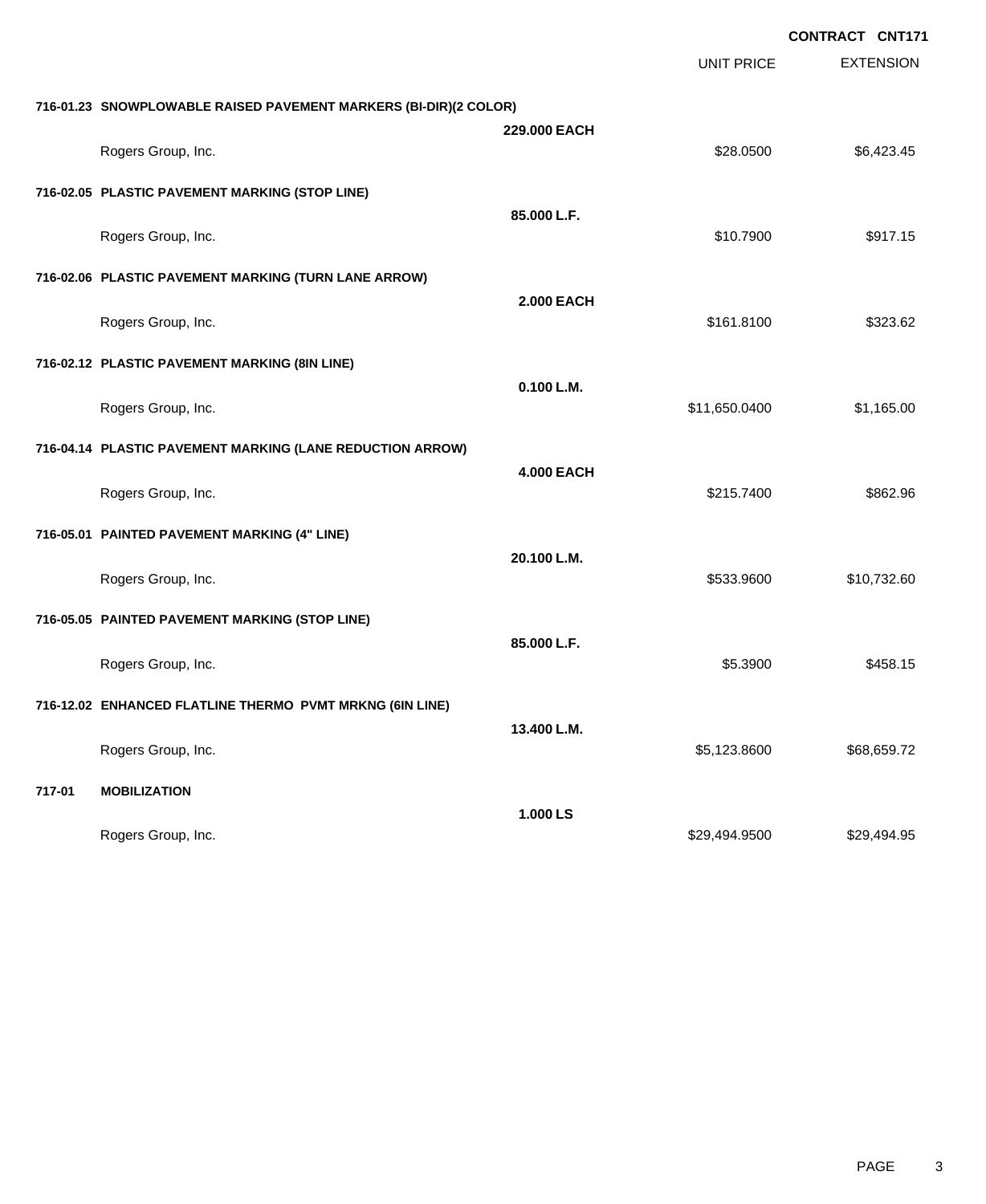Rogers Group, Inc. \$629,681.04

## **TOTAL CONTRACT**

Rogers Group, Inc. \$629,681.04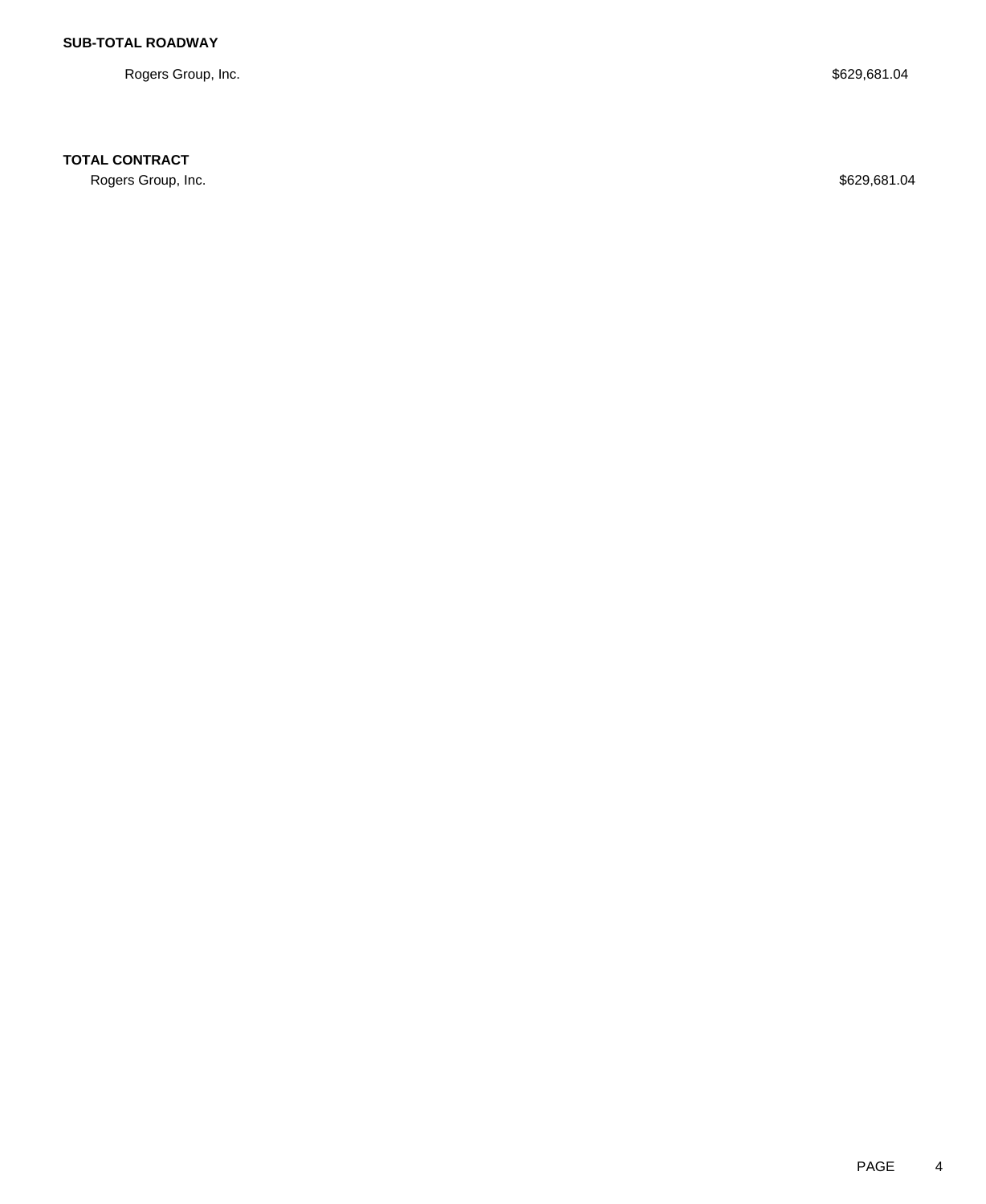#### COCKE COUNTY (Contract No. CNT004 Call 020)

15003-4241-04,STP-9(101),15003-8243-14

THE RESURFACING ON U.S. 25 (U.S. 70, S.R. 9) FROM NEAR S.R. 73 (L.M. 6.97) TO NEAR S.R. 107 (L.M. 17.25) INCLUDING REPAIR OF THE BRIDGE OVER THE PIGEON RIVER (L.M. 6.82).

PROJECT LENGTH - 9.830 MILES

COMPLETION TIME - ON OR BEFORE NOVEMBER 15, 2019

DBE GOAL 7.50%

TOTAL CONTRACT

Newport Paving Company, Inc. 6. The state of the state of the state of the state of the state of the state of the state of the state of the state of the state of the state of the state of the state of the state of the stat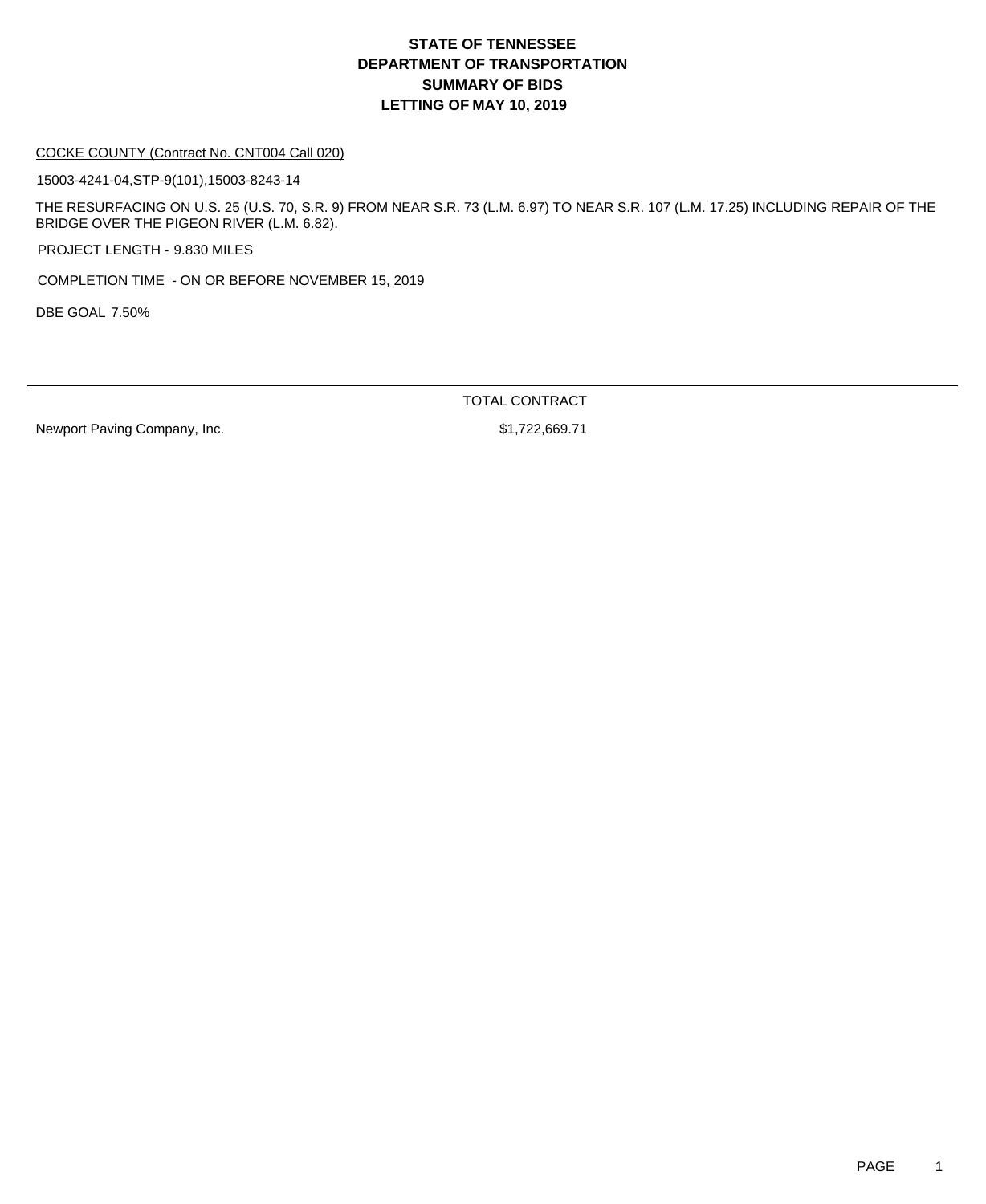EXTENSION **CONTRACT CNT004** UNIT PRICE **ROADWAY CATEGORY 307-01.15 ASC MIX (PG64-22) (BPMLC-HM) GRADING CS 790.000 TON** Newport Paving Company, Inc. 699,145.00 \$99,145.00 **403-01 BITUMINOUS MATERIAL FOR TACK COAT (TC) 117.000 TON** Newport Paving Company, Inc. 6. The Company of the Company of the Company of the Company of the State of the State of the State of the State of the State of the State of the State of the State of the State of the State of **403-05 BITUMINOUS MATERIAL(TC/FOG SEAL)(UNDILUTED) 3.000 TON** Newport Paving Company, Inc. \$2,500.0000 \$7,500.00 **411-03.13 ACS MIX(PG70-22) THIN LIFT D ASPHALT 7,336.000 TON** Newport Paving Company, Inc. 68.000 \$920,668.00 **411-12.02 SCORING SHOULDERS (NON-CONTINUOUS) (16IN WIDTH) 3.800 L.M.** Newport Paving Company, Inc. 6. The Company of the Company of the Company of the Company of the Company of the Company of the Company of the Company of the Company of the Company of the Company of the Company of the Compan **411-12.03 SCORING FOR RUMBLE STRIPE (NON-CONTINUOUS) (8IN WIDTH) 2.200 L.M.** Newport Paving Company, Inc. 6. The Company of the Company of the Company of the Company, Inc. 6. The Company of the Company of the Company of the Company of the Company of the Company of the Company of the Company of the **411-12.04 SCORING FOR RUMBLE STRIPE (NON-CONTINUOUS) (4IN WIDTH) 10.000 L.M.** Newport Paving Company, Inc. 6. 1999 19:30 19:30 19:30 19:30 19:30 19:30 19:30 19:30 19:30 19:30 19:30 19:30 19:30 19:30 19:30 19:30 19:30 19:30 19:30 19:30 19:30 19:30 19:30 19:30 19:30 19:30 19:30 19:30 19:30 19:30 19:30 **712-01 TRAFFIC CONTROL 1.000 LS** Newport Paving Company, Inc. 647,000.000 \$47,000.000 \$47,000.000 \$47,000.000 \$47,000.00 **712-06 SIGNS (CONSTRUCTION) 599.000 S.F.** Newport Paving Company, Inc. 6. The Company of the Company of the Company of the Company, Inc. \$10.0000 \$5,990.00 **712-08.03 ARROW BOARD (TYPE C) 2.000 EACH** Newport Paving Company, Inc. 6. The Company of the Company of the Company of the Company of the Company of the Company of the Company of the Company of the Company of the Company of the Company of the Company of the Compan **716-01.21 SNOWPLOWABLE RAISED PAVEMENT MARKERS (BI-DIR) (1 COLOR) 636.000 EACH** Newport Paving Company, Inc. 6. The Company of the Company of the Company of the Company of the Company of the Company of the Company of the Company of the Company of the Company of the Company of the Company of the Compan **716-01.22 SNOWPLOWABLE RAISED PAVMENT MARKERS (MONO-DIR)(1 COLOR) 24.000 EACH** Newport Paving Company, Inc. 6720.00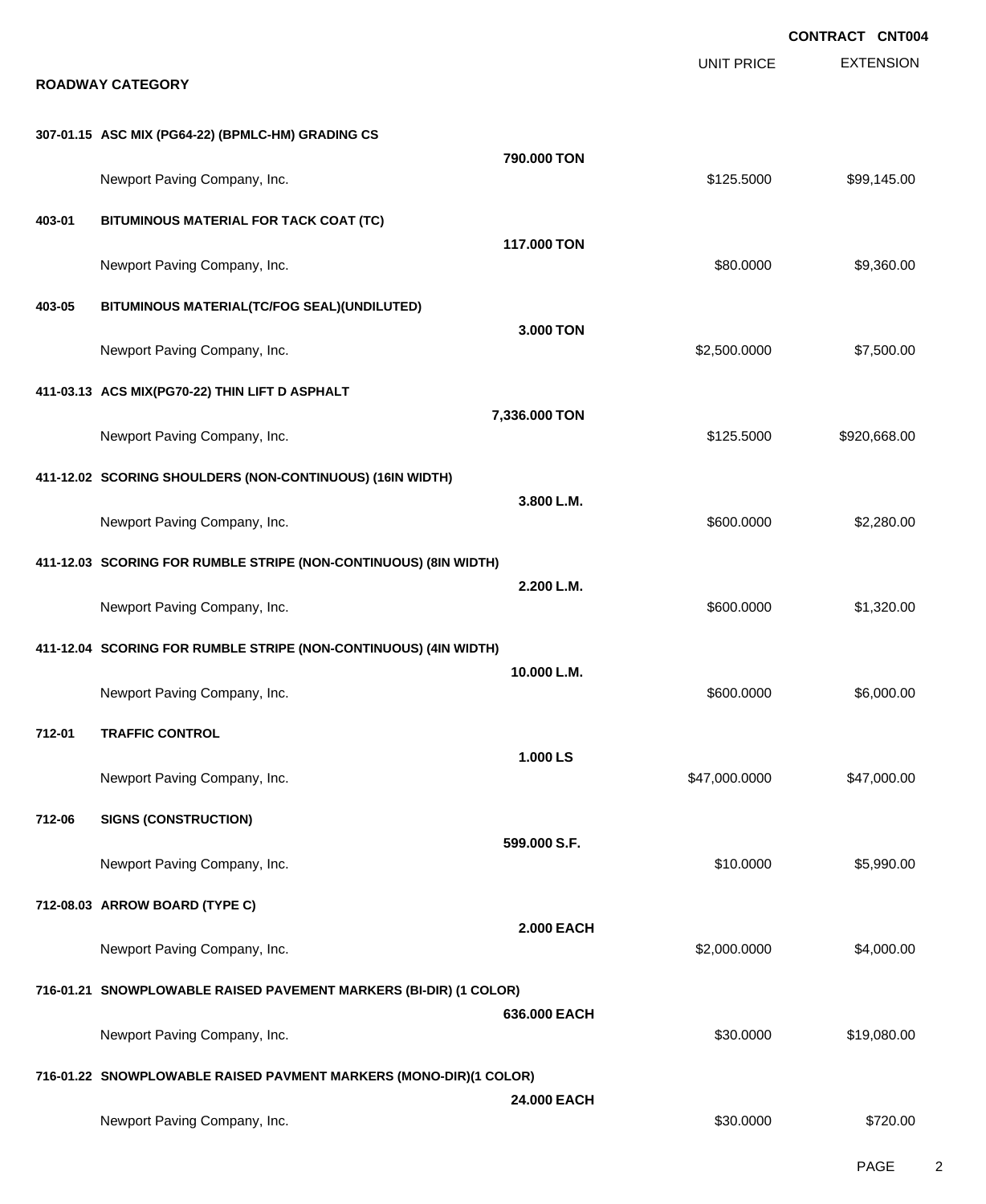|        |                                                           |                   |                   | <b>CONTRACT CNT004</b> |
|--------|-----------------------------------------------------------|-------------------|-------------------|------------------------|
|        |                                                           |                   | <b>UNIT PRICE</b> | <b>EXTENSION</b>       |
|        | 716-01.30 REMOVAL OF SNOWPLOWABLE REFLECTIVE MARKER       |                   |                   |                        |
|        | Newport Paving Company, Inc.                              | 660.000 EACH      | \$10.0000         | \$6,600.00             |
|        | 716-02.05 PLASTIC PAVEMENT MARKING (STOP LINE)            |                   |                   |                        |
|        | Newport Paving Company, Inc.                              | 56.000 L.F.       | \$18.0000         | \$1,008.00             |
|        | 716-04.04 PLASTIC PAVEMENT MARKING (TRANSVERSE SHOULDER)  |                   |                   |                        |
|        | Newport Paving Company, Inc.                              | 9,265.000 L.F.    | \$6.5000          | \$60,222.50            |
|        | 716-04.14 PLASTIC PAVEMENT MARKING (LANE REDUCTION ARROW) |                   |                   |                        |
|        | Newport Paving Company, Inc.                              | <b>2.000 EACH</b> | \$500.0000        | \$1,000.00             |
|        | 716-05.01 PAINTED PAVEMENT MARKING (4" LINE)              |                   |                   |                        |
|        | Newport Paving Company, Inc.                              | 10.000 L.M.       | \$567.0000        | \$5,670.00             |
|        | 716-12.02 ENHANCED FLATLINE THERMO PVMT MRKNG (6IN LINE)  |                   |                   |                        |
|        | Newport Paving Company, Inc.                              | 24.500 L.M.       | \$5,000.0000      | \$122,500.00           |
|        | 716-13.01 SPRAY THERMO PVMT MRKNG (60 mil) (4IN LINE)     |                   |                   |                        |
|        | Newport Paving Company, Inc.                              | 12.200 L.M.       | \$3,000.0000      | \$36,600.00            |
|        | 716-13.02 SPRAY THERMO PVMT MRKNG (60 mil) (6IN LINE)     |                   |                   |                        |
|        | Newport Paving Company, Inc.                              | 2.700 L.M.        | \$3,200.0000      | \$8,640.00             |
| 717-01 | <b>MOBILIZATION</b>                                       |                   |                   |                        |
|        | Newport Paving Company, Inc.                              | 1.000 LS          | \$35,000.0000     | \$35,000.00            |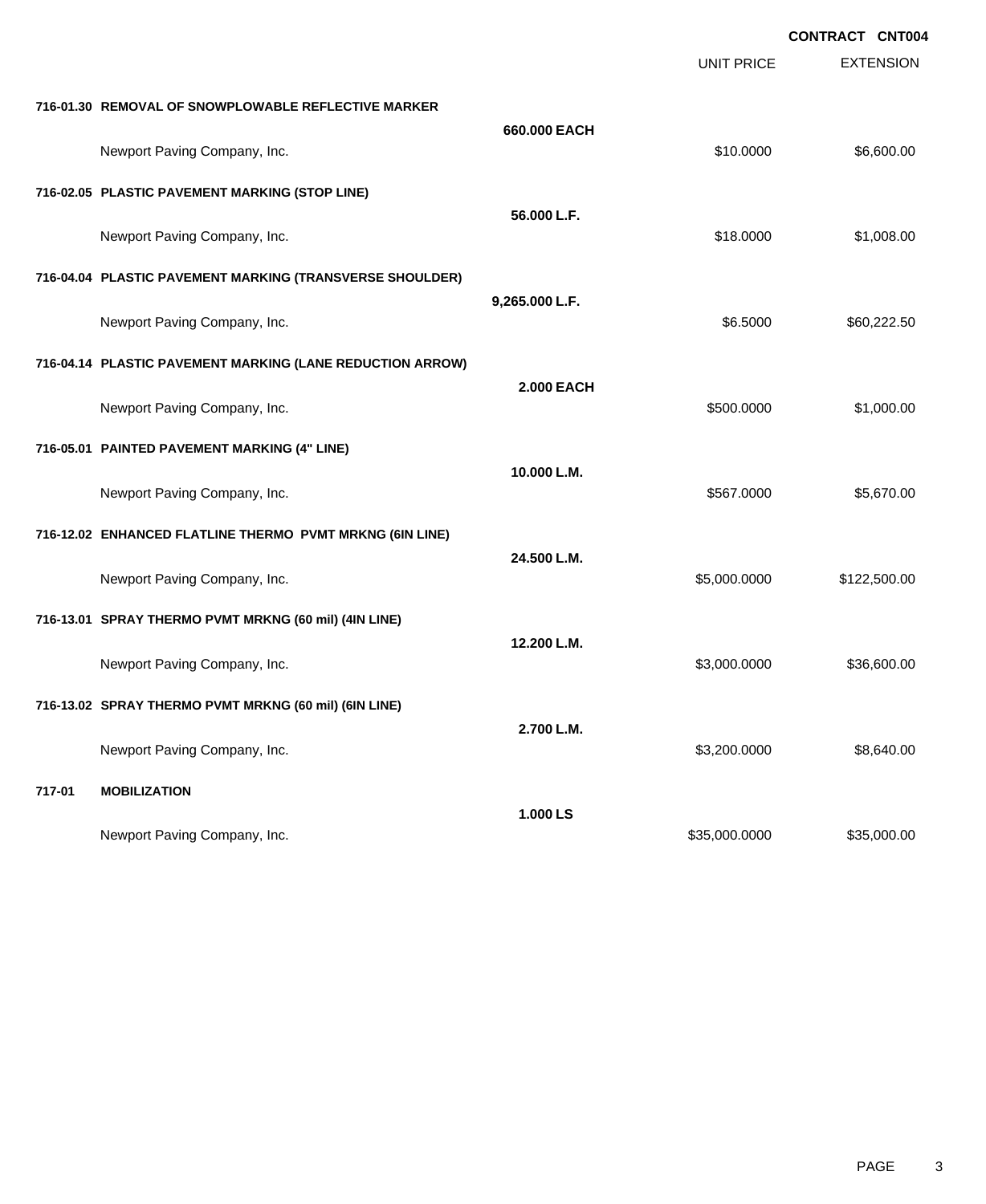|        |                                                                      |              |                   | <b>CONTRACT CNT004</b> |
|--------|----------------------------------------------------------------------|--------------|-------------------|------------------------|
|        | <b>BRIDGE CATEGORY</b>                                               |              | <b>UNIT PRICE</b> | <b>EXTENSION</b>       |
|        | 201-07.01 REMOVAL AND DISPOSAL OF BRUSH & TREES                      |              |                   |                        |
|        | Newport Paving Company, Inc.                                         | 1.000 LS     | \$15,000.0000     | \$15,000.00            |
|        | 202-01.02 REMOVAL OF ASBESTOS                                        | 1.000 LS     |                   |                        |
|        | Newport Paving Company, Inc.                                         |              | \$15,000.0000     | \$15,000.00            |
| 209-05 | <b>SEDIMENT REMOVAL</b>                                              | 325.000 C.Y. |                   |                        |
|        | Newport Paving Company, Inc.                                         |              | \$4.0000          | \$1,300.00             |
|        | 209-08.02 TEMPORARY SILT FENCE (WITH BACKING)                        | 280.000 L.F. |                   |                        |
|        | Newport Paving Company, Inc.                                         |              | \$21.6000         | \$6,048.00             |
|        | 603-02.15 REPAINT EXISTING BEARINGS                                  | 1.000 LS     |                   |                        |
|        | Newport Paving Company, Inc.                                         |              | \$40,596.4100     | \$40,596.41            |
|        | 603-05.20 CONTAINMENT & DISPOSAL OF WASTE(BRIDGE NO. 15-SR009-06.82) | 1.000 LS     |                   |                        |
|        | Newport Paving Company, Inc.                                         |              | \$20,000.0000     | \$20,000.00            |
|        | 604-10.05 CONCRETE                                                   | 316.000 S.F. |                   |                        |
|        | Newport Paving Company, Inc.                                         |              | \$170.0000        | \$53,720.00            |
|        | 604-10.54 CONCRETE REPAIRS                                           | 259.000 S.F. |                   |                        |
|        | Newport Paving Company, Inc.                                         |              | \$170.0000        | \$44,030.00            |
|        | 604-10.58 EPOXY INJECTION (INJECTION)                                | 7.000 GAL.   |                   |                        |
|        | Newport Paving Company, Inc.                                         |              | \$135.0000        | \$945.00               |
|        | 604-10.62 EPOXY INJECTION REPAIR (COMPLETE AND IN PLACE)             | 125.000 L.F. |                   |                        |
|        | Newport Paving Company, Inc.                                         |              | \$170.0000        | \$21,250.00            |
|        | 604-10.63 CONCRETE REPAIRS (CRACKS)                                  | 48.000 L.F.  |                   |                        |
|        | Newport Paving Company, Inc.                                         |              | \$125.0000        | \$6,000.00             |
| 712-01 | <b>TRAFFIC CONTROL</b>                                               | 1.000 LS     |                   |                        |
|        | Newport Paving Company, Inc.                                         |              | \$42,500.0000     | \$42,500.00            |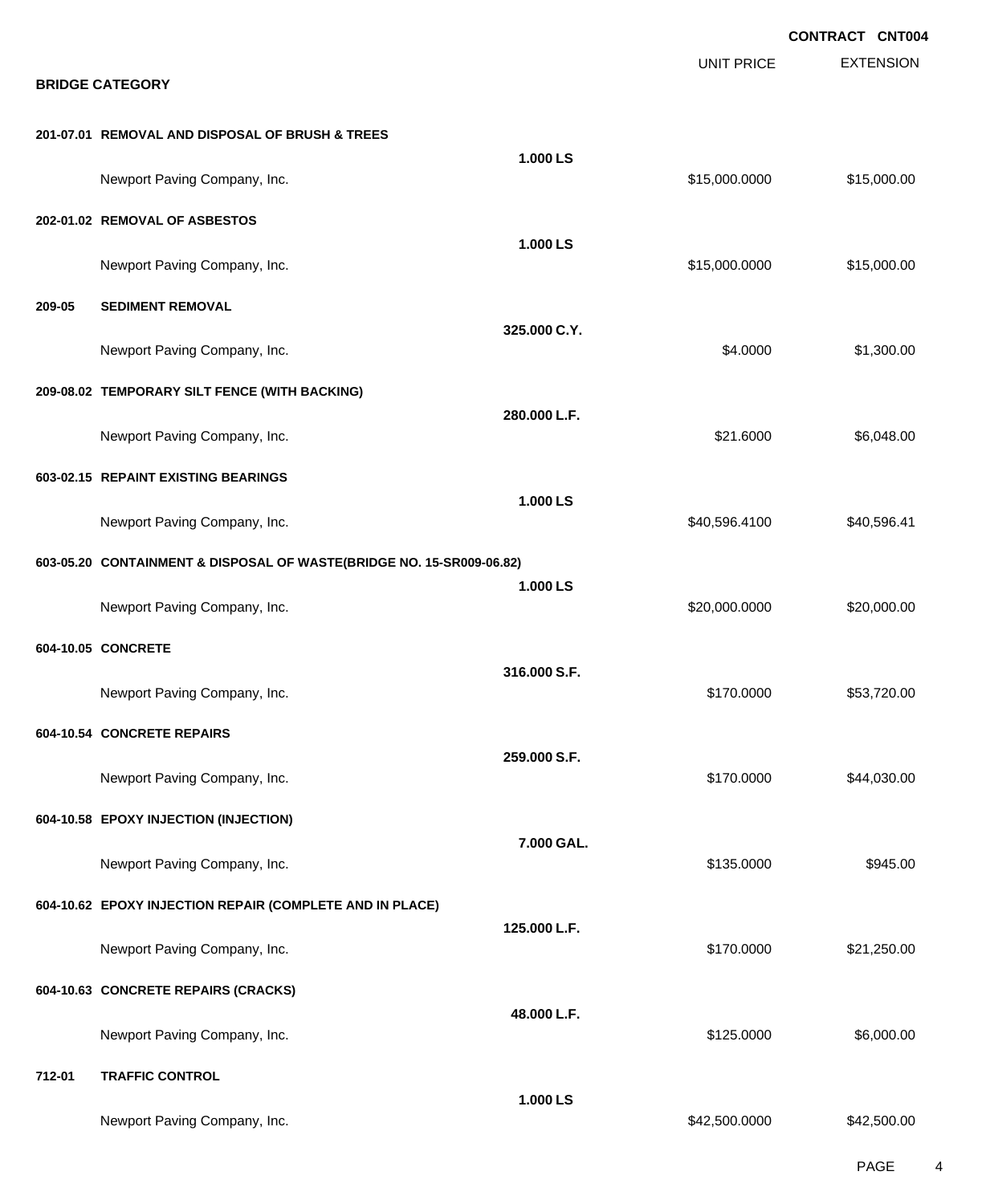|        |                                         |                     |                   | <b>CONTRACT</b><br><b>CNT004</b> |
|--------|-----------------------------------------|---------------------|-------------------|----------------------------------|
|        |                                         |                     | <b>UNIT PRICE</b> | <b>EXTENSION</b>                 |
|        | 712-04.01 FLEXIBLE DRUMS (CHANNELIZING) |                     |                   |                                  |
|        | Newport Paving Company, Inc.            | <b>182,000 EACH</b> | \$32.4000         | \$5,896.80                       |
| 712-06 | <b>SIGNS (CONSTRUCTION)</b>             |                     |                   |                                  |
|        | Newport Paving Company, Inc.            | 135,000 S.F.        | \$8.0000          | \$1,080.00                       |
| 717-01 | <b>MOBILIZATION</b>                     |                     |                   |                                  |
|        | Newport Paving Company, Inc.            | 1.000 LS            | \$49,000.0000     | \$49,000.00                      |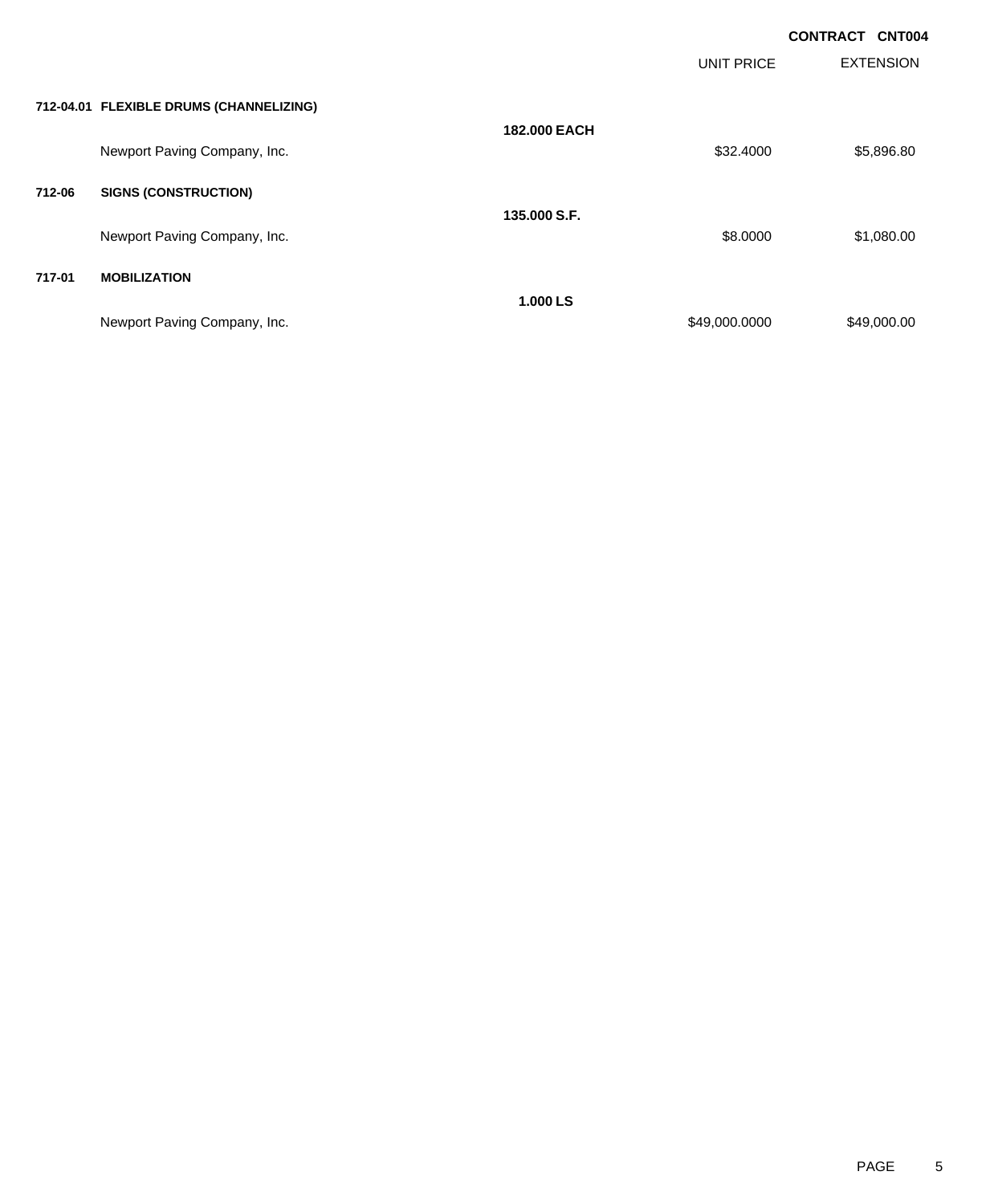## **SUB-TOTAL ROADWAY**

Newport Paving Company, Inc. 6. The Company of the Company of the Company of the Company of the Company of the Company of the Company of the Company of the Company of the Company of the Company of the Company of the Compan

## **SUB-TOTAL BRIDGE**

Newport Paving Company, Inc. 6. The Same of the Same of the Same of the Same of the Same Same Same Same Same S

### **TOTAL CONTRACT**

Newport Paving Company, Inc. 689.71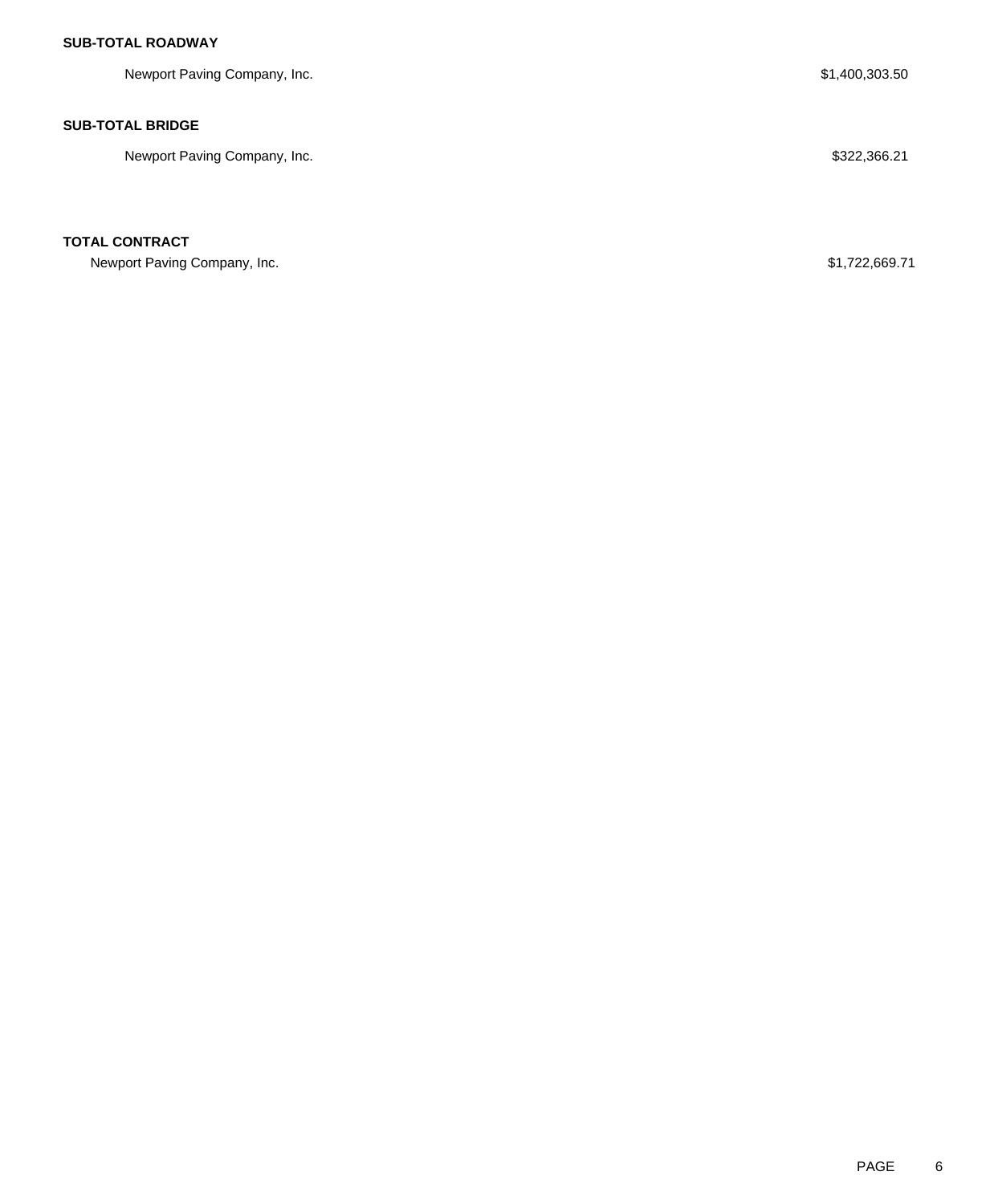#### COFFEE COUNTY (Contract No. CNT140 Call 021)

STP/HSIP-2(266),16004-3217-94,16004-8217-14

THE RESURFACING ON U.S. 41 (S.R. 2) FROM THE RUTHERFORD COUNTY LINE (L.M. 0.00) TO EAST OF COUNTRY CLUB DRIVE (L.M. 12.55).

PROJECT LENGTH - 12.550 MILES

COMPLETION TIME - ON OR BEFORE NOVEMBER 15, 2019

DBE GOAL 7.50%

Rogers Group, Inc. 6. The Second Studies of the Studies of St. 584,161.00

TOTAL CONTRACT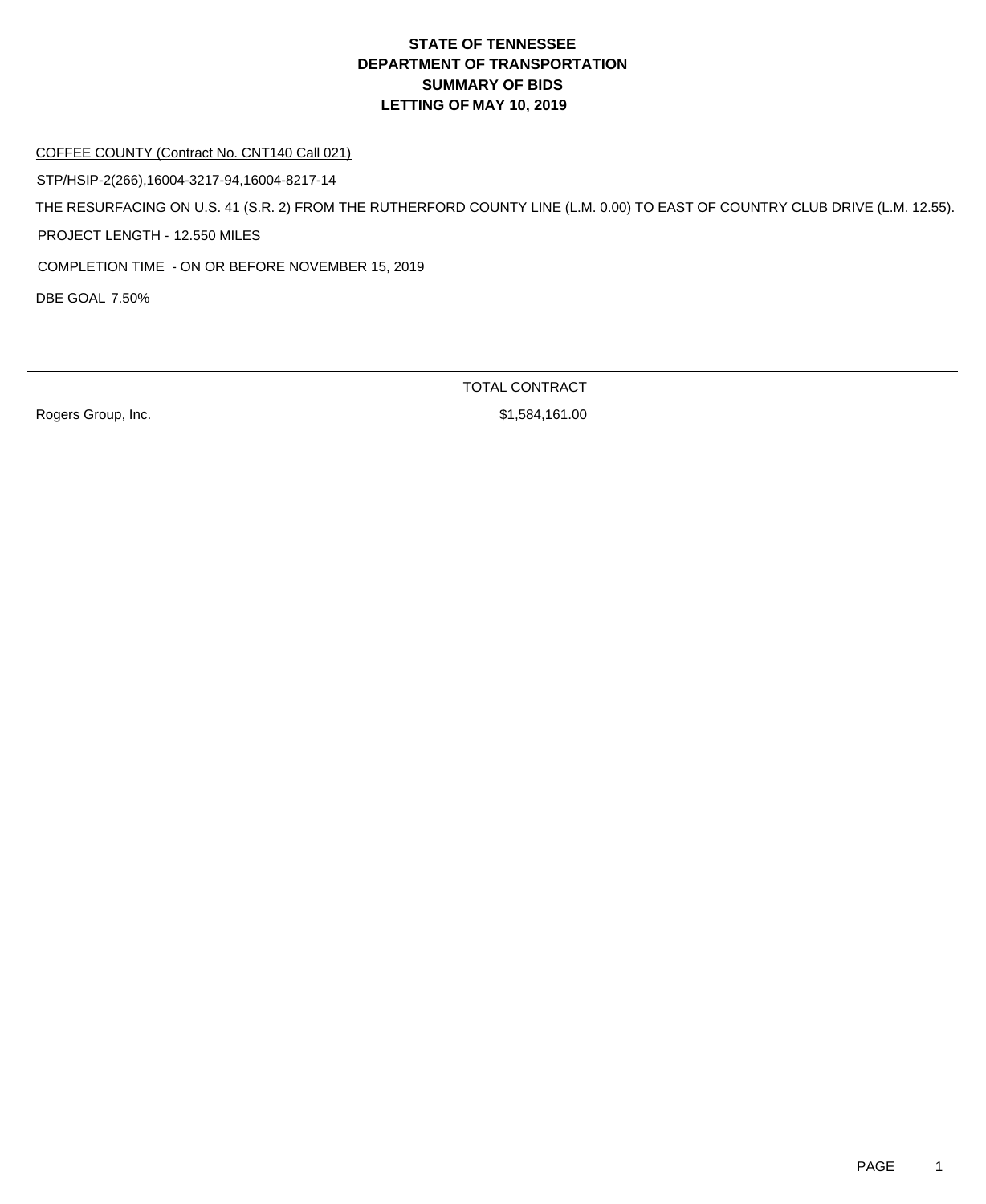| <b>ROADWAY CATEGORY</b> |                                                                   |                   | <b>UNIT PRICE</b> | <b>EXTENSION</b> |
|-------------------------|-------------------------------------------------------------------|-------------------|-------------------|------------------|
| 403-01                  | BITUMINOUS MATERIAL FOR TACK COAT (TC)                            |                   |                   |                  |
|                         | Rogers Group, Inc.                                                | 96.000 TON        | \$625.0000        | \$60,000.00      |
|                         | 411-03.12 ACS MIX(PG64-22) THIN LIFT D ASPHALT                    |                   |                   |                  |
|                         | Rogers Group, Inc.                                                | 13,152.000 TON    | \$95.8000         | \$1,259,961.60   |
|                         | 411-12.03 SCORING FOR RUMBLE STRIPE (NON-CONTINUOUS) (8IN WIDTH)  |                   |                   |                  |
|                         | Rogers Group, Inc.                                                | 19.900 L.M.       | \$595.0000        | \$11,840.50      |
|                         | 705-04.09 EARTH PAD FOR TYPE 38 GR END TREATMENT                  |                   |                   |                  |
|                         | Rogers Group, Inc.                                                | <b>1.000 EACH</b> | \$2,025.0000      | \$2,025.00       |
|                         | 705-06.01 W BEAM GR (TYPE 2) MASH TL3                             |                   |                   |                  |
|                         | Rogers Group, Inc.                                                | 13.000 L.F.       | \$22.3000         | \$289.90         |
|                         | 705-06.20 TANGENT ENERGY ABSORBING TERM MASH TL-3                 |                   |                   |                  |
|                         | Rogers Group, Inc.                                                | <b>1.000 EACH</b> | \$3,325.0000      | \$3,325.00       |
| 706-01                  | <b>GUARDRAIL REMOVED</b>                                          |                   |                   |                  |
|                         | Rogers Group, Inc.                                                | 50.000 L.F.       | \$1.2000          | \$60.00          |
| 712-01                  | <b>TRAFFIC CONTROL</b>                                            |                   |                   |                  |
|                         | Rogers Group, Inc.                                                | 1.000 LS          | \$42,555.0000     | \$42,555.00      |
|                         | 712-04.01 FLEXIBLE DRUMS (CHANNELIZING)                           |                   |                   |                  |
|                         | Rogers Group, Inc.                                                | 25.000 EACH       | \$50.0000         | \$1,250.00       |
| 712-06                  | <b>SIGNS (CONSTRUCTION)</b>                                       |                   |                   |                  |
|                         | Rogers Group, Inc.                                                | 925.000 S.F.      | \$7.6000          | \$7,030.00       |
|                         | 716-01.21 SNOWPLOWABLE RAISED PAVEMENT MARKERS (BI-DIR) (1 COLOR) |                   |                   |                  |
|                         | Rogers Group, Inc.                                                | 912.000 EACH      | \$29.5000         | \$26,904.00      |
|                         | 716-01.23 SNOWPLOWABLE RAISED PAVEMENT MARKERS (BI-DIR)(2 COLOR)  |                   |                   |                  |
|                         | Rogers Group, Inc.                                                | 66.000 EACH       | \$29.5000         | \$1,947.00       |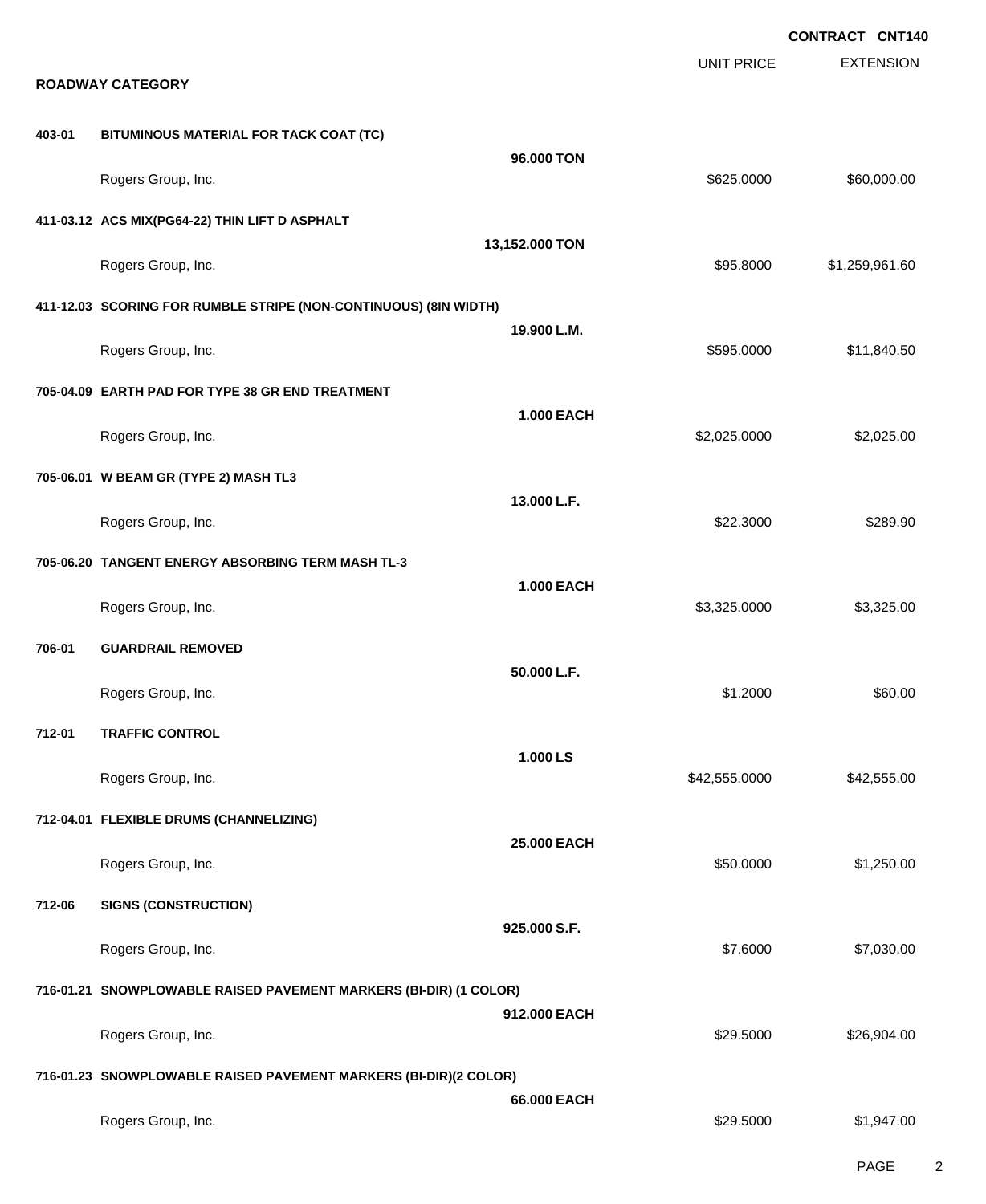|                                                               |                                                             | <b>UNIT PRICE</b> | <b>EXTENSION</b> |
|---------------------------------------------------------------|-------------------------------------------------------------|-------------------|------------------|
| 716-01.30 REMOVAL OF SNOWPLOWABLE REFLECTIVE MARKER           |                                                             |                   |                  |
| Rogers Group, Inc.                                            | 75.000 EACH                                                 | \$11.0000         | \$825.00         |
|                                                               | 716-02.04 PLASTIC PAVEMENT MARKING(CHANNELIZATION STRIPING) |                   |                  |
| Rogers Group, Inc.                                            | 131.000 S.Y.                                                | \$21.0000         | \$2,751.00       |
| 716-02.05 PLASTIC PAVEMENT MARKING (STOP LINE)                |                                                             |                   |                  |
| Rogers Group, Inc.                                            | 5.000 L.F.                                                  | \$26.4000         | \$132.00         |
| 716-02.06 PLASTIC PAVEMENT MARKING (TURN LANE ARROW)          |                                                             |                   |                  |
| Rogers Group, Inc.                                            | <b>1.000 EACH</b>                                           | \$210.0000        | \$210.00         |
| 716-04.17 PLASTIC PAVEMENT MARKING (YIELD SYMBOL)             |                                                             |                   |                  |
| Rogers Group, Inc.                                            | <b>2.000 EACH</b>                                           | \$315.0000        | \$630.00         |
| 716-05.01 PAINTED PAVEMENT MARKING (4" LINE)                  |                                                             |                   |                  |
| Rogers Group, Inc.                                            | 25.100 L.M.                                                 | \$555.0000        | \$13,930.50      |
| 716-13.02 SPRAY THERMO PVMT MRKNG (60 mil) (6IN LINE)         |                                                             |                   |                  |
| Rogers Group, Inc.                                            | 37.700 L.M.                                                 | \$2,835.0000      | \$106,879.50     |
| 716-13.03 SPRAY THERMO PVMT MRKNG (60 mil) (8IN BARRIER LINE) |                                                             |                   |                  |
| Rogers Group, Inc.                                            | 575.000 L.F.                                                | \$2.1000          | \$1,207.50       |
| 716-13.05 SPRAY THERMO PVMT MRKNG (60 mil) (6IN DOTTED LINE)  |                                                             |                   |                  |
| Rogers Group, Inc.                                            | 175.000 L.F.                                                | \$2.1000          | \$367.50         |
| 717-01<br><b>MOBILIZATION</b>                                 |                                                             |                   |                  |
| Rogers Group, Inc.                                            | 1.000 LS                                                    | \$40,040.0000     | \$40,040.00      |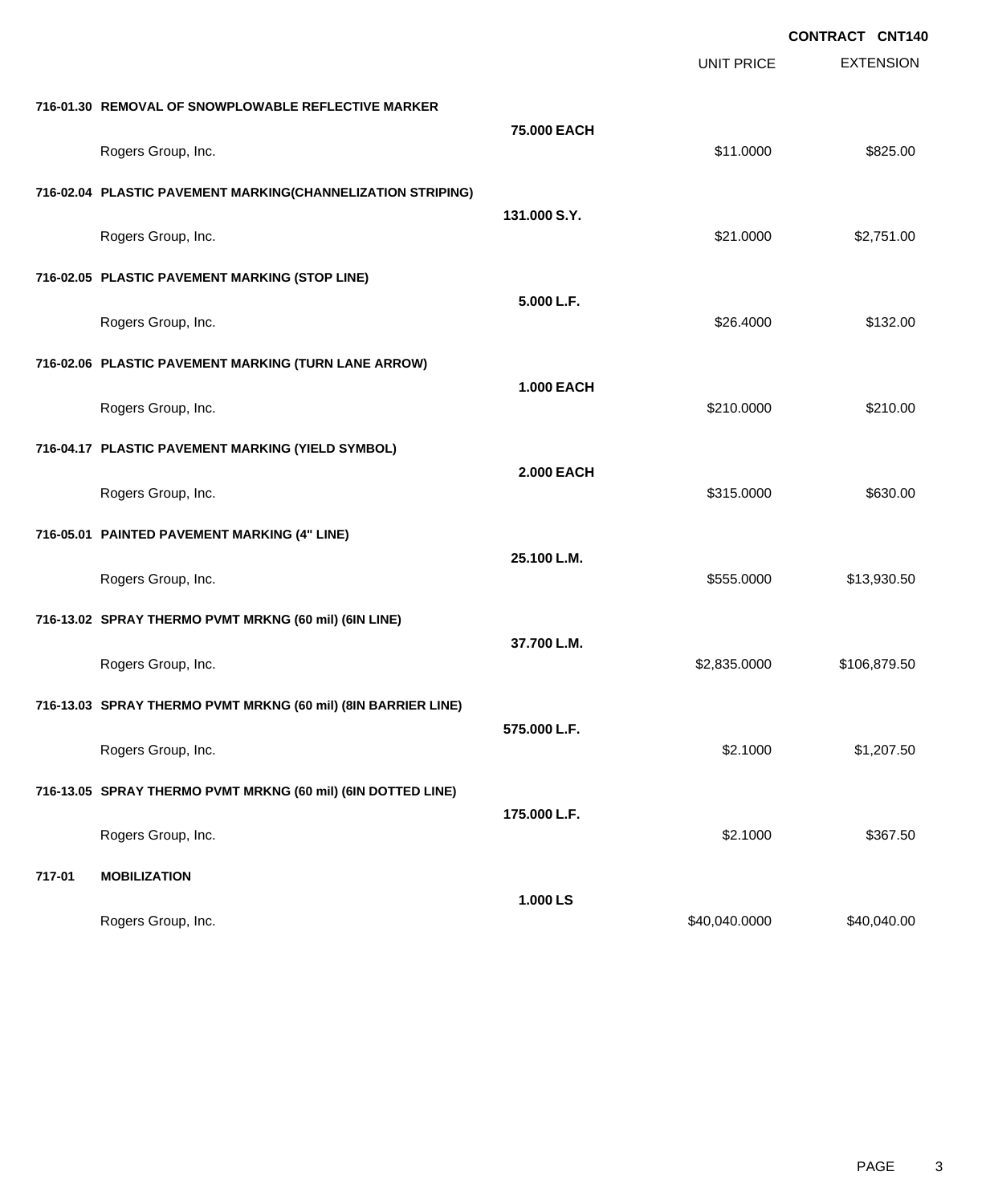Rogers Group, Inc. \$1,584,161.00

## **TOTAL CONTRACT**

Rogers Group, Inc. \$1,584,161.00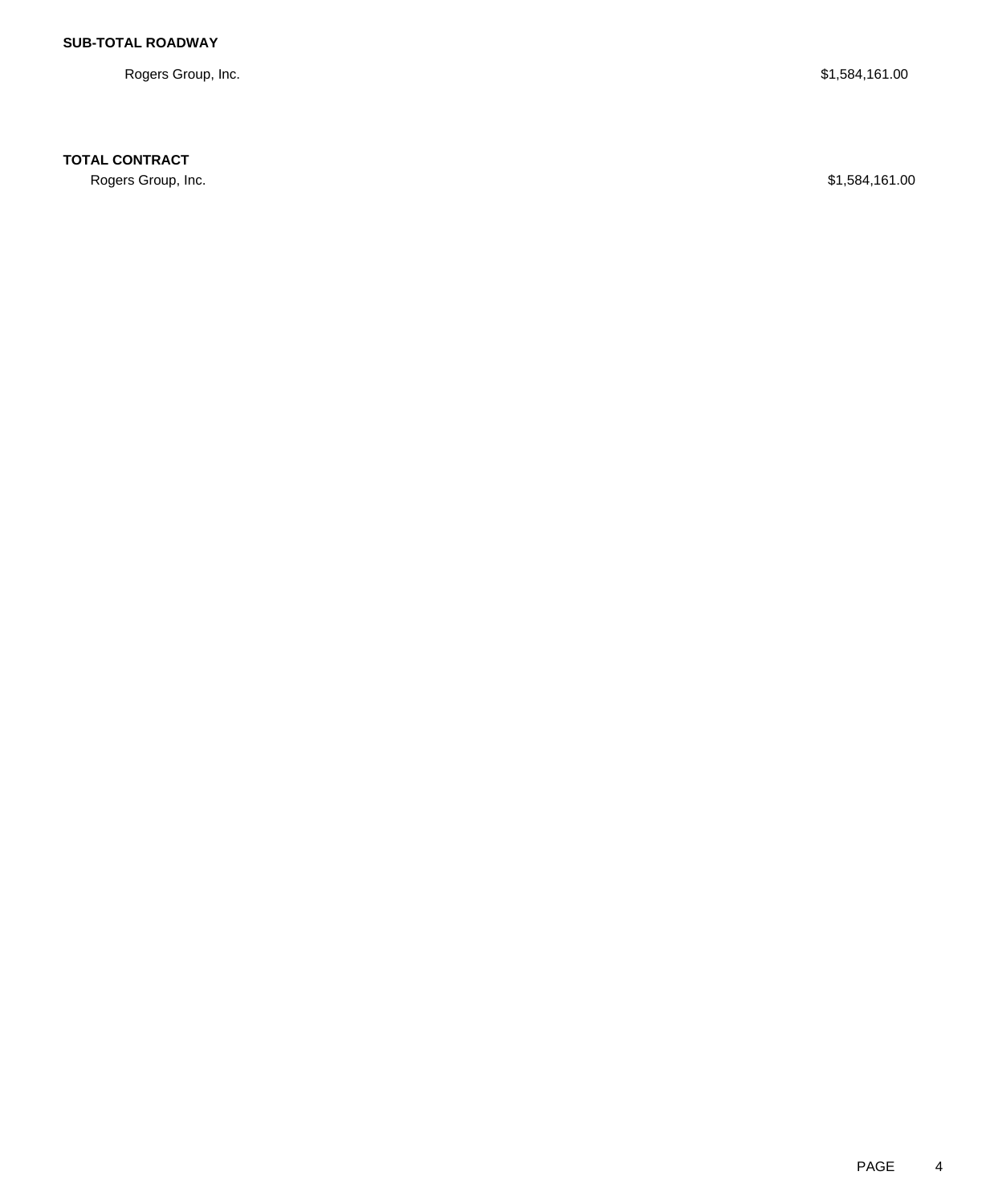#### DAVIDSON COUNTY (Contract No. CNT163 Call 023)

19036-4222-04,HSIP-12(60),19036-3222-94

THE RESURFACING ON S.R. 12 FROM NEAR S.R. 112 (L.M. 4.62) TO SOUTH OF INDUSTRIAL PARKWAY (L.M. 6.22).

PROJECT LENGTH - 1.600 MILES

COMPLETION TIME - ON OR BEFORE NOVEMBER 15, 2019

DBE GOAL 7.50%

| Rogers Group, Inc.                        | \$386,487.00 |
|-------------------------------------------|--------------|
| <b>Vulcan Construction Materials, LLC</b> | \$389,014.30 |
| <b>Charles Deweese Construction. Inc.</b> | \$435,345.18 |

### TOTAL CONTRACT

\$386,487.00  $$389,014.30$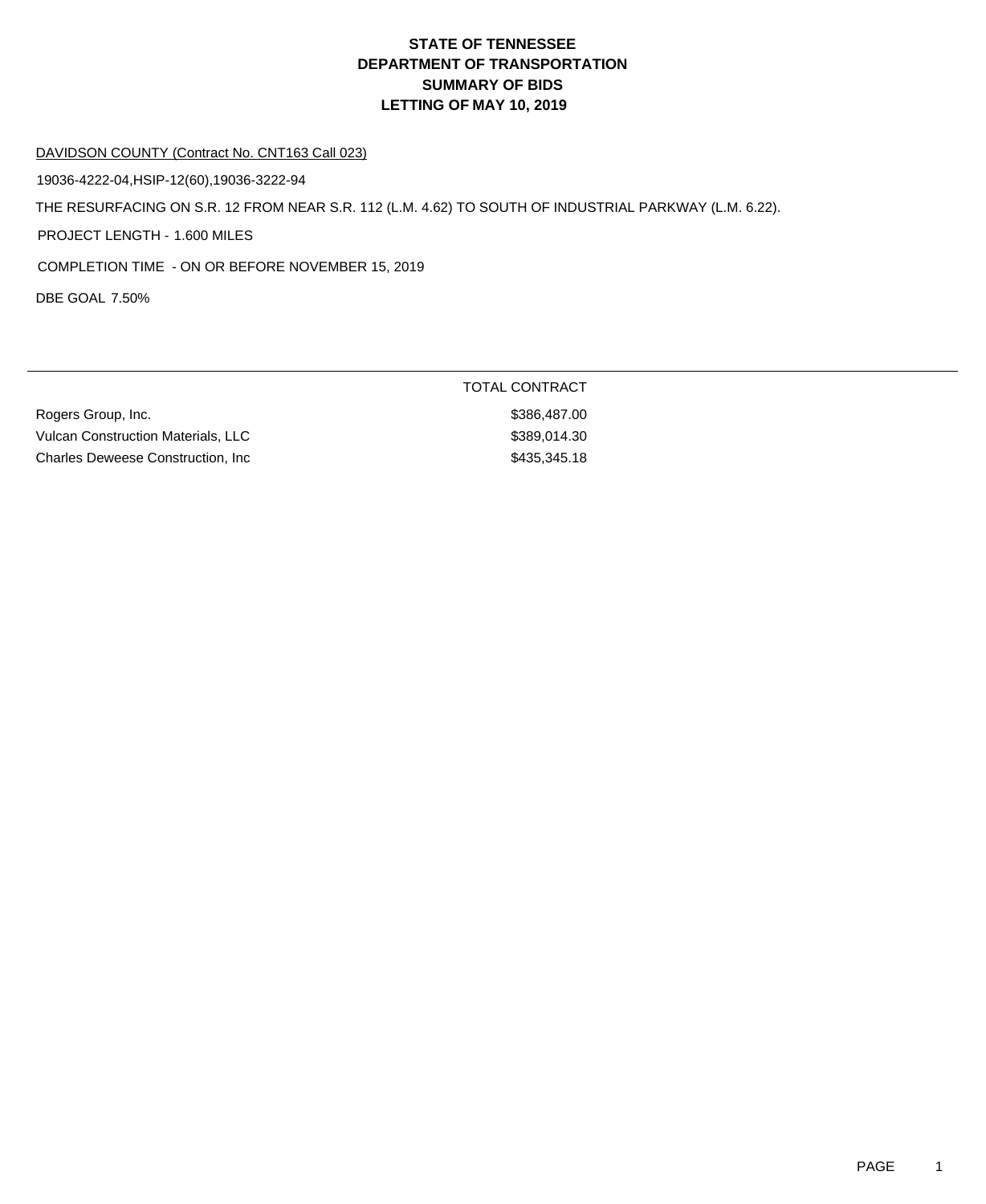|        |                                                                         |                   |                          | <b>CONTRACT CNT163</b>   |
|--------|-------------------------------------------------------------------------|-------------------|--------------------------|--------------------------|
|        |                                                                         |                   | <b>UNIT PRICE</b>        | <b>EXTENSION</b>         |
|        | <b>ROADWAY CATEGORY</b>                                                 |                   |                          |                          |
|        | 208-01.05 BROOMING & DEGRASSING SHOULDERS                               |                   |                          |                          |
|        |                                                                         | 3.200 L.M.        |                          |                          |
|        | Rogers Group, Inc.                                                      |                   | \$3,500.0000             | \$11,200.00              |
|        | Vulcan Construction Materials, LLC                                      |                   | \$1,569.0000             | \$5,020.80               |
|        | Charles Deweese Construction, Inc                                       |                   | \$1,633.4400             | \$5,227.01               |
| 303-01 | MINERAL AGGREGATE, TYPE A BASE, GRADING D                               |                   |                          |                          |
|        |                                                                         | 413.000 TON       |                          |                          |
|        | Rogers Group, Inc.                                                      |                   | \$25.0000                | \$10,325.00              |
|        | Vulcan Construction Materials, LLC                                      |                   | \$35.0000                | \$14,455.00              |
|        | Charles Deweese Construction, Inc                                       |                   | \$29.6900                | \$12,261.97              |
|        | 307-01.15 ASC MIX (PG64-22) (BPMLC-HM) GRADING CS                       |                   |                          |                          |
|        |                                                                         | 500.000 TON       |                          |                          |
|        | Rogers Group, Inc.                                                      |                   | \$105.0000               | \$52,500.00              |
|        | Vulcan Construction Materials, LLC                                      |                   | \$100.0000               | \$50,000.00              |
|        | Charles Deweese Construction, Inc                                       |                   | \$86.9200                | \$43,460.00              |
| 403-01 | BITUMINOUS MATERIAL FOR TACK COAT (TC)                                  |                   |                          |                          |
|        |                                                                         | 10.000 TON        |                          |                          |
|        | Rogers Group, Inc.                                                      |                   | \$850.0000               | \$8,500.00               |
|        | Vulcan Construction Materials, LLC<br>Charles Deweese Construction, Inc |                   | \$867.0000<br>\$875.0000 | \$8,670.00<br>\$8,750.00 |
|        |                                                                         |                   |                          |                          |
|        | 411-01.10 ACS MIX(PG64-22) GRADING D                                    | 2,004.000 TON     |                          |                          |
|        | Rogers Group, Inc.                                                      |                   | \$105.0000               | \$210,420.00             |
|        | Vulcan Construction Materials, LLC                                      |                   | \$100.0000               | \$200,400.00             |
|        | Charles Deweese Construction, Inc                                       |                   | \$99.1800                | \$198,756.72             |
|        | 705-02.10 GUARDRAIL TRANSITION 27IN TO 31IN                             |                   |                          |                          |
|        |                                                                         | <b>2.000 EACH</b> |                          |                          |
|        | Rogers Group, Inc.                                                      |                   | \$105.0000               | \$210.00                 |
|        | Vulcan Construction Materials, LLC                                      |                   | \$100.0000               | \$200.00                 |
|        | Charles Deweese Construction, Inc                                       |                   | \$190.0800               | \$380.16                 |
|        | 705-04.10 EARTH PAD FOR GUARD RAIL END TREATMENT                        |                   |                          |                          |
|        |                                                                         | <b>2.000 EACH</b> |                          |                          |
|        | Rogers Group, Inc.                                                      |                   | \$1,060.0000             | \$2,120.00               |
|        | Vulcan Construction Materials, LLC                                      |                   | \$1,000.0000             | \$2,000.00               |
|        | Charles Deweese Construction, Inc                                       |                   | \$1,269.0000             | \$2,538.00               |
|        | 705-06.30 GR TERMINAL (ENERGY ABSORBING) MASH TL2                       |                   |                          |                          |
|        |                                                                         | <b>2.000 EACH</b> |                          |                          |
|        | Rogers Group, Inc.                                                      |                   | \$2,925.0000             | \$5,850.00               |
|        | Vulcan Construction Materials, LLC                                      |                   | \$2,750.0000             | \$5,500.00               |
|        | Charles Deweese Construction, Inc                                       |                   | \$2,675.1600             | \$5,350.32               |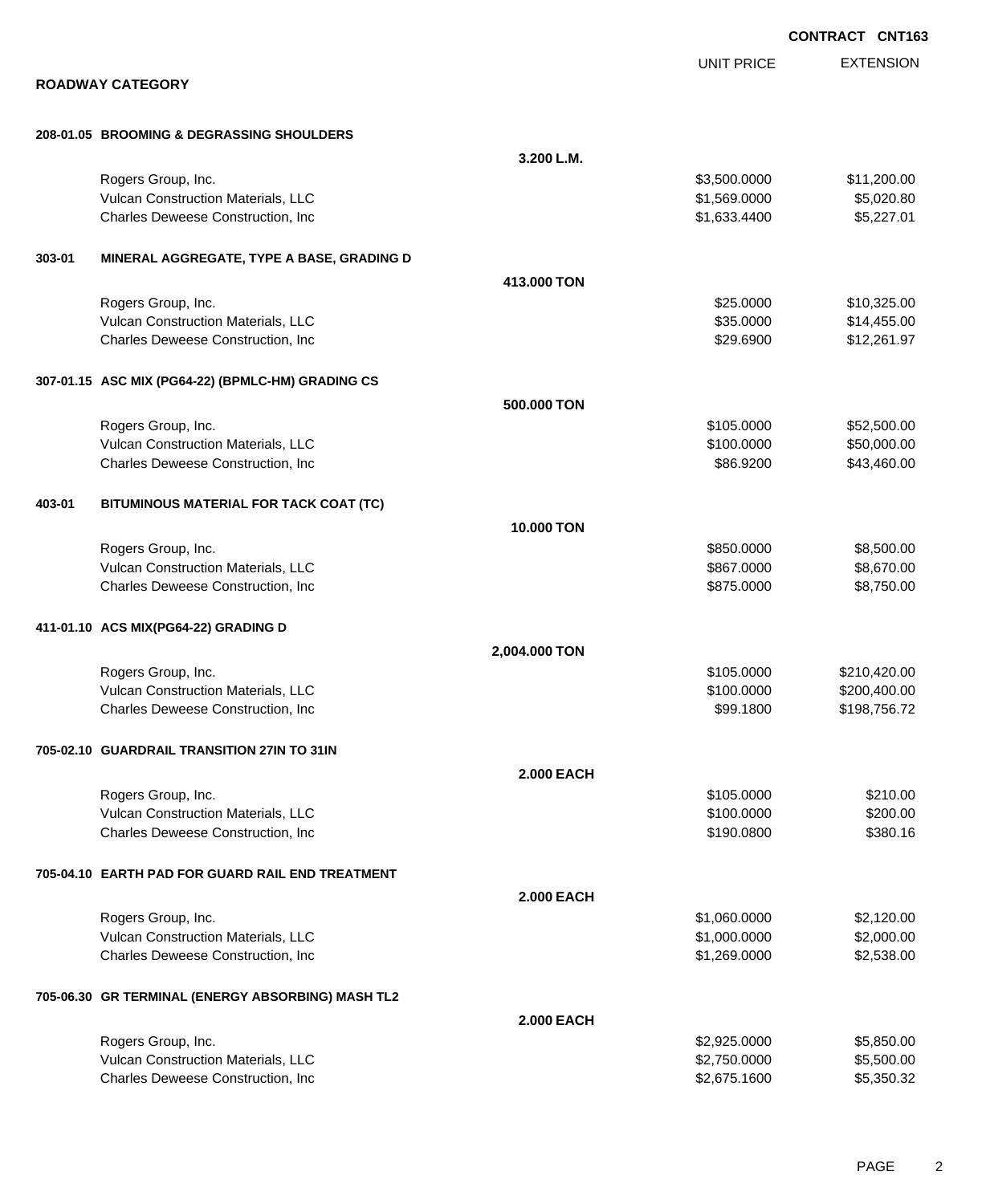|        |                                         |                    | <b>UNIT PRICE</b> | <b>EXTENSION</b> |
|--------|-----------------------------------------|--------------------|-------------------|------------------|
| 706-01 | <b>GUARDRAIL REMOVED</b>                |                    |                   |                  |
|        |                                         | 50.000 L.F.        |                   |                  |
|        | Rogers Group, Inc.                      |                    | \$4.3000          | \$215.00         |
|        | Vulcan Construction Materials, LLC      |                    | \$4.0000          | \$200.00         |
|        | Charles Deweese Construction, Inc.      |                    | \$4.3200          | \$216.00         |
| 712-01 | <b>TRAFFIC CONTROL</b>                  |                    |                   |                  |
|        |                                         | 1.000 LS           |                   |                  |
|        | Rogers Group, Inc.                      |                    | \$13,555.0000     | \$13,555.00      |
|        | Vulcan Construction Materials, LLC      |                    | \$24,725.0000     | \$24,725.00      |
|        | Charles Deweese Construction, Inc       |                    | \$61,530.0000     | \$61,530.00      |
|        | 712-04.01 FLEXIBLE DRUMS (CHANNELIZING) |                    |                   |                  |
|        |                                         | 25.000 EACH        |                   |                  |
|        | Rogers Group, Inc.                      |                    | \$20.0000         | \$500.00         |
|        | Vulcan Construction Materials, LLC      |                    | \$5.0000          | \$125.00         |
|        | Charles Deweese Construction, Inc.      |                    | \$16.7500         | \$418.75         |
|        | 712-05.01 WARNING LIGHTS (TYPE A)       |                    |                   |                  |
|        |                                         | <b>4.000 EACH</b>  |                   |                  |
|        | Rogers Group, Inc.                      |                    | \$20.0000         | \$80.00          |
|        | Vulcan Construction Materials, LLC      |                    | \$5.0000          | \$20.00          |
|        | Charles Deweese Construction, Inc.      |                    | \$16.7500         | \$67.00          |
| 712-06 | <b>SIGNS (CONSTRUCTION)</b>             |                    |                   |                  |
|        |                                         | 818.000 S.F.       |                   |                  |
|        | Rogers Group, Inc.                      |                    | \$7.5000          | \$6,135.00       |
|        | Vulcan Construction Materials, LLC      |                    | \$9.0000          | \$7,362.00       |
|        | Charles Deweese Construction, Inc.      |                    | \$7.5100          | \$6,143.18       |
|        | 713-11.01 "U" SECTION STEEL POSTS       |                    |                   |                  |
|        |                                         | 490.000 LB.        |                   |                  |
|        | Rogers Group, Inc.                      |                    | \$5.0000          | \$2,450.00       |
|        | Vulcan Construction Materials, LLC      |                    | \$3.3500          | \$1,641.50       |
|        | Charles Deweese Construction, Inc       |                    | \$4.7000          | \$2,303.00       |
|        | 713-16.20 SIGNS (R3-17)                 |                    |                   |                  |
|        |                                         | <b>12.000 EACH</b> |                   |                  |
|        | Rogers Group, Inc.                      |                    | \$41.0000         | \$492.00         |
|        | Vulcan Construction Materials, LLC      |                    | \$60.5000         | \$726.00         |
|        | Charles Deweese Construction, Inc.      |                    | \$41.5800         | \$498.96         |
|        | 713-16.21 SIGNS (R3-17bP)               |                    |                   |                  |
|        |                                         | <b>2.000 EACH</b>  |                   |                  |
|        | Rogers Group, Inc.                      |                    | \$20.0000         | \$40.00          |
|        | Vulcan Construction Materials, LLC      |                    | \$44.5000         | \$89.00          |
|        | Charles Deweese Construction, Inc       |                    | \$18.2000         | \$36.40          |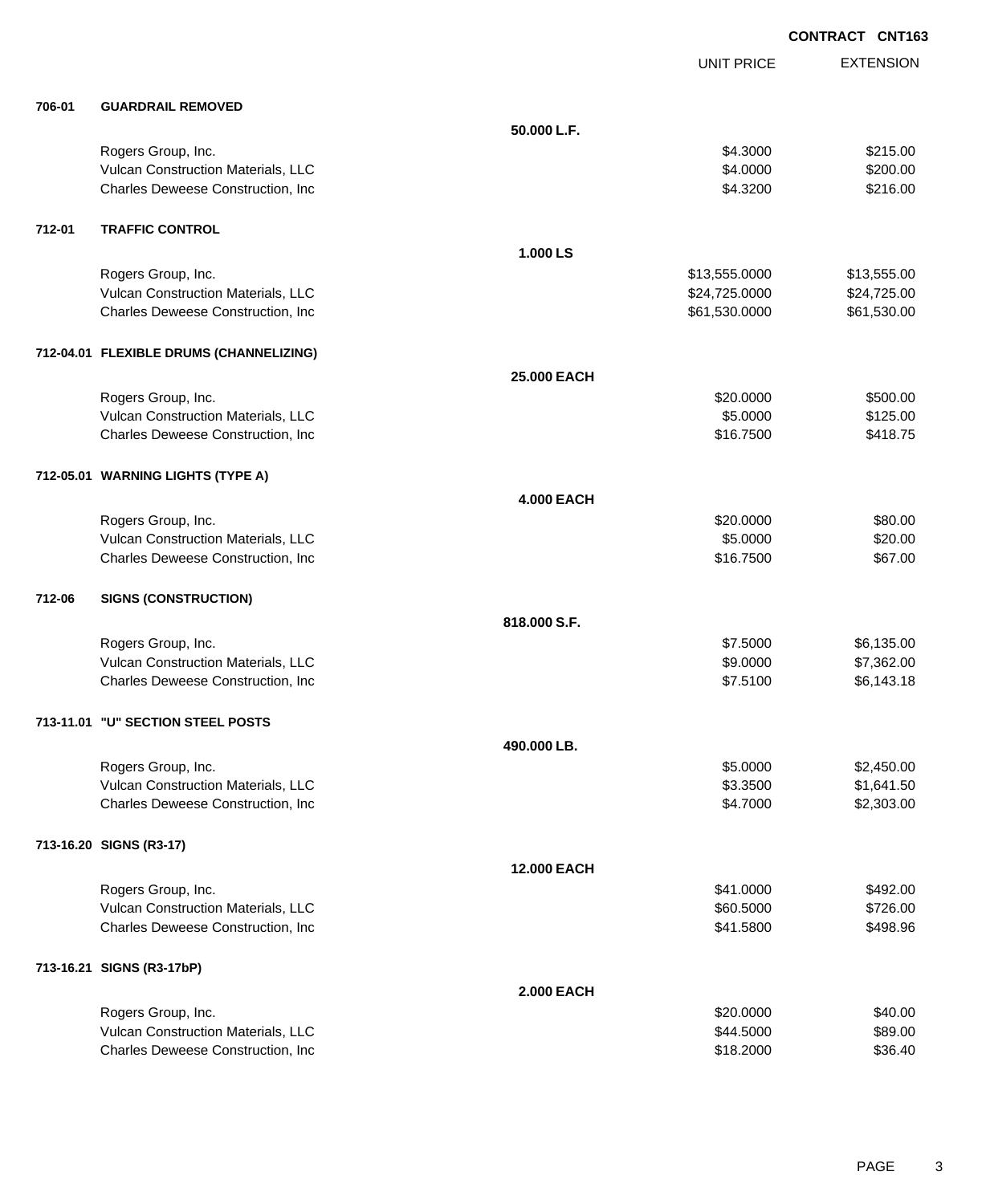EXTENSION **CONTRACT CNT163** UNIT PRICE

### **713-16.22 SIGNS (W16-18P "FYG")**

| $(13 - 10.22)$ SIGNS (WID-18P FIG)                                      |                   |                        |                      |
|-------------------------------------------------------------------------|-------------------|------------------------|----------------------|
|                                                                         | <b>2.000 EACH</b> |                        |                      |
| Rogers Group, Inc.                                                      |                   | \$23.0000              | \$46.00              |
| Vulcan Construction Materials, LLC                                      |                   | \$59.0000              | \$118.00             |
| Charles Deweese Construction, Inc                                       |                   | \$21.4400              | \$42.88              |
|                                                                         |                   |                        |                      |
| 713-16.23 SIGNS (R4-11)                                                 |                   |                        |                      |
|                                                                         | <b>2.000 EACH</b> |                        |                      |
|                                                                         |                   |                        |                      |
| Rogers Group, Inc.                                                      |                   | \$50.0000<br>\$92.0000 | \$100.00<br>\$184.00 |
| Vulcan Construction Materials, LLC<br>Charles Deweese Construction, Inc |                   | \$49.6300              | \$99.26              |
|                                                                         |                   |                        |                      |
|                                                                         |                   |                        |                      |
| 713-16.24 SIGNS (R4-4)                                                  |                   |                        |                      |
|                                                                         | <b>1.000 EACH</b> |                        |                      |
| Rogers Group, Inc.                                                      |                   | \$54.0000              | \$54.00              |
| Vulcan Construction Materials, LLC                                      |                   | \$104.0000             | \$104.00             |
| Charles Deweese Construction, Inc                                       |                   | \$53.6500              | \$53.65              |
|                                                                         |                   |                        |                      |
| 716-01.21 SNOWPLOWABLE RAISED PAVEMENT MARKERS (BI-DIR) (1 COLOR)       |                   |                        |                      |
|                                                                         | 106.000 EACH      |                        |                      |
| Rogers Group, Inc.                                                      |                   | \$32.0000              | \$3,392.00           |
| Vulcan Construction Materials, LLC                                      |                   | \$30.0000              | \$3,180.00           |
| Charles Deweese Construction, Inc                                       |                   | \$32.4000              | \$3,434.40           |
| 716-02.04 PLASTIC PAVEMENT MARKING(CHANNELIZATION STRIPING)             |                   |                        |                      |
|                                                                         | 340,000 S.Y.      |                        |                      |
| Rogers Group, Inc.                                                      |                   | \$21.0000              | \$7,140.00           |
| Vulcan Construction Materials, LLC                                      |                   | \$20.0000              | \$6,800.00           |
| Charles Deweese Construction, Inc                                       |                   | \$21.6000              | \$7,344.00           |
|                                                                         |                   |                        |                      |
| 716-02.05 PLASTIC PAVEMENT MARKING (STOP LINE)                          |                   |                        |                      |
|                                                                         | 226.000 L.F.      |                        |                      |
| Rogers Group, Inc.                                                      |                   | \$16.0000              | \$3,616.00           |
| <b>Vulcan Construction Materials, LLC</b>                               |                   | \$15.0000              | \$3,390.00           |
| Charles Deweese Construction, Inc.                                      |                   | \$16.2000              | \$3,661.20           |
|                                                                         |                   |                        |                      |
| 716-02.06 PLASTIC PAVEMENT MARKING (TURN LANE ARROW)                    |                   |                        |                      |
|                                                                         | <b>2.000 EACH</b> |                        |                      |
| Rogers Group, Inc.                                                      |                   | \$158.0000             | \$316.00             |
| Vulcan Construction Materials, LLC                                      |                   | \$150.0000             | \$300.00             |
| Charles Deweese Construction, Inc                                       |                   | \$162.0000             | \$324.00             |
| 716-04.15 PLASTIC PAVEMENT MARKING-BIKE SYMBOL/ARROW SHARED             |                   |                        |                      |
|                                                                         | 29.000 EACH       |                        |                      |
| Rogers Group, Inc.                                                      |                   | \$474.0000             | \$13,746.00          |
| Vulcan Construction Materials, LLC                                      |                   | \$450.0000             | \$13,050.00          |
| Charles Deweese Construction, Inc                                       |                   | \$486.0000             | \$14,094.00          |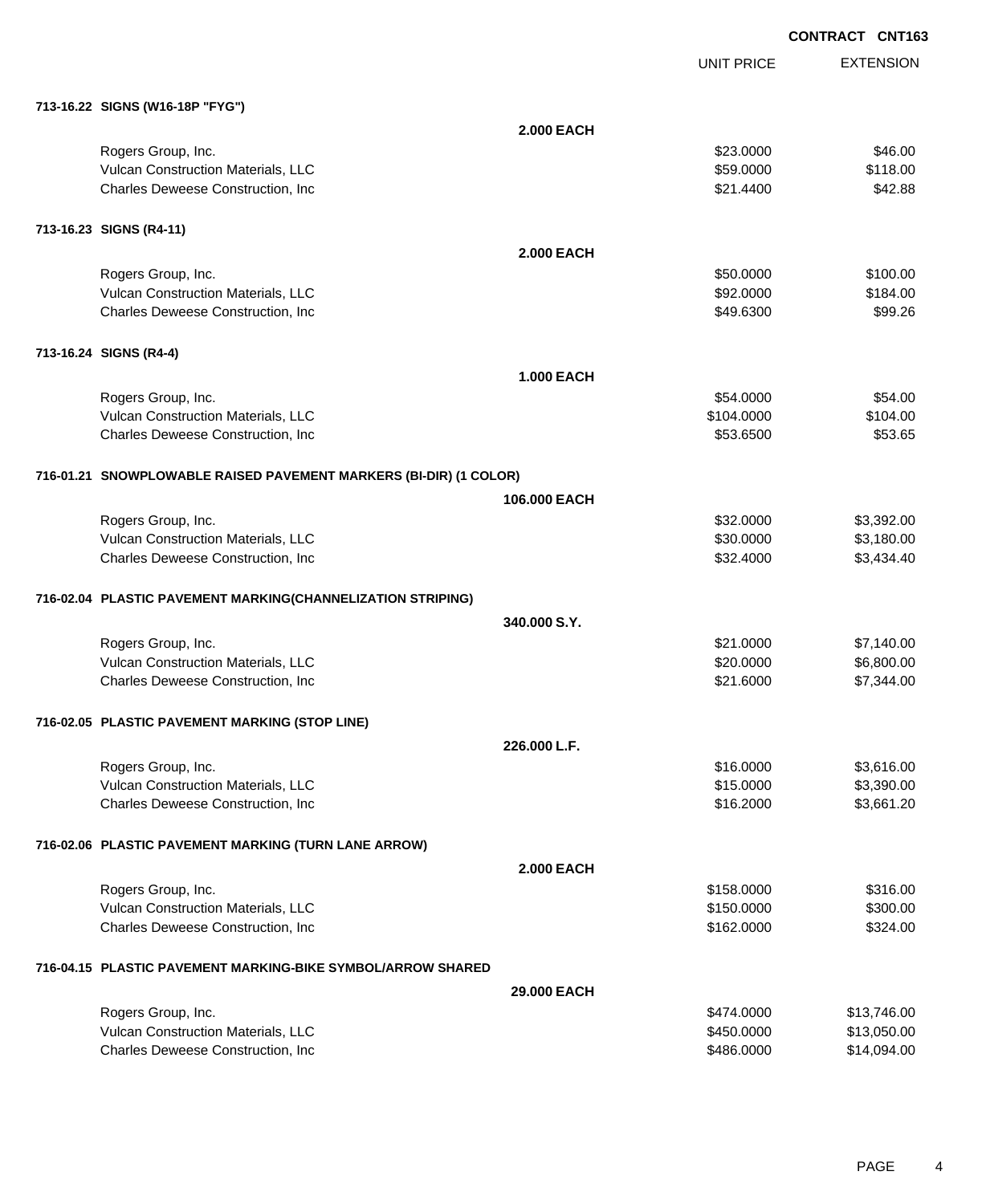|        |                                                              |                | <b>UNIT PRICE</b> | <b>EXTENSION</b> |
|--------|--------------------------------------------------------------|----------------|-------------------|------------------|
|        | 716-13.01 SPRAY THERMO PVMT MRKNG (60 mil) (4IN LINE)        |                |                   |                  |
|        |                                                              | 5.980 L.M.     |                   |                  |
|        | Rogers Group, Inc.                                           |                | \$2,300.0000      | \$13,754.00      |
|        | Vulcan Construction Materials, LLC                           |                | \$2,200.0000      | \$13,156.00      |
|        | <b>Charles Deweese Construction, Inc.</b>                    |                | \$2,376.0000      | \$14,208.48      |
|        | 716-13.02 SPRAY THERMO PVMT MRKNG (60 mil) (6IN LINE)        |                |                   |                  |
|        |                                                              | 2.780 L.M.     |                   |                  |
|        | Rogers Group, Inc.                                           |                | \$3,300.0000      | \$9,174.00       |
|        | Vulcan Construction Materials, LLC                           |                | \$3,200.0000      | \$8,896.00       |
|        | Charles Deweese Construction, Inc.                           |                | \$3,456.0000      | \$9,607.68       |
|        | 716-13.05 SPRAY THERMO PVMT MRKNG (60 mil) (6IN DOTTED LINE) |                |                   |                  |
|        |                                                              | 1,702.000 L.F. |                   |                  |
|        | Rogers Group, Inc.                                           |                | \$1.0000          | \$1,702.00       |
|        | Vulcan Construction Materials, LLC                           |                | \$1,0000          | \$1,702.00       |
|        | Charles Deweese Construction, Inc.                           |                | \$1.0800          | \$1,838.16       |
| 717-01 | <b>MOBILIZATION</b>                                          |                |                   |                  |
|        |                                                              | 1.000 LS       |                   |                  |
|        | Rogers Group, Inc.                                           |                | \$8,855.0000      | \$8,855.00       |
|        | Vulcan Construction Materials, LLC                           |                | \$17,000.0000     | \$17,000.00      |
|        | <b>Charles Deweese Construction, Inc.</b>                    |                | \$32,700,0000     | \$32,700.00      |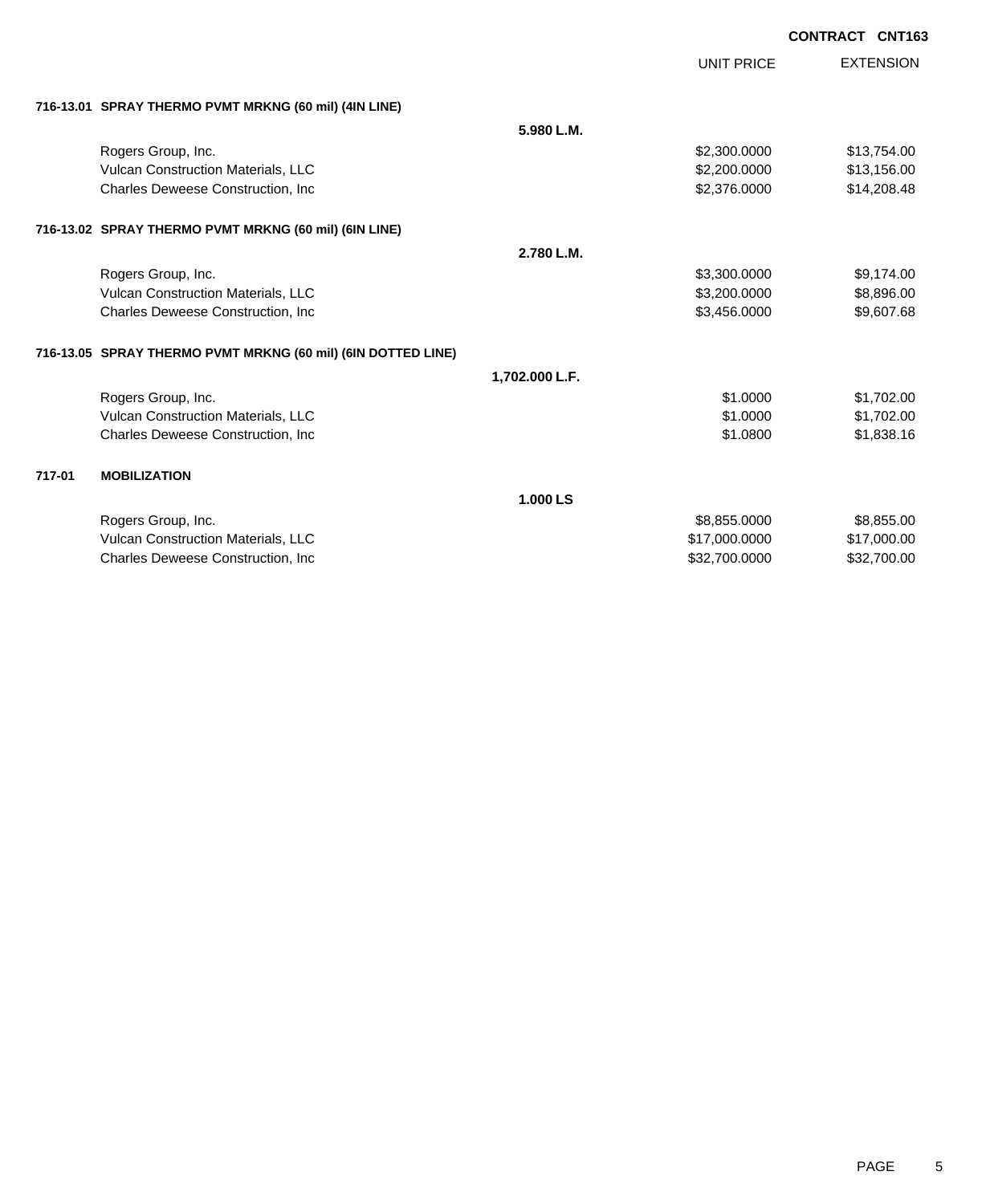## **SUB-TOTAL ROADWAY**

Rogers Group, Inc. \$386,487.00 Vulcan Construction Materials, LLC  $$389,014.30$ Charles Deweese Construction, Inc **Example 2018** 2019 12:35,345.18

## **TOTAL CONTRACT**

| Rogers Group, Inc.                 | \$386,487,00 |
|------------------------------------|--------------|
| Vulcan Construction Materials, LLC | \$389,014.30 |
| Charles Deweese Construction, Inc. | \$435,345.18 |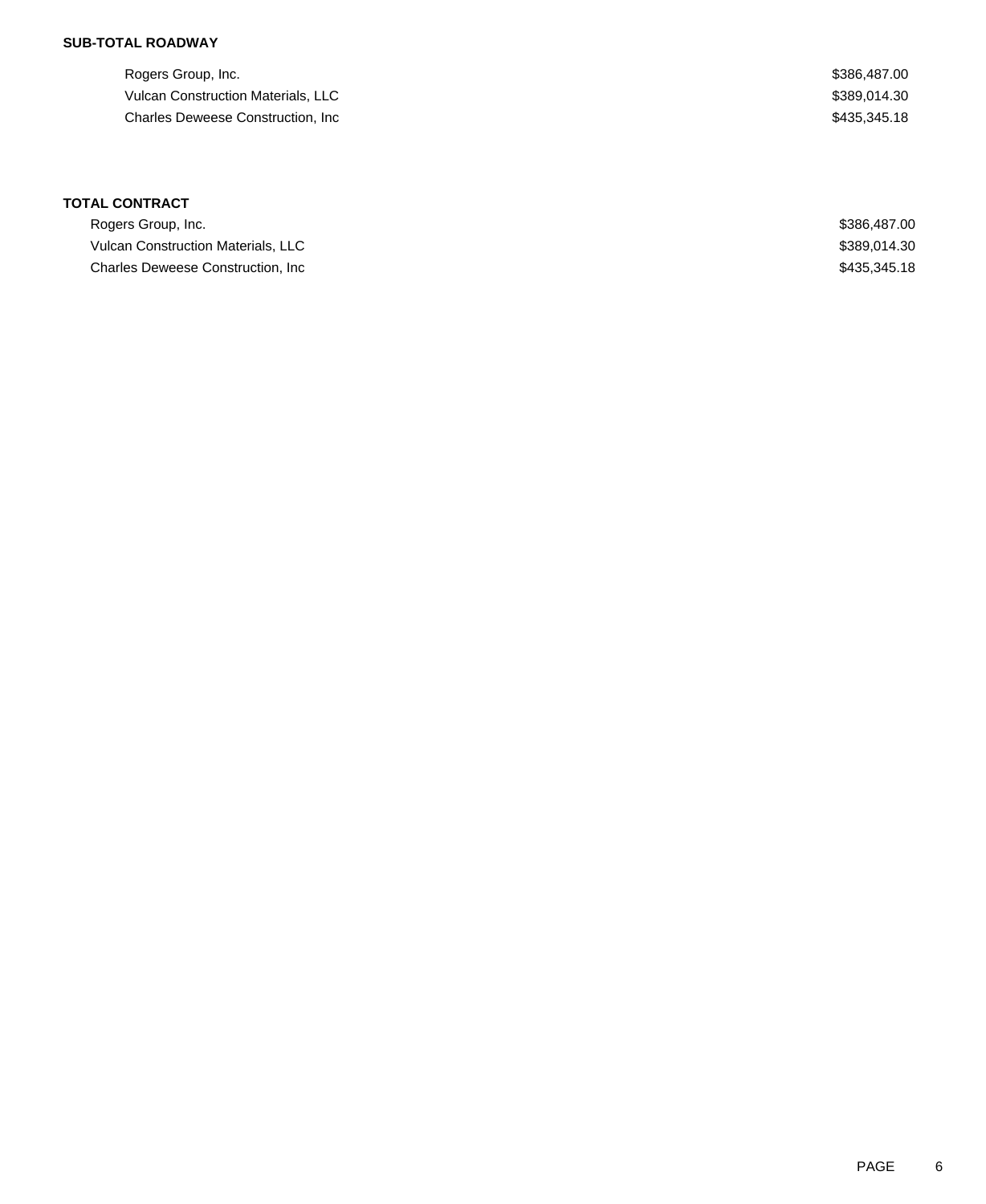#### DAVIDSON COUNTY (Contract No. CNT215 Call 024)

THE RESURFACING ON S.R. 100 FROM TEMPLE ROAD (L.M. 6.00) TO HEADY DRIVE (L.M. 12.08). PROJECT LENGTH - 5.810 MILES NH/HSIP-100(88),19044-3222-94,19044-8222-14,NH-100(87),19044-8221-14 COMPLETION TIME - ON OR BEFORE NOVEMBER 15, 2019

DBE GOAL 7.00%

| Vulcan Construction Materials. LLC | \$1,682,757.15 |
|------------------------------------|----------------|
| Jones Bros. Contractors. LLC       | \$1,771,255.45 |
| Charles Deweese Construction. Inc. | \$1,991,389,96 |

TOTAL CONTRACT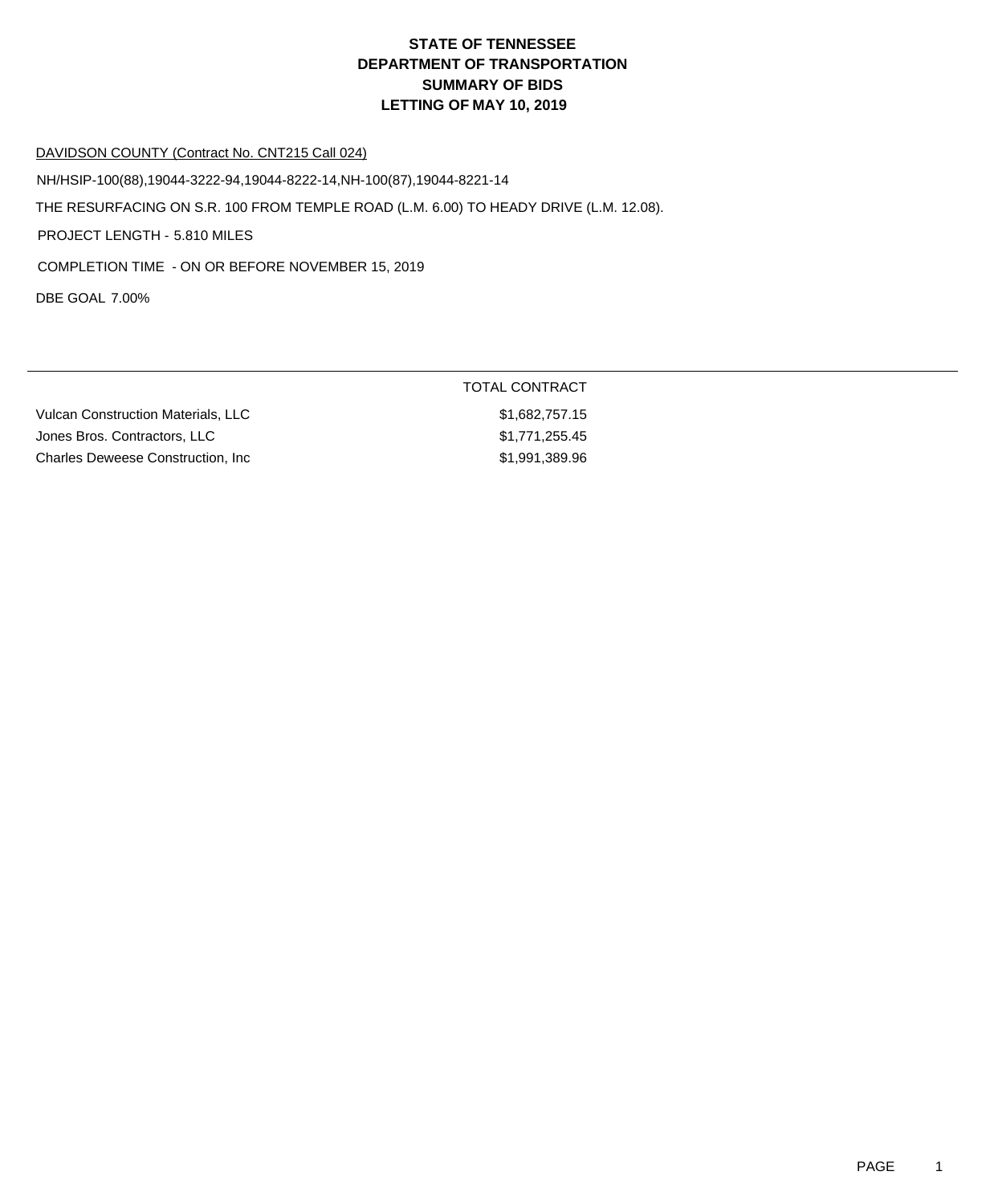|        |                                                                  |                |                   | <b>CONTRACT CNT215</b> |
|--------|------------------------------------------------------------------|----------------|-------------------|------------------------|
|        |                                                                  |                | <b>UNIT PRICE</b> | <b>EXTENSION</b>       |
|        | <b>ROADWAY CATEGORY</b>                                          |                |                   |                        |
| 202-03 | REMOVAL OF RIGID PAVEMENT, SIDEWALK, ETC.                        |                |                   |                        |
|        |                                                                  | 2.000 S.Y.     |                   |                        |
|        | Vulcan Construction Materials, LLC                               |                | \$550.0000        | \$1,100.00             |
|        | Jones Bros. Contractors, LLC                                     |                | \$875.0000        | \$1,750.00             |
|        | Charles Deweese Construction, Inc.                               |                | \$75.0000         | \$150.00               |
|        | 208-01.05 BROOMING & DEGRASSING SHOULDERS                        |                |                   |                        |
|        |                                                                  | 11.800 L.M.    |                   |                        |
|        | Vulcan Construction Materials, LLC                               |                | \$1,500.0000      | \$17,700.00            |
|        | Jones Bros. Contractors, LLC                                     |                | \$1,500.0000      | \$17,700.00            |
|        | Charles Deweese Construction, Inc                                |                | \$1,633.4400      | \$19,274.59            |
| 303-01 | MINERAL AGGREGATE, TYPE A BASE, GRADING D                        |                |                   |                        |
|        |                                                                  | 219,000 TON    |                   |                        |
|        | Vulcan Construction Materials, LLC                               |                | \$76.0000         | \$16,644.00            |
|        | Jones Bros. Contractors, LLC                                     |                | \$20.0000         | \$4,380.00             |
|        | Charles Deweese Construction, Inc.                               |                | \$41.3600         | \$9,057.84             |
|        | 307-02.08 ASPHALT CONCRETE MIX (PG70-22) (BPMB-HM) GRADING B-M2  |                |                   |                        |
|        |                                                                  | 2,000.000 TON  |                   |                        |
|        | Vulcan Construction Materials, LLC                               |                | \$78.0000         | \$156,000.00           |
|        | Jones Bros. Contractors, LLC                                     |                | \$75.0000         | \$150,000.00           |
|        | Charles Deweese Construction, Inc.                               |                | \$86.9200         | \$173,840.00           |
| 403-01 | BITUMINOUS MATERIAL FOR TACK COAT (TC)                           |                |                   |                        |
|        |                                                                  | 71.000 TON     |                   |                        |
|        | Vulcan Construction Materials, LLC                               |                | \$843,0000        | \$59,853.00            |
|        | Jones Bros. Contractors, LLC                                     |                | \$550.0000        | \$39,050.00            |
|        | Charles Deweese Construction, Inc                                |                | \$875.0000        | \$62,125.00            |
|        | 411-02.10 ACS MIX(PG70-22) GRADING D                             |                |                   |                        |
|        |                                                                  | 10,395.000 TON |                   |                        |
|        | Vulcan Construction Materials, LLC                               |                | \$90.0000         | \$935,550.00           |
|        | Jones Bros. Contractors, LLC                                     |                | \$96.7500         | \$1,005,716.25         |
|        | Charles Deweese Construction, Inc.                               |                | \$99.1800         | \$1,030,976.10         |
|        | 411-12.03 SCORING FOR RUMBLE STRIPE (NON-CONTINUOUS) (8IN WIDTH) |                |                   |                        |
|        |                                                                  | 9.400 L.M.     |                   |                        |
|        | Vulcan Construction Materials, LLC                               |                | \$480.0000        | \$4,512.00             |
|        | Jones Bros. Contractors, LLC                                     |                | \$480.0000        | \$4,512.00             |
|        | Charles Deweese Construction, Inc.                               |                | \$517.3200        | \$4,862.81             |
|        | 415-01.01 COLD PLANING BITUMINOUS PAVEMENT                       |                |                   |                        |
|        |                                                                  | 10,292.000 TON |                   |                        |
|        | Vulcan Construction Materials, LLC                               |                | \$17.0000         | \$174,964.00           |
|        | Jones Bros. Contractors, LLC                                     |                | \$22.2000         | \$228,482.40           |
|        | Charles Deweese Construction, Inc                                |                | \$21.8600         | \$224,983.12           |
|        |                                                                  |                |                   |                        |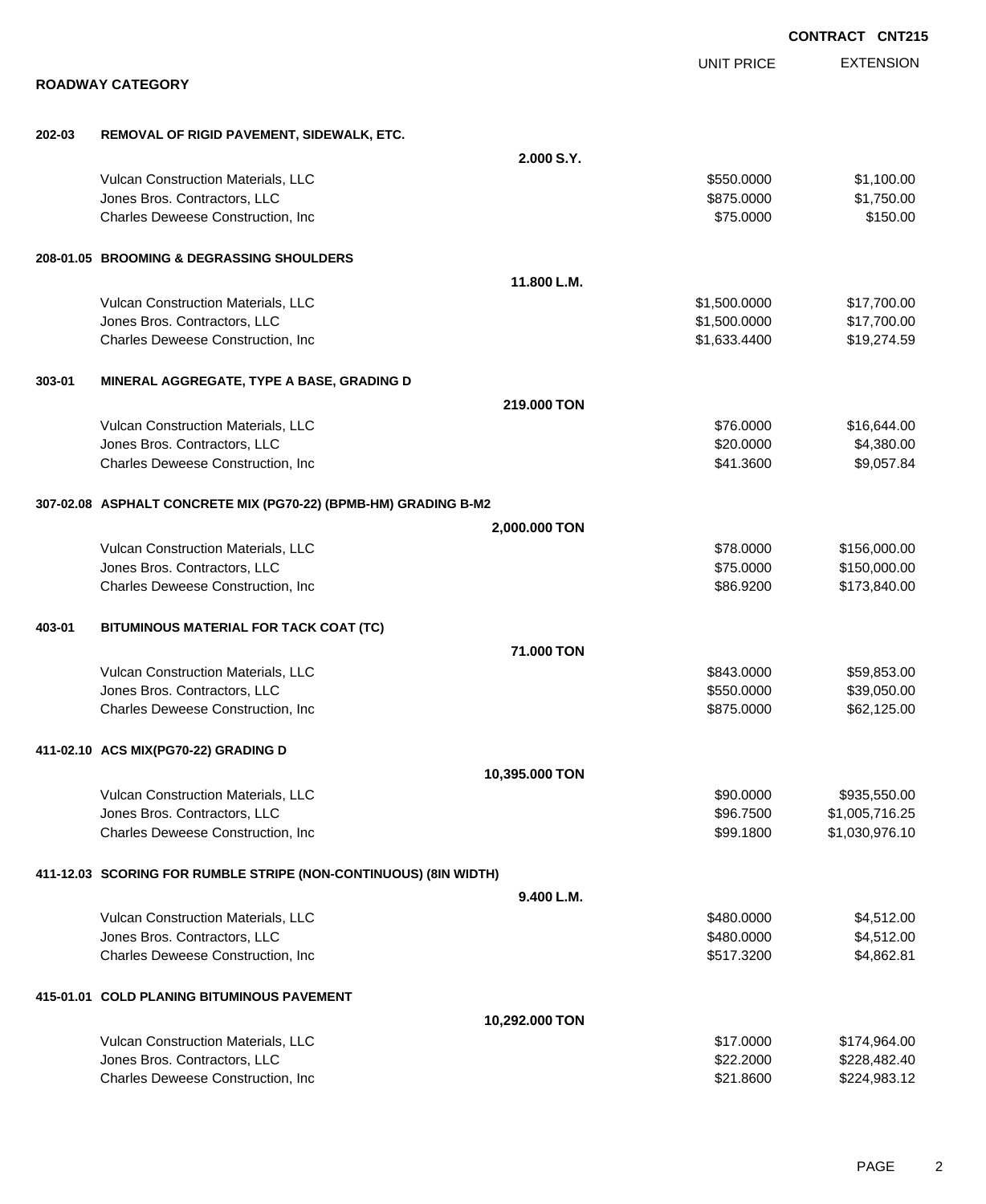|        |                                                                   |                   | <b>UNIT PRICE</b> | <b>EXTENSION</b> |
|--------|-------------------------------------------------------------------|-------------------|-------------------|------------------|
|        | 701-02.01 CONCRETE CURB RAMP (RETROFIT)                           |                   |                   |                  |
|        |                                                                   | 590.000 S.F.      |                   |                  |
|        | Vulcan Construction Materials, LLC                                |                   | \$25.0000         | \$14,750.00      |
|        | Jones Bros. Contractors, LLC                                      |                   | \$39.5000         | \$23,305.00      |
|        | Charles Deweese Construction, Inc.                                |                   | \$30.0000         | \$17,700.00      |
| 712-01 | <b>TRAFFIC CONTROL</b>                                            |                   |                   |                  |
|        |                                                                   | 1.000 LS          |                   |                  |
|        | Vulcan Construction Materials, LLC                                |                   | \$43,794.5500     | \$43,794.55      |
|        | Jones Bros. Contractors, LLC                                      |                   | \$43,700.0000     | \$43,700.00      |
|        | Charles Deweese Construction, Inc.                                |                   | \$125,125.0000    | \$125,125.00     |
|        | 712-04.01 FLEXIBLE DRUMS (CHANNELIZING)                           |                   |                   |                  |
|        |                                                                   | 200,000 EACH      |                   |                  |
|        | Vulcan Construction Materials, LLC                                |                   | \$15.0000         | \$3,000.00       |
|        | Jones Bros. Contractors, LLC                                      |                   | \$12.5000         | \$2,500.00       |
|        | Charles Deweese Construction, Inc.                                |                   | \$16.7500         | \$3,350.00       |
|        | 712-05.01 WARNING LIGHTS (TYPE A)                                 |                   |                   |                  |
|        |                                                                   | 8,000 EACH        |                   |                  |
|        | Vulcan Construction Materials, LLC                                |                   | \$5.0000          | \$40.00          |
|        | Jones Bros. Contractors, LLC                                      |                   | \$5.0000          | \$40.00          |
|        | Charles Deweese Construction, Inc.                                |                   | \$16.7500         | \$134.00         |
| 712-06 | <b>SIGNS (CONSTRUCTION)</b>                                       |                   |                   |                  |
|        |                                                                   | 1,974.000 S.F.    |                   |                  |
|        | Vulcan Construction Materials, LLC                                |                   | \$9.1500          | \$18,062.10      |
|        | Jones Bros. Contractors, LLC                                      |                   | \$6.4500          | \$12,732.30      |
|        | Charles Deweese Construction, Inc.                                |                   | \$7.5000          | \$14,805.00      |
|        | 712-08.03 ARROW BOARD (TYPE C)                                    |                   |                   |                  |
|        |                                                                   | <b>2.000 EACH</b> |                   |                  |
|        | Vulcan Construction Materials, LLC                                |                   | \$900.0000        | \$1,800.00       |
|        | Jones Bros. Contractors, LLC                                      |                   | \$900.0000        | \$1,800.00       |
|        | Charles Deweese Construction, Inc.                                |                   | \$810.0000        | \$1,620.00       |
|        | 716-01.21 SNOWPLOWABLE RAISED PAVEMENT MARKERS (BI-DIR) (1 COLOR) |                   |                   |                  |
|        |                                                                   | 574.000 EACH      |                   |                  |
|        | Vulcan Construction Materials, LLC                                |                   | \$28.0000         | \$16,072.00      |
|        | Jones Bros. Contractors, LLC                                      |                   | \$28.0000         | \$16,072.00      |
|        | Charles Deweese Construction, Inc.                                |                   | \$30.2400         | \$17,357.76      |
|        | 716-01.22 SNOWPLOWABLE RAISED PAVMENT MARKERS (MONO-DIR)(1 COLOR) |                   |                   |                  |
|        |                                                                   | 606.000 EACH      |                   |                  |
|        | Vulcan Construction Materials, LLC                                |                   | \$28.0000         | \$16,968.00      |
|        | Jones Bros. Contractors, LLC                                      |                   | \$28.0000         | \$16,968.00      |
|        | Charles Deweese Construction, Inc                                 |                   | \$30.2400         | \$18,325.44      |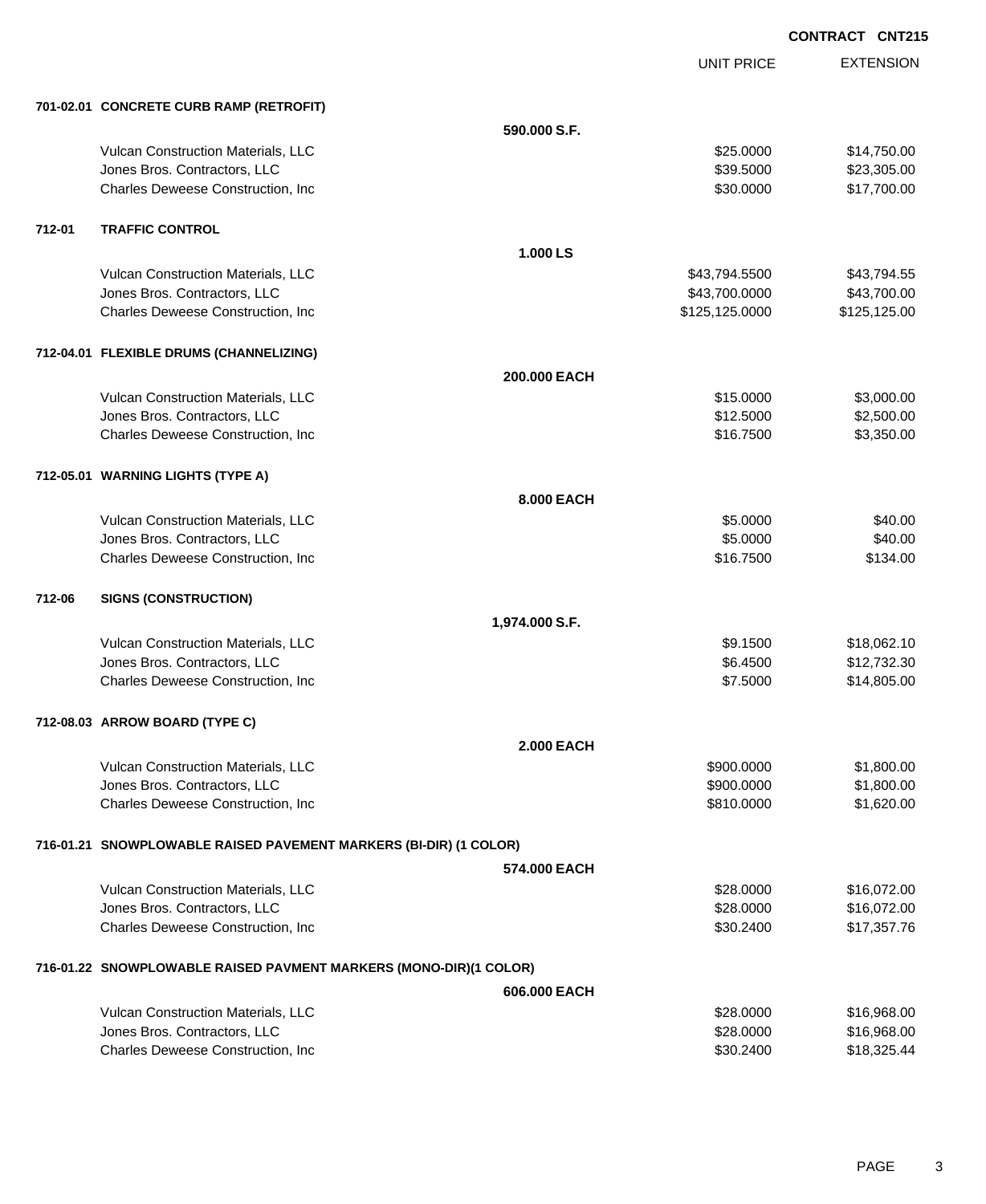| CONTRACT CNT215 |  |
|-----------------|--|
|-----------------|--|

|                                                              | <b>UNIT PRICE</b> | <b>EXTENSION</b> |
|--------------------------------------------------------------|-------------------|------------------|
| 716-01.30 REMOVAL OF SNOWPLOWABLE REFLECTIVE MARKER          |                   |                  |
| 435.000 EACH                                                 |                   |                  |
| Vulcan Construction Materials, LLC                           | \$10,0000         | \$4,350.00       |
| Jones Bros. Contractors, LLC                                 | \$10.0000         | \$4,350.00       |
| Charles Deweese Construction, Inc                            | \$10.8000         | \$4,698.00       |
| 716-02.03 PLASTIC PAVEMENT MARKING (CROSS-WALK)              |                   |                  |
| 280,000 L.F.                                                 |                   |                  |
| Vulcan Construction Materials, LLC                           | \$6.0000          | \$1,680.00       |
| Jones Bros. Contractors, LLC                                 | \$6.0000          | \$1,680.00       |
| Charles Deweese Construction, Inc                            | \$6.4800          | \$1,814.40       |
| 716-02.04 PLASTIC PAVEMENT MARKING(CHANNELIZATION STRIPING)  |                   |                  |
| 1,910.000 S.Y.                                               |                   |                  |
| Vulcan Construction Materials, LLC                           | \$10.0000         | \$19,100.00      |
| Jones Bros. Contractors, LLC                                 | \$10.0000         | \$19,100.00      |
| Charles Deweese Construction, Inc                            | \$10.8000         | \$20,628.00      |
| 716-02.05 PLASTIC PAVEMENT MARKING (STOP LINE)               |                   |                  |
| 500.000 L.F.                                                 |                   |                  |
| Vulcan Construction Materials, LLC                           | \$15.0000         | \$7,500.00       |
| Jones Bros. Contractors, LLC                                 | \$15.0000         | \$7,500.00       |
| Charles Deweese Construction, Inc                            | \$16.2000         | \$8,100.00       |
| 716-02.06 PLASTIC PAVEMENT MARKING (TURN LANE ARROW)         |                   |                  |
| 20.000 EACH                                                  |                   |                  |
| Vulcan Construction Materials, LLC                           | \$150.0000        | \$3,000.00       |
| Jones Bros. Contractors, LLC                                 | \$150.0000        | \$3,000.00       |
| Charles Deweese Construction, Inc                            | \$162.0000        | \$3,240.00       |
| 716-02.09 PLASTIC PAVEMENT MARKING (LONGITUDINAL CROSS-WALK) |                   |                  |
| 310.000 L.F.                                                 |                   |                  |
| Vulcan Construction Materials, LLC                           | \$30.0000         | \$9,300.00       |
| Jones Bros. Contractors, LLC                                 | \$30.0000         | \$9,300.00       |
| Charles Deweese Construction, Inc                            | \$32.4000         | \$10,044.00      |
| 716-02.11 PLASTIC PAVEMENT MARKING (6" DOTTED LINE)          |                   |                  |
| 800.000 L.F.                                                 |                   |                  |
| Vulcan Construction Materials, LLC                           | \$2.0000          | \$1,600.00       |
| Jones Bros. Contractors, LLC                                 | \$2.0000          | \$1,600.00       |
| Charles Deweese Construction, Inc                            | \$2.1600          | \$1,728.00       |
| 716-03.01 PLASTIC WORD PAVEMENT MARKING (ONLY)               |                   |                  |
| 3,000 EACH                                                   |                   |                  |
| Vulcan Construction Materials, LLC                           | \$400.0000        | \$1,200.00       |
| Jones Bros. Contractors, LLC                                 | \$400.0000        | \$1,200.00       |
| Charles Deweese Construction, Inc                            | \$432.0000        | \$1,296.00       |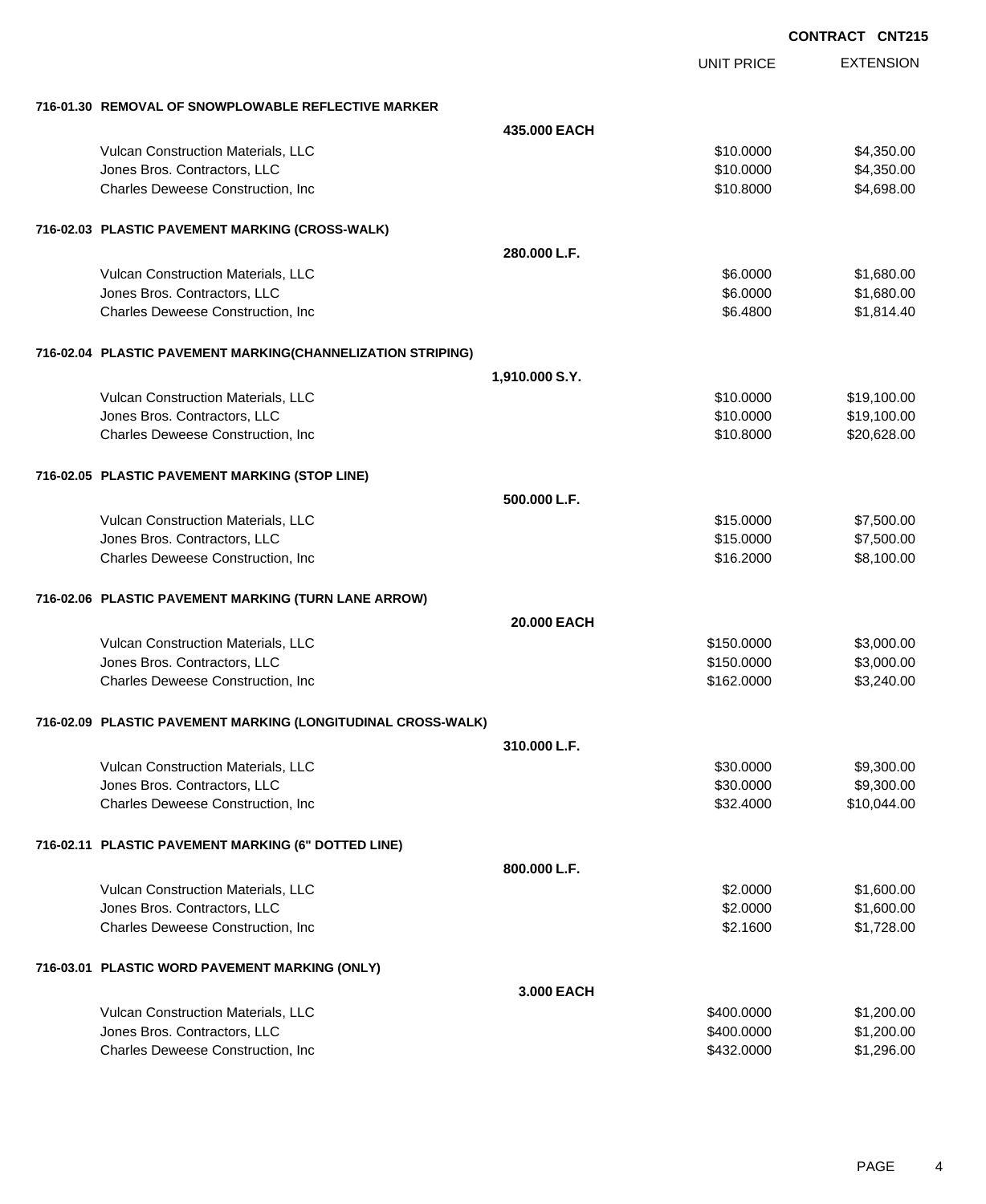|                                                                 | <b>UNIT PRICE</b> | <b>EXTENSION</b> |
|-----------------------------------------------------------------|-------------------|------------------|
| 716-04.01 PLASTIC PAVEMENT MARKING (STRAIGHT-TURN ARROW)        |                   |                  |
|                                                                 | <b>4.000 EACH</b> |                  |
| Vulcan Construction Materials, LLC                              | \$300.0000        | \$1,200.00       |
| Jones Bros. Contractors, LLC                                    | \$300.0000        | \$1,200.00       |
| Charles Deweese Construction, Inc.                              | \$324.0000        | \$1,296.00       |
| 716-04.04 PLASTIC PAVEMENT MARKING (TRANSVERSE SHOULDER)        |                   |                  |
|                                                                 | 200.000 L.F.      |                  |
| Vulcan Construction Materials, LLC                              | \$7.5000          | \$1,500.00       |
| Jones Bros. Contractors, LLC                                    | \$7.5000          | \$1,500.00       |
| Charles Deweese Construction, Inc.                              | \$8.1000          | \$1,620.00       |
| 716-04.05 PLASTIC PAVEMENT MARKING (STRAIGHT ARROW)             |                   |                  |
|                                                                 | 8.000 EACH        |                  |
| Vulcan Construction Materials, LLC                              | \$150.0000        | \$1,200.00       |
| Jones Bros. Contractors, LLC                                    | \$150.0000        | \$1,200.00       |
| Charles Deweese Construction, Inc.                              | \$162.0000        | \$1,296.00       |
| 716-04.13 PLASTIC PAVEMENT MARKING (BIKELANE SYMBOL & ARROW)    |                   |                  |
|                                                                 | <b>2.000 EACH</b> |                  |
| Vulcan Construction Materials, LLC                              | \$400.0000        | \$800.00         |
| Jones Bros. Contractors, LLC                                    | \$400.0000        | \$800.00         |
| Charles Deweese Construction, Inc.                              | \$432.0000        | \$864.00         |
| 716-05.01 PAINTED PAVEMENT MARKING (4" LINE)                    |                   |                  |
|                                                                 | 27.100 L.M.       |                  |
| Vulcan Construction Materials, LLC                              | \$750.0000        | \$20,325.00      |
| Jones Bros. Contractors, LLC                                    | \$750.0000        | \$20,325.00      |
| Charles Deweese Construction, Inc.                              | \$810.0000        | \$21,951.00      |
| 716-12.02 ENHANCED FLATLINE THERMO PVMT MRKNG (6IN LINE)        |                   |                  |
|                                                                 | 14.300 L.M.       |                  |
| Vulcan Construction Materials, LLC                              | \$4,800.0000      | \$68,640.00      |
| Jones Bros. Contractors, LLC                                    | \$4,800.0000      | \$68,640.00      |
| Charles Deweese Construction, Inc.                              | \$5,184.0000      | \$74,131.20      |
| 716-12.05 ENHANCED FLATLINE THERMO PVMT MRKNG (6IN DOTTED LINE) |                   |                  |
|                                                                 | 1,250.000 L.F.    |                  |
| Vulcan Construction Materials, LLC                              | \$2.0000          | \$2,500.00       |
| Jones Bros. Contractors, LLC                                    | \$2.0000          | \$2,500.00       |
| Charles Deweese Construction, Inc.                              | \$2.1600          | \$2,700.00       |
| 716-13.02 SPRAY THERMO PVMT MRKNG (60 mil) (6IN LINE)           |                   |                  |
|                                                                 | 11.700 L.M.       |                  |
| Vulcan Construction Materials, LLC                              | \$2,600.0000      | \$30,420.00      |
| Jones Bros. Contractors, LLC                                    | \$2,600.0000      | \$30,420.00      |
| Charles Deweese Construction, Inc                               | \$2,808.0000      | \$32,853.60      |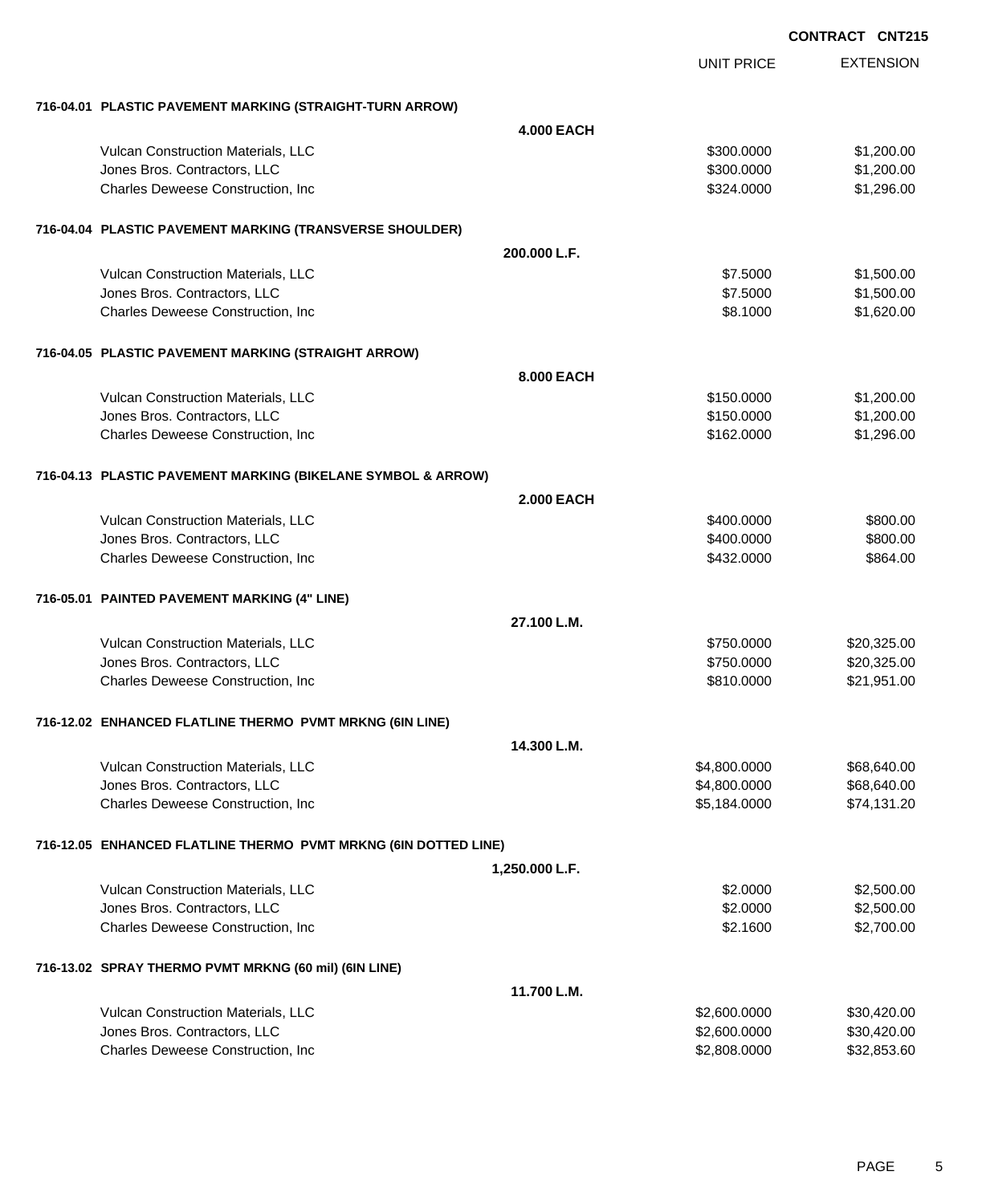|        |                                           |                | <b>UNIT PRICE</b> | <b>EXTENSION</b> |
|--------|-------------------------------------------|----------------|-------------------|------------------|
| 717-01 | <b>MOBILIZATION</b>                       |                |                   |                  |
|        |                                           | 1.000 LS       |                   |                  |
|        | <b>Vulcan Construction Materials, LLC</b> |                | \$25,000.0000     | \$25,000.00      |
|        | Jones Bros. Contractors, LLC              |                | \$25,600.0000     | \$25,600.00      |
|        | Charles Deweese Construction, Inc.        |                | \$76,600.0000     | \$76,600.00      |
|        | 730-14.02 SAW SLOT                        |                |                   |                  |
|        |                                           | 585.000 L.F.   |                   |                  |
|        | Vulcan Construction Materials, LLC        |                | \$3.5000          | \$2,047.50       |
|        | Jones Bros. Contractors, LLC              |                | \$3.5000          | \$2,047.50       |
|        | Charles Deweese Construction, Inc.        |                | \$3.7800          | \$2,211.30       |
|        | 730-14.03 LOOP WIRE                       |                |                   |                  |
|        |                                           | 1,170.000 L.F. |                   |                  |
|        | Vulcan Construction Materials, LLC        |                | \$0.5000          | \$585.00         |
|        | Jones Bros. Contractors, LLC              |                | \$0.5000          | \$585.00         |
|        | Charles Deweese Construction, Inc.        |                | \$0.5400          | \$631.80         |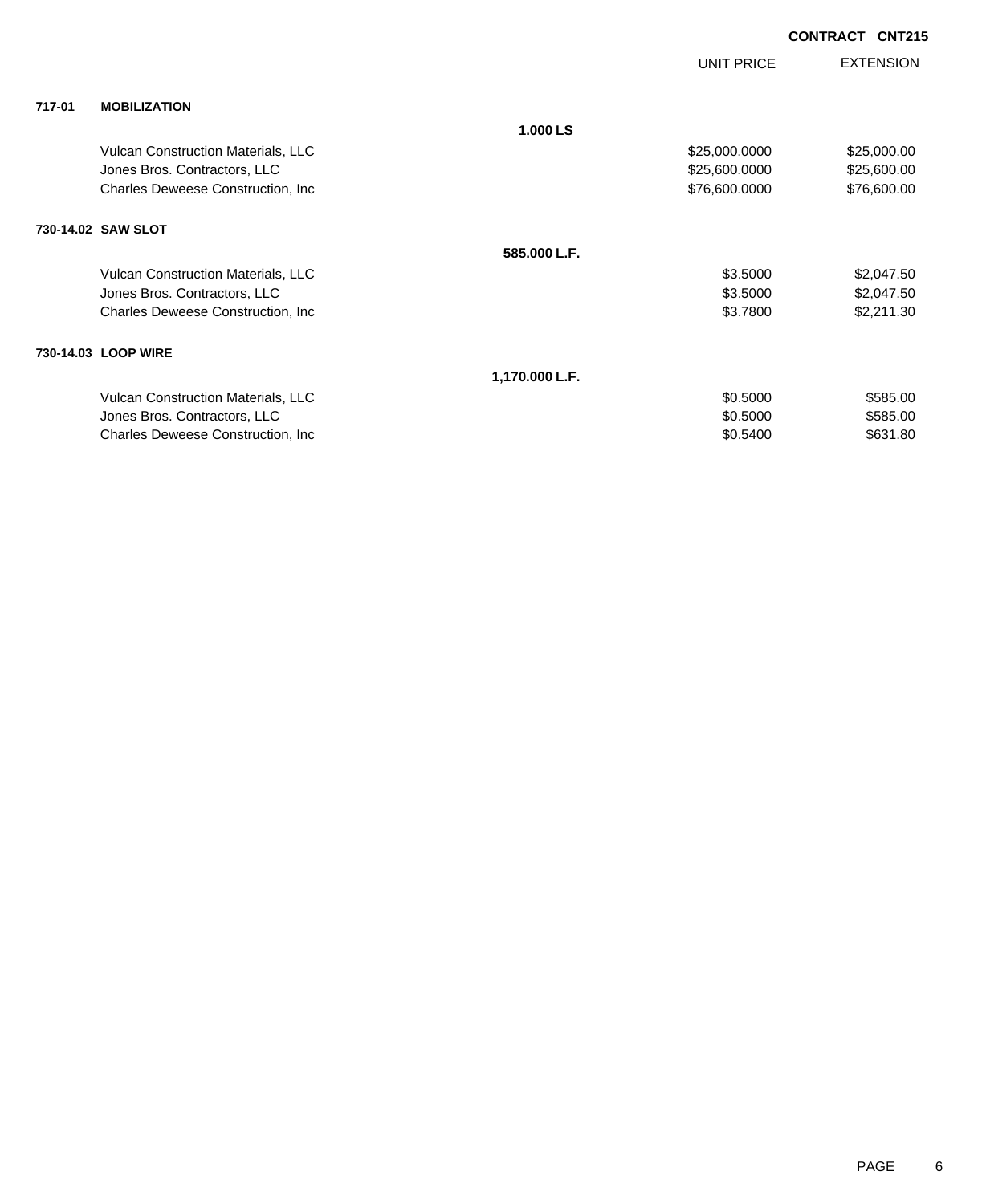### **SUB-TOTAL ROADWAY**

Vulcan Construction Materials, LLC 682,757.15 Jones Bros. Contractors, LLC  $$1,771,255.45$ Charles Deweese Construction, Inc **Example 2018** 2011 12:389.96 \$1,991,389.96

## **TOTAL CONTRACT**

| <b>Vulcan Construction Materials, LLC</b> | \$1,682,757,15 |
|-------------------------------------------|----------------|
| Jones Bros, Contractors, LLC              | \$1,771,255.45 |
| <b>Charles Deweese Construction. Inc.</b> | \$1.991.389.96 |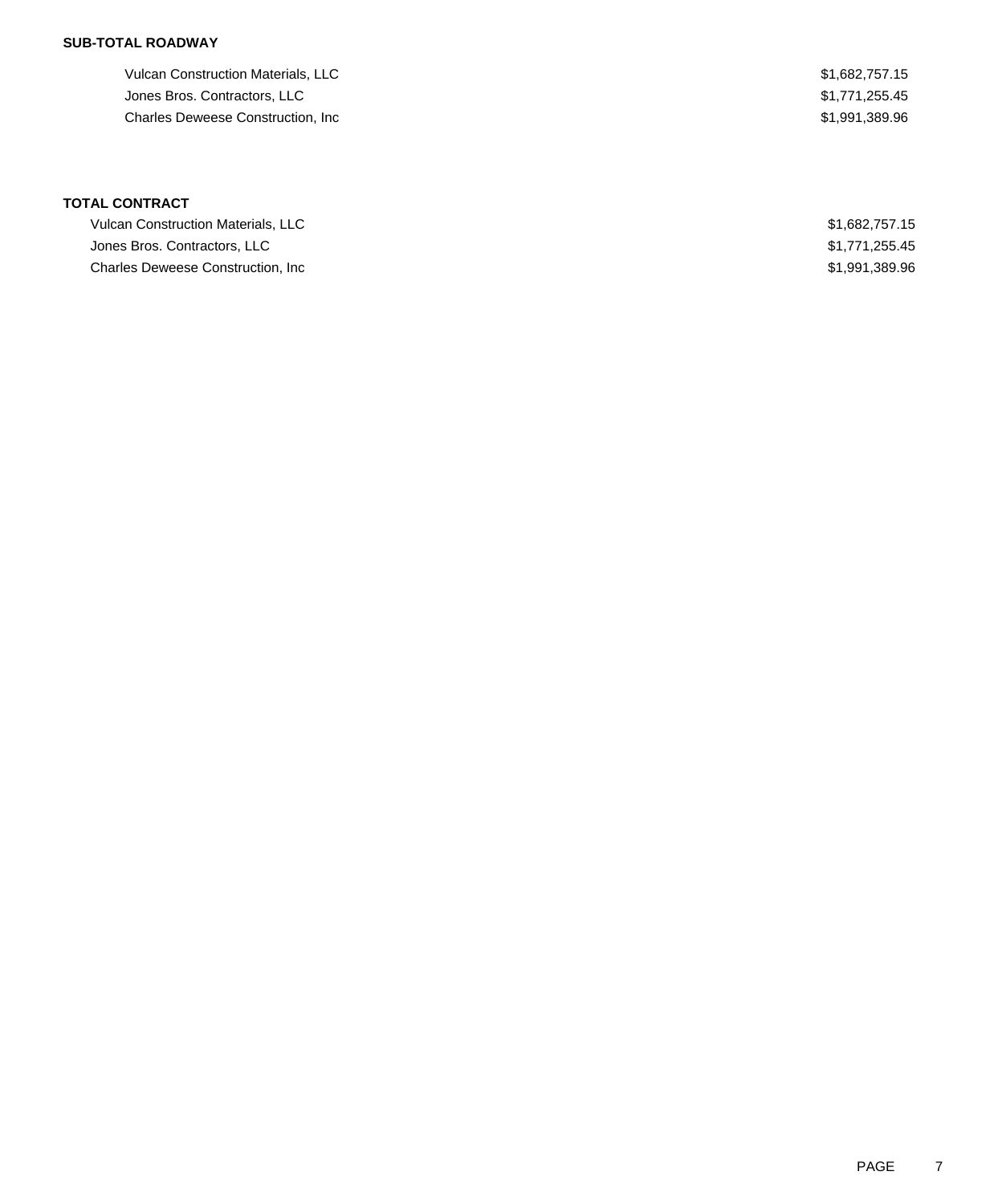#### DAVIDSON COUNTY (Contract No. CNT160 Call 025)

STP/HSIP-1(403),19016-3208-94,19016-8208-14

THE RESURFACING ON U.S. 70 (S.R. 1) FROM THE CHEATHAM COUNTY LINE (L.M. 0.00) TO SOUTH OF HARPETH VALLEY ROAD (L.M. 5.19).

PROJECT LENGTH - 4.980 MILES

COMPLETION TIME - ON OR BEFORE NOVEMBER 15, 2019

DBE GOAL 9.50%

|                                           | TOTAL CONTRACT |
|-------------------------------------------|----------------|
| Jones Bros. Contractors, LLC              | \$877,705.50   |
| Eubank Asphalt Paving & Sealing           | \$897,724.00   |
| <b>Vulcan Construction Materials, LLC</b> | \$969,567.50   |
| <b>Charles Deweese Construction, Inc.</b> | \$1,074,808.60 |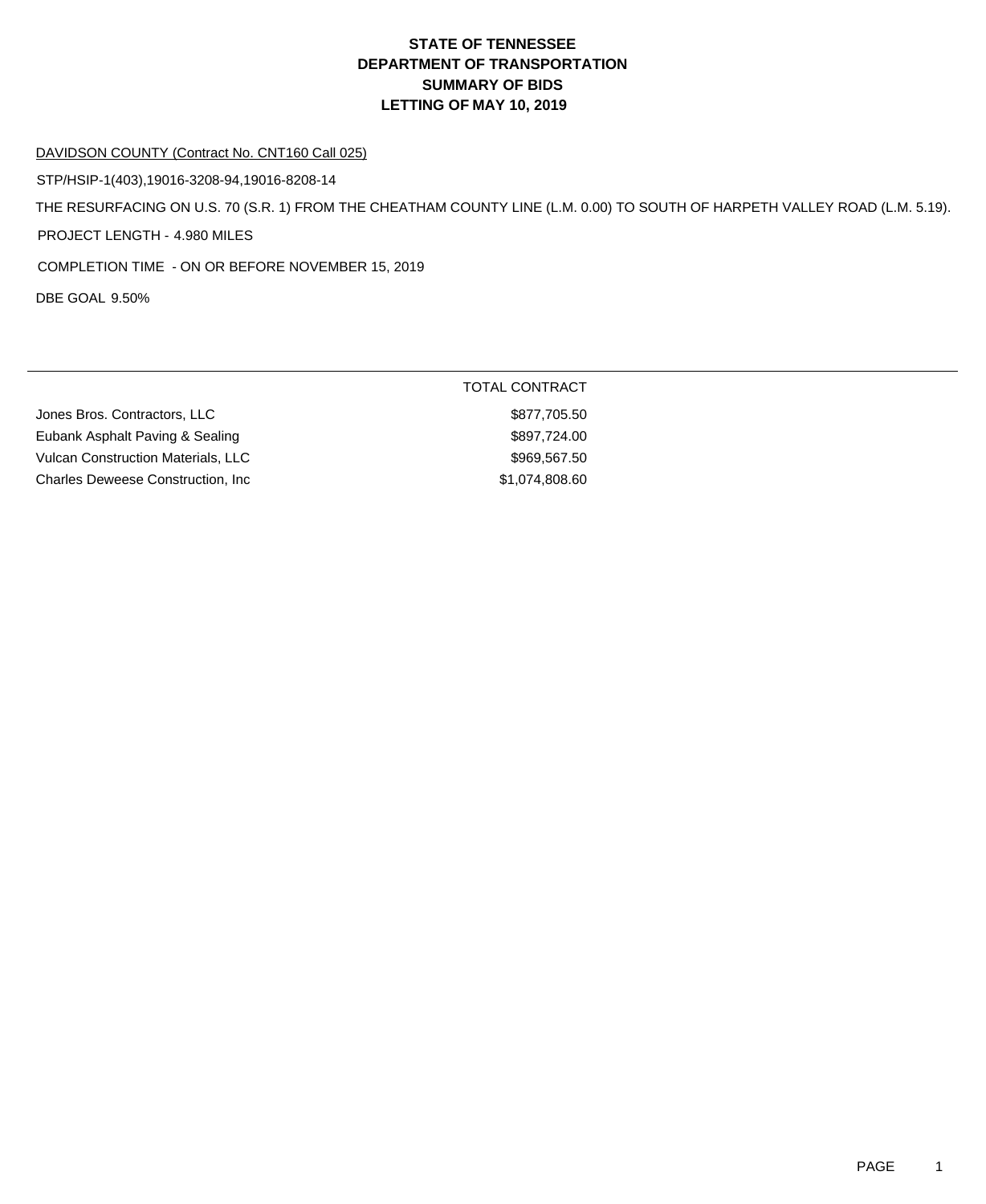|        |                                                                  |                    |                   | UUNIKAUI UNIIC   |
|--------|------------------------------------------------------------------|--------------------|-------------------|------------------|
|        |                                                                  |                    | <b>UNIT PRICE</b> | <b>EXTENSION</b> |
|        | <b>ROADWAY CATEGORY</b>                                          |                    |                   |                  |
|        | 208-01.05 BROOMING & DEGRASSING SHOULDERS                        |                    |                   |                  |
|        |                                                                  | 10.200 L.M.        |                   |                  |
|        | Jones Bros. Contractors, LLC                                     |                    | \$1,400.0000      | \$14,280.00      |
|        | Eubank Asphalt Paving & Sealing                                  |                    | \$1,000.0000      | \$10,200.00      |
|        | Vulcan Construction Materials, LLC                               |                    | \$1,500.0000      | \$15,300.00      |
|        | Charles Deweese Construction, Inc                                |                    | \$1,633.4400      | \$16,661.09      |
| 303-01 | MINERAL AGGREGATE, TYPE A BASE, GRADING D                        |                    |                   |                  |
|        |                                                                  | 188,000 TON        |                   |                  |
|        | Jones Bros. Contractors, LLC                                     |                    | \$27.0000         | \$5,076.00       |
|        | Eubank Asphalt Paving & Sealing                                  |                    | \$30.0000         | \$5,640.00       |
|        | Vulcan Construction Materials, LLC                               |                    | \$50.0000         | \$9,400.00       |
|        | Charles Deweese Construction, Inc                                |                    | \$32.7400         | \$6,155.12       |
|        | 307-01.08 ASPHALT CONCRETE MIX (PG64-22) (BPMB-HM) GRADING B-M2  |                    |                   |                  |
|        |                                                                  | 1,000.000 TON      |                   |                  |
|        | Jones Bros. Contractors, LLC                                     |                    | \$69.0000         | \$69,000.00      |
|        | Eubank Asphalt Paving & Sealing                                  |                    | \$85.0000         | \$85,000.00      |
|        | Vulcan Construction Materials, LLC                               |                    | \$82.6000         | \$82,600.00      |
|        | Charles Deweese Construction, Inc                                |                    | \$86.9200         | \$86,920.00      |
| 403-01 | BITUMINOUS MATERIAL FOR TACK COAT (TC)                           |                    |                   |                  |
|        |                                                                  | 27.000 TON         |                   |                  |
|        | Jones Bros. Contractors, LLC                                     |                    | \$585.0000        | \$15,795.00      |
|        | Eubank Asphalt Paving & Sealing                                  |                    | \$750.0000        | \$20,250.00      |
|        | Vulcan Construction Materials, LLC                               |                    | \$850.0000        | \$22,950.00      |
|        | Charles Deweese Construction, Inc                                |                    | \$875.0000        | \$23,625.00      |
|        | 411-02.10 ACS MIX(PG70-22) GRADING D                             |                    |                   |                  |
|        |                                                                  | 6,023.000 TON      |                   |                  |
|        | Jones Bros. Contractors, LLC                                     |                    | \$100.0000        | \$602,300.00     |
|        | Eubank Asphalt Paving & Sealing                                  |                    | \$95.0000         | \$572,185.00     |
|        | Vulcan Construction Materials, LLC                               |                    | \$105.0000        | \$632,415.00     |
|        | Charles Deweese Construction, Inc                                |                    | \$99.1800         | \$597,361.14     |
|        | 411-12.03 SCORING FOR RUMBLE STRIPE (NON-CONTINUOUS) (8IN WIDTH) |                    |                   |                  |
|        |                                                                  | 8.300 L.M.         |                   |                  |
|        | Jones Bros. Contractors, LLC                                     |                    | \$475.0000        | \$3,942.50       |
|        | Eubank Asphalt Paving & Sealing                                  |                    | \$600.0000        | \$4,980.00       |
|        | Vulcan Construction Materials, LLC                               |                    | \$475.0000        | \$3,942.50       |
|        | Charles Deweese Construction, Inc                                |                    | \$601.0000        | \$4,988.30       |
|        | 705-02.10 GUARDRAIL TRANSITION 27IN TO 31IN                      |                    |                   |                  |
|        |                                                                  | <b>13,000 EACH</b> |                   |                  |
|        | Jones Bros. Contractors, LLC                                     |                    | \$90.0000         | \$1,170.00       |
|        | Eubank Asphalt Paving & Sealing                                  |                    | \$200.0000        | \$2,600.00       |
|        | Vulcan Construction Materials, LLC                               |                    | \$100.0000        | \$1,300.00       |
|        | Charles Deweese Construction, Inc                                |                    | \$601.0000        | \$7,813.00       |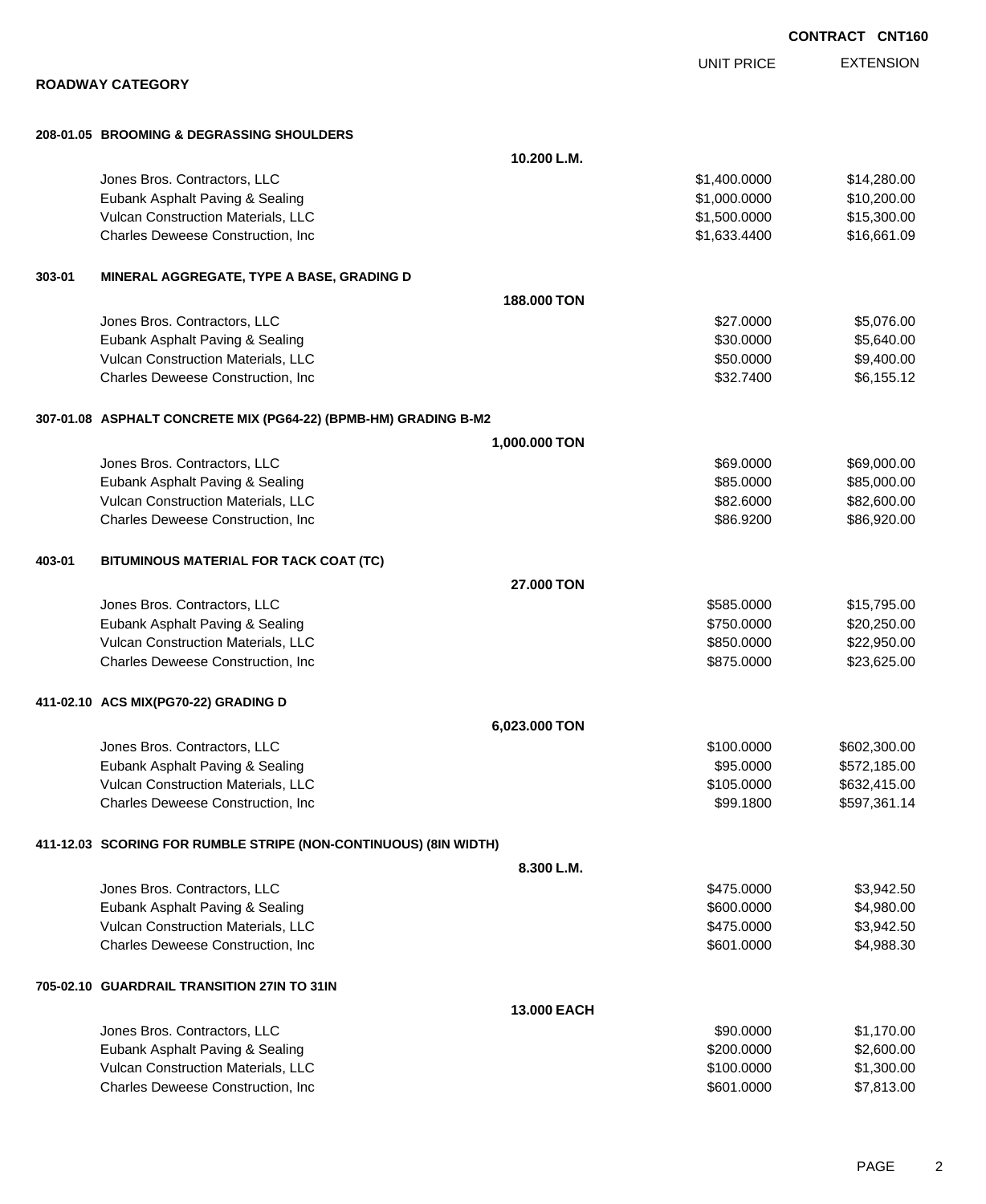|                 | <b>CNT160</b> |
|-----------------|---------------|
| <b>CONTRACT</b> |               |
|                 |               |

|                                                   |                    | <b>CONTRACT CNT160</b> |                  |
|---------------------------------------------------|--------------------|------------------------|------------------|
|                                                   |                    | <b>UNIT PRICE</b>      | <b>EXTENSION</b> |
| 705-04.09 EARTH PAD FOR TYPE 38 GR END TREATMENT  |                    |                        |                  |
|                                                   | <b>10.000 EACH</b> |                        |                  |
| Jones Bros. Contractors, LLC                      |                    | \$1,275.0000           | \$12,750.00      |
| Eubank Asphalt Paving & Sealing                   |                    | \$500.0000             | \$5,000.00       |
| Vulcan Construction Materials, LLC                |                    | \$850.0000             | \$8,500.00       |
| Charles Deweese Construction, Inc.                |                    | \$108.0000             | \$1,080.00       |
| 705-04.10 EARTH PAD FOR GUARD RAIL END TREATMENT  |                    |                        |                  |
|                                                   | 3.000 EACH         |                        |                  |
| Jones Bros. Contractors, LLC                      |                    | \$1,050.0000           | \$3,150.00       |
| Eubank Asphalt Paving & Sealing                   |                    | \$500.0000             | \$1,500.00       |
| Vulcan Construction Materials, LLC                |                    | \$1,000.0000           | \$3,000.00       |
| Charles Deweese Construction, Inc.                |                    | \$918.0000             | \$2,754.00       |
| 705-06.20 TANGENT ENERGY ABSORBING TERM MASH TL-3 |                    |                        |                  |
|                                                   | <b>10.000 EACH</b> |                        |                  |
| Jones Bros. Contractors, LLC                      |                    | \$2,790.0000           | \$27,900.00      |
| Eubank Asphalt Paving & Sealing                   |                    | \$2,500.0000           | \$25,000.00      |
| Vulcan Construction Materials, LLC                |                    | \$2,650.0000           | \$26,500.00      |
| Charles Deweese Construction, Inc                 |                    | \$1,080.0000           | \$10,800.00      |
| 705-06.30 GR TERMINAL (ENERGY ABSORBING) MASH TL2 |                    |                        |                  |
|                                                   | 3.000 EACH         |                        |                  |
| Jones Bros. Contractors, LLC                      |                    | \$2,392.0000           | \$7,176.00       |
| Eubank Asphalt Paving & Sealing                   |                    | \$2,500.0000           | \$7,500.00       |
| Vulcan Construction Materials, LLC                |                    | \$2,250.0000           | \$6,750.00       |
| Charles Deweese Construction, Inc.                |                    | \$2,862.0000           | \$8,586.00       |
| <b>GUARDRAIL REMOVED</b><br>706-01                |                    |                        |                  |
|                                                   | 575.000 L.F.       |                        |                  |
| Jones Bros. Contractors, LLC                      |                    | \$1.5000               | \$862.50         |
| Eubank Asphalt Paving & Sealing                   |                    | \$1.0000               | \$575.00         |
| Vulcan Construction Materials, LLC                |                    | \$1.0000               | \$575.00         |
| Charles Deweese Construction, Inc.                |                    | \$1.0800               | \$621.00         |
| 712-01<br><b>TRAFFIC CONTROL</b>                  |                    |                        |                  |
|                                                   | 1.000 LS           |                        |                  |
| Jones Bros. Contractors, LLC                      |                    | \$17,000.0000          | \$17,000.00      |
| Eubank Asphalt Paving & Sealing                   |                    | \$7,500.0000           | \$7,500.00       |
| Vulcan Construction Materials, LLC                |                    | \$33,200.0000          | \$33,200.00      |
| Charles Deweese Construction, Inc.                |                    | \$98,700.0000          | \$98,700.00      |
| 712-04.01 FLEXIBLE DRUMS (CHANNELIZING)           |                    |                        |                  |
|                                                   | 25.000 EACH        |                        |                  |
| Jones Bros. Contractors, LLC                      |                    | \$5.0000               | \$125.00         |
| Eubank Asphalt Paving & Sealing                   |                    | \$5.0000               | \$125.00         |
| Vulcan Construction Materials, LLC                |                    | \$5.0000               | \$125.00         |
| Charles Deweese Construction, Inc                 |                    | \$16.2000              | \$405.00         |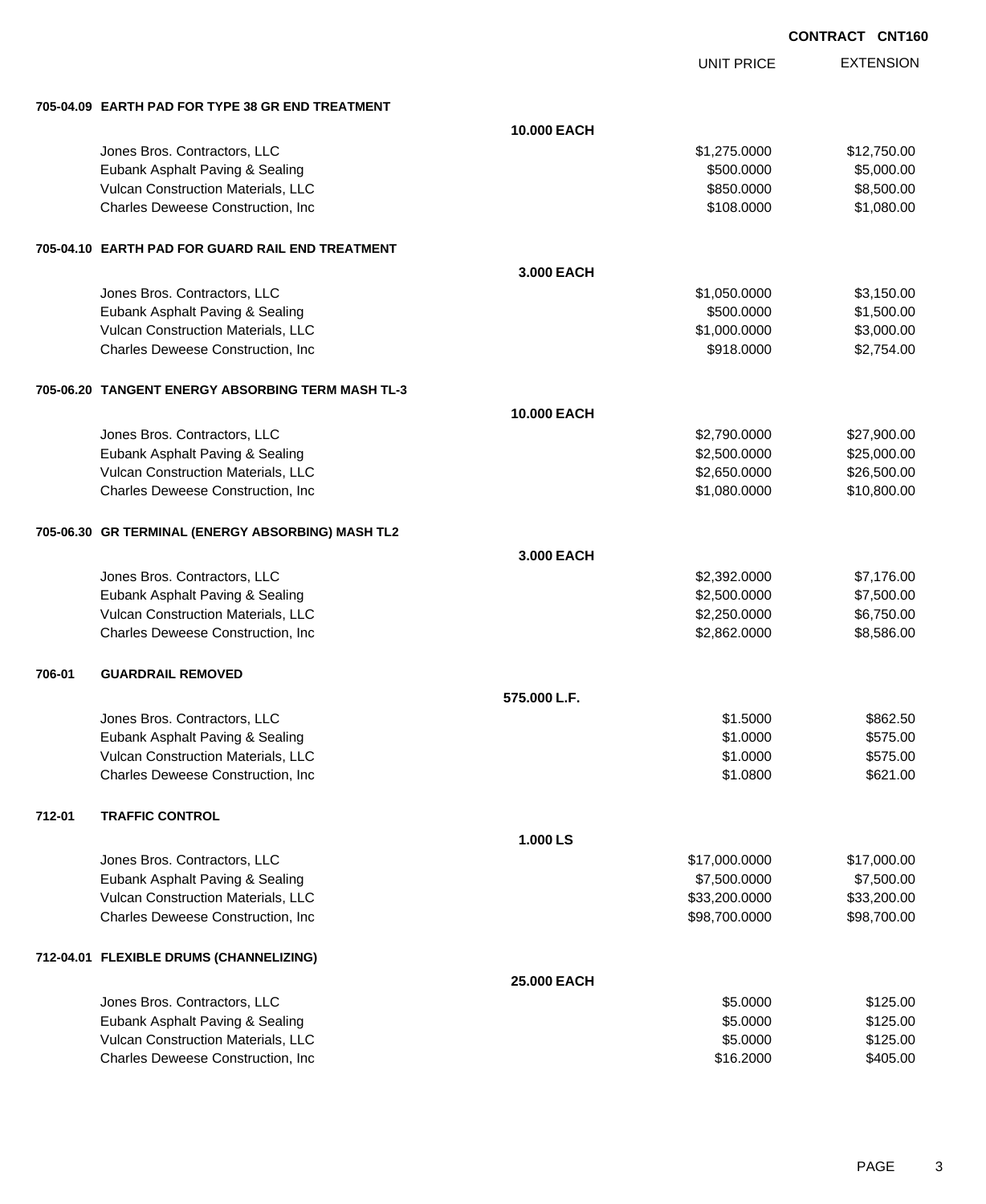|        |                                                                   |                   |                   | <b>CONTRACT CNT160</b> |
|--------|-------------------------------------------------------------------|-------------------|-------------------|------------------------|
|        |                                                                   |                   | <b>UNIT PRICE</b> | <b>EXTENSION</b>       |
|        | 712-05.01 WARNING LIGHTS (TYPE A)                                 |                   |                   |                        |
|        |                                                                   | <b>4.000 EACH</b> |                   |                        |
|        | Jones Bros. Contractors, LLC                                      |                   | \$2.0000          | \$8.00                 |
|        | Eubank Asphalt Paving & Sealing                                   |                   | \$5.0000          | \$20.00                |
|        | Vulcan Construction Materials, LLC                                |                   | \$5.0000          | \$20.00                |
|        | Charles Deweese Construction, Inc.                                |                   | \$16.7400         | \$66.96                |
| 712-06 | <b>SIGNS (CONSTRUCTION)</b>                                       |                   |                   |                        |
|        |                                                                   | 1,001.000 S.F.    |                   |                        |
|        | Jones Bros. Contractors, LLC                                      |                   | \$6.5000          | \$6,506.50             |
|        | Eubank Asphalt Paving & Sealing                                   |                   | \$8.0000          | \$8,008.00             |
|        | Vulcan Construction Materials, LLC                                |                   | \$9.0000          | \$9,009.00             |
|        | Charles Deweese Construction, Inc.                                |                   | \$7.5100          | \$7,517.51             |
|        | 716-01.21 SNOWPLOWABLE RAISED PAVEMENT MARKERS (BI-DIR) (1 COLOR) |                   |                   |                        |
|        |                                                                   | 406,000 EACH      |                   |                        |
|        | Jones Bros. Contractors, LLC                                      |                   | \$30.0000         | \$12,180.00            |
|        | Eubank Asphalt Paving & Sealing                                   |                   | \$28.0000         | \$11,368.00            |
|        | Vulcan Construction Materials, LLC                                |                   | \$28.0000         | \$11,368.00            |
|        | Charles Deweese Construction, Inc                                 |                   | \$30.2400         | \$12,277.44            |
|        | 716-01.22 SNOWPLOWABLE RAISED PAVMENT MARKERS (MONO-DIR)(1 COLOR) |                   |                   |                        |
|        |                                                                   | <b>6.000 EACH</b> |                   |                        |
|        | Jones Bros. Contractors, LLC                                      |                   | \$30.0000         | \$180.00               |
|        | Eubank Asphalt Paving & Sealing                                   |                   | \$28.0000         | \$168.00               |
|        | Vulcan Construction Materials, LLC                                |                   | \$28.0000         | \$168.00               |
|        | Charles Deweese Construction, Inc.                                |                   | \$30.2400         | \$181.44               |
|        | 716-02.05 PLASTIC PAVEMENT MARKING (STOP LINE)                    |                   |                   |                        |
|        |                                                                   | 30.000 L.F.       |                   |                        |
|        | Jones Bros. Contractors, LLC                                      |                   | \$14.0000         | \$420.00               |
|        | Eubank Asphalt Paving & Sealing                                   |                   | \$15.0000         | \$450.00               |
|        | Vulcan Construction Materials, LLC                                |                   | \$15.0000         | \$450.00               |
|        | Charles Deweese Construction, Inc.                                |                   | \$16.2000         | \$486.00               |
|        | 716-02.06 PLASTIC PAVEMENT MARKING (TURN LANE ARROW)              |                   |                   |                        |
|        |                                                                   | <b>5.000 EACH</b> |                   |                        |
|        | Jones Bros. Contractors, LLC                                      |                   | \$150.0000        | \$750.00               |
|        | Eubank Asphalt Paving & Sealing                                   |                   | \$150.0000        | \$750.00               |
|        | Vulcan Construction Materials, LLC                                |                   | \$150.0000        | \$750.00               |
|        | Charles Deweese Construction, Inc.                                |                   | \$162.0000        | \$810.00               |
|        | 716-03.03 PLASTIC WORD PAVEMENT MARKING (STOP AHEAD)              |                   |                   |                        |
|        |                                                                   | <b>1.000 EACH</b> |                   |                        |
|        | Jones Bros. Contractors, LLC                                      |                   | \$600.0000        | \$600.00               |
|        | Eubank Asphalt Paving & Sealing                                   |                   | \$700.0000        | \$700.00               |
|        | Vulcan Construction Materials, LLC                                |                   | \$700.0000        | \$700.00               |
|        | Charles Deweese Construction, Inc                                 |                   | \$756.0000        | \$756.00               |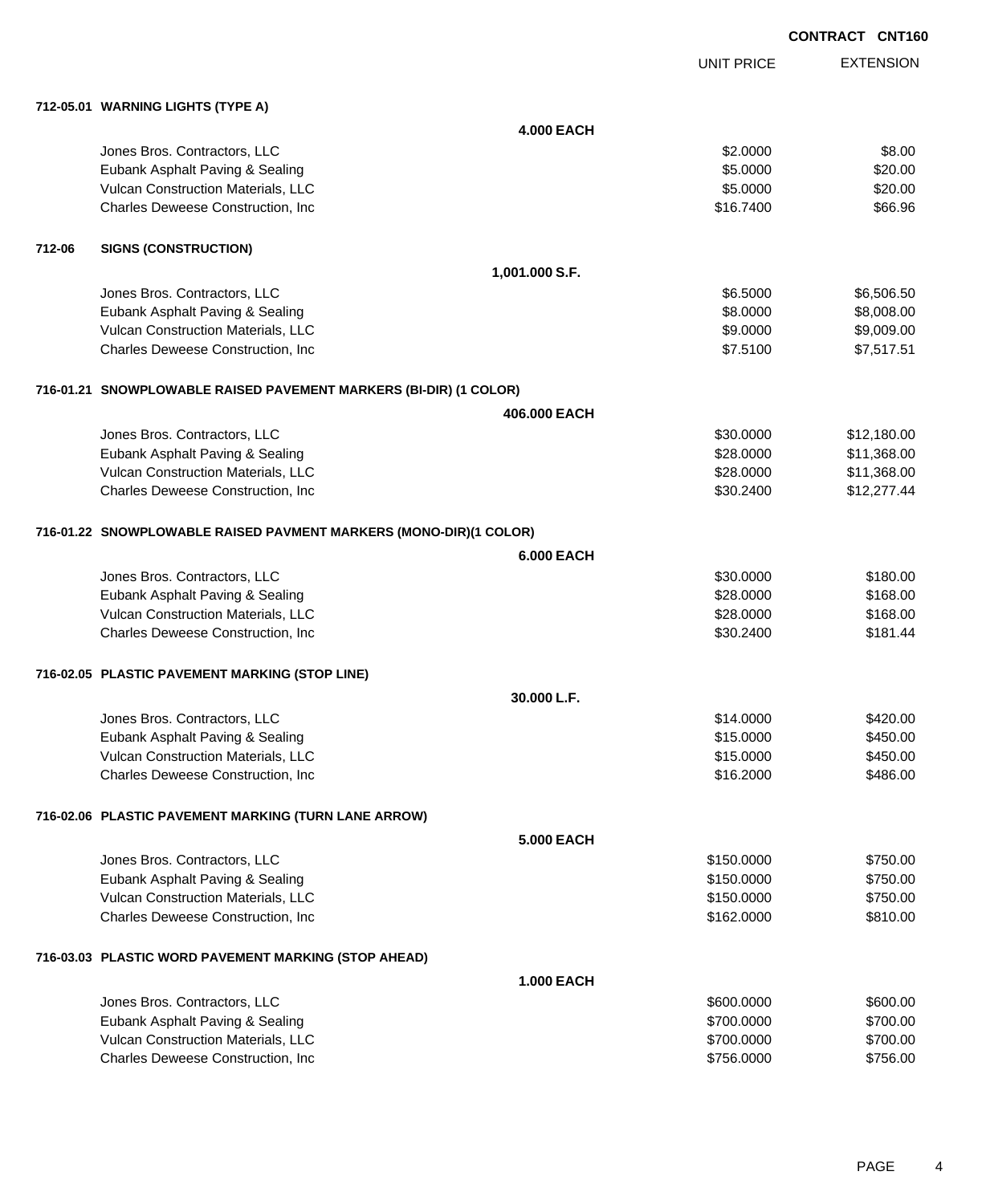|        |                                                          |              |                   | <b>CONTRACT CNT160</b> |
|--------|----------------------------------------------------------|--------------|-------------------|------------------------|
|        |                                                          |              | <b>UNIT PRICE</b> | <b>EXTENSION</b>       |
|        | 716-04.05 PLASTIC PAVEMENT MARKING (STRAIGHT ARROW)      |              |                   |                        |
|        |                                                          | 3.000 EACH   |                   |                        |
|        | Jones Bros. Contractors, LLC                             |              | \$150.0000        | \$450.00               |
|        | Eubank Asphalt Paving & Sealing                          |              | \$150.0000        | \$450.00               |
|        | Vulcan Construction Materials, LLC                       |              | \$150.0000        | \$450.00               |
|        | Charles Deweese Construction, Inc.                       |              | \$162.0000        | \$486.00               |
|        | 716-04.12 PLASTIC PAVEMENT MARKING (YIELD LINE)          |              |                   |                        |
|        |                                                          | 100.000 S.F. |                   |                        |
|        | Jones Bros. Contractors, LLC                             |              | \$7.0000          | \$700.00               |
|        | Eubank Asphalt Paving & Sealing                          |              | \$20.0000         | \$2,000.00             |
|        | Vulcan Construction Materials, LLC                       |              | \$20.0000         | \$2,000.00             |
|        | Charles Deweese Construction, Inc.                       |              | \$21.6000         | \$2,160.00             |
|        | 716-05.01 PAINTED PAVEMENT MARKING (4" LINE)             |              |                   |                        |
|        |                                                          | 2.500 L.M.   |                   |                        |
|        | Jones Bros. Contractors, LLC                             |              | \$400.0000        | \$1,000.00             |
|        | Eubank Asphalt Paving & Sealing                          |              | \$750.0000        | \$1,875.00             |
|        | Vulcan Construction Materials, LLC                       |              | \$750.0000        | \$1,875.00             |
|        | Charles Deweese Construction, Inc.                       |              | \$810.0000        | \$2,025.00             |
|        | 716-12.02 ENHANCED FLATLINE THERMO PVMT MRKNG (6IN LINE) |              |                   |                        |
|        |                                                          | 10.300 L.M.  |                   |                        |
|        | Jones Bros. Contractors, LLC                             |              | \$2,640.0000      | \$27,192.00            |
|        | Eubank Asphalt Paving & Sealing                          |              | \$4,800.0000      | \$49,440.00            |
|        | Vulcan Construction Materials, LLC                       |              | \$4,800.0000      | \$49,440.00            |
|        | Charles Deweese Construction, Inc.                       |              | \$5,184.0000      | \$53,395.20            |
|        | 716-13.02 SPRAY THERMO PVMT MRKNG (60 mil) (6IN LINE)    |              |                   |                        |
|        |                                                          | 10.300 L.M.  |                   |                        |
|        | Jones Bros. Contractors, LLC                             |              | \$2,640.0000      | \$27,192.00            |
|        | Eubank Asphalt Paving & Sealing                          |              | \$4,800.0000      | \$49,440.00            |
|        | Vulcan Construction Materials, LLC                       |              | \$2,600.0000      | \$26,780.00            |
|        | Charles Deweese Construction, Inc.                       |              | \$2,808.0000      | \$28,922.40            |
| 717-01 | <b>MOBILIZATION</b>                                      |              |                   |                        |
|        |                                                          | 1.000 LS     |                   |                        |
|        | Jones Bros. Contractors, LLC                             |              | \$20,000.0000     | \$20,000.00            |
|        | Eubank Asphalt Paving & Sealing                          |              | \$25,000.0000     | \$25,000.00            |
|        | Vulcan Construction Materials, LLC                       |              | \$20,000.0000     | \$20,000.00            |

Charles Deweese Construction, Inc **Charles Deweese Construction, Inc** 699,255.0000 \$99,255.0000 \$99,255.000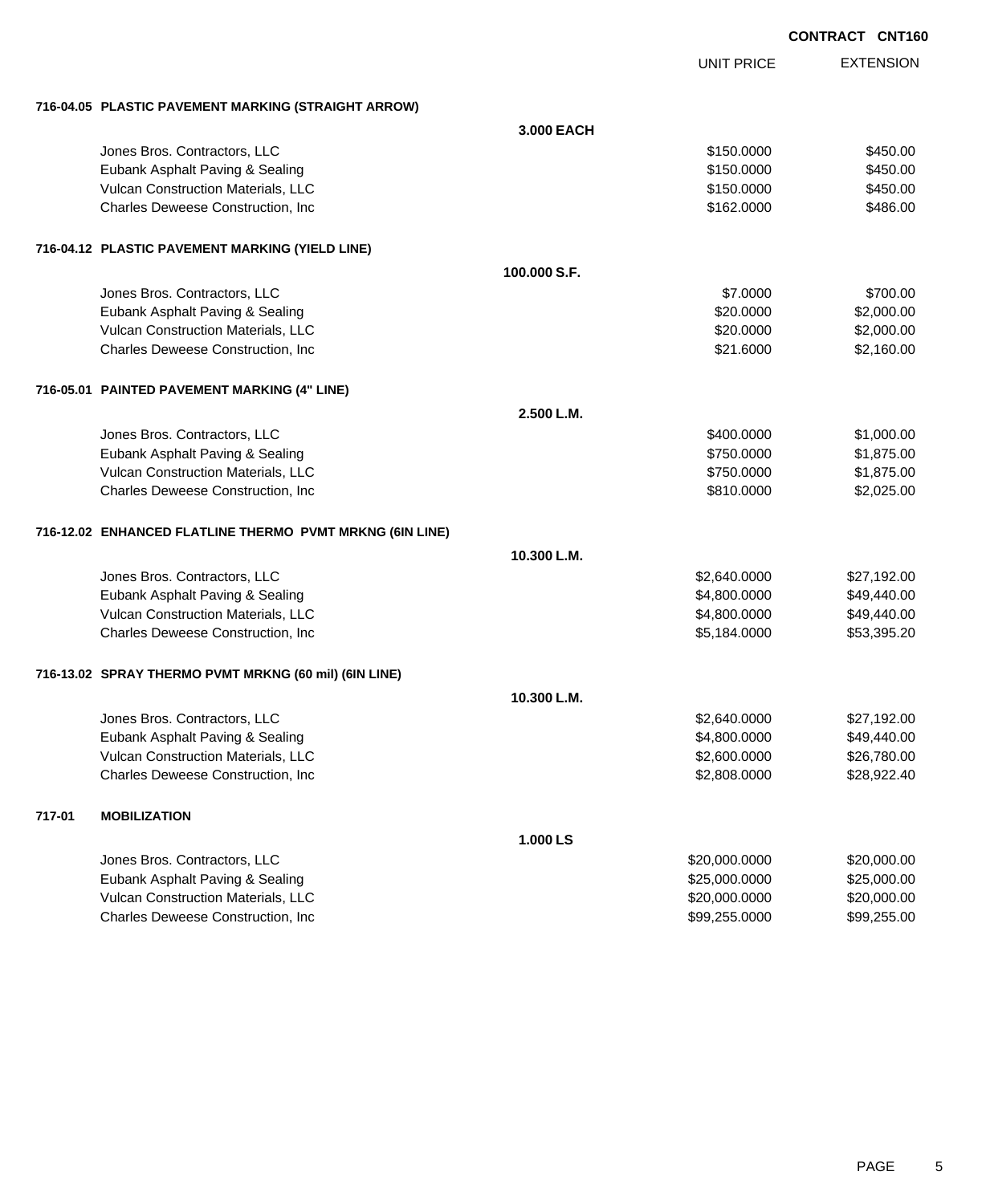Jones Bros. Contractors, LLC \$877,705.50 Eubank Asphalt Paving & Sealing  $$897,724.00$ Vulcan Construction Materials, LLC  $$969,567.50$ Charles Deweese Construction, Inc 600 and the Charles Construction, Inc 61,074,808.60

| <b>TOTAL CONTRACT</b>                     |                |  |  |  |
|-------------------------------------------|----------------|--|--|--|
| Jones Bros. Contractors, LLC              | \$877,705.50   |  |  |  |
| Eubank Asphalt Paving & Sealing           | \$897.724.00   |  |  |  |
| <b>Vulcan Construction Materials, LLC</b> | \$969,567.50   |  |  |  |
| <b>Charles Deweese Construction, Inc.</b> | \$1,074,808.60 |  |  |  |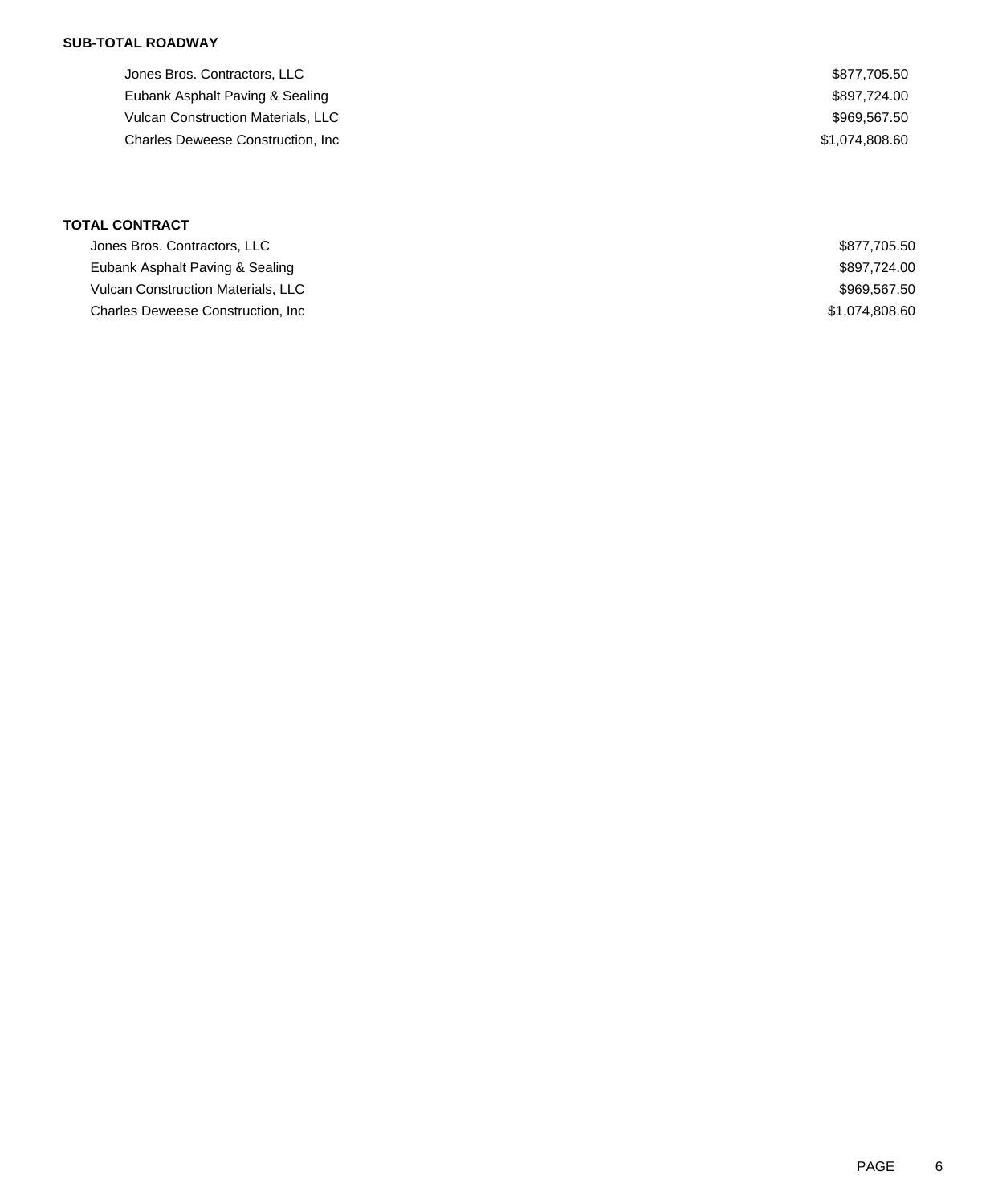# DAVIDSON COUNTY (Contract No. CNT188 Call 026)

19047-4241-04

THE TUNNEL CLEANING OF THE THOMPSON LANE UNDERPASS ON S.R. 155.

PROJECT LENGTH - 0.0 MILES

COMPLETION TIME - ON OR BEFORE JUNE 30, 2020

Diamond Specialized, Inc. 6. The Second Specialized and Second Specialized, Inc.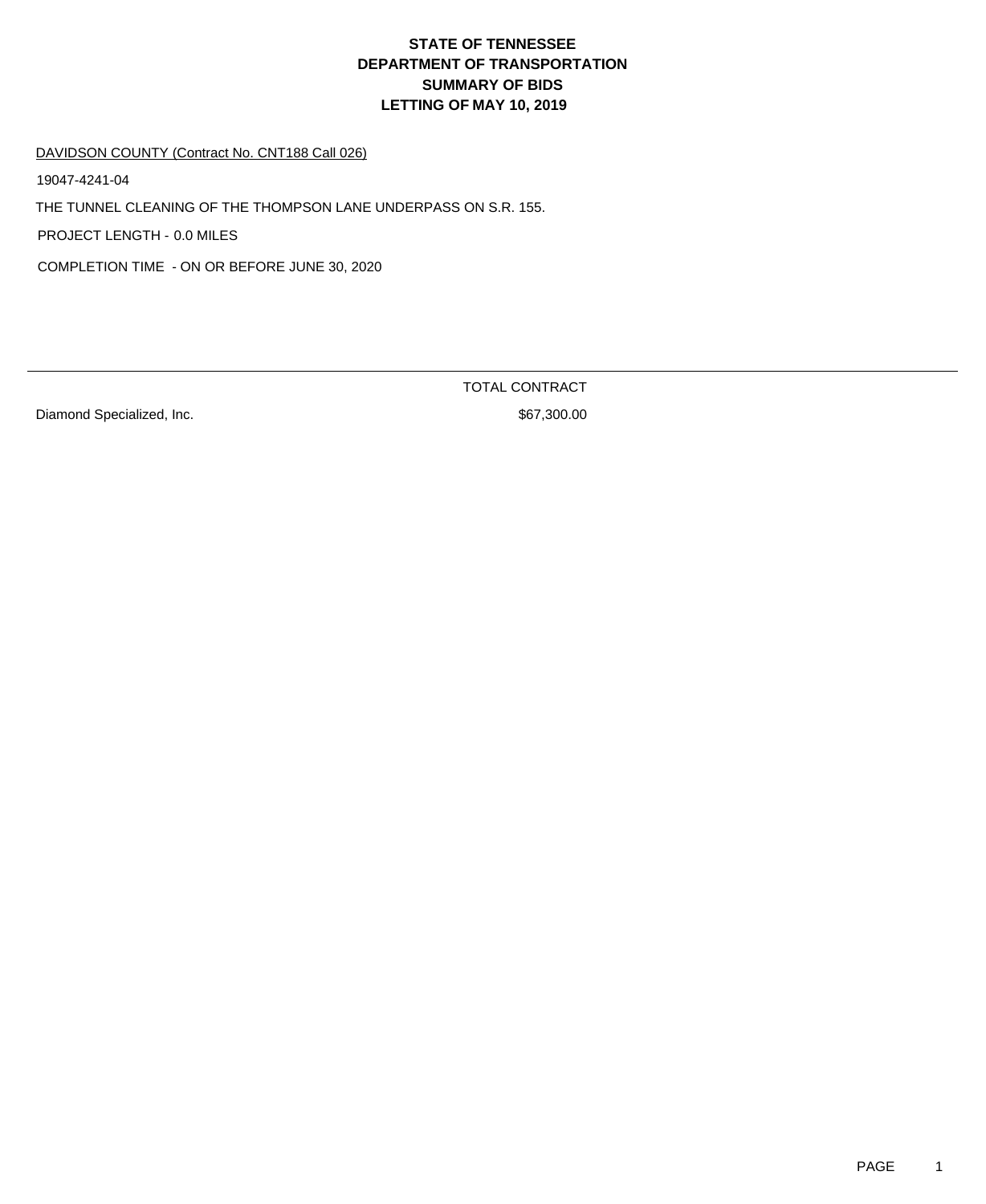|        |                                                            |                    |                   | <b>CONTRACT CNT188</b> |
|--------|------------------------------------------------------------|--------------------|-------------------|------------------------|
|        | <b>MAINTENANCE CATEGORY</b>                                |                    | <b>UNIT PRICE</b> | <b>EXTENSION</b>       |
|        | 712-01.56 MAINTENANCE OF TRAFFIC (THOMPSON LANE UNDERPASS) |                    |                   |                        |
|        | Diamond Specialized, Inc.                                  | <b>12.000 EACH</b> | \$1,750.0000      | \$21,000.00            |
|        | 713-20.40 GRAFFITI REMOVAL                                 |                    |                   |                        |
|        | Diamond Specialized, Inc.                                  | 250,000 S.F.       | \$2.8000          | \$700.00               |
| 717-01 | <b>MOBILIZATION</b>                                        |                    |                   |                        |
|        | Diamond Specialized, Inc.                                  | 1.000 LS           | \$4,800.0000      | \$4,800.00             |
|        | 760-01.05 TUNNEL CLEANING (THOMPSON LANE TUNNELS)          |                    |                   |                        |
|        | Diamond Specialized, Inc.                                  | <b>12.000 EACH</b> | \$3,400.0000      | \$40,800.00            |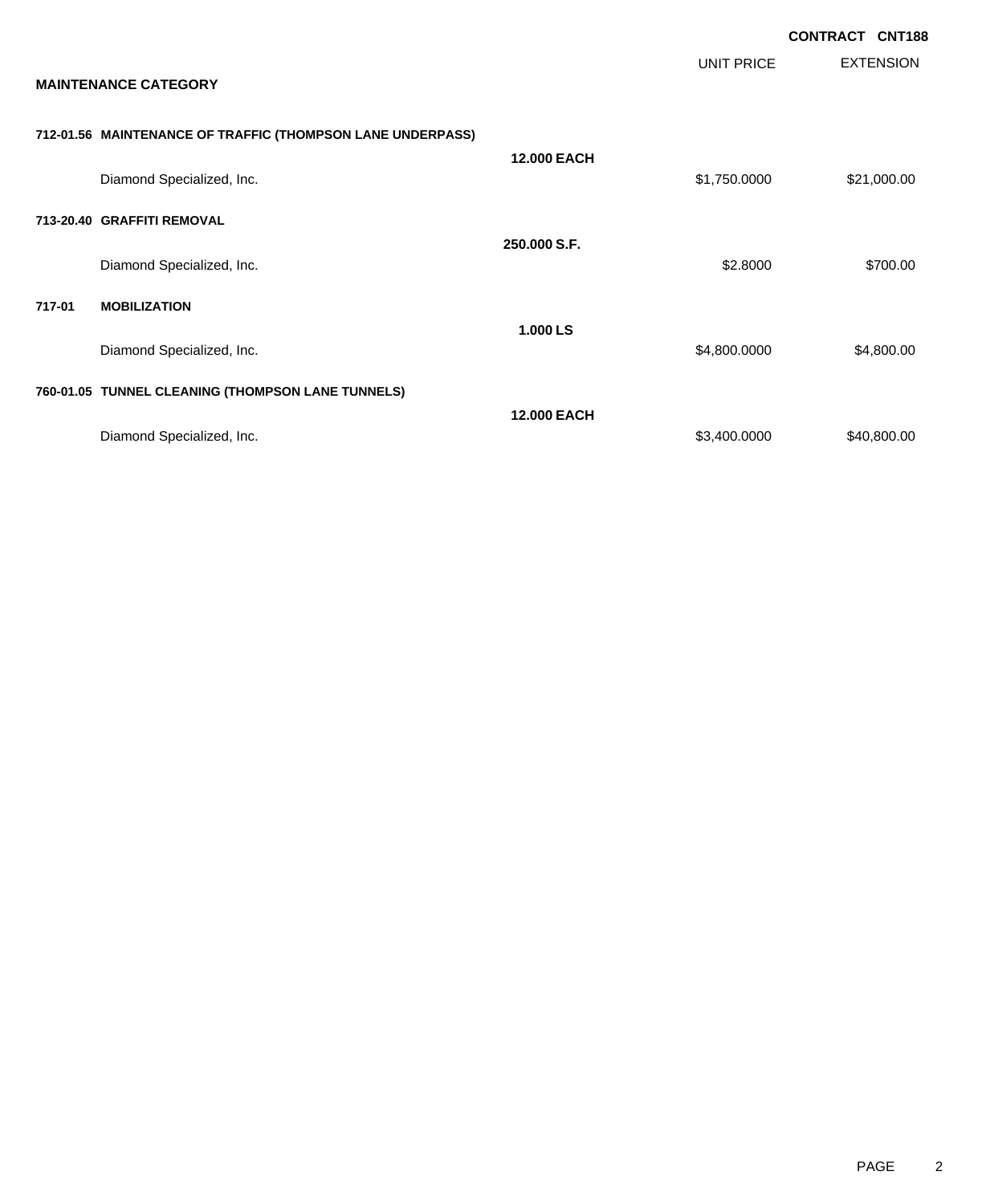Diamond Specialized, Inc. 67,300.00

## **TOTAL CONTRACT**

Diamond Specialized, Inc. 667,300.00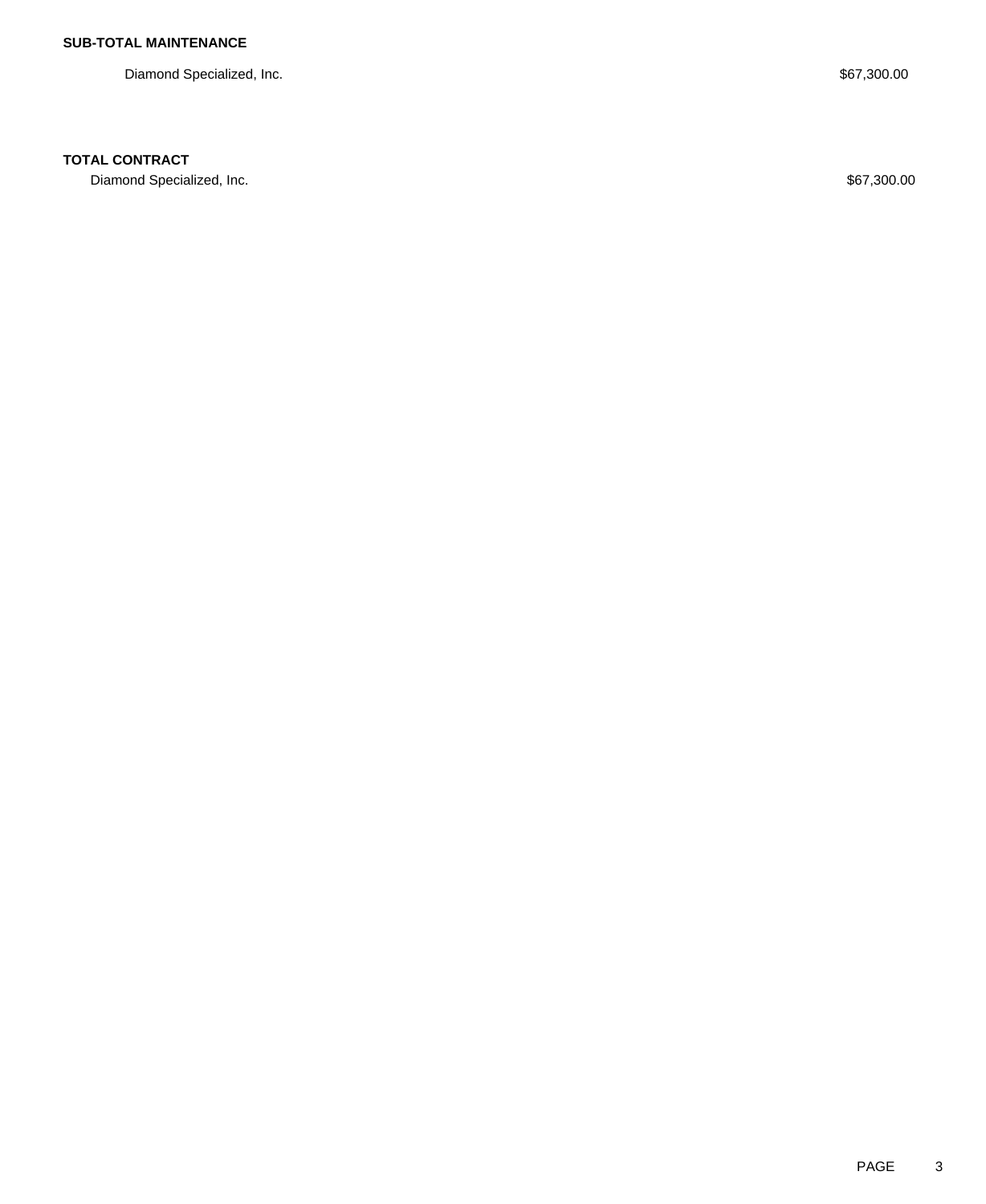#### DEKALB COUNTY (Contract No. CNT145 Call 027)

STP/HSIP-146(8),21007-3227-94,21007-8227-14

THE RESURFACING ON S.R. 146 FROM THE CANNON COUNTY LINE (L.M. 0.00) TO NORTH OF GAME RIDGE ROAD (L.M. 5.47).

PROJECT LENGTH - 5.470 MILES

COMPLETION TIME - ON OR BEFORE NOVEMBER 15, 2019

DBE GOAL 9.50%

Rogers Group, Inc. 6. 2010 12:30 12:30 12:30 12:30 12:30 12:30 12:30 12:30 12:30 12:30 12:30 12:30 12:30 12:30 Tinsley Asphalt, LLC \$478,379.00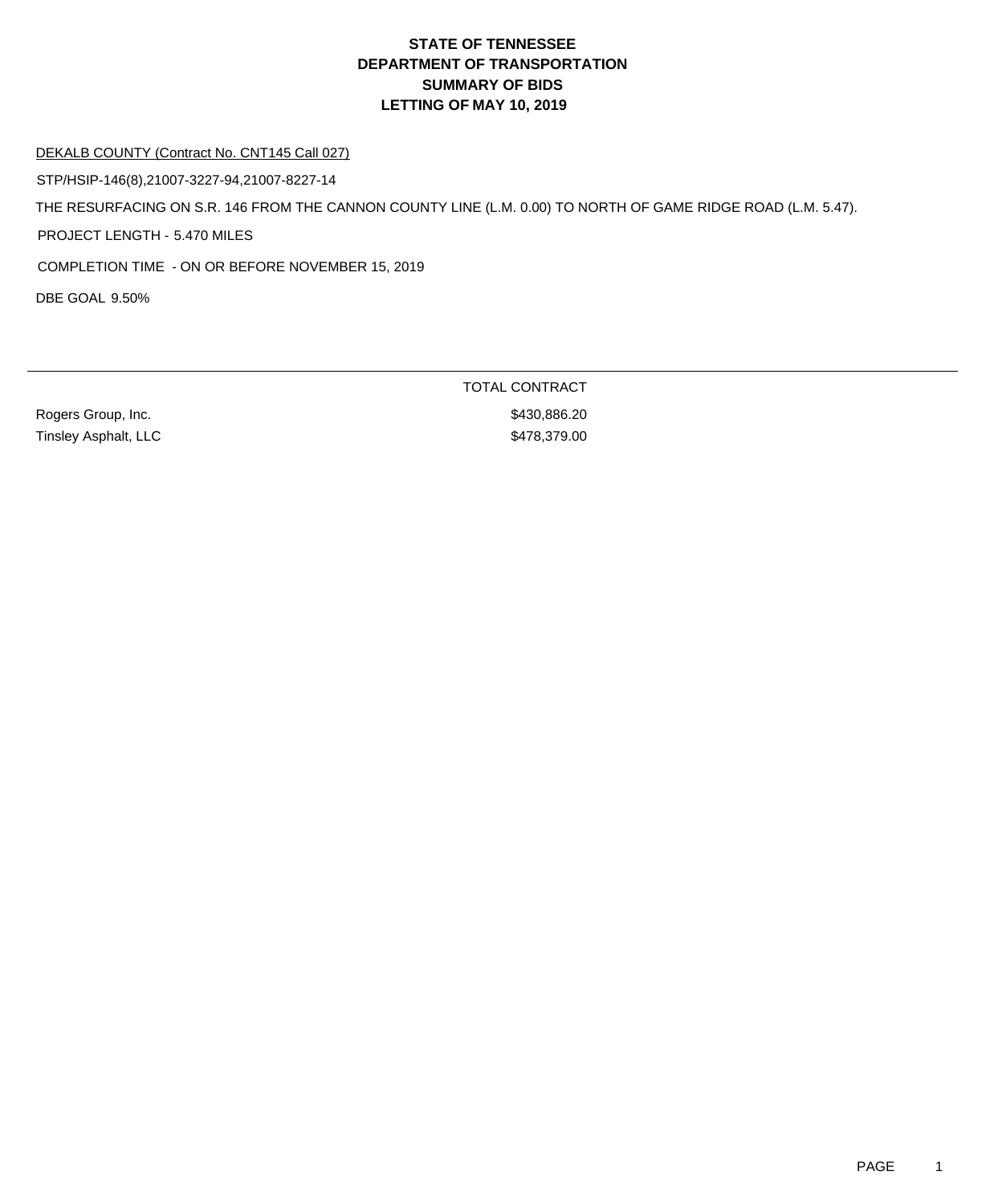EXTENSION **CONTRACT CNT145** UNIT PRICE **ROADWAY CATEGORY 403-01 BITUMINOUS MATERIAL FOR TACK COAT (TC) 29.000 TON** Rogers Group, Inc. \$10,150.00 \$10,150.00 \$10,150.00 \$10,150.00 \$10,150.00 \$10,150.00 \$10,150.00 \$10,150.00 \$10 Tinsley Asphalt, LLC \$16,675.000 \$16,675.000 \$16,675.000 \$16,675.000 \$16,675.000 \$16,675.00 **411-03.07 ACS MIX(PG64-22) THIN LIFT ASPHALT 2,812.000 TON** Rogers Group, Inc. \$81.6600 \$229,627.92 Tinsley Asphalt, LLC 600000 \$253,136.24 **411-12.04 SCORING FOR RUMBLE STRIPE (NON-CONTINUOUS) (4IN WIDTH) 8.800 L.M.** Rogers Group, Inc. \$501.3500 \$4,411.88 Tinsley Asphalt, LLC \$3,520.00 **415-01.01 COLD PLANING BITUMINOUS PAVEMENT 4,342.000 TON** Rogers Group, Inc. \$11.6700 \$50,671.14 Tinsley Asphalt, LLC \$15.5300 \$67,431.26 **705-01.04 METAL BEAM GUARD FENCE 50.000 L.F.** Rogers Group, Inc. \$80.7400 \$4,037.00 Tinsley Asphalt, LLC \$2,800.00 \$2,800.00 **705-02.10 GUARDRAIL TRANSITION 27IN TO 31IN 4.000 EACH** Rogers Group, Inc. \$107.6600 \$430.64 Tinsley Asphalt, LLC \$264.00 **705-04.09 EARTH PAD FOR TYPE 38 GR END TREATMENT 4.000 EACH** Rogers Group, Inc. \$1,306.28 Tinsley Asphalt, LLC \$1,080.0000 \$4,320.00 **705-06.01 W BEAM GR (TYPE 2) MASH TL3 50.000 L.F.** Rogers Group, Inc. \$24.7600 \$1,238.00 Tinsley Asphalt, LLC \$19.5000 \$975.00 **705-06.02 W BEAM GR (TYPE 2) MASH TL3 (LONG POST) 50.000 L.F.** Rogers Group, Inc. \$28.5300 \$1,426.50 Tinsley Asphalt, LLC \$21.3500 \$1,067.50 **705-06.20 TANGENT ENERGY ABSORBING TERM MASH TL-3 4.000 EACH** Rogers Group, Inc. \$2,852.9200 \$11,411.68 Tinsley Asphalt, LLC \$2,925.0000 \$11,700.00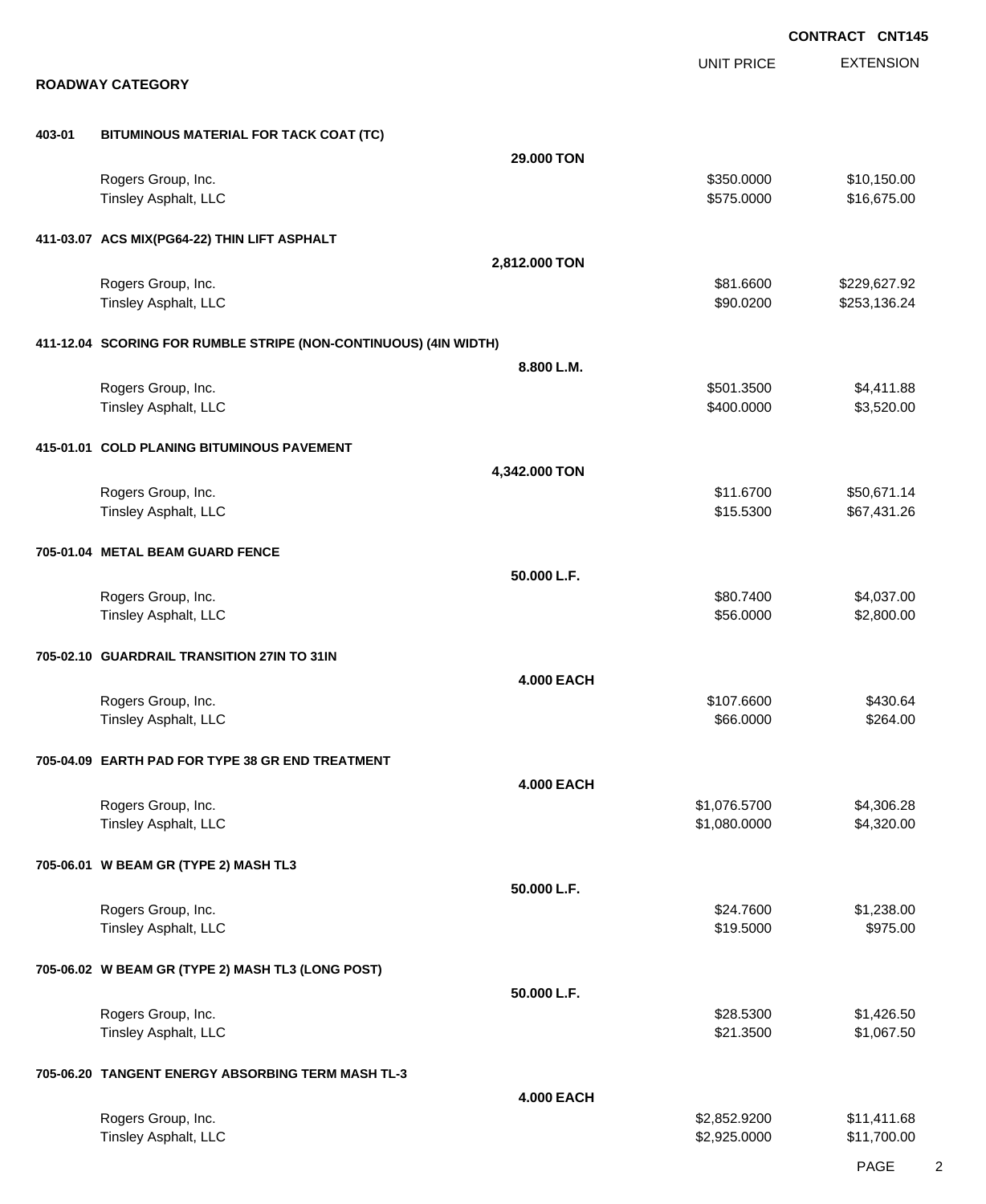|        |                                                                   |                | <b>UNIT PRICE</b> | <b>EXTENSION</b> |
|--------|-------------------------------------------------------------------|----------------|-------------------|------------------|
| 706-01 | <b>GUARDRAIL REMOVED</b>                                          |                |                   |                  |
|        |                                                                   | 150.000 L.F.   |                   |                  |
|        | Rogers Group, Inc.                                                |                | \$2.1500          | \$322.50         |
|        | Tinsley Asphalt, LLC                                              |                | \$1.0000          | \$150.00         |
| 712-01 | <b>TRAFFIC CONTROL</b>                                            |                |                   |                  |
|        |                                                                   | 1.000 LS       |                   |                  |
|        | Rogers Group, Inc.                                                |                | \$11,110.8000     | \$11,110.80      |
|        | Tinsley Asphalt, LLC                                              |                | \$13,125.0000     | \$13,125.00      |
| 712-06 | <b>SIGNS (CONSTRUCTION)</b>                                       |                |                   |                  |
|        |                                                                   | 1,105.000 S.F. |                   |                  |
|        | Rogers Group, Inc.                                                |                | \$5.9200          | \$6,541.60       |
|        | Tinsley Asphalt, LLC                                              |                | \$6.5000          | \$7,182.50       |
|        | 713-02.14 FLEXIBLE DELINEATOR (WHITE)                             |                |                   |                  |
|        |                                                                   | 16.000 EACH    |                   |                  |
|        | Rogers Group, Inc.                                                |                | \$43.0600         | \$688.96         |
|        | Tinsley Asphalt, LLC                                              |                | \$35.0000         | \$560.00         |
|        | 716-01.21 SNOWPLOWABLE RAISED PAVEMENT MARKERS (BI-DIR) (1 COLOR) |                |                   |                  |
|        |                                                                   | 365.000 EACH   |                   |                  |
|        | Rogers Group, Inc.                                                |                | \$26.3900         | \$9,632.35       |
|        | Tinsley Asphalt, LLC                                              |                | \$25.0000         | \$9,125.00       |
|        | 716-01.30 REMOVAL OF SNOWPLOWABLE REFLECTIVE MARKER               |                |                   |                  |
|        |                                                                   | 365.000 EACH   |                   |                  |
|        | Rogers Group, Inc.                                                |                | \$6.3300          | \$2,310.45       |
|        | Tinsley Asphalt, LLC                                              |                | \$5.0000          | \$1,825.00       |
|        | 716-02.04 PLASTIC PAVEMENT MARKING(CHANNELIZATION STRIPING)       |                |                   |                  |
|        |                                                                   | 15.000 S.Y.    |                   |                  |
|        | Rogers Group, Inc.                                                |                | \$21.1100         | \$316.65         |
|        | Tinsley Asphalt, LLC                                              |                | \$20.0000         | \$300.00         |
|        | 716-02.05 PLASTIC PAVEMENT MARKING (STOP LINE)                    |                |                   |                  |
|        |                                                                   | 222.000 L.F.   |                   |                  |
|        | Rogers Group, Inc.                                                |                | \$10.5500         | \$2,342.10       |
|        | Tinsley Asphalt, LLC                                              |                | \$10.0000         | \$2,220.00       |
|        | 716-05.01 PAINTED PAVEMENT MARKING (4" LINE)                      |                |                   |                  |
|        |                                                                   | 40.900 L.M.    |                   |                  |
|        | Rogers Group, Inc.                                                |                | \$554.1200        | \$22,663.51      |
|        | Tinsley Asphalt, LLC                                              |                | \$525.0000        | \$21,472.50      |
|        | 716-13.01 SPRAY THERMO PVMT MRKNG (60 mil) (4IN LINE)             |                |                   |                  |
|        |                                                                   | 20.400 L.M.    |                   |                  |
|        | Rogers Group, Inc.                                                |                | \$2,269.2500      | \$46,292.70      |
|        | Tinsley Asphalt, LLC                                              |                | \$2,150.0000      | \$43,860.00      |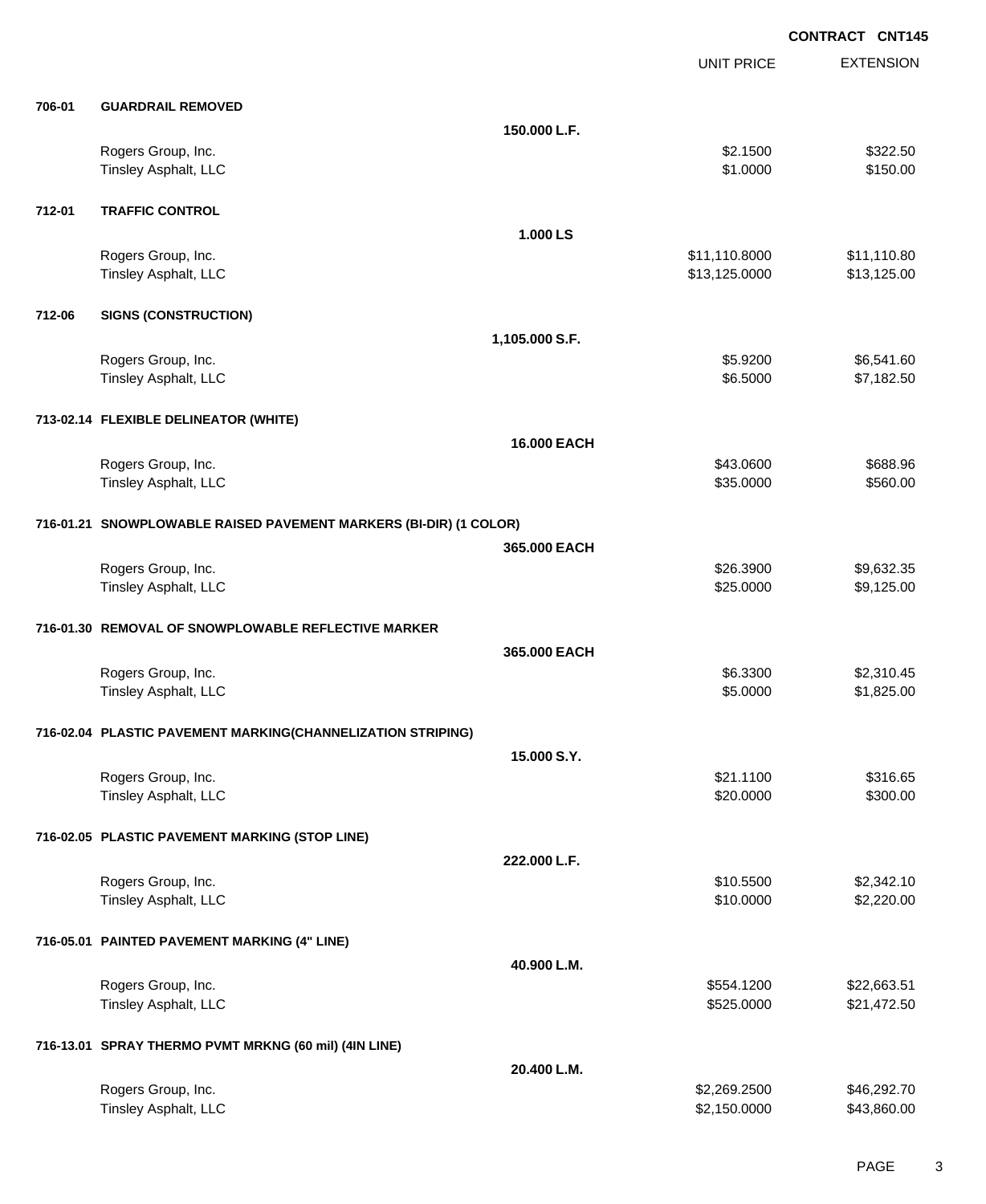| <b>CONTRACT CNT145</b> |  |
|------------------------|--|
|                        |  |

|        |                                                              |              | UNIT PRICE    | <b>EXTENSION</b> |
|--------|--------------------------------------------------------------|--------------|---------------|------------------|
|        | 716-13.04 SPRAY THERMO PVMT MRKNG (60 mil) (4IN DOTTED LINE) |              |               |                  |
|        |                                                              | 175,000 L.F. |               |                  |
|        | Rogers Group, Inc.                                           |              | \$1.0600      | \$185.50         |
|        | Tinsley Asphalt, LLC                                         |              | \$1.0000      | \$175.00         |
| 717-01 | <b>MOBILIZATION</b>                                          |              |               |                  |
|        |                                                              | 1.000 LS     |               |                  |
|        | Rogers Group, Inc.                                           |              | \$10,768.0400 | \$10,768.04      |
|        | Tinsley Asphalt, LLC                                         |              | \$16,495.0000 | \$16,495.00      |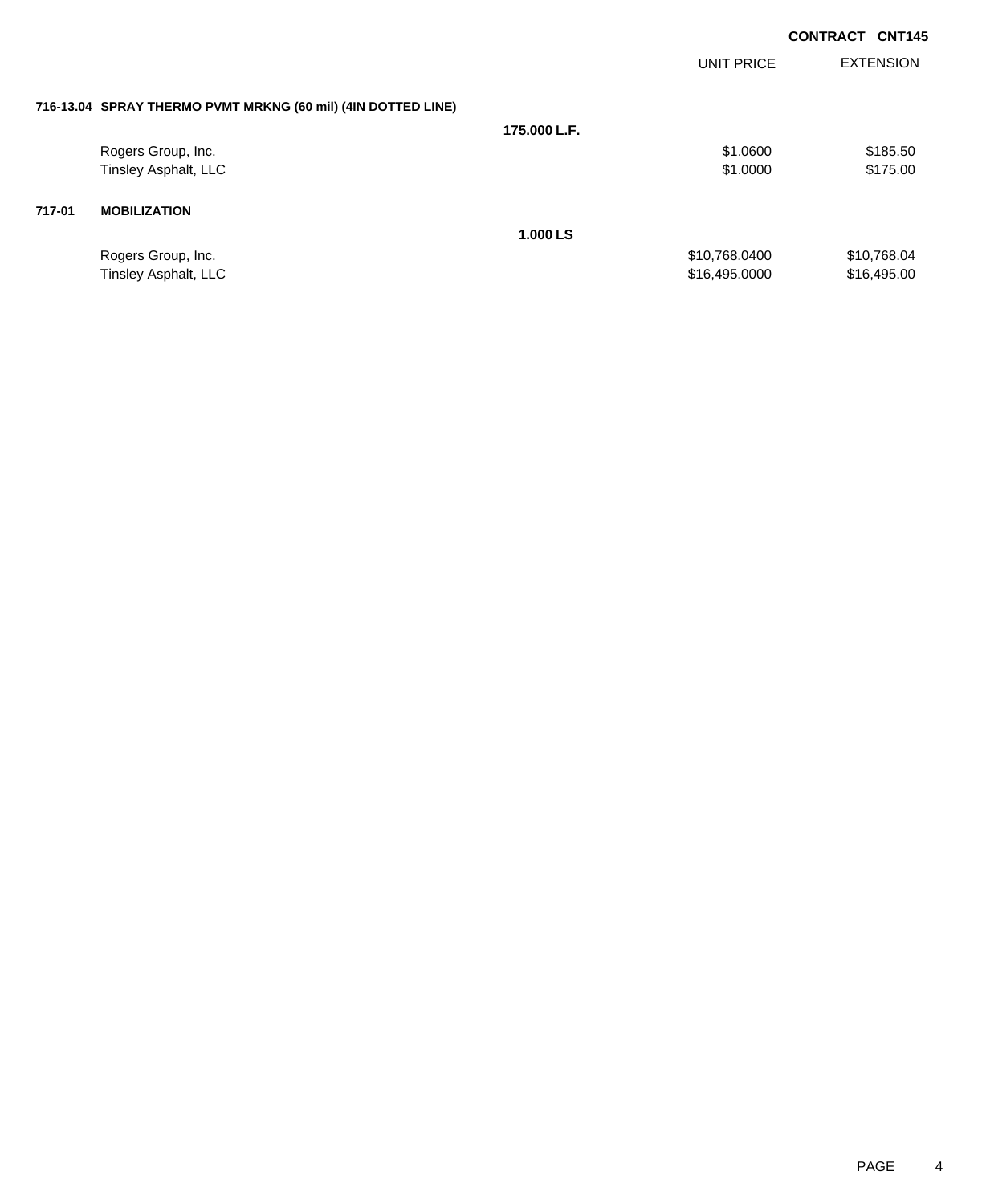Rogers Group, Inc. \$430,886.20 Tinsley Asphalt, LLC \$478,379.00

#### **TOTAL CONTRACT**

Rogers Group, Inc. \$430,886.20 Tinsley Asphalt, LLC \$478,379.00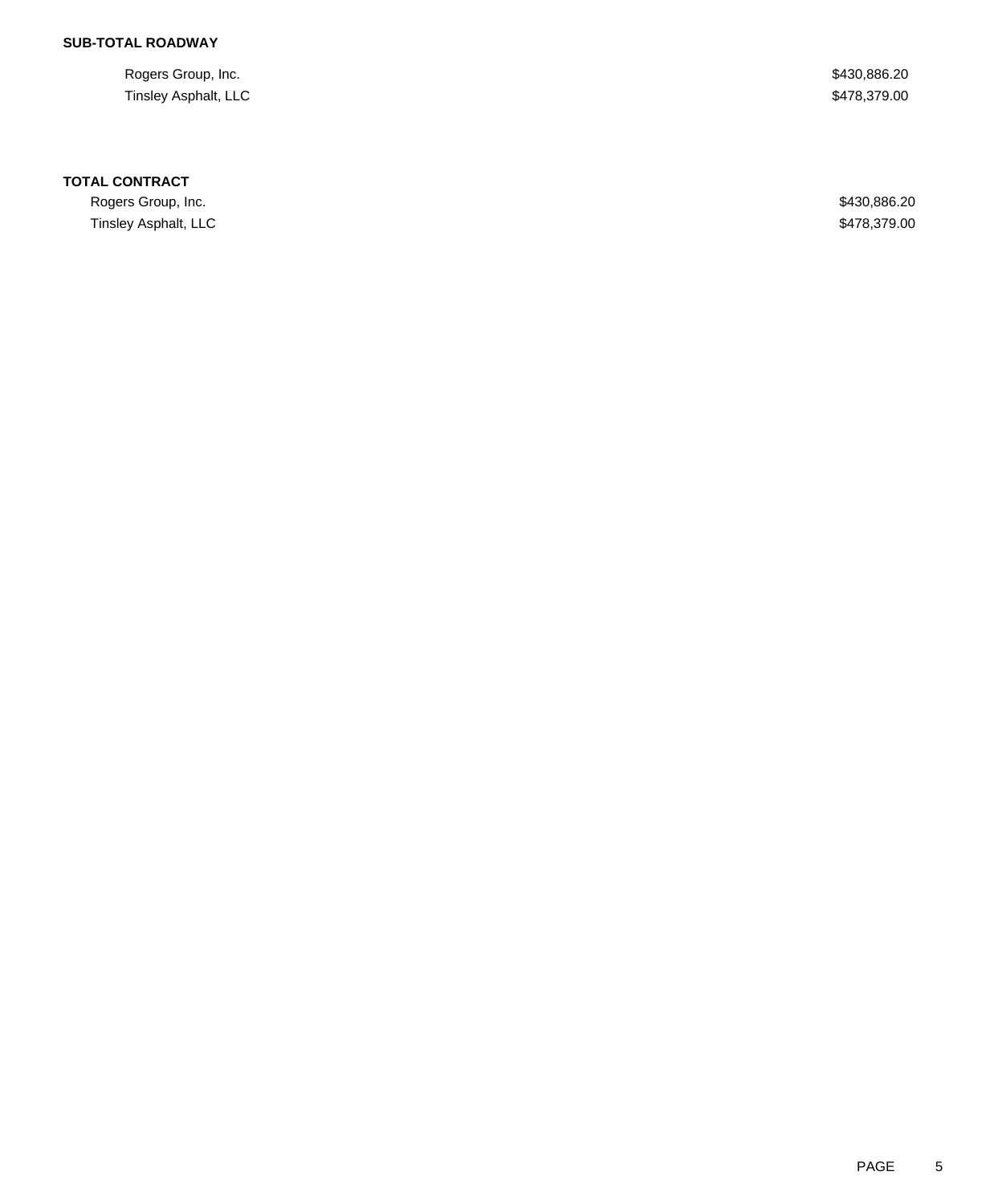#### DICKSON COUNTY (Contract No. CNT193 Call 029)

22015-4215-04,HSIP-46(35),22015-3215-94

THE RESURFACING ON S.R. 46 FROM U.S. 70 (S.R. 1) (L.M. 8.66) TO UNION HILL ROAD (L.M. 17.76).

PROJECT LENGTH - 9.100 MILES

COMPLETION TIME - ON OR BEFORE NOVEMBER 15, 2019

DBE GOAL 7.50%

Eubank Asphalt Paving & Sealing **\$827,402.40** Jones Bros. Contractors, LLC \$951,960.50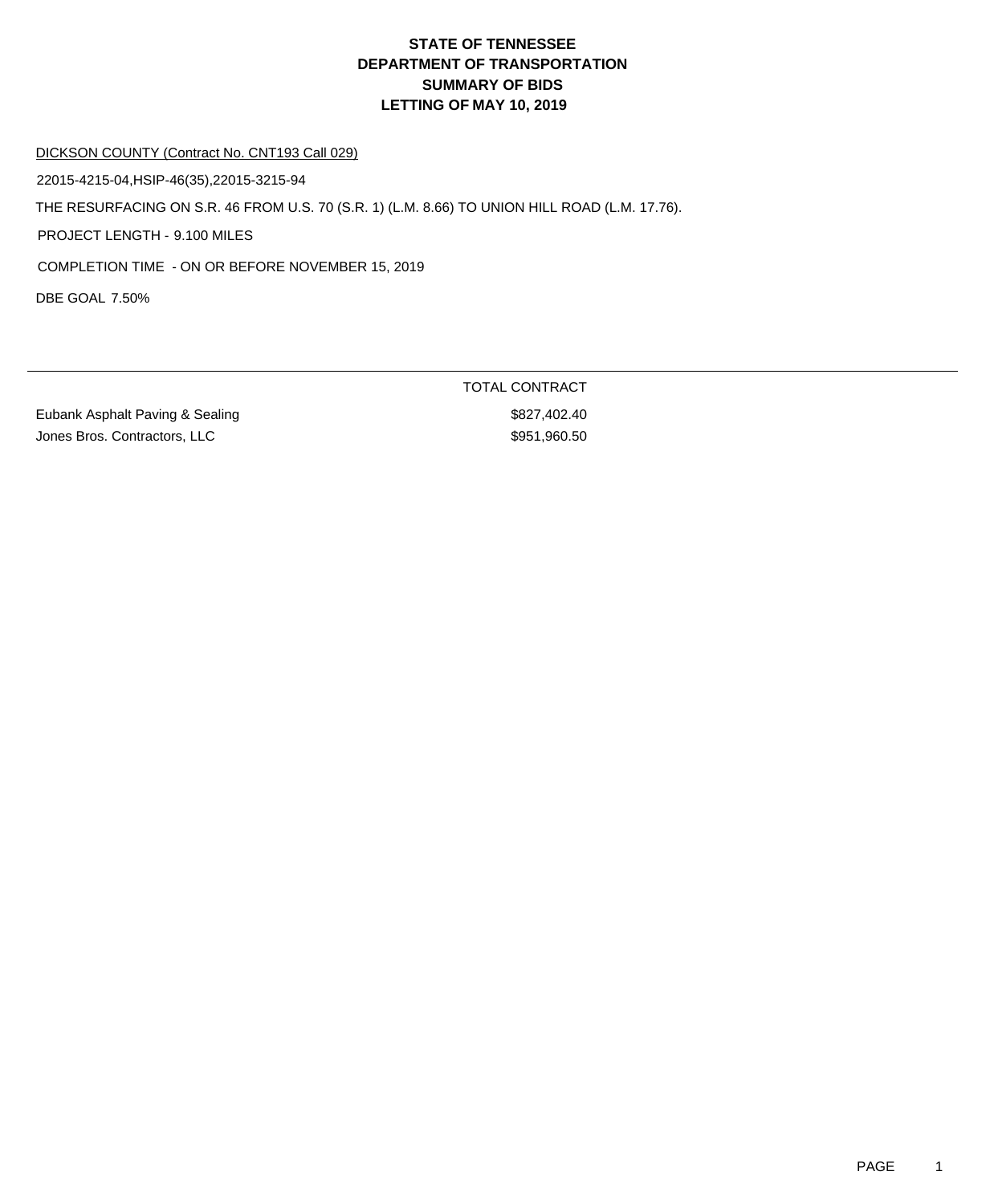|        |                                                                  |               |                                | <b>CONTRACT CNT193</b>       |
|--------|------------------------------------------------------------------|---------------|--------------------------------|------------------------------|
|        | <b>ROADWAY CATEGORY</b>                                          |               | <b>UNIT PRICE</b>              | <b>EXTENSION</b>             |
|        |                                                                  |               |                                |                              |
| 202-03 | REMOVAL OF RIGID PAVEMENT, SIDEWALK, ETC.                        |               |                                |                              |
|        |                                                                  | 40.000 S.Y.   |                                |                              |
|        | Eubank Asphalt Paving & Sealing<br>Jones Bros. Contractors, LLC  |               | \$40.0000<br>\$37.0000         | \$1,600.00<br>\$1,480.00     |
|        | 202-08.10 REMOVAL OF CURB (DESCRIPTION)                          |               |                                |                              |
|        |                                                                  | 40.000 L.F.   |                                |                              |
|        | Eubank Asphalt Paving & Sealing<br>Jones Bros. Contractors, LLC  |               | \$20.0000<br>\$37.0000         | \$800.00<br>\$1,480.00       |
|        | 208-01.05 BROOMING & DEGRASSING SHOULDERS                        |               |                                |                              |
|        |                                                                  | 18.200 L.M.   |                                |                              |
|        | Eubank Asphalt Paving & Sealing<br>Jones Bros. Contractors, LLC  |               | \$300.0000<br>\$1,225.0000     | \$5,460.00<br>\$22,295.00    |
| 303-01 | MINERAL AGGREGATE, TYPE A BASE, GRADING D                        |               |                                |                              |
|        |                                                                  | 1,754.000 TON |                                |                              |
|        | Eubank Asphalt Paving & Sealing                                  |               | \$17.5000                      | \$30,695.00                  |
|        | Jones Bros. Contractors, LLC                                     |               | \$18.5000                      | \$32,449.00                  |
|        | 307-01.07 ASPHALT CONCRETE MIX (PG64-22) (BPMB-HM) GRADING B-M   |               |                                |                              |
|        |                                                                  | 300.000 TON   |                                |                              |
|        | Eubank Asphalt Paving & Sealing<br>Jones Bros. Contractors, LLC  |               | \$65.0000<br>\$77.0000         | \$19,500.00<br>\$23,100.00   |
| 403-01 | BITUMINOUS MATERIAL FOR TACK COAT (TC)                           |               |                                |                              |
|        |                                                                  | 50.000 TON    |                                |                              |
|        | Eubank Asphalt Paving & Sealing                                  |               | \$450.0000                     | \$22,500.00                  |
|        | Jones Bros. Contractors, LLC                                     |               | \$585.0000                     | \$29,250.00                  |
|        | 407-07.01 INTELLIGENT COMPACTION EQUIPMENT                       |               |                                |                              |
|        |                                                                  | 1.000 LS      |                                |                              |
|        | Eubank Asphalt Paving & Sealing<br>Jones Bros. Contractors, LLC  |               | \$15,000.0000<br>\$39,000.0000 | \$15,000.00<br>\$39,000.00   |
|        | 411-03.12 ACS MIX(PG64-22) THIN LIFT D ASPHALT                   |               |                                |                              |
|        |                                                                  | 6,436.000 TON |                                |                              |
|        | Eubank Asphalt Paving & Sealing<br>Jones Bros. Contractors, LLC  |               | \$80.0000<br>\$85.0000         | \$514,880.00<br>\$547,060.00 |
|        | 411-12.03 SCORING FOR RUMBLE STRIPE (NON-CONTINUOUS) (8IN WIDTH) |               |                                |                              |
|        |                                                                  | 14.600 L.M.   |                                |                              |
|        | Eubank Asphalt Paving & Sealing<br>Jones Bros. Contractors, LLC  |               | \$400.0000<br>\$450.0000       | \$5,840.00<br>\$6,570.00     |
|        | 701-01.01 CONCRETE SIDEWALK (4 ")                                |               |                                |                              |
|        |                                                                  | 200.000 S.F.  |                                |                              |
|        | Eubank Asphalt Paving & Sealing<br>Jones Bros. Contractors, LLC  |               | \$8.0000<br>\$7.7500           | \$1,600.00<br>\$1,550.00     |
|        |                                                                  |               |                                |                              |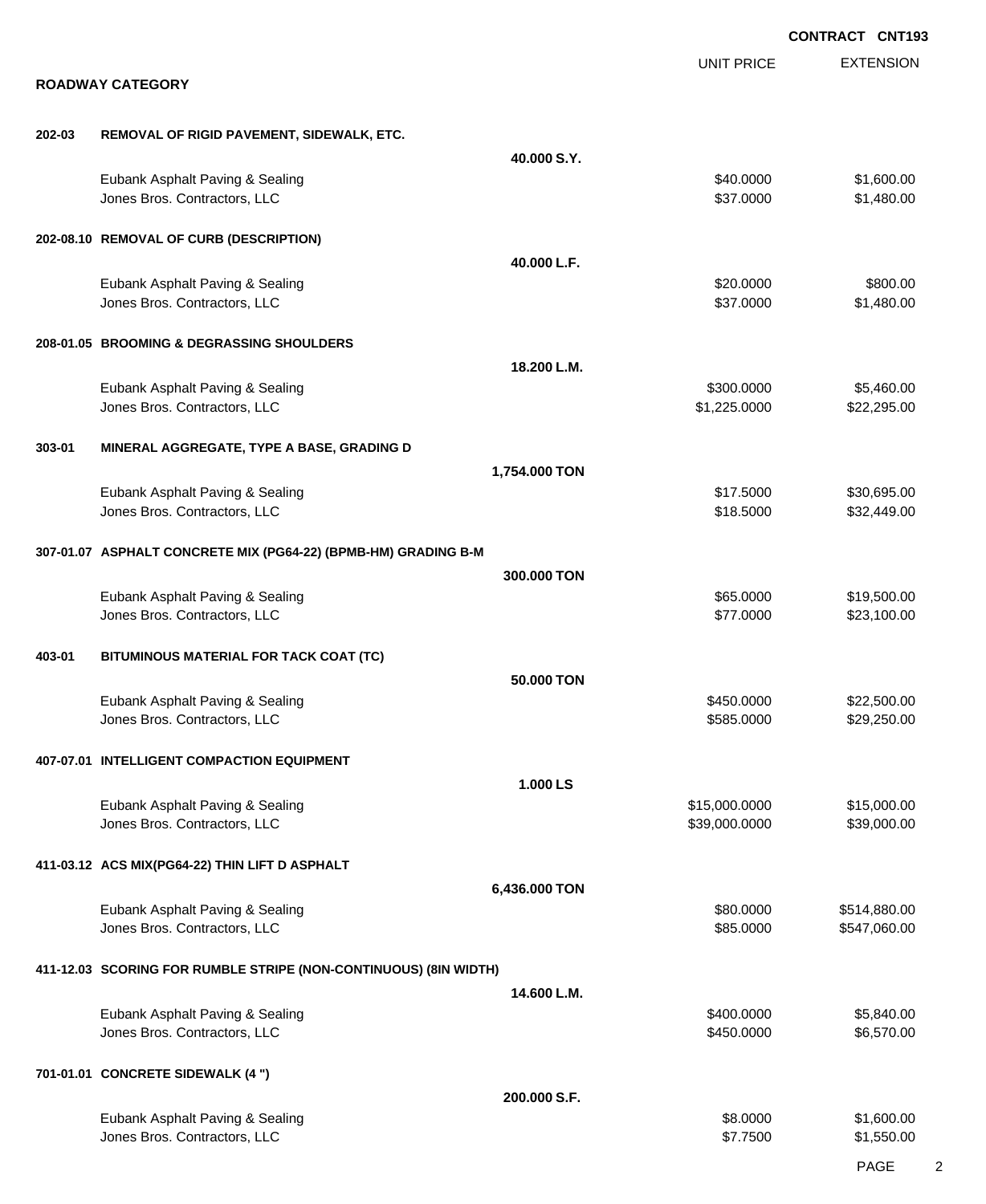UNIT PRICE

EXTENSION

|        | 701-02.01 CONCRETE CURB RAMP (RETROFIT)                         |                   |                               |                            |
|--------|-----------------------------------------------------------------|-------------------|-------------------------------|----------------------------|
|        |                                                                 | 290.000 S.F.      |                               |                            |
|        | Eubank Asphalt Paving & Sealing<br>Jones Bros. Contractors, LLC |                   | \$40.0000<br>\$39.5000        | \$11,600.00<br>\$11,455.00 |
| 701-03 | <b>CONCRETE MEDIAN PAVEMENT</b>                                 |                   |                               |                            |
|        |                                                                 | 2.000 C.Y.        |                               |                            |
|        | Eubank Asphalt Paving & Sealing<br>Jones Bros. Contractors, LLC |                   | \$725.0000<br>\$725.0000      | \$1,450.00<br>\$1,450.00   |
|        | 702-01.02 CONCRETE CURB                                         |                   |                               |                            |
|        |                                                                 | 40.000 L.F.       |                               |                            |
|        | Eubank Asphalt Paving & Sealing<br>Jones Bros. Contractors, LLC |                   | \$40.0000<br>\$35.5000        | \$1,600.00<br>\$1,420.00   |
|        | 705-02.10 GUARDRAIL TRANSITION 27IN TO 31IN                     |                   |                               |                            |
|        |                                                                 | <b>4.000 EACH</b> |                               |                            |
|        | Eubank Asphalt Paving & Sealing<br>Jones Bros. Contractors, LLC |                   | \$100.0000<br>\$45.0000       | \$400.00<br>\$180.00       |
|        | 705-04.09 EARTH PAD FOR TYPE 38 GR END TREATMENT                |                   |                               |                            |
|        |                                                                 | <b>4.000 EACH</b> |                               |                            |
|        | Eubank Asphalt Paving & Sealing<br>Jones Bros. Contractors, LLC |                   | \$500.0000<br>\$1,340.0000    | \$2,000.00<br>\$5,360.00   |
|        | 705-06.20 TANGENT ENERGY ABSORBING TERM MASH TL-3               |                   |                               |                            |
|        |                                                                 | <b>4.000 EACH</b> |                               |                            |
|        | Eubank Asphalt Paving & Sealing<br>Jones Bros. Contractors, LLC |                   | \$2,750.0000<br>\$2,998.2500  | \$11,000.00<br>\$11,993.00 |
| 706-01 | <b>GUARDRAIL REMOVED</b>                                        |                   |                               |                            |
|        |                                                                 | 200.000 L.F.      |                               |                            |
|        | Eubank Asphalt Paving & Sealing<br>Jones Bros. Contractors, LLC |                   | \$1.0000<br>\$1.2700          | \$200.00<br>\$254.00       |
| 712-01 | <b>TRAFFIC CONTROL</b>                                          |                   |                               |                            |
|        |                                                                 | 1.000 LS          |                               |                            |
|        | Eubank Asphalt Paving & Sealing<br>Jones Bros. Contractors, LLC |                   | \$2,500.0000<br>\$45,000.0000 | \$2,500.00<br>\$45,000.00  |
|        | 712-04.01 FLEXIBLE DRUMS (CHANNELIZING)                         |                   |                               |                            |
|        |                                                                 | 25.000 EACH       |                               |                            |
|        | Eubank Asphalt Paving & Sealing<br>Jones Bros. Contractors, LLC |                   | \$5.0000<br>\$35.0000         | \$125.00<br>\$875.00       |
|        | 712-05.01 WARNING LIGHTS (TYPE A)                               |                   |                               |                            |
|        |                                                                 | <b>4.000 EACH</b> |                               |                            |
|        | Eubank Asphalt Paving & Sealing<br>Jones Bros. Contractors, LLC |                   | \$5.0000<br>\$2.0000          | \$20.00<br>\$8.00          |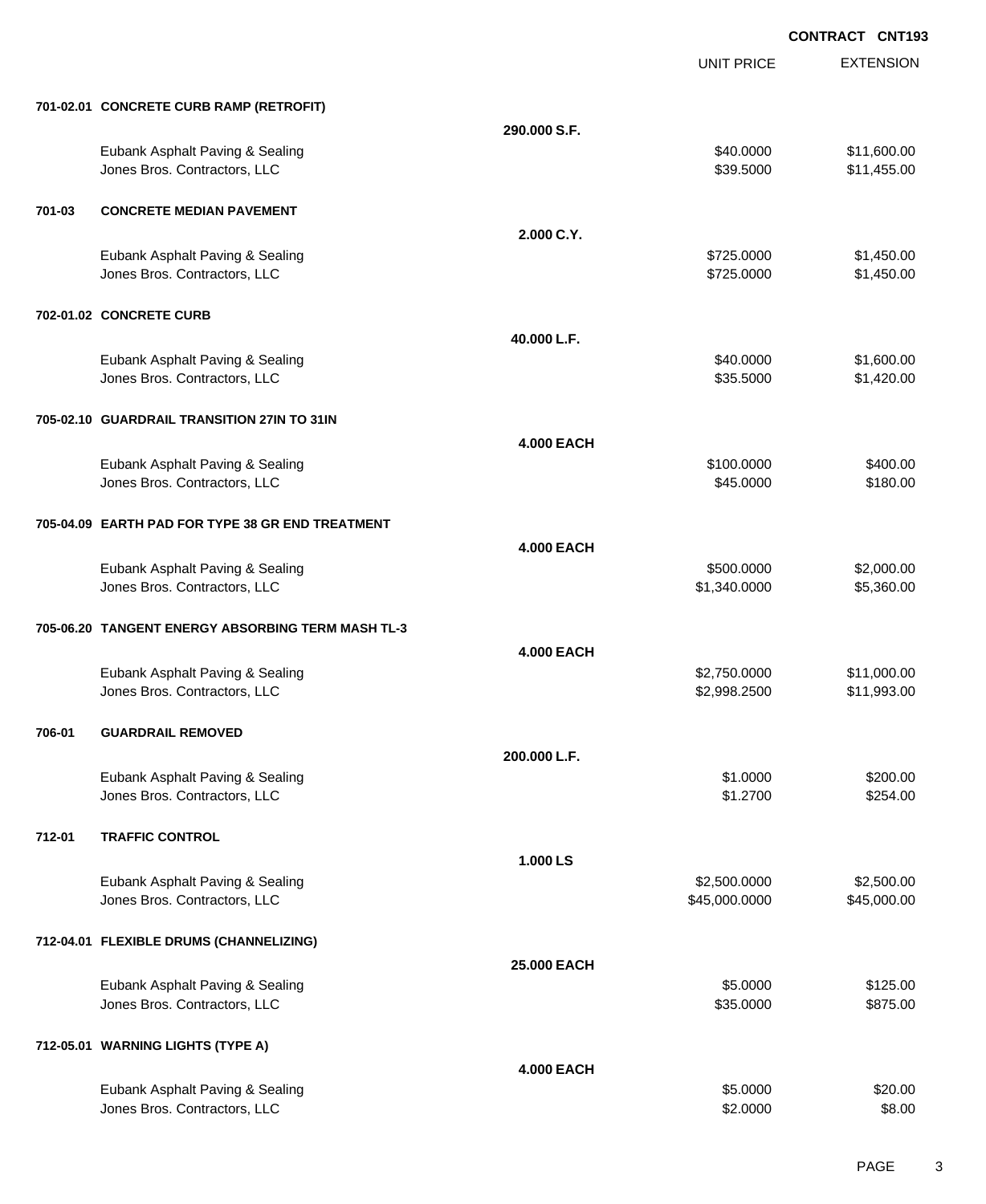EXTENSION **CONTRACT CNT193** UNIT PRICE **712-06 SIGNS (CONSTRUCTION) 1,610.000 S.F.** Eubank Asphalt Paving & Sealing \$6.000 \$9,660.00 dones Bros. Contractors, LLC 6.6000 \$10,626.00 **716-01.21 SNOWPLOWABLE RAISED PAVEMENT MARKERS (BI-DIR) (1 COLOR) 601.000 EACH** Eubank Asphalt Paving & Sealing \$30.000 \$18,030.00 Jones Bros. Contractors, LLC \$30.0000 \$18,030.00 **716-01.30 REMOVAL OF SNOWPLOWABLE REFLECTIVE MARKER 396.000 EACH** Eubank Asphalt Paving & Sealing \$8.0000 \$3,168.00 Jones Bros. Contractors, LLC \$15.0000 \$5,940.00 **716-02.05 PLASTIC PAVEMENT MARKING (STOP LINE) 12.000 L.F.** Eubank Asphalt Paving & Sealing \$15.000 \$180.00 Jones Bros. Contractors, LLC 68.00 \$168.00 **716-02.09 PLASTIC PAVEMENT MARKING (LONGITUDINAL CROSS-WALK) 30.000 L.F.** Eubank Asphalt Paving & Sealing \$30.000 \$900.00 Jones Bros. Contractors, LLC \$14.0000 \$420.00 **716-04.01 PLASTIC PAVEMENT MARKING (STRAIGHT-TURN ARROW) 1.000 EACH** Eubank Asphalt Paving & Sealing \$300.000 \$300.000 \$300.000 \$300.000 \$300.000 \$300.000 \$300.00 Jones Bros. Contractors, LLC 6250.000 \$250.000 \$250.000 \$250.000 \$250.000 \$250.000 \$250.000 \$250.00 **716-04.14 PLASTIC PAVEMENT MARKING (LANE REDUCTION ARROW) 2.000 EACH** Eubank Asphalt Paving & Sealing \$200.000 \$400.00 Jones Bros. Contractors, LLC \$150.0000 \$300.00 **716-12.02 ENHANCED FLATLINE THERMO PVMT MRKNG (6IN LINE) 11.900 L.M.** Eubank Asphalt Paving & Sealing \$4,800.0000 \$57,120.00 Jones Bros. Contractors, LLC 6. The state of the state of the state of the state of the state of the state of the state of the state of the state of the state of the state of the state of the state of the state of the stat **716-13.02 SPRAY THERMO PVMT MRKNG (60 mil) (6IN LINE) 18.200 L.M.** Eubank Asphalt Paving & Sealing \$3,000.0000 \$54,600.000 \$3,000.000 \$54,600.00 Jones Bros. Contractors, LLC 6. The state of the state of the state of the state of the state of the state of the state of the state of the state of the state of the state of the state of the state of the state of the stat **716-13.03 SPRAY THERMO PVMT MRKNG (60 mil) (8IN BARRIER LINE) 130.000 L.F.**

Eubank Asphalt Paving & Sealing \$1.0000 \$130.00 Jones Bros. Contractors, LLC 65.000 \$65.00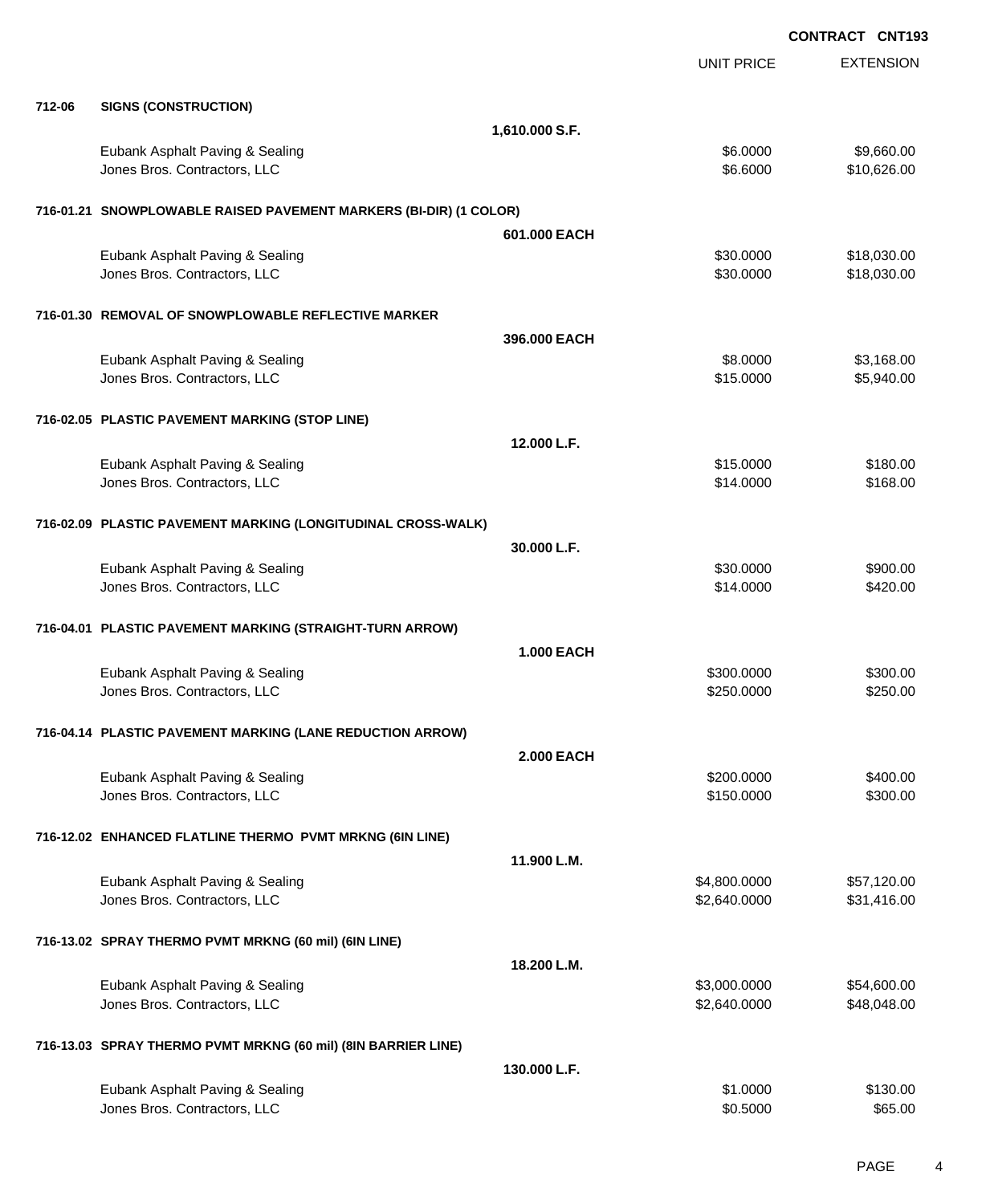|        |                                                              |                | <b>UNIT PRICE</b> | <b>EXTENSION</b> |
|--------|--------------------------------------------------------------|----------------|-------------------|------------------|
|        | 716-13.04 SPRAY THERMO PVMT MRKNG (60 mil) (4IN DOTTED LINE) |                |                   |                  |
|        |                                                              | 500.000 L.F.   |                   |                  |
|        | Eubank Asphalt Paving & Sealing                              |                | \$1.0000          | \$500.00         |
|        | Jones Bros. Contractors, LLC                                 |                | \$0.3600          | \$180.00         |
| 717-01 | <b>MOBILIZATION</b>                                          |                |                   |                  |
|        |                                                              | 1.000 LS       |                   |                  |
|        | Eubank Asphalt Paving & Sealing                              |                | \$28,000.0000     | \$28,000.00      |
|        | Jones Bros. Contractors, LLC                                 |                | \$49,000.0000     | \$49,000.00      |
|        | 730-14.02 SAW SLOT                                           |                |                   |                  |
|        |                                                              | 1,153.000 L.F. |                   |                  |
|        | Eubank Asphalt Paving & Sealing                              |                | \$3.7000          | \$4,266.10       |
|        | Jones Bros. Contractors, LLC                                 |                | \$3.5000          | \$4,035.50       |
|        | 730-14.03 LOOP WIRE                                          |                |                   |                  |
|        |                                                              | 2,506.000 L.F. |                   |                  |
|        | Eubank Asphalt Paving & Sealing                              |                | \$0.5500          | \$1,378.30       |
|        | Jones Bros. Contractors, LLC                                 |                | \$0.5000          | \$1,253.00       |
|        |                                                              |                |                   |                  |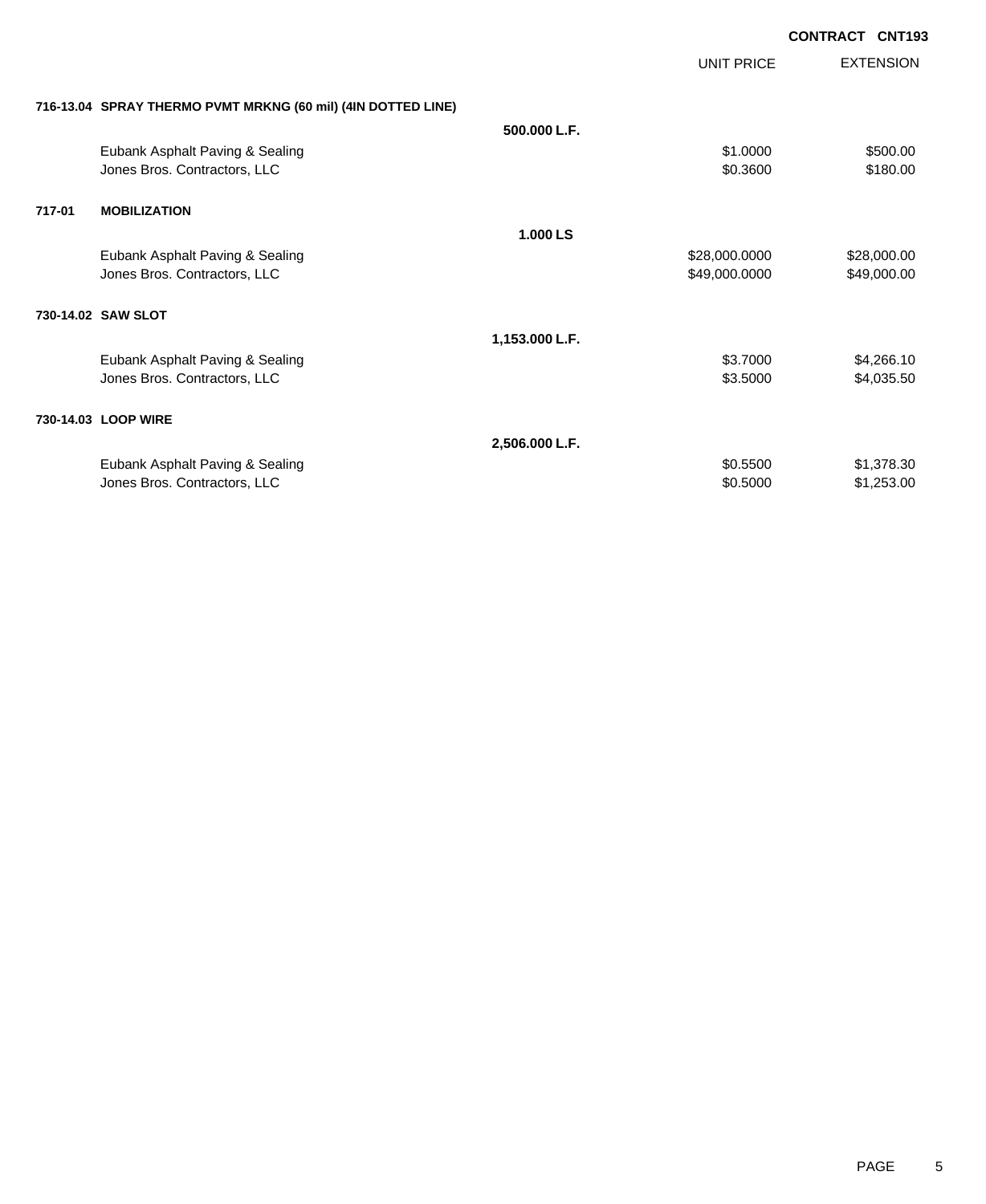Eubank Asphalt Paving & Sealing  $$827,402.40$ Jones Bros. Contractors, LLC \$951,960.50

#### **TOTAL CONTRACT**

Eubank Asphalt Paving & Sealing  $$827,402.40$ Jones Bros. Contractors, LLC \$951,960.50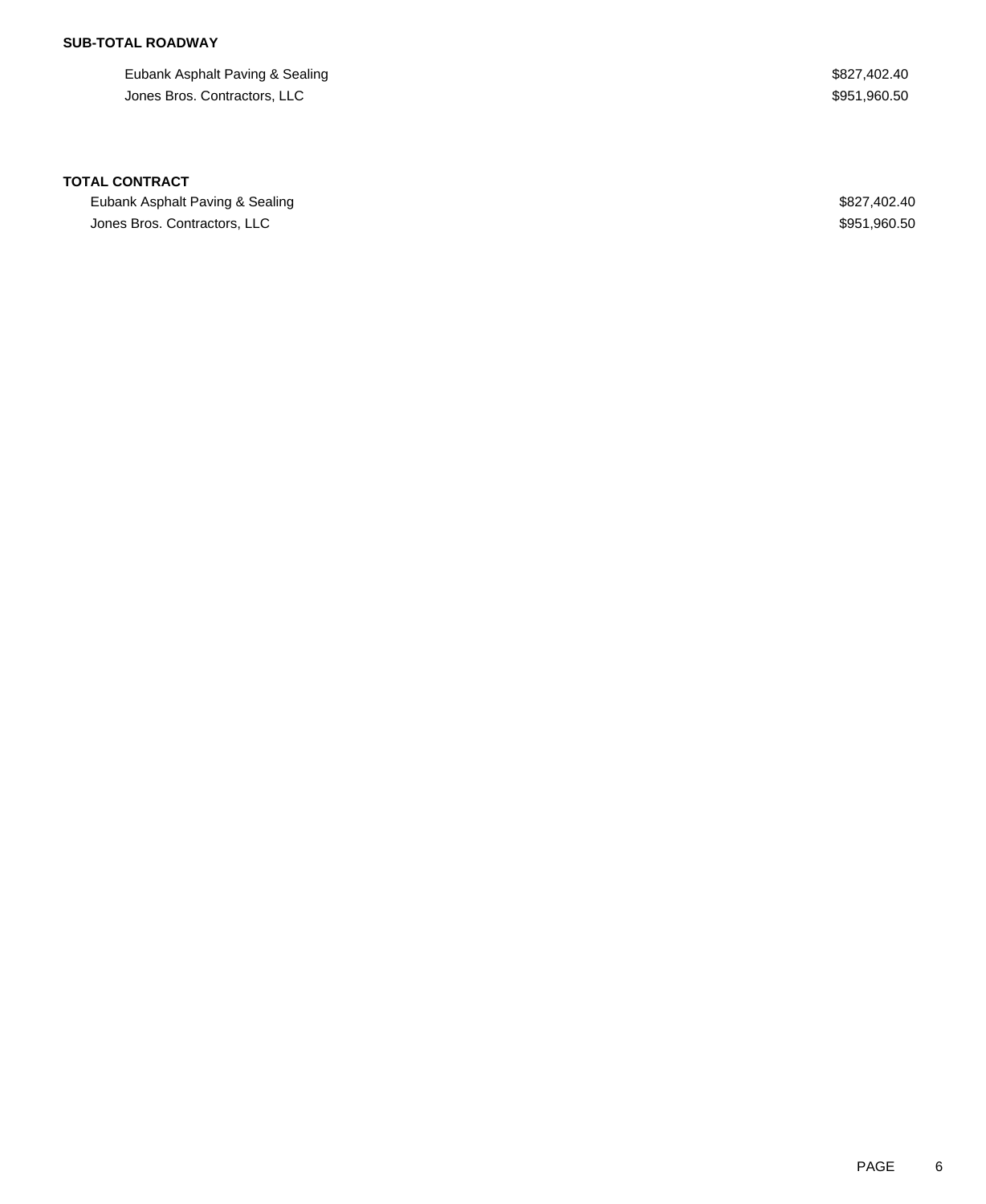#### DICKSON COUNTY (Contract No. CNT214 Call 030)

NH-1(407),22002-4256-04

THE EMERGENCY REPLACEMENT OF A COLLAPSED CORRUGATED METAL PIPE ON U.S. 70 (S.R. 1) (L.M. 7.70) IN DICKSON, INCLUDING GRADING, DRAINAGE AND PAVING.

PROJECT LENGTH - 0.020 MILES

COMPLETION TIME - ON OR BEFORE AUGUST 30, 2019

DBE GOAL 15.00%

|                                        | TOTAL CONTRACT |
|----------------------------------------|----------------|
| Eubank Asphalt Paving & Sealing        | \$259,942,00   |
| Kiewit Infrastructure South Co.        | \$404.073.40   |
| Sessions Paving Company                | \$406.133.00   |
| Underground Pipe and Construction, LLC | \$409,537.00   |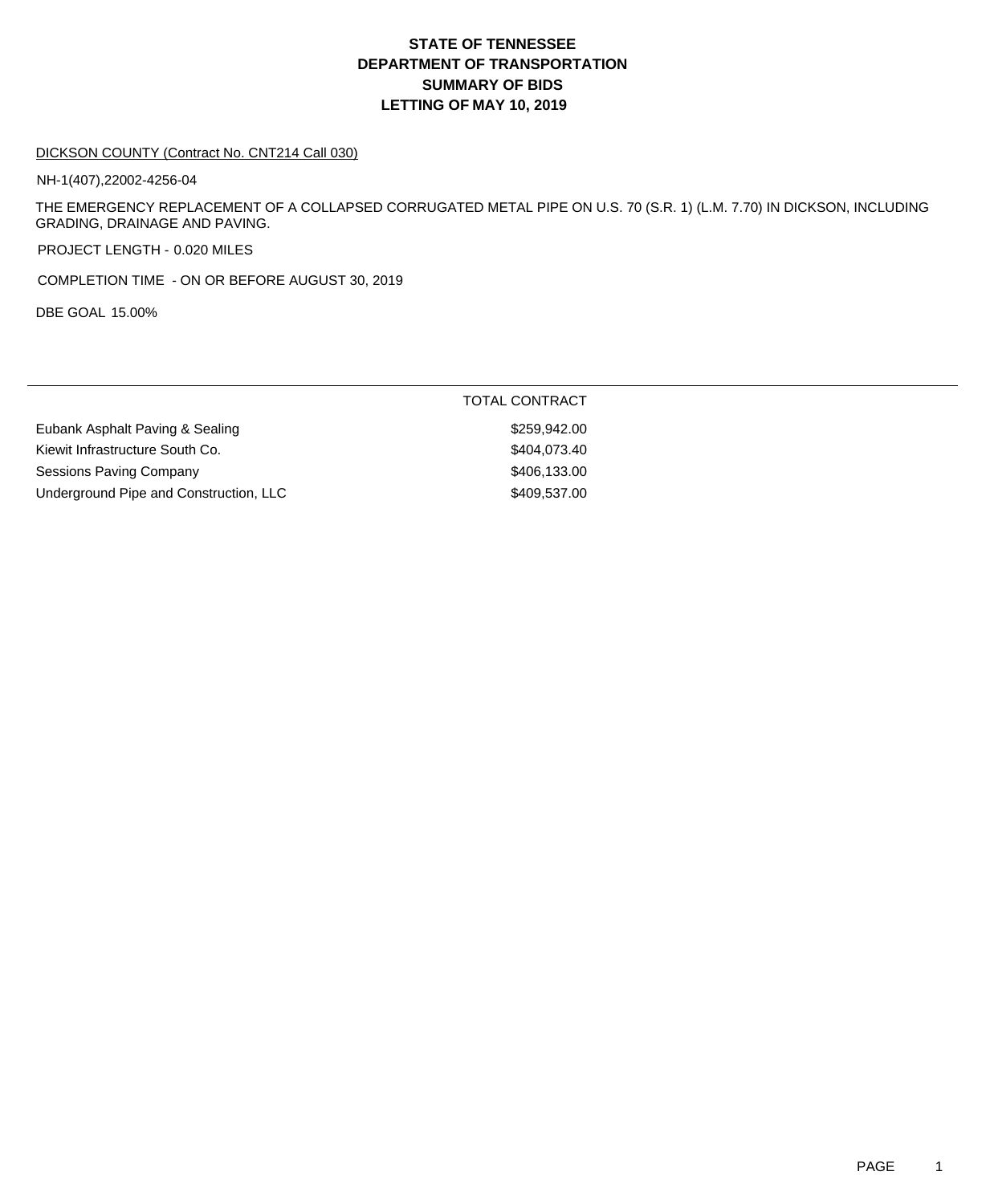|        |                                                                   |                |                      | <b>CONTRACT CNT214</b>   |
|--------|-------------------------------------------------------------------|----------------|----------------------|--------------------------|
|        |                                                                   |                | <b>UNIT PRICE</b>    | <b>EXTENSION</b>         |
|        | <b>ROADWAY CATEGORY</b>                                           |                |                      |                          |
|        | 202-02.01 REMOVAL OF PIPE (30" CMP, STA. 105+18)                  |                |                      |                          |
|        |                                                                   | 52.000 L.F.    |                      |                          |
|        | Eubank Asphalt Paving & Sealing                                   |                | \$60.0000            | \$3,120.00               |
|        | Kiewit Infrastructure South Co.                                   |                | \$45.0000            | \$2,340.00               |
|        | Sessions Paving Company                                           |                | \$30.0000            | \$1,560.00               |
|        | Underground Pipe and Construction, LLC                            |                | \$100.0000           | \$5,200.00               |
| 203-01 | <b>ROAD &amp; DRAINAGE EXCAVATION (UNCLASSIFIED)</b>              |                |                      |                          |
|        |                                                                   | 1,853.000 C.Y. |                      |                          |
|        | Eubank Asphalt Paving & Sealing                                   |                | \$15.0000            | \$27,795.00              |
|        | Kiewit Infrastructure South Co.                                   |                | \$17.0000            | \$31,501.00              |
|        | <b>Sessions Paving Company</b>                                    |                | \$32.0000            | \$59,296.00              |
|        | Underground Pipe and Construction, LLC                            |                | \$22.0000            | \$40,766.00              |
|        | 203-02.01 BORROW EXCAVATION (GRADED SOLID ROCK)                   |                |                      |                          |
|        |                                                                   | 2,323.000 TON  |                      |                          |
|        | Eubank Asphalt Paving & Sealing                                   |                | \$22.0000            | \$51,106.00              |
|        | Kiewit Infrastructure South Co.                                   |                | \$30.0000            | \$69,690.00              |
|        | Sessions Paving Company                                           |                | \$42.5000            | \$98,727.50              |
|        | Underground Pipe and Construction, LLC                            |                | \$30.0000            | \$69,690.00              |
|        | 203-10.15 WASTE MATERIAL                                          |                |                      |                          |
|        |                                                                   | 1,845.000 C.Y. |                      |                          |
|        | Eubank Asphalt Paving & Sealing                                   |                | \$15.0000            | \$27,675.00              |
|        | Kiewit Infrastructure South Co.                                   |                | \$40.0000            | \$73,800.00              |
|        | Sessions Paving Company                                           |                | \$20.0000            | \$36,900.00              |
|        | Underground Pipe and Construction, LLC                            |                | \$12.0000            | \$22,140.00              |
| 209-05 | <b>SEDIMENT REMOVAL</b>                                           |                |                      |                          |
|        |                                                                   | 3.000 C.Y.     |                      |                          |
|        | Eubank Asphalt Paving & Sealing                                   |                | \$100.0000           | \$300.00                 |
|        | Kiewit Infrastructure South Co.                                   |                | \$350.0000           | \$1,050.00               |
|        | Sessions Paving Company                                           |                | \$20.0000            | \$60.00                  |
|        | Underground Pipe and Construction, LLC                            |                | \$50.0000            | \$150.00                 |
|        | 209-08.02 TEMPORARY SILT FENCE (WITH BACKING)                     |                |                      |                          |
|        |                                                                   | 130.000 L.F.   |                      |                          |
|        | Eubank Asphalt Paving & Sealing                                   |                | \$20.0000            | \$2,600.00               |
|        | Kiewit Infrastructure South Co.                                   |                | \$6.0000             | \$780.00                 |
|        | Sessions Paving Company<br>Underground Pipe and Construction, LLC |                | \$4.5000<br>\$5.0000 | \$585.00<br>\$650.00     |
|        |                                                                   |                |                      |                          |
|        | 209-09.01 SANDBAGS                                                |                |                      |                          |
|        |                                                                   | 700.000 BAG    |                      |                          |
|        | Eubank Asphalt Paving & Sealing                                   |                | \$5.0000             | \$3,500.00               |
|        | Kiewit Infrastructure South Co.<br><b>Sessions Paving Company</b> |                | \$7.5000<br>\$5.0000 | \$5,250.00<br>\$3,500.00 |
|        | Underground Pipe and Construction, LLC                            |                | \$9.0000             | \$6,300.00               |
|        |                                                                   |                |                      |                          |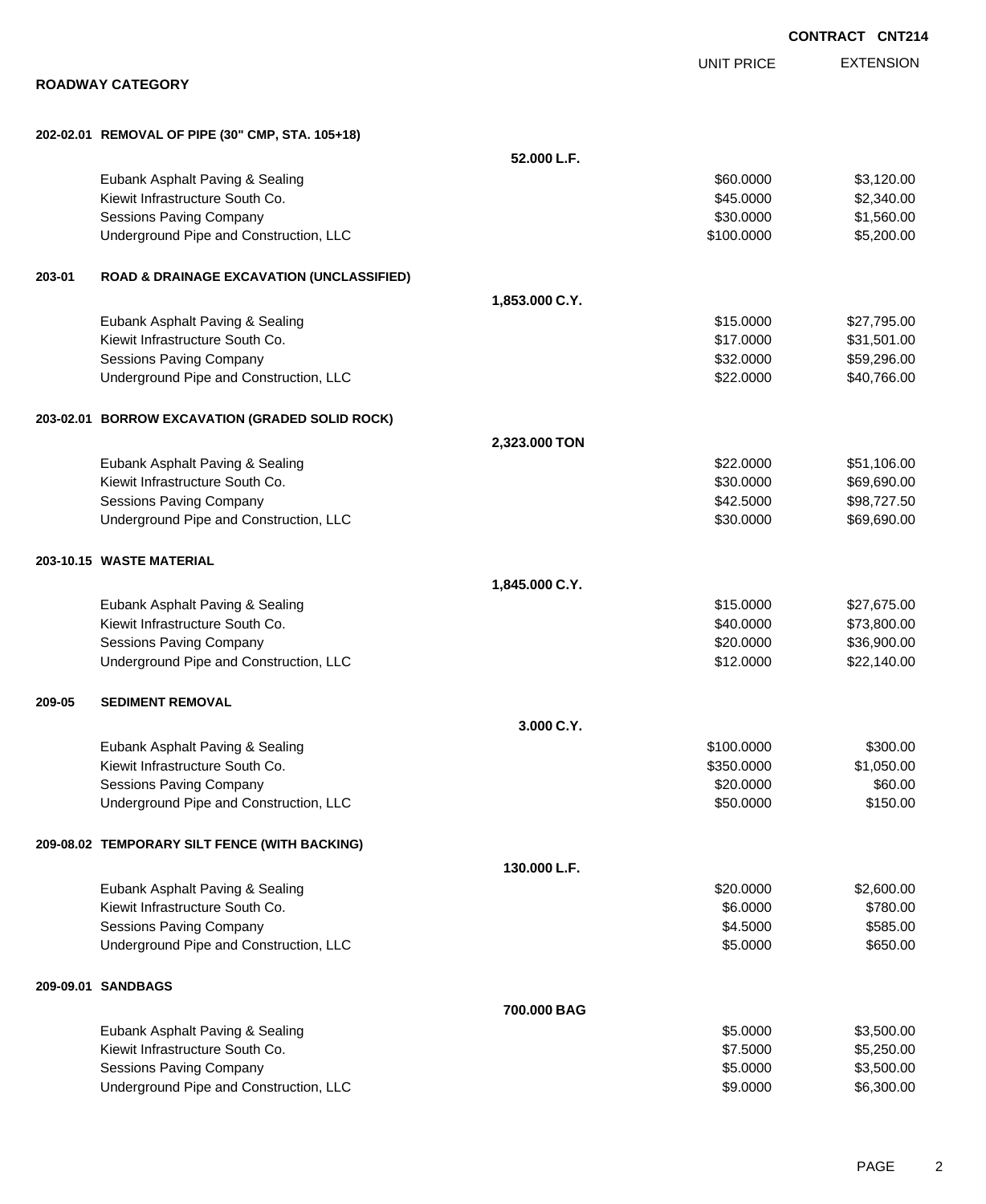|  | <b>CONTRACT CNT214</b> |  |  |
|--|------------------------|--|--|
|--|------------------------|--|--|

|        |                                                                 |                  | <b>UNIT PRICE</b> | <b>EXTENSION</b> |
|--------|-----------------------------------------------------------------|------------------|-------------------|------------------|
|        | 209-20.03 POLYETHYLENE SHEETING (6 MIL. MINIMUM)                |                  |                   |                  |
|        |                                                                 | 23.000 S.Y.      |                   |                  |
|        | Eubank Asphalt Paving & Sealing                                 |                  | \$10.0000         | \$230.00         |
|        | Kiewit Infrastructure South Co.                                 |                  | \$40.0000         | \$920.00         |
|        | Sessions Paving Company                                         |                  | \$20.0000         | \$460.00         |
|        | Underground Pipe and Construction, LLC                          |                  | \$20.0000         | \$460.00         |
| 303-01 | MINERAL AGGREGATE, TYPE A BASE, GRADING D                       |                  |                   |                  |
|        |                                                                 | 267,000 TON      |                   |                  |
|        | Eubank Asphalt Paving & Sealing                                 |                  | \$25.0000         | \$6,675.00       |
|        | Kiewit Infrastructure South Co.                                 |                  | \$70.0000         | \$18,690.00      |
|        | Sessions Paving Company                                         |                  | \$56.0000         | \$14,952.00      |
|        | Underground Pipe and Construction, LLC                          |                  | \$35.0000         | \$9,345.00       |
|        | 307-02.01 ASPHALT CONCRETE MIX (PG70-22) (BPMB-HM) GRADING A    |                  |                   |                  |
|        |                                                                 | 102.000 TON      |                   |                  |
|        | Eubank Asphalt Paving & Sealing                                 |                  | \$100.0000        | \$10,200.00      |
|        | Kiewit Infrastructure South Co.                                 |                  | \$300.0000        | \$30,600.00      |
|        | Sessions Paving Company                                         |                  | \$196,0000        | \$19,992.00      |
|        | Underground Pipe and Construction, LLC                          |                  | \$175.0000        | \$17,850.00      |
|        | 307-02.08 ASPHALT CONCRETE MIX (PG70-22) (BPMB-HM) GRADING B-M2 |                  |                   |                  |
|        |                                                                 | 35.000 TON       |                   |                  |
|        | Eubank Asphalt Paving & Sealing                                 |                  | \$300.0000        | \$10,500.00      |
|        | Kiewit Infrastructure South Co.                                 |                  | \$300.0000        | \$10,500.00      |
|        | <b>Sessions Paving Company</b>                                  |                  | \$203.0000        | \$7,105.00       |
|        | Underground Pipe and Construction, LLC                          |                  | \$180.0000        | \$6,300.00       |
| 402-01 | BITUMINOUS MATERIAL FOR PRIME COAT (PC)                         |                  |                   |                  |
|        |                                                                 | 0.500 TON        |                   |                  |
|        | Eubank Asphalt Paving & Sealing                                 |                  | \$100,0000        | \$50.00          |
|        | Kiewit Infrastructure South Co.                                 |                  | \$1,800.0000      | \$900.00         |
|        | Sessions Paving Company                                         |                  | \$1,200.0000      | \$600.00         |
|        | Underground Pipe and Construction, LLC                          |                  | \$3,000.0000      | \$1,500.00       |
| 402-02 | <b>AGGREGATE FOR COVER MATERIAL (PC)</b>                        |                  |                   |                  |
|        |                                                                 | <b>1.800 TON</b> |                   |                  |
|        | Eubank Asphalt Paving & Sealing                                 |                  | \$50.0000         | \$90.00          |
|        | Kiewit Infrastructure South Co.                                 |                  | \$90.0000         | \$162.00         |
|        | <b>Sessions Paving Company</b>                                  |                  | \$60.0000         | \$108.00         |
|        | Underground Pipe and Construction, LLC                          |                  | \$100.0000        | \$180.00         |
| 403-01 | BITUMINOUS MATERIAL FOR TACK COAT (TC)                          |                  |                   |                  |
|        |                                                                 | 0.200 TON        |                   |                  |
|        | Eubank Asphalt Paving & Sealing                                 |                  | \$2,000.0000      | \$400.00         |
|        | Kiewit Infrastructure South Co.                                 |                  | \$2,100.0000      | \$420.00         |
|        | <b>Sessions Paving Company</b>                                  |                  | \$1,500.0000      | \$300.00         |
|        | Underground Pipe and Construction, LLC                          |                  | \$5,000.0000      | \$1,000.00       |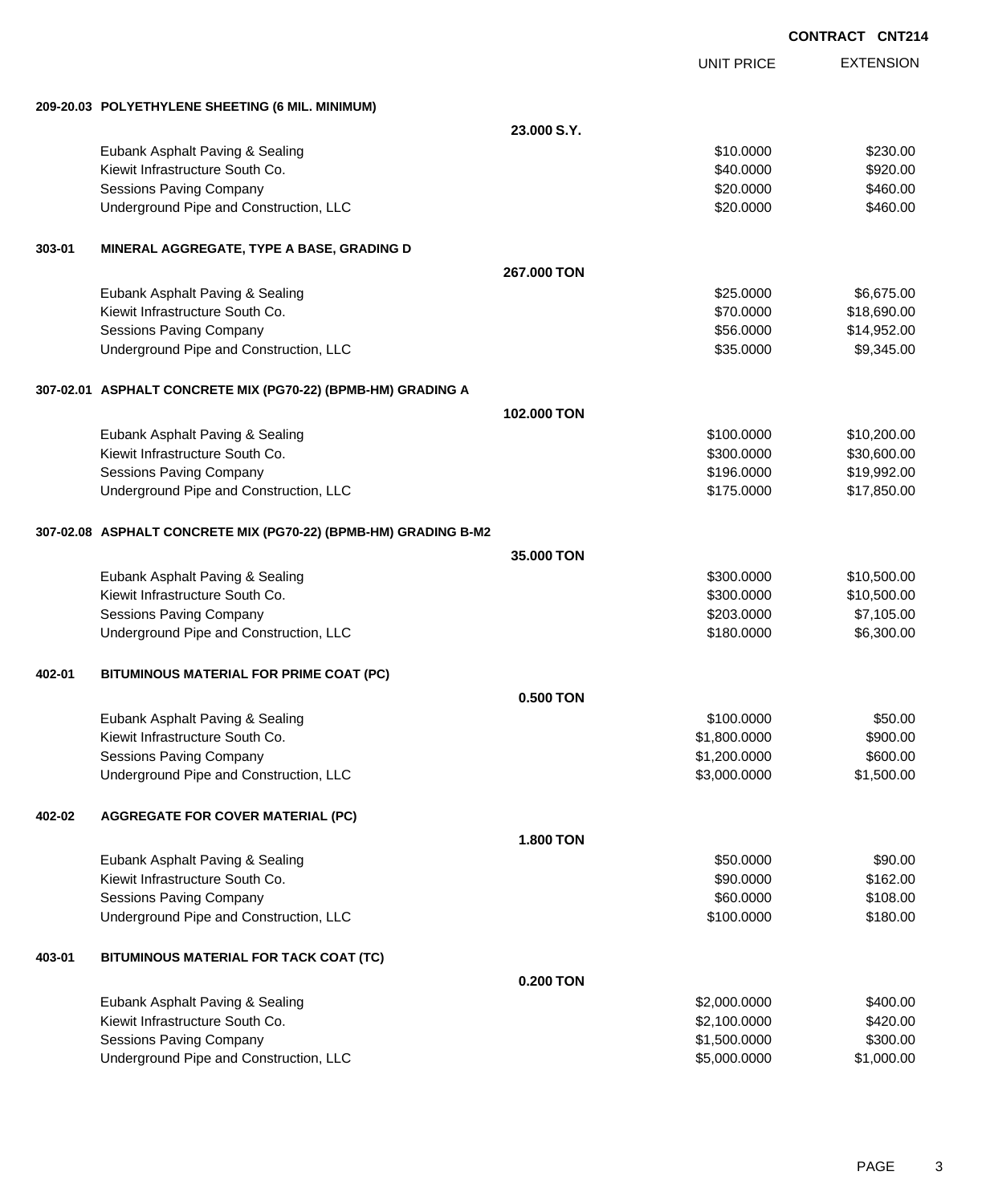|                                                                  |                   | <b>CONTRACT CNT214</b> |                  |
|------------------------------------------------------------------|-------------------|------------------------|------------------|
|                                                                  | <b>UNIT PRICE</b> |                        | <b>EXTENSION</b> |
| 407-02.13 REMOVAL & DISPOSAL OF EXISTING ASPHALT PAVEMENT        |                   |                        |                  |
|                                                                  | 323,000 S.Y.      |                        |                  |
| Eubank Asphalt Paving & Sealing                                  | \$10.0000         |                        | \$3,230.00       |
| Kiewit Infrastructure South Co.                                  | \$22.0000         |                        | \$7,106.00       |
| Sessions Paving Company                                          | \$10.0000         |                        | \$3,230.00       |
| Underground Pipe and Construction, LLC                           | \$10.0000         |                        | \$3,230.00       |
| 411-02.10 ACS MIX(PG70-22) GRADING D                             |                   |                        |                  |
|                                                                  | <b>24,000 TON</b> |                        |                  |
| Eubank Asphalt Paving & Sealing                                  | \$300.0000        |                        | \$7,200.00       |
| Kiewit Infrastructure South Co.                                  | \$400.0000        |                        | \$9,600.00       |
| Sessions Paving Company                                          | \$228,0000        |                        | \$5,472.00       |
| Underground Pipe and Construction, LLC                           | \$225.0000        |                        | \$5,400.00       |
| 411-12.03 SCORING FOR RUMBLE STRIPE (NON-CONTINUOUS) (8IN WIDTH) |                   |                        |                  |
|                                                                  | 0.100 L.M.        |                        |                  |
| Eubank Asphalt Paving & Sealing                                  | \$5,000.0000      |                        | \$500.00         |
| Kiewit Infrastructure South Co.                                  | \$55,000.0000     |                        | \$5,500.00       |
| Sessions Paving Company                                          | \$40,000.0000     |                        | \$4,000.00       |
| Underground Pipe and Construction, LLC                           | \$25,000.0000     |                        | \$2,500.00       |
| 607-08.04 42" CONCRETE PIPE CULVERT (CLASS V)                    |                   |                        |                  |
|                                                                  | 44.000 L.F.       |                        |                  |
| Eubank Asphalt Paving & Sealing                                  | \$250.0000        |                        | \$11,000.00      |
| Kiewit Infrastructure South Co.                                  | \$300.0000        |                        | \$13,200.00      |
| <b>Sessions Paving Company</b>                                   | \$302.0000        |                        | \$13,288.00      |
| Underground Pipe and Construction, LLC                           | \$1,800.0000      |                        | \$79,200.00      |
| 611-02.12 JUNCTION BOX, TYPE 3                                   |                   |                        |                  |
|                                                                  | <b>1.000 EACH</b> |                        |                  |
| Eubank Asphalt Paving & Sealing                                  | \$1,000.0000      |                        | \$1,000.00       |
| Kiewit Infrastructure South Co.                                  | \$21,400.0000     |                        | \$21,400.00      |
| <b>Sessions Paving Company</b>                                   | \$6,000.0000      |                        | \$6,000.00       |
| Underground Pipe and Construction, LLC                           | \$20,000.0000     |                        | \$20,000.00      |
| 611-07.66 42IN ENDWALL (CROSS DRAIN) 3:1                         |                   |                        |                  |
|                                                                  | <b>1.000 EACH</b> |                        |                  |
| Eubank Asphalt Paving & Sealing                                  | \$8,000.0000      |                        | \$8,000.00       |
| Kiewit Infrastructure South Co.                                  | \$7,000.0000      |                        | \$7,000.00       |
| Sessions Paving Company                                          | \$6,000.0000      |                        | \$6,000.00       |
| Underground Pipe and Construction, LLC                           | \$10,000.0000     |                        | \$10,000.00      |
| 621-03.03 24" TEMPORARY DRAINAGE PIPE                            |                   |                        |                  |
|                                                                  | 70.000 L.F.       |                        |                  |

| Eubank Asphalt Paving & Sealing        | \$10,0000  | \$700.00   |
|----------------------------------------|------------|------------|
| Kiewit Infrastructure South Co.        | \$60,0000  | \$4,200,00 |
| Sessions Paving Company                | \$40,0000  | \$2,800,00 |
| Underground Pipe and Construction, LLC | \$100,0000 | \$7,000.00 |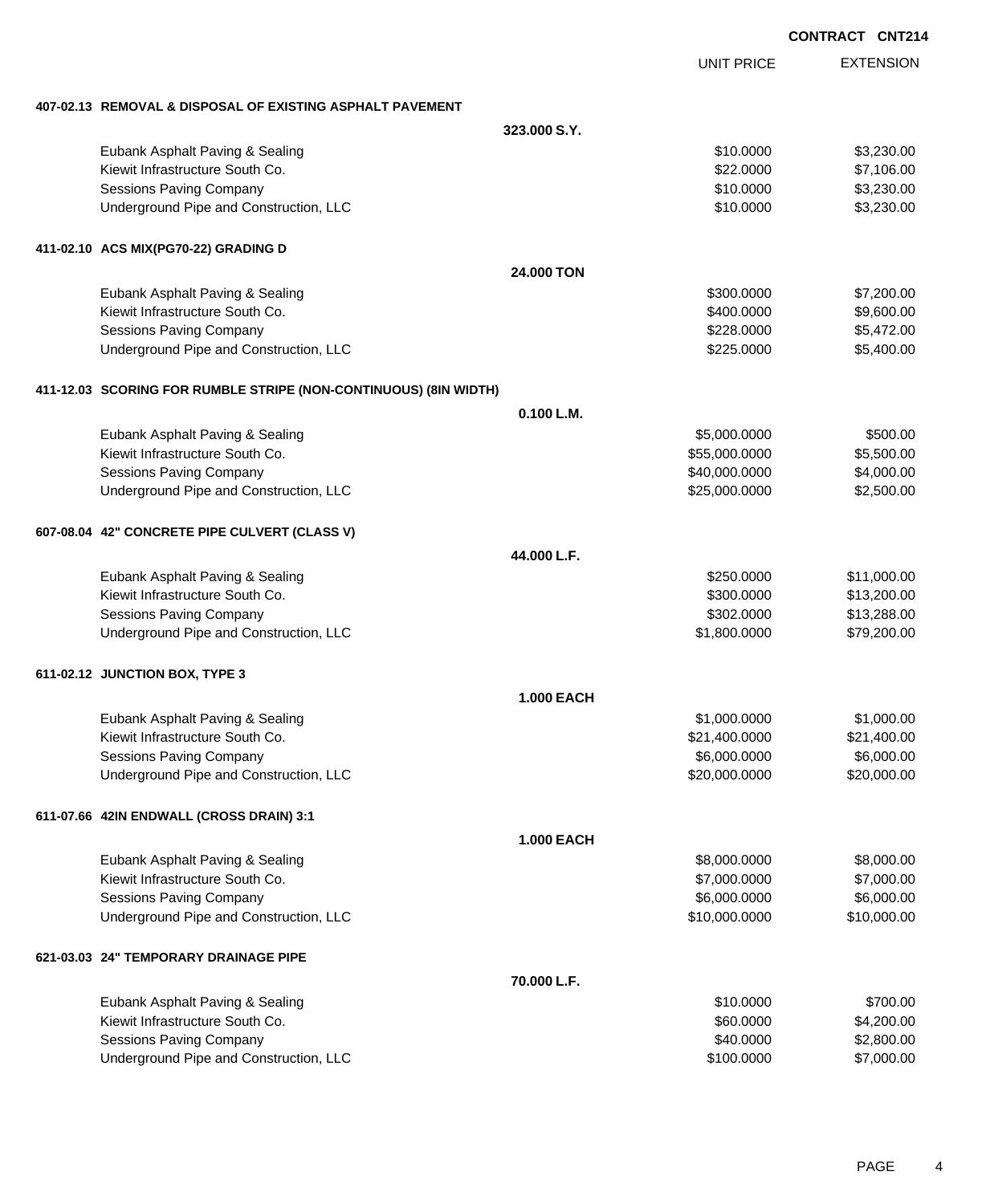UNIT PRICE

EXTENSION

|        | 707-08.11 HIGH-VISIBILITY CONSTRUCTION FENCE |              |               |             |
|--------|----------------------------------------------|--------------|---------------|-------------|
|        |                                              | 130.000 L.F. |               |             |
|        | Eubank Asphalt Paving & Sealing              |              | \$16.0000     | \$2,080.00  |
|        | Kiewit Infrastructure South Co.              |              | \$2.5000      | \$325.00    |
|        | Sessions Paving Company                      |              | \$10.0000     | \$1,300.00  |
|        | Underground Pipe and Construction, LLC       |              | \$10.0000     | \$1,300.00  |
|        | 709-05.05 MACHINED RIP-RAP (CLASS A-3)       |              |               |             |
|        |                                              | 589.000 TON  |               |             |
|        | Eubank Asphalt Paving & Sealing              |              | \$50.0000     | \$29,450.00 |
|        | Kiewit Infrastructure South Co.              |              | \$36.0000     | \$21,204.00 |
|        | <b>Sessions Paving Company</b>               |              | \$50.0000     | \$29,450.00 |
|        | Underground Pipe and Construction, LLC       |              | \$35.0000     | \$20,615.00 |
| 712-01 | <b>TRAFFIC CONTROL</b>                       |              |               |             |
|        |                                              | 1.000 LS     |               |             |
|        | Eubank Asphalt Paving & Sealing              |              | \$5,000.0000  | \$5,000.00  |
|        | Kiewit Infrastructure South Co.              |              | \$10,000.0000 | \$10,000.00 |
|        | Sessions Paving Company                      |              | \$46,000.0000 | \$46,000.00 |
|        | Underground Pipe and Construction, LLC       |              | \$25,000.0000 | \$25,000.00 |
|        | 712-04.01 FLEXIBLE DRUMS (CHANNELIZING)      |              |               |             |
|        |                                              | 60.000 EACH  |               |             |
|        | Eubank Asphalt Paving & Sealing              |              | \$30.0000     | \$1,800.00  |
|        | Kiewit Infrastructure South Co.              |              | \$40.0000     | \$2,400.00  |
|        | Sessions Paving Company                      |              | \$15.0000     | \$900.00    |
|        | Underground Pipe and Construction, LLC       |              | \$20.0000     | \$1,200.00  |
|        | 712-05.01 WARNING LIGHTS (TYPE A)            |              |               |             |
|        |                                              | 66.000 EACH  |               |             |
|        | Eubank Asphalt Paving & Sealing              |              | \$5.0000      | \$330.00    |
|        | Kiewit Infrastructure South Co.              |              | \$33.0000     | \$2,178.00  |
|        | <b>Sessions Paving Company</b>               |              | \$6.0000      | \$396.00    |
|        | Underground Pipe and Construction, LLC       |              | \$10.0000     | \$660.00    |
| 712-06 | <b>SIGNS (CONSTRUCTION)</b>                  |              |               |             |
|        |                                              | 532.000 S.F. |               |             |
|        | Eubank Asphalt Paving & Sealing              |              | \$10.0000     | \$5,320.00  |
|        | Kiewit Infrastructure South Co.              |              | \$10.0000     | \$5,320.00  |
|        | <b>Sessions Paving Company</b>               |              | \$8.0000      | \$4,256.00  |
|        | Underground Pipe and Construction, LLC       |              | \$10.0000     | \$5,320.00  |
|        | 712-07.03 TEMPORARY BARRICADES (TYPE III)    |              |               |             |
|        |                                              | 48.000 L.F.  |               |             |
|        | Eubank Asphalt Paving & Sealing              |              | \$50.0000     | \$2,400.00  |
|        | Kiewit Infrastructure South Co.              |              | \$18.0000     | \$864.00    |
|        | Sessions Paving Company                      |              | \$17.0000     | \$816.00    |
|        | Underground Pipe and Construction, LLC       |              | \$20.0000     | \$960.00    |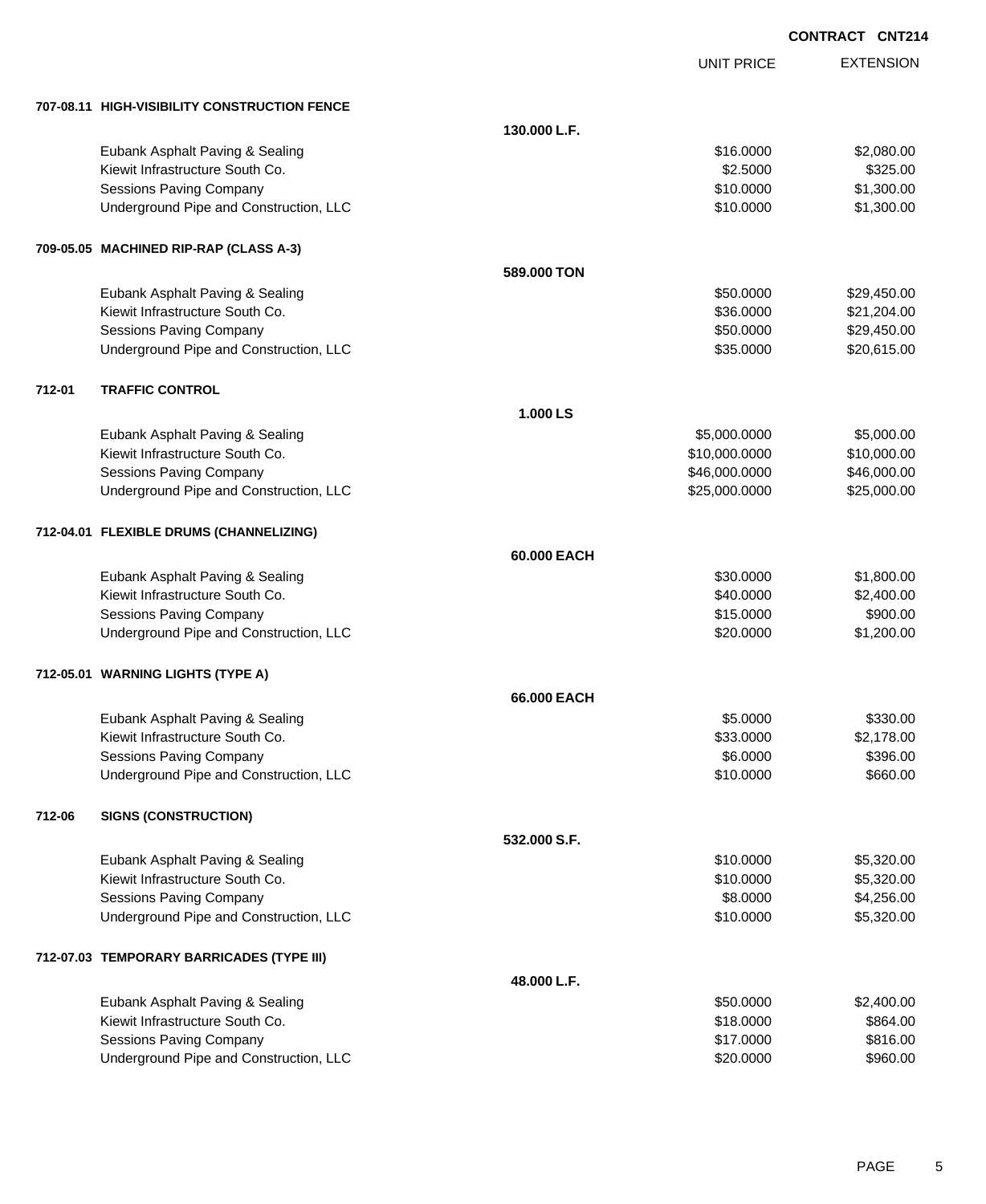|        |                                                                  |                   |                   | <b>CONTRACT CNT214</b> |
|--------|------------------------------------------------------------------|-------------------|-------------------|------------------------|
|        |                                                                  |                   | <b>UNIT PRICE</b> | <b>EXTENSION</b>       |
|        | 713-16.01 CHANGEABLE MESSAGE SIGN UNIT                           |                   |                   |                        |
|        |                                                                  | <b>2.000 EACH</b> |                   |                        |
|        | Eubank Asphalt Paving & Sealing                                  |                   | \$3,000.0000      | \$6,000.00             |
|        | Kiewit Infrastructure South Co.                                  |                   | \$7,800.0000      | \$15,600.00            |
|        | <b>Sessions Paving Company</b>                                   |                   | \$6,600.0000      | \$13,200.00            |
|        | Underground Pipe and Construction, LLC                           |                   | \$7,000.0000      | \$14,000.00            |
|        | 716-01.23 SNOWPLOWABLE RAISED PAVEMENT MARKERS (BI-DIR)(2 COLOR) |                   |                   |                        |
|        |                                                                  | <b>2.000 EACH</b> |                   |                        |
|        | Eubank Asphalt Paving & Sealing                                  |                   | \$200.0000        | \$400.00               |
|        | Kiewit Infrastructure South Co.                                  |                   | \$110.0000        | \$220.00               |
|        | <b>Sessions Paving Company</b>                                   |                   | \$110.0000        | \$220.00               |
|        | Underground Pipe and Construction, LLC                           |                   | \$500.0000        | \$1,000.00             |
|        | 716-13.02 SPRAY THERMO PVMT MRKNG (60 mil) (6IN LINE)            |                   |                   |                        |
|        |                                                                  | 0.300 L.M.        |                   |                        |
|        | Eubank Asphalt Paving & Sealing                                  |                   | \$10,000.0000     | \$3,000.00             |
|        | Kiewit Infrastructure South Co.                                  |                   | \$11,000.0000     | \$3,300.00             |
|        | Sessions Paving Company                                          |                   | \$11,000.0000     | \$3,300.00             |
|        | Underground Pipe and Construction, LLC                           |                   | \$5,000.0000      | \$1,500.00             |
| 717-01 | <b>MOBILIZATION</b>                                              |                   |                   |                        |
|        |                                                                  | 1.000 LS          |                   |                        |
|        | Eubank Asphalt Paving & Sealing                                  |                   | \$15,000.0000     | \$15,000.00            |
|        | Kiewit Infrastructure South Co.                                  |                   | \$20,000.0000     | \$20,000.00            |
|        | Sessions Paving Company                                          |                   | \$6,500.0000      | \$6,500.00             |
|        | Underground Pipe and Construction, LLC                           |                   | \$20,000.0000     | \$20,000.00            |
|        | 740-10.03 GEOTEXTILE (TYPE III) (EROSION CONTROL)                |                   |                   |                        |
|        |                                                                  | 86,000 S.Y.       |                   |                        |
|        | Eubank Asphalt Paving & Sealing                                  |                   | \$25.0000         | \$2,150.00             |
|        | Kiewit Infrastructure South Co.                                  |                   | \$2.6500          | \$227.90               |
|        | <b>Sessions Paving Company</b>                                   |                   | \$6.5000          | \$559.00               |
|        | Underground Pipe and Construction, LLC                           |                   | \$10.0000         | \$860.00               |
|        | 740-10.04 GEOTEXTILE (TYPE IV) (STABILIZATION)                   |                   |                   |                        |
|        |                                                                  | 1,747.000 S.Y.    |                   |                        |
|        | Eubank Asphalt Paving & Sealing                                  |                   | \$3.0000          | \$5,241.00             |
|        | Kiewit Infrastructure South Co.                                  |                   | \$2.5000          | \$4,367.50             |
|        | <b>Sessions Paving Company</b>                                   |                   | \$6.5000          | \$11,355.50            |
|        | Underground Pipe and Construction, LLC                           |                   | \$3.0000          | \$5,241.00             |
|        | 740-11.01 TEMPORARY SEDIMENT TUBE 8IN                            |                   |                   |                        |
|        |                                                                  | 100.000 L.F.      |                   |                        |
|        | Eubank Asphalt Paving & Sealing                                  |                   | \$25.0000         | \$2,500.00             |
|        | Kiewit Infrastructure South Co.                                  |                   | \$5.5000          | \$550.00               |
|        | Sessions Paving Company                                          |                   | \$12.0000         | \$1,200.00             |
|        | Underground Pipe and Construction, LLC                           |                   | \$5.0000          | \$500.00               |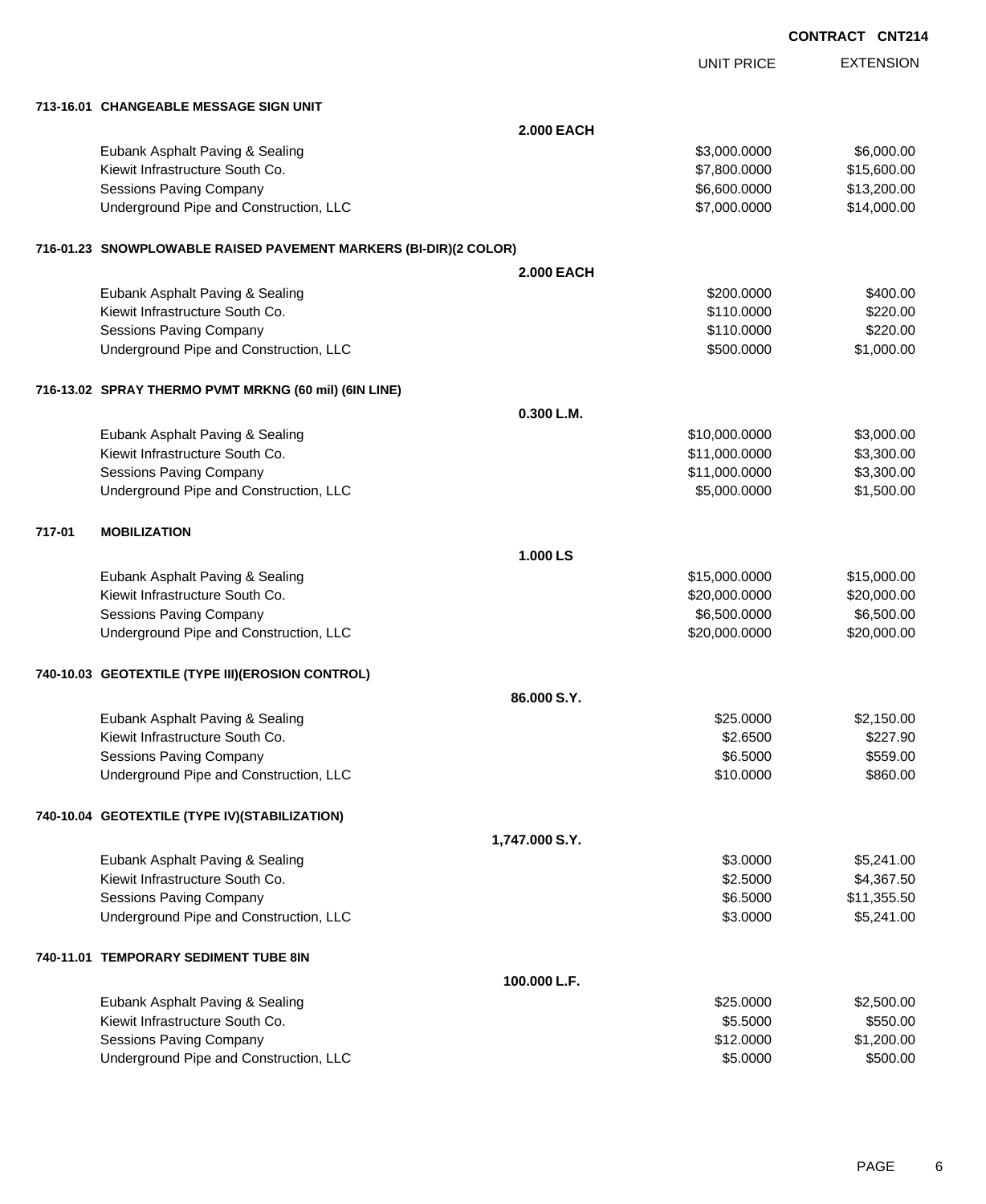UNIT PRICE

EXTENSION

| 801-01.07 TEMPORARY SEEDING (WITH MULCH) |  |
|------------------------------------------|--|
|                                          |  |

|        | 801-01.07 TEMPORARY SEEDING (WITH MULCH) |                   |            |            |
|--------|------------------------------------------|-------------------|------------|------------|
|        |                                          | <b>5.000 UNIT</b> |            |            |
|        | Eubank Asphalt Paving & Sealing          |                   | \$120.0000 | \$600.00   |
|        | Kiewit Infrastructure South Co.          |                   | \$150,0000 | \$750.00   |
|        | Sessions Paving Company                  |                   | \$75.0000  | \$375.00   |
|        | Underground Pipe and Construction, LLC   |                   | \$200.0000 | \$1,000.00 |
| 801-03 | <b>WATER (SEEDING &amp; SODDING)</b>     |                   |            |            |
|        |                                          | 3.000 M.G.        |            |            |
|        | Eubank Asphalt Paving & Sealing          |                   | \$120.0000 | \$360.00   |
|        | Kiewit Infrastructure South Co.          |                   | \$150.0000 | \$450.00   |
|        | <b>Sessions Paving Company</b>           |                   | \$50.0000  | \$150.00   |
|        | Underground Pipe and Construction, LLC   |                   | \$100.0000 | \$300.00   |
| 803-01 | <b>SODDING (NEW SOD)</b>                 |                   |            |            |
|        |                                          | 122.000 S.Y.      |            |            |
|        | Eubank Asphalt Paving & Sealing          |                   | \$20.0000  | \$2,440.00 |
|        | Kiewit Infrastructure South Co.          |                   | \$14,0000  | \$1,708.00 |
|        | Sessions Paving Company                  |                   | \$10.0000  | \$1,220.00 |
|        | Underground Pipe and Construction, LLC   |                   | \$10.0000  | \$1,220.00 |
|        |                                          |                   |            |            |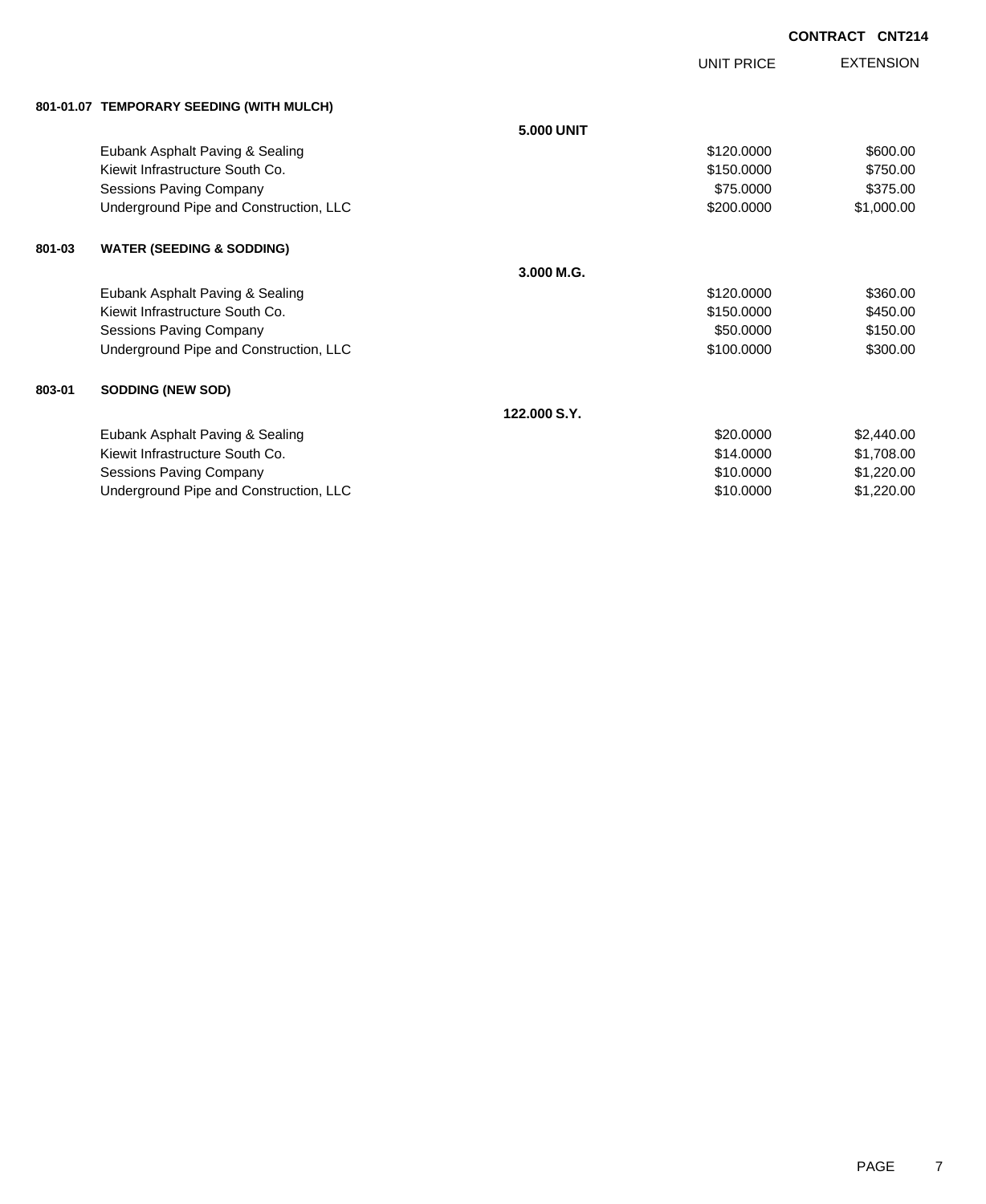| Eubank Asphalt Paving & Sealing        | \$259.942.00 |
|----------------------------------------|--------------|
| Kiewit Infrastructure South Co.        | \$404.073.40 |
| Sessions Paving Company                | \$406,133.00 |
| Underground Pipe and Construction, LLC | \$409.537.00 |
|                                        |              |

| Eubank Asphalt Paving & Sealing        | \$259.942.00 |
|----------------------------------------|--------------|
| Kiewit Infrastructure South Co.        | \$404.073.40 |
| Sessions Paving Company                | \$406.133.00 |
| Underground Pipe and Construction, LLC | \$409.537.00 |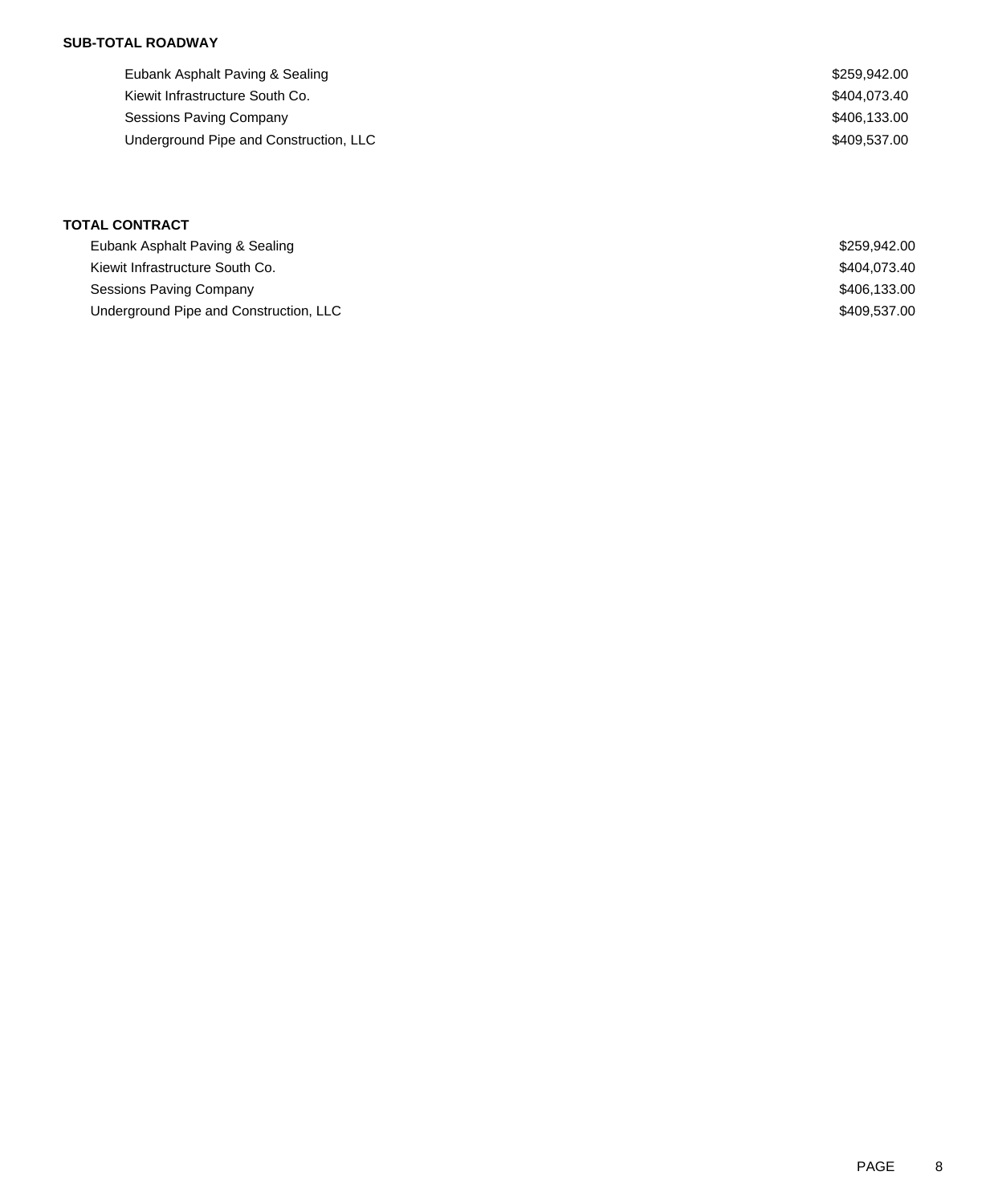#### DICKSON COUNTY (Contract No. CNT159 Call 031)

STP/HSIP-1(404),22002-3253-94,22002-8253-14

THE RESURFACING ON U.S. 70 (S.R. 1) FROM CORLEW DRIVE (L.M. 14.00) TO THE CHEATHAM COUNTY LINE (L.M. 21.85).

PROJECT LENGTH - 7.850 MILES

COMPLETION TIME - ON OR BEFORE NOVEMBER 15, 2019

DBE GOAL 8.50%

Eubank Asphalt Paving & Sealing \$1,045,430.00 Jones Bros. Contractors, LLC \$1,217,985.00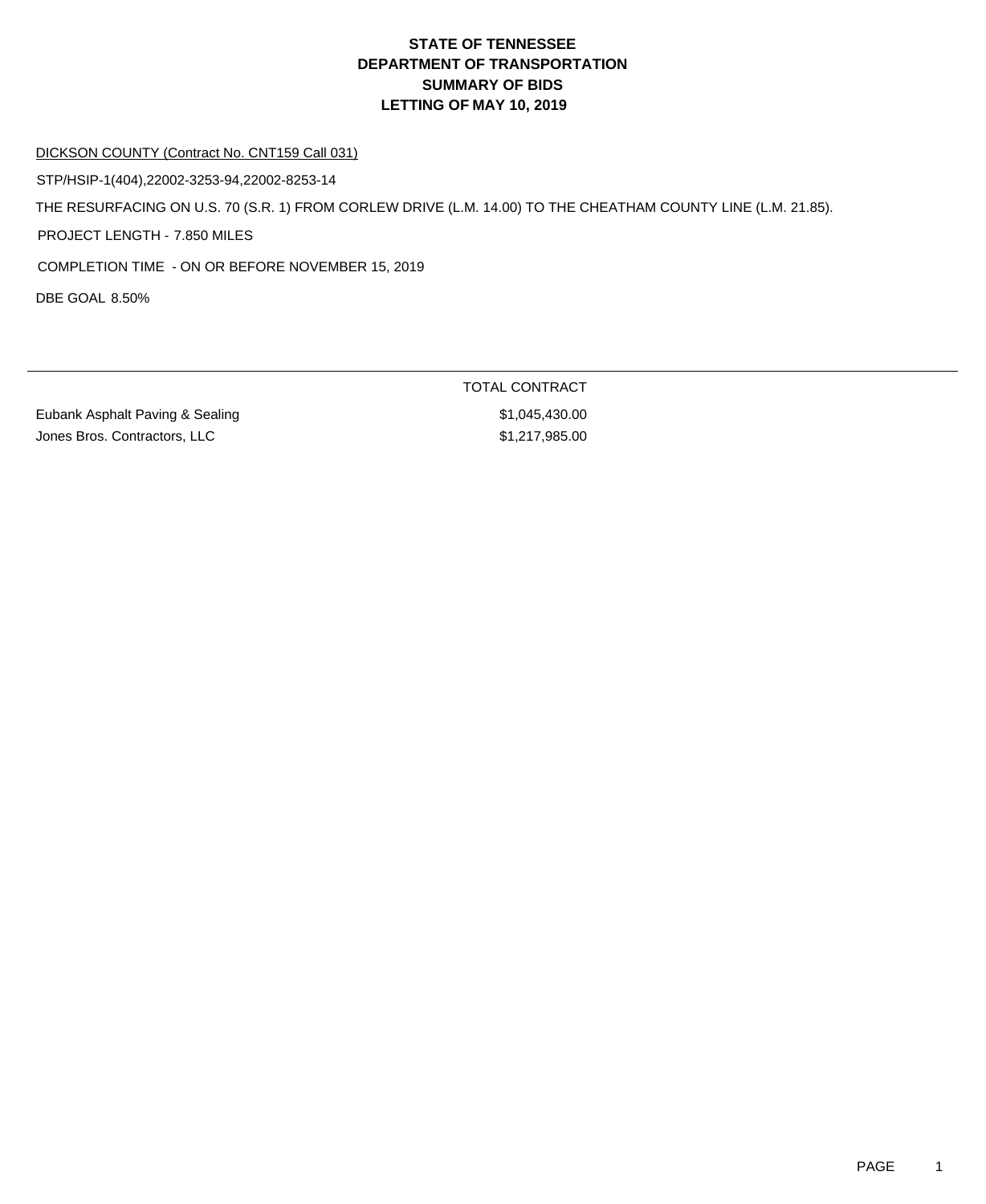EXTENSION **CONTRACT CNT159** UNIT PRICE **ROADWAY CATEGORY 208-01.05 BROOMING & DEGRASSING SHOULDERS 15.700 L.M.** Eubank Asphalt Paving & Sealing \$325.0000 \$5,102.50 Jones Bros. Contractors, LLC \$1,000.0000 \$15,700.00 **303-01 MINERAL AGGREGATE, TYPE A BASE, GRADING D 1,504.000 TON** Eubank Asphalt Paving & Sealing \$15.0000 \$22,560.00 Jones Bros. Contractors, LLC 6. 2000 \$39,104.00 **307-01.08 ASPHALT CONCRETE MIX (PG64-22) (BPMB-HM) GRADING B-M2 300.000 TON** Eubank Asphalt Paving & Sealing \$65.0000 \$19,500.00 Jones Bros. Contractors, LLC \$72.5000 \$21,750.00 **403-01 BITUMINOUS MATERIAL FOR TACK COAT (TC) 52.000 TON** Eubank Asphalt Paving & Sealing \$425.0000 \$22,100.00 Jones Bros. Contractors, LLC \$585.0000 \$30,420.00 **411-03.12 ACS MIX(PG64-22) THIN LIFT D ASPHALT 6,729.000 TON** Eubank Asphalt Paving & Sealing \$81.0000 \$545,049.00 versions and the set of the set of the set of the set of the set of the set of the set of the set of the set of the set of the set of the set of the set of the set of the set of the set of the set of the set of the set of **411-12.03 SCORING FOR RUMBLE STRIPE (NON-CONTINUOUS) (8IN WIDTH) 5.000 L.M.** Eubank Asphalt Paving & Sealing \$500.000 \$2,500.000 \$2,500.000 \$2,500.000 \$2,500.00 Jones Bros. Contractors, LLC \$900.0000 \$4,500.00 **415-01.01 COLD PLANING BITUMINOUS PAVEMENT 6,235.000 TON** Eubank Asphalt Paving & Sealing \$15.000 \$93,525.00 Jones Bros. Contractors, LLC 6. The state of the state of the state of the state of the state of the state of the state of the state of the state of the state of the state of the state of the state of the state of the stat **701-02.01 CONCRETE CURB RAMP (RETROFIT) 4,731.000 S.F.** Eubank Asphalt Paving & Sealing \$32.000 \$151,392.00 Jones Bros. Contractors, LLC \$28.2500 \$133,650.75 **712-01 TRAFFIC CONTROL 1.000 LS** Eubank Asphalt Paving & Sealing \$5,000.000 \$5,000.000 \$5,000.000 \$5,000.000 \$5,000.000 \$5,000.00 Jones Bros. Contractors, LLC \$50,000.0000 \$50,000.00 **712-04.01 FLEXIBLE DRUMS (CHANNELIZING) 25.000 EACH** Eubank Asphalt Paving & Sealing \$10.0000 \$250.00 Jones Bros. Contractors, LLC 66 and the state of the state of the state of the state of the state of the state of the state of the state of the state of the state of the state of the state of the state of the state of the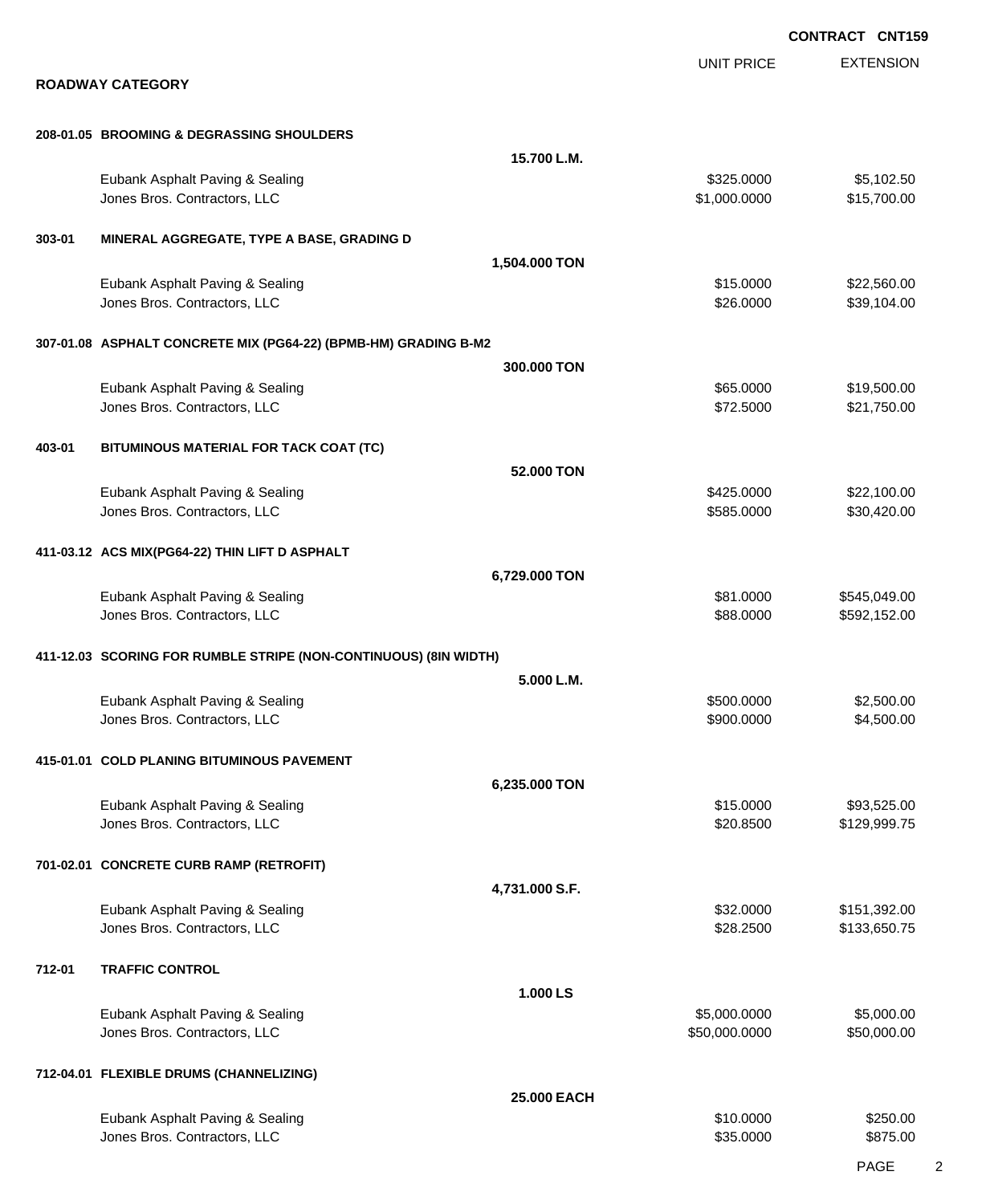EXTENSION **CONTRACT CNT159** UNIT PRICE **712-06 SIGNS (CONSTRUCTION) 1,490.000 S.F.** Eubank Asphalt Paving & Sealing \$6.0000 \$8,940.00 Jones Bros. Contractors, LLC \$6.5000 \$9,685.00 **713-16.09 RAILROAD ADVANCE WARNING SIGN AND SUPPORT 4.000 EACH** Eubank Asphalt Paving & Sealing \$300.0000 \$1,200.00 Jones Bros. Contractors, LLC \$285.0000 \$1,140.00 **713-16.20 SIGNS (W11-2, PEDESTRIAN CROSSING) 2.000 EACH** Eubank Asphalt Paving & Sealing \$200.000 \$400.00 Jones Bros. Contractors, LLC \$250.0000 \$500.00 **716-01.21 SNOWPLOWABLE RAISED PAVEMENT MARKERS (BI-DIR) (1 COLOR) 520.000 EACH** Eubank Asphalt Paving & Sealing \$30.000 \$15,600.00 Jones Bros. Contractors, LLC 6. 2010 10:00:00 \$15,600.00 \$15,600.00 **716-01.22 SNOWPLOWABLE RAISED PAVMENT MARKERS (MONO-DIR)(1 COLOR) 79.000 EACH** Eubank Asphalt Paving & Sealing \$30.000 \$2,370.00 Jones Bros. Contractors, LLC 6. 2009 62,370.00 **716-01.30 REMOVAL OF SNOWPLOWABLE REFLECTIVE MARKER 599.000 EACH** Eubank Asphalt Paving & Sealing \$8.0000 \$4,792.00 Jones Bros. Contractors, LLC \$15.0000 \$8,985.00 **716-02.03 PLASTIC PAVEMENT MARKING (CROSS-WALK) 846.000 L.F.** Eubank Asphalt Paving & Sealing \$6.0000 \$5,076.00 Jones Bros. Contractors, LLC \$14.0000 \$11,844.00 **716-02.04 PLASTIC PAVEMENT MARKING(CHANNELIZATION STRIPING) 270.000 S.Y.** Eubank Asphalt Paving & Sealing \$20.000 \$5,400.00 Jones Bros. Contractors, LLC 63.0000 \$17,010.00 **716-02.05 PLASTIC PAVEMENT MARKING (STOP LINE) 124.000 L.F.** Eubank Asphalt Paving & Sealing \$15.0000 \$1,860.00 Jones Bros. Contractors, LLC \$14.0000 \$1,736.00 **716-02.06 PLASTIC PAVEMENT MARKING (TURN LANE ARROW) 3.000 EACH** Eubank Asphalt Paving & Sealing \$150.000 \$450.00

Jones Bros. Contractors, LLC \$150.0000 \$450.00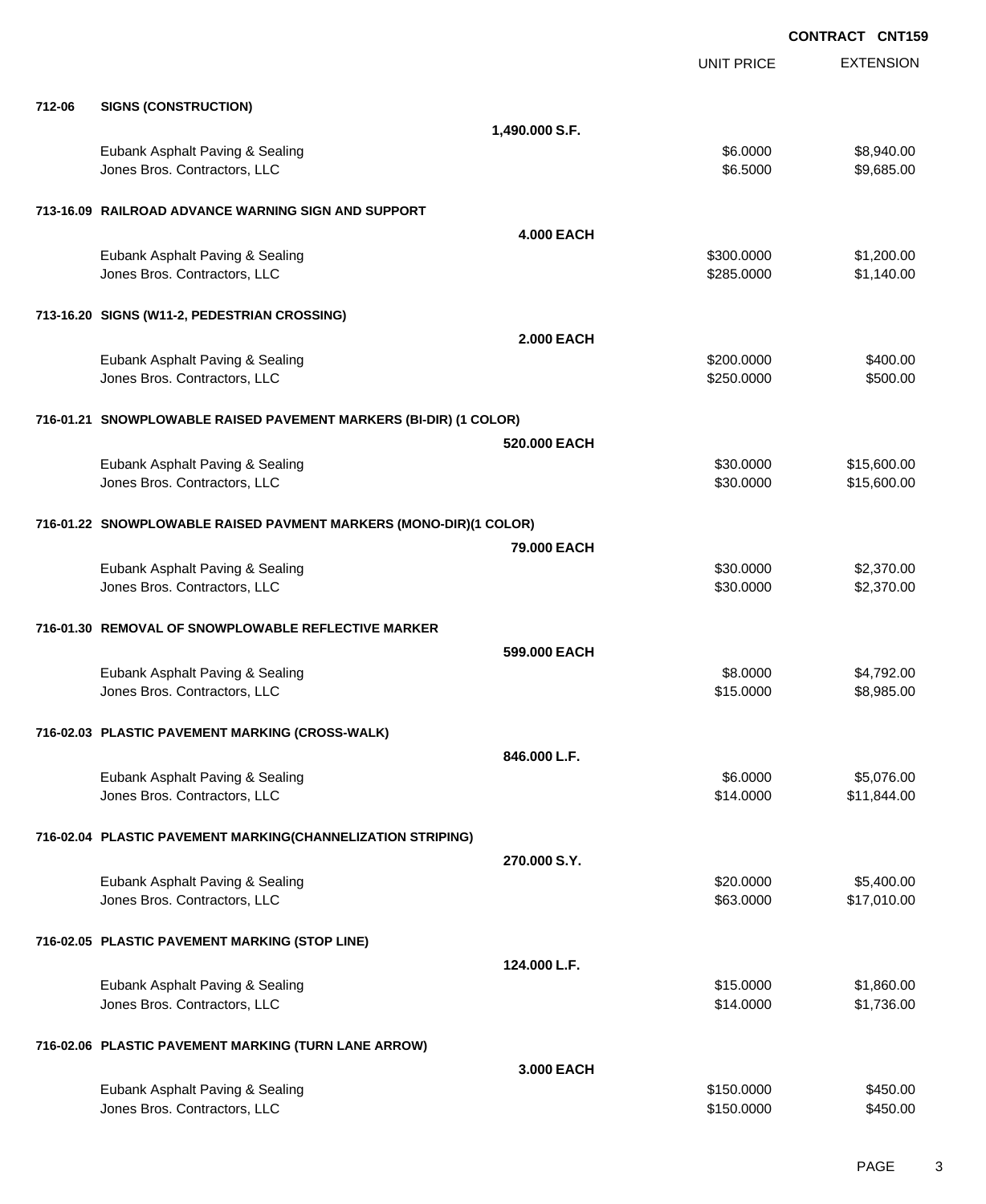|        |                                                              |                   | UNIT PRICE    | <b>EXTENSION</b> |
|--------|--------------------------------------------------------------|-------------------|---------------|------------------|
|        | 716-03.02 PLASTIC WORD PAVEMENT MARKING (RXR)                |                   |               |                  |
|        |                                                              | <b>2.000 EACH</b> |               |                  |
|        | Eubank Asphalt Paving & Sealing                              |                   | \$500.0000    | \$1,000.00       |
|        | Jones Bros. Contractors, LLC                                 |                   | \$300.0000    | \$600.00         |
|        |                                                              |                   |               |                  |
|        | 716-04.02 PLASTIC PAVEMENT MARKING(DOUBLE TURNING ARROW)     |                   |               |                  |
|        |                                                              | 3.000 EACH        |               |                  |
|        | Eubank Asphalt Paving & Sealing                              |                   | \$300.0000    | \$900.00         |
|        | Jones Bros. Contractors, LLC                                 |                   | \$250.0000    | \$750.00         |
|        |                                                              |                   |               |                  |
|        | 716-04.14 PLASTIC PAVEMENT MARKING (LANE REDUCTION ARROW)    |                   |               |                  |
|        |                                                              | <b>2.000 EACH</b> |               |                  |
|        | Eubank Asphalt Paving & Sealing                              |                   | \$200.0000    | \$400.00         |
|        | Jones Bros. Contractors, LLC                                 |                   | \$150.0000    | \$300.00         |
|        |                                                              |                   |               |                  |
|        | 716-12.02 ENHANCED FLATLINE THERMO PVMT MRKNG (6IN LINE)     |                   |               |                  |
|        |                                                              | 11.300 L.M.       |               |                  |
|        | Eubank Asphalt Paving & Sealing                              |                   | \$5,000.0000  | \$56,500.00      |
|        | Jones Bros. Contractors, LLC                                 |                   | \$2,640.0000  | \$29,832.00      |
|        |                                                              |                   |               |                  |
|        | 716-13.02 SPRAY THERMO PVMT MRKNG (60 mil) (6IN LINE)        |                   |               |                  |
|        |                                                              | 15.700 L.M.       |               |                  |
|        | Eubank Asphalt Paving & Sealing                              |                   | \$3,000.0000  | \$47,100.00      |
|        | Jones Bros. Contractors, LLC                                 |                   | \$2,640.0000  | \$41,448.00      |
|        |                                                              |                   |               |                  |
|        | 716-13.05 SPRAY THERMO PVMT MRKNG (60 mil) (6IN DOTTED LINE) |                   |               |                  |
|        |                                                              | 1,760.000 L.F.    |               |                  |
|        | Eubank Asphalt Paving & Sealing                              |                   | \$1.0000      | \$1,760.00       |
|        | Jones Bros. Contractors, LLC                                 |                   | \$0.5000      | \$880.00         |
|        |                                                              |                   |               |                  |
| 717-01 | <b>MOBILIZATION</b>                                          |                   |               |                  |
|        |                                                              | 1.000 LS          |               |                  |
|        | Eubank Asphalt Paving & Sealing                              |                   | \$18,500.0000 | \$18,500.00      |
|        | Jones Bros. Contractors, LLC                                 |                   | \$50,500.0000 | \$50,500.00      |
|        |                                                              |                   |               |                  |
|        | 730-14.02 SAW SLOT                                           |                   |               |                  |
|        |                                                              | 1,303.000 L.F.    |               |                  |
|        | Eubank Asphalt Paving & Sealing                              |                   | \$3.5000      | \$4,560.50       |
|        | Jones Bros. Contractors, LLC                                 |                   | \$3.5000      | \$4,560.50       |
|        |                                                              |                   |               |                  |
|        | 730-14.03 LOOP WIRE                                          |                   |               |                  |
|        |                                                              | 3,286.000 L.F.    |               |                  |
|        | Eubank Asphalt Paving & Sealing                              |                   | \$0.5000      | \$1,643.00       |
|        | Jones Bros. Contractors, LLC                                 |                   | \$0.5000      | \$1,643.00       |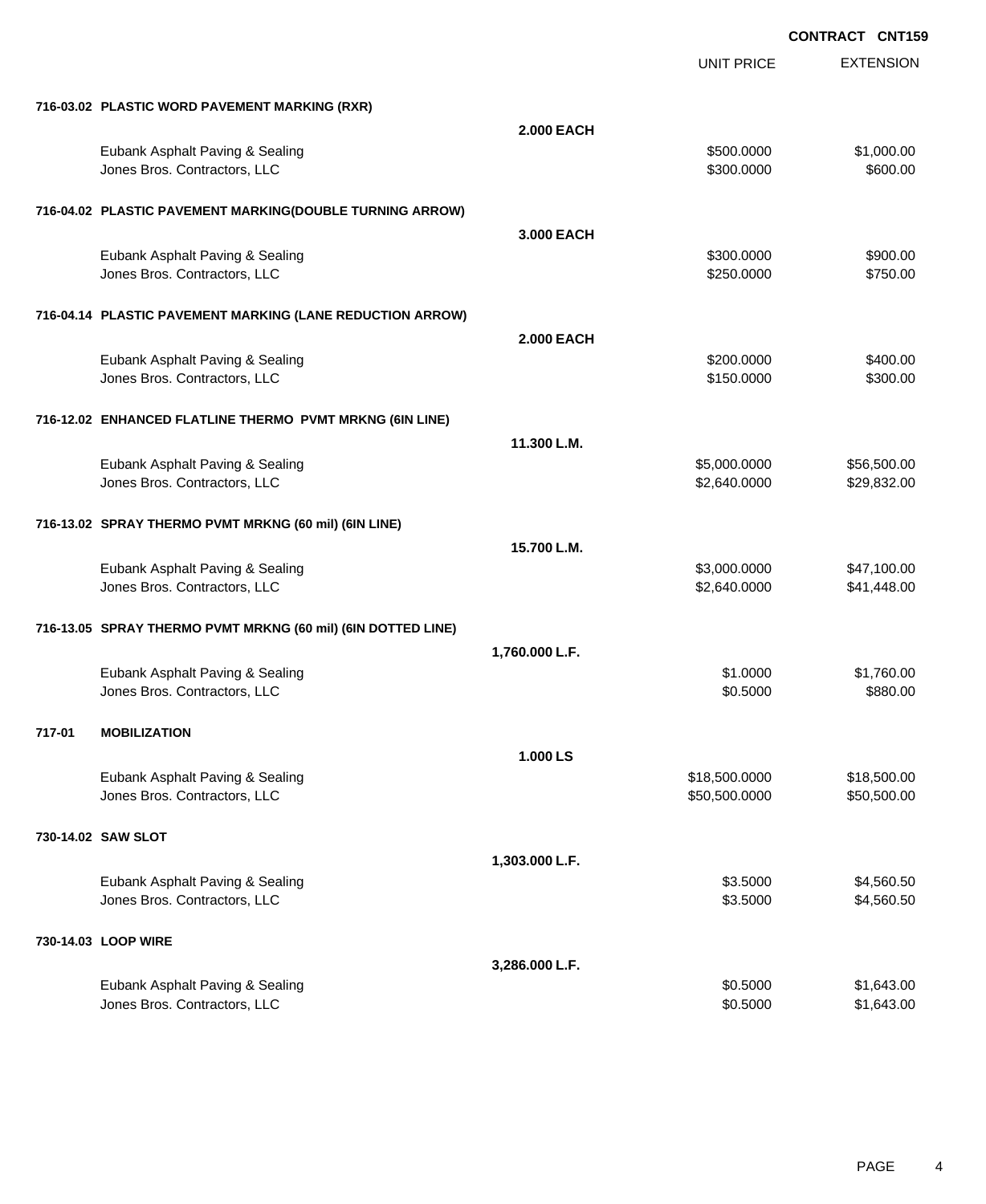Eubank Asphalt Paving & Sealing  $$1,045,430.00$ Jones Bros. Contractors, LLC \$1,217,985.00

#### **TOTAL CONTRACT**

Eubank Asphalt Paving & Sealing **\$1,045,430.00** \$1,045,430.00 Jones Bros. Contractors, LLC \$1,217,985.00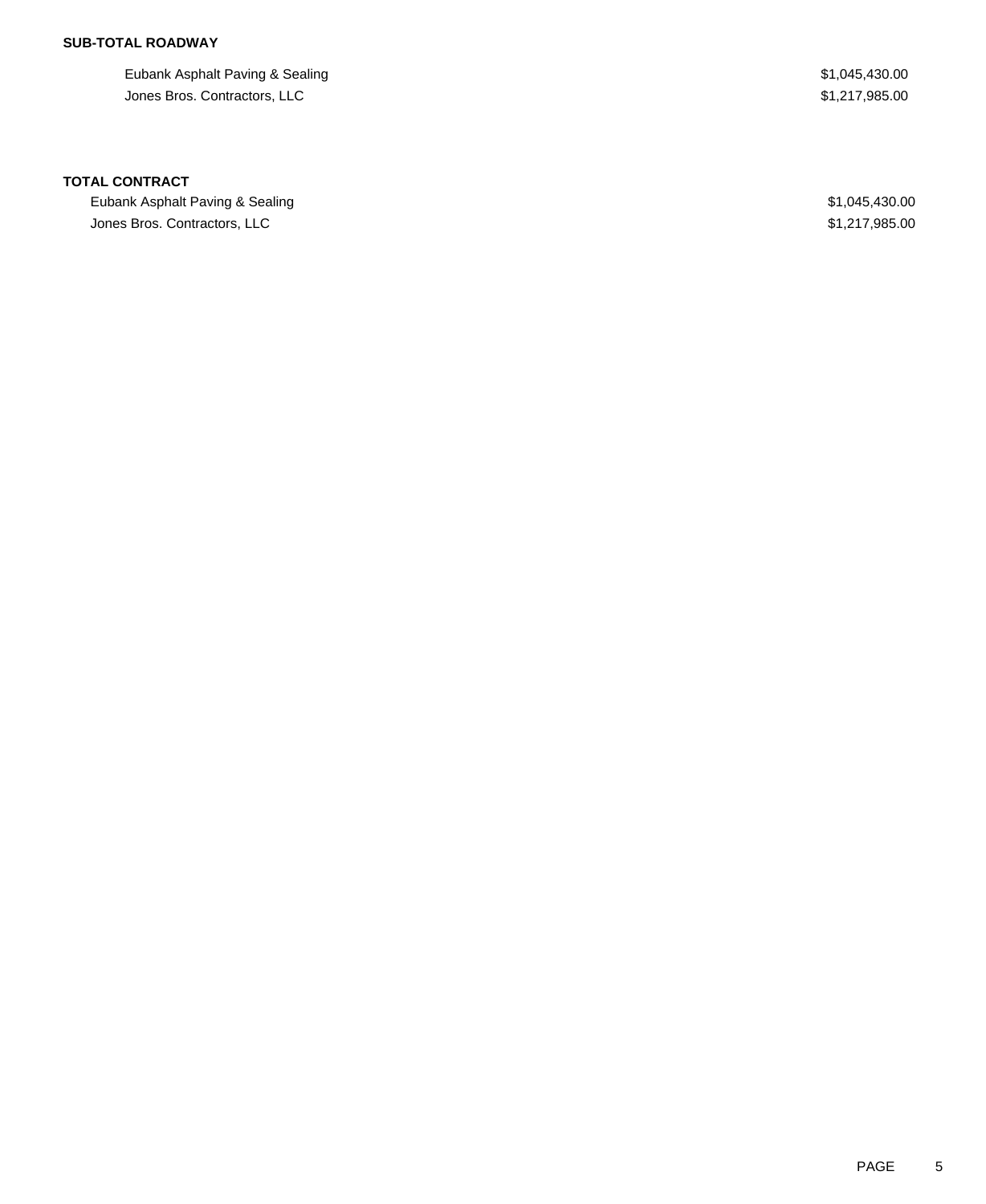#### DYER COUNTY (Contract No. CNT195 Call 032)

HSIP-826(5),23945-3480-94

THE MISCELLANEOUS SAFETY IMPROVEMENTS ON HAMER ROAD FROM NORTH OF HILLSIDE COVE (L.M. 3.75) TO NORTH OF HENDRIX DRIVE (L.M. 4.75).

PROJECT LENGTH - 1.000 MILES

COMPLETION TIME - ON OR BEFORE OCTOBER 31, 2019

DBE GOAL 9.00%

TOTAL CONTRACT

Superior Traffic Control, LLC \$59,855.90 LU, Inc. \$64,888.88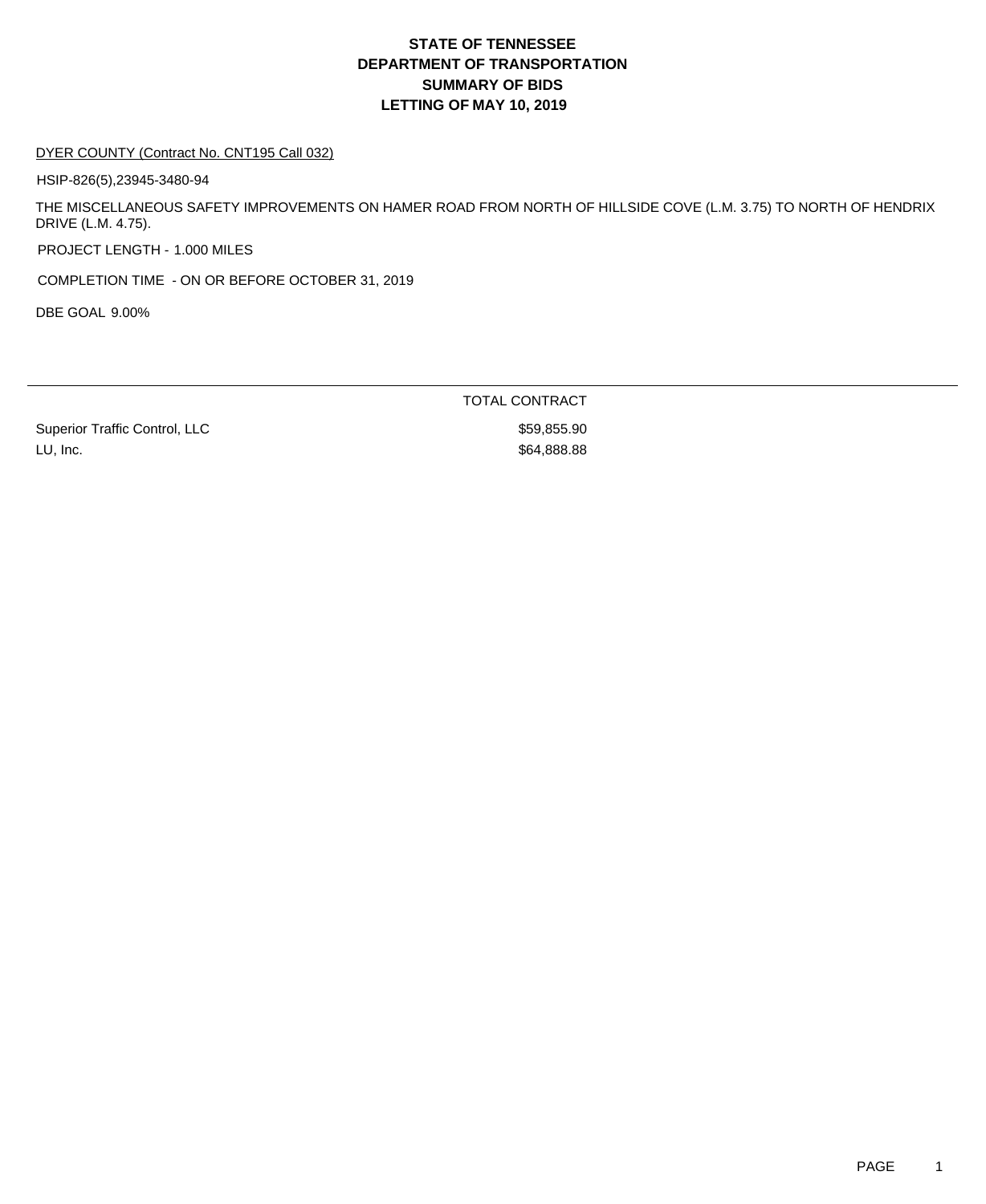EXTENSION **CONTRACT CNT195** UNIT PRICE **ROADWAY CATEGORY 705-04.09 EARTH PAD FOR TYPE 38 GR END TREATMENT 6.000 EACH** Superior Traffic Control, LLC 6.300.00 \$6,300.00 \$6,300.00 LU, Inc. \$1,250.0000 \$7,500.00 **705-04.21 GUARDRAIL DELINEATION ENHANCEMENT 455.000 L.F.** Superior Traffic Control, LLC 63.047.50 LU, Inc. \$2.8500 \$1,296.75 **705-06.01 W BEAM GR (TYPE 2) MASH TL3 25.000 L.F.** Superior Traffic Control, LLC \$36.0000 \$900.00 LU, Inc. \$21.9500 \$548.75 **705-06.20 TANGENT ENERGY ABSORBING TERM MASH TL-3 6.000 EACH** Superior Traffic Control, LLC 6 19,500.00 \$19,500.00 \$19,500.00 LU, Inc. \$2,700.0000 \$16,200.00 **706-01 GUARDRAIL REMOVED 325.000 L.F.** Superior Traffic Control, LLC 61,300.00 \$1,300.00 \$1,300.00 \$1,300.00 LU, Inc. \$1.2500 \$406.25 **712-01 TRAFFIC CONTROL 1.000 LS** Superior Traffic Control, LLC 65,250.000 \$5,250.000 \$5,250.000 \$5,250.000 LU, Inc. \$5,090.0000 \$5,090.00 **712-06 SIGNS (CONSTRUCTION) 162.000 S.F.** Superior Traffic Control, LLC 68.000 \$1,296.00 LU, Inc. \$8.0000 \$1,296.00 **713-02.21 SIGN POST DELINEATION ENHANCEMENT 84.000 L.F.** Superior Traffic Control, LLC **\$575.40** \$575.40 LU, Inc. \$15.4500 \$1,297.80 **713-11.01 "U" SECTION STEEL POSTS 182.000 LB.** Superior Traffic Control, LLC 65.5000 \$1,001.00 LU, Inc. \$7.3600 \$1,339.52 **713-11.02 PERFORATED/KNOCKOUT SQUARE TUBE POST 318.000 LB.** Superior Traffic Control, LLC 631,431.00 LU, Inc. \$9.0100 \$2,865.18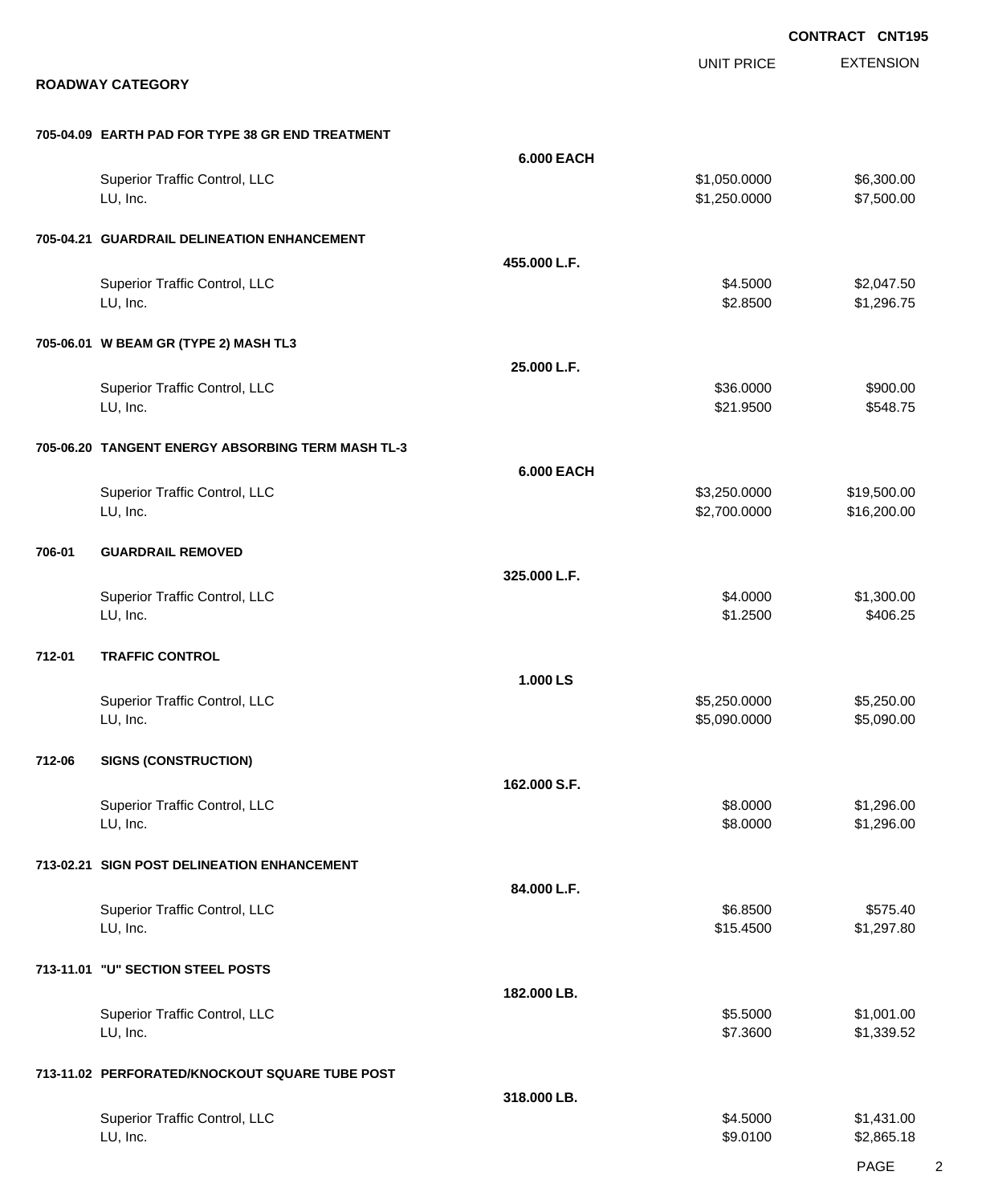UNIT PRICE

EXTENSION

|                   | \$435.0000 | \$870.00   |
|-------------------|------------|------------|
|                   | \$386.2500 | \$772.50   |
|                   |            |            |
| 51.000 S.F.       |            |            |
|                   | \$14.5000  | \$739.50   |
|                   | \$27.8100  | \$1,418.31 |
|                   |            |            |
| 77.000 S.F.       |            |            |
|                   | \$15.5000  | \$1,193.50 |
|                   | \$28.5800  | \$2,200.66 |
|                   |            |            |
| <b>2.000 EACH</b> |            |            |
|                   | \$75.0000  | \$150.00   |
|                   | \$77.2500  | \$154.50   |
|                   |            |            |

**713-11.21 P POST SLIP BASE**

| \$150.00<br>\$154.50<br>\$758.50 |
|----------------------------------|
|                                  |
|                                  |
|                                  |
|                                  |
|                                  |
|                                  |
| \$717.91                         |
|                                  |
|                                  |
| \$575.00                         |
| \$566.50                         |
|                                  |
|                                  |
| \$325.00                         |
| \$309.00                         |
|                                  |
|                                  |
| \$12,324.50                      |
| \$12,289.96                      |
|                                  |
|                                  |
| \$819.00                         |
| \$803.40                         |
|                                  |
|                                  |

**2.000 EACH**

|                               | 1.000 LS     |            |
|-------------------------------|--------------|------------|
| Superior Traffic Control, LLC | \$2,500.0000 | \$2,500.00 |
| LU, Inc.                      | \$7.815.8900 | \$7,815.89 |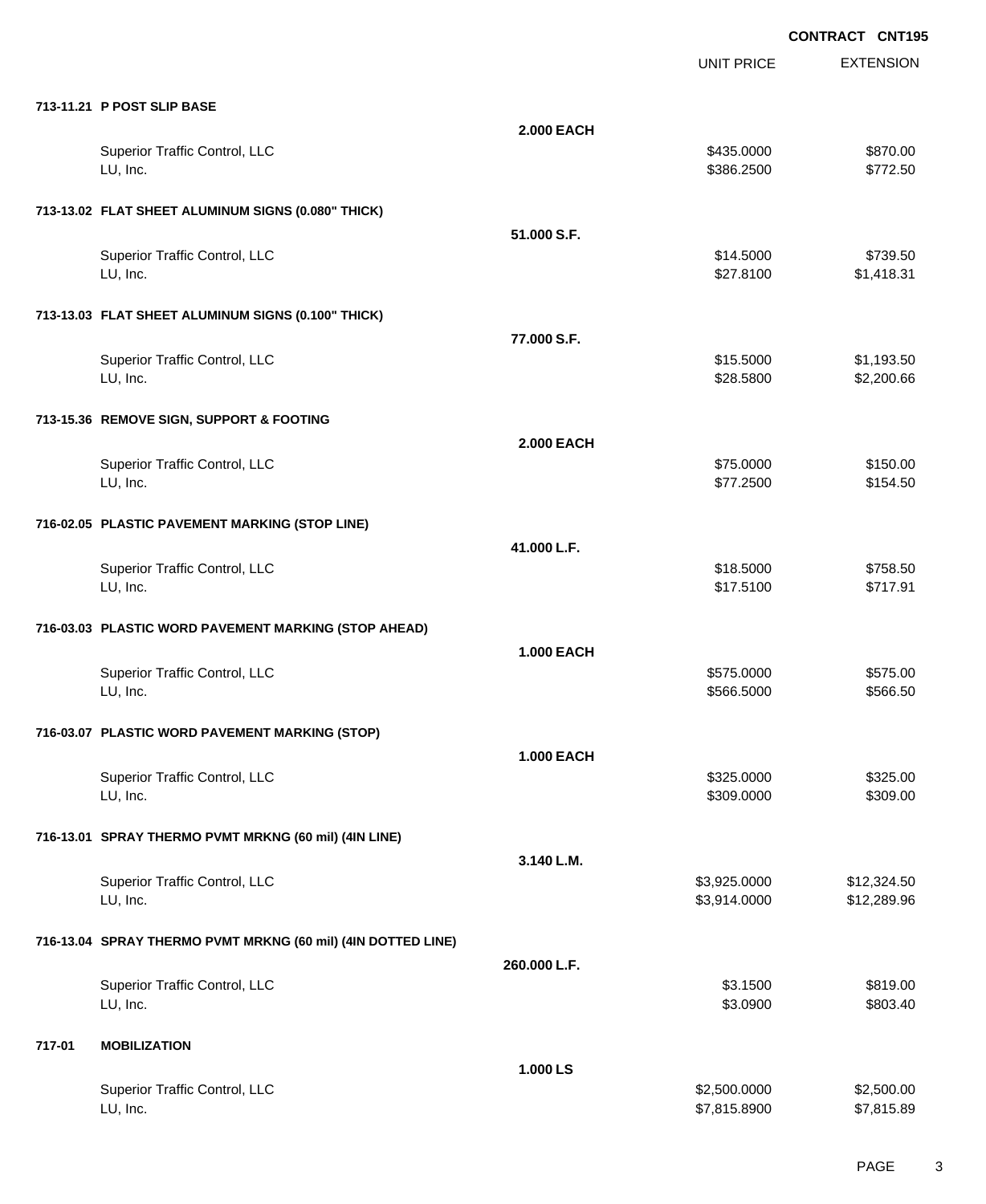Superior Traffic Control, LLC 600 and 200 and 200 and 200 and 200 and 200 and 200 and 200 and 359,855.90 LU, Inc.  $\sim$  \$64,888.88

#### **TOTAL CONTRACT**

Superior Traffic Control, LLC \$59,855.90 LU, Inc.  $\sim$  \$64,888.88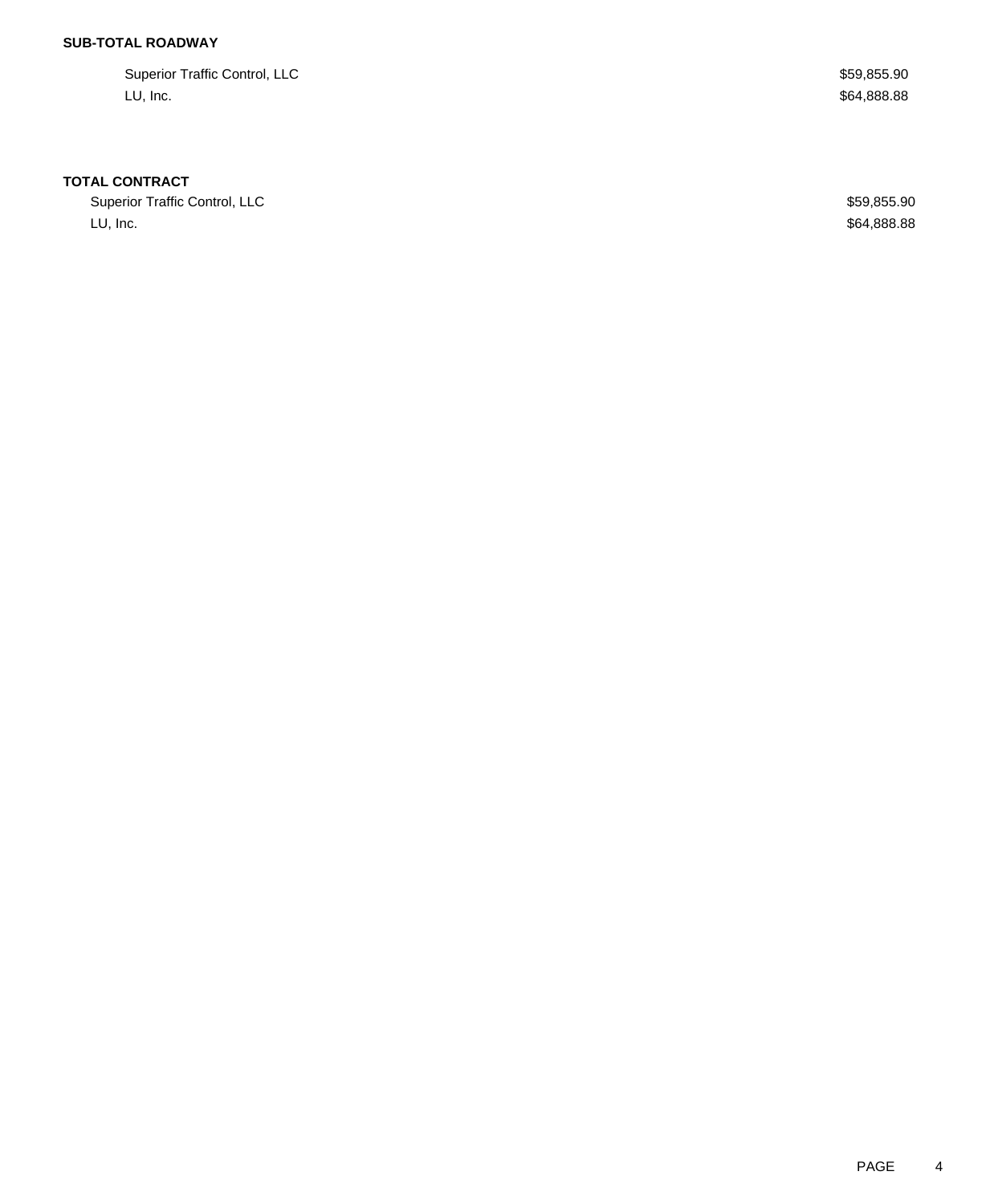FRANKLIN COUNTY (Contract No. CNT141 Call 033)

STP/HSIP-50(63),26005-3228-94,26005-8228-14

THE RESURFACING ON S.R. 50 FROM EAST OF S.R. 121 (L.M. 6.06) TO NEAR DRY CREEK ROAD (L.M. 10.26).

PROJECT LENGTH - 4.200 MILES

COMPLETION TIME - ON OR BEFORE NOVEMBER 15, 2019

DBE GOAL 7.50%

Tinsley Asphalt, LLC \$866,406.38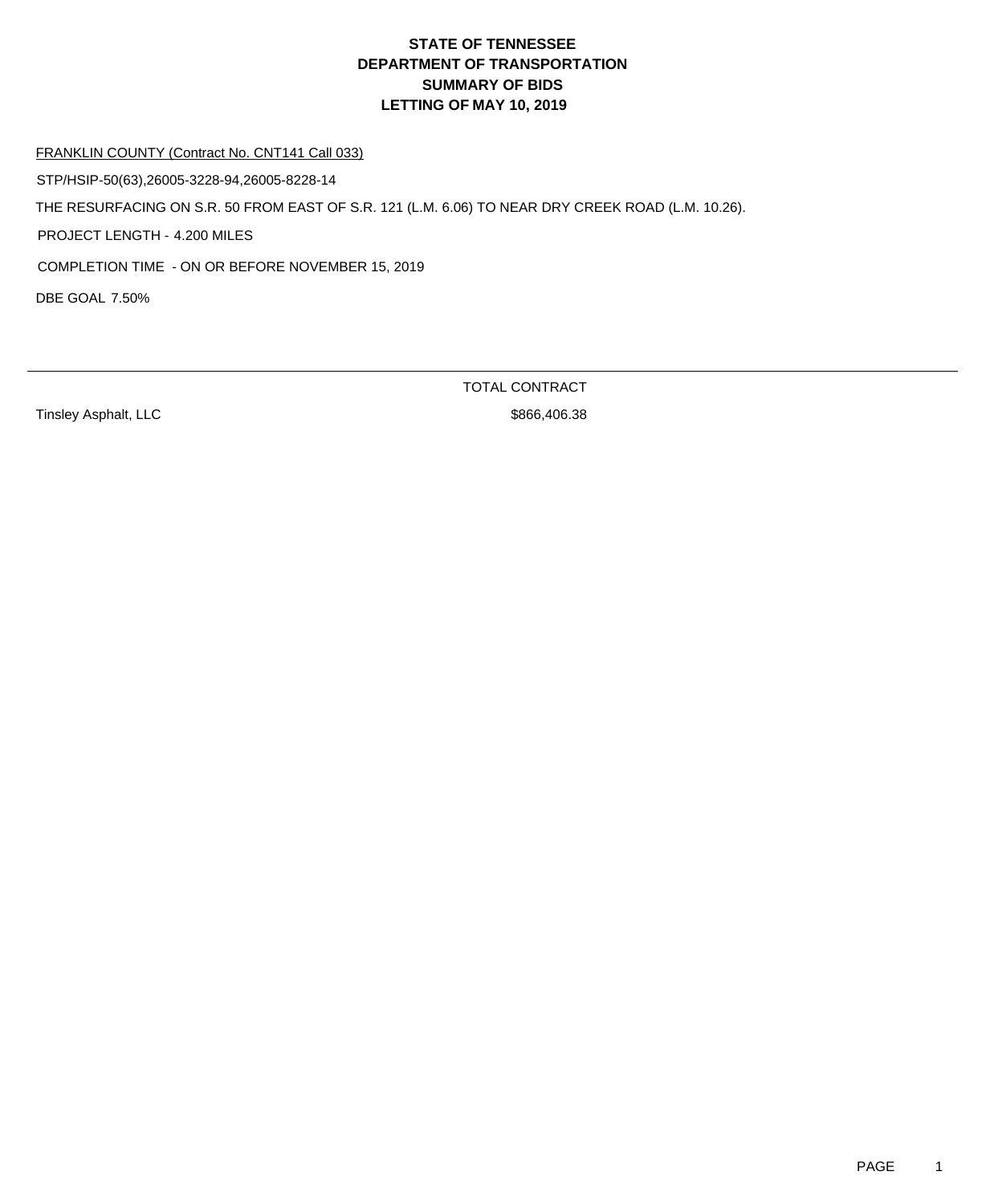|                                                                   |                                                                  |                   |                   | <b>CONTRACT CNT141</b> |
|-------------------------------------------------------------------|------------------------------------------------------------------|-------------------|-------------------|------------------------|
|                                                                   | <b>ROADWAY CATEGORY</b>                                          |                   | <b>UNIT PRICE</b> | <b>EXTENSION</b>       |
| 303-01                                                            | MINERAL AGGREGATE, TYPE A BASE, GRADING D                        |                   |                   |                        |
|                                                                   | Tinsley Asphalt, LLC                                             | 278.000 TON       | \$35.2600         | \$9,802.28             |
|                                                                   | 307-01.10 ASPHALT CONCRETE MIX (PG64-22) (BPMB-HM) GRADING C-W   |                   |                   |                        |
|                                                                   | Tinsley Asphalt, LLC                                             | 5,150.000 TON     | \$104.3500        | \$537,402.50           |
| 403-01                                                            | BITUMINOUS MATERIAL FOR TACK COAT (TC)                           | 31.000 TON        |                   |                        |
|                                                                   | Tinsley Asphalt, LLC                                             |                   | \$750.0000        | \$23,250.00            |
|                                                                   | 411-12.03 SCORING FOR RUMBLE STRIPE (NON-CONTINUOUS) (8IN WIDTH) |                   |                   |                        |
|                                                                   | Tinsley Asphalt, LLC                                             | 6.700 L.M.        | \$550.0000        | \$3,685.00             |
|                                                                   | 415-01.02 COLD PLANING BITUMINOUS PAVEMENT                       |                   |                   |                        |
|                                                                   | Tinsley Asphalt, LLC                                             | 71,345.000 S.Y.   | \$1.7500          | \$124,853.75           |
|                                                                   | 705-04.09 EARTH PAD FOR TYPE 38 GR END TREATMENT                 |                   |                   |                        |
|                                                                   | Tinsley Asphalt, LLC                                             | <b>4.000 EACH</b> | \$1,300.0000      | \$5,200.00             |
|                                                                   | 705-06.01 W BEAM GR (TYPE 2) MASH TL3                            |                   |                   |                        |
|                                                                   | Tinsley Asphalt, LLC                                             | 250.000 L.F.      | \$27.0000         | \$6,750.00             |
|                                                                   | 705-06.20 TANGENT ENERGY ABSORBING TERM MASH TL-3                |                   |                   |                        |
|                                                                   | Tinsley Asphalt, LLC                                             | <b>4.000 EACH</b> | \$2,688.0000      | \$10,752.00            |
| 706-01                                                            | <b>GUARDRAIL REMOVED</b>                                         |                   |                   |                        |
|                                                                   | Tinsley Asphalt, LLC                                             | 632.000 L.F.      | \$1.0500          | \$663.60               |
| 712-01                                                            | <b>TRAFFIC CONTROL</b>                                           | 1.000 LS          |                   |                        |
|                                                                   | Tinsley Asphalt, LLC                                             |                   | \$28,050.0000     | \$28,050.00            |
| 712-06                                                            | <b>SIGNS (CONSTRUCTION)</b>                                      |                   |                   |                        |
|                                                                   | Tinsley Asphalt, LLC                                             | 793.000 S.F.      | \$8.7500          | \$6,938.75             |
| 716-01.21 SNOWPLOWABLE RAISED PAVEMENT MARKERS (BI-DIR) (1 COLOR) |                                                                  |                   |                   |                        |
|                                                                   | Tinsley Asphalt, LLC                                             | 277.000 EACH      | \$30.0000         | \$8,310.00             |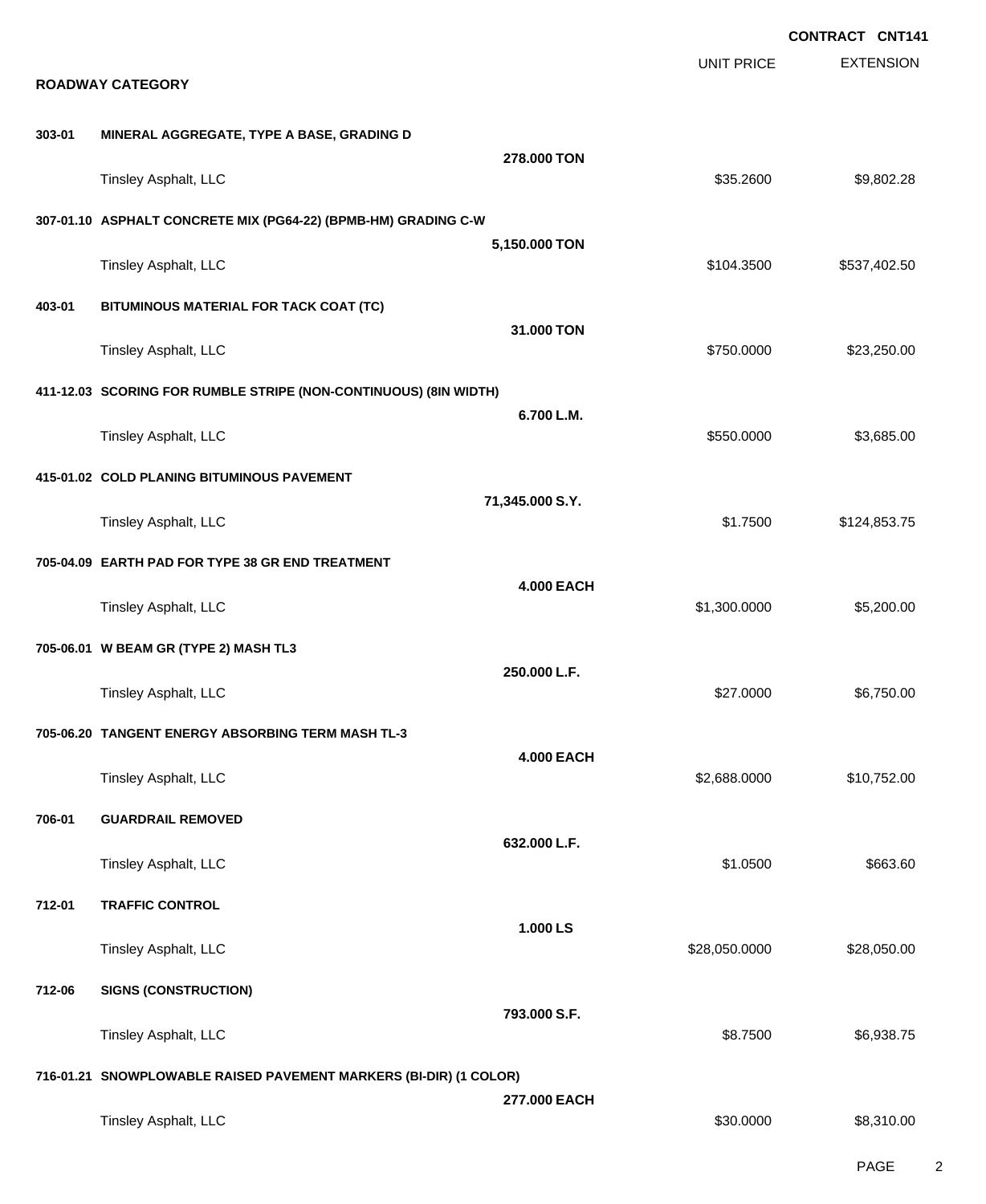|        |                                                                   |                   | <b>UNIT PRICE</b> | <b>CONTRACT CNT141</b><br><b>EXTENSION</b> |
|--------|-------------------------------------------------------------------|-------------------|-------------------|--------------------------------------------|
|        | 716-01.22 SNOWPLOWABLE RAISED PAVMENT MARKERS (MONO-DIR)(1 COLOR) |                   |                   |                                            |
|        | Tinsley Asphalt, LLC                                              | 23,000 EACH       | \$30.0000         | \$690.00                                   |
|        | 716-02.05 PLASTIC PAVEMENT MARKING (STOP LINE)                    |                   |                   |                                            |
|        | Tinsley Asphalt, LLC                                              | 223.000 L.F.      | \$12.0000         | \$2,676.00                                 |
|        | 716-02.06 PLASTIC PAVEMENT MARKING (TURN LANE ARROW)              |                   |                   |                                            |
|        | Tinsley Asphalt, LLC                                              | <b>2.000 EACH</b> | \$150.0000        | \$300.00                                   |
|        | 716-04.14 PLASTIC PAVEMENT MARKING (LANE REDUCTION ARROW)         |                   |                   |                                            |
|        | Tinsley Asphalt, LLC                                              | <b>1.000 EACH</b> | \$250.0000        | \$250.00                                   |
|        | 716-05.01 PAINTED PAVEMENT MARKING (4" LINE)                      |                   |                   |                                            |
|        | Tinsley Asphalt, LLC                                              | 28.900 L.M.       | \$575.0000        | \$16,617.50                                |
|        | 716-05.05 PAINTED PAVEMENT MARKING (STOP LINE)                    |                   |                   |                                            |
|        | Tinsley Asphalt, LLC                                              | 223.000 L.F.      | \$5.0000          | \$1,115.00                                 |
|        | 716-13.02 SPRAY THERMO PVMT MRKNG (60 mil) (6IN LINE)             |                   |                   |                                            |
|        | Tinsley Asphalt, LLC                                              | 14.500 L.M.       | \$2,850.0000      | \$41,325.00                                |
|        | 716-13.05 SPRAY THERMO PVMT MRKNG (60 mil) (6IN DOTTED LINE)      |                   |                   |                                            |
|        | Tinsley Asphalt, LLC                                              | 235.000 L.F.      | \$2.0000          | \$470.00                                   |
| 717-01 | <b>MOBILIZATION</b>                                               |                   |                   |                                            |
|        |                                                                   | 1.000 LS          |                   |                                            |

Tinsley Asphalt, LLC \$37,305.000 \$37,305.000 \$37,305.000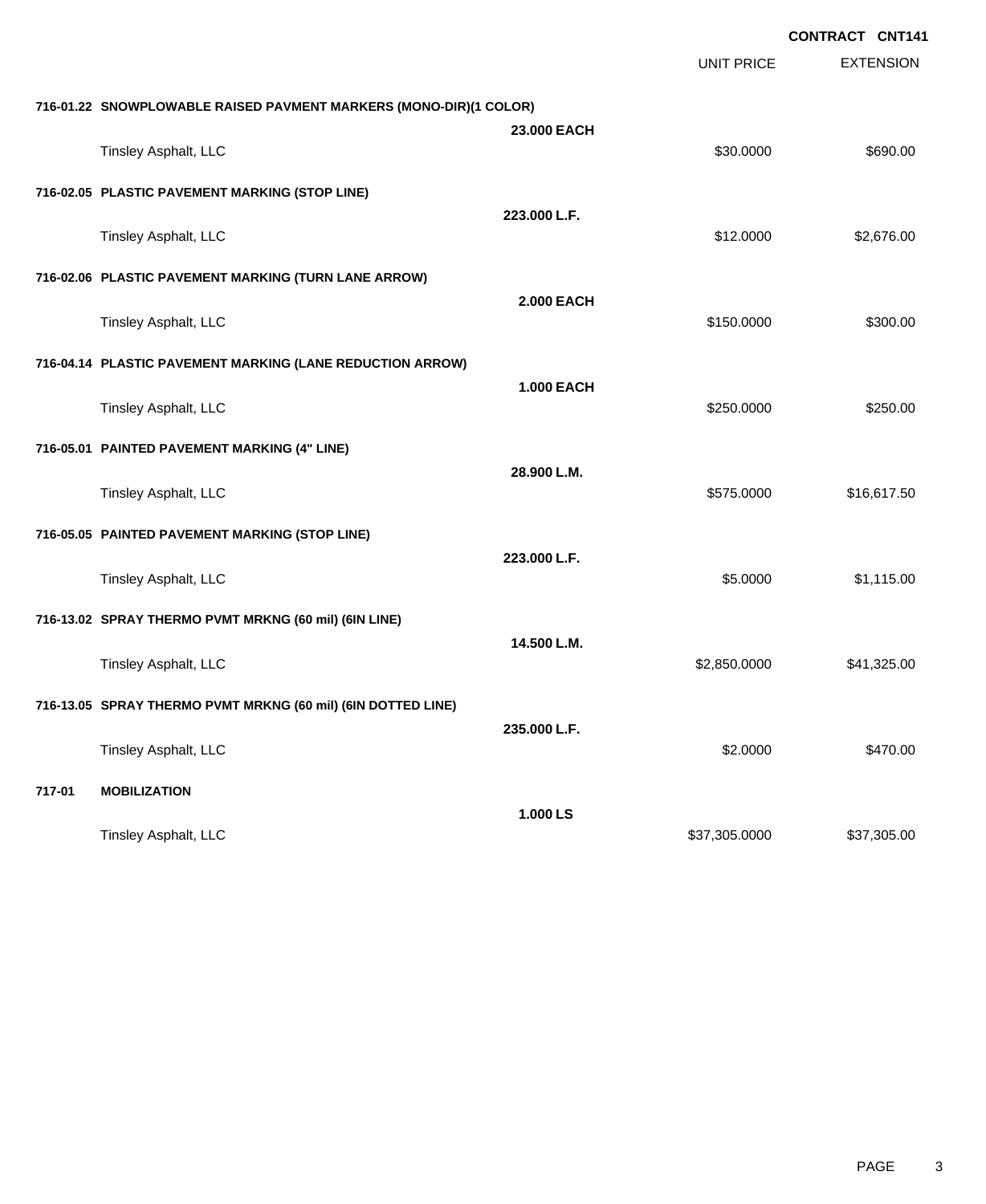Tinsley Asphalt, LLC \$866,406.38

# **TOTAL CONTRACT**

Tinsley Asphalt, LLC \$866,406.38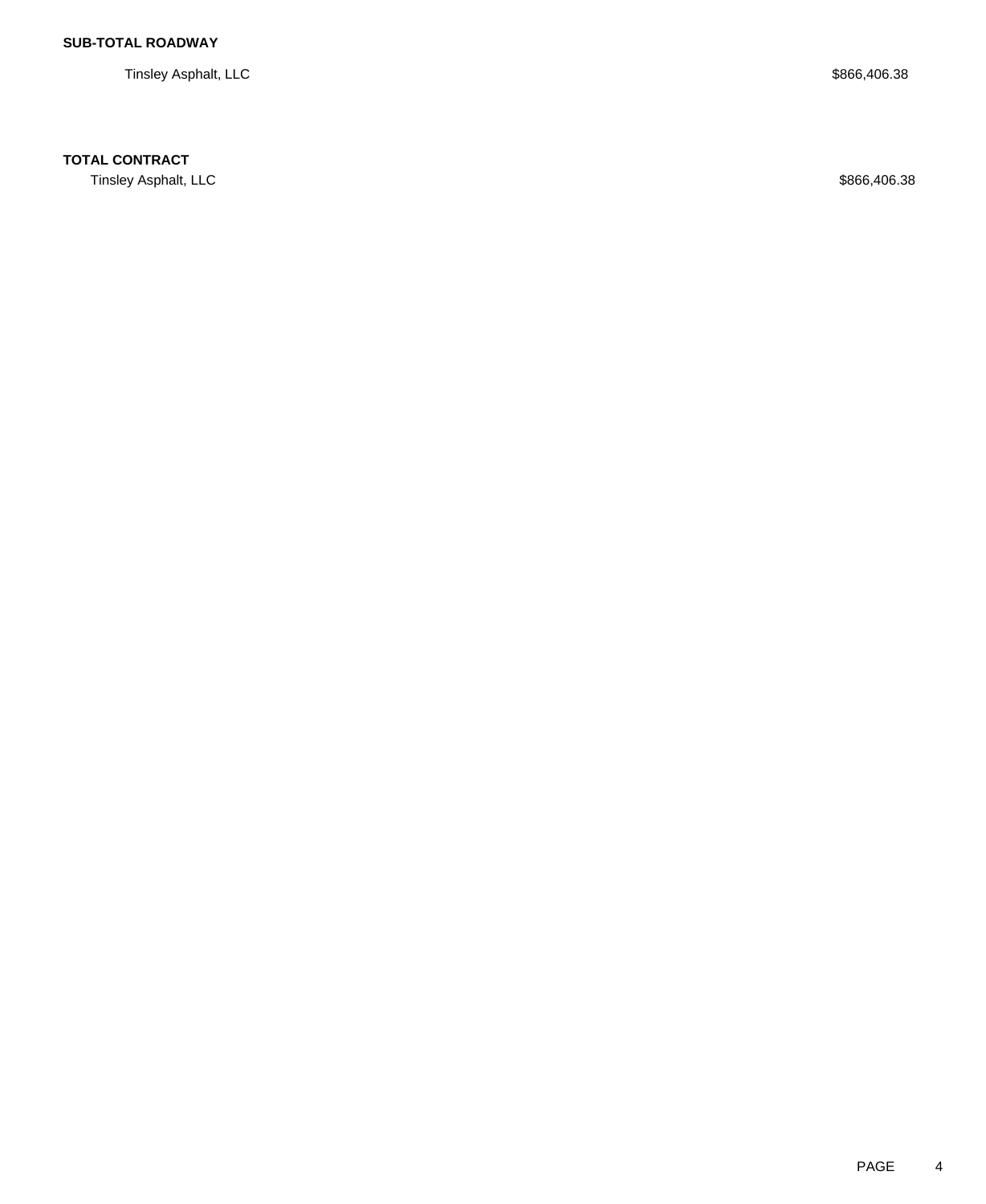#### GIBSON COUNTY (Contract No. CNT223 Call 034)

NH/HSIP-43(44),27004-3282-94,27004-8282-14

THE RESURFACING WITH HOT IN-PLACE RECYCLING ON U.S. 45E (S.R. 43) FROM THE MADISON COUNTY LINE (L.M. 0.00) TO S.R. 187 (L.M. 6.88).

PROJECT LENGTH - 6.720 MILES

COMPLETION TIME - ON OR BEFORE NOVEMBER 15, 2019

DBE GOAL 3.00%

TOTAL CONTRACT

Delta Contracting Company, LLC \$3,899,748.43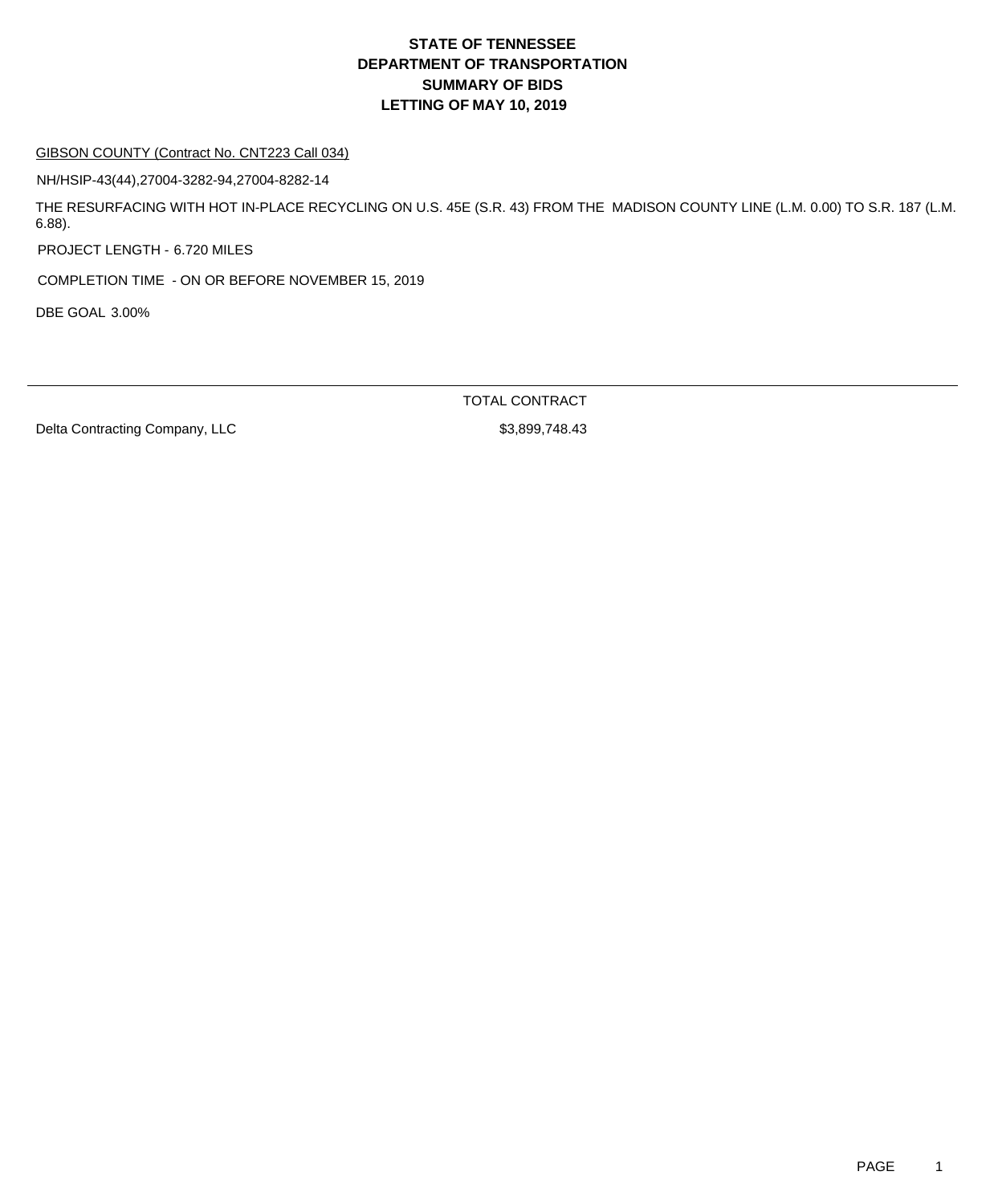EXTENSION **CONTRACT CNT223** UNIT PRICE **ROADWAY CATEGORY 202-03.01 REMOVAL OF ASPHALT PAVEMENT 400.000 S.Y.** Delta Contracting Company, LLC **but a set of the set of the set of the set of the set of the set of the set of the set of the set of the set of the set of the set of the set of the set of the set of the set of the set of t 203-06 WATER 30.000 M.G.** Delta Contracting Company, LLC 630.00 \$30.00 **208-01.05 BROOMING & DEGRASSING SHOULDERS 28.000 L.M.** Delta Contracting Company, LLC **6.6000 \$23,660.00** \$845.0000 \$23,660.00 **303-02 MINERAL AGGREGATE, TYPE B BASE, GRADING (C OR D) 3,913.000 TON** Delta Contracting Company, LLC **but a struck of the struck of the struck of the struck of the struck of the struck of the struck of the struck of the struck of the struck of the struck of the struck of the struck of the st 307-01.01 ASPHALT CONCRETE MIX (PG64-22) (BPMB-HM) GRADING A 138.000 TON** Delta Contracting Company, LLC **but a struck of the struck of the struck of the struck of the struck of the struck of the struck of the struck of the struck of the struck of the struck of the struck of the struck of the st 307-01.08 ASPHALT CONCRETE MIX (PG64-22) (BPMB-HM) GRADING B-M2 46.000 TON** Delta Contracting Company, LLC 6.762.00 **311-03.04 HOT IN PLACE RECYCLING OF ASPHALT PAVEMENT (2.00IN) 191,488.000 S.Y.** Delta Contracting Company, LLC **Contraction Contraction Contraction** Contraction Contraction Company, LLC **\$4.2300** \$809,994.24 **311-03.10 Asphalt Rejuvenating Agent 105,319.000 GAL.** Delta Contracting Company, LLC **6.8000 \$400,212.20** \$3.8000 \$400,212.20 **403-01 BITUMINOUS MATERIAL FOR TACK COAT (TC) 111.000 TON** Delta Contracting Company, LLC **6880.000 \$97,680.000 \$97,680.000** \$97,680.000 **411-01.10 ACS MIX(PG64-22) GRADING D 600.000 TON** Delta Contracting Company, LLC **60.8400 \$61,704.00** \$61,704.00 **411-03.13 ACS MIX(PG70-22) THIN LIFT D ASPHALT 12,101.000 TON** Delta Contracting Company, LLC **1996 and 2012 12:34 and 3104.8400** \$1,268,668.84 **411-03.24 ACS MIX(PG64-22) THIN LIFT E ASPHALT 3,140.000 TON** Delta Contracting Company, LLC 6. The state of the state of the state of the state of the state of the state of the state of the state of the state of the state of the state of the state of the state of the state of the st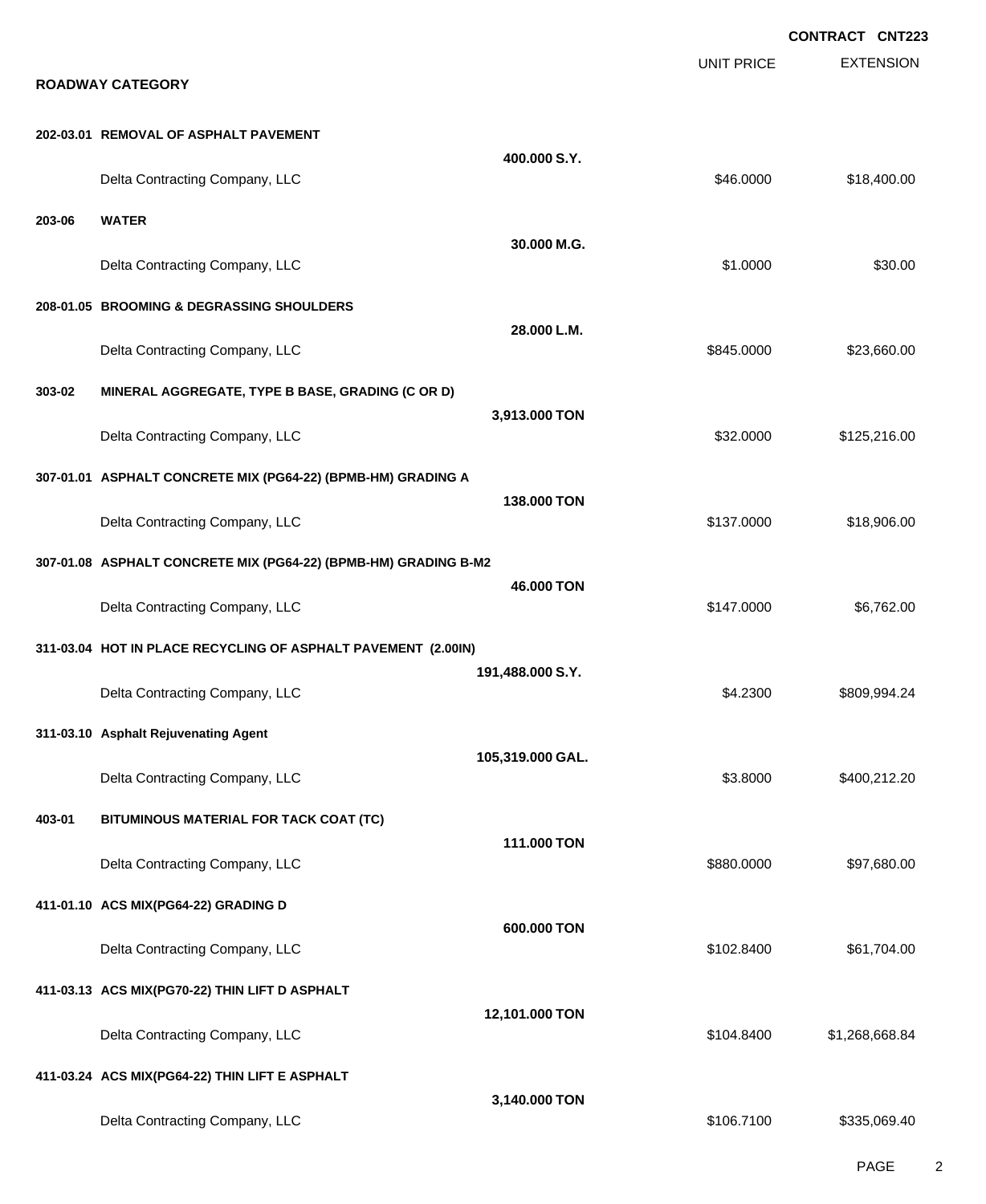|        |                                                                   |                   |                   | <b>CONTRACT CNT223</b> |
|--------|-------------------------------------------------------------------|-------------------|-------------------|------------------------|
|        |                                                                   |                   | <b>UNIT PRICE</b> | <b>EXTENSION</b>       |
|        | 411-12.01 SCORING SHOULDERS (CONTINUOUS) (16IN WIDTH)             |                   |                   |                        |
|        | Delta Contracting Company, LLC                                    | 14.000 L.M.       | \$595.0000        | \$8,330.00             |
|        | 411-12.02 SCORING SHOULDERS (NON-CONTINUOUS) (16IN WIDTH)         |                   |                   |                        |
|        | Delta Contracting Company, LLC                                    | 10.000 L.M.       | \$595.0000        | \$5,950.00             |
|        | 415-01.02 COLD PLANING BITUMINOUS PAVEMENT                        |                   |                   |                        |
|        | Delta Contracting Company, LLC                                    | 3,125.000 S.Y.    | \$9.1500          | \$28,593.75            |
|        | 701-02.01 CONCRETE CURB RAMP (RETROFIT)                           |                   |                   |                        |
|        | Delta Contracting Company, LLC                                    | 182.000 S.F.      | \$50.0000         | \$9,100.00             |
|        | 701-02.03 CONCRETE CURB RAMP                                      |                   |                   |                        |
|        | Delta Contracting Company, LLC                                    | 91.000 S.F.       | \$40.0000         | \$3,640.00             |
|        | 705-06.20 TANGENT ENERGY ABSORBING TERM MASH TL-3                 |                   |                   |                        |
|        | Delta Contracting Company, LLC                                    | 10.000 EACH       | \$2,675.0000      | \$26,750.00            |
| 712-01 | <b>TRAFFIC CONTROL</b>                                            |                   |                   |                        |
|        | Delta Contracting Company, LLC                                    | 1.000 LS          | \$79,000.0000     | \$79,000.00            |
| 712-06 | <b>SIGNS (CONSTRUCTION)</b>                                       |                   |                   |                        |
|        | Delta Contracting Company, LLC                                    | 2,768.000 S.F.    | \$9.0000          | \$24,912.00            |
|        | 712-08.03 ARROW BOARD (TYPE C)                                    |                   |                   |                        |
|        | Delta Contracting Company, LLC                                    | <b>4.000 EACH</b> | \$3,600.0000      | \$14,400.00            |
|        | 716-01.21 SNOWPLOWABLE RAISED PAVEMENT MARKERS (BI-DIR) (1 COLOR) |                   |                   |                        |
|        | Delta Contracting Company, LLC                                    | 274.000 EACH      | \$38.0000         | \$10,412.00            |
|        | 716-01.23 SNOWPLOWABLE RAISED PAVEMENT MARKERS (BI-DIR)(2 COLOR)  |                   |                   |                        |
|        | Delta Contracting Company, LLC                                    | 890.000 EACH      | \$38.0000         | \$33,820.00            |
|        | 716-01.30 REMOVAL OF SNOWPLOWABLE REFLECTIVE MARKER               |                   |                   |                        |
|        | Delta Contracting Company, LLC                                    | 812.000 EACH      | \$9.0000          | \$7,308.00             |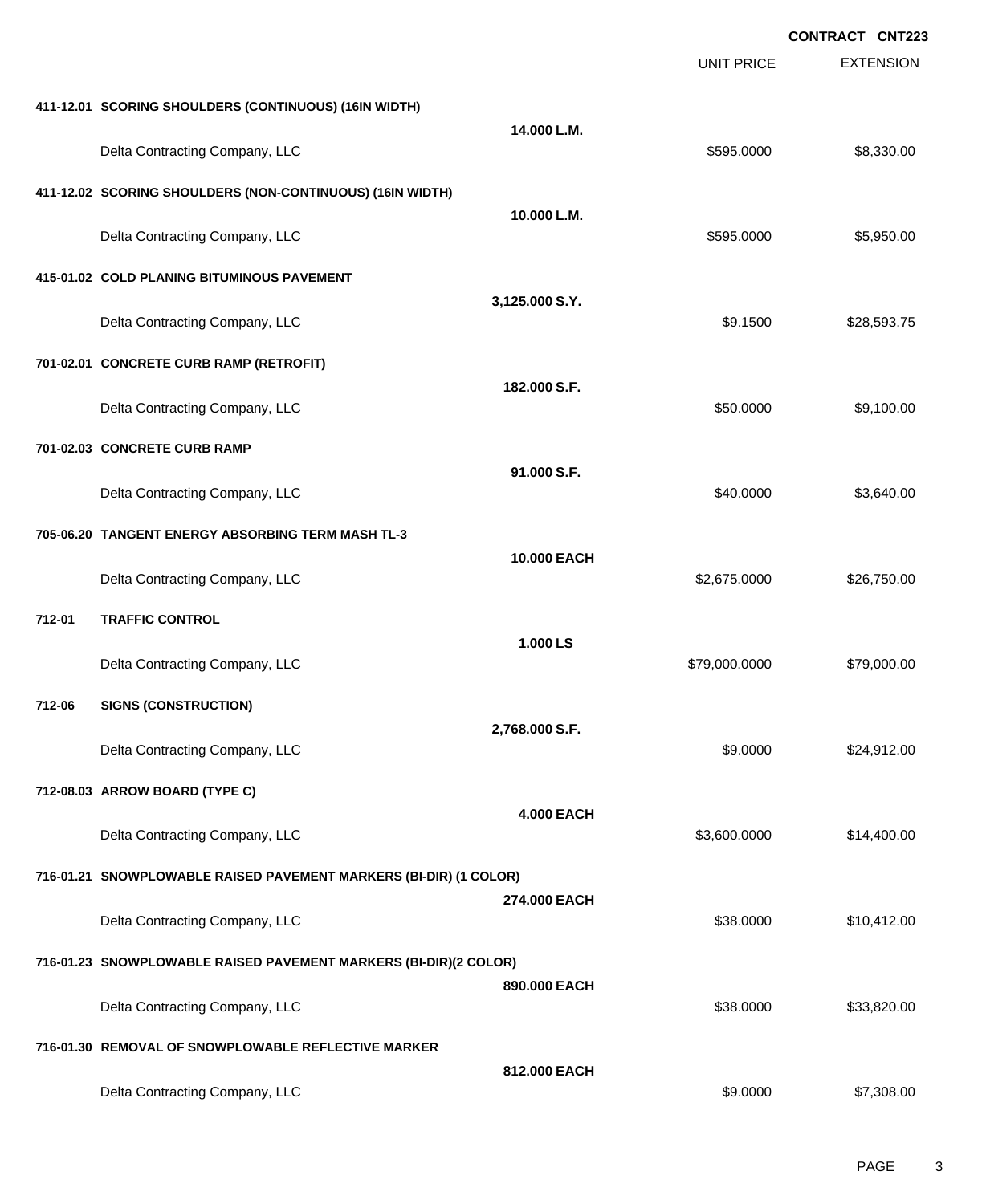|                                                             |                   |                   | <b>CONTRACT CNT223</b> |
|-------------------------------------------------------------|-------------------|-------------------|------------------------|
|                                                             |                   | <b>UNIT PRICE</b> | <b>EXTENSION</b>       |
| 716-02.03 PLASTIC PAVEMENT MARKING (CROSS-WALK)             |                   |                   |                        |
| Delta Contracting Company, LLC                              | 250.000 L.F.      | \$13.0000         | \$3,250.00             |
| 716-02.04 PLASTIC PAVEMENT MARKING(CHANNELIZATION STRIPING) |                   |                   |                        |
| Delta Contracting Company, LLC                              | 1,550.000 S.Y.    | \$25.0000         | \$38,750.00            |
| 716-02.05 PLASTIC PAVEMENT MARKING (STOP LINE)              |                   |                   |                        |
| Delta Contracting Company, LLC                              | 1,000.000 L.F.    | \$15.0000         | \$15,000.00            |
| 716-02.06 PLASTIC PAVEMENT MARKING (TURN LANE ARROW)        |                   |                   |                        |
| Delta Contracting Company, LLC                              | 63.000 EACH       | \$200.0000        | \$12,600.00            |
| 716-03.01 PLASTIC WORD PAVEMENT MARKING (ONLY)              |                   |                   |                        |
| Delta Contracting Company, LLC                              | <b>4.000 EACH</b> | \$300.0000        | \$1,200.00             |
| 716-03.06 PLASTIC WORD PAVEMENT MARKING (SIGNAL AHEAD)      |                   |                   |                        |
| Delta Contracting Company, LLC                              | 12.000 EACH       | \$550.0000        | \$6,600.00             |
| 716-04.01 PLASTIC PAVEMENT MARKING (STRAIGHT-TURN ARROW)    |                   |                   |                        |
| Delta Contracting Company, LLC                              | <b>6.000 EACH</b> | \$270.0000        | \$1,620.00             |
| 716-04.05 PLASTIC PAVEMENT MARKING (STRAIGHT ARROW)         |                   |                   |                        |
| Delta Contracting Company, LLC                              | 3.000 EACH        | \$200.0000        | \$600.00               |
| 716-04.12 PLASTIC PAVEMENT MARKING (YIELD LINE)             |                   |                   |                        |
| Delta Contracting Company, LLC                              | 160.000 S.F.      | \$23.0000         | \$3,680.00             |
| 716-05.20 PAINTED PAVEMENT MARKING (6" LINE)                |                   |                   |                        |
| Delta Contracting Company, LLC                              | 31.000 L.M.       | \$1,500.0000      | \$46,500.00            |
| 716-12.02 ENHANCED FLATLINE THERMO PVMT MRKNG (6IN LINE)    |                   |                   |                        |
| Delta Contracting Company, LLC                              | 31.000 L.M.       | \$5,500.0000      | \$170,500.00           |
| 716-12.09 ENHANCED FLAT LINE THERMO (12IN LINE)             |                   |                   |                        |
| Delta Contracting Company, LLC                              | 1,277.000 L.F.    | \$6.0000          | \$7,662.00             |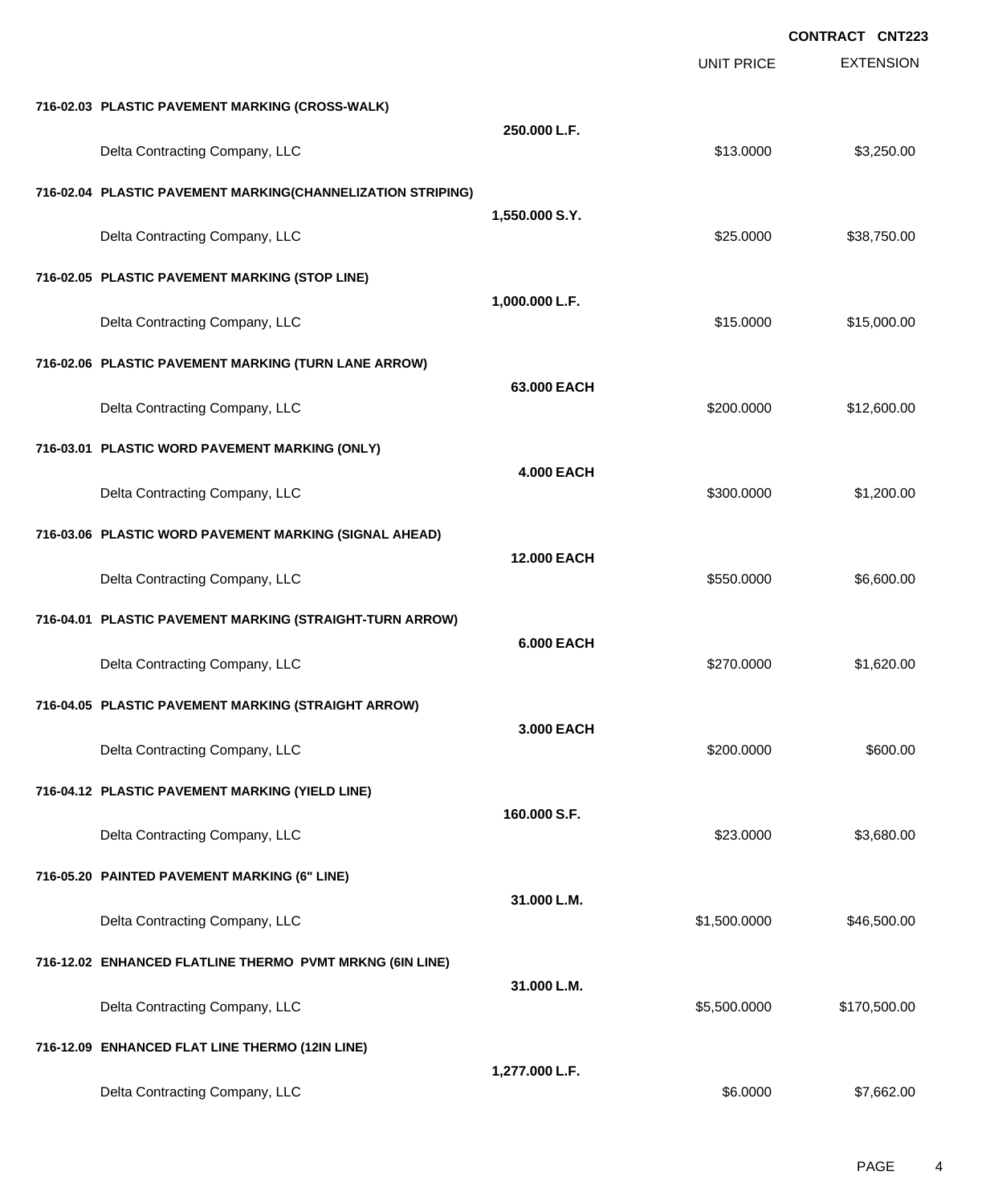**CONTRACT CNT223**

|        |                                     |                | UNIT PRICE     | <b>EXTENSION</b> |
|--------|-------------------------------------|----------------|----------------|------------------|
| 717-01 | <b>MOBILIZATION</b>                 |                |                |                  |
|        | Delta Contracting Company, LLC      | 1.000 LS       | \$146,000.0000 | \$146,000.00     |
|        | 730-12.01 CONDUIT 1" DIAMETER (PVC) | 50.000 L.F.    |                |                  |
|        | Delta Contracting Company, LLC      |                | \$28.0000      | \$1,400.00       |
|        | 730-14.01 SHIELDED DETECTOR CABLE   |                |                |                  |
|        | Delta Contracting Company, LLC      | 50.000 L.F.    | \$4.0000       | \$200.00         |
|        | 730-14.02 SAW SLOT                  |                |                |                  |
|        | Delta Contracting Company, LLC      | 3,066.000 L.F. | \$6.0000       | \$18,396.00      |
|        | 730-14.03 LOOP WIRE                 |                |                |                  |
|        | Delta Contracting Company, LLC      | 7,272.000 L.F. | \$1.0000       | \$7,272.00       |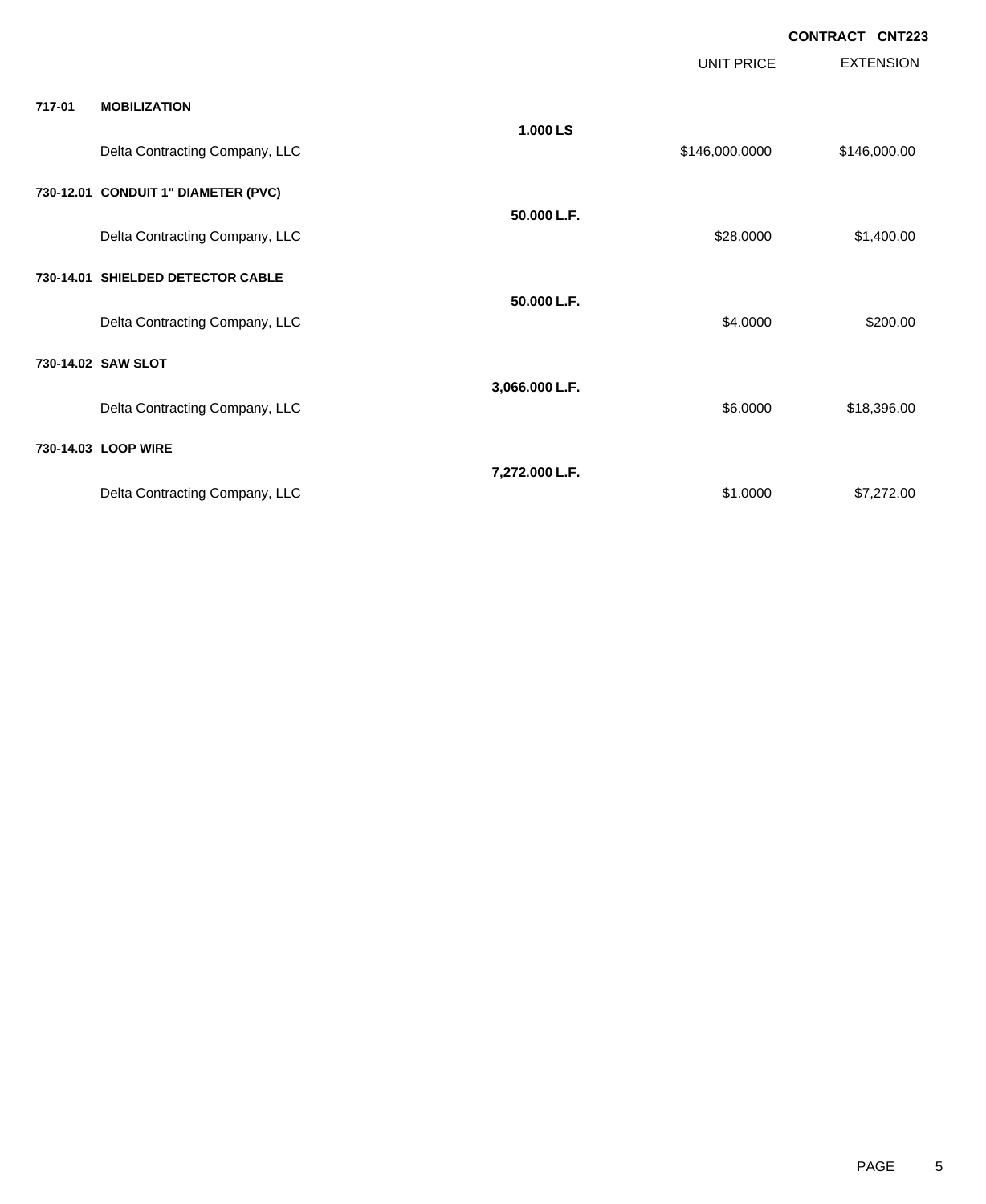Delta Contracting Company, LLC \$3,899,748.43

### **TOTAL CONTRACT**

Delta Contracting Company, LLC \$3,899,748.43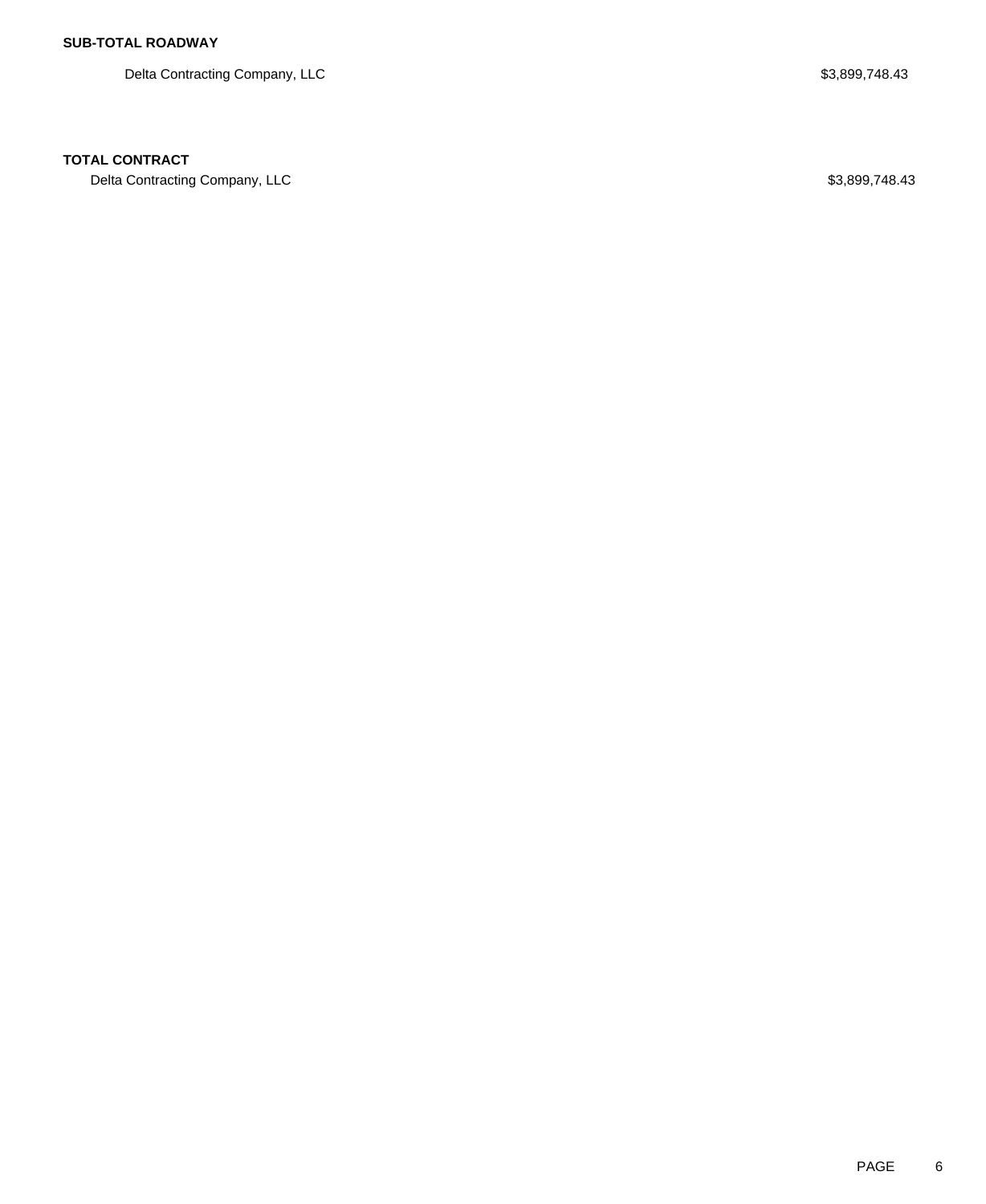#### GIBSON COUNTY (Contract No. CNT220 Call 035)

27001-4244-04,NH/HSIP-5(113),27002-3231-94,27002-8231-14,NH/HSIP-5(115),27001-3244-94,27001-8244-14

THE RESURFACING ON U.S. 45W (S.R. 5) FROM S.R. 366 (L.M. 4.23) TO S.R. 457 (L.M. 11.58) AND ON S.R. 5 FROM THE MADISON COUNTY LINE (L.M. 0.00) TO S.R. 366 (L.M. 1.16), INCLUDING BRIDGE REPAIR.

PROJECT LENGTH - 8.510 MILES

COMPLETION TIME - ON OR BEFORE NOVEMBER 15, 2019

DBE GOAL 4.00%

TOTAL CONTRACT

Delta Contracting Company, LLC \$4,849,834.62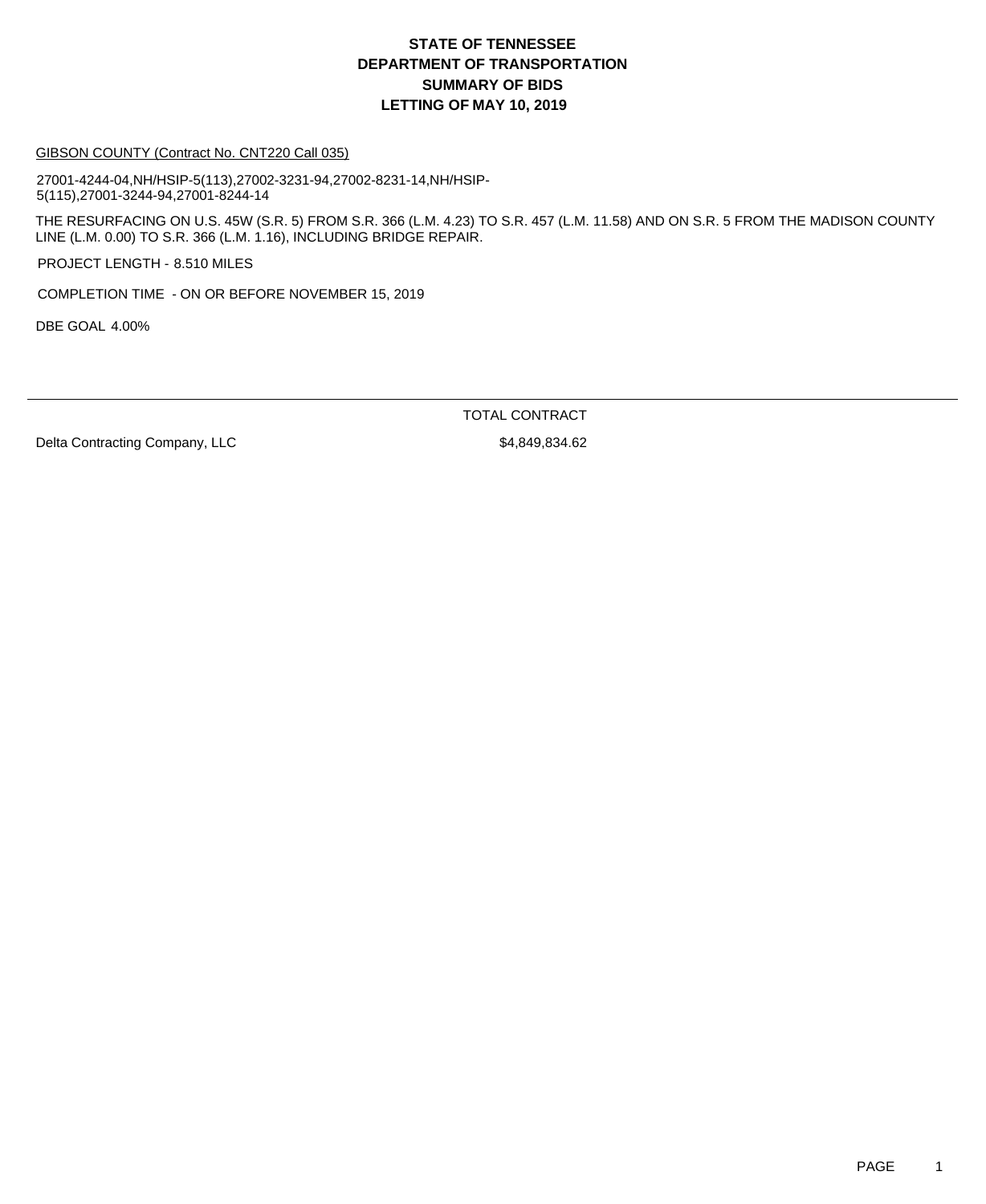|        |                                                              |                  |                   | <b>CONTRACT CNT220</b> |
|--------|--------------------------------------------------------------|------------------|-------------------|------------------------|
|        | <b>ROADWAY CATEGORY</b>                                      |                  | <b>UNIT PRICE</b> | <b>EXTENSION</b>       |
|        | 202-03.01 REMOVAL OF ASPHALT PAVEMENT                        |                  |                   |                        |
|        | Delta Contracting Company, LLC                               | 272.000 S.Y.     | \$49.0000         | \$13,328.00            |
| 203-06 | <b>WATER</b>                                                 |                  |                   |                        |
|        | Delta Contracting Company, LLC                               | 24.500 M.G.      | \$1.0000          | \$24.50                |
|        | 208-01.05 BROOMING & DEGRASSING SHOULDERS                    |                  |                   |                        |
|        | Delta Contracting Company, LLC                               | 4.550 L.M.       | \$936.0000        | \$4,258.80             |
| 303-02 | MINERAL AGGREGATE, TYPE B BASE, GRADING (D)                  |                  |                   |                        |
|        | Delta Contracting Company, LLC                               | 2,611.000 TON    | \$32.0000         | \$83,552.00            |
| 303-02 | MINERAL AGGREGATE, TYPE B BASE, GRADING (DESCRIPTION)        |                  |                   |                        |
|        | Delta Contracting Company, LLC                               | 614,000 TON      | \$32.0000         | \$19,648.00            |
|        | 307-01.01 ASPHALT CONCRETE MIX (PG64-22) (BPMB-HM) GRADING A |                  |                   |                        |
|        | Delta Contracting Company, LLC                               | 125.000 TON      | \$130.0000        | \$16,250.00            |
| 403-01 | BITUMINOUS MATERIAL FOR TACK COAT (TC)                       |                  |                   |                        |
|        | Delta Contracting Company, LLC                               | 183.000 TON      | \$960.0000        | \$175,680.00           |
|        | 411-01.07 ACS MIX (PG64-22) GRADING E SHOULDER               |                  |                   |                        |
|        | Delta Contracting Company, LLC                               | 5,822.000 TON    | \$101.5800        | \$591,398.76           |
|        | 411-02.10 ACS MIX(PG70-22) GRADING D                         |                  |                   |                        |
|        | Delta Contracting Company, LLC                               | 22,773.000 TON   | \$100.8100        | \$2,295,746.13         |
|        | 411-12.01 SCORING SHOULDERS (CONTINUOUS) (16IN WIDTH)        |                  |                   |                        |
|        | Delta Contracting Company, LLC                               | 8.142 L.M.       | \$690.0000        | \$5,617.98             |
|        | 411-12.02 SCORING SHOULDERS (NON-CONTINUOUS) (16IN WIDTH)    |                  |                   |                        |
|        | Delta Contracting Company, LLC                               | 14.297 L.M.      | \$690.0000        | \$9,864.93             |
|        | 415-01.02 COLD PLANING BITUMINOUS PAVEMENT                   |                  |                   |                        |
|        | Delta Contracting Company, LLC                               | 379,723.000 S.Y. | \$1.9400          | \$736,662.62           |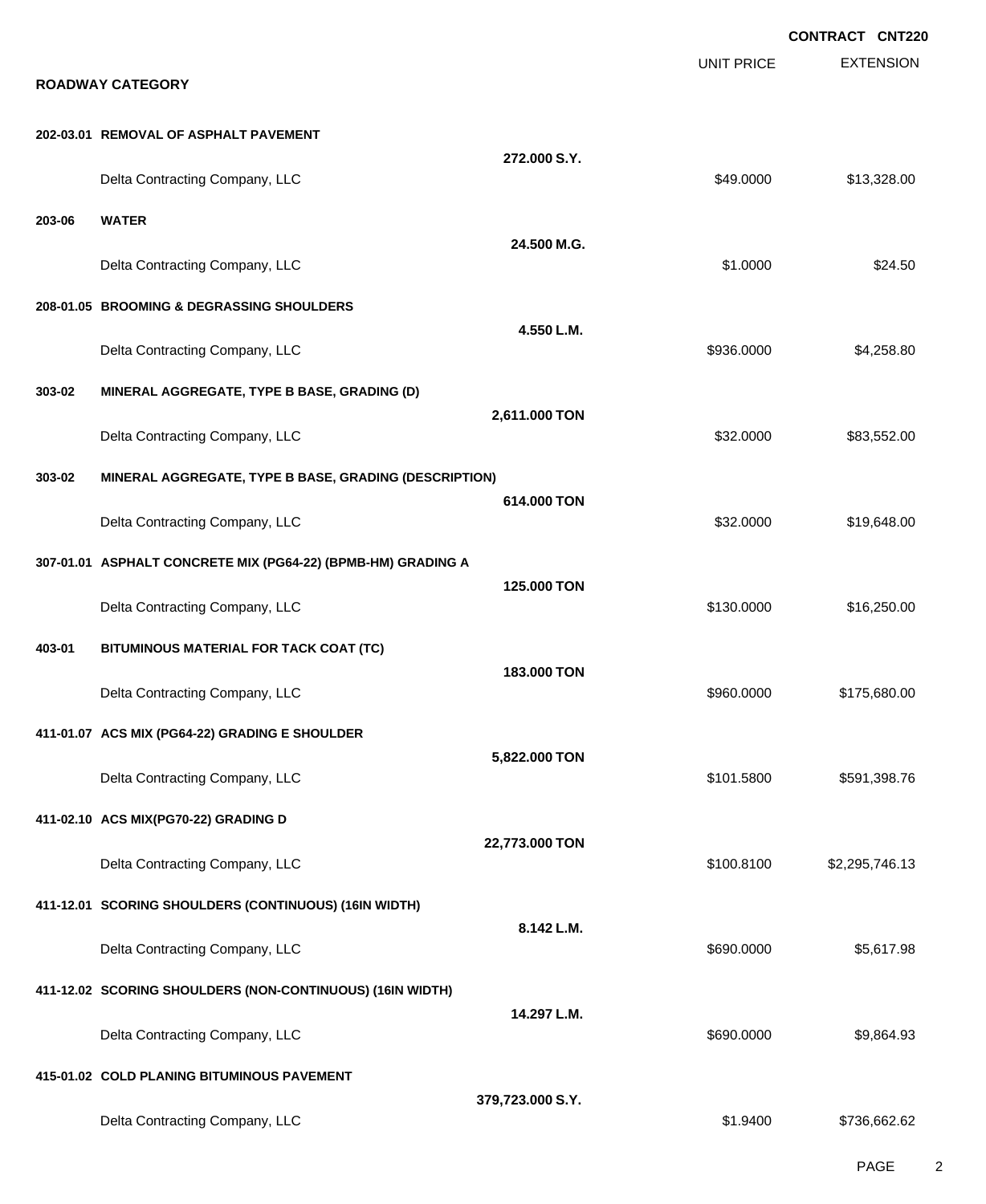|        |                                                                   |                    |                   | <b>CONTRACT CNT220</b> |
|--------|-------------------------------------------------------------------|--------------------|-------------------|------------------------|
|        |                                                                   |                    | <b>UNIT PRICE</b> | <b>EXTENSION</b>       |
|        | 701-02.01 CONCRETE CURB RAMP (RETROFIT)                           |                    |                   |                        |
|        | Delta Contracting Company, LLC                                    | 570.000 S.F.       | \$35.0000         | \$19,950.00            |
|        | 705-02.10 GUARDRAIL TRANSITION 27IN TO 31IN                       |                    |                   |                        |
|        | Delta Contracting Company, LLC                                    | 3,000 EACH         | \$110.0000        | \$330.00               |
|        | 705-04.09 EARTH PAD FOR TYPE 38 GR END TREATMENT                  |                    |                   |                        |
|        | Delta Contracting Company, LLC                                    | 3.000 EACH         | \$845.0000        | \$2,535.00             |
|        | 705-06.20 TANGENT ENERGY ABSORBING TERM MASH TL-3                 |                    |                   |                        |
|        | Delta Contracting Company, LLC                                    | <b>14.000 EACH</b> | \$2,645.0000      | \$37,030.00            |
| 712-01 | <b>TRAFFIC CONTROL</b>                                            |                    |                   |                        |
|        | Delta Contracting Company, LLC                                    | 1.000 LS           | \$88,000.0000     | \$88,000.00            |
|        | 712-04.01 FLEXIBLE DRUMS (CHANNELIZING)                           |                    |                   |                        |
|        | Delta Contracting Company, LLC                                    | 310.000 EACH       | \$45.0000         | \$13,950.00            |
| 712-06 | <b>SIGNS (CONSTRUCTION)</b>                                       |                    |                   |                        |
|        | Delta Contracting Company, LLC                                    | 3,382.000 S.F.     | \$12.0000         | \$40,584.00            |
|        | 712-08.03 ARROW BOARD (TYPE C)                                    |                    |                   |                        |
|        | Delta Contracting Company, LLC                                    | <b>6.000 EACH</b>  | \$2,490.0000      | \$14,940.00            |
|        | 712-09.02 REMOVABLE PAVEMENT MARKING (8" BARRIER LINE)            |                    |                   |                        |
|        | Delta Contracting Company, LLC                                    | 880.000 L.F.       | \$6.0000          | \$5,280.00             |
|        | 713-16.01 CHANGEABLE MESSAGE SIGN UNIT                            |                    |                   |                        |
|        | Delta Contracting Company, LLC                                    | <b>4.000 EACH</b>  | \$6,400.0000      | \$25,600.00            |
|        | 716-01.21 SNOWPLOWABLE RAISED PAVEMENT MARKERS (BI-DIR) (1 COLOR) |                    |                   |                        |
|        | Delta Contracting Company, LLC                                    | 479.000 EACH       | \$42.0000         | \$20,118.00            |
|        | 716-01.22 SNOWPLOWABLE RAISED PAVMENT MARKERS (MONO-DIR)(1 COLOR) |                    |                   |                        |
|        | Delta Contracting Company, LLC                                    | 154.000 EACH       | \$42.0000         | \$6,468.00             |
|        |                                                                   |                    |                   |                        |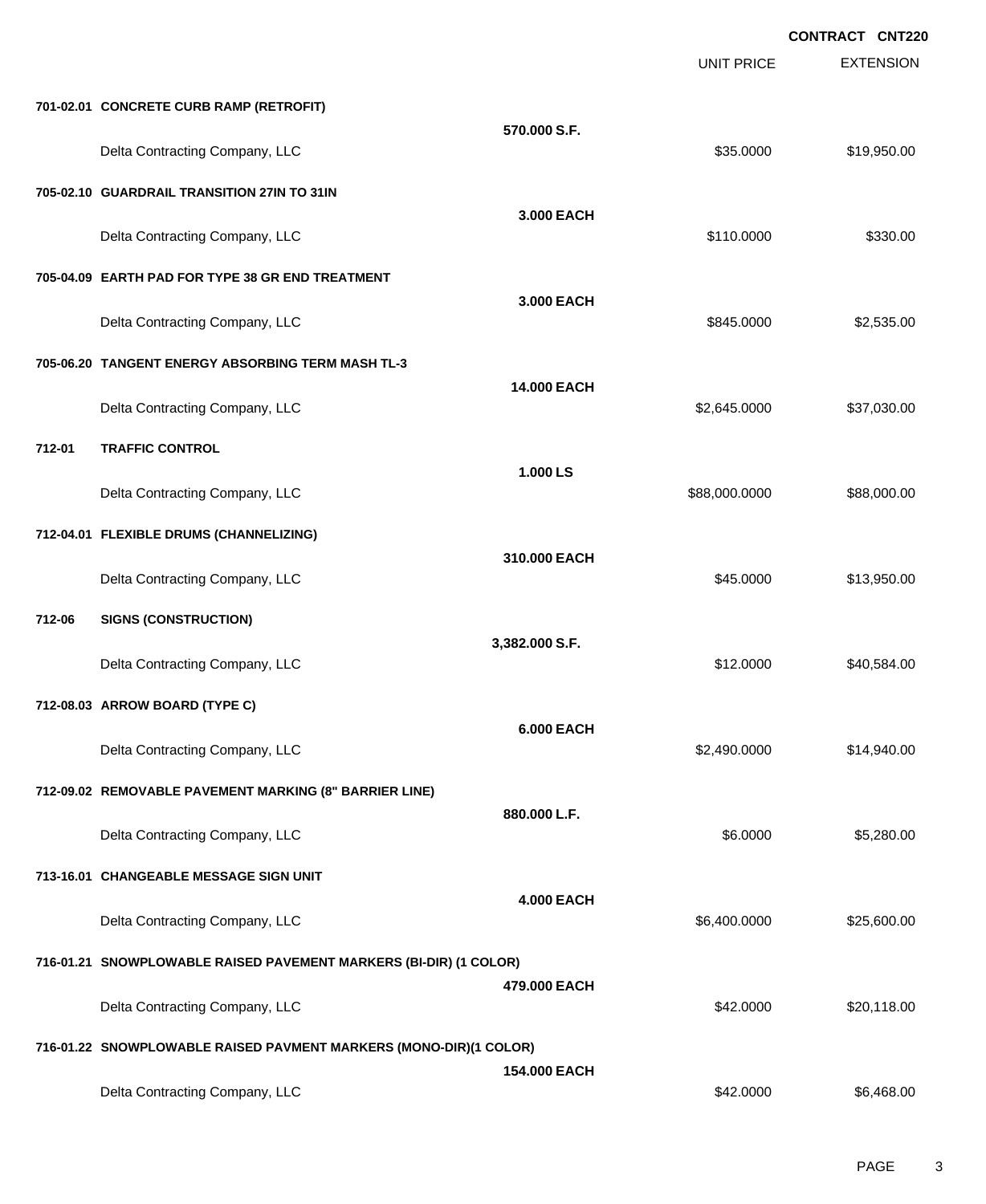|        |                                                                  |                | <b>CONTRACT CNT220</b> |                  |  |
|--------|------------------------------------------------------------------|----------------|------------------------|------------------|--|
|        |                                                                  |                | <b>UNIT PRICE</b>      | <b>EXTENSION</b> |  |
|        | 716-01.23 SNOWPLOWABLE RAISED PAVEMENT MARKERS (BI-DIR)(2 COLOR) |                |                        |                  |  |
|        | Delta Contracting Company, LLC                                   | 987,000 EACH   | \$42,0000              | \$41,454.00      |  |
|        | 716-02.03 PLASTIC PAVEMENT MARKING (CROSS-WALK)                  |                |                        |                  |  |
|        | Delta Contracting Company, LLC                                   | 285,000 L.F.   | \$16.0000              | \$4,560.00       |  |
|        | 716-02.04 PLASTIC PAVEMENT MARKING(CHANNELIZATION STRIPING)      |                |                        |                  |  |
|        | Delta Contracting Company, LLC                                   | 2,124.000 S.Y. | \$28.0000              | \$59,472.00      |  |
|        | 716-02.05 PLASTIC PAVEMENT MARKING (STOP LINE)                   |                |                        |                  |  |
|        | Delta Contracting Company, LLC                                   | 545.000 L.F.   | \$18.0000              | \$9,810.00       |  |
|        | 716-02.06 PLASTIC PAVEMENT MARKING (TURN LANE ARROW)             |                |                        |                  |  |
|        | Delta Contracting Company, LLC                                   | 117,000 EACH   | \$225.0000             | \$26,325.00      |  |
|        | 716-03.06 PLASTIC WORD PAVEMENT MARKING (SIGNAL AHEAD)           |                |                        |                  |  |
|        | Delta Contracting Company, LLC                                   | 10.000 EACH    | \$575.0000             | \$5,750.00       |  |
|        | 716-05.20 PAINTED PAVEMENT MARKING (6" LINE)                     |                |                        |                  |  |
|        | Delta Contracting Company, LLC                                   | 38.063 L.M.    | \$1,600.0000           | \$60,900.80      |  |
|        | 716-12.02 ENHANCED FLATLINE THERMO PVMT MRKNG (6IN LINE)         |                |                        |                  |  |
|        | Delta Contracting Company, LLC                                   | 38.063 L.M.    | \$5,700.0000           | \$216,959.10     |  |
|        | 716-13.03 SPRAY THERMO PVMT MRKNG (60 mil) (8IN BARRIER LINE)    |                |                        |                  |  |
|        | Delta Contracting Company, LLC                                   | 2,392.000 L.F. | \$3.0000               | \$7,176.00       |  |
| 717-01 | <b>MOBILIZATION</b>                                              |                |                        |                  |  |
|        | Delta Contracting Company, LLC                                   | 1.000 LS       | \$138,000.0000         | \$138,000.00     |  |
|        | 730-12.01 CONDUIT 1" DIAMETER (PVC)                              |                |                        |                  |  |
|        | Delta Contracting Company, LLC                                   | 50.000 L.F.    | \$18.0000              | \$900.00         |  |
|        | 730-14.01 SHIELDED DETECTOR CABLE                                |                |                        |                  |  |
|        | Delta Contracting Company, LLC                                   | 50.000 L.F.    | \$2.0000               | \$100.00         |  |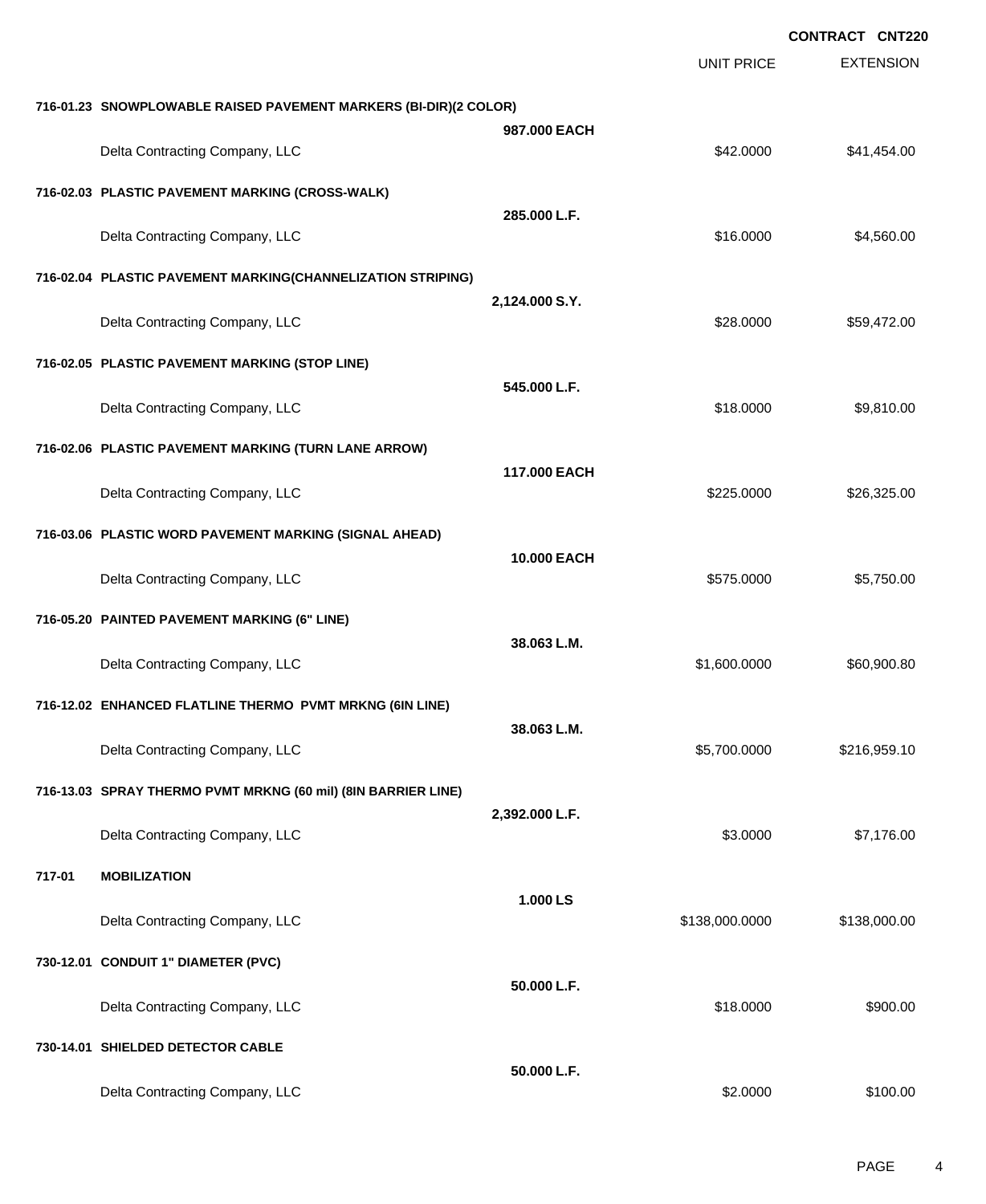|                                |                | UNIT PRICE | <b>CONTRACT CNT220</b><br><b>EXTENSION</b> |  |
|--------------------------------|----------------|------------|--------------------------------------------|--|
| 730-14.02 SAW SLOT             |                |            |                                            |  |
|                                | 3,564.000 L.F. |            |                                            |  |
| Delta Contracting Company, LLC |                | \$4.5000   | \$16,038.00                                |  |
| 730-14.03 LOOP WIRE            |                |            |                                            |  |
|                                | 9,046.000 L.F. |            |                                            |  |
| Delta Contracting Company, LLC |                | \$0.5000   | \$4,523.00                                 |  |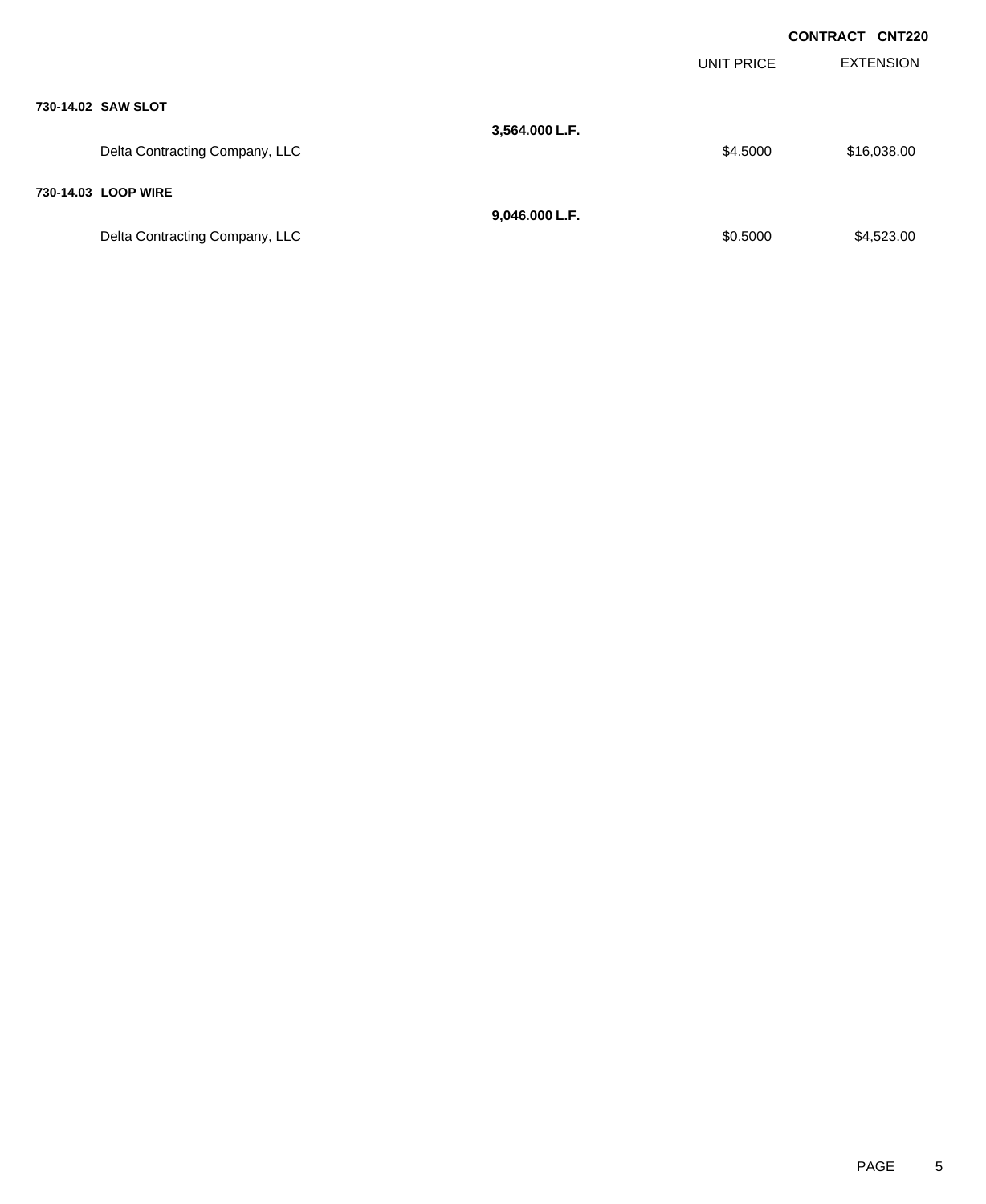|                            |            | <b>CONTRACT CNT220</b> |
|----------------------------|------------|------------------------|
|                            | UNIT PRICE | EXTENSION              |
| <b>BRIDGE CATEGORY</b>     |            |                        |
|                            |            |                        |
| 604-10.53 CONCRETE REPAIRS |            |                        |

Delta Contracting Company, LLC and the contraction of the state of the state of the state of the state of the state of the state of the state of the state of the state of the state of the state of the state of the state of

**45.000 S.Y.**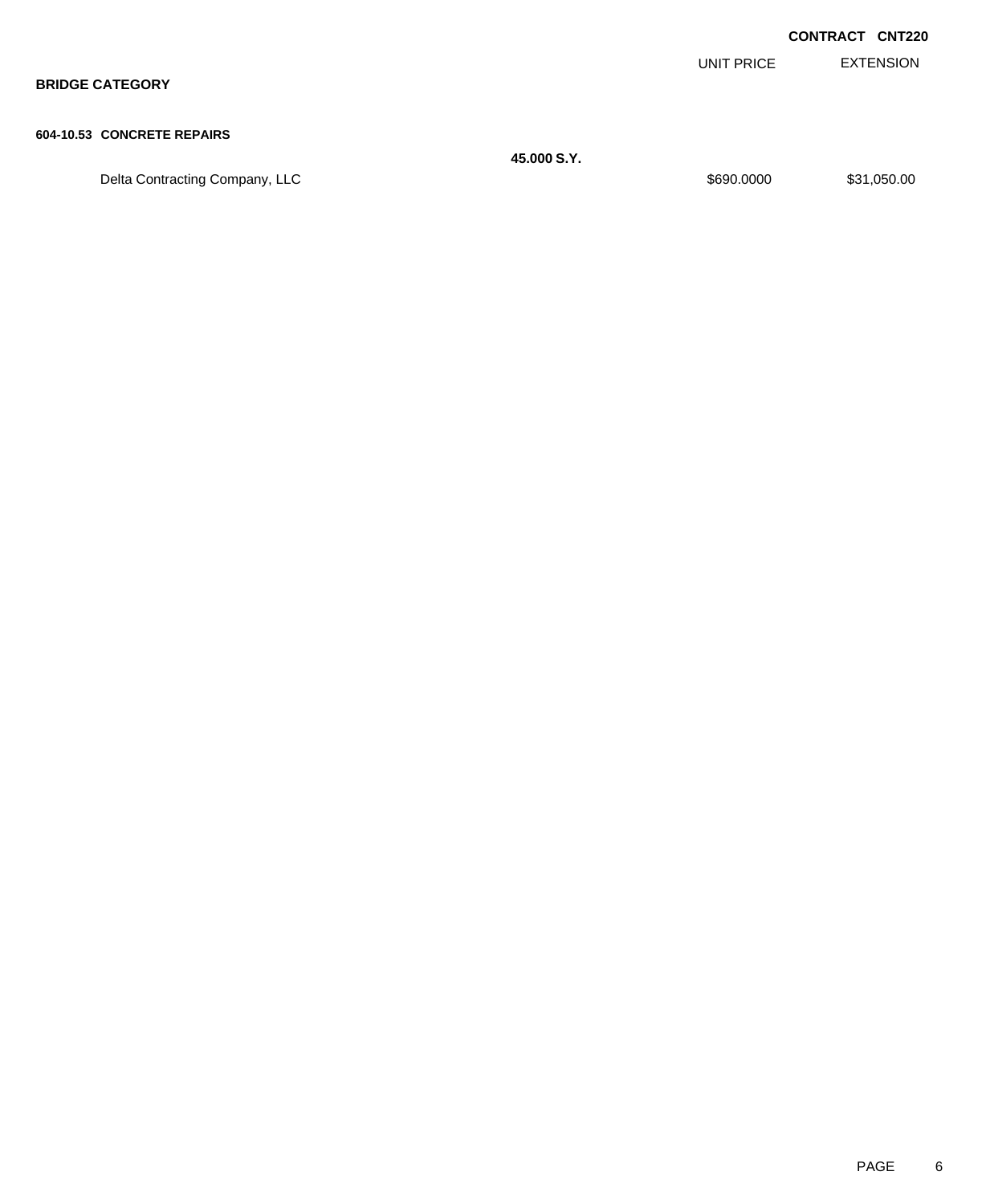# **SUB-TOTAL ROADWAY**

Delta Contracting Company, LLC 6. The set of the set of the set of the set of the set of the set of the set of the set of the set of the set of the set of the set of the set of the set of the set of the set of the set of t

### **SUB-TOTAL BRIDGE**

Delta Contracting Company, LLC  $$31,050.00$ 

### **TOTAL CONTRACT**

Delta Contracting Company, LLC \$4,849,834.62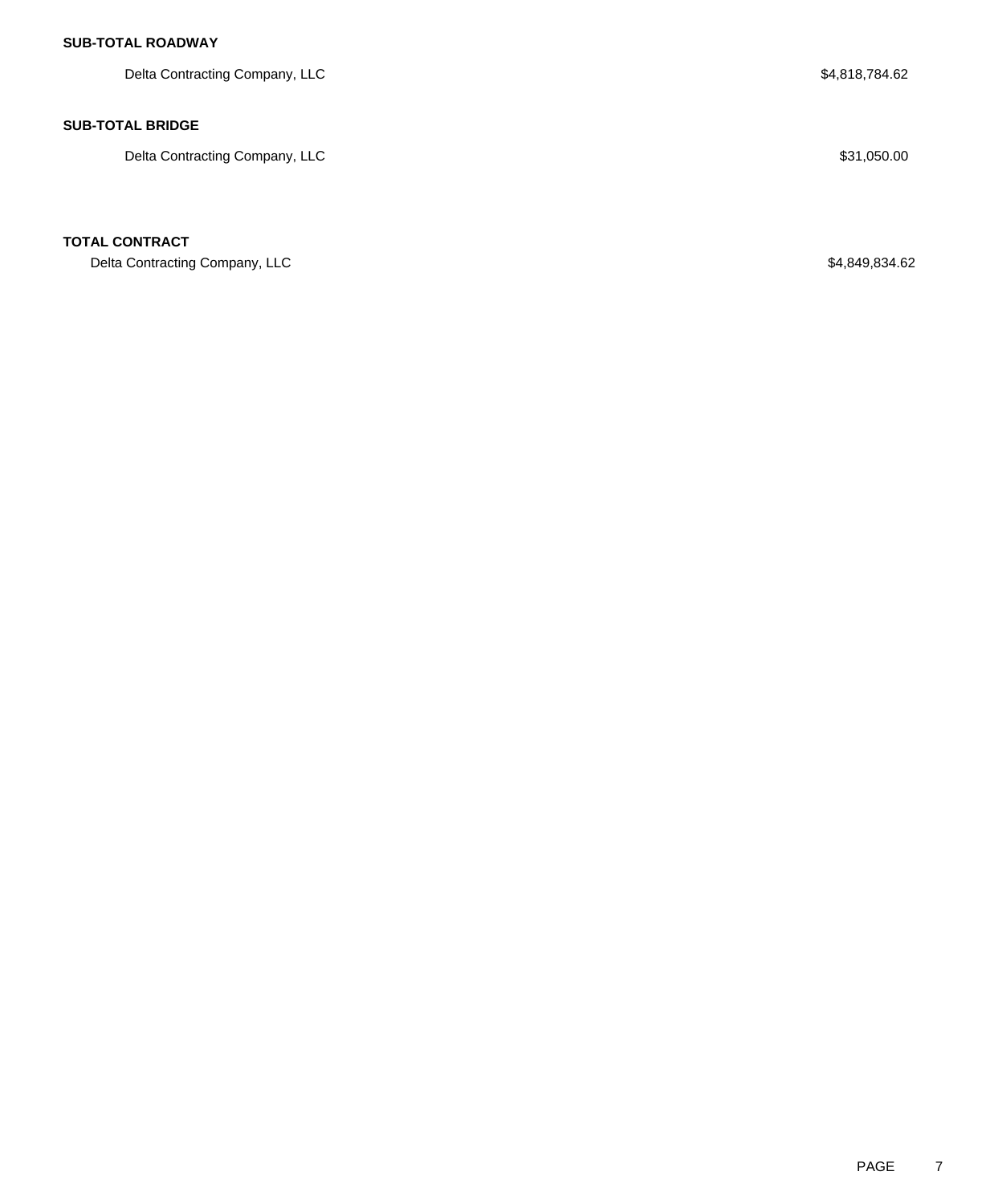#### GREENE COUNTY (Contract No. CNT199 Call 037)

30006-4231-04,HSIP-70(27),30006-3231-94,STP/HSIP-34(119),30002-3253- 94,30002-8253-14

THE RESURFACING ON S.R. 70 FROM U.S. 11E (S.R. 34) (L.M. 16.47) TO NEAR I-81 NB RAMP (L.M. 26.54) AND ON U.S. 11E (S.R. 34) FROM NEAR THE I-81 SB RAMP (L.M. 2.31) TO NEAR MAIN STREET (L.M. 6.80).

PROJECT LENGTH - 14.560 MILES

COMPLETION TIME - ON OR BEFORE NOVEMBER 15, 2019

DBE GOAL 6.00%

TOTAL CONTRACT

Summers-Taylor, Inc. 6. 201.05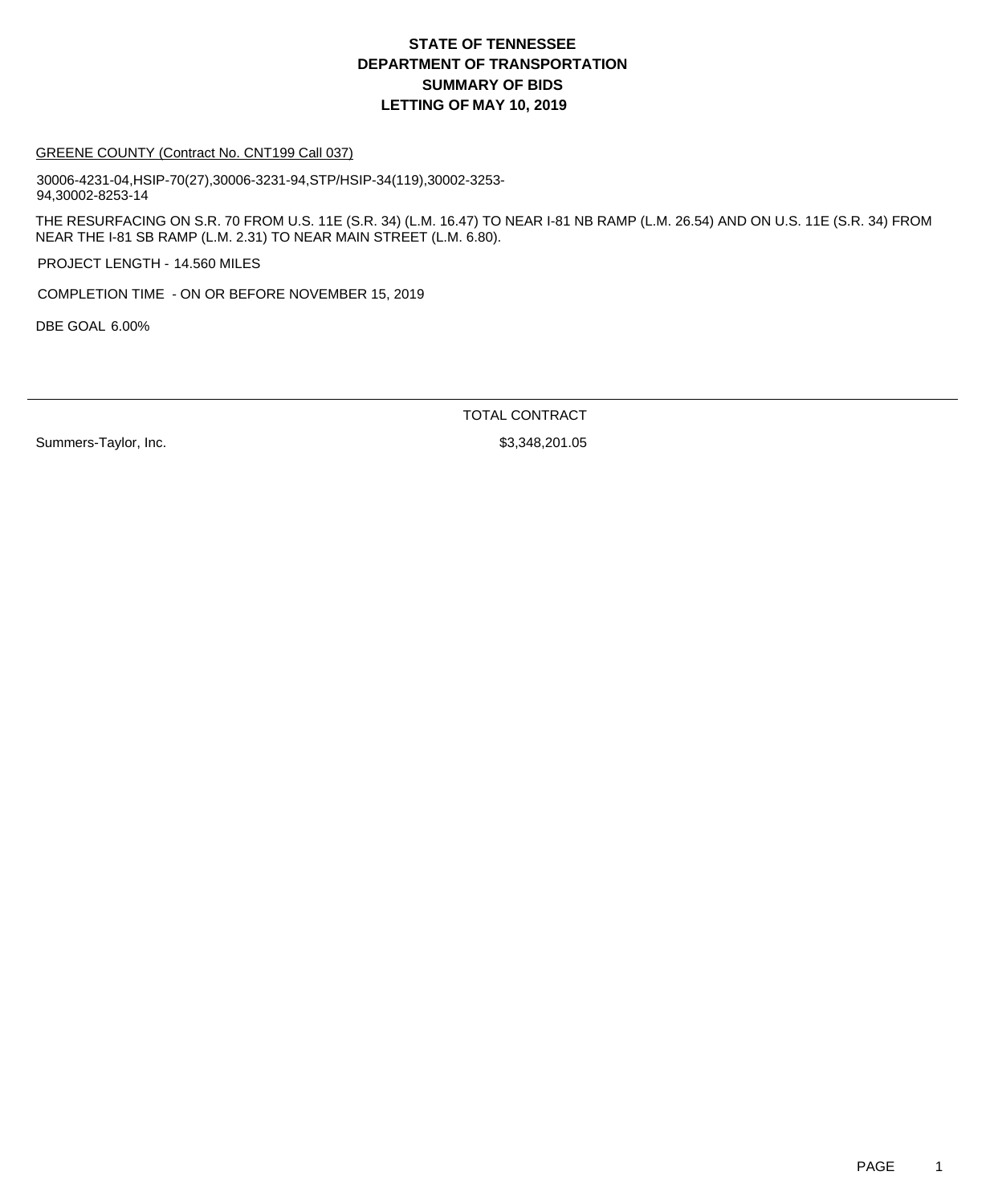|        |                                                                  |                | <b>UNIT PRICE</b> | <b>CONTRACT CNT199</b><br><b>EXTENSION</b> |
|--------|------------------------------------------------------------------|----------------|-------------------|--------------------------------------------|
|        | <b>ROADWAY CATEGORY</b>                                          |                |                   |                                            |
| 303-01 | MINERAL AGGREGATE, TYPE A BASE, GRADING D                        |                |                   |                                            |
|        | Summers-Taylor, Inc.                                             | 102.000 TON    | \$43.0000         | \$4,386.00                                 |
|        | 307-01.15 ASC MIX (PG64-22) (BPMLC-HM) GRADING CS                |                |                   |                                            |
|        | Summers-Taylor, Inc.                                             | 1,681.000 TON  | \$120.0000        | \$201,720.00                               |
| 403-01 | BITUMINOUS MATERIAL FOR TACK COAT (TC)                           |                |                   |                                            |
|        | Summers-Taylor, Inc.                                             | 176.000 TON    | \$938.0000        | \$165,088.00                               |
|        | 407-07.01 INTELLIGENT COMPACTION EQUIPMENT                       |                |                   |                                            |
|        | Summers-Taylor, Inc.                                             | 1.000 LS       | \$74,882.0000     | \$74,882.00                                |
|        | 411-01.07 ACS MIX (PG64-22) GRADING E SHOULDER                   |                |                   |                                            |
|        | Summers-Taylor, Inc.                                             | 3,133.000 TON  | \$96.5000         | \$302,334.50                               |
|        | 411-02.10 ACS MIX(PG70-22) GRADING D                             |                |                   |                                            |
|        | Summers-Taylor, Inc.                                             | 11,103.000 TON | \$107.4500        | \$1,193,017.35                             |
|        | 411-03.13 ACS MIX(PG70-22) THIN LIFT D ASPHALT                   |                |                   |                                            |
|        | Summers-Taylor, Inc.                                             | 6,848.000 TON  | \$107.8500        | \$738,556.80                               |
|        | 411-12.01 SCORING SHOULDERS (CONTINUOUS) (16IN WIDTH)            |                |                   |                                            |
|        | Summers-Taylor, Inc.                                             | 9.000 L.M.     | \$533.0000        | \$4,797.00                                 |
|        | 411-12.02 SCORING SHOULDERS (NON-CONTINUOUS) (16IN WIDTH)        |                |                   |                                            |
|        | Summers-Taylor, Inc.                                             | 7.200 L.M.     | \$510.0000        | \$3,672.00                                 |
|        | 411-12.04 SCORING FOR RUMBLE STRIPE (NON-CONTINUOUS) (4IN WIDTH) |                |                   |                                            |
|        | Summers-Taylor, Inc.                                             | 20.100 L.M.    | \$518.0000        | \$10,411.80                                |
|        | 415-01.02 COLD PLANING BITUMINOUS PAVEMENT                       |                |                   |                                            |
|        | Summers-Taylor, Inc.                                             | 4,655.000 S.Y. | \$9.3000          | \$43,291.50                                |
|        | 705-02.10 GUARDRAIL TRANSITION 27IN TO 31IN                      |                |                   |                                            |
|        | Summers-Taylor, Inc.                                             | 13.000 EACH    | \$214.0000        | \$2,782.00                                 |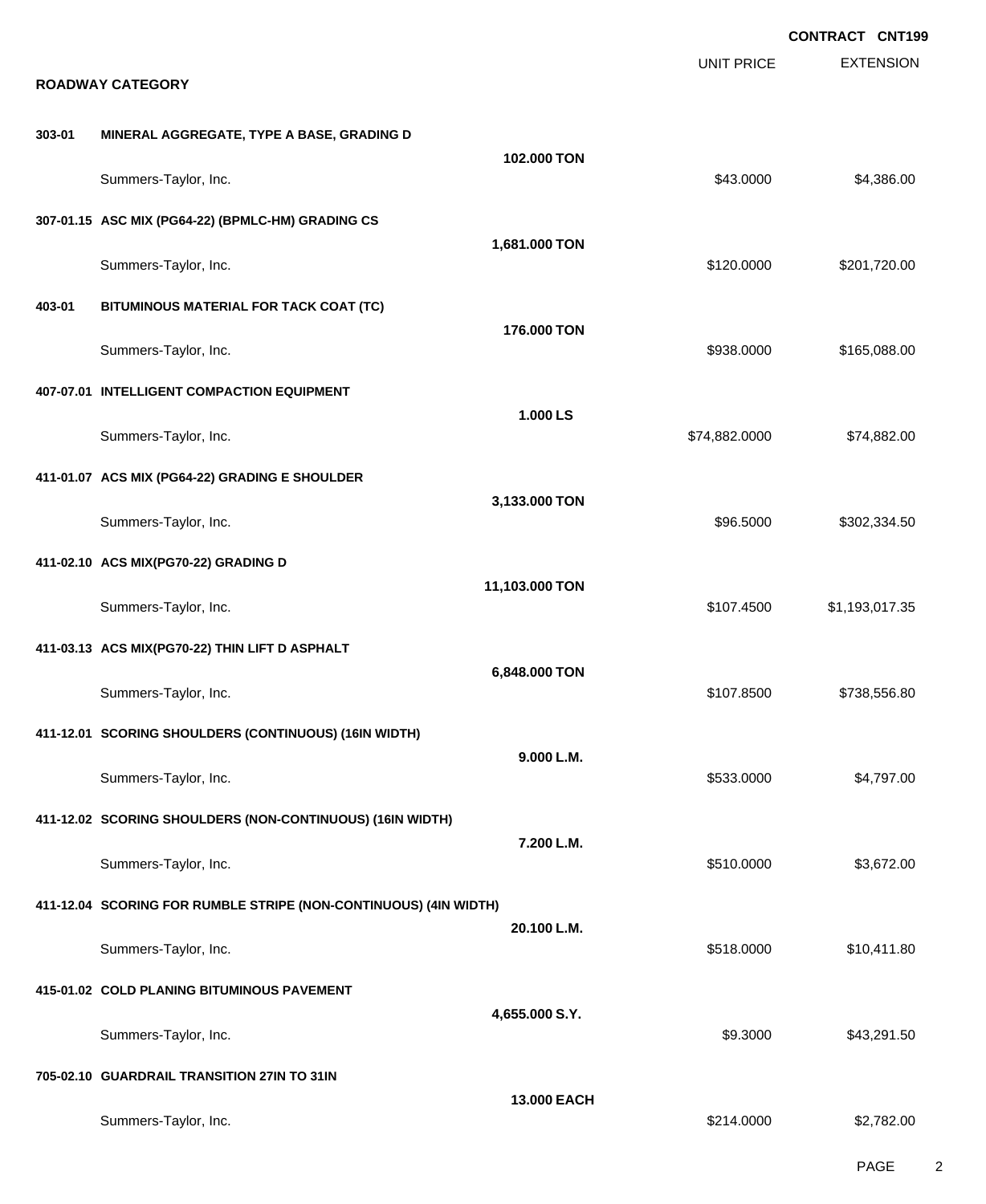|        |                                                                   |                   | <b>UNIT PRICE</b> | <b>CONTRACT CNT199</b><br><b>EXTENSION</b> |
|--------|-------------------------------------------------------------------|-------------------|-------------------|--------------------------------------------|
|        | 705-04.09 EARTH PAD FOR TYPE 38 GR END TREATMENT                  |                   |                   |                                            |
|        | Summers-Taylor, Inc.                                              | 13.000 EACH       | \$1,340.0000      | \$17,420.00                                |
|        | 705-06.20 TANGENT ENERGY ABSORBING TERM MASH TL-3                 |                   |                   |                                            |
|        | Summers-Taylor, Inc.                                              | 13.000 EACH       | \$3,170.0000      | \$41,210.00                                |
| 712-01 | <b>TRAFFIC CONTROL</b>                                            |                   |                   |                                            |
|        | Summers-Taylor, Inc.                                              | 1.000 LS          | \$84,700.0000     | \$84,700.00                                |
| 712-06 | <b>SIGNS (CONSTRUCTION)</b>                                       |                   |                   |                                            |
|        | Summers-Taylor, Inc.                                              | 1,564.000 S.F.    | \$9.3000          | \$14,545.20                                |
|        | 712-08.03 ARROW BOARD (TYPE C)                                    |                   |                   |                                            |
|        | Summers-Taylor, Inc.                                              | <b>2.000 EACH</b> | \$485.0000        | \$970.00                                   |
|        | 713-02.11 REMOVAL OF EXISTING DELINEATORS                         |                   |                   |                                            |
|        | Summers-Taylor, Inc.                                              | 233.000 EACH      | \$5.8000          | \$1,351.40                                 |
|        | 713-02.14 FLEXIBLE DELINEATOR (WHITE)                             |                   |                   |                                            |
|        | Summers-Taylor, Inc.                                              | 233.000 EACH      | \$40.5000         | \$9,436.50                                 |
|        | 713-16.20 SIGNS (DESCRIPTION)                                     |                   |                   |                                            |
|        | Summers-Taylor, Inc.                                              | <b>1.000 EACH</b> | \$288.0000        | \$288.00                                   |
|        | 716-01.21 SNOWPLOWABLE RAISED PAVEMENT MARKERS (BI-DIR) (1 COLOR) |                   |                   |                                            |
|        | Summers-Taylor, Inc.                                              | 692.000 EACH      | \$25.5000         | \$17,646.00                                |
|        | 716-01.23 SNOWPLOWABLE RAISED PAVEMENT MARKERS (BI-DIR)(2 COLOR)  |                   |                   |                                            |
|        | Summers-Taylor, Inc.                                              | 768.000 EACH      | \$25.5000         | \$19,584.00                                |
|        | 716-01.30 REMOVAL OF SNOWPLOWABLE REFLECTIVE MARKER               |                   |                   |                                            |
|        | Summers-Taylor, Inc.                                              | 1,460.000 EACH    | \$6.9000          | \$10,074.00                                |
|        | 716-02.04 PLASTIC PAVEMENT MARKING(CHANNELIZATION STRIPING)       |                   |                   |                                            |
|        | Summers-Taylor, Inc.                                              | 2,452.000 S.Y.    | \$17.0000         | \$41,684.00                                |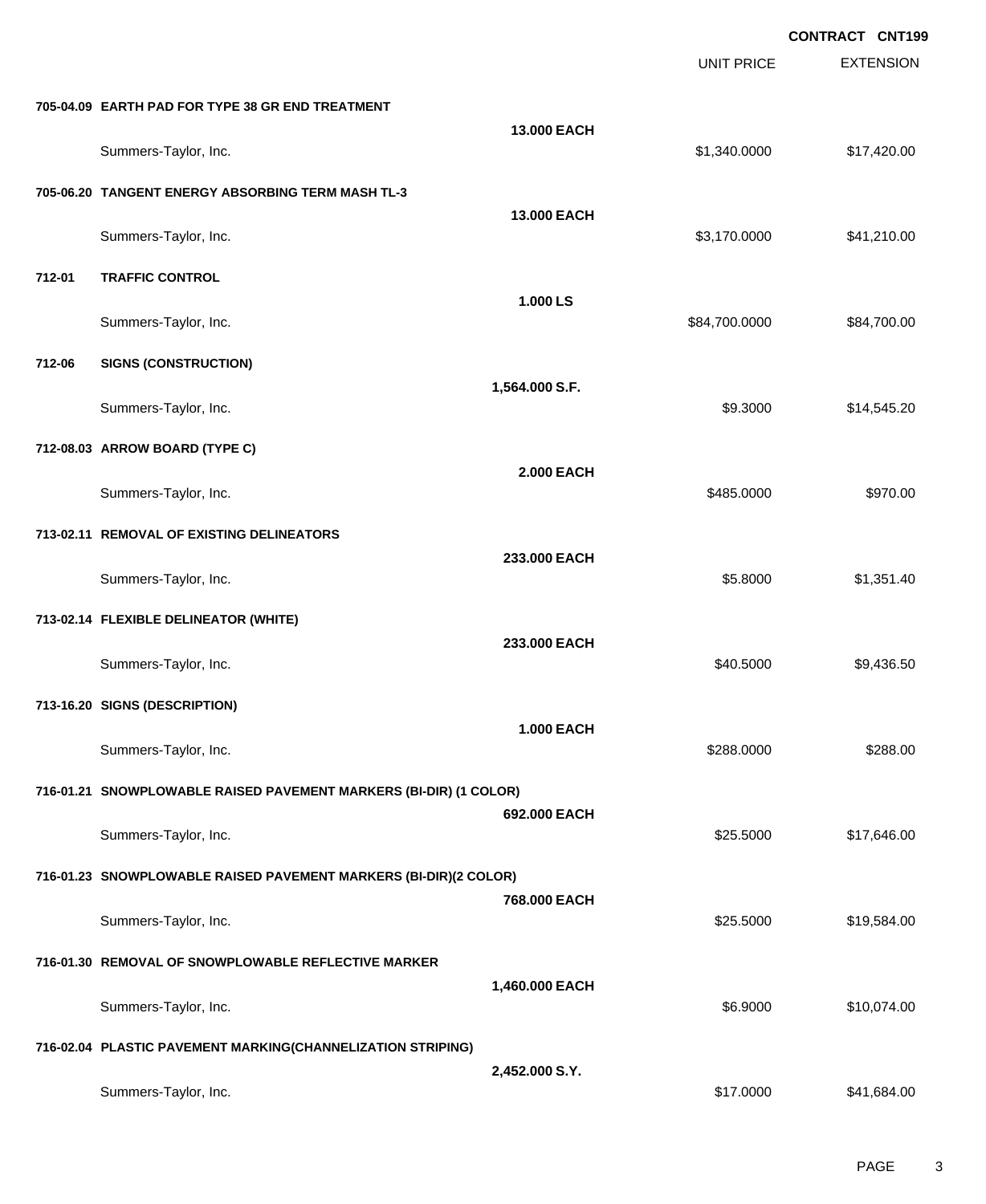|        |                                                                  |                   |                   | <b>CONTRACT CNT199</b> |
|--------|------------------------------------------------------------------|-------------------|-------------------|------------------------|
|        |                                                                  |                   | <b>UNIT PRICE</b> | <b>EXTENSION</b>       |
|        | 716-02.05 PLASTIC PAVEMENT MARKING (STOP LINE)                   |                   |                   |                        |
|        | Summers-Taylor, Inc.                                             | 990.000 L.F.      | \$10.0000         | \$9,900.00             |
|        | 716-02.06 PLASTIC PAVEMENT MARKING (TURN LANE ARROW)             |                   |                   |                        |
|        | Summers-Taylor, Inc.                                             | 25.000 EACH       | \$144.0000        | \$3,600.00             |
|        | 716-02.11 PLASTIC PAVEMENT MARKING (6" DOTTED LINE)              |                   |                   |                        |
|        | Summers-Taylor, Inc.                                             | 1,175.000 L.F.    | \$1.4500          | \$1,703.75             |
|        | 716-03.01 PLASTIC WORD PAVEMENT MARKING (ONLY)                   |                   |                   |                        |
|        | Summers-Taylor, Inc.                                             | <b>2.000 EACH</b> | \$195.0000        | \$390.00               |
|        | 716-03.09 PLASTIC WORD PAVEMENT MARKING ()                       |                   |                   |                        |
|        | Summers-Taylor, Inc.                                             | <b>2.000 EACH</b> | \$195.0000        | \$390.00               |
|        | 716-04.04 PLASTIC PAVEMENT MARKING (TRANSVERSE SHOULDER)         |                   |                   |                        |
|        | Summers-Taylor, Inc.                                             | 1,420.000 L.F.    | \$5.9000          | \$8,378.00             |
|        | 716-04.12 PLASTIC PAVEMENT MARKING (YIELD LINE)                  |                   |                   |                        |
|        | Summers-Taylor, Inc.                                             | 36.000 S.F.       | \$17.5000         | \$630.00               |
|        | 716-04.14 PLASTIC PAVEMENT MARKING (LANE REDUCTION ARROW)        |                   |                   |                        |
|        | Summers-Taylor, Inc.                                             | <b>2.000 EACH</b> | \$202.0000        | \$404.00               |
|        | 716-05.01 PAINTED PAVEMENT MARKING (4" LINE)                     |                   |                   |                        |
|        | Summers-Taylor, Inc.                                             | 30.200 L.M.       | \$590.0000        | \$17,818.00            |
|        | 716-12.02 ENHANCED FLATLINE THERMO PVMT MRKNG (6IN LINE)         |                   |                   |                        |
|        | Summers-Taylor, Inc.                                             | 60.200 L.M.       | \$3,950.0000      | \$237,790.00           |
|        | 716-12.03 ENHANCED FLATLINE THERMO PVMT MRKNG (8IN BARRIER LINE) |                   |                   |                        |
|        | Summers-Taylor, Inc.                                             | 555.000 L.F.      | \$1.7500          | \$971.25               |
| 717-01 | <b>MOBILIZATION</b>                                              |                   |                   |                        |
|        | Summers-Taylor, Inc.                                             | 1.000 LS          | \$62,378.0000     | \$62,378.00            |
|        |                                                                  |                   |                   |                        |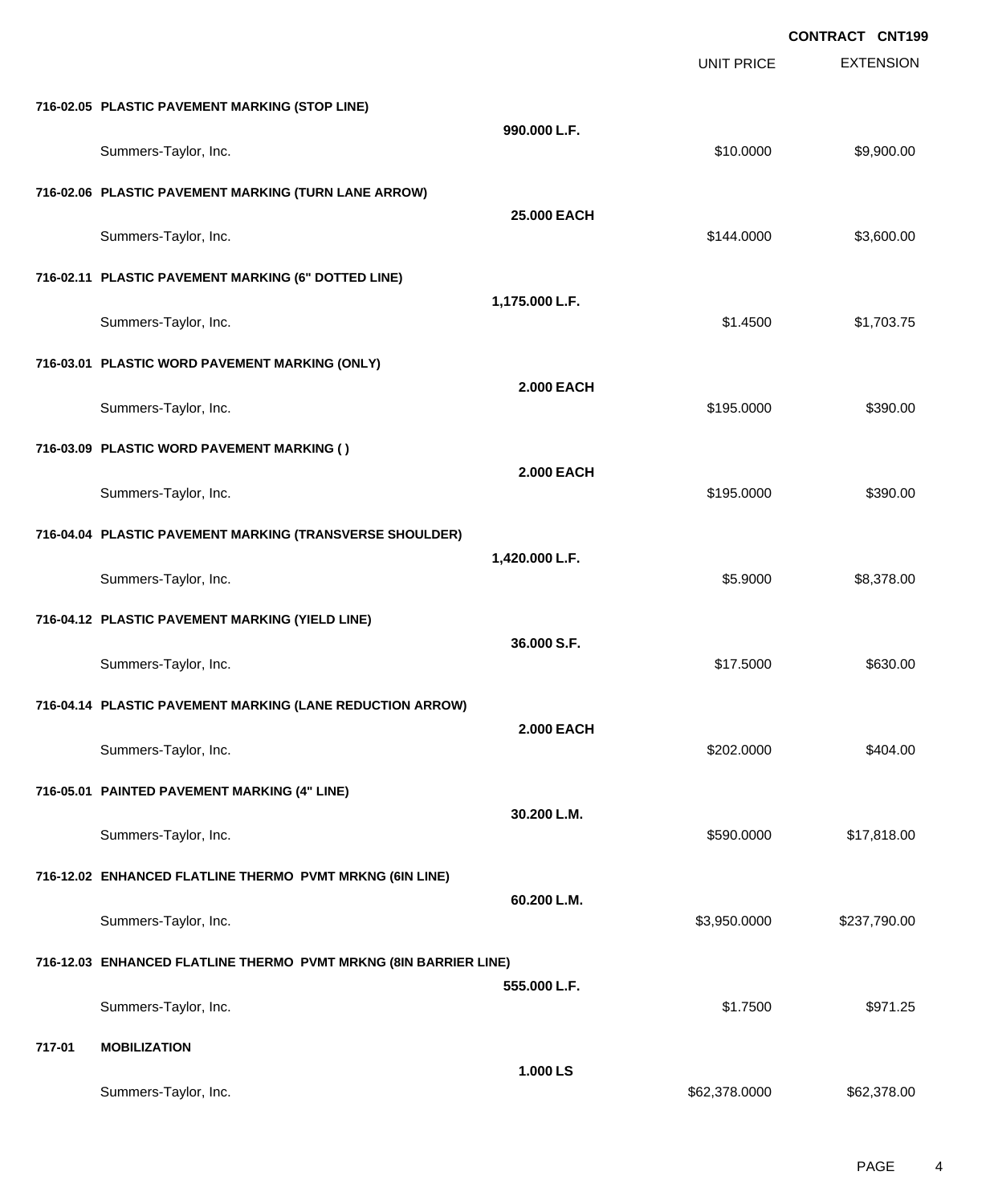Summers-Taylor, Inc. \$3,348,201.05

# **TOTAL CONTRACT**

Summers-Taylor, Inc. \$3,348,201.05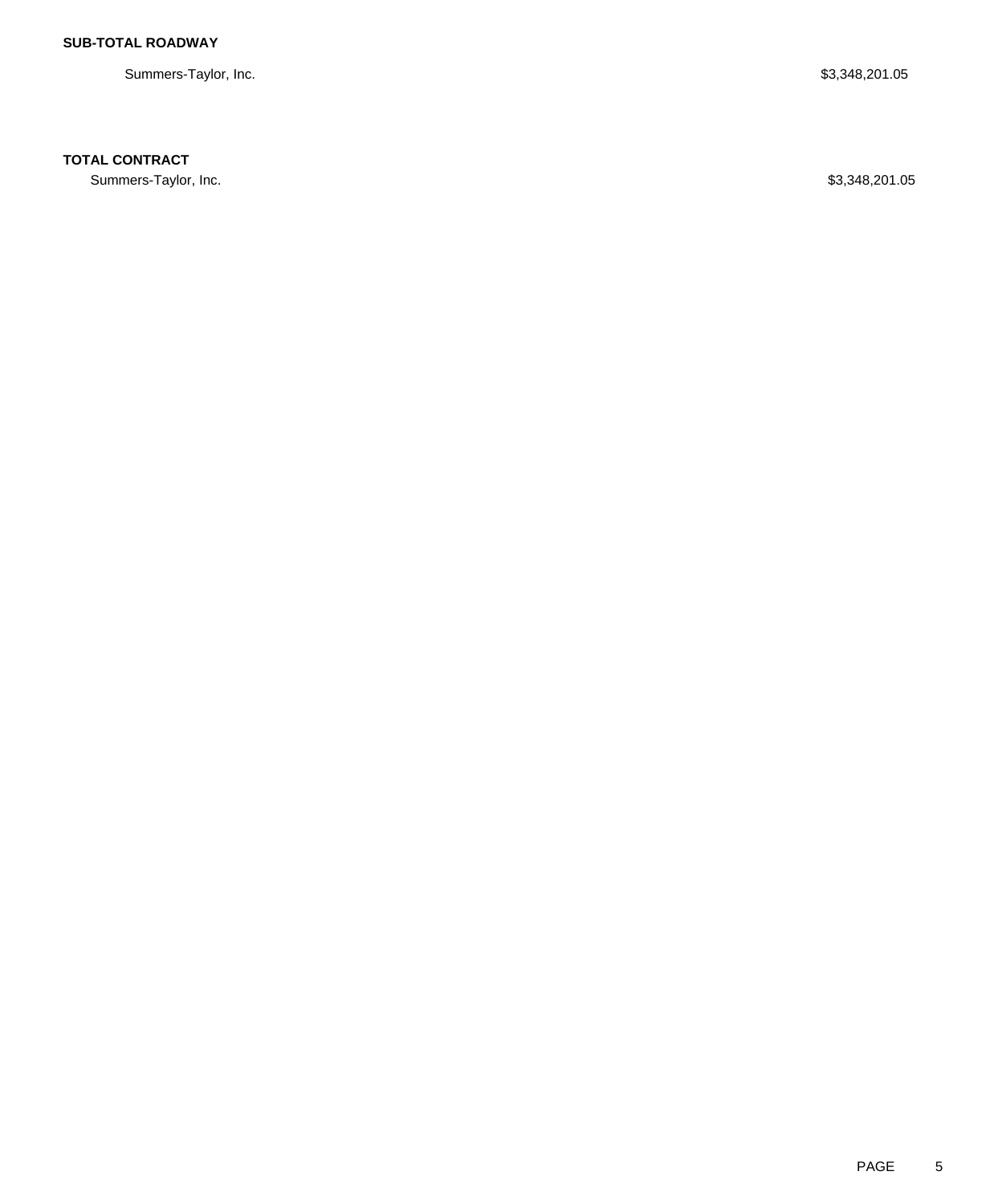#### GRUNDY COUNTY (Contract No. CNT149 Call 038)

31007-4238-04

THE RESURFACING ON S.R. 108 FROM EAST OF HUGH WOOTEN ROAD (L.M. 26.00) TO THE WARREN COUNTY LINE (L.M. 31.18).

PROJECT LENGTH - 5.180 MILES

COMPLETION TIME - ON OR BEFORE NOVEMBER 30, 2019

Rogers Group, Inc. 6. The Contract of the Contract of the State of the State State State State State State State State State State State State State State State State State State State State State State State State State S

TOTAL CONTRACT Tinsley Asphalt, LLC \$833,806.75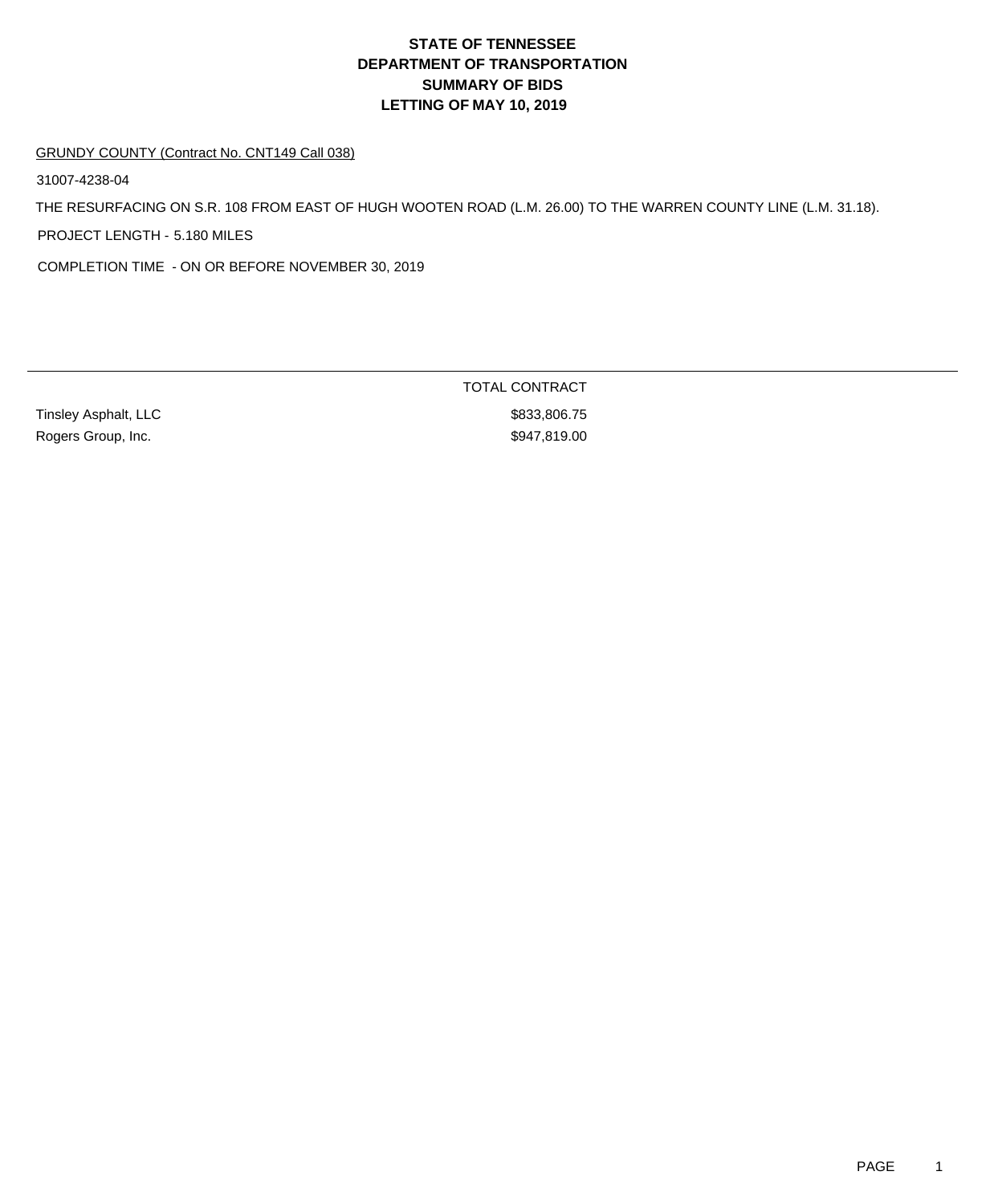|        |                                                                   |                 |                   | <b>CONTRACT CNT149</b> |
|--------|-------------------------------------------------------------------|-----------------|-------------------|------------------------|
|        |                                                                   |                 | <b>UNIT PRICE</b> | <b>EXTENSION</b>       |
|        | <b>ROADWAY CATEGORY</b>                                           |                 |                   |                        |
| 303-01 |                                                                   |                 |                   |                        |
|        | MINERAL AGGREGATE, TYPE A BASE, GRADING D                         | 346.000 TON     |                   |                        |
|        | Tinsley Asphalt, LLC                                              |                 | \$20.0000         | \$6,920.00             |
|        | Rogers Group, Inc.                                                |                 | \$30.0000         | \$10,380.00            |
|        |                                                                   |                 |                   |                        |
| 403-01 | BITUMINOUS MATERIAL FOR TACK COAT (TC)                            | 36,000 TON      |                   |                        |
|        | Tinsley Asphalt, LLC                                              |                 | \$750.0000        | \$27,000.00            |
|        | Rogers Group, Inc.                                                |                 | \$750.0000        | \$27,000.00            |
|        |                                                                   |                 |                   |                        |
|        | 411-01.10 ACS MIX(PG64-22) GRADING D                              | 5,745.000 TON   |                   |                        |
|        | Tinsley Asphalt, LLC                                              |                 | \$93.8500         | \$539,168.25           |
|        | Rogers Group, Inc.                                                |                 | \$105.0000        | \$603,225.00           |
|        |                                                                   |                 |                   |                        |
|        | 411-12.04 SCORING FOR RUMBLE STRIPE (NON-CONTINUOUS) (4IN WIDTH)  |                 |                   |                        |
|        |                                                                   | 8.200 L.M.      |                   |                        |
|        | Tinsley Asphalt, LLC                                              |                 | \$450.0000        | \$3,690.00             |
|        | Rogers Group, Inc.                                                |                 | \$550.0000        | \$4,510.00             |
|        | 415-01.02 COLD PLANING BITUMINOUS PAVEMENT                        |                 |                   |                        |
|        |                                                                   | 81,240.000 S.Y. |                   |                        |
|        | Tinsley Asphalt, LLC                                              |                 | \$1.4000          | \$113,736.00           |
|        | Rogers Group, Inc.                                                |                 | \$1.2500          | \$101,550.00           |
| 712-01 | <b>TRAFFIC CONTROL</b>                                            |                 |                   |                        |
|        |                                                                   | 1.000 LS        |                   |                        |
|        | Tinsley Asphalt, LLC                                              |                 | \$23,750.0000     | \$23,750.00            |
|        | Rogers Group, Inc.                                                |                 | \$46,850.0000     | \$46,850.00            |
|        | 712-04.01 FLEXIBLE DRUMS (CHANNELIZING)                           |                 |                   |                        |
|        |                                                                   | 25.000 EACH     |                   |                        |
|        | Tinsley Asphalt, LLC                                              |                 | \$5.0000          | \$125.00               |
|        | Rogers Group, Inc.                                                |                 | \$50.0000         | \$1,250.00             |
| 712-06 | <b>SIGNS (CONSTRUCTION)</b>                                       |                 |                   |                        |
|        |                                                                   | 991.000 S.F.    |                   |                        |
|        | Tinsley Asphalt, LLC                                              |                 | \$6.5000          | \$6,441.50             |
|        | Rogers Group, Inc.                                                |                 | \$8.0000          | \$7,928.00             |
|        |                                                                   |                 |                   |                        |
|        | 716-01.21 SNOWPLOWABLE RAISED PAVEMENT MARKERS (BI-DIR) (1 COLOR) |                 |                   |                        |
|        |                                                                   | 345.000 EACH    |                   |                        |
|        | Tinsley Asphalt, LLC                                              |                 | \$25.0000         | \$8,625.00             |
|        | Rogers Group, Inc.                                                |                 | \$26.0000         | \$8,970.00             |
|        | 716-01.30 REMOVAL OF SNOWPLOWABLE REFLECTIVE MARKER               |                 |                   |                        |
|        |                                                                   | 345.000 EACH    |                   |                        |
|        | Tinsley Asphalt, LLC                                              |                 | \$10.0000         | \$3,450.00             |
|        | Rogers Group, Inc.                                                |                 | \$6.2000          | \$2,139.00             |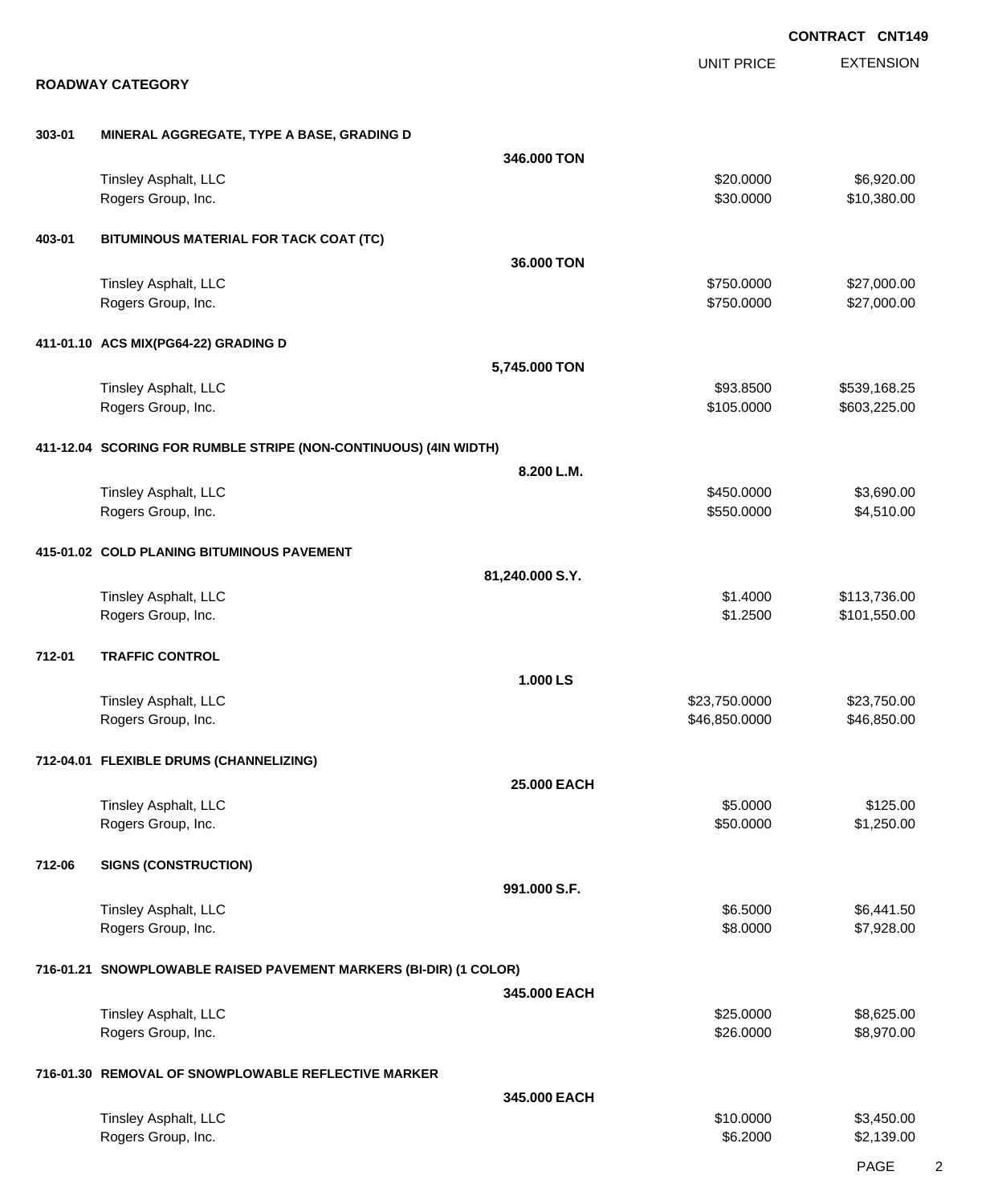| <b>CONTRACT CNT149</b> |
|------------------------|
|------------------------|

|        |                                                          |              | <b>UNIT PRICE</b> | <b>EXTENSION</b> |
|--------|----------------------------------------------------------|--------------|-------------------|------------------|
|        | 716-02.05 PLASTIC PAVEMENT MARKING (STOP LINE)           |              |                   |                  |
|        |                                                          | 180.000 L.F. |                   |                  |
|        | Tinsley Asphalt, LLC                                     |              | \$12.0000         | \$2,160.00       |
|        | Rogers Group, Inc.                                       |              | \$12.2500         | \$2,205.00       |
|        | 716-05.01 PAINTED PAVEMENT MARKING (4" LINE)             |              |                   |                  |
|        |                                                          | 28.800 L.M.  |                   |                  |
|        | Tinsley Asphalt, LLC                                     |              | \$495.0000        | \$14,256.00      |
|        | Rogers Group, Inc.                                       |              | \$520.0000        | \$14,976.00      |
|        | 716-05.05 PAINTED PAVEMENT MARKING (STOP LINE)           |              |                   |                  |
|        |                                                          | 180.000 L.F. |                   |                  |
|        | Tinsley Asphalt, LLC                                     |              | \$5.0000          | \$900.00         |
|        | Rogers Group, Inc.                                       |              | \$5.2000          | \$936.00         |
|        | 716-12.02 ENHANCED FLATLINE THERMO PVMT MRKNG (6IN LINE) |              |                   |                  |
|        |                                                          | 8.000 L.M.   |                   |                  |
|        | Tinsley Asphalt, LLC                                     |              | \$4,400.0000      | \$35,200.00      |
|        | Rogers Group, Inc.                                       |              | \$4,600.0000      | \$36,800.00      |
|        | 716-13.01 SPRAY THERMO PVMT MRKNG (60 mil) (4IN LINE)    |              |                   |                  |
|        |                                                          | 10.400 L.M.  |                   |                  |
|        | Tinsley Asphalt, LLC                                     |              | \$2,150.0000      | \$22,360.00      |
|        | Rogers Group, Inc.                                       |              | \$2,200.0000      | \$22,880.00      |
| 717-01 | <b>MOBILIZATION</b>                                      |              |                   |                  |
|        |                                                          | 1.000 LS     |                   |                  |
|        | Tinsley Asphalt, LLC                                     |              | \$26,025.0000     | \$26,025.00      |
|        | Rogers Group, Inc.                                       |              | \$56,220.0000     | \$56,220.00      |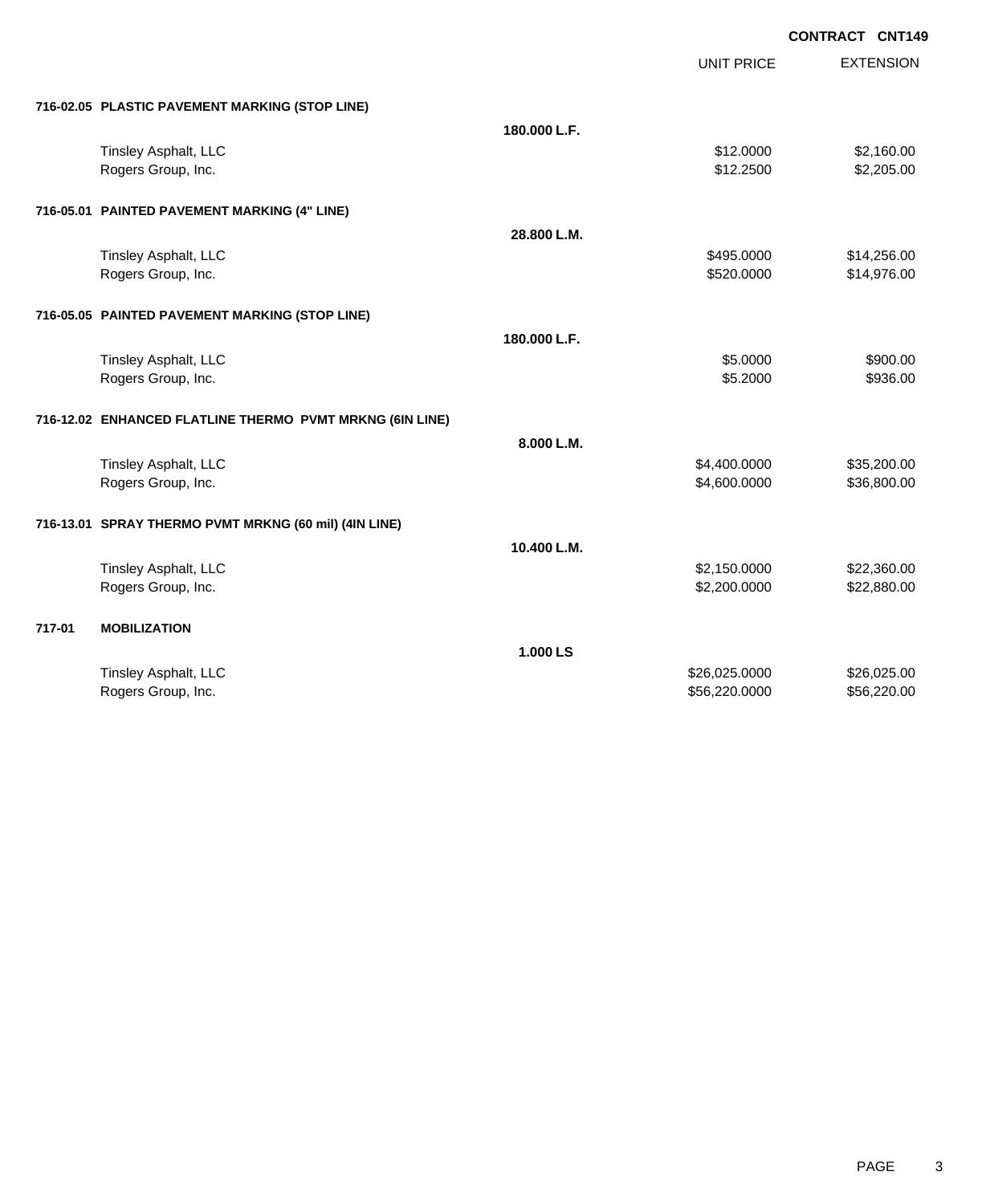# **SUB-TOTAL ROADWAY**

Tinsley Asphalt, LLC \$833,806.75 Rogers Group, Inc. \$947,819.00

#### **TOTAL CONTRACT**

Tinsley Asphalt, LLC \$833,806.75 Rogers Group, Inc. \$947,819.00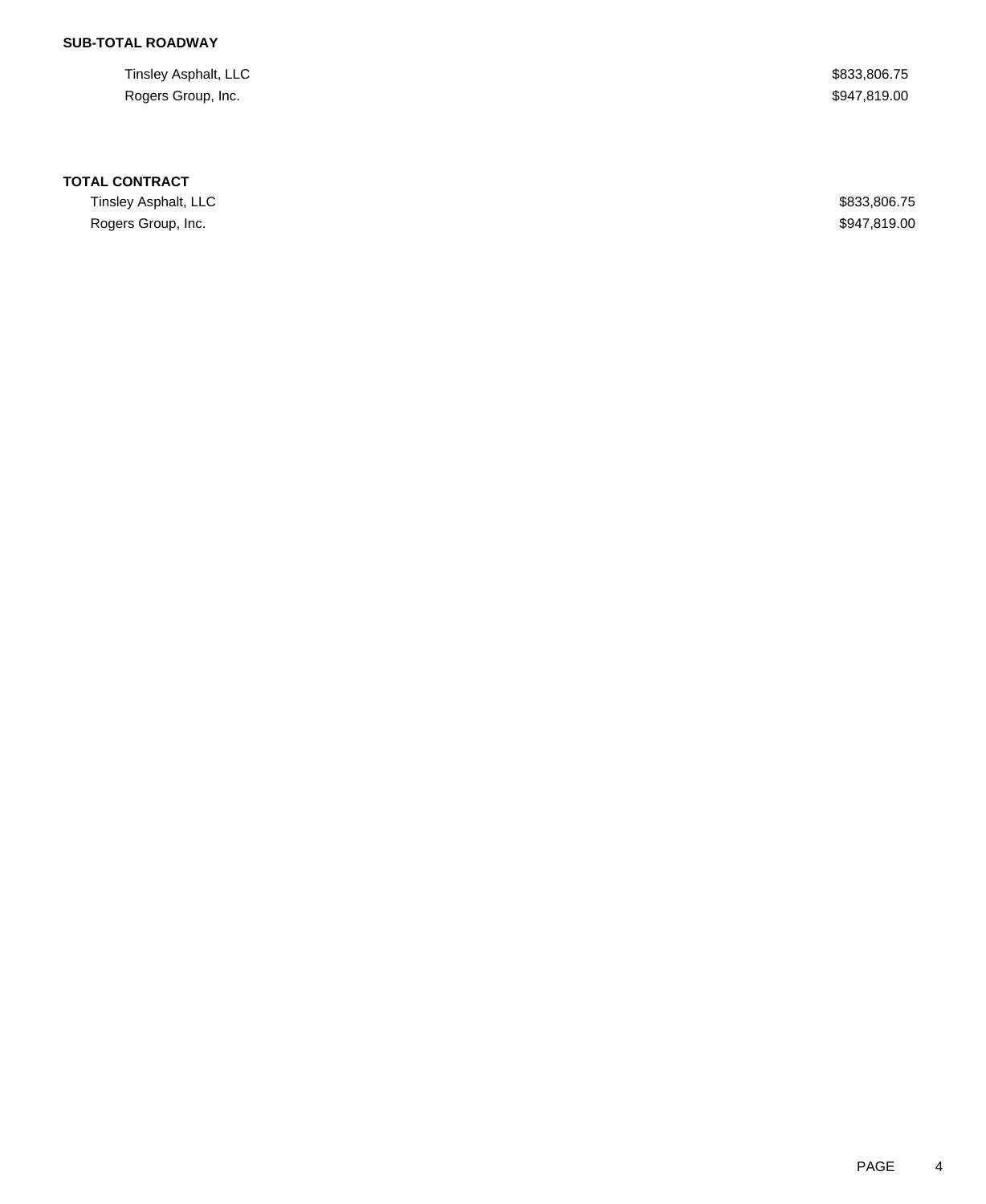HAMILTON COUNTY (Contract No. CNT146 Call 039)

HSIP-58(52),33039-3213-94,33039-4213-04

THE RESURFACING ON S.R. 58 FROM THE GEORGIA STATE LINE (L.M. 0.00) TO S.R. 17 (L.M. 2.17).

PROJECT LENGTH - 2.170 MILES

COMPLETION TIME - ON OR BEFORE NOVEMBER 15, 2019

DBE GOAL 10.00%

Talley Construction Company, Inc. 6. The state of the state of the state state state state state state state state state state state state state state state state state state state state state state state state state state Wright Brothers Construction Company, Inc. 6882,954.55

TOTAL CONTRACT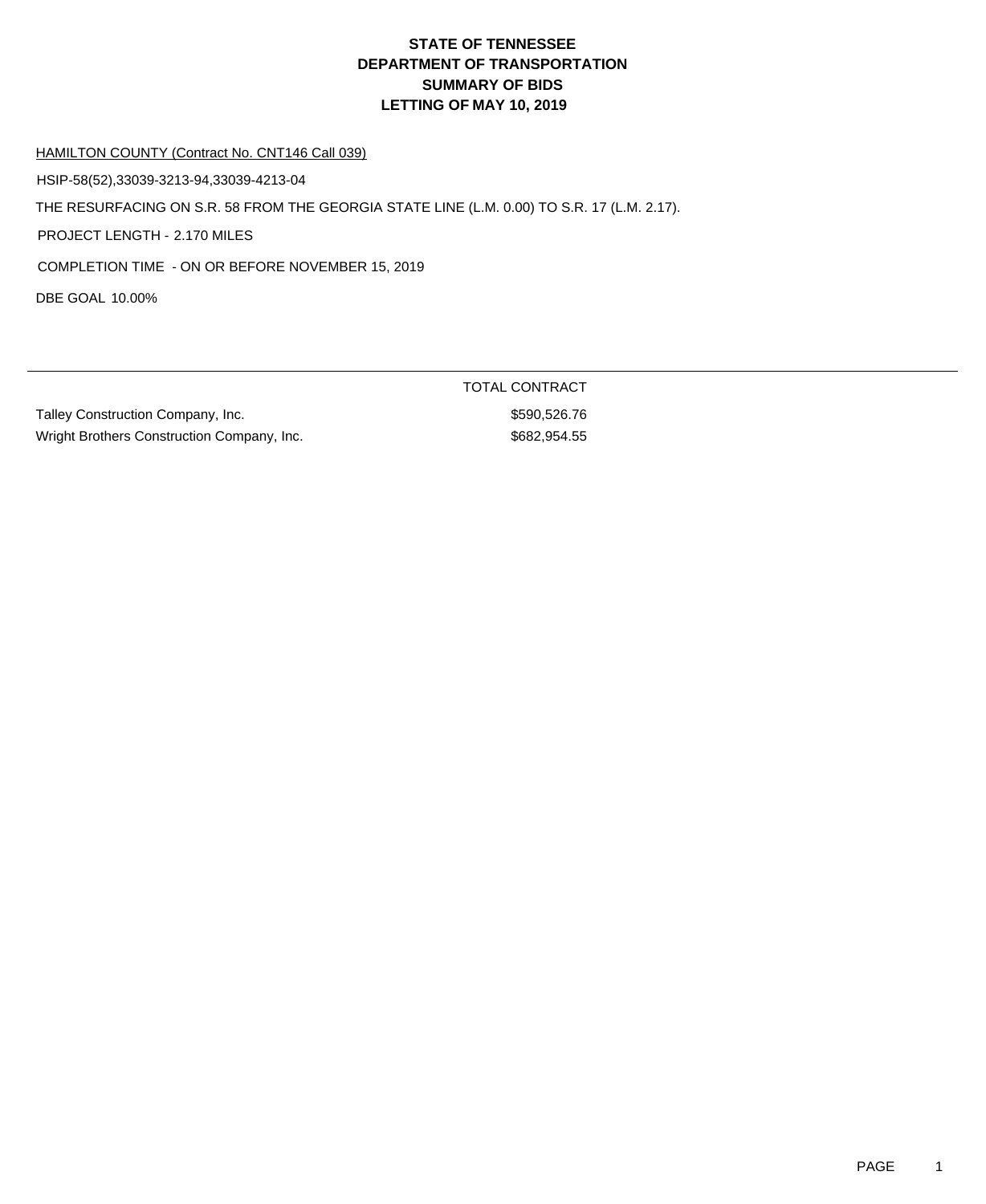EXTENSION **CONTRACT CNT146** UNIT PRICE **ROADWAY CATEGORY 403-01 BITUMINOUS MATERIAL FOR TACK COAT (TC) 16.000 TON** Talley Construction Company, Inc.  $$703.0200$   $$11,248.32$ Wright Brothers Construction Company, Inc. 6650.000 \$10,400.00 **411-01.10 ACS MIX(PG64-22) GRADING D 2,235.000 TON** Talley Construction Company, Inc. 6. The Construction Company, Inc. 6. The Construction Company, Inc. 65282,034.65 Wright Brothers Construction Company, Inc. 6. 2012 12:000 \$152.000 \$339,720.00 **411-12.05 SCORING FOR CENTERLINE RUMBLE (4IN WIDTH-24IN SPACING) 2.200 L.M.** Talley Construction Company, Inc. 6. The Construction Company, Inc. 6. The Construction Company, Inc. 6. The Construction Company, Inc. 6. The Construction Company, Inc. 6. The Construction Company, Inc. 6. The Constructio Wright Brothers Construction Company, Inc. 6. 2.300.000 \$2,300.0000 \$5,060.00 **415-01.01 COLD PLANING BITUMINOUS PAVEMENT 2,371.000 TON** Talley Construction Company, Inc. 688,759.00 \$68,759.00 \$68,759.00 Wright Brothers Construction Company, Inc. 6. The State of the State of State State State State State State State State State State State State State State State State State State State State State State State State State **611-09.01 ADJUSTMENT OF EXISTING CATCHBASIN 4.000 EACH** Talley Construction Company, Inc. 6. The Construction Company, Inc. 6. The Construction Company, Inc. 6. The Construction Company, Inc. 6. The Construction Company, Inc. 6. The Construction Company, Inc. 6. The Constructio Wright Brothers Construction Company, Inc. 6. The State of the State of the State of State of State of State of State of State of State of State of State of State of State of State of State of State of State of State of St **701-02.01 CONCRETE CURB RAMP (RETROFIT) 300.000 S.F.** Talley Construction Company, Inc. 6. The Construction Company, Inc. 6. The Construction Company, Inc. 6. The Construction Company, Inc. 6. The Construction Company, Inc. 6. The Construction Company, Inc. 6. The Constructio Wright Brothers Construction Company, Inc. 6. 2010 12:30 13:3000 \$13,500.00 \$13,500.00 **702-03 CONCRETE COMBINED CURB & GUTTER 2.000 C.Y.** Talley Construction Company, Inc. 6. The Construction Company, Inc. 6. The Construction Company, Inc. 6. The Construction Company, Inc. 6. The Construction Company, Inc. 6. The Construction Company, Inc. 6. The Constructio Wright Brothers Construction Company, Inc. 6. The State of the State of State State State State State State State State State State State State State State State State State State State State State State State State State **705-04.09 EARTH PAD FOR TYPE 38 GR END TREATMENT 1.000 EACH** Talley Construction Company, Inc. 6. The Construction Company, Inc. 6. The Construction Company, Inc. 6. The Construction Company, Inc. 6. The Construction Company, Inc. 6. The Construction Company, Inc. 6. The Constructio Wright Brothers Construction Company, Inc. 6. 2012 12:310.000 \$1,310.0000 \$1,310.000 **705-04.23 GUARDRAIL DELINEATION ENHANCEMENT (BI-DIRECTIONAL) 9,332.000 L.F.** Talley Construction Company, Inc. 6. The Construction Company, Inc. 6. Studies and the Construction Company, Inc. 6. Studies and the Construction Company, Inc. 6. Studies and the Construction Company, Inc. 6. Studies and t Wright Brothers Construction Company, Inc. 640,594.20 \$4.3500 \$40,594.20 **705-06.20 TANGENT ENERGY ABSORBING TERM MASH TL-3 1.000 EACH** Talley Construction Company, Inc. 6. The Construction Company, Inc. 6. The Construction Company, Inc. 6. The Construction Company, Inc. 6. The Construction Company, Inc. 6. The Construction Company, Inc. 6. The Constructio Wright Brothers Construction Company, Inc. 6. The State of the State of State State State State State State State State State State State State State State State State State State State State State State State State State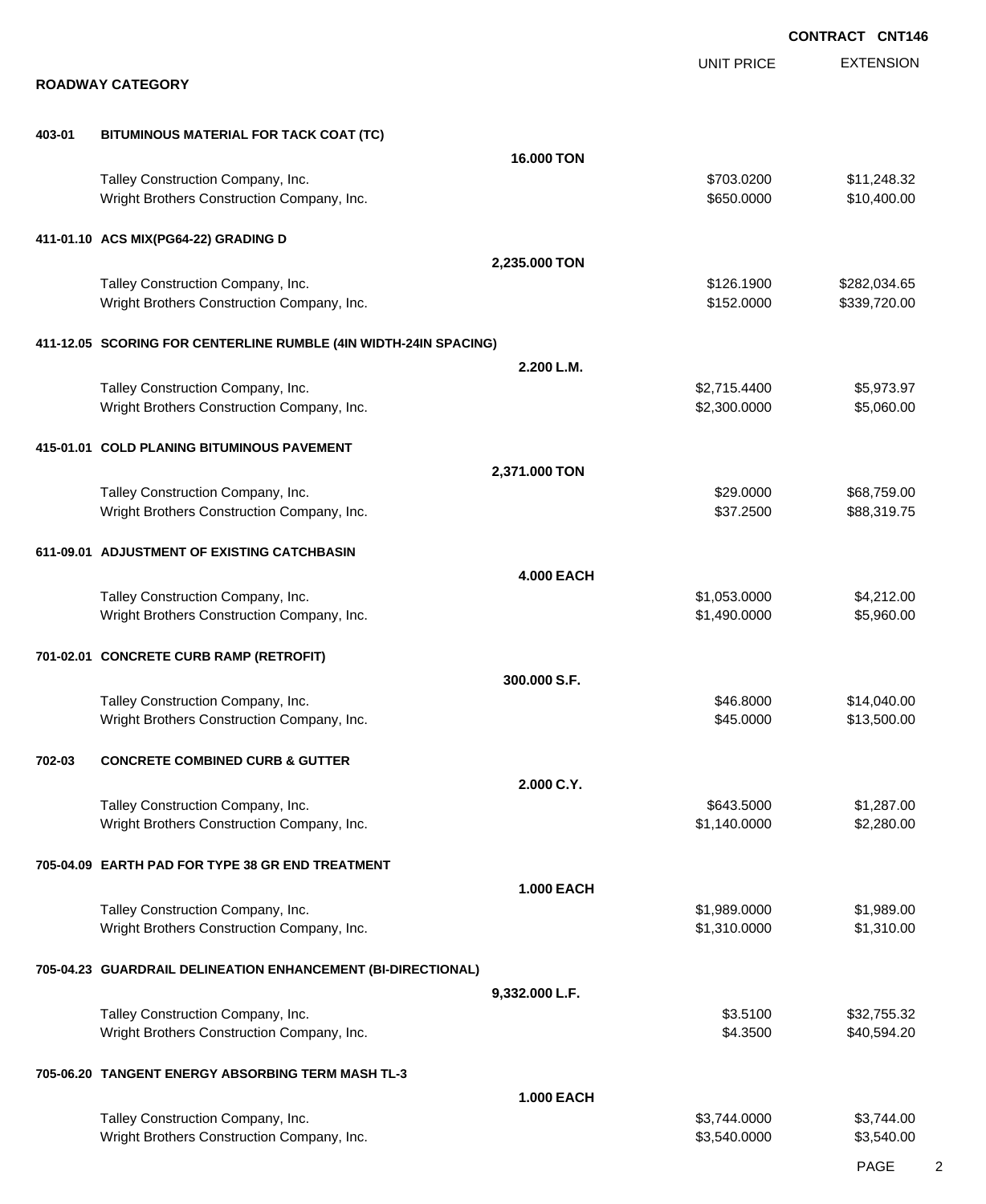**CONTRACT CNT146**

|        |                                                                                 |                   | <b>UNIT PRICE</b>              | <b>EXTENSION</b>           |
|--------|---------------------------------------------------------------------------------|-------------------|--------------------------------|----------------------------|
| 706-01 | <b>GUARDRAIL REMOVED</b>                                                        |                   |                                |                            |
|        |                                                                                 | 50.000 L.F.       |                                |                            |
|        | Talley Construction Company, Inc.<br>Wright Brothers Construction Company, Inc. |                   | \$1.1700<br>\$8.7000           | \$58.50<br>\$435.00        |
| 712-01 | <b>TRAFFIC CONTROL</b>                                                          |                   |                                |                            |
|        |                                                                                 | 1.000 LS          |                                |                            |
|        | Talley Construction Company, Inc.<br>Wright Brothers Construction Company, Inc. |                   | \$41,800.0000<br>\$44,100.0000 | \$41,800.00<br>\$44,100.00 |
| 712-06 | <b>SIGNS (CONSTRUCTION)</b>                                                     |                   |                                |                            |
|        |                                                                                 | 673,000 S.F.      |                                |                            |
|        | Talley Construction Company, Inc.<br>Wright Brothers Construction Company, Inc. |                   | \$8.7800<br>\$8.1500           | \$5,908.94<br>\$5,484.95   |
|        | 713-02.14 FLEXIBLE DELINEATOR (WHITE)                                           |                   |                                |                            |
|        |                                                                                 | 830.000 EACH      |                                |                            |
|        | Talley Construction Company, Inc.                                               |                   | \$45.0500                      | \$37,391.50                |
|        | Wright Brothers Construction Company, Inc.                                      |                   | \$42.0000                      | \$34,860.00                |
|        | 713-16.01 CHANGEABLE MESSAGE SIGN UNIT                                          |                   |                                |                            |
|        |                                                                                 | <b>2.000 EACH</b> |                                |                            |
|        | Talley Construction Company, Inc.                                               |                   | \$3,831.7500                   | \$7,663.50                 |
|        | Wright Brothers Construction Company, Inc.                                      |                   | \$3,570.0000                   | \$7,140.00                 |
|        | 716-01.21 SNOWPLOWABLE RAISED PAVEMENT MARKERS (BI-DIR) (1 COLOR)               |                   |                                |                            |
|        |                                                                                 | 290,000 EACH      |                                |                            |
|        | Talley Construction Company, Inc.<br>Wright Brothers Construction Company, Inc. |                   | \$32.7600<br>\$30.5000         | \$9,500.40<br>\$8,845.00   |
|        | 716-01.30 REMOVAL OF SNOWPLOWABLE REFLECTIVE MARKER                             |                   |                                |                            |
|        |                                                                                 | 145,000 EACH      |                                |                            |
|        | Talley Construction Company, Inc.                                               |                   | \$8.7800                       | \$1,273.10                 |
|        | Wright Brothers Construction Company, Inc.                                      |                   | \$8.1500                       | \$1,181.75                 |
|        | 716-02.05 PLASTIC PAVEMENT MARKING (STOP LINE)                                  |                   |                                |                            |
|        |                                                                                 | 56.000 L.F.       |                                |                            |
|        | Talley Construction Company, Inc.                                               |                   | \$11.7000                      | \$655.20                   |
|        | Wright Brothers Construction Company, Inc.                                      |                   | \$11.0000                      | \$616.00                   |
|        | 716-02.09 PLASTIC PAVEMENT MARKING (LONGITUDINAL CROSS-WALK)                    |                   |                                |                            |
|        |                                                                                 | 52.000 L.F.       |                                |                            |
|        | Talley Construction Company, Inc.<br>Wright Brothers Construction Company, Inc. |                   | \$20.7700<br>\$19.2500         | \$1,080.04<br>\$1,001.00   |
|        |                                                                                 |                   |                                |                            |
|        | 716-05.01 PAINTED PAVEMENT MARKING (4" LINE)                                    |                   |                                |                            |
|        | Talley Construction Company, Inc.                                               | 13.100 L.M.       | \$679.9000                     | \$8,906.69                 |
|        | Wright Brothers Construction Company, Inc.                                      |                   | \$953.0000                     | \$12,484.30                |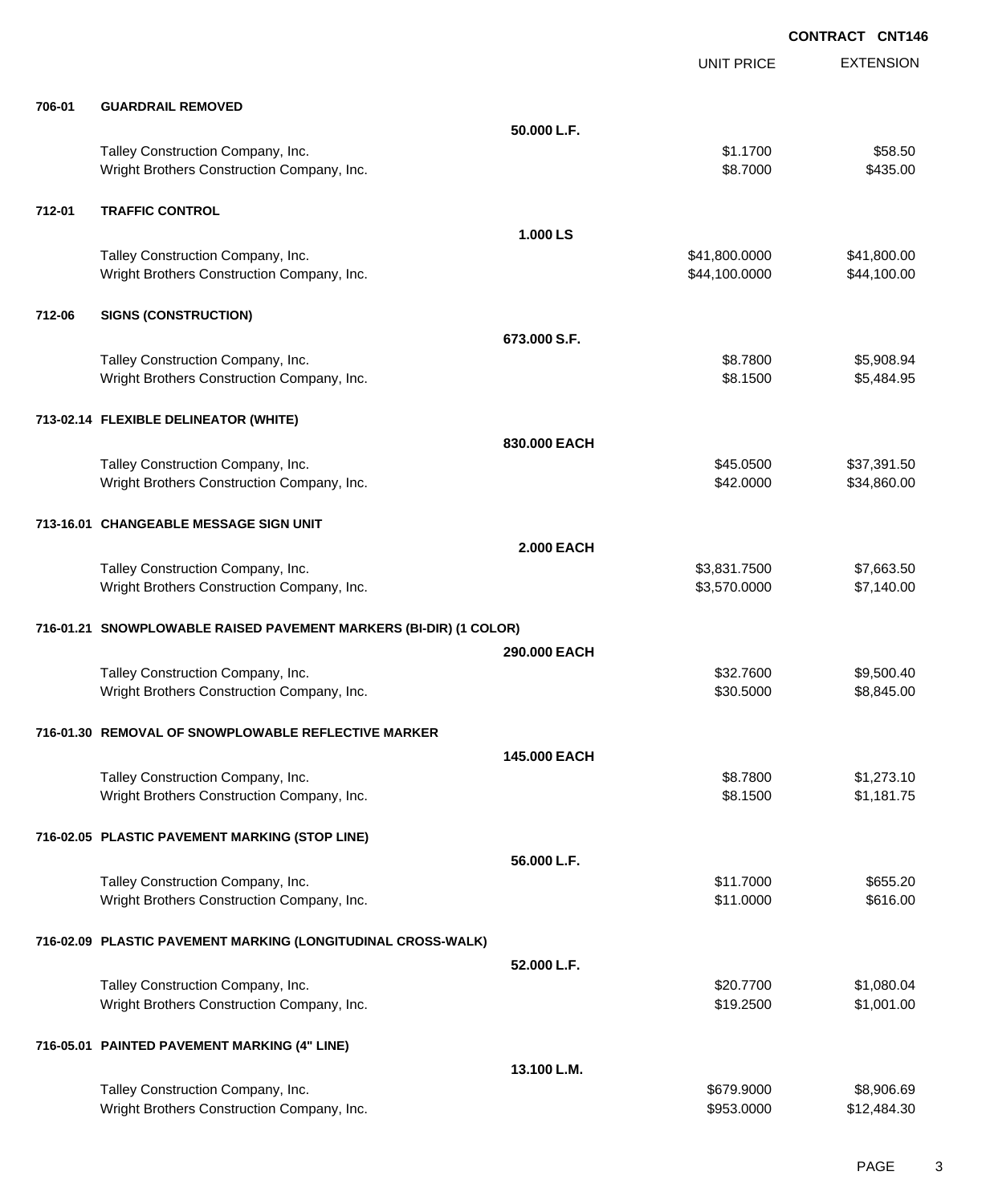|        |                                                              |              |                   | <b>CONTRACT CNT146</b> |
|--------|--------------------------------------------------------------|--------------|-------------------|------------------------|
|        |                                                              |              | <b>UNIT PRICE</b> | <b>EXTENSION</b>       |
|        | 716-05.05 PAINTED PAVEMENT MARKING (STOP LINE)               |              |                   |                        |
|        |                                                              | 56.000 L.F.  |                   |                        |
|        | Talley Construction Company, Inc.                            |              | \$7.9000          | \$442.40               |
|        | Wright Brothers Construction Company, Inc.                   |              | \$7,3500          | \$411.60               |
|        | 716-13.02 SPRAY THERMO PVMT MRKNG (60 mil) (6IN LINE)        |              |                   |                        |
|        |                                                              | 8.700 L.M.   |                   |                        |
|        | Talley Construction Company, Inc.                            |              | \$2,661.7500      | \$23,157.23            |
|        | Wright Brothers Construction Company, Inc.                   |              | \$2,480.0000      | \$21,576.00            |
|        | 716-13.05 SPRAY THERMO PVMT MRKNG (60 mil) (6IN DOTTED LINE) |              |                   |                        |
|        |                                                              | 100.000 L.F. |                   |                        |
|        | Talley Construction Company, Inc.                            |              | \$1,4600          | \$146.00               |
|        | Wright Brothers Construction Company, Inc.                   |              | \$1,3500          | \$135.00               |
| 717-01 | <b>MOBILIZATION</b>                                          |              |                   |                        |
|        |                                                              | 1.000 LS     |                   |                        |
|        | Talley Construction Company, Inc.                            |              | \$26,500.0000     | \$26,500.00            |
|        | Wright Brothers Construction Company, Inc.                   |              | \$34,000.0000     | \$34,000.00            |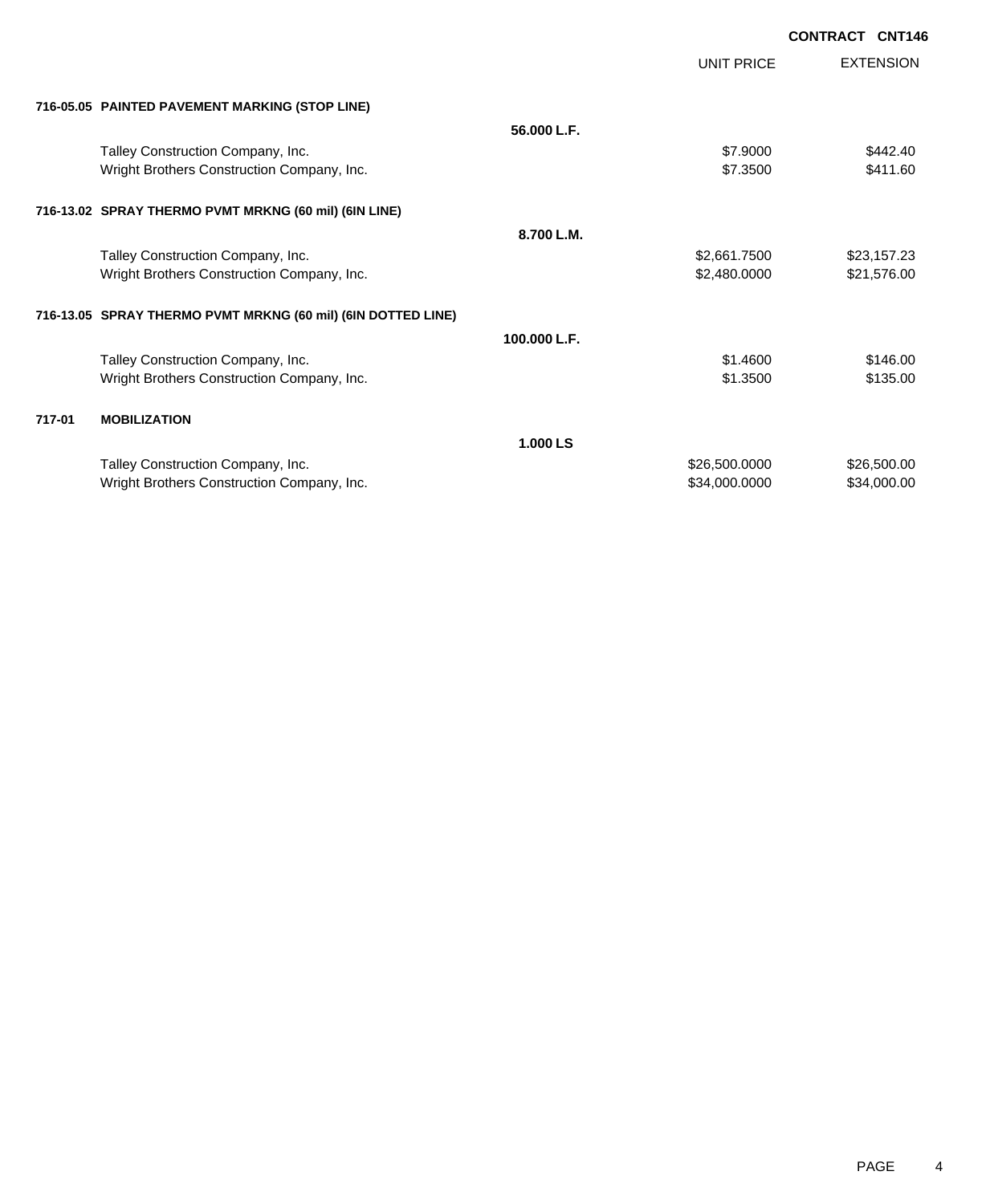## **SUB-TOTAL ROADWAY**

Talley Construction Company, Inc. 6. The state of the state of the state of the state of the state of the state of the state of the state of the state of the state of the state of the state of the state of the state of the Wright Brothers Construction Company, Inc. 682,954.55

### **TOTAL CONTRACT**

Talley Construction Company, Inc. 6. The state of the state of the state of the state of the state of the state of the state of the state of the state of the state of the state of the state of the state of the state of the Wright Brothers Construction Company, Inc. 682,954.55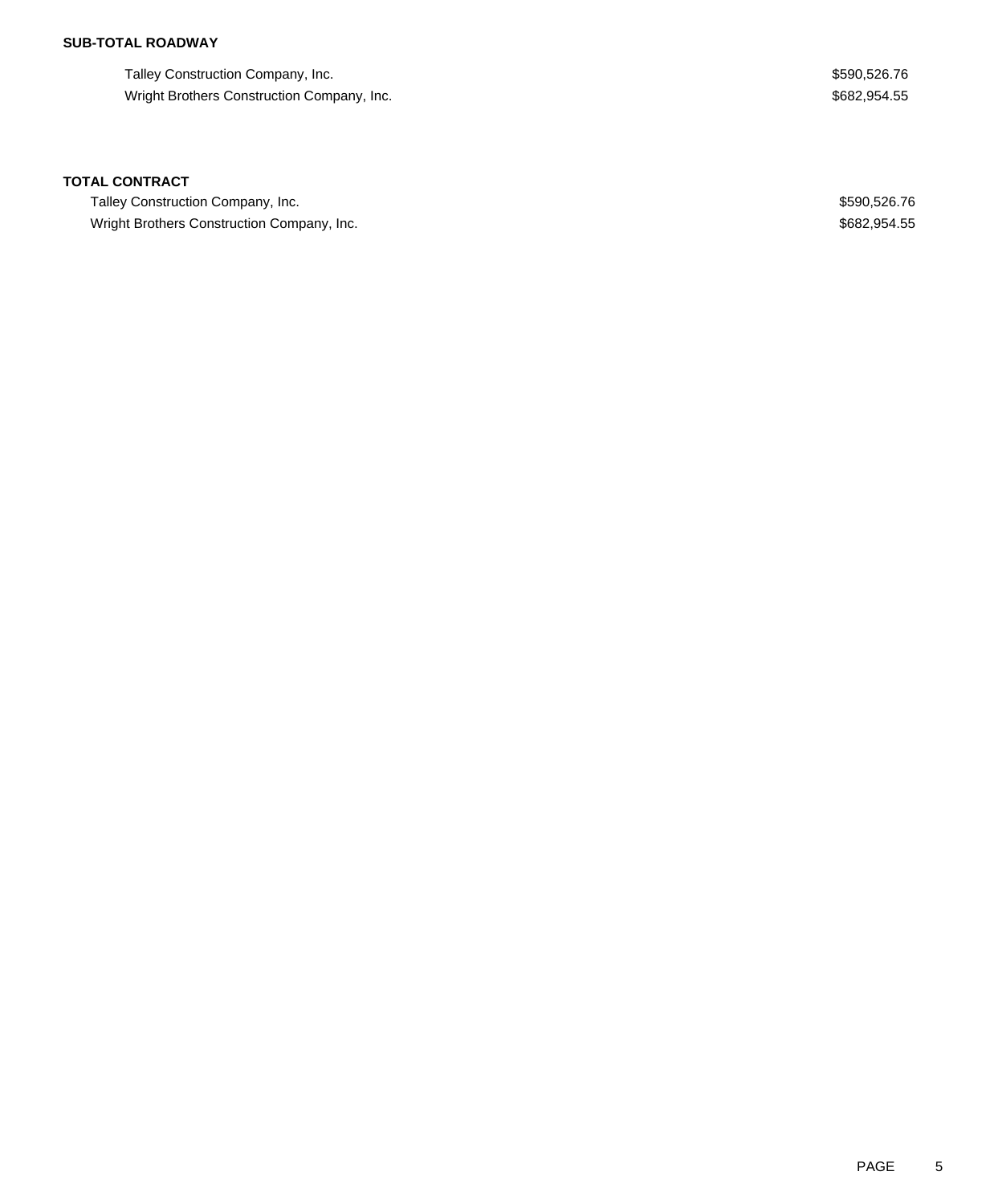#### HAMILTON COUNTY (Contract No. CNT087 Call 040)

33052-4254-04,NH-153(14),33052-8254-14

THE RESURFACING ON S.R. 153 FROM NORTH OF SHALLOWFORD ROAD (L.M. 2.60) TO NORTH OF S.R. 58 (L.M. 4.76), INCLUDING BRIDGE DECK REPAIR.

PROJECT LENGTH - 1.980 MILES

COMPLETION TIME - ON OR BEFORE NOVEMBER 15, 2019

DBE GOAL 7.00%

|                                            | TOTAL CONTRACT |
|--------------------------------------------|----------------|
| Wright Brothers Construction Company, Inc. | \$2.630.547.10 |
| Talley Construction Company, Inc.          | \$2.738.164.41 |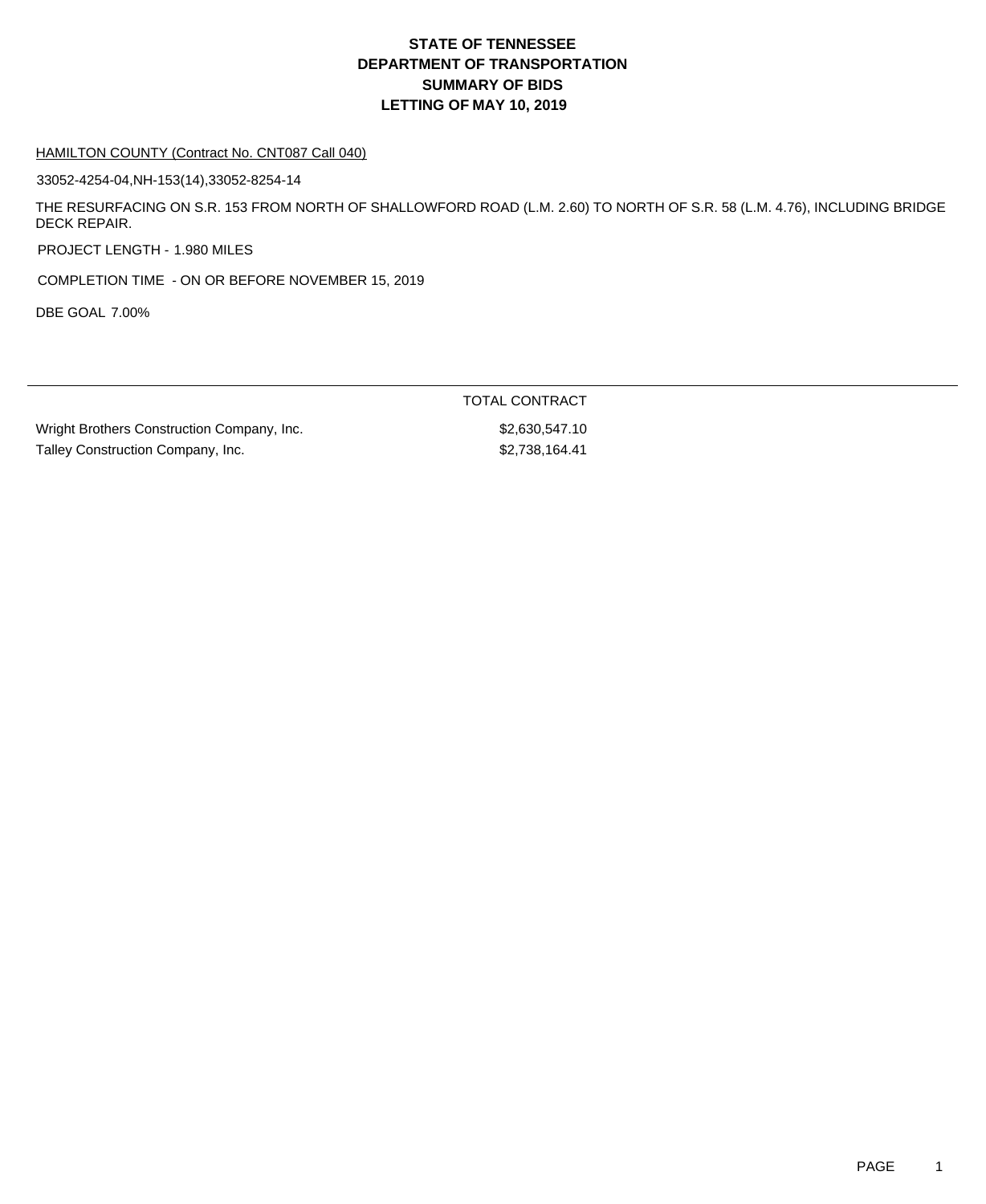|        |                                                                                 |                 |                                 | <b>CONTRACT CNT087</b>         |
|--------|---------------------------------------------------------------------------------|-----------------|---------------------------------|--------------------------------|
|        | <b>ROADWAY CATEGORY</b>                                                         |                 | <b>UNIT PRICE</b>               | <b>EXTENSION</b>               |
| 303-01 | MINERAL AGGREGATE, TYPE A BASE, GRADING D                                       |                 |                                 |                                |
|        |                                                                                 | 408.000 TON     |                                 |                                |
|        | Wright Brothers Construction Company, Inc.<br>Talley Construction Company, Inc. |                 | \$40.2500<br>\$53.6800          | \$16,422.00<br>\$21,901.44     |
|        | 307-01.15 ASC MIX (PG64-22) (BPMLC-HM) GRADING CS                               |                 |                                 |                                |
|        |                                                                                 | 3,463.000 TON   |                                 |                                |
|        | Wright Brothers Construction Company, Inc.<br>Talley Construction Company, Inc. |                 | \$122.0000<br>\$127.2200        | \$422,486.00<br>\$440,562.86   |
| 403-01 | BITUMINOUS MATERIAL FOR TACK COAT (TC)                                          |                 |                                 |                                |
|        |                                                                                 | 92,000 TON      |                                 |                                |
|        | Wright Brothers Construction Company, Inc.<br>Talley Construction Company, Inc. |                 | \$650.0000<br>\$721.0500        | \$59,800.00<br>\$66,336.60     |
|        | 403-01.10 High Performance Fog Seals                                            |                 |                                 |                                |
|        |                                                                                 | 28,174.000 S.Y. |                                 |                                |
|        | Wright Brothers Construction Company, Inc.<br>Talley Construction Company, Inc. |                 | \$0.9000<br>\$0.7800            | \$25,356.60<br>\$21,975.72     |
|        | 407-07.01 INTELLIGENT COMPACTION EQUIPMENT                                      |                 |                                 |                                |
|        |                                                                                 | 1.000 LS        |                                 |                                |
|        | Wright Brothers Construction Company, Inc.<br>Talley Construction Company, Inc. |                 | \$6,370.0000<br>\$36,000.0000   | \$6,370.00<br>\$36,000.00      |
|        | 411-03.10 ACS MIX(PG76-22) GRADING D                                            |                 |                                 |                                |
|        |                                                                                 | 7,977.000 TON   |                                 |                                |
|        | Wright Brothers Construction Company, Inc.<br>Talley Construction Company, Inc. |                 | \$123.0000<br>\$126.9500        | \$981,171.00<br>\$1,012,680.15 |
|        | 411-12.01 SCORING SHOULDERS (CONTINUOUS) (16IN WIDTH)                           |                 |                                 |                                |
|        |                                                                                 | 7.600 L.M.      |                                 |                                |
|        | Wright Brothers Construction Company, Inc.<br>Talley Construction Company, Inc. |                 | \$605.0000<br>\$696.0000        | \$4,598.00<br>\$5,289.60       |
|        | 415-01.01 COLD PLANING BITUMINOUS PAVEMENT                                      |                 |                                 |                                |
|        |                                                                                 | 11,062.000 TON  |                                 |                                |
|        | Wright Brothers Construction Company, Inc.<br>Talley Construction Company, Inc. |                 | \$24.0000<br>\$26.5500          | \$265,488.00<br>\$293,696.10   |
| 712-01 | <b>TRAFFIC CONTROL</b>                                                          |                 |                                 |                                |
|        |                                                                                 | 1.000 LS        |                                 |                                |
|        | Wright Brothers Construction Company, Inc.<br>Talley Construction Company, Inc. |                 | \$106,575.0000<br>\$95,000.0000 | \$106,575.00<br>\$95,000.00    |
|        | 712-04.01 FLEXIBLE DRUMS (CHANNELIZING)                                         |                 |                                 |                                |
|        |                                                                                 | 100.000 EACH    |                                 |                                |
|        | Wright Brothers Construction Company, Inc.<br>Talley Construction Company, Inc. |                 | \$21.5000<br>\$24.0000          | \$2,150.00<br>\$2,400.00       |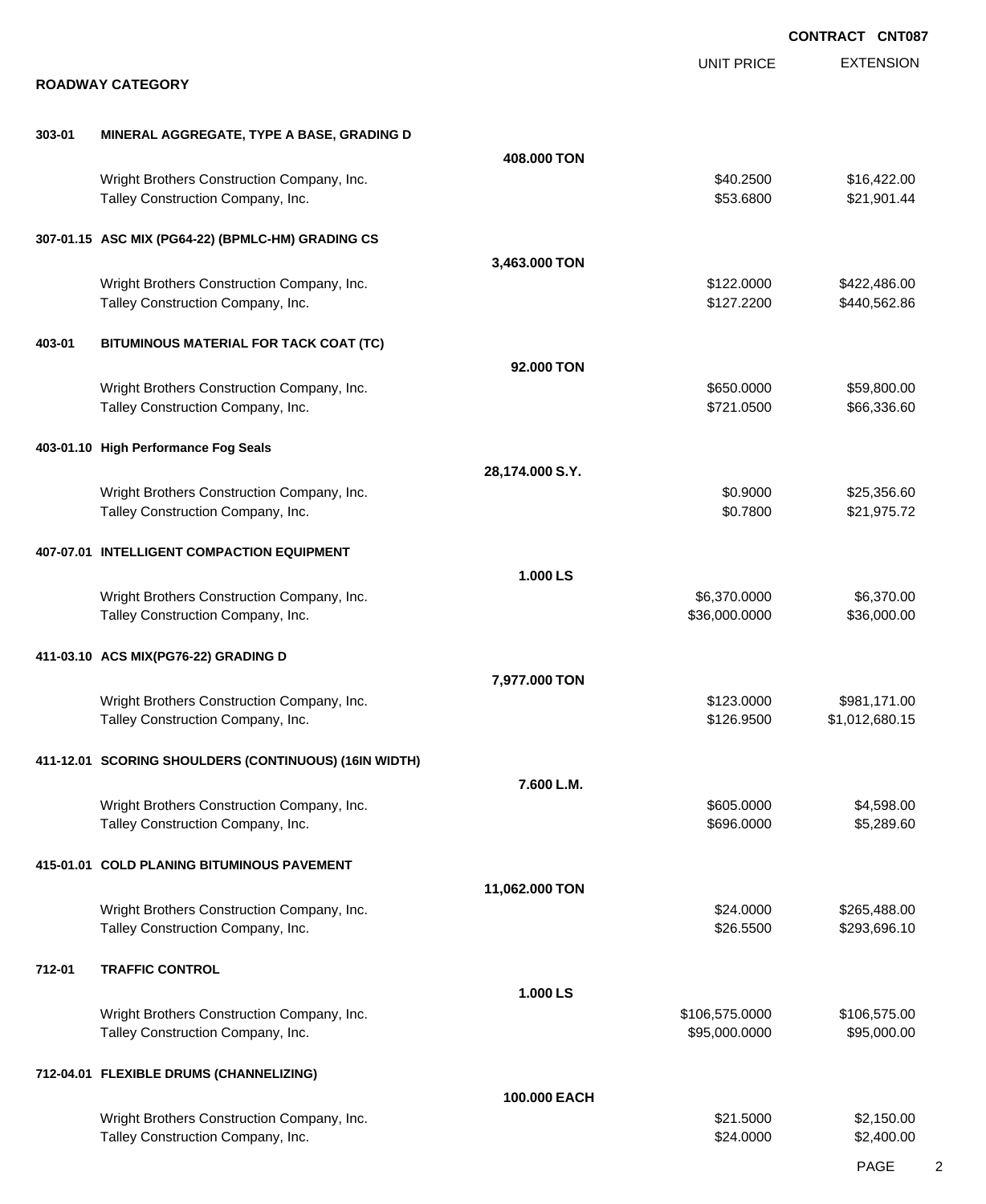**CONTRACT CNT087**

|        |                                                                  |                   | <b>UNIT PRICE</b> | <b>EXTENSION</b> |
|--------|------------------------------------------------------------------|-------------------|-------------------|------------------|
|        | 712-05.01 WARNING LIGHTS (TYPE A)                                |                   |                   |                  |
|        |                                                                  | 50,000 EACH       |                   |                  |
|        | Wright Brothers Construction Company, Inc.                       |                   | \$5.3500          | \$267.50         |
|        | Talley Construction Company, Inc.                                |                   | \$6.0000          | \$300.00         |
| 712-06 | <b>SIGNS (CONSTRUCTION)</b>                                      |                   |                   |                  |
|        |                                                                  | 1,498.000 S.F.    |                   |                  |
|        | Wright Brothers Construction Company, Inc.                       |                   | \$6.4500          | \$9,662.10       |
|        | Talley Construction Company, Inc.                                |                   | \$7.2000          | \$10,785.60      |
|        | 712-06.16 SIGNS (CONSTRUCTION) (REDUCED SPEED WARNING)           |                   |                   |                  |
|        |                                                                  | <b>2.000 EACH</b> |                   |                  |
|        | Wright Brothers Construction Company, Inc.                       |                   | \$589.0000        | \$1,178.00       |
|        | Talley Construction Company, Inc.                                |                   | \$660.0000        | \$1,320.00       |
|        | 712-08.03 ARROW BOARD (TYPE C)                                   |                   |                   |                  |
|        |                                                                  | <b>2.000 EACH</b> |                   |                  |
|        | Wright Brothers Construction Company, Inc.                       |                   | \$911.0000        | \$1,822.00       |
|        | Talley Construction Company, Inc.                                |                   | \$1,020.0000      | \$2,040.00       |
|        | 712-08.10 MOBILE MESSAGE SIGN UNIT W/ATTENUATOR                  |                   |                   |                  |
|        |                                                                  | 300,000 HOUR      |                   |                  |
|        | Wright Brothers Construction Company, Inc.                       |                   | \$104.0000        | \$31,200.00      |
|        | Talley Construction Company, Inc.                                |                   | \$116.4000        | \$34,920.00      |
|        | 713-16.01 CHANGEABLE MESSAGE SIGN UNIT                           |                   |                   |                  |
|        |                                                                  | <b>2.000 EACH</b> |                   |                  |
|        | Wright Brothers Construction Company, Inc.                       |                   | \$6,060.0000      | \$12,120.00      |
|        | Talley Construction Company, Inc.                                |                   | \$6,780.0000      | \$13,560.00      |
|        | 716-01.23 SNOWPLOWABLE RAISED PAVEMENT MARKERS (BI-DIR)(2 COLOR) |                   |                   |                  |
|        |                                                                  | 1,400.000 EACH    |                   |                  |
|        | Wright Brothers Construction Company, Inc.                       |                   | \$30.0000         | \$42,000.00      |
|        | Talley Construction Company, Inc.                                |                   | \$33.6000         | \$47,040.00      |
|        | 716-01.30 REMOVAL OF SNOWPLOWABLE REFLECTIVE MARKER              |                   |                   |                  |
|        |                                                                  | 1,400.000 EACH    |                   |                  |
|        | Wright Brothers Construction Company, Inc.                       |                   | \$8.0500          | \$11,270.00      |
|        | Talley Construction Company, Inc.                                |                   | \$9.0000          | \$12,600.00      |
|        | 716-02.04 PLASTIC PAVEMENT MARKING(CHANNELIZATION STRIPING)      |                   |                   |                  |
|        |                                                                  | 130.000 S.Y.      |                   |                  |
|        | Wright Brothers Construction Company, Inc.                       |                   | \$18.5000         | \$2,405.00       |
|        | Talley Construction Company, Inc.                                |                   | \$20.7000         | \$2,691.00       |
|        | 716-02.05 PLASTIC PAVEMENT MARKING (STOP LINE)                   |                   |                   |                  |
|        |                                                                  | 320.000 L.F.      |                   |                  |
|        | Wright Brothers Construction Company, Inc.                       |                   | \$10.7500         | \$3,440.00       |
|        | Talley Construction Company, Inc.                                |                   | \$11.9400         | \$3,820.80       |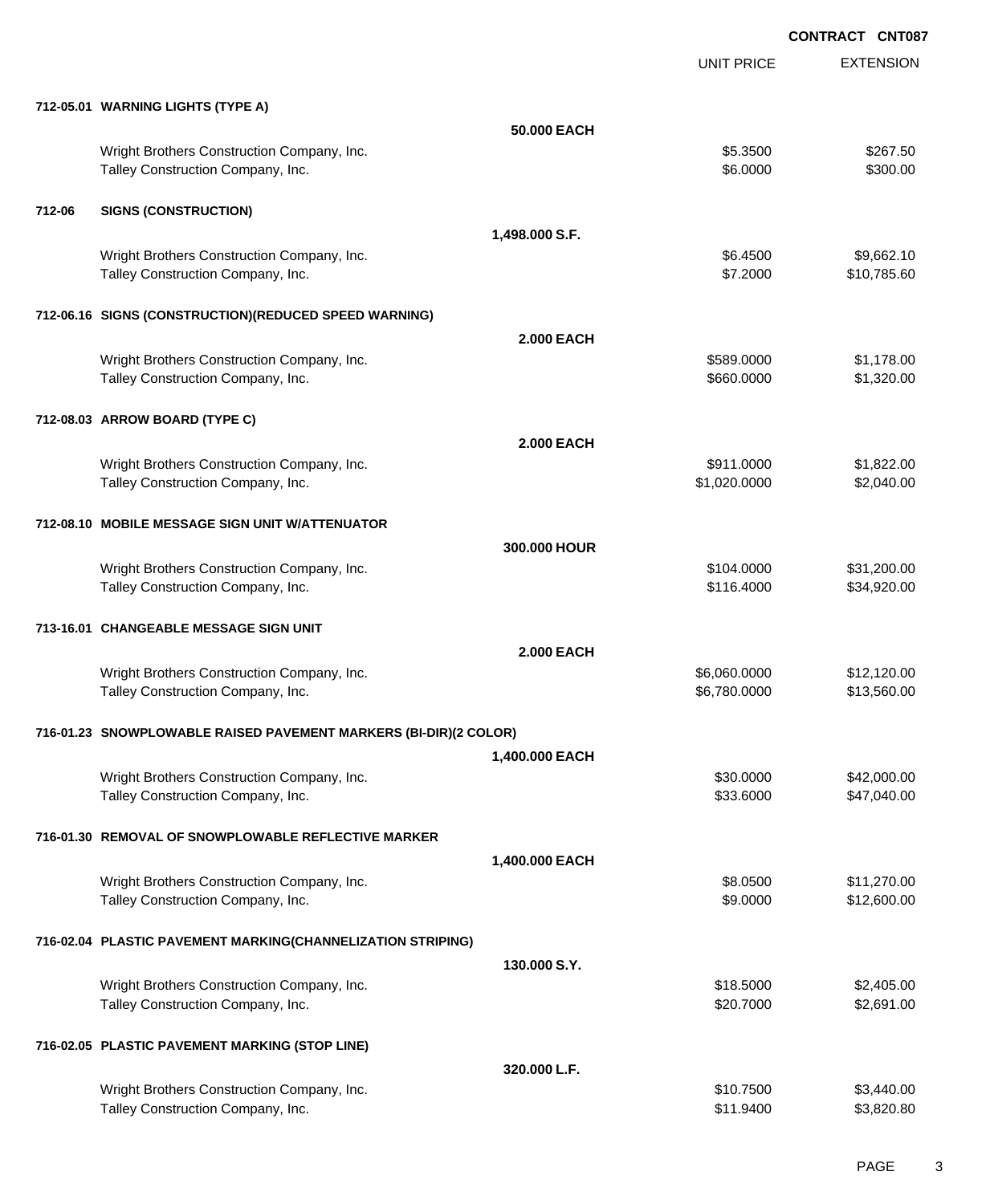**CONTRACT CNT087**

|                                                          |                    | <b>UNIT PRICE</b> | <b>EXTENSION</b> |
|----------------------------------------------------------|--------------------|-------------------|------------------|
| 716-02.06 PLASTIC PAVEMENT MARKING (TURN LANE ARROW)     |                    |                   |                  |
|                                                          | 21.000 EACH        |                   |                  |
| Wright Brothers Construction Company, Inc.               |                    | \$150.0000        | \$3,150.00       |
| Talley Construction Company, Inc.                        |                    | \$168.0000        | \$3,528.00       |
| 716-03.07 PLASTIC WORD PAVEMENT MARKING (STOP)           |                    |                   |                  |
|                                                          | <b>1.000 EACH</b>  |                   |                  |
| Wright Brothers Construction Company, Inc.               |                    | \$188.0000        | \$188.00         |
| Talley Construction Company, Inc.                        |                    | \$210.0000        | \$210.00         |
| 716-04.01 PLASTIC PAVEMENT MARKING (STRAIGHT-TURN ARROW) |                    |                   |                  |
|                                                          | 3.000 EACH         |                   |                  |
| Wright Brothers Construction Company, Inc.               |                    | \$188.0000        | \$564.00         |
| Talley Construction Company, Inc.                        |                    | \$210.0000        | \$630.00         |
| 716-04.04 PLASTIC PAVEMENT MARKING (TRANSVERSE SHOULDER) |                    |                   |                  |
|                                                          | 225.000 L.F.       |                   |                  |
| Wright Brothers Construction Company, Inc.               |                    | \$7.7500          | \$1,743.75       |
| Talley Construction Company, Inc.                        |                    | \$8.7000          | \$1,957.50       |
| 716-04.07 PLASTIC PAVEMENT MARKING (EXIT ONLY ARROW)     |                    |                   |                  |
|                                                          | <b>13,000 EACH</b> |                   |                  |
| Wright Brothers Construction Company, Inc.               |                    | \$241.0000        | \$3,133.00       |
| Talley Construction Company, Inc.                        |                    | \$270.0000        | \$3,510.00       |
| 716-04.08 PLASTIC PAVEMENT MARKING (OPTION LANE ARROW)   |                    |                   |                  |
|                                                          | <b>2.000 EACH</b>  |                   |                  |
| Wright Brothers Construction Company, Inc.               |                    | \$241.0000        | \$482.00         |
| Talley Construction Company, Inc.                        |                    | \$270.0000        | \$540.00         |
| 716-04.12 PLASTIC PAVEMENT MARKING (YIELD LINE)          |                    |                   |                  |
|                                                          | 110,000 S.F.       |                   |                  |
| Wright Brothers Construction Company, Inc.               |                    | \$17.0000         | \$1,870.00       |
| Talley Construction Company, Inc.                        |                    | \$18.9000         | \$2,079.00       |
| 716-04.17 PLASTIC PAVEMENT MARKING (YIELD SYMBOL)        |                    |                   |                  |
|                                                          | <b>6.000 EACH</b>  |                   |                  |
| Wright Brothers Construction Company, Inc.               |                    | \$188.0000        | \$1,128.00       |
| Talley Construction Company, Inc.                        |                    | \$210.0000        | \$1,260.00       |
| 716-04.21 GREEN TEXTURED BIKE LANE                       |                    |                   |                  |
|                                                          | 25.000 S.Y.        |                   |                  |
| Wright Brothers Construction Company, Inc.               |                    | \$96.5000         | \$2,412.50       |
| Talley Construction Company, Inc.                        |                    | \$108.0000        | \$2,700.00       |
| 716-05.20 PAINTED PAVEMENT MARKING (6" LINE)             |                    |                   |                  |
|                                                          | 34.400 L.M.        |                   |                  |
| Wright Brothers Construction Company, Inc.               |                    | \$938.0000        | \$32,267.20      |
| Talley Construction Company, Inc.                        |                    | \$1,050.0000      | \$36,120.00      |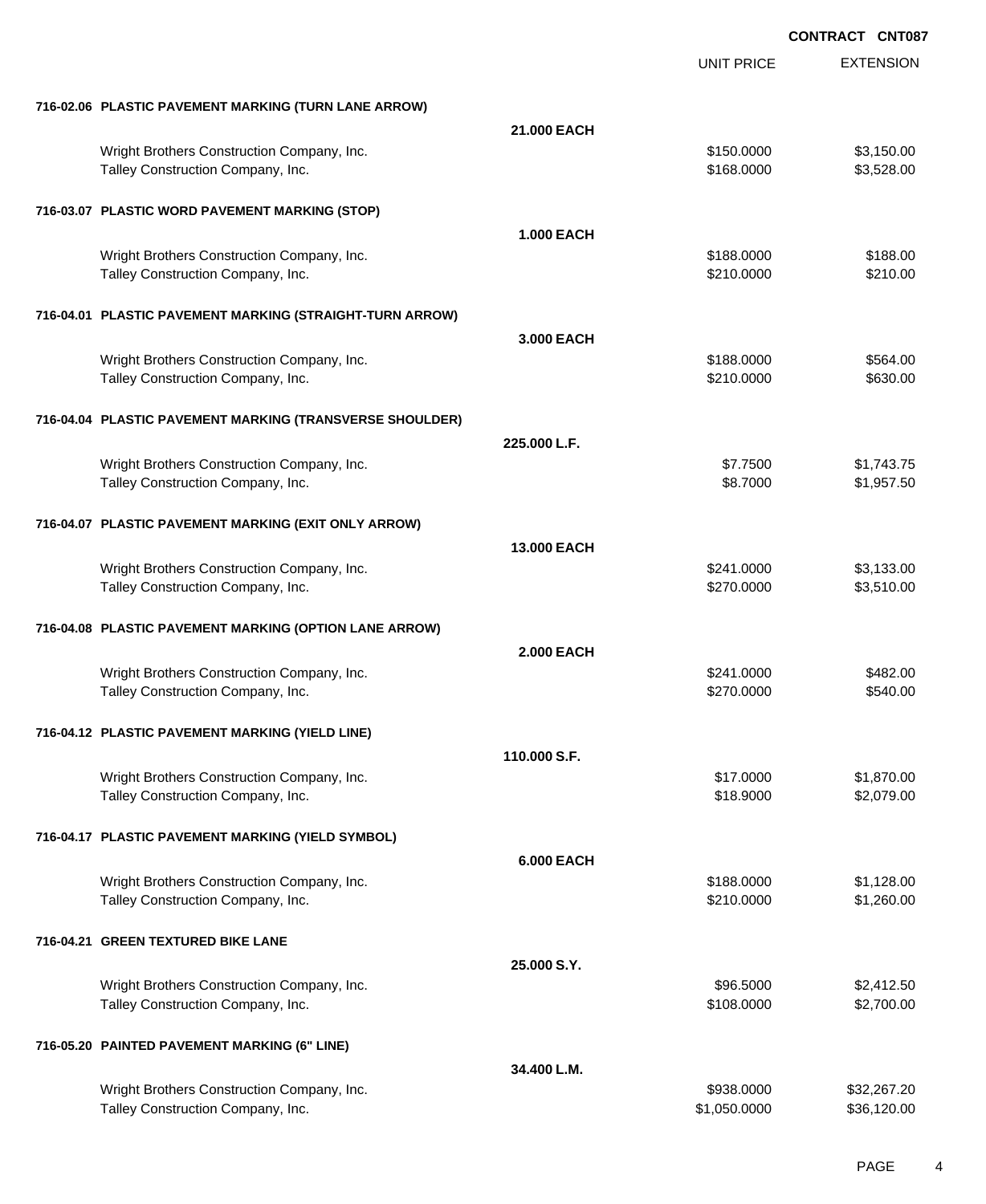|        |                                                                                 |                   |                                 | <b>CONTRACT CNT087</b>       |
|--------|---------------------------------------------------------------------------------|-------------------|---------------------------------|------------------------------|
|        |                                                                                 |                   | <b>UNIT PRICE</b>               | <b>EXTENSION</b>             |
|        | 716-08.01 REMOVAL OF PAVEMENT MARKING (LINE)                                    |                   |                                 |                              |
|        |                                                                                 | 17,539.000 L.F.   |                                 |                              |
|        | Wright Brothers Construction Company, Inc.<br>Talley Construction Company, Inc. |                   | \$0.5500<br>\$0.6000            | \$9,646.45<br>\$10,523.40    |
|        | 716-12.02 ENHANCED FLATLINE THERMO PVMT MRKNG (6IN LINE)                        |                   |                                 |                              |
|        |                                                                                 | 26.200 L.M.       |                                 |                              |
|        | Wright Brothers Construction Company, Inc.<br>Talley Construction Company, Inc. |                   | \$4,230.0000<br>\$4,740.0000    | \$110,826.00<br>\$124,188.00 |
|        | 716-12.09 ENHANCED FLAT LINE THERMO (12IN LINE)                                 |                   |                                 |                              |
|        |                                                                                 | 15,750.000 L.F.   |                                 |                              |
|        | Wright Brothers Construction Company, Inc.<br>Talley Construction Company, Inc. |                   | \$1.4000<br>\$1.5600            | \$22,050.00<br>\$24,570.00   |
|        | 716-12.10 ENHANCED FLAT LINE THERMO (12IN DOTTED)                               |                   |                                 |                              |
|        |                                                                                 | 22,675.000 L.F.   |                                 |                              |
|        | Wright Brothers Construction Company, Inc.<br>Talley Construction Company, Inc. |                   | \$1.4000<br>\$1.5600            | \$31,745.00<br>\$35,373.00   |
|        | 716-13.02 SPRAY THERMO PVMT MRKNG (60 mil) (6IN LINE)                           |                   |                                 |                              |
|        |                                                                                 | 3.300 L.M.        |                                 |                              |
|        | Wright Brothers Construction Company, Inc.<br>Talley Construction Company, Inc. |                   | \$2,570.0000<br>\$2,880.0000    | \$8,481.00<br>\$9,504.00     |
| 717-01 | <b>MOBILIZATION</b>                                                             |                   |                                 |                              |
|        |                                                                                 | 1.000 LS          |                                 |                              |
|        | Wright Brothers Construction Company, Inc.<br>Talley Construction Company, Inc. |                   | \$100,000.0000<br>\$68,000.0000 | \$100,000.00<br>\$68,000.00  |
|        | 730-03.20 INSTALL PULL BOX (TYPE A)                                             |                   |                                 |                              |
|        |                                                                                 | <b>6.000 EACH</b> |                                 |                              |
|        | Wright Brothers Construction Company, Inc.<br>Talley Construction Company, Inc. |                   | \$429.0000<br>\$480.0000        | \$2,574.00<br>\$2,880.00     |
|        | 730-12.02 CONDUIT 2" DIAMETER (PVC)                                             |                   |                                 |                              |
|        |                                                                                 | 120.000 L.F.      |                                 |                              |
|        | Wright Brothers Construction Company, Inc.<br>Talley Construction Company, Inc. |                   | \$13.5000<br>\$15.0000          | \$1,620.00<br>\$1,800.00     |
|        | 730-14.02 SAW SLOT                                                              |                   |                                 |                              |
|        |                                                                                 | 2,250.000 L.F.    |                                 |                              |
|        | Wright Brothers Construction Company, Inc.<br>Talley Construction Company, Inc. |                   | \$4.3000<br>\$4.8000            | \$9,675.00<br>\$10,800.00    |
|        | 730-14.03 LOOP WIRE                                                             |                   |                                 |                              |
|        |                                                                                 | 7,300.000 L.F.    |                                 |                              |
|        | Wright Brothers Construction Company, Inc.<br>Talley Construction Company, Inc. |                   | \$0.7000<br>\$0.7800            | \$5,110.00<br>\$5,694.00     |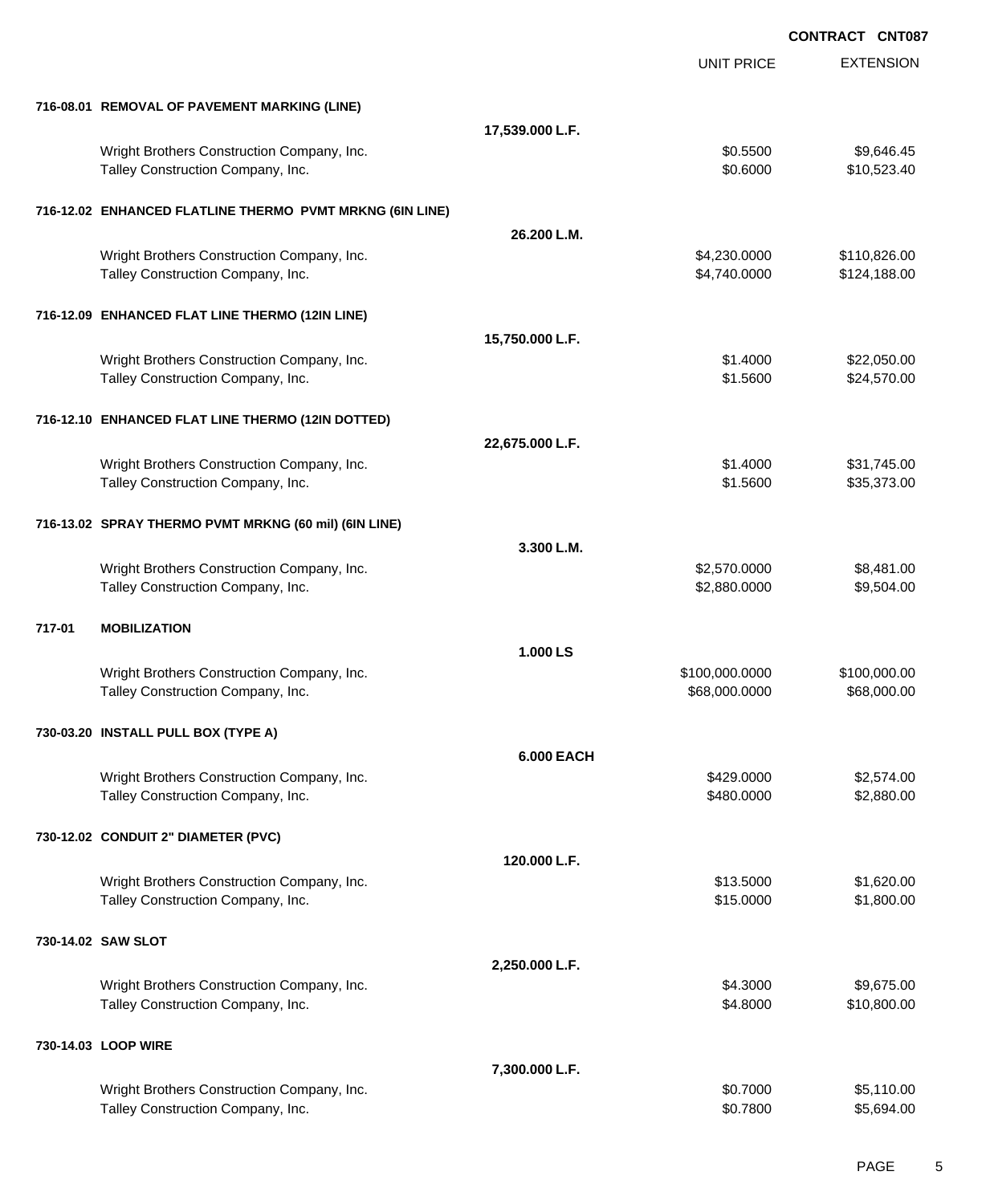|                                                      |                |            | <b>CONTRACT</b><br><b>CNT087</b> |
|------------------------------------------------------|----------------|------------|----------------------------------|
| <b>BRIDGE CATEGORY</b>                               |                | UNIT PRICE | <b>EXTENSION</b>                 |
| 604-10.44 EXPANSION JOINT REPAIRS                    |                |            |                                  |
|                                                      | 496.000 L.F.   |            |                                  |
| Wright Brothers Construction Company, Inc.           |                | \$350.0000 | \$173,600.00                     |
| Talley Construction Company, Inc.                    |                | \$296.8400 | \$147,232.64                     |
| 604-10.53 CONCRETE REPAIRS                           |                |            |                                  |
|                                                      | 30,000 S.Y.    |            |                                  |
| Wright Brothers Construction Company, Inc.           |                | \$500.0000 | \$15,000.00                      |
| Talley Construction Company, Inc.                    |                | \$504.0000 | \$15,120.00                      |
| 617-04.01 TYPE 1 THIN EPOXY OVERLAY (EPOXY-URETHANE) |                |            |                                  |
|                                                      | 2,500.000 S.Y. |            |                                  |
| Wright Brothers Construction Company, Inc.           |                | \$35.0000  | \$87,500.00                      |
| Talley Construction Company, Inc.                    |                | \$42.0100  | \$105,025.00                     |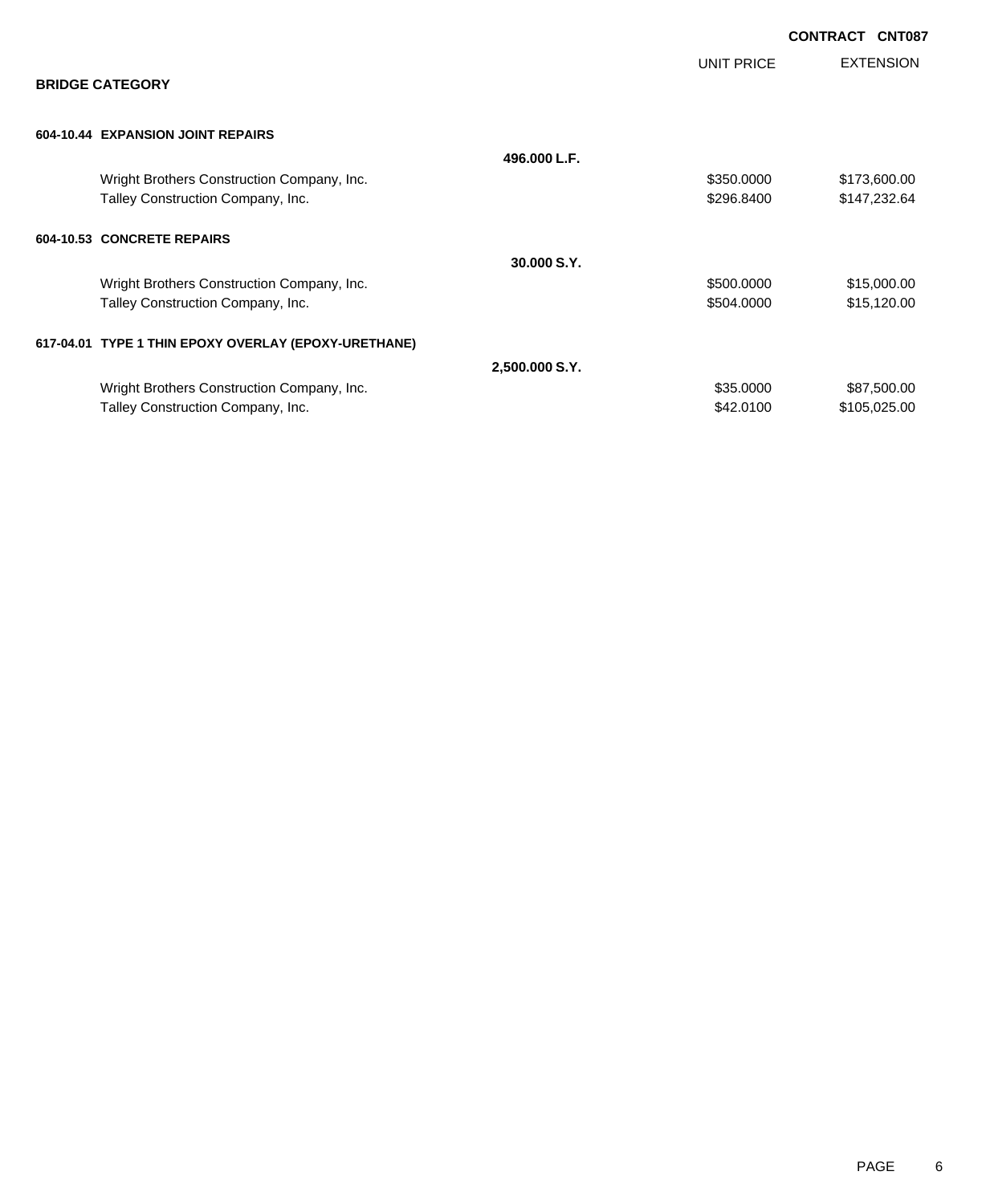## **SUB-TOTAL ROADWAY**

| Wright Brothers Construction Company, Inc. | \$2,354,447.10 |
|--------------------------------------------|----------------|
| Talley Construction Company, Inc.          | \$2,470,786.77 |
| <b>SUB-TOTAL BRIDGE</b>                    |                |
| Wright Brothers Construction Company, Inc. | \$276,100.00   |
| Talley Construction Company, Inc.          | \$267,377.64   |
|                                            |                |
| <b>TOTAL CONTRACT</b>                      |                |
|                                            |                |

Wright Brothers Construction Company, Inc. 6. The Second Second Seconds of the Seconds of the S2,630,547.10 Talley Construction Company, Inc. 6. The state of the state of the state of the state of the state of the state of the state of the state of the state of the state of the state of the state of the state of the state of the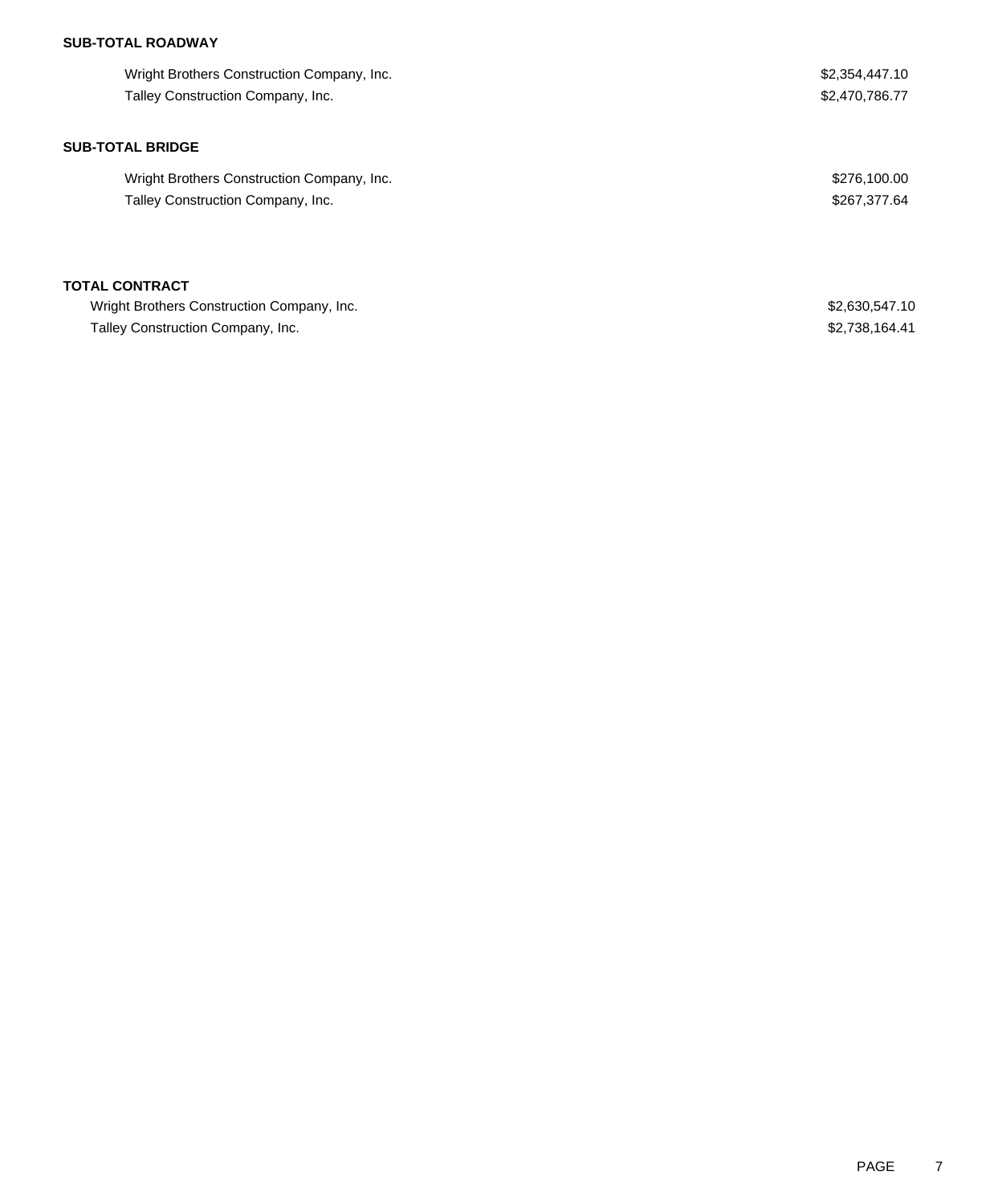HAMILTON COUNTY (Contract No. CNT231 Call 041)

NH-153(15),33052-4256-04

THE EMERGENCY SLOPE STABILIZATION ON S.R. 153 NEAR L.M. 7.10.

PROJECT LENGTH - 0.047 MILES

COMPLETION TIME - ON OR BEFORE JULY 31, 2019

DBE GOAL 10.00%

Thomas Brothers Construction Company, Inc.  $$616,743.00$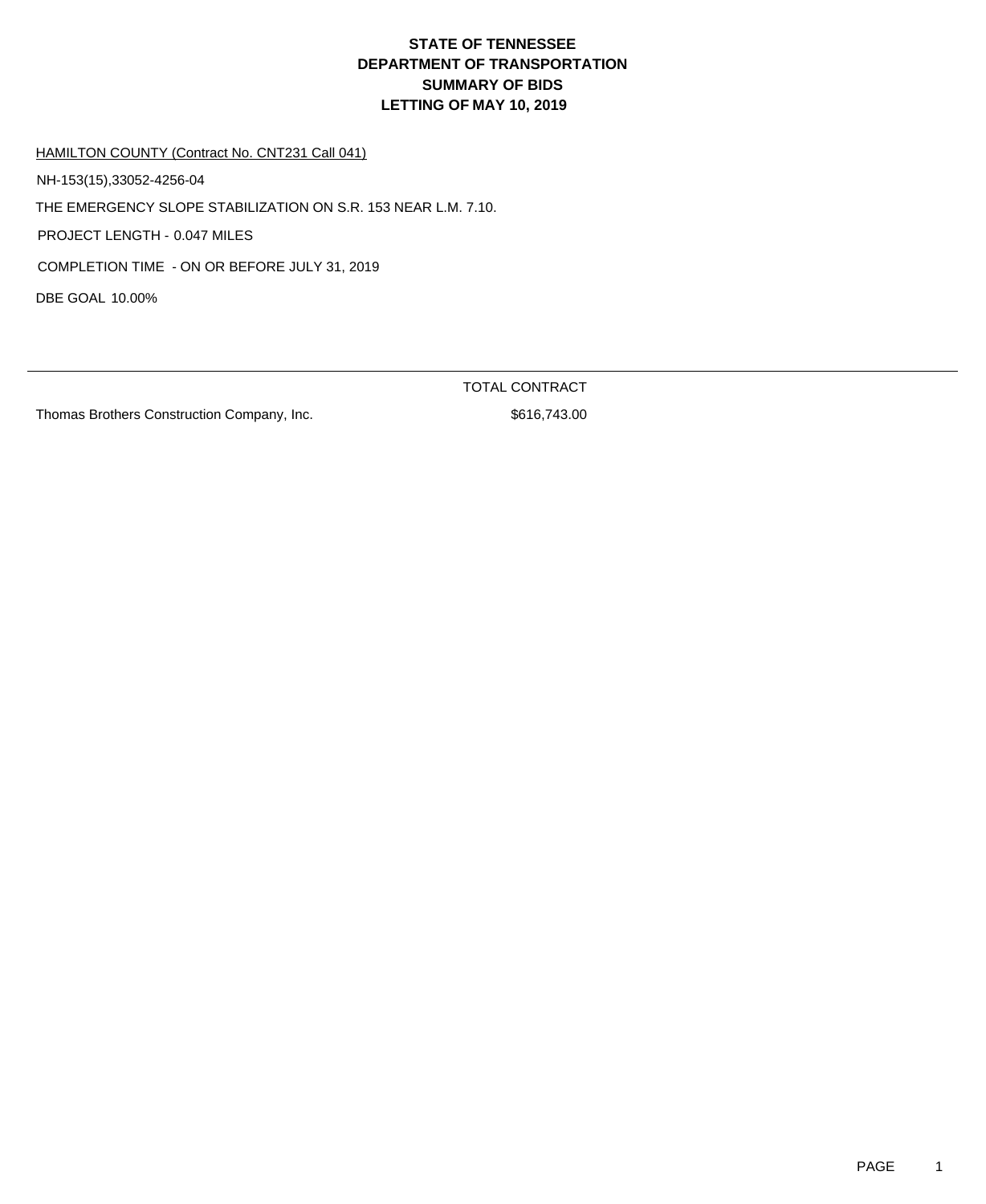|        |                                                                                             |                  |                   | <b>CONTRACT CNT231</b> |
|--------|---------------------------------------------------------------------------------------------|------------------|-------------------|------------------------|
|        | <b>ROADWAY CATEGORY</b>                                                                     |                  | <b>UNIT PRICE</b> | <b>EXTENSION</b>       |
| 105-01 | <b>CONSTRUCTION STAKES, LINES AND GRADES</b>                                                |                  |                   |                        |
|        | Thomas Brothers Construction Company, Inc.                                                  | 1.000 LS         | \$19,000.0000     | \$19,000.00            |
|        | 202-08.15 REMOVAL OF CURB AND GUTTER (RT SIDE STA.10+50.00 TO STA.12+03.66)                 |                  |                   |                        |
|        | Thomas Brothers Construction Company, Inc.                                                  | 165.000 L.F.     | \$10.0000         | \$1,650.00             |
| 203-01 | <b>ROAD &amp; DRAINAGE EXCAVATION (UNCLASSIFIED)</b>                                        |                  |                   |                        |
|        | Thomas Brothers Construction Company, Inc.                                                  | 2,989.000 C.Y.   | \$42.0000         | \$125,538.00           |
|        | 203-02.01 BORROW EXCAVATION (GRADED SOLID ROCK)                                             | 3,728.000 TON    |                   |                        |
|        | Thomas Brothers Construction Company, Inc.                                                  |                  | \$49.0000         | \$182,672.00           |
| 203-06 | <b>WATER</b>                                                                                | 12.000 M.G.      |                   |                        |
|        | Thomas Brothers Construction Company, Inc.                                                  |                  | \$300.0000        | \$3,600.00             |
| 209-05 | <b>SEDIMENT REMOVAL</b>                                                                     | 14.000 C.Y.      |                   |                        |
|        | Thomas Brothers Construction Company, Inc.<br>209-08.02 TEMPORARY SILT FENCE (WITH BACKING) |                  | \$50.0000         | \$700.00               |
|        | Thomas Brothers Construction Company, Inc.                                                  | 436.000 L.F.     | \$7.0000          | \$3,052.00             |
| 303-01 | MINERAL AGGREGATE, TYPE A BASE, GRADING D                                                   |                  |                   |                        |
|        | Thomas Brothers Construction Company, Inc.                                                  | 240.000 TON      | \$50.0000         | \$12,000.00            |
|        | 307-01.01 ASPHALT CONCRETE MIX (PG64-22) (BPMB-HM) GRADING A                                |                  |                   |                        |
|        | Thomas Brothers Construction Company, Inc.                                                  | 69.000 TON       | \$300.0000        | \$20,700.00            |
|        | 307-01.08 ASPHALT CONCRETE MIX (PG64-22) (BPMB-HM) GRADING B-M2                             | 44,000 TON       |                   |                        |
|        | Thomas Brothers Construction Company, Inc.                                                  |                  | \$400.0000        | \$17,600.00            |
| 402-01 | BITUMINOUS MATERIAL FOR PRIME COAT (PC)                                                     | <b>1.000 TON</b> |                   |                        |
|        | Thomas Brothers Construction Company, Inc.                                                  |                  | \$1,000.0000      | \$1,000.00             |
| 402-02 | <b>AGGREGATE FOR COVER MATERIAL (PC)</b>                                                    | 3.000 TON        |                   |                        |
|        | Thomas Brothers Construction Company, Inc.                                                  |                  | \$1,000.0000      | \$3,000.00             |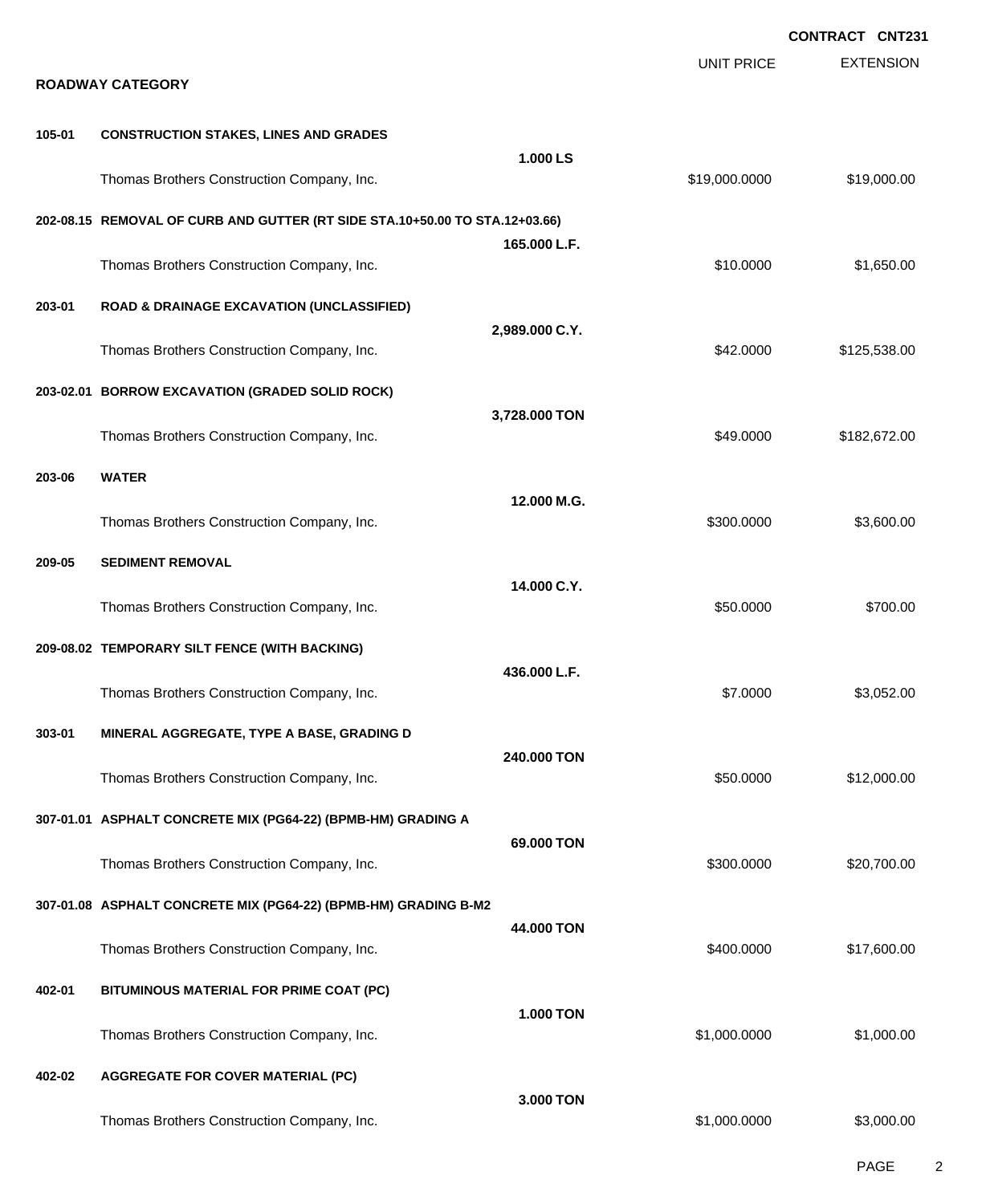|        |                                                    |                   | <b>UNIT PRICE</b> | <b>EXTENSION</b> |
|--------|----------------------------------------------------|-------------------|-------------------|------------------|
| 403-01 | BITUMINOUS MATERIAL FOR TACK COAT (TC)             |                   |                   |                  |
|        | Thomas Brothers Construction Company, Inc.         | <b>1.000 TON</b>  | \$1,000.0000      | \$1,000.00       |
|        | 407-20.05 SAW CUTTING ASPHALT PAVEMENT             |                   |                   |                  |
|        | Thomas Brothers Construction Company, Inc.         | 200.000 L.F.      | \$10.0000         | \$2,000.00       |
|        | 411-01.10 ACS MIX(PG64-22) GRADING D               |                   |                   |                  |
|        | Thomas Brothers Construction Company, Inc.         | 36.000 TON        | \$675.0000        | \$24,300.00      |
|        | 415-01.02 COLD PLANING BITUMINOUS PAVEMENT         |                   |                   |                  |
|        | Thomas Brothers Construction Company, Inc.         | 78.000 S.Y.       | \$120.0000        | \$9,360.00       |
| 702-03 | <b>CONCRETE COMBINED CURB &amp; GUTTER</b>         |                   |                   |                  |
|        | Thomas Brothers Construction Company, Inc.         | 16.000 C.Y.       | \$500.0000        | \$8,000.00       |
|        | 705-06.01 W BEAM GR (TYPE 2) MASH TL3              |                   |                   |                  |
|        | Thomas Brothers Construction Company, Inc.         | 263.000 L.F.      | \$20.0000         | \$5,260.00       |
|        | 705-08.11 PORTABLE IMPACT ATTENUATOR NCHRP350 TL-3 |                   |                   |                  |
|        | Thomas Brothers Construction Company, Inc.         | <b>1.000 EACH</b> | \$6,000.0000      | \$6,000.00       |
| 706-01 | <b>GUARDRAIL REMOVED</b>                           |                   |                   |                  |
|        | Thomas Brothers Construction Company, Inc.         | 263,000 L.F.      | \$2.0000          | \$526.00         |
| 712-01 | <b>TRAFFIC CONTROL</b>                             |                   |                   |                  |
|        | Thomas Brothers Construction Company, Inc.         | 1.000 LS          | \$45,000.0000     | \$45,000.00      |
|        | 712-02.02 INTERCONNECTED PORTABLE BARRIER RAIL     |                   |                   |                  |
|        | Thomas Brothers Construction Company, Inc.         | 373.000 L.F.      | \$60.0000         | \$22,380.00      |
|        | 712-04.01 FLEXIBLE DRUMS (CHANNELIZING)            |                   |                   |                  |
|        | Thomas Brothers Construction Company, Inc.         | 8.000 EACH        | \$40.0000         | \$320.00         |
| 712-06 | <b>SIGNS (CONSTRUCTION)</b>                        |                   |                   |                  |
|        | Thomas Brothers Construction Company, Inc.         | 145.000 S.F.      | \$7.0000          | \$1,015.00       |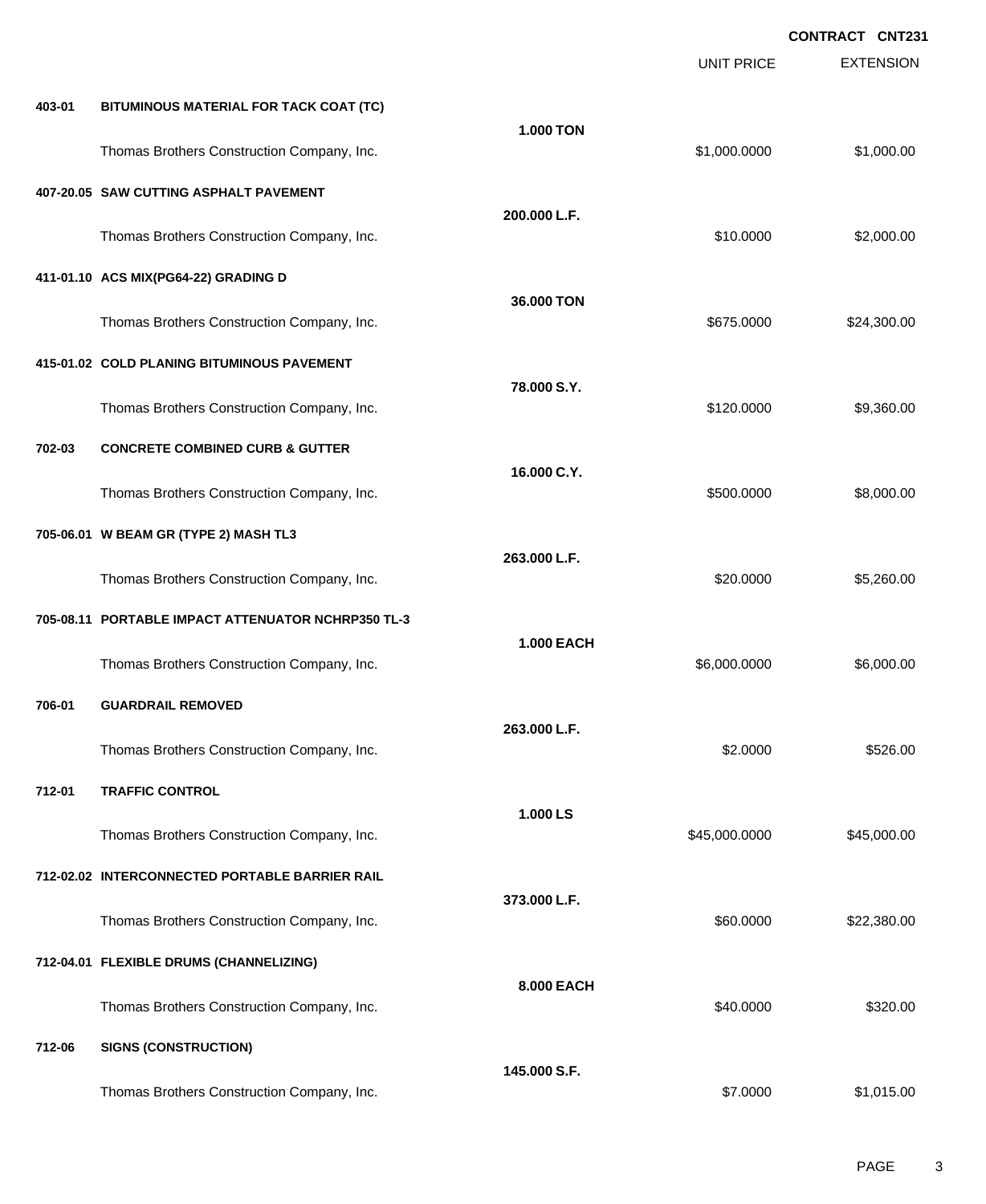|        |                                                       |                   | <b>UNIT PRICE</b> | <b>EXTENSION</b> |
|--------|-------------------------------------------------------|-------------------|-------------------|------------------|
|        | 712-07.03 TEMPORARY BARRICADES (TYPE III)             |                   |                   |                  |
|        | Thomas Brothers Construction Company, Inc.            | 16.000 L.F.       | \$25.0000         | \$400.00         |
|        | 713-02.26 CONCRETE BARRIER/PARAPET DELINEATOR         |                   |                   |                  |
|        | Thomas Brothers Construction Company, Inc.            | 19.000 EACH       | \$15.0000         | \$285.00         |
|        | 713-16.01 CHANGEABLE MESSAGE SIGN UNIT                |                   |                   |                  |
|        | Thomas Brothers Construction Company, Inc.            | <b>2.000 EACH</b> | \$6,000.0000      | \$12,000.00      |
|        | 716-05.02 PAINTED PAVEMENT MARKING (8" BARRIER LINE)  |                   |                   |                  |
|        | Thomas Brothers Construction Company, Inc.            | 267.000 L.F.      | \$22.0000         | \$5,874.00       |
|        | 716-08.01 REMOVAL OF PAVEMENT MARKING (LINE)          |                   |                   |                  |
|        | Thomas Brothers Construction Company, Inc.            | 267.000 L.F.      | \$28.0000         | \$7,476.00       |
|        | 716-13.01 SPRAY THERMO PVMT MRKNG (60 mil) (4IN LINE) |                   |                   |                  |
|        | Thomas Brothers Construction Company, Inc.            | 0.200 L.M.        | \$60,000.0000     | \$12,000.00      |
| 717-01 | <b>MOBILIZATION</b>                                   |                   |                   |                  |
|        | Thomas Brothers Construction Company, Inc.            | 1.000 LS          | \$48,000.0000     | \$48,000.00      |
|        | 740-10.04 GEOTEXTILE (TYPE IV)(STABILIZATION)         |                   |                   |                  |
|        | Thomas Brothers Construction Company, Inc.            | 1,100.000 S.Y.    | \$8.0000          | \$8,800.00       |
|        | 740-11.03 TEMPORARY SEDIMENT TUBE 18IN                |                   |                   |                  |
|        | Thomas Brothers Construction Company, Inc.            | 263.000 L.F.      | \$10.0000         | \$2,630.00       |
|        | 801-02.08 TEMPORARY SEEDING (WITHOUT MULCH)           |                   |                   |                  |
|        | Thomas Brothers Construction Company, Inc.            | <b>1.000 UNIT</b> | \$700.0000        | \$700.00         |
| 801-03 | <b>WATER (SEEDING &amp; SODDING)</b>                  |                   |                   |                  |
|        | Thomas Brothers Construction Company, Inc.            | 2.000 M.G.        | \$500.0000        | \$1,000.00       |
|        | 805-12.02 EROSION CONTROL BLANKET (TYPE II)           |                   |                   |                  |
|        | Thomas Brothers Construction Company, Inc.            | 381.000 S.Y.      | \$5.0000          | \$1,905.00       |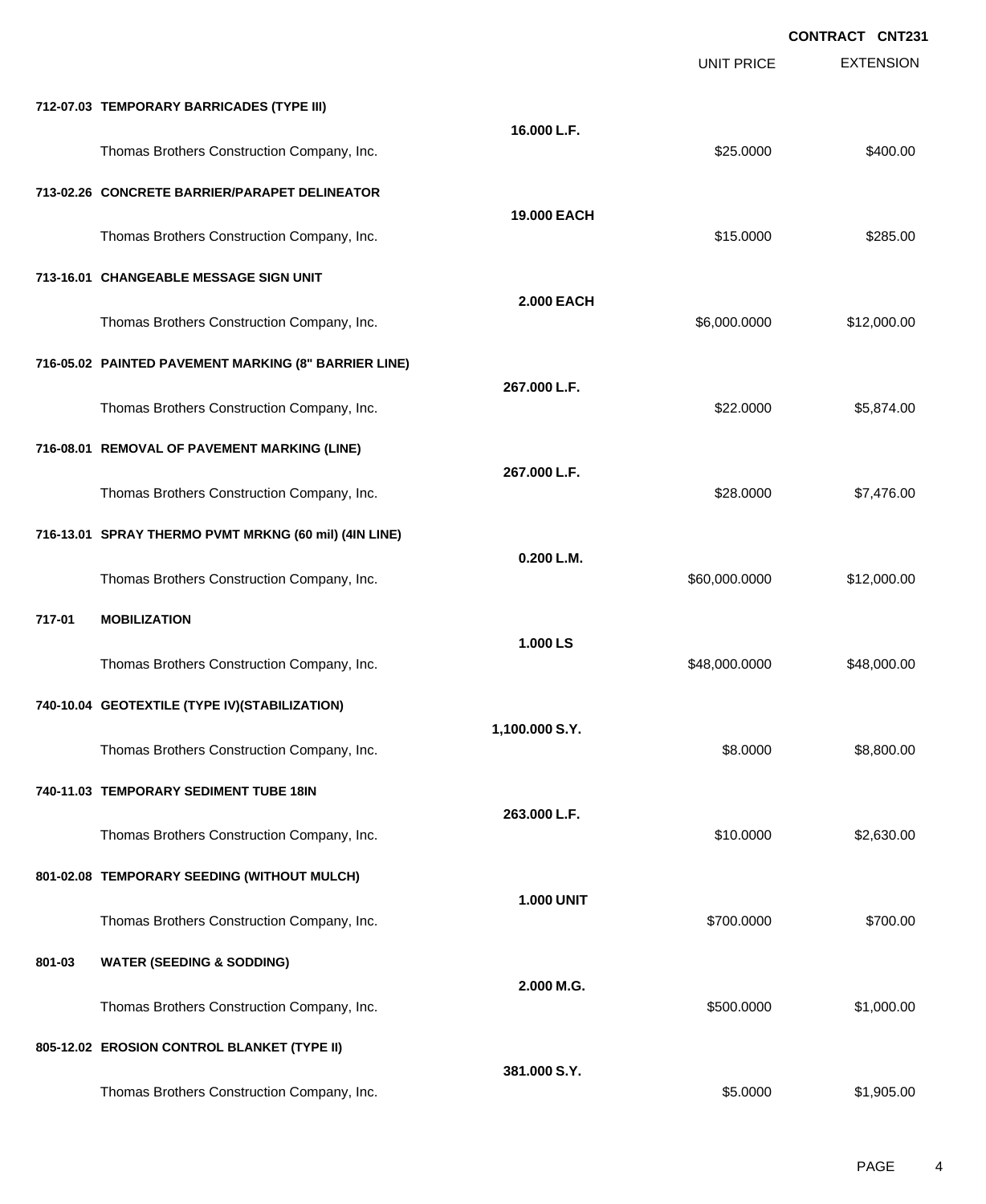Thomas Brothers Construction Company, Inc. 6. The Second Second Seconds of the Seconds Seconds Seconds and Seconds Seconds Seconds Seconds Seconds Seconds Seconds Seconds Seconds Seconds Seconds Seconds Seconds Seconds Sec

### **TOTAL CONTRACT**

Thomas Brothers Construction Company, Inc. 6. The Second Second Seconds of the Second Seconds Seconds and Seconds Seconds Seconds Seconds Seconds Seconds Seconds Seconds Seconds Seconds Seconds Seconds Seconds Seconds Seco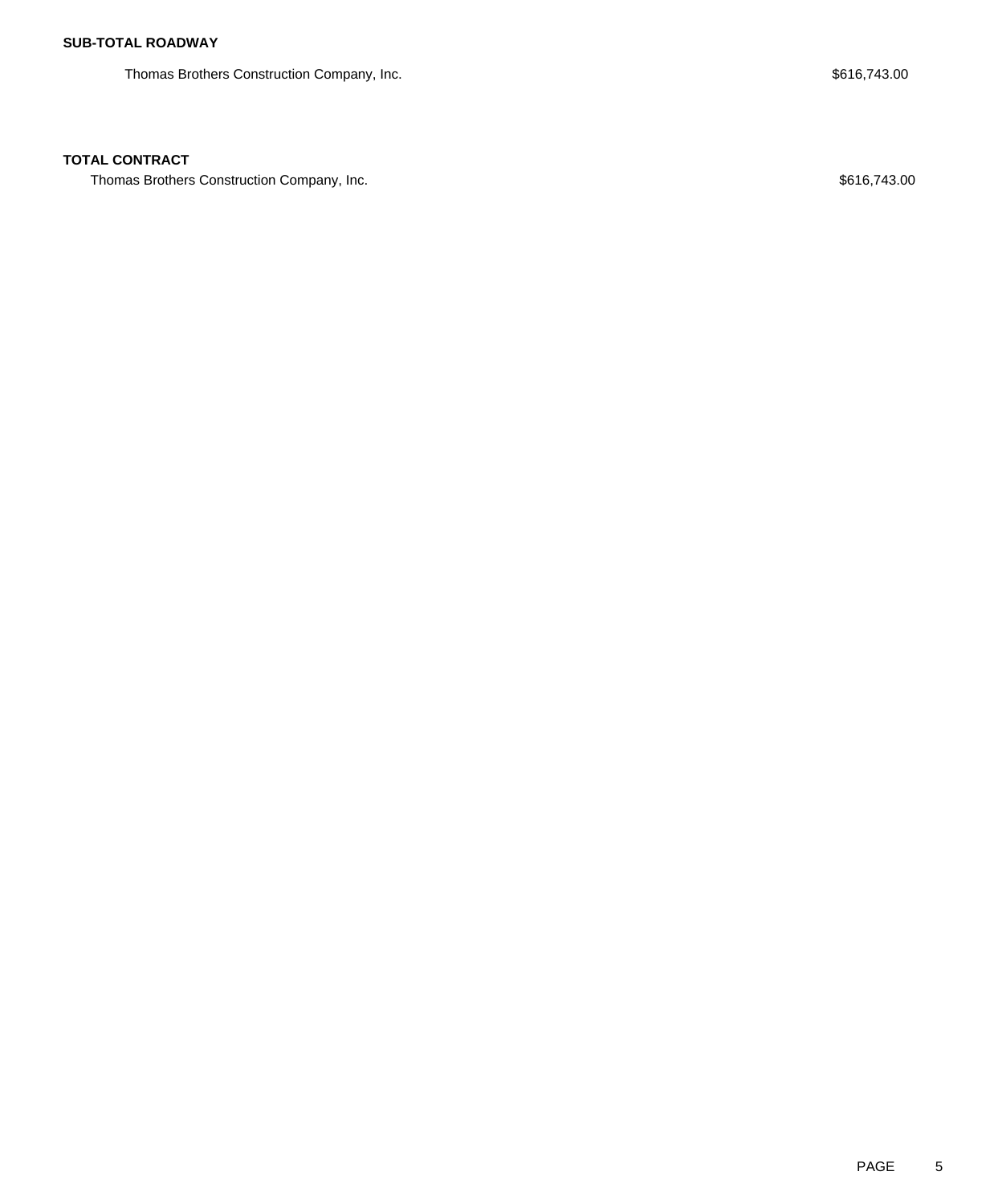#### HAMILTON COUNTY (Contract No. CNT196 Call 042)

33948-4262-04

THE TUNNEL CLEANING OF THE MCCALLIE TUNNEL ON U.S. 11 (U.S. 64, S.R. 2), THE STRINGERS RIDGE TUNNEL ON U.S. 127 (S.R. 8), AND THE BACHMAN TUBES ON U.S. 41 (U.S. 76, S.R. 8).

PROJECT LENGTH - 0.0 MILES

COMPLETION TIME - ON OR BEFORE JUNE 30, 2020

Diamond Specialized, Inc. 6. The Second Specialized, Inc. 6. The Second Second Second Second Second Second Second Second Second Second Second Second Second Second Second Second Second Second Second Second Second Second Sec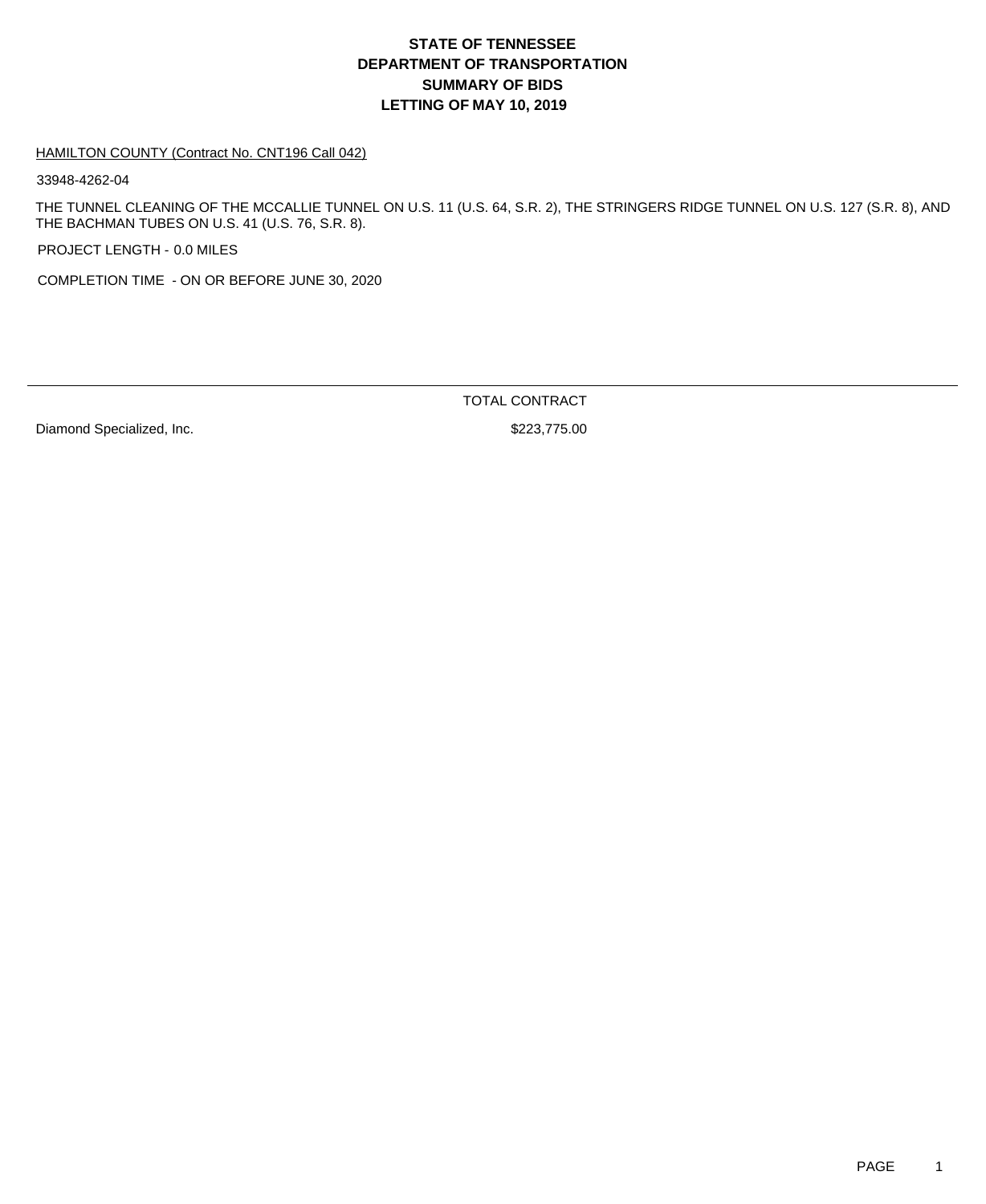|        |                                                                           |                    |                   | <b>CONTRACT CNT196</b> |
|--------|---------------------------------------------------------------------------|--------------------|-------------------|------------------------|
|        | <b>MAINTENANCE CATEGORY</b>                                               |                    | <b>UNIT PRICE</b> | <b>EXTENSION</b>       |
|        | 104-03.71 ADDITIONAL WORK (CLEANING OF PORTAL FACADES @ MCCALLIE TUNNELS) |                    |                   |                        |
|        | Diamond Specialized, Inc.                                                 | 7,850.000 S.F.     | \$1.5000          | \$11,775.00            |
|        | 712-01.52 MAINTENANCE OF TRAFFIC (MCCALLIE TUNNELS)                       |                    |                   |                        |
|        | Diamond Specialized, Inc.                                                 | 12.000 EACH        | \$2,500.0000      | \$30,000.00            |
|        | 712-01.53 MAINTENANCE OF TRAFFIC (BACHMAN TUNNELS)                        |                    |                   |                        |
|        | Diamond Specialized, Inc.                                                 | <b>12,000 EACH</b> | \$1,575.0000      | \$18,900.00            |
|        | 712-01.54 MAINTENANCE OF TRAFFIC (STRINGERS RIDGE TUNNEL)                 |                    |                   |                        |
|        | Diamond Specialized, Inc.                                                 | <b>12.000 EACH</b> | \$1,575.0000      | \$18,900.00            |
|        | 713-20.40 GRAFFITI REMOVAL                                                |                    |                   |                        |
|        | Diamond Specialized, Inc.                                                 | 250.000 S.F.       | \$2.8000          | \$700.00               |
| 717-01 | <b>MOBILIZATION</b>                                                       |                    |                   |                        |
|        | Diamond Specialized, Inc.                                                 | 1.000 LS           | \$12,700.0000     | \$12,700.00            |
|        | 760-01.01 TUNNEL CLEANING (MCCALLIE TUNNELS)                              |                    |                   |                        |
|        | Diamond Specialized, Inc.                                                 | <b>12,000 EACH</b> | \$4,300.0000      | \$51,600.00            |
|        | 760-01.02 TUNNEL CLEANING (BACHMAN TUNNELS)                               |                    |                   |                        |
|        | Diamond Specialized, Inc.                                                 | 12.000 EACH        | \$3,300.0000      | \$39,600.00            |
|        | 760-01.03 TUNNEL CLEANING (STRINGER RIDGE TUNNEL)                         |                    |                   |                        |
|        | Diamond Specialized, Inc.                                                 | <b>12.000 EACH</b> | \$3,300.0000      | \$39,600.00            |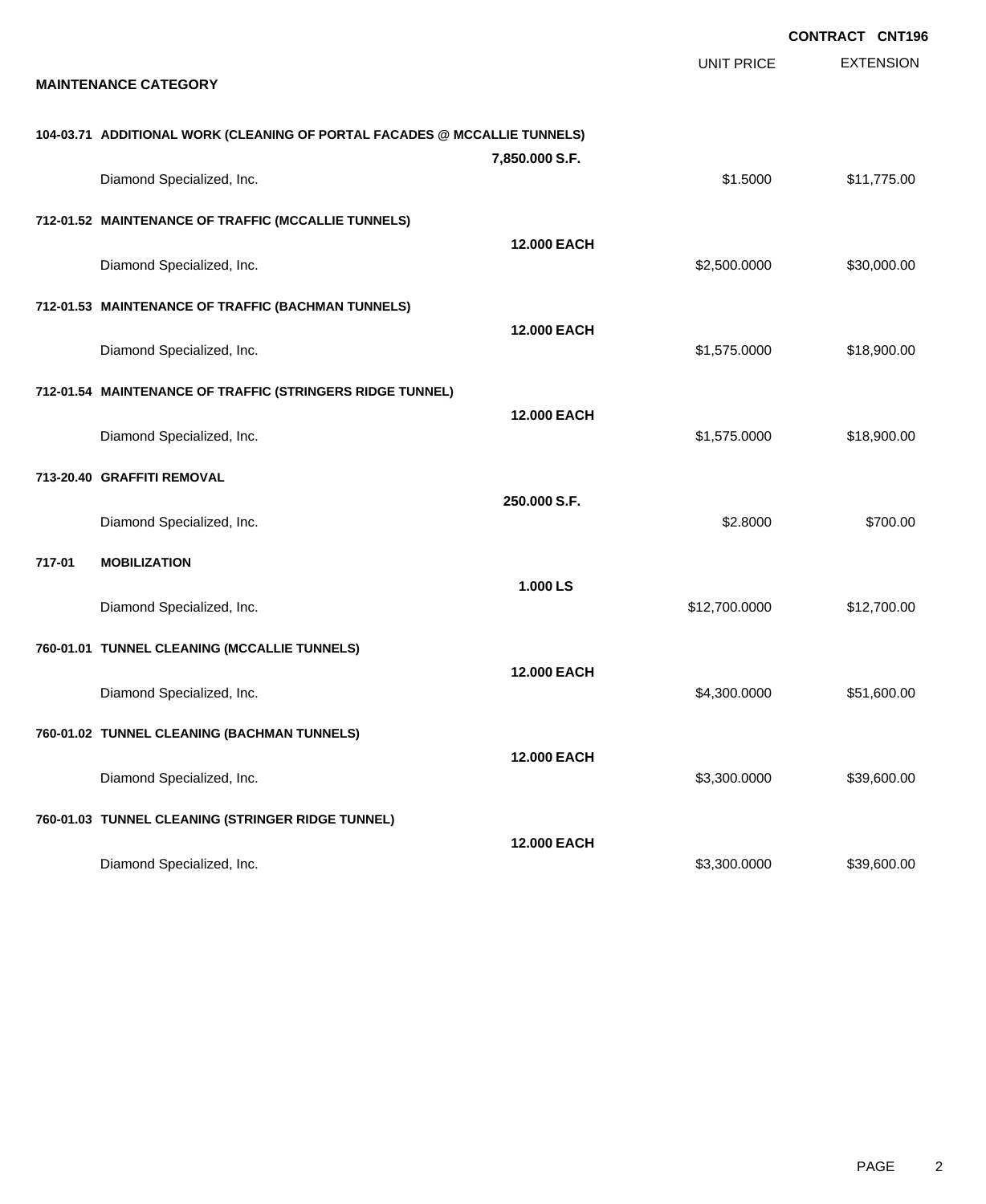Diamond Specialized, Inc. **\$223,775.00** Diamond Specialized, Inc.

## **TOTAL CONTRACT**

Diamond Specialized, Inc. 6. The Second Specialized, Inc. 6. The Second Specialized, Inc. 6. The Second Specialized, Inc.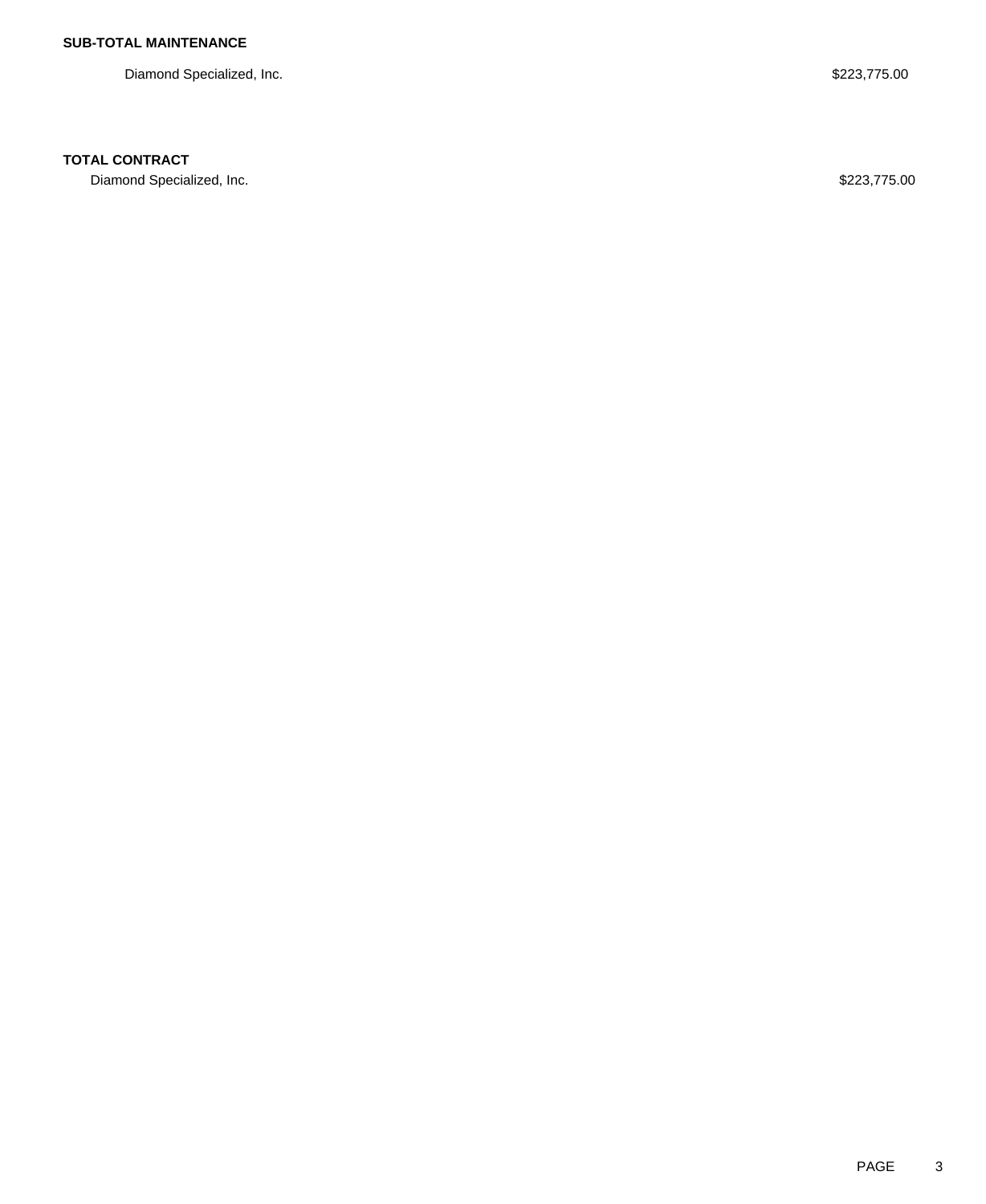#### HARDEMAN COUNTY (Contract No. CNT226 Call 043)

35005-4251-04,HSIP-57(74),35005-3251-94

THE RESURFACING WITH HOT IN-PLACE RECYCLING ON S.R. 57 FROM SAULSBURY ROAD (L.M. 6.85) TO NEAR OLD RODGERS SPRINGS ROAD (L.M. 12.47).

PROJECT LENGTH - 5.480 MILES

COMPLETION TIME - ON OR BEFORE NOVEMBER 15, 2019

TOTAL CONTRACT

Standard Construction Company, Inc. 6. The Standard Construction Company, Inc.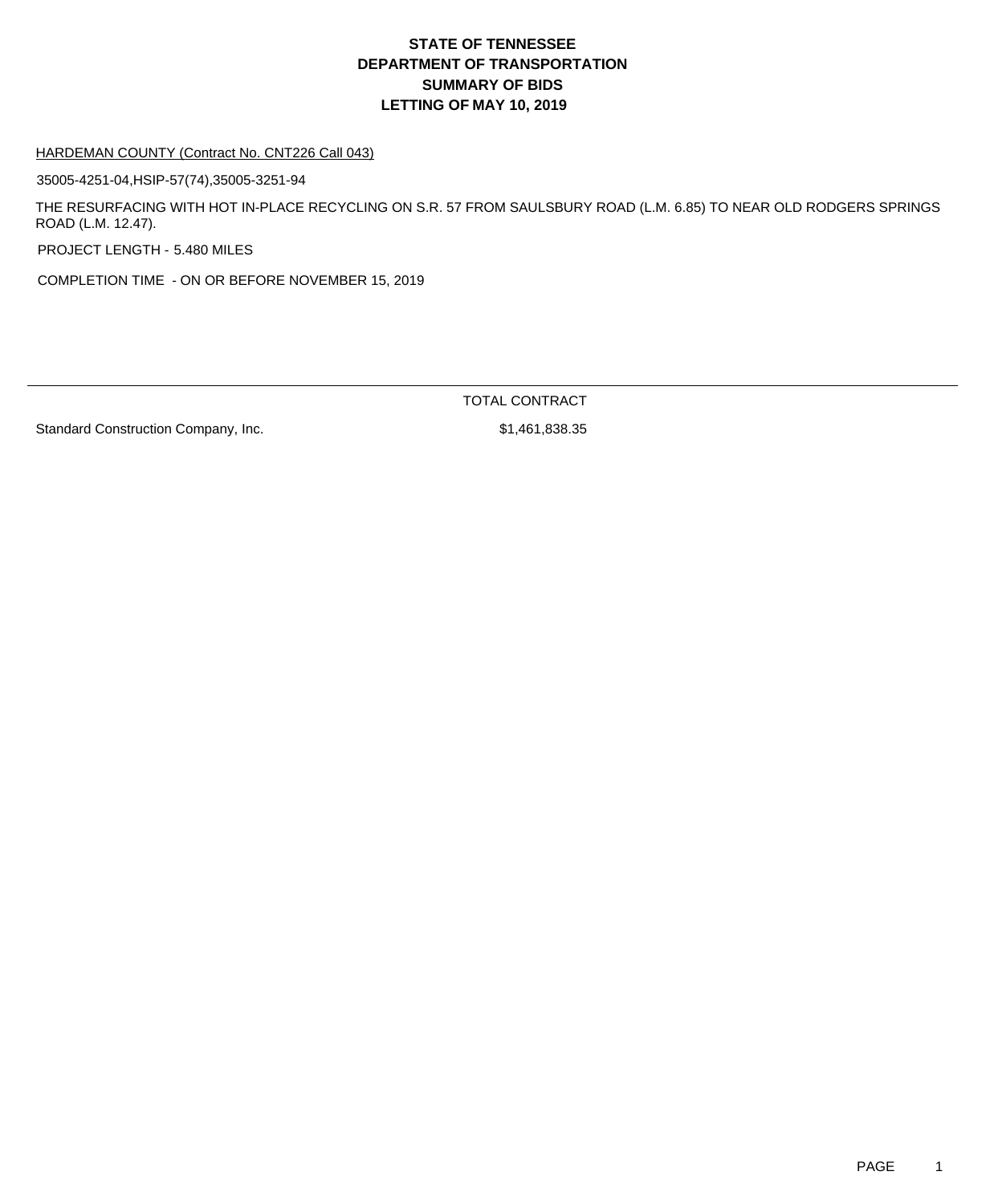**EXTENSION CONTRACT CNT226** UNIT PRICE **ROADWAY CATEGORY 202-03.01 REMOVAL OF ASPHALT PAVEMENT 153.000 S.Y.** Standard Construction Company, Inc. 6. 25 (250) \$6,005.25 (250) \$6,005.25 **203-06 WATER 6.000 M.G.** Standard Construction Company, Inc. 6. The Construction Company, Inc. 6. The Construction Company, Inc. 6. The Construction Company, Inc. 6. The Construction Company, Inc. 6. The Construction Company, Inc. 6. The Construct **208-01.05 BROOMING & DEGRASSING SHOULDERS 12.000 L.M.** Standard Construction Company, Inc. 6. The Construction Company, Inc. 6. The Construction Company, Inc. 6. The Construction Company, Inc. 6. The Construction Company, Inc. 6. The Construction Company, Inc. 6. The Construct **303-02 MINERAL AGGREGATE, TYPE B BASE, GRADING (C OR D) 809.000 TON** Standard Construction Company, Inc. 6. The Construction Company, Inc. 6. The Construction Company, Inc. 6. The Construction Company, Inc. 6. The Construction Company, Inc. 6. The Construction Company, Inc. 6. The Construct **307-01.01 ASPHALT CONCRETE MIX (PG64-22) (BPMB-HM) GRADING A 53.000 TON** Standard Construction Company, Inc. 6. The Construction Company, Inc. 6. The Construction Company, Inc. 6. The Construction Company, Inc. 6. The Construction Company, Inc. 6. The Construction Company, Inc. 6. The Construct **307-01.08 ASPHALT CONCRETE MIX (PG64-22) (BPMB-HM) GRADING B-M2 18.000 TON** Standard Construction Company, Inc. 6. The Construction Company, Inc. 6. The Construction Company, Inc. 6. The Construction Company, Inc. 6. The Construction Company, Inc. 6. The Construction Company, Inc. 6. The Construct **311-03.04 HOT IN PLACE RECYCLING OF ASPHALT PAVEMENT (2.00IN) 79,035.000 S.Y.** Standard Construction Company, Inc. 6. The Construction Company, Inc. 6. The Construction Company, Inc. 6. The Construction Company, Inc. 6. The Construction Company, Inc. 6. The Construction Company, Inc. 6. The Construct **311-03.10 Asphalt Rejuvenating Agent 43,470.000 GAL.** Standard Construction Company, Inc. 6. The Construction Company, Inc. 6. The Construction Company, Inc. 6. The Construction Company, Inc. 6. The Construction Company, Inc. 6. The Construction Company, Inc. 6. The Construct **403-01 BITUMINOUS MATERIAL FOR TACK COAT (TC) 29.000 TON** Standard Construction Company, Inc. 6. The Standard Construction Company, Inc. 6. The Standard Construction Company, Inc. **411-03.12 ACS MIX(PG64-22) THIN LIFT D ASPHALT 4,112.000 TON** Standard Construction Company, Inc. 6. The Construction Company, Inc. 6. The Construction Company, Inc. 6. The Construction Company, Inc. 6. The Construction Company, Inc. 6. The Construction Company, Inc. 6. The Construct **411-12.03 SCORING FOR RUMBLE STRIPE (NON-CONTINUOUS) (8IN WIDTH) 9.000 L.M.** Standard Construction Company, Inc. 6. The Construction Company, Inc. 6. The Construction Company, Inc. 6. The Construction Company, Inc. 6. The Construction Company, Inc. 6. The Construction Company, Inc. 6. The Construct **415-01.02 COLD PLANING BITUMINOUS PAVEMENT 4,756.000 S.Y.** Standard Construction Company, Inc. 6. The Standard Construction Company, Inc. 6. The Standard Construction Company, Inc. 6. The Standard Standard Standard Standard Standard Standard Standard Standard Standard Standard Sta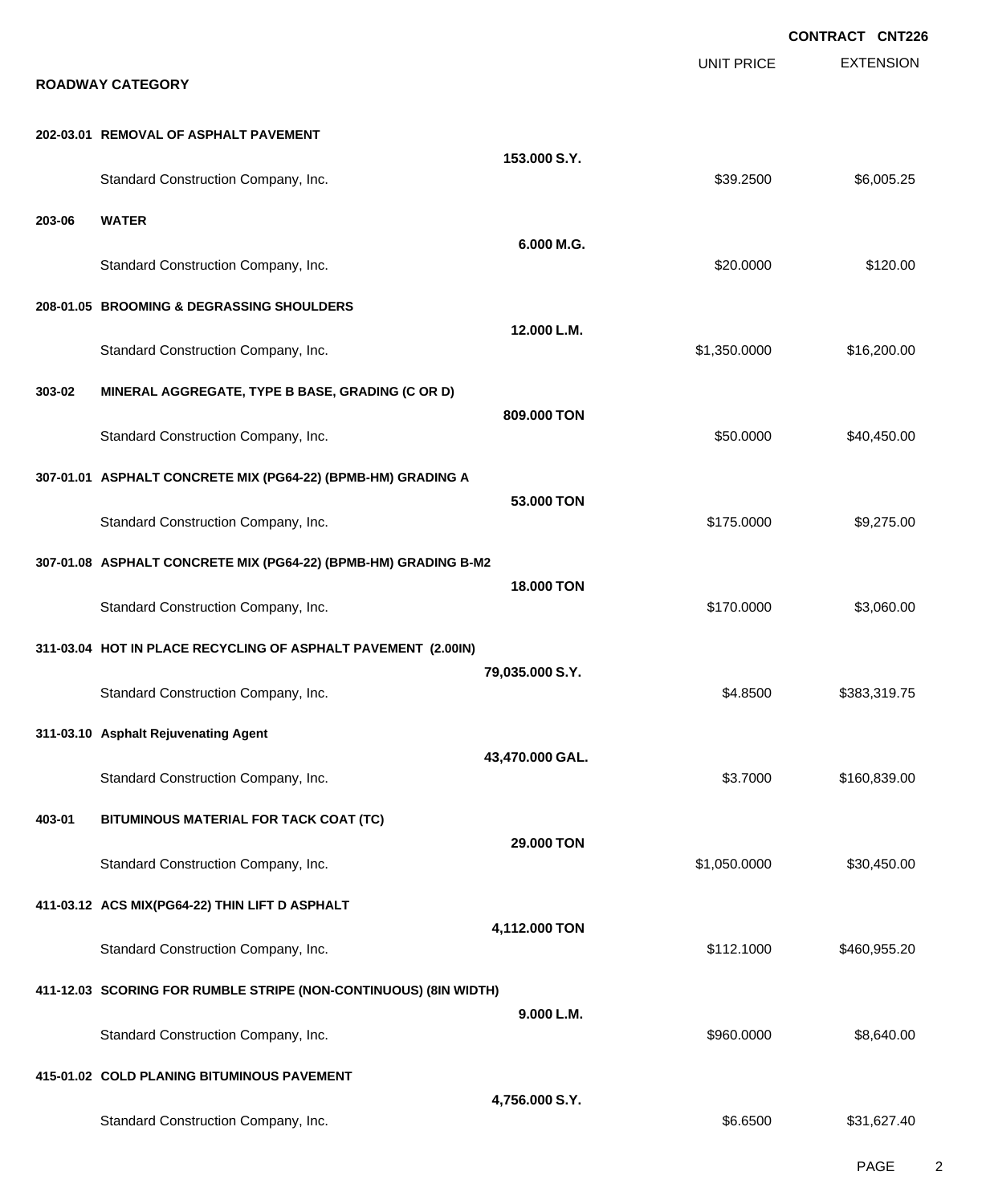|        |                                                                   |                   | <b>UNIT PRICE</b> | <b>CONTRACT CNT226</b><br><b>EXTENSION</b> |
|--------|-------------------------------------------------------------------|-------------------|-------------------|--------------------------------------------|
|        | 607-39.02 18" PIPE CULVERT (SIDE DRAIN)                           |                   |                   |                                            |
|        | Standard Construction Company, Inc.                               | 110.000 L.F.      | \$42.0000         | \$4,620.00                                 |
|        | 705-02.10 GUARDRAIL TRANSITION 27IN TO 31IN                       |                   |                   |                                            |
|        | Standard Construction Company, Inc.                               | <b>5.000 EACH</b> | \$105.0000        | \$525.00                                   |
|        | 705-04.09 EARTH PAD FOR TYPE 38 GR END TREATMENT                  |                   |                   |                                            |
|        | Standard Construction Company, Inc.                               | <b>5.000 EACH</b> | \$1,050.0000      | \$5,250.00                                 |
|        | 705-06.20 TANGENT ENERGY ABSORBING TERM MASH TL-3                 |                   |                   |                                            |
|        | Standard Construction Company, Inc.                               | <b>5.000 EACH</b> | \$2,205.0000      | \$11,025.00                                |
| 712-01 | <b>TRAFFIC CONTROL</b>                                            |                   |                   |                                            |
|        | Standard Construction Company, Inc.                               | 1.000 LS          | \$39,500.0000     | \$39,500.00                                |
| 712-06 | <b>SIGNS (CONSTRUCTION)</b>                                       |                   |                   |                                            |
|        | Standard Construction Company, Inc.                               | 895,000 S.F.      | \$5.5000          | \$4,922.50                                 |
|        | 716-01.21 SNOWPLOWABLE RAISED PAVEMENT MARKERS (BI-DIR) (1 COLOR) |                   |                   |                                            |
|        | Standard Construction Company, Inc.                               | 362.000 EACH      | \$39.9000         | \$14,443.80                                |
|        | 716-02.05 PLASTIC PAVEMENT MARKING (STOP LINE)                    |                   |                   |                                            |
|        | Standard Construction Company, Inc.                               | 268.000 L.F.      | \$16.8000         | \$4,502.40                                 |
|        | 716-05.01 PAINTED PAVEMENT MARKING (4" LINE)                      |                   |                   |                                            |
|        | Standard Construction Company, Inc.                               | 26.000 L.M.       | \$1,407.0000      | \$36,582.00                                |
|        | 716-12.02 ENHANCED FLATLINE THERMO PVMT MRKNG (6IN LINE)          |                   |                   |                                            |
|        | Standard Construction Company, Inc.                               | 7.000 L.M.        | \$5,880.0000      | \$41,160.00                                |
|        | 716-13.02 SPRAY THERMO PVMT MRKNG (60 mil) (6IN LINE)             |                   |                   |                                            |
|        | Standard Construction Company, Inc.                               | 12.000 L.M.       | \$3,570.0000      | \$42,840.00                                |
|        | 716-13.05 SPRAY THERMO PVMT MRKNG (60 mil) (6IN DOTTED LINE)      |                   |                   |                                            |
|        | Standard Construction Company, Inc.                               | 167.000 L.F.      | \$3.1500          | \$526.05                                   |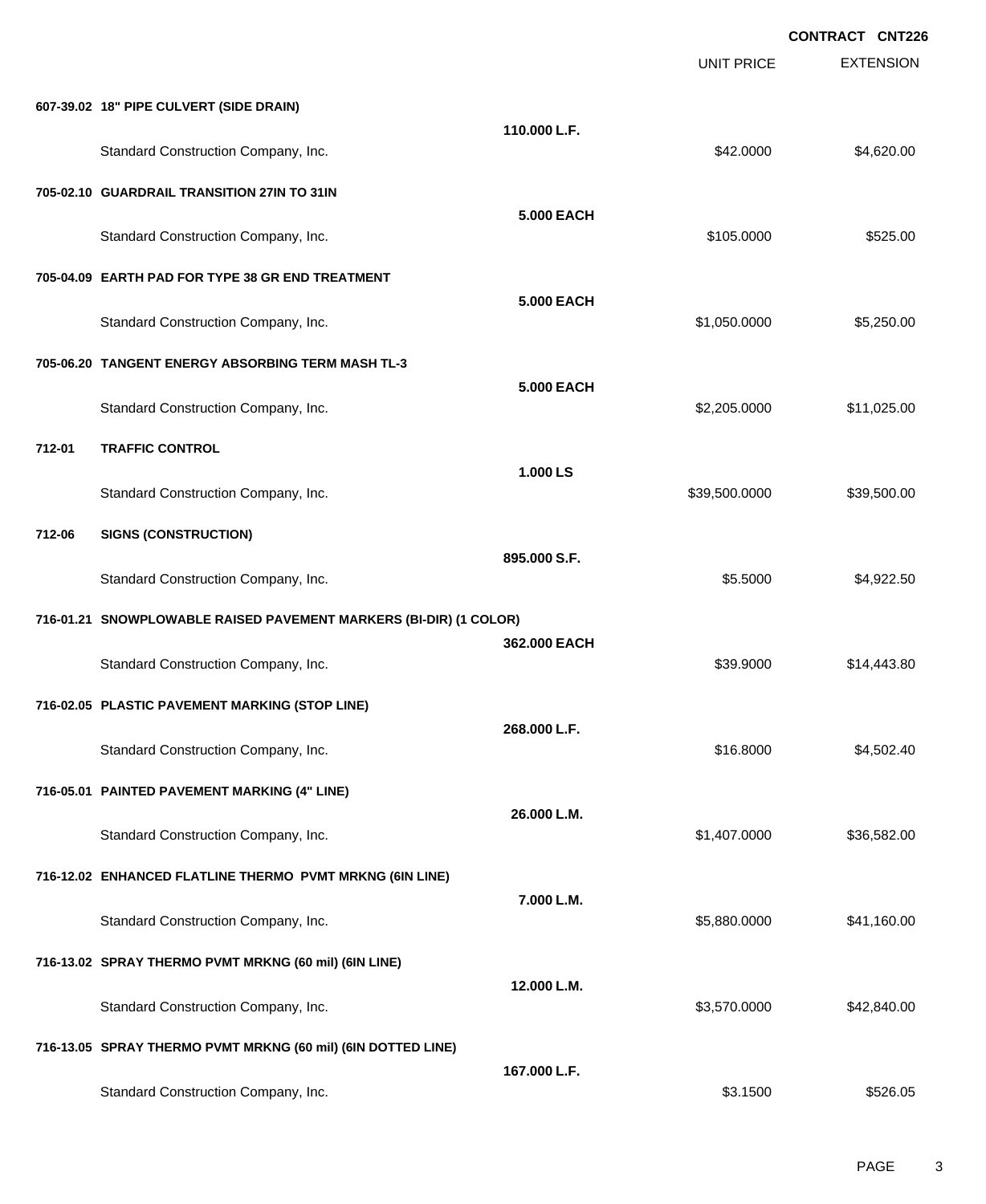EXTENSION UNIT PRICE

#### **717-01 MOBILIZATION**

Standard Construction Company, Inc. 6. 2010 12:30 12:30 12:30 12:30 12:30 12:30 12:30 12:30 12:30 12:30 12:30

**1.000 LS**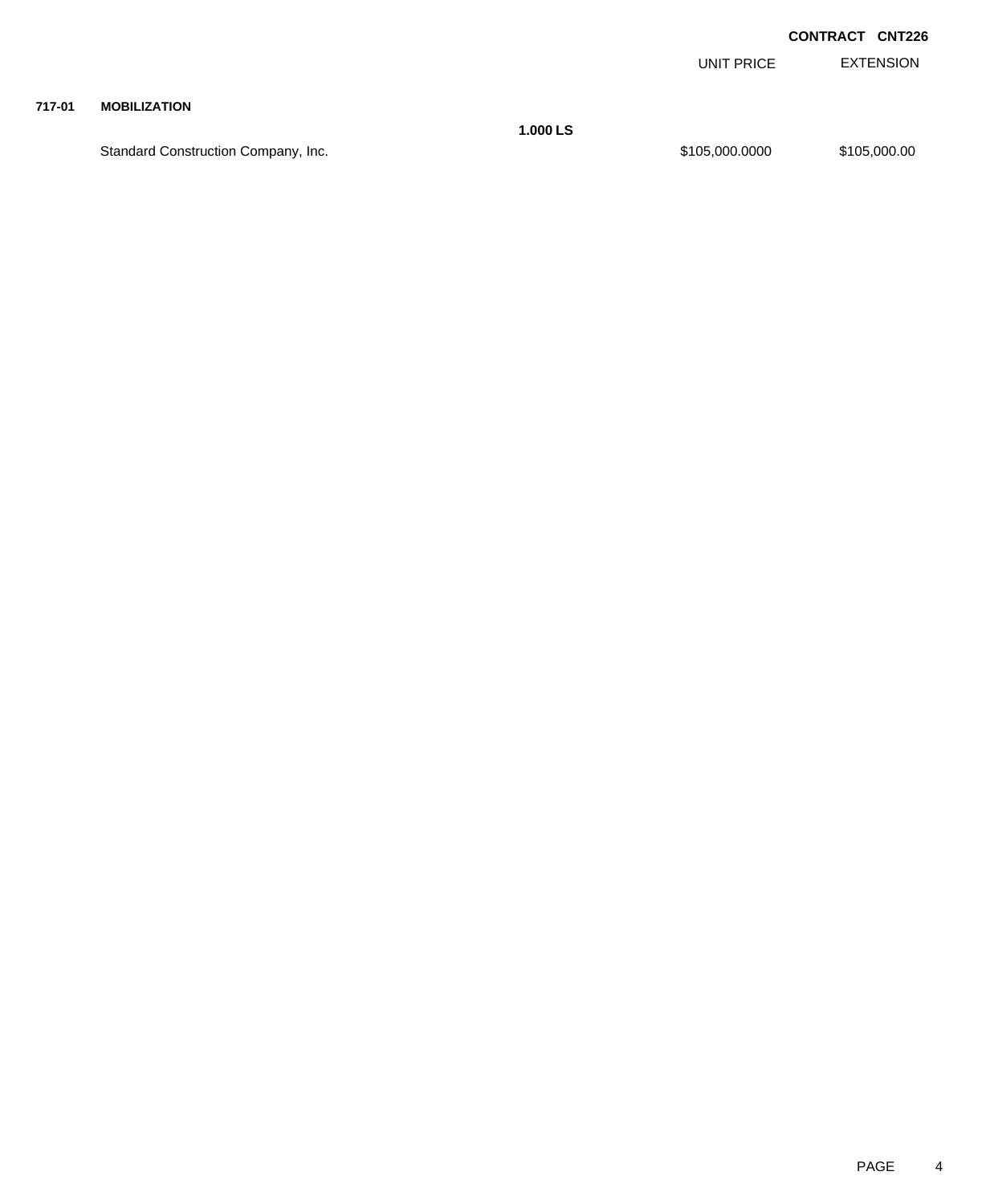Standard Construction Company, Inc. 6. The Standard Construction Company, Inc. 6. The Standard Construction Company, Inc.

## **TOTAL CONTRACT**

Standard Construction Company, Inc. 6. The Standard Construction Company, Inc. 6. The Standard Construction Company, Inc.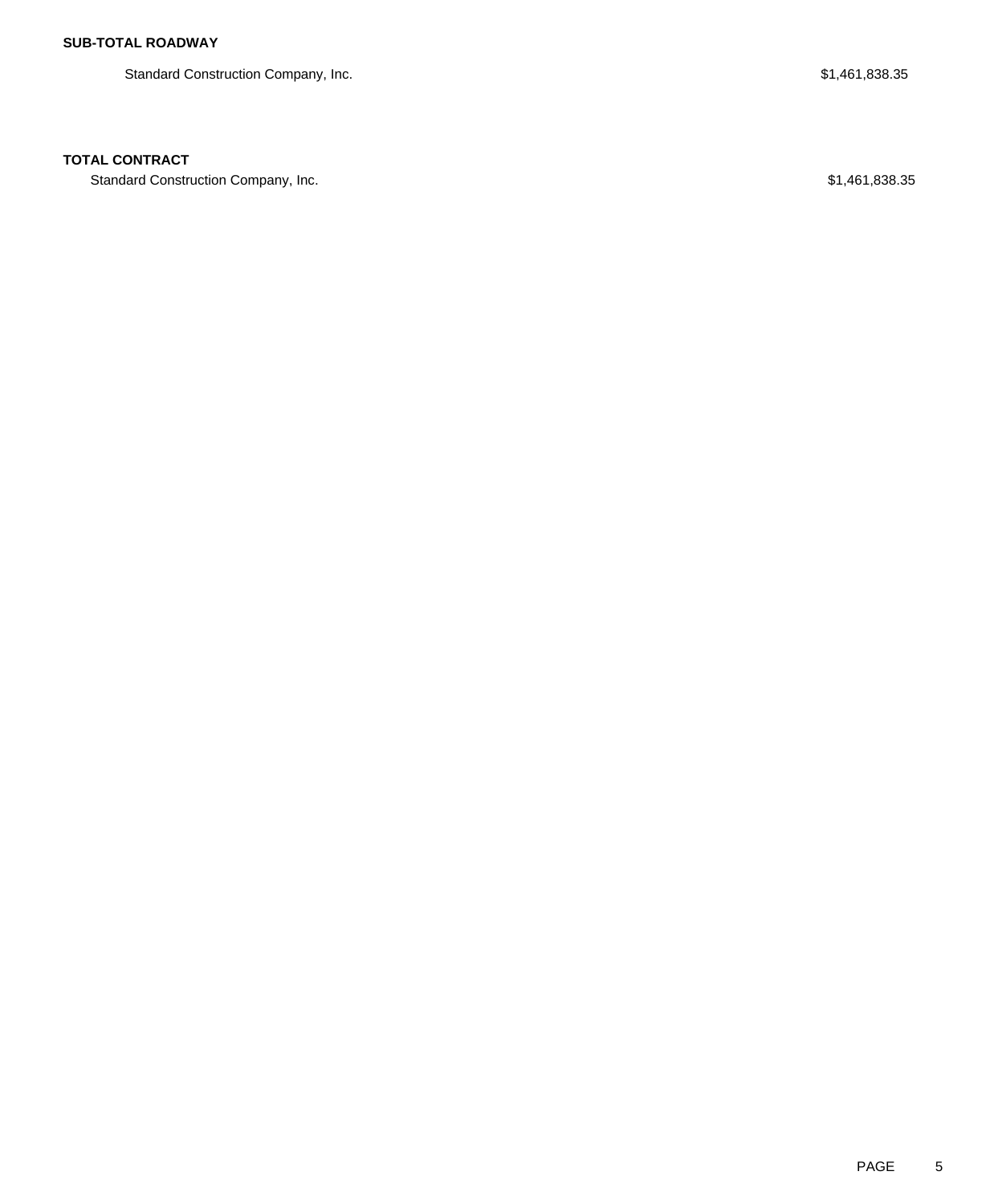#### HAWKINS COUNTY (Contract No. CNT182 Call 044)

37005-4213-04,37005-4214-04,HSIP-66(53),37005-3213-94

THE RESURFACING ON S.R. 66 FROM NEAR BERRY ROAD (L.M. 5.30) TO NEAR NORTH BRUMMITT STREET (L.M. 12.66).

PROJECT LENGTH - 7.360 MILES

COMPLETION TIME - ON OR BEFORE NOVEMBER 15, 2019

DBE GOAL 4.00%

|                                  | TOTAL CONTRACT |
|----------------------------------|----------------|
| APAC-Atlantic, Inc.              | \$1.369.945.00 |
| Summers-Taylor, Inc.             | \$1.387.640.20 |
| Duracap Asphalt Paving Co., Inc. | \$1,442,566.76 |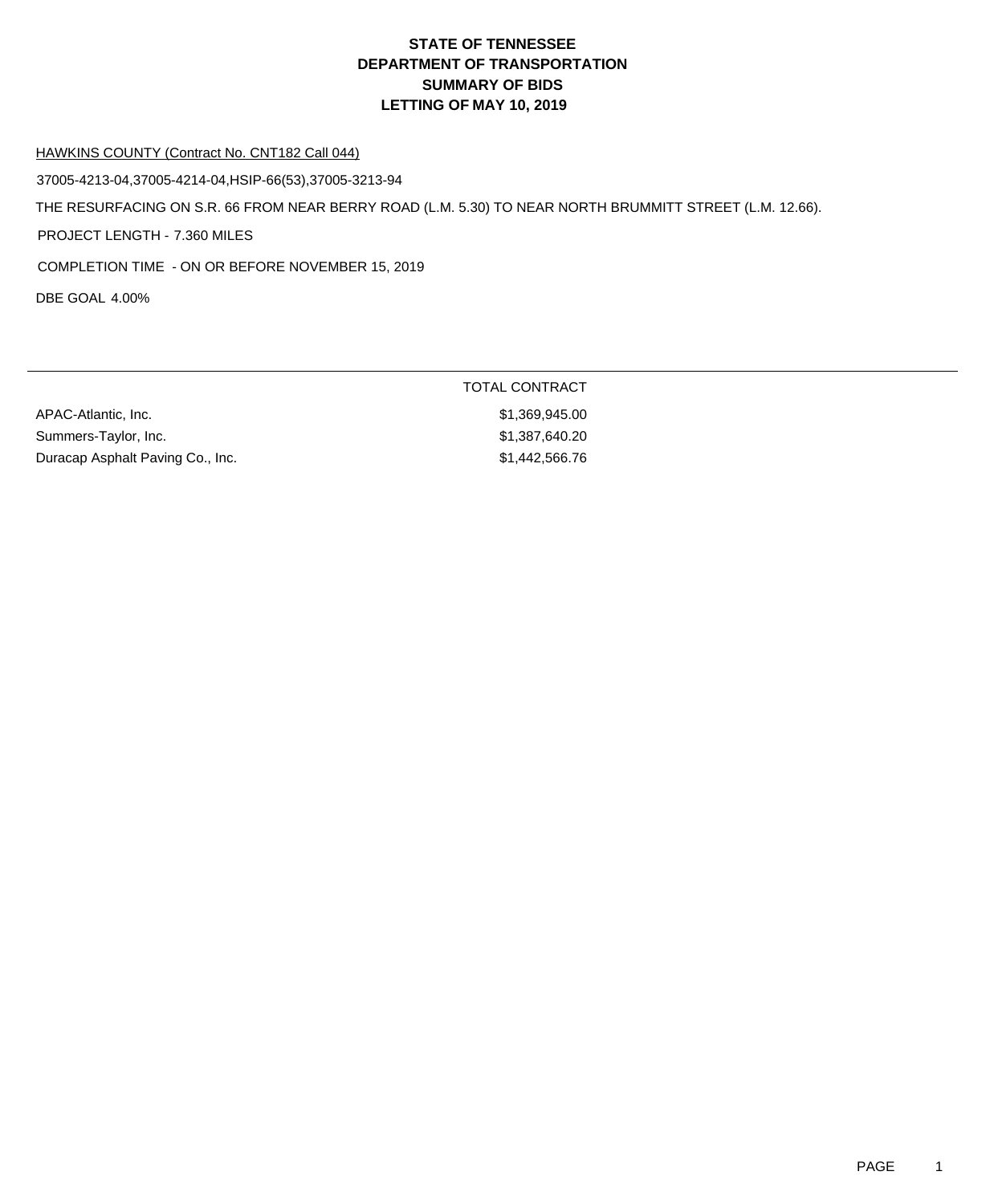|        |                                                                  |                   |                   | <b>CONTRACT CNT182</b> |
|--------|------------------------------------------------------------------|-------------------|-------------------|------------------------|
|        |                                                                  |                   | <b>UNIT PRICE</b> | <b>EXTENSION</b>       |
|        | <b>ROADWAY CATEGORY</b>                                          |                   |                   |                        |
| 303-01 | MINERAL AGGREGATE, TYPE A BASE, GRADING D                        |                   |                   |                        |
|        |                                                                  | 102.000 TON       |                   |                        |
|        | APAC-Atlantic, Inc.                                              |                   | \$70.0000         | \$7,140.00             |
|        | Summers-Taylor, Inc.                                             |                   | \$42.5500         | \$4,340.10             |
|        | Duracap Asphalt Paving Co., Inc.                                 |                   | \$60.7800         | \$6,199.56             |
|        | 307-01.15 ASC MIX (PG64-22) (BPMLC-HM) GRADING CS                |                   |                   |                        |
|        |                                                                  | 736.000 TON       |                   |                        |
|        | APAC-Atlantic, Inc.                                              |                   | \$118.5000        | \$87,216.00            |
|        | Summers-Taylor, Inc.                                             |                   | \$126.0000        | \$92,736.00            |
|        | Duracap Asphalt Paving Co., Inc.                                 |                   | \$100.0000        | \$73,600.00            |
| 403-01 | BITUMINOUS MATERIAL FOR TACK COAT (TC)                           |                   |                   |                        |
|        |                                                                  | 128.000 TON       |                   |                        |
|        | APAC-Atlantic, Inc.                                              |                   | \$500.0000        | \$64,000.00            |
|        | Summers-Taylor, Inc.                                             |                   | \$939.0000        | \$120,192.00           |
|        | Duracap Asphalt Paving Co., Inc.                                 |                   | \$990.0000        | \$126,720.00           |
|        | 411-03.13 ACS MIX(PG70-22) THIN LIFT D ASPHALT                   |                   |                   |                        |
|        |                                                                  | 7,690.000 TON     |                   |                        |
|        | APAC-Atlantic, Inc.                                              |                   | \$114.0000        | \$876,660.00           |
|        | Summers-Taylor, Inc.                                             |                   | \$109.8500        | \$844,746.50           |
|        | Duracap Asphalt Paving Co., Inc.                                 |                   | \$119.6600        | \$920,185.40           |
|        | 411-12.02 SCORING SHOULDERS (NON-CONTINUOUS) (16IN WIDTH)        |                   |                   |                        |
|        |                                                                  | 10.000 L.M.       |                   |                        |
|        | APAC-Atlantic, Inc.                                              |                   | \$750.0000        | \$7,500.00             |
|        | Summers-Taylor, Inc.                                             |                   | \$769.0000        | \$7,690.00             |
|        | Duracap Asphalt Paving Co., Inc.                                 |                   | \$450.0000        | \$4,500.00             |
|        | 411-12.03 SCORING FOR RUMBLE STRIPE (NON-CONTINUOUS) (8IN WIDTH) |                   |                   |                        |
|        |                                                                  | 2.000 L.M.        |                   |                        |
|        | APAC-Atlantic, Inc.                                              |                   | \$600.0000        | \$1,200.00             |
|        | Summers-Taylor, Inc.                                             |                   | \$803.0000        | \$1,606.00             |
|        | Duracap Asphalt Paving Co., Inc.                                 |                   | \$450.0000        | \$900.00               |
|        | 705-02.10 GUARDRAIL TRANSITION 27IN TO 31IN                      |                   |                   |                        |
|        |                                                                  | <b>5.000 EACH</b> |                   |                        |
|        | APAC-Atlantic, Inc.                                              |                   | \$160.0000        | \$800.00               |
|        | Summers-Taylor, Inc.                                             |                   | \$46.0000         | \$230.00               |
|        | Duracap Asphalt Paving Co., Inc.                                 |                   | \$44.0000         | \$220.00               |
|        | 705-04.10 EARTH PAD FOR GUARD RAIL END TREATMENT                 |                   |                   |                        |
|        |                                                                  | 10.000 EACH       |                   |                        |
|        | APAC-Atlantic, Inc.                                              |                   | \$1,000.0000      | \$10,000.00            |
|        | Summers-Taylor, Inc.                                             |                   | \$1,615.0000      | \$16,150.00            |
|        | Duracap Asphalt Paving Co., Inc.                                 |                   | \$1,500.0000      | \$15,000.00            |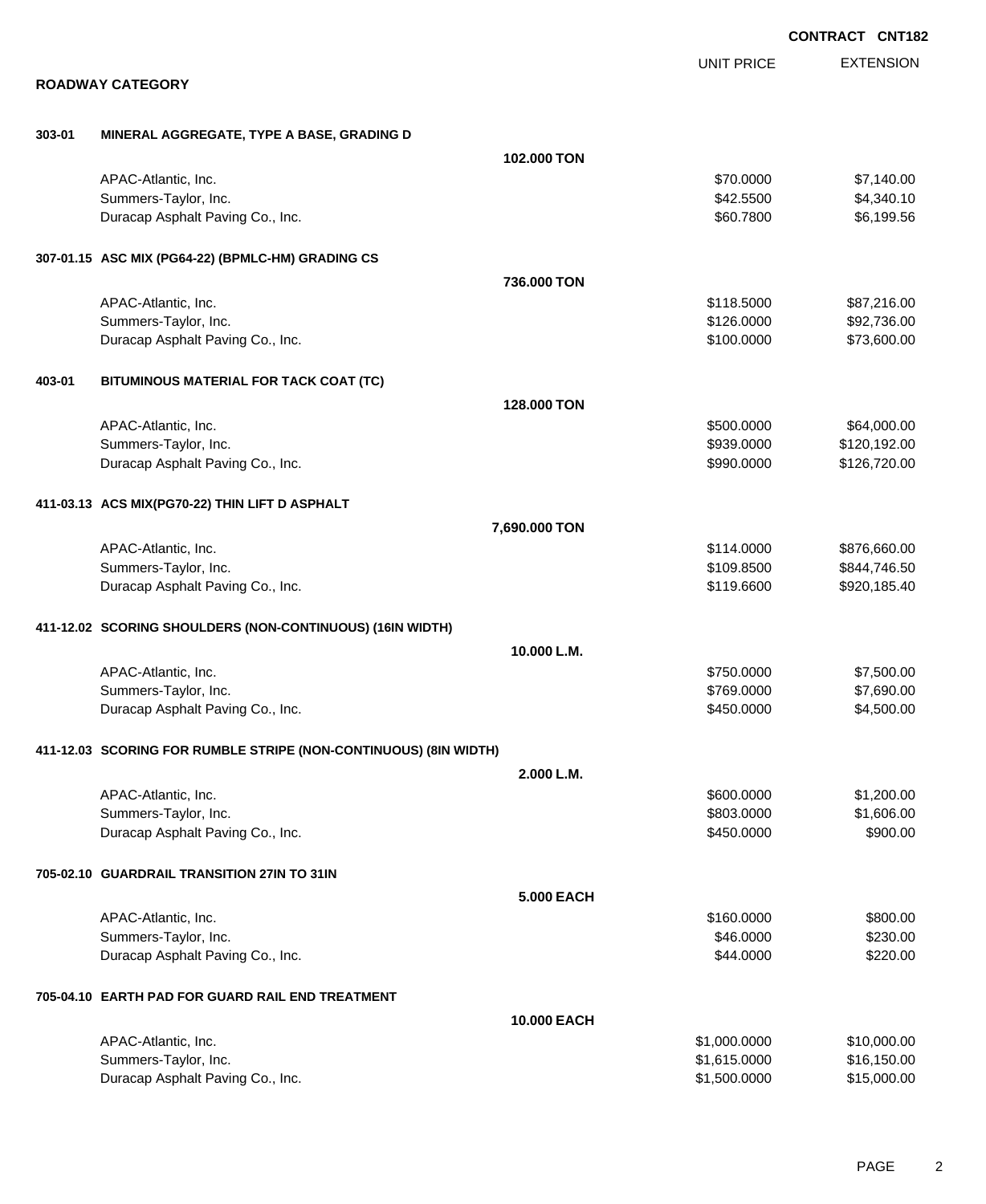UNIT PRICE

EXTENSION

| 5.000 EACH<br>\$2,500.0000<br>\$12,500.00<br>APAC-Atlantic, Inc.<br>Summers-Taylor, Inc.<br>\$2,690.0000<br>\$13,450.00<br>Duracap Asphalt Paving Co., Inc.<br>\$2,450.0000<br>\$12,250.00<br><b>TRAFFIC CONTROL</b><br>712-01<br>1.000 LS<br>\$45,000.00<br>APAC-Atlantic, Inc.<br>\$45,000.0000<br>\$43,885.00<br>Summers-Taylor, Inc.<br>\$43,885.0000<br>\$45,400.00<br>Duracap Asphalt Paving Co., Inc.<br>\$45,400.0000<br>712-06<br><b>SIGNS (CONSTRUCTION)</b><br>1,396.000 S.F.<br>\$7.0000<br>\$9,772.00<br>APAC-Atlantic, Inc.<br>Summers-Taylor, Inc.<br>\$9.3000<br>\$12,982.80<br>\$9,772.00<br>Duracap Asphalt Paving Co., Inc.<br>\$7.0000<br>712-08.03 ARROW BOARD (TYPE C)<br><b>2.000 EACH</b><br>APAC-Atlantic, Inc.<br>\$815.0000<br>\$1,630.00<br>\$972.00<br>Summers-Taylor, Inc.<br>\$486.0000<br>Duracap Asphalt Paving Co., Inc.<br>\$790.0000<br>\$1,580.00<br>716-01.21 SNOWPLOWABLE RAISED PAVEMENT MARKERS (BI-DIR) (1 COLOR)<br>558,000 EACH<br>APAC-Atlantic, Inc.<br>\$24.0000<br>\$13,392.00<br>\$14,229.00<br>Summers-Taylor, Inc.<br>\$25.5000<br>Duracap Asphalt Paving Co., Inc.<br>\$23.0000<br>\$12,834.00<br>716-01.22 SNOWPLOWABLE RAISED PAVMENT MARKERS (MONO-DIR)(1 COLOR)<br>205,000 EACH<br>\$4,920.00<br>APAC-Atlantic, Inc.<br>\$24.0000<br>Summers-Taylor, Inc.<br>\$25.5000<br>\$5,227.50<br>\$4,715.00<br>Duracap Asphalt Paving Co., Inc.<br>\$23.0000<br>716-01.30 REMOVAL OF SNOWPLOWABLE REFLECTIVE MARKER<br>763.000 EACH<br>\$6.5000<br>\$4,959.50<br>APAC-Atlantic, Inc.<br>\$5,264.70<br>Summers-Taylor, Inc.<br>\$6.9000<br>Duracap Asphalt Paving Co., Inc.<br>\$6.6000<br>\$5,035.80<br>716-02.04 PLASTIC PAVEMENT MARKING(CHANNELIZATION STRIPING)<br>4,106.000 S.Y.<br>\$15.5000<br>\$63,643.00<br>APAC-Atlantic, Inc.<br>Summers-Taylor, Inc.<br>\$16.5000<br>\$67,749.00<br>\$15.2500<br>\$62,616.50<br>Duracap Asphalt Paving Co., Inc. | 705-06.30 GR TERMINAL (ENERGY ABSORBING) MASH TL2 |  |  |
|-------------------------------------------------------------------------------------------------------------------------------------------------------------------------------------------------------------------------------------------------------------------------------------------------------------------------------------------------------------------------------------------------------------------------------------------------------------------------------------------------------------------------------------------------------------------------------------------------------------------------------------------------------------------------------------------------------------------------------------------------------------------------------------------------------------------------------------------------------------------------------------------------------------------------------------------------------------------------------------------------------------------------------------------------------------------------------------------------------------------------------------------------------------------------------------------------------------------------------------------------------------------------------------------------------------------------------------------------------------------------------------------------------------------------------------------------------------------------------------------------------------------------------------------------------------------------------------------------------------------------------------------------------------------------------------------------------------------------------------------------------------------------------------------------------------------------------------------------------------------------------------------------------------|---------------------------------------------------|--|--|
|                                                                                                                                                                                                                                                                                                                                                                                                                                                                                                                                                                                                                                                                                                                                                                                                                                                                                                                                                                                                                                                                                                                                                                                                                                                                                                                                                                                                                                                                                                                                                                                                                                                                                                                                                                                                                                                                                                             |                                                   |  |  |
|                                                                                                                                                                                                                                                                                                                                                                                                                                                                                                                                                                                                                                                                                                                                                                                                                                                                                                                                                                                                                                                                                                                                                                                                                                                                                                                                                                                                                                                                                                                                                                                                                                                                                                                                                                                                                                                                                                             |                                                   |  |  |
|                                                                                                                                                                                                                                                                                                                                                                                                                                                                                                                                                                                                                                                                                                                                                                                                                                                                                                                                                                                                                                                                                                                                                                                                                                                                                                                                                                                                                                                                                                                                                                                                                                                                                                                                                                                                                                                                                                             |                                                   |  |  |
|                                                                                                                                                                                                                                                                                                                                                                                                                                                                                                                                                                                                                                                                                                                                                                                                                                                                                                                                                                                                                                                                                                                                                                                                                                                                                                                                                                                                                                                                                                                                                                                                                                                                                                                                                                                                                                                                                                             |                                                   |  |  |
|                                                                                                                                                                                                                                                                                                                                                                                                                                                                                                                                                                                                                                                                                                                                                                                                                                                                                                                                                                                                                                                                                                                                                                                                                                                                                                                                                                                                                                                                                                                                                                                                                                                                                                                                                                                                                                                                                                             |                                                   |  |  |
|                                                                                                                                                                                                                                                                                                                                                                                                                                                                                                                                                                                                                                                                                                                                                                                                                                                                                                                                                                                                                                                                                                                                                                                                                                                                                                                                                                                                                                                                                                                                                                                                                                                                                                                                                                                                                                                                                                             |                                                   |  |  |
|                                                                                                                                                                                                                                                                                                                                                                                                                                                                                                                                                                                                                                                                                                                                                                                                                                                                                                                                                                                                                                                                                                                                                                                                                                                                                                                                                                                                                                                                                                                                                                                                                                                                                                                                                                                                                                                                                                             |                                                   |  |  |
|                                                                                                                                                                                                                                                                                                                                                                                                                                                                                                                                                                                                                                                                                                                                                                                                                                                                                                                                                                                                                                                                                                                                                                                                                                                                                                                                                                                                                                                                                                                                                                                                                                                                                                                                                                                                                                                                                                             |                                                   |  |  |
|                                                                                                                                                                                                                                                                                                                                                                                                                                                                                                                                                                                                                                                                                                                                                                                                                                                                                                                                                                                                                                                                                                                                                                                                                                                                                                                                                                                                                                                                                                                                                                                                                                                                                                                                                                                                                                                                                                             |                                                   |  |  |
|                                                                                                                                                                                                                                                                                                                                                                                                                                                                                                                                                                                                                                                                                                                                                                                                                                                                                                                                                                                                                                                                                                                                                                                                                                                                                                                                                                                                                                                                                                                                                                                                                                                                                                                                                                                                                                                                                                             |                                                   |  |  |
|                                                                                                                                                                                                                                                                                                                                                                                                                                                                                                                                                                                                                                                                                                                                                                                                                                                                                                                                                                                                                                                                                                                                                                                                                                                                                                                                                                                                                                                                                                                                                                                                                                                                                                                                                                                                                                                                                                             |                                                   |  |  |
|                                                                                                                                                                                                                                                                                                                                                                                                                                                                                                                                                                                                                                                                                                                                                                                                                                                                                                                                                                                                                                                                                                                                                                                                                                                                                                                                                                                                                                                                                                                                                                                                                                                                                                                                                                                                                                                                                                             |                                                   |  |  |
|                                                                                                                                                                                                                                                                                                                                                                                                                                                                                                                                                                                                                                                                                                                                                                                                                                                                                                                                                                                                                                                                                                                                                                                                                                                                                                                                                                                                                                                                                                                                                                                                                                                                                                                                                                                                                                                                                                             |                                                   |  |  |
|                                                                                                                                                                                                                                                                                                                                                                                                                                                                                                                                                                                                                                                                                                                                                                                                                                                                                                                                                                                                                                                                                                                                                                                                                                                                                                                                                                                                                                                                                                                                                                                                                                                                                                                                                                                                                                                                                                             |                                                   |  |  |
|                                                                                                                                                                                                                                                                                                                                                                                                                                                                                                                                                                                                                                                                                                                                                                                                                                                                                                                                                                                                                                                                                                                                                                                                                                                                                                                                                                                                                                                                                                                                                                                                                                                                                                                                                                                                                                                                                                             |                                                   |  |  |
|                                                                                                                                                                                                                                                                                                                                                                                                                                                                                                                                                                                                                                                                                                                                                                                                                                                                                                                                                                                                                                                                                                                                                                                                                                                                                                                                                                                                                                                                                                                                                                                                                                                                                                                                                                                                                                                                                                             |                                                   |  |  |
|                                                                                                                                                                                                                                                                                                                                                                                                                                                                                                                                                                                                                                                                                                                                                                                                                                                                                                                                                                                                                                                                                                                                                                                                                                                                                                                                                                                                                                                                                                                                                                                                                                                                                                                                                                                                                                                                                                             |                                                   |  |  |
|                                                                                                                                                                                                                                                                                                                                                                                                                                                                                                                                                                                                                                                                                                                                                                                                                                                                                                                                                                                                                                                                                                                                                                                                                                                                                                                                                                                                                                                                                                                                                                                                                                                                                                                                                                                                                                                                                                             |                                                   |  |  |
|                                                                                                                                                                                                                                                                                                                                                                                                                                                                                                                                                                                                                                                                                                                                                                                                                                                                                                                                                                                                                                                                                                                                                                                                                                                                                                                                                                                                                                                                                                                                                                                                                                                                                                                                                                                                                                                                                                             |                                                   |  |  |
|                                                                                                                                                                                                                                                                                                                                                                                                                                                                                                                                                                                                                                                                                                                                                                                                                                                                                                                                                                                                                                                                                                                                                                                                                                                                                                                                                                                                                                                                                                                                                                                                                                                                                                                                                                                                                                                                                                             |                                                   |  |  |
|                                                                                                                                                                                                                                                                                                                                                                                                                                                                                                                                                                                                                                                                                                                                                                                                                                                                                                                                                                                                                                                                                                                                                                                                                                                                                                                                                                                                                                                                                                                                                                                                                                                                                                                                                                                                                                                                                                             |                                                   |  |  |
|                                                                                                                                                                                                                                                                                                                                                                                                                                                                                                                                                                                                                                                                                                                                                                                                                                                                                                                                                                                                                                                                                                                                                                                                                                                                                                                                                                                                                                                                                                                                                                                                                                                                                                                                                                                                                                                                                                             |                                                   |  |  |
|                                                                                                                                                                                                                                                                                                                                                                                                                                                                                                                                                                                                                                                                                                                                                                                                                                                                                                                                                                                                                                                                                                                                                                                                                                                                                                                                                                                                                                                                                                                                                                                                                                                                                                                                                                                                                                                                                                             |                                                   |  |  |
|                                                                                                                                                                                                                                                                                                                                                                                                                                                                                                                                                                                                                                                                                                                                                                                                                                                                                                                                                                                                                                                                                                                                                                                                                                                                                                                                                                                                                                                                                                                                                                                                                                                                                                                                                                                                                                                                                                             |                                                   |  |  |
|                                                                                                                                                                                                                                                                                                                                                                                                                                                                                                                                                                                                                                                                                                                                                                                                                                                                                                                                                                                                                                                                                                                                                                                                                                                                                                                                                                                                                                                                                                                                                                                                                                                                                                                                                                                                                                                                                                             |                                                   |  |  |
|                                                                                                                                                                                                                                                                                                                                                                                                                                                                                                                                                                                                                                                                                                                                                                                                                                                                                                                                                                                                                                                                                                                                                                                                                                                                                                                                                                                                                                                                                                                                                                                                                                                                                                                                                                                                                                                                                                             |                                                   |  |  |
|                                                                                                                                                                                                                                                                                                                                                                                                                                                                                                                                                                                                                                                                                                                                                                                                                                                                                                                                                                                                                                                                                                                                                                                                                                                                                                                                                                                                                                                                                                                                                                                                                                                                                                                                                                                                                                                                                                             |                                                   |  |  |
|                                                                                                                                                                                                                                                                                                                                                                                                                                                                                                                                                                                                                                                                                                                                                                                                                                                                                                                                                                                                                                                                                                                                                                                                                                                                                                                                                                                                                                                                                                                                                                                                                                                                                                                                                                                                                                                                                                             |                                                   |  |  |
|                                                                                                                                                                                                                                                                                                                                                                                                                                                                                                                                                                                                                                                                                                                                                                                                                                                                                                                                                                                                                                                                                                                                                                                                                                                                                                                                                                                                                                                                                                                                                                                                                                                                                                                                                                                                                                                                                                             |                                                   |  |  |
|                                                                                                                                                                                                                                                                                                                                                                                                                                                                                                                                                                                                                                                                                                                                                                                                                                                                                                                                                                                                                                                                                                                                                                                                                                                                                                                                                                                                                                                                                                                                                                                                                                                                                                                                                                                                                                                                                                             |                                                   |  |  |
|                                                                                                                                                                                                                                                                                                                                                                                                                                                                                                                                                                                                                                                                                                                                                                                                                                                                                                                                                                                                                                                                                                                                                                                                                                                                                                                                                                                                                                                                                                                                                                                                                                                                                                                                                                                                                                                                                                             |                                                   |  |  |
|                                                                                                                                                                                                                                                                                                                                                                                                                                                                                                                                                                                                                                                                                                                                                                                                                                                                                                                                                                                                                                                                                                                                                                                                                                                                                                                                                                                                                                                                                                                                                                                                                                                                                                                                                                                                                                                                                                             |                                                   |  |  |
|                                                                                                                                                                                                                                                                                                                                                                                                                                                                                                                                                                                                                                                                                                                                                                                                                                                                                                                                                                                                                                                                                                                                                                                                                                                                                                                                                                                                                                                                                                                                                                                                                                                                                                                                                                                                                                                                                                             |                                                   |  |  |
|                                                                                                                                                                                                                                                                                                                                                                                                                                                                                                                                                                                                                                                                                                                                                                                                                                                                                                                                                                                                                                                                                                                                                                                                                                                                                                                                                                                                                                                                                                                                                                                                                                                                                                                                                                                                                                                                                                             |                                                   |  |  |
|                                                                                                                                                                                                                                                                                                                                                                                                                                                                                                                                                                                                                                                                                                                                                                                                                                                                                                                                                                                                                                                                                                                                                                                                                                                                                                                                                                                                                                                                                                                                                                                                                                                                                                                                                                                                                                                                                                             |                                                   |  |  |
|                                                                                                                                                                                                                                                                                                                                                                                                                                                                                                                                                                                                                                                                                                                                                                                                                                                                                                                                                                                                                                                                                                                                                                                                                                                                                                                                                                                                                                                                                                                                                                                                                                                                                                                                                                                                                                                                                                             |                                                   |  |  |
|                                                                                                                                                                                                                                                                                                                                                                                                                                                                                                                                                                                                                                                                                                                                                                                                                                                                                                                                                                                                                                                                                                                                                                                                                                                                                                                                                                                                                                                                                                                                                                                                                                                                                                                                                                                                                                                                                                             |                                                   |  |  |
|                                                                                                                                                                                                                                                                                                                                                                                                                                                                                                                                                                                                                                                                                                                                                                                                                                                                                                                                                                                                                                                                                                                                                                                                                                                                                                                                                                                                                                                                                                                                                                                                                                                                                                                                                                                                                                                                                                             |                                                   |  |  |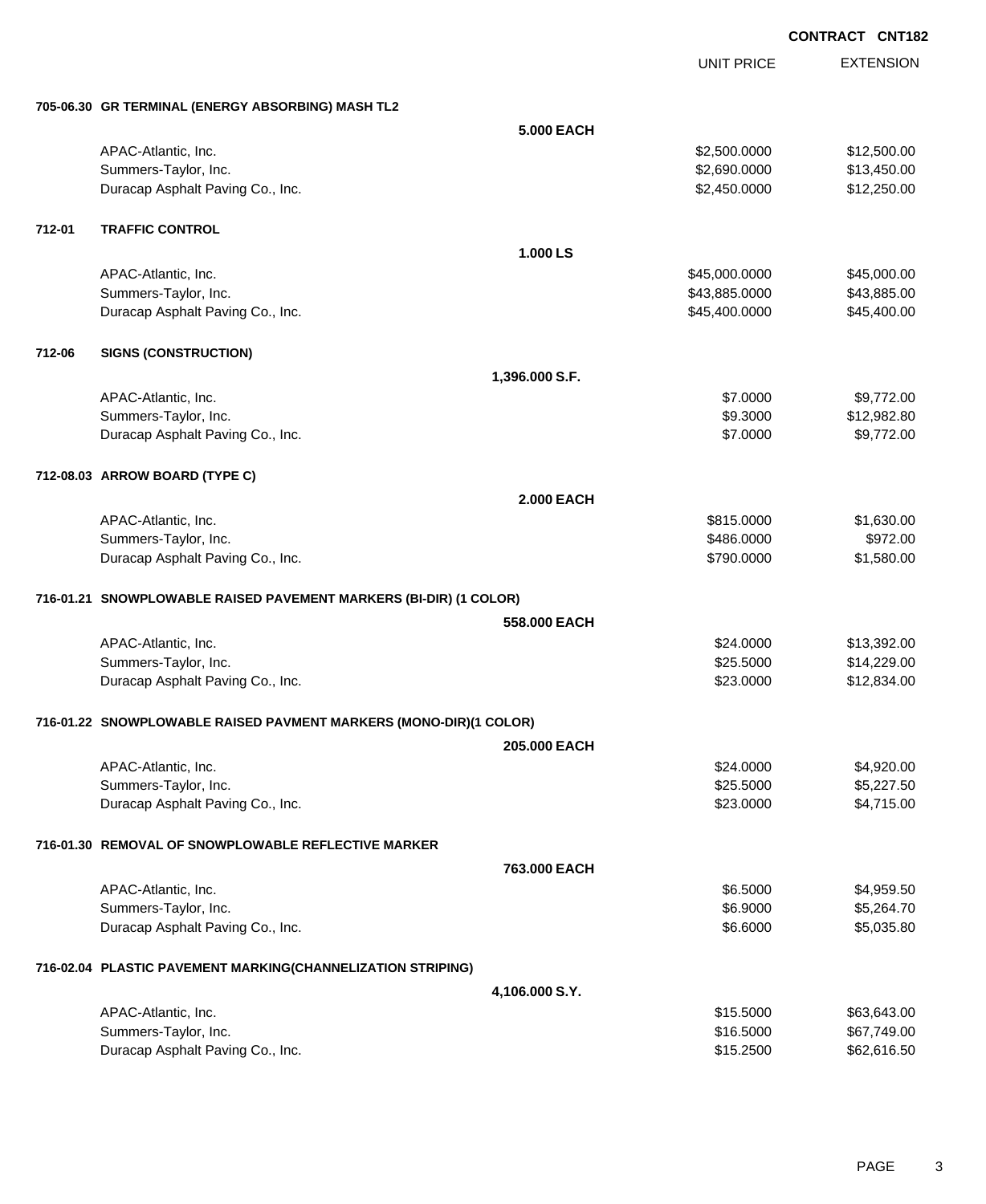|        |                                                           |                   | <b>UNIT PRICE</b> | <b>EXTENSION</b> |
|--------|-----------------------------------------------------------|-------------------|-------------------|------------------|
|        | 716-02.05 PLASTIC PAVEMENT MARKING (STOP LINE)            |                   |                   |                  |
|        |                                                           | 780,000 L.F.      |                   |                  |
|        | APAC-Atlantic, Inc.                                       |                   | \$10.0000         | \$7,800.00       |
|        | Summers-Taylor, Inc.                                      |                   | \$11.5000         | \$8,970.00       |
|        | Duracap Asphalt Paving Co., Inc.                          |                   | \$10.2500         | \$7,995.00       |
|        | 716-02.06 PLASTIC PAVEMENT MARKING (TURN LANE ARROW)      |                   |                   |                  |
|        |                                                           | 34.000 EACH       |                   |                  |
|        | APAC-Atlantic, Inc.                                       |                   | \$135.0000        | \$4,590.00       |
|        | Summers-Taylor, Inc.                                      |                   | \$144.0000        | \$4,896.00       |
|        | Duracap Asphalt Paving Co., Inc.                          |                   | \$131.2500        | \$4,462.50       |
|        | 716-04.04 PLASTIC PAVEMENT MARKING (TRANSVERSE SHOULDER)  |                   |                   |                  |
|        |                                                           | 3,066.000 L.F.    |                   |                  |
|        | APAC-Atlantic, Inc.                                       |                   | \$6.2500          | \$19,162.50      |
|        | Summers-Taylor, Inc.                                      |                   | \$6.6000          | \$20,235.60      |
|        | Duracap Asphalt Paving Co., Inc.                          |                   | \$6.0000          | \$18,396.00      |
|        | 716-04.14 PLASTIC PAVEMENT MARKING (LANE REDUCTION ARROW) |                   |                   |                  |
|        |                                                           | <b>4.000 EACH</b> |                   |                  |
|        | APAC-Atlantic, Inc.                                       |                   | \$190.0000        | \$760.00         |
|        | Summers-Taylor, Inc.                                      |                   | \$202.0000        | \$808.00         |
|        | Duracap Asphalt Paving Co., Inc.                          |                   | \$184.0000        | \$736.00         |
|        | 716-05.01 PAINTED PAVEMENT MARKING (4" LINE)              |                   |                   |                  |
|        |                                                           | 8.000 L.M.        |                   |                  |
|        | APAC-Atlantic, Inc.                                       |                   | \$600.0000        | \$4,800.00       |
|        | Summers-Taylor, Inc.                                      |                   | \$635.0000        | \$5,080.00       |
|        | Duracap Asphalt Paving Co., Inc.                          |                   | \$578.0000        | \$4,624.00       |
|        | 716-13.02 SPRAY THERMO PVMT MRKNG (60 mil) (6IN LINE)     |                   |                   |                  |
|        |                                                           | 30.000 L.M.       |                   |                  |
|        | APAC-Atlantic, Inc.                                       |                   | \$2,300.0000      | \$69,000.00      |
|        | Summers-Taylor, Inc.                                      |                   | \$2,420.0000      | \$72,600.00      |
|        | Duracap Asphalt Paving Co., Inc.                          |                   | \$2,205.0000      | \$66,150.00      |
| 717-01 | <b>MOBILIZATION</b>                                       |                   |                   |                  |
|        |                                                           | 1.000 LS          |                   |                  |
|        | APAC-Atlantic, Inc.                                       |                   | \$46,000.0000     | \$46,000.00      |
|        | Summers-Taylor, Inc.                                      |                   | \$18,500.0000     | \$18,500.00      |
|        | Duracap Asphalt Paving Co., Inc.                          |                   | \$28,775.0000     | \$28,775.00      |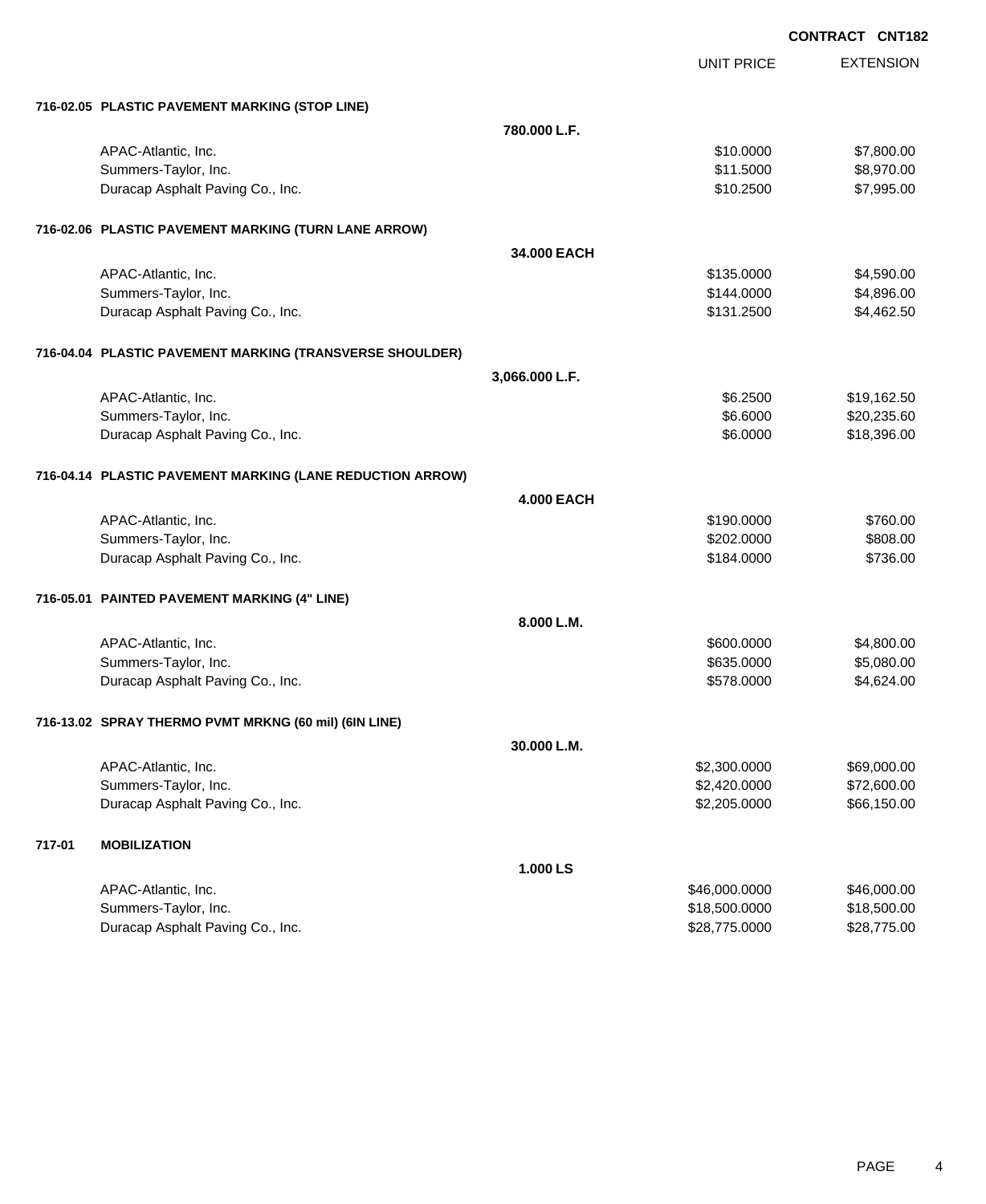|                                                       |            |              | <b>CONTRACT</b> | <b>CNT182</b>    |
|-------------------------------------------------------|------------|--------------|-----------------|------------------|
| <b>BRIDGE CATEGORY</b>                                |            | UNIT PRICE   |                 | <b>EXTENSION</b> |
|                                                       |            |              |                 |                  |
| 604-10.50 BRIDGE DECK REPAIRS (PARTIAL DEPTH OF SLAB) |            |              |                 |                  |
|                                                       | 5.000 S.Y. |              |                 |                  |
| APAC-Atlantic, Inc.                                   |            | \$750.0000   |                 | \$3,750.00       |
| Summers-Taylor, Inc.                                  |            | \$450.0000   |                 | \$2,250.00       |
| Duracap Asphalt Paving Co., Inc.                      |            | \$880.0000   |                 | \$4,400.00       |
| 604-10.53 CONCRETE REPAIRS                            |            |              |                 |                  |
|                                                       | 5.000 S.Y. |              |                 |                  |
| APAC-Atlantic, Inc.                                   |            | \$750.0000   |                 | \$3,750.00       |
| Summers-Taylor, Inc.                                  |            | \$570.0000   |                 | \$2,850.00       |
| Duracap Asphalt Paving Co., Inc.                      |            | \$1,100.0000 |                 | \$5,500.00       |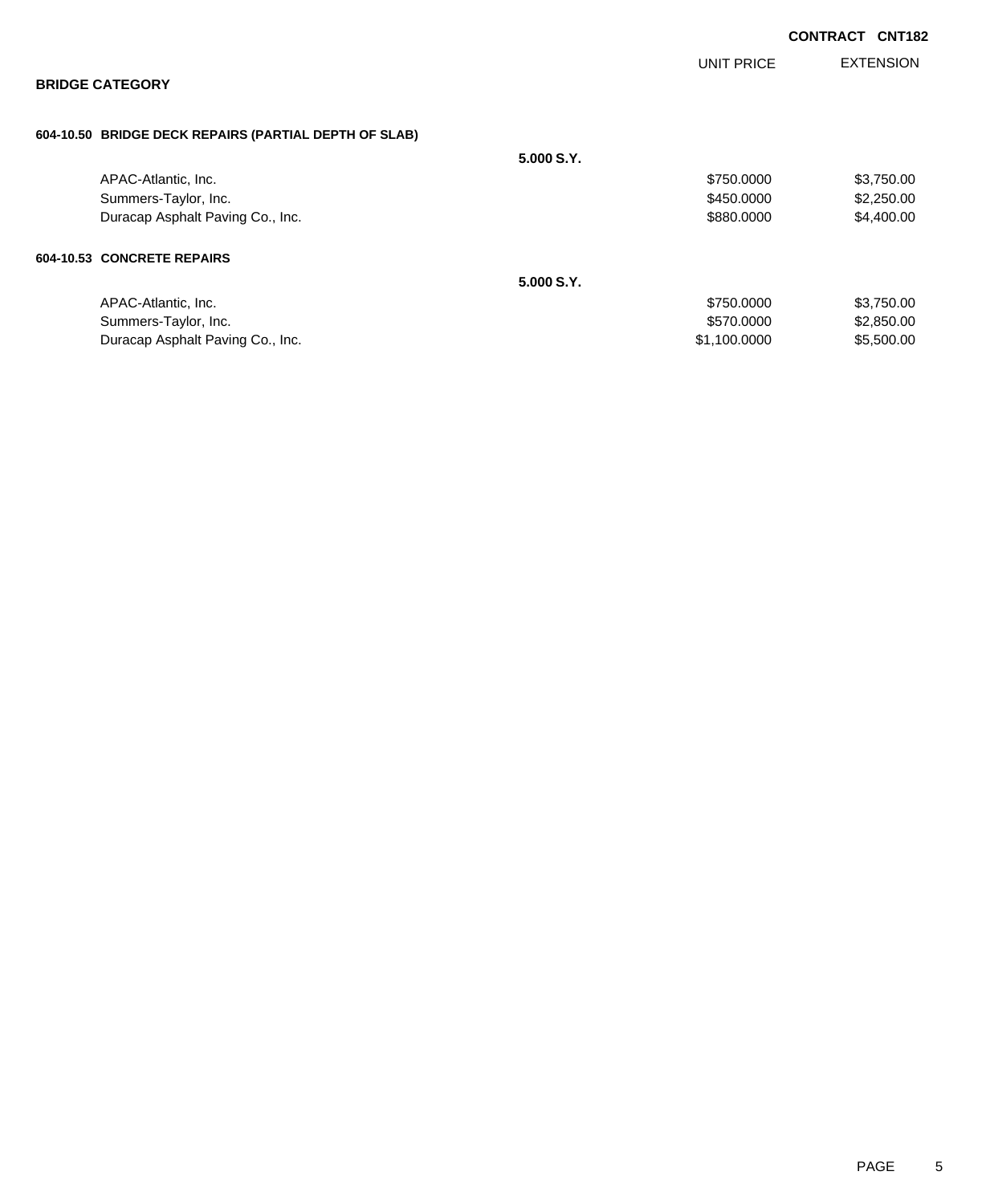## **SUB-TOTAL ROADWAY**

| APAC-Atlantic, Inc.<br>Summers-Taylor, Inc.<br>Duracap Asphalt Paving Co., Inc. | \$1,362,445.00<br>\$1,382,540.20<br>\$1,432,666.76 |
|---------------------------------------------------------------------------------|----------------------------------------------------|
| <b>SUB-TOTAL BRIDGE</b>                                                         |                                                    |
| APAC-Atlantic, Inc.                                                             | \$7,500.00                                         |
| Summers-Taylor, Inc.                                                            | \$5,100.00                                         |
| Duracap Asphalt Paving Co., Inc.                                                | \$9,900.00                                         |
|                                                                                 |                                                    |

| APAC-Atlantic, Inc.              | \$1,369,945.00 |
|----------------------------------|----------------|
| Summers-Taylor, Inc.             | \$1.387.640.20 |
| Duracap Asphalt Paving Co., Inc. | \$1,442,566.76 |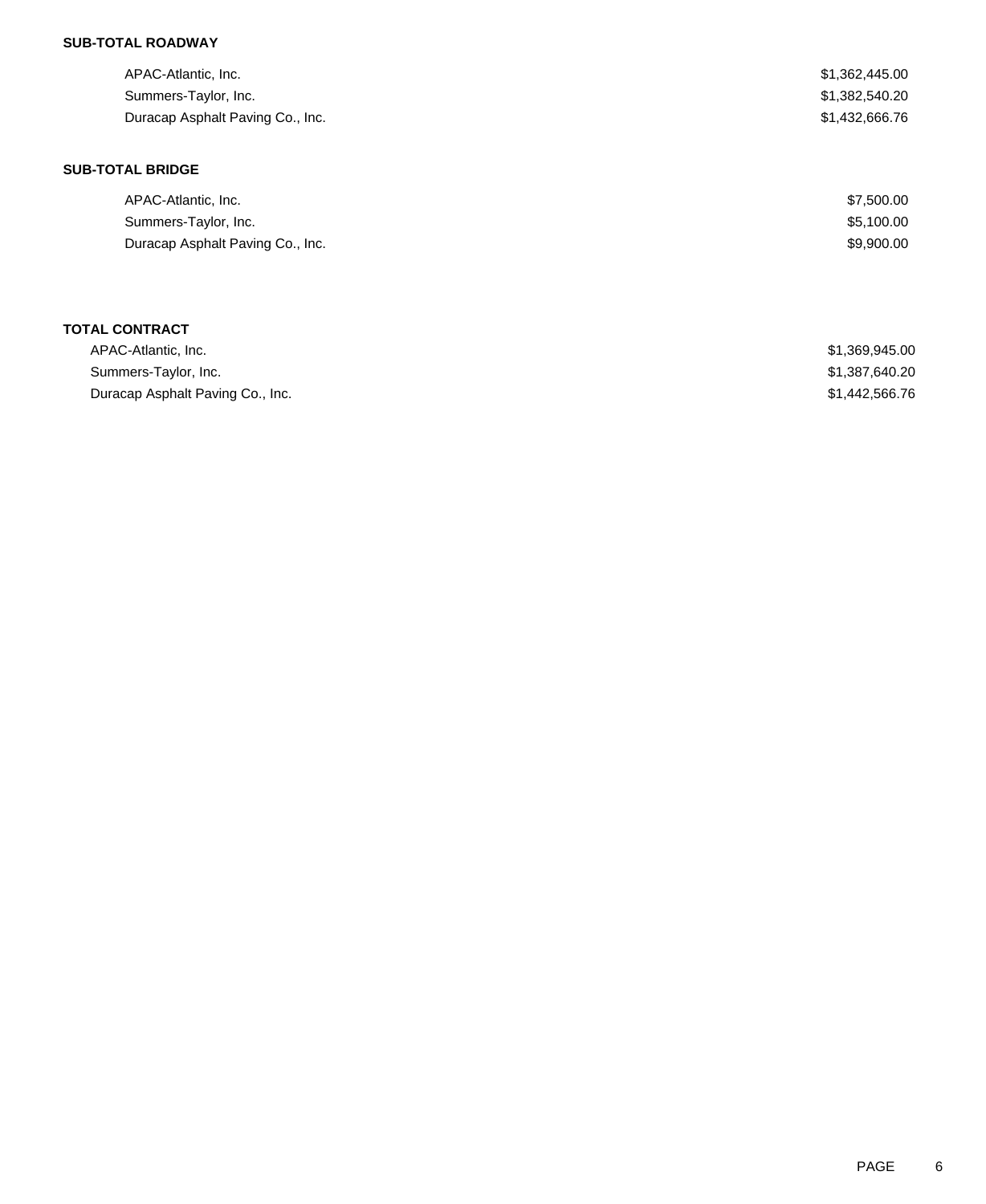HAWKINS COUNTY (Contract No. CNT038 Call 045)

STP/HSIP-346(11),37018-3229-94,37018-8229-14

THE RESURFACING ON S.R. 346 FROM NEAR U.S. 11W (S.R. 1) (L.M. 7.60) TO THE SULLIVAN COUNTY LINE (L.M. 17.87).

PROJECT LENGTH - 9.830 MILES

COMPLETION TIME - ON OR BEFORE NOVEMBER 15, 2019

DBE GOAL 7.00%

W-L Construction & Paving, Inc. 67 (2006) 81,220,671.57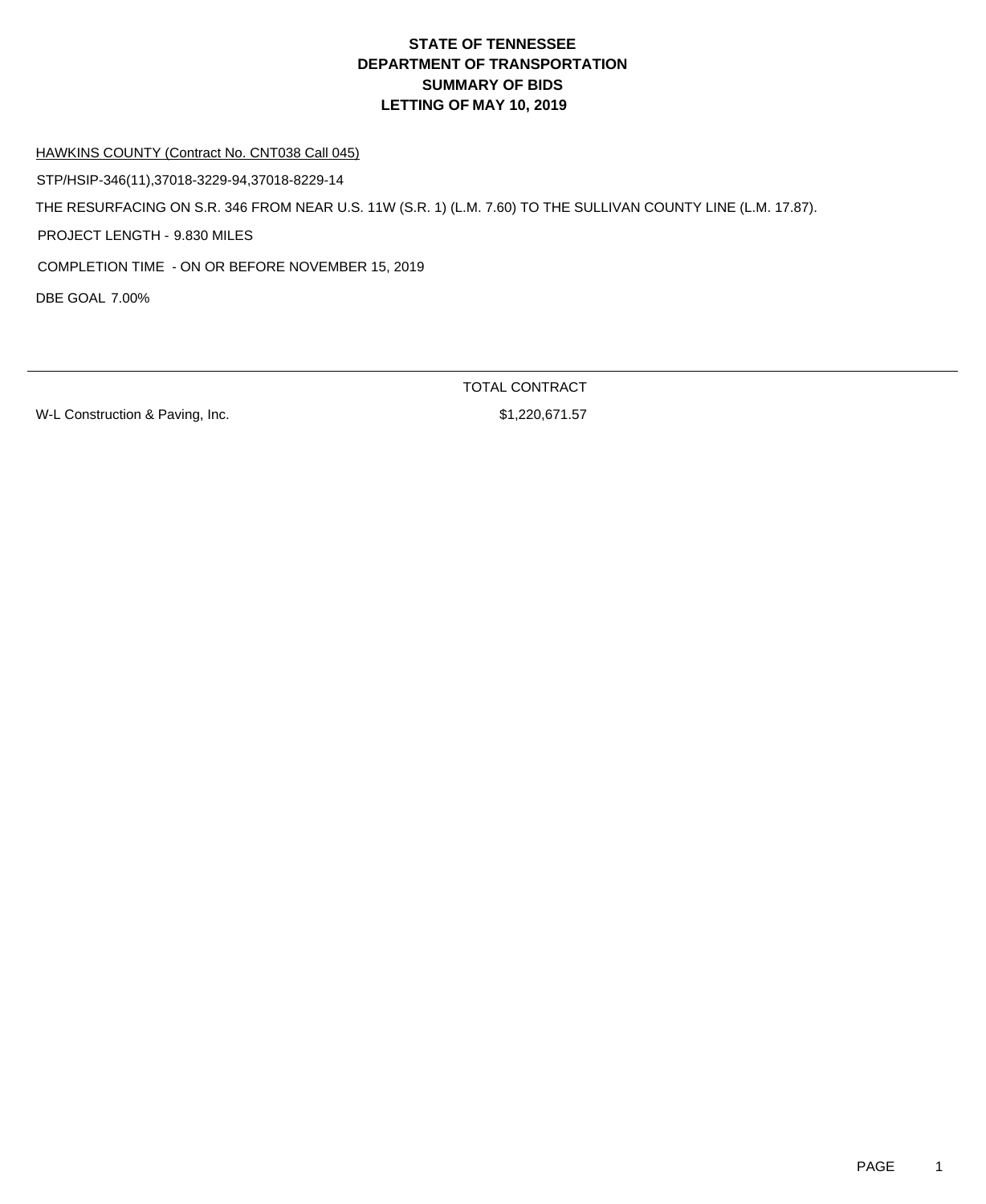**EXTENSION CONTRACT CNT038** UNIT PRICE **ROADWAY CATEGORY 403-01 BITUMINOUS MATERIAL FOR TACK COAT (TC) 103.000 TON** W-L Construction & Paving, Inc. 6. The Construction & Paving, Inc. \$552.9800 \$552.9800 \$56,956.94 **407-07.01 INTELLIGENT COMPACTION EQUIPMENT 1.000 LS** W-L Construction & Paving, Inc. 665,000.000 \$65,000.000 \$65,000.000 \$65,000.000 \$65,000.000 \$65,000.00 **411-03.13 ACS MIX(PG70-22) THIN LIFT D ASPHALT 6,774.000 TON** W-L Construction & Paving, Inc. 6. 2706,324.98 **415-01.01 COLD PLANING BITUMINOUS PAVEMENT 3,660.000 TON** W-L Construction & Paving, Inc. 6. The Construction & Paving, Inc. \$18.0200 \$65,953.20 **701-02.01 CONCRETE CURB RAMP (RETROFIT) 1,400.000 S.F.** W-L Construction & Paving, Inc. 6. The Construction & Paving, Inc. 6. The Construction & Paving, Inc. 6. The Construction & Paving, Inc. 6. The Construction & Paving, Inc. 6. The Construction & Paving, Inc. 6. The Construc **712-01 TRAFFIC CONTROL 1.000 LS** W-L Construction & Paving, Inc. 6. The Construction & Paving, Inc. 6. The Construction & Paving, Inc. 6. The Construction & Paving, Inc. 6. The Construction & Paving, Inc. 6. The Construction & Paving, Inc. 6. The Construc **712-04.01 FLEXIBLE DRUMS (CHANNELIZING) 264.000 EACH** W-L Construction & Paving, Inc. 6. 2010 12:328 17:423.28 **712-05.01 WARNING LIGHTS (TYPE A) 132.000 EACH** W-L Construction & Paving, Inc. 6. The Construction & Paving, Inc. 6. The Construction & Paving, Inc. 6. The Construction & Paving, Inc. 6. The Construction & Paving, Inc. 6. The Construction & Paving, Inc. 6. The Construc **712-06 SIGNS (CONSTRUCTION) 986.000 S.F.** W-L Construction & Paving, Inc. 6. The Construction & Paving, Inc. 6. The Construction & Paving, Inc. 6. The Construction of the Construction of the Construction of the Construction of the Construction of the Construction **712-08.03 ARROW BOARD (TYPE C) 2.000 EACH** W-L Construction & Paving, Inc. 6. The Construction & Paving, Inc. 6. The Construction & Paving, Inc. 6. The Construction of the Construction of the Construction of the Construction of the Construction of the Construction **716-01.21 SNOWPLOWABLE RAISED PAVEMENT MARKERS (BI-DIR) (1 COLOR) 694.000 EACH** W-L Construction & Paving, Inc. 6. The Construction & Paving, Inc. 6. The Construction & Paving, Inc. 6. The Construction & Paving, Inc. 6. The Construction & Paving, Inc. 6. The Construction & Paving, Inc. 6. The Construc **716-01.22 SNOWPLOWABLE RAISED PAVMENT MARKERS (MONO-DIR)(1 COLOR) 45.000 EACH** W-L Construction & Paving, Inc. 6. The Construction & Paving, Inc. 6. The Construction & Paving, Inc.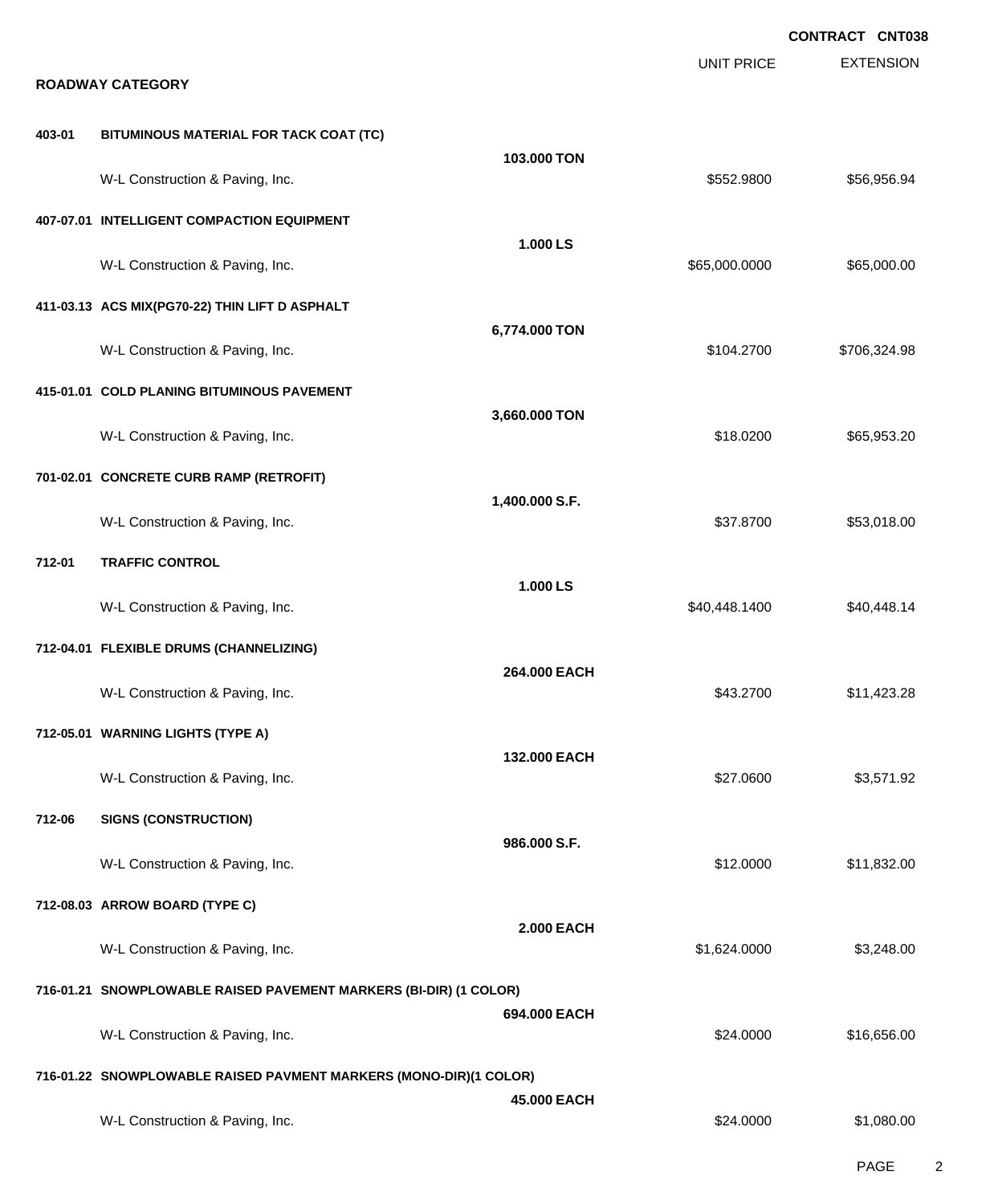|                                                              |                   |                   | <b>CONTRACT CNT038</b> |
|--------------------------------------------------------------|-------------------|-------------------|------------------------|
|                                                              |                   | <b>UNIT PRICE</b> | <b>EXTENSION</b>       |
| 716-01.30 REMOVAL OF SNOWPLOWABLE REFLECTIVE MARKER          |                   |                   |                        |
| W-L Construction & Paving, Inc.                              | 550.000 EACH      | \$6.5000          | \$3,575.00             |
| 716-02.04 PLASTIC PAVEMENT MARKING(CHANNELIZATION STRIPING)  |                   |                   |                        |
| W-L Construction & Paving, Inc.                              | 10.000 S.Y.       | \$18,6800         | \$186.80               |
| 716-02.05 PLASTIC PAVEMENT MARKING (STOP LINE)               |                   |                   |                        |
| W-L Construction & Paving, Inc.                              | 500.000 L.F.      | \$9.5000          | \$4,750.00             |
| 716-02.06 PLASTIC PAVEMENT MARKING (TURN LANE ARROW)         |                   |                   |                        |
| W-L Construction & Paving, Inc.                              | 20.000 EACH       | \$135.2600        | \$2,705.20             |
| 716-02.09 PLASTIC PAVEMENT MARKING (LONGITUDINAL CROSS-WALK) |                   |                   |                        |
| W-L Construction & Paving, Inc.                              | 400.000 L.F.      | \$17.1000         | \$6,840.00             |
| 716-03.04 PLASTIC WORD PAVEMENT MARKING (SCHOOL)             |                   |                   |                        |
| W-L Construction & Paving, Inc.                              | <b>2.000 EACH</b> | \$250.0000        | \$500.00               |
| 716-04.04 PLASTIC PAVEMENT MARKING (TRANSVERSE SHOULDER)     |                   |                   |                        |
| W-L Construction & Paving, Inc.                              | 2,567.000 L.F.    | \$5.7500          | \$14,760.25            |
| 716-04.12 PLASTIC PAVEMENT MARKING (YIELD LINE)              |                   |                   |                        |
| W-L Construction & Paving, Inc.                              | 54.000 S.F.       | \$16.2400         | \$876.96               |
| 716-05.01 PAINTED PAVEMENT MARKING (4" LINE)                 |                   |                   |                        |
| W-L Construction & Paving, Inc.                              | 42.000 L.M.       | \$570.0000        | \$23,940.00            |
| 716-10.30 TRUNCATED DOME DETECTABLE WARNING MAT              |                   |                   |                        |
| W-L Construction & Paving, Inc.                              | 16.000 S.F.       | \$64.9300         | \$1,038.88             |
| 716-13.01 SPRAY THERMO PVMT MRKNG (60 mil) (4IN LINE)        |                   |                   |                        |
| W-L Construction & Paving, Inc.                              | 42.000 L.M.       | \$1,920.5600      | \$80,663.52            |
| 716-13.04 SPRAY THERMO PVMT MRKNG (60 mil) (4IN DOTTED LINE) |                   |                   |                        |
| W-L Construction & Paving, Inc.                              | 640.000 L.F.      | \$1.3600          | \$870.40               |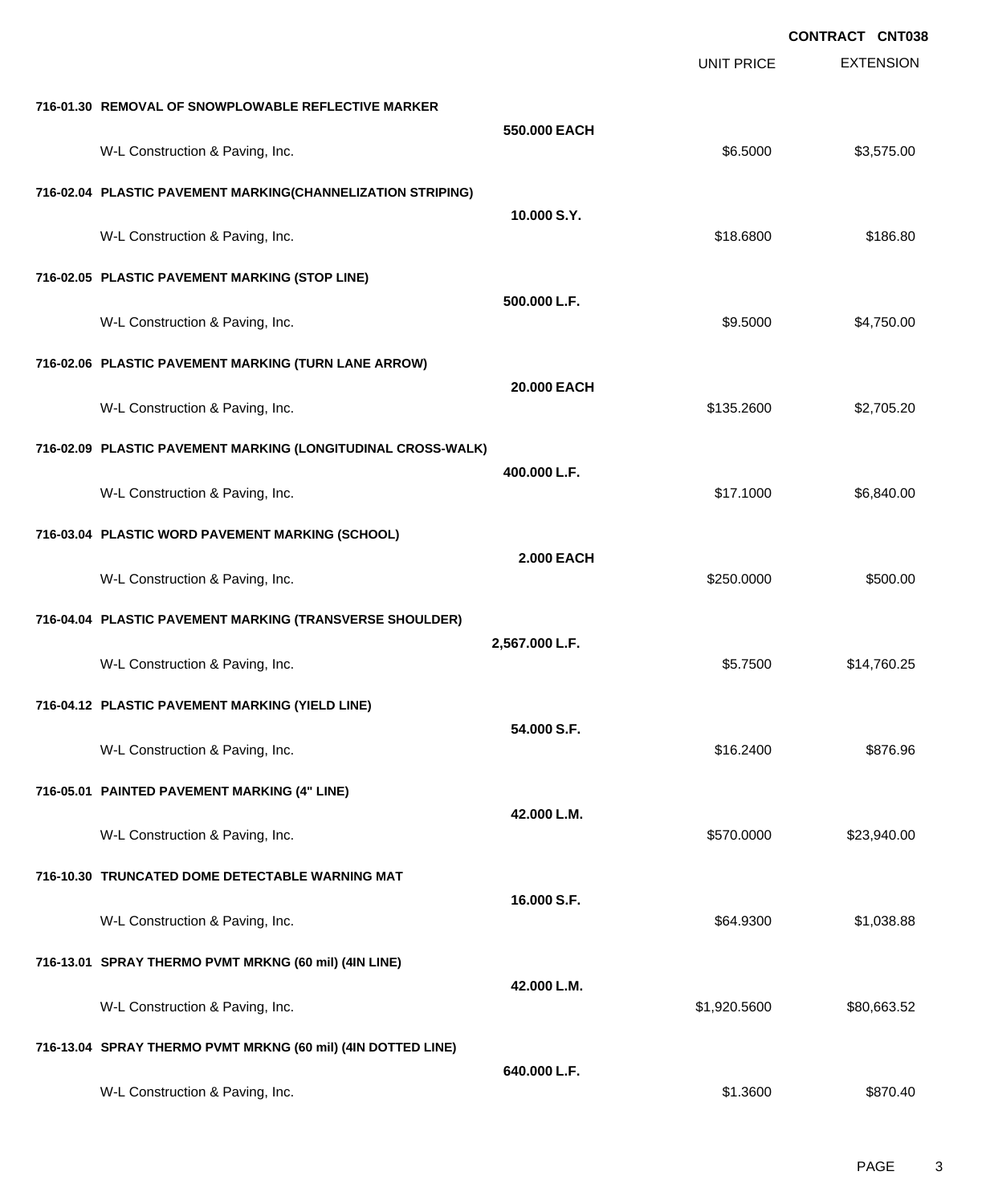EXTENSION UNIT PRICE

#### **717-01 MOBILIZATION**

W-L Construction & Paving, Inc. 644,452.1000 \$44,452.1000 \$44,452.1000

**1.000 LS**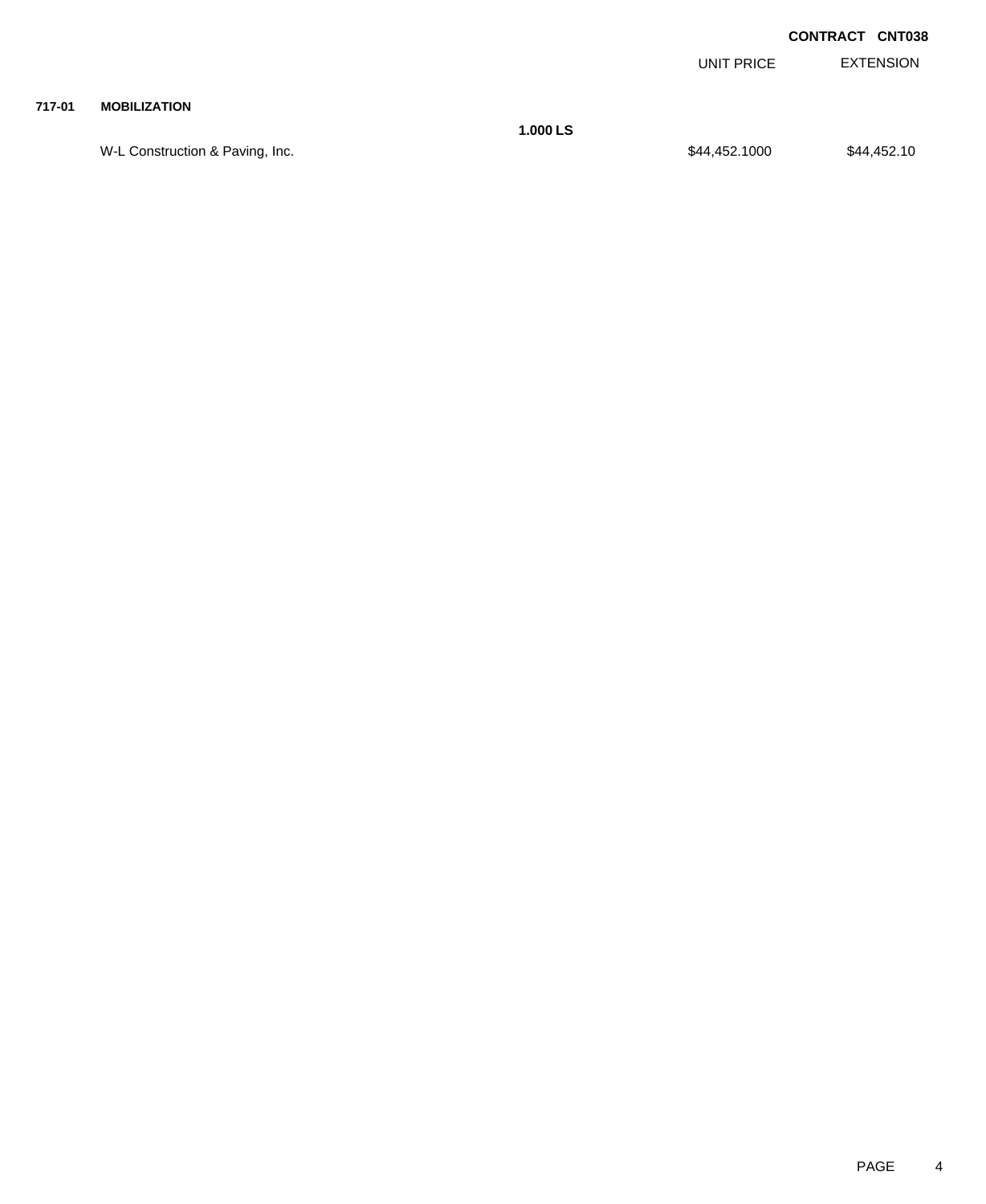W-L Construction & Paving, Inc. 6. The Second Second Studies of the Studies of St. 220,671.57

### **TOTAL CONTRACT**

W-L Construction & Paving, Inc. 671.220,671.57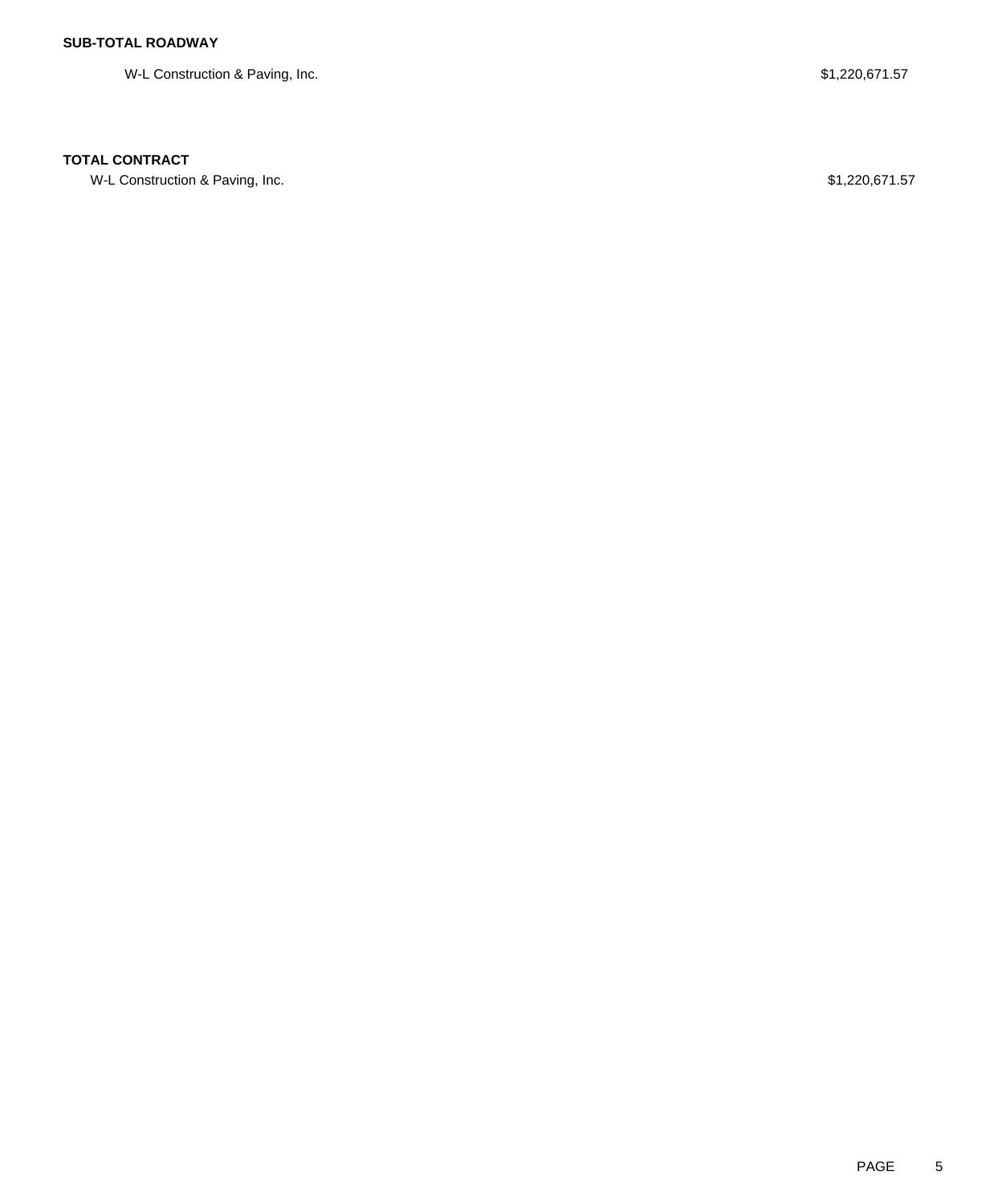HAYWOOD COUNTY (Contract No. CNT165 Call 046)

38002-4218-04,HSIP-1(398),38002-3218-94

THE RESURFACING ON U.S. 70 (S.R. 1) FROM THE TIPTON COUNTY LINE (L.M. 0.00) TO THE BRIDGE OVER BIG MUDDY CREEK (L.M. 6.28).

PROJECT LENGTH - 6.280 MILES

COMPLETION TIME - ON OR BEFORE NOVEMBER 15, 2019

DBE GOAL 5.00%

Ford Construction Company **61,577,348.74**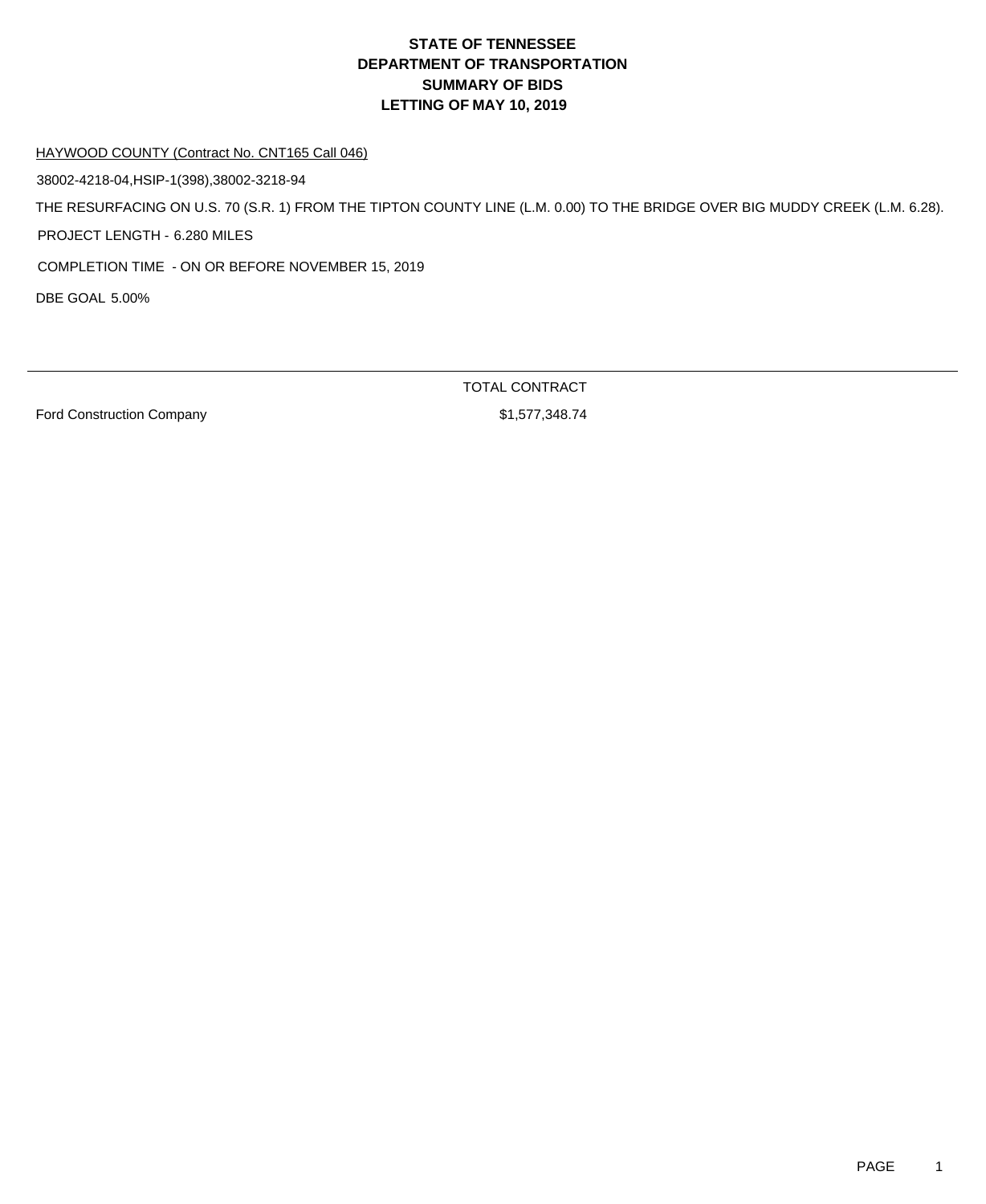**EXTENSION CONTRACT CNT165** UNIT PRICE **ROADWAY CATEGORY 202-03.01 REMOVAL OF ASPHALT PAVEMENT 460.000 S.Y.** Ford Construction Company 621.0000 \$9,660.00 **203-06 WATER 20.000 M.G.** Ford Construction Company 620.00 \$20.00 \$20.00 \$20.00 \$20.00 \$20.00 \$20.00 \$20.00 \$20.00 \$20.00 \$20.00 \$20.00 \$20.00 \$20.00 \$20.00 \$20.00 \$20.00 \$20.00 \$20.00 \$20.00 \$20.00 \$20.00 \$20.00 \$20.00 \$20.00 \$20.00 \$20.00 \$20.00 **208-01.02 SHOULDER PREPARATION 0.700 L.M.** Ford Construction Company 66,200.0000 \$4,340.00 **208-01.05 BROOMING & DEGRASSING SHOULDERS 13.000 L.M.** Ford Construction Company 614,170.00 **303-02 MINERAL AGGREGATE, TYPE B BASE, GRADING (C or D) 2,644.000 TON** Ford Construction Company 684,608.00 **307-01.01 ASPHALT CONCRETE MIX (PG64-22) (BPMB-HM) GRADING A 212.000 TON** Ford Construction Company 629,680.00 **307-01.08 ASPHALT CONCRETE MIX (PG64-22) (BPMB-HM) GRADING B-M2 139.000 TON** Ford Construction Company **622,935.00** \$165.0000 \$22,935.00 **403-01 BITUMINOUS MATERIAL FOR TACK COAT (TC) 51.000 TON** Ford Construction Company 626,010.00 \$26,010.00 \$26,010.00 **411-01.10 ACS MIX(PG64-22) GRADING D 8,031.000 TON** Ford Construction Company **6227,193.00** \$827,193.00 **411-12.03 SCORING FOR RUMBLE STRIPE (NON-CONTINUOUS) (8IN WIDTH) 9.000 L.M.** Ford Construction Company 65,490.00 **415-01.02 COLD PLANING BITUMINOUS PAVEMENT 131,974.000 S.Y.** Ford Construction Company 62.0100 \$265,267.74 **607-39.02 18" PIPE CULVERT (SIDE DRAIN) 60.000 L.F.** Ford Construction Company 63,300.00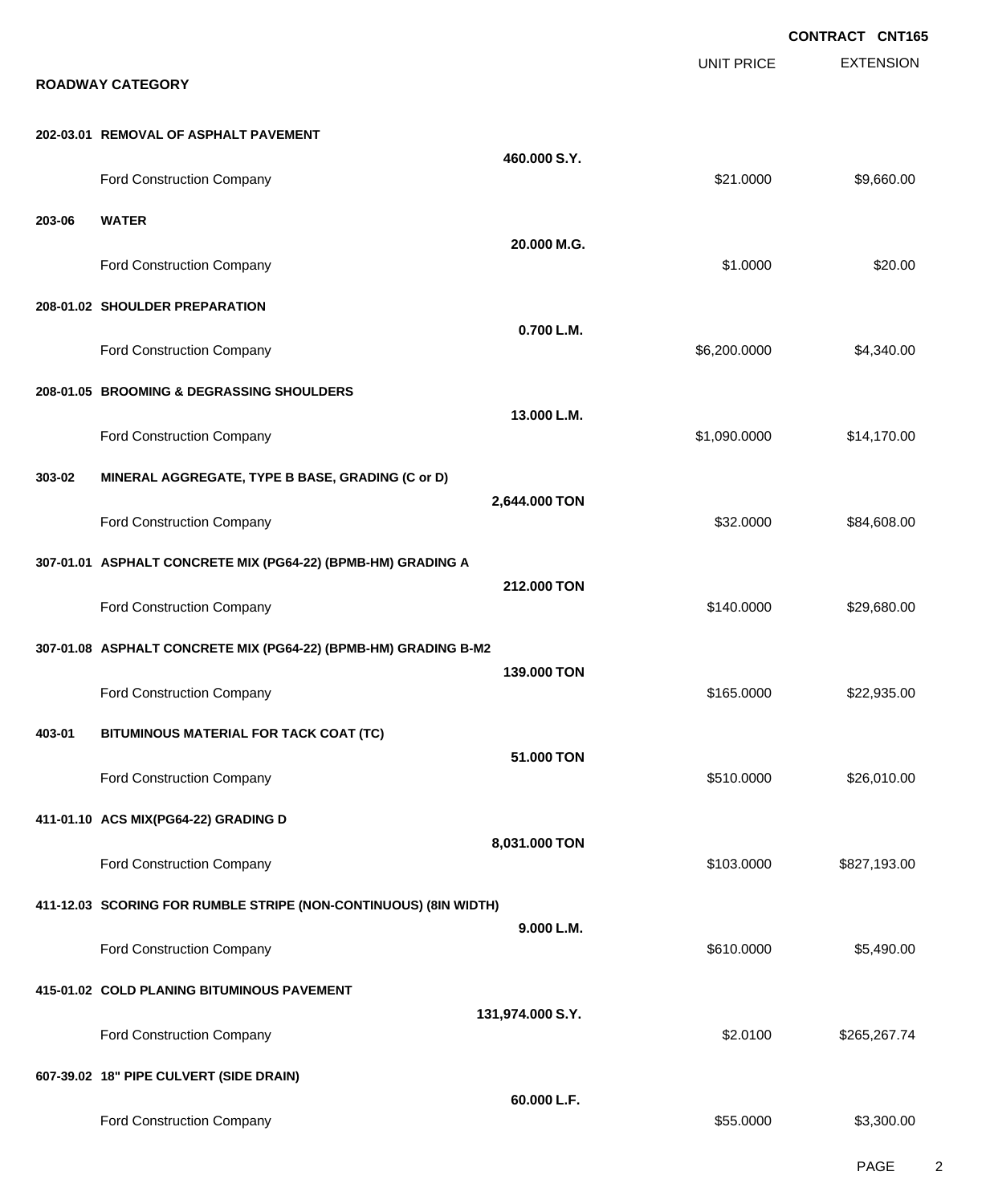|        |                                                                   |                |                   | CONTRACT CNT165  |  |
|--------|-------------------------------------------------------------------|----------------|-------------------|------------------|--|
|        |                                                                   |                | <b>UNIT PRICE</b> | <b>EXTENSION</b> |  |
|        | 705-02.10 GUARDRAIL TRANSITION 27IN TO 31IN                       |                |                   |                  |  |
|        | Ford Construction Company                                         | 8.000 EACH     | \$120.0000        | \$960.00         |  |
|        | 705-04.09 EARTH PAD FOR TYPE 38 GR END TREATMENT                  |                |                   |                  |  |
|        | Ford Construction Company                                         | 8.000 EACH     | \$150.0000        | \$1,200.00       |  |
|        | 705-06.20 TANGENT ENERGY ABSORBING TERM MASH TL-3                 |                |                   |                  |  |
|        | Ford Construction Company                                         | 8.000 EACH     | \$2,990.0000      | \$23,920.00      |  |
| 712-01 | <b>TRAFFIC CONTROL</b>                                            |                |                   |                  |  |
|        | Ford Construction Company                                         | 1.000 LS       | \$37,000.0000     | \$37,000.00      |  |
| 712-06 | <b>SIGNS (CONSTRUCTION)</b>                                       |                |                   |                  |  |
|        | Ford Construction Company                                         | 1,023.000 S.F. | \$8.0000          | \$8,184.00       |  |
|        | 716-01.21 SNOWPLOWABLE RAISED PAVEMENT MARKERS (BI-DIR) (1 COLOR) |                |                   |                  |  |
|        | Ford Construction Company                                         | 416.000 EACH   | \$39.0000         | \$16,224.00      |  |
|        | 716-02.05 PLASTIC PAVEMENT MARKING (STOP LINE)                    |                |                   |                  |  |
|        | Ford Construction Company                                         | 181.000 L.F.   | \$17.0000         | \$3,077.00       |  |
|        | 716-05.01 PAINTED PAVEMENT MARKING (4" LINE)                      |                |                   |                  |  |
|        | Ford Construction Company                                         | 21.000 L.M.    | \$1,470.0000      | \$30,870.00      |  |
|        | 716-12.02 ENHANCED FLATLINE THERMO PVMT MRKNG (6IN LINE)          |                |                   |                  |  |
|        | Ford Construction Company                                         | 9.000 L.M.     | \$5,900.0000      | \$53,100.00      |  |
|        | 716-13.02 SPRAY THERMO PVMT MRKNG (60 mil) (6IN LINE)             |                |                   |                  |  |
|        | Ford Construction Company                                         | 13.000 L.M.    | \$3,780.0000      | \$49,140.00      |  |
| 717-01 | <b>MOBILIZATION</b>                                               |                |                   |                  |  |
|        | Ford Construction Company                                         | 1.000 LS       | \$61,000.0000     | \$61,000.00      |  |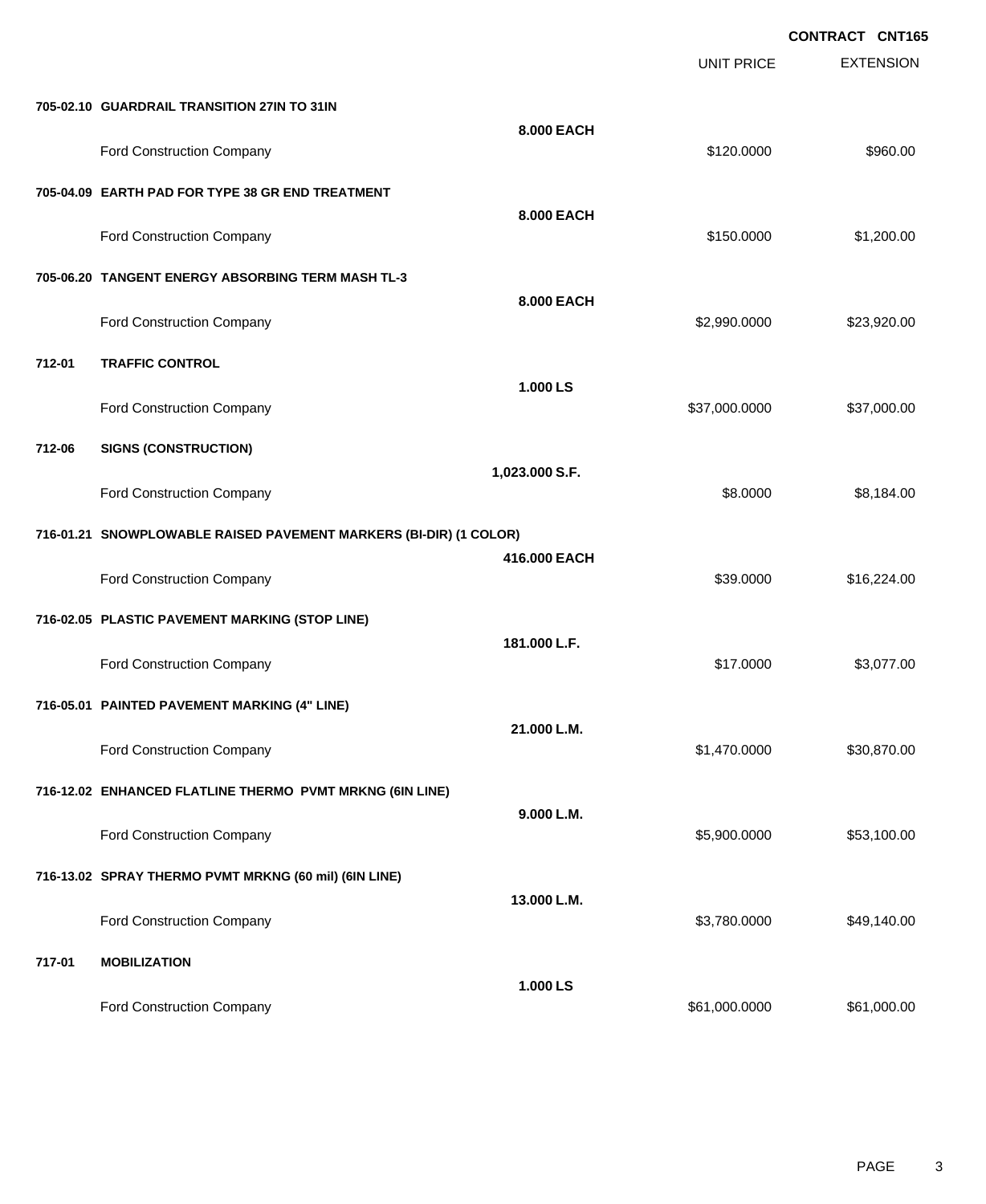Ford Construction Company **\$1,577,348.74** 

## **TOTAL CONTRACT**

Ford Construction Company **\$1,577,348.74**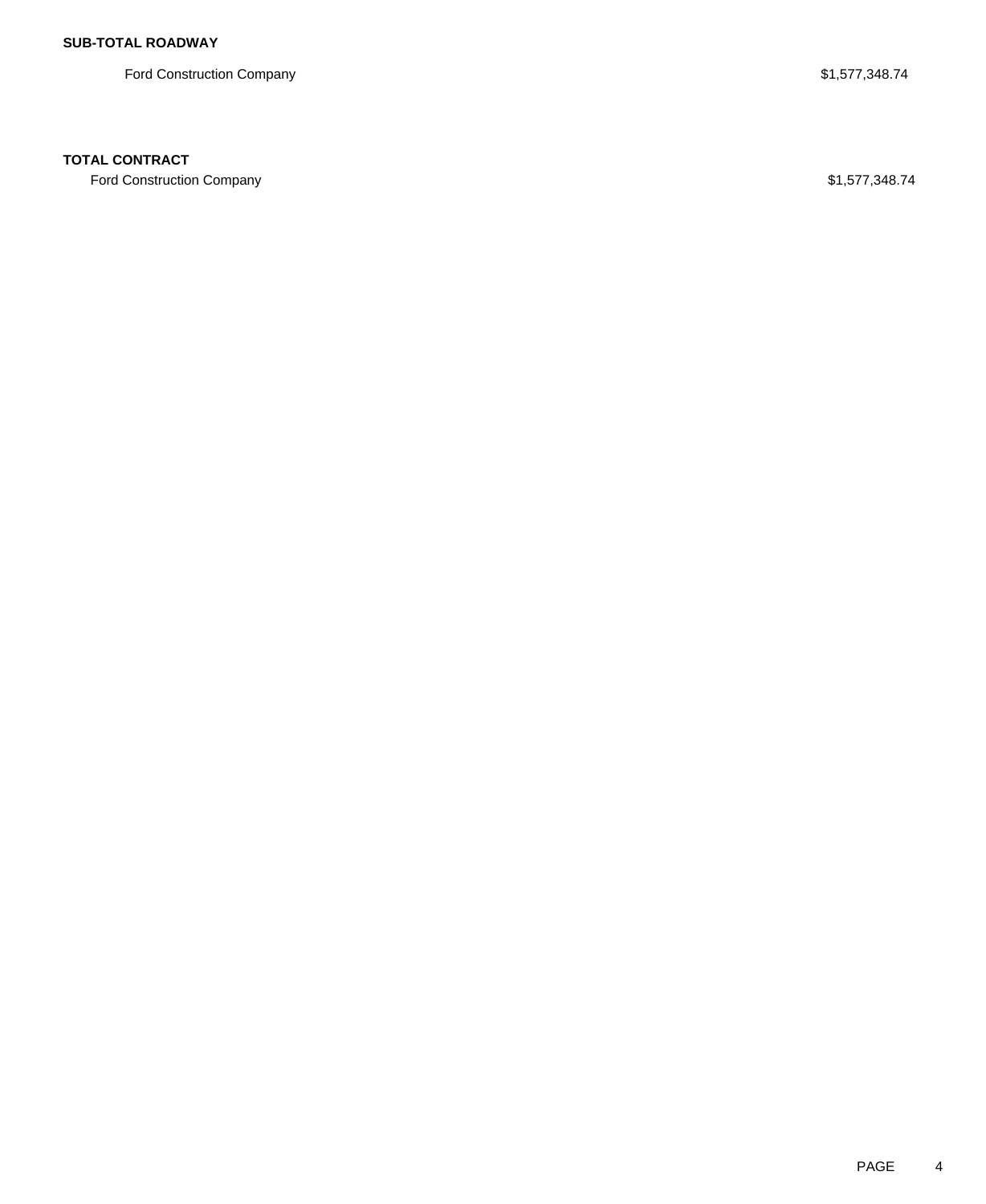#### JEFFERSON COUNTY (Contract No. CNT225 Call 047)

45006-4245-04,HSIP-34(120),45006-3245-94

THE RESURFACING ON U.S. 11E (S.R. 34) FROM THE KNOX COUNTY LINE (L.M. 0.00) TO NEAR THE LOST CREEK BRIDGE (L.M. 7.72).

PROJECT LENGTH - 7.530 MILES

COMPLETION TIME - ON OR BEFORE NOVEMBER 15, 2019

DBE GOAL 5.00%

APAC-Atlantic, Inc. 62,857,845.80 Duracap Asphalt Paving Co., Inc. 6. \$3,022,869.01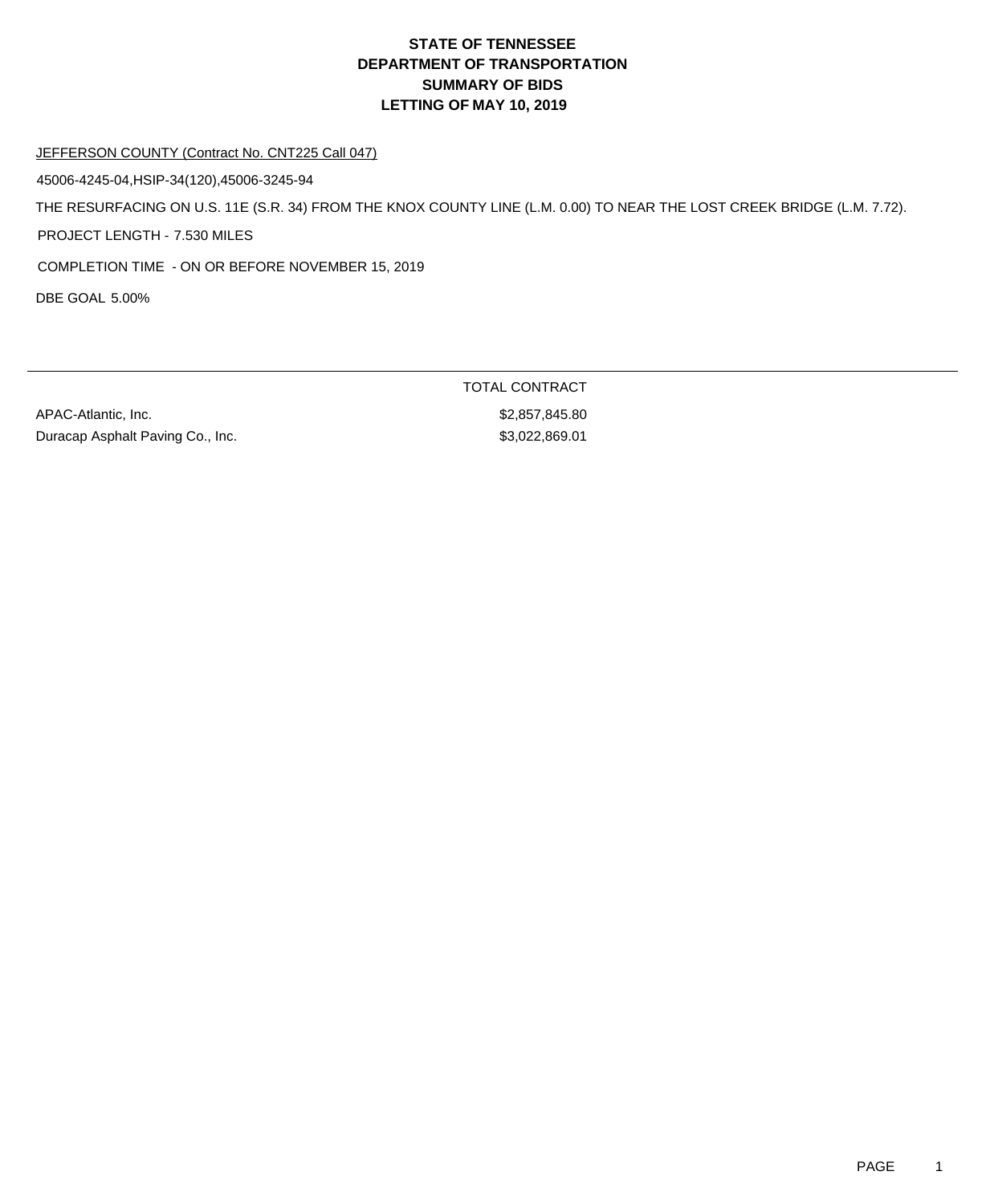|        |                                                           |                   |                          | <b>CONTRACT CNT225</b>       |
|--------|-----------------------------------------------------------|-------------------|--------------------------|------------------------------|
|        | <b>ROADWAY CATEGORY</b>                                   |                   | <b>UNIT PRICE</b>        | <b>EXTENSION</b>             |
|        |                                                           |                   |                          |                              |
| 303-01 | MINERAL AGGREGATE, TYPE A BASE, GRADING D                 |                   |                          |                              |
|        |                                                           | 3,893.000 TON     |                          |                              |
|        | APAC-Atlantic, Inc.<br>Duracap Asphalt Paving Co., Inc.   |                   | \$31.0000<br>\$31.3900   | \$120,683.00<br>\$122,201.27 |
|        | 307-01.15 ASC MIX (PG64-22) (BPMLC-HM) GRADING CS         |                   |                          |                              |
|        |                                                           | 1,506.000 TON     |                          |                              |
|        | APAC-Atlantic, Inc.<br>Duracap Asphalt Paving Co., Inc.   |                   | \$103.0000<br>\$97.4500  | \$155,118.00<br>\$146,759.70 |
| 403-01 | BITUMINOUS MATERIAL FOR TACK COAT (TC)                    |                   |                          |                              |
|        |                                                           | 100.000 TON       |                          |                              |
|        | APAC-Atlantic, Inc.<br>Duracap Asphalt Paving Co., Inc.   |                   | \$500.0000<br>\$975.0000 | \$50,000.00<br>\$97,500.00   |
|        | 407-07.01 INTELLIGENT COMPACTION EQUIPMENT                |                   |                          |                              |
|        | APAC-Atlantic, Inc.                                       | 1.000 LS          | \$30,000.0000            | \$30,000.00                  |
|        | Duracap Asphalt Paving Co., Inc.                          |                   | \$86,000.0000            | \$86,000.00                  |
|        | 411-01.07 ACS MIX (PG64-22) GRADING E SHOULDER            |                   |                          |                              |
|        | APAC-Atlantic, Inc.                                       | 4,848.000 TON     | \$91.3500                | \$442,864.80                 |
|        | Duracap Asphalt Paving Co., Inc.                          |                   | \$95.2200                | \$461,626.56                 |
|        | 411-02.10 ACS MIX(PG70-22) GRADING D                      | 16,008.000 TON    |                          |                              |
|        | APAC-Atlantic. Inc.                                       |                   | \$103.0000               | \$1,648,824.00               |
|        | Duracap Asphalt Paving Co., Inc.                          |                   | \$105.6800               | \$1,691,725.44               |
|        | 411-12.01 SCORING SHOULDERS (CONTINUOUS) (16IN WIDTH)     | 14.400 L.M.       |                          |                              |
|        | APAC-Atlantic, Inc.                                       |                   | \$450.0000               | \$6,480.00                   |
|        | Duracap Asphalt Paving Co., Inc.                          |                   | \$331.0000               | \$4,766.40                   |
|        | 411-12.02 SCORING SHOULDERS (NON-CONTINUOUS) (16IN WIDTH) | 12.100 L.M.       |                          |                              |
|        | APAC-Atlantic, Inc.                                       |                   | \$450.0000               | \$5,445.00                   |
|        | Duracap Asphalt Paving Co., Inc.                          |                   | \$331.0000               | \$4,005.10                   |
|        | 705-02.10 GUARDRAIL TRANSITION 27IN TO 31IN               | <b>2.000 EACH</b> |                          |                              |
|        | APAC-Atlantic, Inc.                                       |                   | \$130.0000               | \$260.00                     |
|        | Duracap Asphalt Paving Co., Inc.                          |                   | \$132.0000               | \$264.00                     |
|        | 705-04.09 EARTH PAD FOR TYPE 38 GR END TREATMENT          | <b>2.000 EACH</b> |                          |                              |
|        | APAC-Atlantic, Inc.                                       |                   | \$1,150.0000             | \$2,300.00                   |
|        | Duracap Asphalt Paving Co., Inc.                          |                   | \$1,155.0000             | \$2,310.00                   |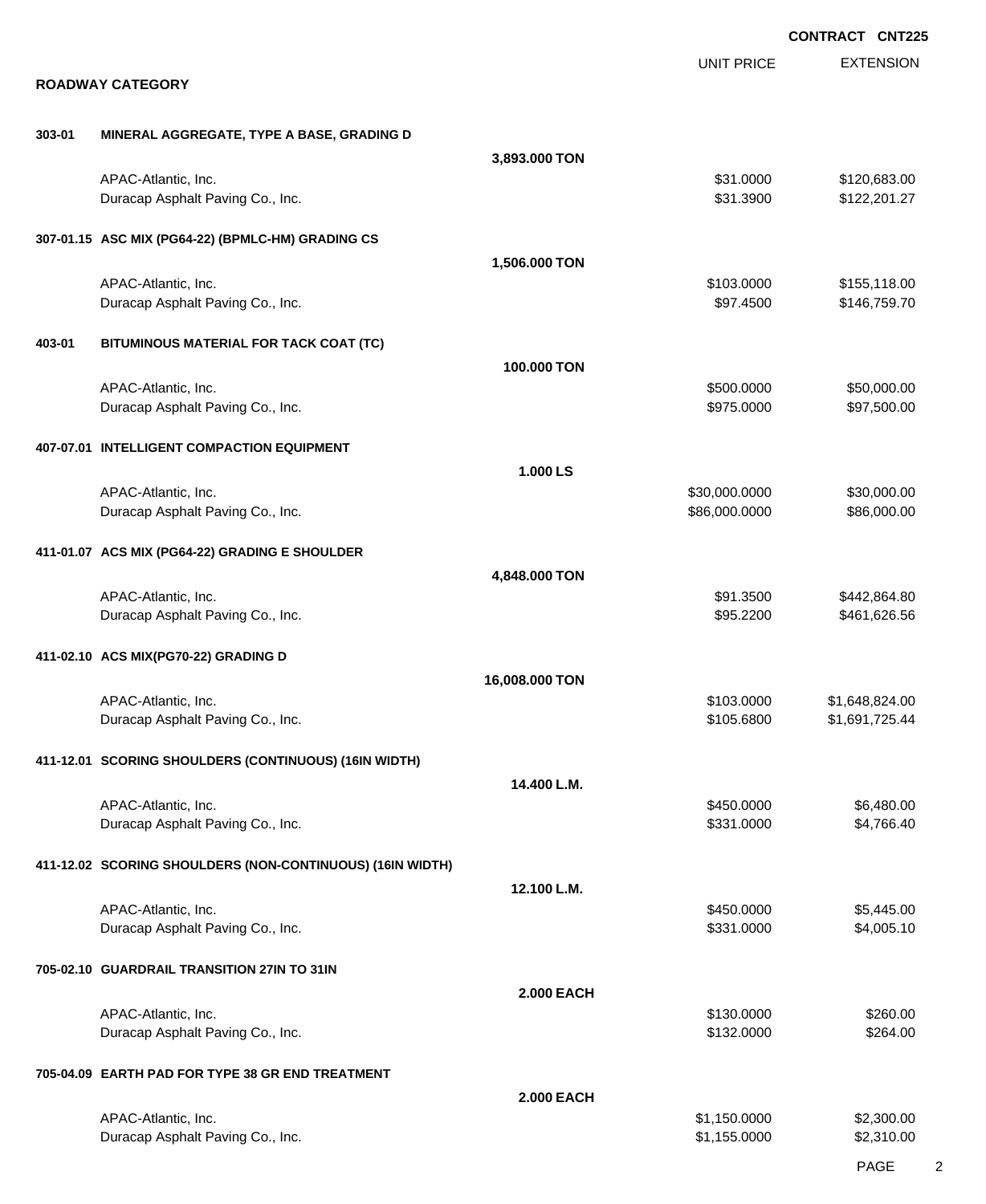UNIT PRICE EXTENSION

|        | 705-06.20 TANGENT ENERGY ABSORBING TERM MASH TL-3                 |                   |                      |                            |
|--------|-------------------------------------------------------------------|-------------------|----------------------|----------------------------|
|        |                                                                   | 2.000 EACH        |                      |                            |
|        | APAC-Atlantic, Inc.                                               |                   | \$2,600.0000         | \$5,200.00                 |
|        | Duracap Asphalt Paving Co., Inc.                                  |                   | \$2,575.0000         | \$5,150.00                 |
|        |                                                                   |                   |                      |                            |
| 712-01 | <b>TRAFFIC CONTROL</b>                                            |                   |                      |                            |
|        |                                                                   | 1.000LS           |                      |                            |
|        | APAC-Atlantic, Inc.                                               |                   | \$76,000.0000        | \$76,000.00                |
|        | Duracap Asphalt Paving Co., Inc.                                  |                   | \$77,185.0000        | \$77,185.00                |
|        |                                                                   |                   |                      |                            |
| 712-06 | <b>SIGNS (CONSTRUCTION)</b>                                       |                   |                      |                            |
|        |                                                                   | 1,764.000 S.F.    |                      |                            |
|        | APAC-Atlantic, Inc.<br>Duracap Asphalt Paving Co., Inc.           |                   | \$6.5000<br>\$6.5600 | \$11,466.00<br>\$11,571.84 |
|        |                                                                   |                   |                      |                            |
|        | 712-08.03 ARROW BOARD (TYPE C)                                    |                   |                      |                            |
|        |                                                                   | <b>2.000 EACH</b> |                      |                            |
|        | APAC-Atlantic, Inc.                                               |                   | \$870.0000           | \$1,740.00                 |
|        | Duracap Asphalt Paving Co., Inc.                                  |                   | \$866.0000           | \$1,732.00                 |
|        |                                                                   |                   |                      |                            |
|        | 716-01.21 SNOWPLOWABLE RAISED PAVEMENT MARKERS (BI-DIR) (1 COLOR) |                   |                      |                            |
|        |                                                                   | 46.000 EACH       |                      |                            |
|        | APAC-Atlantic, Inc.                                               |                   | \$24.0000            | \$1,104.00                 |
|        | Duracap Asphalt Paving Co., Inc.                                  |                   | \$24.1500            | \$1,110.90                 |
|        |                                                                   |                   |                      |                            |
|        | 716-01.22 SNOWPLOWABLE RAISED PAVMENT MARKERS (MONO-DIR)(1 COLOR) |                   |                      |                            |
|        |                                                                   | 46.000 EACH       |                      |                            |
|        | APAC-Atlantic, Inc.                                               |                   | \$24.0000            | \$1,104.00                 |
|        | Duracap Asphalt Paving Co., Inc.                                  |                   | \$24.1500            | \$1,110.90                 |
|        |                                                                   |                   |                      |                            |
|        | 716-01.23 SNOWPLOWABLE RAISED PAVEMENT MARKERS (BI-DIR)(2 COLOR)  |                   |                      |                            |
|        |                                                                   | 1,168.000 EACH    |                      |                            |
|        | APAC-Atlantic, Inc.                                               |                   | \$24.0000            | \$28,032.00                |
|        | Duracap Asphalt Paving Co., Inc.                                  |                   | \$24.1500            | \$28,207.20                |
|        | 716-01.30 REMOVAL OF SNOWPLOWABLE REFLECTIVE MARKER               |                   |                      |                            |
|        |                                                                   | 1,240.000 EACH    |                      |                            |
|        |                                                                   |                   |                      |                            |
|        | APAC-Atlantic, Inc.<br>Duracap Asphalt Paving Co., Inc.           |                   | \$8.5000<br>\$8.5000 | \$10,540.00<br>\$10,540.00 |
|        |                                                                   |                   |                      |                            |
|        | 716-02.05 PLASTIC PAVEMENT MARKING (STOP LINE)                    |                   |                      |                            |
|        |                                                                   | 154.000 L.F.      |                      |                            |
|        | APAC-Atlantic, Inc.                                               |                   | \$12.0000            | \$1,848.00                 |
|        | Duracap Asphalt Paving Co., Inc.                                  |                   | \$12.6000            | \$1,940.40                 |
|        |                                                                   |                   |                      |                            |
|        | 716-02.06 PLASTIC PAVEMENT MARKING (TURN LANE ARROW)              |                   |                      |                            |
|        |                                                                   | 9.000 EACH        |                      |                            |
|        | APAC-Atlantic, Inc.                                               |                   | \$150.0000           | \$1,350.00                 |
|        | Duracap Asphalt Paving Co., Inc.                                  |                   | \$157.5000           | \$1,417.50                 |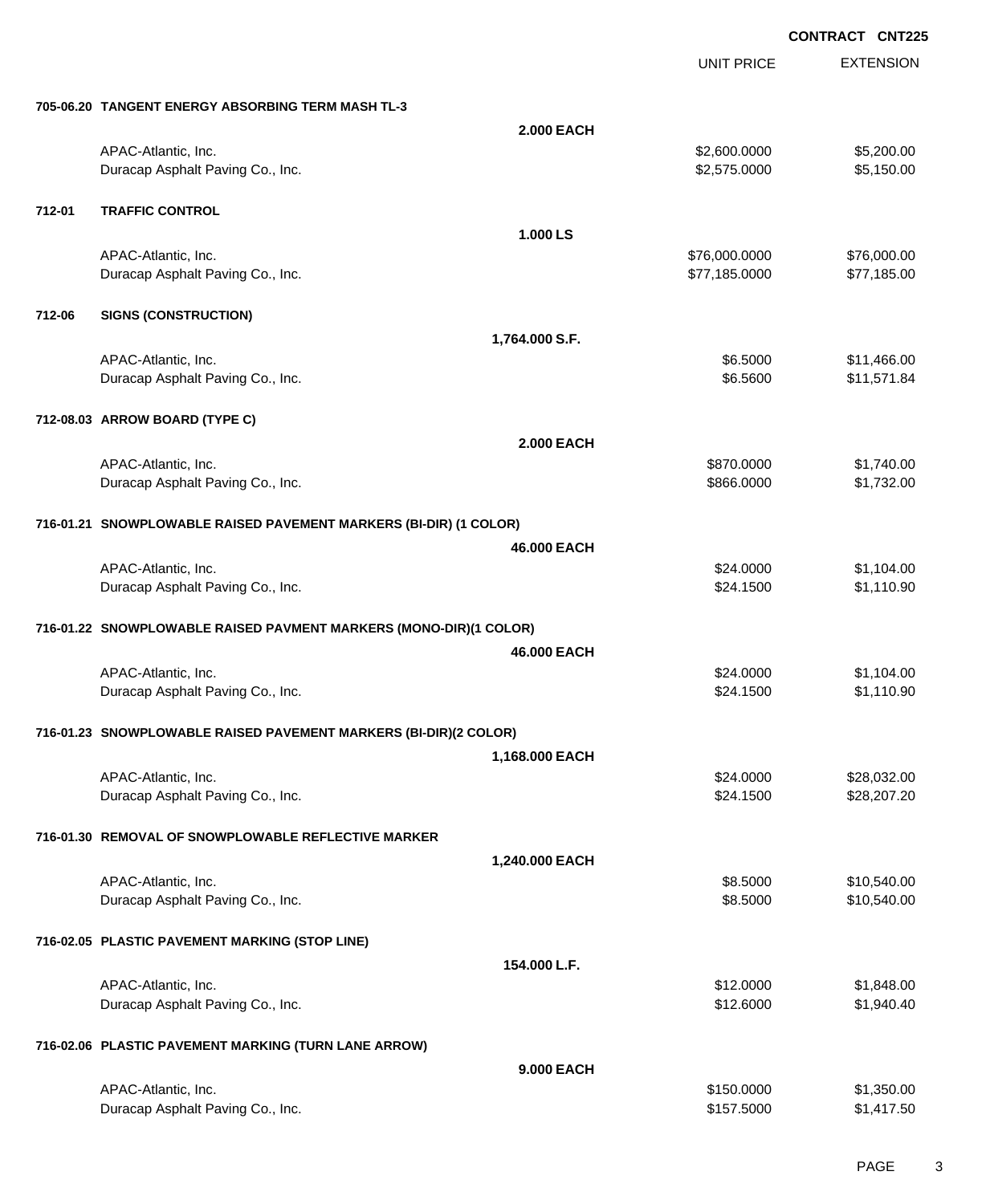|        |                                                                 | UNIT PRICE        | <b>EXTENSION</b> |
|--------|-----------------------------------------------------------------|-------------------|------------------|
|        | 716-03.04 PLASTIC WORD PAVEMENT MARKING (SCHOOL)                |                   |                  |
|        |                                                                 | <b>4.000 EACH</b> |                  |
|        | APAC-Atlantic, Inc.                                             | \$310.0000        | \$1,240.00       |
|        | Duracap Asphalt Paving Co., Inc.                                | \$325.0000        | \$1,300.00       |
|        | 716-03.06 PLASTIC WORD PAVEMENT MARKING (SIGNAL AHEAD)          |                   |                  |
|        |                                                                 | <b>4.000 EACH</b> |                  |
|        | APAC-Atlantic, Inc.                                             | \$475.0000        | \$1,900.00       |
|        | Duracap Asphalt Paving Co., Inc.                                | \$475.0000        | \$1,900.00       |
|        | 716-04.04 PLASTIC PAVEMENT MARKING (TRANSVERSE SHOULDER)        |                   |                  |
|        |                                                                 | 5,426.000 L.F.    |                  |
|        | APAC-Atlantic, Inc.                                             | \$3.0000          | \$16,278.00      |
|        | Duracap Asphalt Paving Co., Inc.                                | \$3.1500          | \$17,091.90      |
|        | 716-04.12 PLASTIC PAVEMENT MARKING (YIELD LINE)                 |                   |                  |
|        |                                                                 | 1,200.000 S.F.    |                  |
|        | APAC-Atlantic, Inc.                                             | \$12.5000         | \$15,000.00      |
|        | Duracap Asphalt Paving Co., Inc.                                | \$12.6000         | \$15,120.00      |
|        | 716-05.01 PAINTED PAVEMENT MARKING (4" LINE)                    |                   |                  |
|        |                                                                 | 34.000 L.M.       |                  |
|        | APAC-Atlantic, Inc.                                             | \$520.0000        | \$17,680.00      |
|        | Duracap Asphalt Paving Co., Inc.                                | \$520.0000        | \$17,680.00      |
|        | 716-12.02 ENHANCED FLATLINE THERMO PVMT MRKNG (6IN LINE)        |                   |                  |
|        |                                                                 | 34.000 L.M.       |                  |
|        | APAC-Atlantic, Inc.                                             | \$4,400.0000      | \$149,600.00     |
|        | Duracap Asphalt Paving Co., Inc.                                | \$4,410.0000      | \$149,940.00     |
|        | 716-12.05 ENHANCED FLATLINE THERMO PVMT MRKNG (6IN DOTTED LINE) |                   |                  |
|        |                                                                 | 789.000 L.F.      |                  |
|        | APAC-Atlantic, Inc.                                             | \$1.0000          | \$789.00         |
|        | Duracap Asphalt Paving Co., Inc.                                | \$1.1000          | \$867.90         |
| 717-01 | <b>MOBILIZATION</b>                                             |                   |                  |
|        |                                                                 | 1.000 LS          |                  |
|        | APAC-Atlantic, Inc.                                             | \$55,000.0000     | \$55,000.00      |
|        | Duracap Asphalt Paving Co., Inc.                                | \$61,845.0000     | \$61,845.00      |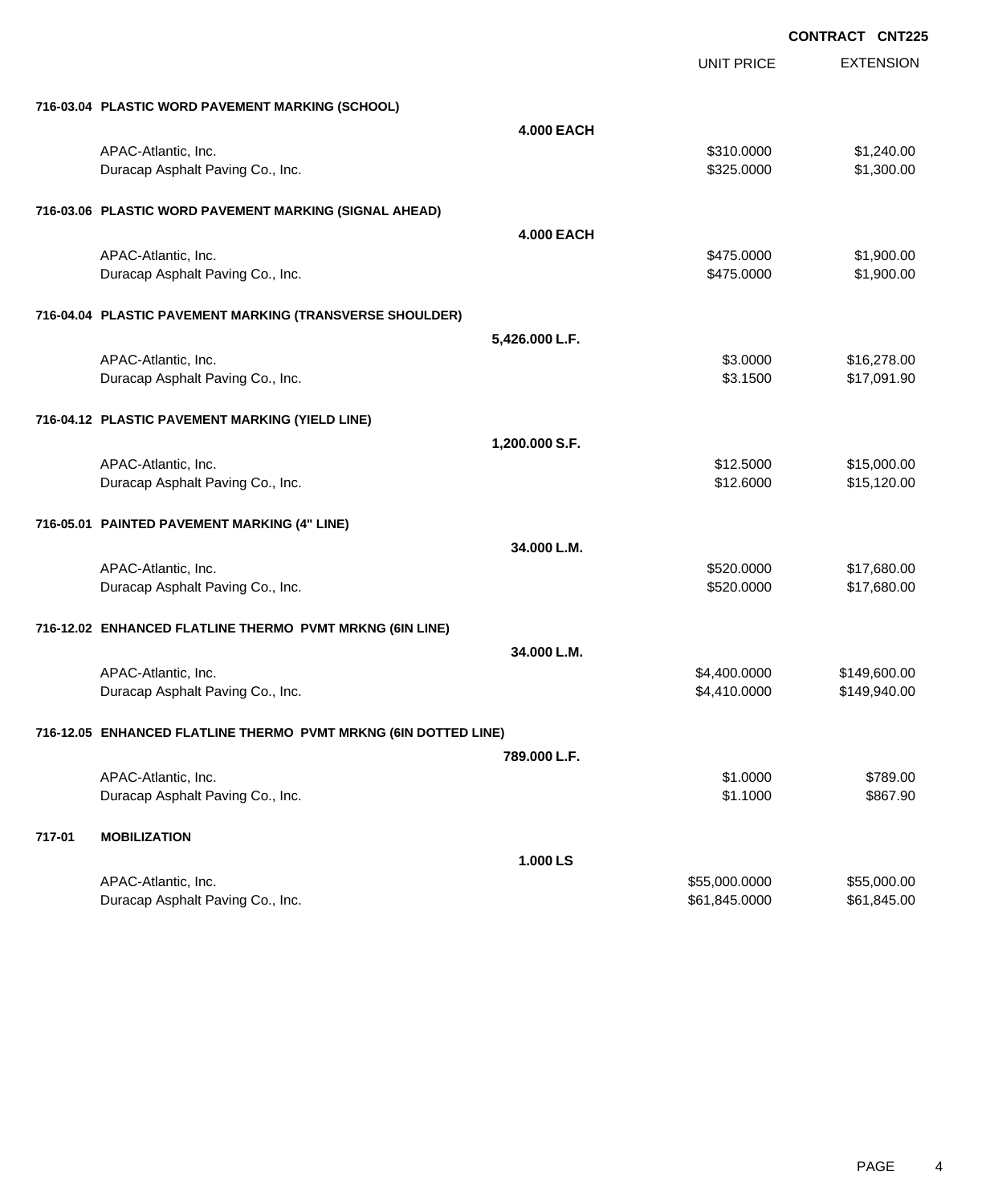## **SUB-TOTAL ROADWAY**

APAC-Atlantic, Inc. \$2,857,845.80 Duracap Asphalt Paving Co., Inc. 6. 2012 19:30 19:30 19:30 19:30 19:30 19:30 19:30 19:30 19:30 19:30 19:30 19:30 19:30 19:30 19:30 19:30 19:30 19:30 19:30 19:30 19:30 19:30 19:30 19:30 19:30 19:30 19:30 19:30 19:30 19:30 1

### **TOTAL CONTRACT**

APAC-Atlantic, Inc. \$2,857,845.80 Duracap Asphalt Paving Co., Inc. 6. The Contract of the Contract of the Contract of the Contract of the S3,022,869.01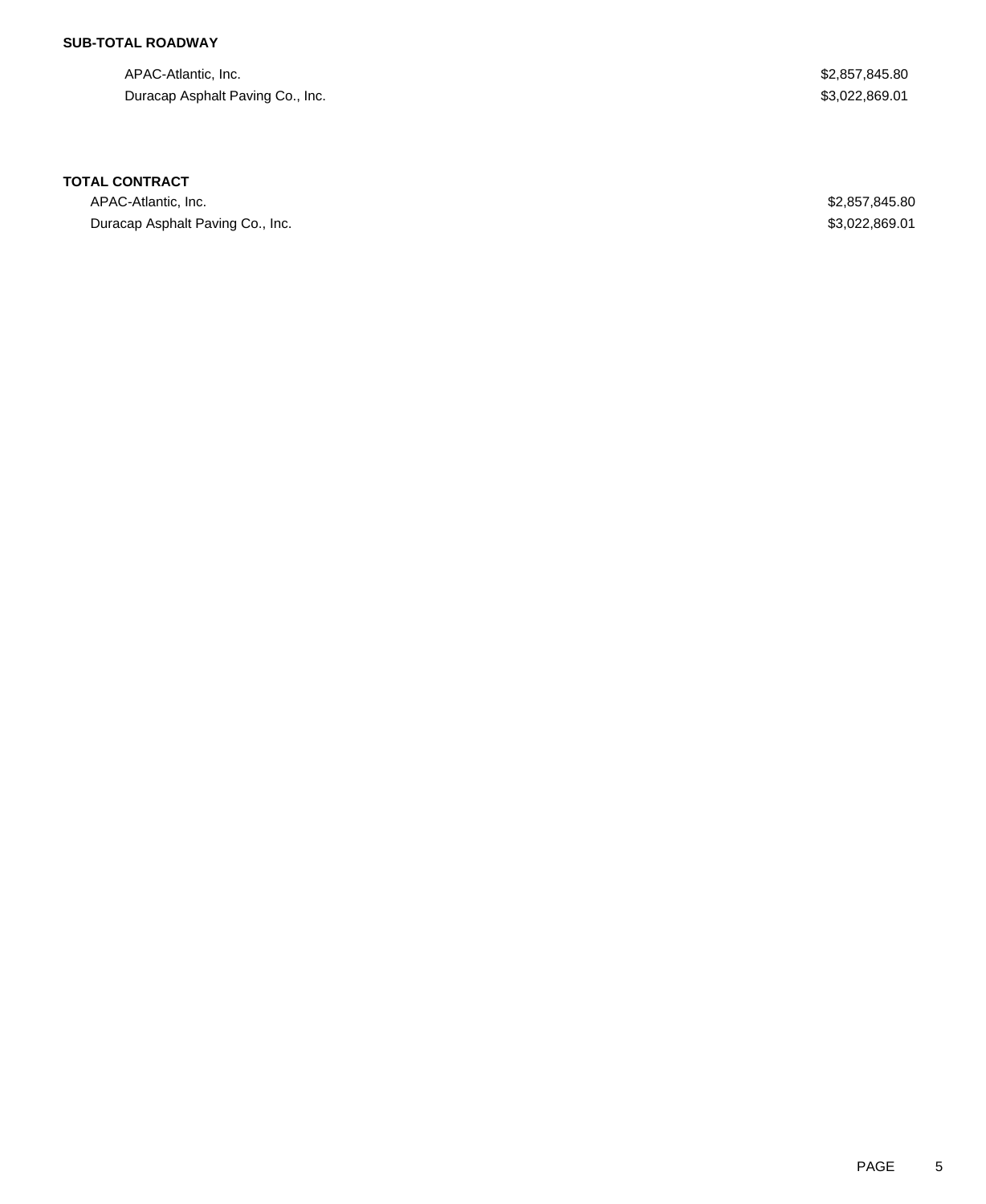JEFFERSON COUNTY (Contract No. CNT205 Call 048)

STP-363(2),45028-4207-04

THE EMERGENCY SLOPE STABILIZATION ON S.R. 363 (INDIAN CREEK ROAD) NEAR L.M. 2.70.

PROJECT LENGTH - 0.0 MILES

COMPLETION TIME - ON OR BEFORE SEPTEMBER 30, 2019

DBE GOAL 10.00%

Southern Constructors, Inc. 6560,373.00 Charles Blalock & Sons, Inc.  $$596,669.71$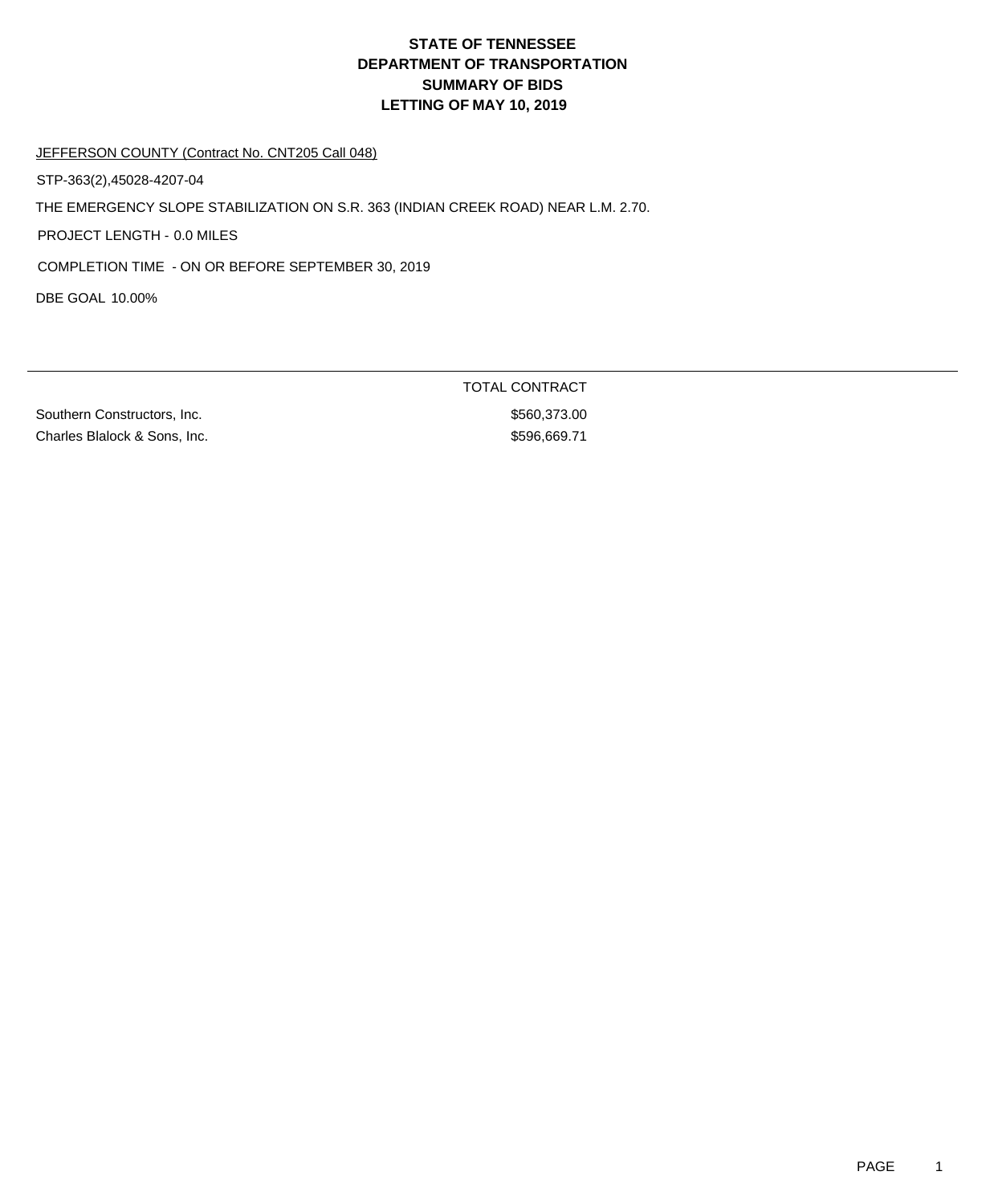EXTENSION **CONTRACT CNT205** UNIT PRICE **ROADWAY CATEGORY 201-01 CLEARING AND GRUBBING 1.000 LS** Southern Constructors, Inc. 6. 2010 12:00:000 \$10,000.000 \$10,000.000 \$10,000.000 \$10,000.00 Charles Blalock & Sons, Inc. 6. 2010 12:30 12:30 12:30 13:30 15:3000 \$15,000.0000 \$15,000.000 **203-01 ROAD & DRAINAGE EXCAVATION (UNCLASSIFIED) 556.000 C.Y.** Southern Constructors, Inc. 6. The Constructors of the Constructors, Inc. 6. The Constructors, Inc. 6. The Constructors of the Constructors of the Constructors, Inc. 6. The Constructors of the Constructors of the Construct Charles Blalock & Sons, Inc. 6. 2010 12:30 12:30 12:30 12:30 12:30 12:30 12:30 12:30 12:30 12:30 13:30 13:30 13:30 13:30 14:30 14:30 14:30 14:30 14:30 14:30 14:30 14:30 14:30 14:30 14:30 14:30 14:30 14:30 14:30 14:30 14:30 **209-05 SEDIMENT REMOVAL 1.000 C.Y.** Southern Constructors, Inc. 6. The Southern Constructors, Inc. 6. The Southern Constructors, Inc. 6. The Southern Constructors, Inc. 6. The Southern Constructors, Inc. 6. The Southern Constructors, Inc. 6. The Southern Con Charles Blalock & Sons, Inc. 6150.000 \$150.000 \$150.000 \$150.000 \$150.000 **403-01 BITUMINOUS MATERIAL FOR TACK COAT (TC) 2.000 TON** Southern Constructors, Inc. 6. The Constructors of the Constructors, Inc. 6. The Constructors, Inc. 6. The Constructors of the Constructors of the Constructors of the Constructors of the Constructors of the Constructors of Charles Blalock & Sons, Inc. 6200.000 \$200.000 \$200.000 \$200.000 \$200.000 \$200.00 **411-01.10 ACS MIX(PG64-22) GRADING D 200.000 TON** Southern Constructors, Inc. 643,000.00 \$43,000.00 \$43,000.00 \$43,000.00 \$43,000.00 Charles Blalock & Sons, Inc. 6. 2010 12:39 10:39 10:39 10:39 10:39 10:39 10:39 10:39 10:39 10:39 10:39 10:39 10:39 10:39 10:39 10:39 10:39 10:39 10:39 10:39 10:39 10:39 10:39 10:39 10:39 10:39 10:39 10:39 10:39 10:30 10:30 **415-01.02 COLD PLANING BITUMINOUS PAVEMENT 195.000 S.Y.** Southern Constructors, Inc. 6. The Southern Constructors, Inc. 6. The Southern Constructors, Inc. 6. The Southern Constructors, Inc. 6. The Southern Constructors, Inc. 6. The Southern Constructors, Inc. 6. The Southern Con Charles Blalock & Sons, Inc. 6. 2012 1. 2013 1. 2014 1. 2014 1. 2014 1. 2014 1. 2014 1. 2015.000 \$2,925.00 **610-12.02 HORIZONTAL DRAINS 125.000 L.F.** Southern Constructors, Inc. 665.000 \$8,125.00 Charles Blalock & Sons, Inc. \$61.7300 \$7,716.25 **705-01.01 GUARDRAIL AT BRIDGE ENDS 27.000 L.F.** Southern Constructors, Inc. 66 and the constructors, Inc. 650.000 \$4,050.000 \$4,050.00 Charles Blalock & Sons, Inc. 6. 2012 12:0000 \$2,970.00 **705-02.10 GUARDRAIL TRANSITION 27IN TO 31IN 1.000 EACH** Southern Constructors, Inc. 6250.000 \$250.000 \$250.000 \$250.000 \$250.000 \$250.000 \$250.00 Charles Blalock & Sons, Inc. 6220.000 \$220.000 \$220.000 \$220.000 \$220.000 \$220.000 \$220.000 \$220.00 **705-06.02 W BEAM GR (TYPE 2) MASH TL3 (LONG POST) 50.000 L.F.** Southern Constructors, Inc. 6. The Constructors of the Constructors, Inc. 6. The Constructors, Inc. 6. The Constructors of the Constructors of the Constructors of the Constructors of the Constructors of the Constructors of Charles Blalock & Sons, Inc. 6. 2009 62,200.00 \$2,200.00 \$2,200.00 \$2,200.00 \$2,200.00 \$2,200.00 \$2,200.00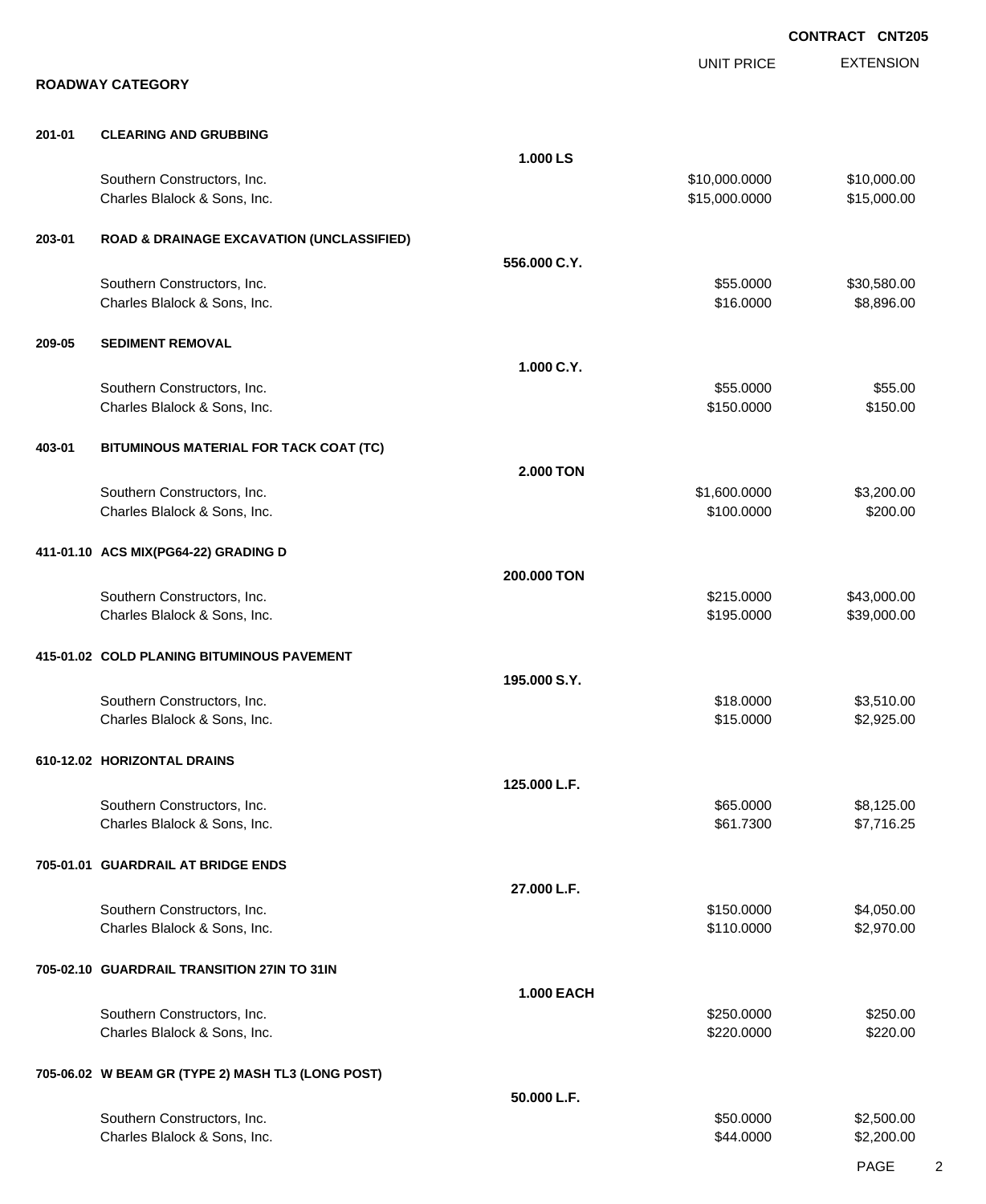UNIT PRICE

EXTENSION

|        | 705-08.51 PORTABLE IMPACT ATTENUATOR NCHRP350 TL-3 |                   |               |             |
|--------|----------------------------------------------------|-------------------|---------------|-------------|
|        |                                                    | <b>2.000 EACH</b> |               |             |
|        | Southern Constructors, Inc.                        |                   | \$6,500.0000  | \$13,000.00 |
|        | Charles Blalock & Sons, Inc.                       |                   | \$5,000.0000  | \$10,000.00 |
|        |                                                    |                   |               |             |
| 706-01 | <b>GUARDRAIL REMOVED</b>                           |                   |               |             |
|        |                                                    |                   |               |             |
|        |                                                    | 77.000 L.F.       |               |             |
|        | Southern Constructors, Inc.                        |                   | \$6.0000      | \$462.00    |
|        | Charles Blalock & Sons, Inc.                       |                   | \$1.1000      | \$84.70     |
|        |                                                    |                   |               |             |
| 712-01 | <b>TRAFFIC CONTROL</b>                             |                   |               |             |
|        |                                                    | 1.000 LS          |               |             |
|        |                                                    |                   |               |             |
|        | Southern Constructors, Inc.                        |                   | \$20,000.0000 | \$20,000.00 |
|        | Charles Blalock & Sons, Inc.                       |                   | \$56,835.6600 | \$56,835.66 |
|        |                                                    |                   |               |             |
|        | 712-02.02 INTERCONNECTED PORTABLE BARRIER RAIL     |                   |               |             |
|        |                                                    | 450.000 L.F.      |               |             |
|        | Southern Constructors, Inc.                        |                   | \$25.0000     | \$11,250.00 |
|        | Charles Blalock & Sons, Inc.                       |                   | \$44.0200     | \$19,809.00 |
|        |                                                    |                   |               |             |
|        | 712-04.01 FLEXIBLE DRUMS (CHANNELIZING)            |                   |               |             |
|        |                                                    |                   |               |             |
|        |                                                    | 125.000 EACH      |               |             |
|        | Southern Constructors, Inc.                        |                   | \$50.0000     | \$6,250.00  |
|        | Charles Blalock & Sons, Inc.                       |                   | \$45.0000     | \$5,625.00  |
|        |                                                    |                   |               |             |
|        | 712-04.50 BARRIER RAIL DELINEATOR                  |                   |               |             |
|        |                                                    | 23.000 EACH       |               |             |
|        |                                                    |                   | \$20.0000     | \$460.00    |
|        | Southern Constructors, Inc.                        |                   | \$16.5000     | \$379.50    |
|        | Charles Blalock & Sons, Inc.                       |                   |               |             |
|        |                                                    |                   |               |             |
|        | 712-05.01 WARNING LIGHTS (TYPE A)                  |                   |               |             |
|        |                                                    | 63.000 EACH       |               |             |
|        | Southern Constructors, Inc.                        |                   | \$35.0000     | \$2,205.00  |
|        | Charles Blalock & Sons, Inc.                       |                   | \$27.5000     | \$1,732.50  |
|        |                                                    |                   |               |             |
| 712-06 | <b>SIGNS (CONSTRUCTION)</b>                        |                   |               |             |
|        |                                                    |                   |               |             |
|        |                                                    | 698.000 S.F.      |               |             |
|        | Southern Constructors, Inc.                        |                   | \$12.0000     | \$8,376.00  |
|        | Charles Blalock & Sons, Inc.                       |                   | \$7.7000      | \$5,374.60  |
|        |                                                    |                   |               |             |
|        | 712-09.01 REMOVABLE PAVEMENT MARKING LINE          |                   |               |             |
|        |                                                    | 3,250.000 L.F.    |               |             |
|        | Southern Constructors, Inc.                        |                   | \$4.0000      | \$13,000.00 |
|        | Charles Blalock & Sons, Inc.                       |                   | \$2.2000      | \$7,150.00  |
|        |                                                    |                   |               |             |
|        |                                                    |                   |               |             |
|        | 712-09.04 REMOVABLE PAVEMENT MARKING (STOP LINE)   |                   |               |             |
|        |                                                    | 22.000 L.F.       |               |             |
|        | Southern Constructors, Inc.                        |                   | \$25.0000     | \$550.00    |
|        | Charles Blalock & Sons, Inc.                       |                   | \$22.0000     | \$484.00    |
|        |                                                    |                   |               |             |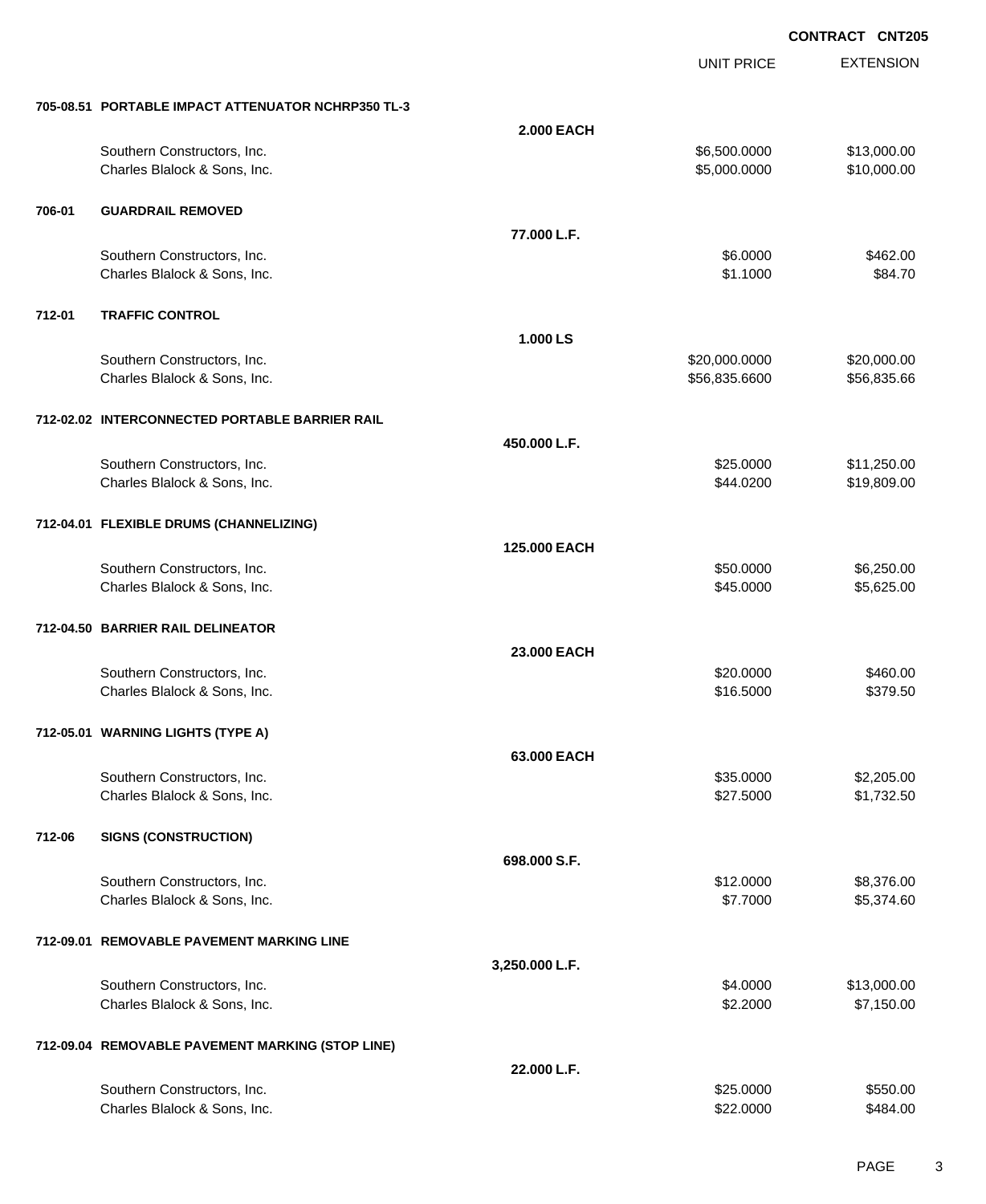EXTENSION **CONTRACT CNT205** UNIT PRICE **716-01.21 SNOWPLOWABLE RAISED PAVEMENT MARKERS (BI-DIR) (1 COLOR) 35.000 EACH** Southern Constructors, Inc. 63,500.00 \$3,500.00 \$3,500.00 \$3,500.00 \$3,500.00 \$3,500.00 \$3,500.00 \$3,500.00 \$3,500 Charles Blalock & Sons, Inc. 6. 2012 12:30:5000 \$3,657.50 **716-01.30 REMOVAL OF SNOWPLOWABLE REFLECTIVE MARKER 35.000 EACH** Southern Constructors, Inc. 6. The Constructors of the Constructors, Inc. 6. The Constructors, Inc. 6. The Constructors of the Constructors of the Constructors of the Constructors of the Constructors of the Constructors of Charles Blalock & Sons, Inc. 6. 2010 12:30:30 12:30 12:30 12:30 12:30 12:30 12:30 12:30 12:30 12:30 12:30 12:30 **716-12.02 ENHANCED FLATLINE THERMO PVMT MRKNG (6IN LINE) 0.550 L.M.** Southern Constructors, Inc. 6.600.000 \$3,575.00 Charles Blalock & Sons, Inc. 6.600.0000 \$3,630.00 **716-13.01 SPRAY THERMO PVMT MRKNG (60 mil) (4IN LINE) 1.100 L.M.** Southern Constructors, Inc. 6.500.000 \$6,050.000 \$6,050.000 \$6,050.000 \$6,050.000 \$6,050.00 Charles Blalock & Sons, Inc. 6.300.000 \$3,630.000 \$3,630.000 \$3,630.000 \$3,630.00 **717-01 MOBILIZATION 1.000 LS** Southern Constructors, Inc. 6. 2013. The Southern Constructors, Inc. 6. 27,500.000 \$27,500.000 \$27,500.00 Charles Blalock & Sons, Inc. 6. 29,500.000 \$29,500.000 \$29,500.000 \$29,500.000 \$29,500.000 \$29,500.00 **730-40 TEMPORARY TRAFFIC SIGNAL SYSTEM 1.000 EACH** Southern Constructors, Inc. 620,000,000 \$20,000,000 \$20,000,000 \$20,000.000 \$20,000.000 \$20,000.00 Charles Blalock & Sons, Inc. 6. 28,000.000 \$28,000.000 \$28,000.000 \$28,000.000 \$28,000.000 \$28,000.00 **740-11.03 TEMPORARY SEDIMENT TUBE 18IN 300.000 L.F.** Southern Constructors, Inc. 6. The Constructors of the Constructors, Inc. 6. The Constructors, Inc. 6. The Constructors of the Constructors of the Constructors, Inc. 6. The Constructors of the Constructors of the Construct Charles Blalock & Sons, Inc. 6. 2012 10:00 \$3,630.00 \$3,630.00 \$3,630.00 \$3,630.00 **801-01.02 CROWN VETCH MIXTURE (WITH MULCH) 1.000 UNIT** Southern Constructors, Inc. 6800.000 \$800.000 \$800.000 \$800.000 \$800.000 \$800.000 \$800.00 Charles Blalock & Sons, Inc. 6. 2012 12:30 12:30 12:30 12:30 12:31 12:32 12:32 12:32 12:32 12:32 12:32 12:32 12:32 12:32 12:32 12:32 12:32 12:32 12:32 12:32 12:32 12:32 12:32 12:32 12:32 12:32 12:32 12:32 12:32 12:32 12:32 **805-05.02 SOIL NAIL STABILIZATION 5,000.000 L.F.** Southern Constructors, Inc. 6. The Constructors of the Constructors, Inc. 6. The Constructors, Inc. 6. The Constructors of the Constructors of the Constructors of the Constructors of the Constructors of the Constructors of Charles Blalock & Sons, Inc. 6. 2000 \$285,000.00 \$285,000.00 \$285,000.00 \$285,000.00 **805-05.03 REINFORCED SHOTCRETE FACING 600.000 S.F.** Southern Constructors, Inc. 6. The Constructors, Inc. 6. The Constructors, Inc. 6. The Constructors, Inc. 6. The Constructors of the Constructors, Inc. 6. The Constructors of the Constructors, Inc. 6. The Constructors of t Charles Blalock & Sons, Inc. 6. 2010 12:30 12:30 12:30 12:30 12:30 12:30 12:30 12:30 12:30 12:30 12:30 12:30 12:30 12:30 12:30 12:30 12:30 12:30 12:30 12:30 12:30 12:30 12:30 12:30 12:30 12:30 12:30 12:30 12:30 12:30 12:30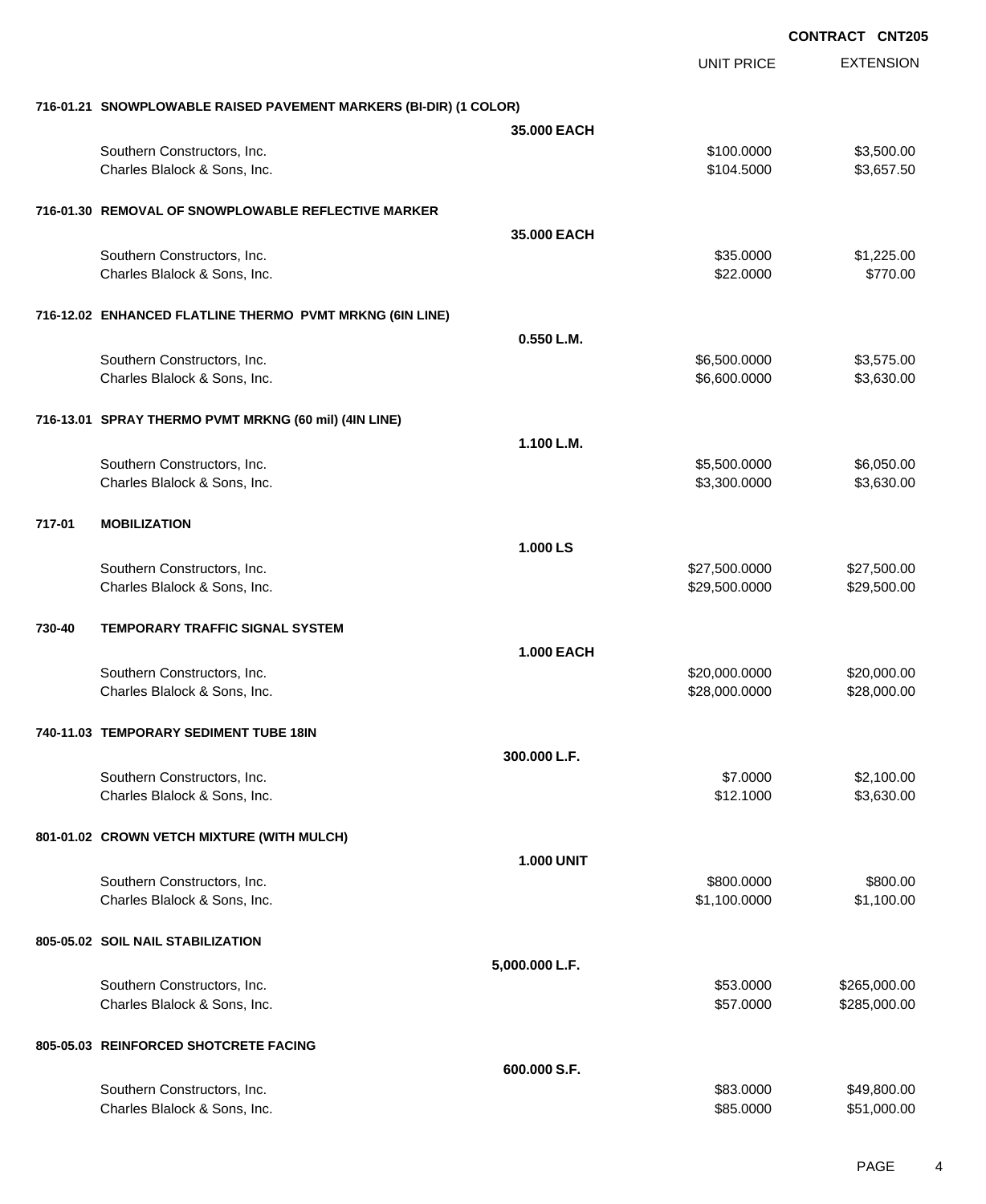# **SUB-TOTAL ROADWAY**

Southern Constructors, Inc.  $$560,373.00$ Charles Blalock & Sons, Inc. 689.71

### **TOTAL CONTRACT**

Southern Constructors, Inc. 6. The Southern Constructors, Inc. 6. The Southern Constructors, Inc. 6. The Southern Constructors, Inc. 6. The Southern Constructors, Inc. 6. The Southern Constructors, Inc. 6. The Southern Con Charles Blalock & Sons, Inc. 69.71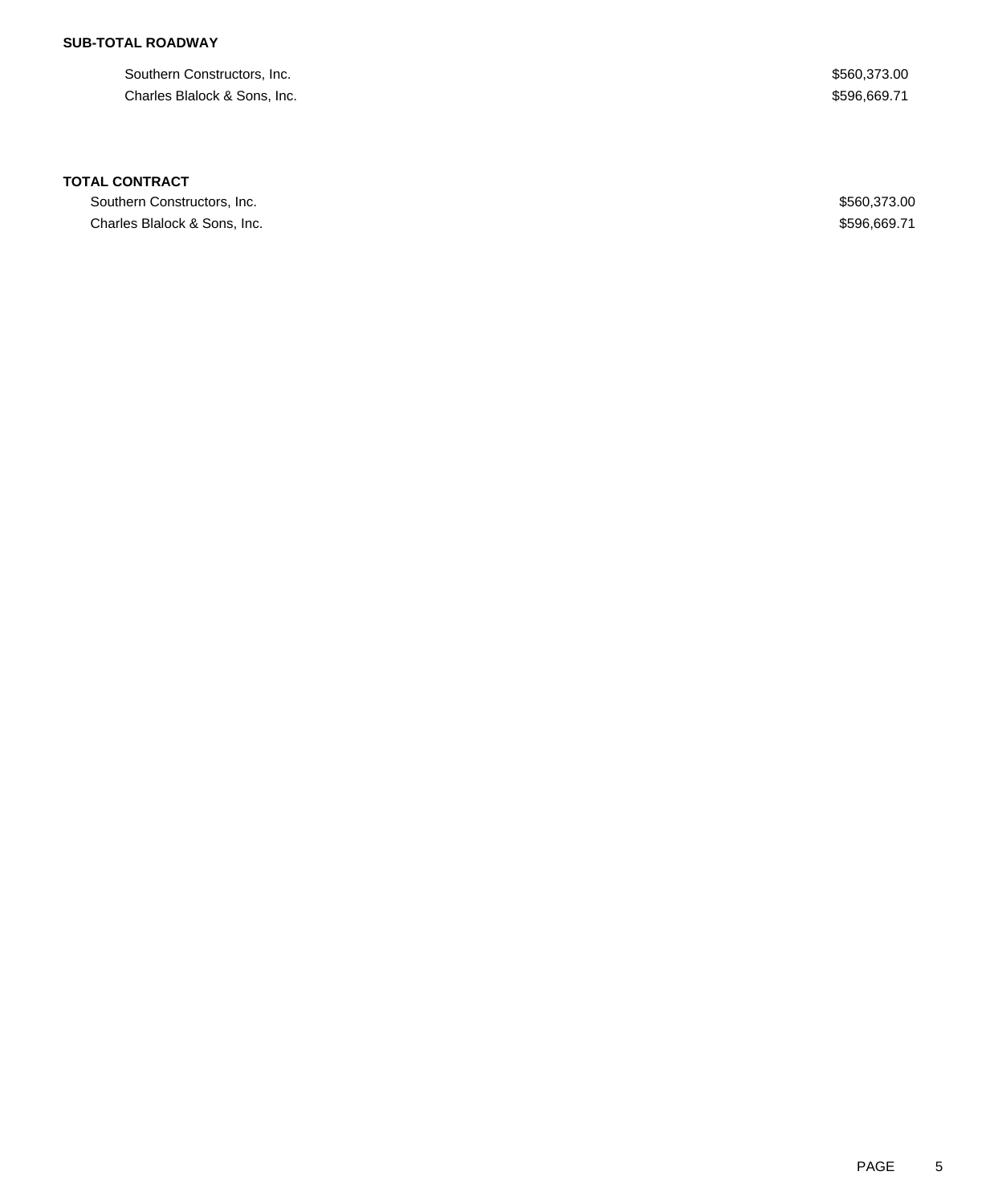# **DEPARTMENT OF TRANSPORTATION SUMMARY OF BIDS LETTING OF MAY 10, 2019 STATE OF TENNESSEE**

#### KNOX COUNTY (Contract No. CNT014 Call 049)

BR-NH-1(311),47010-3232-94

THE GRADING, DRAINAGE, CONSTRUCTION OF TWO (2) BRIDGES AND PAVING ON U.S. 11 (S.R. 1) OVER THE NORFOLK SOUTHERN RAILROAD IN KNOXVILLE (L.M. 19.47), INCLUDING RETAINING WALLS AND LIGHTING.

PROJECT LENGTH - 0.234 MILES

COMPLETION TIME - ON OR BEFORE AUGUST 31, 2022

DBE GOAL 10.00%

|                                    | <b>TOTAL CONTRACT</b> |
|------------------------------------|-----------------------|
| Bell & Associates Construction, LP | \$17,356,589.84       |
| Charles Blalock & Sons, Inc.       | \$17,787,214.17       |
| Jones Bros. Contractors, LLC       | \$17,787,357.85       |
| Summers-Taylor, Inc.               | \$19,759,552.75       |
|                                    |                       |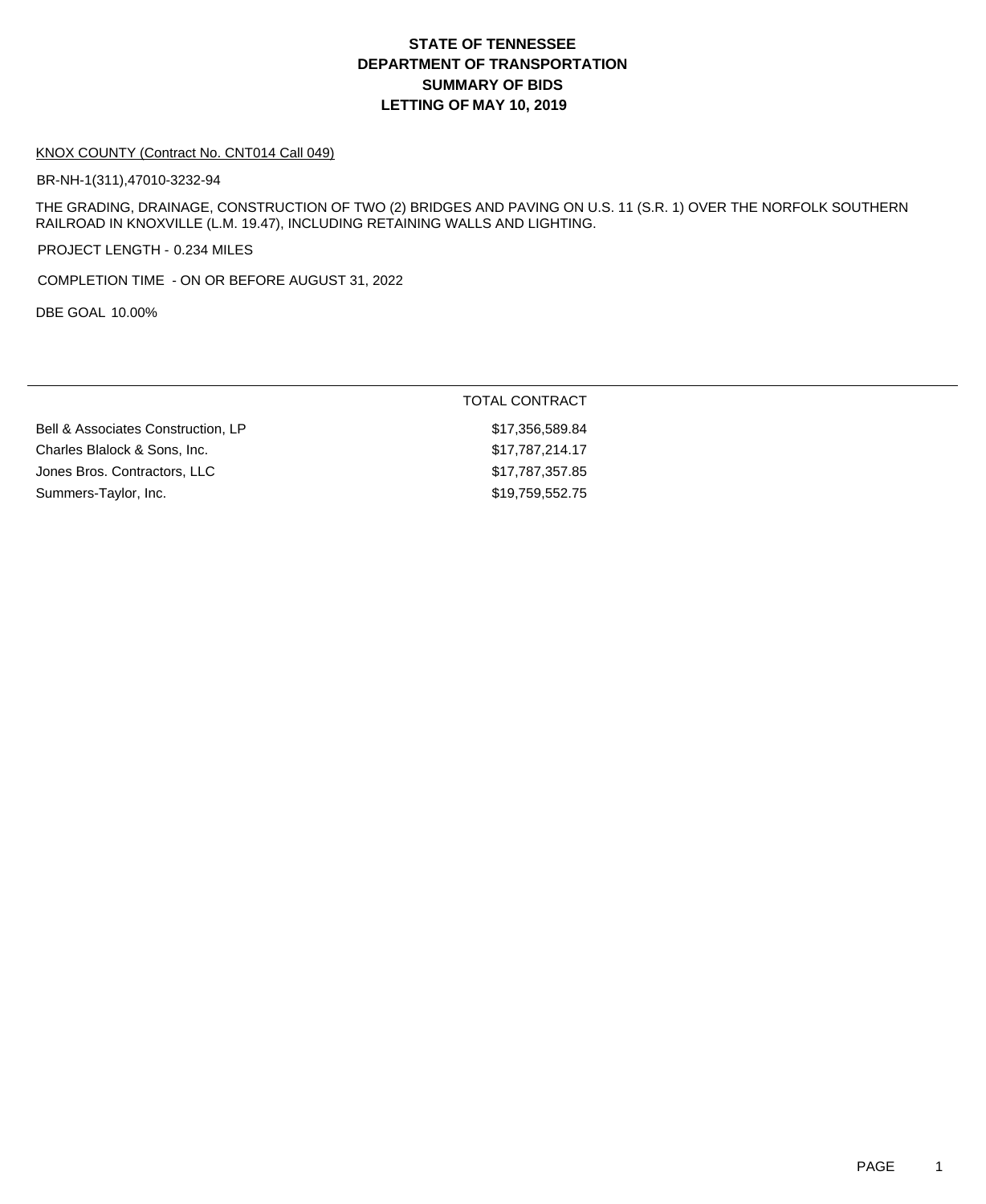**ROADWAY CATEGORY 105-01 CONSTRUCTION STAKES, LINES AND GRADES 1.000 LS** Bell & Associates Construction, LP 689,000.000 \$89,000.000 \$89,000.000 \$89,000.000 Charles Blalock & Sons, Inc. 6. 2010 12:30 12:30 12:30 12:30 12:30 12:30 12:30 12:30 12:30 12:30 12:30 12:30 12:30 12:30 12:30 12:30 12:30 12:30 12:30 12:30 12:30 12:30 12:30 12:30 12:30 12:30 12:30 12:30 12:30 12:30 12:30 Jones Bros. Contractors, LLC \$85,000.0000 \$85,000.00 Summers-Taylor, Inc. \$86,000.000 \$86,000.000 \$86,000.000 \$86,000.000 \$86,000.000 \$86,000.00 **109-10.01 TRAINEE 3,180.000 HOUR** Bell & Associates Construction, LP 60.8000 \$2,544.00 Charles Blalock & Sons, Inc. 6. 2012 12:344.00 \$2,544.00 \$2,544.00 \$2,544.00 Jones Bros. Contractors, LLC 6000 \$2,544.00 Summers-Taylor, Inc. \$2,544.00 **202-03 REMOVAL OF RIGID PAVEMENT, SIDEWALK, ETC. 2,979.000 S.Y.** Bell & Associates Construction, LP 6.611.15 Charles Blalock & Sons, Inc. \$11.4600 \$34,139.34 Jones Bros. Contractors, LLC \$11.0000 \$32,769.00 Summers-Taylor, Inc. \$13,554.45 **202-04.01 REMOVAL OF STRUCTURES (11 CB's, STA. 60+20 - 64+05, DEPOT) 1.000 LS** Bell & Associates Construction, LP 634,500.000 \$34,500.000 \$34,500.000 Charles Blalock & Sons, Inc. \$14,181.8400 \$14,181.84 Jones Bros. Contractors, LLC \$15,000.0000 \$15,000.00 Summers-Taylor, Inc. \$9,640.000 \$9,640.000 \$9,640.000 \$9,640.000 \$9,640.000 \$9,640.000 \$9,640.00 **203-01 ROAD & DRAINAGE EXCAVATION (UNCLASSIFIED) 2,034.000 C.Y.** Bell & Associates Construction, LP  $$18.7500$   $$38.137.50$ Charles Blalock & Sons, Inc. 6. 20.000 \$40,680.00 Jones Bros. Contractors, LLC 66 and the state of the state of the state of the state of the state of the state of the state of the state of the state of the state of the state of the state of the state of the state of the Summers-Taylor, Inc. \$52.0000 \$105,768.00 **203-03 BORROW EXCAVATION (UNCLASSIFIED) 2,979.000 C.Y.** Bell & Associates Construction, LP 6. 2008.00 \$154,908.00 Charles Blalock & Sons, Inc. \$15.0000 \$44,685.00  $Jones\ Bros.$  Contractors, LLC  $$30.0000$   $$89,370.00$ Summers-Taylor, Inc. 6. 2021.00 \$113,202.00 \$113,202.00 \$113,202.00 \$113,202.00 \$113,202.00 \$113,202.00 \$113,20 **203-06 WATER 12.000 M.G.** Bell & Associates Construction, LP 6. The state of the state of the state of the state of the state of the state of the state of the state of the state of the state of the state of the state of the state of the state of th Charles Blalock & Sons, Inc. \$199.1900 \$2,390.28

Jones Bros. Contractors, LLC \$10.0000 \$120.00 Summers-Taylor, Inc. \$672.00

**CONTRACT CNT014**

EXTENSION UNIT PRICE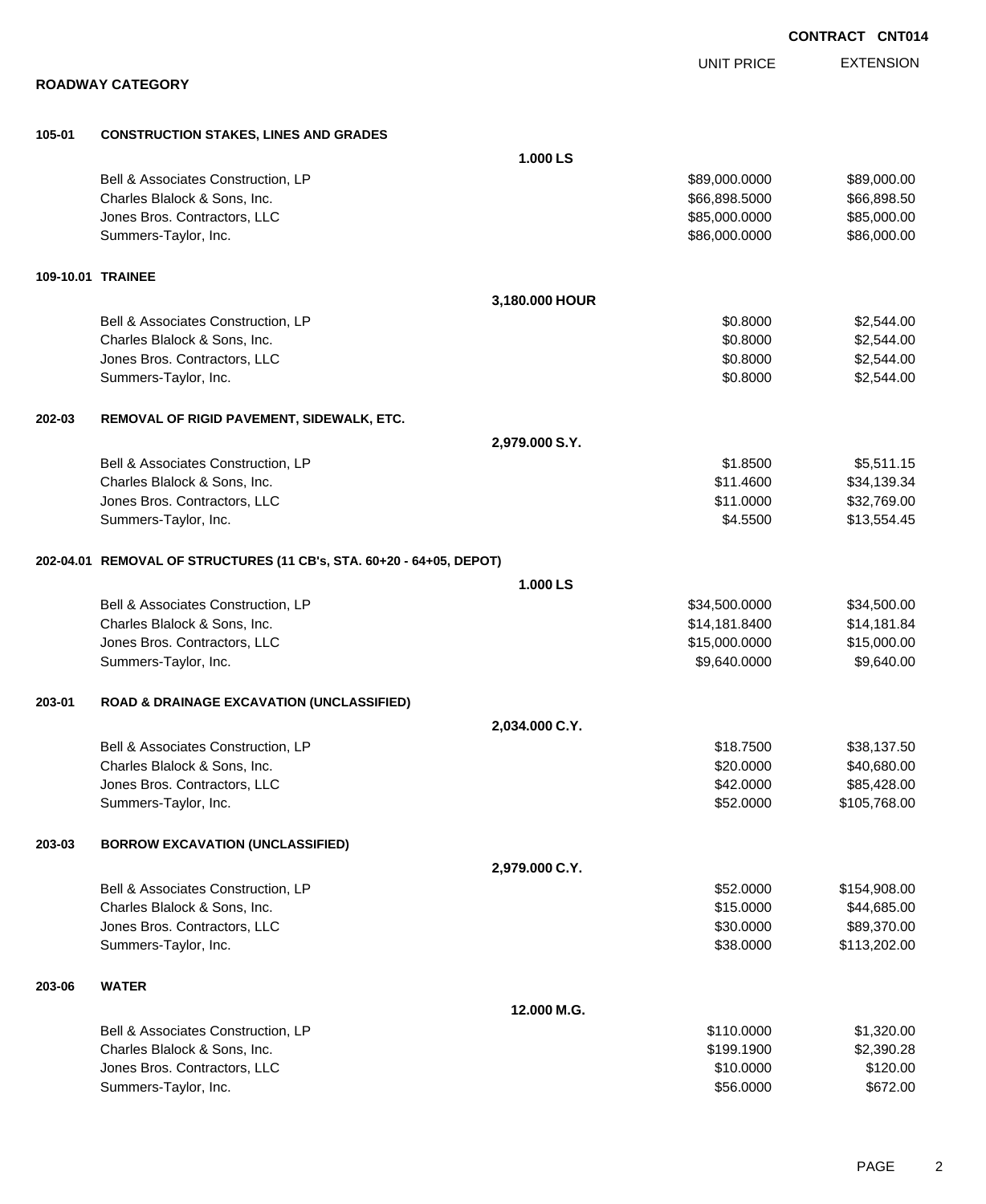|        |                                           |                   | <b>UNIT PRICE</b> | <b>EXTENSION</b> |
|--------|-------------------------------------------|-------------------|-------------------|------------------|
| 203-50 | <b>CONSTRUCTION OF HAUL ROAD</b>          |                   |                   |                  |
|        |                                           | 1.000 LS          |                   |                  |
|        | Bell & Associates Construction, LP        |                   | \$60,000.0000     | \$60,000.00      |
|        | Charles Blalock & Sons, Inc.              |                   | \$47,171.2700     | \$47,171.27      |
|        | Jones Bros. Contractors, LLC              |                   | \$290,000.0000    | \$290,000.00     |
|        | Summers-Taylor, Inc.                      |                   | \$218,500.0000    | \$218,500.00     |
|        | 203-10.15 WASTE MATERIAL                  |                   |                   |                  |
|        |                                           | 2,000.000 C.Y.    |                   |                  |
|        | Bell & Associates Construction, LP        |                   | \$140.0000        | \$280,000.00     |
|        | Charles Blalock & Sons, Inc.              |                   | \$15.2300         | \$30,460.00      |
|        | Jones Bros. Contractors, LLC              |                   | \$135.0000        | \$270,000.00     |
|        | Summers-Taylor, Inc.                      |                   | \$125.0000        | \$250,000.00     |
|        | 209-02.05 12" TEMPORARY SLOPE DRAIN       |                   |                   |                  |
|        |                                           | 200.000 L.F.      |                   |                  |
|        | Bell & Associates Construction, LP        |                   | \$17.5000         | \$3,500.00       |
|        | Charles Blalock & Sons, Inc.              |                   | \$17.1500         | \$3,430.00       |
|        | Jones Bros. Contractors, LLC              |                   | \$12.0000         | \$2,400.00       |
|        | Summers-Taylor, Inc.                      |                   | \$17.0000         | \$3,400.00       |
|        | 209-03.21 FILTER SOCK (12 INCH)           |                   |                   |                  |
|        |                                           | 15,683.000 L.F.   |                   |                  |
|        | Bell & Associates Construction, LP        |                   | \$3.9500          | \$61,947.85      |
|        | Charles Blalock & Sons, Inc.              |                   | \$3.7900          | \$59,438.57      |
|        | Jones Bros. Contractors, LLC              |                   | \$4.6500          | \$72,925.95      |
|        | Summers-Taylor, Inc.                      |                   | \$3.9000          | \$61,163.70      |
| 209-05 | <b>SEDIMENT REMOVAL</b>                   |                   |                   |                  |
|        |                                           | 216.000 C.Y.      |                   |                  |
|        | Bell & Associates Construction, LP        |                   | \$39.0000         | \$8,424.00       |
|        | Charles Blalock & Sons, Inc.              |                   | \$14.9800         | \$3,235.68       |
|        | Jones Bros. Contractors, LLC              |                   | \$24.0000         | \$5,184.00       |
|        | Summers-Taylor, Inc.                      |                   | \$22.0000         | \$4,752.00       |
|        | 209-09.03 SEDIMENT FILTER BAG (15' X 15') |                   |                   |                  |
|        |                                           | <b>1.000 EACH</b> |                   |                  |
|        | Bell & Associates Construction, LP        |                   | \$555.0000        | \$555.00         |
|        | Charles Blalock & Sons, Inc.              |                   | \$529.6700        | \$529.67         |
|        | Jones Bros. Contractors, LLC              |                   | \$2,040.0000      | \$2,040.00       |
|        | Summers-Taylor, Inc.                      |                   | \$545.0000        | \$545.00         |
|        | 209-40.33 CATCH BASIN PROTECTION (TYPE D) |                   |                   |                  |
|        |                                           | 19.000 EACH       |                   |                  |
|        | Bell & Associates Construction, LP        |                   | \$250.0000        | \$4,750.00       |
|        | Charles Blalock & Sons, Inc.              |                   | \$238.3500        | \$4,528.65       |
|        | Jones Bros. Contractors, LLC              |                   | \$276.0000        | \$5,244.00       |
|        | Summers-Taylor, Inc.                      |                   | \$245.0000        | \$4,655.00       |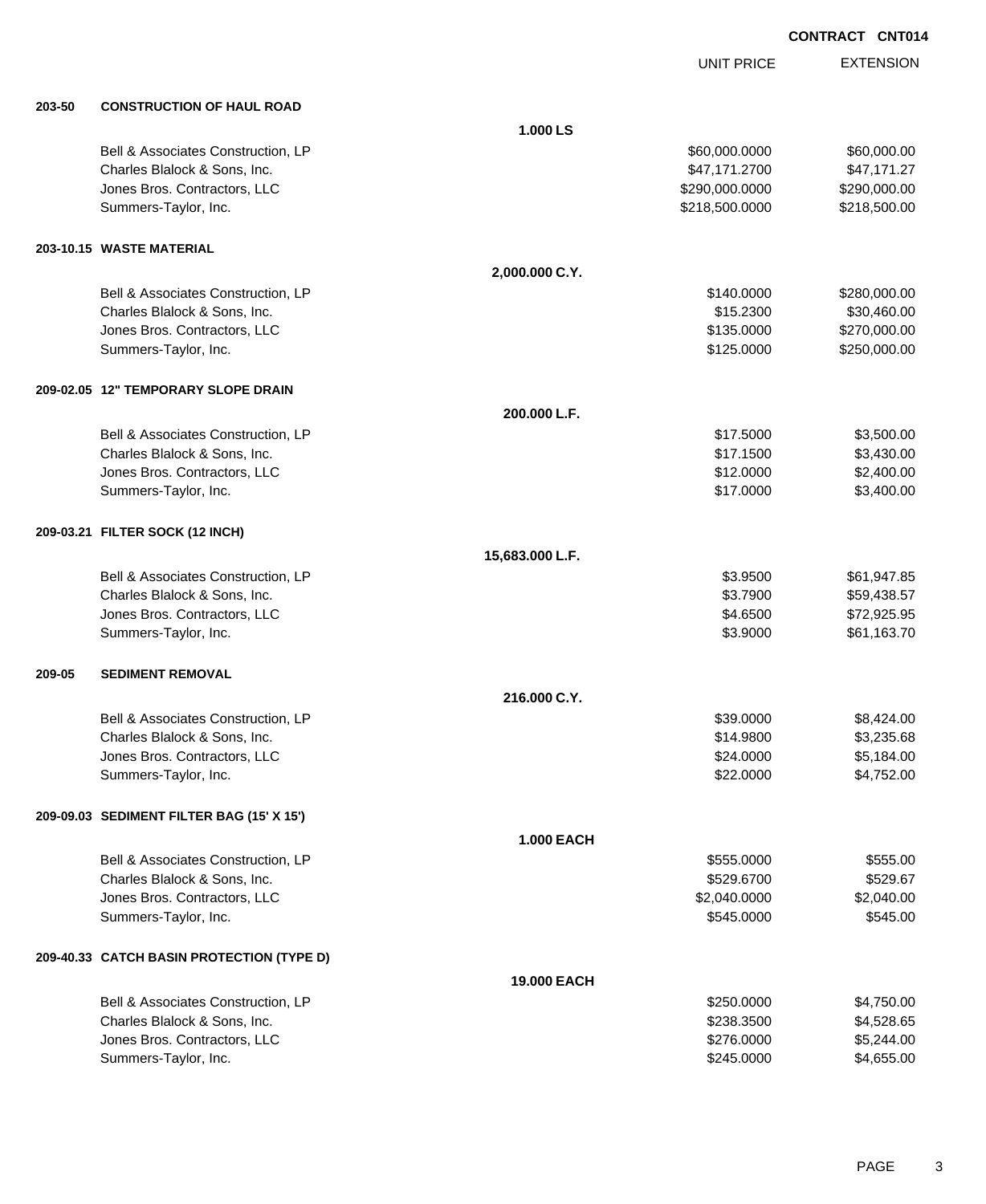|        |                                               |                   |                   | <b>CONTRACT CNT014</b> |
|--------|-----------------------------------------------|-------------------|-------------------|------------------------|
|        |                                               |                   | <b>UNIT PRICE</b> | <b>EXTENSION</b>       |
|        | 209-40.41 CATCH BASIN FILTER ASSEMBLY(TYPE 1) |                   |                   |                        |
|        |                                               | <b>2.000 EACH</b> |                   |                        |
|        | Bell & Associates Construction, LP            |                   | \$385.0000        | \$770.00               |
|        | Charles Blalock & Sons, Inc.                  |                   | \$370.7700        | \$741.54               |
|        | Jones Bros. Contractors, LLC                  |                   | \$1,000.0000      | \$2,000.00             |
|        | Summers-Taylor, Inc.                          |                   | \$381.0000        | \$762.00               |
|        | 209-40.42 CATCH BASIN FILTER ASSEMBLY(TYPE 2) |                   |                   |                        |
|        |                                               | <b>2.000 EACH</b> |                   |                        |
|        | Bell & Associates Construction, LP            |                   | \$410.0000        | \$820.00               |
|        | Charles Blalock & Sons, Inc.                  |                   | \$397.2600        | \$794.52               |
|        | Jones Bros. Contractors, LLC                  |                   | \$1,000.0000      | \$2,000.00             |
|        | Summers-Taylor, Inc.                          |                   | \$409.0000        | \$818.00               |
|        | 209-40.43 CATCH BASIN FILTER ASSEMBLY(TYPE 3) |                   |                   |                        |
|        |                                               | 3.000 EACH        |                   |                        |
|        | Bell & Associates Construction, LP            |                   | \$450.0000        | \$1,350.00             |
|        | Charles Blalock & Sons, Inc.                  |                   | \$450.2200        | \$1,350.66             |
|        | Jones Bros. Contractors, LLC                  |                   | \$1,000.0000      | \$3,000.00             |
|        | Summers-Taylor, Inc.                          |                   | \$463.0000        | \$1,389.00             |
|        | 209-40.44 CATCH BASIN FILTER ASSEMBLY(TYPE 4) |                   |                   |                        |
|        |                                               | <b>4.000 EACH</b> |                   |                        |
|        | Bell & Associates Construction, LP            |                   | \$460.0000        | \$1,840.00             |
|        | Charles Blalock & Sons, Inc.                  |                   | \$476.7100        | \$1,906.84             |
|        | Jones Bros. Contractors, LLC                  |                   | \$1,500.0000      | \$6,000.00             |
|        | Summers-Taylor, Inc.                          |                   | \$490.0000        | \$1,960.00             |
|        | 209-40.45 CATCH BASIN FILTER ASSEMBLY(TYPE 5) |                   |                   |                        |
|        |                                               | 3,000 EACH        |                   |                        |
|        | Bell & Associates Construction, LP            |                   | \$550.0000        | \$1,650.00             |
|        | Charles Blalock & Sons, Inc.                  |                   | \$529.6700        | \$1,589.01             |
|        | Jones Bros. Contractors, LLC                  |                   | \$2,400.0000      | \$7,200.00             |
|        | Summers-Taylor, Inc.                          |                   | \$544.0000        | \$1,632.00             |
|        | 209-40.47 CATCH BASIN FILTER ASSEMBLY(TYPE 7) |                   |                   |                        |
|        |                                               | 3.000 EACH        |                   |                        |
|        | Bell & Associates Construction, LP            |                   | \$600.0000        | \$1,800.00             |
|        | Charles Blalock & Sons, Inc.                  |                   | \$582.6400        | \$1,747.92             |
|        | Jones Bros. Contractors, LLC                  |                   | \$1,300.0000      | \$3,900.00             |
|        | Summers-Taylor, Inc.                          |                   | \$598.0000        | \$1,794.00             |
| 303-01 | MINERAL AGGREGATE, TYPE A BASE, GRADING D     |                   |                   |                        |
|        |                                               | 4,186.000 TON     |                   |                        |
|        | Bell & Associates Construction, LP            |                   | \$32.0000         | \$133,952.00           |
|        | Charles Blalock & Sons, Inc.                  |                   | \$36.2900         | \$151,909.94           |
|        | Jones Bros. Contractors, LLC                  |                   | \$30.0000         | \$125,580.00           |
|        | Summers-Taylor, Inc.                          |                   | \$28.5000         | \$119,301.00           |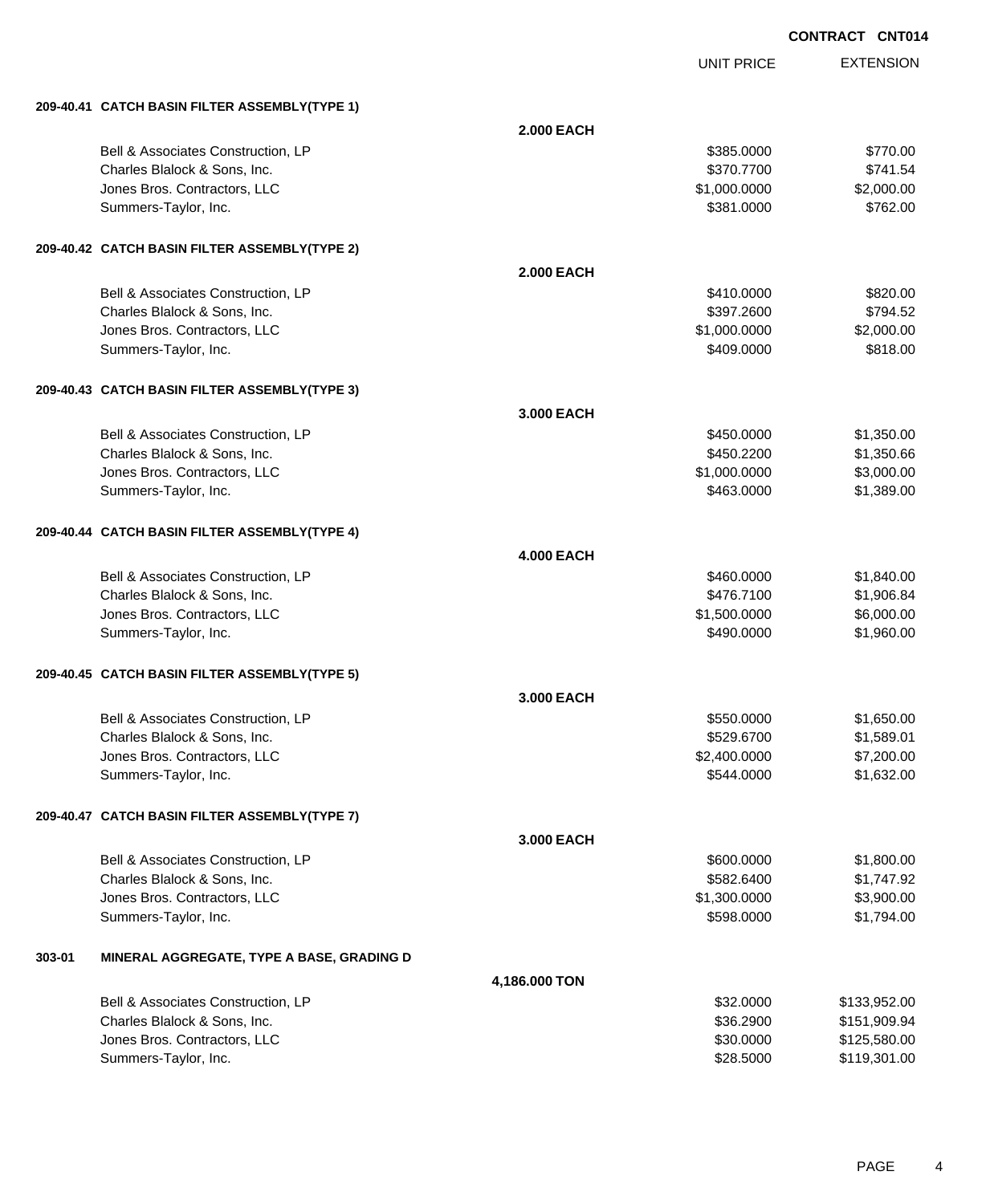|        |                                                                 |                  |                   | <b>CONTRACT CNT014</b> |
|--------|-----------------------------------------------------------------|------------------|-------------------|------------------------|
|        |                                                                 |                  | <b>UNIT PRICE</b> | <b>EXTENSION</b>       |
|        | 303-10.01 MINERAL AGGREGATE (SIZE 57)                           |                  |                   |                        |
|        |                                                                 | 15.000 TON       |                   |                        |
|        | Bell & Associates Construction, LP                              |                  | \$65.0000         | \$975.00               |
|        | Charles Blalock & Sons, Inc.                                    |                  | \$43.7800         | \$656.70               |
|        | Jones Bros. Contractors, LLC                                    |                  | \$75.0000         | \$1,125.00             |
|        | Summers-Taylor, Inc.                                            |                  | \$40.0000         | \$600.00               |
|        | 307-01.08 ASPHALT CONCRETE MIX (PG64-22) (BPMB-HM) GRADING B-M2 |                  |                   |                        |
|        |                                                                 | 348,000 TON      |                   |                        |
|        | Bell & Associates Construction, LP                              |                  | \$115.0000        | \$40,020.00            |
|        | Charles Blalock & Sons, Inc.                                    |                  | \$98.1100         | \$34,142.28            |
|        | Jones Bros. Contractors, LLC                                    |                  | \$105.8000        | \$36,818.40            |
|        | Summers-Taylor, Inc.                                            |                  | \$113.0000        | \$39,324.00            |
|        | 307-02.01 ASPHALT CONCRETE MIX (PG70-22) (BPMB-HM) GRADING A    |                  |                   |                        |
|        |                                                                 | 560,000 TON      |                   |                        |
|        | Bell & Associates Construction, LP                              |                  | \$120.0000        | \$67,200.00            |
|        | Charles Blalock & Sons, Inc.                                    |                  | \$101.4600        | \$56,817.60            |
|        | Jones Bros. Contractors, LLC                                    |                  | \$109.4000        | \$61,264.00            |
|        | Summers-Taylor, Inc.                                            |                  | \$117.0000        | \$65,520.00            |
|        | 307-02.08 ASPHALT CONCRETE MIX (PG70-22) (BPMB-HM) GRADING B-M2 |                  |                   |                        |
|        |                                                                 | 141,000 TON      |                   |                        |
|        | Bell & Associates Construction, LP                              |                  | \$135.0000        | \$19,035.00            |
|        | Charles Blalock & Sons, Inc.                                    |                  | \$112.9400        | \$15,924.54            |
|        | Jones Bros. Contractors, LLC                                    |                  | \$121.8000        | \$17,173.80            |
|        | Summers-Taylor, Inc.                                            |                  | \$130.0000        | \$18,330.00            |
| 402-01 | BITUMINOUS MATERIAL FOR PRIME COAT (PC)                         |                  |                   |                        |
|        |                                                                 | <b>5.000 TON</b> |                   |                        |
|        | Bell & Associates Construction, LP                              |                  | \$885.0000        | \$4,425.00             |
|        | Charles Blalock & Sons, Inc.                                    |                  | \$741.6000        | \$3,708.00             |
|        | Jones Bros. Contractors, LLC                                    |                  | \$800.0000        | \$4,000.00             |
|        | Summers-Taylor, Inc.                                            |                  | \$855.0000        | \$4,275.00             |
| 403-01 | BITUMINOUS MATERIAL FOR TACK COAT (TC)                          |                  |                   |                        |
|        |                                                                 | 3.000 TON        |                   |                        |
|        | Bell & Associates Construction, LP                              |                  | \$1,050.0000      | \$3,150.00             |
|        | Charles Blalock & Sons, Inc.                                    |                  | \$880.6500        | \$2,641.95             |
|        | Jones Bros. Contractors, LLC                                    |                  | \$950.0000        | \$2,850.00             |
|        | Summers-Taylor, Inc.                                            |                  | \$1,020.0000      | \$3,060.00             |
|        | 411-01.10 ACS MIX(PG64-22) GRADING D                            |                  |                   |                        |
|        |                                                                 | 165.000 TON      |                   |                        |
|        | Bell & Associates Construction, LP                              |                  | \$150.0000        | \$24,750.00            |
|        | Charles Blalock & Sons, Inc.                                    |                  | \$127.9300        | \$21,108.45            |
|        | Jones Bros. Contractors, LLC                                    |                  | \$138.0000        | \$22,770.00            |

Summers-Taylor, Inc. \$148.0000 \$24,420.00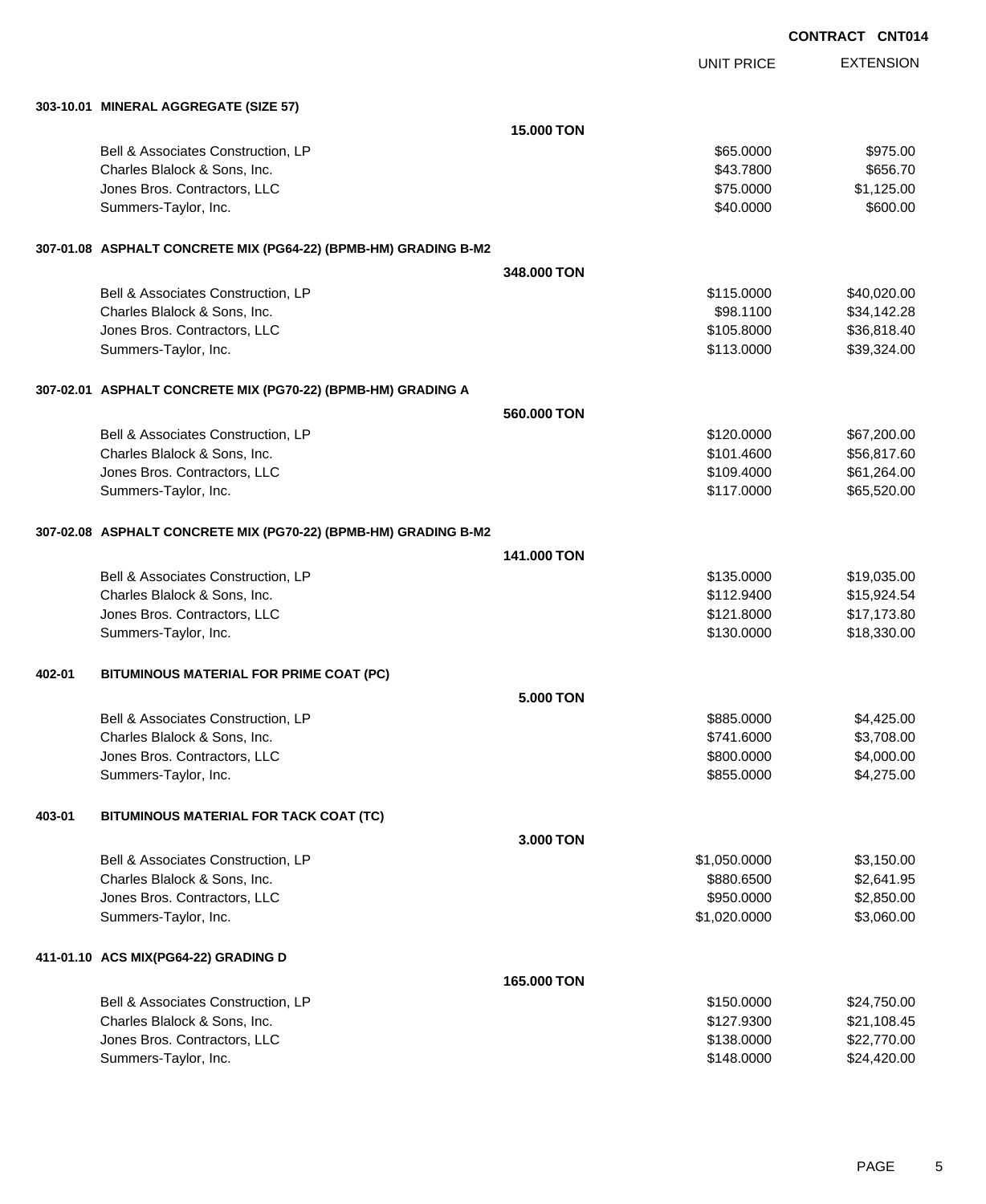UNIT PRICE

| 411-02.10 ACS MIX(PG70-22) GRADING D            |              |              |              |
|-------------------------------------------------|--------------|--------------|--------------|
|                                                 | 140.000 TON  |              |              |
| Bell & Associates Construction, LP              |              | \$160.0000   | \$22,400.00  |
| Charles Blalock & Sons, Inc.                    |              | \$136.7300   | \$19,142.20  |
| Jones Bros. Contractors, LLC                    |              | \$147.5000   | \$20,650.00  |
| Summers-Taylor, Inc.                            |              | \$157.0000   | \$21,980.00  |
| 415-01.03 COLD PLANING BITUMINOUS PAVEMENT      |              |              |              |
|                                                 | 43.000 C.Y.  |              |              |
| Bell & Associates Construction, LP              |              | \$165.0000   | \$7,095.00   |
| Charles Blalock & Sons, Inc.                    |              | \$140.9000   | \$6,058.70   |
| Jones Bros. Contractors, LLC                    |              | \$152.0000   | \$6,536.00   |
| Summers-Taylor, Inc.                            |              | \$162.0000   | \$6,966.00   |
| 604-01.01 CLASS A CONCRETE (ROADWAY)            |              |              |              |
|                                                 | 85.000 C.Y.  |              |              |
| Bell & Associates Construction, LP              |              | \$650.0000   | \$55,250.00  |
| Charles Blalock & Sons, Inc.                    |              | \$1,115.2800 | \$94,798.80  |
| Jones Bros. Contractors, LLC                    |              | \$500.0000   | \$42,500.00  |
| Summers-Taylor, Inc.                            |              | \$662.0000   | \$56,270.00  |
| 604-01.20 BOX TUBE SAFETY RAIL                  |              |              |              |
|                                                 | 170.000 L.F. |              |              |
| Bell & Associates Construction, LP              |              | \$240.0000   | \$40,800.00  |
| Charles Blalock & Sons, Inc.                    |              | \$233.6100   | \$39,713.70  |
| Jones Bros. Contractors, LLC                    |              | \$200.0000   | \$34,000.00  |
| Summers-Taylor, Inc.                            |              | \$235.0000   | \$39,950.00  |
| 607-03.02 18" CONCRETE PIPE CULVERT (CLASS III) |              |              |              |
|                                                 | 588.000 L.F. |              |              |
| Bell & Associates Construction, LP              |              | \$120.0000   | \$70,560.00  |
| Charles Blalock & Sons, Inc.                    |              | \$170.4500   | \$100,224.60 |
| Jones Bros. Contractors, LLC                    |              | \$75.0000    | \$44,100.00  |
| Summers-Taylor, Inc.                            |              | \$129.0000   | \$75,852.00  |
| 607-05.02 24" CONCRETE PIPE CULVERT (CLASS III) |              |              |              |
|                                                 | 183.000 L.F. |              |              |
| Bell & Associates Construction, LP              |              | \$140.0000   | \$25,620.00  |
| Charles Blalock & Sons, Inc.                    |              | \$166.7700   | \$30,518.91  |
| Jones Bros. Contractors, LLC                    |              | \$90.0000    | \$16,470.00  |
| Summers-Taylor, Inc.                            |              | \$110.0000   | \$20,130.00  |
| 607-06.02 30" CONCRETE PIPE CULVERT (CLASS III) |              |              |              |
|                                                 | 108.000 L.F. |              |              |
| Bell & Associates Construction, LP              |              | \$165.0000   | \$17,820.00  |
| Charles Blalock & Sons, Inc.                    |              | \$223.9600   | \$24,187.68  |
| Jones Bros. Contractors, LLC                    |              | \$125.0000   | \$13,500.00  |
| Summers-Taylor, Inc.                            |              | \$252.0000   | \$27,216.00  |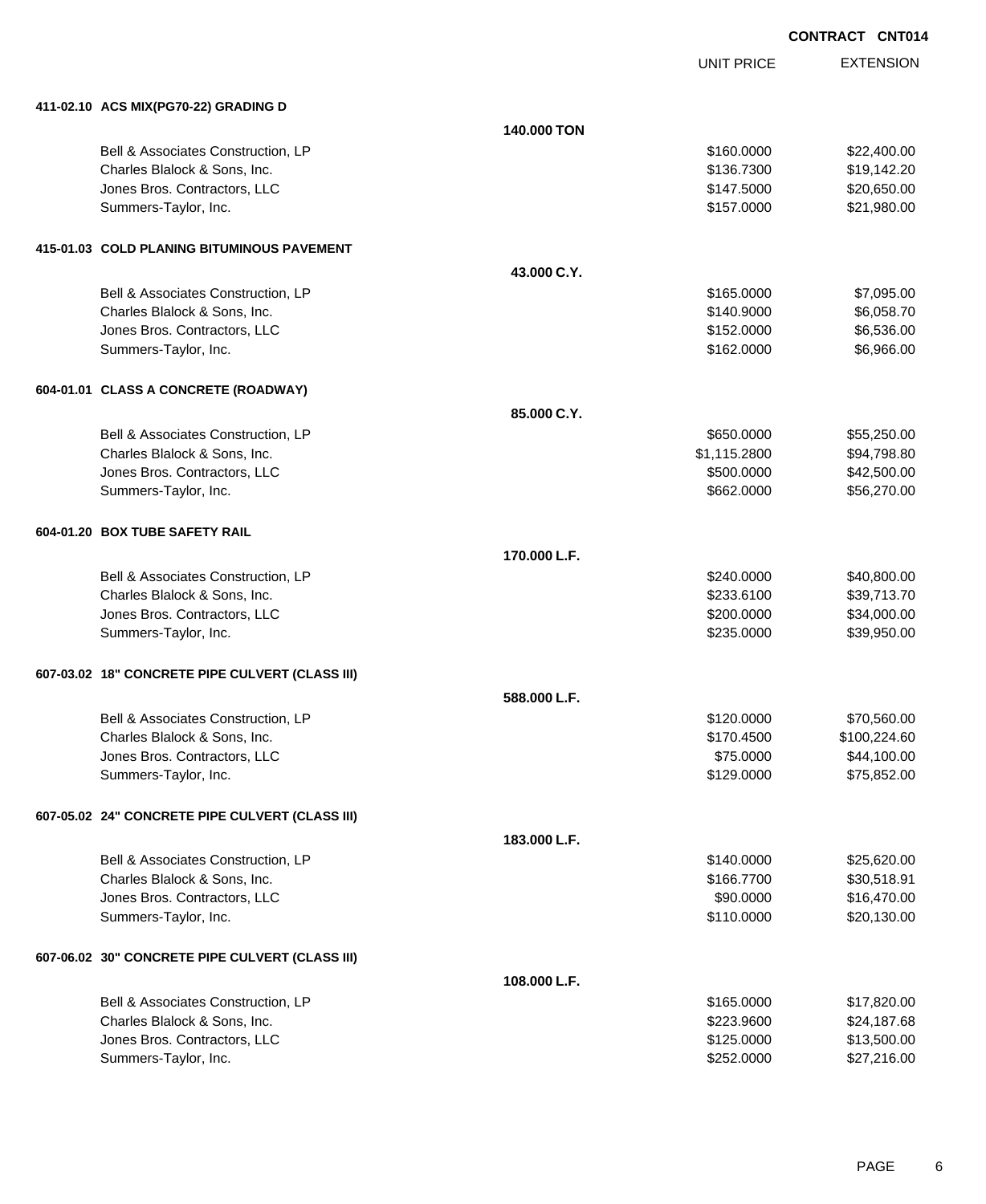|                                                                |                   |                   | <b>CONTRACT CNT014</b> |
|----------------------------------------------------------------|-------------------|-------------------|------------------------|
|                                                                |                   | <b>UNIT PRICE</b> | <b>EXTENSION</b>       |
| 607-18.01 CULVERT INSPECTION WITH CAMERA                       |                   |                   |                        |
|                                                                | 450,000 L.F.      |                   |                        |
| Bell & Associates Construction, LP                             |                   | \$4.7000          | \$2,115.00             |
| Charles Blalock & Sons, Inc.                                   |                   | \$10.3000         | \$4,635.00             |
| Jones Bros. Contractors, LLC                                   |                   | \$3.0000          | \$1,350.00             |
| Summers-Taylor, Inc.                                           |                   | \$6.8000          | \$3,060.00             |
| 607-50.50 PRECAST CONCRETE BOX CULVERT (UNDERGRND DET. SYSTEM) |                   |                   |                        |
|                                                                | 1.000 LS          |                   |                        |
| Bell & Associates Construction, LP                             |                   | \$380,000.0000    | \$380,000.00           |
| Charles Blalock & Sons, Inc.                                   |                   | \$351,470.1500    | \$351,470.15           |
| Jones Bros. Contractors, LLC                                   |                   | \$420,000.0000    | \$420,000.00           |
| Summers-Taylor, Inc.                                           |                   | \$750,000.0000    | \$750,000.00           |
| 611-01.02 MANHOLES, > 4' - 8' DEPTH                            |                   |                   |                        |
|                                                                | <b>1.000 EACH</b> |                   |                        |
| Bell & Associates Construction, LP                             |                   | \$11,550.0000     | \$11,550.00            |
| Charles Blalock & Sons, Inc.                                   |                   | \$7,988.6300      | \$7,988.63             |
| Jones Bros. Contractors, LLC                                   |                   | \$7,600.0000      | \$7,600.00             |
| Summers-Taylor, Inc.                                           |                   | \$4,760.0000      | \$4,760.00             |
| 611-05.01 TRENCH DRAINS                                        |                   |                   |                        |
|                                                                | 60.000 L.F.       |                   |                        |
| Bell & Associates Construction, LP                             |                   | \$250.0000        | \$15,000.00            |
| Charles Blalock & Sons, Inc.                                   |                   | \$415.9900        | \$24,959.40            |
| Jones Bros. Contractors, LLC                                   |                   | \$195.0000        | \$11,700.00            |
| Summers-Taylor, Inc.                                           |                   | \$301.0000        | \$18,060.00            |
| 611-10.01 CATCH BASINS, TYPE 10, 0' - 4' DEPTH                 |                   |                   |                        |
|                                                                | <b>1.000 EACH</b> |                   |                        |
| Bell & Associates Construction, LP                             |                   | \$4,500.0000      | \$4,500.00             |
| Charles Blalock & Sons, Inc.                                   |                   | \$3,272.1600      | \$3,272.16             |
| Jones Bros. Contractors, LLC                                   |                   | \$4,100.0000      | \$4,100.00             |
| Summers-Taylor, Inc.                                           |                   | \$3,600.0000      | \$3,600.00             |
| 611-10.02 CATCH BASINS, TYPE 10, > 4' - 8' DEPTH               |                   |                   |                        |
|                                                                | <b>2.000 EACH</b> |                   |                        |
| Bell & Associates Construction, LP                             |                   | \$6,200.0000      | \$12,400.00            |
| Charles Blalock & Sons, Inc.                                   |                   | \$5,203.9300      | \$10,407.86            |
| Jones Bros. Contractors, LLC                                   |                   | \$5,300.0000      | \$10,600.00            |
| Summers-Taylor, Inc.                                           |                   | \$4,010.0000      | \$8,020.00             |
| 611-12.01 CATCH BASINS, TYPE 12, 0' - 4' DEPTH                 |                   |                   |                        |
|                                                                | <b>1.000 EACH</b> |                   |                        |
| Bell & Associates Construction, LP                             |                   | \$4,900.0000      | \$4,900.00             |
| Charles Blalock & Sons, Inc.                                   |                   | \$3,708.0300      | \$3,708.03             |
| Jones Bros. Contractors, LLC                                   |                   | \$4,300.0000      | \$4,300.00             |
| Summers-Taylor, Inc.                                           |                   | \$3,980.0000      | \$3,980.00             |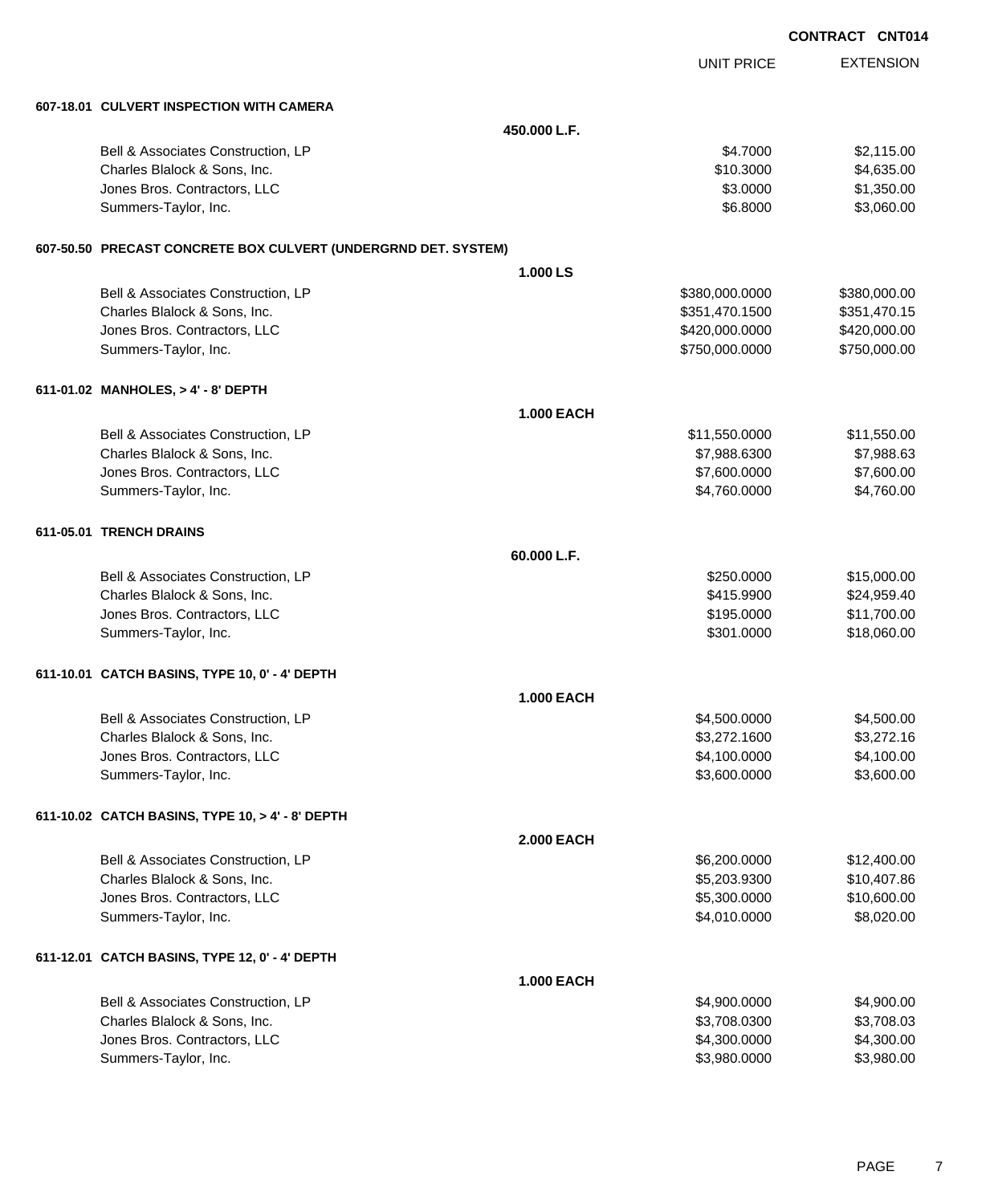| <b>CONTRACT CNT014</b> |  |
|------------------------|--|
|                        |  |

UNIT PRICE

| 611-12.02 CATCH BASINS, TYPE 12, $> 4'$ - 8' DEPTH |
|----------------------------------------------------|
|                                                    |

| 611-12.02 CATCH BASINS, TYPE 12, > 4' - 8' DEPTH   |                   |               |             |
|----------------------------------------------------|-------------------|---------------|-------------|
|                                                    | <b>4.000 EACH</b> |               |             |
| Bell & Associates Construction, LP                 |                   | \$8,100.0000  | \$32,400.00 |
| Charles Blalock & Sons, Inc.                       |                   | \$5,242.9300  | \$20,971.72 |
| Jones Bros. Contractors, LLC                       |                   | \$5,200.0000  | \$20,800.00 |
| Summers-Taylor, Inc.                               |                   | \$6,940.0000  | \$27,760.00 |
| 611-12.03 CATCH BASINS, TYPE 12, > 8' - 12' DEPTH  |                   |               |             |
|                                                    | <b>1.000 EACH</b> |               |             |
| Bell & Associates Construction, LP                 |                   | \$16,000.0000 | \$16,000.00 |
| Charles Blalock & Sons, Inc.                       |                   | \$5,874.7200  | \$5,874.72  |
| Jones Bros. Contractors, LLC                       |                   | \$4,900.0000  | \$4,900.00  |
| Summers-Taylor, Inc.                               |                   | \$14,400.0000 | \$14,400.00 |
| 611-12.04 CATCH BASINS, TYPE 12, > 12' - 16' DEPTH |                   |               |             |
|                                                    | <b>2.000 EACH</b> |               |             |
| Bell & Associates Construction, LP                 |                   | \$10,500.0000 | \$21,000.00 |
| Charles Blalock & Sons, Inc.                       |                   | \$10,116.9800 | \$20,233.96 |
| Jones Bros. Contractors, LLC                       |                   | \$7,700.0000  | \$15,400.00 |
| Summers-Taylor, Inc.                               |                   | \$8,380.0000  | \$16,760.00 |
| 611-14.02 CATCH BASINS, TYPE 14, > 4' - 8' DEPTH   |                   |               |             |
|                                                    | <b>4.000 EACH</b> |               |             |
| Bell & Associates Construction, LP                 |                   | \$9,250.0000  | \$37,000.00 |
| Charles Blalock & Sons, Inc.                       |                   | \$9,781.3500  | \$39,125.40 |
| Jones Bros. Contractors, LLC                       |                   | \$8,300.0000  | \$33,200.00 |
| Summers-Taylor, Inc.                               |                   | \$8,220.0000  | \$32,880.00 |
| 611-42.01 CATCH BASINS, TYPE 42, 0' - 4' DEPTH     |                   |               |             |
|                                                    | <b>1.000 EACH</b> |               |             |
| Bell & Associates Construction, LP                 |                   | \$4,500.0000  | \$4,500.00  |
| Charles Blalock & Sons, Inc.                       |                   | \$5,621.8500  | \$5,621.85  |
| Jones Bros. Contractors, LLC                       |                   | \$5,500.0000  | \$5,500.00  |
| Summers-Taylor, Inc.                               |                   | \$3,760.0000  | \$3,760.00  |
| 611-42.02 CATCH BASINS, TYPE 42, > 4' - 8' DEPTH   |                   |               |             |
|                                                    | <b>1.000 EACH</b> |               |             |
| Bell & Associates Construction, LP                 |                   | \$4,900.0000  | \$4,900.00  |
| Charles Blalock & Sons, Inc.                       |                   | \$6,064.1600  | \$6,064.16  |
| Jones Bros. Contractors, LLC                       |                   | \$5,100.0000  | \$5,100.00  |
| Summers-Taylor, Inc.                               |                   | \$4,210.0000  | \$4,210.00  |
| 701-01.01 CONCRETE SIDEWALK (4 ")                  |                   |               |             |
|                                                    | 4,470.000 S.F.    |               |             |
| Bell & Associates Construction, LP                 |                   | \$6.6000      | \$29,502.00 |
| Charles Blalock & Sons, Inc.                       |                   | \$7.6200      | \$34,061.40 |
| Jones Bros. Contractors, LLC                       |                   | \$6.0000      | \$26,820.00 |
| Summers-Taylor, Inc.                               |                   | \$7.5000      | \$33,525.00 |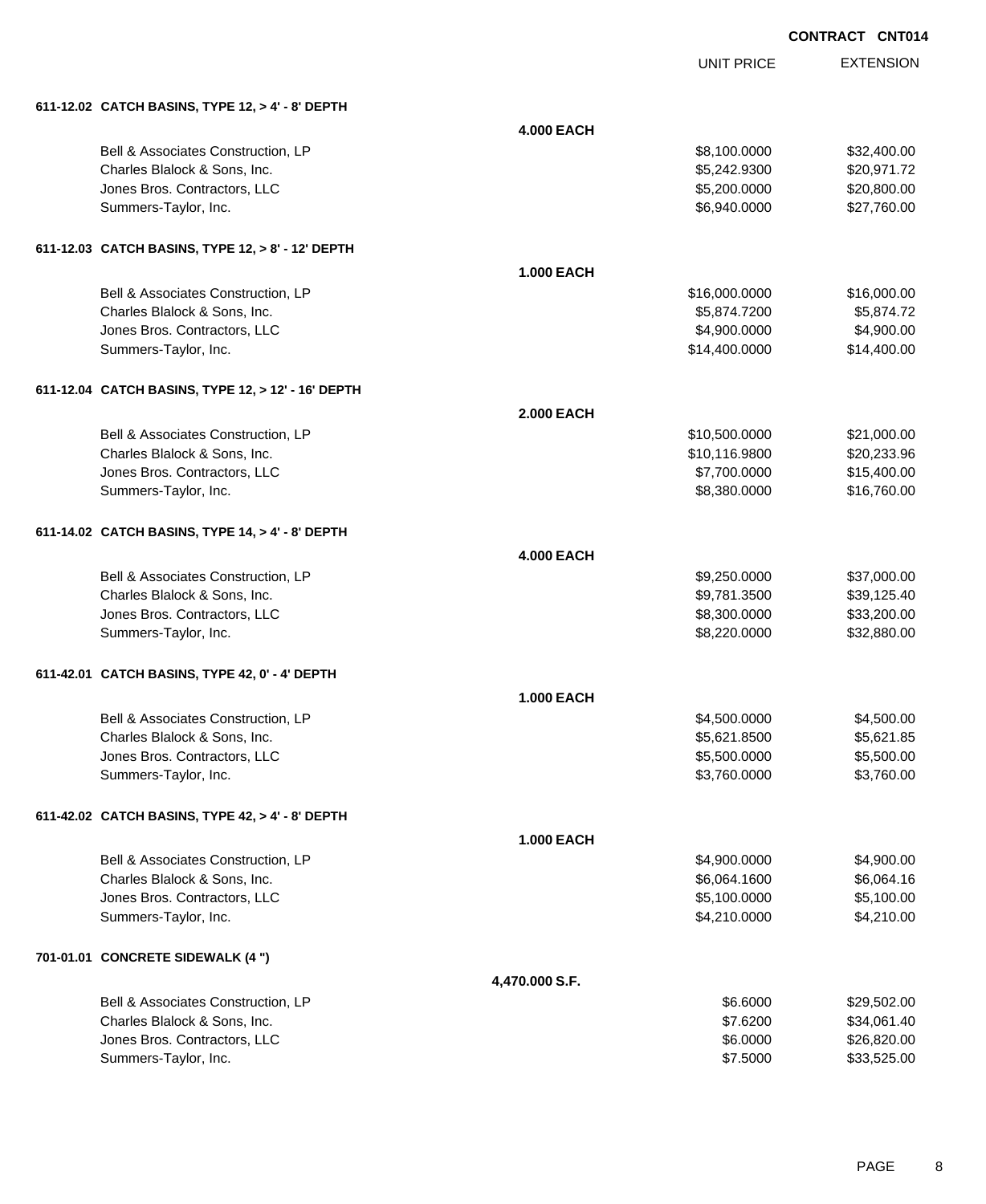**EXTENSION CONTRACT CNT014** UNIT PRICE **701-02 CONCRETE DRIVEWAY 308.000 S.F.** Bell & Associates Construction, LP 62,984.52 Charles Blalock & Sons, Inc. \$17.9100 \$5,516.28 Jones Bros. Contractors, LLC \$8.7500 \$2,695.00 Summers-Taylor, Inc. \$12.8000 \$3,942.40 **701-02.03 CONCRETE CURB RAMP 842.000 S.F.** Bell & Associates Construction, LP 6. The State of the State of State State State State State State State State State State State State State State State State State State State State State State State State State State St Charles Blalock & Sons, Inc. 6. 2012. The State of the State of the State of State of State of State of State of State of State of State of State of State of State of State of State of State of State of State of State of S Jones Bros. Contractors, LLC \$21.0000 \$17,682.00 Summers-Taylor, Inc. \$42.8000 \$36,037.60 **702-01 CONCRETE CURB 2.000 C.Y.** Bell & Associates Construction, LP 66 and the state of the state of the state of the state of the state of the state of the state of the state of the state of the state of the state of the state of the state of the state o Charles Blalock & Sons, Inc. \$2,348.0300 \$4,696.06 Unnes Bros. Contractors, LLC 6. The state of the state of the state of the state of the state of the state of the state of the state of the state of the state of the state of the state of the state of the state of the stat Summers-Taylor, Inc. \$810.0000 \$1,620.00 **702-03 CONCRETE COMBINED CURB & GUTTER 75.000 C.Y.** Bell & Associates Construction, LP 645,750.00 Charles Blalock & Sons, Inc. 6. 2012. The Superintendent State of the Superintendent State State State State State State State State State State State State State State State State State State State State State State State versions and the set of the set of the set of the set of the set of the set of the set of the set of the set of the set of the set of the set of the set of the set of the set of the set of the set of the set of the set of

#### **707-01.11 CHAIN LINK FENCE (6 FOOT)**

|                                    | 100.000 L.F. |            |
|------------------------------------|--------------|------------|
| Bell & Associates Construction, LP | \$30,0000    | \$3,000.00 |
| Charles Blalock & Sons, Inc.       | \$28,8400    | \$2,884.00 |
| Jones Bros. Contractors, LLC       | \$28,0000    | \$2,800.00 |
| Summers-Taylor, Inc.               | \$25,0000    | \$2,500,00 |

**1.000 EACH**

**50.000 TON**

Summers-Taylor, Inc. \$32,025.00 \$32,025.00

### **707-01.13 GATE - CHAIN-LINK FENCE-6 FOOT (BRIDGE END)**

|                                        | 1.000 EACH   |            |
|----------------------------------------|--------------|------------|
| Bell & Associates Construction, LP     | \$2,200,0000 | \$2,200.00 |
| Charles Blalock & Sons, Inc.           | \$2,060.0000 | \$2,060.00 |
| Jones Bros. Contractors, LLC           | \$2,000.0000 | \$2,000.00 |
| Summers-Taylor, Inc.                   | \$1.035.0000 | \$1,035.00 |
| 709-05.05 MACHINED RIP-RAP (CLASS A-3) |              |            |

| Bell & Associates Construction. LP | \$45,0000 | \$2,250,00 |
|------------------------------------|-----------|------------|
| Charles Blalock & Sons, Inc.       | \$42,2800 | \$2.114.00 |
| Jones Bros, Contractors, LLC       | \$45,0000 | \$2,250,00 |
| Summers-Taylor, Inc.               | \$54,0000 | \$2,700.00 |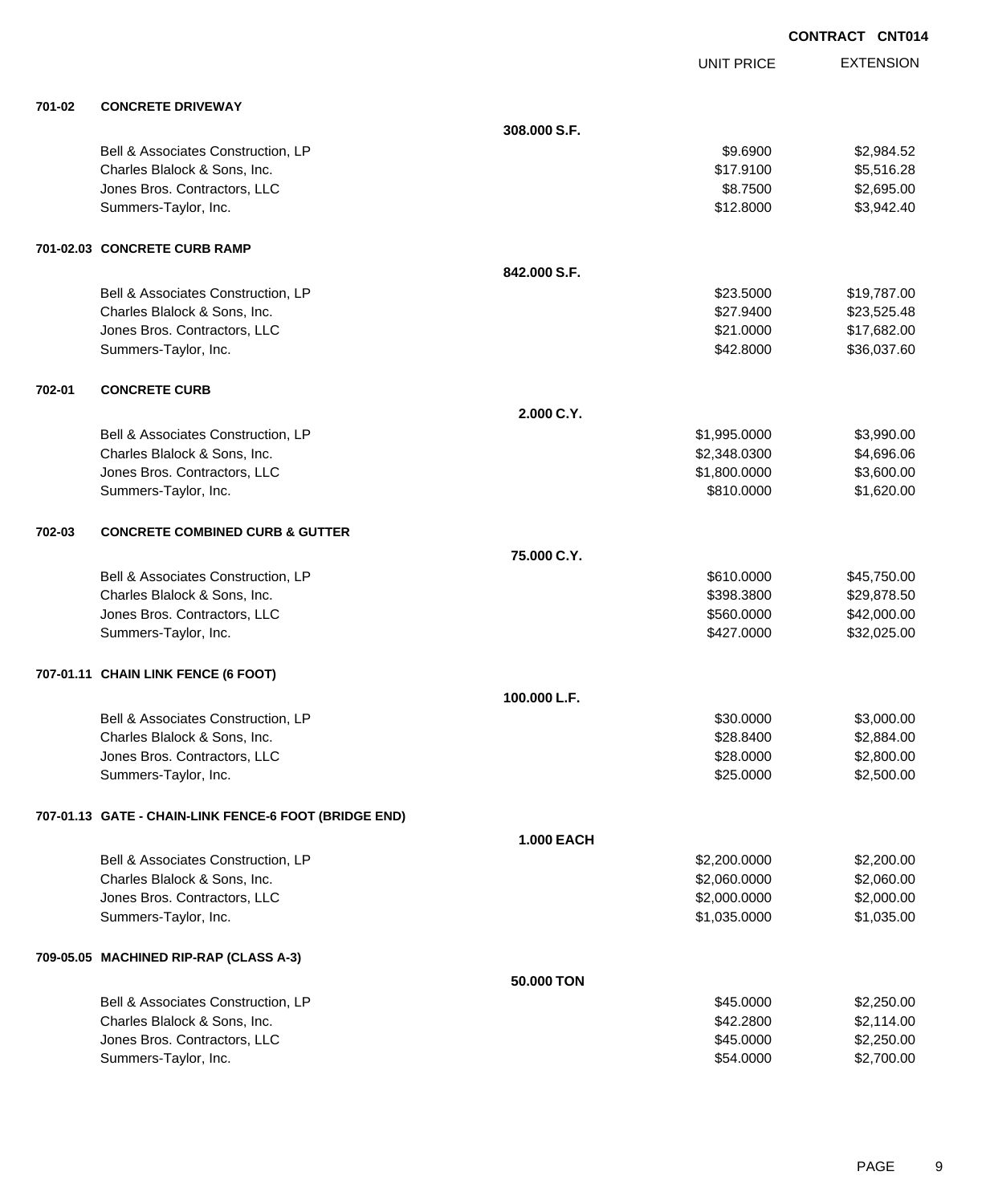UNIT PRICE

|        | 709-05.06 MACHINED RIP-RAP (CLASS A-1)         |              |               |             |
|--------|------------------------------------------------|--------------|---------------|-------------|
|        |                                                | 24.000 TON   |               |             |
|        | Bell & Associates Construction, LP             |              | \$45.0000     | \$1,080.00  |
|        | Charles Blalock & Sons, Inc.                   |              | \$52.9500     | \$1,270.80  |
|        | Jones Bros. Contractors, LLC                   |              | \$45.0000     | \$1,080.00  |
|        | Summers-Taylor, Inc.                           |              | \$54.0000     | \$1,296.00  |
| 712-01 | <b>TRAFFIC CONTROL</b>                         |              |               |             |
|        |                                                | 1.000 LS     |               |             |
|        | Bell & Associates Construction, LP             |              | \$1,600.0000  | \$1,600.00  |
|        | Charles Blalock & Sons, Inc.                   |              | \$35,000.0000 | \$35,000.00 |
|        | Jones Bros. Contractors, LLC                   |              | \$30,000.0000 | \$30,000.00 |
|        | Summers-Taylor, Inc.                           |              | \$65,100.0000 | \$65,100.00 |
|        | 712-02.02 INTERCONNECTED PORTABLE BARRIER RAIL |              |               |             |
|        |                                                | 200.000 L.F. |               |             |
|        | Bell & Associates Construction, LP             |              | \$48.0000     | \$9,600.00  |
|        | Charles Blalock & Sons, Inc.                   |              | \$56.7400     | \$11,348.00 |
|        | Jones Bros. Contractors, LLC                   |              | \$20.0000     | \$4,000.00  |
|        | Summers-Taylor, Inc.                           |              | \$36.0000     | \$7,200.00  |
|        | 712-04.01 FLEXIBLE DRUMS (CHANNELIZING)        |              |               |             |
|        |                                                | 100.000 EACH |               |             |
|        | Bell & Associates Construction, LP             |              | \$32.0000     | \$3,200.00  |
|        | Charles Blalock & Sons, Inc.                   |              | \$30.3900     | \$3,039.00  |
|        | Jones Bros. Contractors, LLC                   |              | \$29.5000     | \$2,950.00  |
|        | Summers-Taylor, Inc.                           |              | \$34.0000     | \$3,400.00  |
|        | 712-05.01 WARNING LIGHTS (TYPE A)              |              |               |             |
|        |                                                | 8.000 EACH   |               |             |
|        | Bell & Associates Construction, LP             |              | \$28.0000     | \$224.00    |
|        | Charles Blalock & Sons, Inc.                   |              | \$28.3300     | \$226.64    |
|        | Jones Bros. Contractors, LLC                   |              | \$27.5000     | \$220.00    |
|        | Summers-Taylor, Inc.                           |              | \$28.0000     | \$224.00    |
|        | 712-05.03 WARNING LIGHTS (TYPE C)              |              |               |             |
|        |                                                | 100.000 EACH |               |             |
|        | Bell & Associates Construction, LP             |              | \$28.0000     | \$2,800.00  |
|        | Charles Blalock & Sons, Inc.                   |              | \$28.3300     | \$2,833.00  |
|        | Jones Bros. Contractors, LLC                   |              | \$27.5000     | \$2,750.00  |
|        | Summers-Taylor, Inc.                           |              | \$28.0000     | \$2,800.00  |
| 712-06 | <b>SIGNS (CONSTRUCTION)</b>                    |              |               |             |
|        |                                                | 708.000 S.F. |               |             |
|        | Bell & Associates Construction, LP             |              | \$7.7500      | \$5,487.00  |
|        | Charles Blalock & Sons, Inc.                   |              | \$8.7600      | \$6,202.08  |
|        | Jones Bros. Contractors, LLC                   |              | \$8.5000      | \$6,018.00  |
|        | Summers-Taylor, Inc.                           |              | \$16.5000     | \$11,682.00 |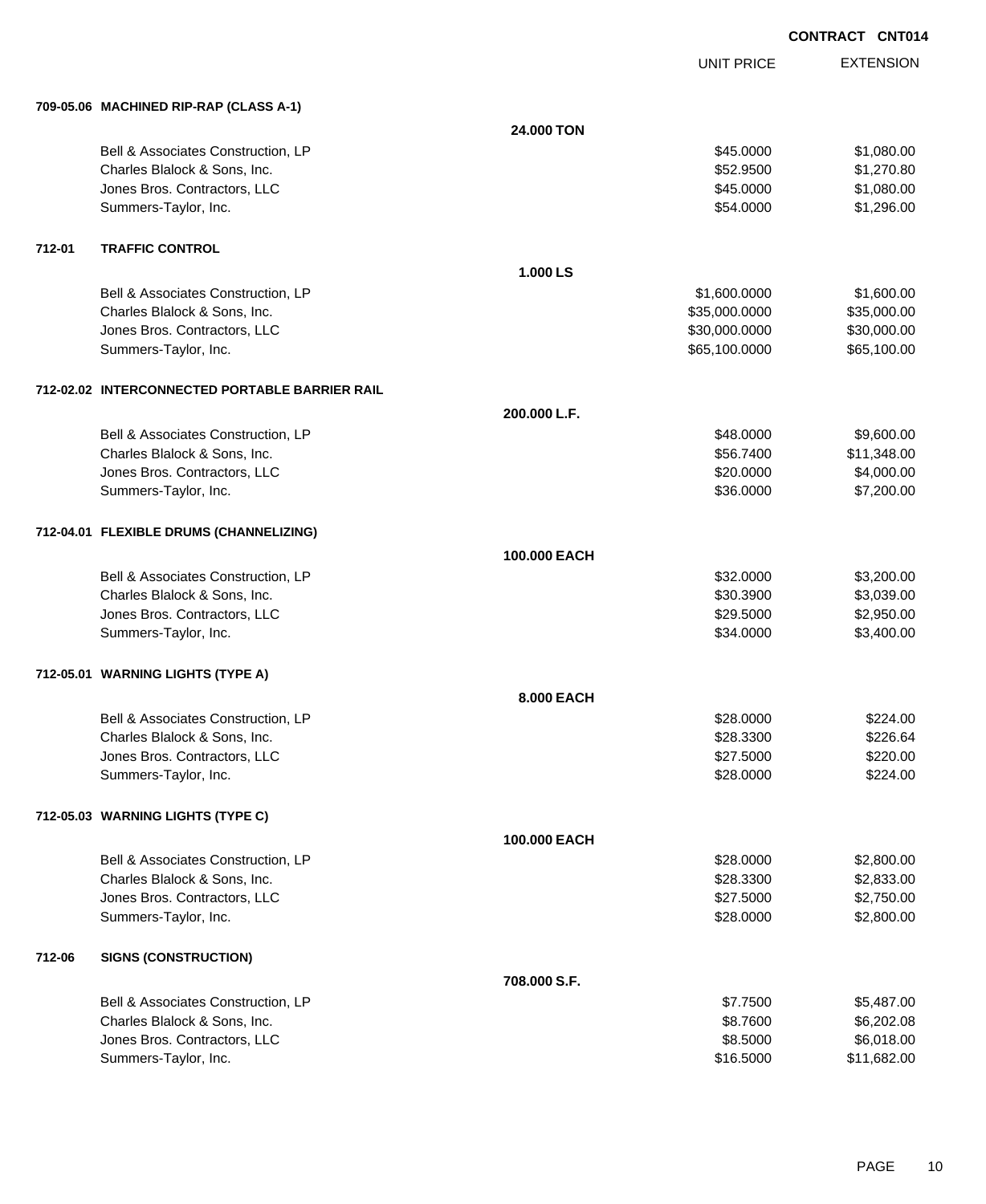| <b>CONTRACT CNT014</b> |  |
|------------------------|--|
|                        |  |

|                                                       |                   | <b>UNIT PRICE</b> | <b>EXTENSION</b> |
|-------------------------------------------------------|-------------------|-------------------|------------------|
| 712-07.03 TEMPORARY BARRICADES (TYPE III)             |                   |                   |                  |
|                                                       | 210.000 L.F.      |                   |                  |
| Bell & Associates Construction, LP                    |                   | \$19.9500         | \$4,189.50       |
| Charles Blalock & Sons, Inc.                          |                   | \$24.9800         | \$5,245.80       |
| Jones Bros. Contractors, LLC                          |                   | \$24.5000         | \$5,145.00       |
| Summers-Taylor, Inc.                                  |                   | \$19.5000         | \$4,095.00       |
| 712-08.03 ARROW BOARD (TYPE C)                        |                   |                   |                  |
|                                                       | <b>2.000 EACH</b> |                   |                  |
| Bell & Associates Construction, LP                    |                   | \$2,218.0000      | \$4,436.00       |
| Charles Blalock & Sons, Inc.                          |                   | \$3,347.5000      | \$6,695.00       |
| Jones Bros. Contractors, LLC                          |                   | \$3,250.0000      | \$6,500.00       |
| Summers-Taylor, Inc.                                  |                   | \$1,650.0000      | \$3,300.00       |
| 712-12.10 TEMPORARY CURB W/FLEXIBLE DELINEATOR        |                   |                   |                  |
|                                                       | 2,285.000 L.F.    |                   |                  |
| Bell & Associates Construction, LP                    |                   | \$51.0000         | \$116,535.00     |
| Charles Blalock & Sons, Inc.                          |                   | \$58.2000         | \$132,987.00     |
| Jones Bros. Contractors, LLC                          |                   | \$66.5000         | \$151,952.50     |
| Summers-Taylor, Inc.                                  |                   | \$51.0000         | \$116,535.00     |
| 713-11.01 "U" SECTION STEEL POSTS                     |                   |                   |                  |
|                                                       | 33.000 LB.        |                   |                  |
| Bell & Associates Construction, LP                    |                   | \$5.2000          | \$171.60         |
| Charles Blalock & Sons, Inc.                          |                   | \$5.2000          | \$171.60         |
| Jones Bros. Contractors, LLC                          |                   | \$10.0000         | \$330.00         |
| Summers-Taylor, Inc.                                  |                   | \$3.5000          | \$115.50         |
| 713-13.02 FLAT SHEET ALUMINUM SIGNS (0.080" THICK)    |                   |                   |                  |
|                                                       | 44.000 S.F.       |                   |                  |
| Bell & Associates Construction, LP                    |                   | \$4.3000          | \$189.20         |
| Charles Blalock & Sons, Inc.                          |                   | \$4.1600          | \$183.04         |
| Jones Bros. Contractors, LLC                          |                   | \$25.0000         | \$1,100.00       |
| Summers-Taylor, Inc.                                  |                   | \$16.0000         | \$704.00         |
| 713-15<br><b>REMOVAL OF SIGNS, POSTS AND FOOTINGS</b> |                   |                   |                  |
|                                                       | 1.000LS           |                   |                  |
| Bell & Associates Construction, LP                    |                   | \$330.0000        | \$330.00         |
| Charles Blalock & Sons, Inc.                          |                   | \$312.1200        | \$312.12         |
| Jones Bros. Contractors, LLC                          |                   | \$1,000.0000      | \$1,000.00       |
| Summers-Taylor, Inc.                                  |                   | \$820.0000        | \$820.00         |
| 713-16.01 CHANGEABLE MESSAGE SIGN UNIT                |                   |                   |                  |
|                                                       | 3.000 EACH        |                   |                  |
| Bell & Associates Construction, LP                    |                   | \$10,000.0000     | \$30,000.00      |
| Charles Blalock & Sons, Inc.                          |                   | \$4,789.5000      | \$14,368.50      |
| Jones Bros. Contractors, LLC                          |                   | \$4,650.0000      | \$13,950.00      |
| Summers-Taylor, Inc.                                  |                   | \$7,100.0000      | \$21,300.00      |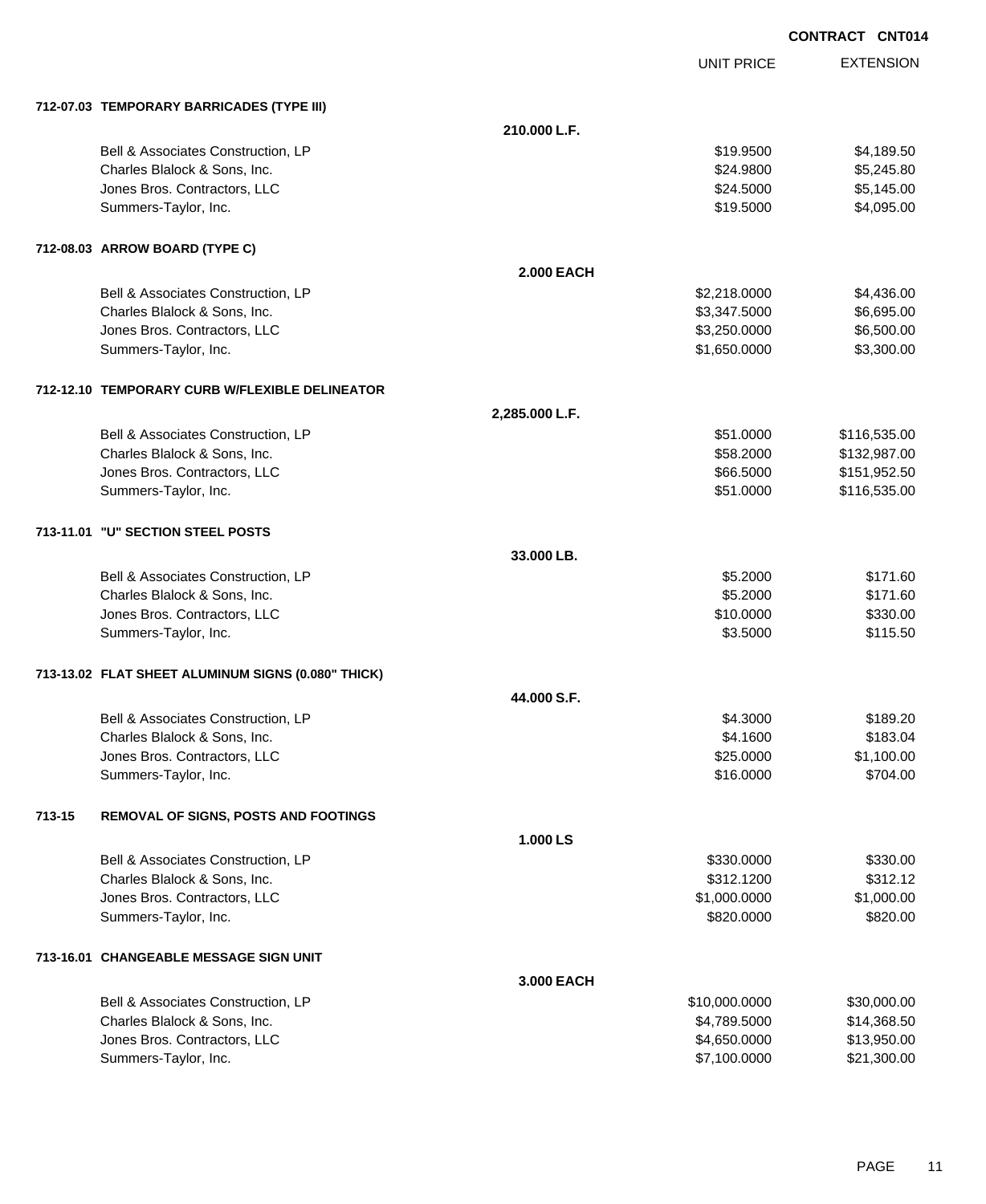|                                                                   |                    | <b>UNIT PRICE</b> | <b>EXTENSION</b> |
|-------------------------------------------------------------------|--------------------|-------------------|------------------|
| 713-16.41 RELOCATE SIGN                                           |                    |                   |                  |
|                                                                   | 1.000 LS           |                   |                  |
| Bell & Associates Construction, LP                                |                    | \$2,900.0000      | \$2,900.00       |
| Charles Blalock & Sons, Inc.                                      |                    | \$1,545.0000      | \$1,545.00       |
| Jones Bros. Contractors, LLC                                      |                    | \$1,500.0000      | \$1,500.00       |
| Summers-Taylor, Inc.                                              |                    | \$120.0000        | \$120.00         |
| 713-30.09 BARRIER MOUNTED SIGN SUPPORT                            |                    |                   |                  |
|                                                                   | <b>5.000 EACH</b>  |                   |                  |
| Bell & Associates Construction, LP                                |                    | \$525.0000        | \$2,625.00       |
| Charles Blalock & Sons, Inc.                                      |                    | \$494.1900        | \$2,470.95       |
| Jones Bros. Contractors, LLC                                      |                    | \$650.0000        | \$3,250.00       |
| Summers-Taylor, Inc.                                              |                    | \$110.0000        | \$550.00         |
| 716-01.21 SNOWPLOWABLE RAISED PAVEMENT MARKERS (BI-DIR) (1 COLOR) |                    |                   |                  |
|                                                                   | <b>13,000 EACH</b> |                   |                  |
| Bell & Associates Construction, LP                                |                    | \$80.0000         | \$1,040.00       |
| Charles Blalock & Sons, Inc.                                      |                    | \$77.2500         | \$1,004.25       |
| Jones Bros. Contractors, LLC                                      |                    | \$75.0000         | \$975.00         |
| Summers-Taylor, Inc.                                              |                    | \$80.0000         | \$1,040.00       |
| 716-01.22 SNOWPLOWABLE RAISED PAVMENT MARKERS (MONO-DIR)(1 COLOR) |                    |                   |                  |
|                                                                   | 16.000 EACH        |                   |                  |
| Bell & Associates Construction, LP                                |                    | \$80.0000         | \$1,280.00       |
| Charles Blalock & Sons, Inc.                                      |                    | \$77.2500         | \$1,236.00       |
| Jones Bros. Contractors, LLC                                      |                    | \$75.0000         | \$1,200.00       |
| Summers-Taylor, Inc.                                              |                    | \$80.0000         | \$1,280.00       |
| 716-02.04 PLASTIC PAVEMENT MARKING(CHANNELIZATION STRIPING)       |                    |                   |                  |
|                                                                   | 13.000 S.Y.        |                   |                  |
| Bell & Associates Construction, LP                                |                    | \$20.0000         | \$260.00         |
| Charles Blalock & Sons, Inc.                                      |                    | \$19.3100         | \$251.03         |
| Jones Bros. Contractors, LLC                                      |                    | \$18.7500         | \$243.75         |
| Summers-Taylor, Inc.                                              |                    | \$20.0000         | \$260.00         |
| 716-02.05 PLASTIC PAVEMENT MARKING (STOP LINE)                    |                    |                   |                  |
|                                                                   | 150.000 L.F.       |                   |                  |
| Bell & Associates Construction, LP                                |                    | \$11.0000         | \$1,650.00       |
| Charles Blalock & Sons, Inc.                                      |                    | \$10.3000         | \$1,545.00       |
| Jones Bros. Contractors, LLC                                      |                    | \$10.0000         | \$1,500.00       |
| Summers-Taylor, Inc.                                              |                    | \$11.0000         | \$1,650.00       |
| 716-02.06 PLASTIC PAVEMENT MARKING (TURN LANE ARROW)              |                    |                   |                  |
|                                                                   | <b>4.000 EACH</b>  |                   |                  |
| Bell & Associates Construction, LP                                |                    | \$165.0000        | \$660.00         |
| Charles Blalock & Sons, Inc.                                      |                    | \$154.5000        | \$618.00         |
| Jones Bros. Contractors, LLC                                      |                    | \$150.0000        | \$600.00         |
| Summers-Taylor, Inc.                                              |                    | \$160.0000        | \$640.00         |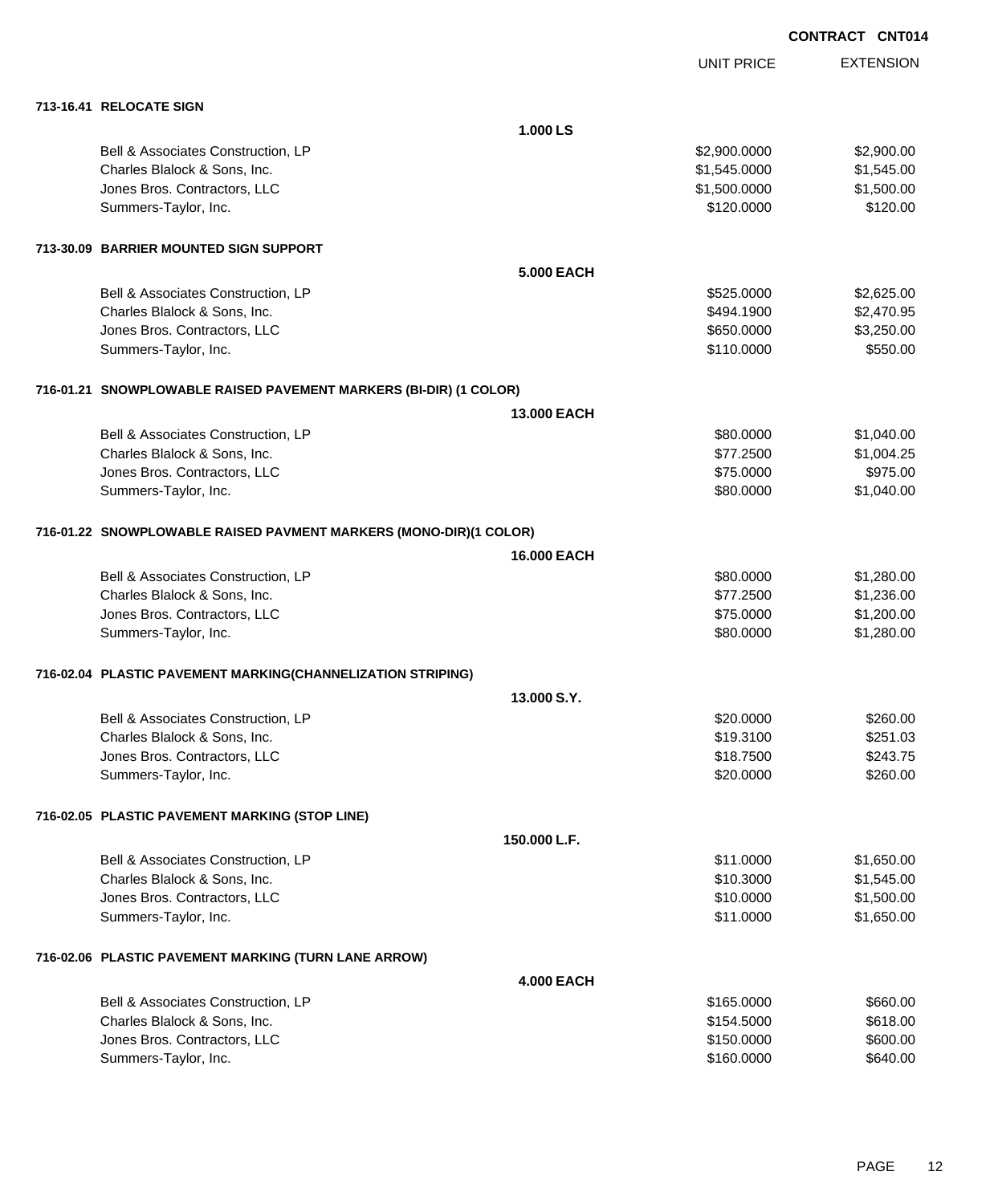|                                                              |              |                   | <b>CONTRACT CNT014</b> |
|--------------------------------------------------------------|--------------|-------------------|------------------------|
|                                                              |              | <b>UNIT PRICE</b> | <b>EXTENSION</b>       |
| 716-02.08 PLASTIC PAVEMENT MARKING (8" DOTTED LINE)          |              |                   |                        |
|                                                              | 82.000 L.F.  |                   |                        |
| Bell & Associates Construction, LP                           |              | \$1.6500          | \$135.30               |
| Charles Blalock & Sons, Inc.                                 |              | \$1.5500          | \$127.10               |
| Jones Bros. Contractors, LLC                                 |              | \$1.5000          | \$123.00               |
| Summers-Taylor, Inc.                                         |              | \$2.0000          | \$164.00               |
| 716-02.09 PLASTIC PAVEMENT MARKING (LONGITUDINAL CROSS-WALK) |              |                   |                        |
|                                                              | 320,000 L.F. |                   |                        |
| Bell & Associates Construction, LP                           |              | \$20.5000         | \$6,560.00             |
| Charles Blalock & Sons, Inc.                                 |              | \$19.3100         | \$6,179.20             |
| Jones Bros. Contractors, LLC                                 |              | \$18.7500         | \$6,000.00             |
| Summers-Taylor, Inc.                                         |              | \$20.0000         | \$6,400.00             |
| 716-04.13 PLASTIC PAVEMENT MARKING (BIKELANE SYMBOL & ARROW) |              |                   |                        |
|                                                              | 8.000 EACH   |                   |                        |
| Bell & Associates Construction, LP                           |              | \$415.0000        | \$3,320.00             |
| Charles Blalock & Sons, Inc.                                 |              | \$386.2500        | \$3,090.00             |
| Jones Bros. Contractors, LLC                                 |              | \$375.0000        | \$3,000.00             |
| Summers-Taylor, Inc.                                         |              | \$400.0000        | \$3,200.00             |
| 716-04.21 GREEN TEXTURED BIKE LANE                           |              |                   |                        |
|                                                              | 13,000 S.Y.  |                   |                        |
| Bell & Associates Construction, LP                           |              | \$135.0000        | \$1,755.00             |
| Charles Blalock & Sons, Inc.                                 |              | \$128.7500        | \$1,673.75             |
| Jones Bros. Contractors, LLC                                 |              | \$125.0000        | \$1,625.00             |
| Summers-Taylor, Inc.                                         |              | \$135.0000        | \$1,755.00             |
| 716-05.01 PAINTED PAVEMENT MARKING (4" LINE)                 |              |                   |                        |
|                                                              | 1.000 L.M    |                   |                        |
| Bell & Associates Construction, LP                           |              | \$860.0000        | \$860.00               |
| Charles Blalock & Sons, Inc.                                 |              | \$798.2500        | \$798.25               |
| Jones Bros. Contractors, LLC                                 |              | \$775.0000        | \$775.00               |
| Summers-Taylor, Inc.                                         |              | \$830.0000        | \$830.00               |
| 716-09.72 WET REFLECTIVE PAVEMEMT MARKING (4"LINE)           |              |                   |                        |
|                                                              | 1.100 L.M.   |                   |                        |
| Bell & Associates Construction, LP                           |              | \$20,000.0000     | \$22,000.00            |
| Charles Blalock & Sons, Inc.                                 |              | \$19,312.5000     | \$21,243.75            |
| Jones Bros. Contractors, LLC                                 |              | \$18,750.0000     | \$20,625.00            |
| Summers-Taylor, Inc.                                         |              | \$20,025.0000     | \$22,027.50            |
| 716-13.01 SPRAY THERMO PVMT MRKNG (60 mil) (4IN LINE)        |              |                   |                        |
|                                                              | 0.250 L.M.   |                   |                        |
| Bell & Associates Construction, LP                           |              | \$8,250.0000      | \$2,062.50             |
| Charles Blalock & Sons, Inc.                                 |              | \$7,725.0000      | \$1,931.25             |
| Jones Bros. Contractors, LLC                                 |              | \$7,500.0000      | \$1,875.00             |
| Summers-Taylor, Inc.                                         |              | \$8,010.0000      | \$2,002.50             |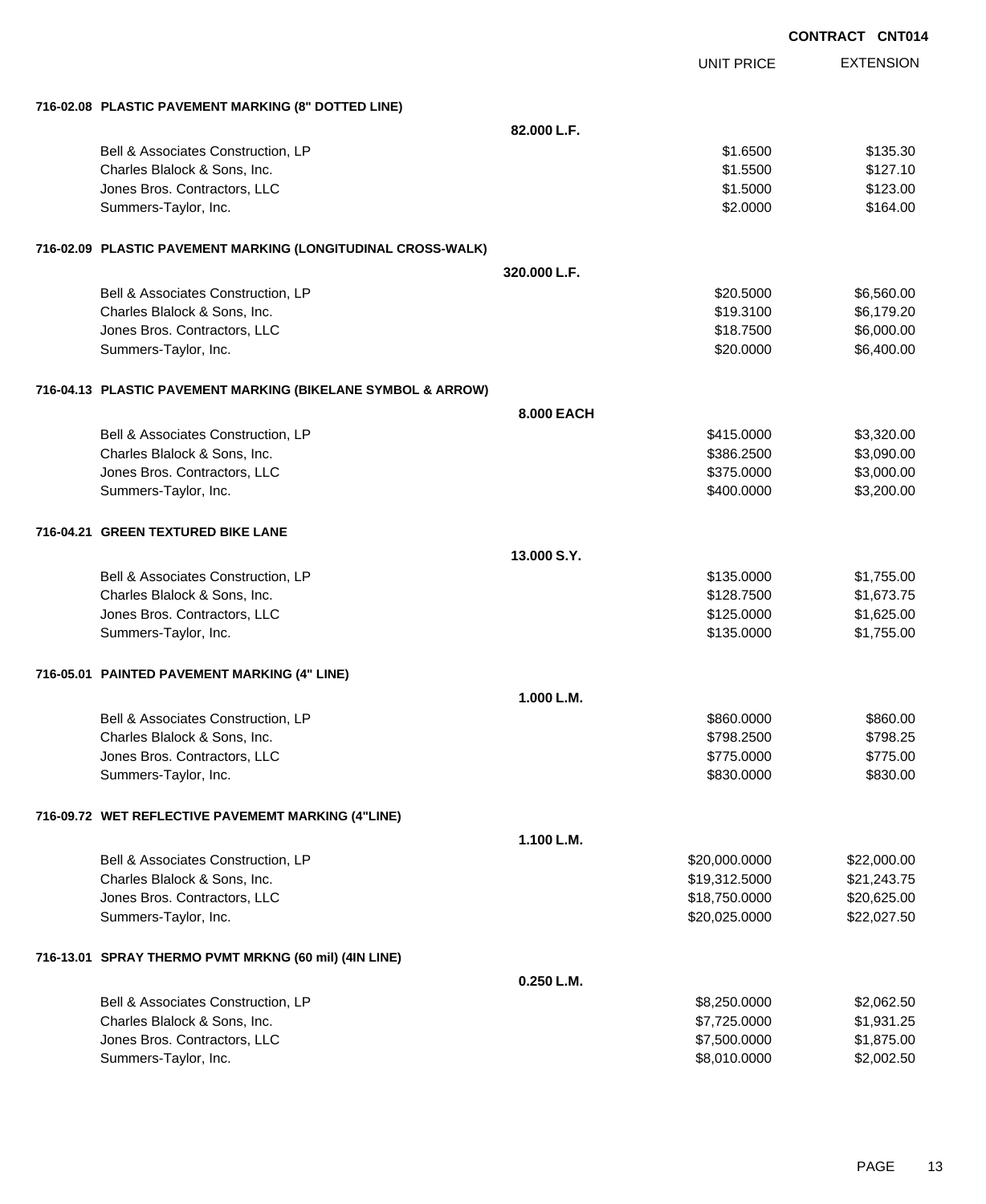|        |                                                              |                   | <b>UNIT PRICE</b> | <b>EXTENSION</b> |
|--------|--------------------------------------------------------------|-------------------|-------------------|------------------|
|        | 716-13.02 SPRAY THERMO PVMT MRKNG (60 mil) (6IN LINE)        |                   |                   |                  |
|        |                                                              | 0.100 L.M.        |                   |                  |
|        | Bell & Associates Construction, LP                           |                   | \$11,000.0000     | \$1,100.00       |
|        | Charles Blalock & Sons, Inc.                                 |                   | \$10,300.0000     | \$1,030.00       |
|        | Jones Bros. Contractors, LLC                                 |                   | \$10,000.0000     | \$1,000.00       |
|        | Summers-Taylor, Inc.                                         |                   | \$10,700.0000     | \$1,070.00       |
|        | 716-13.04 SPRAY THERMO PVMT MRKNG (60 mil) (4IN DOTTED LINE) |                   |                   |                  |
|        |                                                              | 67.000 L.F.       |                   |                  |
|        | Bell & Associates Construction, LP                           |                   | \$1,6500          | \$110.55         |
|        | Charles Blalock & Sons, Inc.                                 |                   | \$1.5500          | \$103.85         |
|        | Jones Bros. Contractors, LLC                                 |                   | \$1.5000          | \$100.50         |
|        | Summers-Taylor, Inc.                                         |                   | \$2.0000          | \$134.00         |
|        | 716-13.05 SPRAY THERMO PVMT MRKNG (60 mil) (6IN DOTTED LINE) |                   |                   |                  |
|        |                                                              | 17.000 L.F.       |                   |                  |
|        | Bell & Associates Construction, LP                           |                   | \$1.9000          | \$32.30          |
|        | Charles Blalock & Sons, Inc.                                 |                   | \$1.8000          | \$30.60          |
|        | Jones Bros. Contractors, LLC                                 |                   | \$1.9000          | \$32.30          |
|        | Summers-Taylor, Inc.                                         |                   | \$2.0000          | \$34.00          |
| 717-01 | <b>MOBILIZATION</b>                                          |                   |                   |                  |
|        |                                                              | 1.000 LS          |                   |                  |
|        | Bell & Associates Construction, LP                           |                   | \$864,000.0000    | \$864,000.00     |
|        | Charles Blalock & Sons, Inc.                                 |                   | \$912,000.0000    | \$912,000.00     |
|        | Jones Bros. Contractors, LLC                                 |                   | \$885,000.0000    | \$885,000.00     |
|        | Summers-Taylor, Inc.                                         |                   | \$990,000.0000    | \$990,000.00     |
|        | 730-01.02 REMOVAL OF SIGNAL EQUIPMENT                        |                   |                   |                  |
|        |                                                              | <b>1.000 EACH</b> |                   |                  |
|        | Bell & Associates Construction, LP                           |                   | \$3,000.0000      | \$3,000.00       |
|        | Charles Blalock & Sons, Inc.                                 |                   | \$2,865.4600      | \$2,865.46       |
|        | Jones Bros. Contractors, LLC                                 |                   | \$2,000.0000      | \$2,000.00       |
|        | Summers-Taylor, Inc.                                         |                   | \$3,203.0000      | \$3,203.00       |
|        | 730-02.09 SIGNAL HEAD ASSEMBLY (130 WITH BACKPLATE)          |                   |                   |                  |
|        |                                                              | 8.000 EACH        |                   |                  |
|        | Bell & Associates Construction, LP                           |                   | \$1,000.0000      | \$8,000.00       |
|        | Charles Blalock & Sons, Inc.                                 |                   | \$928.0300        | \$7,424.24       |
|        | Jones Bros. Contractors, LLC                                 |                   | \$875.0000        | \$7,000.00       |
|        | Summers-Taylor, Inc.                                         |                   | \$934.0000        | \$7,472.00       |
|        | 730-03.21 INSTALL PULL BOX (TYPE B)                          |                   |                   |                  |
|        |                                                              | <b>4.000 EACH</b> |                   |                  |
|        | Bell & Associates Construction, LP                           |                   | \$500.0000        | \$2,000.00       |
|        | Charles Blalock & Sons, Inc.                                 |                   | \$484.1000        | \$1,936.40       |
|        | Jones Bros. Contractors, LLC                                 |                   | \$900.0000        | \$3,600.00       |
|        | Summers-Taylor, Inc.                                         |                   | \$400.0000        | \$1,600.00       |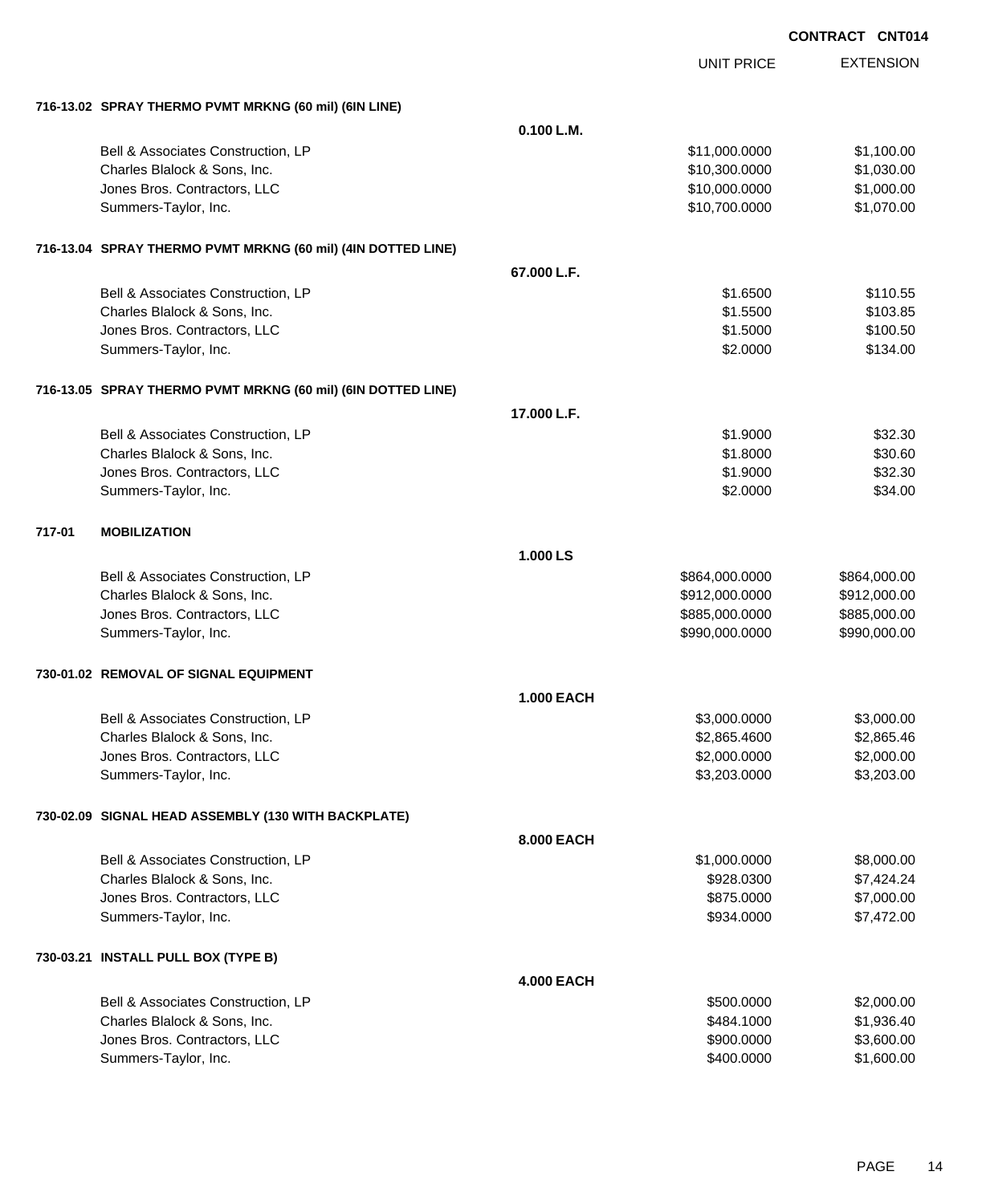| <b>CONTRACT CNT014</b> |  |
|------------------------|--|
|------------------------|--|

UNIT PRICE EXTENSION

|  |  | 730-03.23 INSTALL PULL BOX (FIBER OPTIC-TYPE A) |  |
|--|--|-------------------------------------------------|--|
|  |  |                                                 |  |

| 730-03.23 INSTALL PULL BOX (FIBER OPTIC-TYPE A) |                   |              |             |
|-------------------------------------------------|-------------------|--------------|-------------|
|                                                 | 3.000 EACH        |              |             |
| Bell & Associates Construction, LP              |                   | \$2,600.0000 | \$7,800.00  |
| Charles Blalock & Sons, Inc.                    |                   | \$2,533.8000 | \$7,601.40  |
| Jones Bros. Contractors, LLC                    |                   | \$2,000.0000 | \$6,000.00  |
| Summers-Taylor, Inc.                            |                   | \$1,388.0000 | \$4,164.00  |
| 730-03.24 INSTALL PULL BOX (FIBER OPTIC-TYPE B) |                   |              |             |
|                                                 | <b>2.000 EACH</b> |              |             |
| Bell & Associates Construction, LP              |                   | \$3,100.0000 | \$6,200.00  |
| Charles Blalock & Sons, Inc.                    |                   | \$2,814.9900 | \$5,629.98  |
| Jones Bros. Contractors, LLC                    |                   | \$2,750.0000 | \$5,500.00  |
| Summers-Taylor, Inc.                            |                   | \$1,015.0000 | \$2,030.00  |
| 730-05.01 ELECTRICAL SERVICE CONNECTION         |                   |              |             |
|                                                 | <b>1.000 EACH</b> |              |             |
| Bell & Associates Construction, LP              |                   | \$1,400.0000 | \$1,400.00  |
| Charles Blalock & Sons, Inc.                    |                   | \$1,279.2600 | \$1,279.26  |
| Jones Bros. Contractors, LLC                    |                   | \$2,500.0000 | \$2,500.00  |
| Summers-Taylor, Inc.                            |                   | \$2,030.0000 | \$2,030.00  |
| 730-08.03 SIGNAL CABLE - 7 CONDUCTOR            |                   |              |             |
|                                                 | 575,000 L.F.      |              |             |
| Bell & Associates Construction, LP              |                   | \$1.5900     | \$914.25    |
| Charles Blalock & Sons, Inc.                    |                   | \$1.4400     | \$828.00    |
| Jones Bros. Contractors, LLC                    |                   | \$0.7400     | \$425.50    |
| Summers-Taylor, Inc.                            |                   | \$2.0000     | \$1,150.00  |
| 730-08.05 SIGNAL CABLE - 12 CONDUCTOR           |                   |              |             |
|                                                 | 835.000 L.F.      |              |             |
| Bell & Associates Construction, LP              |                   | \$1.9000     | \$1,586.50  |
| Charles Blalock & Sons, Inc.                    |                   | \$1.7500     | \$1,461.25  |
| Jones Bros. Contractors, LLC                    |                   | \$1.2900     | \$1,077.15  |
| Summers-Taylor, Inc.                            |                   | \$2.5000     | \$2,087.50  |
| 730-12.02 CONDUIT 2" DIAMETER (PVC)             |                   |              |             |
|                                                 | 360.000 L.F.      |              |             |
| Bell & Associates Construction, LP              |                   | \$10.5000    | \$3,780.00  |
| Charles Blalock & Sons, Inc.                    |                   | \$9.7900     | \$3,524.40  |
| Jones Bros. Contractors, LLC                    |                   | \$6.1000     | \$2,196.00  |
| Summers-Taylor, Inc.                            |                   | \$19.2000    | \$6,912.00  |
| 730-12.13 CONDUIT 2" DIAMETER (JACK AND BORE)   |                   |              |             |
|                                                 | 1,230.000 L.F.    |              |             |
| Bell & Associates Construction, LP              |                   | \$22.0000    | \$27,060.00 |
| Charles Blalock & Sons, Inc.                    |                   | \$21.5300    | \$26,481.90 |
| Jones Bros. Contractors, LLC                    |                   | \$21.1000    | \$25,953.00 |
| Summers-Taylor, Inc.                            |                   | \$30.0000    | \$36,900.00 |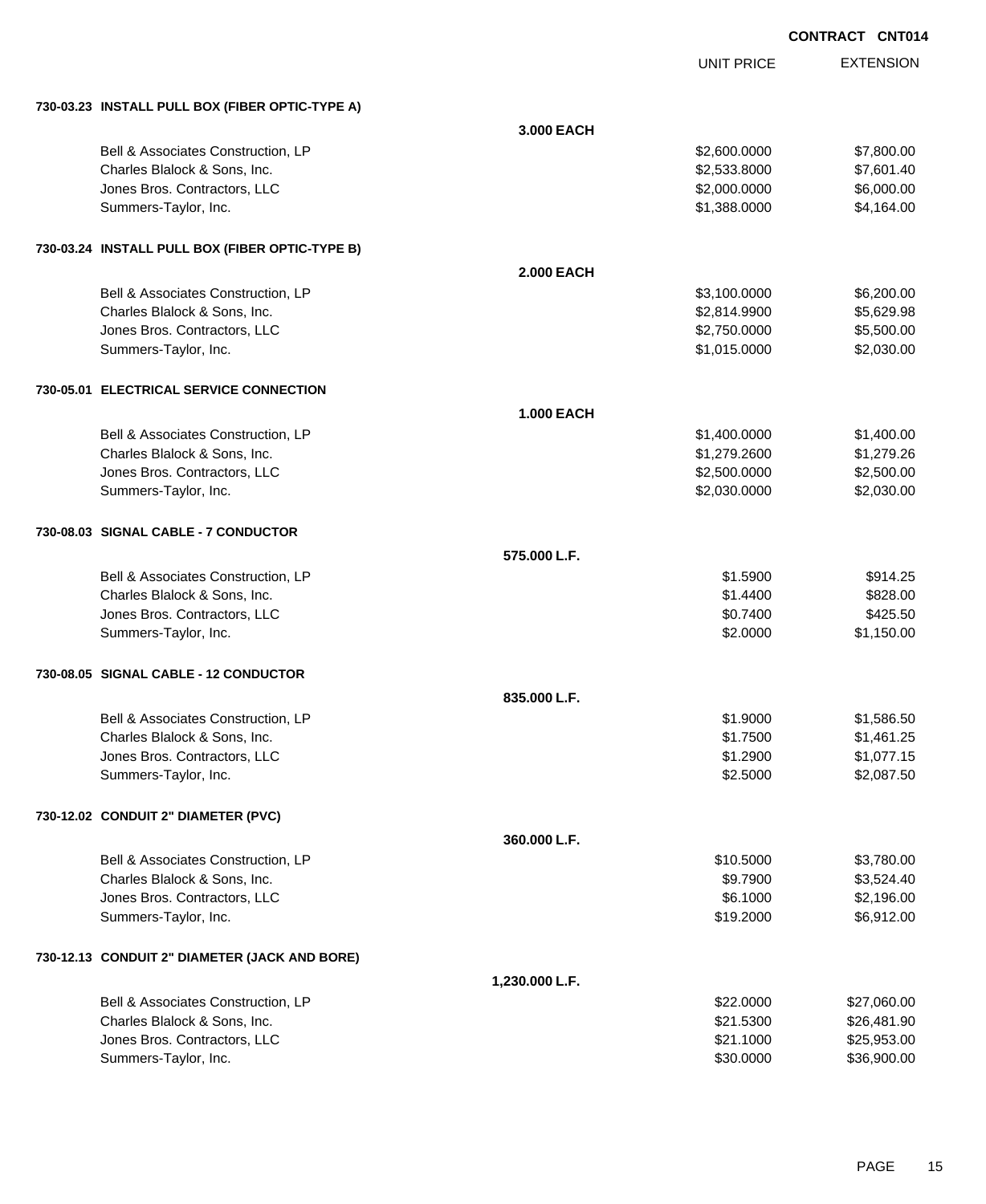|                                                                     |                   |                   | <b>CONTRACT CNT014</b> |                  |
|---------------------------------------------------------------------|-------------------|-------------------|------------------------|------------------|
|                                                                     |                   | <b>UNIT PRICE</b> |                        | <b>EXTENSION</b> |
| 730-13.07 VEHICLE DETECTOR (SIREN ACTIVATED PRIORITY CONTROL)       |                   |                   |                        |                  |
|                                                                     | <b>4.000 EACH</b> |                   |                        |                  |
| Bell & Associates Construction, LP                                  |                   | \$3,850.0000      |                        | \$15,400.00      |
| Charles Blalock & Sons, Inc.                                        |                   | \$3,589.5500      |                        | \$14,358.20      |
| Jones Bros. Contractors, LLC                                        |                   | \$2,800.0000      |                        | \$11,200.00      |
| Summers-Taylor, Inc.                                                |                   | \$3,630.0000      |                        | \$14,520.00      |
| 730-13.08 VEHICLE DETECTOR (INTERSECTION RADAR DETECTION)           |                   |                   |                        |                  |
|                                                                     | <b>1.000 EACH</b> |                   |                        |                  |
| Bell & Associates Construction, LP                                  |                   | \$34,000.0000     |                        | \$34,000.00      |
| Charles Blalock & Sons, Inc.                                        |                   | \$33,203.0800     |                        | \$33,203.08      |
| Jones Bros. Contractors, LLC                                        |                   | \$28,000.0000     |                        | \$28,000.00      |
| Summers-Taylor, Inc.                                                |                   | \$33,800.0000     |                        | \$33,800.00      |
| 730-14.01 SHIELDED DETECTOR CABLE                                   |                   |                   |                        |                  |
|                                                                     | 1,110.000 L.F.    |                   |                        |                  |
| Bell & Associates Construction, LP                                  |                   | \$1.1500          |                        | \$1,276.50       |
| Charles Blalock & Sons, Inc.                                        |                   | \$1.1300          |                        | \$1,254.30       |
| Jones Bros. Contractors, LLC                                        |                   | \$0.3500          |                        | \$388.50         |
| Summers-Taylor, Inc.                                                |                   | \$1.2000          |                        | \$1,332.00       |
| 730-15.32 CABINET (EIGHT PHASE BASE MOUNTED)                        |                   |                   |                        |                  |
|                                                                     | <b>1.000 EACH</b> |                   |                        |                  |
| Bell & Associates Construction, LP                                  |                   | \$25,500.0000     |                        | \$25,500.00      |
| Charles Blalock & Sons, Inc.                                        |                   | \$24,727.2100     |                        | \$24,727.21      |
| Jones Bros. Contractors, LLC                                        |                   | \$23,000.0000     |                        | \$23,000.00      |
| Summers-Taylor, Inc.                                                |                   | \$24,670.0000     |                        | \$24,670.00      |
| 730-16.02 EIGHT PHASE ACTUATED CONTROLLER                           |                   |                   |                        |                  |
|                                                                     | <b>1.000 EACH</b> |                   |                        |                  |
| Bell & Associates Construction, LP                                  |                   | \$4,300.0000      |                        | \$4,300.00       |
| Charles Blalock & Sons, Inc.                                        |                   | \$4,233.3000      |                        | \$4,233.30       |
| Jones Bros. Contractors, LLC                                        |                   | \$4,000.0000      |                        | \$4,000.00       |
| Summers-Taylor, Inc.                                                |                   | \$4,385.0000      |                        | \$4,385.00       |
| 730-23.80 CANTILEVER SIGNAL SUPPORT (1 ARM @ 40')                   |                   |                   |                        |                  |
|                                                                     | <b>4.000 EACH</b> |                   |                        |                  |
| Bell & Associates Construction, LP                                  |                   | \$17,000.0000     |                        | \$68,000.00      |
| Charles Blalock & Sons, Inc.                                        |                   | \$16,646.8600     |                        | \$66,587.44      |
| Jones Bros. Contractors, LLC                                        |                   | \$22,871.8800     |                        | \$91,487.52      |
| Summers-Taylor, Inc.                                                |                   | \$10,605.0000     |                        | \$42,420.00      |
| 730-26.11 COUNTDOWN PED SGNL HEAD W/AUDIBLE PUSH BUTTON & 15IN SIGN |                   |                   |                        |                  |
|                                                                     | 8.000 EACH        |                   |                        |                  |
| Bell & Associates Construction, LP                                  |                   | \$1,550.0000      |                        | \$12,400.00      |
| Charles Blalock & Sons, Inc.                                        |                   | \$1,485.2600      |                        | \$11,882.08      |
| Jones Bros. Contractors, LLC                                        |                   | \$1,800.0000      |                        | \$14,400.00      |
| Summers-Taylor, Inc.                                                |                   | \$2,240.0000      |                        | \$17,920.00      |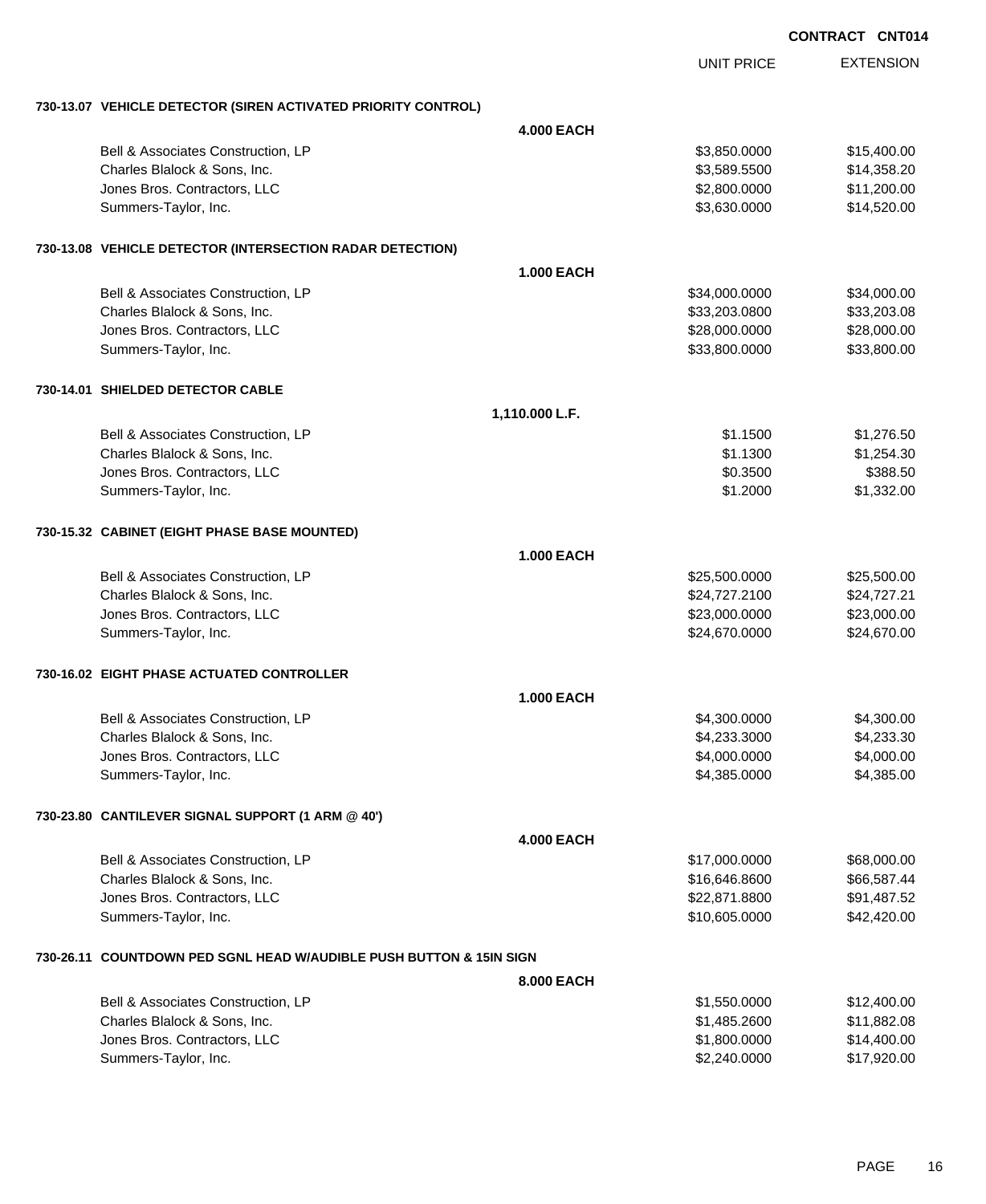UNIT PRICE

| 730-35.06 BATTERY BACK-UP AND POWER CONDITIONER |  |
|-------------------------------------------------|--|
|                                                 |  |

|        | 730-35.06 BATTERY BACK-UP AND POWER CONDITIONER   |                    |               |             |
|--------|---------------------------------------------------|--------------------|---------------|-------------|
|        |                                                   | <b>1.000 EACH</b>  |               |             |
|        | Bell & Associates Construction, LP                |                    | \$13,000.0000 | \$13,000.00 |
|        | Charles Blalock & Sons, Inc.                      |                    | \$11,846.0300 | \$11,846.03 |
|        | Jones Bros. Contractors, LLC                      |                    | \$10,870.0000 | \$10,870.00 |
|        | Summers-Taylor, Inc.                              |                    | \$11,600.0000 | \$11,600.00 |
|        | 740-10.03 GEOTEXTILE (TYPE III) (EROSION CONTROL) |                    |               |             |
|        |                                                   | 188.000 S.Y.       |               |             |
|        | Bell & Associates Construction, LP                |                    | \$6.8300      | \$1,284.04  |
|        | Charles Blalock & Sons, Inc.                      |                    | \$4.5200      | \$849.76    |
|        | Jones Bros. Contractors, LLC                      |                    | \$5.0000      | \$940.00    |
|        | Summers-Taylor, Inc.                              |                    | \$6.0000      | \$1,128.00  |
|        | 801-01.07 TEMPORARY SEEDING (WITH MULCH)          |                    |               |             |
|        |                                                   | <b>17.000 UNIT</b> |               |             |
|        | Bell & Associates Construction, LP                |                    | \$26.0000     | \$442.00    |
|        | Charles Blalock & Sons, Inc.                      |                    | \$26.4800     | \$450.16    |
|        | Jones Bros. Contractors, LLC                      |                    | \$54.0000     | \$918.00    |
|        | Summers-Taylor, Inc.                              |                    | \$28.0000     | \$476.00    |
| 801-03 | <b>WATER (SEEDING &amp; SODDING)</b>              |                    |               |             |
|        |                                                   | 21.000 M.G.        |               |             |
|        | Bell & Associates Construction, LP                |                    | \$32.0000     | \$672.00    |
|        | Charles Blalock & Sons, Inc.                      |                    | \$31.7800     | \$667.38    |
|        | Jones Bros. Contractors, LLC                      |                    | \$100.0000    | \$2,100.00  |
|        | Summers-Taylor, Inc.                              |                    | \$33.0000     | \$693.00    |
| 803-01 | <b>SODDING (NEW SOD)</b>                          |                    |               |             |
|        |                                                   | 1,915.000 S.Y.     |               |             |
|        | Bell & Associates Construction, LP                |                    | \$6.5000      | \$12,447.50 |
|        | Charles Blalock & Sons, Inc.                      |                    | \$6.3200      | \$12,102.80 |
|        | Jones Bros. Contractors, LLC                      |                    | \$6.6000      | \$12,639.00 |
|        | Summers-Taylor, Inc.                              |                    | \$6.5000      | \$12,447.50 |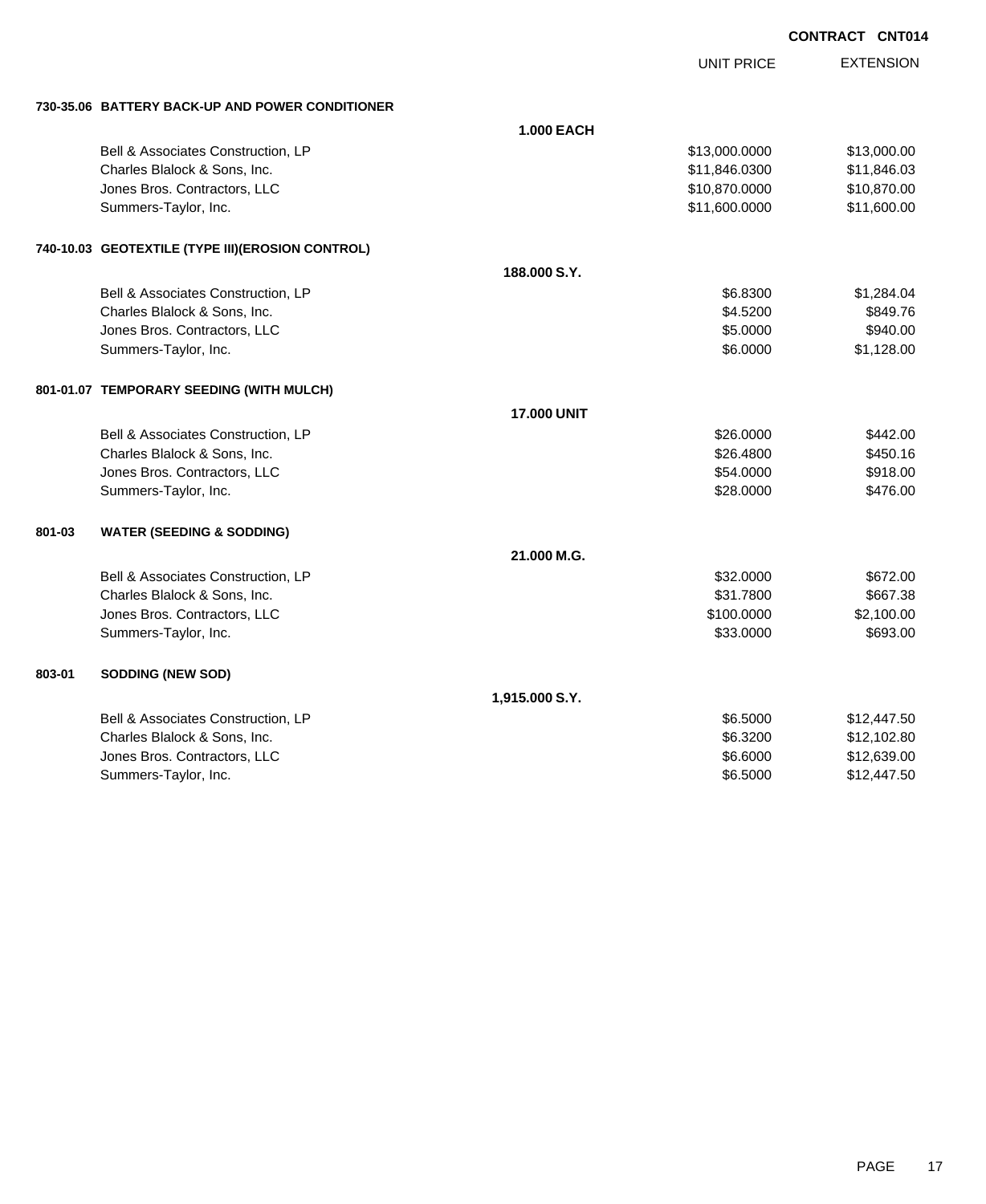|                                                              |                 |                   | <b>CONTRACT CNT014</b> |                  |
|--------------------------------------------------------------|-----------------|-------------------|------------------------|------------------|
|                                                              |                 | <b>UNIT PRICE</b> |                        | <b>EXTENSION</b> |
| <b>BRIDGE CATEGORY</b>                                       |                 |                   |                        |                  |
| 202-01.02 REMOVAL OF ASBESTOS                                |                 |                   |                        |                  |
|                                                              | 1.000 LS        |                   |                        |                  |
| Bell & Associates Construction, LP                           |                 | \$72,000.0000     |                        | \$72,000.00      |
| Charles Blalock & Sons, Inc.                                 |                 | \$67,959.4000     |                        | \$67,959.40      |
| Jones Bros. Contractors, LLC                                 |                 | \$65,980.0000     |                        | \$65,980.00      |
| Summers-Taylor, Inc.                                         |                 | \$74,000.0000     |                        | \$74,000.00      |
| 202-04.01 REMOVAL OF STRUCTURES (BRIDGE ID. NO. 47SR0010025) |                 |                   |                        |                  |
|                                                              | 1.000 LS        |                   |                        |                  |
| Bell & Associates Construction, LP                           |                 | \$705,000.0000    |                        | \$705,000.00     |
| Charles Blalock & Sons, Inc.                                 |                 | \$820,000.0000    |                        | \$820,000.00     |
| Jones Bros. Contractors, LLC                                 |                 | \$1,000,000.0000  |                        | \$1,000,000.00   |
| Summers-Taylor, Inc.                                         |                 | \$1,644,200.0000  |                        | \$1,644,200.00   |
| 204-02.01 DRY EXCAVATION (BRIDGES)                           |                 |                   |                        |                  |
|                                                              | 1,364.000 C.Y.  |                   |                        |                  |
| Bell & Associates Construction, LP                           |                 | \$14.0000         |                        | \$19,096.00      |
| Charles Blalock & Sons, Inc.                                 |                 | \$36.2300         |                        | \$49,417.72      |
| Jones Bros. Contractors, LLC                                 |                 | \$22.0000         |                        | \$30,008.00      |
| Summers-Taylor, Inc.                                         |                 | \$25.0000         |                        | \$34,100.00      |
| 204-05.01 CORE DRILLING AND SAMPLING                         |                 |                   |                        |                  |
|                                                              | 1,127.000 L.F.  |                   |                        |                  |
| Bell & Associates Construction, LP                           |                 | \$83.0000         |                        | \$93,541.00      |
| Charles Blalock & Sons, Inc.                                 |                 | \$77.2500         |                        | \$87,060.75      |
| Jones Bros. Contractors, LLC                                 |                 | \$110.0000        |                        | \$123,970.00     |
| Summers-Taylor, Inc.                                         |                 | \$84.0000         |                        | \$94,668.00      |
| 303-01.02 GRANULAR BACKFILL (BRIDGES)                        |                 |                   |                        |                  |
|                                                              | 5,432.000 TON   |                   |                        |                  |
| Bell & Associates Construction, LP                           |                 | \$41.0000         |                        | \$222,712.00     |
| Charles Blalock & Sons, Inc.                                 |                 | \$37.6700         |                        | \$204,623.44     |
| Jones Bros. Contractors, LLC                                 |                 | \$40.0000         |                        | \$217,280.00     |
| Summers-Taylor, Inc.                                         |                 | \$33.0000         |                        | \$179,256.00     |
| 602-04.01 STEEL STRUCTURES (BRIDGE NO. 1)                    |                 |                   |                        |                  |
|                                                              | 1.000 LS        |                   |                        |                  |
| Bell & Associates Construction, LP                           |                 | \$3,678,000.0000  |                        | \$3,678,000.00   |
| Charles Blalock & Sons, Inc.                                 |                 | \$3,301,255.1200  |                        | \$3,301,255.12   |
| Jones Bros. Contractors, LLC                                 |                 | \$3,000,000.0000  |                        | \$3,000,000.00   |
| Summers-Taylor, Inc.                                         |                 | \$3,276,108.0000  |                        | \$3,276,108.00   |
| 604-02.03 EPOXY COATED REINFORCING STEEL                     |                 |                   |                        |                  |
|                                                              | 601,385.000 LB. |                   |                        |                  |
| Bell & Associates Construction, LP                           |                 | \$1.1500          |                        | \$691,592.75     |
| Charles Blalock & Sons, Inc.                                 |                 | \$1.0500          |                        | \$631,454.25     |
| Jones Bros. Contractors, LLC                                 |                 | \$1.1800          |                        | \$709,634.30     |

Summers-Taylor, Inc. 6619,426.55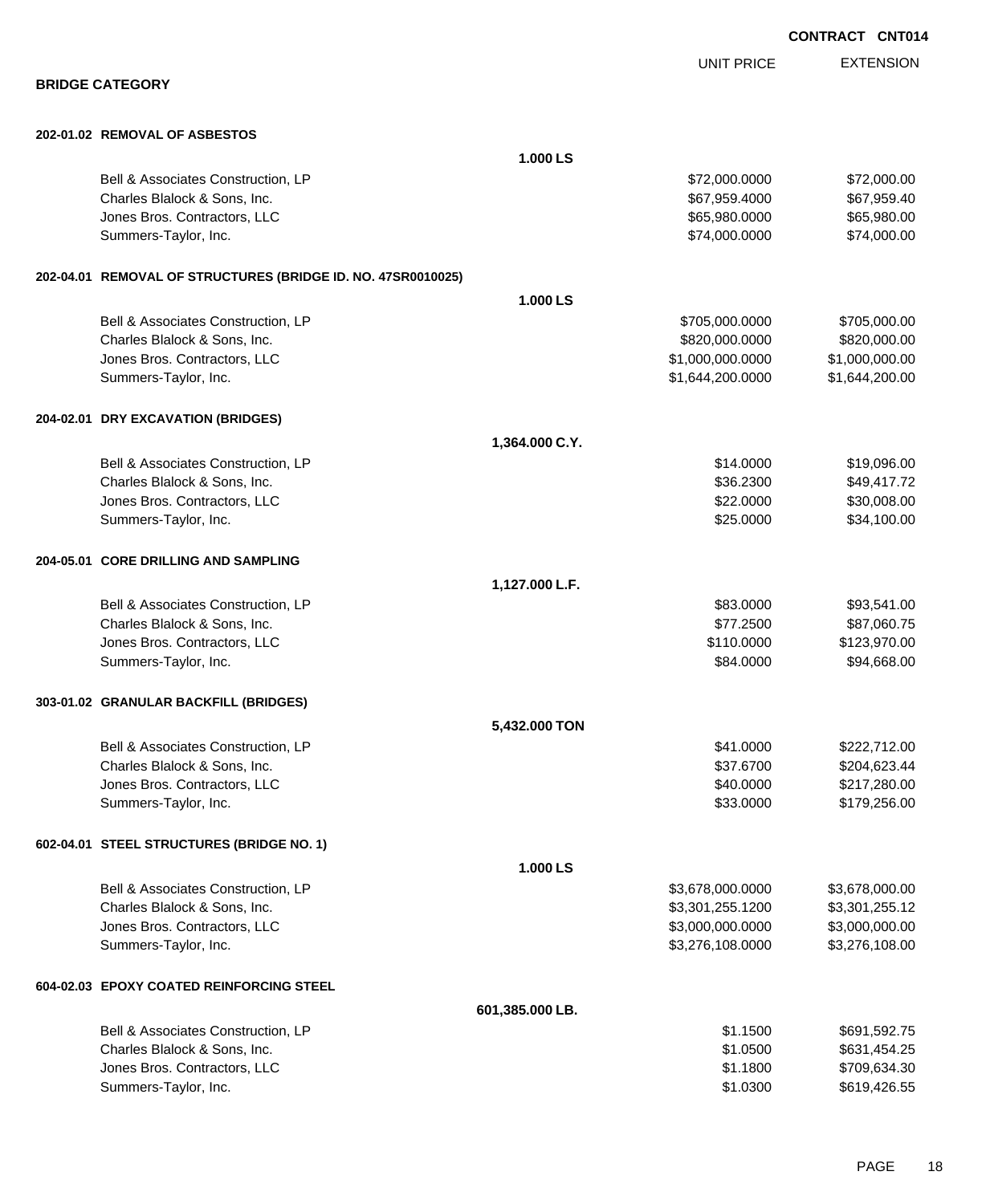|                                                   |                 |                   | <b>CONTRACT CNT014</b> |
|---------------------------------------------------|-----------------|-------------------|------------------------|
|                                                   |                 | <b>UNIT PRICE</b> | <b>EXTENSION</b>       |
| 604-03.01 CLASS A CONCRETE (BRIDGES)              |                 |                   |                        |
|                                                   | 2,232.000 C.Y.  |                   |                        |
| Bell & Associates Construction, LP                |                 | \$465.0000        | \$1,037,880.00         |
| Charles Blalock & Sons, Inc.                      |                 | \$714.4600        | \$1,594,674.72         |
| Jones Bros. Contractors, LLC                      |                 | \$500.0000        | \$1,116,000.00         |
| Summers-Taylor, Inc.                              |                 | \$465.0000        | \$1,037,880.00         |
| 604-03.02 STEEL BAR REINFORCEMENT (BRIDGES)       |                 |                   |                        |
|                                                   | 298,721.000 LB. |                   |                        |
| Bell & Associates Construction, LP                |                 | \$1.0000          | \$298,721.00           |
| Charles Blalock & Sons, Inc.                      |                 | \$0.9300          | \$277,810.53           |
| Jones Bros. Contractors, LLC                      |                 | \$1.0100          | \$301,708.21           |
| Summers-Taylor, Inc.                              |                 | \$1.1000          | \$328,593.10           |
| 604-03.04 PAVEMENT @ BRIDGE ENDS                  |                 |                   |                        |
|                                                   | 481,000 S.Y.    |                   |                        |
| Bell & Associates Construction, LP                |                 | \$225,0000        | \$108,225.00           |
| Charles Blalock & Sons, Inc.                      |                 | \$237.5200        | \$114,247.12           |
| Jones Bros. Contractors, LLC                      |                 | \$300.0000        | \$144,300.00           |
| Summers-Taylor, Inc.                              |                 | \$220.0000        | \$105,820.00           |
| 604-03.32 CLASS DS CONCRETE                       |                 |                   |                        |
|                                                   | 1,663.000 C.Y.  |                   |                        |
| Bell & Associates Construction, LP                |                 | \$525.0000        | \$873,075.00           |
| Charles Blalock & Sons, Inc.                      |                 | \$661.8400        | \$1,100,639.92         |
| Jones Bros. Contractors, LLC                      |                 | \$700.0000        | \$1,164,100.00         |
| Summers-Taylor, Inc.                              |                 | \$758,0000        | \$1,260,554.00         |
| 604-04.01 APPLIED TEXTURE FINISH (NEW STRUCTURES) |                 |                   |                        |
|                                                   | 5,320.000 S.Y.  |                   |                        |
| Bell & Associates Construction, LP                |                 | \$8.8000          | \$46,816.00            |
| Charles Blalock & Sons, Inc.                      |                 | \$8.4900          | \$45,166.80            |
| Jones Bros. Contractors, LLC                      |                 | \$7.9500          | \$42,294.00            |
| Summers-Taylor, Inc.                              |                 | \$8.7000          | \$46,284.00            |
| 604-05.31 BRIDGE DECK GROOVING (MECHANICAL)       |                 |                   |                        |
|                                                   | 5,699.000 S.Y.  |                   |                        |
| Bell & Associates Construction, LP                |                 | \$3.9000          | \$22,226.10            |
| Charles Blalock & Sons, Inc.                      |                 | \$5.8200          | \$33,168.18            |
| Jones Bros. Contractors, LLC                      |                 | \$2.2400          | \$12,765.76            |
| Summers-Taylor, Inc.                              |                 | \$4.0000          | \$22,796.00            |
| 604-07.01 RETAINING WALL (WALL NO. 1)             |                 |                   |                        |
|                                                   | 2,393.000 S.F.  |                   |                        |
| Bell & Associates Construction, LP                |                 | \$185.0000        | \$442,705.00           |
| Charles Blalock & Sons, Inc.                      |                 | \$107.0900        | \$256,266.37           |
| Jones Bros. Contractors, LLC                      |                 | \$150.0000        | \$358,950.00           |
| Summers-Taylor, Inc.                              |                 | \$272.1000        | \$651,135.30           |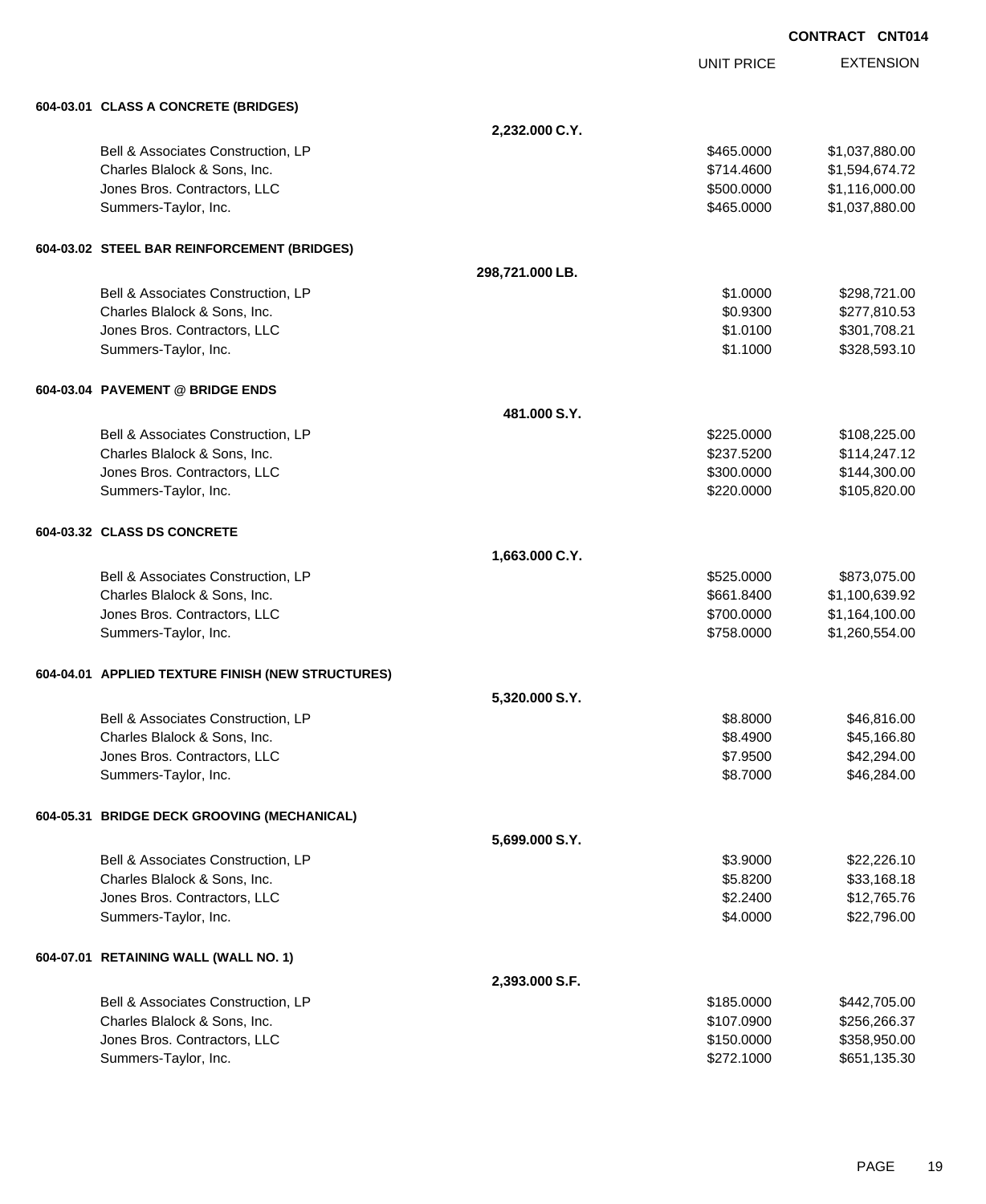|                                                      |                |                   | <b>UUNIRAUI</b><br><b>UNIVI</b> |
|------------------------------------------------------|----------------|-------------------|---------------------------------|
|                                                      |                | <b>UNIT PRICE</b> | <b>EXTENSION</b>                |
| 604-11.01 EXPANSION DEVICE (WALL NO. 2, 8" MOVEMENT) |                |                   |                                 |
|                                                      | 74.000 L.F.    |                   |                                 |
| Bell & Associates Construction, LP                   |                | \$1,000.0000      | \$74,000.00                     |
| Charles Blalock & Sons, Inc.                         |                | \$620.0000        | \$45,880.00                     |
| Jones Bros. Contractors, LLC                         |                | \$2,500.0000      | \$185,000.00                    |
| Summers-Taylor, Inc.                                 |                | \$2,141.0000      | \$158,434.00                    |
| 604-11.02 EXPANSION DEVICE (WALL NO. 2, 4" MOVEMENT) |                |                   |                                 |
|                                                      | 61.000 L.F.    |                   |                                 |
| Bell & Associates Construction, LP                   |                | \$660.0000        | \$40,260.00                     |
| Charles Blalock & Sons, Inc.                         |                | \$611.0900        | \$37,276.49                     |
| Jones Bros. Contractors, LLC                         |                | \$600.0000        | \$36,600.00                     |
| Summers-Taylor, Inc.                                 |                | \$528.0000        | \$32,208.00                     |
| 606-02.03 STEEL PILES (10 INCH)                      |                |                   |                                 |
|                                                      | 4,298.000 L.F. |                   |                                 |
| Bell & Associates Construction, LP                   |                | \$45.0000         | \$193,410.00                    |
| Charles Blalock & Sons, Inc.                         |                | \$47.3400         | \$203,467.32                    |
| Jones Bros. Contractors, LLC                         |                | \$50.0000         | \$214,900.00                    |
| Summers-Taylor, Inc.                                 |                | \$44.0000         | \$189,112.00                    |
| 606-02.06 PILE TIPS (STEEL PILES, 10 INCH)           |                |                   |                                 |
|                                                      | 252.000 EACH   |                   |                                 |
| Bell & Associates Construction, LP                   |                | \$115.0000        | \$28,980.00                     |
| Charles Blalock & Sons, Inc.                         |                | \$152.7200        | \$38,485.44                     |
| Jones Bros. Contractors, LLC                         |                | \$130.0000        | \$32,760.00                     |
| Summers-Taylor, Inc.                                 |                | \$115.0000        | \$28,980.00                     |
| 606-03.03 STEEL PILES (12 INCH)                      |                |                   |                                 |
|                                                      | 358.000 L.F.   |                   |                                 |
| Bell & Associates Construction, LP                   |                | \$64.0000         | \$22,912.00                     |
| Charles Blalock & Sons, Inc.                         |                | \$193.3200        | \$69,208.56                     |
| Jones Bros. Contractors, LLC                         |                | \$200.0000        | \$71,600.00                     |
| Summers-Taylor, Inc.                                 |                | \$62.0000         | \$22,196.00                     |
| 606-03.06 PILE TIPS (STEEL PILES, 12 INCH)           |                |                   |                                 |
|                                                      | 14.000 EACH    |                   |                                 |
| Bell & Associates Construction, LP                   |                | \$130.0000        | \$1,820.00                      |
| Charles Blalock & Sons, Inc.                         |                | \$186.7200        | \$2,614.08                      |
| Jones Bros. Contractors, LLC                         |                | \$180.0000        | \$2,520.00                      |
| Summers-Taylor, Inc.                                 |                | \$127.0000        | \$1,778.00                      |
| 615-02.22 PRESTRESSED CONCRETE BOX BEAM (18" X 36")  |                |                   |                                 |
|                                                      | 1,606.000 L.F. |                   |                                 |
| Bell & Associates Construction, LP                   |                | \$215.0000        | \$345,290.00                    |

| Bell & Associates Construction. LP | \$215,0000 | \$345.290.00 |
|------------------------------------|------------|--------------|
| Charles Blalock & Sons, Inc.       | \$257.8100 | \$414.042.86 |
| Jones Bros, Contractors, LLC       | \$220,0000 | \$353.320.00 |
| Summers-Taylor, Inc.               | \$239,0000 | \$383.834.00 |
|                                    |            |              |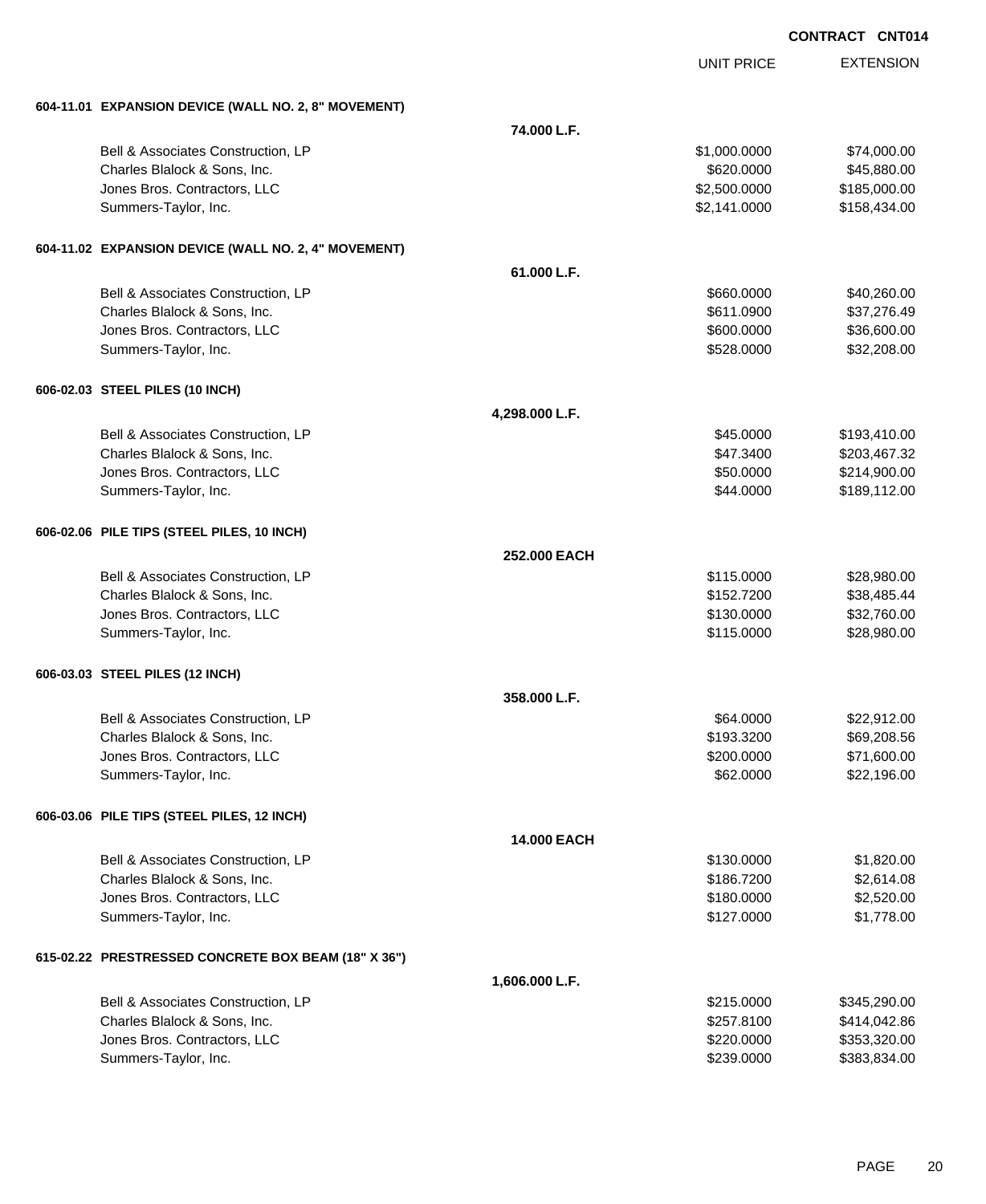|                                                          |                 |                   | <b>CONTRACT CNT014</b> |
|----------------------------------------------------------|-----------------|-------------------|------------------------|
|                                                          |                 | <b>UNIT PRICE</b> | <b>EXTENSION</b>       |
| 620-05.02 STANDARD CONCRETE CLASSIC PARAPET RAIL         |                 |                   |                        |
|                                                          | 1,755.000 L.F.  |                   |                        |
| Bell & Associates Construction, LP                       |                 | \$202.0000        | \$354,510.00           |
| Charles Blalock & Sons, Inc.                             |                 | \$291.7800        | \$512,073.90           |
| Jones Bros. Contractors, LLC                             |                 | \$135.0000        | \$236,925.00           |
| Summers-Taylor, Inc.                                     |                 | \$365.0000        | \$640,575.00           |
| 625-01.11 CAMERA INSPECTION - DRILLED SHAFT (UNDERWATER) |                 |                   |                        |
|                                                          | 24.000 EACH     |                   |                        |
| Bell & Associates Construction, LP                       |                 | \$620.0000        | \$14,880.00            |
| Charles Blalock & Sons, Inc.                             |                 | \$618.0000        | \$14,832.00            |
| Jones Bros. Contractors, LLC                             |                 | \$600.0000        | \$14,400.00            |
| Summers-Taylor, Inc.                                     |                 | \$1,680.0000      | \$40,320.00            |
| 625-02.01 DRILLED SHAFT-SOIL (DIA.)                      |                 |                   |                        |
|                                                          | 525,000 V.F.    |                   |                        |
| Bell & Associates Construction, LP                       |                 | \$857.0000        | \$449,925.00           |
| Charles Blalock & Sons, Inc.                             |                 | \$206.0000        | \$108,150.00           |
| Jones Bros. Contractors, LLC                             |                 | \$761.5000        | \$399,787.50           |
| Summers-Taylor, Inc.                                     |                 | \$615.0000        | \$322,875.00           |
| 625-02.13 DRILLED SHAFT-ROCK (DIA.)                      |                 |                   |                        |
|                                                          | 363,000 V.F.    |                   |                        |
| Bell & Associates Construction, LP                       |                 | \$1,009.0000      | \$366,267.00           |
| Charles Blalock & Sons, Inc.                             |                 | \$1,545.0000      | \$560,835.00           |
| Jones Bros. Contractors, LLC                             |                 | \$916.5000        | \$332,689.50           |
| Summers-Taylor, Inc.                                     |                 | \$1,168.0000      | \$423,984.00           |
| 625-02.40 DRILLED SHAFT (SH-SCC) CONCRETE                |                 |                   |                        |
|                                                          | 1,057.000 C.Y.  |                   |                        |
| Bell & Associates Construction, LP                       |                 | \$400.0000        | \$422,800.00           |
| Charles Blalock & Sons, Inc.                             |                 | \$381.1000        | \$402,822.70           |
| Jones Bros. Contractors, LLC                             |                 | \$370.0000        | \$391,090.00           |
| Summers-Taylor, Inc.                                     |                 | \$495.0000        | \$523,215.00           |
| 625-02.43 CONCRETE CORING                                |                 |                   |                        |
|                                                          | 912.000 V.F.    |                   |                        |
| Bell & Associates Construction, LP                       |                 | \$85.0000         | \$77,520.00            |
| Charles Blalock & Sons, Inc.                             |                 | \$87.5500         | \$79,845.60            |
| Jones Bros. Contractors, LLC                             |                 | \$110.0000        | \$100,320.00           |
| Summers-Taylor, Inc.                                     |                 | \$96.0000         | \$87,552.00            |
| 625-02.44 DRILLED SHAFT REINFORCING STEEL                |                 |                   |                        |
|                                                          | 204,584.000 LB. |                   |                        |
| Bell & Associates Construction, LP                       |                 | \$1.1000          | \$225,042.40           |
| Charles Blalock & Sons, Inc.                             |                 | \$0.9300          | \$190,263.12           |
| Jones Bros. Contractors, LLC                             |                 | \$3.0000          | \$613,752.00           |
| Summers-Taylor, Inc.                                     |                 | \$1.1500          | \$235,271.60           |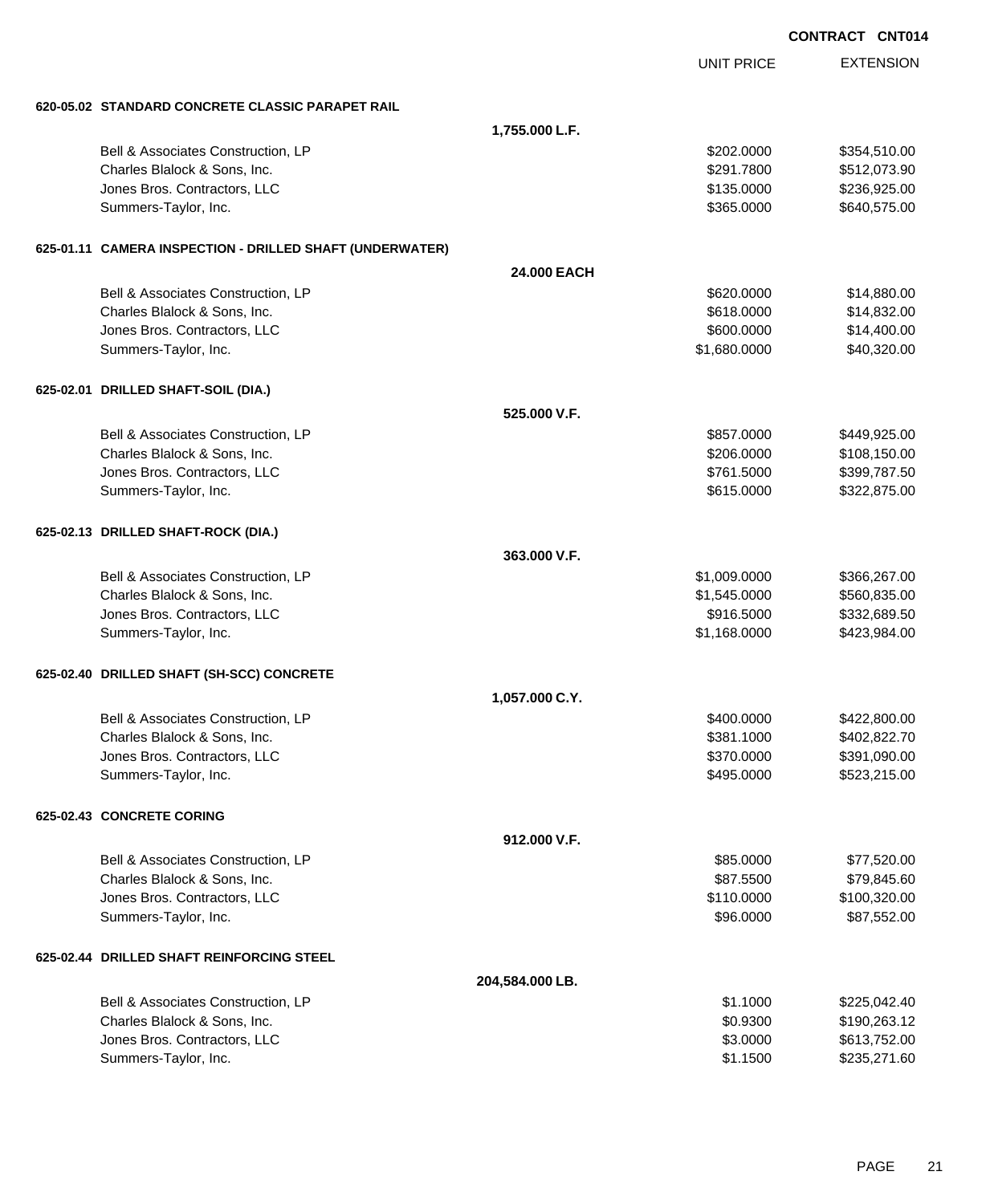|                                                          |                    |               | <b>CONTRACT CNT014</b> |
|----------------------------------------------------------|--------------------|---------------|------------------------|
|                                                          |                    | UNIT PRICE    | <b>EXTENSION</b>       |
| 707-07.01 CHAIN-LINK FENCE (BRIDGES)                     |                    |               |                        |
|                                                          | 14,305.000 S.F.    |               |                        |
| Bell & Associates Construction, LP                       |                    | \$19,0000     | \$271,795.00           |
| Charles Blalock & Sons, Inc.                             |                    | \$18,5400     | \$265,214.70           |
| Jones Bros. Contractors, LLC                             |                    | \$18.0000     | \$257,490.00           |
| Summers-Taylor, Inc.                                     |                    | \$23.0000     | \$329,015.00           |
| 710-09.01 6" PERFORATED PIPE WITH VERTICAL DRAIN SYSTEM  |                    |               |                        |
|                                                          | 349.000 L.F.       |               |                        |
| Bell & Associates Construction, LP                       |                    | \$45.0000     | \$15,705.00            |
| Charles Blalock & Sons, Inc.                             |                    | \$95.4000     | \$33,294.60            |
| Jones Bros. Contractors, LLC                             |                    | \$25.0000     | \$8,725.00             |
| Summers-Taylor, Inc.                                     |                    | \$104.0000    | \$36,296.00            |
| 710-09.02 6" PIPE UNDERDRAIN                             |                    |               |                        |
|                                                          | 87.000 L.F.        |               |                        |
| Bell & Associates Construction, LP                       |                    | \$9.5000      | \$826.50               |
| Charles Blalock & Sons, Inc.                             |                    | \$31.0000     | \$2,697.00             |
| Jones Bros. Contractors, LLC                             |                    | \$7.0000      | \$609.00               |
| Summers-Taylor, Inc.                                     |                    | \$20,0000     | \$1,740.00             |
| 714-01.01 STRUCTURAL LIGHTING (BRIDGE NOS. 1 AND 2)      |                    |               |                        |
|                                                          | 1.000 LS           |               |                        |
| Bell & Associates Construction, LP                       |                    | \$23,000.0000 | \$23,000.00            |
| Charles Blalock & Sons, Inc.                             |                    | \$22,139.8500 | \$22,139.85            |
| Jones Bros. Contractors, LLC                             |                    | \$28,000.0000 | \$28,000.00            |
| Summers-Taylor, Inc.                                     |                    | \$34,200.0000 | \$34,200.00            |
| 908-21.01 BEARINGS (WALL NO. 2 REINFORCED NEOPRENE PADS) |                    |               |                        |
|                                                          | <b>11.000 EACH</b> |               |                        |
| Bell & Associates Construction, LP                       |                    | \$1,100.0000  | \$12,100.00            |
| Charles Blalock & Sons, Inc.                             |                    | \$835.8600    | \$9,194.46             |
| Jones Bros. Contractors, LLC                             |                    | \$1,000.0000  | \$11,000.00            |
| Summers-Taylor, Inc.                                     |                    | \$913.0000    | \$10,043.00            |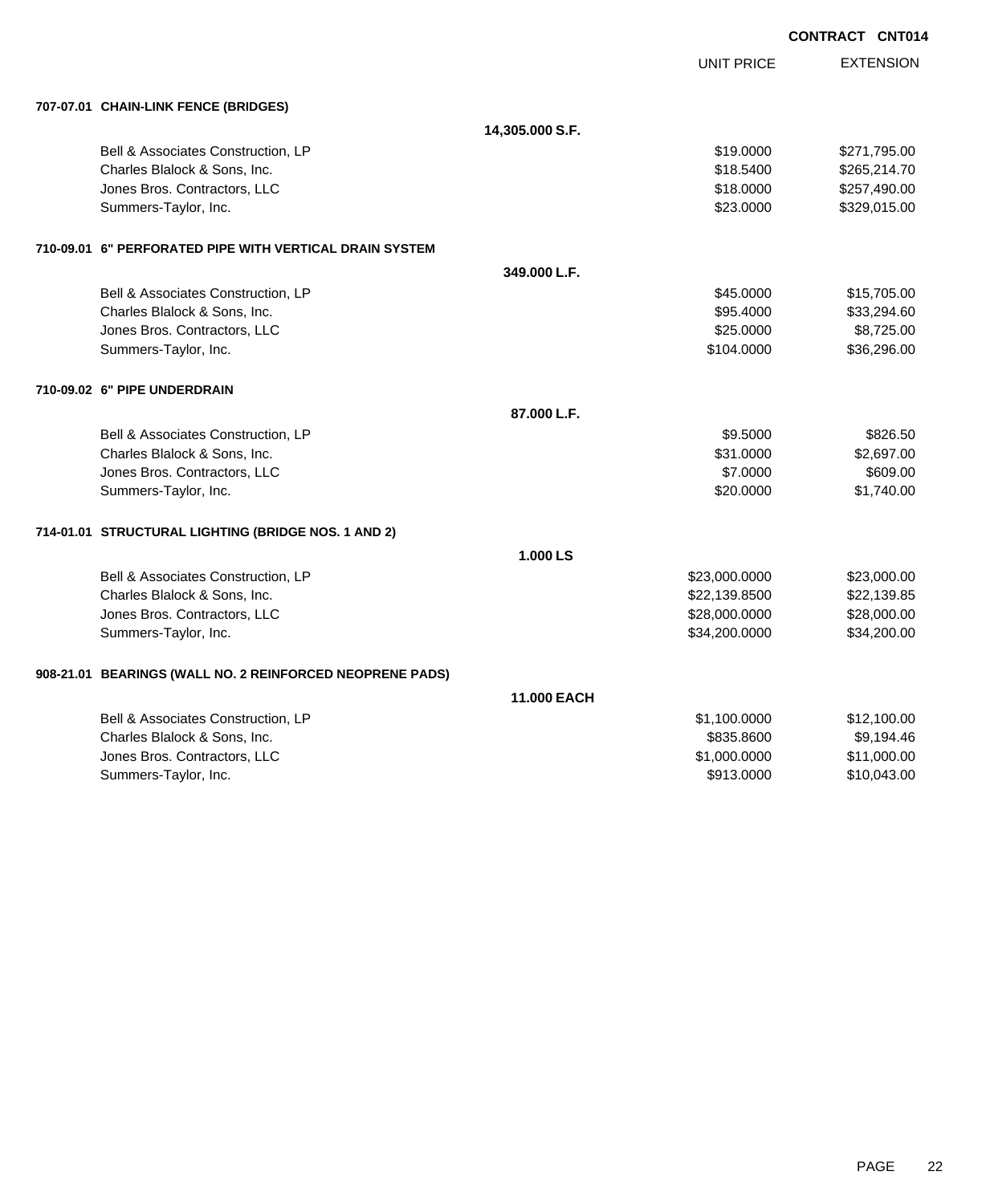|                                                           |                   |                   | <b>CONTRACT CNT014</b> |
|-----------------------------------------------------------|-------------------|-------------------|------------------------|
|                                                           |                   | <b>UNIT PRICE</b> | <b>EXTENSION</b>       |
| <b>UTILITY CATEGORY</b>                                   |                   |                   |                        |
| 714-01.69 REMOVE CONDUCTOR                                |                   |                   |                        |
|                                                           | 1,893.000 L.F.    |                   |                        |
| Bell & Associates Construction, LP                        |                   | \$2.5000          | \$4,732.50             |
| Charles Blalock & Sons, Inc.                              |                   | \$2.3700          | \$4,486.41             |
| Jones Bros. Contractors, LLC                              |                   | \$0.9700          | \$1,836.21             |
| Summers-Taylor, Inc.                                      |                   | \$1.1000          | \$2,082.30             |
| 714-02.05 ENCASED CONDUIT (2-2" CONDUIT)                  |                   |                   |                        |
|                                                           | 126,000 L.F.      |                   |                        |
| Bell & Associates Construction, LP                        |                   | \$45.0000         | \$5,670.00             |
| Charles Blalock & Sons, Inc.                              |                   | \$41.4100         | \$5,217.66             |
| Jones Bros. Contractors, LLC                              |                   | \$67.5500         | \$8,511.30             |
| Summers-Taylor, Inc.                                      |                   | \$32.0000         | \$4,032.00             |
| 714-03.01 DIRECT BURIAL CONDUIT (2" PVC, SCHEDULE 40)     |                   |                   |                        |
|                                                           | 33.000 L.F.       |                   |                        |
| Bell & Associates Construction, LP                        |                   | \$23.0000         | \$759.00               |
| Charles Blalock & Sons, Inc.                              |                   | \$21.3200         | \$703.56               |
| Jones Bros. Contractors, LLC                              |                   | \$6.2000          | \$204.60               |
| Summers-Taylor, Inc.                                      |                   | \$20.0000         | \$660.00               |
| 714-05.05 PULL BOXES (13"x18"x18" QUAZITE GROUND MOUNTED) |                   |                   |                        |
|                                                           | 3.000 EACH        |                   |                        |
| Bell & Associates Construction, LP                        |                   | \$920.0000        | \$2,760.00             |
| Charles Blalock & Sons, Inc.                              |                   | \$902.2800        | \$2,706.84             |
| Jones Bros. Contractors, LLC                              |                   | \$1,200.0000      | \$3,600.00             |
| Summers-Taylor, Inc.                                      |                   | \$400.0000        | \$1,200.00             |
| 714-05.06 PULL BOXES (12"x12"x6" NEMA 3R)                 |                   |                   |                        |
|                                                           | <b>1.000 EACH</b> |                   |                        |
| Bell & Associates Construction, LP                        |                   | \$775.0000        | \$775.00               |
| Charles Blalock & Sons, Inc.                              |                   | \$762.2000        | \$762.20               |
| Jones Bros. Contractors, LLC                              |                   | \$635.0000        | \$635.00               |
| Summers-Taylor, Inc.                                      |                   | \$480.0000        | \$480.00               |
| 714-05.46 WOOD POLE (DESCRIPTION)                         |                   |                   |                        |
|                                                           | <b>1.000 EACH</b> |                   |                        |
| Bell & Associates Construction, LP                        |                   | \$2,300.0000      | \$2,300.00             |
| Charles Blalock & Sons, Inc.                              |                   | \$2,336.0400      | \$2,336.04             |
| Jones Bros. Contractors, LLC                              |                   | \$1,000.0000      | \$1,000.00             |
| Summers-Taylor, Inc.                                      |                   | \$1,600.0000      | \$1,600.00             |
| 714-06.05 CABLE (1/C # 6 AWG)                             |                   |                   |                        |
|                                                           | 7,912.000 L.F.    |                   |                        |
| Bell & Associates Construction, LP                        |                   | \$1.8800          | \$14,874.56            |
| Charles Blalock & Sons, Inc.                              |                   | \$1.8500          | \$14,637.20            |
| Jones Bros. Contractors, LLC                              |                   | \$0.6000          | \$4,747.20             |
| Summers-Taylor, Inc.                                      |                   | \$1.6000          | \$12,659.20            |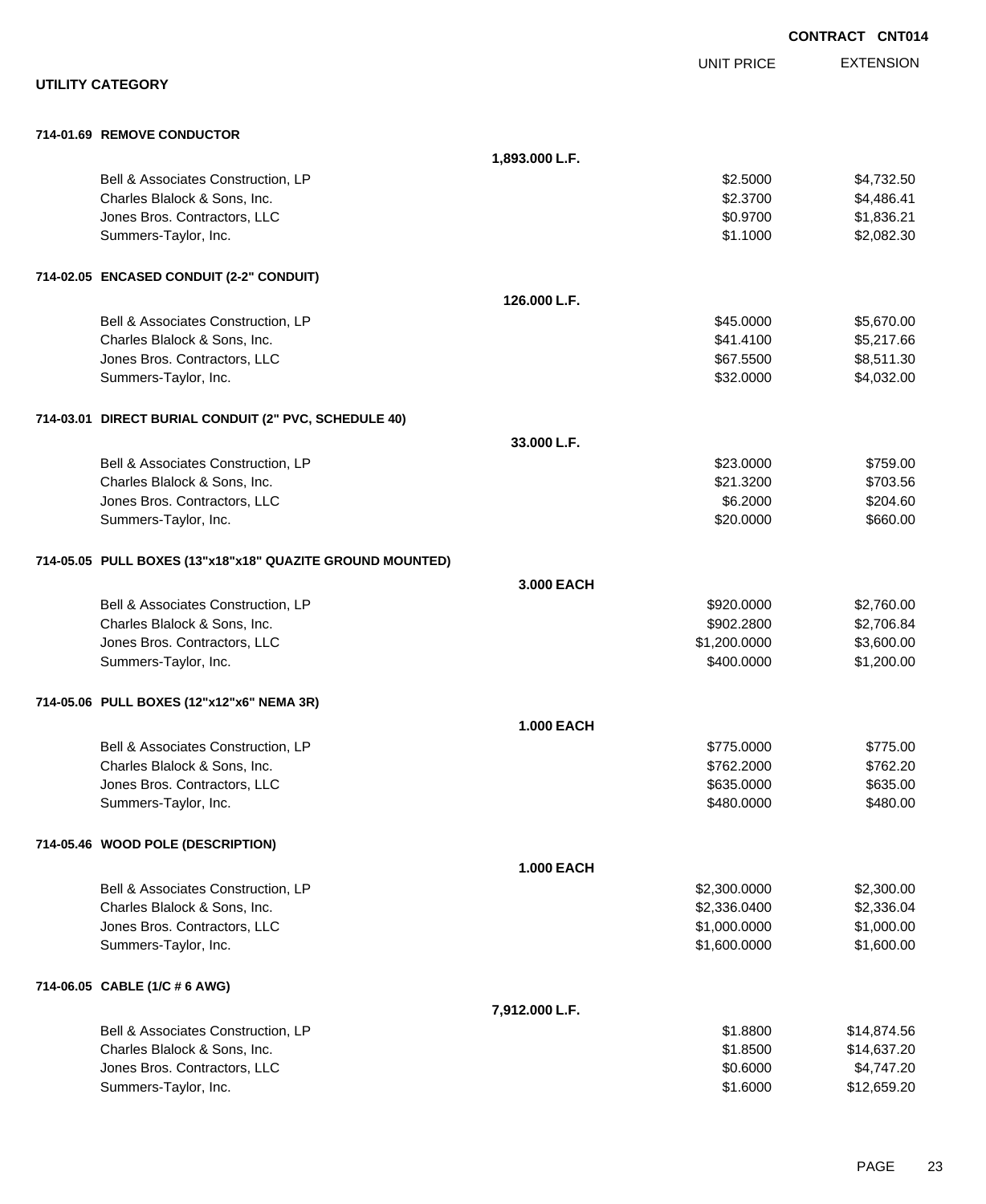|                                                    |                    |                   | <b>CONTRACT CNT014</b> |
|----------------------------------------------------|--------------------|-------------------|------------------------|
|                                                    |                    | <b>UNIT PRICE</b> | <b>EXTENSION</b>       |
| 714-06.06 CABLE (1/C # 4 AWG)                      |                    |                   |                        |
|                                                    | 318.000 L.F.       |                   |                        |
| Bell & Associates Construction, LP                 |                    | \$2.0900          | \$664.62               |
| Charles Blalock & Sons, Inc.                       |                    | \$2.0600          | \$655.08               |
| Jones Bros. Contractors, LLC                       |                    | \$0.7800          | \$248.04               |
| Summers-Taylor, Inc.                               |                    | \$2.0000          | \$636.00               |
| 714-08.09 LIGHT STANDARDS (BLACK STEEL)            |                    |                   |                        |
|                                                    | <b>16,000 EACH</b> |                   |                        |
| Bell & Associates Construction, LP                 |                    | \$4,500.0000      | \$72,000.00            |
| Charles Blalock & Sons, Inc.                       |                    | \$4,384.7100      | \$70,155.36            |
| Jones Bros. Contractors, LLC                       |                    | \$4,250.0000      | \$68,000.00            |
| Summers-Taylor, Inc.                               |                    | \$4,780.0000      | \$76,480.00            |
| 714-08.33 REMOVAL OF EXISTING COBRA HEAD LUMINAIRE |                    |                   |                        |
|                                                    | <b>19,000 EACH</b> |                   |                        |
| Bell & Associates Construction, LP                 |                    | \$130,0000        | \$2,470.00             |
| Charles Blalock & Sons, Inc.                       |                    | \$126.6900        | \$2,407.11             |
| Jones Bros. Contractors, LLC                       |                    | \$160.0000        | \$3,040.00             |
| Summers-Taylor, Inc.                               |                    | \$54.0000         | \$1,026.00             |
| 714-08.34 REMOVAL OF LIGHT STANDARD                |                    |                   |                        |
|                                                    | <b>17.000 EACH</b> |                   |                        |
| Bell & Associates Construction, LP                 |                    | \$525.0000        | \$8,925.00             |
| Charles Blalock & Sons, Inc.                       |                    | \$498.5200        | \$8,474.84             |
| Jones Bros. Contractors, LLC                       |                    | \$160.0000        | \$2,720.00             |
| Summers-Taylor, Inc.                               |                    | \$160.0000        | \$2,720.00             |
| 714-09.09 LUMINAIRES (ROADWAY LED)                 |                    |                   |                        |
|                                                    | 18.000 EACH        |                   |                        |
| Bell & Associates Construction, LP                 |                    | \$700.0000        | \$12,600.00            |
| Charles Blalock & Sons, Inc.                       |                    | \$667.4400        | \$12,013.92            |
| Jones Bros. Contractors, LLC                       |                    | \$635.0000        | \$11,430.00            |
| Summers-Taylor, Inc.                               |                    | \$1,450.0000      | \$26,100.00            |
| 714-09.10 LUMINAIRES (WALPACK LED)                 |                    |                   |                        |
|                                                    | <b>2.000 EACH</b>  |                   |                        |
| Bell & Associates Construction, LP                 |                    | \$1,100.0000      | \$2,200.00             |
| Charles Blalock & Sons, Inc.                       |                    | \$1,045.4500      | \$2,090.90             |
| Jones Bros. Contractors, LLC                       |                    | \$3,950.0000      | \$7,900.00             |
| Summers-Taylor, Inc.                               |                    | \$1,390.0000      | \$2,780.00             |
| 714-10.01 OVERHEAD CONDUCTORS (#2 TRIPLEX)         |                    |                   |                        |
|                                                    | 153.000 L.F.       |                   |                        |
| Bell & Associates Construction, LP                 |                    | \$2.1000          | \$321.30               |
| Charles Blalock & Sons, Inc.                       |                    | \$2.0600          | \$315.18               |
| Jones Bros. Contractors, LLC                       |                    | \$7.5200          | \$1,150.56             |
| Summers-Taylor, Inc.                               |                    | \$15.0000         | \$2,295.00             |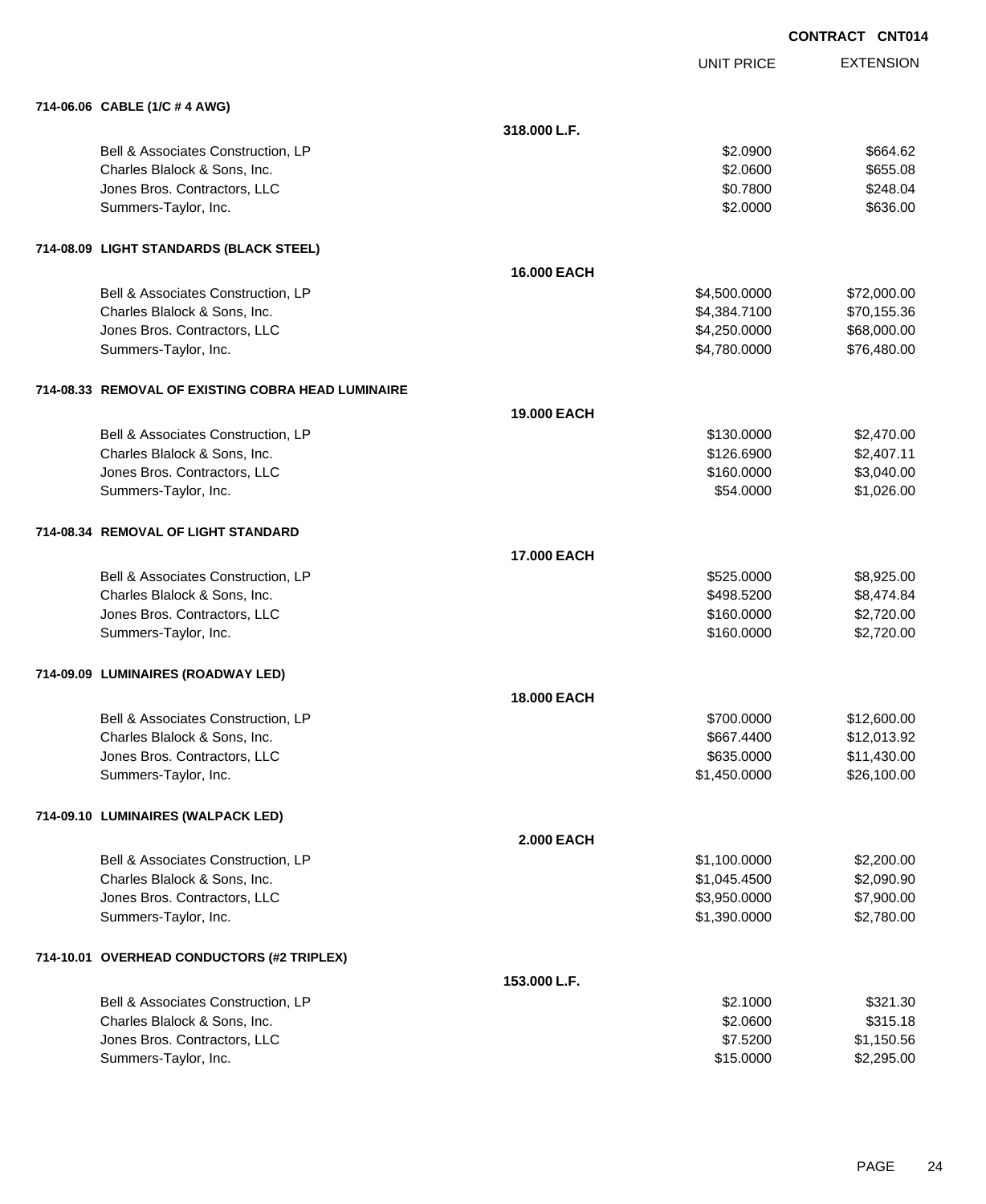|                                    |                   | <b>UNIT PRICE</b> | <b>EXTENSION</b> |
|------------------------------------|-------------------|-------------------|------------------|
| 714-12.01 CONTROL CENTER (NO. 1)   |                   |                   |                  |
|                                    | 1.000 LS          |                   |                  |
| Bell & Associates Construction, LP |                   | \$8,200.0000      | \$8,200.00       |
| Charles Blalock & Sons, Inc.       |                   | \$8,030.9100      | \$8,030.91       |
| Jones Bros. Contractors, LLC       |                   | \$8,250.0000      | \$8,250.00       |
| Summers-Taylor, Inc.               |                   | \$9,960.0000      | \$9,960.00       |
| 714-12.02 CONTROL CENTER (NO. 2)   |                   |                   |                  |
|                                    | 1.000 LS          |                   |                  |
| Bell & Associates Construction, LP |                   | \$6,100.0000      | \$6,100.00       |
| Charles Blalock & Sons, Inc.       |                   | \$6,006.9600      | \$6,006.96       |
| Jones Bros. Contractors, LLC       |                   | \$8,250.0000      | \$8,250.00       |
| Summers-Taylor, Inc.               |                   | \$7,640.0000      | \$7,640.00       |
| 790-01.03 POLE 30FT CLASS 4 WOOD   |                   |                   |                  |
|                                    | <b>1.000 EACH</b> |                   |                  |
| Bell & Associates Construction, LP |                   | \$4,000.0000      | \$4,000.00       |
| Charles Blalock & Sons, Inc.       |                   | \$3,802.8100      | \$3,802.81       |
| Jones Bros. Contractors, LLC       |                   | \$3,692.0000      | \$3,692.00       |
| Summers-Taylor, Inc.               |                   | \$3,950.0000      | \$3,950.00       |
| 790-02.04 POLE 35FT CLASS 5 WOOD   |                   |                   |                  |
|                                    | <b>1.000 EACH</b> |                   |                  |
| Bell & Associates Construction, LP |                   | \$4,000.0000      | \$4,000.00       |
| Charles Blalock & Sons, Inc.       |                   | \$3,859.6100      | \$3,859.61       |
| Jones Bros. Contractors, LLC       |                   | \$3,747.1900      | \$3,747.19       |
| Summers-Taylor, Inc.               |                   | \$4,000.0000      | \$4,000.00       |
| 790-04.04 POLE 45FT CLASS 4 WOOD   |                   |                   |                  |
|                                    | <b>1.000 EACH</b> |                   |                  |
| Bell & Associates Construction, LP |                   | \$4,600.0000      | \$4,600.00       |
| Charles Blalock & Sons, Inc.       |                   | \$4,568.3800      | \$4,568.38       |
| Jones Bros. Contractors, LLC       |                   | \$4,435.3200      | \$4,435.32       |
| Summers-Taylor, Inc.               |                   | \$4,740.0000      | \$4,740.00       |
| 790-05.02 POLE 50FT CLASS 2 WOOD   |                   |                   |                  |
|                                    | <b>4.000 EACH</b> |                   |                  |
| Bell & Associates Construction, LP |                   | \$5,500.0000      | \$22,000.00      |
| Charles Blalock & Sons, Inc.       |                   | \$5,524.7700      | \$22,099.08      |
| Jones Bros. Contractors, LLC       |                   | \$5,363.8500      | \$21,455.40      |
| Summers-Taylor, Inc.               |                   | \$5,730.0000      | \$22,920.00      |
| 790-06.01 POLE 55FT CLASS 1 WOOD   |                   |                   |                  |
|                                    | <b>1.000 EACH</b> |                   |                  |
| Bell & Associates Construction, LP |                   | \$6,500.0000      | \$6,500.00       |
| Charles Blalock & Sons, Inc.       |                   | \$6,507.0000      | \$6,507.00       |
| Jones Bros. Contractors, LLC       |                   | \$6,317.0000      | \$6,317.00       |
| Summers-Taylor, Inc.               |                   | \$6,750.0000      | \$6,750.00       |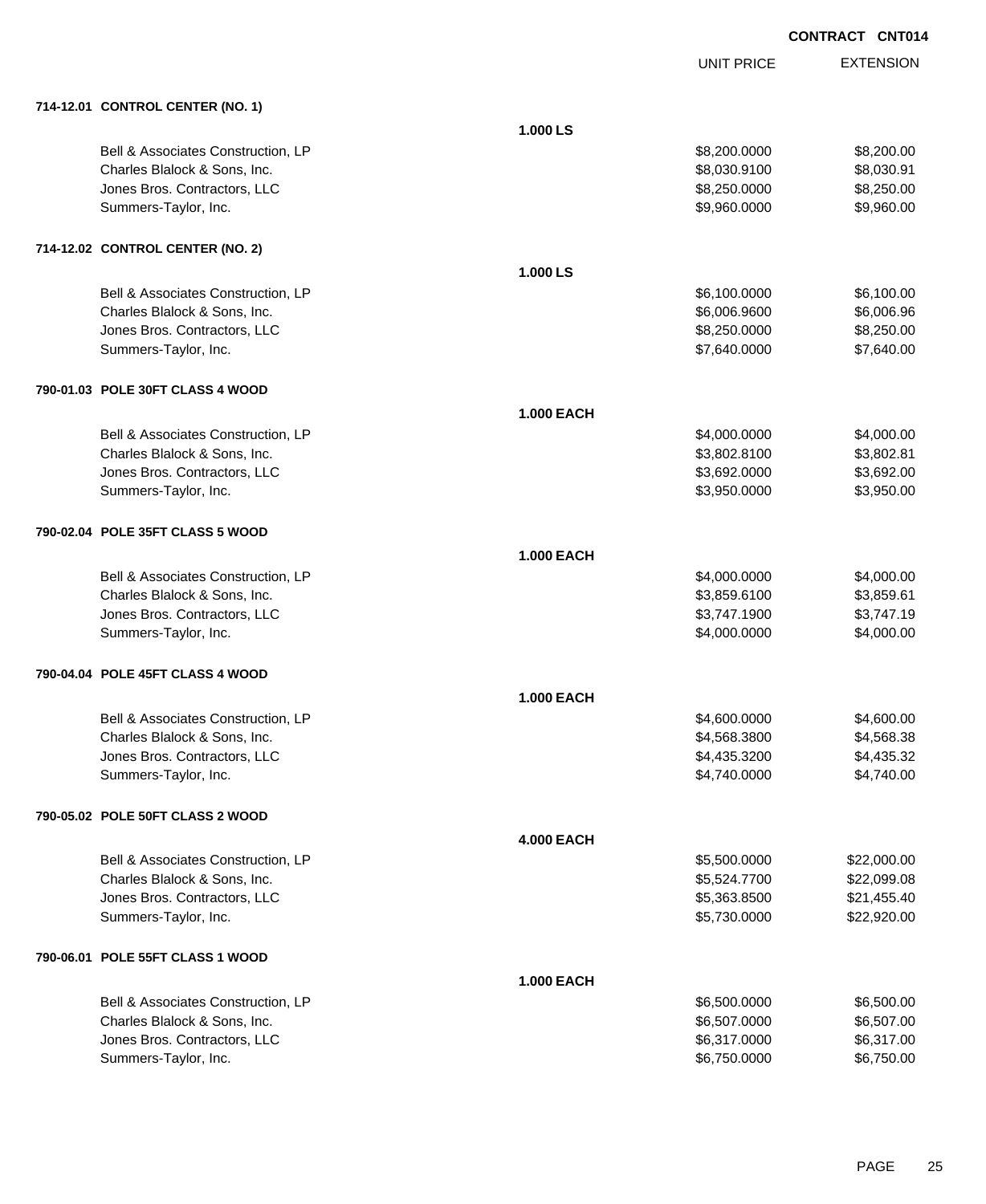UNIT PRICE

| 790-21.08 1PH DEADEND 15KV                   |                   |              |            |
|----------------------------------------------|-------------------|--------------|------------|
|                                              | <b>1.000 EACH</b> |              |            |
| Bell & Associates Construction, LP           |                   | \$165.0000   | \$165.00   |
| Charles Blalock & Sons, Inc.                 |                   | \$163.0000   | \$163.00   |
| Jones Bros. Contractors, LLC                 |                   | \$158.2500   | \$158.25   |
| Summers-Taylor, Inc.                         |                   | \$170.0000   | \$170.00   |
| 790-21.09 1PH PRIMARY TAP 15KV               |                   |              |            |
|                                              | <b>1.000 EACH</b> |              |            |
| Bell & Associates Construction, LP           |                   | \$165.0000   | \$165.00   |
| Charles Blalock & Sons, Inc.                 |                   | \$163.0000   | \$163.00   |
| Jones Bros. Contractors, LLC                 |                   | \$158.2500   | \$158.25   |
| Summers-Taylor, Inc.                         |                   | \$170.0000   | \$170.00   |
| 790-25.01 3PH CROSSARM SGL 15KV              |                   |              |            |
|                                              | 3.000 EACH        |              |            |
| Bell & Associates Construction, LP           |                   | \$2,400.0000 | \$7,200.00 |
| Charles Blalock & Sons, Inc.                 |                   | \$2,427.9600 | \$7,283.88 |
| Jones Bros. Contractors, LLC                 |                   | \$2,357.3200 | \$7,071.96 |
| Summers-Taylor, Inc.                         |                   | \$2,518.0000 | \$7,554.00 |
| 790-25.10 3PH CROSSARM DBL PRIM SUPPORT 15KV |                   |              |            |
|                                              | <b>1.000 EACH</b> |              |            |
| Bell & Associates Construction, LP           |                   | \$4,500.0000 | \$4,500.00 |
| Charles Blalock & Sons, Inc.                 |                   | \$4,471.0000 | \$4,471.00 |
| Jones Bros. Contractors, LLC                 |                   | \$4,340.7800 | \$4,340.78 |
| Summers-Taylor, Inc.                         |                   | \$4,635.0000 | \$4,635.00 |
| 790-25.21 3PH CROSSARM DEADEND SGL 15KV      |                   |              |            |
|                                              | <b>2.000 EACH</b> |              |            |
| Bell & Associates Construction, LP           |                   | \$3,400.0000 | \$6,800.00 |
| Charles Blalock & Sons, Inc.                 |                   | \$3,434.4900 | \$6,868.98 |
| Jones Bros. Contractors, LLC                 |                   | \$3,334.4500 | \$6,668.90 |
| Summers-Taylor, Inc.                         |                   | \$3,560.0000 | \$7,120.00 |
| 790-25.23 3PH CROSSARM DDE 15KV              |                   |              |            |
|                                              | <b>1.000 EACH</b> |              |            |
| Bell & Associates Construction, LP           |                   | \$3,750.0000 | \$3,750.00 |
| Charles Blalock & Sons, Inc.                 |                   | \$3,692.2500 | \$3,692.25 |
| Jones Bros. Contractors, LLC                 |                   | \$3,584.7100 | \$3,584.71 |
| Summers-Taylor, Inc.                         |                   | \$3,830.0000 | \$3,830.00 |
| 790-25.26 3PH CROSSARM DDE 10FT ARMS 15KV    |                   |              |            |
|                                              | <b>1.000 EACH</b> |              |            |
| Bell & Associates Construction, LP           |                   | \$3,550.0000 | \$3,550.00 |
| Charles Blalock & Sons, Inc.                 |                   | \$3,557.0800 | \$3,557.08 |
| Jones Bros. Contractors, LLC                 |                   | \$3,453.4800 | \$3,453.48 |
| Summers-Taylor, Inc.                         |                   | \$3,690.0000 | \$3,690.00 |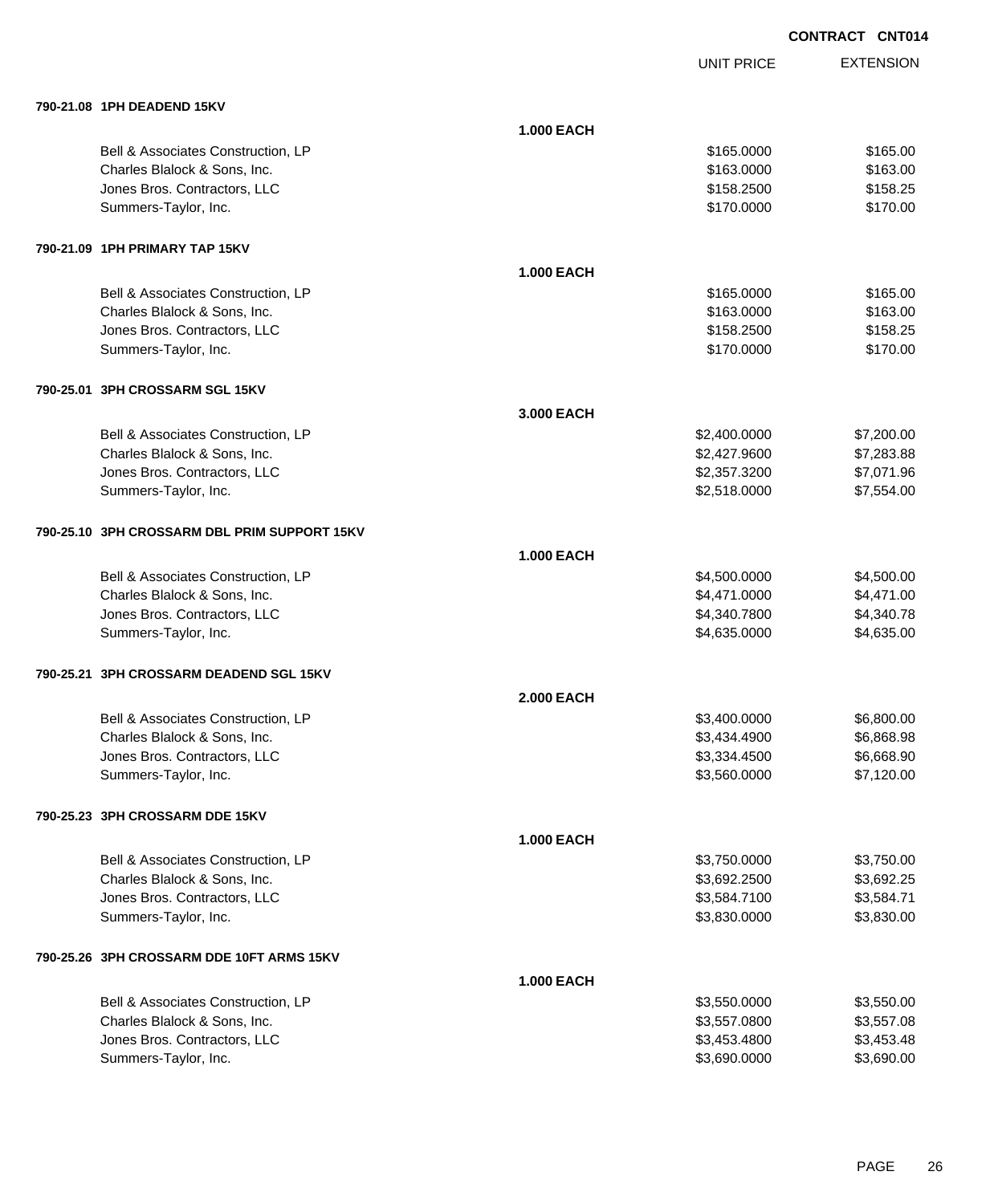|                                               |                   |                   | <b>CONTRACT CNT014</b> |
|-----------------------------------------------|-------------------|-------------------|------------------------|
|                                               |                   | <b>UNIT PRICE</b> | <b>EXTENSION</b>       |
| 790-30.06 SECONDARY CONDUCTOR 6 AL DUPLEX     |                   |                   |                        |
|                                               | 95.000 L.F.       |                   |                        |
| Bell & Associates Construction, LP            |                   | \$6.3000          | \$598.50               |
| Charles Blalock & Sons, Inc.                  |                   | \$6.2600          | \$594.70               |
| Jones Bros. Contractors, LLC                  |                   | \$6.0800          | \$577.60               |
| Summers-Taylor, Inc.                          |                   | \$6.5000          | \$617.50               |
| 790-30.13 SECONDARY CONDUCTOR 2 AL TRIPLEX    |                   |                   |                        |
|                                               | 126.000 L.F.      |                   |                        |
| Bell & Associates Construction, LP            |                   | \$10.0000         | \$1,260.00             |
| Charles Blalock & Sons, Inc.                  |                   | \$9.9700          | \$1,256.22             |
| Jones Bros. Contractors, LLC                  |                   | \$9.6800          | \$1,219.68             |
| Summers-Taylor, Inc.                          |                   | \$10.5000         | \$1,323.00             |
| 790-31.11 SERVICE CONDUCTOR 2 AL TRIPLEX      |                   |                   |                        |
|                                               | 21.000 L.F.       |                   |                        |
| Bell & Associates Construction, LP            |                   | \$20.0000         | \$420.00               |
| Charles Blalock & Sons, Inc.                  |                   | \$19.9500         | \$418.95               |
| Jones Bros. Contractors, LLC                  |                   | \$19.3700         | \$406.77               |
| Summers-Taylor, Inc.                          |                   | \$21.0000         | \$441.00               |
| 790-32.01 DOWN GUY - THROUGH BOLT TYPE        |                   |                   |                        |
|                                               | <b>4.000 EACH</b> |                   |                        |
| Bell & Associates Construction, LP            |                   | \$600.0000        | \$2,400.00             |
| Charles Blalock & Sons, Inc.                  |                   | \$599.7600        | \$2,399.04             |
| Jones Bros. Contractors, LLC                  |                   | \$582.2900        | \$2,329.16             |
| Summers-Taylor, Inc.                          |                   | \$622.0000        | \$2,488.00             |
| 790-32.07 OH GUY - THROUGH BOLT TYPE          |                   |                   |                        |
|                                               | 3.000 EACH        |                   |                        |
| Bell & Associates Construction, LP            |                   | \$620.0000        | \$1,860.00             |
| Charles Blalock & Sons, Inc.                  |                   | \$623.2200        | \$1,869.66             |
| Jones Bros. Contractors, LLC                  |                   | \$605.0700        | \$1,815.21             |
| Summers-Taylor, Inc.                          |                   | \$646.0000        | \$1,938.00             |
| 790-33.03 SCREW TYPE ANCHOR 6,000LB-8,000LB   |                   |                   |                        |
|                                               | <b>2.000 EACH</b> |                   |                        |
| Bell & Associates Construction, LP            |                   | \$1,105.0000      | \$2,210.00             |
| Charles Blalock & Sons, Inc.                  |                   | \$1,118.3800      | \$2,236.76             |
| Jones Bros. Contractors, LLC                  |                   | \$1,085.8000      | \$2,171.60             |
| Summers-Taylor, Inc.                          |                   | \$1,160.0000      | \$2,320.00             |
| 790-33.04 SCREW TYPE ANCHOR 10,000LB-12,000LB |                   |                   |                        |
|                                               | 1.000 EACH        |                   |                        |
| Bell & Associates Construction, LP            |                   | \$1,130.0000      | \$1,130.00             |
| Charles Blalock & Sons, Inc.                  |                   | \$1,143.0600      | \$1,143.06             |
| Jones Bros. Contractors, LLC                  |                   | \$1,109.7700      | \$1,109.77             |

dones Bros. Contractors, LLC \$1,109.7700 \$1,109.7700 \$1,109.7700 \$1,109.7700 \$1,109.77<br>Summers-Taylor, Inc. \$1,185.000 \$1,185.000 \$1,185.000 \$1,109.77

Summers-Taylor, Inc. \$1,185.0000 \$1,185.0000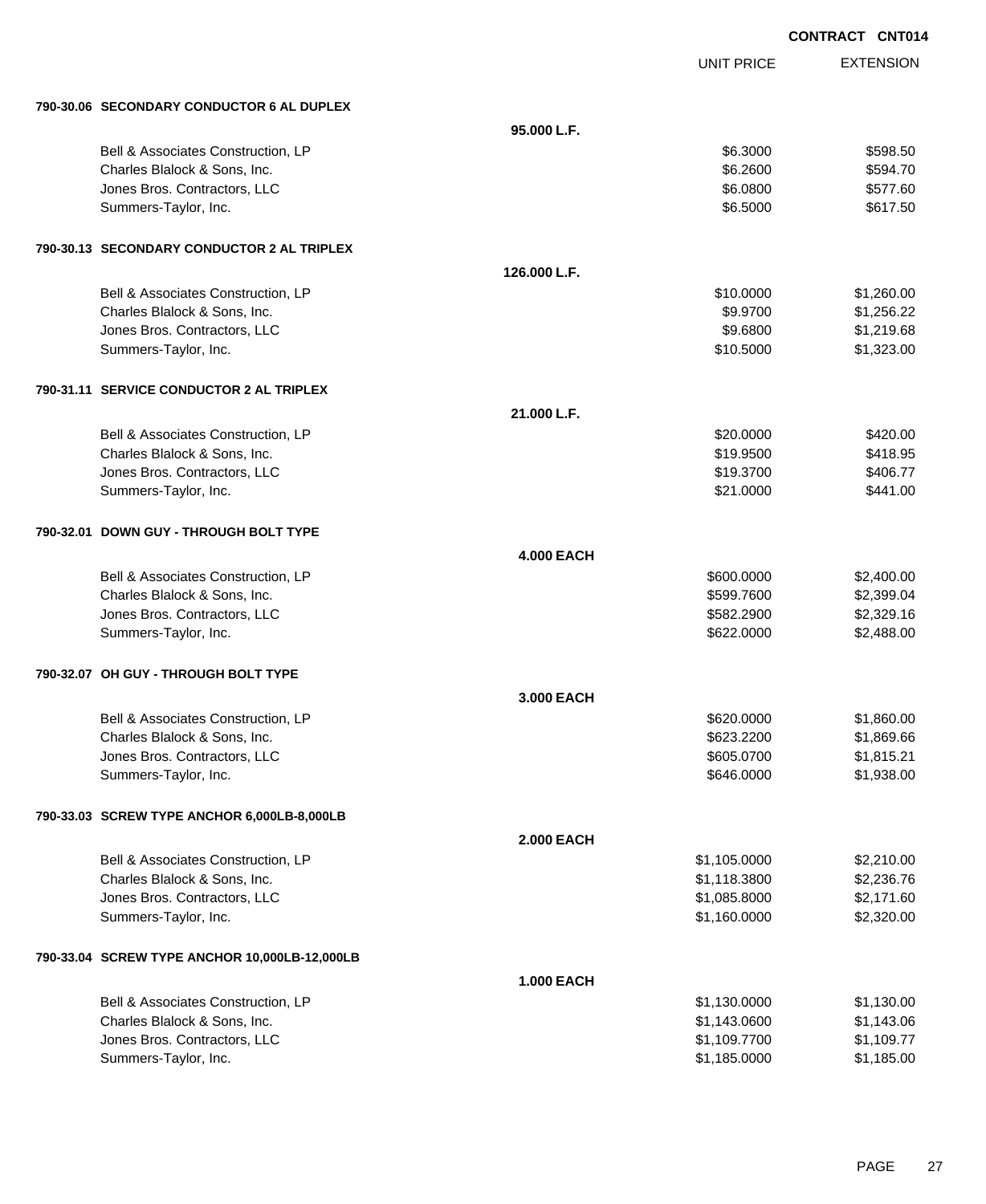UNIT PRICE

|  | 790-36.05 TRANSFER SECONDARY                  |                   |              |              |
|--|-----------------------------------------------|-------------------|--------------|--------------|
|  |                                               | 3.000 EACH        |              |              |
|  | Bell & Associates Construction, LP            |                   | \$1,500.0000 | \$4,500.00   |
|  | Charles Blalock & Sons, Inc.                  |                   | \$1,454.9400 | \$4,364.82   |
|  | Jones Bros. Contractors, LLC                  |                   | \$1,412.5600 | \$4,237.68   |
|  | Summers-Taylor, Inc.                          |                   | \$1,510.0000 | \$4,530.00   |
|  | 790-36.06 TRANSFER LIGHT                      |                   |              |              |
|  |                                               | <b>4.000 EACH</b> |              |              |
|  | Bell & Associates Construction, LP            |                   | \$630.0000   | \$2,520.00   |
|  | Charles Blalock & Sons, Inc.                  |                   | \$636.6200   | \$2,546.48   |
|  | Jones Bros. Contractors, LLC                  |                   | \$618.0800   | \$2,472.32   |
|  | Summers-Taylor, Inc.                          |                   | \$660.0000   | \$2,640.00   |
|  | 790-40.03 OH COND 1/0 6/1 ACSR RAVEN          |                   |              |              |
|  |                                               | 3,104.000 L.F.    |              |              |
|  | Bell & Associates Construction, LP            |                   | \$8.5000     | \$26,384.00  |
|  | Charles Blalock & Sons, Inc.                  |                   | \$8.4600     | \$26,259.84  |
|  | Jones Bros. Contractors, LLC                  |                   | \$8.2100     | \$25,483.84  |
|  | Summers-Taylor, Inc.                          |                   | \$8.7500     | \$27,160.00  |
|  | 790-41.02 UG PRI COND 1 AL 15KV               |                   |              |              |
|  |                                               | 5,874.000 L.F.    |              |              |
|  | Bell & Associates Construction, LP            |                   | \$7.7500     | \$45,523.50  |
|  | Charles Blalock & Sons, Inc.                  |                   | \$7.7300     | \$45,406.02  |
|  | Jones Bros. Contractors, LLC                  |                   | \$7.5000     | \$44,055.00  |
|  | Summers-Taylor, Inc.                          |                   | \$8.0000     | \$46,992.00  |
|  | 790-42.07 6IN DIA GALVINIZED METAL PIPE       |                   |              |              |
|  |                                               | 3,900.000 L.F.    |              |              |
|  | Bell & Associates Construction, LP            |                   | \$95.0000    | \$370,500.00 |
|  | Charles Blalock & Sons, Inc.                  |                   | \$92.7000    | \$361,530.00 |
|  | Jones Bros. Contractors, LLC                  |                   | \$90.0000    | \$351,000.00 |
|  | Summers-Taylor, Inc.                          |                   | \$96.0000    | \$374,400.00 |
|  | 790-42.12 CONDUIT - POLE MTD - 2IN SCH 80 PVC |                   |              |              |
|  |                                               | 1.000 L.F.        |              |              |
|  | Bell & Associates Construction, LP            |                   | \$1.3000     | \$1.30       |
|  | Charles Blalock & Sons, Inc.                  |                   | \$3.0000     | \$3.00       |
|  | Jones Bros. Contractors, LLC                  |                   | \$1.2500     | \$1.25       |
|  | Summers-Taylor, Inc.                          |                   | \$1.5000     | \$1.50       |
|  | 790-42.26 _ DUCT BANK @ _IN-_IN DEPTH         |                   |              |              |
|  |                                               | 674.000 L.F.      |              |              |
|  | Bell & Associates Construction, LP            |                   | \$255.0000   | \$171,870.00 |
|  | Charles Blalock & Sons, Inc.                  |                   | \$318.9100   | \$214,945.34 |
|  | Jones Bros. Contractors, LLC                  |                   | \$250.0000   | \$168,500.00 |
|  | Summers-Taylor, Inc.                          |                   | \$267.0000   | \$179,958.00 |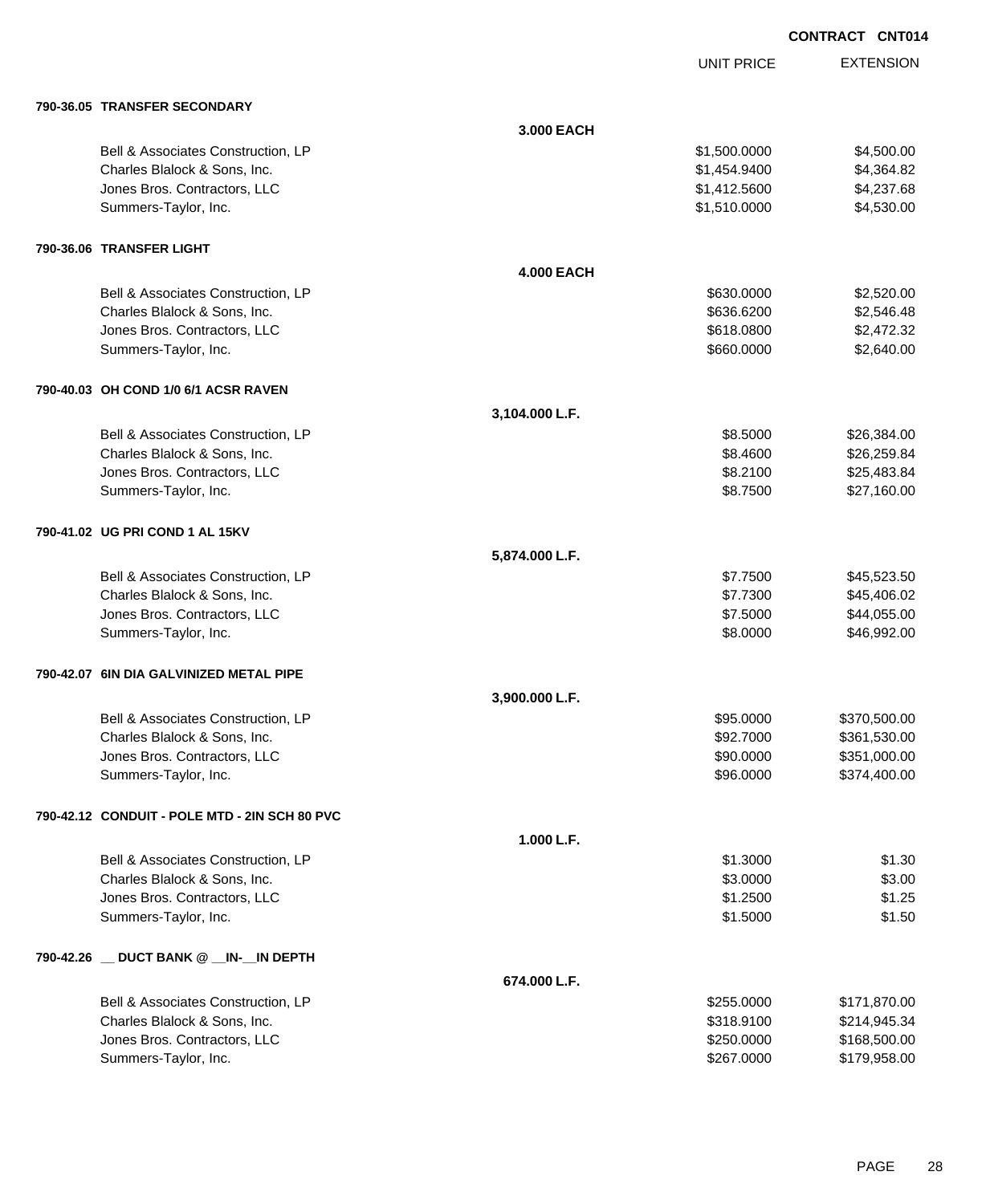|                                                     |                   | <b>UNIT PRICE</b> | <b>EXTENSION</b> |
|-----------------------------------------------------|-------------------|-------------------|------------------|
| 790-42.27 _ DUCT BANK @ _IN-_IN DEPTH               |                   |                   |                  |
|                                                     | 24.000 L.F.       |                   |                  |
| Bell & Associates Construction, LP                  |                   | \$310.0000        | \$7,440.00       |
| Charles Blalock & Sons, Inc.                        |                   | \$309.0000        | \$7,416.00       |
| Jones Bros. Contractors, LLC                        |                   | \$300.0000        | \$7,200.00       |
| Summers-Taylor, Inc.                                |                   | \$320.0000        | \$7,680.00       |
| 790-43.01 LOADBREAK ELBOW 200A 15KV                 |                   |                   |                  |
|                                                     | <b>6.000 EACH</b> |                   |                  |
| Bell & Associates Construction, LP                  |                   | \$1,600.0000      | \$9,600.00       |
| Charles Blalock & Sons, Inc.                        |                   | \$1,545.0000      | \$9,270.00       |
| Jones Bros. Contractors, LLC                        |                   | \$1,500.0000      | \$9,000.00       |
| Summers-Taylor, Inc.                                |                   | \$1,600.0000      | \$9,600.00       |
| 790-43.06 LOADBREAK JUNCTION 4 PT 200A 15KV         |                   |                   |                  |
|                                                     | 3.000 EACH        |                   |                  |
| Bell & Associates Construction, LP                  |                   | \$3,600.0000      | \$10,800.00      |
| Charles Blalock & Sons, Inc.                        |                   | \$3,605.0000      | \$10,815.00      |
| Jones Bros. Contractors, LLC                        |                   | \$3,500.0000      | \$10,500.00      |
| Summers-Taylor, Inc.                                |                   | \$3,740.0000      | \$11,220.00      |
| 790-43.47 PRIMARY PULLBOX                           |                   |                   |                  |
|                                                     | <b>2.000 EACH</b> |                   |                  |
| Bell & Associates Construction, LP                  |                   | \$80,000.0000     | \$160,000.00     |
| Charles Blalock & Sons, Inc.                        |                   | \$80,920.4800     | \$161,840.96     |
| Jones Bros. Contractors, LLC                        |                   | \$78,563.5700     | \$157,127.14     |
| Summers-Taylor, Inc.                                |                   | \$83,900.0000     | \$167,800.00     |
| 790-46.02 1PH TRANSFORMER CONV W/POLE MTD FUSE & LA |                   |                   |                  |
|                                                     | 3.000 EACH        |                   |                  |
| Bell & Associates Construction, LP                  |                   | \$3,000.0000      | \$9,000.00       |
| Charles Blalock & Sons, Inc.                        |                   | \$3,016.9500      | \$9,050.85       |
| Jones Bros. Contractors, LLC                        |                   | \$2,929.0800      | \$8,787.24       |
| Summers-Taylor, Inc.                                |                   | \$3,130.0000      | \$9,390.00       |
| 790-60.01 1PH FUSE CUTOUT XARM MOUNT 15KV           |                   |                   |                  |
|                                                     | 3.000 EACH        |                   |                  |
| Bell & Associates Construction, LP                  |                   | \$850.0000        | \$2,550.00       |
| Charles Blalock & Sons, Inc.                        |                   | \$855.1800        | \$2,565.54       |
| Jones Bros. Contractors, LLC                        |                   | \$830.2700        | \$2,490.81       |
| Summers-Taylor, Inc.                                |                   | \$887.0000        | \$2,661.00       |
| 790-68.01 POLE GROUND ROD TYPE                      |                   |                   |                  |
|                                                     | <b>6.000 EACH</b> |                   |                  |
| Bell & Associates Construction, LP                  |                   | \$595.0000        | \$3,570.00       |
| Charles Blalock & Sons, Inc.                        |                   | \$598.3500        | \$3,590.10       |
| Jones Bros. Contractors, LLC                        |                   | \$580.9200        | \$3,485.52       |
| Summers-Taylor, Inc.                                |                   | \$621.0000        | \$3,726.00       |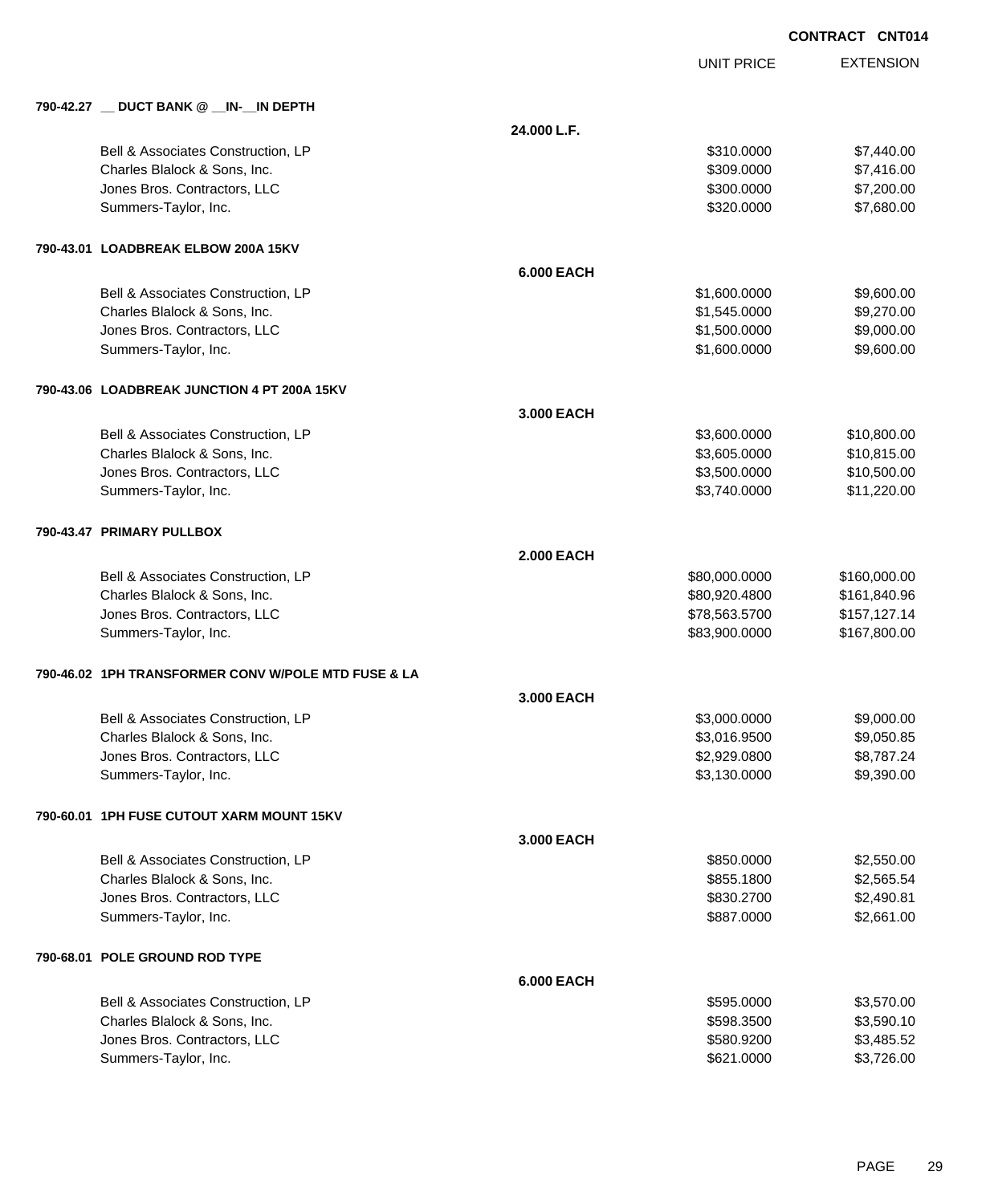UNIT PRICE

|                   | 790-68.02 POLE GROUND PLATE TYPE              |                    |              |              |
|-------------------|-----------------------------------------------|--------------------|--------------|--------------|
|                   |                                               | <b>2.000 EACH</b>  |              |              |
|                   | Bell & Associates Construction, LP            |                    | \$590.0000   | \$1,180.00   |
|                   | Charles Blalock & Sons, Inc.                  |                    | \$592.7900   | \$1,185.58   |
|                   | Jones Bros. Contractors, LLC                  |                    | \$575.5200   | \$1,151.04   |
|                   | Summers-Taylor, Inc.                          |                    | \$615.0000   | \$1,230.00   |
|                   | 790-68.11 DEAD END SHOE                       |                    |              |              |
|                   |                                               | 8.000 EACH         |              |              |
|                   | Bell & Associates Construction, LP            |                    | \$320.0000   | \$2,560.00   |
|                   | Charles Blalock & Sons, Inc.                  |                    | \$318.2500   | \$2,546.00   |
|                   | Jones Bros. Contractors, LLC                  |                    | \$308.9800   | \$2,471.84   |
|                   | Summers-Taylor, Inc.                          |                    | \$330.0000   | \$2,640.00   |
| 790-69.32 ARM PIN |                                               |                    |              |              |
|                   |                                               | <b>2.000 EACH</b>  |              |              |
|                   | Bell & Associates Construction, LP            |                    | \$105.0000   | \$210.00     |
|                   | Charles Blalock & Sons, Inc.                  |                    | \$102.3100   | \$204.62     |
|                   | Jones Bros. Contractors, LLC                  |                    | \$99.3300    | \$198.66     |
|                   | Summers-Taylor, Inc.                          |                    | \$110.0000   | \$220.00     |
|                   | 790-98.01 REMOVE WIRE                         |                    |              |              |
|                   |                                               | 7,827.000 L.F.     |              |              |
|                   | Bell & Associates Construction, LP            |                    | \$6.2000     | \$48,527.40  |
|                   | Charles Blalock & Sons, Inc.                  |                    | \$6.1800     | \$48,370.86  |
|                   | Jones Bros. Contractors, LLC                  |                    | \$6.0000     | \$46,962.00  |
|                   | Summers-Taylor, Inc.                          |                    | \$6.4000     | \$50,092.80  |
|                   | 790-98.02 REMOVE POLES                        |                    |              |              |
|                   |                                               | <b>12.000 EACH</b> |              |              |
|                   | Bell & Associates Construction, LP            |                    | \$1,600.0000 | \$19,200.00  |
|                   | Charles Blalock & Sons, Inc.                  |                    | \$1,587.5900 | \$19,051.08  |
|                   | Jones Bros. Contractors, LLC                  |                    | \$1,541.3500 | \$18,496.20  |
|                   | Summers-Taylor, Inc.                          |                    | \$1,650.0000 | \$19,800.00  |
|                   | 790-98.03 REMOVE FRAMING/ASSOCIATED APPARATUS |                    |              |              |
|                   |                                               | 38.000 EACH        |              |              |
|                   | Bell & Associates Construction, LP            |                    | \$610.0000   | \$23,180.00  |
|                   | Charles Blalock & Sons, Inc.                  |                    | \$617.3900   | \$23,460.82  |
|                   | Jones Bros. Contractors, LLC                  |                    | \$599.4100   | \$22,777.58  |
|                   | Summers-Taylor, Inc.                          |                    | \$640.0000   | \$24,320.00  |
|                   | 791-01.10 12IN OPEN CUT STEEL CASING PIPE     |                    |              |              |
|                   |                                               | 270.000 L.F.       |              |              |
|                   | Bell & Associates Construction, LP            |                    | \$440.0000   | \$118,800.00 |
|                   | Charles Blalock & Sons, Inc.                  |                    | \$441.3600   | \$119,167.20 |
|                   | Jones Bros. Contractors, LLC                  |                    | \$428.5000   | \$115,695.00 |
|                   | Summers-Taylor, Inc.                          |                    | \$458.0000   | \$123,660.00 |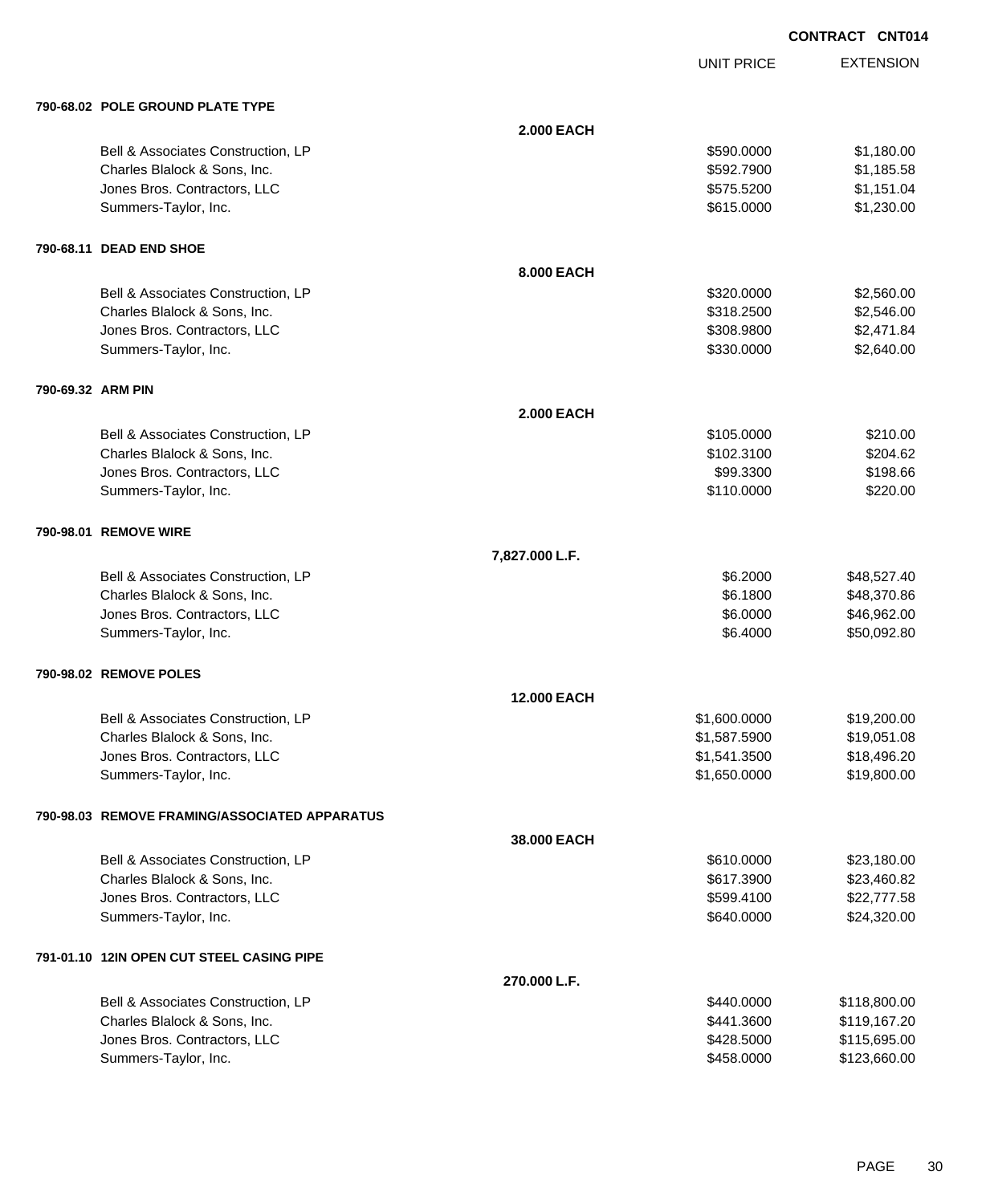|                                                       |                    |                   | <b>CONTRACT CNT014</b> |
|-------------------------------------------------------|--------------------|-------------------|------------------------|
|                                                       |                    | <b>UNIT PRICE</b> | <b>EXTENSION</b>       |
| 791-02.04 4IN MDPE GAS MAIN                           |                    |                   |                        |
|                                                       | 1,725.000 L.F.     |                   |                        |
| Bell & Associates Construction, LP                    |                    | \$80.0000         | \$138,000.00           |
| Charles Blalock & Sons, Inc.                          |                    | \$76.2200         | \$131,479.50           |
| Jones Bros. Contractors, LLC                          |                    | \$75.0000         | \$129,375.00           |
| Summers-Taylor, Inc.                                  |                    | \$79.0000         | \$136,275.00           |
| 791-05.04 BORE/JACK 12IN - STEEL CASING PIPE - UNCON. |                    |                   |                        |
|                                                       | 520.000 L.F.       |                   |                        |
| Bell & Associates Construction, LP                    |                    | \$920.0000        | \$478,400.00           |
| Charles Blalock & Sons, Inc.                          |                    | \$927.0000        | \$482,040.00           |
| Jones Bros. Contractors, LLC                          |                    | \$900.0000        | \$468,000.00           |
| Summers-Taylor, Inc.                                  |                    | \$961.0000        | \$499,720.00           |
| 791-06.02 CONNECT TO 2IN EX. PE MAIN                  |                    |                   |                        |
|                                                       | <b>2.000 EACH</b>  |                   |                        |
| Bell & Associates Construction, LP                    |                    | \$7,700.0000      | \$15,400.00            |
| Charles Blalock & Sons, Inc.                          |                    | \$7,725.0000      | \$15,450.00            |
| Jones Bros. Contractors, LLC                          |                    | \$7,500.0000      | \$15,000.00            |
| Summers-Taylor, Inc.                                  |                    | \$8,010.0000      | \$16,020.00            |
| 791-06.03 CONNECT TO 4IN EX. PE MAIN                  |                    |                   |                        |
|                                                       | 3.000 EACH         |                   |                        |
| Bell & Associates Construction, LP                    |                    | \$9,200.0000      | \$27,600.00            |
| Charles Blalock & Sons, Inc.                          |                    | \$9,270.0000      | \$27,810.00            |
| Jones Bros. Contractors, LLC                          |                    | \$9,000.0000      | \$27,000.00            |
| Summers-Taylor, Inc.                                  |                    | \$9,610.0000      | \$28,830.00            |
| 791-07.02 4IN PE GAS VALVE ASSEMBLY                   |                    |                   |                        |
|                                                       | <b>10.000 EACH</b> |                   |                        |
| Bell & Associates Construction, LP                    |                    | \$1,550.0000      | \$15,500.00            |
| Charles Blalock & Sons, Inc.                          |                    | \$1,545.0000      | \$15,450.00            |
| Jones Bros. Contractors, LLC                          |                    | \$1,500.0000      | \$15,000.00            |
| Summers-Taylor, Inc.                                  |                    | \$1,602.0000      | \$16,020.00            |
| 791-08.04 1-1/4IN SERVICE ASSEMBLY                    |                    |                   |                        |
|                                                       | <b>1.000 EACH</b>  |                   |                        |
| Bell & Associates Construction, LP                    |                    | \$2,600.0000      | \$2,600.00             |
| Charles Blalock & Sons, Inc.                          |                    | \$2,575.0000      | \$2,575.00             |
| Jones Bros. Contractors, LLC                          |                    | \$2,500.0000      | \$2,500.00             |
| Summers-Taylor, Inc.                                  |                    | \$2,670.0000      | \$2,670.00             |
| 791-08.05 2IN SERVICE ASSEMBLY                        |                    |                   |                        |
|                                                       | <b>1.000 EACH</b>  |                   |                        |
| Bell & Associates Construction, LP                    |                    | \$3,600.0000      | \$3,600.00             |
| Charles Blalock & Sons, Inc.                          |                    | \$3,605.0000      | \$3,605.00             |
| Jones Bros. Contractors, LLC                          |                    | \$3,500.0000      | \$3,500.00             |
| Summers-Taylor, Inc.                                  |                    | \$3,740.0000      | \$3,740.00             |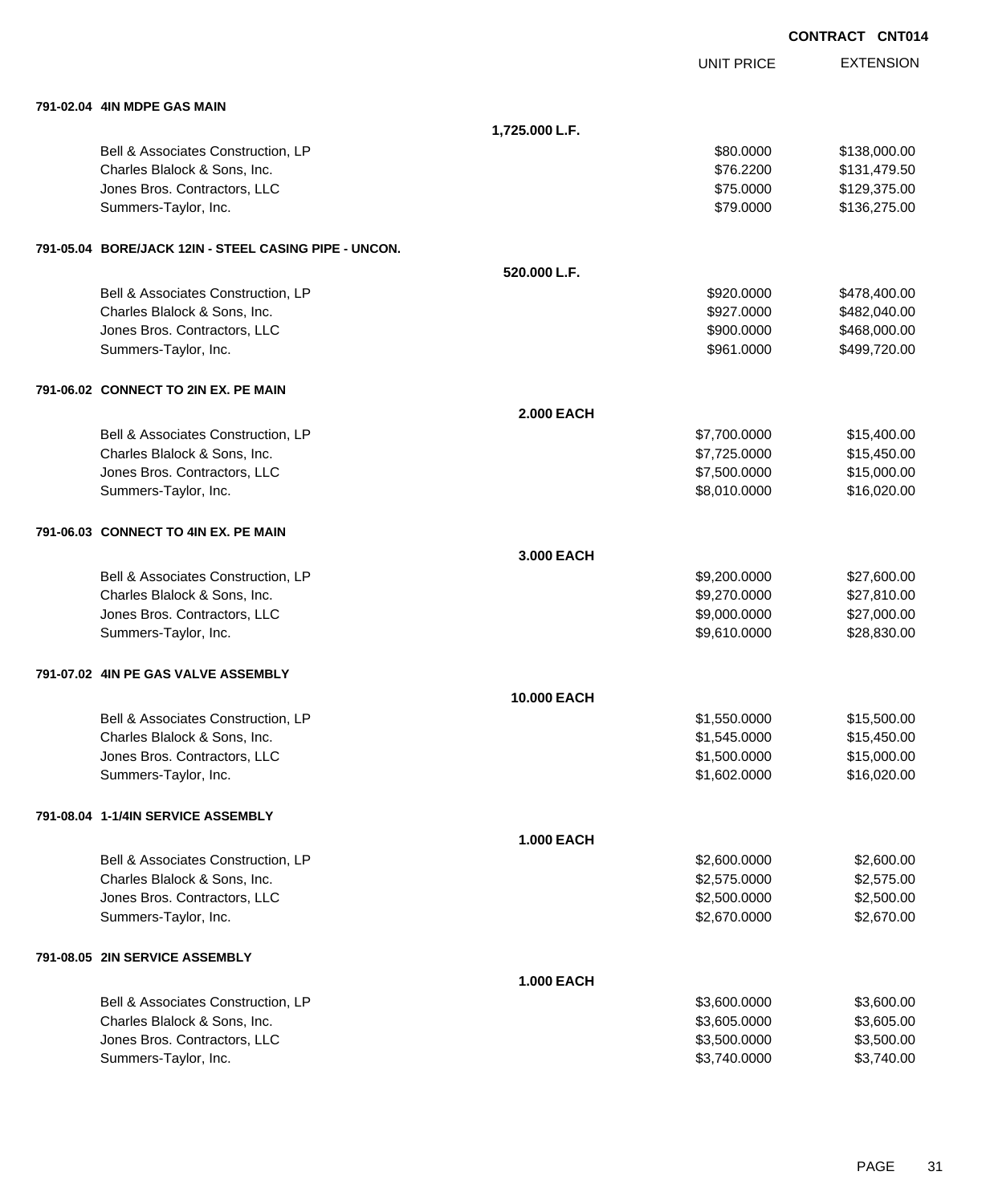UNIT PRICE

| 791-08.09 1-1/4IN PE SERVICE PIPE  |              |               |             |
|------------------------------------|--------------|---------------|-------------|
|                                    | 20.000 L.F.  |               |             |
| Bell & Associates Construction, LP |              | \$42.0000     | \$840.00    |
| Charles Blalock & Sons, Inc.       |              | \$41.2000     | \$824.00    |
| Jones Bros. Contractors, LLC       |              | \$40.0000     | \$800.00    |
| Summers-Taylor, Inc.               |              | \$43.0000     | \$860.00    |
| 791-08.10 2IN PE SERVICE PIPE      |              |               |             |
|                                    | 20.000 L.F.  |               |             |
| Bell & Associates Construction, LP |              | \$42.0000     | \$840.00    |
| Charles Blalock & Sons, Inc.       |              | \$41.2000     | \$824.00    |
| Jones Bros. Contractors, LLC       |              | \$40.0000     | \$800.00    |
| Summers-Taylor, Inc.               |              | \$43.0000     | \$860.00    |
| 791-09.03 17LB MAGNESIUM ANODES    |              |               |             |
|                                    | 10.000 EACH  |               |             |
| Bell & Associates Construction, LP |              | \$310.0000    | \$3,100.00  |
| Charles Blalock & Sons, Inc.       |              | \$309,0000    | \$3,090.00  |
| Jones Bros. Contractors, LLC       |              | \$300.0000    | \$3,000.00  |
| Summers-Taylor, Inc.               |              | \$321.0000    | \$3,210.00  |
| 791-09.05 RESTORE ASPHALT          |              |               |             |
|                                    | 200,000 S.Y. |               |             |
| Bell & Associates Construction, LP |              | \$235.0000    | \$47,000.00 |
| Charles Blalock & Sons, Inc.       |              | \$236.9000    | \$47,380.00 |
| Jones Bros. Contractors, LLC       |              | \$230.0000    | \$46,000.00 |
| Summers-Taylor, Inc.               |              | \$246.0000    | \$49,200.00 |
| 791-09.06 RESTORE CONCRETE         |              |               |             |
|                                    | 85.000 S.Y.  |               |             |
| Bell & Associates Construction, LP |              | \$255.0000    | \$21,675.00 |
| Charles Blalock & Sons, Inc.       |              | \$257.5000    | \$21,887.50 |
| Jones Bros. Contractors, LLC       |              | \$250.0000    | \$21,250.00 |
| Summers-Taylor, Inc.               |              | \$267.0000    | \$22,695.00 |
| 791-10.10 RETIRE GAS MAIN          |              |               |             |
|                                    | 1.000 LS     |               |             |
| Bell & Associates Construction, LP |              | \$11,000.0000 | \$11,000.00 |
| Charles Blalock & Sons, Inc.       |              | \$10,300.0000 | \$10,300.00 |
| Jones Bros. Contractors, LLC       |              | \$10,000.0000 | \$10,000.00 |
| Summers-Taylor, Inc.               |              | \$21,360.0000 | \$21,360.00 |
| 793-13.08 4IN RGS PIPE             |              |               |             |
|                                    | 75.000 L.F.  |               |             |
| Bell & Associates Construction, LP |              | \$32.0000     | \$2,400.00  |
| Charles Blalock & Sons, Inc.       |              | \$28.0000     | \$2,100.00  |
| Jones Bros. Contractors, LLC       |              | \$30.0000     | \$2,250.00  |
| Summers-Taylor, Inc.               |              | \$28.0000     | \$2,100.00  |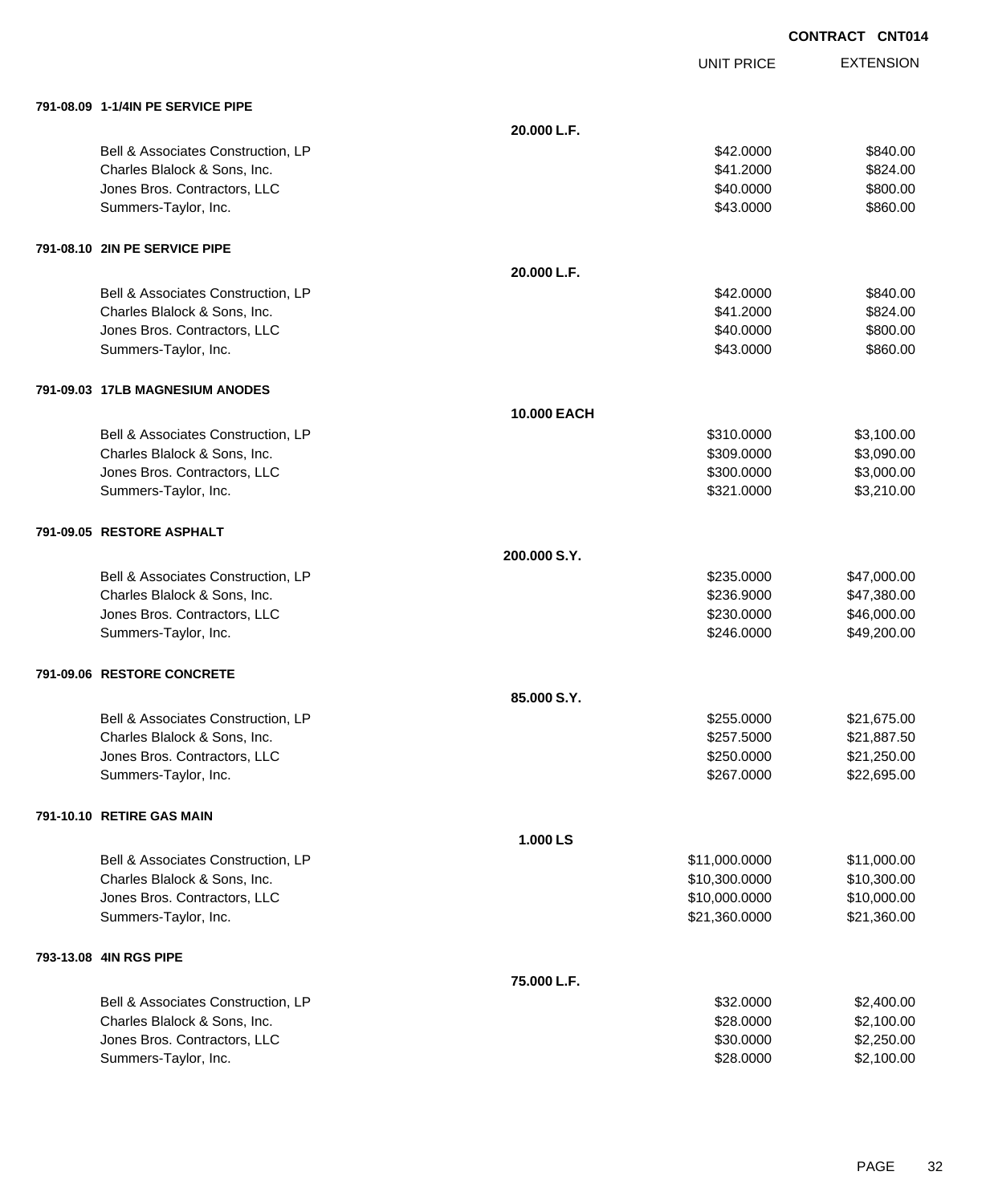UNIT PRICE

| 793-13.12 1 DUCT FORMATION @ 36IN DEPTH        |                   |              |             |
|------------------------------------------------|-------------------|--------------|-------------|
|                                                | 75.000 L.F.       |              |             |
| Bell & Associates Construction, LP             |                   | \$32.0000    | \$2,400.00  |
| Charles Blalock & Sons, Inc.                   |                   | \$75.0000    | \$5,625.00  |
| Jones Bros. Contractors, LLC                   |                   | \$30.0000    | \$2,250.00  |
| Summers-Taylor, Inc.                           |                   | \$75.0000    | \$5,625.00  |
| 793-14.26 UNDERGROUND TO OVERHEAD RISER        |                   |              |             |
|                                                | <b>1.000 EACH</b> |              |             |
| Bell & Associates Construction, LP             |                   | \$1,275.0000 | \$1,275.00  |
| Charles Blalock & Sons, Inc.                   |                   | \$2,100.0000 | \$2,100.00  |
| Jones Bros. Contractors, LLC                   |                   | \$1,250.0000 | \$1,250.00  |
| Summers-Taylor, Inc.                           |                   | \$2,085.0000 | \$2,085.00  |
| <b>793-16.19 REMOVE TRANSITE CONDUIT</b>       |                   |              |             |
|                                                | 6,195.000 L.F.    |              |             |
| Bell & Associates Construction, LP             |                   | \$3.7500     | \$23,231.25 |
| Charles Blalock & Sons, Inc.                   |                   | \$3.7400     | \$23,169.30 |
| Jones Bros. Contractors, LLC                   |                   | \$5.0000     | \$30,975.00 |
| Summers-Taylor, Inc.                           |                   | \$4.7500     | \$29,426.25 |
| 793-98.01 REMOVE AERIAL CABLE AND WIRE         |                   |              |             |
|                                                | 128,000 L.F.      |              |             |
| Bell & Associates Construction, LP             |                   | \$1.0500     | \$134.40    |
| Charles Blalock & Sons, Inc.                   |                   | \$10.0000    | \$1,280.00  |
| Jones Bros. Contractors, LLC                   |                   | \$1.0000     | \$128.00    |
| Summers-Taylor, Inc.                           |                   | \$7.5000     | \$960.00    |
| 793-98.05 RETIRE BURIED FACILITIES IN PLACE    |                   |              |             |
|                                                | 1,020.000 L.F.    |              |             |
| Bell & Associates Construction, LP             |                   | \$1.0500     | \$1,071.00  |
| Charles Blalock & Sons, Inc.                   |                   | \$4.5000     | \$4,590.00  |
| Jones Bros. Contractors, LLC                   |                   | \$1.0000     | \$1,020.00  |
| Summers-Taylor, Inc.                           |                   | \$4.2500     | \$4,335.00  |
| 793-98.07 REMOVE UNDERGROUND TO OVERHEAD RISER |                   |              |             |
|                                                | <b>1.000 EACH</b> |              |             |
| Bell & Associates Construction, LP             |                   | \$525.0000   | \$525.00    |
| Charles Blalock & Sons, Inc.                   |                   | \$600.0000   | \$600.00    |
| Jones Bros. Contractors, LLC                   |                   | \$500.0000   | \$500.00    |
| Summers-Taylor, Inc.                           |                   | \$535.0000   | \$535.00    |
| 795-01.04 6IN DIP SLIP JOINT WATER LINE        |                   |              |             |
|                                                | 60.000 L.F.       |              |             |
| Bell & Associates Construction, LP             |                   | \$100.0000   | \$6,000.00  |
| Charles Blalock & Sons, Inc.                   |                   | \$211.1500   | \$12,669.00 |
| Jones Bros. Contractors, LLC                   |                   | \$92.0000    | \$5,520.00  |
| Summers-Taylor, Inc.                           |                   | \$177.0000   | \$10,620.00 |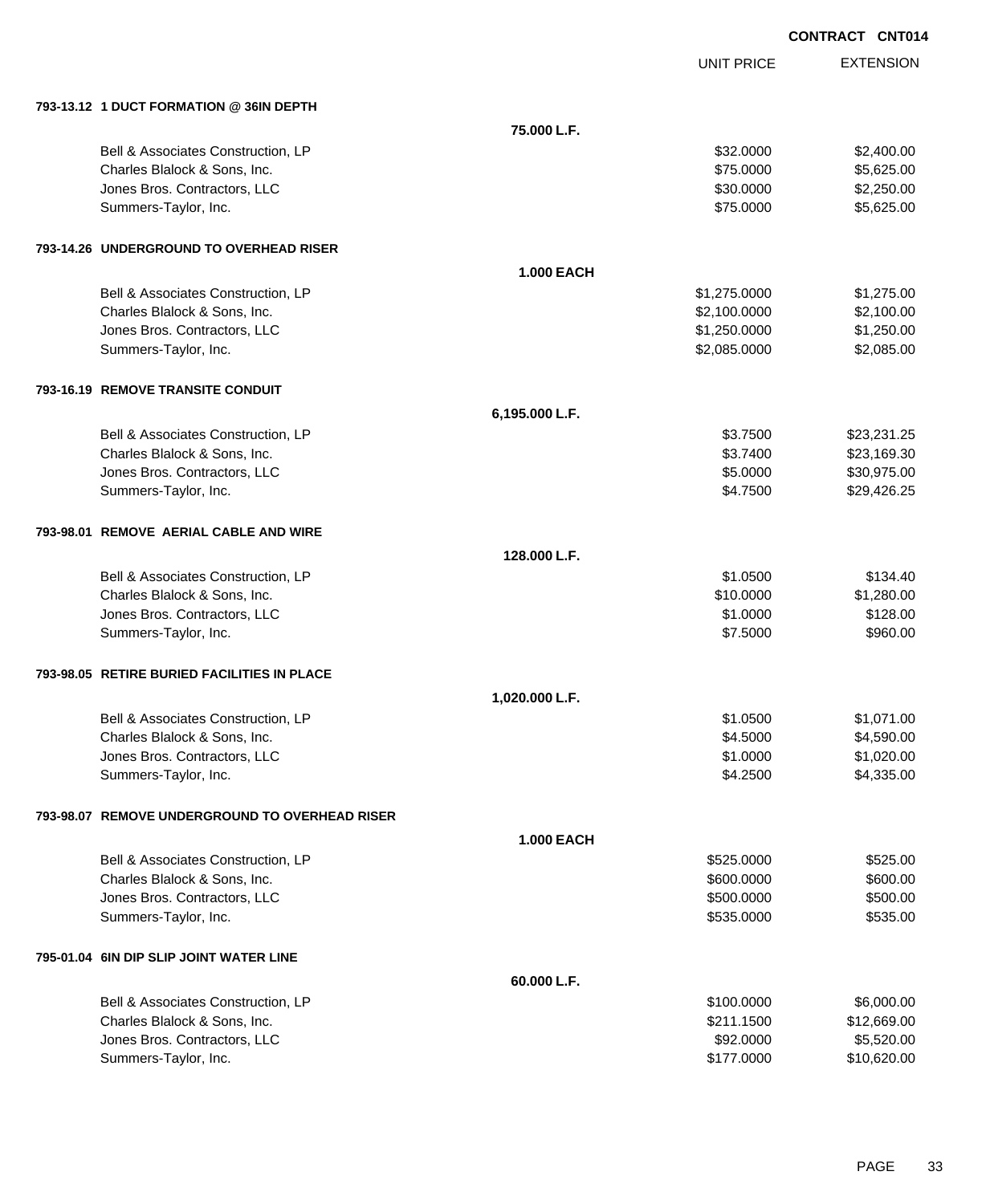|                                                |                   |                   | <b>CONTRACT CNT014</b> |
|------------------------------------------------|-------------------|-------------------|------------------------|
|                                                |                   | <b>UNIT PRICE</b> | <b>EXTENSION</b>       |
| 795-01.06   8IN DIP SLIP JOINT WATER LINE      |                   |                   |                        |
|                                                | 675.000 L.F.      |                   |                        |
| Bell & Associates Construction, LP             |                   | \$95.0000         | \$64,125.00            |
| Charles Blalock & Sons, Inc.                   |                   | \$206.0000        | \$139,050.00           |
| Jones Bros. Contractors, LLC                   |                   | \$88.0000         | \$59,400.00            |
| Summers-Taylor, Inc.                           |                   | \$167.0000        | \$112,725.00           |
| 795-01.09 12IN DIP RESTRAINED JOINT WATER LINE |                   |                   |                        |
|                                                | 125.000 L.F.      |                   |                        |
| Bell & Associates Construction, LP             |                   | \$120.0000        | \$15,000.00            |
| Charles Blalock & Sons, Inc.                   |                   | \$242.0500        | \$30,256.25            |
| Jones Bros. Contractors, LLC                   |                   | \$112.0000        | \$14,000.00            |
| Summers-Taylor, Inc.                           |                   | \$176.0000        | \$22,000.00            |
| 795-01.10 12IN DIP SLIP JOINT WATER LINE       |                   |                   |                        |
|                                                | 330.000 L.F.      |                   |                        |
| Bell & Associates Construction, LP             |                   | \$105.0000        | \$34,650.00            |
| Charles Blalock & Sons, Inc.                   |                   | \$216.3000        | \$71,379.00            |
| Jones Bros. Contractors, LLC                   |                   | \$99.0000         | \$32,670.00            |
| Summers-Taylor, Inc.                           |                   | \$186.0000        | \$61,380.00            |
| 795-06.04 CONNECT TO 6IN WATER LINE            |                   |                   |                        |
|                                                | 3,000 EACH        |                   |                        |
| Bell & Associates Construction, LP             |                   | \$2,600.0000      | \$7,800.00             |
| Charles Blalock & Sons, Inc.                   |                   | \$7,725.0000      | \$23,175.00            |
| Jones Bros. Contractors, LLC                   |                   | \$2,518.0000      | \$7,554.00             |
| Summers-Taylor, Inc.                           |                   | \$2,290.0000      | \$6,870.00             |
| 795-06.05 CONNECT TO 8IN WATER LINE            |                   |                   |                        |
|                                                | <b>1.000 EACH</b> |                   |                        |
| Bell & Associates Construction, LP             |                   | \$2,600.0000      | \$2,600.00             |
| Charles Blalock & Sons, Inc.                   |                   | \$7,725.0000      | \$7,725.00             |
| Jones Bros. Contractors, LLC                   |                   | \$2,518.0000      | \$2,518.00             |
| Summers-Taylor, Inc.                           |                   | \$2,380.0000      | \$2,380.00             |
| 795-06.07 CONNECT TO 12IN WATER LINE           |                   |                   |                        |
|                                                | <b>1.000 EACH</b> |                   |                        |
| Bell & Associates Construction, LP             |                   | \$3,250.0000      | \$3,250.00             |
| Charles Blalock & Sons, Inc.                   |                   | \$13,905.0000     | \$13,905.00            |
| Jones Bros. Contractors, LLC                   |                   | \$3,021.0000      | \$3,021.00             |
| Summers-Taylor, Inc.                           |                   | \$4,480.0000      | \$4,480.00             |
| 795-08.04 6IN GATE VALVE ASSEMBLY              |                   |                   |                        |
|                                                | <b>1.000 EACH</b> |                   |                        |
| Bell & Associates Construction, LP             |                   | \$2,300.0000      | \$2,300.00             |
| Charles Blalock & Sons, Inc.                   |                   | \$1,442.0000      | \$1,442.00             |
| Jones Bros. Contractors, LLC                   |                   | \$2,252.0000      | \$2,252.00             |

dones Bros. Contractors, LLC 62,252.0000 \$2,252.0000 \$2,252.0000 \$2,252.000<br>Summers-Taylor, Inc. \$1,010.000 \$1,010.000 \$1,010.000 \$1,010.000

Summers-Taylor, Inc.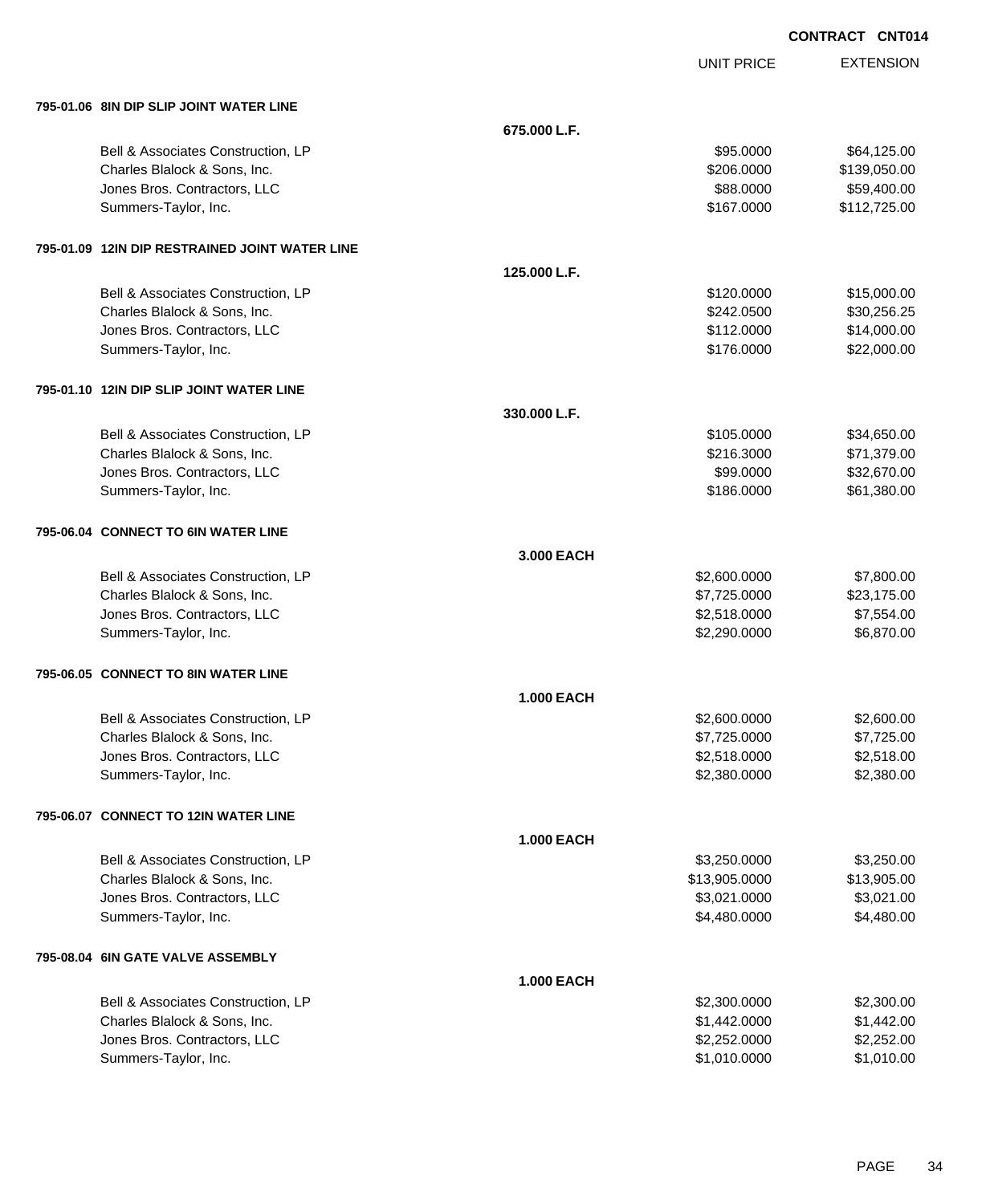UNIT PRICE

EXTENSION

| 795-08.05 8IN GATE VALVE ASSEMBLY   |                   |              |             |
|-------------------------------------|-------------------|--------------|-------------|
|                                     | <b>2.000 EACH</b> |              |             |
| Bell & Associates Construction, LP  |                   | \$2,750.0000 | \$5,500.00  |
| Charles Blalock & Sons, Inc.        |                   | \$2,575.0000 | \$5,150.00  |
| Jones Bros. Contractors, LLC        |                   | \$2,702.0000 | \$5,404.00  |
| Summers-Taylor, Inc.                |                   | \$1,290.0000 | \$2,580.00  |
|                                     |                   |              |             |
| 795-08.09 12IN GATE VALVE ASSEMBLY  | <b>4.000 EACH</b> |              |             |
| Bell & Associates Construction, LP  |                   | \$4,100.0000 | \$16,400.00 |
| Charles Blalock & Sons, Inc.        |                   | \$4,120.0000 | \$16,480.00 |
| Jones Bros. Contractors, LLC        |                   | \$3,980.0000 | \$15,920.00 |
| Summers-Taylor, Inc.                |                   | \$2,580.0000 | \$10,320.00 |
|                                     |                   |              |             |
| 795-09.13 3IN COPPER SERVICE PIPE   | 20.000 L.F.       |              |             |
| Bell & Associates Construction, LP  |                   | \$90.0000    | \$1,800.00  |
| Charles Blalock & Sons, Inc.        |                   | \$103.0000   | \$2,060.00  |
| Jones Bros. Contractors, LLC        |                   | \$83.0000    | \$1,660.00  |
| Summers-Taylor, Inc.                |                   | \$175.0000   | \$3,500.00  |
|                                     |                   |              |             |
| 795-09.14 3/4IN HDPE SERVICE PIPE   |                   |              |             |
|                                     | 80.000 L.F.       |              |             |
| Bell & Associates Construction, LP  |                   | \$40.0000    | \$3,200.00  |
| Charles Blalock & Sons, Inc.        |                   | \$77.2500    | \$6,180.00  |
| Jones Bros. Contractors, LLC        |                   | \$37.0000    | \$2,960.00  |
| Summers-Taylor, Inc.                |                   | \$53.0000    | \$4,240.00  |
| 795-09.28 3/4IN COPPER SERVICE PIPE |                   |              |             |
|                                     | 80.000 L.F.       |              |             |
| Bell & Associates Construction, LP  |                   | \$40.0000    | \$3,200.00  |
| Charles Blalock & Sons, Inc.        |                   | \$77.2500    | \$6,180.00  |
| Jones Bros. Contractors, LLC        |                   | \$37.0000    | \$2,960.00  |
| Summers-Taylor, Inc.                |                   | \$48.5000    | \$3,880.00  |
| 795-11.02 FIRE HYDRANT ASSEMBLY     |                   |              |             |
|                                     | 3.000 EACH        |              |             |
| Bell & Associates Construction, LP  |                   | \$6,100.0000 | \$18,300.00 |
| Charles Blalock & Sons, Inc.        |                   | \$6,180.0000 | \$18,540.00 |
| Jones Bros. Contractors, LLC        |                   | \$5,977.0000 | \$17,931.00 |
| Summers-Taylor, Inc.                |                   | \$5,500.0000 | \$16,500.00 |
| 795-12.01 REMOVE FIRE HYDRANT       |                   |              |             |
|                                     | 3.000 EACH        |              |             |
| Bell & Associates Construction, LP  |                   | \$1,500.0000 | \$4,500.00  |
| Charles Blalock & Sons, Inc.        |                   | \$618.0000   | \$1,854.00  |
| Jones Bros. Contractors, LLC        |                   | \$1,429.0000 | \$4,287.00  |
| Summers-Taylor, Inc.                |                   | \$1,540.0000 | \$4,620.00  |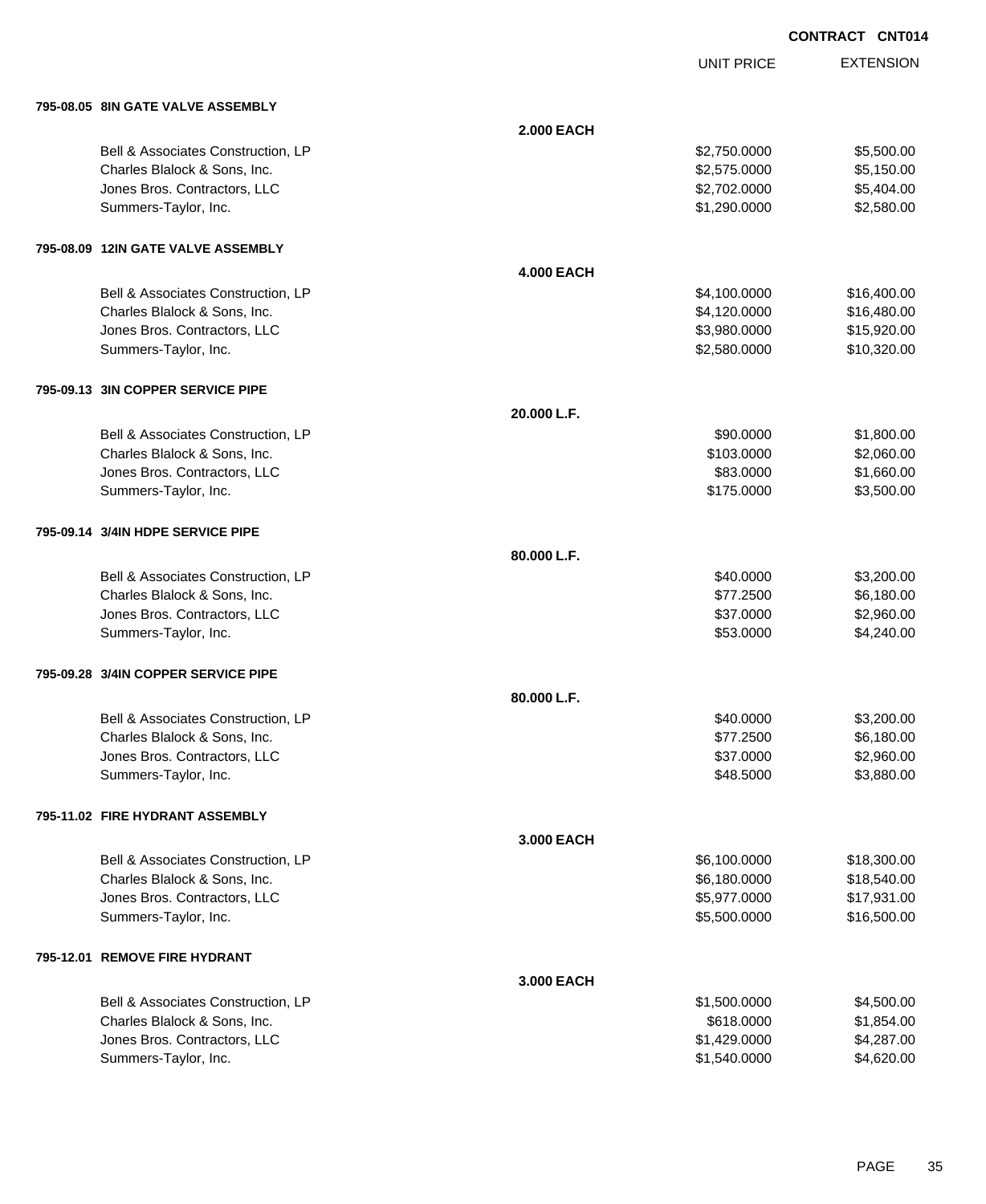|                                                 |               |                   | <b>CONTRACT CNT014</b> |
|-------------------------------------------------|---------------|-------------------|------------------------|
|                                                 |               | <b>UNIT PRICE</b> | <b>EXTENSION</b>       |
| 795-13.01 DI FITTINGS                           |               |                   |                        |
|                                                 | 2,000.000 LB. |                   |                        |
| Bell & Associates Construction, LP              |               | \$7.2000          | \$14,400.00            |
| Charles Blalock & Sons, Inc.                    |               | \$8.2400          | \$16,480.00            |
| Jones Bros. Contractors, LLC                    |               | \$7.0000          | \$14,000.00            |
| Summers-Taylor, Inc.                            |               | \$5.1100          | \$10,220.00            |
| 795-13.04 BRIDGE HANGER SYSTEM                  |               |                   |                        |
|                                                 | 1.000 LS      |                   |                        |
| Bell & Associates Construction, LP              |               | \$425,000.0000    | \$425,000.00           |
| Charles Blalock & Sons, Inc.                    |               | \$575,931.4600    | \$575,931.46           |
| Jones Bros. Contractors, LLC                    |               | \$409,708.0000    | \$409,708.00           |
| Summers-Taylor, Inc.                            |               | \$405,000.0000    | \$405,000.00           |
| 795-20.01 RECONNECT SERVICE ASSEMBLY            |               |                   |                        |
|                                                 | 10.000 EACH   |                   |                        |
| Bell & Associates Construction, LP              |               | \$2,900.0000      | \$29,000.00            |
| Charles Blalock & Sons, Inc.                    |               | \$3,708.0000      | \$37,080.00            |
| Jones Bros. Contractors, LLC                    |               | \$2,763.0000      | \$27,630.00            |
| Summers-Taylor, Inc.                            |               | \$1,740.0000      | \$17,400.00            |
| 797-05.52 8IN PVC GRAVITY SEWER 6FT-12FT DEPTH  |               |                   |                        |
|                                                 | 30.000 L.F.   |                   |                        |
| Bell & Associates Construction, LP              |               | \$100.0000        | \$3,000.00             |
| Charles Blalock & Sons, Inc.                    |               | \$126.7900        | \$3,803.70             |
| Jones Bros. Contractors, LLC                    |               | \$94.0000         | \$2,820.00             |
| Summers-Taylor, Inc.                            |               | \$247.0000        | \$7,410.00             |
| 797-05.53 8IN PVC GRAVITY SEWER 12FT-18FT DEPTH |               |                   |                        |
|                                                 | 200.000 L.F.  |                   |                        |
| Bell & Associates Construction, LP              |               | \$185.0000        | \$37,000.00            |
| Charles Blalock & Sons, Inc.                    |               | \$168.1100        | \$33,622.00            |
| Jones Bros. Contractors, LLC                    |               | \$180.0000        | \$36,000.00            |
| Summers-Taylor, Inc.                            |               | \$350.0000        | \$70,000.00            |
| 797-07.06 48IN MANHOLE 12FT-14FT DEPTH          |               |                   |                        |
|                                                 | 1.000 EACH    |                   |                        |
| Bell & Associates Construction, LP              |               | \$19,500.0000     | \$19,500.00            |
| Charles Blalock & Sons, Inc.                    |               | \$8,762.3600      | \$8,762.36             |
| Jones Bros. Contractors, LLC                    |               | \$18,898.0000     | \$18,898.00            |
| Summers-Taylor, Inc.                            |               | \$8,000.0000      | \$8,000.00             |
| 797-07.07 48IN MANHOLE 14FT-16FT DEPTH          |               |                   |                        |
|                                                 | 1.000 EACH    |                   |                        |
| Bell & Associates Construction, LP              |               | \$22,500.0000     | \$22,500.00            |
| Charles Blalock & Sons, Inc.                    |               | \$10,429.9400     | \$10,429.94            |
| Jones Bros. Contractors, LLC                    |               | \$21,780.0000     | \$21,780.00            |
| Summers-Taylor, Inc.                            |               | \$8,500.0000      | \$8,500.00             |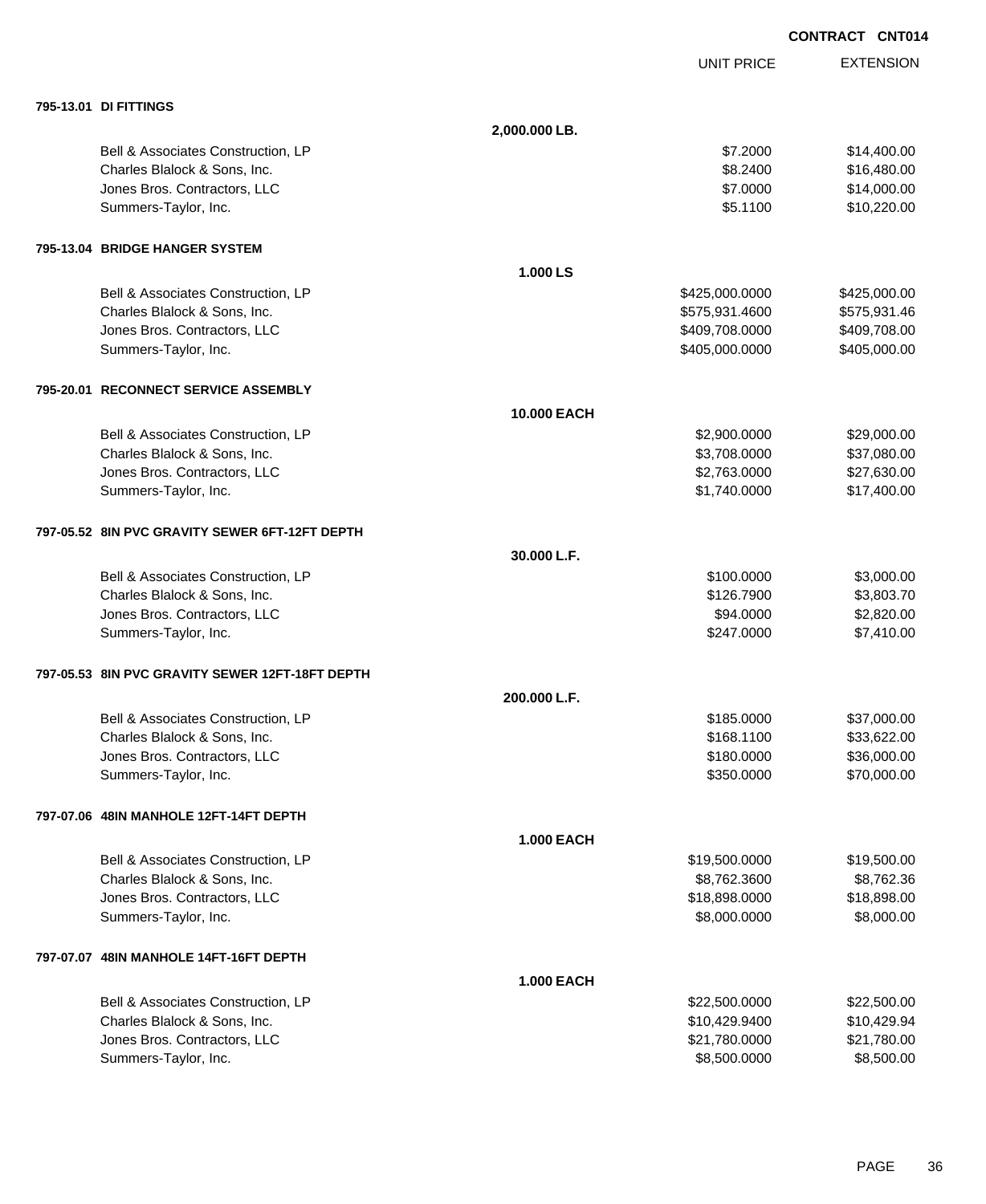UNIT PRICE

EXTENSION

| 797-10.09 CONNECT EX. 8IN SEWER TO NEW MANHOLE    |                   |               |             |
|---------------------------------------------------|-------------------|---------------|-------------|
|                                                   | 3.000 EACH        |               |             |
| Bell & Associates Construction, LP                |                   | \$3,700.0000  | \$11,100.00 |
| Charles Blalock & Sons, Inc.                      |                   | \$9,312.2500  | \$27,936.75 |
| Jones Bros. Contractors, LLC                      |                   | \$3,867.5500  | \$11,602.65 |
| Summers-Taylor, Inc.                              |                   | \$1,960.0000  | \$5,880.00  |
| 797-10.10 CONNECT EX.10-18IN SEWER TO NEW MANHOLE |                   |               |             |
|                                                   | <b>1.000 EACH</b> |               |             |
| Bell & Associates Construction, LP                |                   | \$3,300.0000  | \$3,300.00  |
| Charles Blalock & Sons, Inc.                      |                   | \$22,903.9800 | \$22,903.98 |
| Jones Bros. Contractors, LLC                      |                   | \$2,983.0000  | \$2,983.00  |
| Summers-Taylor, Inc.                              |                   | \$13,500.0000 | \$13,500.00 |

### **797-11.31 RETIREIN PLACE EXISTING SEWER 8IN-14IN**

**400.000 L.F.**

| \$22,0000 | \$8,800,00  |
|-----------|-------------|
| \$33,4800 | \$13.392.00 |
| \$20,0000 | \$8,000,00  |
| \$16,0000 | \$6,400,00  |
|           |             |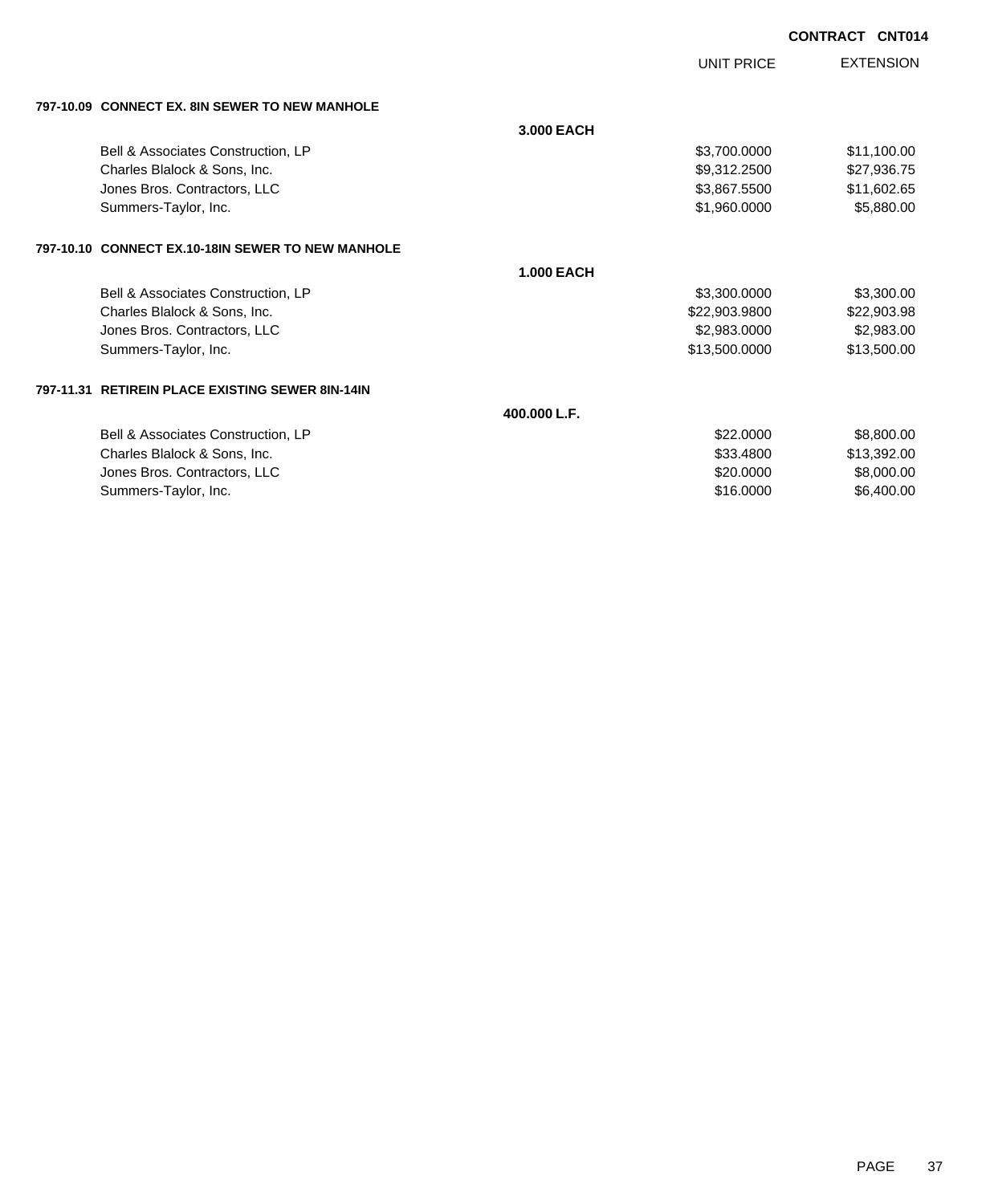## **SUB-TOTAL ROADWAY**

| Bell & Associates Construction, LP | \$3,284,763.76  |
|------------------------------------|-----------------|
| Charles Blalock & Sons, Inc.       | \$2,991,020.69  |
| Jones Bros. Contractors, LLC       | \$3,488,473.87  |
| Summers-Taylor, Inc.               | \$3,915,248.65  |
| <b>SUB-TOTAL BRIDGE</b>            |                 |
| Bell & Associates Construction, LP | \$11,252,632.75 |
| Charles Blalock & Sons, Inc.       | \$11,596,082.00 |
| Jones Bros. Contractors, LLC       | \$11,578,478.27 |
| Summers-Taylor, Inc.               | \$12,876,449.55 |
| <b>SUB-TOTAL UTILITY</b>           |                 |
| Bell & Associates Construction, LP | \$2,819,193.33  |
| Charles Blalock & Sons, Inc.       | \$3,200,111.48  |
| Jones Bros. Contractors, LLC       | \$2,720,405.71  |
| Summers-Taylor, Inc.               | \$2,967,854.55  |
|                                    |                 |
| <b>TOTAL CONTRACT</b>              |                 |
| Bell & Associates Construction, LP | \$17,356,589.84 |
| Charles Blalock & Sons, Inc.       | \$17,787,214.17 |
| Jones Bros. Contractors, LLC       | \$17,787,357.85 |

Summers-Taylor, Inc. \$19,759,552.75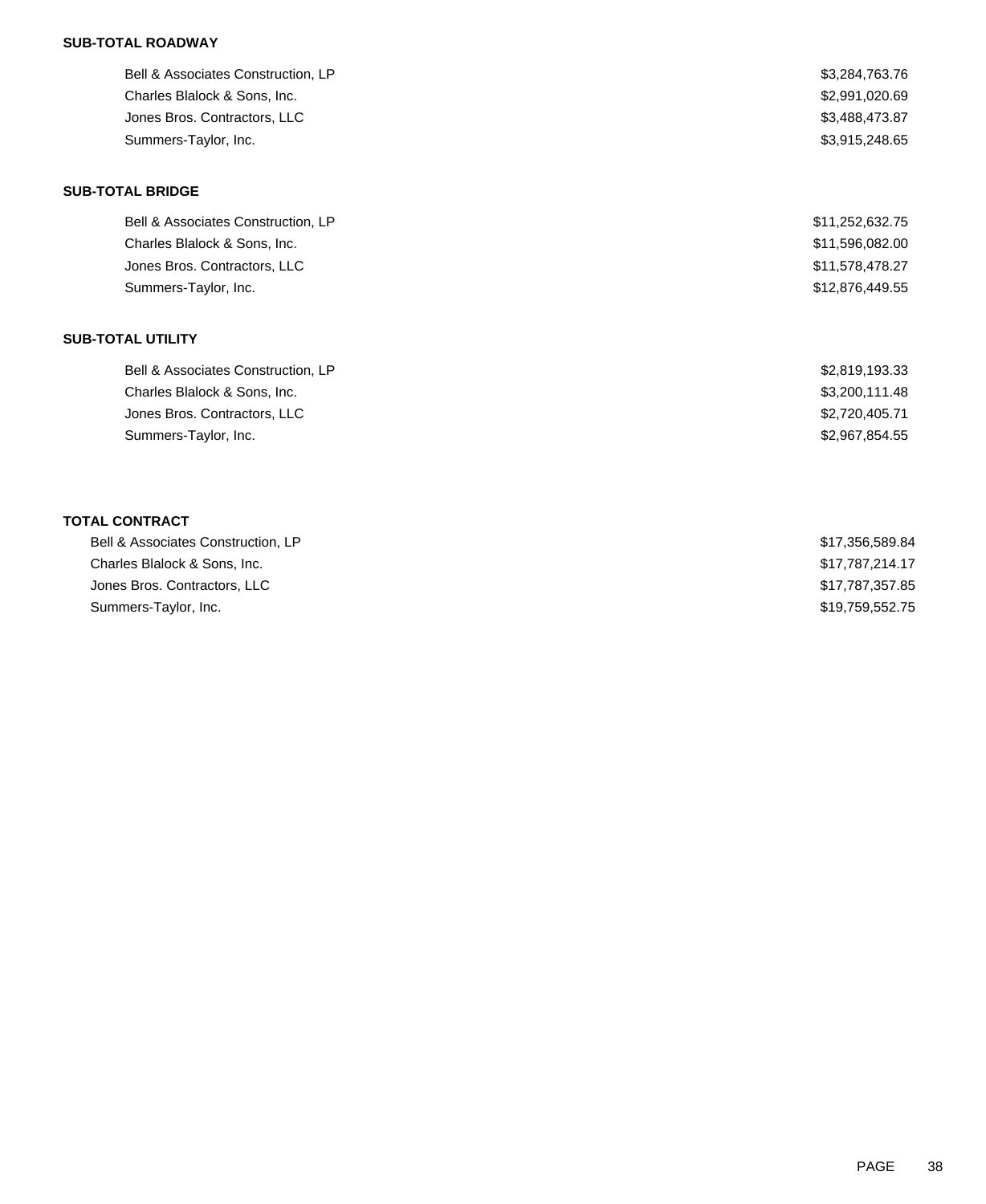#### KNOX COUNTY (Contract No. CNT197 Call 050)

47010-4249-04

THE TUNNEL CLEANING ON THE HENLEY STREET CONNECTOR TUNNEL ON S.R. 1 AND THE SMARTFIX TUNNEL ON S.R. 158 (JAMES WHITE PARKWAY).

PROJECT LENGTH - 0.0 MILES

COMPLETION TIME - ON OR BEFORE JUNE 30, 2020

Diamond Specialized, Inc. 6. The Second Specialized and Superior States of States States States States States States States States States States States States States States States States States States States States States

TOTAL CONTRACT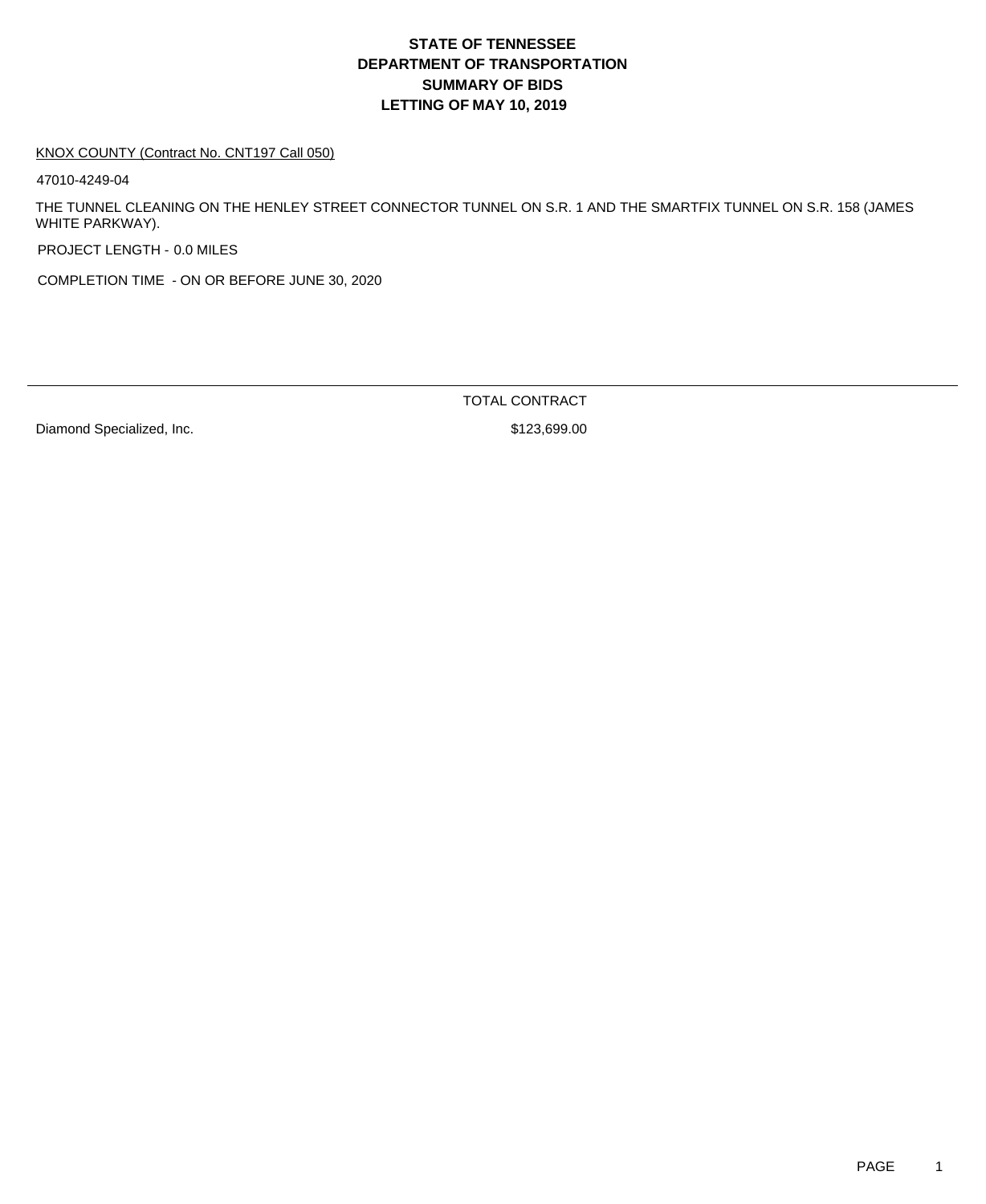|        |                                                          |                    |              | <b>CONTRACT CNT197</b> |
|--------|----------------------------------------------------------|--------------------|--------------|------------------------|
|        | <b>MAINTENANCE CATEGORY</b>                              |                    | UNIT PRICE   | <b>EXTENSION</b>       |
|        | 712-01.56 MAINTENANCE OF TRAFFIC (SMARTFIX I-40 RAMP)    |                    |              |                        |
|        | Diamond Specialized, Inc.                                | <b>12.000 EACH</b> | \$1,575.0000 | \$18,900.00            |
|        | 712-01.60 MAINTENANCE OF TRAFFIC (HENLEY STREET TUNNELS) |                    |              |                        |
|        | Diamond Specialized, Inc.                                | <b>12.000 EACH</b> | \$1,575.0000 | \$18,900.00            |
|        | 713-20.40 GRAFFITI REMOVAL                               |                    |              |                        |
|        | Diamond Specialized, Inc.                                | 250.000 S.F.       | \$2.8000     | \$700.00               |
| 717-01 | <b>MOBILIZATION</b>                                      |                    |              |                        |
|        | Diamond Specialized, Inc.                                | 1.000 LS           | \$5,999.0000 | \$5,999.00             |
|        | 760-01.04 TUNNEL CLEANING (HENLEY STREET TUNNELS)        |                    |              |                        |
|        | Diamond Specialized, Inc.                                | <b>12.000 EACH</b> | \$3,400.0000 | \$40,800.00            |
|        | 760-01.07 TUNNEL CLEANING (SMARTFIX I-40 RAMP)           |                    |              |                        |
|        | Diamond Specialized, Inc.                                | <b>12.000 EACH</b> | \$3,200.0000 | \$38,400.00            |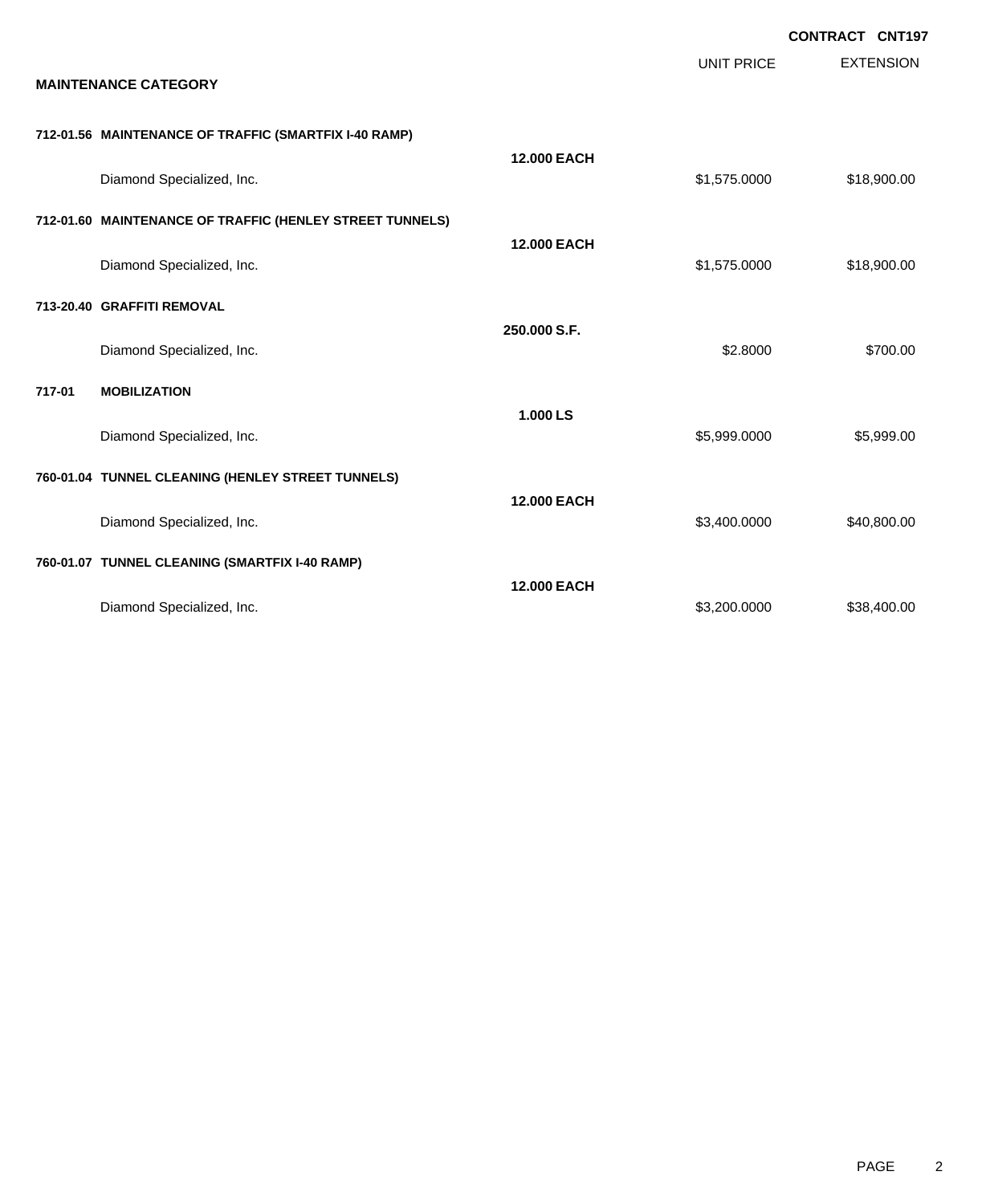Diamond Specialized, Inc. 6. The Second Specialized, Inc. 6. The Second Specialized, Inc. 6. The Second Specialized, Inc.

## **TOTAL CONTRACT**

Diamond Specialized, Inc. 6. The Second Specialized, Inc. 6. The Second Specialized, Inc. 6. The Second Specialized, Inc.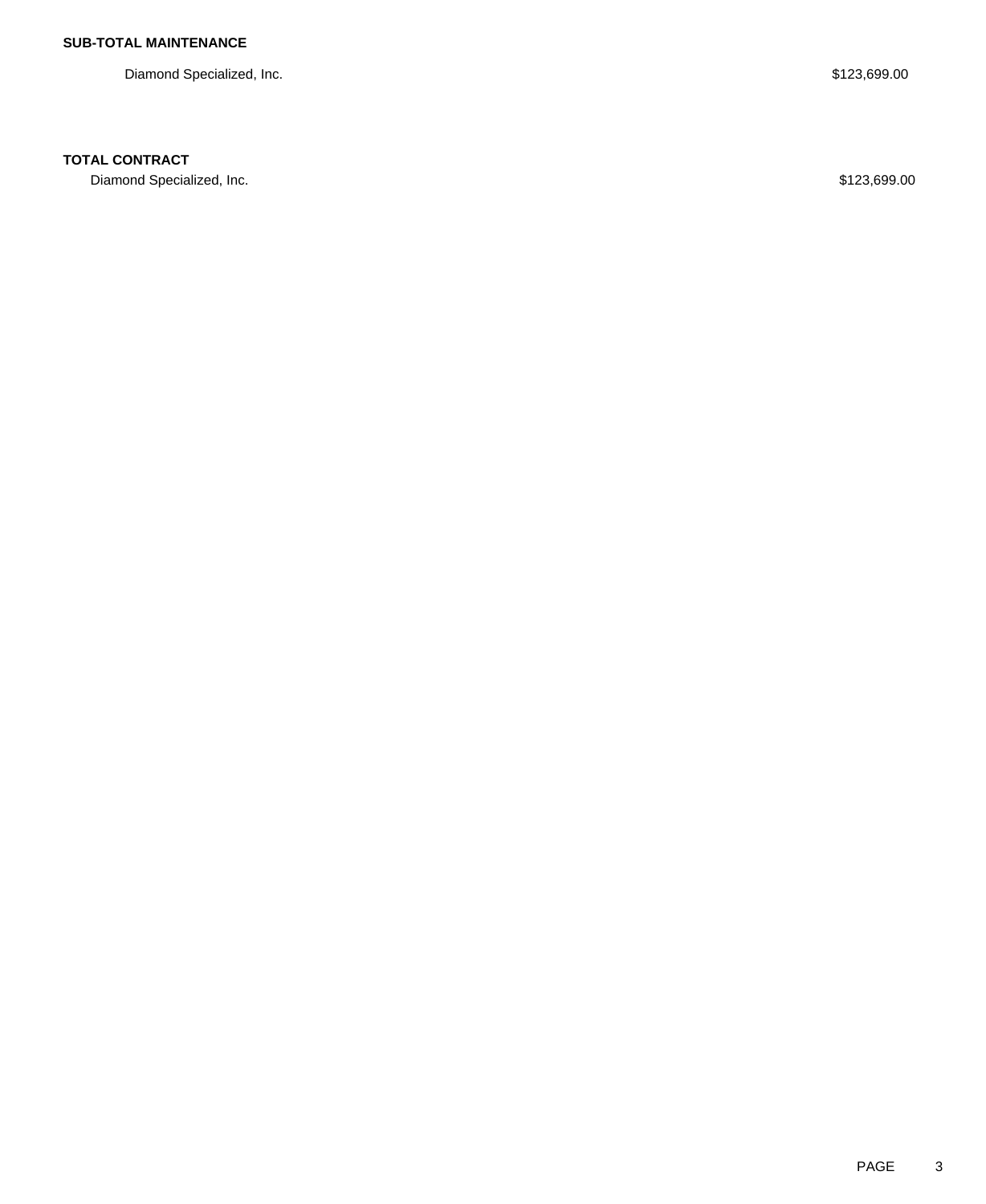#### LINCOLN COUNTY (Contract No. CNT153 Call 051)

NH/HSIP-10(78),52002-3242-94,52002-8242-14

THE RESURFACING ON U.S. 231 (U.S. 431, S.R. 10) FROM SOUTH OF SOUTH KING DRIVE (L.M. 8.36) TO THE BRIDGE OVER NORRIS CREEK (L.M. 10.79).

PROJECT LENGTH - 2.430 MILES

COMPLETION TIME - ON OR BEFORE NOVEMBER 15, 2019

DBE GOAL 6.50%

Lincoln Paving, LLC \$1,296,182.14 Volunteer Paving, LLC \$1,758,220.18

TOTAL CONTRACT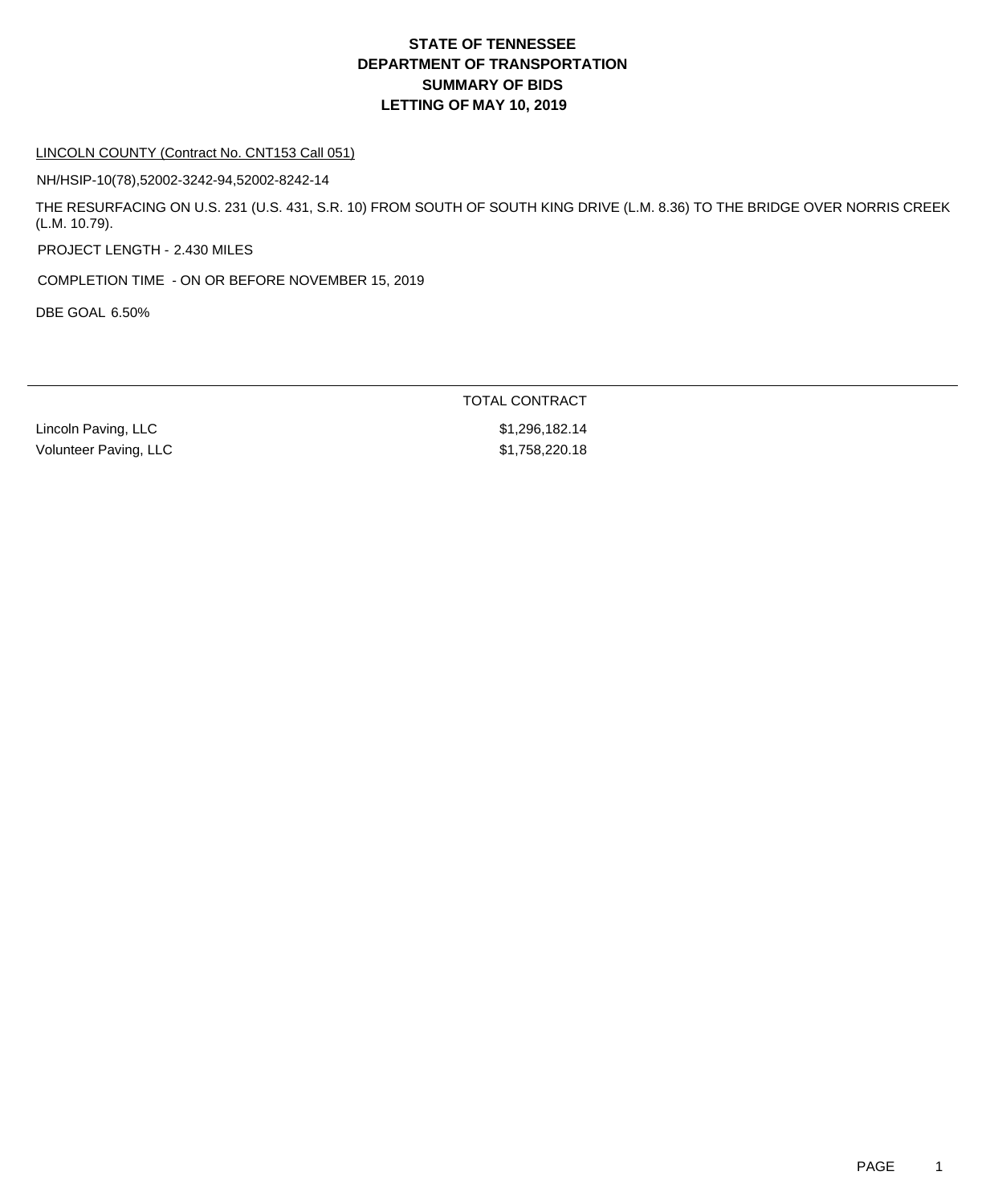EXTENSION **CONTRACT CNT153** UNIT PRICE **ROADWAY CATEGORY 208-01.05 BROOMING & DEGRASSING SHOULDERS 1.700 L.M.** Lincoln Paving, LLC \$1,615.00 Volunteer Paving, LLC 6. 2.944.7000 \$5,005.99 **303-01 MINERAL AGGREGATE, TYPE A BASE, GRADING D 318.000 TON** Lincoln Paving, LLC \$25.5800 \$8,134.44 Volunteer Paving, LLC 6.34 and 1.5 and 1.6 and 1.6 and 1.6 and 1.6 and 1.6 and 1.6 and 1.6 and 1.6 and 1.7 and 1.6 and 1.7 and 1.7 and 1.7 and 1.7 and 1.7 and 1.7 and 1.7 and 1.7 and 1.7 and 1.7 and 1.7 and 1.7 and 1.7 and **307-03.01 ASPHALT CONCRETE MIX (PG76-22) (BPMB-HM) GRADING A 408.000 TON** Lincoln Paving, LLC \$83.6500 \$34,129.20 Volunteer Paving, LLC 645,900.00 \$45,900.00 **307-03.08 ASPHALT CONCRETE MIX (PG76-22) (BPMB-HM) GRADING B-M2 785.000 TON** Lincoln Paving, LLC \$86.7400 \$68,090.90 Volunteer Paving, LLC 694,090.10 **403-01 BITUMINOUS MATERIAL FOR TACK COAT (TC) 57.000 TON** Lincoln Paving, LLC \$38,475.00 \$38,475.00 \$38,475.00 \$58,475.00 \$58,475.00 \$58,475.00 \$58,475.00 \$58,475.00 \$5 Volunteer Paving, LLC 60.235.16 **411-02.10 ACS MIX(PG70-22) GRADING D 7,763.000 TON** Lincoln Paving, LLC \$92.7800 \$720,251.14 Volunteer Paving, LLC 6.634.49 **411-03.10 ACS MIX(PG76-22) GRADING D 542.000 TON** Lincoln Paving, LLC \$95.5800 \$51,804.36 Volunteer Paving, LLC 6. 2012 12:00 \$133.4500 \$72,329.90 **411-12.03 SCORING FOR RUMBLE STRIPE (NON-CONTINUOUS) (8IN WIDTH) 3.900 L.M.** Lincoln Paving, LLC \$1,485.00 \$4,485.00 \$4,485.00 \$4,485.00 \$4,485.00 \$4,485.00 \$4,485.00 \$4,485.00 Volunteer Paving, LLC \$1,058.8200 \$4,129.40 **415-01.01 COLD PLANING BITUMINOUS PAVEMENT 9,254.000 TON** Lincoln Paving, LLC \$15.9000 \$147,138.60 Volunteer Paving, LLC 6. The same state of the set of the set of the set of the set of the set of the set of the set of the set of the set of the set of the set of the set of the set of the set of the set of the set of the **611-09.01 ADJUSTMENT OF EXISTING CATCHBASIN 2.000 EACH** Lincoln Paving, LLC \$1,500.000 \$3,000.00 Volunteer Paving, LLC 62,823.52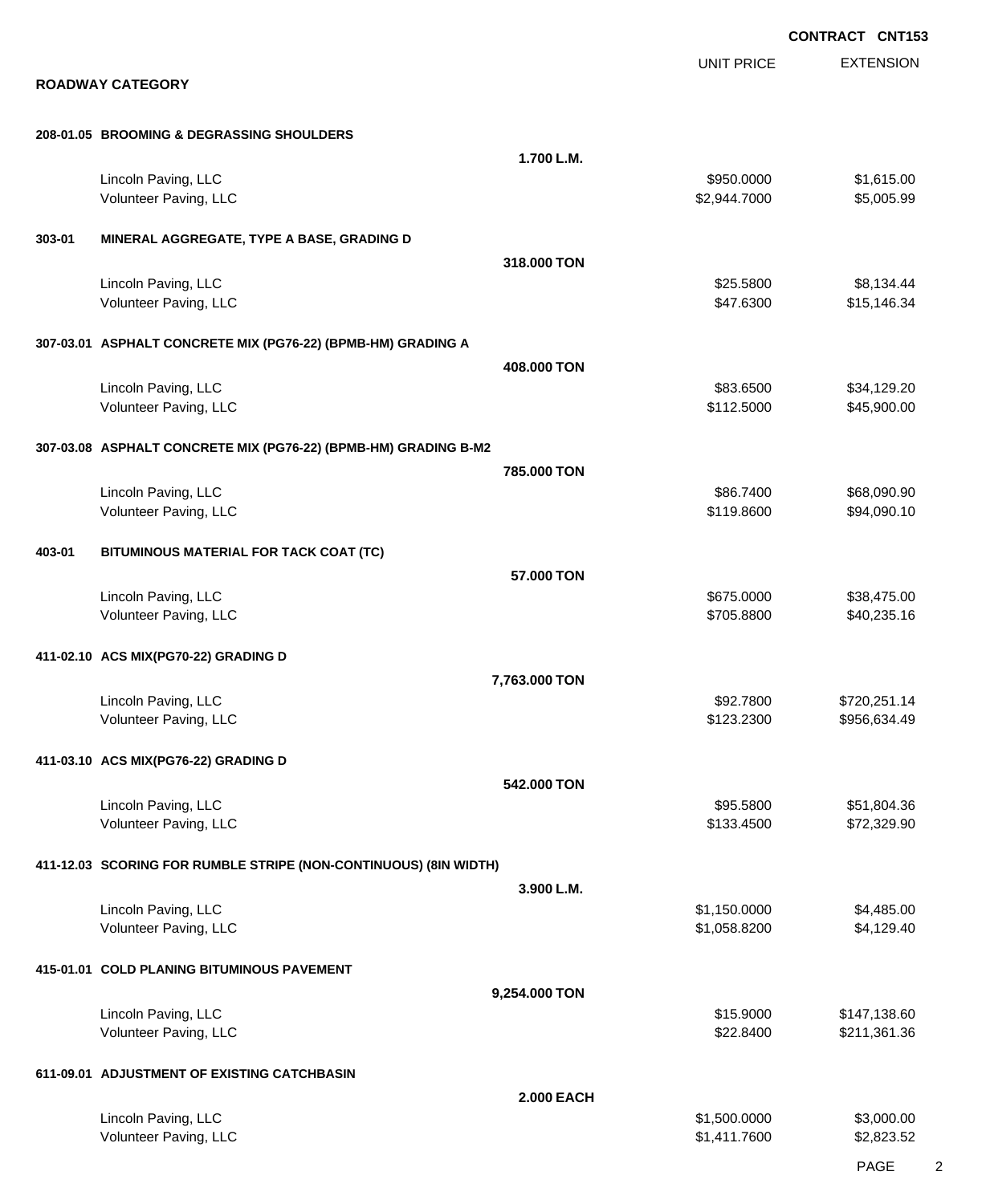|        |                                                   |                   | <b>UNIT PRICE</b> | <b>EXTENSION</b> |
|--------|---------------------------------------------------|-------------------|-------------------|------------------|
|        | 701-02.01 CONCRETE CURB RAMP (RETROFIT)           |                   |                   |                  |
|        |                                                   | 40.000 S.F.       |                   |                  |
|        | Lincoln Paving, LLC                               |                   | \$100.0000        | \$4,000.00       |
|        | Volunteer Paving, LLC                             |                   | \$29.4100         | \$1,176.40       |
|        | 705-02.10 GUARDRAIL TRANSITION 27IN TO 31IN       |                   |                   |                  |
|        |                                                   | 7.000 EACH        |                   |                  |
|        | Lincoln Paving, LLC                               |                   | \$100.0000        | \$700.00         |
|        | Volunteer Paving, LLC                             |                   | \$235.2900        | \$1,647.03       |
|        | 705-04.09 EARTH PAD FOR TYPE 38 GR END TREATMENT  |                   |                   |                  |
|        |                                                   | 7.000 EACH        |                   |                  |
|        | Lincoln Paving, LLC                               |                   | \$850.0000        | \$5,950.00       |
|        | Volunteer Paving, LLC                             |                   | \$2,647.0600      | \$18,529.42      |
|        | 705-06.20 TANGENT ENERGY ABSORBING TERM MASH TL-3 |                   |                   |                  |
|        |                                                   | 7.000 EACH        |                   |                  |
|        | Lincoln Paving, LLC                               |                   | \$2,650.0000      | \$18,550.00      |
|        | Volunteer Paving, LLC                             |                   | \$3,823.5300      | \$26,764.71      |
| 706-01 | <b>GUARDRAIL REMOVED</b>                          |                   |                   |                  |
|        |                                                   | 350.000 L.F.      |                   |                  |
|        | Lincoln Paving, LLC                               |                   | \$4.0000          | \$1,400.00       |
|        | Volunteer Paving, LLC                             |                   | \$2.3500          | \$822.50         |
| 712-01 | <b>TRAFFIC CONTROL</b>                            |                   |                   |                  |
|        |                                                   | 1.000 LS          |                   |                  |
|        | Lincoln Paving, LLC                               |                   | \$32,500.0000     | \$32,500.00      |
|        | Volunteer Paving, LLC                             |                   | \$50,294.1200     | \$50,294.12      |
|        | 712-04.01 FLEXIBLE DRUMS (CHANNELIZING)           |                   |                   |                  |
|        |                                                   | 300.000 EACH      |                   |                  |
|        | Lincoln Paving, LLC                               |                   | \$15.0000         | \$4,500.00       |
|        | Volunteer Paving, LLC                             |                   | \$17.6500         | \$5,295.00       |
|        | 712-05.01 WARNING LIGHTS (TYPE A)                 |                   |                   |                  |
|        |                                                   | <b>4.000 EACH</b> |                   |                  |
|        | Lincoln Paving, LLC                               |                   | \$2.0000          | \$8.00           |
|        | Volunteer Paving, LLC                             |                   | \$2.3500          | \$9.40           |
| 712-06 | <b>SIGNS (CONSTRUCTION)</b>                       |                   |                   |                  |
|        |                                                   | 1,317.000 S.F.    |                   |                  |
|        | Lincoln Paving, LLC                               |                   | \$6.5000          | \$8,560.50       |
|        | Volunteer Paving, LLC                             |                   | \$7.6500          | \$10,075.05      |
|        | 712-08.03 ARROW BOARD (TYPE C)                    |                   |                   |                  |
|        |                                                   | <b>2.000 EACH</b> |                   |                  |
|        | Lincoln Paving, LLC                               |                   | \$500.0000        | \$1,000.00       |
|        | Volunteer Paving, LLC                             |                   | \$1,076.4700      | \$2,152.94       |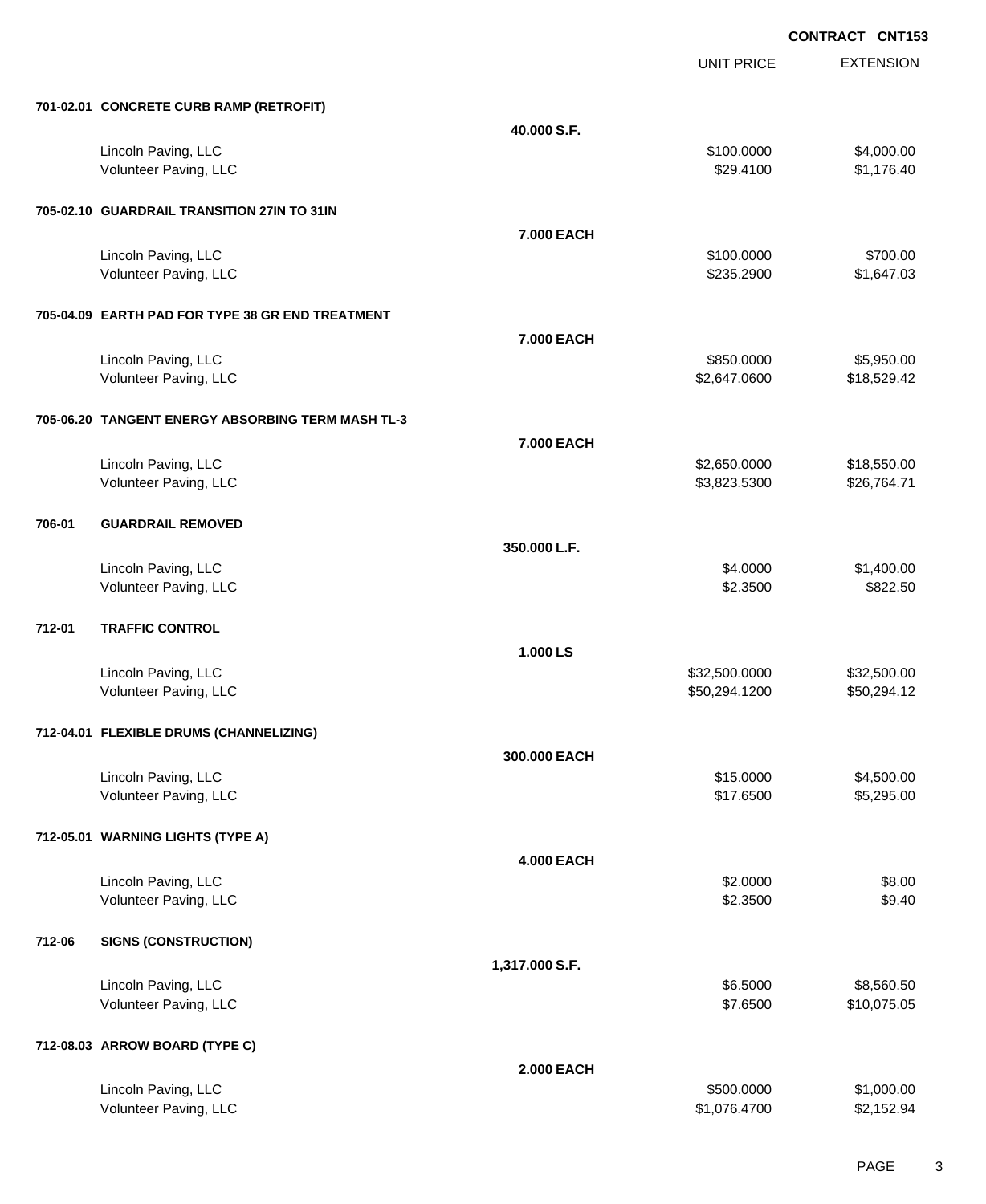**EXTENSION CONTRACT CNT153** UNIT PRICE **716-01.21 SNOWPLOWABLE RAISED PAVEMENT MARKERS (BI-DIR) (1 COLOR) 476.000 EACH** Lincoln Paving, LLC \$30.0000 \$14,280.00 Volunteer Paving, LLC 6. 20000 \$14,280.00 **716-01.22 SNOWPLOWABLE RAISED PAVMENT MARKERS (MONO-DIR)(1 COLOR) 321.000 EACH** Lincoln Paving, LLC \$30.0000 \$9,630.00 Volunteer Paving, LLC 6. 2000 \$9,630.000 \$9,630.000 \$9,630.000 \$9,630.000 \$9,630.000 \$9,630.00 **716-01.30 REMOVAL OF SNOWPLOWABLE REFLECTIVE MARKER 685.000 EACH** Lincoln Paving, LLC \$10.0000 \$6,850.00 Volunteer Paving, LLC 6.850.00 **716-02.04 PLASTIC PAVEMENT MARKING(CHANNELIZATION STRIPING) 76.000 S.Y.** Lincoln Paving, LLC \$1,520.000 \$1,520.000 \$1,520.000 Volunteer Paving, LLC 61,520.000 \$1,520.000 \$1,520.000 \$1,520.000 \$1,520.000 \$1,520.00 **716-02.05 PLASTIC PAVEMENT MARKING (STOP LINE) 859.000 L.F.** Lincoln Paving, LLC \$15.0000 \$12,885.00 Volunteer Paving, LLC 6. The State of the State of the State of the State of State of State of State of State of State of State of State of State of State of State of State of State of State of State of State of State of S **716-02.06 PLASTIC PAVEMENT MARKING (TURN LANE ARROW) 42.000 EACH** Lincoln Paving, LLC \$150.0000 \$6,300.00 Volunteer Paving, LLC 6,300.00 \$6,300.00 \$6,300.00 \$6,300.00 \$6,300.00 \$6,300.00 \$6,300.00 \$6,300.00 \$6,300.00 **716-02.08 PLASTIC PAVEMENT MARKING (8" DOTTED LINE) 200.000 L.F.** Lincoln Paving, LLC \$600.00 \$600.00 \$600.00 Volunteer Paving, LLC 600.00 \$600.00 \$600.00 \$600.00 \$600.00 \$600.00 \$600.00 \$600.00 \$600.00 \$600.00 \$600.00 \$ **716-03.01 PLASTIC WORD PAVEMENT MARKING (ONLY) 2.000 EACH** Lincoln Paving, LLC \$700.00 Volunteer Paving, LLC 6500.000 \$500.000 \$500.00 **716-04.01 PLASTIC PAVEMENT MARKING (STRAIGHT-TURN ARROW) 10.000 EACH** Lincoln Paving, LLC \$225.0000 \$2,250.00 Volunteer Paving, LLC 62,500.00 \$250.000 \$2,500.00 \$2,500.00 **716-04.12 PLASTIC PAVEMENT MARKING (YIELD LINE) 15.000 S.F.**

|                       | ----------- |          |
|-----------------------|-------------|----------|
| Lincoln Paving, LLC   | \$30,0000   | \$450.00 |
| Volunteer Paving, LLC | \$20,0000   | \$300.00 |
|                       |             |          |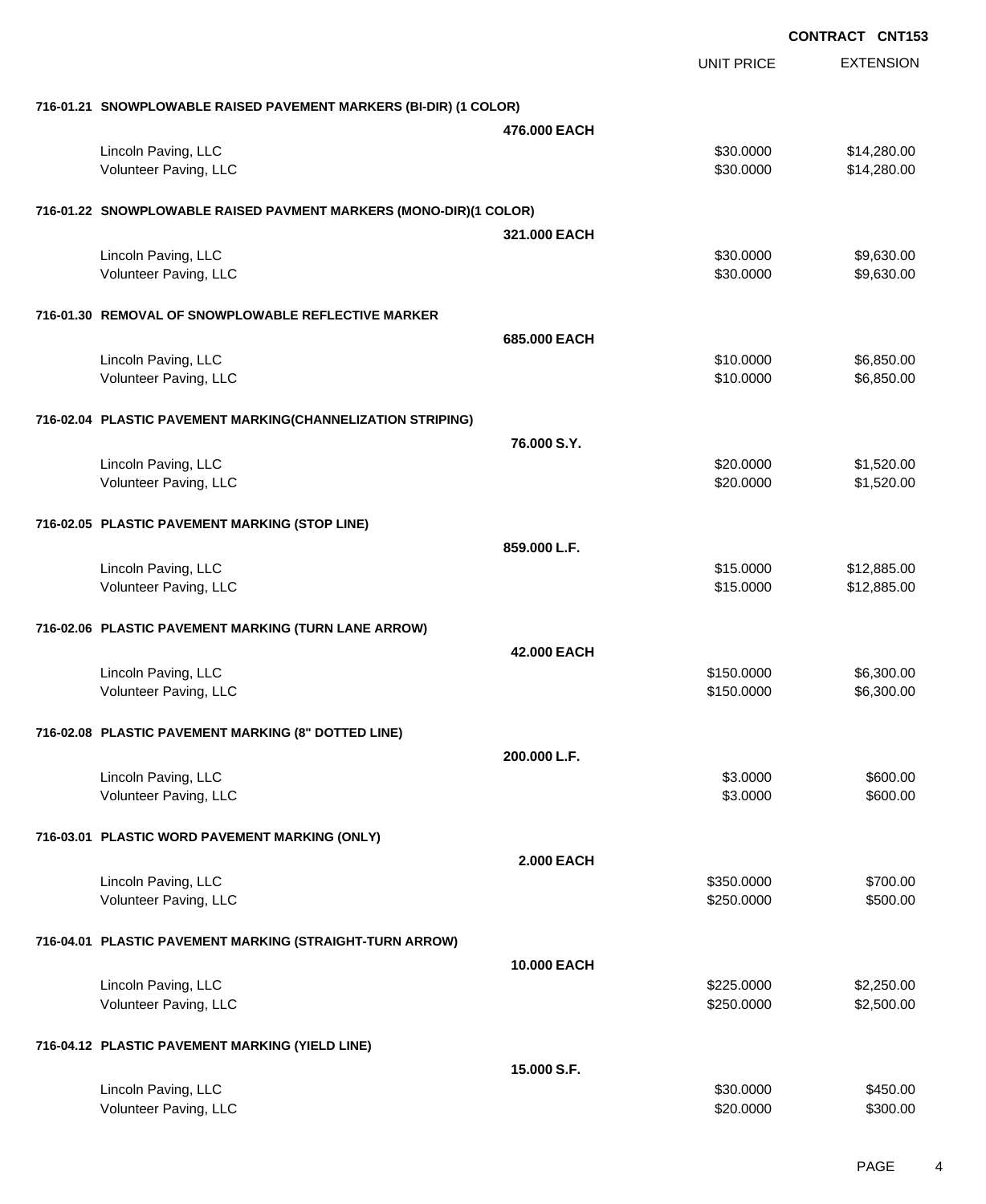|        |                                                          |                | <b>UNIT PRICE</b> | <b>EXTENSION</b> |
|--------|----------------------------------------------------------|----------------|-------------------|------------------|
|        | 716-05.01 PAINTED PAVEMENT MARKING (4" LINE)             |                |                   |                  |
|        |                                                          | 13.000 L.M.    |                   |                  |
|        | Lincoln Paving, LLC                                      |                | \$925.0000        | \$12,025.00      |
|        | Volunteer Paving, LLC                                    |                | \$850.0000        | \$11,050.00      |
|        | 716-12.02 ENHANCED FLATLINE THERMO PVMT MRKNG (6IN LINE) |                |                   |                  |
|        |                                                          | 8.100 L.M.     |                   |                  |
|        | Lincoln Paving, LLC                                      |                | \$5,000.0000      | \$40,500.00      |
|        | Volunteer Paving, LLC                                    |                | \$5,000.0000      | \$40,500.00      |
|        | 716-12.06 ENHANCED FLAT LINE THERMO (8IN LINE)           |                |                   |                  |
|        |                                                          | 2,100.000 L.F. |                   |                  |
|        | Lincoln Paving, LLC                                      |                | \$2.0000          | \$4,200.00       |
|        | Volunteer Paving, LLC                                    |                | \$3.0000          | \$6,300.00       |
|        | 716-13.02 SPRAY THERMO PVMT MRKNG (60 mil) (6IN LINE)    |                |                   |                  |
|        |                                                          | 4.900 L.M.     |                   |                  |
|        | Lincoln Paving, LLC                                      |                | \$3,000.0000      | \$14,700.00      |
|        | Volunteer Paving, LLC                                    |                | \$3,000.0000      | \$14,700.00      |
| 717-01 | <b>MOBILIZATION</b>                                      |                |                   |                  |
|        |                                                          | 1.000 LS       |                   |                  |
|        | Lincoln Paving, LLC                                      |                | \$15,000.0000     | \$15,000.00      |
|        | Volunteer Paving, LLC                                    |                | \$65,882.3500     | \$65,882.35      |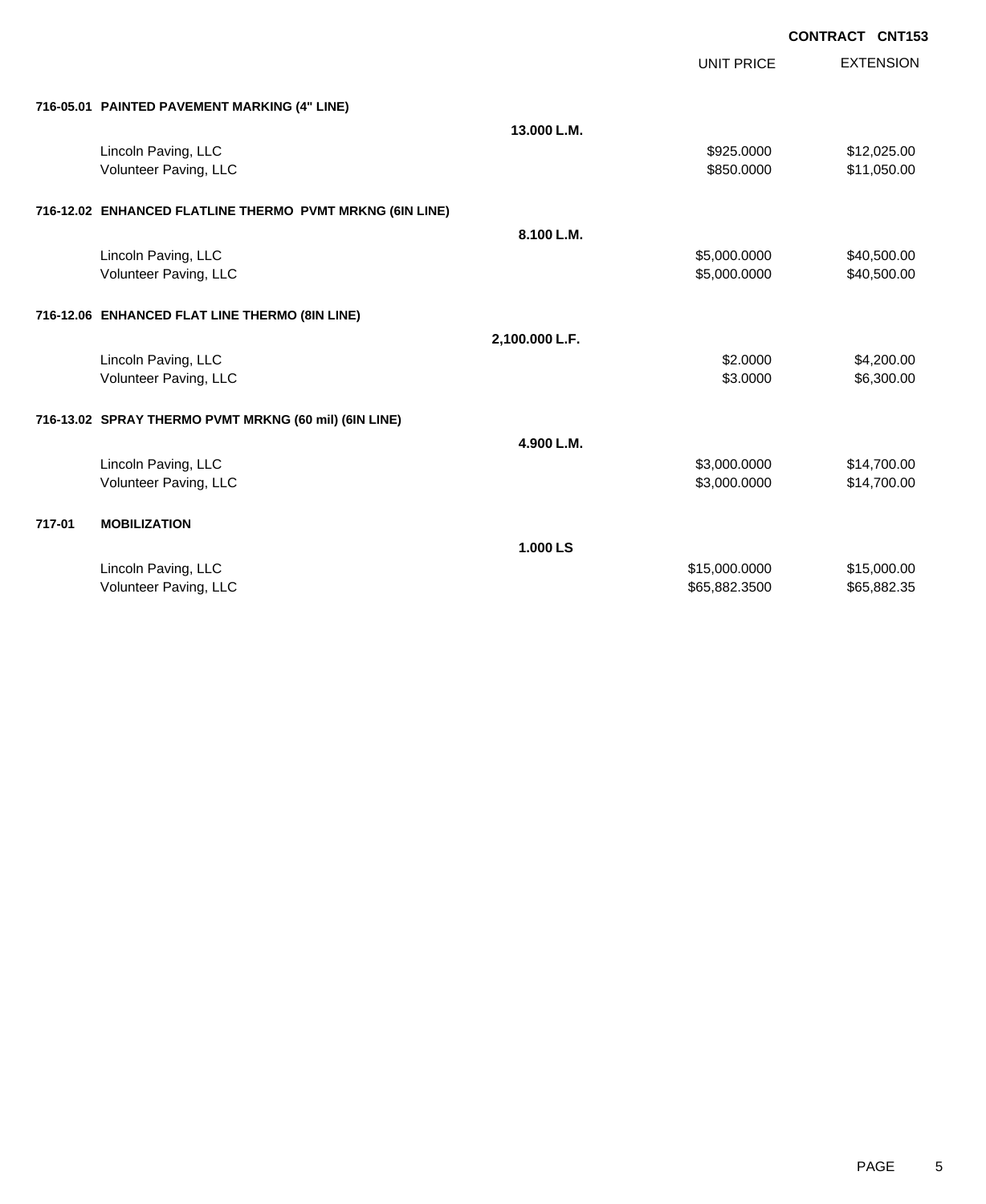## **SUB-TOTAL ROADWAY**

Lincoln Paving, LLC \$1,296,182.14 Volunteer Paving, LLC \$1,758,220.18

### **TOTAL CONTRACT**

Lincoln Paving, LLC \$1,296,182.14 Volunteer Paving, LLC \$1,758,220.18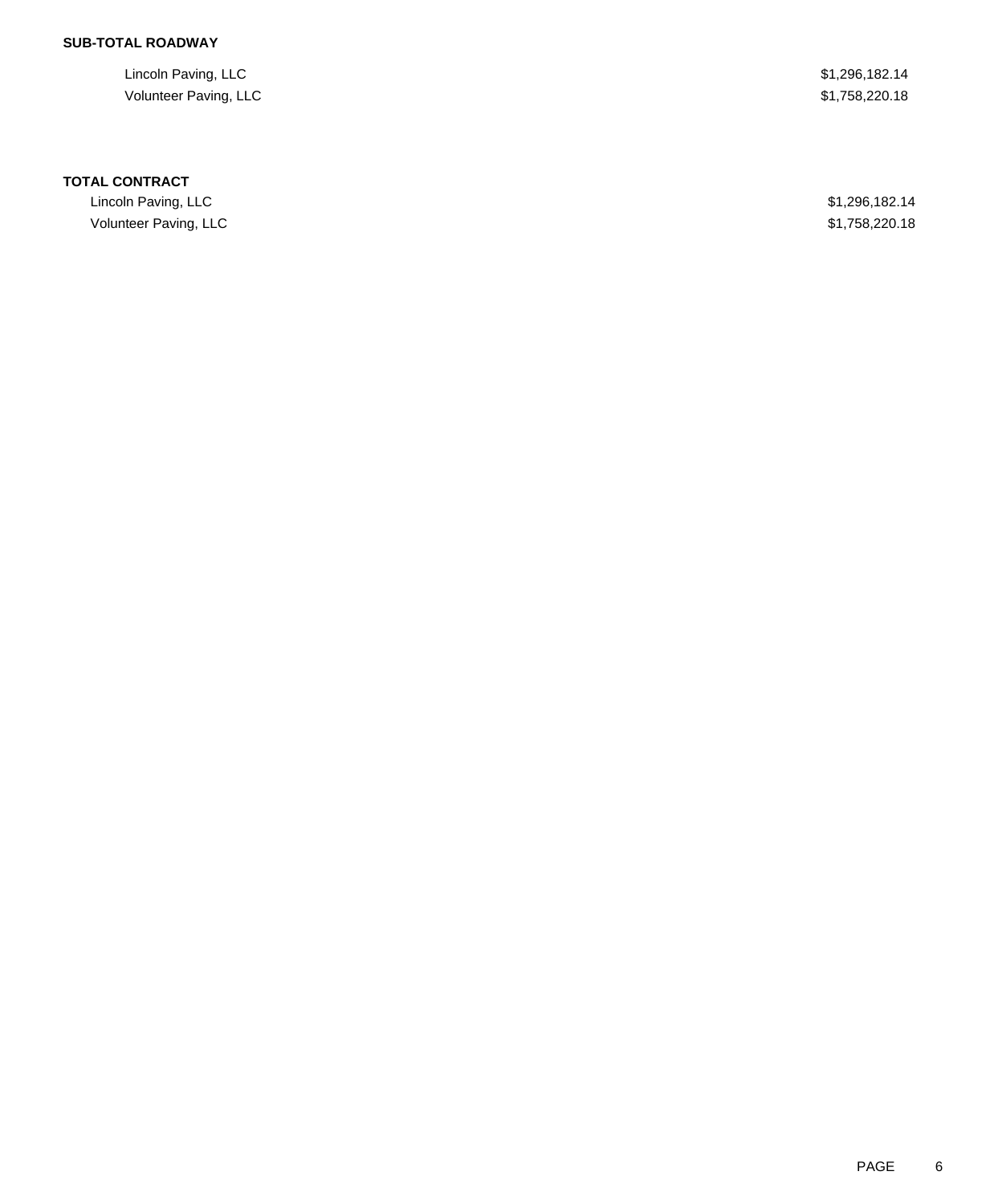MADISON COUNTY (Contract No. CNT216 Call 052)

NH/HSIP-5(112),57008-3238-94,57008-8238-14

THE RESURFACING ON U.S. 45 (S.R. 5) FROM S.R. 186 (L.M. 21.21) TO S.R. 43 (L.M. 23.11).

PROJECT LENGTH - 1.760 MILES

COMPLETION TIME - ON OR BEFORE NOVEMBER 15, 2019

DBE GOAL 3.50%

Delta Contracting Company, LLC \$1,555,476.50 Ford Construction Company **\$1,948,955.15** 

TOTAL CONTRACT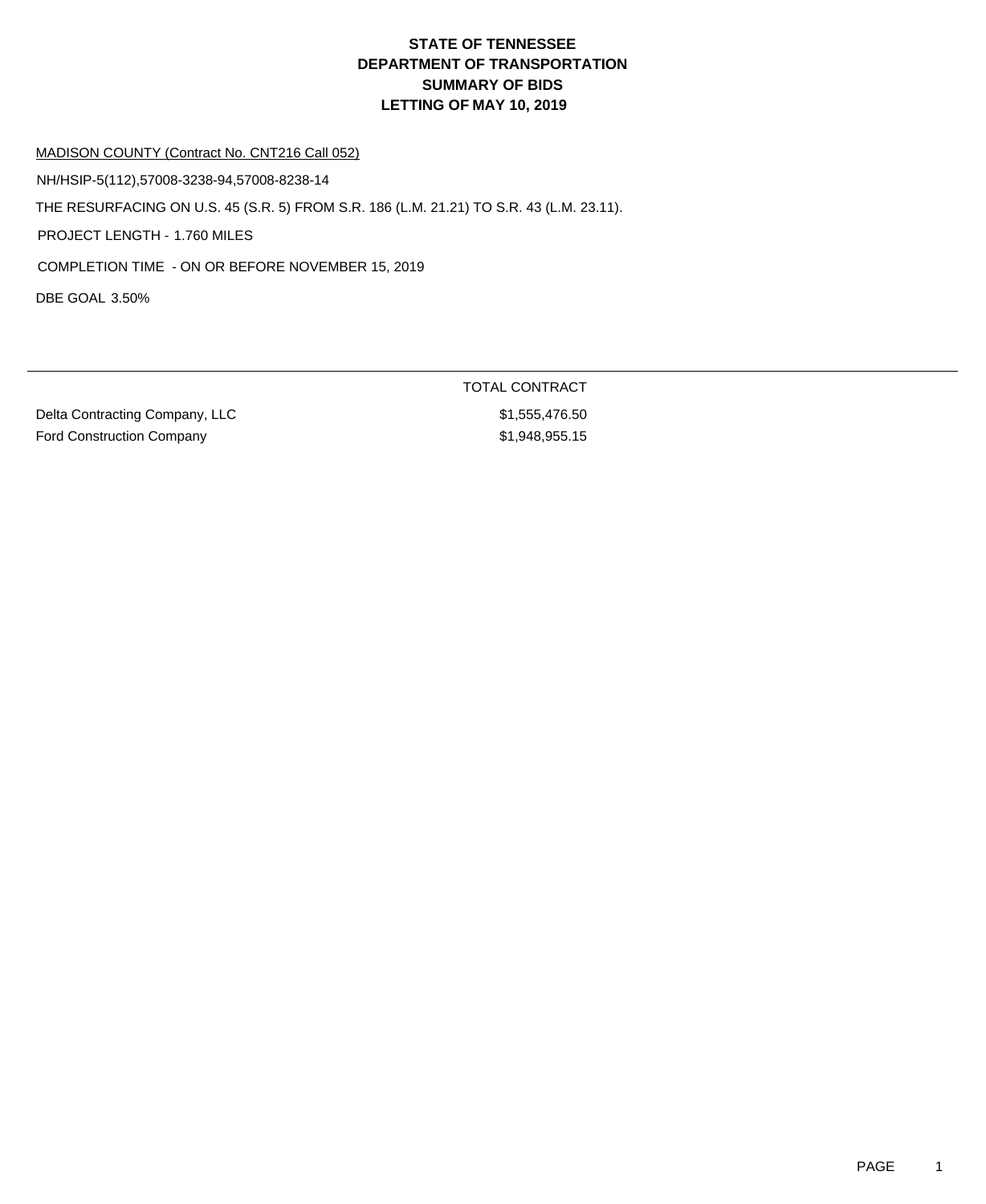|        |                                                                    |               |                            | <b>CONTRACT CNT216</b>       |
|--------|--------------------------------------------------------------------|---------------|----------------------------|------------------------------|
|        | <b>ROADWAY CATEGORY</b>                                            |               | <b>UNIT PRICE</b>          | <b>EXTENSION</b>             |
|        |                                                                    |               |                            |                              |
|        | 202-03.01 REMOVAL OF ASPHALT PAVEMENT                              |               |                            |                              |
|        |                                                                    | 827,000 S.Y.  |                            |                              |
|        | Delta Contracting Company, LLC<br>Ford Construction Company        |               | \$36.0000<br>\$38.0000     | \$29,772.00<br>\$31,426.00   |
| 203-06 | <b>WATER</b>                                                       |               |                            |                              |
|        |                                                                    | 6.000 M.G.    |                            |                              |
|        | Delta Contracting Company, LLC<br>Ford Construction Company        |               | \$1.0000<br>\$1.0000       | \$6.00<br>\$6.00             |
|        | 208-01.05 BROOMING & DEGRASSING SHOULDERS                          |               |                            |                              |
|        |                                                                    | 6.544 L.M.    |                            |                              |
|        | Delta Contracting Company, LLC<br><b>Ford Construction Company</b> |               | \$695.0000<br>\$1,270.0000 | \$4,548.08<br>\$8,310.88     |
| 303-02 | MINERAL AGGREGATE, TYPE B BASE, GRADING (C OR D)                   |               |                            |                              |
|        |                                                                    | 939,000 TON   |                            |                              |
|        | Delta Contracting Company, LLC                                     |               | \$32.0000                  | \$30,048.00                  |
|        | Ford Construction Company                                          |               | \$51.0000                  | \$47,889.00                  |
|        | 307-01.01 ASPHALT CONCRETE MIX (PG64-22) (BPMB-HM) GRADING A       |               |                            |                              |
|        |                                                                    | 285.000 TON   |                            |                              |
|        | Delta Contracting Company, LLC<br>Ford Construction Company        |               | \$106.0000<br>\$155.0000   | \$30,210.00<br>\$44,175.00   |
|        | 307-01.08 ASPHALT CONCRETE MIX (PG64-22) (BPMB-HM) GRADING B-M2    |               |                            |                              |
|        |                                                                    | 1,603.000 TON |                            |                              |
|        | Delta Contracting Company, LLC                                     |               | \$96,0000                  | \$153,888.00                 |
|        | Ford Construction Company                                          |               | \$108.1000                 | \$173,284.30                 |
|        | 403-02.01 TRACKLESS TACK COAT                                      |               |                            |                              |
|        |                                                                    | 43.000 TON    |                            |                              |
|        | Delta Contracting Company, LLC<br>Ford Construction Company        |               | \$800.0000<br>\$990.0000   | \$34,400.00<br>\$42,570.00   |
|        | 411-01.10 ACS MIX(PG64-22) GRADING D                               |               |                            |                              |
|        |                                                                    | 425.000 TON   |                            |                              |
|        | Delta Contracting Company, LLC                                     |               | \$94.3700                  | \$40,107.25                  |
|        | Ford Construction Company                                          |               | \$121.0000                 | \$51,425.00                  |
|        | 411-03.13 ACS MIX(PG70-22) THIN LIFT D ASPHALT                     |               |                            |                              |
|        |                                                                    | 5,243.000 TON |                            |                              |
|        | Delta Contracting Company, LLC<br>Ford Construction Company        |               | \$94.3700<br>\$115.0000    | \$494,781.91<br>\$602,945.00 |
|        | 411-03.24 ACS MIX(PG64-22) THIN LIFT E ASPHALT                     |               |                            |                              |
|        |                                                                    | 1,916.000 TON |                            |                              |
|        | Delta Contracting Company, LLC                                     |               | \$95.1500                  | \$182,307.40                 |
|        | <b>Ford Construction Company</b>                                   |               | \$111.1000                 | \$212,867.60                 |

PAGE 2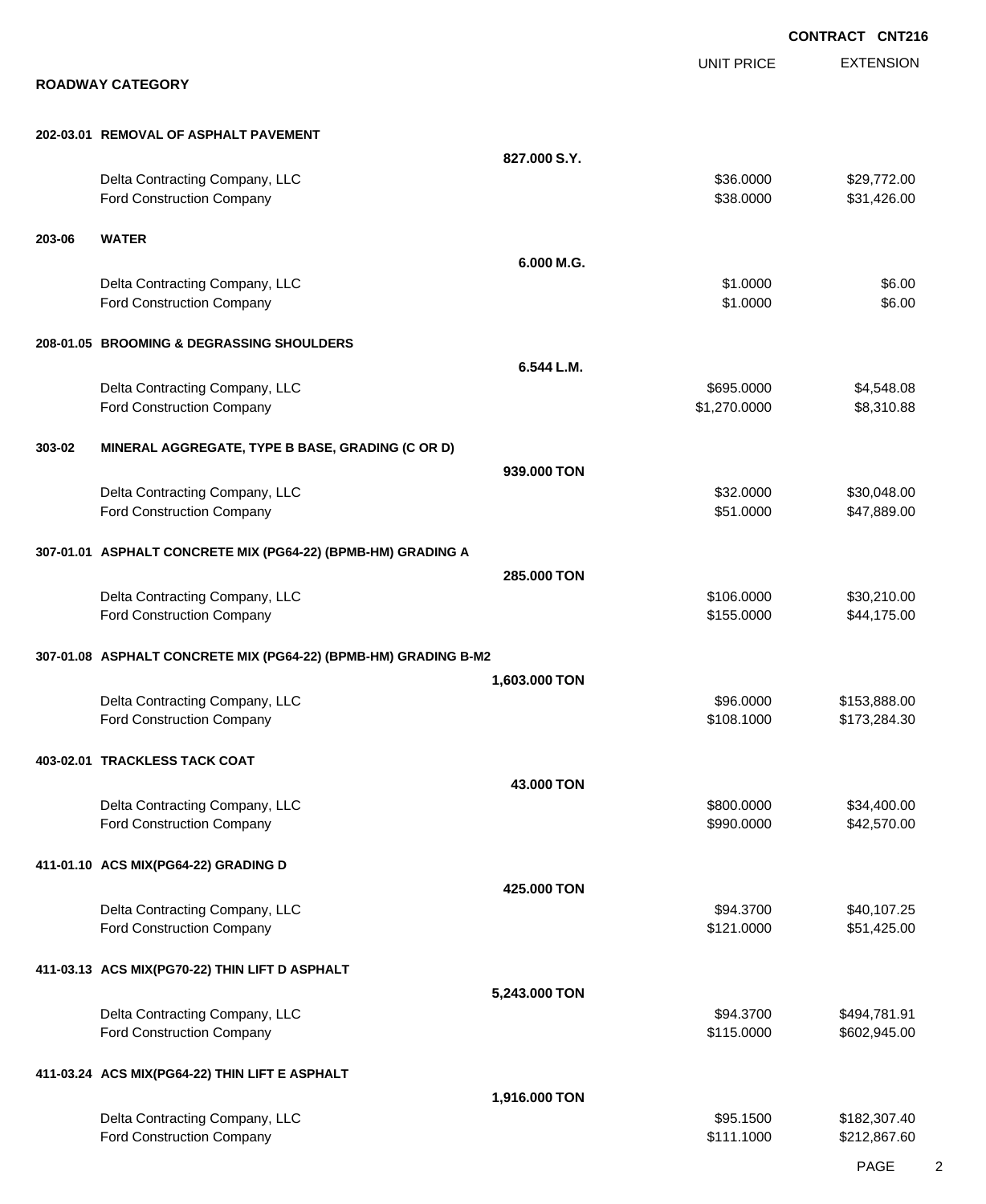|        |                                                           |                   | <b>UNIT PRICE</b> | <b>EXTENSION</b> |
|--------|-----------------------------------------------------------|-------------------|-------------------|------------------|
|        | 411-12.01 SCORING SHOULDERS (CONTINUOUS) (16IN WIDTH)     |                   |                   |                  |
|        |                                                           | 3.622 L.M.        |                   |                  |
|        | Delta Contracting Company, LLC                            |                   | \$1,100.0000      | \$3,984.20       |
|        | <b>Ford Construction Company</b>                          |                   | \$1,369.0000      | \$4,958.52       |
|        | 411-12.02 SCORING SHOULDERS (NON-CONTINUOUS) (16IN WIDTH) |                   |                   |                  |
|        |                                                           | 2.800 L.M.        |                   |                  |
|        | Delta Contracting Company, LLC                            |                   | \$1,100.0000      | \$3,080.00       |
|        | <b>Ford Construction Company</b>                          |                   | \$1,543.0000      | \$4,320.40       |
|        | 414-04.03 ASPHALT EMULSION (SCRUB SEAL)                   |                   |                   |                  |
|        |                                                           | 97.000 TON        |                   |                  |
|        | Delta Contracting Company, LLC                            |                   | \$1,300.0000      | \$126,100.00     |
|        | <b>Ford Construction Company</b>                          |                   | \$1,450.0000      | \$140,650.00     |
|        | 414-04.04 MINERAL AGGREGATE (SCRUB SEAL)                  |                   |                   |                  |
|        |                                                           | 801.000 TON       |                   |                  |
|        | Delta Contracting Company, LLC                            |                   | \$60.0000         | \$48,060.00      |
|        | <b>Ford Construction Company</b>                          |                   | \$65.0000         | \$52,065.00      |
|        | 415-01.02 COLD PLANING BITUMINOUS PAVEMENT                |                   |                   |                  |
|        |                                                           | 44,881.000 S.Y.   |                   |                  |
|        | Delta Contracting Company, LLC                            |                   | \$2.0600          | \$92,454.86      |
|        | <b>Ford Construction Company</b>                          |                   | \$3.5500          | \$159,327.55     |
|        | 705-02.10 GUARDRAIL TRANSITION 27IN TO 31IN               |                   |                   |                  |
|        |                                                           | <b>7.000 EACH</b> |                   |                  |
|        | Delta Contracting Company, LLC                            |                   | \$110.0000        | \$770.00         |
|        | Ford Construction Company                                 |                   | \$120.0000        | \$840.00         |
|        | 705-04.09 EARTH PAD FOR TYPE 38 GR END TREATMENT          |                   |                   |                  |
|        |                                                           | <b>2.000 EACH</b> |                   |                  |
|        | Delta Contracting Company, LLC                            |                   | \$1,100.0000      | \$2,200.00       |
|        | Ford Construction Company                                 |                   | \$1,100.0000      | \$2,200.00       |
|        | 705-06.20 TANGENT ENERGY ABSORBING TERM MASH TL-3         |                   |                   |                  |
|        |                                                           | <b>7.000 EACH</b> |                   |                  |
|        | Delta Contracting Company, LLC                            |                   | \$2,950.0000      | \$20,650.00      |
|        | Ford Construction Company                                 |                   | \$3,100.0000      | \$21,700.00      |
| 712-01 | <b>TRAFFIC CONTROL</b>                                    |                   |                   |                  |
|        |                                                           | 1.000 LS          |                   |                  |
|        | Delta Contracting Company, LLC                            |                   | \$36,000.0000     | \$36,000.00      |
|        | Ford Construction Company                                 |                   | \$67,000.0000     | \$67,000.00      |
|        | 712-04.01 FLEXIBLE DRUMS (CHANNELIZING)                   |                   |                   |                  |
|        |                                                           | 150.000 EACH      |                   |                  |
|        | Delta Contracting Company, LLC                            |                   | \$25.0000         | \$3,750.00       |
|        | Ford Construction Company                                 |                   | \$26.0000         | \$3,900.00       |
|        |                                                           |                   |                   |                  |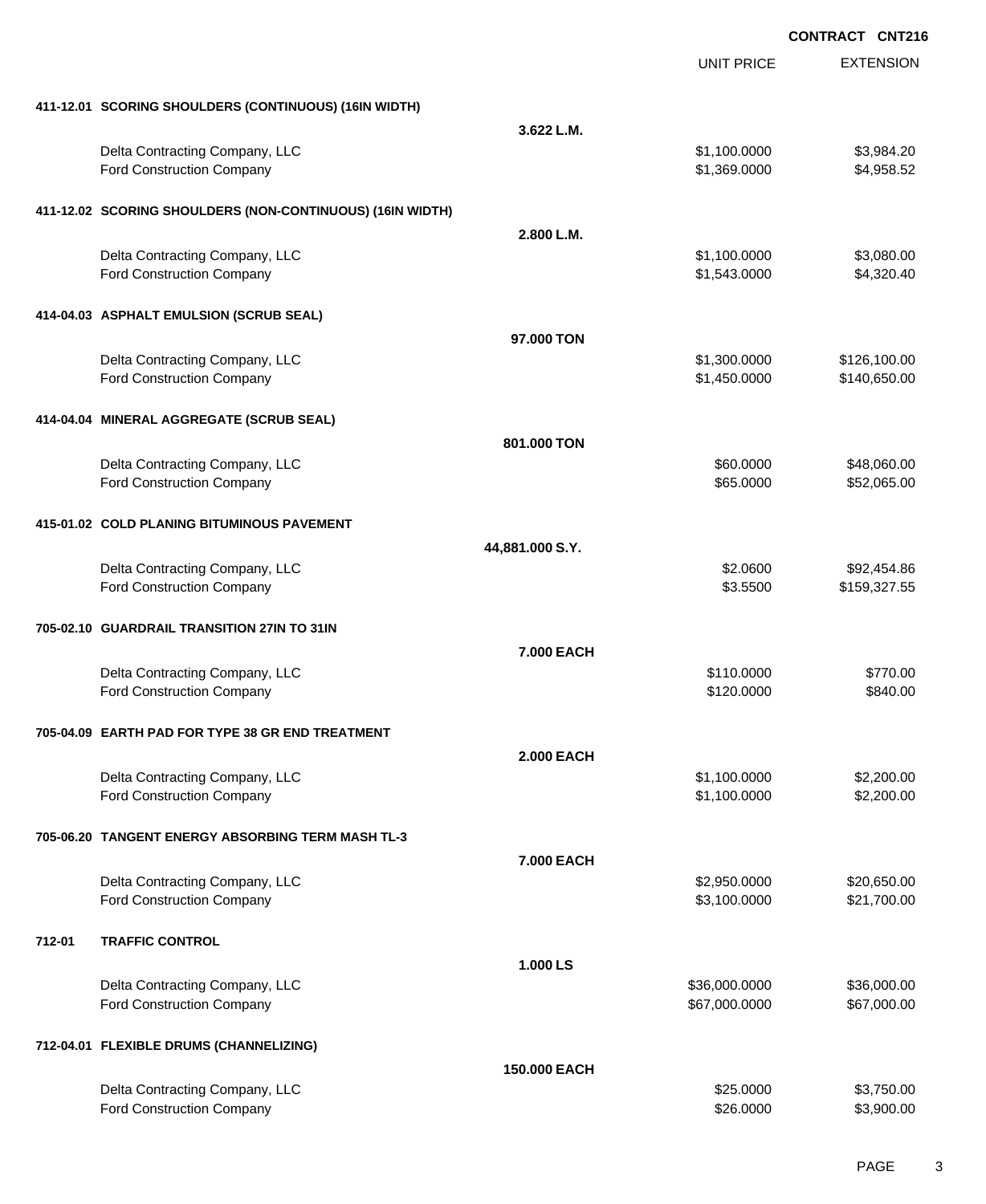UNIT PRICE

EXTENSION

|        | 712-05.03 WARNING LIGHTS (TYPE C)                                 |                   |            |             |
|--------|-------------------------------------------------------------------|-------------------|------------|-------------|
|        |                                                                   | 50.000 EACH       |            |             |
|        | Delta Contracting Company, LLC                                    |                   | \$15.0000  | \$750.00    |
|        | Ford Construction Company                                         |                   | \$15.0000  | \$750.00    |
| 712-06 | <b>SIGNS (CONSTRUCTION)</b>                                       |                   |            |             |
|        |                                                                   | 1,784.000 S.F.    |            |             |
|        | Delta Contracting Company, LLC                                    |                   | \$5.0000   | \$8,920.00  |
|        | Ford Construction Company                                         |                   | \$8.0000   | \$14,272.00 |
|        | 712-08.03 ARROW BOARD (TYPE C)                                    |                   |            |             |
|        |                                                                   | <b>4.000 EACH</b> |            |             |
|        | Delta Contracting Company, LLC                                    |                   | \$695.0000 | \$2,780.00  |
|        | Ford Construction Company                                         |                   | \$800.0000 | \$3,200.00  |
|        | 716-01.22 SNOWPLOWABLE RAISED PAVMENT MARKERS (MONO-DIR)(1 COLOR) |                   |            |             |
|        |                                                                   | 13.000 EACH       |            |             |
|        | Delta Contracting Company, LLC                                    |                   | \$38.0000  | \$494.00    |
|        | Ford Construction Company                                         |                   | \$38.0000  | \$494.00    |
|        | 716-01.23 SNOWPLOWABLE RAISED PAVEMENT MARKERS (BI-DIR)(2 COLOR)  |                   |            |             |
|        |                                                                   | 574,000 EACH      |            |             |
|        | Delta Contracting Company, LLC                                    |                   | \$38.0000  | \$21,812.00 |
|        | Ford Construction Company                                         |                   | \$38.0000  | \$21,812.00 |
|        | 716-01.30 REMOVAL OF SNOWPLOWABLE REFLECTIVE MARKER               |                   |            |             |
|        |                                                                   | 352.000 EACH      |            |             |
|        | Delta Contracting Company, LLC                                    |                   | \$7.0000   | \$2,464.00  |
|        | Ford Construction Company                                         |                   | \$15.0000  | \$5,280.00  |
|        | 716-02.04 PLASTIC PAVEMENT MARKING(CHANNELIZATION STRIPING)       |                   |            |             |
|        |                                                                   | 34.000 S.Y.       |            |             |
|        | Delta Contracting Company, LLC                                    |                   | \$25.0000  | \$850.00    |
|        | Ford Construction Company                                         |                   | \$25.0000  | \$850.00    |
|        | 716-02.05 PLASTIC PAVEMENT MARKING (STOP LINE)                    |                   |            |             |
|        |                                                                   | 109.000 L.F.      |            |             |
|        | Delta Contracting Company, LLC                                    |                   | \$17.0000  | \$1,853.00  |
|        | Ford Construction Company                                         |                   | \$17.0000  | \$1,853.00  |
|        | 716-02.06 PLASTIC PAVEMENT MARKING (TURN LANE ARROW)              |                   |            |             |
|        |                                                                   | 23.000 EACH       |            |             |
|        | Delta Contracting Company, LLC                                    |                   | \$200.0000 | \$4,600.00  |
|        | Ford Construction Company                                         |                   | \$210.0000 | \$4,830.00  |
|        | 716-02.07 PLASTIC PAVEMENT MARKING (24" BARRIER LINE)             |                   |            |             |
|        |                                                                   | 1,269.000 L.F.    |            |             |
|        | Delta Contracting Company, LLC                                    |                   | \$16.0000  | \$20,304.00 |

Ford Construction Company 621,573.00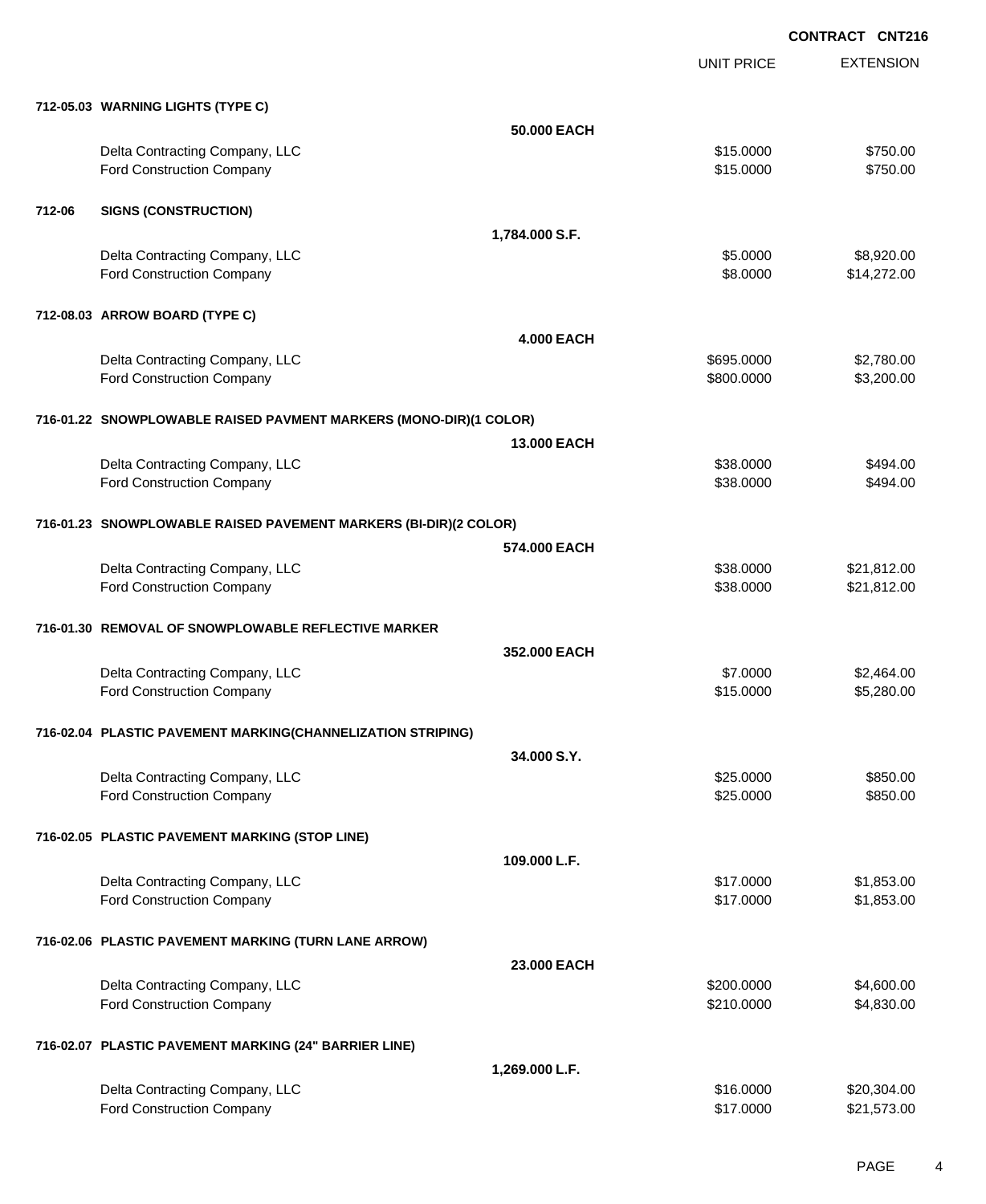|                                                                  |                | <b>UNIT PRICE</b> | <b>EXTENSION</b> |
|------------------------------------------------------------------|----------------|-------------------|------------------|
| 716-04.07 PLASTIC PAVEMENT MARKING (EXIT ONLY ARROW)             |                |                   |                  |
|                                                                  | 3.000 EACH     |                   |                  |
| Delta Contracting Company, LLC                                   |                | \$300.0000        | \$900.00         |
| Ford Construction Company                                        |                | \$315.0000        | \$945.00         |
| 716-04.12 PLASTIC PAVEMENT MARKING (YIELD LINE)                  |                |                   |                  |
|                                                                  | 42.000 S.F.    |                   |                  |
| Delta Contracting Company, LLC                                   |                | \$25.0000         | \$1,050.00       |
| <b>Ford Construction Company</b>                                 |                | \$26.0000         | \$1,092.00       |
| 716-05.02 PAINTED PAVEMENT MARKING (8" BARRIER LINE)             |                |                   |                  |
|                                                                  | 2,183.000 L.F. |                   |                  |
| Delta Contracting Company, LLC                                   |                | \$2.5000          | \$5,457.50       |
| Ford Construction Company                                        |                | \$2.6000          | \$5,675.80       |
| 716-05.20 PAINTED PAVEMENT MARKING (6" LINE)                     |                |                   |                  |
|                                                                  | 10.000 L.M.    |                   |                  |
| Delta Contracting Company, LLC                                   |                | \$1,570.0000      | \$15,700.00      |
| Ford Construction Company                                        |                | \$1,600.0000      | \$16,000.00      |
| 716-08.04 REMOVAL OF PAVEMENT MARKING (CHANNELIZATION STRIPING)  |                |                   |                  |
|                                                                  | 34.000 S.Y.    |                   |                  |
| Delta Contracting Company, LLC                                   |                | \$25.0000         | \$850.00         |
| Ford Construction Company                                        |                | \$26.0000         | \$884.00         |
| 716-08.05 REMOVAL OF PAVEMENT MARKING (STOP LINE)                |                |                   |                  |
|                                                                  | 48.000 L.F.    |                   |                  |
| Delta Contracting Company, LLC                                   |                | \$10.0000         | \$480.00         |
| <b>Ford Construction Company</b>                                 |                | \$10.0000         | \$480.00         |
| 716-08.20 REMOVAL OF PAVEMENT MARKING (LINE)                     |                |                   |                  |
|                                                                  | 8.280 L.M.     |                   |                  |
| Delta Contracting Company, LLC                                   |                | \$515.0000        | \$4,264.20       |
| Ford Construction Company                                        |                | \$1,225.0000      | \$10,143.00      |
| 716-12.02 ENHANCED FLATLINE THERMO PVMT MRKNG (6IN LINE)         |                |                   |                  |
|                                                                  | 10.000 L.M.    |                   |                  |
| Delta Contracting Company, LLC                                   |                | \$5,600.0000      | \$56,000.00      |
| Ford Construction Company                                        |                | \$5,800.0000      | \$58,000.00      |
| 716-12.03 ENHANCED FLATLINE THERMO PVMT MRKNG (8IN BARRIER LINE) |                |                   |                  |
|                                                                  | 2,090.000 L.F. |                   |                  |
| Delta Contracting Company, LLC                                   |                | \$3.0000          | \$6,270.00       |
| <b>Ford Construction Company</b>                                 |                | \$3.1500          | \$6,583.50       |
| 716-12.05 ENHANCED FLATLINE THERMO PVMT MRKNG (6IN DOTTED LINE)  |                |                   |                  |
|                                                                  | 1,443.000 L.F. |                   |                  |
| Delta Contracting Company, LLC                                   |                | \$2.7000          | \$3,896.10       |
| Ford Construction Company                                        |                | \$2.8000          | \$4,040.40       |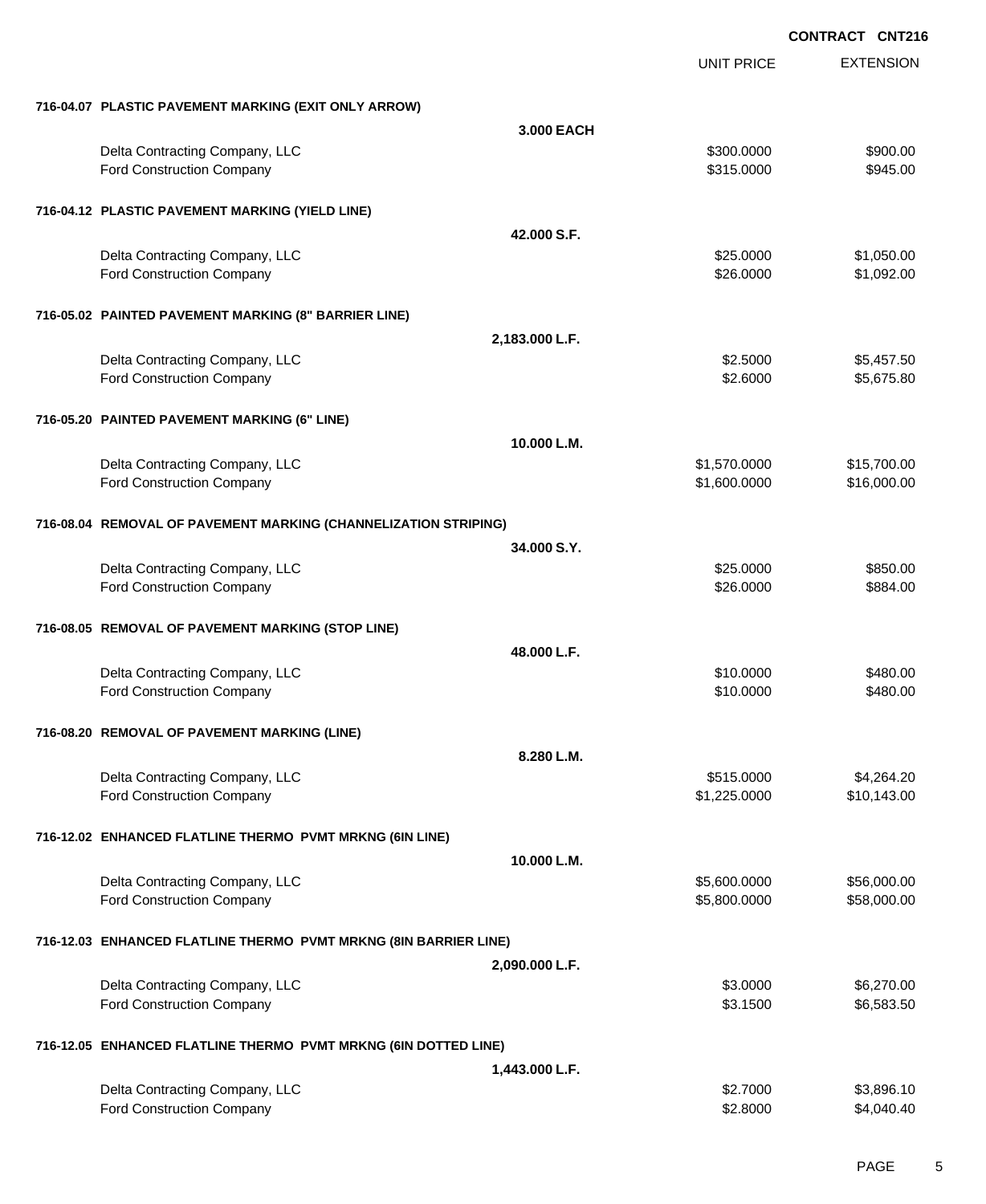|        |                                                         |                |                   | <b>CONTRACT CNT216</b> |
|--------|---------------------------------------------------------|----------------|-------------------|------------------------|
|        |                                                         |                | <b>UNIT PRICE</b> | <b>EXTENSION</b>       |
|        | 716-12.08 ENHANCED FLAT LINE THERMO (12IN BARRIER LINE) |                |                   |                        |
|        |                                                         | 1,590.000 L.F. |                   |                        |
|        | Delta Contracting Company, LLC                          |                | \$8.0000          | \$12,720.00            |
|        | <b>Ford Construction Company</b>                        |                | \$8.4000          | \$13,356.00            |
|        | 716-12.10 ENHANCED FLAT LINE THERMO (12IN DOTTED)       |                |                   |                        |
|        |                                                         | 93.000 L.F.    |                   |                        |
|        | Delta Contracting Company, LLC                          |                | \$8.0000          | \$744.00               |
|        | <b>Ford Construction Company</b>                        |                | \$8,4000          | \$781.20               |
| 717-01 | <b>MOBILIZATION</b>                                     |                |                   |                        |
|        |                                                         | 1.000 LS       |                   |                        |
|        | Delta Contracting Company, LLC                          |                | \$45,200.0000     | \$45,200.00            |
|        | <b>Ford Construction Company</b>                        |                | \$84,200.0000     | \$84,200.00            |
|        |                                                         |                |                   |                        |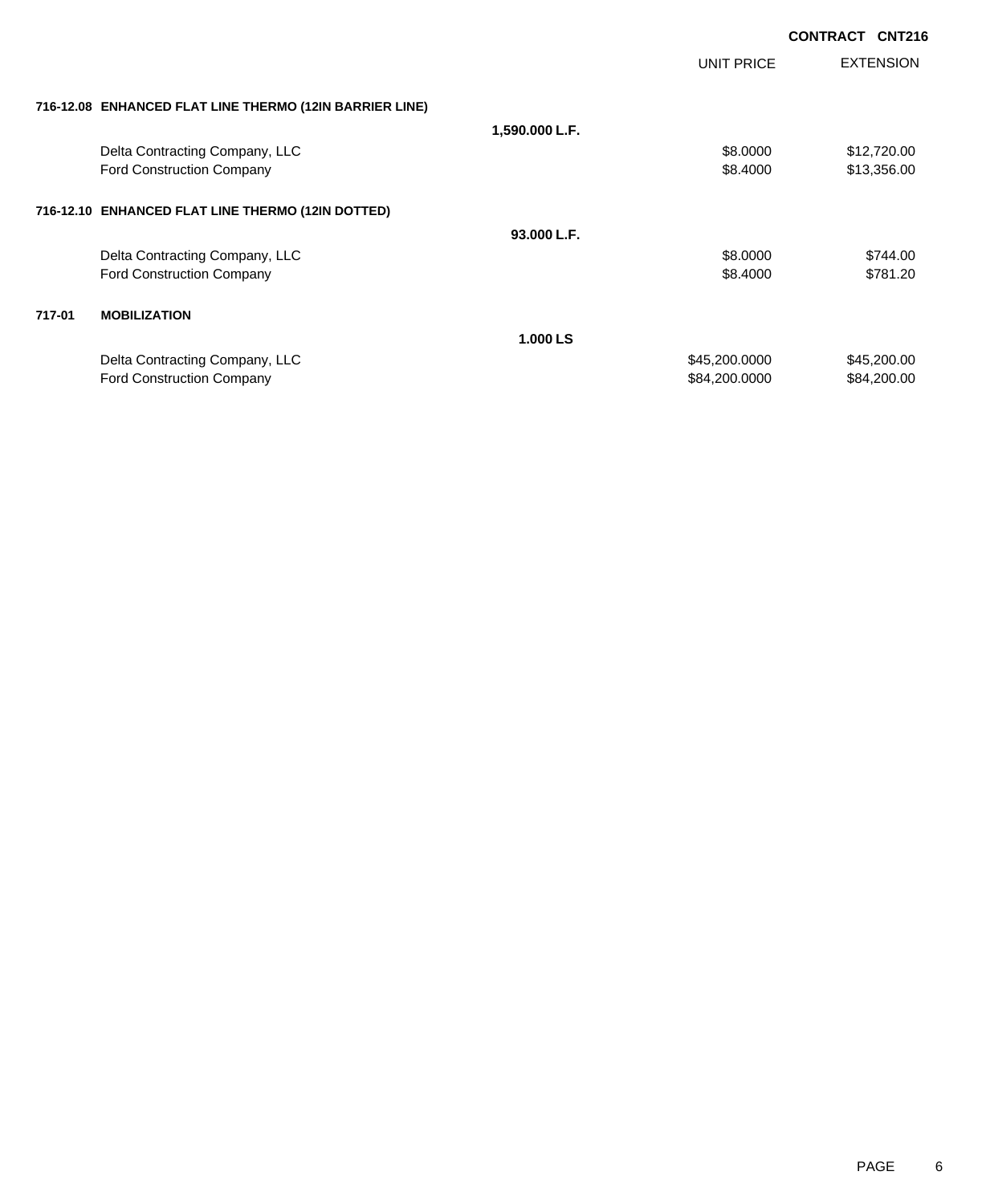## **SUB-TOTAL ROADWAY**

Delta Contracting Company, LLC  $$1,555,476.50$ Ford Construction Company **\$1,948,955.15** 

### **TOTAL CONTRACT**

Delta Contracting Company, LLC  $$1,555,476.50$ Ford Construction Company **\$1,948,955.15**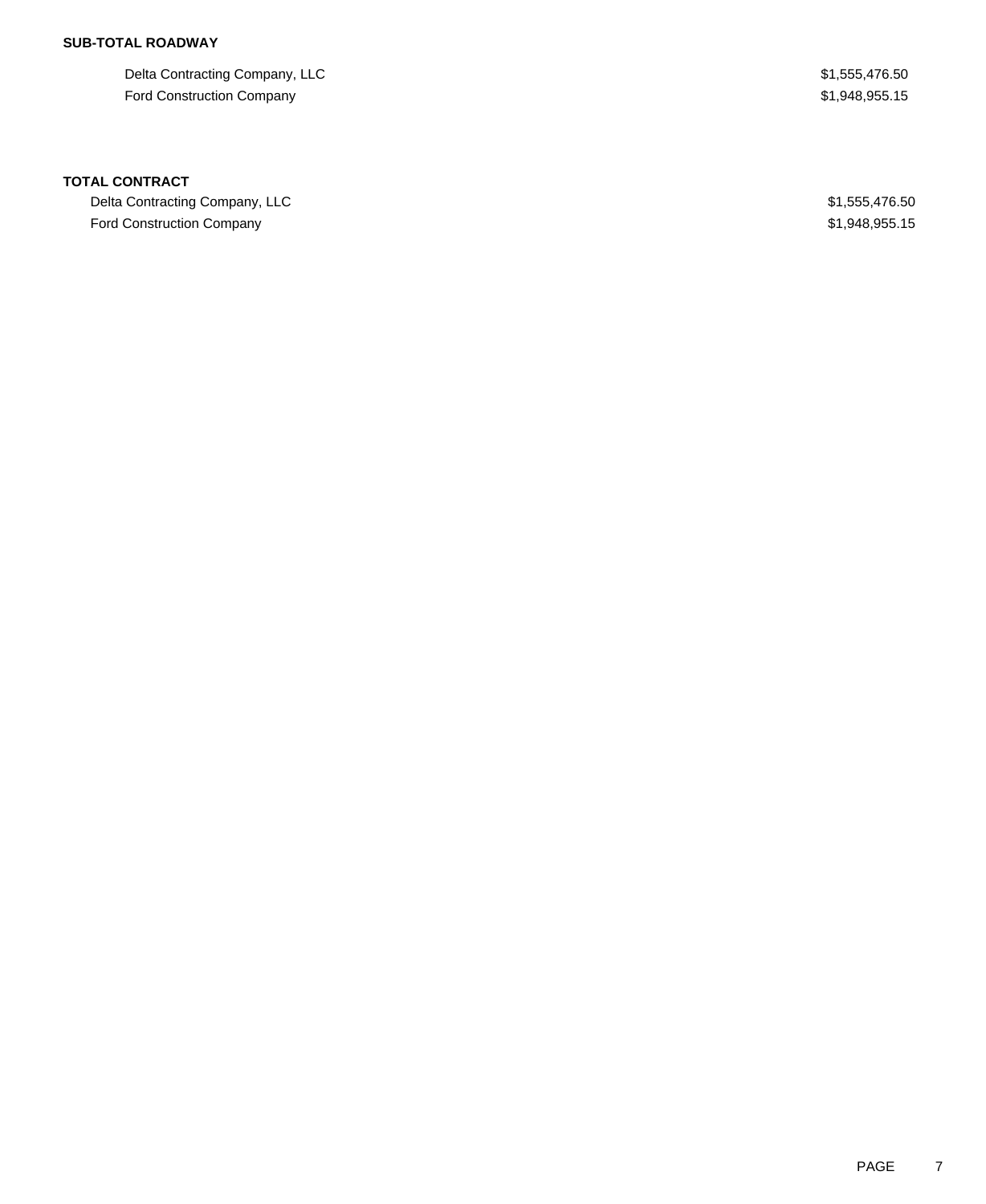MARION COUNTY (Contract No. CNT144 Call 053)

STP/HSIP-377(1),58017-3203-94,58017-8203-14

THE RESURFACING ON S.R. 377 FROM THE ALABAMA STATE LINE (L.M. 0.00) TO S.R. 156 (L.M. 1.19).

PROJECT LENGTH - 1.190 MILES

COMPLETION TIME - ON OR BEFORE NOVEMBER 15, 2019

DBE GOAL 6.00%

TOTAL CONTRACT

Tinsley Asphalt, LLC **\$259,688.21**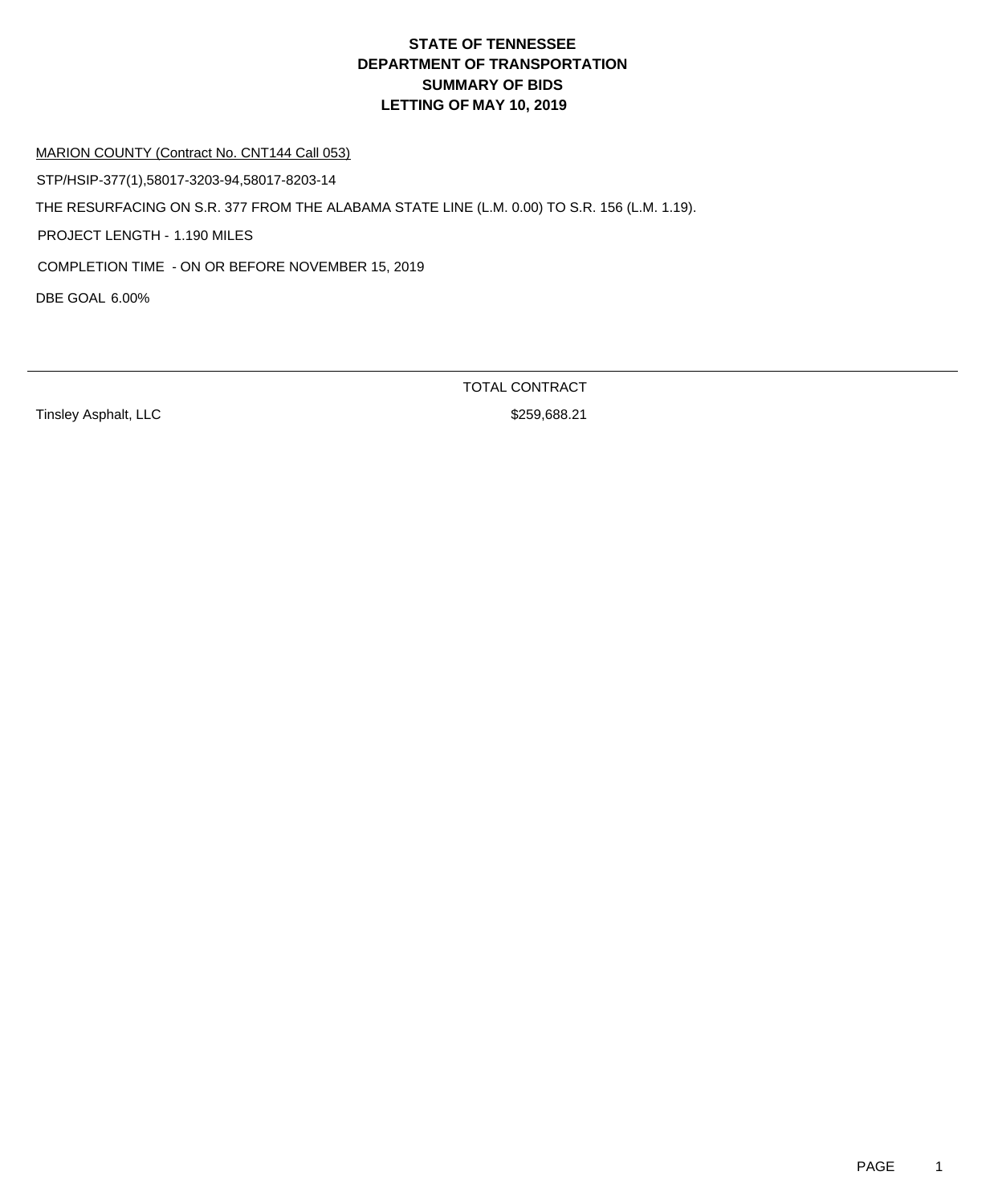|        |                                                                   |                 |                   | <b>CONTRACT CNT144</b> |
|--------|-------------------------------------------------------------------|-----------------|-------------------|------------------------|
|        | <b>ROADWAY CATEGORY</b>                                           |                 | <b>UNIT PRICE</b> | <b>EXTENSION</b>       |
|        |                                                                   |                 |                   |                        |
| 303-01 | MINERAL AGGREGATE, TYPE A BASE, GRADING D                         | 197.000 TON     |                   |                        |
|        | Tinsley Asphalt, LLC                                              |                 | \$34.2500         | \$6,747.25             |
|        | 307-01.10 ASPHALT CONCRETE MIX (PG64-22) (BPMB-HM) GRADING C-W    |                 |                   |                        |
|        | Tinsley Asphalt, LLC                                              | 1,271.000 TON   | \$106.2900        | \$135,094.59           |
| 403-01 | BITUMINOUS MATERIAL FOR TACK COAT (TC)                            |                 |                   |                        |
|        | Tinsley Asphalt, LLC                                              | 8.000 TON       | \$755.0000        | \$6,040.00             |
|        | 411-12.04 SCORING FOR RUMBLE STRIPE (NON-CONTINUOUS) (4IN WIDTH)  |                 |                   |                        |
|        | Tinsley Asphalt, LLC                                              | 1.900 L.M.      | \$1,495.0000      | \$2,840.50             |
|        | 415-01.02 COLD PLANING BITUMINOUS PAVEMENT                        |                 |                   |                        |
|        | Tinsley Asphalt, LLC                                              | 18,487.000 S.Y. | \$1.4900          | \$27,545.63            |
|        | 705-04.09 EARTH PAD FOR TYPE 38 GR END TREATMENT                  |                 |                   |                        |
|        | Tinsley Asphalt, LLC                                              | 3.000 EACH      | \$1,515.0000      | \$4,545.00             |
|        | 705-06.20 TANGENT ENERGY ABSORBING TERM MASH TL-3                 |                 |                   |                        |
|        | Tinsley Asphalt, LLC                                              | 3.000 EACH      | \$2,981.8500      | \$8,945.55             |
| 706-01 | <b>GUARDRAIL REMOVED</b>                                          |                 |                   |                        |
|        | Tinsley Asphalt, LLC                                              | 150.000 L.F.    | \$1.0000          | \$150.00               |
| 712-01 | <b>TRAFFIC CONTROL</b>                                            |                 |                   |                        |
|        | Tinsley Asphalt, LLC                                              | 1.000 LS        | \$17,003.6400     | \$17,003.64            |
|        | 712-04.01 FLEXIBLE DRUMS (CHANNELIZING)                           |                 |                   |                        |
|        | Tinsley Asphalt, LLC                                              | 25.000 EACH     | \$5.0000          | \$125.00               |
| 712-06 | <b>SIGNS (CONSTRUCTION)</b>                                       |                 |                   |                        |
|        | Tinsley Asphalt, LLC                                              | 428.000 S.F.    | \$6.9000          | \$2,953.20             |
|        | 716-01.21 SNOWPLOWABLE RAISED PAVEMENT MARKERS (BI-DIR) (1 COLOR) |                 |                   |                        |
|        | Tinsley Asphalt, LLC                                              | 158.000 EACH    | \$50.0000         | \$7,900.00             |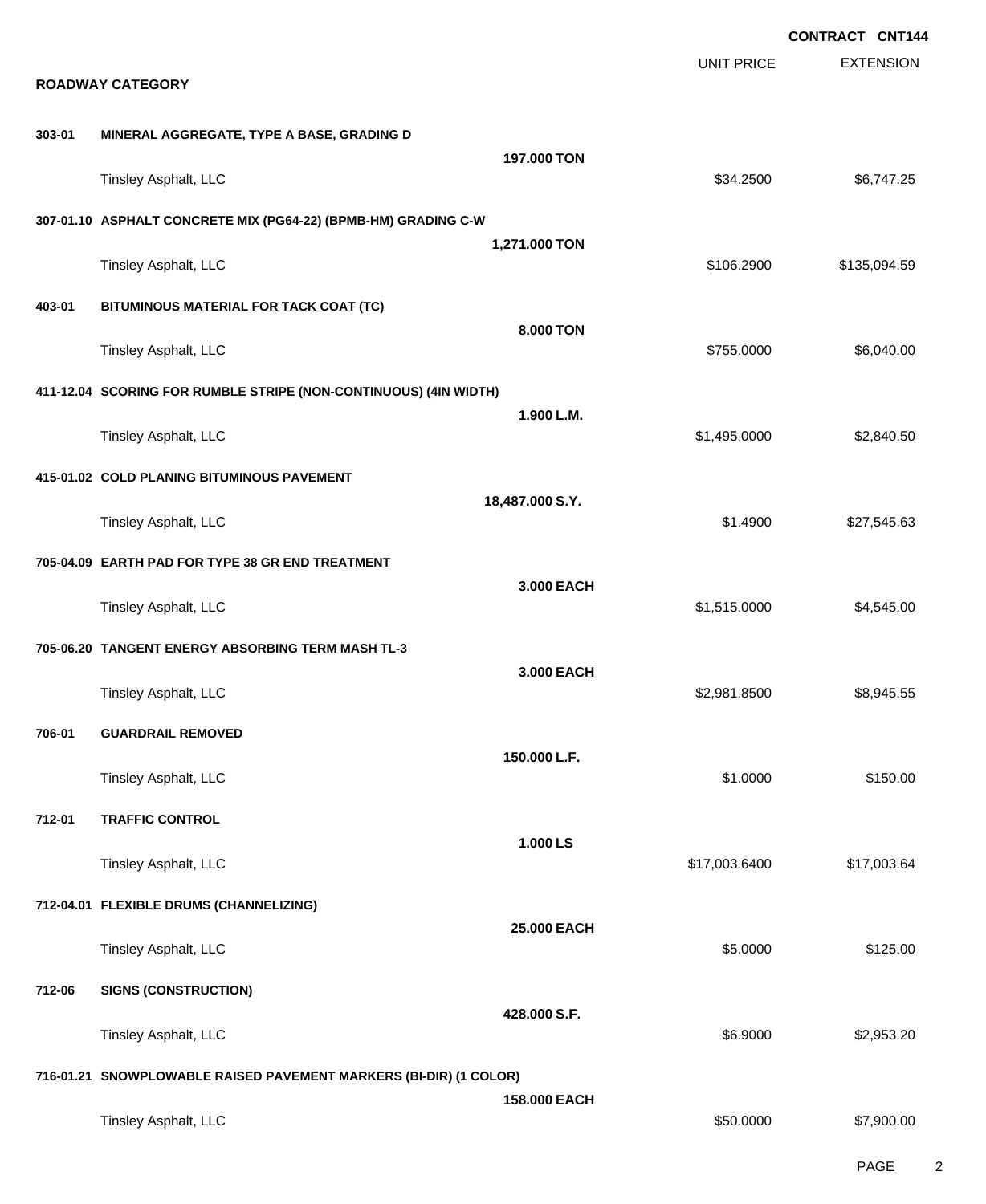|        |                                                       |             | <b>UNIT PRICE</b> | <b>EXTENSION</b> |
|--------|-------------------------------------------------------|-------------|-------------------|------------------|
|        | 716-02.05 PLASTIC PAVEMENT MARKING (STOP LINE)        |             |                   |                  |
|        | Tinsley Asphalt, LLC                                  | 32.000 L.F. | \$20.0000         | \$640.00         |
|        | 716-05.01 PAINTED PAVEMENT MARKING (4" LINE)          |             |                   |                  |
|        | Tinsley Asphalt, LLC                                  | 4.800 L.M.  | \$600.0000        | \$2,880.00       |
|        | 716-05.05 PAINTED PAVEMENT MARKING (STOP LINE)        |             |                   |                  |
|        | Tinsley Asphalt, LLC                                  | 32.000 L.F. | \$5.0000          | \$160.00         |
|        | 716-13.01 SPRAY THERMO PVMT MRKNG (60 mil) (4IN LINE) |             |                   |                  |
|        | Tinsley Asphalt, LLC                                  | 4.800 L.M.  | \$2,850.0000      | \$13,680.00      |
| 717-01 | <b>MOBILIZATION</b>                                   |             |                   |                  |
|        | Tinsley Asphalt, LLC                                  | 1.000 LS    | \$22,437.8500     | \$22,437.85      |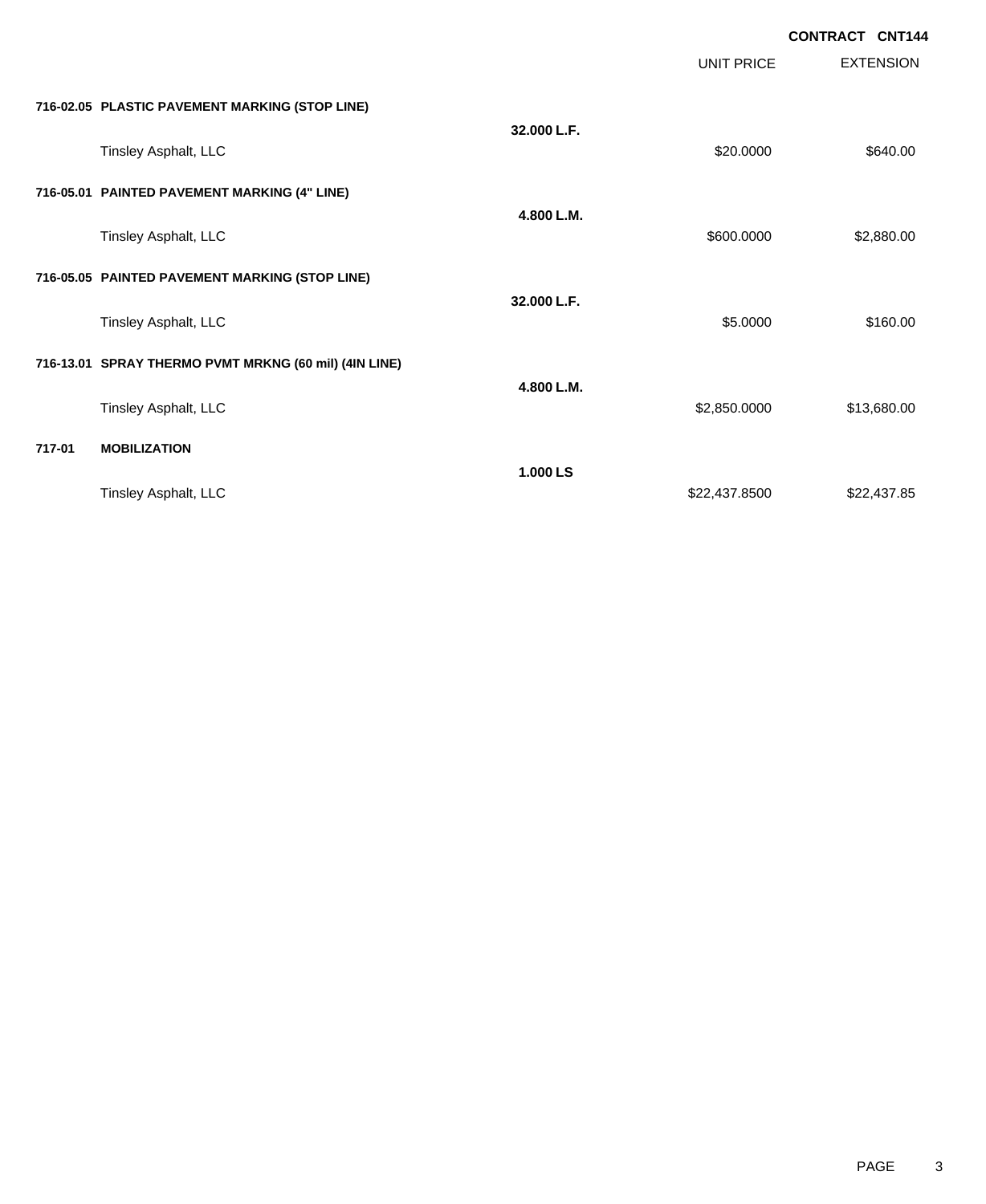Tinsley Asphalt, LLC \$259,688.21

## **TOTAL CONTRACT**

Tinsley Asphalt, LLC \$259,688.21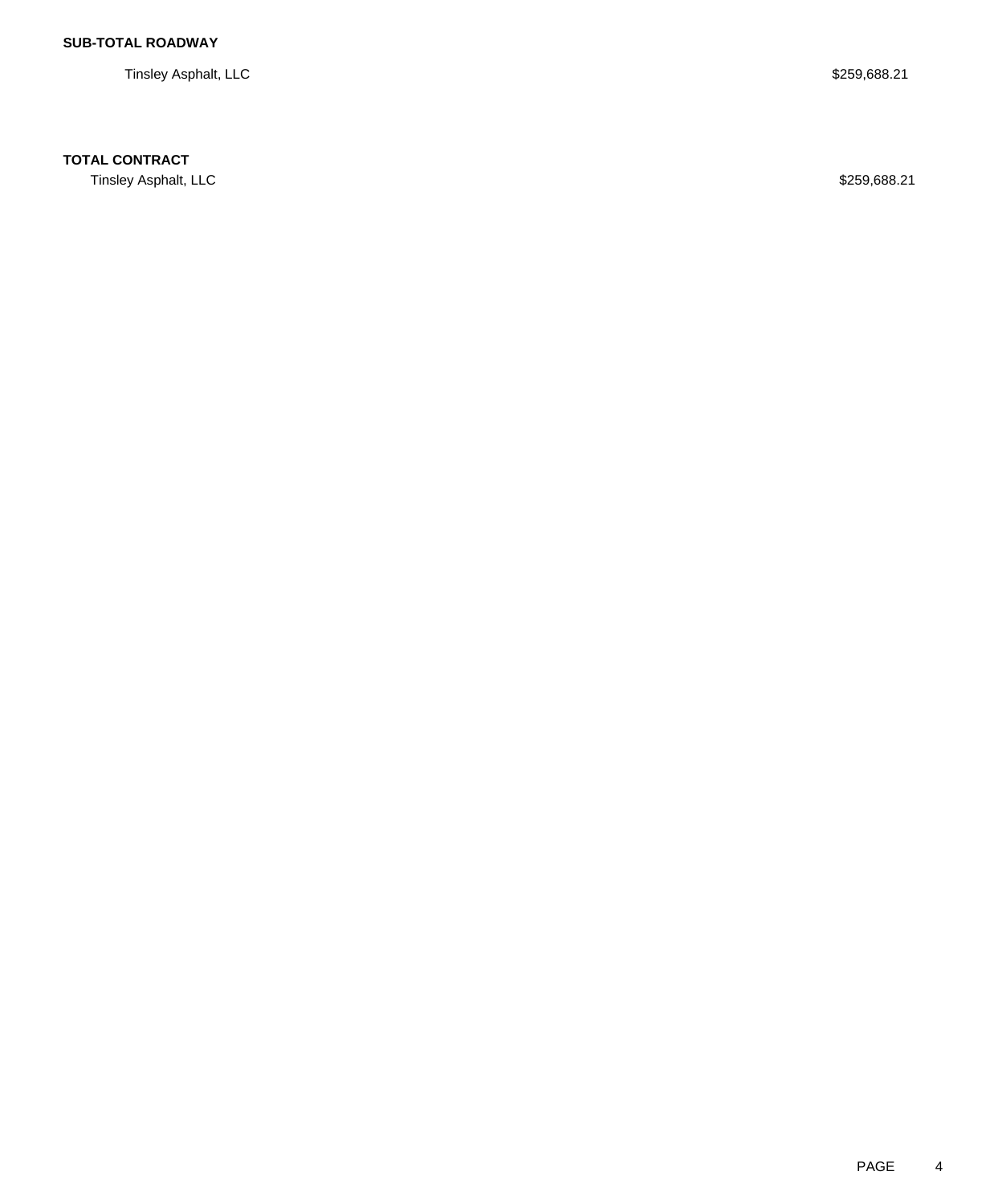MARION COUNTY (Contract No. CNT229 Call 054)

STP-2(271),58002-4246-04

THE EMERGENCY SLOPE STABILIZATION ON U.S. 41 (U.S. 64, U.S. 72, S.R. 2) BETWEEN L.M. 25.20 AND L.M. 26.40.

PROJECT LENGTH - 1.200 MILES

COMPLETION TIME - ON OR BEFORE NOVEMBER 30, 2019

DBE GOAL 4.50%

Dement Construction Company, LLC \$16,479,135.45 Talley Construction Company, Inc. 6. The state of the state of the state of the state of the state of the state of the state of the state of the state of the state of the state of the state of the state of the state of the

TOTAL CONTRACT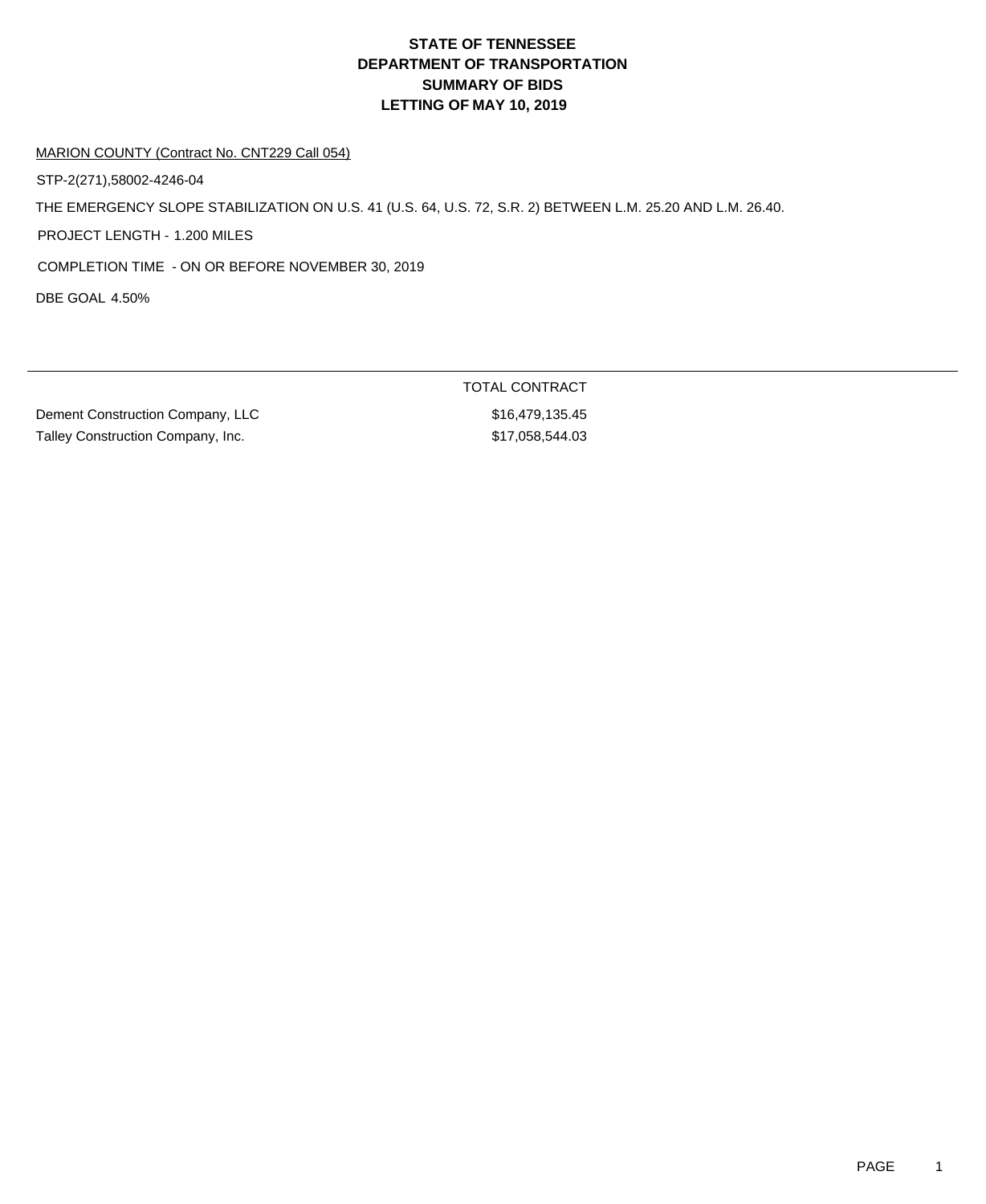|        |                                                                |                   |                   | <b>CONTRACT CNT229</b> |
|--------|----------------------------------------------------------------|-------------------|-------------------|------------------------|
|        |                                                                |                   | <b>UNIT PRICE</b> | <b>EXTENSION</b>       |
|        | <b>ROADWAY CATEGORY</b>                                        |                   |                   |                        |
| 105-01 | <b>CONSTRUCTION STAKES, LINES AND GRADES</b>                   |                   |                   |                        |
|        |                                                                | 1.000 LS          |                   |                        |
|        | Dement Construction Company, LLC                               |                   | \$50,000.0000     | \$50,000.00            |
|        | Talley Construction Company, Inc.                              |                   | \$64,542.4000     | \$64,542.40            |
| 201-01 | <b>CLEARING AND GRUBBING</b>                                   |                   |                   |                        |
|        |                                                                | 1.000 LS          |                   |                        |
|        | Dement Construction Company, LLC                               |                   | \$887,500.0000    | \$887,500.00           |
|        | Talley Construction Company, Inc.                              |                   | \$116,000.0000    | \$116,000.00           |
| 203-01 | <b>ROAD &amp; DRAINAGE EXCAVATION (UNCLASSIFIED)</b>           |                   |                   |                        |
|        |                                                                | 39,782.000 C.Y.   |                   |                        |
|        | Dement Construction Company, LLC                               |                   | \$44.0000         | \$1,750,408.00         |
|        | Talley Construction Company, Inc.                              |                   | \$46.1800         | \$1,837,132.76         |
| 203-06 | <b>WATER</b>                                                   |                   |                   |                        |
|        |                                                                | 12.000 M.G.       |                   |                        |
|        | Dement Construction Company, LLC                               |                   | \$4.0000          | \$48.00                |
|        | Talley Construction Company, Inc.                              |                   | \$14.4100         | \$172.92               |
| 209-05 | <b>SEDIMENT REMOVAL</b>                                        |                   |                   |                        |
|        |                                                                | 160.000 C.Y.      |                   |                        |
|        | Dement Construction Company, LLC                               |                   | \$25.0000         | \$4,000.00             |
|        | Talley Construction Company, Inc.                              |                   | \$28.2100         | \$4,513.60             |
|        | 209-08.02 TEMPORARY SILT FENCE (WITH BACKING)                  |                   |                   |                        |
|        |                                                                | 3,900.000 L.F.    |                   |                        |
|        | Dement Construction Company, LLC                               |                   | \$4.1000          | \$15,990.00            |
|        | Talley Construction Company, Inc.                              |                   | \$4.7600          | \$18,564.00            |
|        | 209-08.07 ROCK CHECK DAM PER                                   |                   |                   |                        |
|        |                                                                | <b>6.000 EACH</b> |                   |                        |
|        | Dement Construction Company, LLC                               |                   | \$700.0000        | \$4,200.00             |
|        | Talley Construction Company, Inc.                              |                   | \$812.0000        | \$4,872.00             |
|        | 209-08.08 ENHANCED ROCK CHECK DAM                              |                   |                   |                        |
|        |                                                                | <b>6.000 EACH</b> |                   |                        |
|        | Dement Construction Company, LLC                               |                   | \$1,000.0000      | \$6,000.00             |
|        | Talley Construction Company, Inc.                              |                   | \$1,160.0000      | \$6,960.00             |
| 303-01 | MINERAL AGGREGATE, TYPE A BASE, GRADING D                      |                   |                   |                        |
|        |                                                                | 3,800.000 TON     |                   |                        |
|        | Dement Construction Company, LLC                               |                   | \$37.0000         | \$140,600.00           |
|        | Talley Construction Company, Inc.                              |                   | \$41.8200         | \$158,916.00           |
|        | 307-02.07 ASPHALT CONCRETE MIX (PG70-22) (BPMB-HM) GRADING B-M |                   |                   |                        |
|        |                                                                | 1,330.000 TON     |                   |                        |
|        | Dement Construction Company, LLC                               |                   | \$92.8000         | \$123,424.00           |
|        | Talley Construction Company, Inc.                              |                   | \$112.2100        | \$149,239.30           |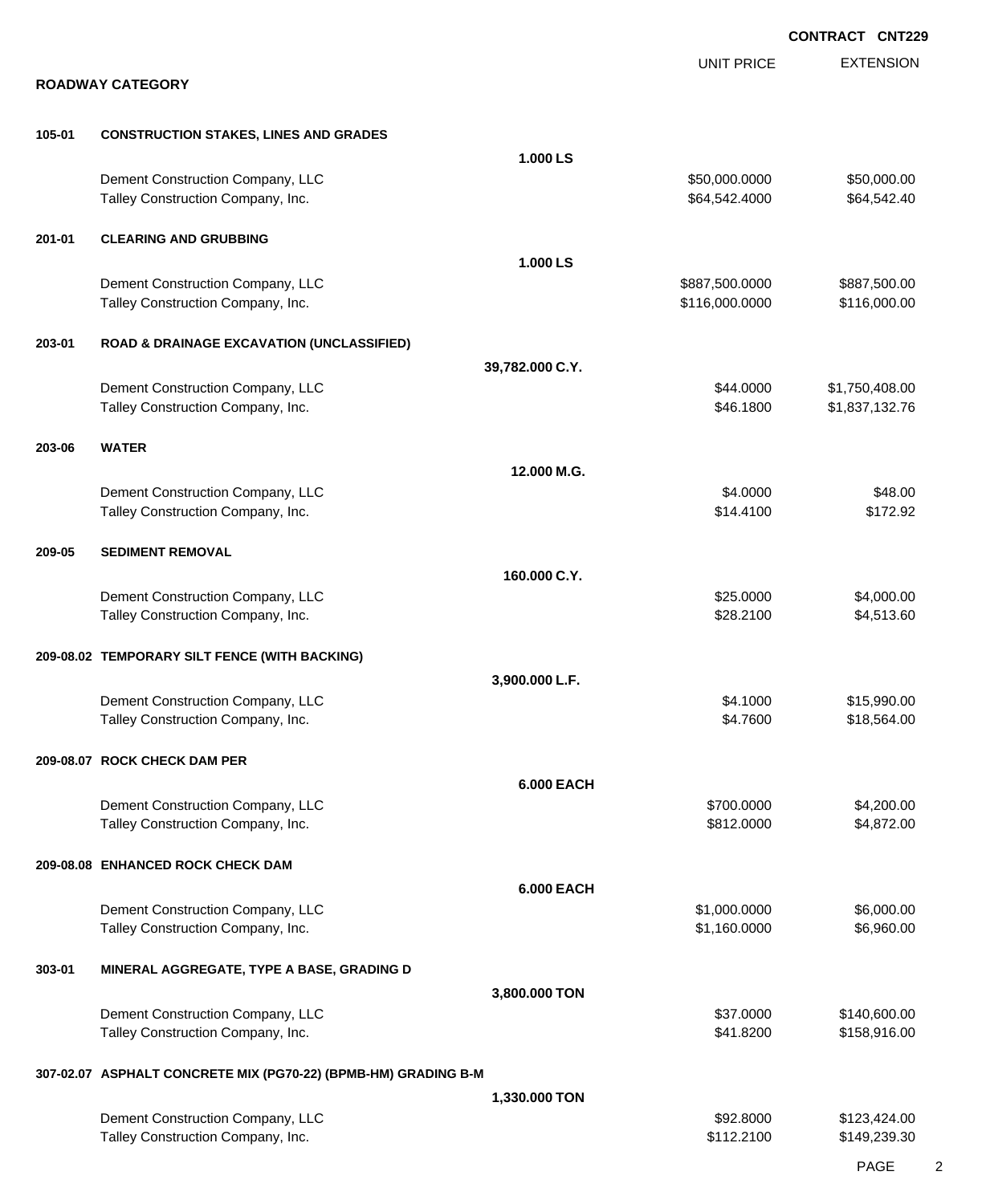|        |                                                                  |                   | <b>CONTRACT CNT229</b> |                  |
|--------|------------------------------------------------------------------|-------------------|------------------------|------------------|
|        |                                                                  |                   | <b>UNIT PRICE</b>      | <b>EXTENSION</b> |
|        | 307-50.12 ASPHALT CONC. MAINT. MIX (PG70-22) GRADING A (PLACED)  |                   |                        |                  |
|        |                                                                  | 2,029.000 TON     |                        |                  |
|        | Dement Construction Company, LLC                                 |                   | \$87.5000              | \$177,537.50     |
|        | Talley Construction Company, Inc.                                |                   | \$93.6300              | \$189,975.27     |
| 403-01 | BITUMINOUS MATERIAL FOR TACK COAT (TC)                           |                   |                        |                  |
|        |                                                                  | <b>12,000 TON</b> |                        |                  |
|        | Dement Construction Company, LLC                                 |                   | \$850.0000             | \$10,200.00      |
|        | Talley Construction Company, Inc.                                |                   | \$753.8300             | \$9,045.96       |
|        | 411-02.10 ACS MIX(PG70-22) GRADING D                             |                   |                        |                  |
|        |                                                                  | 1,400.000 TON     |                        |                  |
|        | Dement Construction Company, LLC                                 |                   | \$115.2500             | \$161,350.00     |
|        | Talley Construction Company, Inc.                                |                   | \$124.0000             | \$173,600.00     |
|        | 411-12.04 SCORING FOR RUMBLE STRIPE (NON-CONTINUOUS) (4IN WIDTH) |                   |                        |                  |
|        |                                                                  | 2.400 L.M.        |                        |                  |
|        | Dement Construction Company, LLC                                 |                   | \$1,650.0000           | \$3,960.00       |
|        | Talley Construction Company, Inc.                                |                   | \$2,639.0000           | \$6,333.60       |
|        | 415-01.02 COLD PLANING BITUMINOUS PAVEMENT                       |                   |                        |                  |
|        |                                                                  | 17,500.000 S.Y.   |                        |                  |
|        | Dement Construction Company, LLC                                 |                   | \$5.0000               | \$87,500.00      |
|        | Talley Construction Company, Inc.                                |                   | \$2.6400               | \$46,200.00      |
|        | 607-06.02 30" CONCRETE PIPE CULVERT (CLASS III)                  |                   |                        |                  |
|        |                                                                  | 155.000 L.F.      |                        |                  |
|        | Dement Construction Company, LLC                                 |                   | \$190.0000             | \$29,450.00      |
|        | Talley Construction Company, Inc.                                |                   | \$362.2900             | \$56,154.95      |
|        | 607-07.02 36" CONCRETE PIPE CULVERT (CLASS III)                  |                   |                        |                  |
|        |                                                                  | 388.000 L.F.      |                        |                  |
|        | Dement Construction Company, LLC                                 |                   | \$235.0000             | \$91,180.00      |
|        | Talley Construction Company, Inc.                                |                   | \$354.3900             | \$137,503.32     |
|        | 610-12.02 HORIZONTAL DRAINS                                      |                   |                        |                  |
|        |                                                                  | 32,290.000 L.F.   |                        |                  |
|        | Dement Construction Company, LLC                                 |                   | \$26.3000              | \$849,227.00     |
|        | Talley Construction Company, Inc.                                |                   | \$31.4500              | \$1,015,520.50   |
|        | 611-07.01 CLASS A CONCRETE (PIPE ENDWALLS)                       |                   |                        |                  |
|        |                                                                  | 25,000 C.Y.       |                        |                  |
|        | Dement Construction Company, LLC                                 |                   | \$1,250.0000           | \$31,250.00      |
|        | Talley Construction Company, Inc.                                |                   | \$1,849.8800           | \$46,247.00      |
|        | 611-07.02 STEEL BAR REINFORCEMENT (PIPE ENDWALLS)                |                   |                        |                  |
|        |                                                                  | 2,274.000 LB.     |                        |                  |
|        | Dement Construction Company, LLC                                 |                   | \$4.0000               | \$9,096.00       |
|        | Talley Construction Company, Inc.                                |                   | \$2.9000               | \$6,594.60       |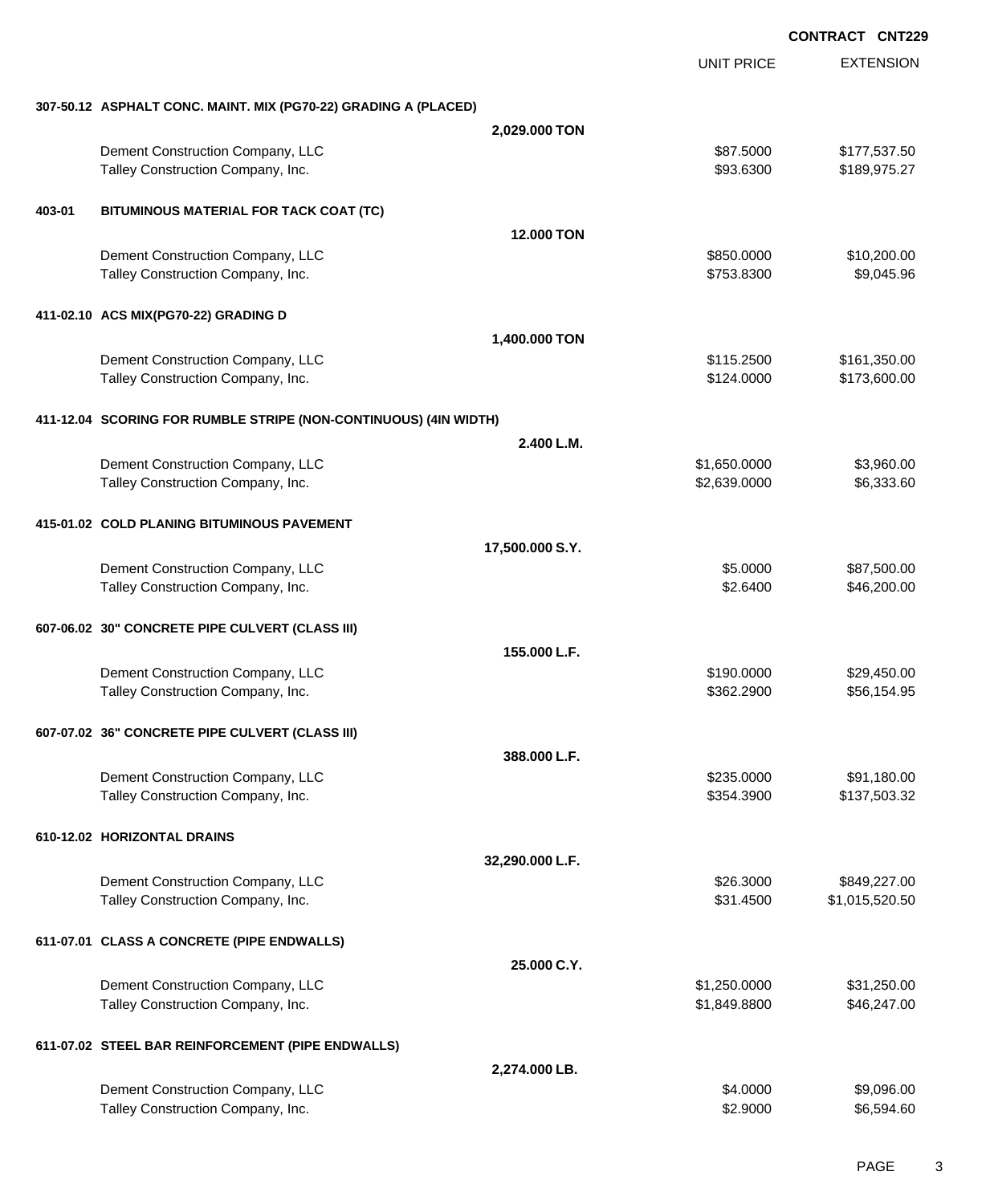EXTENSION **CONTRACT CNT229** UNIT PRICE **611-07.03 STRUCTURAL STEEL (PIPE ENDWALLS) 1,398.000 LB.** Dement Construction Company, LLC 6 and the state of the state of the state of the state of the state of the state of the state of the state of the state of the state of the state of the state of the state of the state of t Talley Construction Company, Inc. 6. The Construction Company, Inc. 6. The Construction Company, Inc. 6. The Construction Company, Inc. 6. The Construction Company, Inc. 6. The Construction Company, Inc. 6. The Constructio **611-07.60 30IN ENDWALL (CROSS DRAIN) 3:1 3.000 EACH** Dement Construction Company, LLC 60000 \$7,500.000 \$7,500.000 \$7,500.000 Talley Construction Company, Inc. 6. The Construction Company, Inc. 6. The Construction Company, Inc. 6. The Construction Company, Inc. 6. The Construction Company, Inc. 6. The Construction Company, Inc. 6. The Constructio **611-07.63 36IN ENDWALL (CROSS DRAIN) 3:1 8.000 EACH** Dement Construction Company, LLC 6 and the state of the state of the state  $$3,000.0000$  \$24,000.000 Talley Construction Company, Inc. 6. The Construction Company, Inc. 6. The Construction Company, Inc. 6. The Construction Company, Inc. 6. The Construction Company, Inc. 6. The Construction Company, Inc. 6. The Constructio **621-03.01 15" TEMPORARY DRAINAGE PIPE 4,200.000 L.F.** Dement Construction Company, LLC 60000 \$210,000.00 Talley Construction Company, Inc. 6. The Construction Company, Inc. 6. The Construction Company, Inc. 6. The Construction Company, Inc. 6. The Construction Company, Inc. 6. The Construction Company, Inc. 6. The Constructio **705-02.10 GUARDRAIL TRANSITION 27IN TO 31IN 4.000 EACH** Dement Construction Company, LLC 6 and the state of the state of the state  $$175.0000$  \$700.00 Talley Construction Company, Inc. 6812.00 **705-06.01 W BEAM GR (TYPE 2) MASH TL3 3,475.000 L.F.** Dement Construction Company, LLC 666,025.00 Talley Construction Company, Inc. 6. The Construction Company, Inc. 6. The Construction Company, Inc. 6. The Construction Company, Inc. 6. The Construction Company, Inc. 6. The Construction Company, Inc. 6. The Constructio **705-06.20 TANGENT ENERGY ABSORBING TERM MASH TL-3 2.000 EACH** Dement Construction Company, LLC 6 and the state of the state of the state of the state of the state of the state of the state of the state of the state of the state of the state of the state of the state of the state of t Talley Construction Company, Inc. 6. The Construction Company, Inc. 6. The Construction Company, Inc. 6.496.00 **705-08.11 PORTABLE IMPACT ATTENUATOR NCHRP350 TL-3 10.000 EACH** Dement Construction Company, LLC 66,700.000 \$6,700.000 \$6,700.000 \$67,000.00 Talley Construction Company, Inc. 6. The Construction Company, Inc. 6. The Construction Company, Inc. 6. The Construction Company, Inc. 6. The Construction Company, Inc. 6. The Construction Company, Inc. 6. The Constructio **706-01 GUARDRAIL REMOVED 2,562.000 L.F.** Dement Construction Company, LLC 6 and the state of the state of the state of the state of the state of the state of the state of the state of the state of the state of the state of the state of the state of the state of t Talley Construction Company, Inc. 6. The Construction Company, Inc. 6. The Construction Company, Inc. 6. The Construction Company, Inc. 6. The Construction Company, Inc. 6. The Construction Company, Inc. 6. The Constructio **709-05.05 MACHINED RIP-RAP (CLASS A-3) 8,420.000 TON** Dement Construction Company, LLC 6 and the state of the state of the state of the state of the state of the state of the state of the state of the state of the state of the state of the state of the state of the state of t Talley Construction Company, Inc. 6. The Construction Company, Inc. 6. The Construction Company, Inc. 69.0300 \$522,292.60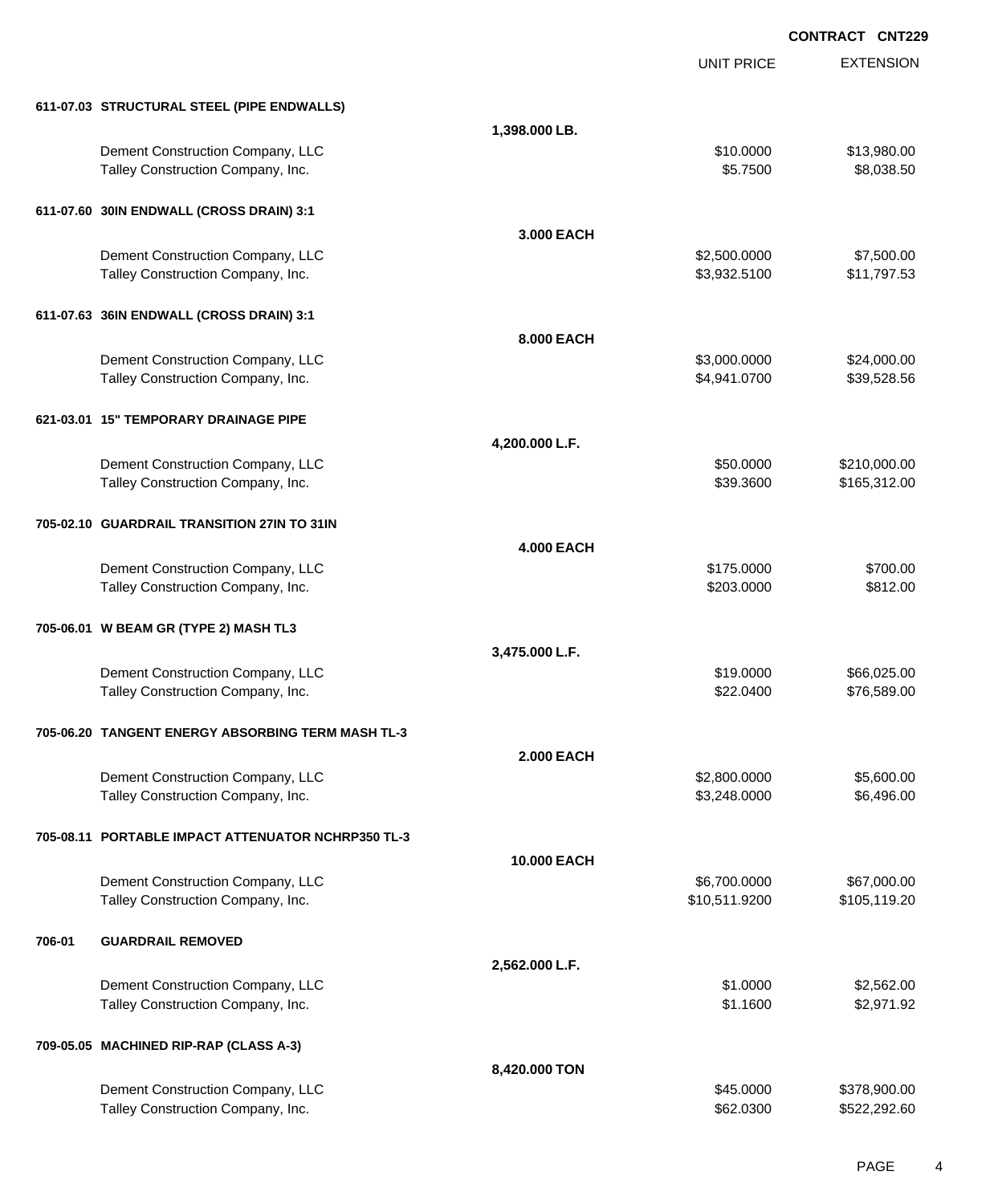UNIT PRICE EXTENSION

|        | 709-05.08 MACHINED RIP-RAP (CLASS B)                                  |                   |                              |                            |
|--------|-----------------------------------------------------------------------|-------------------|------------------------------|----------------------------|
|        |                                                                       | 50.000 TON        |                              |                            |
|        | Dement Construction Company, LLC                                      |                   | \$50.0000                    | \$2,500.00                 |
|        | Talley Construction Company, Inc.                                     |                   | \$117.5800                   | \$5,879.00                 |
|        |                                                                       |                   |                              |                            |
| 712-01 | <b>TRAFFIC CONTROL</b>                                                |                   |                              |                            |
|        |                                                                       | 1.000 LS          |                              |                            |
|        | Dement Construction Company, LLC                                      |                   | \$100,000.0000               | \$100,000.00               |
|        | Talley Construction Company, Inc.                                     |                   | \$3,364.0000                 | \$3,364.00                 |
|        |                                                                       |                   |                              |                            |
|        | 712-02.02 INTERCONNECTED PORTABLE BARRIER RAIL                        |                   |                              |                            |
|        |                                                                       | 5,060.000 L.F.    |                              |                            |
|        | Dement Construction Company, LLC                                      |                   | \$45.0000                    | \$227,700.00               |
|        | Talley Construction Company, Inc.                                     |                   | \$41.7600                    | \$211,305.60               |
|        |                                                                       |                   |                              |                            |
|        | 712-04.01 FLEXIBLE DRUMS (CHANNELIZING)                               |                   |                              |                            |
|        |                                                                       | 80.000 EACH       |                              |                            |
|        | Dement Construction Company, LLC                                      |                   | \$35.0000                    | \$2,800.00                 |
|        | Talley Construction Company, Inc.                                     |                   | \$40.6000                    | \$3,248.00                 |
|        |                                                                       |                   |                              |                            |
| 712-06 | <b>SIGNS (CONSTRUCTION)</b>                                           |                   |                              |                            |
|        |                                                                       | 327,000 S.F.      |                              |                            |
|        | Dement Construction Company, LLC                                      |                   | \$6.8500                     | \$2,239.95                 |
|        | Talley Construction Company, Inc.                                     |                   | \$7.9500                     | \$2,599.65                 |
|        |                                                                       |                   |                              |                            |
|        | 712-09.02 REMOVABLE PAVEMENT MARKING (8" BARRIER LINE)                |                   |                              |                            |
|        |                                                                       | 5,060.000 L.F.    |                              |                            |
|        | Dement Construction Company, LLC                                      |                   | \$3.2000                     | \$16,192.00                |
|        | Talley Construction Company, Inc.                                     |                   | \$4.5800                     | \$23,174.80                |
|        |                                                                       |                   |                              |                            |
|        | 713-02.27 CONCRETE BARRIER/PARAPET DELINEATOR (BI-DIRECTIONAL)        |                   |                              |                            |
|        |                                                                       | 506,000 EACH      |                              |                            |
|        | Dement Construction Company, LLC                                      |                   | \$11.0000                    | \$5,566.00                 |
|        | Talley Construction Company, Inc.                                     |                   | \$12.7600                    | \$6,456.56                 |
|        | 713-16.01 CHANGEABLE MESSAGE SIGN UNIT                                |                   |                              |                            |
|        |                                                                       |                   |                              |                            |
|        |                                                                       | <b>2.000 EACH</b> |                              |                            |
|        | Dement Construction Company, LLC<br>Talley Construction Company, Inc. |                   | \$6,450.0000<br>\$7,482.0000 | \$12,900.00<br>\$14,964.00 |
|        |                                                                       |                   |                              |                            |
|        | 716-01.21 SNOWPLOWABLE RAISED PAVEMENT MARKERS (BI-DIR) (1 COLOR)     |                   |                              |                            |
|        |                                                                       | 80.000 EACH       |                              |                            |
|        | Dement Construction Company, LLC                                      |                   | \$75.0000                    | \$6,000.00                 |
|        | Talley Construction Company, Inc.                                     |                   | \$87.0000                    | \$6,960.00                 |
|        |                                                                       |                   |                              |                            |
|        | 716-02.05 PLASTIC PAVEMENT MARKING (STOP LINE)                        |                   |                              |                            |
|        |                                                                       | 48.000 L.F.       |                              |                            |
|        | Dement Construction Company, LLC                                      |                   | \$15.0000                    | \$720.00                   |
|        | Talley Construction Company, Inc.                                     |                   | \$17.4000                    | \$835.20                   |
|        |                                                                       |                   |                              |                            |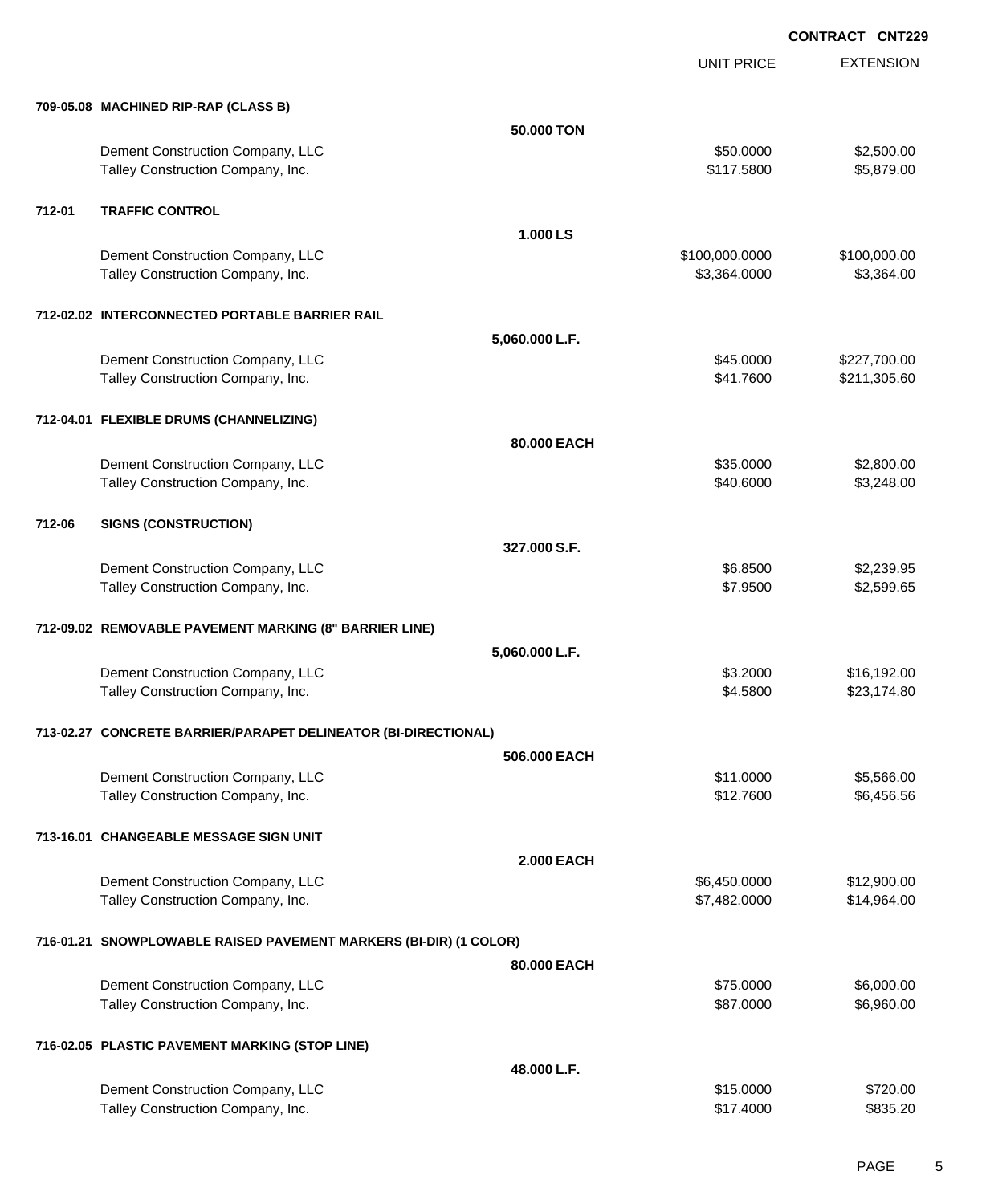EXTENSION **CONTRACT CNT229** UNIT PRICE **716-13.02 SPRAY THERMO PVMT MRKNG (60 mil) (6IN LINE) 3.940 L.M.** Dement Construction Company, LLC 6 and the state of the state of the state  $$750.0000$  \$2,955.00 Talley Construction Company, Inc. 6. The Construction Company, Inc. 6. The Construction Company, Inc. 6. The Construction Company, Inc. 6. The Construction Company, Inc. 6. The Construction Company, Inc. 6. The Constructio **716-05.01 PAINTED PAVEMENT MARKING (4" LINE) 4.000 L.M.** Dement Construction Company, LLC 6 and the state of the state of the state of the state of the state of the state of the state of the state of the state of the state of the state of the state of the state of the state of t Talley Construction Company, Inc. 6. The Construction Company, Inc. 6. The Construction Company, Inc. 6. The Construction Company, Inc. 6. The Construction Company, Inc. 6. The Construction Company, Inc. 6. The Constructio **717-01 MOBILIZATION 1.000 LS** Dement Construction Company, LLC \$800,000.0000 \$800,000.00 Talley Construction Company, Inc. **6. The Construction Company, Inc.** 6. The Construction Company, Inc. **\$984,281.4600** \$984,281.4600 **730-40 TEMPORARY TRAFFIC SIGNAL SYSTEM 2.000 EACH** Dement Construction Company, LLC 6. 1999 127,300.000 \$54,600.00 Talley Construction Company, Inc. 6. The Construction Company, Inc. 6. The Construction Company, Inc. 6. The Construction Company, Inc. 6. The Construction Company, Inc. 6. The Construction Company, Inc. 6. The Constructio **740-06.01 GEOMEMBRANE 11,520.000 S.Y.** Dement Construction Company, LLC 6 and the state of the state of the state of the state of the state of the state of the state of the state of the state of the state of the state of the state of the state of the state of t Talley Construction Company, Inc. 6. The Construction Company, Inc. 6. The Construction Company, Inc. 6. The Construction Company, Inc. 6. The Construction Company, Inc. 6. The Construction Company, Inc. 6. The Constructio **740-10.03 GEOTEXTILE (TYPE III)(EROSION CONTROL) 400.000 S.Y.** Dement Construction Company, LLC 6 and the state of the state of the state of the state of the state of the state of the state of the state of the state of the state of the state of the state of the state of the state of t Talley Construction Company, Inc. 660.00 \$1,660.00 \$1,660.00 \$1,660.00 \$1,660.00 **740-10.04 GEOTEXTILE (TYPE IV)(STABILIZATION) 2,581.000 S.Y.** Dement Construction Company, LLC 6 and the state of the state of the state  $$5.0000$  \$12,905.00 Talley Construction Company, Inc. 6. The Construction Company, Inc. 6. The Construction Company, Inc. 6. The Construction Company, Inc. 6. The Construction Company, Inc. 6. The Construction Company, Inc. 6. The Constructio **740-11.02 TEMPORARY SEDIMENT TUBE 12IN 3,600.000 L.F.** Dement Construction Company, LLC 6 and the state of the state of the state of the state of the state of the state of the state of the state of the state of the state of the state of the state of the state of the state of t Talley Construction Company, Inc. 6. The Construction Company, Inc. 6. The Construction Company, Inc. 6. The Construction Company, Inc. 6. The Construction Company, Inc. 6. The Construction Company, Inc. 6. The Constructio **801-01.07 TEMPORARY SEEDING (WITH MULCH) 12.000 UNIT** Dement Construction Company, LLC **\$75.0000** \$900.00 Talley Construction Company, Inc. 6. The Construction Company, Inc. 6. The Construction Company, Inc. 6. The Construction Company, Inc. 6. The Construction Company, Inc. 6. The Construction Company, Inc. 6. The Constructio **805-05.02 SOIL NAIL STABILIZATION 84,025.000 L.F.** Dement Construction Company, LLC 6. The state of the state of the state of the state of the state of the state of the state of the state of the state of the state of the state of the state of the state of the state of the

Talley Construction Company, Inc. 6. The Construction Company, Inc. \$72.5800 \$6,098,534.50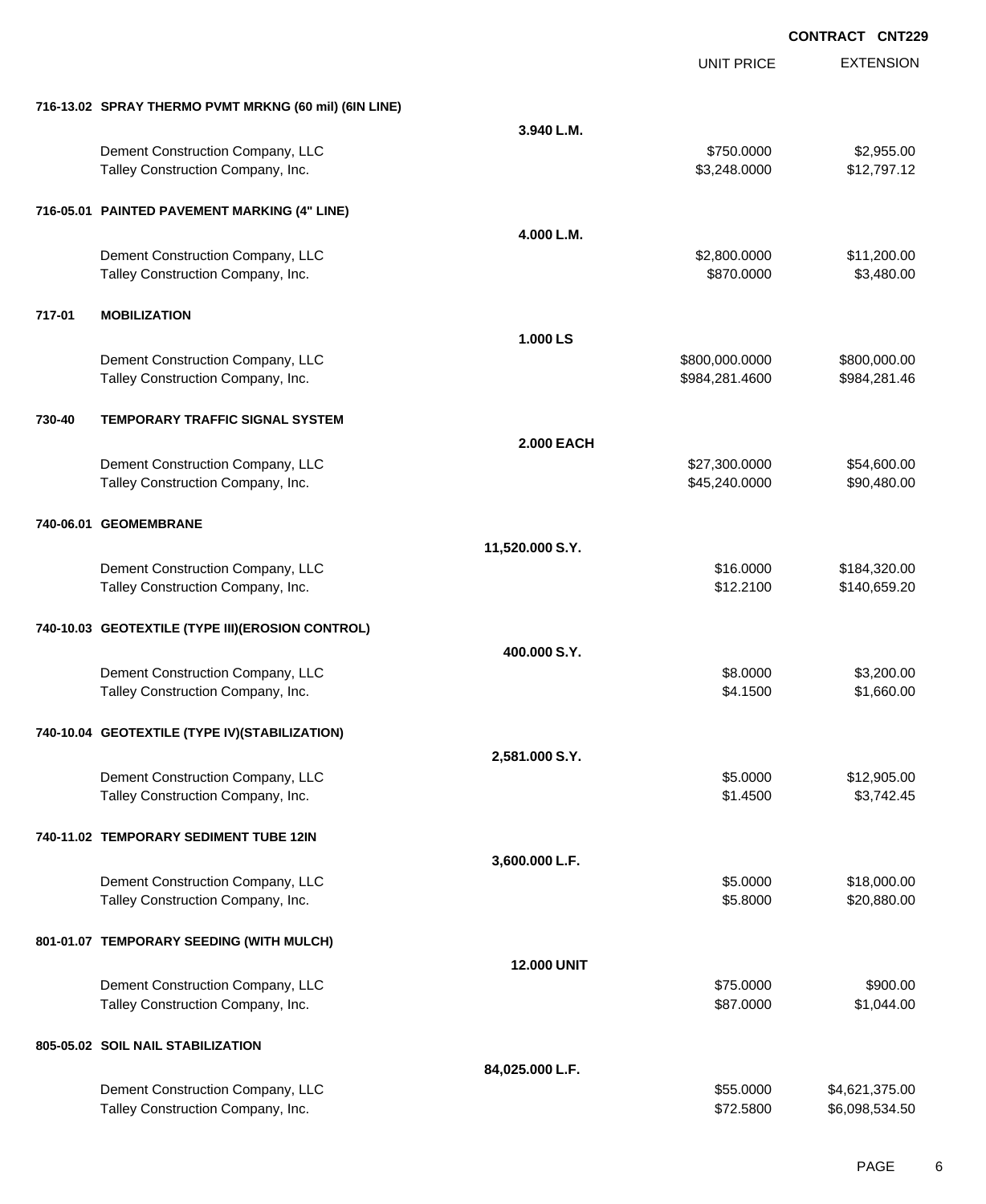|                                            |                 | <b>UNIT PRICE</b> | <b>EXTENSION</b> |
|--------------------------------------------|-----------------|-------------------|------------------|
| 805-05.03 REINFORCED SHOTCRETE FACING      |                 |                   |                  |
|                                            | 25,075.000 S.F. |                   |                  |
| Dement Construction Company, LLC           |                 | \$85,0000         | \$2,131,375.00   |
| Talley Construction Company, Inc.          |                 | \$85,8400         | \$2,152,438.00   |
| 805-05.04 SECONDARY WALL (OUTER WALL FACE) |                 |                   |                  |
|                                            | 18,500.000 S.F. |                   |                  |
| Dement Construction Company, LLC           |                 | \$165,0000        | \$3,052,500.00   |
| Talley Construction Company, Inc.          |                 | \$123,3900        | \$2,282,715.00   |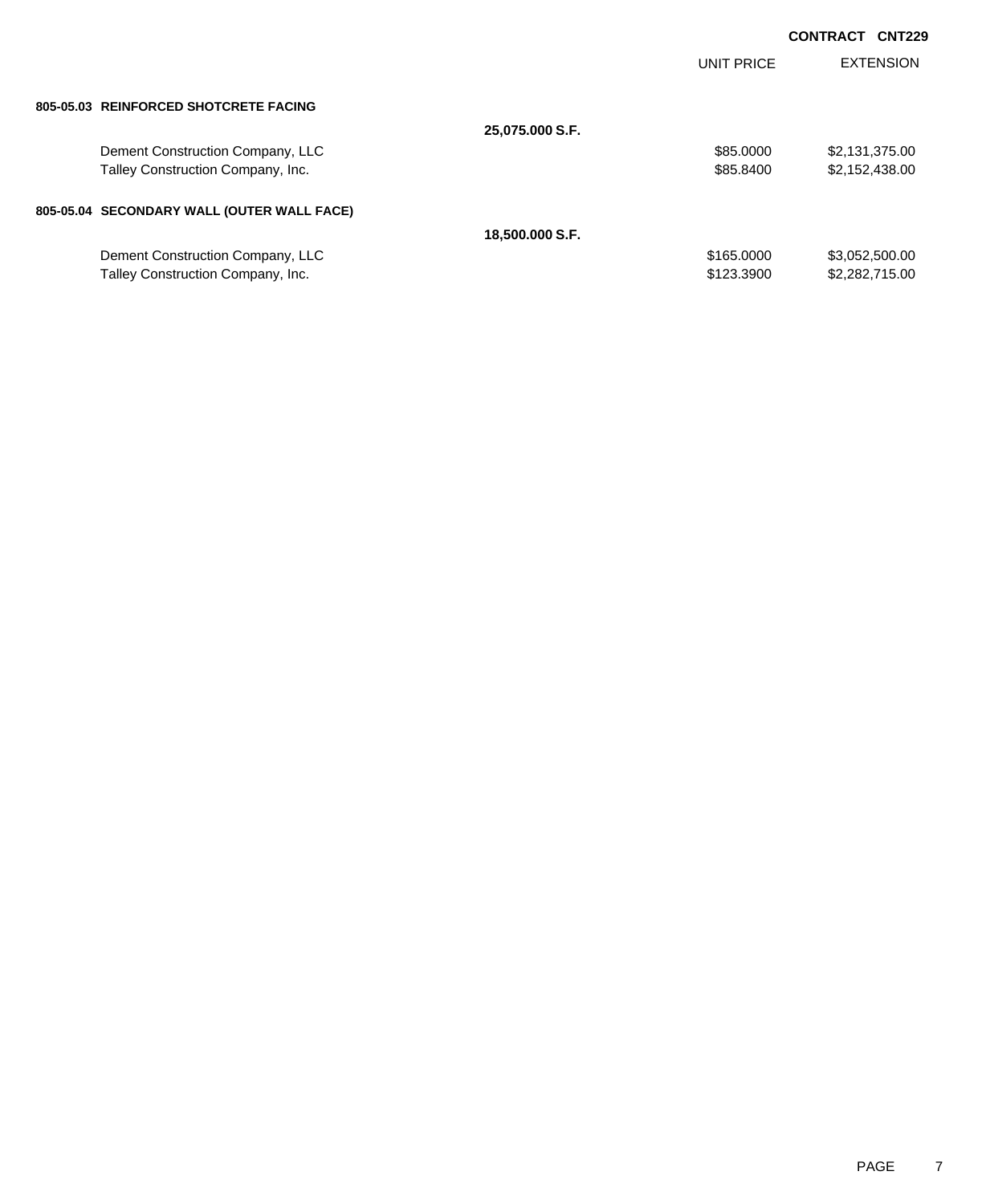## **SUB-TOTAL ROADWAY**

Dement Construction Company, LLC 6.6 and the state of the state of the state of the state of the state  $$16,479,135.45$ Talley Construction Company, Inc. 6. The Second State of the State of State State State State State State State State State State State State State State State State State State State State State State State State State St

### **TOTAL CONTRACT**

Dement Construction Company, LLC 600 and 200 and 200 and 200 and 200 and 200 and 200 and 200 and 316,479,135.45 Talley Construction Company, Inc. 6. The state of the state of the state of the state of the state of the state of the state of the state of the state of the state of the state of the state of the state of the state of the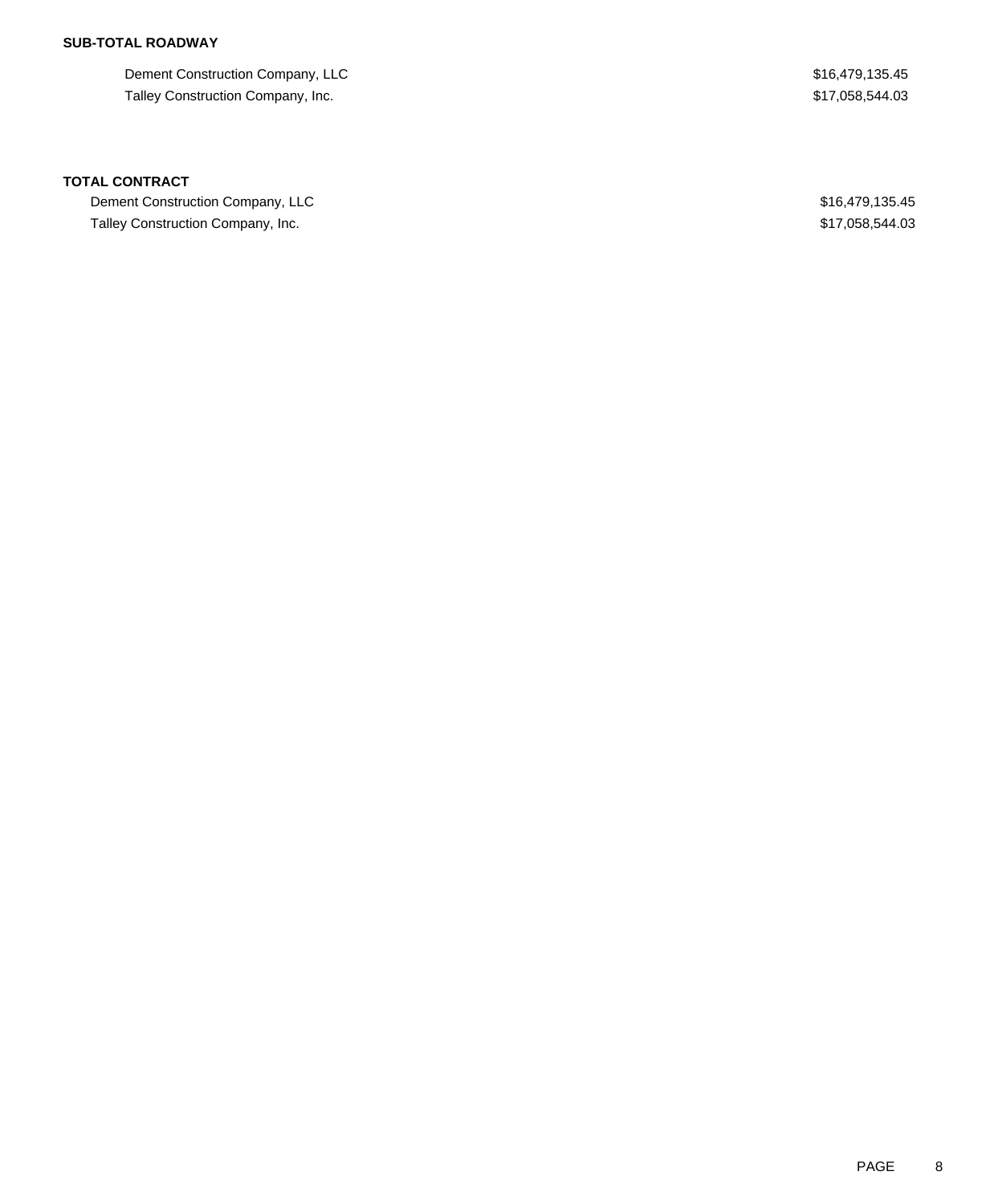#### MARSHALL COUNTY (Contract No. CNT170 Call 056)

59069-4212-04,HSIP-50(67),59069-3212-94

THE RESURFACING ON S.R. 50 FROM THE MAURY COUNTY LINE (L.M. 0.00) TO WEST OF U.S. 431 (S.R. 106) (L.M. 4.40).

PROJECT LENGTH - 4.400 MILES

COMPLETION TIME - ON OR BEFORE NOVEMBER 15, 2019

DBE GOAL 4.50%

Lincoln Paving, LLC \$993,029.65 Volunteer Paving, LLC **\$997,735.35** 

TOTAL CONTRACT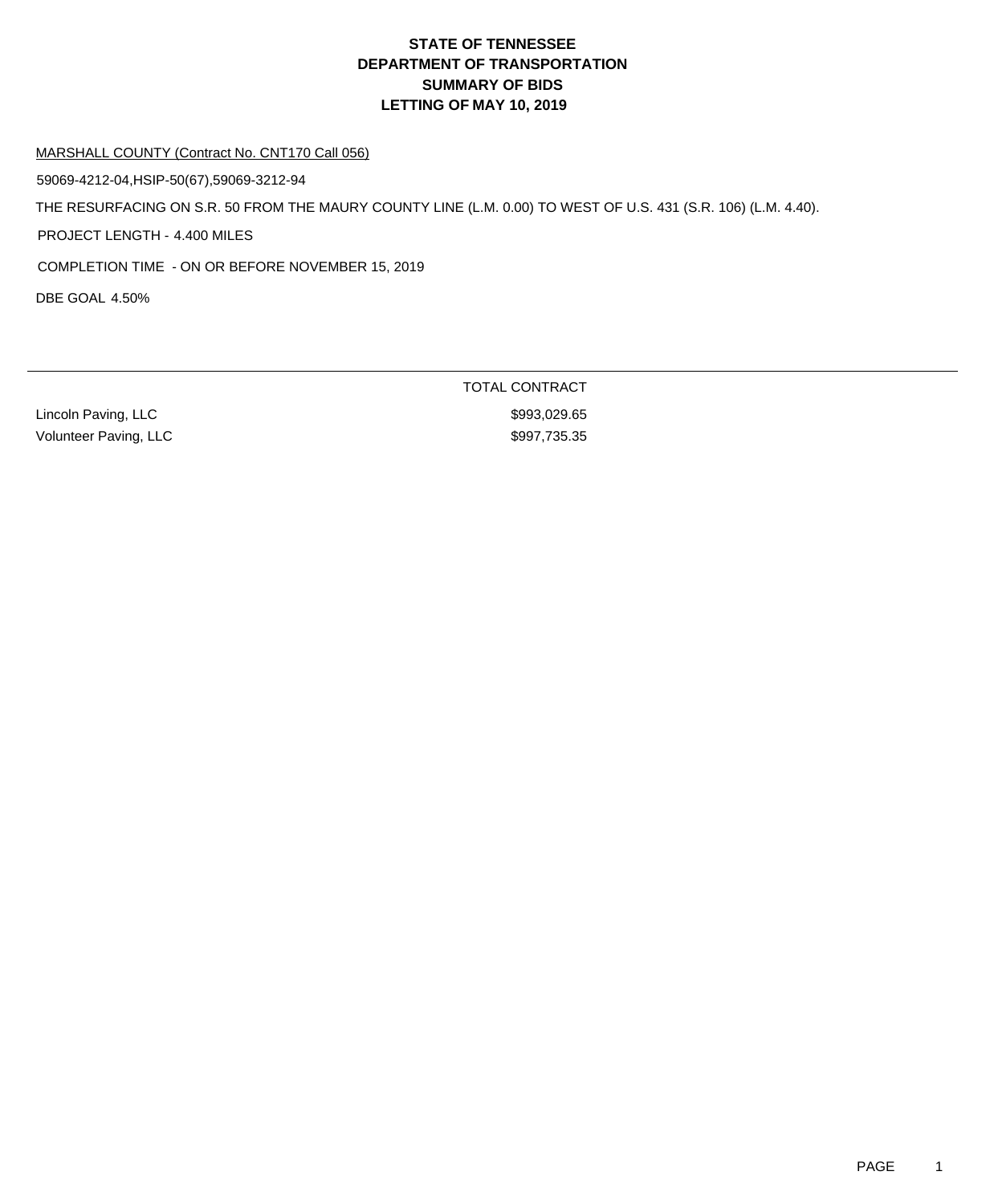EXTENSION **CONTRACT CNT170** UNIT PRICE **ROADWAY CATEGORY 208-01.05 BROOMING & DEGRASSING SHOULDERS 8.800 L.M.** Lincoln Paving, LLC 6. 1992. The state of the state of the state of the state of the state of the state of the state of the state of the state of the state of the state of the state of the state of the state of the state o Volunteer Paving, LLC 61, 247.5800 \$10,978.70 **303-01 MINERAL AGGREGATE, TYPE A BASE, GRADING D 1,740.000 TON** Lincoln Paving, LLC \$28,275.00 \$28,275.00 Volunteer Paving, LLC 634,225.80 **307-01.08 ASPHALT CONCRETE MIX (PG64-22) (BPMB-HM) GRADING B-M2 140.000 TON** Lincoln Paving, LLC \$10,360.00 \$10,360.00 Volunteer Paving, LLC 614,973.00 \$14,973.00 \$14,973.00 \$14,973.00 \$14,973.00 \$14,973.00 \$14,973.00 \$15 **403-01 BITUMINOUS MATERIAL FOR TACK COAT (TC) 37.000 TON** Lincoln Paving, LLC \$24,975.00 \$24,975.00 \$24,975.00 \$24,975.00 \$24,975.00 \$24,975.00 \$25,000 \$24,975.00 \$25,97 Volunteer Paving, LLC 623,870.92 **407-07.01 INTELLIGENT COMPACTION EQUIPMENT 1.000 LS** Lincoln Paving, LLC \$48,000.000 \$48,000.000 \$48,000.000 \$48,000.000 \$48,000.000 \$48,000.00 Volunteer Paving, LLC 621,505.3800 \$21,505.3800 \$21,505.3800 \$21,505.3800 \$21,505.38 **411-01.10 ACS MIX(PG64-22) GRADING D 8,471.000 TON** Lincoln Paving, LLC \$85.7500 \$726,388.25 Volunteer Paving, LLC **\$84.7400** \$717,832.54 **411-12.02 SCORING SHOULDERS (NON-CONTINUOUS) (16IN WIDTH) 8.800 L.M.** Lincoln Paving, LLC \$5,236.00 Volunteer Paving, LLC 66 and the state of the state of the state of the state of the state of the state of the state of the state of the state of the state of the state of the state of the state of the state of the state o **415-01.02 COLD PLANING BITUMINOUS PAVEMENT 1,232.000 S.Y.** Lincoln Paving, LLC \$10.7500 \$13,244.00 Volunteer Paving, LLC 67,909.44 **705-02.10 GUARDRAIL TRANSITION 27IN TO 31IN 3.000 EACH** Lincoln Paving, LLC \$300.000 \$300.00 \$300.00 Volunteer Paving, LLC 6551.01 **705-04.09 EARTH PAD FOR TYPE 38 GR END TREATMENT 3.000 EACH** Lincoln Paving, LLC \$1,000.0000 \$3,000.000 \$3,000.000 \$3,000.000 \$3,000.000 \$3,000.00 Volunteer Paving, LLC \$1,224.4900 \$3,673.47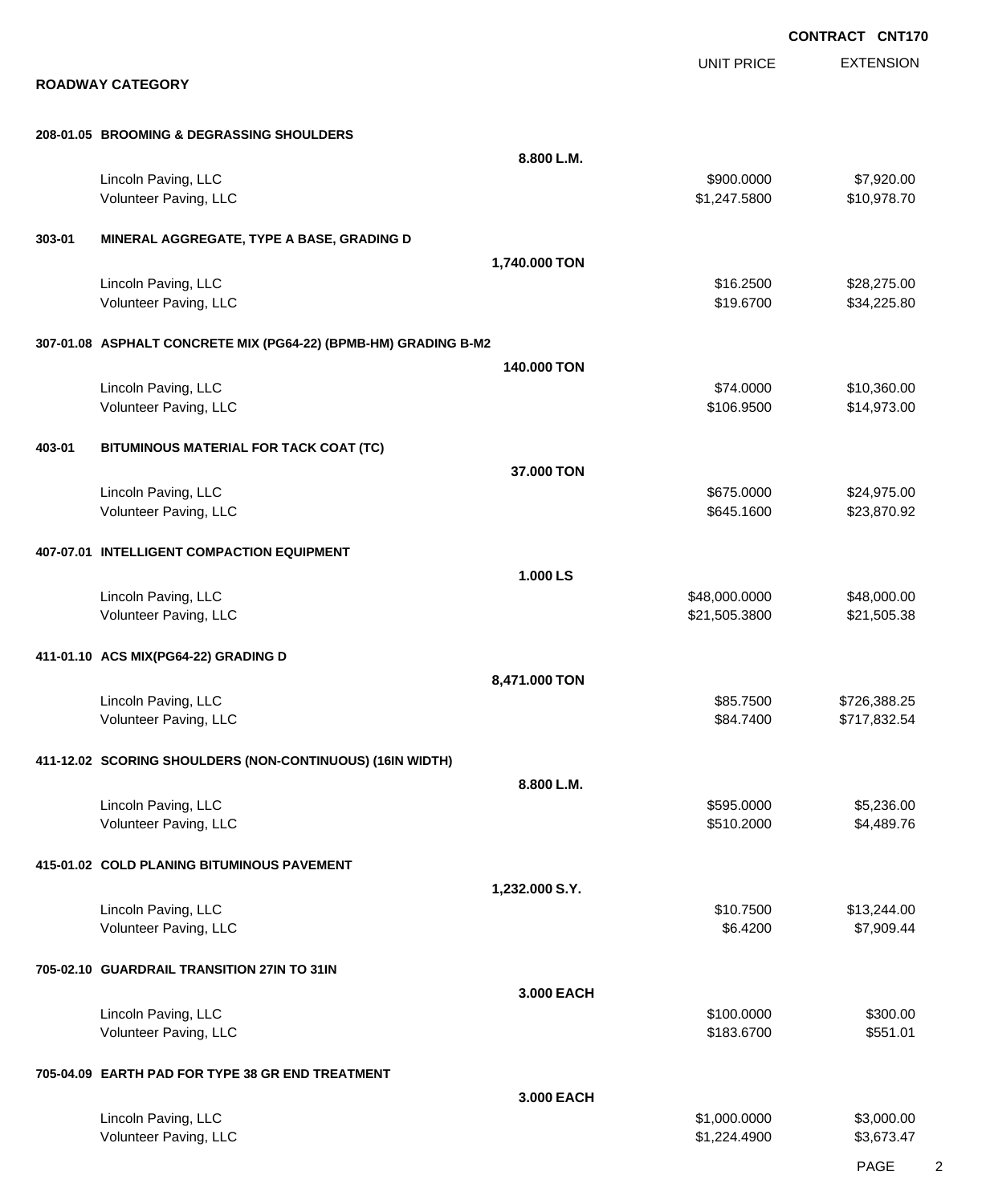|        |                                                                   |                   | <b>UNIT PRICE</b> | <b>EXTENSION</b> |
|--------|-------------------------------------------------------------------|-------------------|-------------------|------------------|
|        | 705-06.20 TANGENT ENERGY ABSORBING TERM MASH TL-3                 |                   |                   |                  |
|        |                                                                   | 3.000 EACH        |                   |                  |
|        | Lincoln Paving, LLC                                               |                   | \$2,750.0000      | \$8,250.00       |
|        | Volunteer Paving, LLC                                             |                   | \$3,205.1000      | \$9,615.30       |
| 706-01 | <b>GUARDRAIL REMOVED</b>                                          |                   |                   |                  |
|        |                                                                   | 150,000 L.F.      |                   |                  |
|        | Lincoln Paving, LLC                                               |                   | \$1.0000          | \$150.00         |
|        | Volunteer Paving, LLC                                             |                   | \$1.0200          | \$153.00         |
| 712-01 | <b>TRAFFIC CONTROL</b>                                            |                   |                   |                  |
|        |                                                                   | 1.000 LS          |                   |                  |
|        | Lincoln Paving, LLC                                               |                   | \$14,750.0000     | \$14,750.00      |
|        | Volunteer Paving, LLC                                             |                   | \$16,827.9600     | \$16,827.96      |
|        | 712-04.01 FLEXIBLE DRUMS (CHANNELIZING)                           |                   |                   |                  |
|        |                                                                   | 25.000 EACH       |                   |                  |
|        | Lincoln Paving, LLC                                               |                   | \$2.0000          | \$50.00          |
|        | Volunteer Paving, LLC                                             |                   | \$5.1000          | \$127.50         |
|        | 712-05.01 WARNING LIGHTS (TYPE A)                                 |                   |                   |                  |
|        |                                                                   | <b>4.000 EACH</b> |                   |                  |
|        | Lincoln Paving, LLC                                               |                   | \$2.0000          | \$8.00           |
|        | Volunteer Paving, LLC                                             |                   | \$2.0400          | \$8.16           |
| 712-06 | <b>SIGNS (CONSTRUCTION)</b>                                       |                   |                   |                  |
|        |                                                                   | 906.000 S.F.      |                   |                  |
|        | Lincoln Paving, LLC                                               |                   | \$6.4000          | \$5,798.40       |
|        | Volunteer Paving, LLC                                             |                   | \$6.5300          | \$5,916.18       |
|        | 713-16.20 SIGNS (OM3-L)                                           |                   |                   |                  |
|        |                                                                   | 11.000 EACH       |                   |                  |
|        | Lincoln Paving, LLC                                               |                   | \$190.0000        | \$2,090.00       |
|        | Volunteer Paving, LLC                                             |                   | \$193.8800        | \$2,132.68       |
|        | 713-16.21 SIGNS (OM3-R)                                           |                   |                   |                  |
|        |                                                                   | 10.000 EACH       |                   |                  |
|        | Lincoln Paving, LLC                                               |                   | \$190.0000        | \$1,900.00       |
|        | Volunteer Paving, LLC                                             |                   | \$193.8800        | \$1,938.80       |
|        | 716-01.21 SNOWPLOWABLE RAISED PAVEMENT MARKERS (BI-DIR) (1 COLOR) |                   |                   |                  |
|        |                                                                   | 290.000 EACH      |                   |                  |
|        | Lincoln Paving, LLC                                               |                   | \$30.0000         | \$8,700.00       |
|        | Volunteer Paving, LLC                                             |                   | \$25.0000         | \$7,250.00       |
|        | 716-02.05 PLASTIC PAVEMENT MARKING (STOP LINE)                    |                   |                   |                  |
|        |                                                                   | 149.000 L.F.      |                   |                  |
|        | Lincoln Paving, LLC                                               |                   | \$15.0000         | \$2,235.00       |
|        | Volunteer Paving, LLC                                             |                   | \$15.0000         | \$2,235.00       |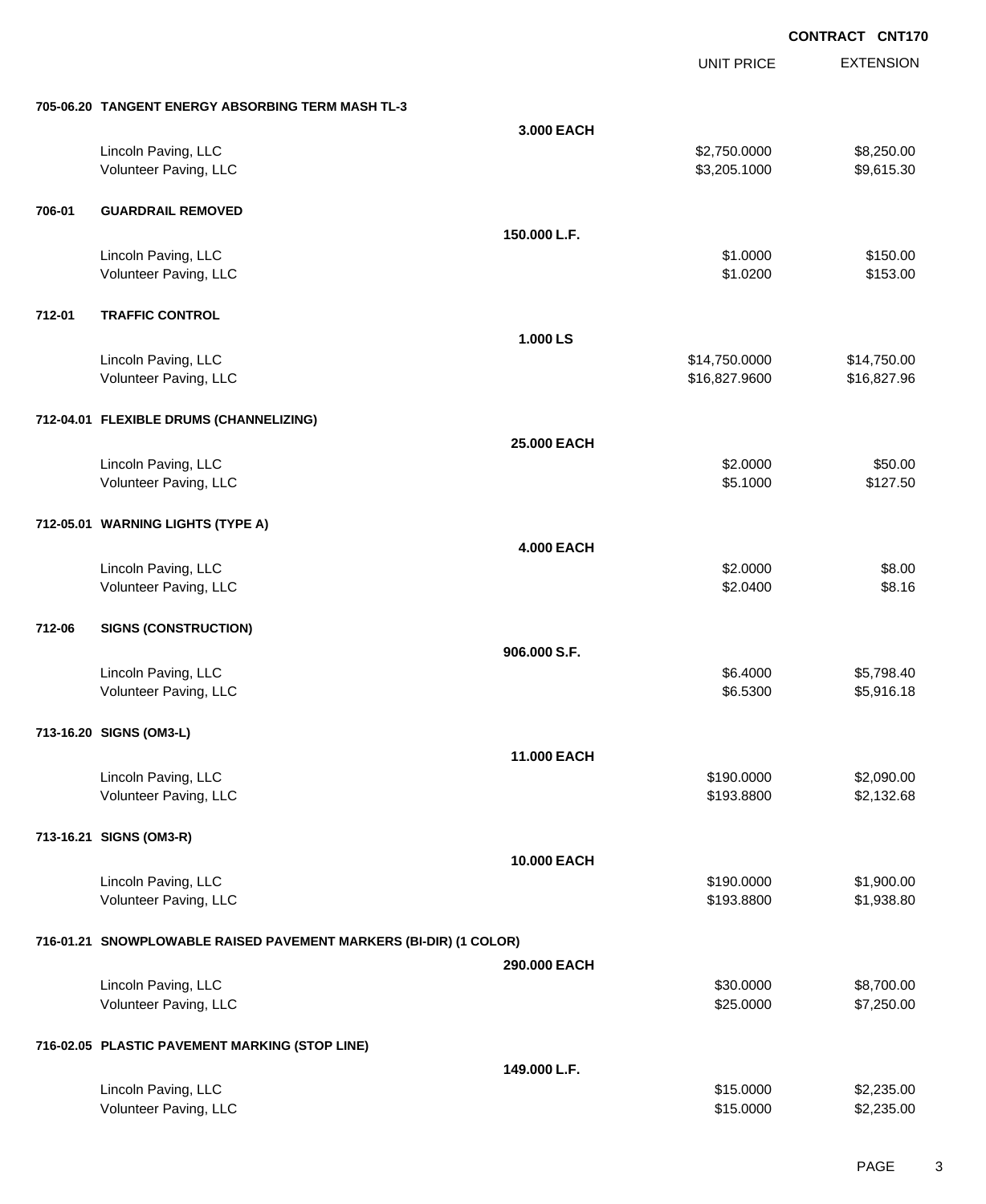|        |                                                          |             | <b>UNIT PRICE</b> | <b>EXTENSION</b> |
|--------|----------------------------------------------------------|-------------|-------------------|------------------|
|        | 716-05.01 PAINTED PAVEMENT MARKING (4" LINE)             |             |                   |                  |
|        |                                                          | 0.600 L.M.  |                   |                  |
|        | Lincoln Paving, LLC                                      |             | \$1,500.0000      | \$900.00         |
|        | Volunteer Paving, LLC                                    |             | \$850.0000        | \$510.00         |
|        | 716-12.02 ENHANCED FLATLINE THERMO PVMT MRKNG (6IN LINE) |             |                   |                  |
|        |                                                          | 13.600 L.M. |                   |                  |
|        | Lincoln Paving, LLC                                      |             | \$5,000.0000      | \$68,000.00      |
|        | Volunteer Paving, LLC                                    |             | \$5,000.0000      | \$68,000.00      |
| 717-01 | <b>MOBILIZATION</b>                                      |             |                   |                  |
|        |                                                          | 1.000 LS    |                   |                  |
|        | Lincoln Paving, LLC                                      |             | \$12,500.0000     | \$12,500.00      |
|        | Volunteer Paving, LLC                                    |             | \$43,010.7500     | \$43,010.75      |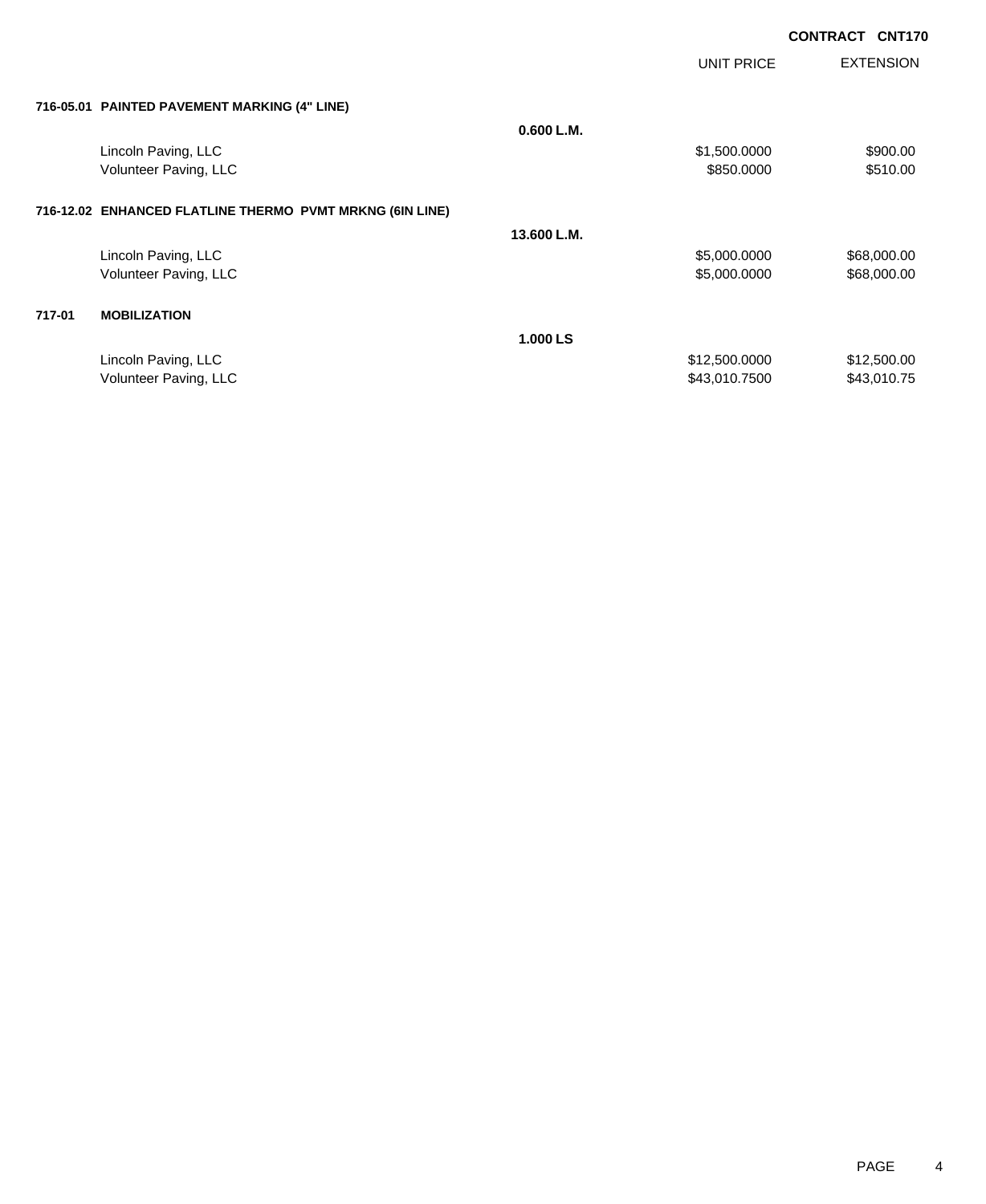## **SUB-TOTAL ROADWAY**

Lincoln Paving, LLC \$993,029.65 Volunteer Paving, LLC \$997,735.35

### **TOTAL CONTRACT**

Lincoln Paving, LLC \$993,029.65 Volunteer Paving, LLC \$997,735.35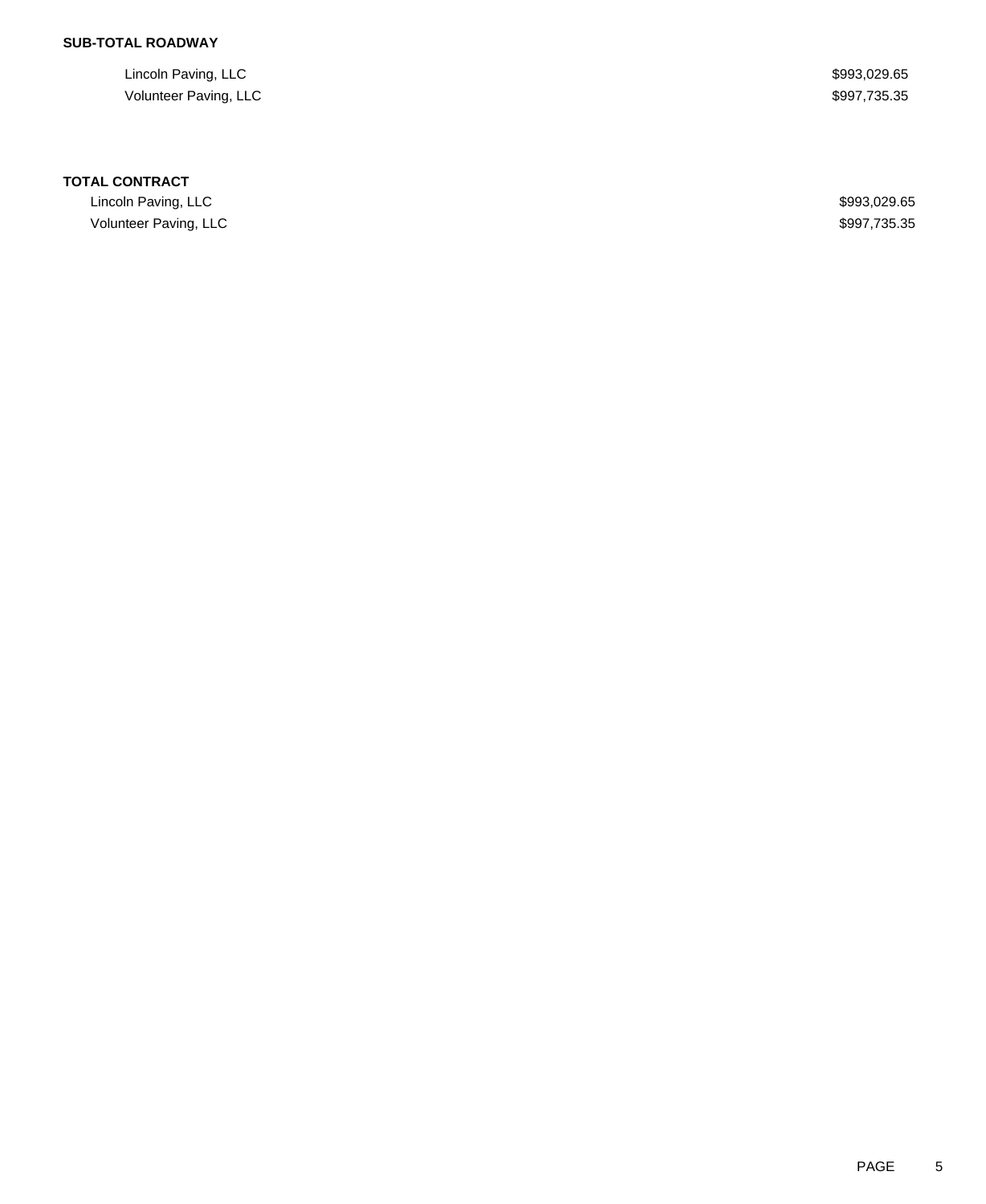### MAURY COUNTY (Contract No. CNT135 Call 057)

NH/HSIP-99(58),60010-3218-94,60010-8218-14,STP-50(66),60006-8222-14

THE RESURFACING ON U.S. 412 (S.R. 50) FROM U.S. 412 (S.R. 99) (L.M. 12.19) TO U.S. 412 (S.R. 99) (L.M. 13.32) ON U.S. 412 (S.R. 99) FROM ZION ROAD (L.M. 11.92) TO NEAR BECKETT STREET (L.M. 16.40).

PROJECT LENGTH - 5.140 MILES

COMPLETION TIME - ON OR BEFORE NOVEMBER 15, 2019

DBE GOAL 8.00%

### TOTAL CONTRACT

Rogers Group, Inc. \$1,570,050.00 Volunteer Paving, LLC **\$1,703,597.29** Vulcan Construction Materials, LLC \$1,828,889.75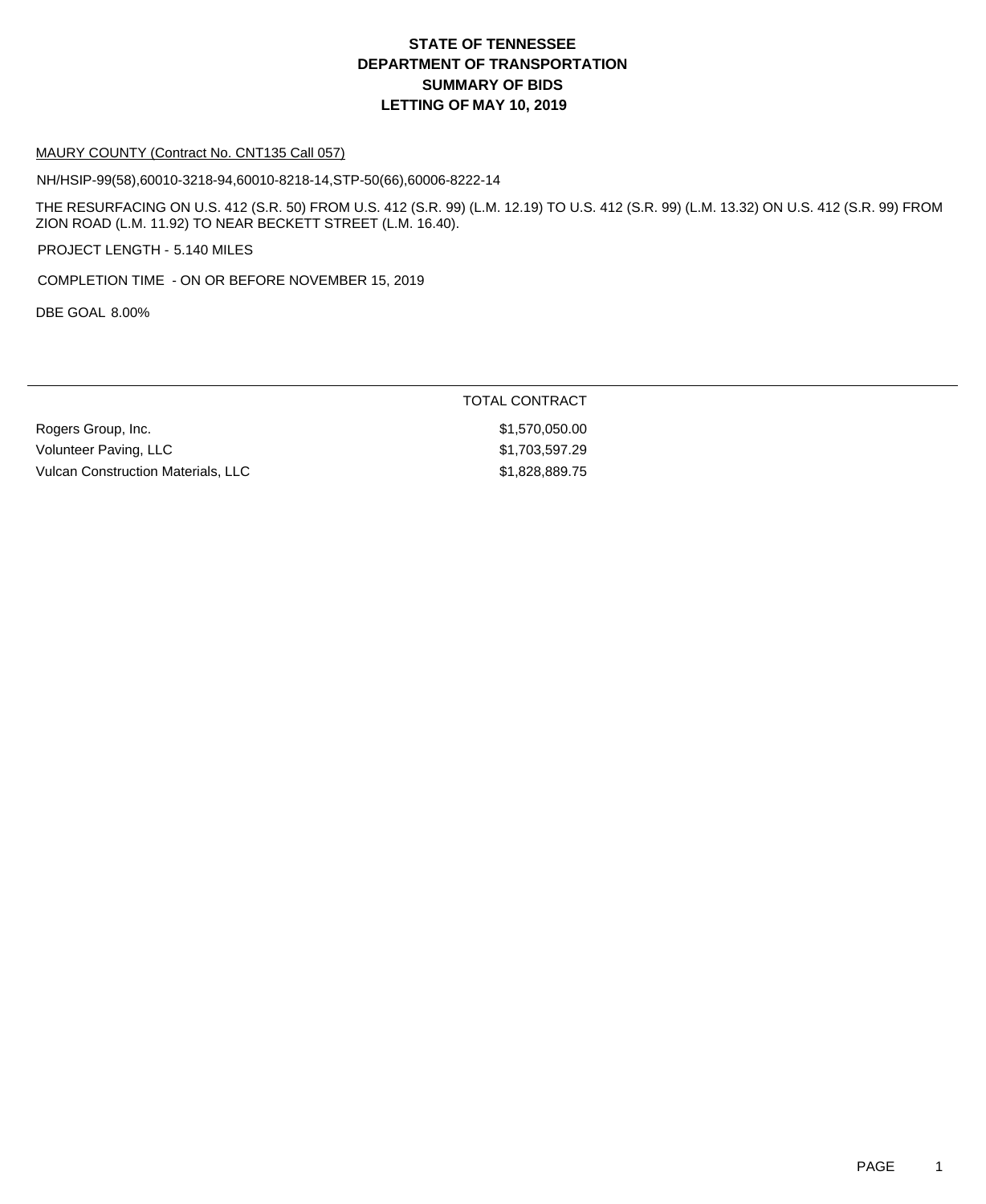|        |                                                                  |               |                   | <b>CONTRACT CNT13</b> |
|--------|------------------------------------------------------------------|---------------|-------------------|-----------------------|
|        |                                                                  |               | <b>UNIT PRICE</b> | <b>EXTENSION</b>      |
|        | <b>ROADWAY CATEGORY</b>                                          |               |                   |                       |
|        | 208-01.05 BROOMING & DEGRASSING SHOULDERS                        |               |                   |                       |
|        |                                                                  | 10.300 L.M.   |                   |                       |
|        | Rogers Group, Inc.                                               |               | \$1,950.0000      | \$20,085.00           |
|        | Volunteer Paving, LLC                                            |               | \$1,709.3100      | \$17,605.89           |
|        | Vulcan Construction Materials, LLC                               |               | \$2,500.0000      | \$25,750.00           |
| 303-01 | MINERAL AGGREGATE, TYPE A BASE, GRADING D                        |               |                   |                       |
|        |                                                                  | 1,926.000 TON |                   |                       |
|        | Rogers Group, Inc.                                               |               | \$25.0000         | \$48,150.00           |
|        | Volunteer Paving, LLC                                            |               | \$25.6800         | \$49,459.68           |
|        | Vulcan Construction Materials, LLC                               |               | \$36.0000         | \$69,336.00           |
|        | 307-02.08 ASPHALT CONCRETE MIX (PG70-22) (BPMB-HM) GRADING B-M2  |               |                   |                       |
|        |                                                                  | 1,603.000 TON |                   |                       |
|        | Rogers Group, Inc.                                               |               | \$84.5000         | \$135,453.50          |
|        | Volunteer Paving, LLC                                            |               | \$87.4800         | \$140,230.44          |
|        | Vulcan Construction Materials, LLC                               |               | \$100.0000        | \$160,300.00          |
| 403-01 | BITUMINOUS MATERIAL FOR TACK COAT (TC)                           |               |                   |                       |
|        |                                                                  | 49.000 TON    |                   |                       |
|        | Rogers Group, Inc.                                               |               | \$550.0000        | \$26,950.00           |
|        | Volunteer Paving, LLC                                            |               | \$685.7100        | \$33,599.79           |
|        | Vulcan Construction Materials, LLC                               |               | \$900.0000        | \$44,100.00           |
|        | 411-02.10 ACS MIX(PG70-22) GRADING D                             |               |                   |                       |
|        |                                                                  | 9,091.000 TON |                   |                       |
|        | Rogers Group, Inc.                                               |               | \$94.0000         | \$854,554.00          |
|        | Volunteer Paving, LLC                                            |               | \$103.5000        | \$940,918.50          |
|        | <b>Vulcan Construction Materials, LLC</b>                        |               | \$104.0000        | \$945,464.00          |
|        | 411-12.03 SCORING FOR RUMBLE STRIPE (NON-CONTINUOUS) (8IN WIDTH) |               |                   |                       |
|        |                                                                  | 6.500 L.M.    |                   |                       |
|        | Rogers Group, Inc.                                               |               | \$1,150.0000      | \$7,475.00            |
|        | Volunteer Paving, LLC                                            |               | \$627.5500        | \$4,079.08            |
|        | Vulcan Construction Materials, LLC                               |               | \$500.0000        | \$3,250.00            |
|        | 415-01.01 COLD PLANING BITUMINOUS PAVEMENT                       |               |                   |                       |
|        |                                                                  | 4,263.000 TON |                   |                       |
|        | Rogers Group, Inc.                                               |               | \$28.5000         | \$121,495.50          |
|        | Volunteer Paving, LLC                                            |               | \$25.5600         | \$108,962.28          |
|        | Vulcan Construction Materials, LLC                               |               | \$20.0000         | \$85,260.00           |
|        | 611-01.20 ADJUSTMENT OF EXISTING MANHOLE                         |               |                   |                       |
|        |                                                                  | 10.000 EACH   |                   |                       |
|        | Rogers Group, Inc.                                               |               | \$215.0000        | \$2,150.00            |
|        | Volunteer Paving, LLC                                            |               | \$612.2400        | \$6,122.40            |
|        | Vulcan Construction Materials, LLC                               |               | \$600.0000        | \$6,000.00            |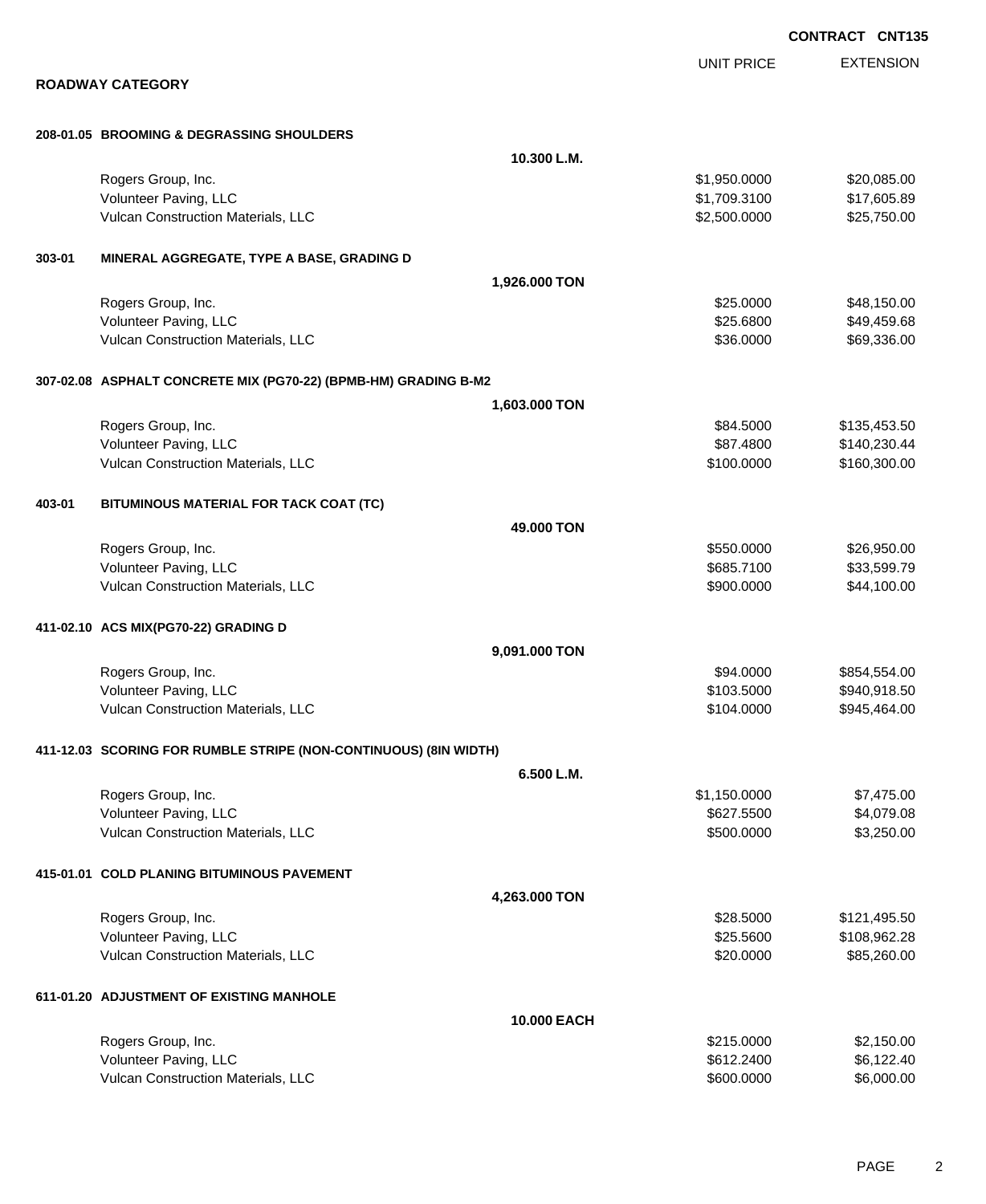UNIT PRICE EXTENSION

|        | 611-09.01 ADJUSTMENT OF EXISTING CATCHBASIN       |                    |                |              |
|--------|---------------------------------------------------|--------------------|----------------|--------------|
|        |                                                   | <b>12.000 EACH</b> |                |              |
|        | Rogers Group, Inc.                                |                    | \$1,000.0000   | \$12,000.00  |
|        | Volunteer Paving, LLC                             |                    | \$1,530.6100   | \$18,367.32  |
|        | Vulcan Construction Materials, LLC                |                    | \$1,500.0000   | \$18,000.00  |
|        | 701-02.01 CONCRETE CURB RAMP (RETROFIT)           |                    |                |              |
|        |                                                   | 1,820.000 S.F.     |                |              |
|        | Rogers Group, Inc.                                |                    | \$36.2500      | \$65,975.00  |
|        | Volunteer Paving, LLC                             |                    | \$25.5100      | \$46,428.20  |
|        | Vulcan Construction Materials, LLC                |                    | \$36.0000      | \$65,520.00  |
|        | 701-02.03 CONCRETE CURB RAMP                      |                    |                |              |
|        |                                                   | 130.000 S.F.       |                |              |
|        | Rogers Group, Inc.                                |                    | \$25.2500      | \$3,282.50   |
|        | Volunteer Paving, LLC                             |                    | \$22.4500      | \$2,918.50   |
|        | Vulcan Construction Materials, LLC                |                    | \$21.5000      | \$2,795.00   |
|        | 705-02.10 GUARDRAIL TRANSITION 27IN TO 31IN       |                    |                |              |
|        |                                                   | <b>6.000 EACH</b>  |                |              |
|        | Rogers Group, Inc.                                |                    | \$100.0000     | \$600.00     |
|        | Volunteer Paving, LLC                             |                    | \$183.6700     | \$1,102.02   |
|        | Vulcan Construction Materials, LLC                |                    | \$47.5000      | \$285.00     |
|        | 705-06.20 TANGENT ENERGY ABSORBING TERM MASH TL-3 |                    |                |              |
|        |                                                   | <b>6.000 EACH</b>  |                |              |
|        | Rogers Group, Inc.                                |                    | \$2,655.0000   | \$15,930.00  |
|        | Volunteer Paving, LLC                             |                    | \$3,059.1800   | \$18,355.08  |
|        | Vulcan Construction Materials, LLC                |                    | \$2,755.0000   | \$16,530.00  |
| 706-01 | <b>GUARDRAIL REMOVED</b>                          |                    |                |              |
|        |                                                   | 300.000 L.F.       |                |              |
|        | Rogers Group, Inc.                                |                    | \$1.0000       | \$300.00     |
|        | Volunteer Paving, LLC                             |                    | \$1.0200       | \$306.00     |
|        | Vulcan Construction Materials, LLC                |                    | \$1.3000       | \$390.00     |
| 712-01 | <b>TRAFFIC CONTROL</b>                            |                    |                |              |
|        |                                                   | 1.000 LS           |                |              |
|        | Rogers Group, Inc.                                |                    | \$28,672.0000  | \$28,672.00  |
|        | Volunteer Paving, LLC                             |                    | \$49,371.4300  | \$49,371.43  |
|        | Vulcan Construction Materials, LLC                |                    | \$127,500.0000 | \$127,500.00 |
|        | 712-04.01 FLEXIBLE DRUMS (CHANNELIZING)           |                    |                |              |
|        |                                                   | 50.000 EACH        |                |              |
|        | Rogers Group, Inc.                                |                    | \$5.0000       | \$250.00     |
|        | Volunteer Paving, LLC                             |                    | \$5.1000       | \$255.00     |
|        | Vulcan Construction Materials, LLC                |                    | \$5.0000       | \$250.00     |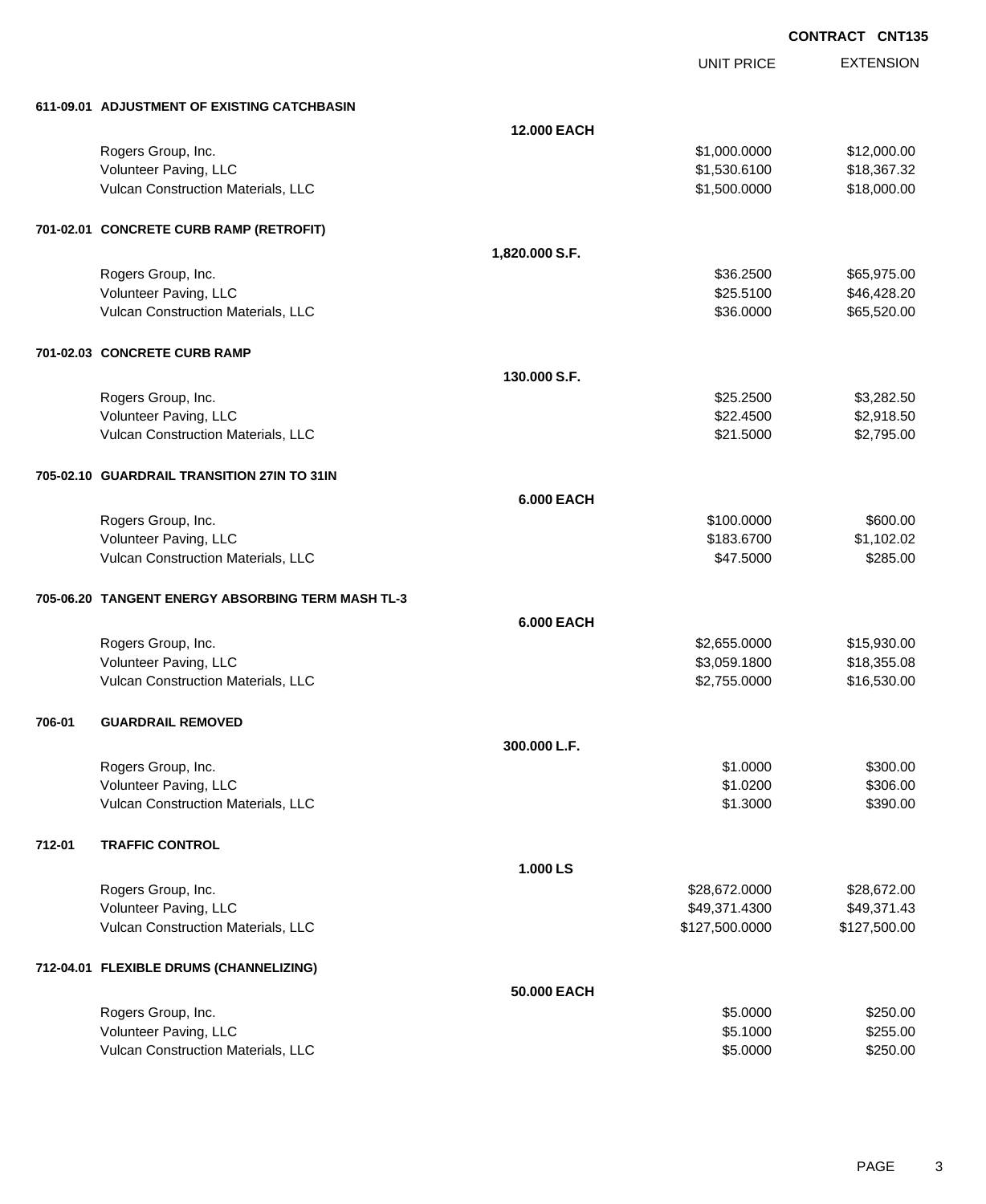**EXTENSION CONTRACT CNT135** UNIT PRICE **712-05.01 WARNING LIGHTS (TYPE A) 8.000 EACH** Rogers Group, Inc. \$2.0000 \$16.00 Volunteer Paving, LLC 66 and 1990 and 1990 and 1990 and 1990 and 1990 and 1990 and 1990 and 1990 and 1990 and 1 Vulcan Construction Materials, LLC 6000 \$40.00 **712-06 SIGNS (CONSTRUCTION) 1,933.000 S.F.** Rogers Group, Inc. \$13,241.05 \$6.8500 \$13,241.05 Volunteer Paving, LLC 6.89900 \$13,511.67 Vulcan Construction Materials, LLC 600 and the state of the state of the state of the state of the state of the state  $\frac{1}{2}$ **716-01.21 SNOWPLOWABLE RAISED PAVEMENT MARKERS (BI-DIR) (1 COLOR) 409.000 EACH** Rogers Group, Inc. \$20.000 \$8,180.00 Volunteer Paving, LLC 6. 225.000 \$10,225.00 Vulcan Construction Materials, LLC 60000 \$12,270.00 **716-01.22 SNOWPLOWABLE RAISED PAVMENT MARKERS (MONO-DIR)(1 COLOR) 129.000 EACH** Rogers Group, Inc. \$2,580.00 \$2,580.00 \$2,580.00 \$2,580.00 \$2,580.00 \$2,580.00 \$2,580.00 \$2,580.00 \$2,580.00 \$2 Volunteer Paving, LLC 6. 225.000 \$3,225.00 Vulcan Construction Materials, LLC 60000 \$3,870.00 **716-02.03 PLASTIC PAVEMENT MARKING (CROSS-WALK) 115.000 L.F.** Rogers Group, Inc. \$6.5000 \$747.50 Volunteer Paving, LLC 6747.50 Vulcan Construction Materials, LLC 61,380.00 \$1,380.00 **716-02.04 PLASTIC PAVEMENT MARKING(CHANNELIZATION STRIPING) 1,250.000 S.Y.** Rogers Group, Inc. \$1875.000 \$21,875.00 Volunteer Paving, LLC 6. 20.0000 \$25,000.00 Vulcan Construction Materials, LLC 6,250.00 \$6,250.00 **716-02.05 PLASTIC PAVEMENT MARKING (STOP LINE) 400.000 L.F.** Rogers Group, Inc. \$15.0000 \$6,000.00 Volunteer Paving, LLC 6,000.00 \$6,000.00 \$6,000.00 \$6,000.00 \$15.0000 \$6,000.00 Vulcan Construction Materials, LLC 6000.00 \$6,000.00 \$6,000.00 **716-02.06 PLASTIC PAVEMENT MARKING (TURN LANE ARROW) 25.000 EACH**

| Rogers Group, Inc.                 | \$145,0000 | \$3,625.00 |
|------------------------------------|------------|------------|
| Volunteer Paving, LLC              | \$150,0000 | \$3,750.00 |
| Vulcan Construction Materials, LLC | \$150,0000 | \$3,750.00 |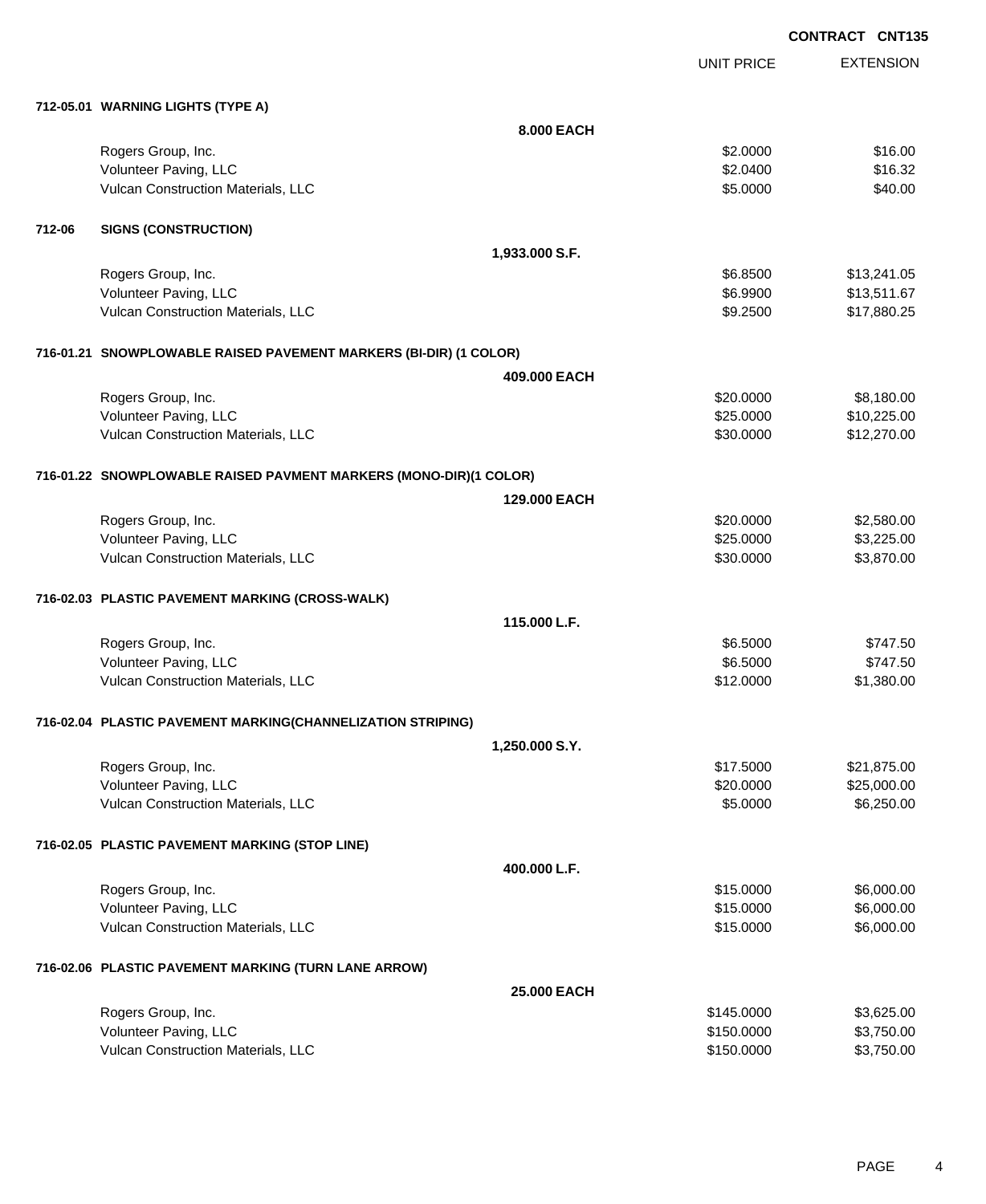|                                                              |                   | <b>UNIT PRICE</b> | <b>EXTENSION</b> |
|--------------------------------------------------------------|-------------------|-------------------|------------------|
| 716-02.09 PLASTIC PAVEMENT MARKING (LONGITUDINAL CROSS-WALK) |                   |                   |                  |
|                                                              | 60.000 L.F.       |                   |                  |
| Rogers Group, Inc.                                           |                   | \$30.0000         | \$1,800.00       |
| Volunteer Paving, LLC                                        |                   | \$30.0000         | \$1,800.00       |
| Vulcan Construction Materials, LLC                           |                   | \$35.0000         | \$2,100.00       |
| 716-02.12 PLASTIC PAVEMENT MARKING (8IN LINE)                |                   |                   |                  |
|                                                              | 0.100 L.M.        |                   |                  |
| Rogers Group, Inc.                                           |                   | \$7,500.0000      | \$750.00         |
| Volunteer Paving, LLC                                        |                   | \$8,000.0000      | \$800.00         |
| Vulcan Construction Materials, LLC                           |                   | \$6,000.0000      | \$600.00         |
| 716-03.01 PLASTIC WORD PAVEMENT MARKING (ONLY)               |                   |                   |                  |
|                                                              | <b>1.000 EACH</b> |                   |                  |
| Rogers Group, Inc.                                           |                   | \$225.0000        | \$225.00         |
| Volunteer Paving, LLC                                        |                   | \$250.0000        | \$250.00         |
| Vulcan Construction Materials, LLC                           |                   | \$360.0000        | \$360.00         |
| 716-04.05 PLASTIC PAVEMENT MARKING (STRAIGHT ARROW)          |                   |                   |                  |
|                                                              | 3.000 EACH        |                   |                  |
| Rogers Group, Inc.                                           |                   | \$145.0000        | \$435.00         |
| Volunteer Paving, LLC                                        |                   | \$150.0000        | \$450.00         |
| Vulcan Construction Materials, LLC                           |                   | \$140.0000        | \$420.00         |
| 716-04.12 PLASTIC PAVEMENT MARKING (YIELD LINE)              |                   |                   |                  |
|                                                              | 17.000 S.F.       |                   |                  |
| Rogers Group, Inc.                                           |                   | \$17.5000         | \$297.50         |
| Volunteer Paving, LLC                                        |                   | \$20.0000         | \$340.00         |
| Vulcan Construction Materials, LLC                           |                   | \$30.0000         | \$510.00         |
| 716-05.01 PAINTED PAVEMENT MARKING (4" LINE)                 |                   |                   |                  |
|                                                              | 21.200 L.M.       |                   |                  |
| Rogers Group, Inc.                                           |                   | \$775.0000        | \$16,430.00      |
| Volunteer Paving, LLC                                        |                   | \$850.0000        | \$18,020.00      |
| Vulcan Construction Materials, LLC                           |                   | \$1,100.0000      | \$23,320.00      |
| 716-05.21 PAINTED PAVEMENT MARKING(4"DOTTED LINE)            |                   |                   |                  |
|                                                              | 2,640.000 L.F.    |                   |                  |
| Rogers Group, Inc.                                           |                   | \$0.3000          | \$792.00         |
| Volunteer Paving, LLC                                        |                   | \$0.3500          | \$924.00         |
| Vulcan Construction Materials, LLC                           |                   | \$0.2500          | \$660.00         |
| 716-12.01 ENHANCED FLATLINE THERMO PVMT MRKNG (4IN LINE)     |                   |                   |                  |
|                                                              | 5.200 L.M.        |                   |                  |
| Rogers Group, Inc.                                           |                   | \$3,400.0000      | \$17,680.00      |
| Volunteer Paving, LLC                                        |                   | \$3,500.0000      | \$18,200.00      |
| Vulcan Construction Materials, LLC                           |                   | \$4,000.0000      | \$20,800.00      |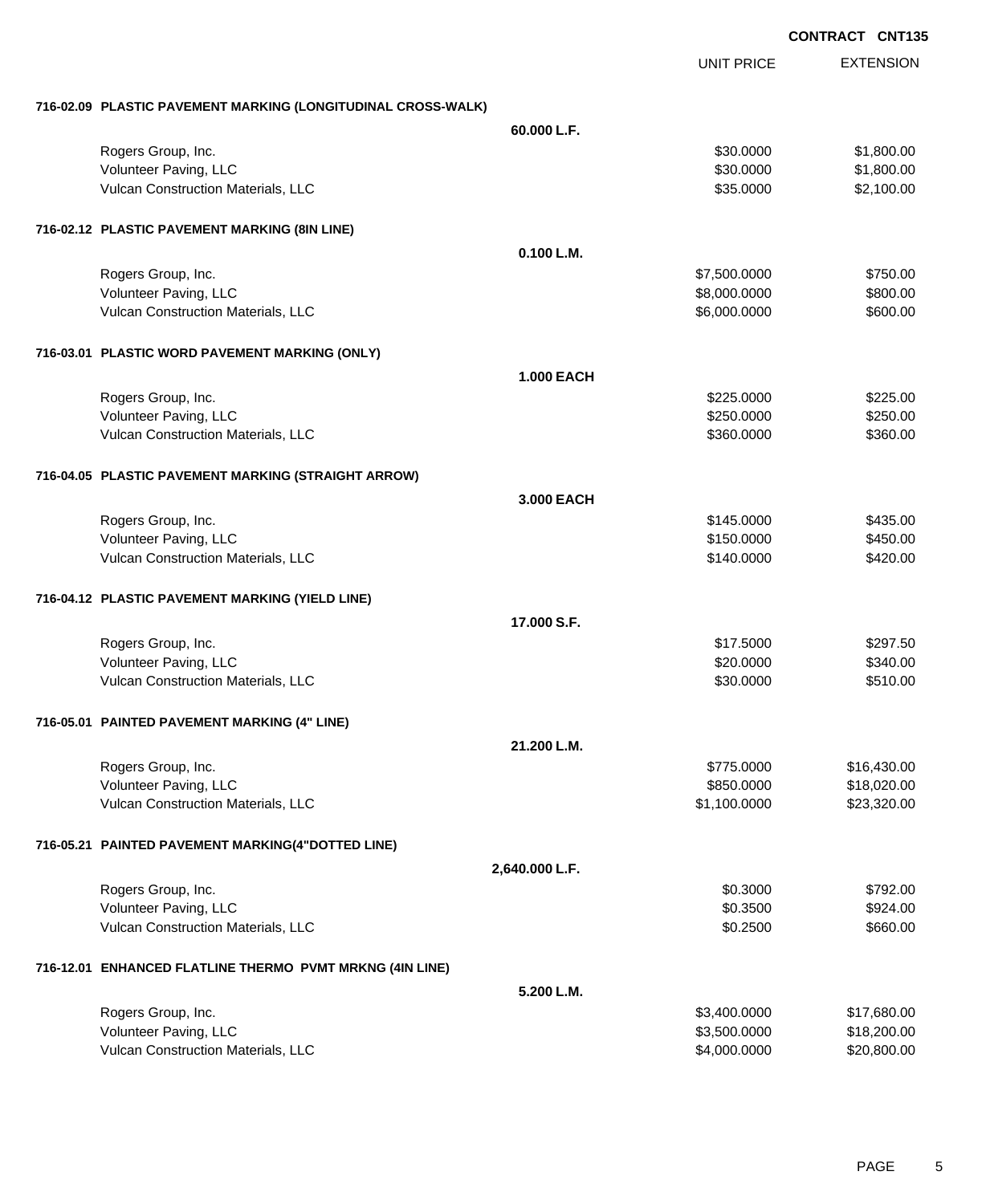|        |                                                                 |                 | <b>UNIT PRICE</b> | <b>EXTENSION</b> |
|--------|-----------------------------------------------------------------|-----------------|-------------------|------------------|
|        | 716-12.02 ENHANCED FLATLINE THERMO PVMT MRKNG (6IN LINE)        |                 |                   |                  |
|        |                                                                 | 8.000 L.M.      |                   |                  |
|        | Rogers Group, Inc.                                              |                 | \$4,800.0000      | \$38,400.00      |
|        | Volunteer Paving, LLC                                           |                 | \$5,000.0000      | \$40,000.00      |
|        | Vulcan Construction Materials, LLC                              |                 | \$5,100.0000      | \$40,800.00      |
|        | 716-12.04 ENHANCED FLATLINE THERMO PVMT MRKNG (4IN DOTTED LINE) |                 |                   |                  |
|        |                                                                 | 5,597.000 L.F.  |                   |                  |
|        | Rogers Group, Inc.                                              |                 | \$1.2500          | \$6,996.25       |
|        | Volunteer Paving, LLC                                           |                 | \$1.5000          | \$8,395.50       |
|        | Vulcan Construction Materials, LLC                              |                 | \$1.0000          | \$5,597.00       |
|        | 716-13.02 SPRAY THERMO PVMT MRKNG (60 mil) (6IN LINE)           |                 |                   |                  |
|        |                                                                 | 8.000 L.M.      |                   |                  |
|        | Rogers Group, Inc.                                              |                 | \$2,850.0000      | \$22,800.00      |
|        | Volunteer Paving, LLC                                           |                 | \$3,000.0000      | \$24,000.00      |
|        | Vulcan Construction Materials, LLC                              |                 | \$3,000.0000      | \$24,000.00      |
| 717-01 | <b>MOBILIZATION</b>                                             |                 |                   |                  |
|        |                                                                 | 1.000 LS        |                   |                  |
|        | Rogers Group, Inc.                                              |                 | \$40,000.0000     | \$40,000.00      |
|        | Volunteer Paving, LLC                                           |                 | \$66,857.1400     | \$66,857.14      |
|        | Vulcan Construction Materials, LLC                              |                 | \$65,000.0000     | \$65,000.00      |
|        | 730-14.02 SAW SLOT                                              |                 |                   |                  |
|        |                                                                 | 4,845.000 L.F.  |                   |                  |
|        | Rogers Group, Inc.                                              |                 | \$3.7000          | \$17,926.50      |
|        | Volunteer Paving, LLC                                           |                 | \$3.5700          | \$17,296.65      |
|        | Vulcan Construction Materials, LLC                              |                 | \$3.5000          | \$16,957.50      |
|        | 730-14.03 LOOP WIRE                                             |                 |                   |                  |
|        |                                                                 | 11,190.000 L.F. |                   |                  |
|        | Rogers Group, Inc.                                              |                 | \$0.5300          | \$5,930.70       |
|        | Volunteer Paving, LLC                                           |                 | \$0.5100          | \$5,706.90       |
|        | Vulcan Construction Materials, LLC                              |                 | \$0.5000          | \$5,595.00       |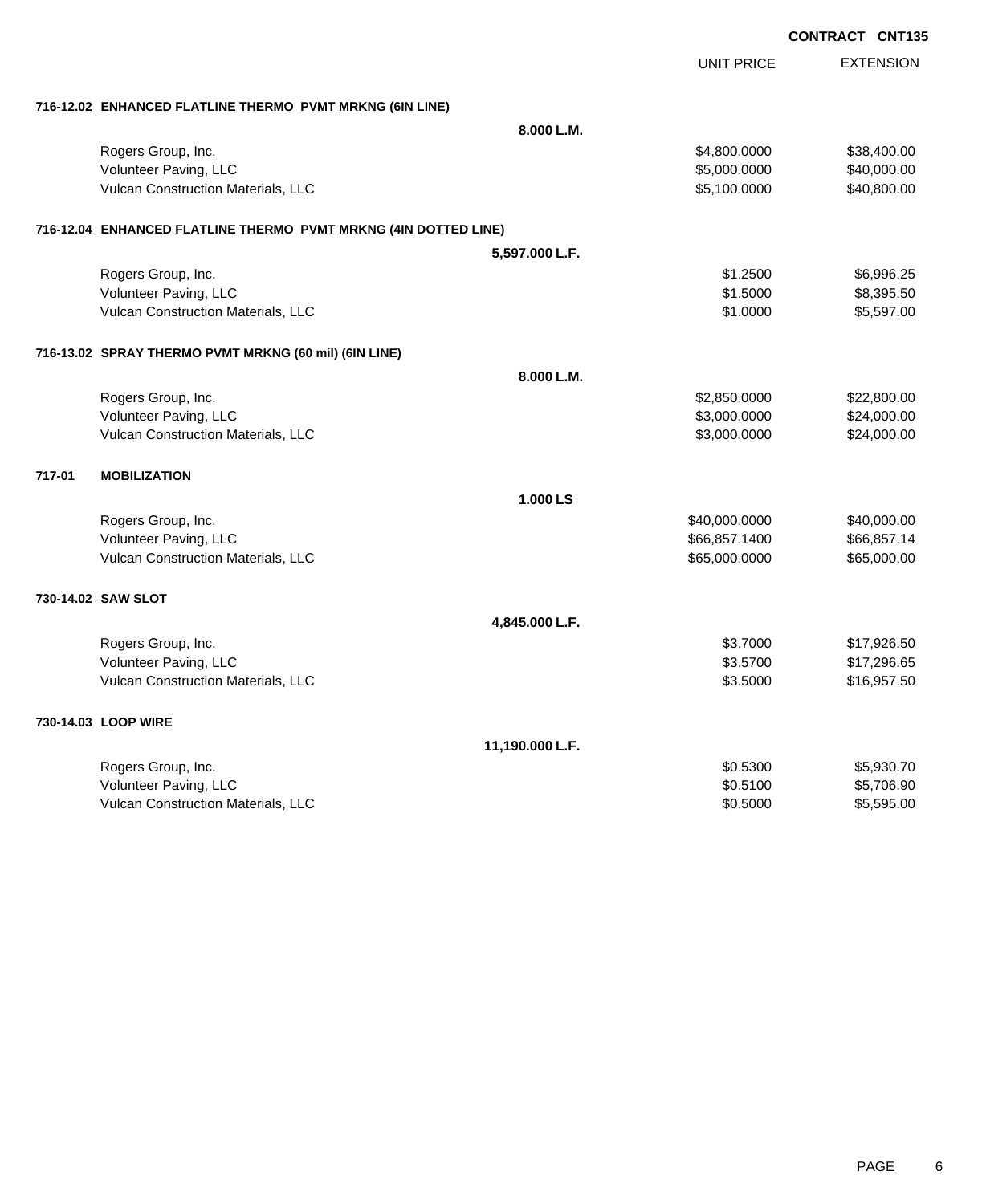## **SUB-TOTAL ROADWAY**

Rogers Group, Inc. \$1,570,050.00 Volunteer Paving, LLC \$1,703,597.29 Vulcan Construction Materials, LLC \$1,828,889.75

# **TOTAL CONTRACT**

| Rogers Group, Inc.                        | \$1,570,050.00 |
|-------------------------------------------|----------------|
| Volunteer Paving, LLC                     | \$1,703,597.29 |
| <b>Vulcan Construction Materials, LLC</b> | \$1,828,889.75 |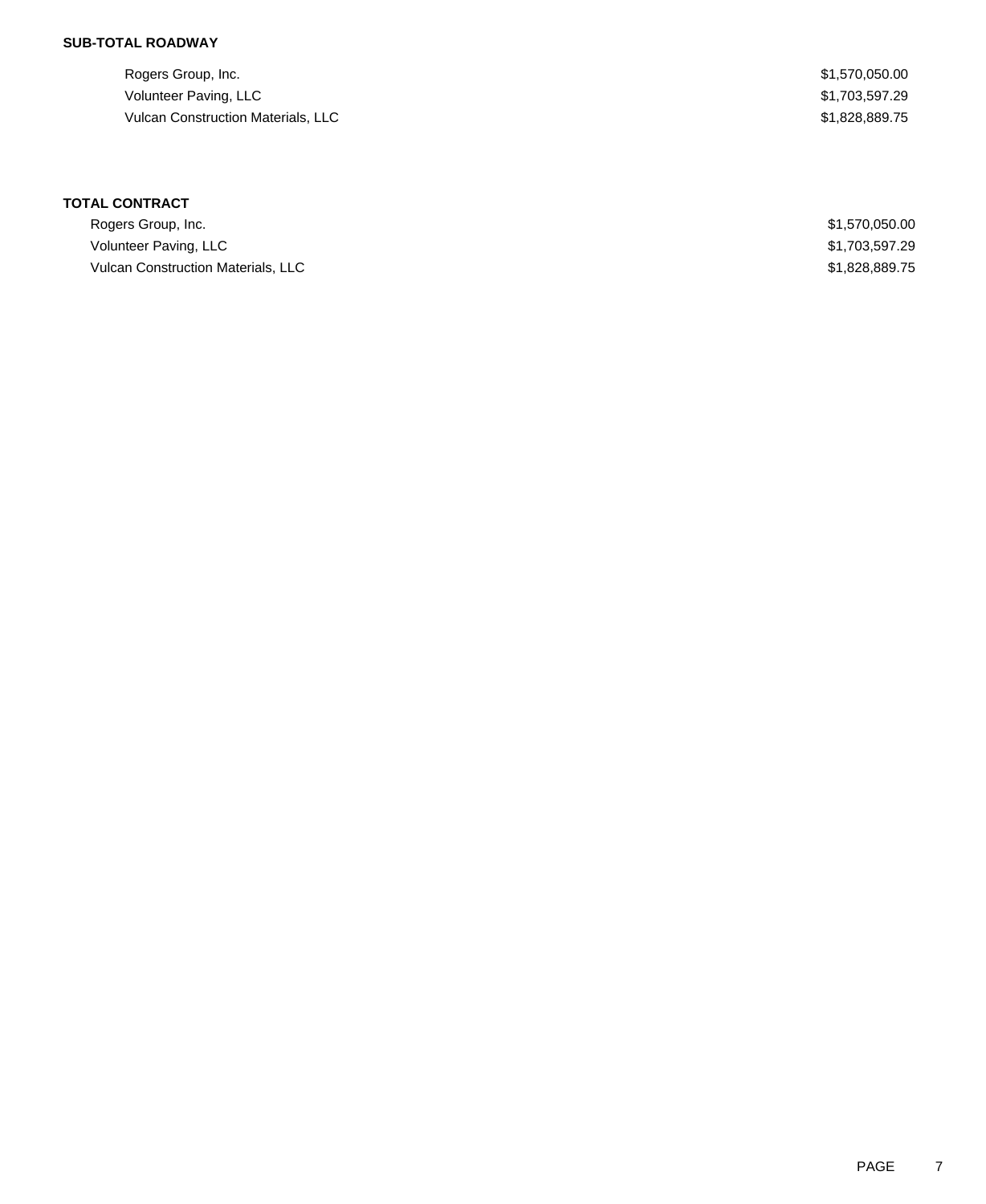### MCMINN COUNTY (Contract No. CNT147 Call 058)

54010-4220-04,HSIP-39(17),54010-3220-94

THE RESURFACING ON S.R. 39 FROM SOUTH JACKSON STREET (L.M. 9.35) TO EAST OF OLD ATHENS ENGLEWOOD ROAD (L.M. 12.30).

PROJECT LENGTH - 2.950 MILES

COMPLETION TIME - ON OR BEFORE NOVEMBER 15, 2019

DBE GOAL 4.50%

Rogers Group, Inc. **\$514,379.40** Wright Brothers Construction Company, Inc. 6794,519.80

TOTAL CONTRACT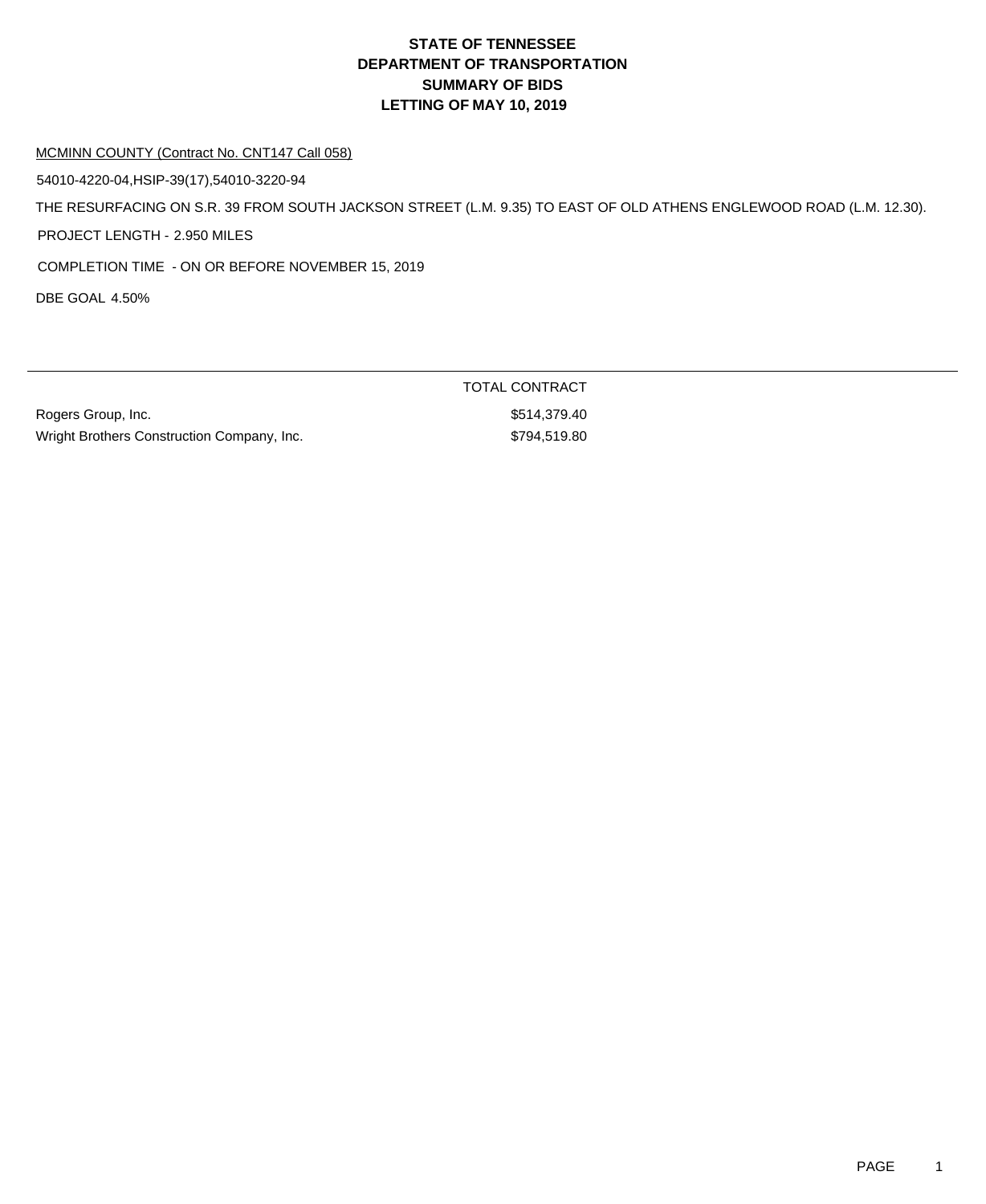EXTENSION **CONTRACT CNT147** UNIT PRICE **ROADWAY CATEGORY 403-01 BITUMINOUS MATERIAL FOR TACK COAT (TC) 23.000 TON** Rogers Group, Inc. \$17,940.00 Wright Brothers Construction Company, Inc. 6. 2012 12:30 12:30 12:30 12:30 12:30 12:30 12:30 12:30 12:30 12:30 **411-02.10 ACS MIX(PG70-22) GRADING D 3,544.000 TON** Rogers Group, Inc. \$936,148.40 \$336,148.40 \$336,148.40 \$336,148.40 \$336,148.40 Wright Brothers Construction Company, Inc. 6. 2000 \$142.0000 \$503,248.00 **411-12.03 SCORING FOR RUMBLE STRIPE (NON-CONTINUOUS) (8IN WIDTH) 4.700 L.M.** Rogers Group, Inc. \$907.0000 \$4,262.90 Wright Brothers Construction Company, Inc. 6. 2012 12:30:000 \$1,530.0000 \$7,191.00 **415-01.01 COLD PLANING BITUMINOUS PAVEMENT 3,405.000 TON** Rogers Group, Inc. \$20.4000 \$69,462.00 Wright Brothers Construction Company, Inc. 6. 1992.50 \$38.5000 \$131,092.50 **712-01 TRAFFIC CONTROL 1.000 LS** Rogers Group, Inc. \$12,740.000 \$12,740.000 \$12,740.000 \$12,740.000 \$12,740.000 \$12,740.00 Wright Brothers Construction Company, Inc. 632,000 632,000.000 \$32,000.000 \$32,000.00 **712-04.01 FLEXIBLE DRUMS (CHANNELIZING) 25.000 EACH** Rogers Group, Inc. \$29.2600 \$731.50 Wright Brothers Construction Company, Inc. \$5.5000 \$137.50 **712-06 SIGNS (CONSTRUCTION) 667.000 S.F.** Rogers Group, Inc. \$8.7500 \$5,836.25 Wright Brothers Construction Company, Inc. 6. 2000 \$4,669.00 **713-16.01 CHANGEABLE MESSAGE SIGN UNIT 1.000 EACH** Rogers Group, Inc. \$3,540.000 \$3,540.000 \$3,540.000 \$3,540.000 \$3,540.000 \$3,540.000 \$3,540.00 Wright Brothers Construction Company, Inc. \$5,785.000 \$5,785.0000 \$5,785.000 **716-01.21 SNOWPLOWABLE RAISED PAVEMENT MARKERS (BI-DIR) (1 COLOR) 200.000 EACH** Rogers Group, Inc. \$28.750.00 \$5,750.00 Wright Brothers Construction Company, Inc. 6. 2012 12:30:000 \$6,600.00 \$6,600.00 **716-01.22 SNOWPLOWABLE RAISED PAVMENT MARKERS (MONO-DIR)(1 COLOR) 20.000 EACH** Rogers Group, Inc. \$28.7500 \$575.00

Wright Brothers Construction Company, Inc. 660.00 \$33.0000 \$660.00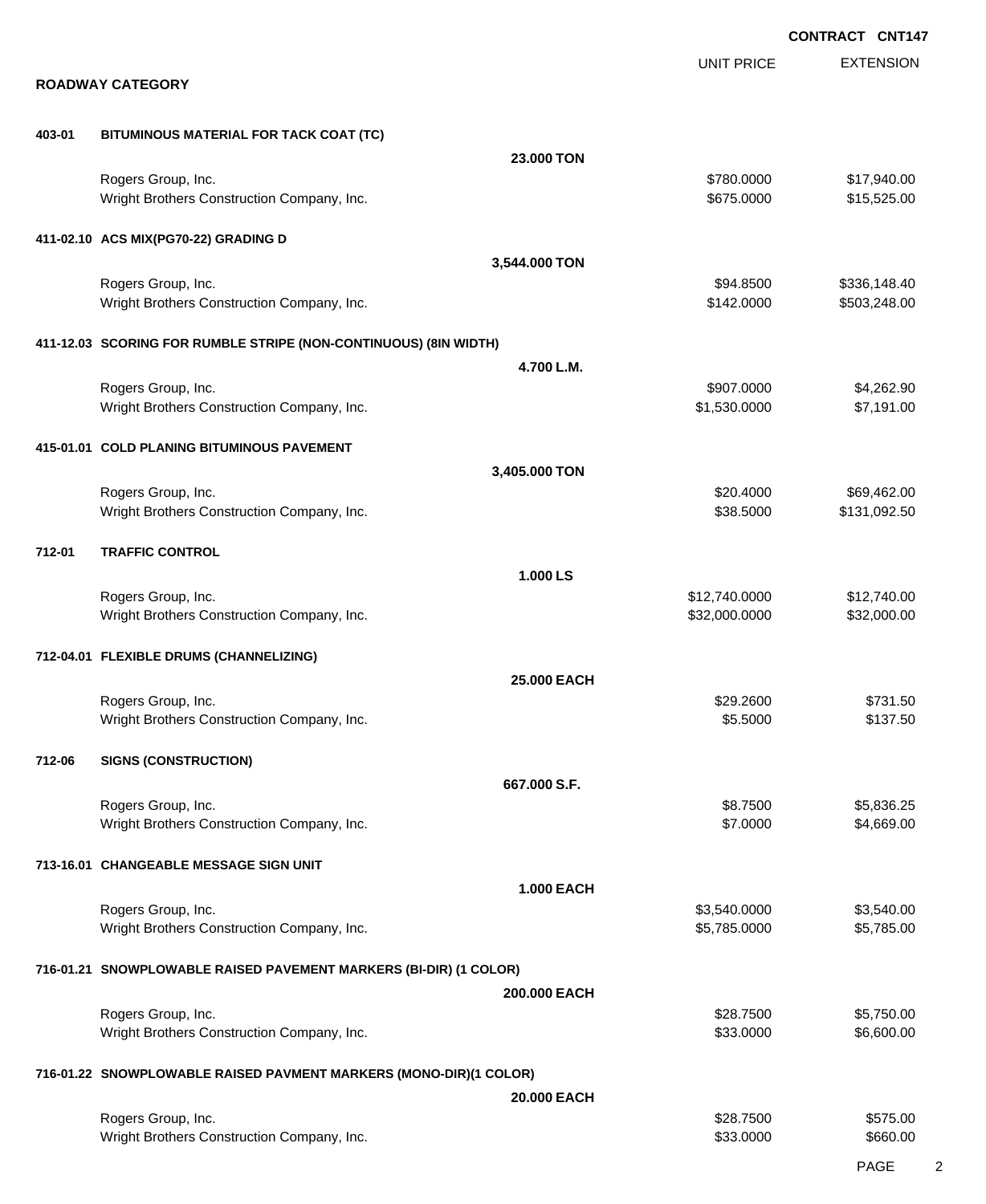**EXTENSION CONTRACT CNT147** UNIT PRICE **716-02.04 PLASTIC PAVEMENT MARKING(CHANNELIZATION STRIPING) 16.000 S.Y.** Rogers Group, Inc. \$5.1500 \$82.40 Wright Brothers Construction Company, Inc. 6. 2000 \$312.00 **716-02.05 PLASTIC PAVEMENT MARKING (STOP LINE) 323.000 L.F.** Rogers Group, Inc. \$1,972.90 Wright Brothers Construction Company, Inc. 6. 2012 12:30 12:30 12:30 13:300 \$3,553.00 **716-02.06 PLASTIC PAVEMENT MARKING (TURN LANE ARROW) 2.000 EACH** Rogers Group, Inc. \$154.0000 \$308.00 \$308.00 \$308.00 \$308.00 \$308.00 \$308.00 \$308.00 \$308.00 \$ \$308.00 \$ \$308.00 \$ Wright Brothers Construction Company, Inc. 6330.00 \$165.0000 \$330.00 **716-05.01 PAINTED PAVEMENT MARKING (4" LINE) 17.800 L.M.** Rogers Group, Inc. \$10,502.00 Wright Brothers Construction Company, Inc. 6. The State of the State of the State State State State State State State State State State State State State State State State State State State State State State State State St **716-05.05 PAINTED PAVEMENT MARKING (STOP LINE) 323.000 L.F.** Rogers Group, Inc. \$1,663.45 Wright Brothers Construction Company, Inc. 6. 2012 12:30 12:30 12:30 12:30 12:30 12:30 1373.40 **716-13.01 SPRAY THERMO PVMT MRKNG (60 mil) (4IN LINE) 11.900 L.M.** Rogers Group, Inc. \$29,321.60 Wright Brothers Construction Company, Inc. 6. The Construction Company, Inc. 6. The Construction Company, Inc. 6. The Construction Company, Inc. 6. The Construction Company, Inc. 6. The Construction Company, Inc. 6. The Co **716-13.04 SPRAY THERMO PVMT MRKNG (60 mil) (4IN DOTTED LINE) 200.000 L.F.** Rogers Group, Inc. \$210.00 \$21.0500 \$21.0500 \$21.000 \$21.000 \$21.000 \$21.000 \$21.000 \$21.000 \$21.000 \$21.000 \$ Wright Brothers Construction Company, Inc. 6. 2002 1.4000 \$1.4000 \$280.00 **716-13.08 SPRAY THERMO PVMT MRKNG (40 mil) (8IN BARRIER LINE) 260.000 L.F.** Rogers Group, Inc. \$2.0500 \$533.00 Wright Brothers Construction Company, Inc. 6429.00 \$1.6500 \$429.00 **717-01 MOBILIZATION 1.000 LS** Rogers Group, Inc. \$10,800.000 \$10,800.000 \$10,800.000 \$10,800.000 \$10,800.000 \$10,800.00 \$10,800.00 \$10,800.00 Wright Brothers Construction Company, Inc. 6. The State of the State of State State State State State State State State State State State State State State State State State State State State State State State State State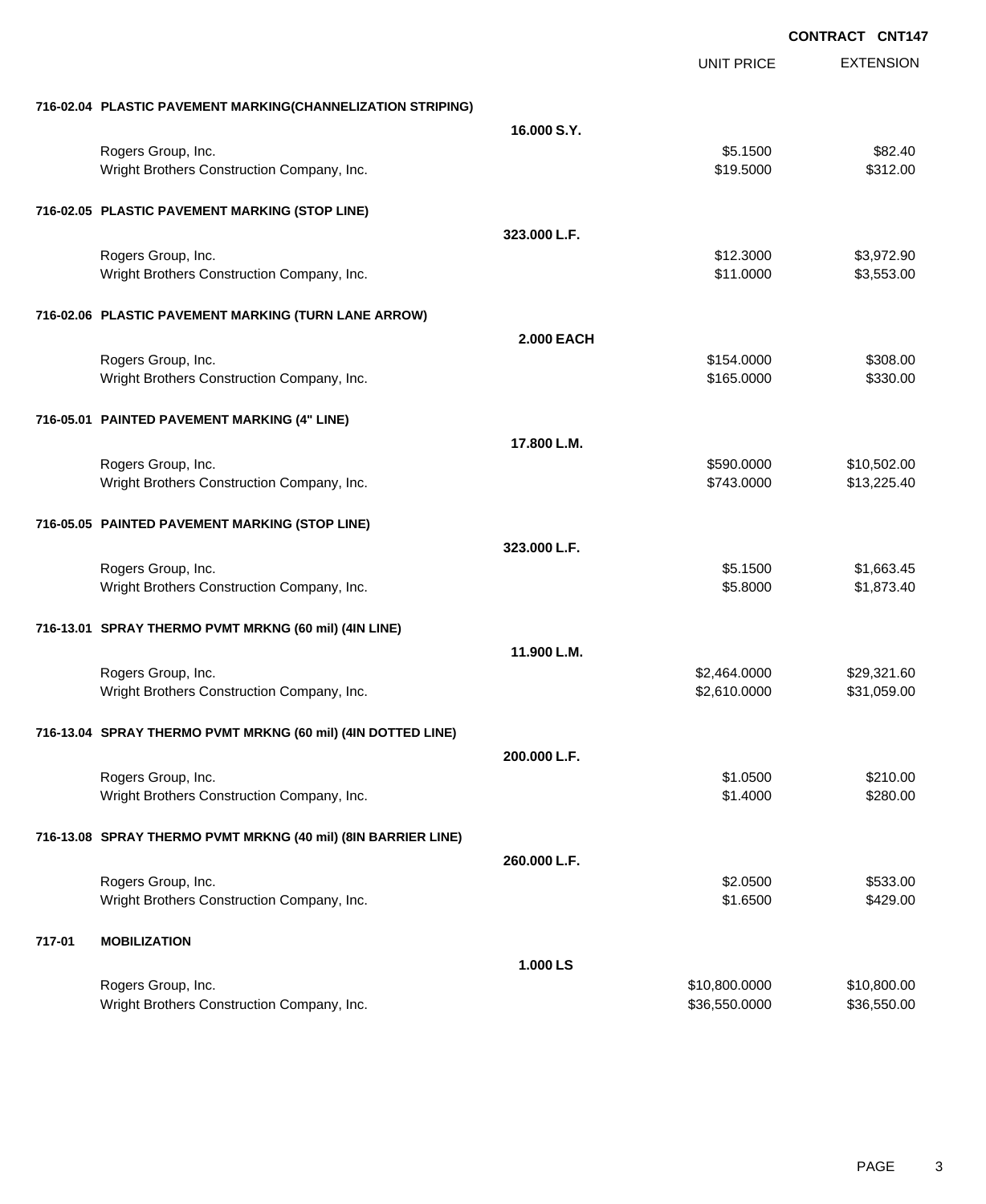## **SUB-TOTAL ROADWAY**

Rogers Group, Inc. \$514,379.40 Wright Brothers Construction Company, Inc. 6 and the state of the state of the state of the state of the state of the state of the state of the state of the state of the state of the state of the state of the state of the

### **TOTAL CONTRACT**

Rogers Group, Inc. \$514,379.40 Wright Brothers Construction Company, Inc. 6 and the state of the state of the state of the state of the state of the state of the state of the state of the state of the state of the state of the state of the state of the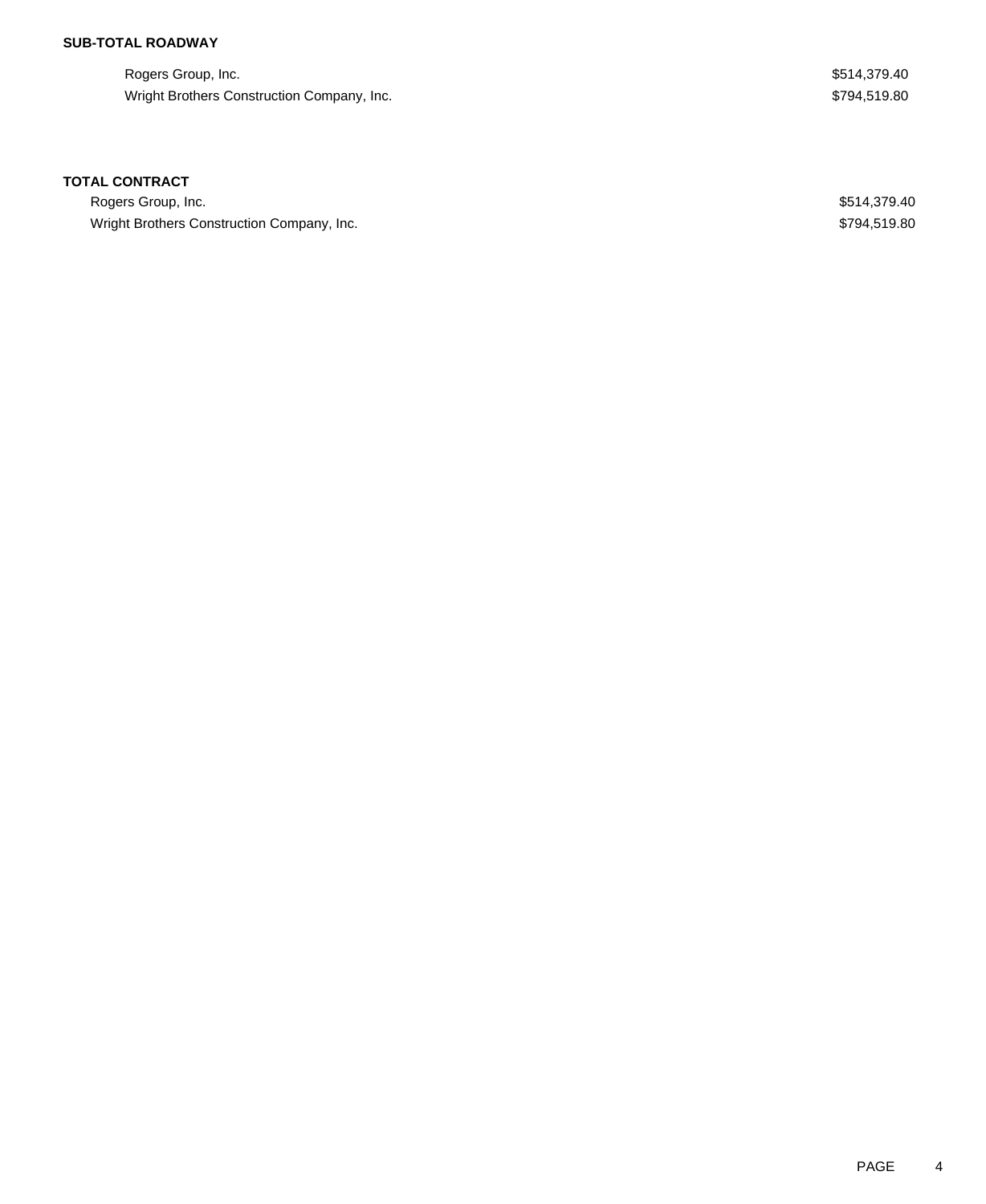### MONTGOMERY COUNTY (Contract No. CNT164 Call 059)

NH/HSIP-374(18),63374-3223-94,63374-8223-14

THE RESURFACING ON S.R. 374 FROM THE BRIDGE OVER U.S. 41A (S.R. 12) (L.M. 11.70) TO U.S. 79 (S.R. 76) (L.M. 16.20).

PROJECT LENGTH - 4.500 MILES

COMPLETION TIME - ON OR BEFORE NOVEMBER 15, 2019

DBE GOAL 4.00%

Vulcan Construction Materials, LLC \$2,178,236.70 Jones Bros. Contractors, LLC \$2,332,435.95

TOTAL CONTRACT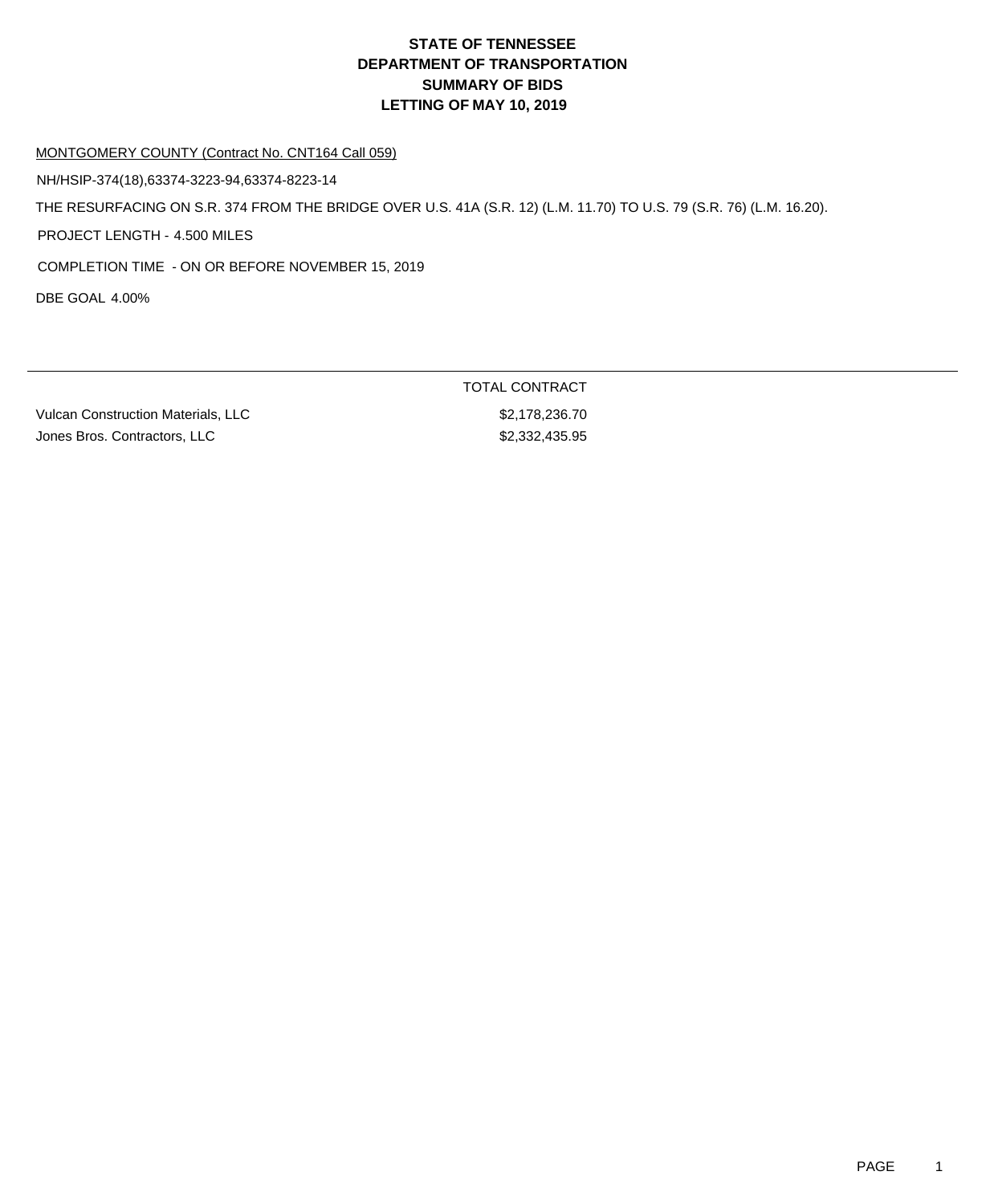|        |                                                                 |                |                   | <b>CONTRACT CNT164</b> |
|--------|-----------------------------------------------------------------|----------------|-------------------|------------------------|
|        |                                                                 |                | <b>UNIT PRICE</b> | <b>EXTENSION</b>       |
|        | <b>ROADWAY CATEGORY</b>                                         |                |                   |                        |
|        | 208-01.05 BROOMING & DEGRASSING SHOULDERS                       |                |                   |                        |
|        |                                                                 | 16.700 L.M.    |                   |                        |
|        | Vulcan Construction Materials, LLC                              |                | \$1,500.0000      | \$25,050.00            |
|        | Jones Bros. Contractors, LLC                                    |                | \$1,200.0000      | \$20,040.00            |
|        |                                                                 |                |                   |                        |
| 303-01 | MINERAL AGGREGATE, TYPE A BASE, GRADING D                       |                |                   |                        |
|        |                                                                 | 3,293.000 TON  |                   |                        |
|        | Vulcan Construction Materials, LLC                              |                | \$21.0000         | \$69,153.00            |
|        | Jones Bros. Contractors, LLC                                    |                | \$20.7500         | \$68,329.75            |
|        | 307-02.08 ASPHALT CONCRETE MIX (PG70-22) (BPMB-HM) GRADING B-M2 |                |                   |                        |
|        |                                                                 | 510,000 TON    |                   |                        |
|        | Vulcan Construction Materials, LLC                              |                | \$73.0000         | \$37,230.00            |
|        | Jones Bros. Contractors, LLC                                    |                | \$80.5000         | \$41,055.00            |
| 403-01 | BITUMINOUS MATERIAL FOR TACK COAT (TC)                          |                |                   |                        |
|        |                                                                 | 90,000 TON     |                   |                        |
|        | Vulcan Construction Materials, LLC                              |                | \$850.0000        | \$76,500.00            |
|        | Jones Bros. Contractors, LLC                                    |                | \$580.0000        | \$52,200.00            |
|        | 411-02.10 ACS MIX(PG70-22) GRADING D                            |                |                   |                        |
|        |                                                                 | 14,713.000 TON |                   |                        |
|        | Vulcan Construction Materials, LLC                              |                | \$84.0000         | \$1,235,892.00         |
|        | Jones Bros. Contractors, LLC                                    |                | \$100.0000        | \$1,471,300.00         |
|        | 411-12.01 SCORING SHOULDERS (CONTINUOUS) (16IN WIDTH)           |                |                   |                        |
|        |                                                                 | 9.000 L.M.     |                   |                        |
|        | Vulcan Construction Materials, LLC                              |                | \$375.0000        | \$3,375.00             |
|        | Jones Bros. Contractors, LLC                                    |                | \$375.0000        | \$3,375.00             |
|        | 411-12.02 SCORING SHOULDERS (NON-CONTINUOUS) (16IN WIDTH)       |                |                   |                        |
|        |                                                                 | 7.200 L.M.     |                   |                        |
|        | Vulcan Construction Materials, LLC                              |                | \$375.0000        | \$2,700.00             |
|        | Jones Bros. Contractors, LLC                                    |                | \$375.0000        | \$2,700.00             |
|        | 415-01.01 COLD PLANING BITUMINOUS PAVEMENT                      |                |                   |                        |
|        |                                                                 | 14,587.000 TON |                   |                        |
|        | Vulcan Construction Materials, LLC                              |                | \$19.0000         | \$277,153.00           |
|        | Jones Bros. Contractors, LLC                                    |                | \$17.5500         | \$256,001.85           |
| 502-01 | <b>CLEANING AND SEALING JOINTS</b>                              |                |                   |                        |
|        |                                                                 | 974.000 L.F.   |                   |                        |
|        | Vulcan Construction Materials, LLC                              |                | \$6.0000          | \$5,844.00             |
|        | Jones Bros. Contractors, LLC                                    |                | \$3.0000          | \$2,922.00             |
|        | 701-02.01 CONCRETE CURB RAMP (RETROFIT)                         |                |                   |                        |
|        |                                                                 | 72.000 S.F.    |                   |                        |
|        | Vulcan Construction Materials, LLC                              |                | \$25.0000         | \$1,800.00             |
|        | Jones Bros. Contractors, LLC                                    |                | \$58.5000         | \$4,212.00             |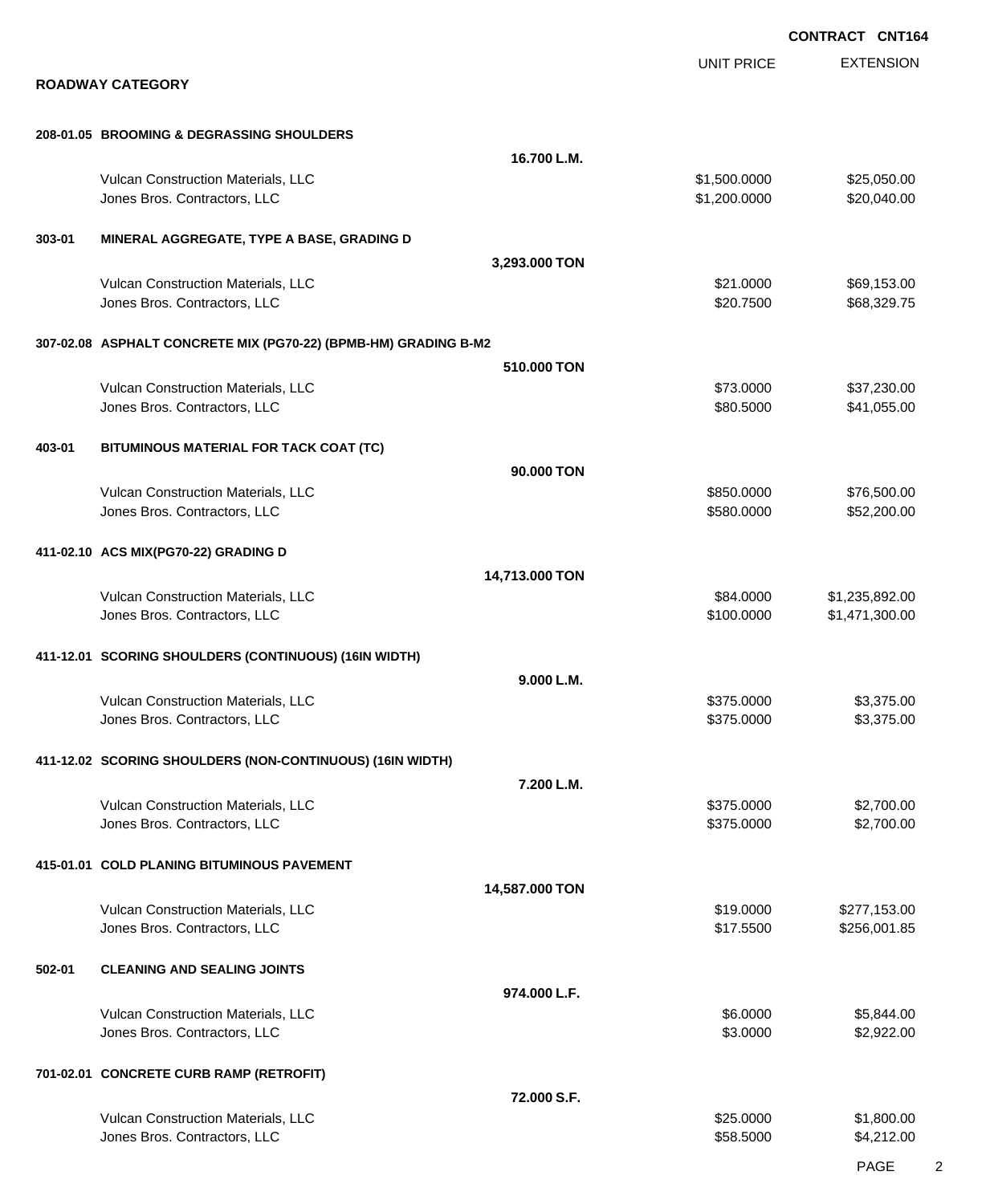EXTENSION **CONTRACT CNT164** UNIT PRICE **701-02.03 CONCRETE CURB RAMP 1,964.000 S.F.** Vulcan Construction Materials, LLC 664.000 \$51,064.00 Jones Bros. Contractors, LLC \$24.2500 \$47,627.00 **712-01 TRAFFIC CONTROL 1.000 LS** Vulcan Construction Materials, LLC 600000 \$95,000.000 \$95,000.000 \$95,000.000 \$95,000.000 Jones Bros. Contractors, LLC \$75,000.0000 \$75,000.00 **712-04.01 FLEXIBLE DRUMS (CHANNELIZING) 100.000 EACH** Vulcan Construction Materials, LLC 60000 \$2,000.00 \$2,000.00 Jones Bros. Contractors, LLC \$15.0000 \$1,500.00 **712-05.01 WARNING LIGHTS (TYPE A) 4.000 EACH** Vulcan Construction Materials, LLC 60.00 \$60.00 Jones Bros. Contractors, LLC 65.000 \$20.00 **712-06 SIGNS (CONSTRUCTION) 1,671.000 S.F.** Vulcan Construction Materials, LLC 61 and the state of the state of the state of the state of the state of the state  $\frac{1}{2}$  \$9.4500 \$15,790.95 Jones Bros. Contractors, LLC \$6.6000 \$11,028.60 **716-01.23 SNOWPLOWABLE RAISED PAVEMENT MARKERS (BI-DIR)(2 COLOR) 822.000 EACH** Vulcan Construction Materials, LLC 60000 \$24,660.00 Jones Bros. Contractors, LLC 60000 \$24,660.00 **716-02.03 PLASTIC PAVEMENT MARKING (CROSS-WALK) 60.000 L.F.** Vulcan Construction Materials, LLC 66.000 \$360.00 Jones Bros. Contractors, LLC 66.000 \$360.00 **716-02.04 PLASTIC PAVEMENT MARKING(CHANNELIZATION STRIPING) 2,775.000 S.Y.** Vulcan Construction Materials, LLC 60000 \$41,625.00 Jones Bros. Contractors, LLC \$15.0000 \$41,625.00 **716-02.05 PLASTIC PAVEMENT MARKING (STOP LINE) 272.000 L.F.** Vulcan Construction Materials, LLC 66 and the state of the state of the state of the state of the state of the state of the state of the state of the state of the state of the state of the state of the state of the state o Jones Bros. Contractors, LLC \$15.0000 \$4,080.00 **716-02.06 PLASTIC PAVEMENT MARKING (TURN LANE ARROW) 42.000 EACH** Vulcan Construction Materials, LLC 6,300.00 \$6,300.00 \$6,300.00

dones Bros. Contractors, LLC 6,300.00 \$6,300.00 \$6,300.00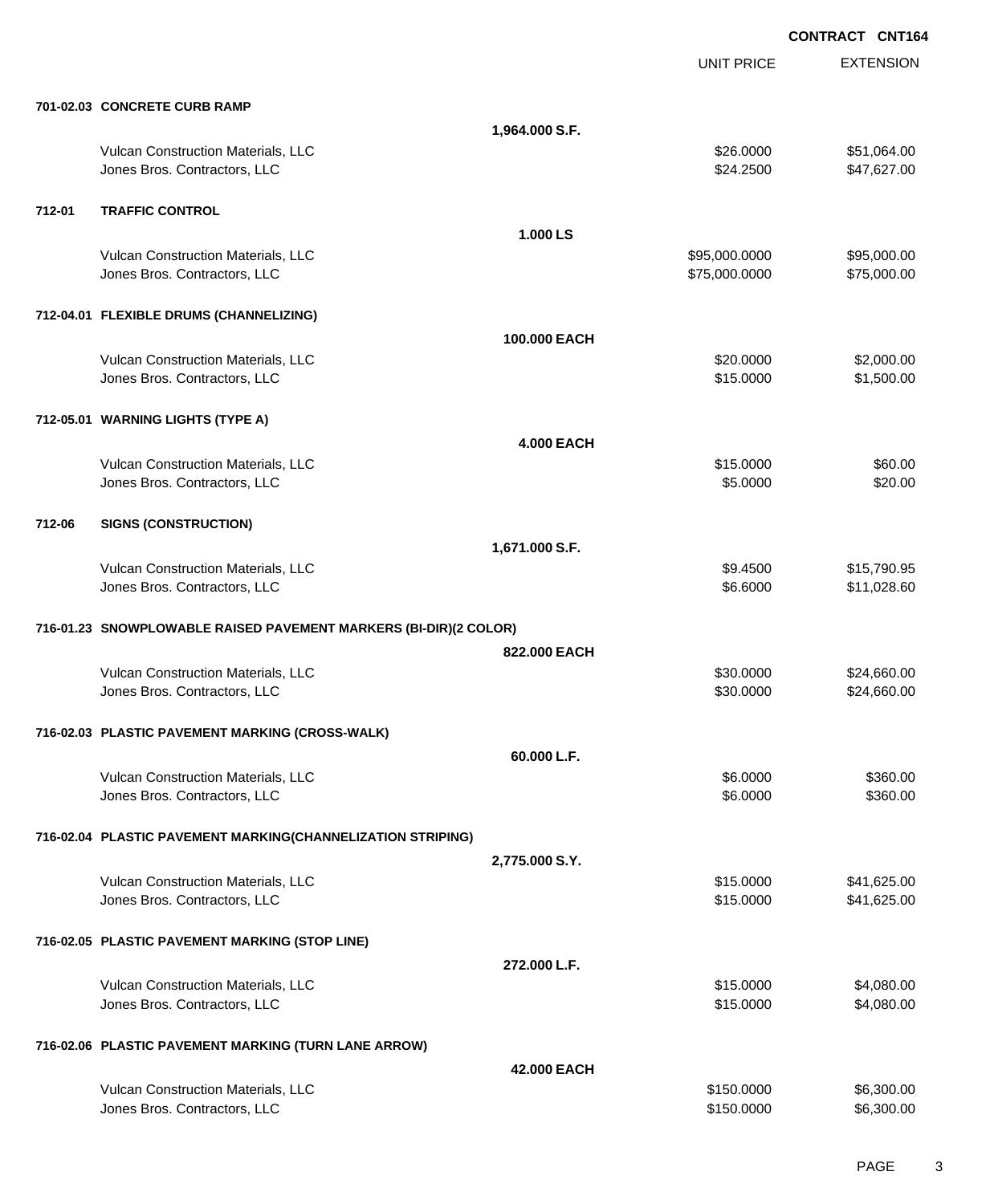|        |                                                                 |                 | <b>CONTRACT CNT164</b> |                  |
|--------|-----------------------------------------------------------------|-----------------|------------------------|------------------|
|        |                                                                 |                 | <b>UNIT PRICE</b>      | <b>EXTENSION</b> |
|        | 716-02.09 PLASTIC PAVEMENT MARKING (LONGITUDINAL CROSS-WALK)    |                 |                        |                  |
|        |                                                                 | 457.000 L.F.    |                        |                  |
|        | Vulcan Construction Materials, LLC                              |                 | \$30.0000              | \$13,710.00      |
|        | Jones Bros. Contractors, LLC                                    |                 | \$30.0000              | \$13,710.00      |
|        | 716-05.01 PAINTED PAVEMENT MARKING (4" LINE)                    |                 |                        |                  |
|        |                                                                 | 23.000 L.M.     |                        |                  |
|        | Vulcan Construction Materials, LLC                              |                 | \$800.0000             | \$18,400.00      |
|        | Jones Bros. Contractors, LLC                                    |                 | \$800.0000             | \$18,400.00      |
|        | 716-12.02 ENHANCED FLATLINE THERMO PVMT MRKNG (6IN LINE)        |                 |                        |                  |
|        |                                                                 | 23.000 L.M.     |                        |                  |
|        | Vulcan Construction Materials, LLC                              |                 | \$5,000.0000           | \$115,000.00     |
|        | Jones Bros. Contractors, LLC                                    |                 | \$5,000.0000           | \$115,000.00     |
|        | 716-12.05 ENHANCED FLATLINE THERMO PVMT MRKNG (6IN DOTTED LINE) |                 |                        |                  |
|        |                                                                 | 4,200.000 L.F.  |                        |                  |
|        | Vulcan Construction Materials, LLC                              |                 | \$1.0000               | \$4,200.00       |
|        | Jones Bros. Contractors, LLC                                    |                 | \$1.0000               | \$4,200.00       |
| 717-01 | <b>MOBILIZATION</b>                                             |                 |                        |                  |
|        |                                                                 | 1.000 LS        |                        |                  |
|        | Vulcan Construction Materials, LLC                              |                 | \$29,500.0000          | \$29,500.00      |
|        | Jones Bros. Contractors, LLC                                    |                 | \$25,000.0000          | \$25,000.00      |
|        | 730-14.02 SAW SLOT                                              |                 |                        |                  |
|        |                                                                 | 4,461.000 L.F.  |                        |                  |
|        | Vulcan Construction Materials, LLC                              |                 | \$3.7500               | \$16,728.75      |
|        | Jones Bros. Contractors, LLC                                    |                 | \$3.7500               | \$16,728.75      |
|        | 730-14.03 LOOP WIRE                                             |                 |                        |                  |
|        |                                                                 | 10,122.000 L.F. |                        |                  |
|        | Vulcan Construction Materials, LLC                              |                 | \$0.5000               | \$5,061.00       |
|        | Jones Bros. Contractors, LLC                                    |                 | \$0.5000               | \$5,061.00       |
|        |                                                                 |                 |                        |                  |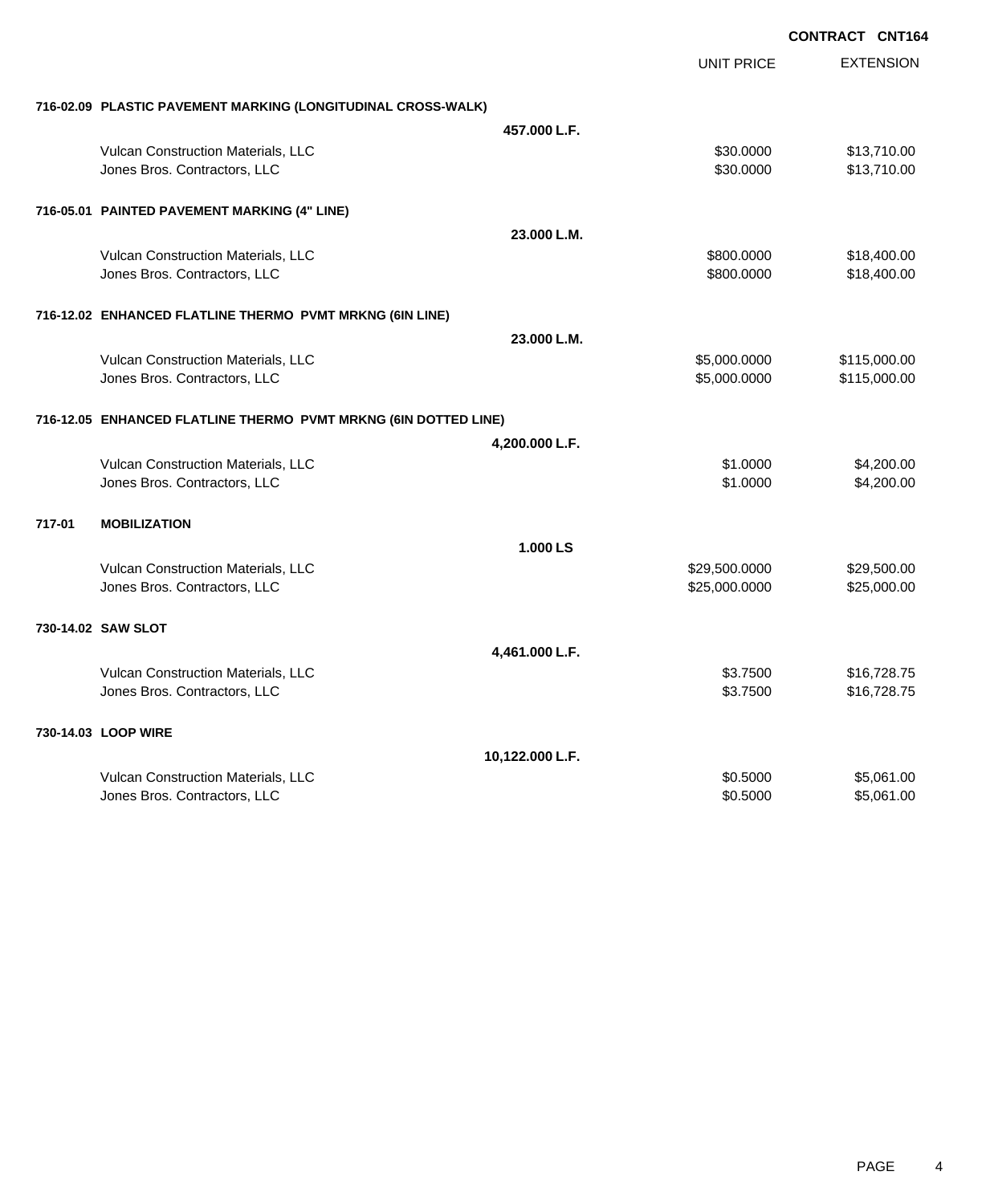## **SUB-TOTAL ROADWAY**

Vulcan Construction Materials, LLC 62,178,236.70 Jones Bros. Contractors, LLC \$2,332,435.95

### **TOTAL CONTRACT**

Vulcan Construction Materials, LLC \$2,178,236.70 Jones Bros. Contractors, LLC \$2,332,435.95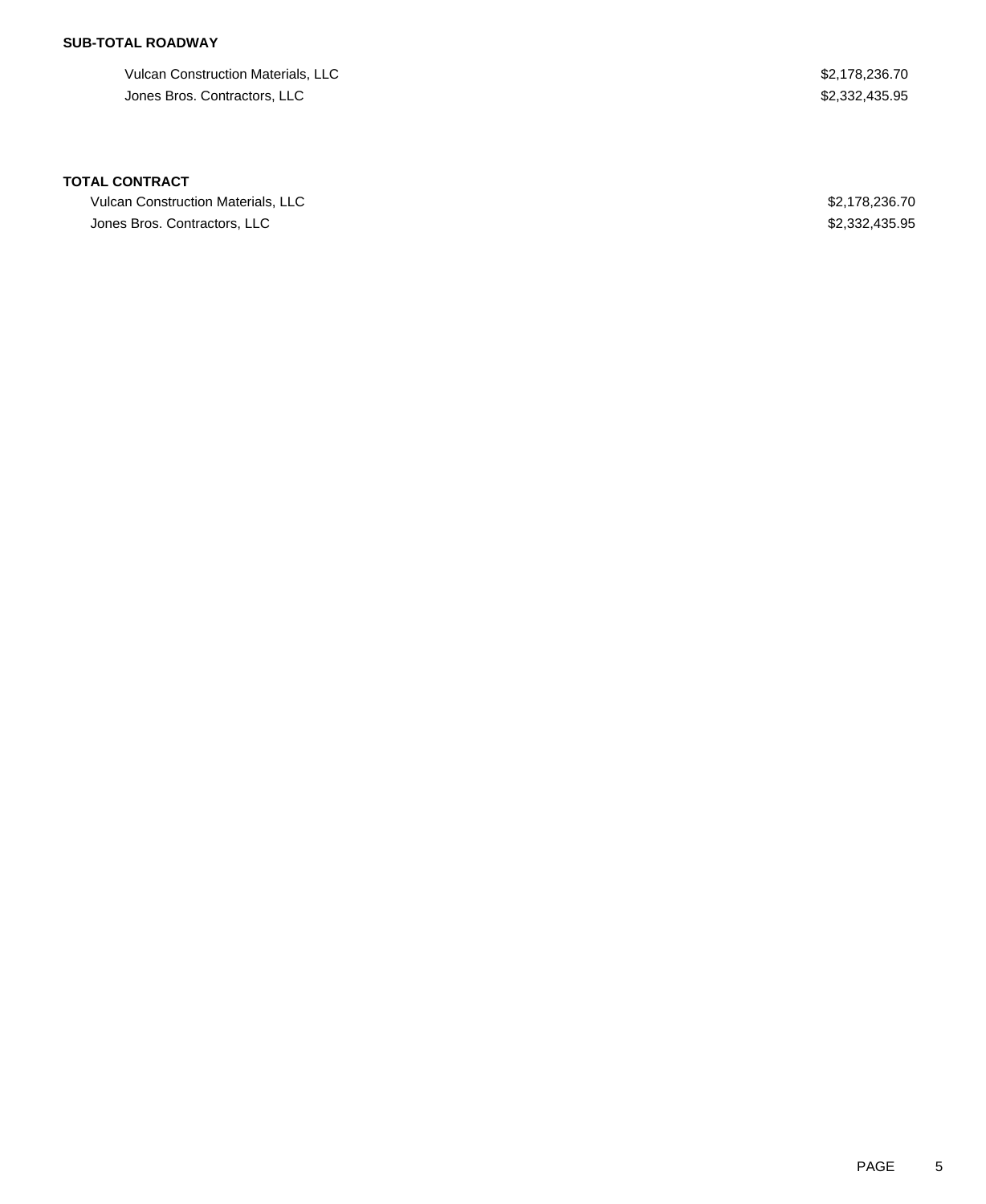### OVERTON COUNTY (Contract No. CNT184 Call 060)

HSIP-111(98),67001-3289-94

THE MISCELLANEOUS SAFETY IMPROVEMENTS ON S.R. 111 AT THE INTERSECTIONS OF S.R. 293 (L.M. 3.09 AND L.M. 3.18), INCLUDING GRADING, DRAINAGE AND PAVING.

PROJECT LENGTH - 0.492 MILES

COMPLETION TIME - ON OR BEFORE OCTOBER 31, 2019

DBE GOAL 10.00%

Rogers Group, Inc. 6. 2010 12:30 12:30 12:30 12:30 12:30 12:30 12:30 12:30 12:30 12:30 12:30 12:30 12:30 12:30 Mid-State Construction Company, Inc. 62,395,282.29

TOTAL CONTRACT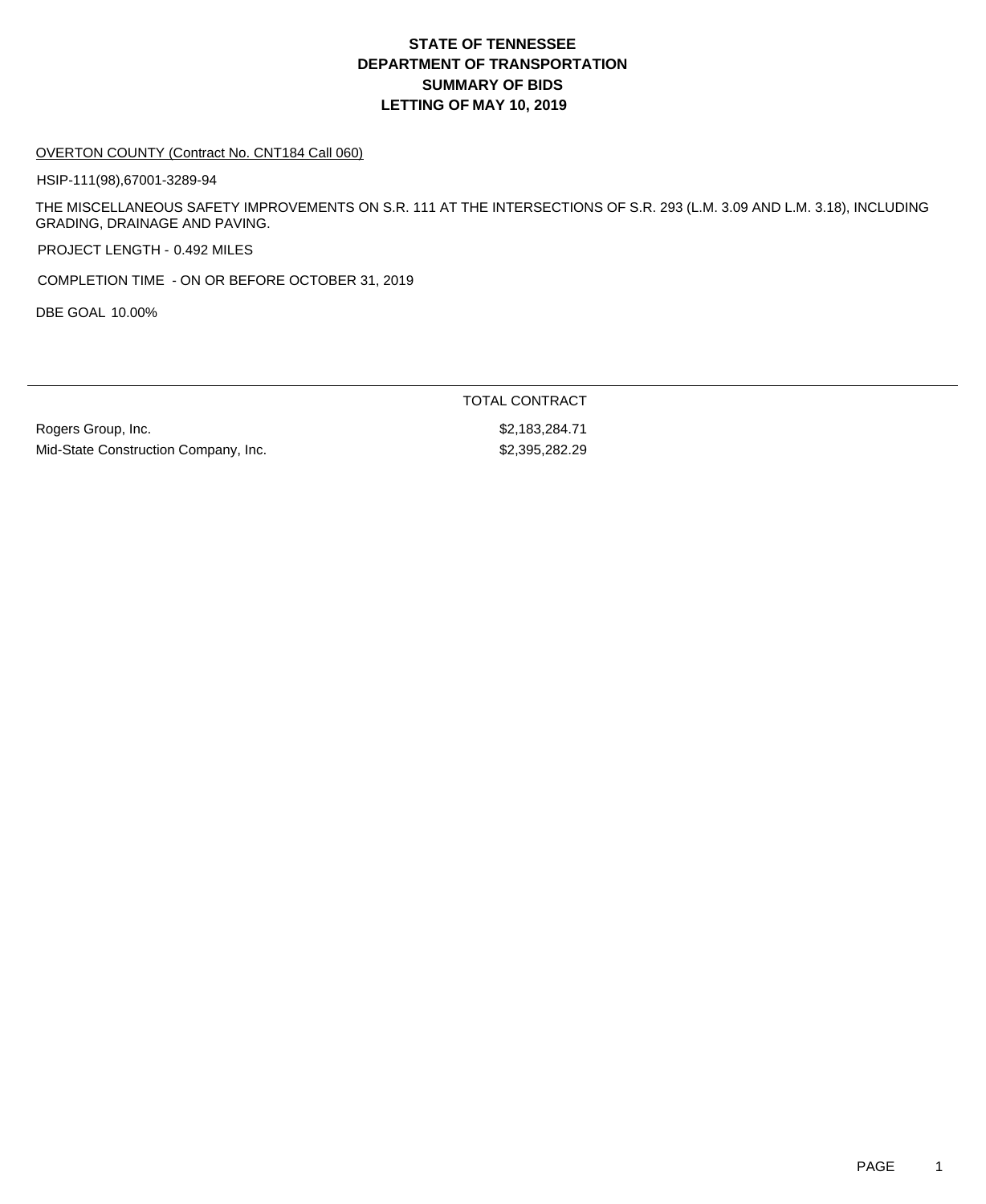|        |                                                            |                 |                                | <b>CONTRACT CNT184</b>     |
|--------|------------------------------------------------------------|-----------------|--------------------------------|----------------------------|
|        | <b>ROADWAY CATEGORY</b>                                    |                 | <b>UNIT PRICE</b>              | <b>EXTENSION</b>           |
| 105-01 | <b>CONSTRUCTION STAKES, LINES AND GRADES</b>               |                 |                                |                            |
|        |                                                            | 1.000 LS        |                                |                            |
|        | Rogers Group, Inc.<br>Mid-State Construction Company, Inc. |                 | \$17,168.1500<br>\$31,403.7600 | \$17,168.15<br>\$31,403.76 |
| 201-01 | <b>CLEARING AND GRUBBING</b>                               |                 |                                |                            |
|        |                                                            | 1.000 LS        |                                |                            |
|        | Rogers Group, Inc.<br>Mid-State Construction Company, Inc. |                 | \$8,279.3400<br>\$32,571.4300  | \$8,279.34<br>\$32,571.43  |
|        | 202-01.50 REMOVAL OF STRUCTURES AND OBSTRUCTIONS           |                 |                                |                            |
|        |                                                            | 3.000 EACH      |                                |                            |
|        | Rogers Group, Inc.<br>Mid-State Construction Company, Inc. |                 | \$2,138.4000<br>\$612.5800     | \$6,415.20<br>\$1,837.74   |
|        | 202-02.01 REMOVAL OF PIPE (18", STA 6+01.65, SR 293 EAST)  |                 |                                |                            |
|        | Rogers Group, Inc.                                         | 42.000 L.F.     | \$7.7300                       | \$324.66                   |
|        | Mid-State Construction Company, Inc.                       |                 | \$15.7500                      | \$661.50                   |
|        | 202-02.02 REMOVAL OF PIPE (24". STA. 12+73.54 SR 293 WEST) |                 |                                |                            |
|        | Rogers Group, Inc.                                         | 76.000 L.F.     | \$10.3100                      | \$783.56                   |
|        | Mid-State Construction Company, Inc.                       |                 | \$15.7500                      | \$1,197.00                 |
|        | 202-02.21 REMOVAL OF PIPE (18" STORM SEWER)                | 1,920.000 L.F.  |                                |                            |
|        | Rogers Group, Inc.                                         |                 | \$6.2400                       | \$11,980.80                |
|        | Mid-State Construction Company, Inc.                       |                 | \$12.5900                      | \$24,172.80                |
| 203-01 | ROAD & DRAINAGE EXCAVATION (UNCLASSIFIED)                  |                 |                                |                            |
|        | Rogers Group, Inc.                                         | 11,204.000 C.Y. | \$14.9600                      | \$167,611.84               |
|        | Mid-State Construction Company, Inc.                       |                 | \$13.2000                      | \$147,892.80               |
| 203-04 | PLACING AND SPREADING TOPSOIL                              |                 |                                |                            |
|        | Rogers Group, Inc.                                         | 1,324.000 C.Y.  | \$18.1500                      | \$24,030.60                |
|        | Mid-State Construction Company, Inc.                       |                 | \$8.5800                       | \$11,359.92                |
| 203-06 | <b>WATER</b>                                               |                 |                                |                            |
|        | Rogers Group, Inc.                                         | 10.000 M.G.     | \$14.0200                      | \$140.20                   |
|        | Mid-State Construction Company, Inc.                       |                 | \$36.5200                      | \$365.20                   |
|        | 203-10.15 WASTE MATERIAL                                   |                 |                                |                            |
|        | Rogers Group, Inc.                                         | 7,269.000 C.Y.  | \$10.7500                      | \$78,141.75                |
|        | Mid-State Construction Company, Inc.                       |                 | \$0.1200                       | \$872.28                   |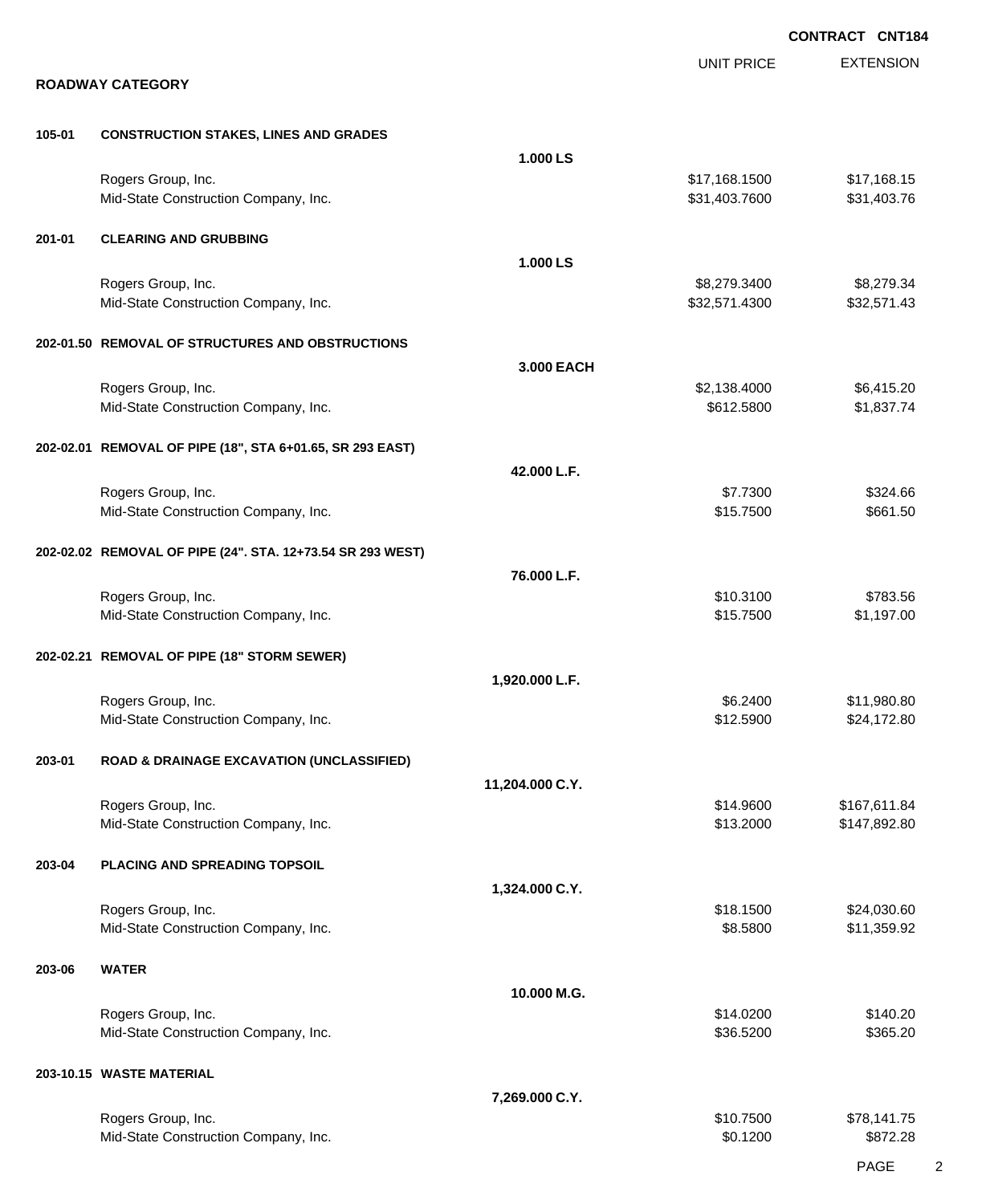|        |                                                                 |                    | UNIT PRICE   | <b>EXTENSION</b> |
|--------|-----------------------------------------------------------------|--------------------|--------------|------------------|
| 209-05 | <b>SEDIMENT REMOVAL</b>                                         |                    |              |                  |
|        |                                                                 | 180,000 C.Y.       |              |                  |
|        | Rogers Group, Inc.                                              |                    | \$29.8100    | \$5,365.80       |
|        | Mid-State Construction Company, Inc.                            |                    | \$18.8800    | \$3,398.40       |
|        | 209-08.02 TEMPORARY SILT FENCE (WITH BACKING)                   |                    |              |                  |
|        |                                                                 | 4,750.000 L.F.     |              |                  |
|        | Rogers Group, Inc.                                              |                    | \$5.0900     | \$24,177.50      |
|        | Mid-State Construction Company, Inc.                            |                    | \$4.9600     | \$23,560.00      |
|        | 209-08.07 ROCK CHECK DAM PER                                    |                    |              |                  |
|        |                                                                 | 45,000 EACH        |              |                  |
|        | Rogers Group, Inc.                                              |                    | \$462.6400   | \$20,818.80      |
|        | Mid-State Construction Company, Inc.                            |                    | \$711.1600   | \$32,002.20      |
|        | 209-08.08 ENHANCED ROCK CHECK DAM                               |                    |              |                  |
|        |                                                                 | <b>15.000 EACH</b> |              |                  |
|        | Rogers Group, Inc.                                              |                    | \$1,084.2600 | \$16,263.90      |
|        | Mid-State Construction Company, Inc.                            |                    | \$974.7400   | \$14,621.10      |
|        | 209-40.33 CATCH BASIN PROTECTION (TYPE D)                       |                    |              |                  |
|        |                                                                 | <b>4.000 EACH</b>  |              |                  |
|        | Rogers Group, Inc.                                              |                    | \$483.0400   | \$1,932.16       |
|        | Mid-State Construction Company, Inc.                            |                    | \$914.5000   | \$3,658.00       |
|        | 209-40.48 CATCH BASIN FILTER ASSEMBLY(TYPE 8)                   |                    |              |                  |
|        |                                                                 | 8.000 EACH         |              |                  |
|        | Rogers Group, Inc.                                              |                    | \$1,626.3800 | \$13,011.04      |
|        | Mid-State Construction Company, Inc.                            |                    | \$1,770.0000 | \$14,160.00      |
| 303-01 | MINERAL AGGREGATE, TYPE A BASE, GRADING D                       |                    |              |                  |
|        |                                                                 | 11,157.000 TON     |              |                  |
|        | Rogers Group, Inc.                                              |                    | \$22.5000    | \$251,032.50     |
|        | Mid-State Construction Company, Inc.                            |                    | \$26.5500    | \$296,218.35     |
|        | 307-01.01 ASPHALT CONCRETE MIX (PG64-22) (BPMB-HM) GRADING A    |                    |              |                  |
|        |                                                                 | 236.000 TON        |              |                  |
|        | Rogers Group, Inc.                                              |                    | \$99.8000    | \$23,552.80      |
|        | Mid-State Construction Company, Inc.                            |                    | \$117.7600   | \$27,791.36      |
|        | 307-01.08 ASPHALT CONCRETE MIX (PG64-22) (BPMB-HM) GRADING B-M2 |                    |              |                  |
|        |                                                                 | 321.000 TON        |              |                  |
|        | Rogers Group, Inc.                                              |                    | \$122.4700   | \$39,312.87      |
|        | Mid-State Construction Company, Inc.                            |                    | \$144.5100   | \$46,387.71      |
|        | 307-01.21 ASP. CONC. MIX(PG70-22) (BPMB-HM) GR. A-S             |                    |              |                  |
|        |                                                                 | 567.000 TON        |              |                  |
|        | Rogers Group, Inc.                                              |                    | \$99.8000    | \$56,586.60      |
|        | Mid-State Construction Company, Inc.                            |                    | \$117.7600   | \$66,769.92      |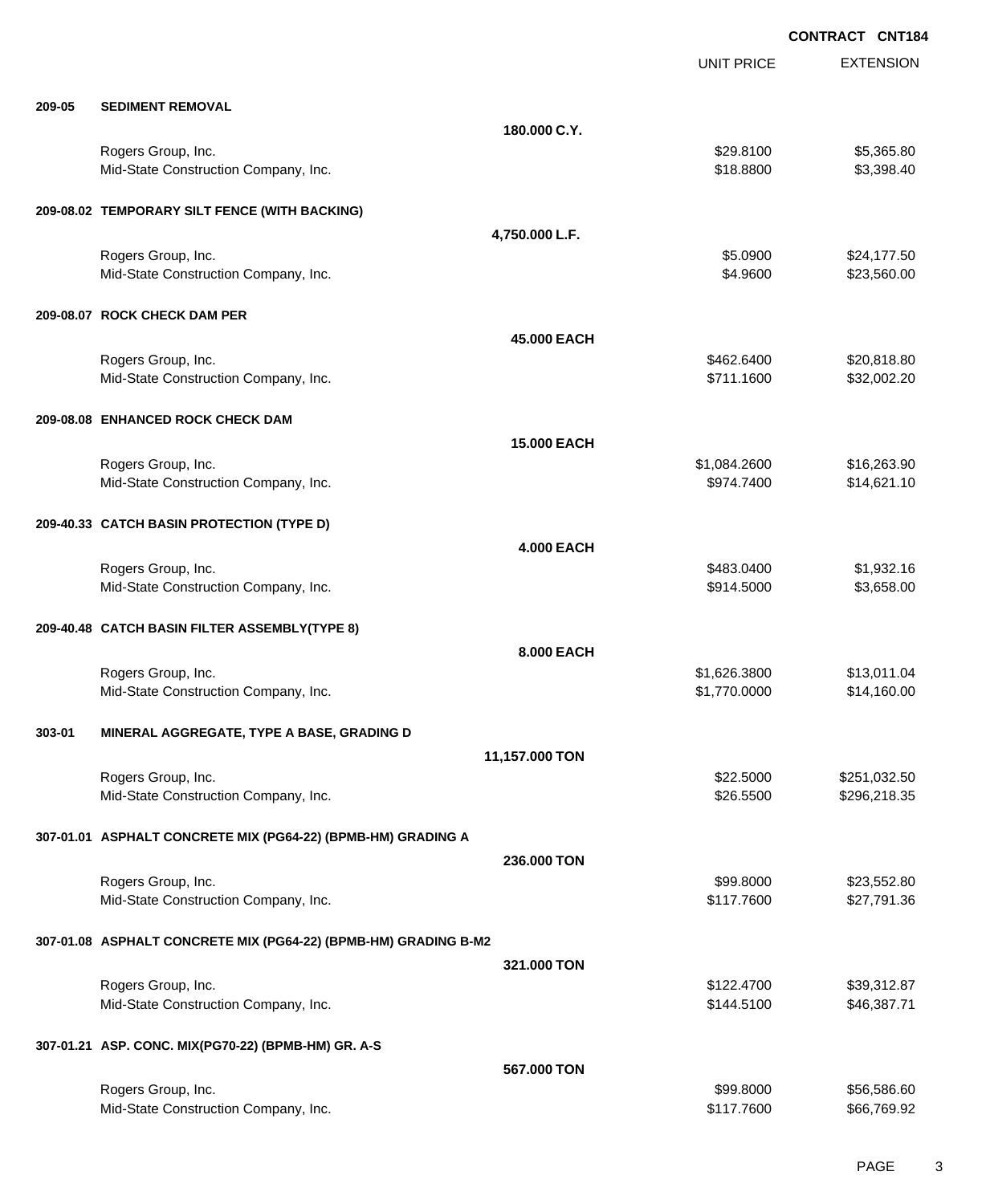|        |                                                                 |                   |                   | <b>CONTRACT CNT184</b> |
|--------|-----------------------------------------------------------------|-------------------|-------------------|------------------------|
|        |                                                                 |                   | <b>UNIT PRICE</b> | <b>EXTENSION</b>       |
|        | 307-02.01 ASPHALT CONCRETE MIX (PG70-22) (BPMB-HM) GRADING A    |                   |                   |                        |
|        |                                                                 | 1,749.000 TON     |                   |                        |
|        | Rogers Group, Inc.                                              |                   | \$99.8000         | \$174,550.20           |
|        | Mid-State Construction Company, Inc.                            |                   | \$117.7600        | \$205,962.24           |
|        | 307-02.08 ASPHALT CONCRETE MIX (PG70-22) (BPMB-HM) GRADING B-M2 |                   |                   |                        |
|        |                                                                 | 784.000 TON       |                   |                        |
|        | Rogers Group, Inc.                                              |                   | \$122.4700        | \$96,016.48            |
|        | Mid-State Construction Company, Inc.                            |                   | \$144.5100        | \$113,295.84           |
| 402-01 | BITUMINOUS MATERIAL FOR PRIME COAT (PC)                         |                   |                   |                        |
|        |                                                                 | <b>22,000 TON</b> |                   |                        |
|        | Rogers Group, Inc.                                              |                   | \$500.0000        | \$11,000.00            |
|        | Mid-State Construction Company, Inc.                            |                   | \$590.0000        | \$12,980.00            |
| 402-02 | <b>AGGREGATE FOR COVER MATERIAL (PC)</b>                        |                   |                   |                        |
|        |                                                                 | 83.000 TON        |                   |                        |
|        | Rogers Group, Inc.                                              |                   | \$22.5000         | \$1,867.50             |
|        | Mid-State Construction Company, Inc.                            |                   | \$26.5500         | \$2,203.65             |
| 403-01 | BITUMINOUS MATERIAL FOR TACK COAT (TC)                          |                   |                   |                        |
|        |                                                                 | 23.000 TON        |                   |                        |
|        | Rogers Group, Inc.                                              |                   | \$500.0000        | \$11,500.00            |
|        | Mid-State Construction Company, Inc.                            |                   | \$590.0000        | \$13,570.00            |
|        | 407-20.05 SAW CUTTING ASPHALT PAVEMENT                          |                   |                   |                        |
|        |                                                                 | 4,000.000 L.F.    |                   |                        |
|        | Rogers Group, Inc.                                              |                   | \$2.1300          | \$8,520.00             |
|        | Mid-State Construction Company, Inc.                            |                   | \$3.2400          | \$12,960.00            |
|        | 411-01.07 ACS MIX (PG64-22) GRADING E SHOULDER                  |                   |                   |                        |
|        |                                                                 | 453.000 TON       |                   |                        |
|        | Rogers Group, Inc.                                              |                   | \$114.3500        | \$51,800.55            |
|        | Mid-State Construction Company, Inc.                            |                   | \$134.9300        | \$61,123.29            |
|        | 411-01.10 ACS MIX(PG64-22) GRADING D                            |                   |                   |                        |
|        |                                                                 | 208.000 TON       |                   |                        |
|        | Rogers Group, Inc.                                              |                   | \$125.7200        | \$26,149.76            |
|        | Mid-State Construction Company, Inc.                            |                   | \$148.3500        | \$30,856.80            |
|        | 411-02.10 ACS MIX(PG70-22) GRADING D                            |                   |                   |                        |
|        |                                                                 | 1,389.000 TON     |                   |                        |
|        | Rogers Group, Inc.                                              |                   | \$125.7200        | \$174,625.08           |
|        | Mid-State Construction Company, Inc.                            |                   | \$148.3500        | \$206,058.15           |
|        | 411-12.01 SCORING SHOULDERS (CONTINUOUS) (16IN WIDTH)           |                   |                   |                        |
|        |                                                                 | 1.100 L.M.        |                   |                        |
|        | Rogers Group, Inc.                                              |                   | \$1,275.6000      | \$1,403.16             |
|        | Mid-State Construction Company, Inc.                            |                   | \$1,416.0000      | \$1,557.60             |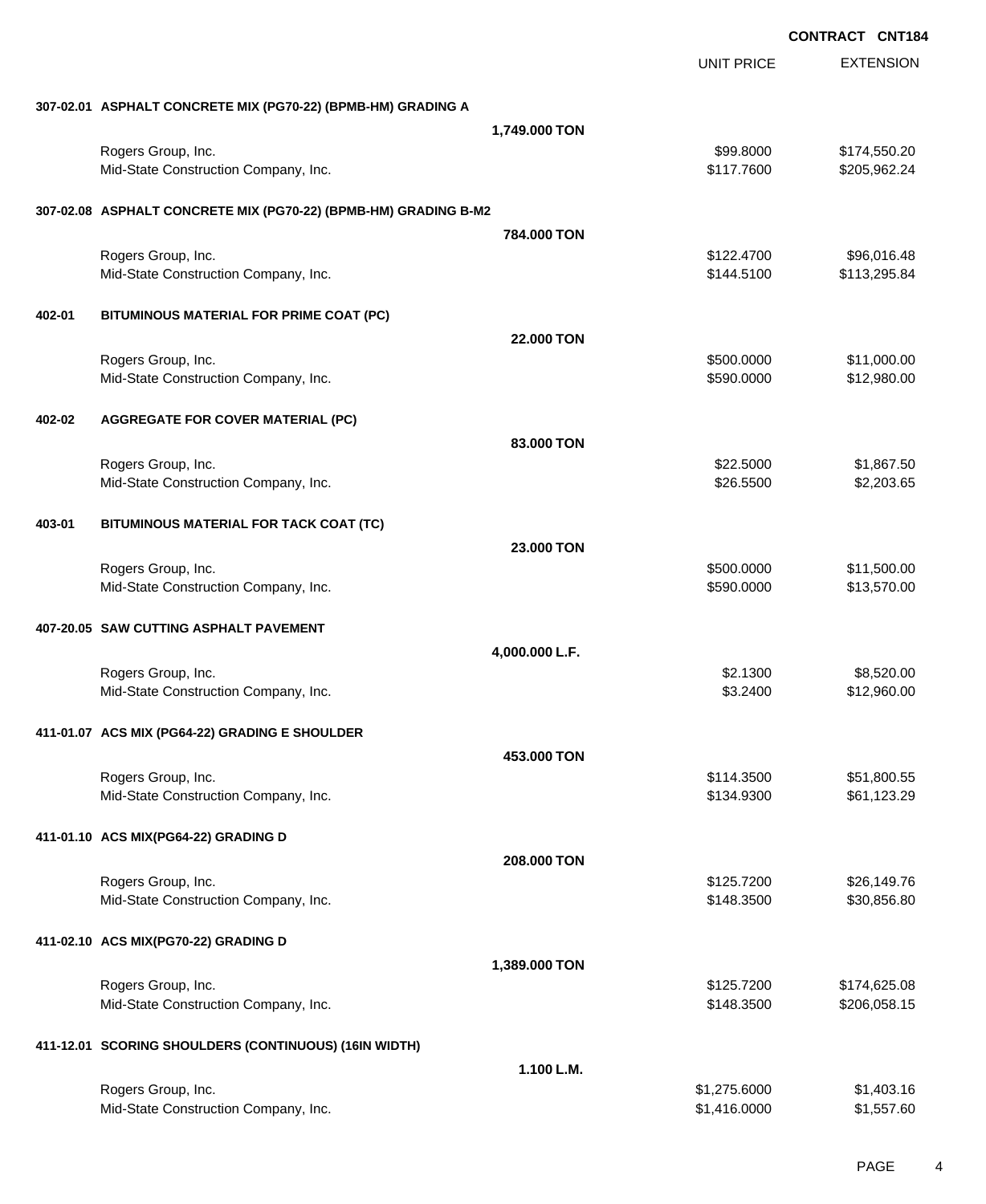EXTENSION **CONTRACT CNT184** UNIT PRICE **411-12.02 SCORING SHOULDERS (NON-CONTINUOUS) (16IN WIDTH) 0.800 L.M.** Rogers Group, Inc. \$1,020.48 Mid-State Construction Company, Inc. 6. The Construction Company, Inc. \$1,416.0000 \$1,132.80 **411-12.03 SCORING FOR RUMBLE STRIPE (NON-CONTINUOUS) (8IN WIDTH) 0.200 L.M.** Rogers Group, Inc. \$1,275.6000 \$255.12 Mid-State Construction Company, Inc. 6283.20 \$1,416.0000 \$283.20 **415-01.01 COLD PLANING BITUMINOUS PAVEMENT 1,086.000 TON** Rogers Group, Inc. \$39,096.00 \$39,096.00 \$39,096.00 \$39,000 \$39,000 \$39,096.00 \$39,096.00 Mid-State Construction Company, Inc. 6. The Construction Company, Inc. 6. The Construction Company, Inc. 6. The Construction Company, Inc. 6. The Construction Company, Inc. 6. The Construction Company, Inc. 6. The Construc **607-03.02 18" CONCRETE PIPE CULVERT (CLASS III) 906.000 L.F.** Rogers Group, Inc. \$47,284.14 Mid-State Construction Company, Inc. 6. The Construction Company, Inc. 6. The Construction Company, Inc. 6. The Construction Company, Inc. 6. The Construction Company, Inc. 6. The Construction Company, Inc. 6. The Construc **607-05.02 24" CONCRETE PIPE CULVERT (CLASS III) 959.000 L.F.** Rogers Group, Inc. \$62,891.22 \$65.5800 \$62,891.22 Mid-State Construction Company, Inc. 688,817.84 **607-06.02 30" CONCRETE PIPE CULVERT (CLASS III) 172.000 L.F.** Rogers Group, Inc. \$81.9900 \$14,102.28 Mid-State Construction Company, Inc. 6. The Construction Company, Inc. 6. The Construction Company, Inc. 6. The Construction Company, Inc. 6. The Construction Company, Inc. 6. The Construction Company, Inc. 6. The Construc **607-20.01 18" CROSSDRAIN PIPE CULVERT(COLLECTORS & LOCAL ROADS) 58.000 L.F.** Rogers Group, Inc. \$120.2900 \$6,976.82 Mid-State Construction Company, Inc. 61.4100 \$3,561.78 **607-20.02 24" CROSSDRAIN PIPE CULVERT(COLLECTORS & LOCAL ROADS) 56.000 L.F.** Rogers Group, Inc. \$134.1300 \$7,511.28 Mid-State Construction Company, Inc. 6. The Construction Company, Inc. \$76.9000 \$4,306.40 **607-39.02 18" PIPE CULVERT (SIDE DRAIN) 184.000 L.F.** Rogers Group, Inc. \$87.8600 \$16,166.24 Mid-State Construction Company, Inc. 6. The Construction Company, Inc. 6. The Construction Company, Inc. 6. The Construction Company, Inc. 6. The Construction Company, Inc. 6. The Construction Company, Inc. 6. The Construc **611-01.03 MANHOLES, > 8' - 12' DEPTH 1.000 EACH**

Rogers Group, Inc. \$5,082.9000 \$5,082.9000 \$5,082.9000 \$5,082.9000 \$5,082.9000 \$5,082.900 Mid-State Construction Company, Inc. 6. The state of the state of the state of the state of the state of the state of the state of the state of the state of the state of the state of the state of the state of the state of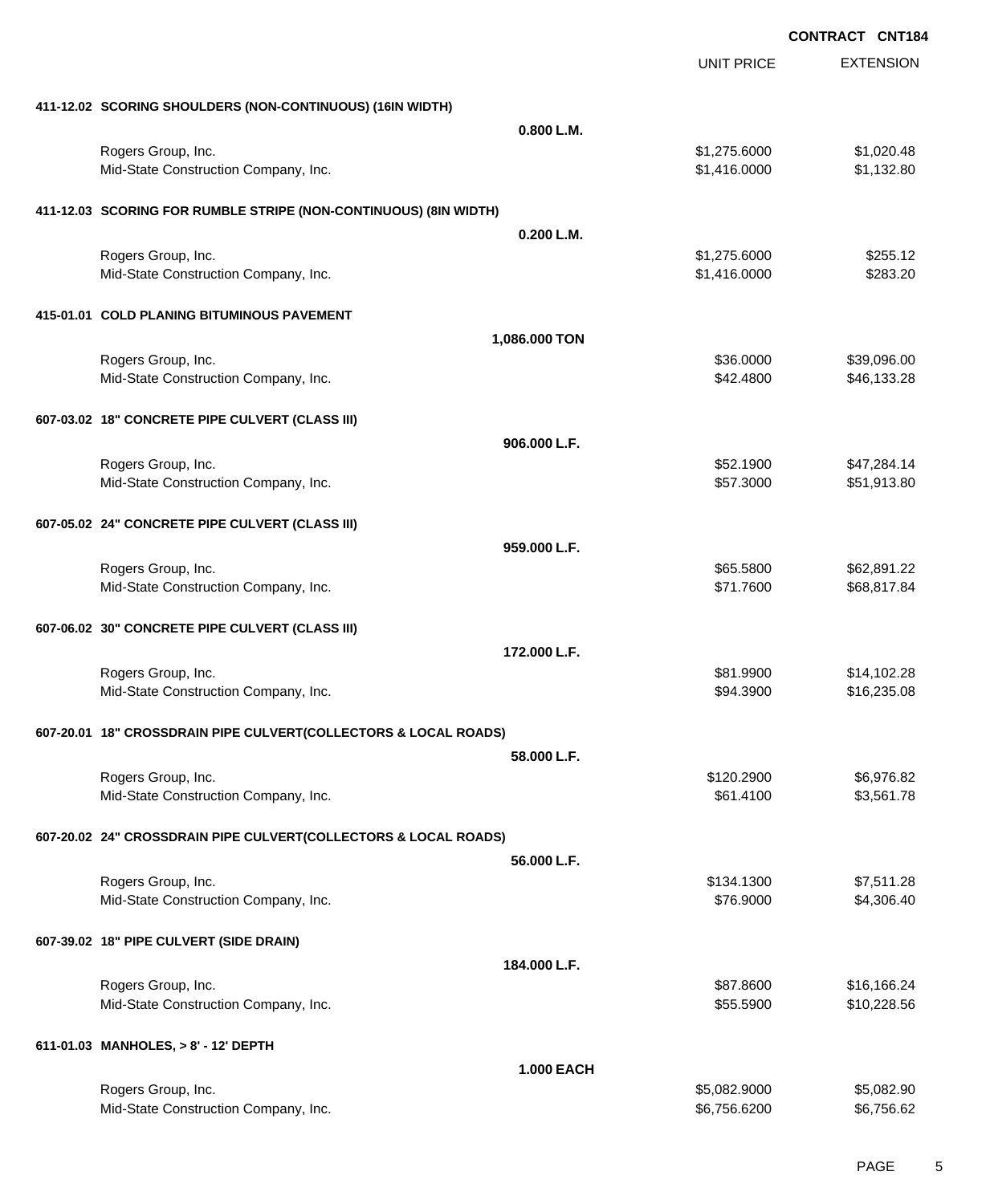|        |                                                  |                    | <b>UNIT PRICE</b> | <b>EXTENSION</b> |
|--------|--------------------------------------------------|--------------------|-------------------|------------------|
|        | 611-07.31 18IN ENDWALL (SIDE DRAIN)              |                    |                   |                  |
|        |                                                  | <b>12.000 EACH</b> |                   |                  |
|        | Rogers Group, Inc.                               |                    | \$3,081.7800      | \$36,981.36      |
|        | Mid-State Construction Company, Inc.             |                    | \$3,591.1300      | \$43,093.56      |
|        | 611-07.54 18IN ENDWALL (CROSS DRAIN) 3:1         |                    |                   |                  |
|        |                                                  | <b>2.000 EACH</b>  |                   |                  |
|        | Rogers Group, Inc.                               |                    | \$2,426.4700      | \$4,852.94       |
|        | Mid-State Construction Company, Inc.             |                    | \$1,763.2700      | \$3,526.54       |
|        | 611-07.57 24IN ENDWALL (CROSS DRAIN) 3:1         |                    |                   |                  |
|        |                                                  | <b>2.000 EACH</b>  |                   |                  |
|        | Rogers Group, Inc.                               |                    | \$2,721.3600      | \$5,442.72       |
|        | Mid-State Construction Company, Inc.             |                    | \$2,021.6900      | \$4,043.38       |
|        | 611-38.02 CATCH BASINS, TYPE 38, > 4' - 8' DEPTH |                    |                   |                  |
|        |                                                  | 8.000 EACH         |                   |                  |
|        | Rogers Group, Inc.                               |                    | \$4,353.8100      | \$34,830.48      |
|        | Mid-State Construction Company, Inc.             |                    | \$5,256.8800      | \$42,055.04      |
|        | 621-03.02 18" TEMPORARY DRAINAGE PIPE            |                    |                   |                  |
|        |                                                  | 36.000 L.F.        |                   |                  |
|        | Rogers Group, Inc.                               |                    | \$103.7700        | \$3,735.72       |
|        | Mid-State Construction Company, Inc.             |                    | \$35.4000         | \$1,274.40       |
| 701-03 | <b>CONCRETE MEDIAN PAVEMENT</b>                  |                    |                   |                  |
|        |                                                  | 14.000 C.Y.        |                   |                  |
|        | Rogers Group, Inc.                               |                    | \$538.9400        | \$7,545.16       |
|        | Mid-State Construction Company, Inc.             |                    | \$490.6900        | \$6,869.66       |
| 703-01 | PORTLAND CEMENT CONCRETE DITCH PAVING            |                    |                   |                  |
|        |                                                  | 40.000 C.Y.        |                   |                  |
|        | Rogers Group, Inc.                               |                    | \$716.4600        | \$28,658.40      |
|        | Mid-State Construction Company, Inc.             |                    | \$652.4500        | \$26,098.00      |
|        | 705-04.50 PORTABLE BARRIER RAIL DELINEATOR       |                    |                   |                  |
|        |                                                  | 50.000 EACH        |                   |                  |
|        | Rogers Group, Inc.                               |                    | \$15.9500         | \$797.50         |
|        | Mid-State Construction Company, Inc.             |                    | \$15.3800         | \$769.00         |
|        | 705-20.25 TEMPORARY CRASH CUSHION (MASH TL-3)    |                    |                   |                  |
|        |                                                  | <b>4.000 EACH</b>  |                   |                  |
|        | Rogers Group, Inc.                               |                    | \$6,227.0300      | \$24,908.12      |
|        | Mid-State Construction Company, Inc.             |                    | \$8,453.8200      | \$33,815.28      |
|        | 707-08.11 HIGH-VISIBILITY CONSTRUCTION FENCE     |                    |                   |                  |
|        |                                                  | 200.000 L.F.       |                   |                  |
|        | Rogers Group, Inc.                               |                    | \$3.2500          | \$650.00         |
|        | Mid-State Construction Company, Inc.             |                    | \$13.5700         | \$2,714.00       |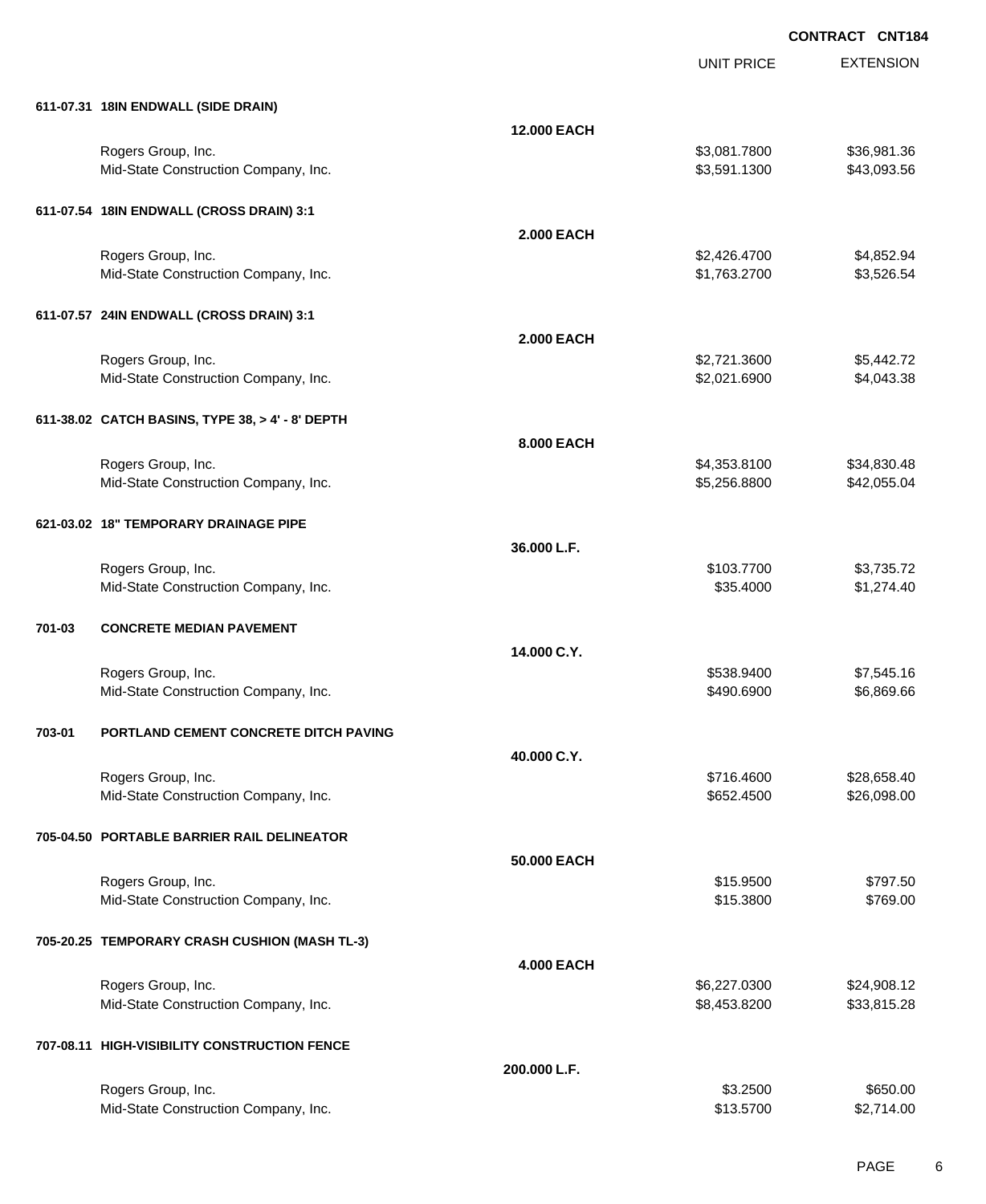EXTENSION **CONTRACT CNT184** UNIT PRICE **709-05.05 MACHINED RIP-RAP (CLASS A-3) 65.000 TON** Rogers Group, Inc. \$45,876.25 (\$2,876.25) \$44.2500 \$2,876.25 Mid-State Construction Company, Inc. 6. The Construction Company, Inc. 6. The Construction Company, Inc. 6. The Construction Company, Inc. 6. The Construction Company, Inc. 6. The Construction Company, Inc. 6. The Construc **709-05.08 MACHINED RIP-RAP (CLASS B) 25.000 TON** Rogers Group, Inc. \$45.8200 \$1,145.50 Mid-State Construction Company, Inc. 6. The Construction Company, Inc. 6. The Construction Company, Inc. 6. The Construction Company, Inc. 6. The Construction Company, Inc. 6. The Construction Company, Inc. 6. The Construc **710-02 AGGREGATE UNDERDRAINS (WITH PIPE) 1,210.000 L.F.** Rogers Group, Inc. \$9,135.500 \$9,135.500 \$9,135.500 \$9,135.500 \$9,135.500 \$9,135.500 \$9,135.500 \$9,135.500 \$9,135.50 Mid-State Construction Company, Inc. 6. 26 and 2012 12:38:2600 \$9,994.60 **710-05 LATERAL UNDERDRAIN 70.000 L.F.** Rogers Group, Inc. \$377.30 Mid-State Construction Company, Inc. 6413.00 \$413.00 \$413.00 **710-06.15 LATERAL UNDERDRAIN ENDWALL (6:1) 7.000 EACH** Rogers Group, Inc. \$863.1500 \$6,042.05 Mid-State Construction Company, Inc. 6. The Construction Company, Inc. 6. The Construction Company, Inc. 6. The Construction Company, Inc. 6. The Construction Company, Inc. 6. The Construction Company, Inc. 6. The Construc **712-01 TRAFFIC CONTROL 1.000 LS** Rogers Group, Inc. \$92,583.1800 \$92,583.1800 \$92,583.1800 \$92,583.1800 Mid-State Construction Company, Inc.  $$115,667.3700$  \$115,667.3700 \$115,667.3700 **712-02.02 INTERCONNECTED PORTABLE BARRIER RAIL 1,000.000 L.F.** Rogers Group, Inc. \$52,940.00 \$52.940.00 \$52.940.00 \$52.940.00 \$52.940.00 \$52.940.00 Mid-State Construction Company, Inc. 6. The Construction Company, Inc. 6. The Construction Company, Inc. 656,430.00 **712-04.01 FLEXIBLE DRUMS (CHANNELIZING) 125.000 EACH** Rogers Group, Inc. \$37.2100 \$4,651.25 Mid-State Construction Company, Inc. 6. The Construction Company, Inc. 6. The Construction Company, Inc. 6. The Construction Company, Inc. 6. The Construction Company, Inc. 6. The Construction Company, Inc. 6. The Construc **712-05.01 WARNING LIGHTS (TYPE A) 50.000 EACH** Rogers Group, Inc. \$31.8900 \$1,594.50 Mid-State Construction Company, Inc. 6. The Construction Company, Inc. 6. The Construction Company, Inc. 6. The Construction Company, Inc. 6. The Construction Company, Inc. 6. The Construction Company, Inc. 6. The Construc **712-06 SIGNS (CONSTRUCTION) 606.000 S.F.**

Rogers Group, Inc. \$1,508.64 \$1,508.64 \$1,508.64 \$1,508.64 \$1,508.64 \$1,508.64 \$1,508.64 \$1,508.64 \$1,508.64 \$1,508 Mid-State Construction Company, Inc. 6. The Construction Company, Inc. 6. The Construction Company, Inc. 6. The Construction Company, Inc. 6. The Construction Company, Inc. 6. The Construction Company, Inc. 6. The Construc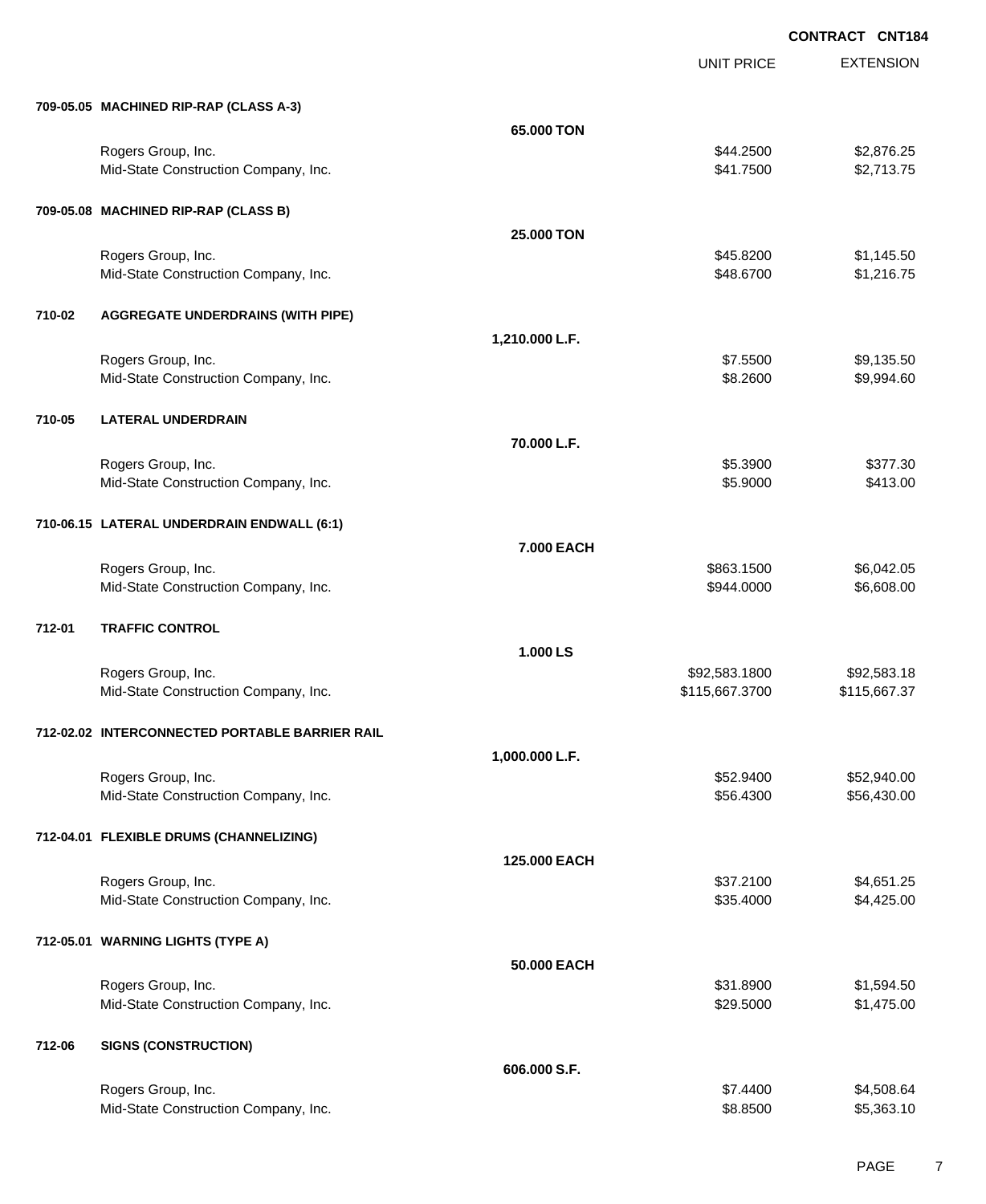UNIT PRICE

EXTENSION

| 712-07.03 TEMPORARY BARRICADES (TYPE III)                       |                   |              |             |
|-----------------------------------------------------------------|-------------------|--------------|-------------|
|                                                                 | 600.000 L.F.      |              |             |
| Rogers Group, Inc.                                              |                   | \$14.8800    | \$8,928.00  |
| Mid-State Construction Company, Inc.                            |                   | \$21.2400    | \$12,744.00 |
| 712-08.03 ARROW BOARD (TYPE C)                                  |                   |              |             |
|                                                                 | <b>2.000 EACH</b> |              |             |
| Rogers Group, Inc.                                              |                   | \$1,913.4400 | \$3,826.88  |
| Mid-State Construction Company, Inc.                            |                   | \$1,770.0000 | \$3,540.00  |
| 713-01.01 CLASS A CONCRETE (FOUNDATION FOR SIGN SUPPORTS)       |                   |              |             |
|                                                                 | 3.000 C.Y.        |              |             |
| Rogers Group, Inc.                                              |                   | \$842.8000   | \$2,528.40  |
| Mid-State Construction Company, Inc.                            |                   | \$767.0000   | \$2,301.00  |
| 713-01.02 STEEL BAR REINFORCEMENT(FOUNDATION FOR SIGN SUPPORTS) |                   |              |             |
|                                                                 | 601.000 LB.       |              |             |
| Rogers Group, Inc.                                              |                   | \$4.4600     | \$2,680.46  |
| Mid-State Construction Company, Inc.                            |                   | \$3.5400     | \$2,127.54  |
| 713-02.14 FLEXIBLE DELINEATOR (WHITE)                           |                   |              |             |
|                                                                 | 150,000 EACH      |              |             |
| Rogers Group, Inc.                                              |                   | \$35.9700    | \$5,395.50  |
| Mid-State Construction Company, Inc.                            |                   | \$37.7600    | \$5,664.00  |
| 713-02.26 CONCRETE BARRIER/PARAPET DELINEATOR                   |                   |              |             |
|                                                                 | <b>6.000 EACH</b> |              |             |
| Rogers Group, Inc.                                              |                   | \$13.9600    | \$83.76     |
| Mid-State Construction Company, Inc.                            |                   | \$23.6000    | \$141.60    |
| 713-06.01 STEEL I-BEAMS & WF-BEAMS(BREAKSAFE) SIGN SUPPORT      |                   |              |             |
|                                                                 | 1,810.000 LB.     |              |             |
| Rogers Group, Inc.                                              |                   | \$4.5600     | \$8,253.60  |
| Mid-State Construction Company, Inc.                            |                   | \$7.6700     | \$13,882.70 |
| 713-11.02 PERFORATED/KNOCKOUT SQUARE TUBE POST                  |                   |              |             |
|                                                                 | 3,181.000 LB.     |              |             |
| Rogers Group, Inc.                                              |                   | \$4.0800     | \$12,978.48 |
| Mid-State Construction Company, Inc.                            |                   | \$4.1300     | \$13,137.53 |
| 713-11.21 P POST SLIP BASE                                      |                   |              |             |
|                                                                 | <b>4.000 EACH</b> |              |             |
| Rogers Group, Inc.                                              |                   | \$370.4000   | \$1,481.60  |
| Mid-State Construction Company, Inc.                            |                   | \$442.5000   | \$1,770.00  |
| 713-13.02 FLAT SHEET ALUMINUM SIGNS (0.080" THICK)              |                   |              |             |
|                                                                 | 143.000 S.F.      |              |             |
| Rogers Group, Inc.                                              |                   | \$14.1700    | \$2,026.31  |
| Mid-State Construction Company, Inc.                            |                   | \$16.5200    | \$2,362.36  |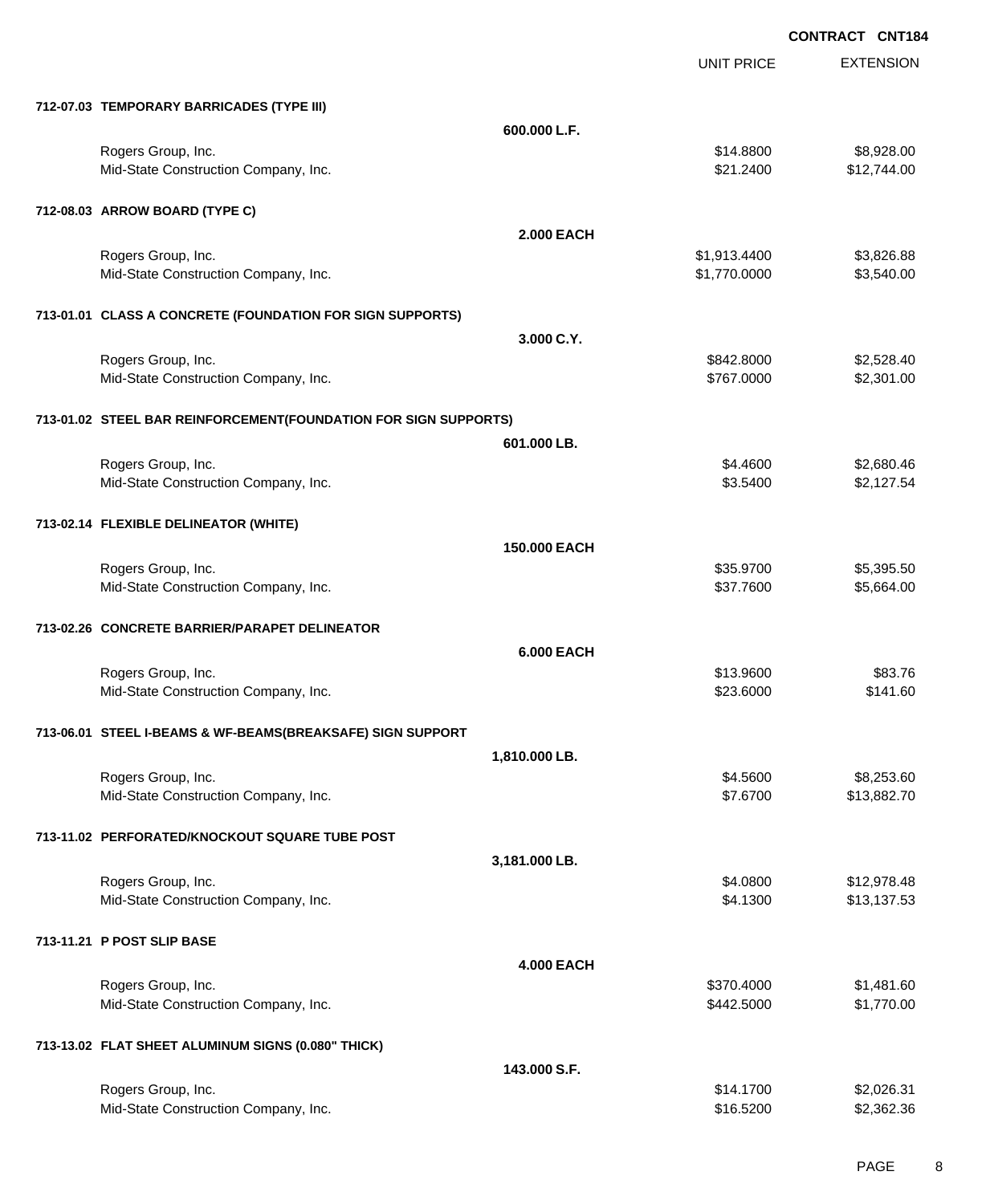|        |                                                                   |                   |                            | <b>CONTRACT CNT184</b> |
|--------|-------------------------------------------------------------------|-------------------|----------------------------|------------------------|
|        |                                                                   |                   | <b>UNIT PRICE</b>          | <b>EXTENSION</b>       |
|        | 713-13.03 FLAT SHEET ALUMINUM SIGNS (0.100" THICK)                |                   |                            |                        |
|        |                                                                   | 519.000 S.F.      |                            |                        |
|        | Rogers Group, Inc.                                                |                   | \$14.6000                  | \$7,577.40             |
|        | Mid-State Construction Company, Inc.                              |                   | \$18.8800                  | \$9,798.72             |
| 713-14 | <b>EXTRUDED ALUMINUM PANEL SIGNS</b>                              |                   |                            |                        |
|        |                                                                   | 340,000 S.F.      |                            |                        |
|        | Rogers Group, Inc.                                                |                   | \$29.2600                  | \$9,948.40             |
|        | Mid-State Construction Company, Inc.                              |                   | \$35.4000                  | \$12,036.00            |
|        | 713-14.22 STREET NAME SIGN (SUSPENDED 0.100IN THICK)              |                   |                            |                        |
|        |                                                                   | 1.000 S.F.        |                            |                        |
|        | Rogers Group, Inc.<br>Mid-State Construction Company, Inc.        |                   | \$24.6900<br>\$35.4000     | \$24.69<br>\$35.40     |
|        |                                                                   |                   |                            |                        |
| 713-15 | <b>REMOVAL OF SIGNS, POSTS AND FOOTINGS</b>                       |                   |                            |                        |
|        |                                                                   | 1.000 LS          |                            |                        |
|        | Rogers Group, Inc.<br>Mid-State Construction Company, Inc.        |                   | \$1,288.3500<br>\$236.0000 | \$1,288.35<br>\$236.00 |
|        |                                                                   |                   |                            |                        |
|        | 713-15.06 MILE POST SIGN                                          |                   |                            |                        |
|        |                                                                   | <b>2.000 EACH</b> |                            |                        |
|        | Rogers Group, Inc.<br>Mid-State Construction Company, Inc.        |                   | \$203.9900<br>\$94.4000    | \$407.98<br>\$188.80   |
|        | 713-16.01 CHANGEABLE MESSAGE SIGN UNIT                            |                   |                            |                        |
|        |                                                                   | <b>4.000 EACH</b> |                            |                        |
|        | Rogers Group, Inc.                                                |                   | \$6,590.7300               | \$26,362.92            |
|        | Mid-State Construction Company, Inc.                              |                   | \$7,080.0000               | \$28,320.00            |
| 715-01 | <b>ASPHALTIC CONCRETE CURB (4 INCHES)</b>                         |                   |                            |                        |
|        |                                                                   | 200.000 L.F.      |                            |                        |
|        | Rogers Group, Inc.                                                |                   | \$36.0000                  | \$7,200.00             |
|        | Mid-State Construction Company, Inc.                              |                   | \$42.4800                  | \$8,496.00             |
|        | 716-01.21 SNOWPLOWABLE RAISED PAVEMENT MARKERS (BI-DIR) (1 COLOR) |                   |                            |                        |
|        |                                                                   | <b>5.000 EACH</b> |                            |                        |
|        | Rogers Group, Inc.                                                |                   | \$29.7600                  | \$148.80               |
|        | Mid-State Construction Company, Inc.                              |                   | \$33.0400                  | \$165.20               |
|        | 716-01.23 SNOWPLOWABLE RAISED PAVEMENT MARKERS (BI-DIR)(2 COLOR)  |                   |                            |                        |
|        |                                                                   | 155,000 EACH      |                            |                        |
|        | Rogers Group, Inc.                                                |                   | \$29.7600                  | \$4,612.80             |
|        | Mid-State Construction Company, Inc.                              |                   | \$33.0400                  | \$5,121.20             |
|        | 716-02.04 PLASTIC PAVEMENT MARKING(CHANNELIZATION STRIPING)       |                   |                            |                        |
|        |                                                                   | 62.000 S.Y.       |                            |                        |
|        | Rogers Group, Inc.                                                |                   | \$19.1300                  | \$1,186.06             |
|        | Mid-State Construction Company, Inc.                              |                   | \$21.2400                  | \$1,316.88             |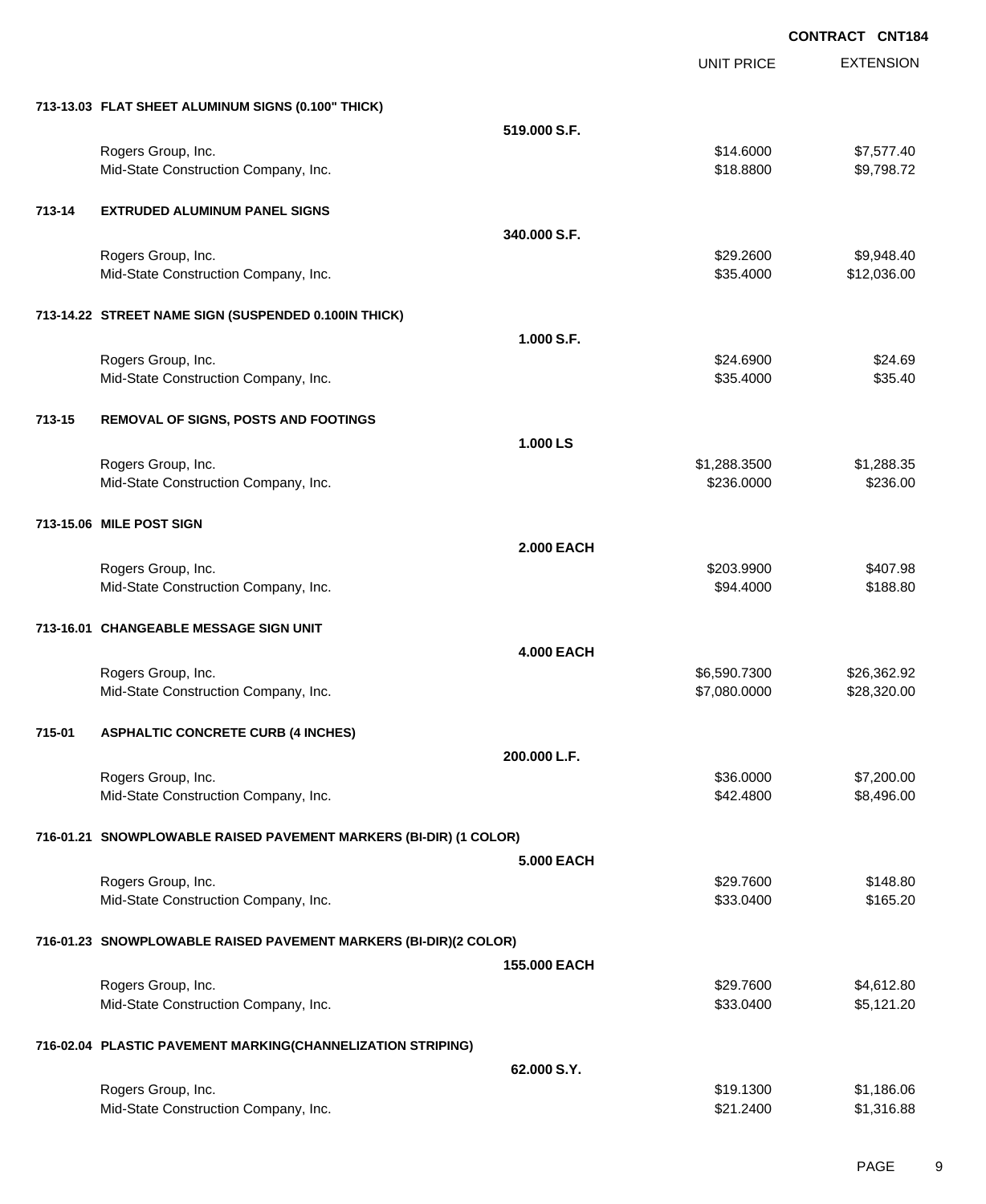|                                                          |                    |               | <b>CONTRACT CNT184</b> |
|----------------------------------------------------------|--------------------|---------------|------------------------|
|                                                          |                    | UNIT PRICE    | <b>EXTENSION</b>       |
| 716-02.05 PLASTIC PAVEMENT MARKING (STOP LINE)           |                    |               |                        |
|                                                          | 121.000 L.F.       |               |                        |
| Rogers Group, Inc.                                       |                    | \$12.7600     | \$1,543.96             |
| Mid-State Construction Company, Inc.                     |                    | \$14.1600     | \$1,713.36             |
| 716-02.06 PLASTIC PAVEMENT MARKING (TURN LANE ARROW)     |                    |               |                        |
|                                                          | <b>17.000 EACH</b> |               |                        |
| Rogers Group, Inc.                                       |                    | \$159.4500    | \$2,710.65             |
| Mid-State Construction Company, Inc.                     |                    | \$177.0000    | \$3,009.00             |
| 716-02.07 PLASTIC PAVEMENT MARKING (24" BARRIER LINE)    |                    |               |                        |
|                                                          | 650.000 L.F.       |               |                        |
| Rogers Group, Inc.                                       |                    | \$4.2500      | \$2,762.50             |
| Mid-State Construction Company, Inc.                     |                    | \$4.7200      | \$3,068.00             |
| 716-02.08 PLASTIC PAVEMENT MARKING (8" DOTTED LINE)      |                    |               |                        |
|                                                          | 1,550.000 L.F.     |               |                        |
| Rogers Group, Inc.                                       |                    | \$2.1300      | \$3,301.50             |
| Mid-State Construction Company, Inc.                     |                    | \$2.3600      | \$3,658.00             |
| 716-02.12 PLASTIC PAVEMENT MARKING (8IN LINE)            |                    |               |                        |
|                                                          | 0.400 L.M.         |               |                        |
| Rogers Group, Inc.                                       |                    | \$9,035.4700  | \$3,614.19             |
| Mid-State Construction Company, Inc.                     |                    | \$10,030.0000 | \$4,012.00             |
| 716-03.01 PLASTIC WORD PAVEMENT MARKING (ONLY)           |                    |               |                        |
|                                                          | <b>4.000 EACH</b>  |               |                        |
| Rogers Group, Inc.                                       |                    | \$132.8700    | \$531.48               |
| Mid-State Construction Company, Inc.                     |                    | \$147.5000    | \$590.00               |
| 716-05.02 PAINTED PAVEMENT MARKING (8" BARRIER LINE)     |                    |               |                        |
|                                                          | 4,000.000 L.F.     |               |                        |
| Rogers Group, Inc.                                       |                    | \$0.4800      | \$1,920.00             |
| Mid-State Construction Company, Inc.                     |                    | \$0.5300      | \$2,120.00             |
| 716-08.01 REMOVAL OF PAVEMENT MARKING (LINE)             |                    |               |                        |
|                                                          | 1,000.000 L.F.     |               |                        |
| Rogers Group, Inc.                                       |                    | \$0.8000      | \$800.00               |
| Mid-State Construction Company, Inc.                     |                    | \$0.8900      | \$890.00               |
| 716-12.02 ENHANCED FLATLINE THERMO PVMT MRKNG (6IN LINE) |                    |               |                        |
|                                                          | 2.300 L.M.         |               |                        |
| Rogers Group, Inc.                                       |                    | \$4,996.0800  | \$11,490.98            |
| Mid-State Construction Company, Inc.                     |                    | \$5,546.0000  | \$12,755.80            |
| 716-13.01 SPRAY THERMO PVMT MRKNG (60 mil) (4IN LINE)    |                    |               |                        |
|                                                          | 0.300 L.M.         |               |                        |
| Rogers Group, Inc.                                       |                    | \$4,251.9800  | \$1,275.59             |
| Mid-State Construction Company, Inc.                     |                    | \$4,720.0000  | \$1,416.00             |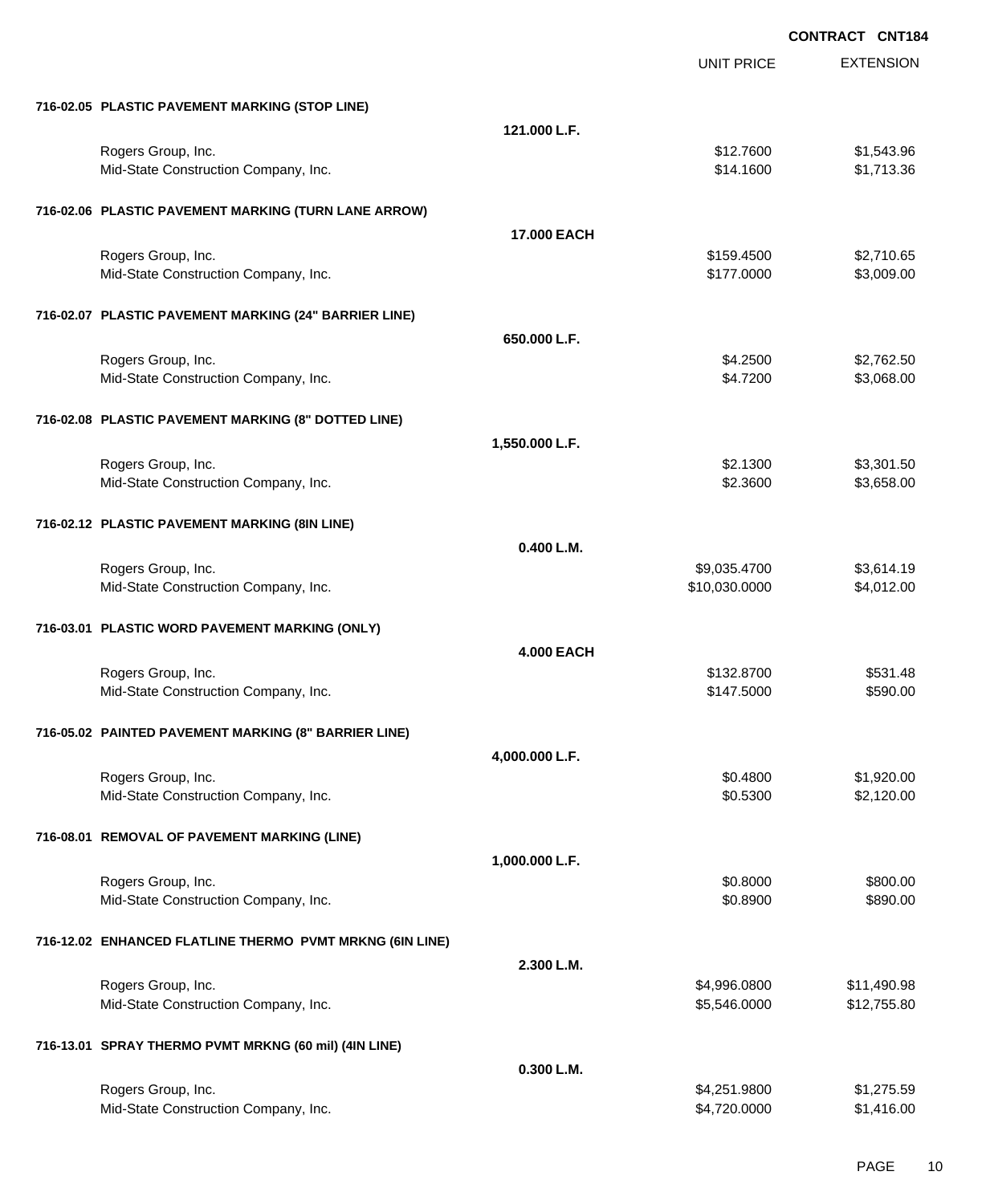|        |                                                  |                   | UNIT PRICE     | <b>EXTENSION</b> |
|--------|--------------------------------------------------|-------------------|----------------|------------------|
| 717-01 | <b>MOBILIZATION</b>                              |                   |                |                  |
|        |                                                  | 1.000 LS          |                |                  |
|        | Rogers Group, Inc.                               |                   | \$109,000.0000 | \$109,000.00     |
|        | Mid-State Construction Company, Inc.             |                   | \$125,901.5900 | \$125,901.59     |
|        | 740-10.03 GEOTEXTILE (TYPE III)(EROSION CONTROL) |                   |                |                  |
|        |                                                  | 190,000 S.Y.      |                |                  |
|        | Rogers Group, Inc.                               |                   | \$3.5100       | \$666.90         |
|        | Mid-State Construction Company, Inc.             |                   | \$6.0200       | \$1,143.80       |
|        | 740-11.01 TEMPORARY SEDIMENT TUBE 8IN            |                   |                |                  |
|        |                                                  | 3,810.000 L.F.    |                |                  |
|        | Rogers Group, Inc.                               |                   | \$5.1500       | \$19,621.50      |
|        | Mid-State Construction Company, Inc.             |                   | \$4.3700       | \$16,649.70      |
| 801-01 | <b>SEEDING (WITH MULCH)</b>                      |                   |                |                  |
|        |                                                  | 427.000 UNIT      |                |                  |
|        | Rogers Group, Inc.                               |                   | \$24.4500      | \$10,440.15      |
|        | Mid-State Construction Company, Inc.             |                   | \$27.1400      | \$11,588.78      |
| 801-03 | <b>WATER (SEEDING &amp; SODDING)</b>             |                   |                |                  |
|        |                                                  | 203.000 M.G.      |                |                  |
|        | Rogers Group, Inc.                               |                   | \$5.3100       | \$1,077.93       |
|        | Mid-State Construction Company, Inc.             |                   | \$5.9000       | \$1,197.70       |
| 803-01 | <b>SODDING (NEW SOD)</b>                         |                   |                |                  |
|        |                                                  | 15,804.000 S.Y.   |                |                  |
|        | Rogers Group, Inc.                               |                   | \$3.5600       | \$56,262.24      |
|        | Mid-State Construction Company, Inc.             |                   | \$3.9500       | \$62,425.80      |
|        | 806-02.03 PROJECT MOWING                         |                   |                |                  |
|        |                                                  | <b>1.000 CYCL</b> |                |                  |
|        | Rogers Group, Inc.                               |                   | \$318.9000     | \$318.90         |
|        | Mid-State Construction Company, Inc.             |                   | \$354.0000     | \$354.00         |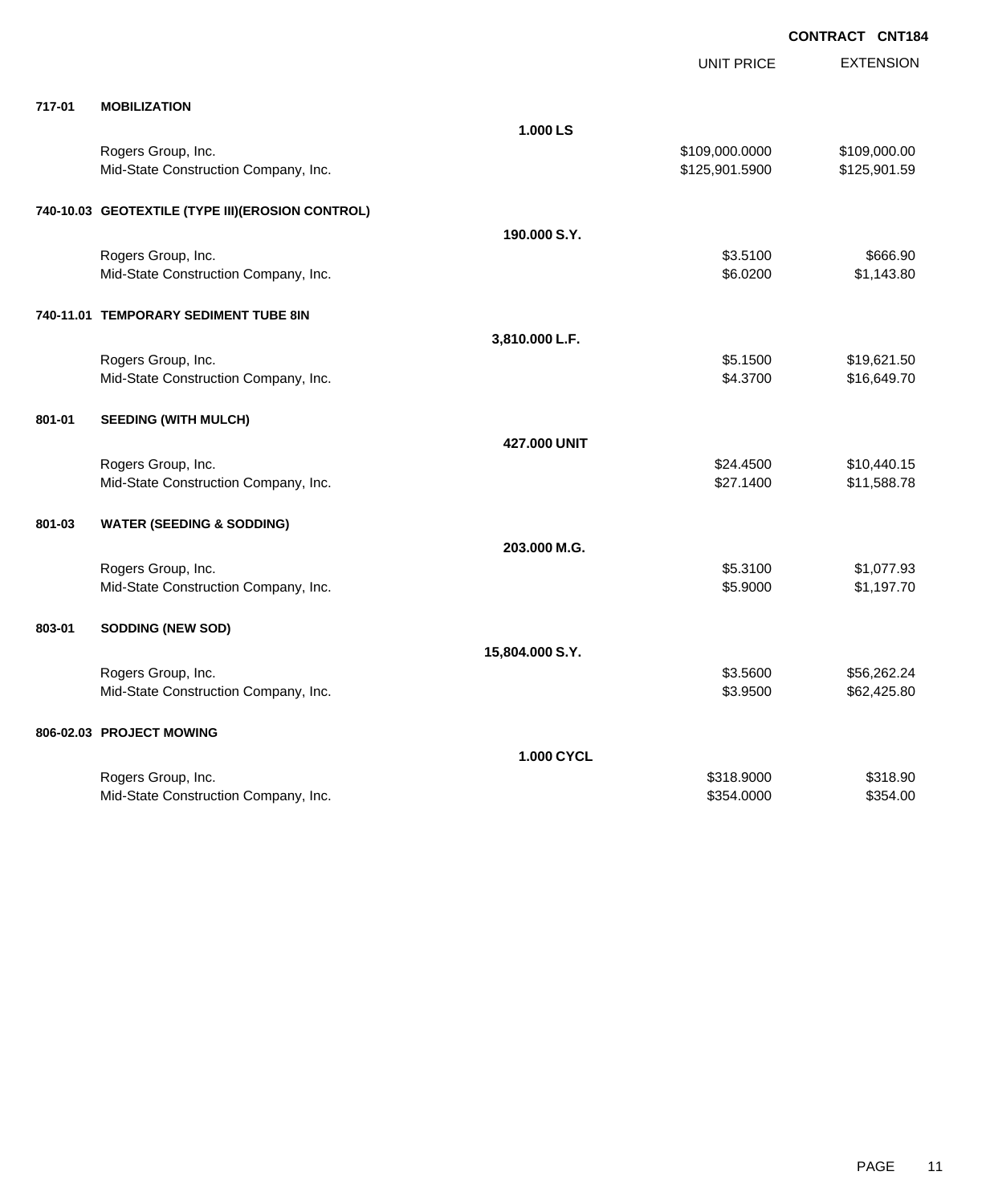## **SUB-TOTAL ROADWAY**

Rogers Group, Inc. \$2,183,284.71 Mid-State Construction Company, Inc. 62,395,282.29

### **TOTAL CONTRACT**

Rogers Group, Inc. \$2,183,284.71 Mid-State Construction Company, Inc. 6. The State Construction Company, Inc. 6. The State Construction Company, Inc.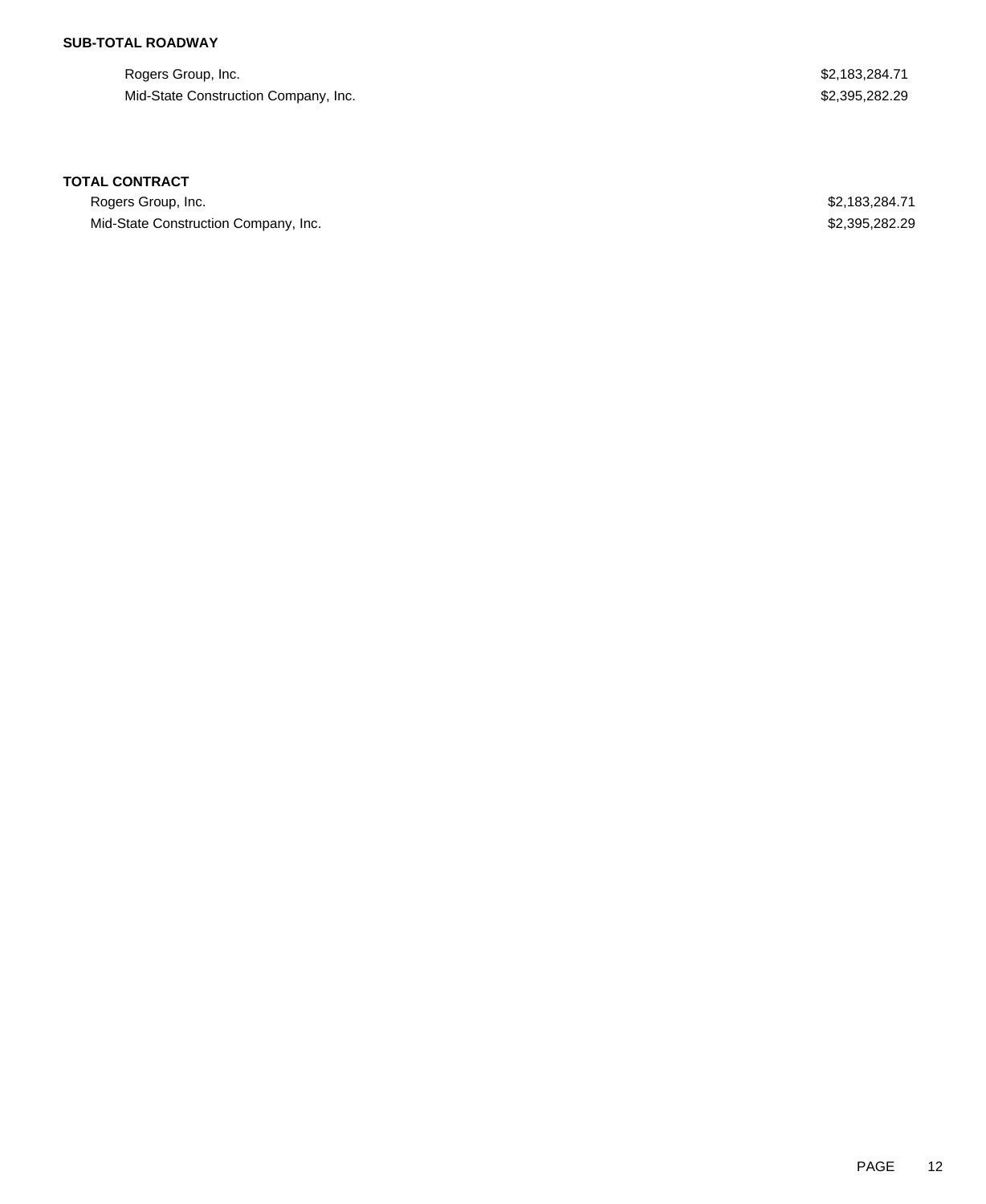### OVERTON COUNTY (Contract No. CNT175 Call 061)

67013-4210-04,NH-111(109),67001-8293-14

THE RESURFACING ON S.R. 111 FROM SOUTH OF TWIN OAKS ROAD (L.M. 15.97) TO NORTH OF BIG SPRINGS ROAD (L.M. 20.07) AND ON S.R. 294 FROM S.R. 111 (L.M. 0.58) TO OAKLEY-ALLONS ROAD (L.M. 6.77).

PROJECT LENGTH - 10.290 MILES

COMPLETION TIME - ON OR BEFORE NOVEMBER 15, 2019

DBE GOAL 5.00%

TOTAL CONTRACT

Rogers Group, Inc. 6. 2010 12:30:30 12:30 12:30 12:30 12:30 12:30 12:30 12:30 12:30 12:30 12:30 12:30 12:30 12:30 12:30 12:30 12:30 12:30 12:30 12:30 12:30 12:30 12:30 12:30 12:30 12:30 12:30 12:30 12:30 12:30 12:30 12:30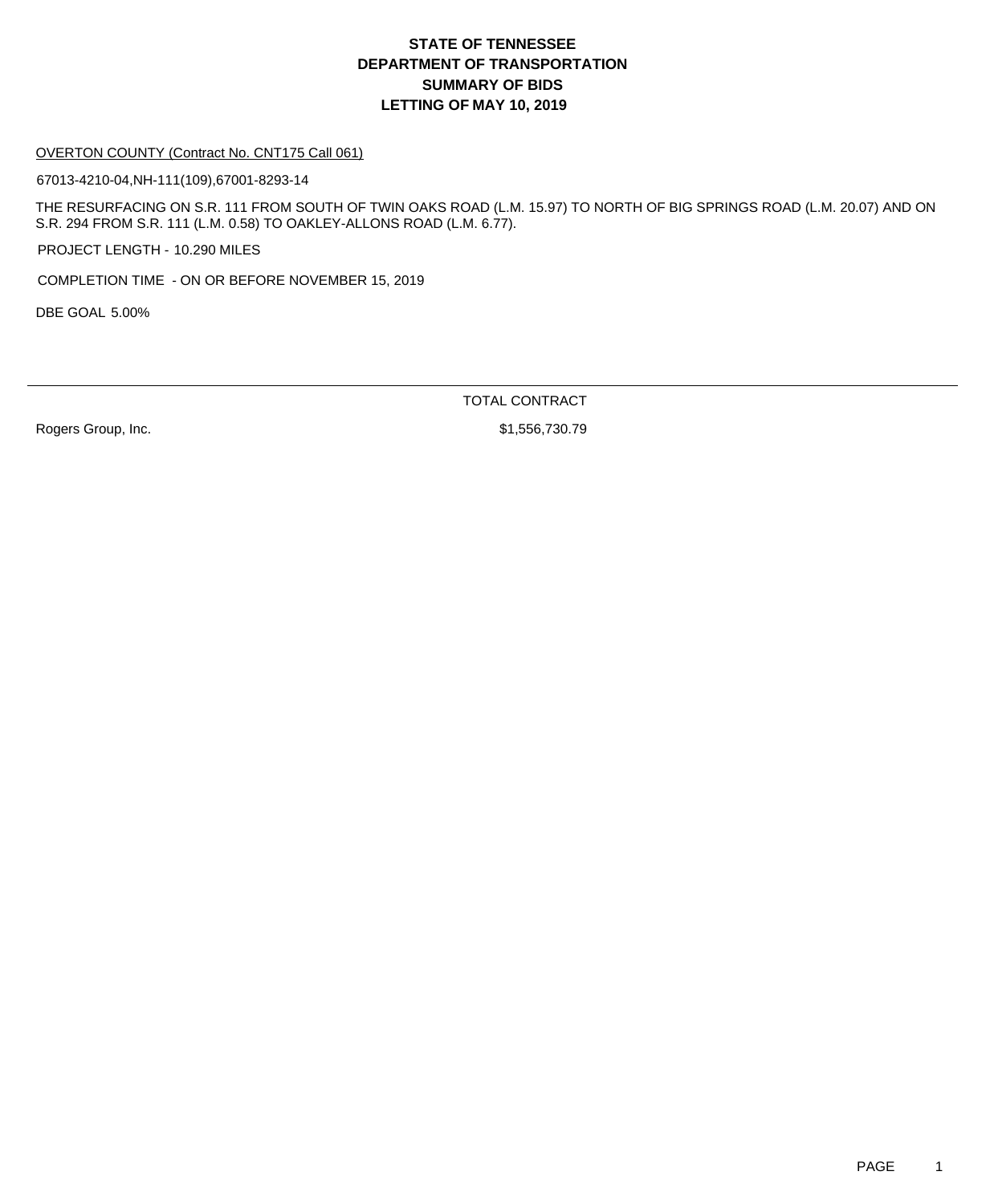|        |                                                                   |                                                                   |                   | <b>CONTRACT CNT175</b> |
|--------|-------------------------------------------------------------------|-------------------------------------------------------------------|-------------------|------------------------|
|        |                                                                   |                                                                   | <b>UNIT PRICE</b> | <b>EXTENSION</b>       |
|        | <b>ROADWAY CATEGORY</b>                                           |                                                                   |                   |                        |
| 303-01 | MINERAL AGGREGATE, TYPE A BASE, GRADING D                         |                                                                   |                   |                        |
|        | Rogers Group, Inc.                                                | 272.000 TON                                                       | \$41.5300         | \$11,296.16            |
|        | 403-02.01 TRACKLESS TACK COAT                                     |                                                                   |                   |                        |
|        | Rogers Group, Inc.                                                | <b>70.000 TON</b>                                                 | \$550.0000        | \$38,500.00            |
|        | 411-03.07 ACS MIX(PG64-22) THIN LIFT ASPHALT                      |                                                                   |                   |                        |
|        | Rogers Group, Inc.                                                | 10,099.000 TON                                                    | \$107.0800        | \$1,081,400.92         |
|        | 411-12.03 SCORING FOR RUMBLE STRIPE (NON-CONTINUOUS) (8IN WIDTH)  |                                                                   |                   |                        |
|        | Rogers Group, Inc.                                                | 6.600 L.M.                                                        | \$472.0600        | \$3,115.60             |
|        | 411-12.04 SCORING FOR RUMBLE STRIPE (NON-CONTINUOUS) (4IN WIDTH)  |                                                                   |                   |                        |
|        | Rogers Group, Inc.                                                | 9.900 L.M.                                                        | \$472.0600        | \$4,673.39             |
|        | 415-01.01 COLD PLANING BITUMINOUS PAVEMENT                        |                                                                   |                   |                        |
|        | Rogers Group, Inc.                                                | 8,237.000 TON                                                     | \$16.8500         | \$138,793.45           |
| 712-01 | <b>TRAFFIC CONTROL</b>                                            |                                                                   |                   |                        |
|        | Rogers Group, Inc.                                                | 1.000LS                                                           | \$43,580.2100     | \$43,580.21            |
| 712-06 | <b>SIGNS (CONSTRUCTION)</b>                                       |                                                                   |                   |                        |
|        | Rogers Group, Inc.                                                | 1,840.000 S.F.                                                    | \$8.0500          | \$14,812.00            |
|        | 716-01.21 SNOWPLOWABLE RAISED PAVEMENT MARKERS (BI-DIR) (1 COLOR) |                                                                   |                   |                        |
|        | Rogers Group, Inc.                                                | 715,000 EACH                                                      | \$28.3200         | \$20,248.80            |
|        |                                                                   | 716-01.22 SNOWPLOWABLE RAISED PAVMENT MARKERS (MONO-DIR)(1 COLOR) |                   |                        |
|        | Rogers Group, Inc.                                                | 27.000 EACH                                                       | \$28.3200         | \$764.64               |
|        | 716-01.30 REMOVAL OF SNOWPLOWABLE REFLECTIVE MARKER               |                                                                   |                   |                        |
|        | Rogers Group, Inc.                                                | 742,000 EACH                                                      | \$7.0800          | \$5,253.36             |
|        | 716-02.05 PLASTIC PAVEMENT MARKING (STOP LINE)                    |                                                                   |                   |                        |
|        | Rogers Group, Inc.                                                | 460.000 L.F.                                                      | \$11.8000         | \$5,428.00             |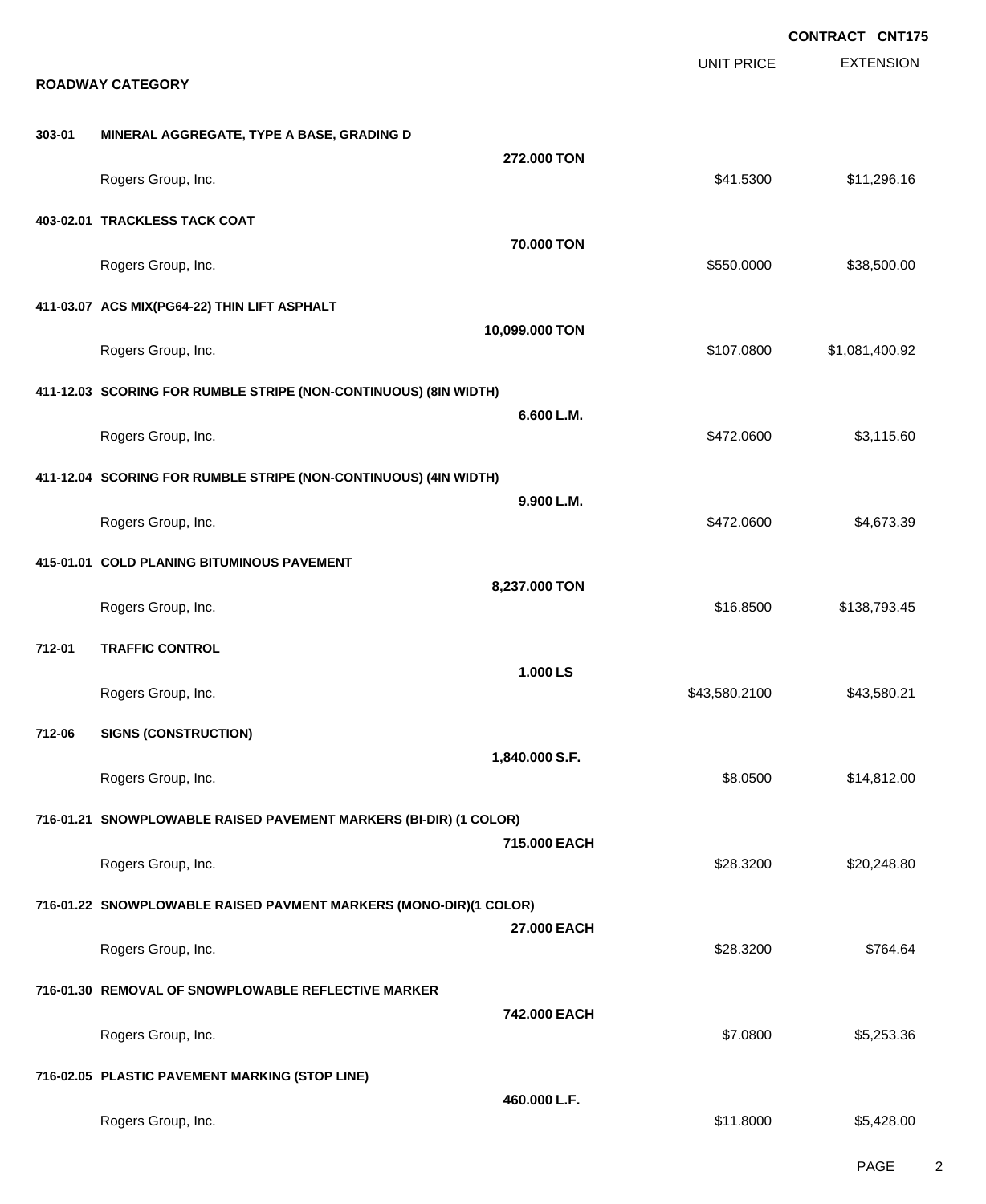**EXTENSION CONTRACT CNT175** UNIT PRICE **716-02.06 PLASTIC PAVEMENT MARKING (TURN LANE ARROW) 2.000 EACH** Rogers Group, Inc. \$354.04 \$354.04 **716-03.03 PLASTIC WORD PAVEMENT MARKING (STOP AHEAD) 1.000 EACH** Rogers Group, Inc. \$531.0600 \$531.0600 \$531.0600 \$531.0600 \$531.0600 \$531.0600 \$531.0600 \$531.06 **716-04.14 PLASTIC PAVEMENT MARKING (LANE REDUCTION ARROW) 2.000 EACH** Rogers Group, Inc. \$295.0400 \$590.08 **716-05.01 PAINTED PAVEMENT MARKING (4" LINE) 50.400 L.M.** Rogers Group, Inc. \$29,442.17 \$29,442.17 \$584.1700 \$29,442.17 **716-05.05 PAINTED PAVEMENT MARKING (STOP LINE) 200.000 L.F.** Rogers Group, Inc. \$1,180.00 \$1,180.00 \$1,180.00 \$1,180.00 \$1,180.00 \$1,180.00 \$1,180.00 \$1,180.00 \$1,180.00 \$1,180.00 \$1,180.00 \$1,180.00 \$1,180.00 \$1,180.00 \$1,180.00 \$1,180.00 \$1,180.00 \$1,180.00 \$1,180.00 \$1,180.00 \$1, **716-12.02 ENHANCED FLATLINE THERMO PVMT MRKNG (6IN LINE) 9.600 L.M.** Rogers Group, Inc. \$48,716.16 **716-12.05 ENHANCED FLATLINE THERMO PVMT MRKNG (6IN DOTTED LINE) 120.000 L.F.** Rogers Group, Inc. \$283.20 \$2.3600 \$2.3600 \$2.3600 \$2.3600 \$2.3600 \$2.3600 \$2.3600 \$2.3600 \$2.3600 \$2.3600 \$2.3600 \$2.3600 \$2.3600 \$2.3600 \$2.3600 \$2.3600 \$2.3600 \$2.3600 \$2.3600 \$2.3600 \$2.3600 \$2.3600 \$2.3600 \$2.3600 \$2. **716-13.01 SPRAY THERMO PVMT MRKNG (60 mil) (4IN LINE) 12.400 L.M.** Rogers Group, Inc. \$2,537.3000 \$31,462.52 **716-13.02 SPRAY THERMO PVMT MRKNG (60 mil) (6IN LINE) 14.200 L.M.** Rogers Group, Inc. \$43,570.85 **717-01 MOBILIZATION 1.000 LS** Rogers Group, Inc. \$30,738.7100 \$30,738.7100 \$30,738.7100 \$30,738.7100 \$30,738.71 **730-03.20 INSTALL PULL BOX (TYPE A) 1.000 EACH** Rogers Group, Inc. \$595.9700 \$595.9700 \$595.9700 \$595.9700 \$595.9700 \$595.9700 \$595.97 **730-12.02 CONDUIT 2" DIAMETER (PVC) 20.000 L.F.** Rogers Group, Inc. \$21.4500 \$429.00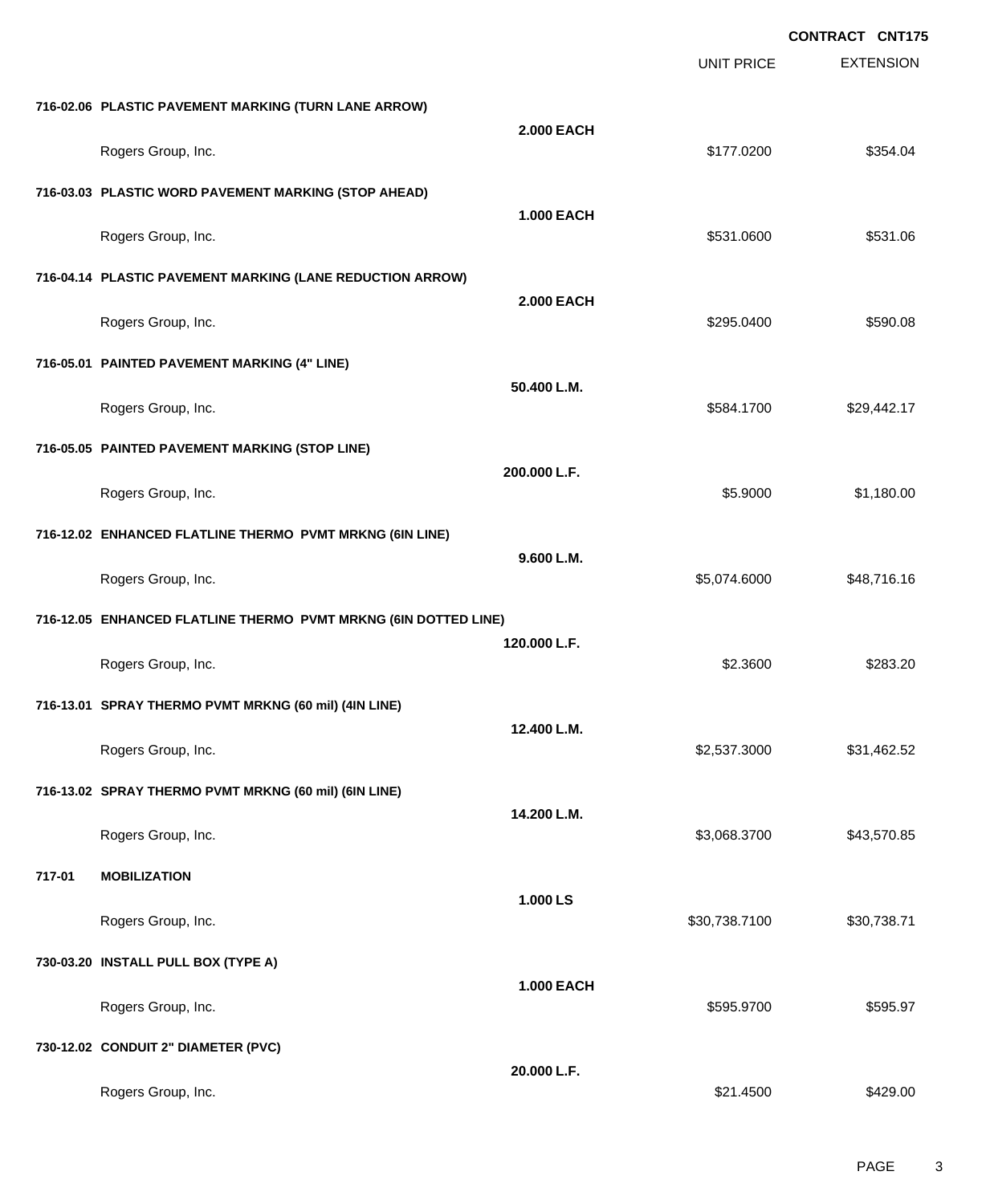|              |            | <b>CONTRACT CNT175</b> |
|--------------|------------|------------------------|
|              | UNIT PRICE | <b>EXTENSION</b>       |
|              |            |                        |
| 150.000 L.F. |            |                        |
|              | \$4.4700   | \$670.50               |

### **730-14.03 LOOP WIRE**

**730-14.02 SAW SLOT**

Rogers Group, Inc. \$300.00

Rogers Group, Inc.

**500.000 L.F.**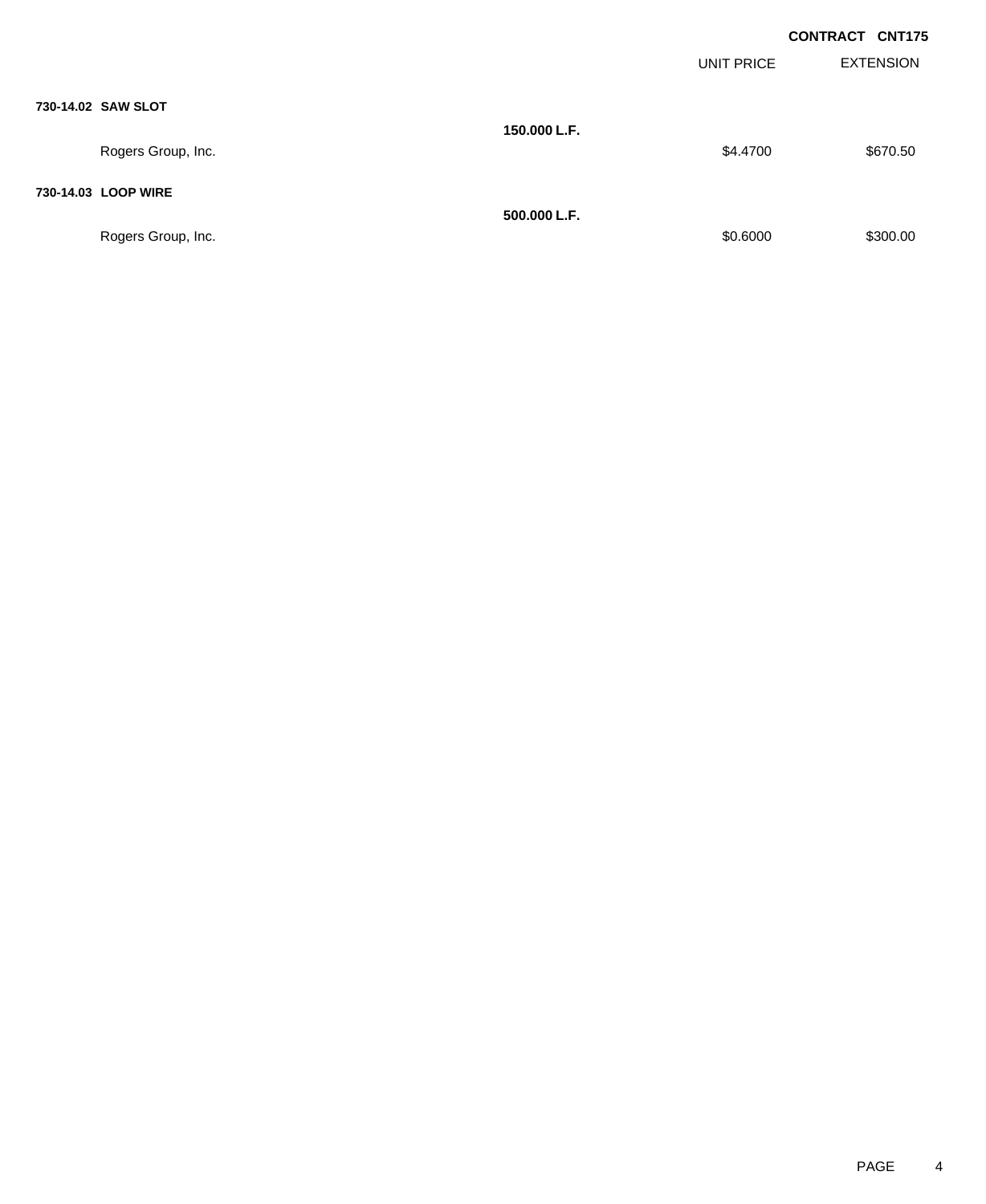Rogers Group, Inc. \$1,556,730.79

## **TOTAL CONTRACT**

Rogers Group, Inc. \$1,556,730.79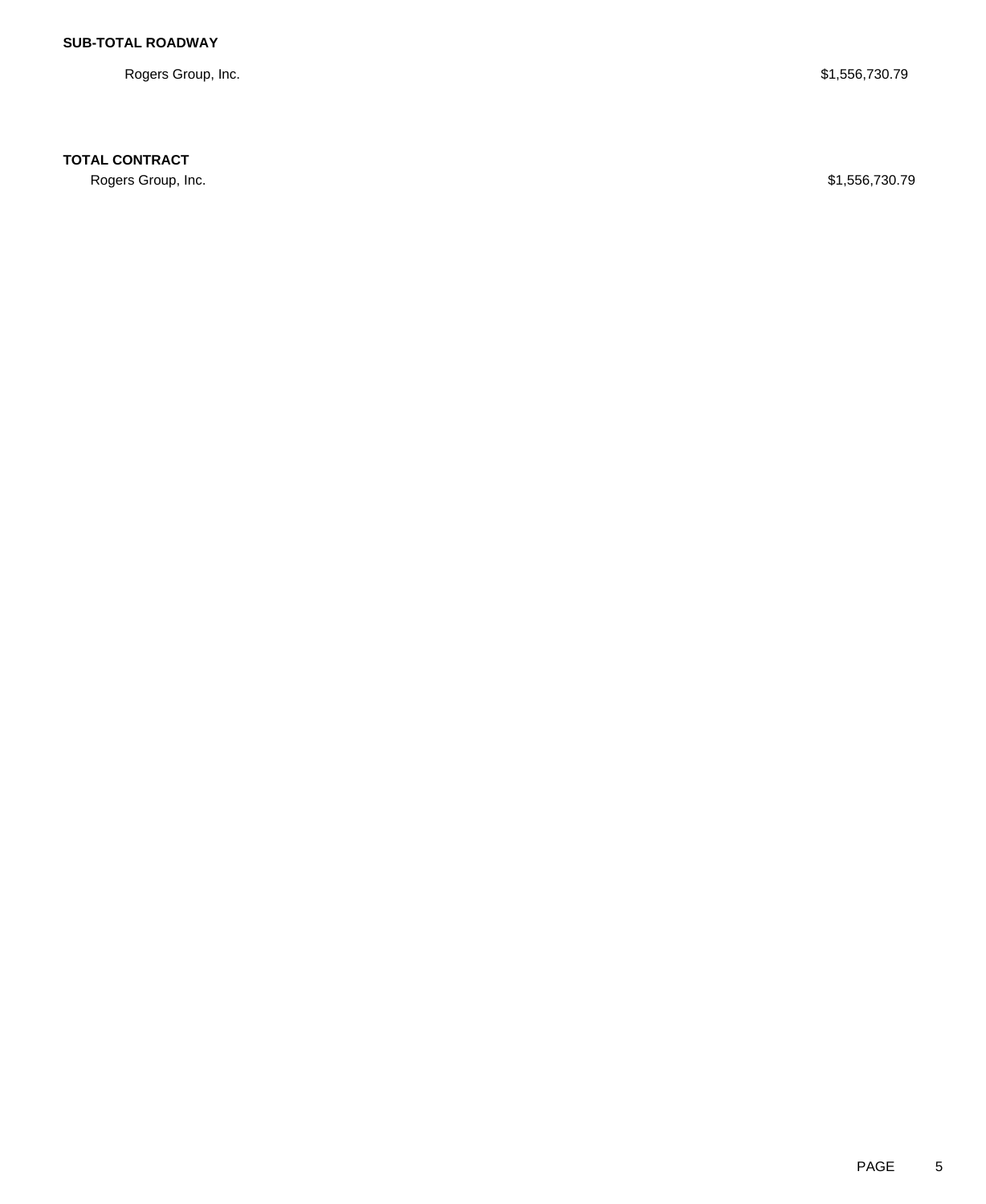### PERRY COUNTY (Contract No. CNT177 Call 062)

68001-4256-04,68005-4206-04,HSIP-100(86),68005-3206-94,HSIP-13(80),68001- 3256-94,STP/HSIP-438(7),68009-3241-94,68009-8241-14

THE RESURFACING ON S.R. 13, S.R. 438 AND S.R. 100.

PROJECT LENGTH - 18.520 MILES

COMPLETION TIME - ON OR BEFORE NOVEMBER 15, 2019

DBE GOAL 4.50%

### TOTAL CONTRACT

Delta Contracting Company, LLC \$2,423,967.82 Eubank Asphalt Paving & Sealing \$2,486,223.60 Volunteer Paving, LLC \$3,475,127.11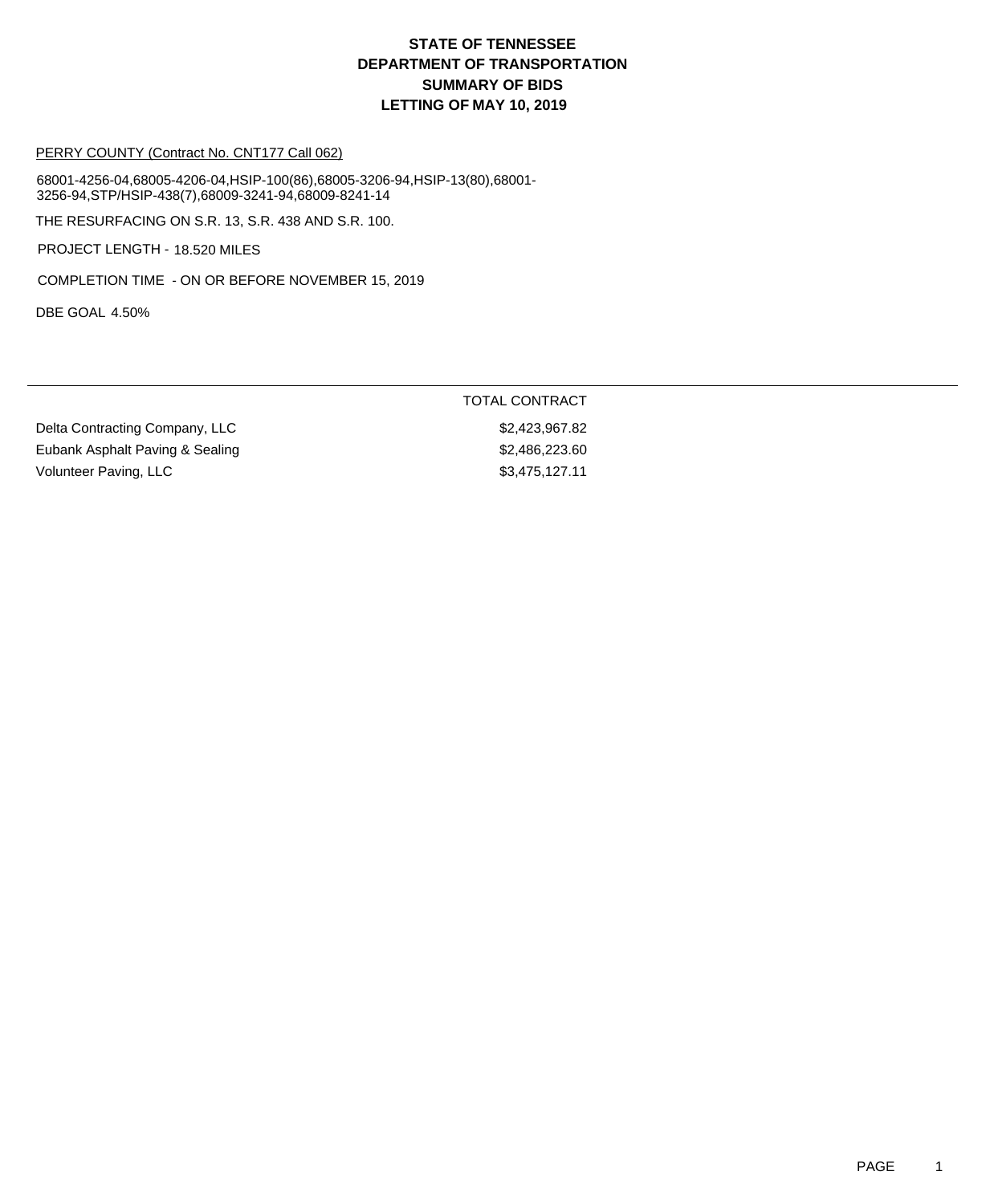|        |                                                                  |                   |                   | <b>CONTRACT CNT177</b> |
|--------|------------------------------------------------------------------|-------------------|-------------------|------------------------|
|        |                                                                  |                   | <b>UNIT PRICE</b> | <b>EXTENSION</b>       |
|        | <b>ROADWAY CATEGORY</b>                                          |                   |                   |                        |
|        |                                                                  |                   |                   |                        |
|        | 208-01.05 BROOMING & DEGRASSING SHOULDERS                        |                   |                   |                        |
|        |                                                                  | 37.000 L.M.       |                   |                        |
|        | Delta Contracting Company, LLC                                   |                   | \$595.0000        | \$22,015.00            |
|        | Eubank Asphalt Paving & Sealing                                  |                   | \$750.0000        | \$27,750.00            |
|        | Volunteer Paving, LLC                                            |                   | \$1,893.5100      | \$70,059.87            |
| 303-01 | MINERAL AGGREGATE, TYPE A BASE, GRADING D                        |                   |                   |                        |
|        |                                                                  | 4,892.000 TON     |                   |                        |
|        | Delta Contracting Company, LLC                                   |                   | \$16.3500         | \$79,984.20            |
|        | Eubank Asphalt Paving & Sealing                                  |                   | \$18.0000         | \$88,056.00            |
|        | Volunteer Paving, LLC                                            |                   | \$51.2100         | \$250,519.32           |
|        | 307-01.08 ASPHALT CONCRETE MIX (PG64-22) (BPMB-HM) GRADING B-M2  |                   |                   |                        |
|        |                                                                  | 700.000 TON       |                   |                        |
|        | Delta Contracting Company, LLC                                   |                   | \$89.0000         | \$62,300.00            |
|        | Eubank Asphalt Paving & Sealing                                  |                   | \$75.0000         | \$52,500.00            |
|        | Volunteer Paving, LLC                                            |                   | \$125.4000        | \$87,780.00            |
| 403-01 | BITUMINOUS MATERIAL FOR TACK COAT (TC)                           |                   |                   |                        |
|        |                                                                  | 111.000 TON       |                   |                        |
|        | Delta Contracting Company, LLC                                   |                   | \$615.0000        | \$68,265.00            |
|        | Eubank Asphalt Paving & Sealing                                  |                   | \$420.0000        | \$46,620.00            |
|        | Volunteer Paving, LLC                                            |                   | \$705.8800        | \$78,352.68            |
|        | 411-01.10 ACS MIX(PG64-22) GRADING D                             |                   |                   |                        |
|        |                                                                  | 15,014.000 TON    |                   |                        |
|        | Delta Contracting Company, LLC                                   |                   | \$85.8900         | \$1,289,552.46         |
|        | Eubank Asphalt Paving & Sealing                                  |                   | \$90.0000         | \$1,351,260.00         |
|        | Volunteer Paving, LLC                                            |                   | \$120.4800        | \$1,808,886,72         |
|        | 411-03.12 ACS MIX(PG64-22) THIN LIFT D ASPHALT                   |                   |                   |                        |
|        |                                                                  | 5,212.000 TON     |                   |                        |
|        | Delta Contracting Company, LLC                                   |                   | \$88.4300         | \$460,897.16           |
|        | Eubank Asphalt Paving & Sealing                                  |                   | \$92.0000         | \$479,504.00           |
|        | Volunteer Paving, LLC                                            |                   | \$124.8500        | \$650,718.20           |
|        | 411-12.03 SCORING FOR RUMBLE STRIPE (NON-CONTINUOUS) (8IN WIDTH) |                   |                   |                        |
|        |                                                                  | 29.800 L.M.       |                   |                        |
|        | Delta Contracting Company, LLC                                   |                   | \$600.0000        | \$17,880.00            |
|        | Eubank Asphalt Paving & Sealing                                  |                   | \$500.0000        | \$14,900.00            |
|        | Volunteer Paving, LLC                                            |                   | \$918.3700        | \$27,367.43            |
|        | 705-02.10 GUARDRAIL TRANSITION 27IN TO 31IN                      |                   |                   |                        |
|        |                                                                  | <b>1.000 EACH</b> |                   |                        |
|        | Delta Contracting Company, LLC                                   |                   | \$300.0000        | \$300.00               |
|        | Eubank Asphalt Paving & Sealing                                  |                   | \$500.0000        | \$500.00               |
|        | Volunteer Paving, LLC                                            |                   | \$306.1200        | \$306.12               |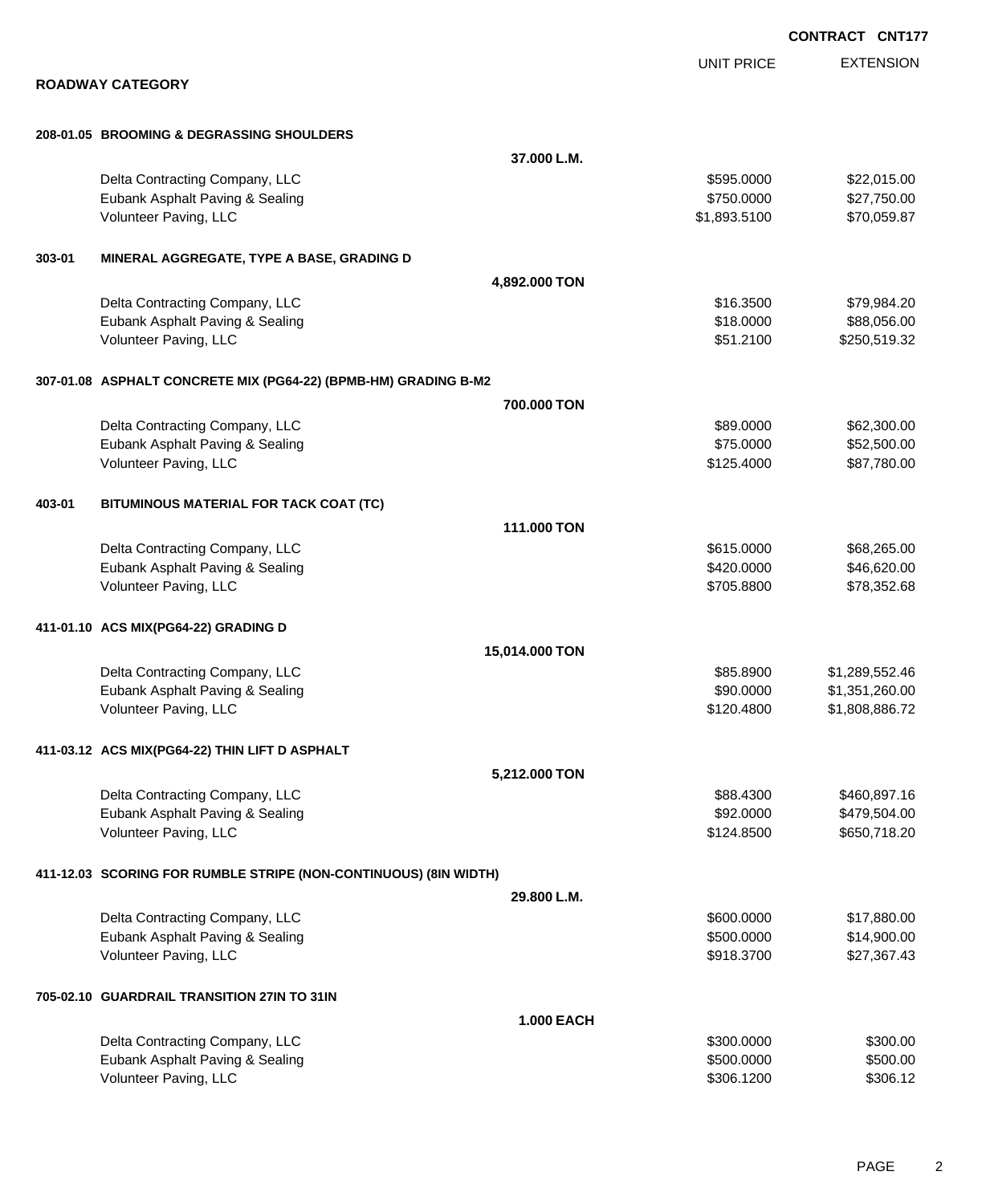UNIT PRICE

EXTENSION

|        | 705-04.09 EARTH PAD FOR TYPE 38 GR END TREATMENT  |                    |               |             |
|--------|---------------------------------------------------|--------------------|---------------|-------------|
|        |                                                   | <b>1.000 EACH</b>  |               |             |
|        | Delta Contracting Company, LLC                    |                    | \$1,700.0000  | \$1,700.00  |
|        | Eubank Asphalt Paving & Sealing                   |                    | \$1,000.0000  | \$1,000.00  |
|        | Volunteer Paving, LLC                             |                    | \$2,551.0200  | \$2,551.02  |
|        | 705-06.20 TANGENT ENERGY ABSORBING TERM MASH TL-3 |                    |               |             |
|        |                                                   | <b>1.000 EACH</b>  |               |             |
|        | Delta Contracting Company, LLC                    |                    | \$6,100.0000  | \$6,100.00  |
|        | Eubank Asphalt Paving & Sealing                   |                    | \$3,000.0000  | \$3,000.00  |
|        | Volunteer Paving, LLC                             |                    | \$3,571.4300  | \$3,571.43  |
| 706-01 | <b>GUARDRAIL REMOVED</b>                          |                    |               |             |
|        |                                                   | 50.000 L.F.        |               |             |
|        | Delta Contracting Company, LLC                    |                    | \$6.0000      | \$300.00    |
|        | Eubank Asphalt Paving & Sealing                   |                    | \$1.0000      | \$50.00     |
|        | Volunteer Paving, LLC                             |                    | \$2.0400      | \$102.00    |
| 712-01 | <b>TRAFFIC CONTROL</b>                            |                    |               |             |
|        |                                                   | 1.000 LS           |               |             |
|        | Delta Contracting Company, LLC                    |                    | \$46,000.0000 | \$46,000.00 |
|        | Eubank Asphalt Paving & Sealing                   |                    | \$20,000.0000 | \$20,000.00 |
|        | Volunteer Paving, LLC                             |                    | \$60,000.0000 | \$60,000.00 |
|        | 712-04.01 FLEXIBLE DRUMS (CHANNELIZING)           |                    |               |             |
|        |                                                   | 75.000 EACH        |               |             |
|        | Delta Contracting Company, LLC                    |                    | \$21.0000     | \$1,575.00  |
|        | Eubank Asphalt Paving & Sealing                   |                    | \$10.0000     | \$750.00    |
|        | Volunteer Paving, LLC                             |                    | \$25.5100     | \$1,913.25  |
|        | 712-05.01 WARNING LIGHTS (TYPE A)                 |                    |               |             |
|        |                                                   | <b>12,000 EACH</b> |               |             |
|        | Delta Contracting Company, LLC                    |                    | \$15.0000     | \$180.00    |
|        | Eubank Asphalt Paving & Sealing                   |                    | \$5.0000      | \$60.00     |
|        | Volunteer Paving, LLC                             |                    | \$30.6100     | \$367.32    |
| 712-06 | <b>SIGNS (CONSTRUCTION)</b>                       |                    |               |             |
|        |                                                   | 3,267.000 S.F.     |               |             |
|        | Delta Contracting Company, LLC                    |                    | \$5.5000      | \$17,968.50 |
|        | Eubank Asphalt Paving & Sealing                   |                    | \$8.0000      | \$26,136.00 |
|        | Volunteer Paving, LLC                             |                    | \$7.6500      | \$24,992.55 |
|        | 713-16.20 SIGNS (OM-3R, TYPE 3 OBJECT MARKER)     |                    |               |             |
|        |                                                   | 6.000 EACH         |               |             |
|        | Delta Contracting Company, LLC                    |                    | \$125.0000    | \$750.00    |
|        | Eubank Asphalt Paving & Sealing                   |                    | \$350.0000    | \$2,100.00  |
|        | Volunteer Paving, LLC                             |                    | \$306.1200    | \$1,836.72  |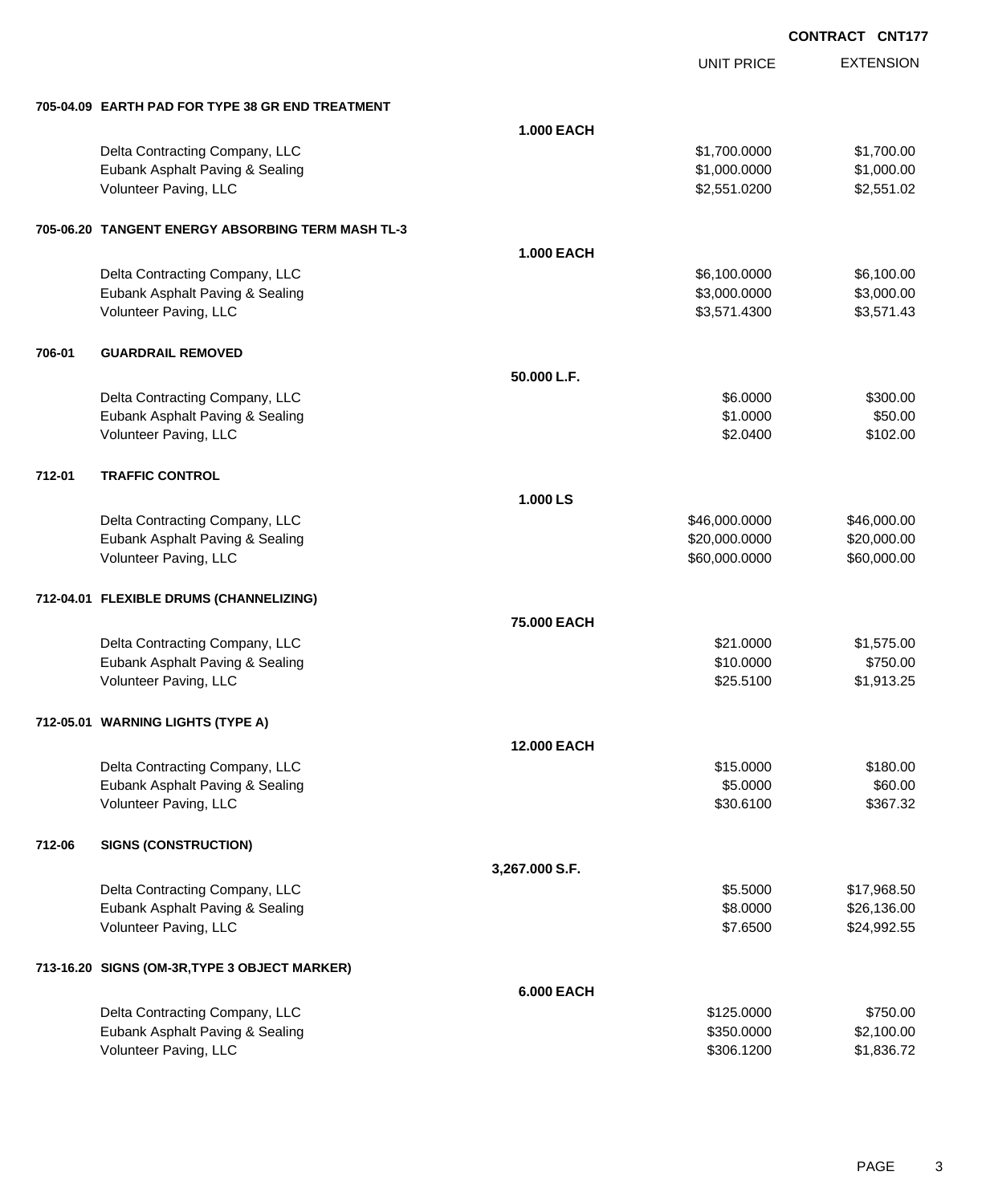**EXTENSION** UNIT PRICE **713-16.21 SIGNS (OM-3L,TYPE 3 OBJECT MARKER) 6.000 EACH** Delta Contracting Company, LLC \$125.0000 \$750.00 Eubank Asphalt Paving & Sealing \$350.0000 \$2,100.00 Volunteer Paving, LLC \$306.1200 \$1,836.72 **716-01.21 SNOWPLOWABLE RAISED PAVEMENT MARKERS (BI-DIR) (1 COLOR) 1,279.000 EACH** Delta Contracting Company, LLC **\$30.000** \$38,370.00 Eubank Asphalt Paving & Sealing \$30.000 \$38,370.00 Volunteer Paving, LLC 6. The State of the State of the State of the State of State of State of State of State of State of State of State of State of State of State of State of State of State of State of State of State of S **716-01.22 SNOWPLOWABLE RAISED PAVMENT MARKERS (MONO-DIR)(1 COLOR) 120.000 EACH** Delta Contracting Company, LLC 6. The contraction of the contraction of the state of the state of the state of the state of the state of the state of the state of the state of the state of the state of the state of the sta Eubank Asphalt Paving & Sealing \$30.000 \$3,600.00 Volunteer Paving, LLC 60000 \$3,000.00 **716-01.30 REMOVAL OF SNOWPLOWABLE REFLECTIVE MARKER 224.000 EACH** Delta Contracting Company, LLC **6.0000** \$1,344.00 Eubank Asphalt Paving & Sealing \$10.0000 \$2,240.00 Volunteer Paving, LLC 6. The state of the state of the state of the state of the state of the state of the state of the state of the state of the state of the state of the state of the state of the state of the state of th **716-02.05 PLASTIC PAVEMENT MARKING (STOP LINE) 438.000 L.F.** Delta Contracting Company, LLC **6.570.000** \$6,570.00 Eubank Asphalt Paving & Sealing \$15.000 \$6,570.00 Volunteer Paving, LLC 6,570.00 **716-02.06 PLASTIC PAVEMENT MARKING (TURN LANE ARROW) 1.000 EACH** Delta Contracting Company, LLC 6150.000 \$150.000 \$150.000 \$150.000 Eubank Asphalt Paving & Sealing \$150.000 \$150.000 \$150.000 \$150.000 Volunteer Paving, LLC 6150.000 \$150.000 \$150.000 \$150.000 \$150.000 \$150.000 \$150.000 \$150.00 **716-03.03 PLASTIC WORD PAVEMENT MARKING (STOP AHEAD) 3.000 EACH** Delta Contracting Company, LLC **but a contraction of the Contraction Contraction Contraction Contraction** \$2,250.00 Eubank Asphalt Paving & Sealing \$750.0000 \$2,250.000 \$2,250.000 Volunteer Paving, LLC 6. The state of the state of the state of the state of the state of the state of the state of the state of the state of the state of the state of the state of the state of the state of the state of th **716-04.12 PLASTIC PAVEMENT MARKING (YIELD LINE) 35.000 S.F.** Delta Contracting Company, LLC **\$20.000** \$700.00

Eubank Asphalt Paving & Sealing \$20.000 \$700.00 Volunteer Paving, LLC 6700.000 \$700.00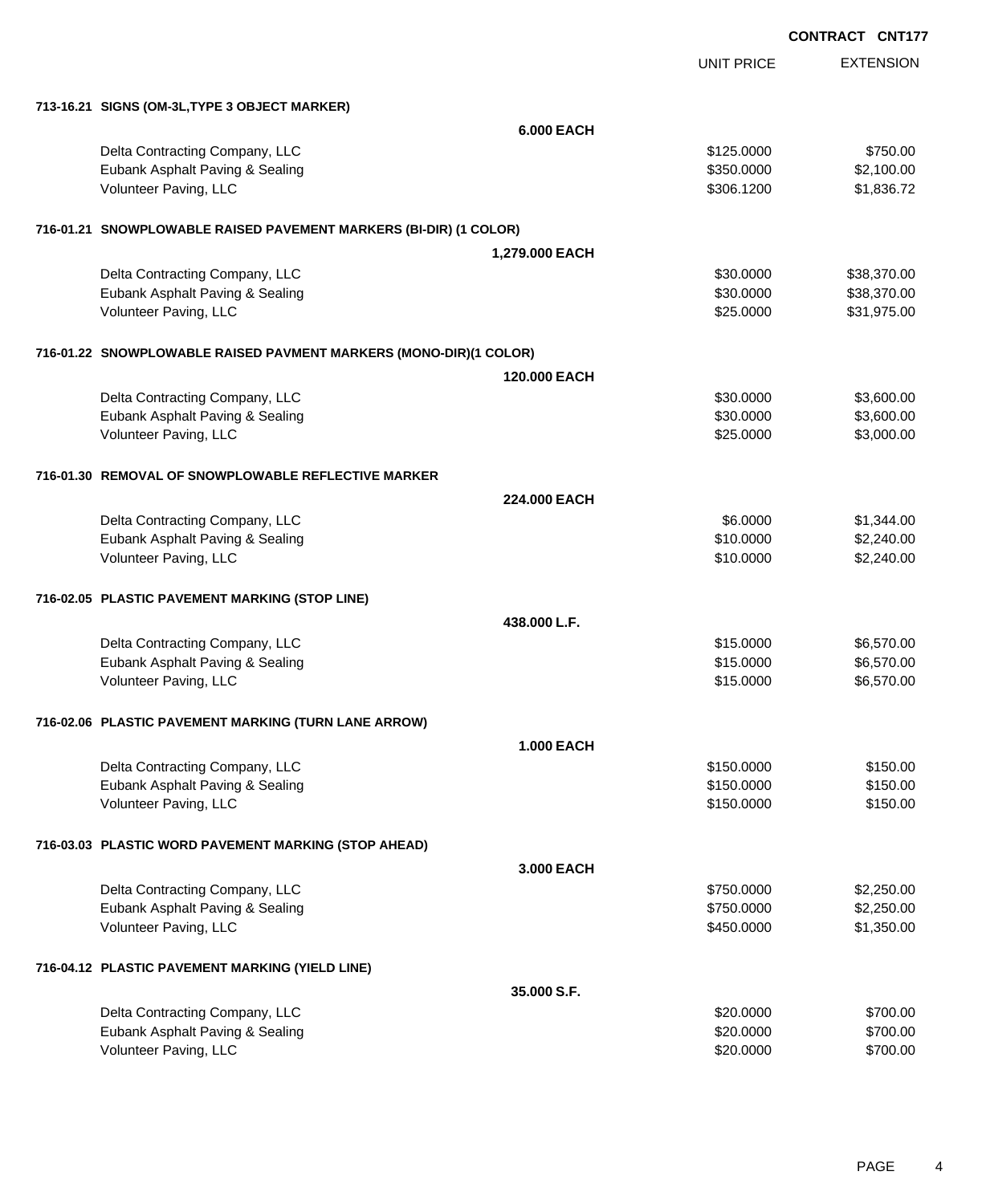|        |                                                          |              |                | <b>VILLE</b>     |
|--------|----------------------------------------------------------|--------------|----------------|------------------|
|        |                                                          |              | UNIT PRICE     | <b>EXTENSION</b> |
|        | 716-05.01 PAINTED PAVEMENT MARKING (4" LINE)             |              |                |                  |
|        |                                                          | 6.000 L.M.   |                |                  |
|        | Delta Contracting Company, LLC                           |              | \$800.0000     | \$4,800.00       |
|        | Eubank Asphalt Paving & Sealing                          |              | \$800.0000     | \$4,800.00       |
|        | Volunteer Paving, LLC                                    |              | \$850.0000     | \$5,100.00       |
|        | 716-12.02 ENHANCED FLATLINE THERMO PVMT MRKNG (6IN LINE) |              |                |                  |
|        |                                                          | 26.200 L.M.  |                |                  |
|        | Delta Contracting Company, LLC                           |              | \$5,000.0000   | \$131,000.00     |
|        | Eubank Asphalt Paving & Sealing                          |              | \$5,000.0000   | \$131,000.00     |
|        | Volunteer Paving, LLC                                    |              | \$5,000.0000   | \$131,000.00     |
|        | 716-13.01 SPRAY THERMO PVMT MRKNG (60 mil) (4IN LINE)    |              |                |                  |
|        |                                                          | 13.400 L.M.  |                |                  |
|        | Delta Contracting Company, LLC                           |              | \$2,100.0000   | \$28,140.00      |
|        | Eubank Asphalt Paving & Sealing                          |              | \$2,100.0000   | \$28,140.00      |
|        | Volunteer Paving, LLC                                    |              | \$1,750.0000   | \$23,450.00      |
|        | 716-13.02 SPRAY THERMO PVMT MRKNG (60 mil) (6IN LINE)    |              |                |                  |
|        |                                                          | 30.300 L.M.  |                |                  |
|        | Delta Contracting Company, LLC                           |              | \$2,800.0000   | \$84,840.00      |
|        | Eubank Asphalt Paving & Sealing                          |              | \$2,800.0000   | \$84,840.00      |
|        | Volunteer Paving, LLC                                    |              | \$2,750.0000   | \$83,325.00      |
| 717-01 | <b>MOBILIZATION</b>                                      |              |                |                  |
|        |                                                          | 1.000 LS     |                |                  |
|        | Delta Contracting Company, LLC                           |              | \$44,000.0000  | \$44,000.00      |
|        | Eubank Asphalt Paving & Sealing                          |              | \$65,000.0000  | \$65,000.00      |
|        | Volunteer Paving, LLC                                    |              | \$112,941.1800 | \$112,941.18     |
|        | 730-14.02 SAW SLOT                                       |              |                |                  |
|        |                                                          | 334.000 L.F. |                |                  |
|        | Delta Contracting Company, LLC                           |              | \$3.7500       | \$1,252.50       |
|        | Eubank Asphalt Paving & Sealing                          |              | \$5.0000       | \$1,670.00       |
|        | Volunteer Paving, LLC                                    |              | \$3.8300       | \$1,279.22       |
|        | 730-14.03 LOOP WIRE                                      |              |                |                  |
|        |                                                          | 868.000 L.F. |                |                  |
|        | Delta Contracting Company, LLC                           |              | \$0.5000       | \$434.00         |
|        | Eubank Asphalt Paving & Sealing                          |              | \$0.7000       | \$607.60         |
|        | Volunteer Paving, LLC                                    |              | \$1.0200       | \$885.36         |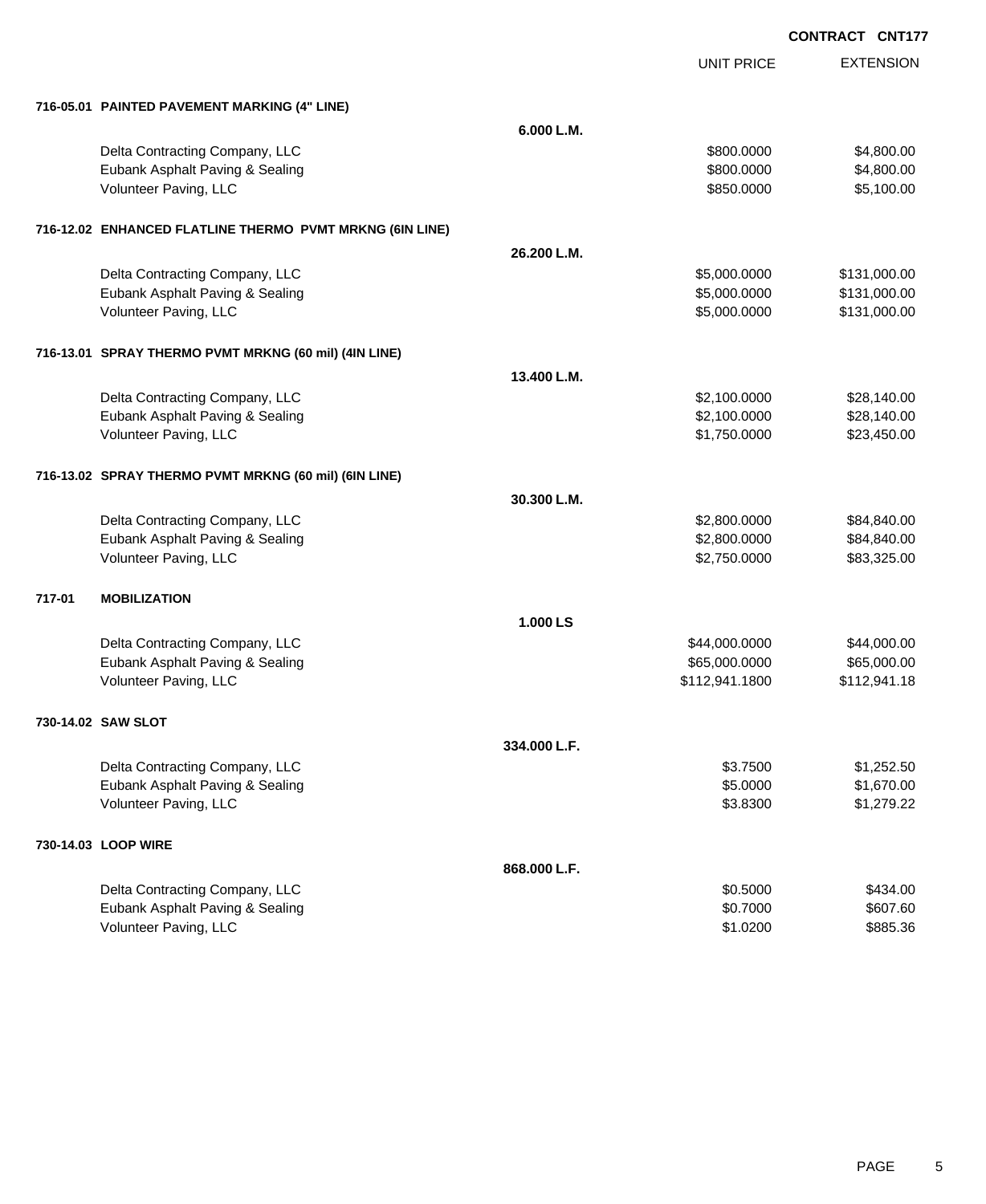Delta Contracting Company, LLC \$2,423,967.82 Eubank Asphalt Paving & Sealing \$2,486,223.60 Volunteer Paving, LLC \$3,475,127.11

| Delta Contracting Company, LLC  | \$2,423,967.82 |
|---------------------------------|----------------|
| Eubank Asphalt Paving & Sealing | \$2,486,223.60 |
| Volunteer Paving, LLC           | \$3.475.127.11 |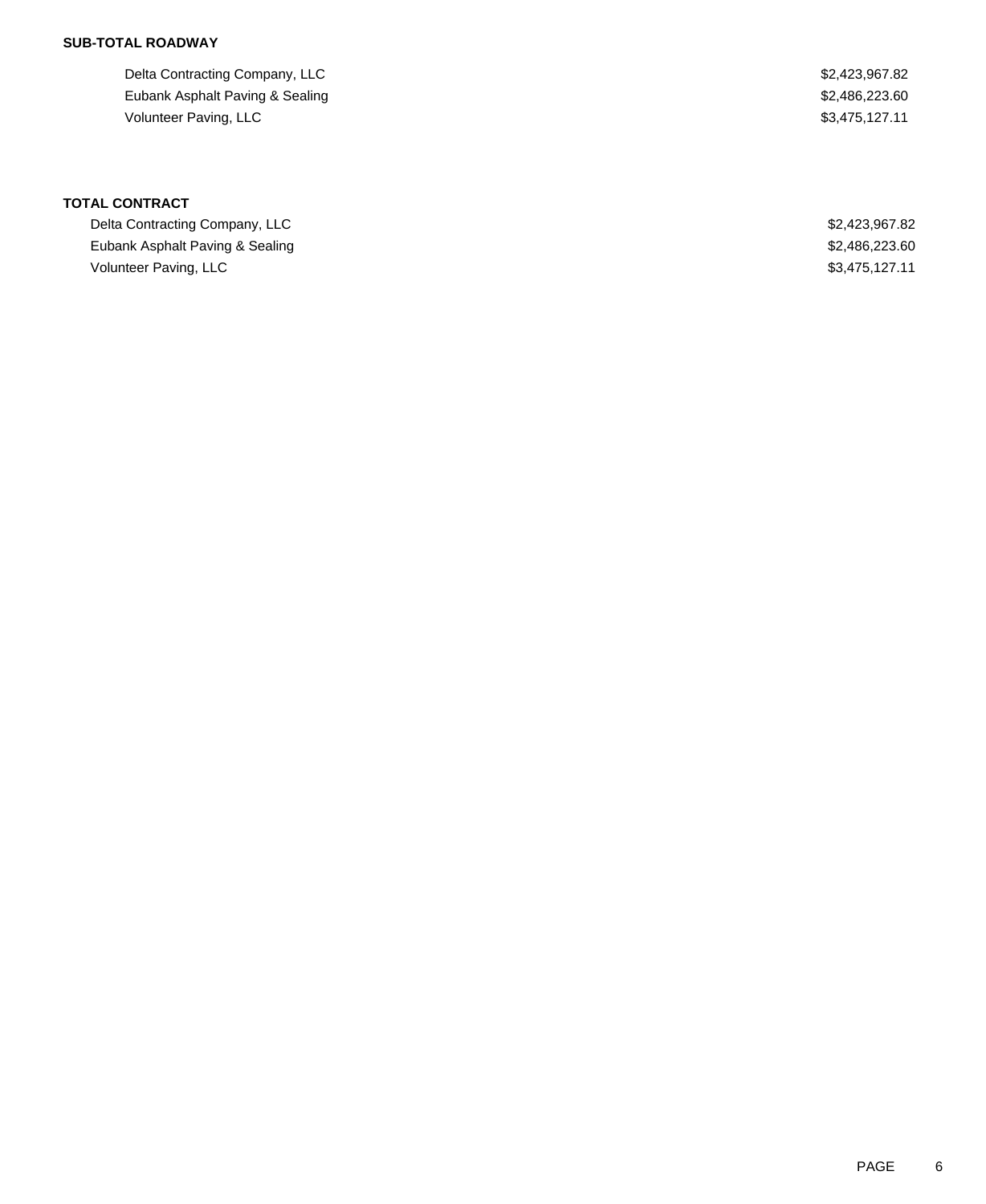#### POLK COUNTY (Contract No. CNT148 Call 063)

70002-4230-04,HSIP-30(84),70002-3230-94

THE RESURFACING ON S.R. 30 FROM WEST OF TELLICO RELIANCE ROAD (L.M. 8.00) TO NEAR GREASY CREEK ROAD (L.M. 13.10).

PROJECT LENGTH - 5.100 MILES

COMPLETION TIME - ON OR BEFORE NOVEMBER 15, 2019

DBE GOAL 6.00%

|                                            | TOTAL CONTRACT |
|--------------------------------------------|----------------|
| Talley Construction Company, Inc.          | \$1.012.289.04 |
| Wright Brothers Construction Company, Inc. | \$1,127,717.05 |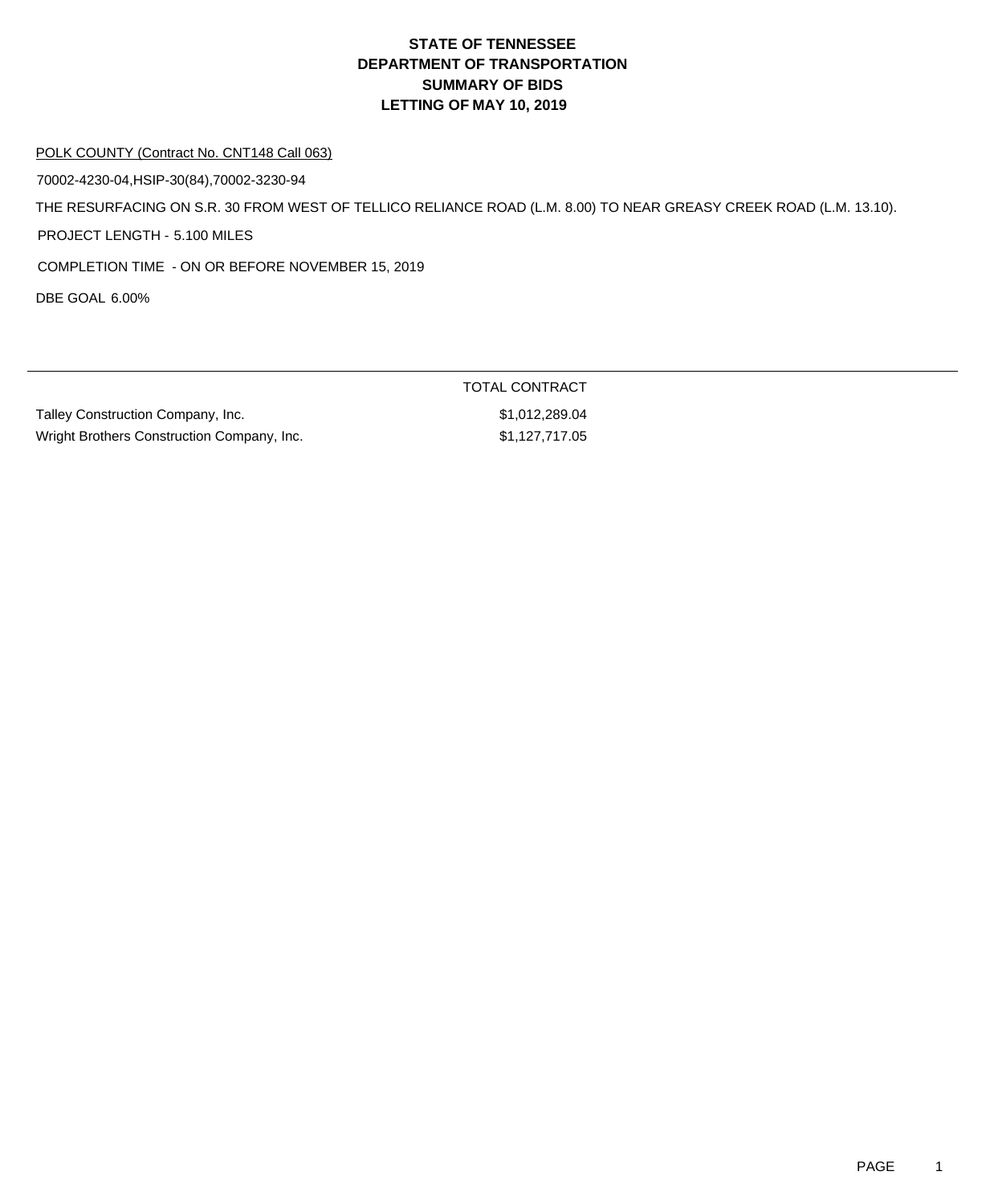|        |                                                                                 |                   |                               | <b>CONTRACT CNT148</b>     |
|--------|---------------------------------------------------------------------------------|-------------------|-------------------------------|----------------------------|
|        | <b>ROADWAY CATEGORY</b>                                                         |                   | <b>UNIT PRICE</b>             | <b>EXTENSION</b>           |
|        |                                                                                 |                   |                               |                            |
| 303-01 | MINERAL AGGREGATE, TYPE A BASE, GRADING D                                       |                   |                               |                            |
|        | Talley Construction Company, Inc.                                               | 211,000 TON       | \$53.0800                     | \$11,199.88                |
|        | Wright Brothers Construction Company, Inc.                                      |                   | \$60.0000                     | \$12,660.00                |
|        | 307-01.15 ASC MIX (PG64-22) (BPMLC-HM) GRADING CS                               |                   |                               |                            |
|        |                                                                                 | 200.000 TON       |                               |                            |
|        | Talley Construction Company, Inc.<br>Wright Brothers Construction Company, Inc. |                   | \$153.7400<br>\$162.0000      | \$30,748.00<br>\$32,400.00 |
| 403-01 | BITUMINOUS MATERIAL FOR TACK COAT (TC)                                          |                   |                               |                            |
|        |                                                                                 | 30.000 TON        |                               |                            |
|        | Talley Construction Company, Inc.<br>Wright Brothers Construction Company, Inc. |                   | \$703.0200<br>\$675.0000      | \$21,090.60<br>\$20,250.00 |
|        | 407-07.01 INTELLIGENT COMPACTION EQUIPMENT                                      |                   |                               |                            |
|        |                                                                                 | 1.000 LS          |                               |                            |
|        | Talley Construction Company, Inc.<br>Wright Brothers Construction Company, Inc. |                   | \$35,100.0000<br>\$6,800.0000 | \$35,100.00<br>\$6,800.00  |
|        | 411-01.10 ACS MIX(PG64-22) GRADING D                                            |                   |                               |                            |
|        | Talley Construction Company, Inc.                                               | 4,472.000 TON     | \$118.0000                    | \$527,696.00               |
|        | Wright Brothers Construction Company, Inc.                                      |                   | \$137.0000                    | \$612,664.00               |
|        | 411-12.04 SCORING FOR RUMBLE STRIPE (NON-CONTINUOUS) (4IN WIDTH)                |                   |                               |                            |
|        | Talley Construction Company, Inc.                                               | 8.400 L.M.        | \$579.1500                    | \$4,864.86                 |
|        | Wright Brothers Construction Company, Inc.                                      |                   | \$769.0000                    | \$6,459.60                 |
|        | 415-01.01 COLD PLANING BITUMINOUS PAVEMENT                                      |                   |                               |                            |
|        | Talley Construction Company, Inc.                                               | 6,202.000 TON     | \$27.7000                     | \$171,795.40               |
|        | Wright Brothers Construction Company, Inc.                                      |                   | \$33.2500                     | \$206,216.50               |
|        | 705-04.09 EARTH PAD FOR TYPE 38 GR END TREATMENT                                |                   |                               |                            |
|        | Talley Construction Company, Inc.                                               | <b>5.000 EACH</b> | \$1,696.5000                  | \$8,482.50                 |
|        | Wright Brothers Construction Company, Inc.                                      |                   | \$1,210.0000                  | \$6,050.00                 |
|        | 705-06.20 TANGENT ENERGY ABSORBING TERM MASH TL-3                               |                   |                               |                            |
|        |                                                                                 | <b>5.000 EACH</b> |                               |                            |
|        | Talley Construction Company, Inc.<br>Wright Brothers Construction Company, Inc. |                   | \$3,276.0000<br>\$3,020.0000  | \$16,380.00<br>\$15,100.00 |
|        | 705-11.03 SINGLE GUARDRAIL (TYPE 2) (POWDER COATED)                             |                   |                               |                            |
|        |                                                                                 | 25.000 L.F.       |                               |                            |
|        | Talley Construction Company, Inc.<br>Wright Brothers Construction Company, Inc. |                   | \$70.2000<br>\$104.0000       | \$1,755.00<br>\$2,600.00   |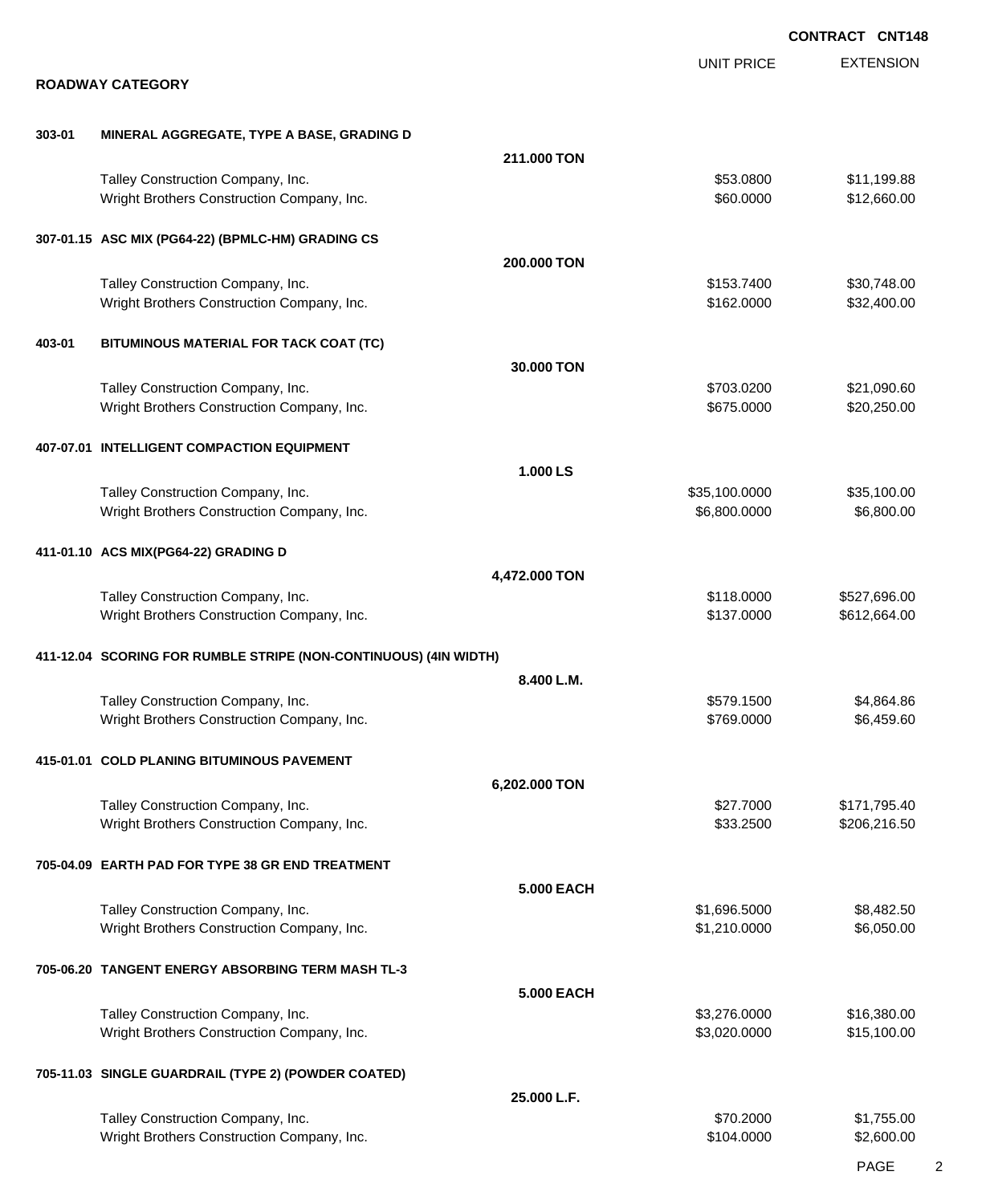|        |                                                                   |                   | <b>UNIT PRICE</b> | <b>EXTENSION</b> |
|--------|-------------------------------------------------------------------|-------------------|-------------------|------------------|
|        | 705-11.13 GUARDRAIL TERMINAL (TYPE 21)(POWDER COATED)             |                   |                   |                  |
|        |                                                                   | <b>2.000 EACH</b> |                   |                  |
|        | Talley Construction Company, Inc.                                 |                   | \$6,435.0000      | \$12,870.00      |
|        | Wright Brothers Construction Company, Inc.                        |                   | \$5,300.0000      | \$10,600.00      |
| 706-01 | <b>GUARDRAIL REMOVED</b>                                          |                   |                   |                  |
|        |                                                                   | 320,000 L.F.      |                   |                  |
|        | Talley Construction Company, Inc.                                 |                   | \$1.1700          | \$374.40         |
|        | Wright Brothers Construction Company, Inc.                        |                   | \$1.1000          | \$352.00         |
| 712-01 | <b>TRAFFIC CONTROL</b>                                            |                   |                   |                  |
|        |                                                                   | 1.000 LS          |                   |                  |
|        | Talley Construction Company, Inc.                                 |                   | \$34,500.0000     | \$34,500.00      |
|        | Wright Brothers Construction Company, Inc.                        |                   | \$55,000.0000     | \$55,000.00      |
| 712-06 | <b>SIGNS (CONSTRUCTION)</b>                                       |                   |                   |                  |
|        |                                                                   | 654.000 S.F.      |                   |                  |
|        | Talley Construction Company, Inc.                                 |                   | \$10.2400         | \$6,696.96       |
|        | Wright Brothers Construction Company, Inc.                        |                   | \$7.3500          | \$4,806.90       |
|        | 713-16.01 CHANGEABLE MESSAGE SIGN UNIT                            |                   |                   |                  |
|        |                                                                   | <b>2.000 EACH</b> |                   |                  |
|        | Talley Construction Company, Inc.                                 |                   | \$3,919.5000      | \$7,839.00       |
|        | Wright Brothers Construction Company, Inc.                        |                   | \$5,900.0000      | \$11,800.00      |
|        | 716-01.21 SNOWPLOWABLE RAISED PAVEMENT MARKERS (BI-DIR) (1 COLOR) |                   |                   |                  |
|        |                                                                   | 440,000 EACH      |                   |                  |
|        | Talley Construction Company, Inc.                                 |                   | \$32.7600         | \$14,414.40      |
|        | Wright Brothers Construction Company, Inc.                        |                   | \$30.7500         | \$13,530.00      |
|        | 716-01.30   REMOVAL OF SNOWPLOWABLE REFLECTIVE MARKER             |                   |                   |                  |
|        |                                                                   | 440.000 EACH      |                   |                  |
|        | Talley Construction Company, Inc.                                 |                   | \$9.3600          | \$4,118.40       |
|        | Wright Brothers Construction Company, Inc.                        |                   | \$8.8000          | \$3,872.00       |
|        | 716-02.04 PLASTIC PAVEMENT MARKING(CHANNELIZATION STRIPING)       |                   |                   |                  |
|        |                                                                   | 42.000 S.Y.       |                   |                  |
|        | Talley Construction Company, Inc.                                 |                   | \$20.7700         | \$872.34         |
|        | Wright Brothers Construction Company, Inc.                        |                   | \$19.5000         | \$819.00         |
|        | 716-02.05 PLASTIC PAVEMENT MARKING (STOP LINE)                    |                   |                   |                  |
|        |                                                                   | 125.000 L.F.      |                   |                  |
|        | Talley Construction Company, Inc.                                 |                   | \$11.7000         | \$1,462.50       |
|        | Wright Brothers Construction Company, Inc.                        |                   | \$11.0000         | \$1,375.00       |
|        | 716-02.22 PLASTIC AERIAL SPEED BARS                               |                   |                   |                  |
|        |                                                                   | 420,000 L.F.      |                   |                  |
|        | Talley Construction Company, Inc.                                 |                   | \$14.0400         | \$5,896.80       |
|        | Wright Brothers Construction Company, Inc.                        |                   | \$13.2500         | \$5,565.00       |
|        |                                                                   |                   |                   |                  |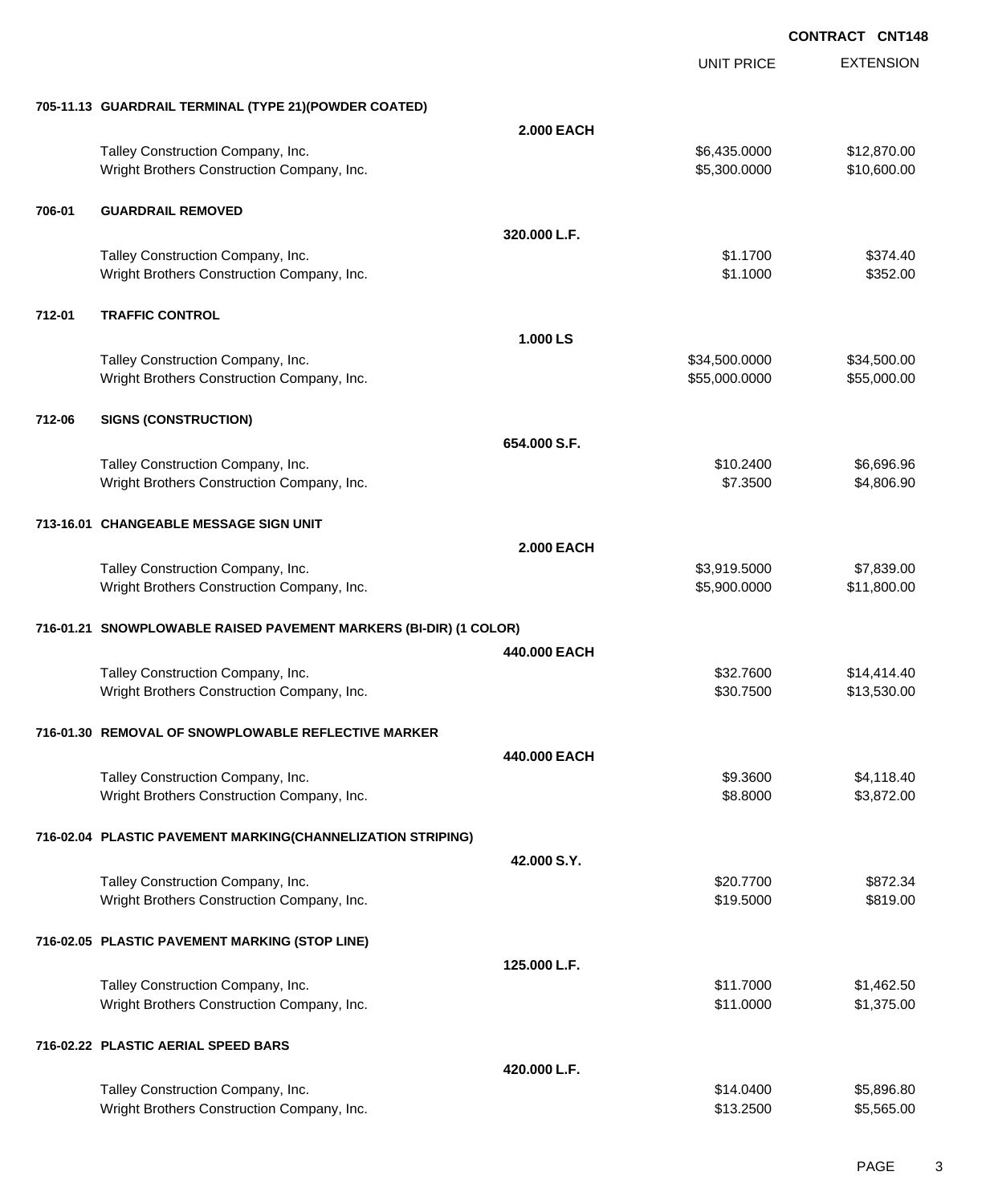|        |                                                              | UNIT PRICE    | <b>EXTENSION</b> |
|--------|--------------------------------------------------------------|---------------|------------------|
|        | 716-05.01 PAINTED PAVEMENT MARKING (4" LINE)                 |               |                  |
|        | 20.400 L.M.                                                  |               |                  |
|        | Talley Construction Company, Inc.                            | \$672.7500    | \$13,724.10      |
|        | Wright Brothers Construction Company, Inc.                   | \$632.0000    | \$12,892.80      |
|        | 716-05.05 PAINTED PAVEMENT MARKING (STOP LINE)               |               |                  |
|        | 125,000 L.F.                                                 |               |                  |
|        | Talley Construction Company, Inc.                            | \$7.9000      | \$987.50         |
|        | Wright Brothers Construction Company, Inc.                   | \$7,4000      | \$925.00         |
|        | 716-13.01 SPRAY THERMO PVMT MRKNG (60 mil) (4IN LINE)        |               |                  |
|        | 20.400 L.M.                                                  |               |                  |
|        | Talley Construction Company, Inc.                            | \$2,193.7500  | \$44,752.50      |
|        | Wright Brothers Construction Company, Inc.                   | \$2,060.0000  | \$42,024.00      |
|        | 716-13.05 SPRAY THERMO PVMT MRKNG (60 mil) (6IN DOTTED LINE) |               |                  |
|        | 115.000 L.F.                                                 |               |                  |
|        | Talley Construction Company, Inc.                            | \$1,4600      | \$167.90         |
|        | Wright Brothers Construction Company, Inc.                   | \$1.3500      | \$155.25         |
| 717-01 | <b>MOBILIZATION</b>                                          |               |                  |
|        | 1.000 LS                                                     |               |                  |
|        | Talley Construction Company, Inc.                            | \$34,500.0000 | \$34,500.00      |
|        | Wright Brothers Construction Company, Inc.                   | \$42,800.0000 | \$42,800.00      |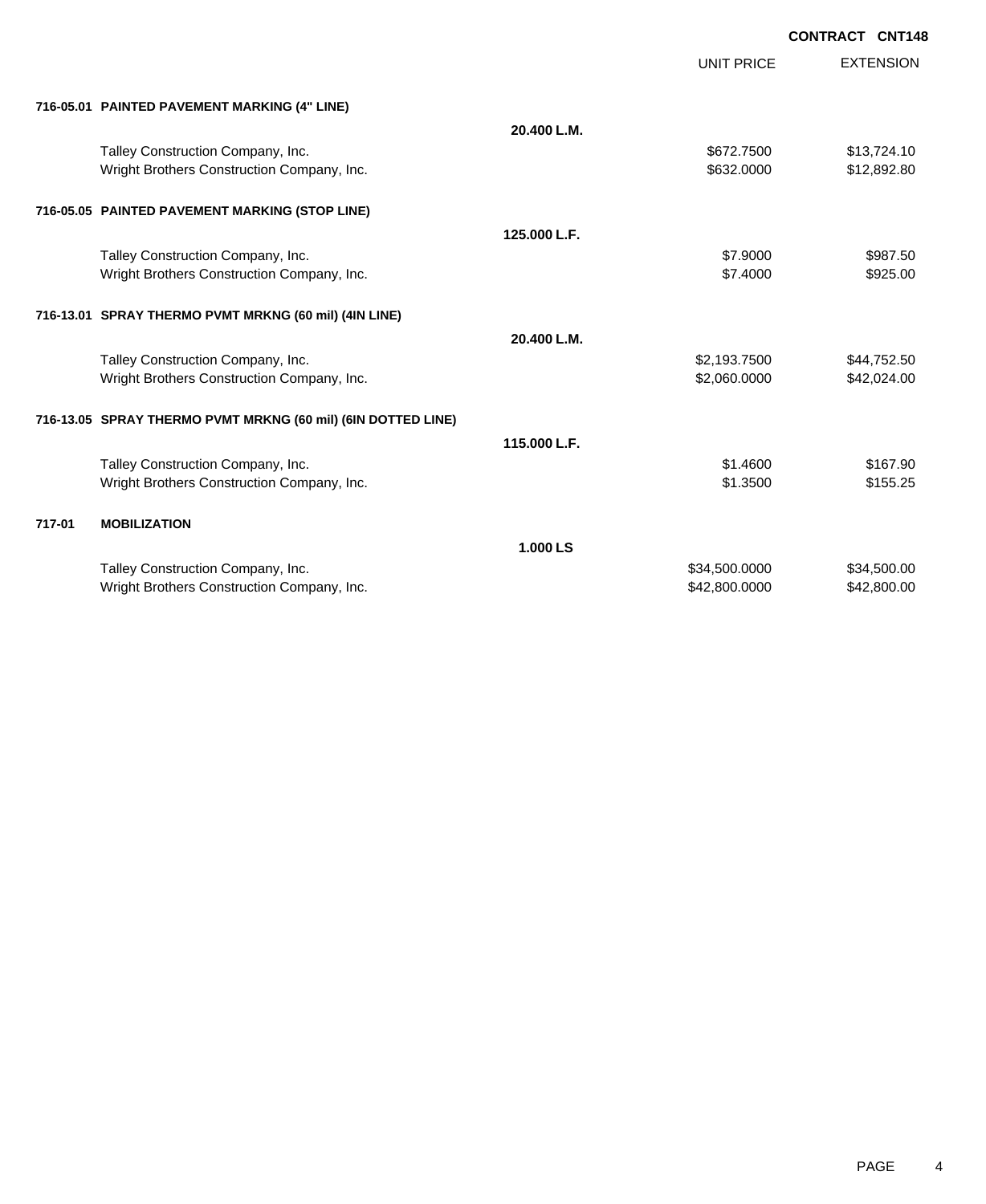Talley Construction Company, Inc. 6. The state of the state of the state of the state of the state of the state of the state of the state of the state of the state of the state of the state of the state of the state of the Wright Brothers Construction Company, Inc. 61,127,717.05

#### **TOTAL CONTRACT**

Talley Construction Company, Inc. 6. The state of the state of the state of the state of the state of the state of the state of the state of the state of the state of the state of the state of the state of the state of the Wright Brothers Construction Company, Inc. 6. The State of the State of the State of State of State of State of State of State of State of State of State of State of State of State of State of State of State of State of St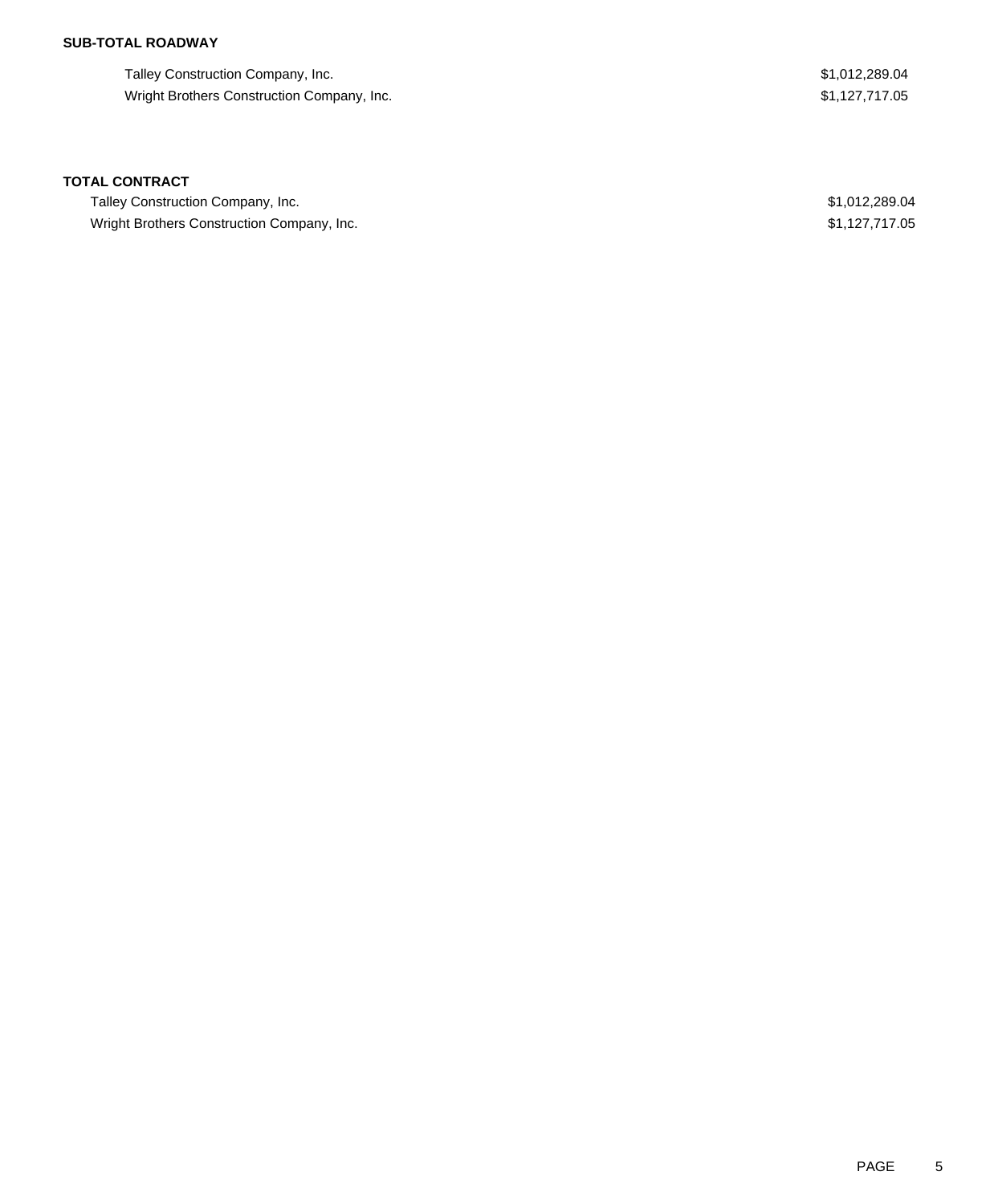#### ROANE COUNTY (Contract No. CNT224 Call 065)

STP/HSIP-1(399),73004-3228-94,73004-8228-14,STP/HSIP-29(110),73035-3211- 94,73035-8211-14

THE RESURFACING ON S.R. 29 FROM NEAR U.S. 70 (S.R. 1) (L.M. 4.40) TO NEAR RURITAN ROAD (L.M. 5.97) AND ON U.S. 70 (S.R. 1) FROM NEAR RURITAN ROAD (L.M. 12.20) TO NEAR THE CLINCH RIVER BRIDGE (L.M. 14.90).

PROJECT LENGTH - 4.270 MILES

COMPLETION TIME - ON OR BEFORE NOVEMBER 15, 2019

DBE GOAL 7.50%

#### TOTAL CONTRACT

Rogers Group, Inc. 6. 2010 11:30 12:31 12:32 12:33 1.653,470.70 Duracap Asphalt Paving Co., Inc. 6. \$2,003,385.06 APAC-Atlantic, Inc. 62,493,110.55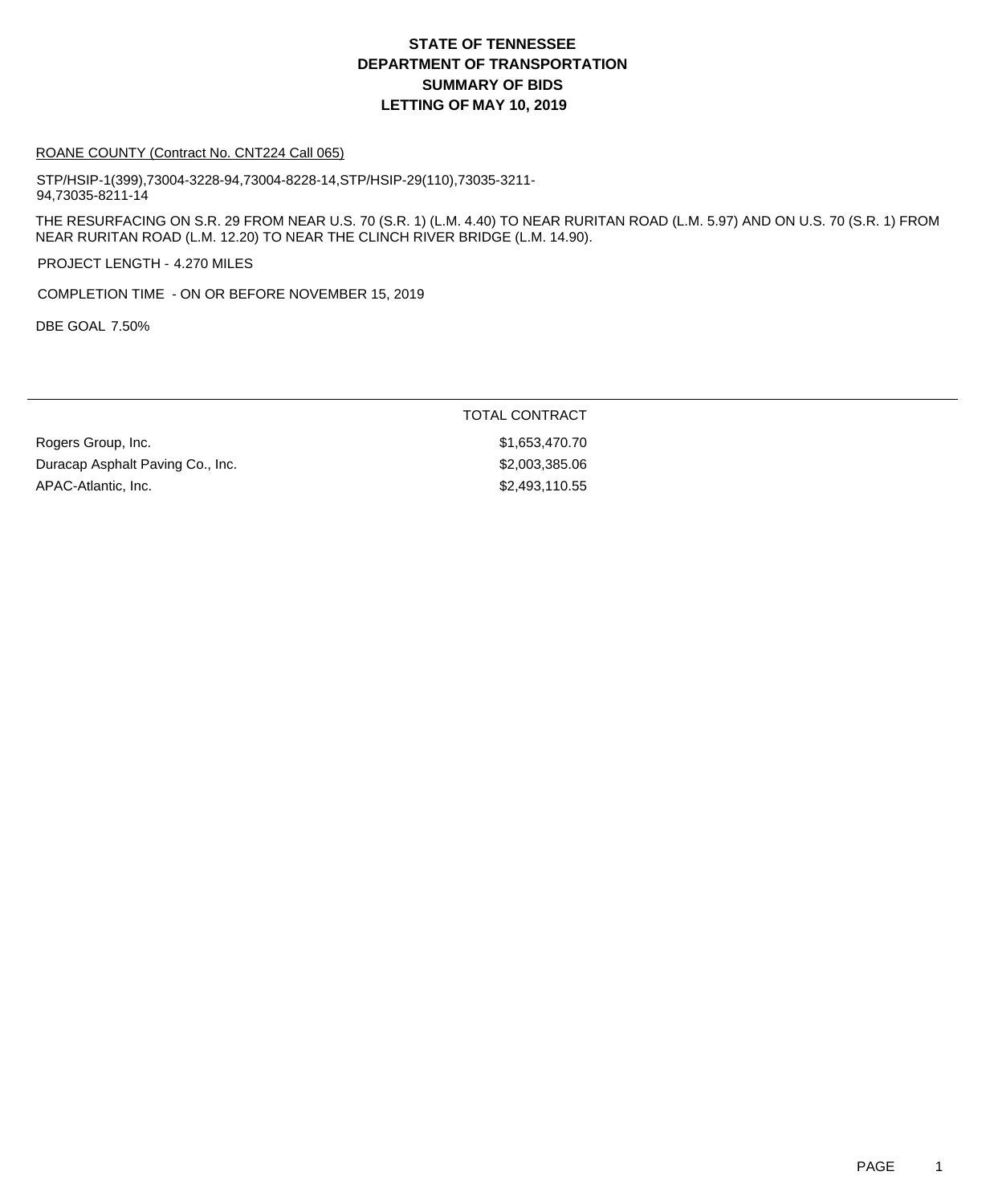|        |                                                                  |                   |              | <b>CONTRACT CNT22</b> |
|--------|------------------------------------------------------------------|-------------------|--------------|-----------------------|
|        |                                                                  |                   | UNIT PRICE   | <b>EXTENSION</b>      |
|        | <b>ROADWAY CATEGORY</b>                                          |                   |              |                       |
| 303-01 | MINERAL AGGREGATE, TYPE A BASE, GRADING D                        |                   |              |                       |
|        |                                                                  | 31.000 TON        |              |                       |
|        | Rogers Group, Inc.                                               |                   | \$60.0000    | \$1,860.00            |
|        | Duracap Asphalt Paving Co., Inc.                                 |                   | \$107.0000   | \$3,317.00            |
|        | APAC-Atlantic, Inc.                                              |                   | \$115.0000   | \$3,565.00            |
| 403-01 | BITUMINOUS MATERIAL FOR TACK COAT (TC)                           |                   |              |                       |
|        |                                                                  | 78.000 TON        |              |                       |
|        | Rogers Group, Inc.                                               |                   | \$763.0200   | \$59,515.56           |
|        | Duracap Asphalt Paving Co., Inc.                                 |                   | \$975.0000   | \$76,050.00           |
|        | APAC-Atlantic, Inc.                                              |                   | \$915.0000   | \$71,370.00           |
|        | 411-01.07 ACS MIX (PG64-22) GRADING E SHOULDER                   |                   |              |                       |
|        |                                                                  | 1,923.000 TON     |              |                       |
|        | Rogers Group, Inc.                                               |                   | \$76.9500    | \$147,974.85          |
|        | Duracap Asphalt Paving Co., Inc.                                 |                   | \$94.7000    | \$182,108.10          |
|        | APAC-Atlantic, Inc.                                              |                   | \$110.0000   | \$211,530.00          |
|        | 411-02.10 ACS MIX(PG70-22) GRADING D                             |                   |              |                       |
|        |                                                                  | 9,543.000 TON     |              |                       |
|        | Rogers Group, Inc.                                               |                   | \$89.9700    | \$858,583.71          |
|        | Duracap Asphalt Paving Co., Inc.                                 |                   | \$111.4700   | \$1,063,758.21        |
|        | APAC-Atlantic, Inc.                                              |                   | \$135.0000   | \$1,288,305.00        |
|        | 411-12.01 SCORING SHOULDERS (CONTINUOUS) (16IN WIDTH)            |                   |              |                       |
|        |                                                                  | 3.800 L.M.        |              |                       |
|        | Rogers Group, Inc.                                               |                   | \$847.6000   | \$3,220.88            |
|        | Duracap Asphalt Paving Co., Inc.                                 |                   | \$856.0000   | \$3,252.80            |
|        | APAC-Atlantic, Inc.                                              |                   | \$1,500.0000 | \$5,700.00            |
|        | 411-12.03 SCORING FOR RUMBLE STRIPE (NON-CONTINUOUS) (8IN WIDTH) |                   |              |                       |
|        |                                                                  | 0.500 L.M.        |              |                       |
|        | Rogers Group, Inc.                                               |                   | \$847.6000   | \$423.80              |
|        | Duracap Asphalt Paving Co., Inc.                                 |                   | \$856.0000   | \$428.00              |
|        | APAC-Atlantic, Inc.                                              |                   | \$1,900.0000 | \$950.00              |
|        | 415-01.01 COLD PLANING BITUMINOUS PAVEMENT                       |                   |              |                       |
|        |                                                                  | 9,651.000 TON     |              |                       |
|        | Rogers Group, Inc.                                               |                   | \$17.5500    | \$169,375.05          |
|        | Duracap Asphalt Paving Co., Inc.                                 |                   | \$25.0000    | \$241,275.00          |
|        | APAC-Atlantic, Inc.                                              |                   | \$39.0000    | \$376,389.00          |
|        | 611-09.04 CATCHBASIN RETROFIT                                    |                   |              |                       |
|        |                                                                  | <b>6.000 EACH</b> |              |                       |
|        | Rogers Group, Inc.                                               |                   | \$2,523.7200 | \$15,142.32           |
|        | Duracap Asphalt Paving Co., Inc.                                 |                   | \$2,500.0000 | \$15,000.00           |
|        | APAC-Atlantic, Inc.                                              |                   | \$2,300.0000 | \$13,800.00           |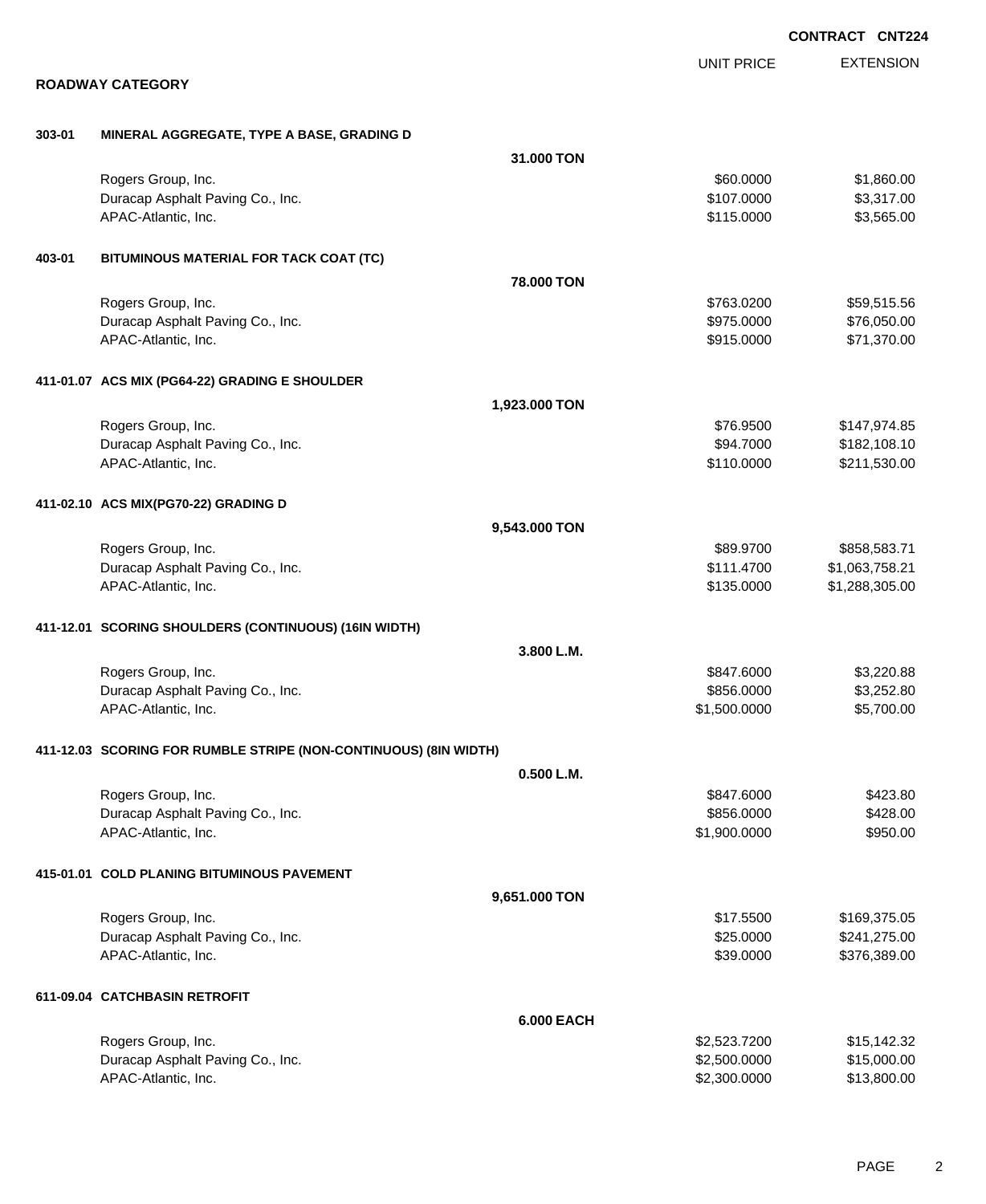UNIT PRICE EXTENSION

|        | 701-02.01 CONCRETE CURB RAMP (RETROFIT)           |                   |                |              |
|--------|---------------------------------------------------|-------------------|----------------|--------------|
|        |                                                   | 500,000 S.F.      |                |              |
|        | Rogers Group, Inc.                                |                   | \$28.5700      | \$14,285.00  |
|        | Duracap Asphalt Paving Co., Inc.                  |                   | \$29.4000      | \$14,700.00  |
|        | APAC-Atlantic, Inc.                               |                   | \$42.0000      | \$21,000.00  |
|        | 705-02.10 GUARDRAIL TRANSITION 27IN TO 31IN       |                   |                |              |
|        |                                                   | 3.000 EACH        |                |              |
|        | Rogers Group, Inc.                                |                   | \$35.0000      | \$105.00     |
|        | Duracap Asphalt Paving Co., Inc.                  |                   | \$157.5000     | \$472.50     |
|        | APAC-Atlantic, Inc.                               |                   | \$185.0000     | \$555.00     |
|        | 705-04.09 EARTH PAD FOR TYPE 38 GR END TREATMENT  |                   |                |              |
|        |                                                   | 3.000 EACH        |                |              |
|        | Rogers Group, Inc.                                |                   | \$1,150.0000   | \$3,450.00   |
|        | Duracap Asphalt Paving Co., Inc.                  |                   | \$1,155.0000   | \$3,465.00   |
|        | APAC-Atlantic, Inc.                               |                   | \$1,400.0000   | \$4,200.00   |
|        | 705-06.20 TANGENT ENERGY ABSORBING TERM MASH TL-3 |                   |                |              |
|        |                                                   | 3.000 EACH        |                |              |
|        | Rogers Group, Inc.                                |                   | \$2,580.0000   | \$7,740.00   |
|        | Duracap Asphalt Paving Co., Inc.                  |                   | \$2,625.0000   | \$7,875.00   |
|        | APAC-Atlantic, Inc.                               |                   | \$3,100.0000   | \$9,300.00   |
|        | 705-06.30 GR TERMINAL (ENERGY ABSORBING) MASH TL2 |                   |                |              |
|        |                                                   | <b>1.000 EACH</b> |                |              |
|        | Rogers Group, Inc.                                |                   | \$2,155.0000   | \$2,155.00   |
|        | Duracap Asphalt Paving Co., Inc.                  |                   | \$1,950.0000   | \$1,950.00   |
|        | APAC-Atlantic, Inc.                               |                   | \$2,300.0000   | \$2,300.00   |
| 712-01 | <b>TRAFFIC CONTROL</b>                            |                   |                |              |
|        |                                                   | 1.000 LS          |                |              |
|        | Rogers Group, Inc.                                |                   | \$46,231.0800  | \$46,231.08  |
|        | Duracap Asphalt Paving Co., Inc.                  |                   | \$65,580.0000  | \$65,580.00  |
|        | APAC-Atlantic, Inc.                               |                   | \$100,000.0000 | \$100,000.00 |
|        | 712-04.01 FLEXIBLE DRUMS (CHANNELIZING)           |                   |                |              |
|        |                                                   | 470.000 EACH      |                |              |
|        | Rogers Group, Inc.                                |                   | \$5.0500       | \$2,373.50   |
|        | Duracap Asphalt Paving Co., Inc.                  |                   | \$5.5000       | \$2,585.00   |
|        | APAC-Atlantic, Inc.                               |                   | \$6.2500       | \$2,937.50   |
|        | 712-05.01 WARNING LIGHTS (TYPE A)                 |                   |                |              |
|        |                                                   | 118.000 EACH      |                |              |
|        | Rogers Group, Inc.                                |                   | \$2.0200       | \$238.36     |
|        | Duracap Asphalt Paving Co., Inc.                  |                   | \$2.2000       | \$259.60     |
|        | APAC-Atlantic, Inc.                               |                   | \$2.5000       | \$295.00     |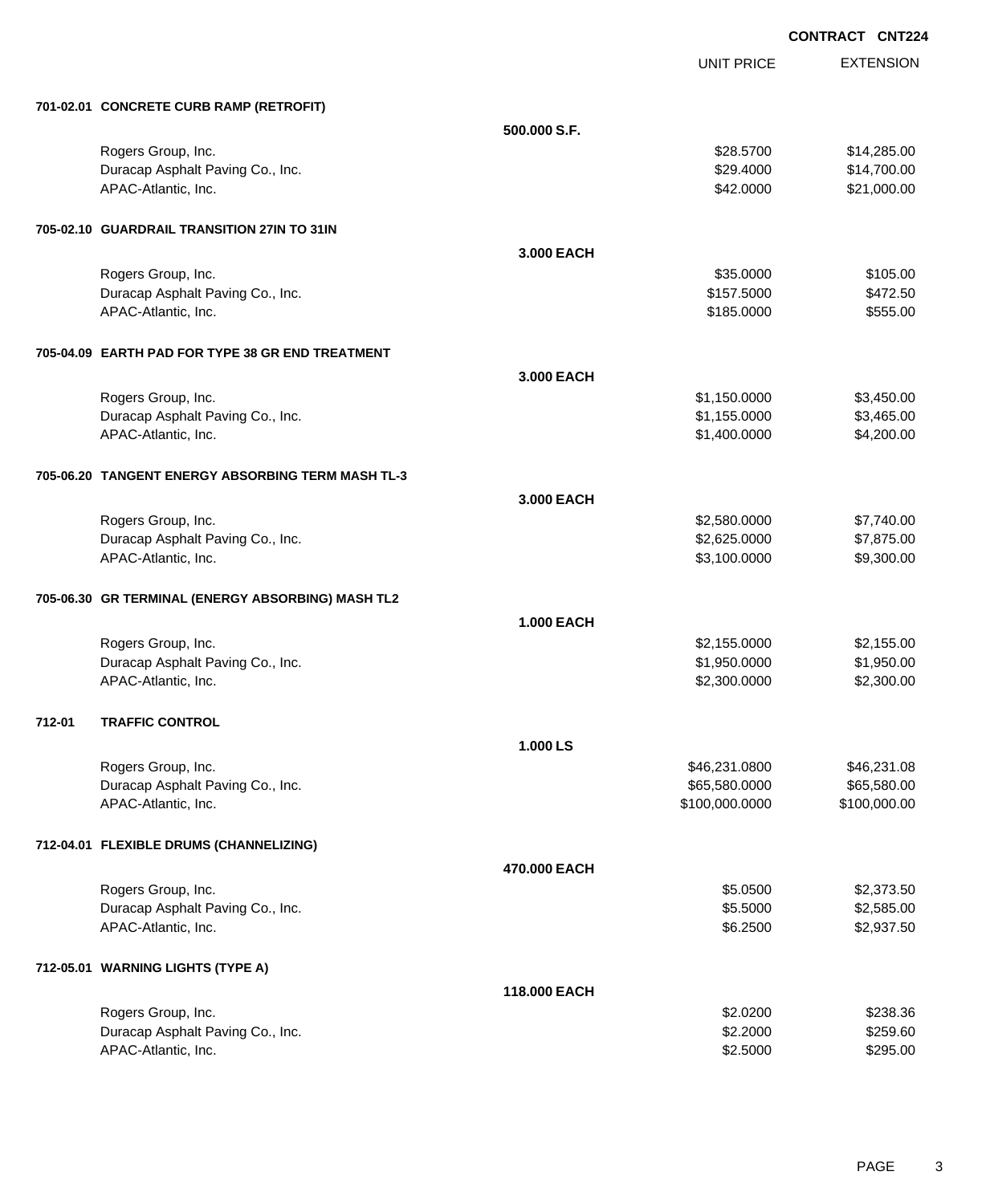|        |                                                                   |                    |                   | <b>CONTRACT CNT224</b> |
|--------|-------------------------------------------------------------------|--------------------|-------------------|------------------------|
|        |                                                                   |                    | <b>UNIT PRICE</b> | <b>EXTENSION</b>       |
| 712-06 | <b>SIGNS (CONSTRUCTION)</b>                                       |                    |                   |                        |
|        |                                                                   | 2,229.000 S.F.     |                   |                        |
|        | Rogers Group, Inc.                                                |                    | \$6.2100          | \$13,842.09            |
|        | Duracap Asphalt Paving Co., Inc.                                  |                    | \$6.5000          | \$14,488.50            |
|        | APAC-Atlantic, Inc.                                               |                    | \$7.7000          | \$17,163.30            |
|        | 712-08.03 ARROW BOARD (TYPE C)                                    |                    |                   |                        |
|        |                                                                   | <b>4.000 EACH</b>  |                   |                        |
|        | Rogers Group, Inc.                                                |                    | \$934.2500        | \$3,737.00             |
|        | Duracap Asphalt Paving Co., Inc.                                  |                    | \$971.0000        | \$3,884.00             |
|        | APAC-Atlantic, Inc.                                               |                    | \$1,150.0000      | \$4,600.00             |
|        | 713-16.20 SIGNS (BIKE)                                            |                    |                   |                        |
|        |                                                                   | <b>10.000 EACH</b> |                   |                        |
|        | Rogers Group, Inc.                                                |                    | \$186.8500        | \$1,868.50             |
|        | Duracap Asphalt Paving Co., Inc.                                  |                    | \$194.0000        | \$1,940.00             |
|        | APAC-Atlantic, Inc.                                               |                    | \$230.0000        | \$2,300.00             |
|        | 716-01.21 SNOWPLOWABLE RAISED PAVEMENT MARKERS (BI-DIR) (1 COLOR) |                    |                   |                        |
|        |                                                                   | 135,000 EACH       |                   |                        |
|        | Rogers Group, Inc.                                                |                    | \$23.0000         | \$3,105.00             |
|        | Duracap Asphalt Paving Co., Inc.                                  |                    | \$24.1500         | \$3,260.25             |
|        | APAC-Atlantic, Inc.                                               |                    | \$38.0000         | \$5,130.00             |
|        | 716-01.22 SNOWPLOWABLE RAISED PAVMENT MARKERS (MONO-DIR)(1 COLOR) |                    |                   |                        |
|        |                                                                   | 217,000 EACH       |                   |                        |
|        | Rogers Group, Inc.                                                |                    | \$23.0000         | \$4,991.00             |
|        | Duracap Asphalt Paving Co., Inc.                                  |                    | \$24.1500         | \$5,240.55             |
|        | APAC-Atlantic, Inc.                                               |                    | \$38,0000         | \$8,246.00             |
|        | 716-01.23 SNOWPLOWABLE RAISED PAVEMENT MARKERS (BI-DIR)(2 COLOR)  |                    |                   |                        |
|        |                                                                   | 414.000 EACH       |                   |                        |
|        | Rogers Group, Inc.                                                |                    | \$23.0000         | \$9,522.00             |
|        | Duracap Asphalt Paving Co., Inc.                                  |                    | \$24.1500         | \$9,998.10             |
|        | APAC-Atlantic, Inc.                                               |                    | \$38.0000         | \$15,732.00            |
|        | 716-02.04 PLASTIC PAVEMENT MARKING(CHANNELIZATION STRIPING)       |                    |                   |                        |
|        |                                                                   | 875.000 S.Y.       |                   |                        |
|        | Rogers Group, Inc.                                                |                    | \$18.0000         | \$15,750.00            |
|        | Duracap Asphalt Paving Co., Inc.                                  |                    | \$19.0000         | \$16,625.00            |
|        | APAC-Atlantic, Inc.                                               |                    | \$22.0000         | \$19,250.00            |
|        | 716-02.05 PLASTIC PAVEMENT MARKING (STOP LINE)                    |                    |                   |                        |
|        |                                                                   | 360.000 L.F.       |                   |                        |
|        | Rogers Group, Inc.                                                |                    | \$10.0000         | \$3,600.00             |
|        | Duracap Asphalt Paving Co., Inc.                                  |                    | \$11.0000         | \$3,960.00             |
|        | APAC-Atlantic, Inc.                                               |                    | \$12.5000         | \$4,500.00             |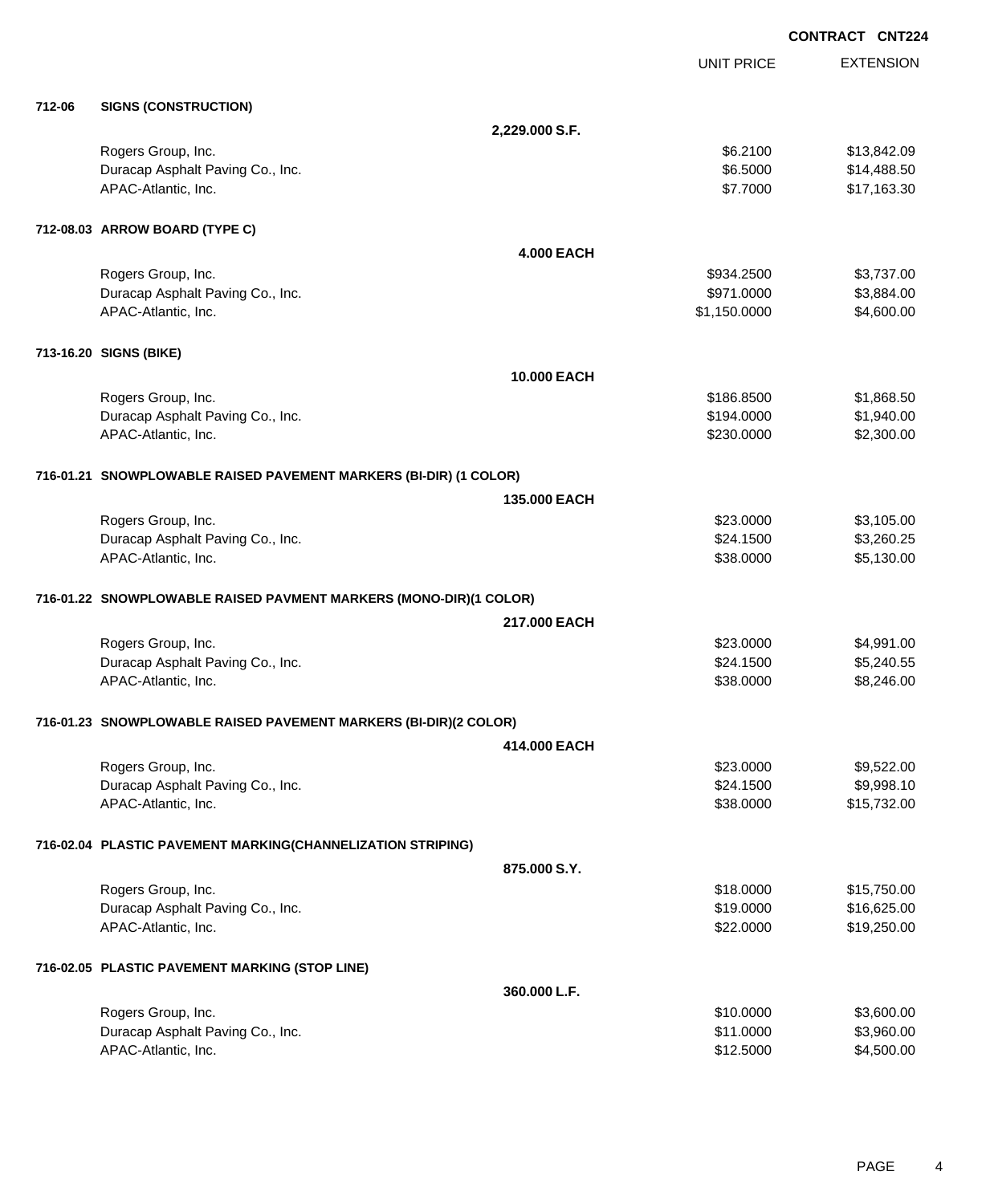|                                                                 |                 |                   | <b>CONTRACT CNT224</b> |
|-----------------------------------------------------------------|-----------------|-------------------|------------------------|
|                                                                 |                 | <b>UNIT PRICE</b> | <b>EXTENSION</b>       |
| 716-02.06 PLASTIC PAVEMENT MARKING (TURN LANE ARROW)            |                 |                   |                        |
|                                                                 | 55.000 EACH     |                   |                        |
| Rogers Group, Inc.                                              |                 | \$150.0000        | \$8,250.00             |
| Duracap Asphalt Paving Co., Inc.                                |                 | \$157.5000        | \$8,662.50             |
| APAC-Atlantic, Inc.                                             |                 | \$190.0000        | \$10,450.00            |
| 716-02.09 PLASTIC PAVEMENT MARKING (LONGITUDINAL CROSS-WALK)    |                 |                   |                        |
|                                                                 | 100.000 L.F.    |                   |                        |
| Rogers Group, Inc.                                              |                 | \$20.0000         | \$2,000.00             |
| Duracap Asphalt Paving Co., Inc.                                |                 | \$22.0000         | \$2,200.00             |
| APAC-Atlantic, Inc.                                             |                 | \$25.0000         | \$2,500.00             |
| 716-04.04 PLASTIC PAVEMENT MARKING (TRANSVERSE SHOULDER)        |                 |                   |                        |
|                                                                 | 18,289.000 L.F. |                   |                        |
| Rogers Group, Inc.                                              |                 | \$3.0000          | \$54,867.00            |
| Duracap Asphalt Paving Co., Inc.                                |                 | \$3.3000          | \$60,353.70            |
| APAC-Atlantic, Inc.                                             |                 | \$3.7500          | \$68,583.75            |
| 716-04.13 PLASTIC PAVEMENT MARKING (BIKELANE SYMBOL & ARROW)    |                 |                   |                        |
|                                                                 | 26,000 EACH     |                   |                        |
| Rogers Group, Inc.                                              |                 | \$375.0000        | \$9,750.00             |
| Duracap Asphalt Paving Co., Inc.                                |                 | \$394.0000        | \$10,244.00            |
| APAC-Atlantic, Inc.                                             |                 | \$470.0000        | \$12,220.00            |
| 716-05.01 PAINTED PAVEMENT MARKING (4" LINE)                    |                 |                   |                        |
|                                                                 | 7.200 L.M.      |                   |                        |
| Rogers Group, Inc.                                              |                 | \$495.0000        | \$3,564.00             |
| Duracap Asphalt Paving Co., Inc.                                |                 | \$520.0000        | \$3,744.00             |
| APAC-Atlantic, Inc.                                             |                 | \$620.0000        | \$4,464.00             |
| 716-05.20 PAINTED PAVEMENT MARKING (6" LINE)                    |                 |                   |                        |
|                                                                 | 13.000 L.M.     |                   |                        |
| Rogers Group, Inc.                                              |                 | \$525.0000        | \$6,825.00             |
| Duracap Asphalt Paving Co., Inc.                                |                 | \$551.2500        | \$7,166.25             |
| APAC-Atlantic, Inc.                                             |                 | \$650.0000        | \$8,450.00             |
| 716-12.02 ENHANCED FLATLINE THERMO PVMT MRKNG (6IN LINE)        |                 |                   |                        |
|                                                                 | 20.200 L.M.     |                   |                        |
| Rogers Group, Inc.                                              |                 | \$4,200.0000      | \$84,840.00            |
| Duracap Asphalt Paving Co., Inc.                                |                 | \$4,410.0000      | \$89,082.00            |
| APAC-Atlantic, Inc.                                             |                 | \$5,250.0000      | \$106,050.00           |
| 716-12.05 ENHANCED FLATLINE THERMO PVMT MRKNG (6IN DOTTED LINE) |                 |                   |                        |

| 100.000 L.F.                     |          |          |
|----------------------------------|----------|----------|
| Rogers Group, Inc.               | \$1,0000 | \$100.00 |
| Duracap Asphalt Paving Co., Inc. | \$1,1000 | \$110.00 |
| APAC-Atlantic, Inc.              | \$1,2500 | \$125.00 |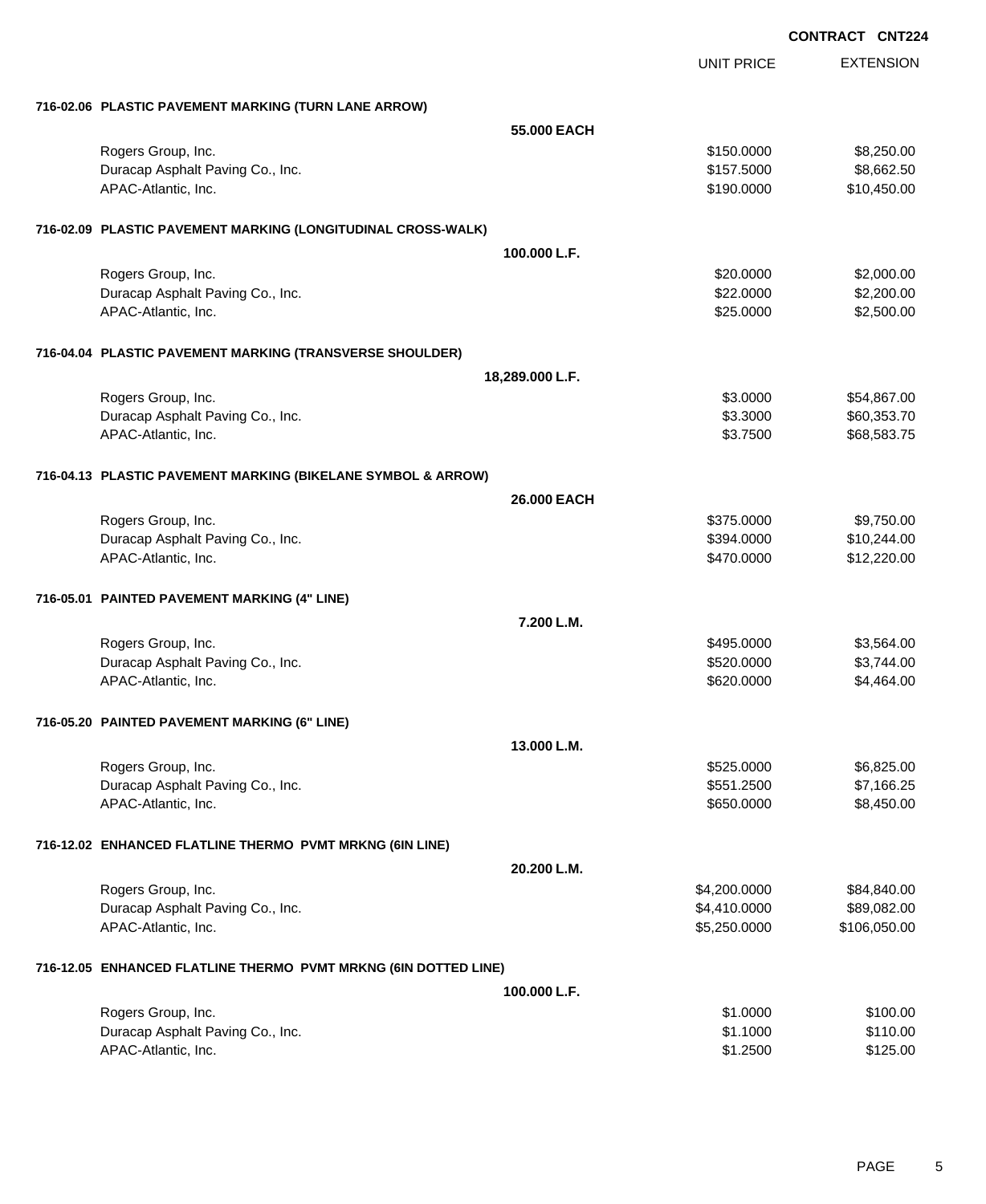|        |                                  |                 | <b>UNIT PRICE</b> | <b>EXTENSION</b> |
|--------|----------------------------------|-----------------|-------------------|------------------|
| 717-01 | <b>MOBILIZATION</b>              |                 |                   |                  |
|        |                                  | 1.000 LS        |                   |                  |
|        | Rogers Group, Inc.               |                 | \$57,210.0000     | \$57,210.00      |
|        | Duracap Asphalt Paving Co., Inc. |                 | \$45,925.0000     | \$45,925.00      |
|        | APAC-Atlantic, Inc.              |                 | \$41,000.0000     | \$41,000.00      |
|        | 730-14.02 SAW SLOT               |                 |                   |                  |
|        |                                  | 8,500.000 L.F.  |                   |                  |
|        | Rogers Group, Inc.               |                 | \$3.2500          | \$27,625.00      |
|        | Duracap Asphalt Paving Co., Inc. |                 | \$3.0500          | \$25,925.00      |
|        | APAC-Atlantic, Inc.              |                 | \$4.7000          | \$39,950.00      |
|        | 730-14.03 LOOP WIRE              |                 |                   |                  |
|        |                                  | 17,000.000 L.F. |                   |                  |
|        | Rogers Group, Inc.               |                 | \$0.5500          | \$9,350.00       |
|        | Duracap Asphalt Paving Co., Inc. |                 | \$0.5000          | \$8,500.00       |
|        | APAC-Atlantic, Inc.              |                 | \$0.6000          | \$10,200.00      |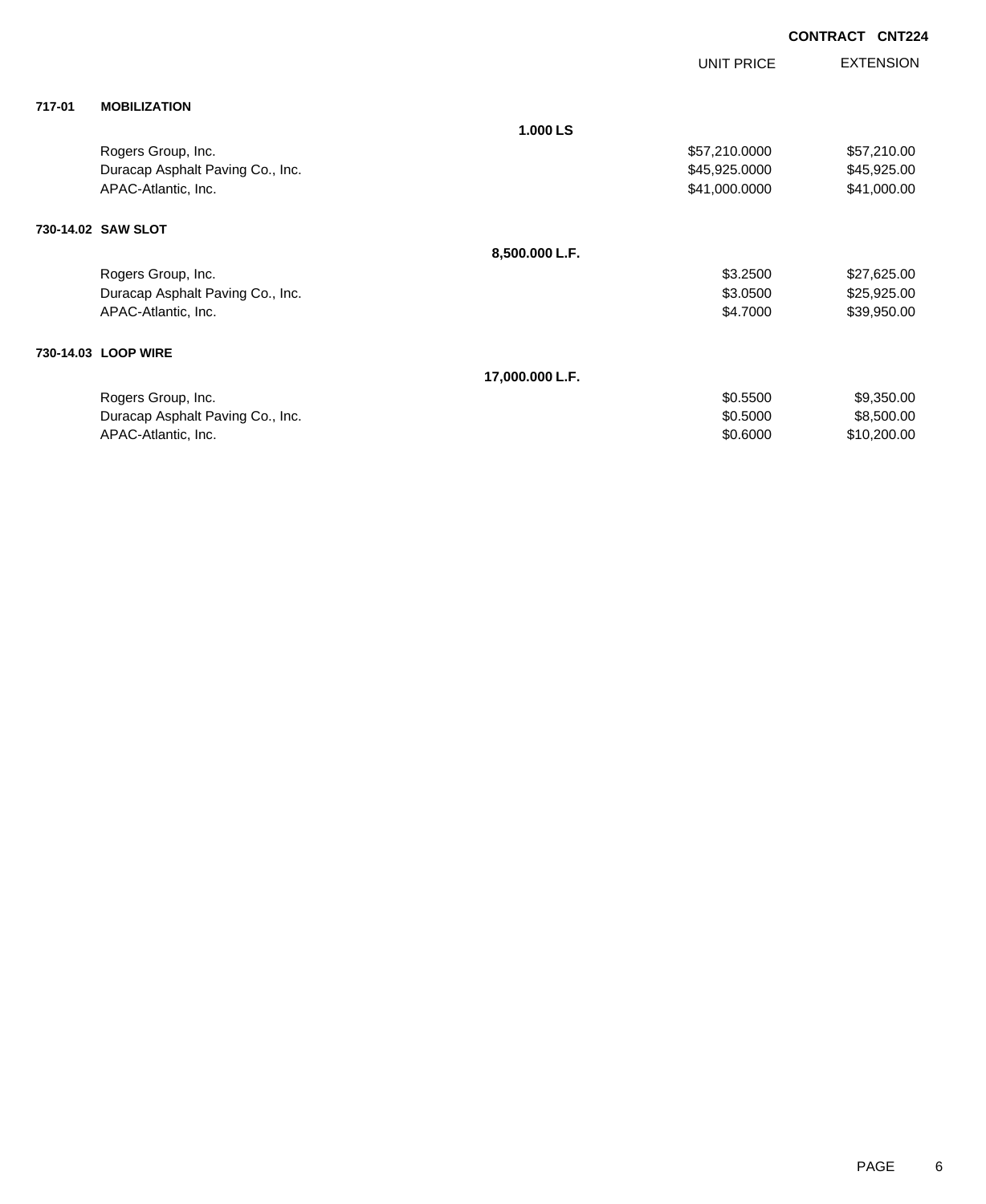Rogers Group, Inc. \$1,653,470.70 Duracap Asphalt Paving Co., Inc. 6. 2003, 2003, 2006 19:30 19:30 19:30 19:30 19:30 19:30 19:30 19:30 19:30 19:30 APAC-Atlantic, Inc. \$2,493,110.55

| Rogers Group, Inc.               | \$1,653,470.70 |
|----------------------------------|----------------|
| Duracap Asphalt Paving Co., Inc. | \$2,003,385.06 |
| APAC-Atlantic, Inc.              | \$2,493,110.55 |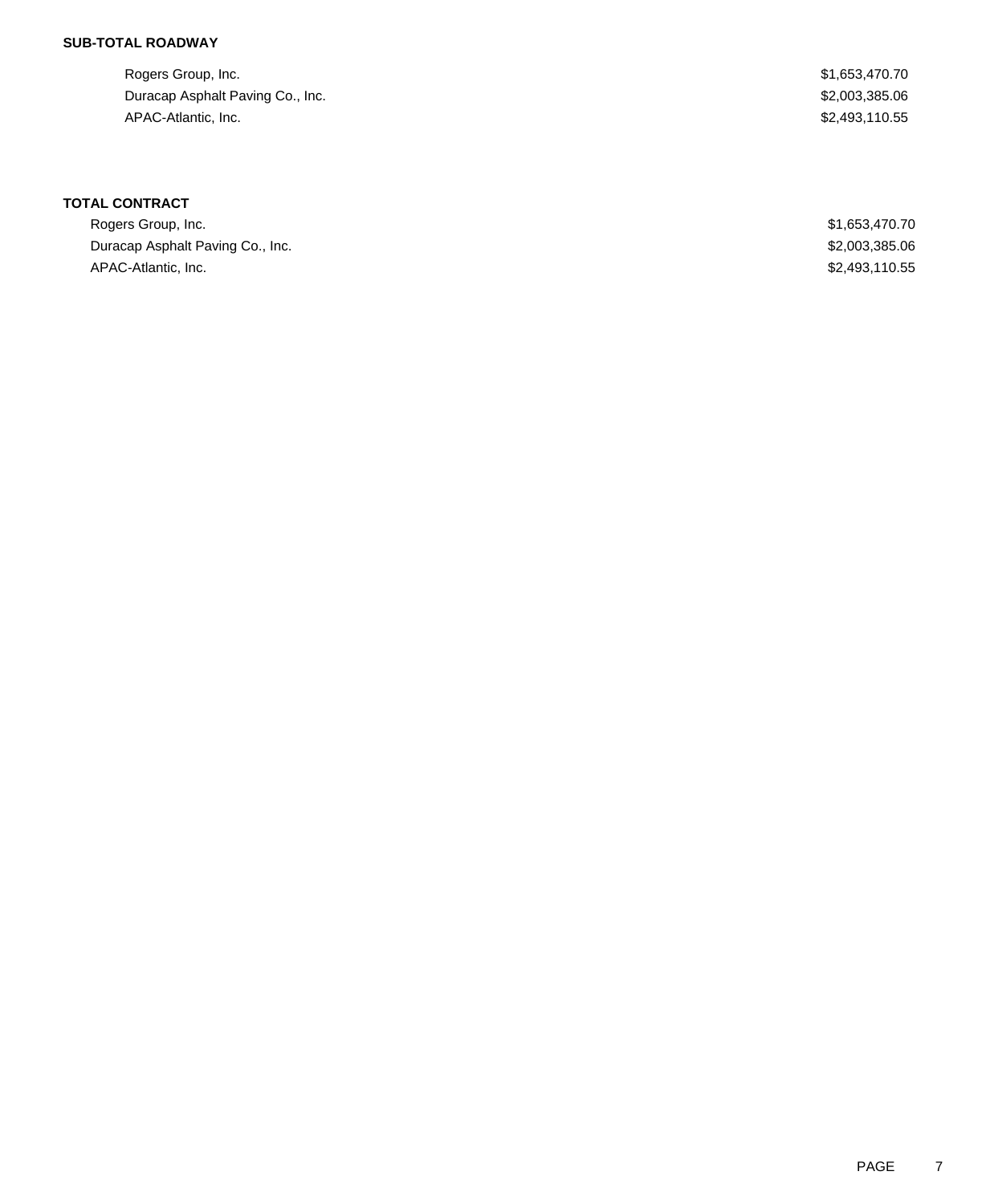#### ROBERTSON COUNTY (Contract No. CNT080 Call 066)

NH/HSIP-11(105),74004-3234-94,74004-8234-14

THE RESURFACING ON U.S. 41 (S.R. 11) FROM LIGHTS CHAPEL ROAD (L.M. 4.30) TO U.S. 431 (S.R. 65) (L.M. 9.32).

PROJECT LENGTH - 4.670 MILES

COMPLETION TIME - ON OR BEFORE NOVEMBER 15, 2019

DBE GOAL 6.00%

| <b>Vulcan Construction Materials, LLC</b> | \$1,989,391.50 |
|-------------------------------------------|----------------|
| <b>Charles Deweese Construction. Inc.</b> | \$2,348,776,49 |
| Rogers Group, Inc.                        | \$2,369,777,00 |

TOTAL CONTRACT  $$1,989,391.50$  $$2,348,776.49$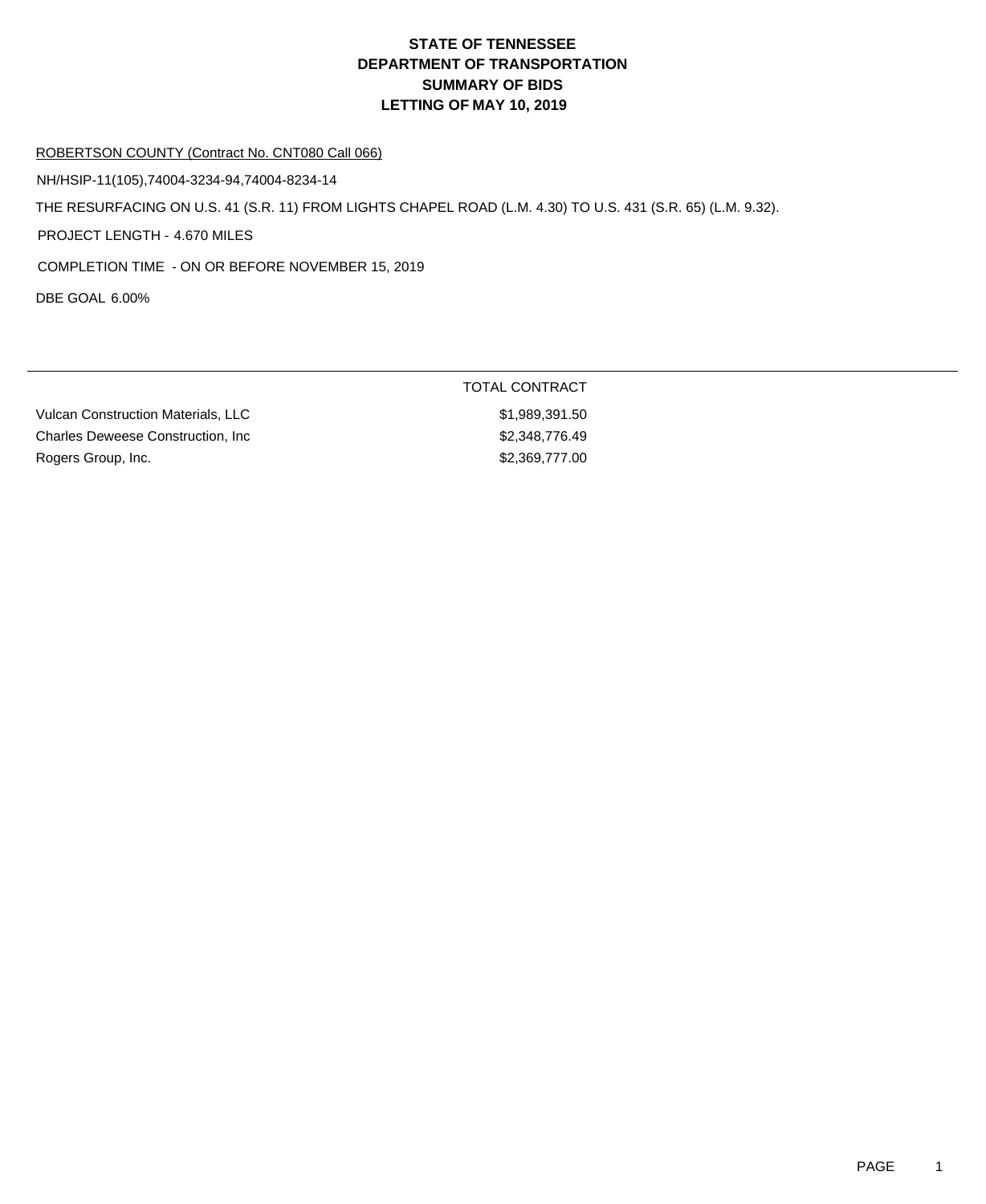|        |                                                                 |                   |                              | <b>CONTRACT CNT080</b> |
|--------|-----------------------------------------------------------------|-------------------|------------------------------|------------------------|
|        |                                                                 |                   | <b>UNIT PRICE</b>            | <b>EXTENSION</b>       |
|        | <b>ROADWAY CATEGORY</b>                                         |                   |                              |                        |
|        |                                                                 |                   |                              |                        |
|        | 208-01.05 BROOMING & DEGRASSING SHOULDERS                       |                   |                              |                        |
|        |                                                                 | 9.300 L.M.        |                              |                        |
|        | Vulcan Construction Materials, LLC                              |                   | \$1,200.0000                 | \$11,160.00            |
|        | Charles Deweese Construction, Inc                               |                   | \$2,900.0000<br>\$2,500.0000 | \$26,970.00            |
|        | Rogers Group, Inc.                                              |                   |                              | \$23,250.00            |
| 303-01 | MINERAL AGGREGATE, TYPE A BASE, GRADING D                       |                   |                              |                        |
|        |                                                                 | 50.000 TON        |                              |                        |
|        | Vulcan Construction Materials, LLC                              |                   | \$23.0000                    | \$1,150.00             |
|        | Charles Deweese Construction, Inc                               |                   | \$33.2800                    | \$1,664.00             |
|        | Rogers Group, Inc.                                              |                   | \$25.0000                    | \$1,250.00             |
|        | 307-02.08 ASPHALT CONCRETE MIX (PG70-22) (BPMB-HM) GRADING B-M2 |                   |                              |                        |
|        |                                                                 | 500,000 TON       |                              |                        |
|        | Vulcan Construction Materials, LLC                              |                   | \$75.5000                    | \$37,750.00            |
|        | Charles Deweese Construction, Inc                               |                   | \$90.9800                    | \$45,490.00            |
|        | Rogers Group, Inc.                                              |                   | \$94.0000                    | \$47,000.00            |
| 403-01 | BITUMINOUS MATERIAL FOR TACK COAT (TC)                          |                   |                              |                        |
|        |                                                                 | 98,000 TON        |                              |                        |
|        | Vulcan Construction Materials, LLC                              |                   | \$800.0000                   | \$78,400.00            |
|        | Charles Deweese Construction, Inc                               |                   | \$875.0000                   | \$85,750.00            |
|        | Rogers Group, Inc.                                              |                   | \$900.0000                   | \$88,200.00            |
|        | 411-02.10 ACS MIX(PG70-22) GRADING D                            |                   |                              |                        |
|        |                                                                 | 14,715.000 TON    |                              |                        |
|        | Vulcan Construction Materials, LLC                              |                   | \$89.0000                    | \$1,309,635.00         |
|        | <b>Charles Deweese Construction, Inc.</b>                       |                   | \$96,9300                    | \$1,426,324.95         |
|        | Rogers Group, Inc.                                              |                   | \$105.5000                   | \$1,552,432.50         |
|        | 415-01.01 COLD PLANING BITUMINOUS PAVEMENT                      |                   |                              |                        |
|        |                                                                 | 14,577.000 TON    |                              |                        |
|        | Vulcan Construction Materials, LLC                              |                   | \$14.0000                    | \$204,078.00           |
|        | Charles Deweese Construction, Inc                               |                   | \$20.7500                    | \$302,472.75           |
|        | Rogers Group, Inc.                                              |                   | \$17.0000                    | \$247,809.00           |
|        | 611-09.01 ADJUSTMENT OF EXISTING CATCHBASIN                     |                   |                              |                        |
|        |                                                                 | <b>4.000 EACH</b> |                              |                        |
|        | Vulcan Construction Materials, LLC                              |                   | \$3,300.0000                 | \$13,200.00            |
|        | Charles Deweese Construction, Inc                               |                   | \$1,500.0000                 | \$6,000.00             |
|        | Rogers Group, Inc.                                              |                   | \$1,700.0000                 | \$6,800.00             |
|        | 701-02.01 CONCRETE CURB RAMP (RETROFIT)                         |                   |                              |                        |
|        |                                                                 | 1,170.000 S.F.    |                              |                        |
|        | Vulcan Construction Materials, LLC                              |                   | \$25.0000                    | \$29,250.00            |
|        | Charles Deweese Construction, Inc                               |                   | \$40.0000                    | \$46,800.00            |
|        | Rogers Group, Inc.                                              |                   | \$27.0000                    | \$31,590.00            |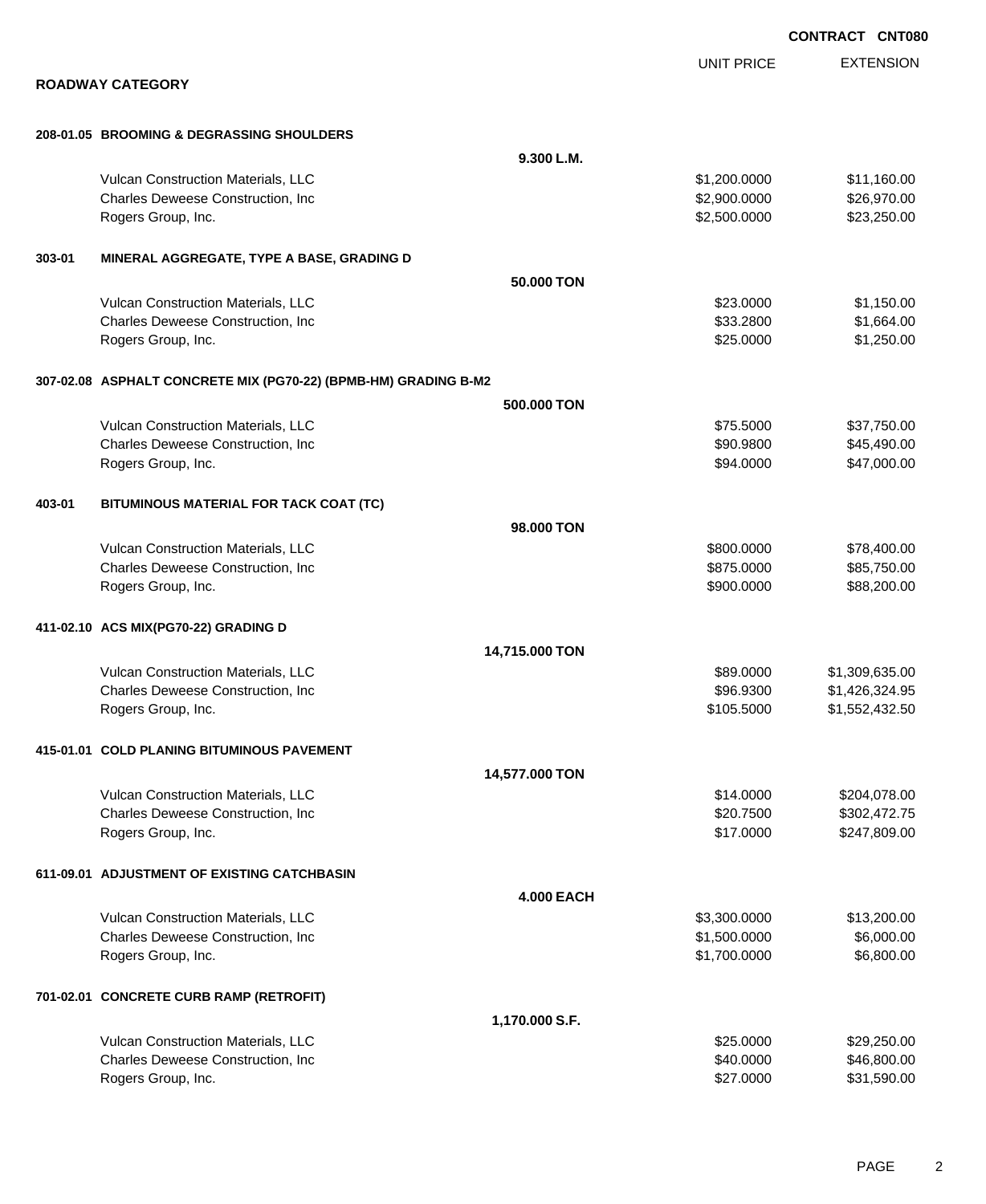|        |                                                                   |                   | <b>UNIT PRICE</b> | <b>EXTENSION</b> |
|--------|-------------------------------------------------------------------|-------------------|-------------------|------------------|
| 712-01 | <b>TRAFFIC CONTROL</b>                                            |                   |                   |                  |
|        |                                                                   | 1.000 LS          |                   |                  |
|        | Vulcan Construction Materials, LLC                                |                   | \$60,650.0000     | \$60,650.00      |
|        | Charles Deweese Construction, Inc                                 |                   | \$47,790.0000     | \$47,790.00      |
|        | Rogers Group, Inc.                                                |                   | \$110,000.0000    | \$110,000.00     |
|        | 712-04.01 FLEXIBLE DRUMS (CHANNELIZING)                           |                   |                   |                  |
|        |                                                                   | 50.000 EACH       |                   |                  |
|        | Vulcan Construction Materials, LLC                                |                   | \$15.0000         | \$750.00         |
|        | Charles Deweese Construction, Inc                                 |                   | \$16.7500         | \$837.50         |
|        | Rogers Group, Inc.                                                |                   | \$5.5000          | \$275.00         |
| 712-06 | <b>SIGNS (CONSTRUCTION)</b>                                       |                   |                   |                  |
|        |                                                                   | 1,904.000 S.F.    |                   |                  |
|        | Vulcan Construction Materials, LLC                                |                   | \$9.2500          | \$17,612.00      |
|        | Charles Deweese Construction, Inc                                 |                   | \$7.5000          | \$14,280.00      |
|        | Rogers Group, Inc.                                                |                   | \$7.0000          | \$13,328.00      |
|        | 712-08.03 ARROW BOARD (TYPE C)                                    |                   |                   |                  |
|        |                                                                   | <b>4.000 EACH</b> |                   |                  |
|        | Vulcan Construction Materials, LLC                                |                   | \$900.0000        | \$3,600.00       |
|        | Charles Deweese Construction, Inc                                 |                   | \$810.0000        | \$3,240.00       |
|        | Rogers Group, Inc.                                                |                   | \$900.0000        | \$3,600.00       |
|        | 716-01.21 SNOWPLOWABLE RAISED PAVEMENT MARKERS (BI-DIR) (1 COLOR) |                   |                   |                  |
|        |                                                                   | 617,000 EACH      |                   |                  |
|        | Vulcan Construction Materials, LLC                                |                   | \$30.0000         | \$18,510.00      |
|        | Charles Deweese Construction, Inc                                 |                   | \$30.9300         | \$19,083.81      |
|        | Rogers Group, Inc.                                                |                   | \$32.0000         | \$19,744.00      |
|        | 716-01.22 SNOWPLOWABLE RAISED PAVMENT MARKERS (MONO-DIR)(1 COLOR) |                   |                   |                  |
|        |                                                                   | 617.000 EACH      |                   |                  |
|        | Vulcan Construction Materials, LLC                                |                   | \$30.0000         | \$18,510.00      |
|        | Charles Deweese Construction, Inc                                 |                   | \$30.9300         | \$19,083.81      |
|        | Rogers Group, Inc.                                                |                   | \$32.0000         | \$19,744.00      |
|        | 716-02.03 PLASTIC PAVEMENT MARKING (CROSS-WALK)                   |                   |                   |                  |
|        |                                                                   | 65.000 L.F.       |                   |                  |
|        | Vulcan Construction Materials, LLC                                |                   | \$6.0000          | \$390.00         |
|        | Charles Deweese Construction, Inc                                 |                   | \$6.1900          | \$402.35         |
|        | Rogers Group, Inc.                                                |                   | \$7.0000          | \$455.00         |
|        | 716-02.05 PLASTIC PAVEMENT MARKING (STOP LINE)                    |                   |                   |                  |
|        |                                                                   | 710.000 L.F.      |                   |                  |
|        | Vulcan Construction Materials, LLC                                |                   | \$15.0000         | \$10,650.00      |
|        | Charles Deweese Construction, Inc                                 |                   | \$15.4600         | \$10,976.60      |
|        | Rogers Group, Inc.                                                |                   | \$17.0000         | \$12,070.00      |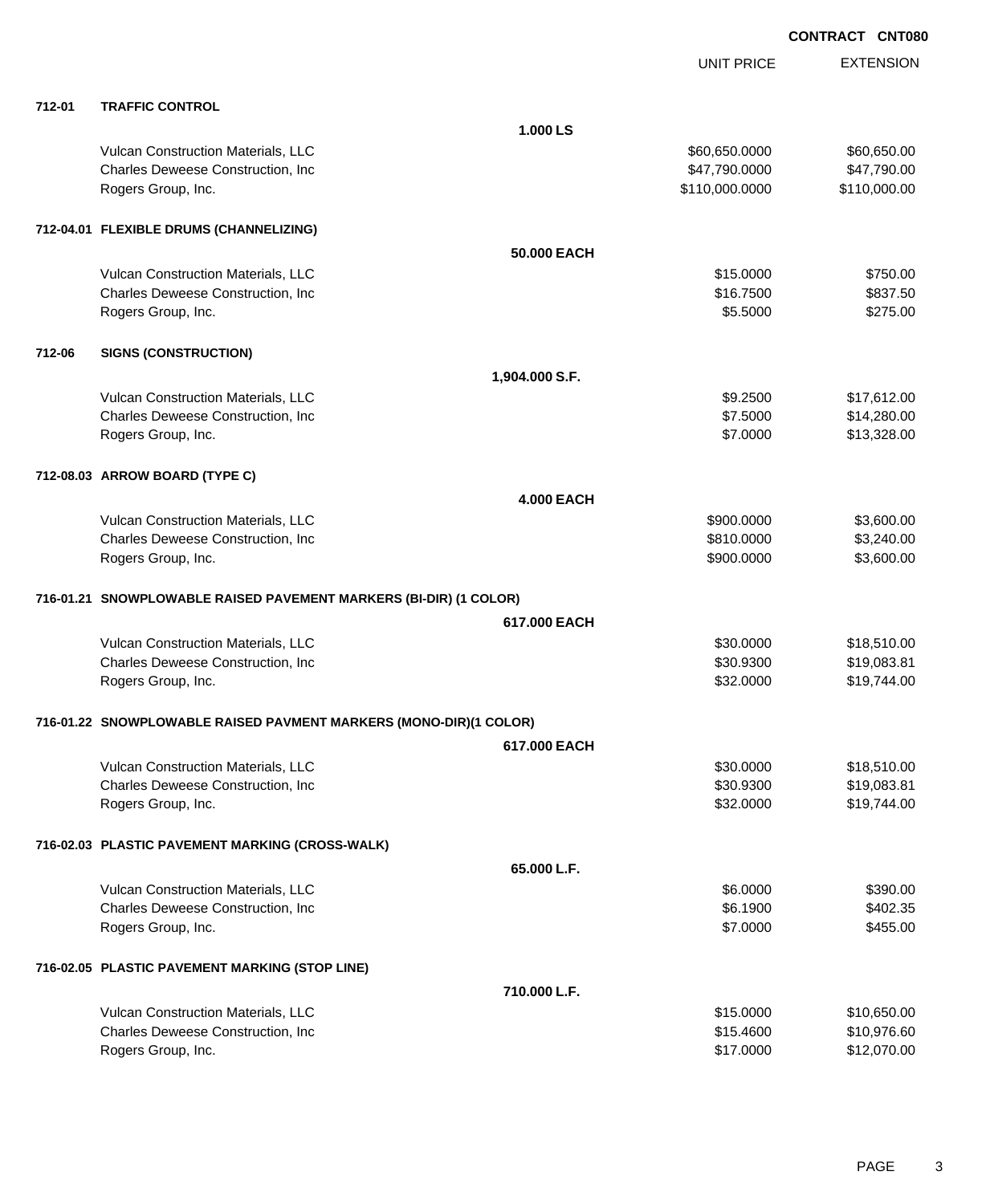EXTENSION **CONTRACT CNT080** UNIT PRICE **716-02.06 PLASTIC PAVEMENT MARKING (TURN LANE ARROW) 34.000 EACH** Vulcan Construction Materials, LLC 66 and the state of the state of the state  $$150.0000$  \$5,100.00 Charles Deweese Construction, Inc **Charles Deweese Construction, Inc** 65,257.76 Rogers Group, Inc. \$167.0000 \$5,678.00 **716-03.02 PLASTIC WORD PAVEMENT MARKING (RXR) 1.000 EACH** Vulcan Construction Materials, LLC 60000 \$500.000 \$500.000 \$500.000 \$500.000 Charles Deweese Construction, Inc **6.600 \$515.4600** \$515.4600 \$515.4600 \$515.4600 Rogers Group, Inc. \$555.000 \$555.000 \$555.000 \$555.000 \$555.000 \$555.000 \$555.000 \$555.000 \$555.000 \$555.00 \$555 **716-05.01 PAINTED PAVEMENT MARKING (4" LINE) 23.600 L.M.** Vulcan Construction Materials, LLC 600000 \$18,880.000 \$18,880.000 \$18,880.000 Charles Deweese Construction, Inc **Charles Deweese Construction, Inc** 6524.7400 \$19,463.86 Rogers Group, Inc. \$890.0000 \$21,004.00 **716-12.02 ENHANCED FLATLINE THERMO PVMT MRKNG (6IN LINE) 23.600 L.M.** Vulcan Construction Materials, LLC 600000 \$118,000.000 \$118,000.000 \$118,000.000 \$118,000.00 Charles Deweese Construction, Inc **Charles Deweese Construction, Inc** 65,154.6400 \$121,649.50 Rogers Group, Inc. \$131,098.00 **717-01 MOBILIZATION 1.000 LS** Vulcan Construction Materials, LLC 600000 \$25,000.000 \$25,000.000 \$25,000.000 \$25,000.000 \$25,000.00 Charles Deweese Construction, Inc **Charles Deweese Construction, Inc** 6.137,578.3200 \$137,578.3200 \$137,578.32 Rogers Group, Inc. \$26,559.500 \$26,559.500 \$26,559.500 \$26,559.500 \$26,559.500 \$26,559.500 \$26,559.50 **730-14.02 SAW SLOT 1,437.000 L.F.** Vulcan Construction Materials, LLC 6.5000 \$5,029.50 Charles Deweese Construction, Inc **Charles Deweese Construction, Inc** 65,431.86 Rogers Group, Inc. \$5,748.00 **730-14.03 LOOP WIRE 3,174.000 L.F.** Vulcan Construction Materials, LLC 6000 \$1,587.00 Charles Deweese Construction, Inc **but a set of the Charles Solution State Assets** 31,713.96

Rogers Group, Inc. \$1,587.00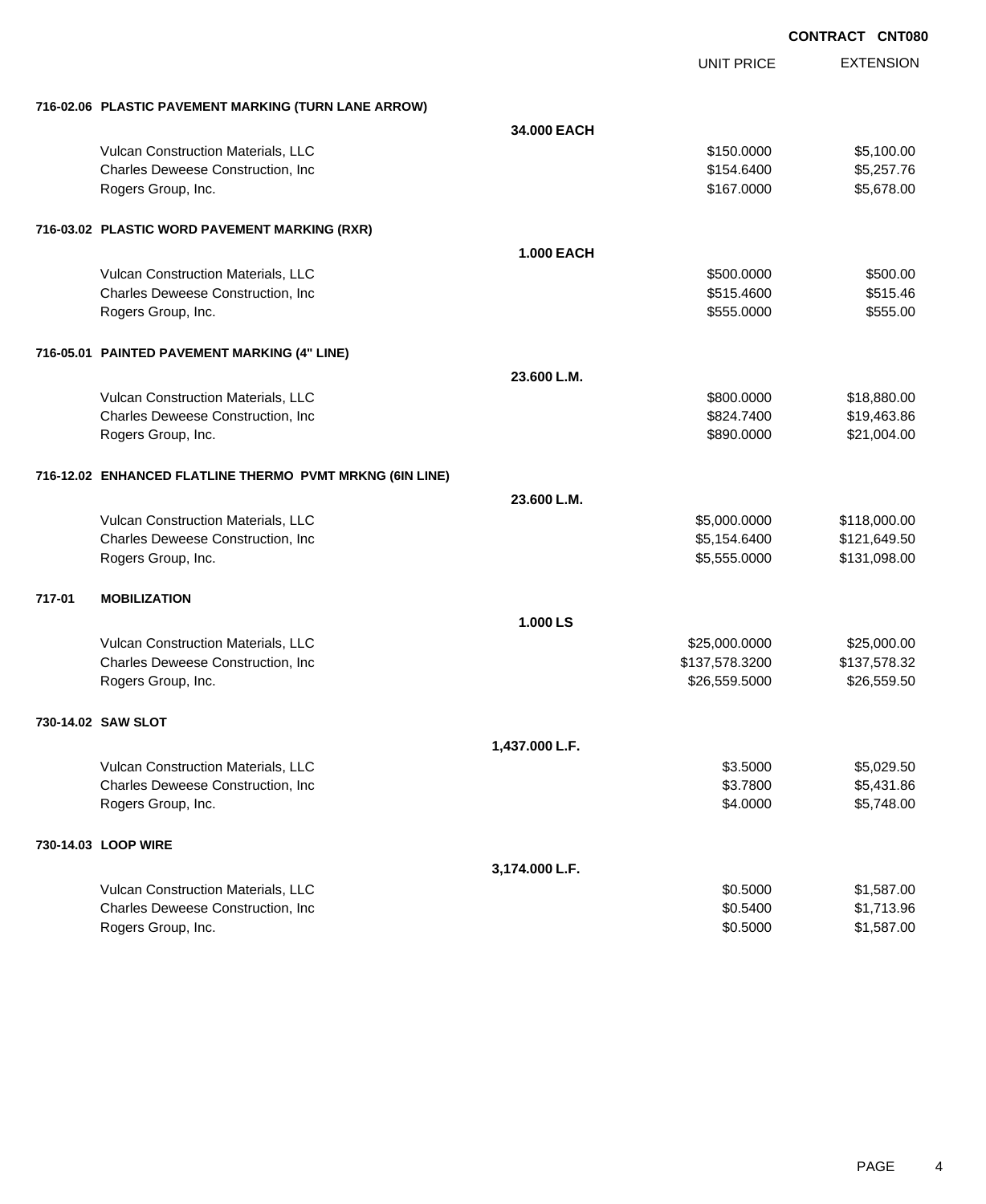Vulcan Construction Materials, LLC \$1,989,391.50 Charles Deweese Construction, Inc **Example 2018** 2,348,776.49 Rogers Group, Inc. \$2,369,777.00

| <b>Vulcan Construction Materials, LLC</b> | \$1,989,391.50 |
|-------------------------------------------|----------------|
| <b>Charles Deweese Construction. Inc.</b> | \$2,348,776,49 |
| Rogers Group, Inc.                        | \$2,369,777.00 |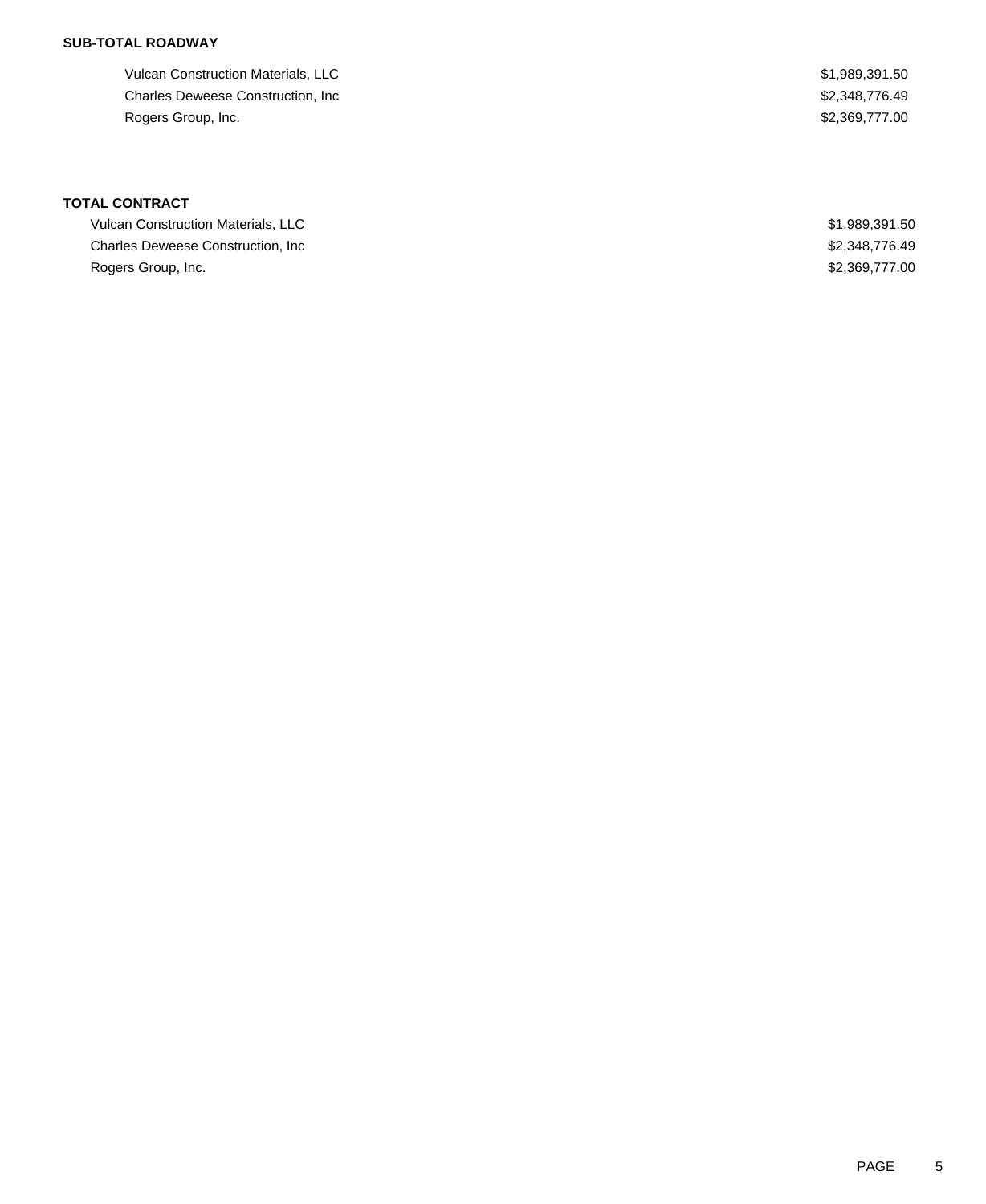#### RUTHERFORD COUNTY (Contract No. CNT178 Call 068)

75008-4210-04,HSIP-16(61),75008-3210-94

THE RESURFACING ON U.S. 41A (S.R. 16) FROM THE WILLIAMSON COUNTY LINE (L.M. 0.00) TO THE BEDFORD COUNTY LINE (L.M. 6.52).

PROJECT LENGTH - 6.520 MILES

COMPLETION TIME - ON OR BEFORE NOVEMBER 15, 2019

DBE GOAL 6.00%

|                                             | TOTAL CONTRACT |
|---------------------------------------------|----------------|
| Rogers Group, Inc.                          | \$1,887,041.00 |
| BWI MTN ii Inc. & dba Blue Water Industries | \$1,929,832.00 |
| Volunteer Paving, LLC                       | \$1,989,370,04 |
| <b>Vulcan Construction Materials, LLC</b>   | \$2,098,580.05 |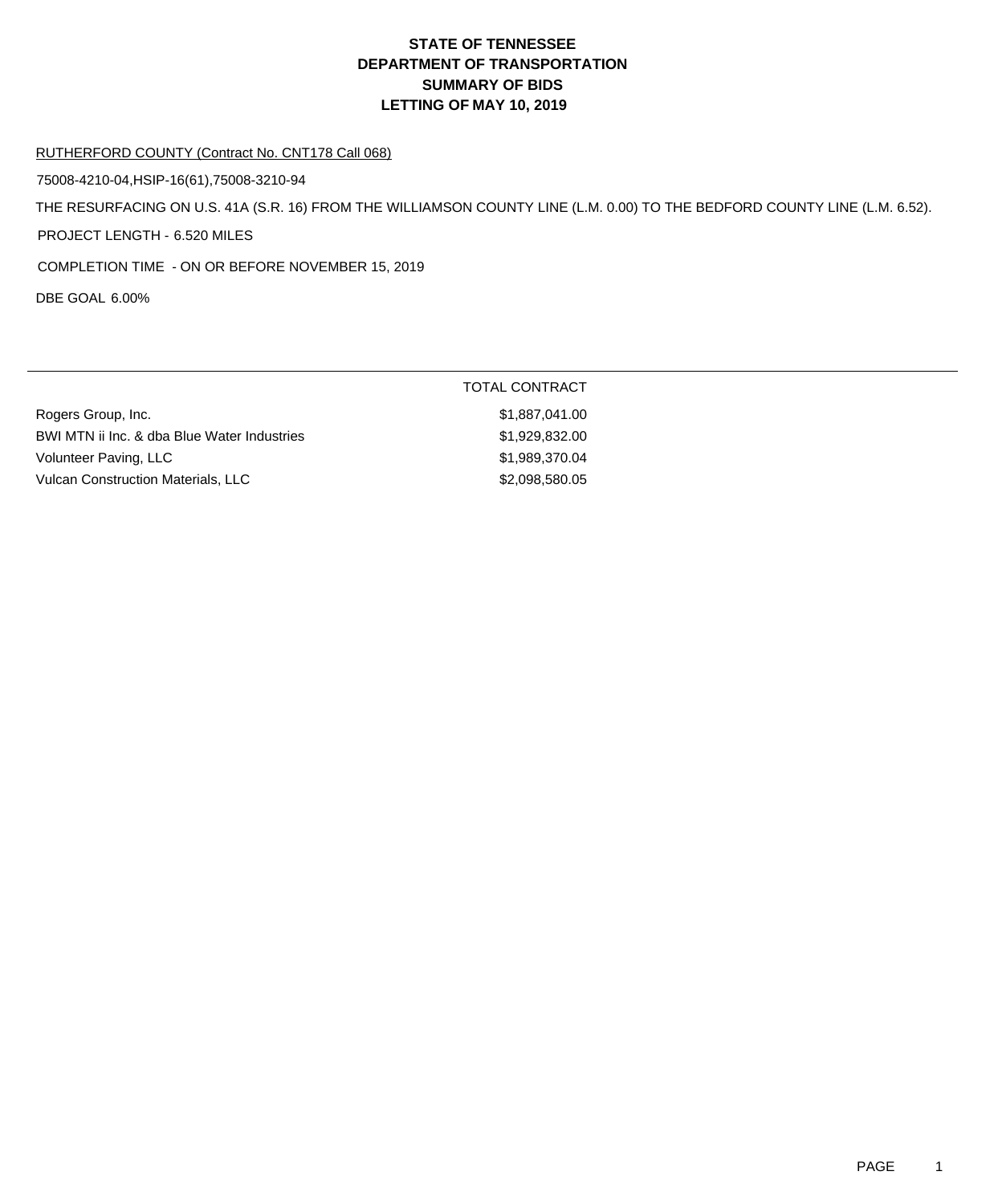|        |                                                           |                |                   | <b>CONTRACT CNT178</b> |
|--------|-----------------------------------------------------------|----------------|-------------------|------------------------|
|        |                                                           |                | <b>UNIT PRICE</b> | <b>EXTENSION</b>       |
|        | <b>ROADWAY CATEGORY</b>                                   |                |                   |                        |
|        |                                                           |                |                   |                        |
|        | 208-01.05 BROOMING & DEGRASSING SHOULDERS                 |                |                   |                        |
|        |                                                           | 11.500 L.M.    |                   |                        |
|        | Rogers Group, Inc.                                        |                | \$1,200.0000      | \$13,800.00            |
|        | BWI MTN ii Inc. & dba Blue Water Industries               |                | \$1,520.0000      | \$17,480.00            |
|        | Volunteer Paving, LLC                                     |                | \$1,722.6600      | \$19,810.59            |
|        | Vulcan Construction Materials, LLC                        |                | \$1,525.0000      | \$17,537.50            |
| 303-01 | MINERAL AGGREGATE, TYPE A BASE, GRADING D                 |                |                   |                        |
|        |                                                           | 1,522.000 TON  |                   |                        |
|        | Rogers Group, Inc.                                        |                | \$22.0000         | \$33,484.00            |
|        | BWI MTN ii Inc. & dba Blue Water Industries               |                | \$17.2500         | \$26,254.50            |
|        | Volunteer Paving, LLC                                     |                | \$18.9900         | \$28,902.78            |
|        | Vulcan Construction Materials, LLC                        |                | \$25.7500         | \$39,191.50            |
|        | 307-01.15 ASC MIX (PG64-22) (BPMLC-HM) GRADING CS         |                |                   |                        |
|        |                                                           | 500.000 TON    |                   |                        |
|        | Rogers Group, Inc.                                        |                | \$88.0000         | \$44,000.00            |
|        | BWI MTN ii Inc. & dba Blue Water Industries               |                | \$76.0000         | \$38,000.00            |
|        | Volunteer Paving, LLC                                     |                | \$93.9900         | \$46,995.00            |
|        | Vulcan Construction Materials, LLC                        |                | \$97.5000         | \$48,750.00            |
| 403-01 | BITUMINOUS MATERIAL FOR TACK COAT (TC)                    |                |                   |                        |
|        |                                                           | 57.000 TON     |                   |                        |
|        | Rogers Group, Inc.                                        |                | \$550.0000        | \$31,350.00            |
|        | BWI MTN ii Inc. & dba Blue Water Industries               |                | \$880.0000        | \$50,160.00            |
|        | Volunteer Paving, LLC                                     |                | \$665.3300        | \$37,923.81            |
|        | Vulcan Construction Materials, LLC                        |                | \$840.0000        | \$47,880.00            |
|        | 411-01.10 ACS MIX(PG64-22) GRADING D                      |                |                   |                        |
|        |                                                           | 16,024.000 TON |                   |                        |
|        | Rogers Group, Inc.                                        |                | \$88.2500         | \$1,414,118.00         |
|        | BWI MTN ii Inc. & dba Blue Water Industries               |                | \$86.0000         | \$1,378,064.00         |
|        | Volunteer Paving, LLC                                     |                | \$90.8600         | \$1,455,940.64         |
|        | Vulcan Construction Materials, LLC                        |                | \$94.5000         | \$1,514,268.00         |
|        | 411-12.02 SCORING SHOULDERS (NON-CONTINUOUS) (16IN WIDTH) |                |                   |                        |
|        |                                                           | 8.000 L.M.     |                   |                        |
|        | Rogers Group, Inc.                                        |                | \$880.0000        | \$7,040.00             |
|        | BWI MTN ii Inc. & dba Blue Water Industries               |                | \$525.0000        | \$4,200.00             |
|        | Volunteer Paving, LLC                                     |                | \$535.7100        | \$4,285.68             |
|        | Vulcan Construction Materials, LLC                        |                | \$1,050.0000      | \$8,400.00             |
|        | 415-01.01 COLD PLANING BITUMINOUS PAVEMENT                |                |                   |                        |
|        |                                                           | 2,718.000 TON  |                   |                        |
|        | Rogers Group, Inc.                                        |                | \$22.5000         | \$61,155.00            |
|        | BWI MTN ii Inc. & dba Blue Water Industries               |                | \$16.0000         | \$43,488.00            |
|        | Volunteer Paving, LLC                                     |                | \$18.9300         | \$51,451.74            |
|        | Vulcan Construction Materials, LLC                        |                | \$28.0000         | \$76,104.00            |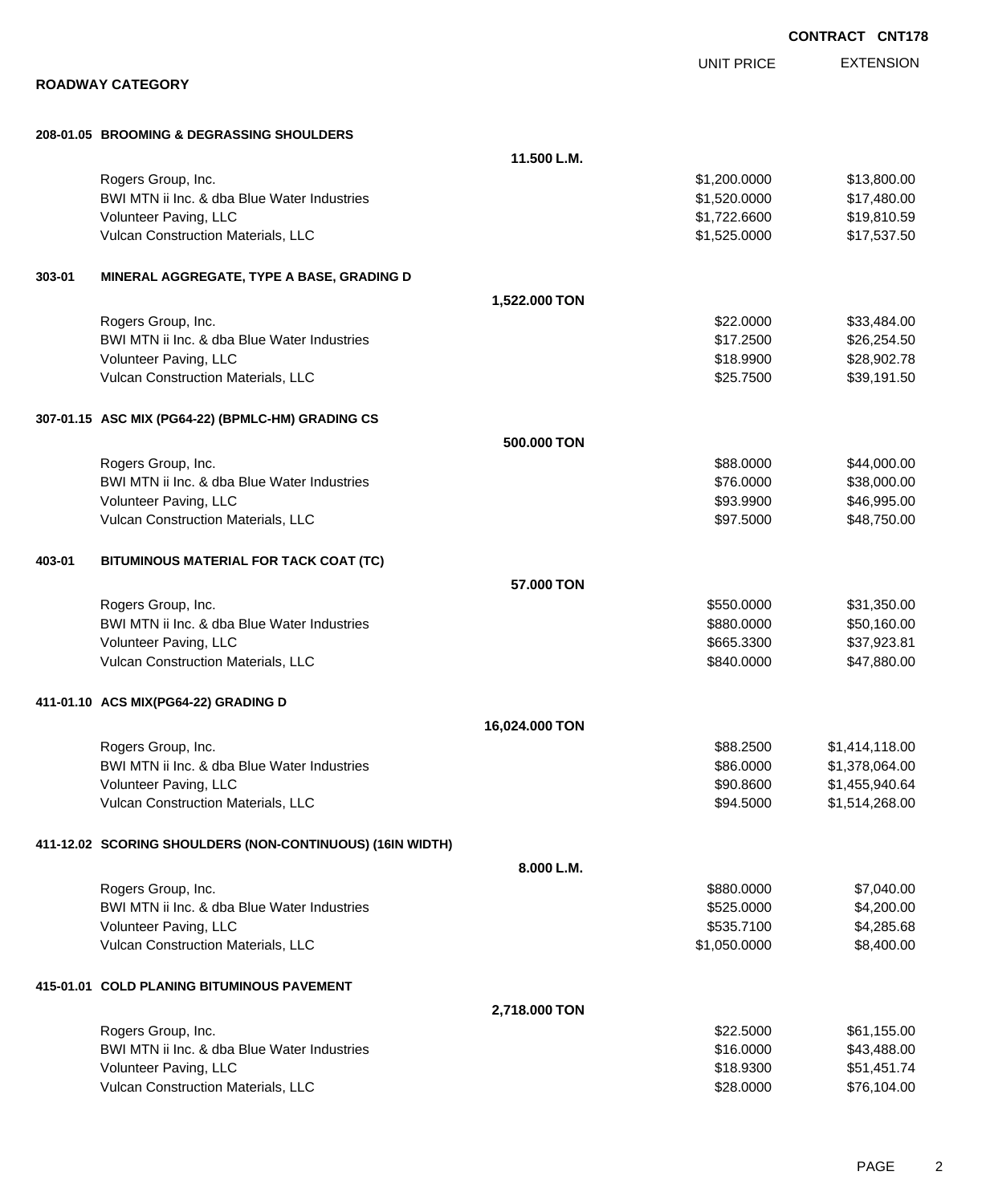UNIT PRICE

EXTENSION

| 701-02.01 CONCRETE CURB RAMP (RETROFIT) |  |
|-----------------------------------------|--|
|                                         |  |

|        | 701-02.01 CONCRETE CURB RAMP (RETROFIT)           |                   |                |              |
|--------|---------------------------------------------------|-------------------|----------------|--------------|
|        |                                                   | 760.000 S.F.      |                |              |
|        | Rogers Group, Inc.                                |                   | \$37.7500      | \$28,690.00  |
|        | BWI MTN ii Inc. & dba Blue Water Industries       |                   | \$25.0000      | \$19,000.00  |
|        | Volunteer Paving, LLC                             |                   | \$25.5100      | \$19,387.60  |
|        | Vulcan Construction Materials, LLC                |                   | \$70.0000      | \$53,200.00  |
|        | 705-02.10 GUARDRAIL TRANSITION 27IN TO 31IN       |                   |                |              |
|        |                                                   | <b>4.000 EACH</b> |                |              |
|        | Rogers Group, Inc.                                |                   | \$186.0000     | \$744.00     |
|        | BWI MTN ii Inc. & dba Blue Water Industries       |                   | \$100.0000     | \$400.00     |
|        | Volunteer Paving, LLC                             |                   | \$179.5900     | \$718.36     |
|        | Vulcan Construction Materials, LLC                |                   | \$125.0000     | \$500.00     |
|        | 705-04.09 EARTH PAD FOR TYPE 38 GR END TREATMENT  |                   |                |              |
|        |                                                   | <b>4.000 EACH</b> |                |              |
|        | Rogers Group, Inc.                                |                   | \$1,250.0000   | \$5,000.00   |
|        | BWI MTN ii Inc. & dba Blue Water Industries       |                   | \$1,000.0000   | \$4,000.00   |
|        | Volunteer Paving, LLC                             |                   | \$1,198.9800   | \$4,795.92   |
|        | Vulcan Construction Materials, LLC                |                   | \$1,250.0000   | \$5,000.00   |
|        | 705-06.20 TANGENT ENERGY ABSORBING TERM MASH TL-3 |                   |                |              |
|        |                                                   | <b>4.000 EACH</b> |                |              |
|        | Rogers Group, Inc.                                |                   | \$3,135.0000   | \$12,540.00  |
|        | BWI MTN ii Inc. & dba Blue Water Industries       |                   | \$2,650.0000   | \$10,600.00  |
|        | Volunteer Paving, LLC                             |                   | \$3,032.6500   | \$12,130.60  |
|        | Vulcan Construction Materials, LLC                |                   | \$2,900.0000   | \$11,600.00  |
| 706-01 | <b>GUARDRAIL REMOVED</b>                          |                   |                |              |
|        |                                                   | 200.000 L.F.      |                |              |
|        | Rogers Group, Inc.                                |                   | \$1.0500       | \$210.00     |
|        | BWI MTN ii Inc. & dba Blue Water Industries       |                   | \$2.0000       | \$400.00     |
|        | Volunteer Paving, LLC                             |                   | \$1.0200       | \$204.00     |
|        | Vulcan Construction Materials, LLC                |                   | \$2.5000       | \$500.00     |
| 712-01 | <b>TRAFFIC CONTROL</b>                            |                   |                |              |
|        |                                                   | 1.000 LS          |                |              |
|        | Rogers Group, Inc.                                |                   | \$25,116.5400  | \$25,116.54  |
|        | BWI MTN ii Inc. & dba Blue Water Industries       |                   | \$110,000.0000 | \$110,000.00 |
|        | Volunteer Paving, LLC                             |                   | \$40,585.2700  | \$40,585.27  |
|        | Vulcan Construction Materials, LLC                |                   | \$70,000.0000  | \$70,000.00  |
|        | 712-04.01 FLEXIBLE DRUMS (CHANNELIZING)           |                   |                |              |
|        |                                                   | 100.000 EACH      |                |              |
|        | Rogers Group, Inc.                                |                   | \$27.5000      | \$2,750.00   |
|        | BWI MTN ii Inc. & dba Blue Water Industries       |                   | \$26.0000      | \$2,600.00   |
|        | Volunteer Paving, LLC                             |                   | \$26.5300      | \$2,653.00   |
|        | Vulcan Construction Materials, LLC                |                   | \$10.0000      | \$1,000.00   |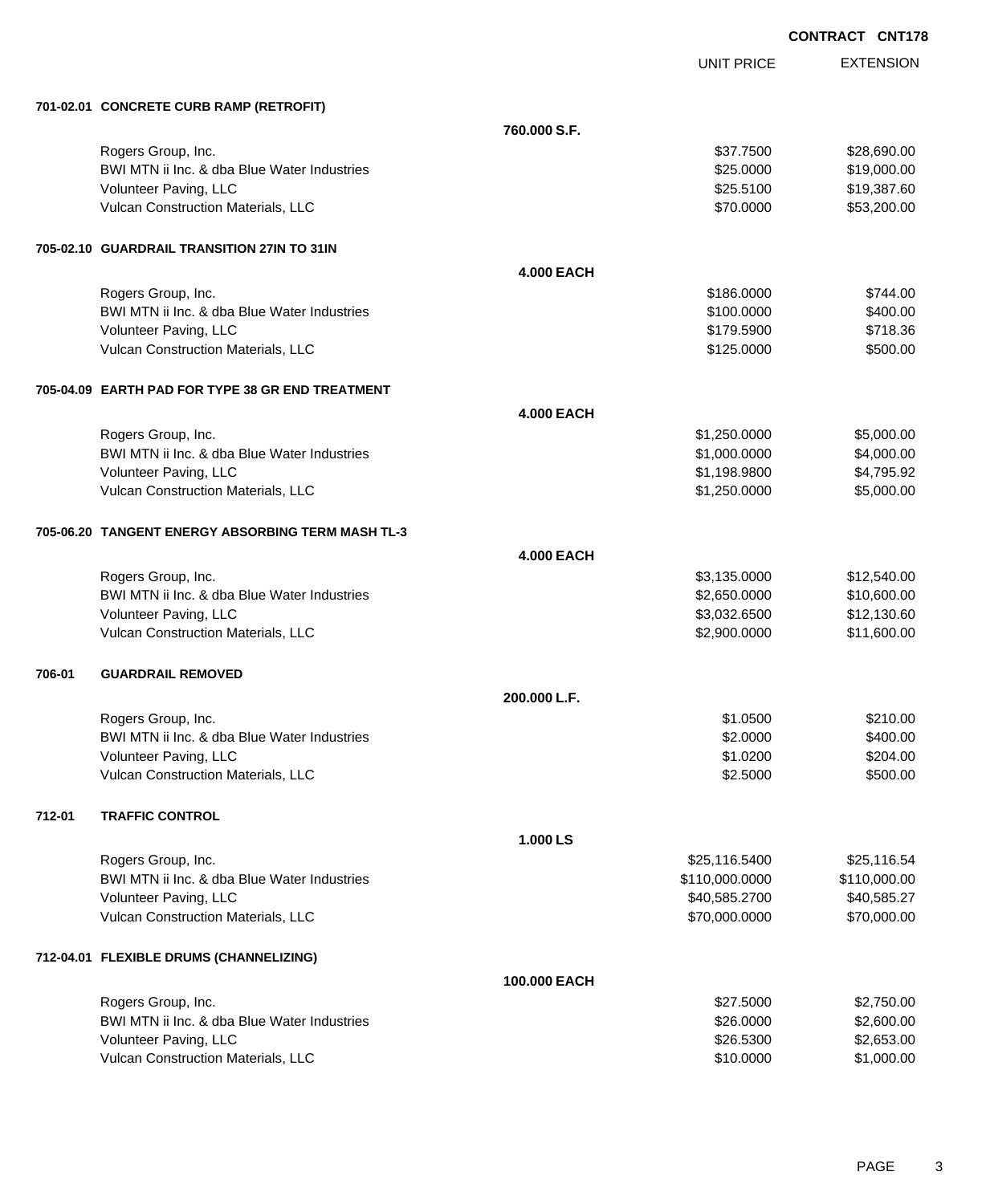|        |                                                                   |                    |                   | <b>CONTRACT CNT178</b> |                  |
|--------|-------------------------------------------------------------------|--------------------|-------------------|------------------------|------------------|
|        |                                                                   |                    | <b>UNIT PRICE</b> |                        | <b>EXTENSION</b> |
|        | 712-05.01 WARNING LIGHTS (TYPE A)                                 |                    |                   |                        |                  |
|        |                                                                   | <b>4.000 EACH</b>  |                   |                        |                  |
|        | Rogers Group, Inc.                                                |                    | \$5.2500          |                        | \$21.00          |
|        | BWI MTN ii Inc. & dba Blue Water Industries                       |                    | \$5.0000          |                        | \$20.00          |
|        | Volunteer Paving, LLC                                             |                    | \$5.1000          |                        | \$20.40          |
|        | Vulcan Construction Materials, LLC                                |                    | \$10.0000         |                        | \$40.00          |
| 712-06 | <b>SIGNS (CONSTRUCTION)</b>                                       |                    |                   |                        |                  |
|        |                                                                   | 1,626.000 S.F.     |                   |                        |                  |
|        | Rogers Group, Inc.                                                |                    | \$6.6000          |                        | \$10,731.60      |
|        | BWI MTN ii Inc. & dba Blue Water Industries                       |                    | \$6.2500          |                        | \$10,162.50      |
|        | Volunteer Paving, LLC                                             |                    | \$6.3800          |                        | \$10,373.88      |
|        | Vulcan Construction Materials, LLC                                |                    | \$9.2500          |                        | \$15,040.50      |
|        | 713-16.01 CHANGEABLE MESSAGE SIGN UNIT                            |                    |                   |                        |                  |
|        |                                                                   | <b>2.000 EACH</b>  |                   |                        |                  |
|        | Rogers Group, Inc.                                                |                    | \$3,500.0000      |                        | \$7,000.00       |
|        | BWI MTN ii Inc. & dba Blue Water Industries                       |                    | \$5,300.0000      |                        | \$10,600.00      |
|        | Volunteer Paving, LLC                                             |                    | \$5,408.1600      |                        | \$10,816.32      |
|        | Vulcan Construction Materials, LLC                                |                    | \$6,500.0000      |                        | \$13,000.00      |
|        | 713-16.50 REMOVE AND REPLACE SIGN (FRANK CROSSLIN BRIDGE)         |                    |                   |                        |                  |
|        |                                                                   | <b>2.000 EACH</b>  |                   |                        |                  |
|        | Rogers Group, Inc.                                                |                    | \$275.0000        |                        | \$550.00         |
|        | BWI MTN ii Inc. & dba Blue Water Industries                       |                    | \$235.0000        |                        | \$470.00         |
|        | Volunteer Paving, LLC                                             |                    | \$267.3500        |                        | \$534.70         |
|        | Vulcan Construction Materials, LLC                                |                    | \$185.0000        |                        | \$370.00         |
|        | 716-01.21 SNOWPLOWABLE RAISED PAVEMENT MARKERS (BI-DIR) (1 COLOR) |                    |                   |                        |                  |
|        |                                                                   | 551,000 EACH       |                   |                        |                  |
|        | Rogers Group, Inc.                                                |                    | \$20.0000         |                        | \$11,020.00      |
|        | BWI MTN ii Inc. & dba Blue Water Industries                       |                    | \$30.0000         |                        | \$16,530.00      |
|        | Volunteer Paving, LLC                                             |                    | \$25.0000         |                        | \$13,775.00      |
|        | Vulcan Construction Materials, LLC                                |                    | \$31.5000         |                        | \$17,356.50      |
|        | 716-01.22 SNOWPLOWABLE RAISED PAVMENT MARKERS (MONO-DIR)(1 COLOR) |                    |                   |                        |                  |
|        |                                                                   | <b>22.000 EACH</b> |                   |                        |                  |
|        | Rogers Group, Inc.                                                |                    | \$20.0000         |                        | \$440.00         |
|        | BWI MTN ii Inc. & dba Blue Water Industries                       |                    | \$30.0000         |                        | \$660.00         |
|        | Volunteer Paving, LLC                                             |                    | \$25.0000         |                        | \$550.00         |
|        | Vulcan Construction Materials, LLC                                |                    | \$31.5000         |                        | \$693.00         |
|        | 716-02.03 PLASTIC PAVEMENT MARKING (CROSS-WALK)                   |                    |                   |                        |                  |
|        |                                                                   | 175.000 L.F.       |                   |                        |                  |
|        | Rogers Group, Inc.                                                |                    | \$6.5000          |                        | \$1,137.50       |
|        | BWI MTN ii Inc. & dba Blue Water Industries                       |                    | \$12.0000         |                        | \$2,100.00       |
|        | Volunteer Paving, LLC                                             |                    | \$6.5000          |                        | \$1,137.50       |
|        | Vulcan Construction Materials, LLC                                |                    | \$12.6000         |                        | \$2,205.00       |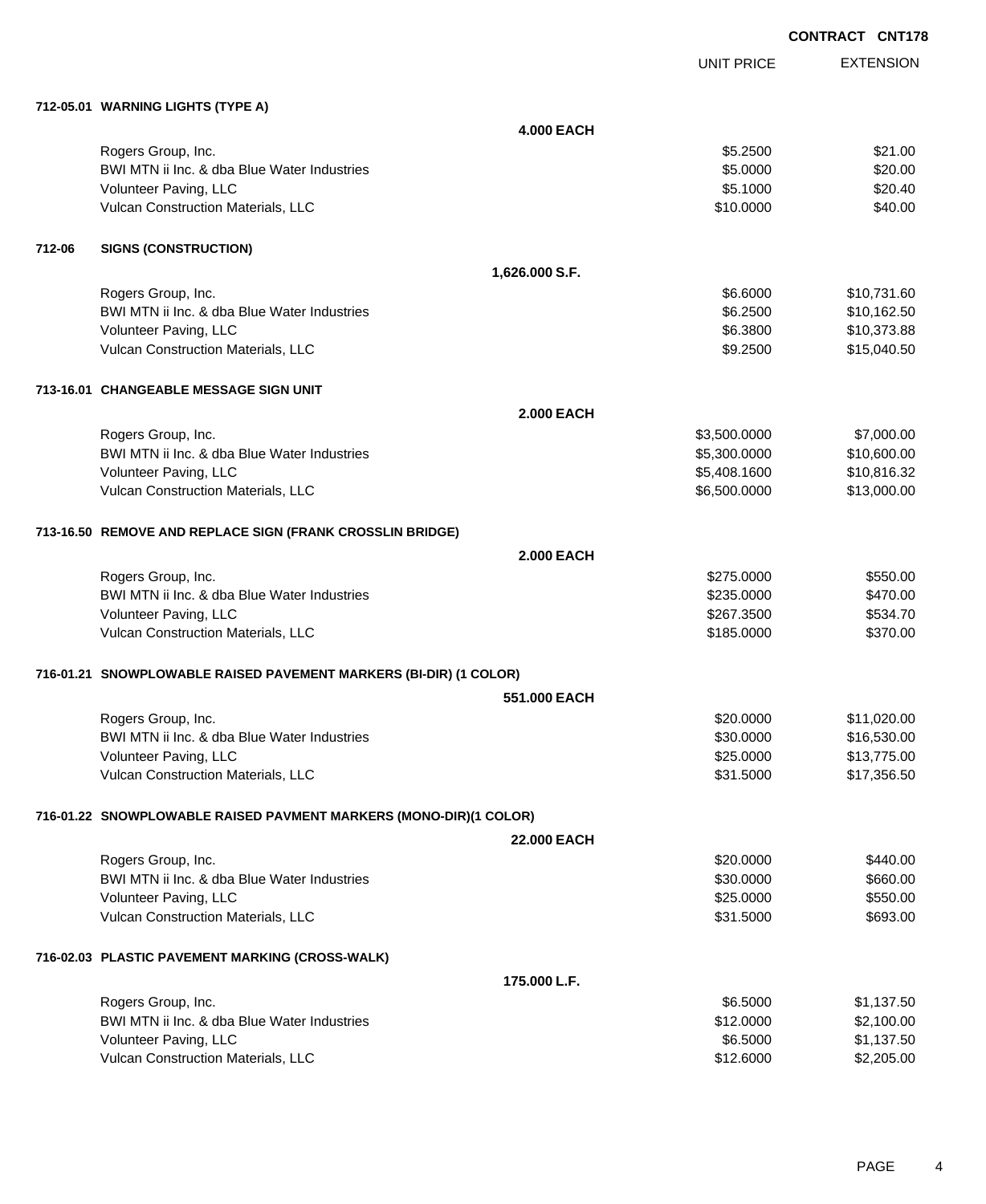|                                                             |                   |                              | <b>CONTRACT CNT178</b>       |
|-------------------------------------------------------------|-------------------|------------------------------|------------------------------|
|                                                             |                   | <b>UNIT PRICE</b>            | <b>EXTENSION</b>             |
| 716-02.04 PLASTIC PAVEMENT MARKING(CHANNELIZATION STRIPING) |                   |                              |                              |
|                                                             | 1,199.000 S.Y.    |                              |                              |
| Rogers Group, Inc.                                          |                   | \$17.5000                    | \$20,982.50                  |
| BWI MTN ii Inc. & dba Blue Water Industries                 |                   | \$5.0000                     | \$5,995.00                   |
| Volunteer Paving, LLC                                       |                   | \$20.0000                    | \$23,980.00                  |
| Vulcan Construction Materials, LLC                          |                   | \$5.2500                     | \$6,294.75                   |
| 716-02.06 PLASTIC PAVEMENT MARKING (TURN LANE ARROW)        |                   |                              |                              |
|                                                             | <b>5.000 EACH</b> |                              |                              |
| Rogers Group, Inc.                                          |                   | \$145.0000                   | \$725.00                     |
| BWI MTN ii Inc. & dba Blue Water Industries                 |                   | \$150.0000                   | \$750.00                     |
| Volunteer Paving, LLC                                       |                   | \$150.0000                   | \$750.00                     |
| Vulcan Construction Materials, LLC                          |                   | \$160.0000                   | \$800.00                     |
| 716-04.10 PLASTIC PAVEMENT MARKING (HANDICAP SYMBOL)        |                   |                              |                              |
|                                                             | <b>1.000 EACH</b> |                              |                              |
| Rogers Group, Inc.                                          |                   | \$225,0000                   | \$225.00                     |
| BWI MTN ii Inc. & dba Blue Water Industries                 |                   | \$325.0000                   | \$325.00                     |
| Volunteer Paving, LLC                                       |                   | \$250.0000                   | \$250.00                     |
| Vulcan Construction Materials, LLC                          |                   | \$345.0000                   | \$345.00                     |
| 716-05.20 PAINTED PAVEMENT MARKING (6" LINE)                |                   |                              |                              |
|                                                             | 3.100 L.M.        |                              |                              |
| Rogers Group, Inc.                                          |                   | \$900.0000                   | \$2,790.00                   |
| BWI MTN ii Inc. & dba Blue Water Industries                 |                   | \$1,500.0000                 | \$4,650.00                   |
| Volunteer Paving, LLC<br>Vulcan Construction Materials, LLC |                   | \$1,000.0000<br>\$1,575.0000 | \$3,100.00<br>\$4,882.50     |
|                                                             |                   |                              |                              |
| 716-10.07 PREFORMED PLASTIC PAVEMENT MARKING (STOP LINE)    |                   |                              |                              |
|                                                             | 270.000 L.F.      |                              |                              |
| Rogers Group, Inc.                                          |                   | \$15.0000                    | \$4,050.00                   |
| BWI MTN ii Inc. & dba Blue Water Industries                 |                   | \$18.0000                    | \$4,860.00                   |
| Volunteer Paving, LLC<br>Vulcan Construction Materials, LLC |                   | \$15.0000<br>\$18.9000       | \$4,050.00<br>\$5,103.00     |
|                                                             |                   |                              |                              |
| 716-12.01 ENHANCED FLATLINE THERMO PVMT MRKNG (4IN LINE)    |                   |                              |                              |
|                                                             | 0.300 L.M.        |                              |                              |
| Rogers Group, Inc.                                          |                   | \$3,250.0000                 | \$975.00                     |
| BWI MTN ii Inc. & dba Blue Water Industries                 |                   | \$3,900.0000                 | \$1,170.00                   |
| Volunteer Paving, LLC<br>Vulcan Construction Materials, LLC |                   | \$3,500.0000<br>\$4,095.0000 | \$1,050.00<br>\$1,228.50     |
|                                                             |                   |                              |                              |
| 716-12.02 ENHANCED FLATLINE THERMO PVMT MRKNG (6IN LINE)    |                   |                              |                              |
|                                                             | 21.000 L.M.       |                              |                              |
| Rogers Group, Inc.                                          |                   | \$4,750.0000                 | \$99,750.00                  |
| BWI MTN ii Inc. & dba Blue Water Industries                 |                   | \$5,000.0000                 | \$105,000.00                 |
| Volunteer Paving, LLC<br>Vulcan Construction Materials, LLC |                   | \$5,000.0000<br>\$5,250.0000 | \$105,000.00<br>\$110,250.00 |
|                                                             |                   |                              |                              |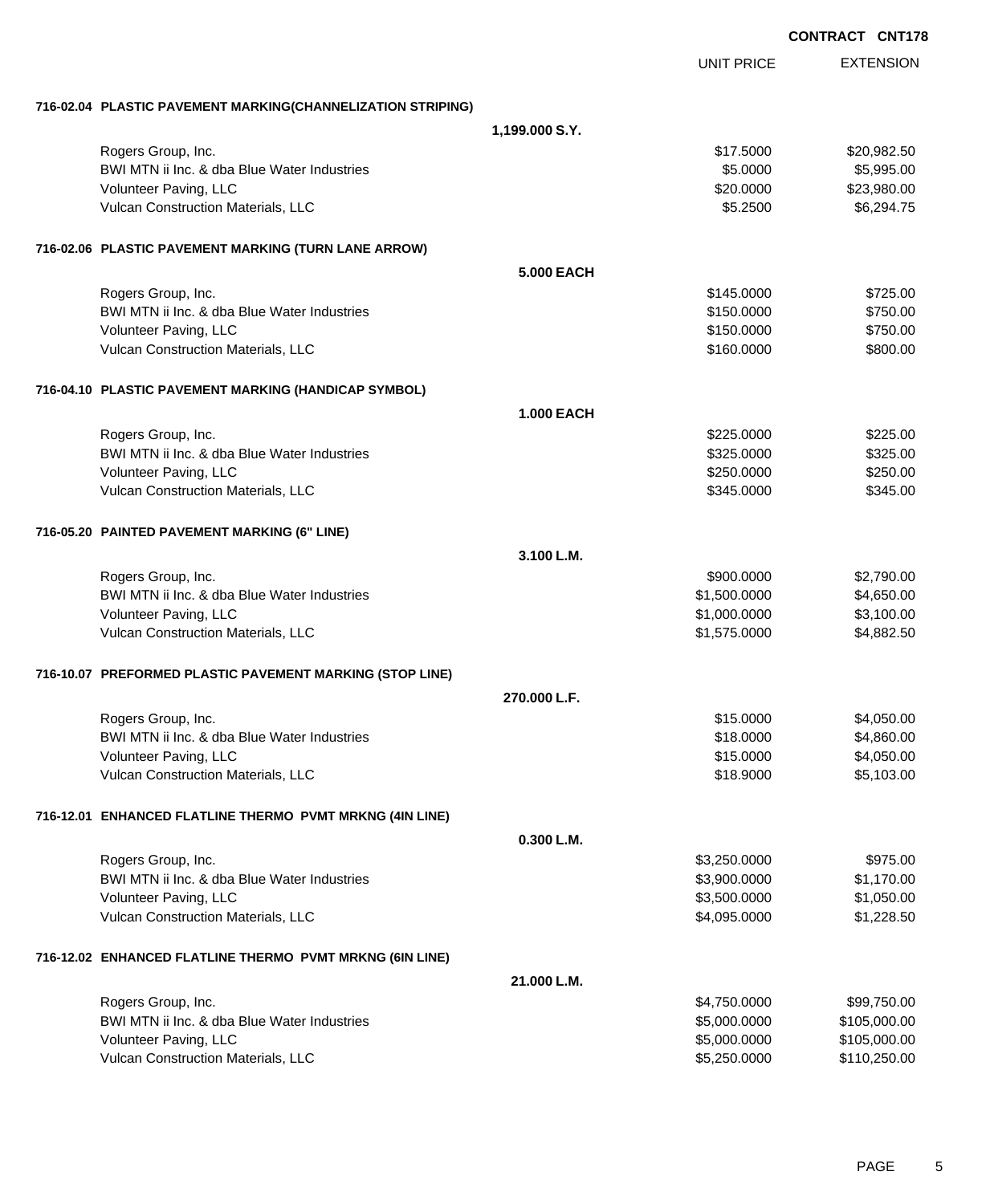|        |                                                                 |              |                   | <b>CONTRACT CNT178</b> |                  |
|--------|-----------------------------------------------------------------|--------------|-------------------|------------------------|------------------|
|        |                                                                 |              | <b>UNIT PRICE</b> |                        | <b>EXTENSION</b> |
|        | 716-12.05 ENHANCED FLATLINE THERMO PVMT MRKNG (6IN DOTTED LINE) |              |                   |                        |                  |
|        |                                                                 | 420.000 L.F. |                   |                        |                  |
|        | Rogers Group, Inc.                                              |              | \$1,2500          |                        | \$525.00         |
|        | BWI MTN ii Inc. & dba Blue Water Industries                     |              | \$2.0000          |                        | \$840.00         |
|        | Volunteer Paving, LLC                                           |              | \$1.5000          |                        | \$630.00         |
|        | Vulcan Construction Materials, LLC                              |              | \$2.1000          |                        | \$882.00         |
| 717-01 | <b>MOBILIZATION</b>                                             |              |                   |                        |                  |
|        |                                                                 | 1.000 LS     |                   |                        |                  |
|        | Rogers Group, Inc.                                              |              | \$45,000.0000     |                        | \$45,000.00      |
|        | BWI MTN ii Inc. & dba Blue Water Industries                     |              | \$60,000.0000     |                        | \$60,000.00      |
|        | Volunteer Paving, LLC                                           |              | \$86,493.1900     |                        | \$86,493.19      |
|        | Vulcan Construction Materials, LLC                              |              | \$25,000.0000     |                        | \$25,000.00      |
|        | 730-14.02 SAW SLOT                                              |              |                   |                        |                  |
|        |                                                                 | 234.000 L.F. |                   |                        |                  |
|        | Rogers Group, Inc.                                              |              | \$3.7500          |                        | \$877.50         |
|        | BWI MTN ii Inc. & dba Blue Water Industries                     |              | \$3.5000          |                        | \$819.00         |
|        | Volunteer Paving, LLC                                           |              | \$3,5700          |                        | \$835.38         |
|        | Vulcan Construction Materials, LLC                              |              | \$3.8500          |                        | \$900.90         |
|        | 730-14.03 LOOP WIRE                                             |              |                   |                        |                  |
|        |                                                                 | 468.000 L.F. |                   |                        |                  |
|        | Rogers Group, Inc.                                              |              | \$0.5200          |                        | \$243.36         |
|        | BWI MTN ii Inc. & dba Blue Water Industries                     |              | \$0.5000          |                        | \$234.00         |
|        | Volunteer Paving, LLC                                           |              | \$0.5100          |                        | \$238.68         |
|        | Vulcan Construction Materials, LLC                              |              | \$0.5500          |                        | \$257.40         |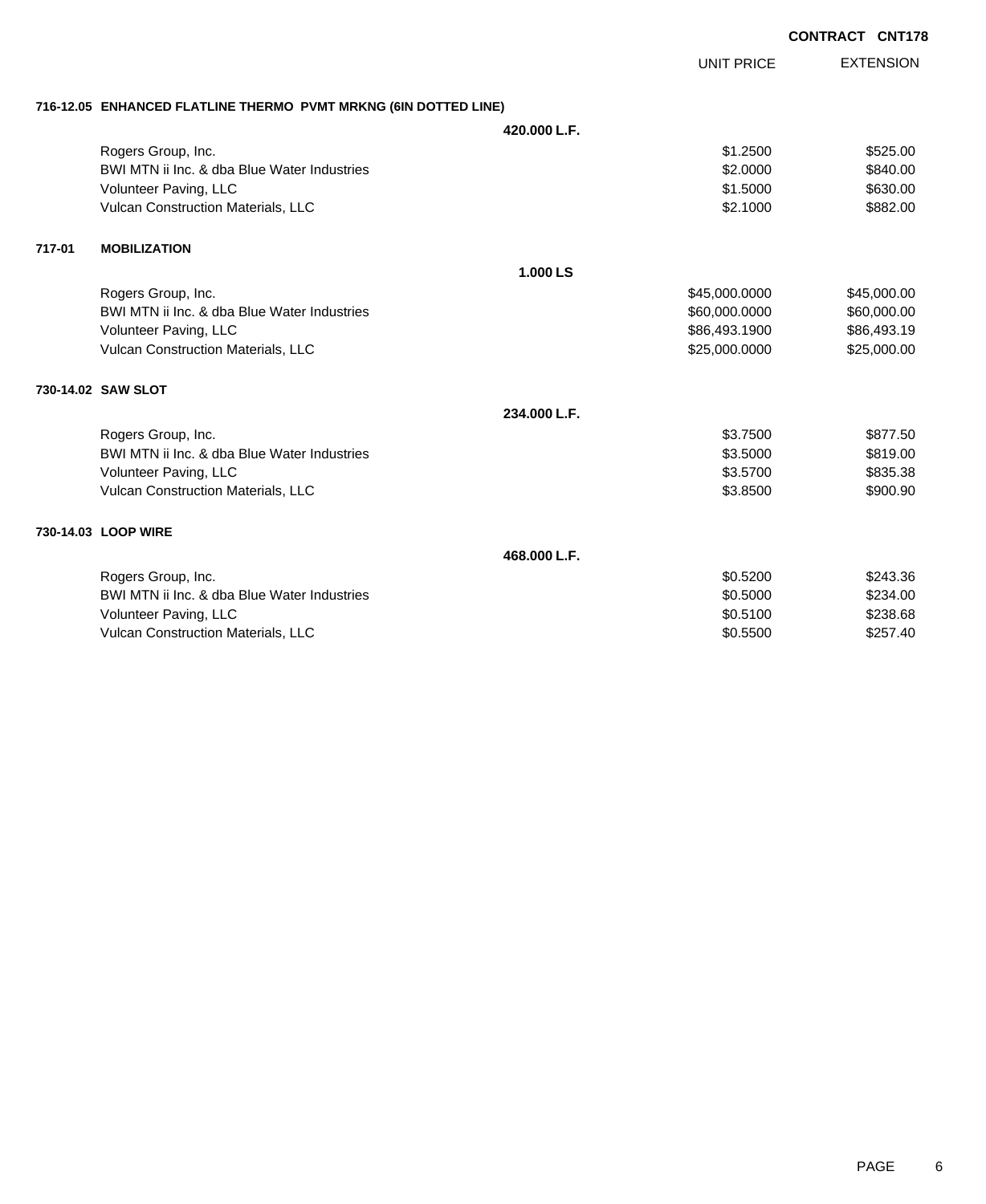Rogers Group, Inc. \$1,887,041.00 BWI MTN ii Inc. & dba Blue Water Industries \$1,929,832.00 Volunteer Paving, LLC \$1,989,370.04 Vulcan Construction Materials, LLC \$2,098,580.05

| Rogers Group, Inc.                          | \$1.887.041.00 |
|---------------------------------------------|----------------|
| BWI MTN ii Inc. & dba Blue Water Industries | \$1.929.832.00 |
| Volunteer Paving, LLC                       | \$1.989.370.04 |
| <b>Vulcan Construction Materials, LLC</b>   | \$2,098,580.05 |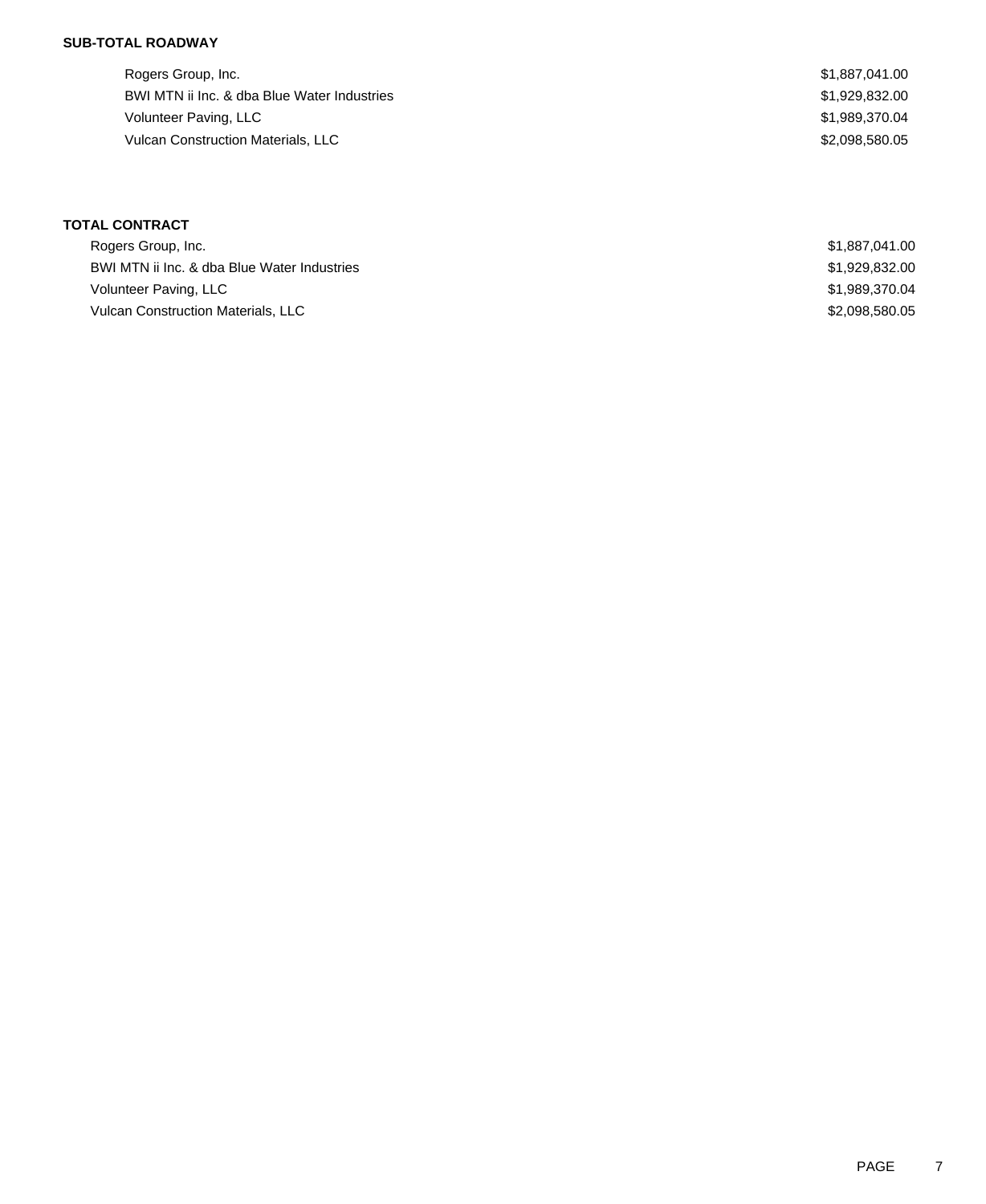#### RUTHERFORD COUNTY (Contract No. CNT157 Call 069)

STP/HSIP-102(17),75021-3207-94,75021-8207-14

THE RESURFACING ON S.R. 102 FROM NORTH OF MERCEDES DRIVE (L.M. 6.00) TO THE BRIDGE OVER OLIVE BRANCH (L.M. 7.82).

PROJECT LENGTH - 1.820 MILES

COMPLETION TIME - ON OR BEFORE NOVEMBER 15, 2019

DBE GOAL 6.00%

|                                             | <b>TOTAL CONTRACT</b> |
|---------------------------------------------|-----------------------|
| BWI MTN ii Inc. & dba Blue Water Industries | \$696,403.25          |
| Jones Bros. Contractors, LLC                | \$713,818.65          |
| Volunteer Paving, LLC                       | \$797,656.26          |
| <b>Vulcan Construction Materials, LLC</b>   | \$799,033.25          |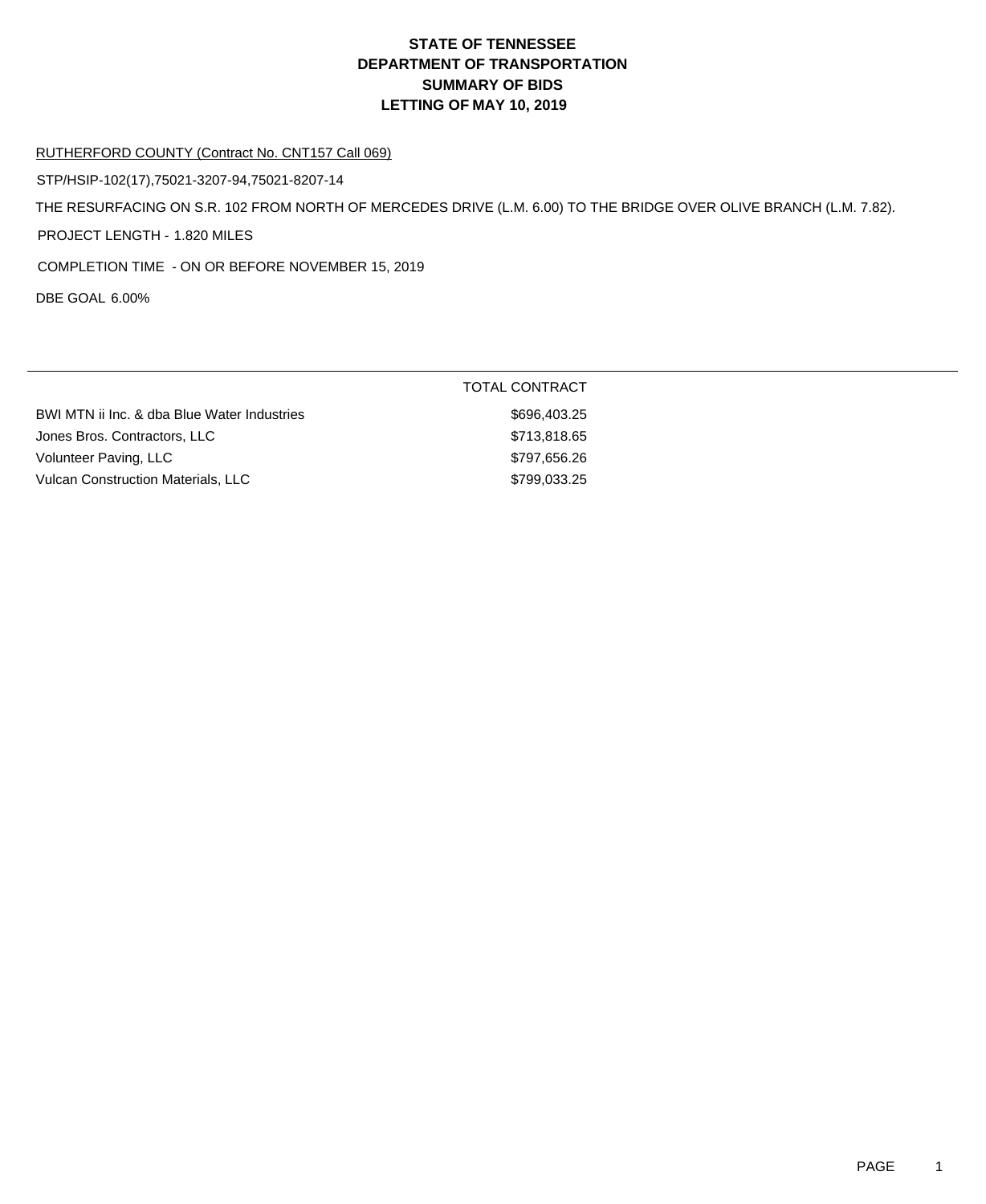|        |                                                   |               |                   | CONTRACT CNT157  |
|--------|---------------------------------------------------|---------------|-------------------|------------------|
|        |                                                   |               | <b>UNIT PRICE</b> | <b>EXTENSION</b> |
|        | <b>ROADWAY CATEGORY</b>                           |               |                   |                  |
|        |                                                   |               |                   |                  |
|        | 208-01.05 BROOMING & DEGRASSING SHOULDERS         |               |                   |                  |
|        |                                                   | 3.700 L.M.    |                   |                  |
|        | BWI MTN ii Inc. & dba Blue Water Industries       |               | \$1,520.0000      | \$5,624.00       |
|        | Jones Bros. Contractors, LLC                      |               | \$4,500.0000      | \$16,650.00      |
|        | Volunteer Paving, LLC                             |               | \$1,893.5100      | \$7,005.99       |
|        | Vulcan Construction Materials, LLC                |               | \$3,825.0000      | \$14,152.50      |
| 303-01 | MINERAL AGGREGATE, TYPE A BASE, GRADING D         |               |                   |                  |
|        |                                                   | 114,000 TON   |                   |                  |
|        | BWI MTN ii Inc. & dba Blue Water Industries       |               | \$20.0000         | \$2,280.00       |
|        | Jones Bros. Contractors, LLC                      |               | \$38.0000         | \$4,332.00       |
|        | Volunteer Paving, LLC                             |               | \$71.4000         | \$8,139.60       |
|        | Vulcan Construction Materials, LLC                |               | \$70.0000         | \$7,980.00       |
|        | 307-01.15 ASC MIX (PG64-22) (BPMLC-HM) GRADING CS |               |                   |                  |
|        |                                                   | 500.000 TON   |                   |                  |
|        | BWI MTN ii Inc. & dba Blue Water Industries       |               | \$76.0000         | \$38,000.00      |
|        | Jones Bros. Contractors, LLC                      |               | \$95.0000         | \$47,500.00      |
|        | Volunteer Paving, LLC                             |               | \$104.1900        | \$52,095.00      |
|        | Vulcan Construction Materials, LLC                |               | \$110.0000        | \$55,000.00      |
| 403-01 | BITUMINOUS MATERIAL FOR TACK COAT (TC)            |               |                   |                  |
|        |                                                   | 31,000 TON    |                   |                  |
|        | BWI MTN ii Inc. & dba Blue Water Industries       |               | \$880.0000        | \$27,280.00      |
|        | Jones Bros. Contractors, LLC                      |               | \$575.0000        | \$17,825.00      |
|        | Volunteer Paving, LLC                             |               | \$705.8800        | \$21,882.28      |
|        | Vulcan Construction Materials, LLC                |               | \$840.0000        | \$26,040.00      |
|        | 411-02.10 ACS MIX(PG70-22) GRADING D              |               |                   |                  |
|        |                                                   | 3,313.000 TON |                   |                  |
|        | BWI MTN ii Inc. & dba Blue Water Industries       |               | \$86.0000         | \$284,918.00     |
|        | Jones Bros. Contractors, LLC                      |               | \$102.0000        | \$337,926.00     |
|        | Volunteer Paving, LLC                             |               | \$111.7700        | \$370,294.01     |
|        | Vulcan Construction Materials, LLC                |               | \$105.0000        | \$347,865.00     |
|        | 411-03.13 ACS MIX(PG70-22) THIN LIFT D ASPHALT    |               |                   |                  |
|        |                                                   | 964,000 TON   |                   |                  |
|        | BWI MTN ii Inc. & dba Blue Water Industries       |               | \$87.0000         | \$83,868.00      |
|        | Jones Bros. Contractors, LLC                      |               | \$114.0000        | \$109,896.00     |
|        | Volunteer Paving, LLC                             |               | \$114.2800        | \$110,165.92     |
|        | Vulcan Construction Materials, LLC                |               | \$125.0000        | \$120,500.00     |
|        | 415-01.01 COLD PLANING BITUMINOUS PAVEMENT        |               |                   |                  |
|        |                                                   | 3,281.000 TON |                   |                  |
|        | BWI MTN ii Inc. & dba Blue Water Industries       |               | \$14.5000         | \$47,574.50      |
|        | Jones Bros. Contractors, LLC                      |               | \$16.9000         | \$55,448.90      |
|        | Volunteer Paving, LLC                             |               | \$22.4400         | \$73,625.64      |
|        | Vulcan Construction Materials, LLC                |               | \$17.7500         | \$58,237.75      |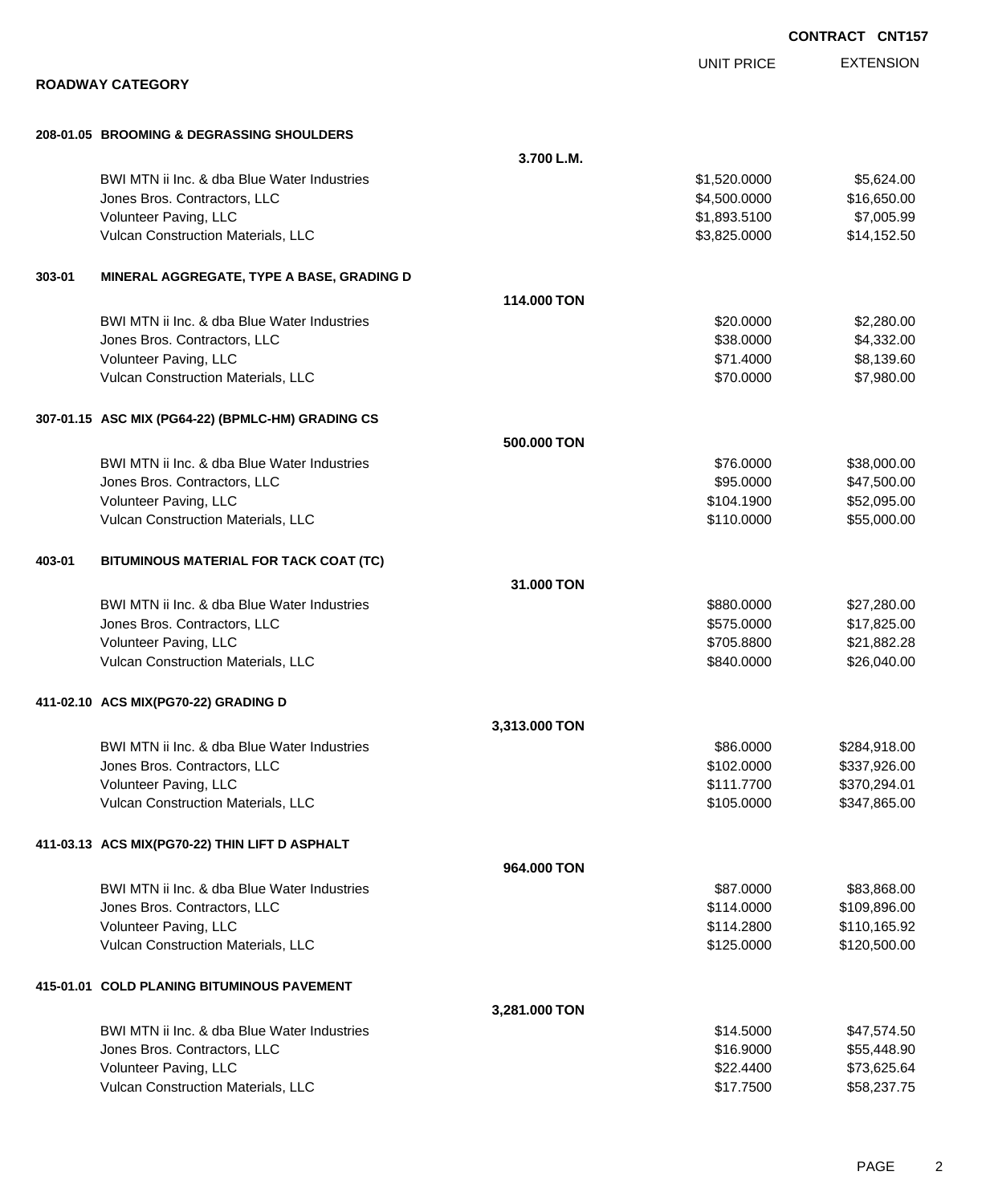|                                                      |                   | <b>UNIT PRICE</b> | <b>EXTENSION</b> |
|------------------------------------------------------|-------------------|-------------------|------------------|
| 705-04.10 EARTH PAD FOR GUARD RAIL END TREATMENT     |                   |                   |                  |
|                                                      | <b>1.000 EACH</b> |                   |                  |
| BWI MTN ii Inc. & dba Blue Water Industries          |                   | \$1,200.0000      | \$1,200.00       |
| Jones Bros. Contractors, LLC                         |                   | \$1,200.0000      | \$1,200.00       |
| Volunteer Paving, LLC                                |                   | \$1,224.4900      | \$1,224.49       |
| Vulcan Construction Materials, LLC                   |                   | \$1,320.0000      | \$1,320.00       |
| 705-06.01 W BEAM GR (TYPE 2) MASH TL3                |                   |                   |                  |
|                                                      | 75.000 L.F.       |                   |                  |
| BWI MTN ii Inc. & dba Blue Water Industries          |                   | \$22.0000         | \$1,650.00       |
| Jones Bros. Contractors, LLC                         |                   | \$22.0000         | \$1,650.00       |
| Volunteer Paving, LLC                                |                   | \$30.3700         | \$2,277.75       |
| Vulcan Construction Materials, LLC                   |                   | \$24.2000         | \$1,815.00       |
| 705-06.10 GR TERMINALTRAILING END (TYPE 13) MASH TL3 |                   |                   |                  |
|                                                      | <b>1.000 EACH</b> |                   |                  |
| BWI MTN ii Inc. & dba Blue Water Industries          |                   | \$1,100.0000      | \$1,100.00       |
| Jones Bros. Contractors, LLC                         |                   | \$1,100.0000      | \$1,100.00       |
| Volunteer Paving, LLC                                |                   | \$1,060.2000      | \$1,060.20       |
| Vulcan Construction Materials, LLC                   |                   | \$1,210.0000      | \$1,210.00       |
| 705-06.30 GR TERMINAL (ENERGY ABSORBING) MASH TL2    |                   |                   |                  |
|                                                      | <b>1.000 EACH</b> |                   |                  |
| BWI MTN ii Inc. & dba Blue Water Industries          |                   | \$2,300.0000      | \$2,300.00       |
| Jones Bros. Contractors, LLC                         |                   | \$2,500.0000      | \$2,500.00       |
| Volunteer Paving, LLC                                |                   | \$2,728.5700      | \$2,728.57       |
| Vulcan Construction Materials, LLC                   |                   | \$2,530.0000      | \$2,530.00       |
| 706-01<br><b>GUARDRAIL REMOVED</b>                   |                   |                   |                  |
|                                                      | 125.000 L.F.      |                   |                  |
| BWI MTN ii Inc. & dba Blue Water Industries          |                   | \$1.0000          | \$125.00         |
| Jones Bros. Contractors, LLC                         |                   | \$1.0000          | \$125.00         |
| Volunteer Paving, LLC                                |                   | \$1.0200          | \$127.50         |
| Vulcan Construction Materials, LLC                   |                   | \$1.1000          | \$137.50         |
| 712-01<br><b>TRAFFIC CONTROL</b>                     |                   |                   |                  |
|                                                      | 1.000 LS          |                   |                  |
| BWI MTN ii Inc. & dba Blue Water Industries          |                   | \$50,000.0000     | \$50,000.00      |
| Jones Bros. Contractors, LLC                         |                   | \$20,000.0000     | \$20,000.00      |
| Volunteer Paving, LLC                                |                   | \$18,411.7600     | \$18,411.76      |
| Vulcan Construction Materials, LLC                   |                   | \$40,000.0000     | \$40,000.00      |
| 712-04.01 FLEXIBLE DRUMS (CHANNELIZING)              |                   |                   |                  |
|                                                      | 100.000 EACH      |                   |                  |
| BWI MTN ii Inc. & dba Blue Water Industries          |                   | \$15.0000         | \$1,500.00       |
| Jones Bros. Contractors, LLC                         |                   | \$15.0000         | \$1,500.00       |
| Volunteer Paving, LLC                                |                   | \$15.3100         | \$1,531.00       |
| Vulcan Construction Materials, LLC                   |                   | \$10.1000         | \$1,010.00       |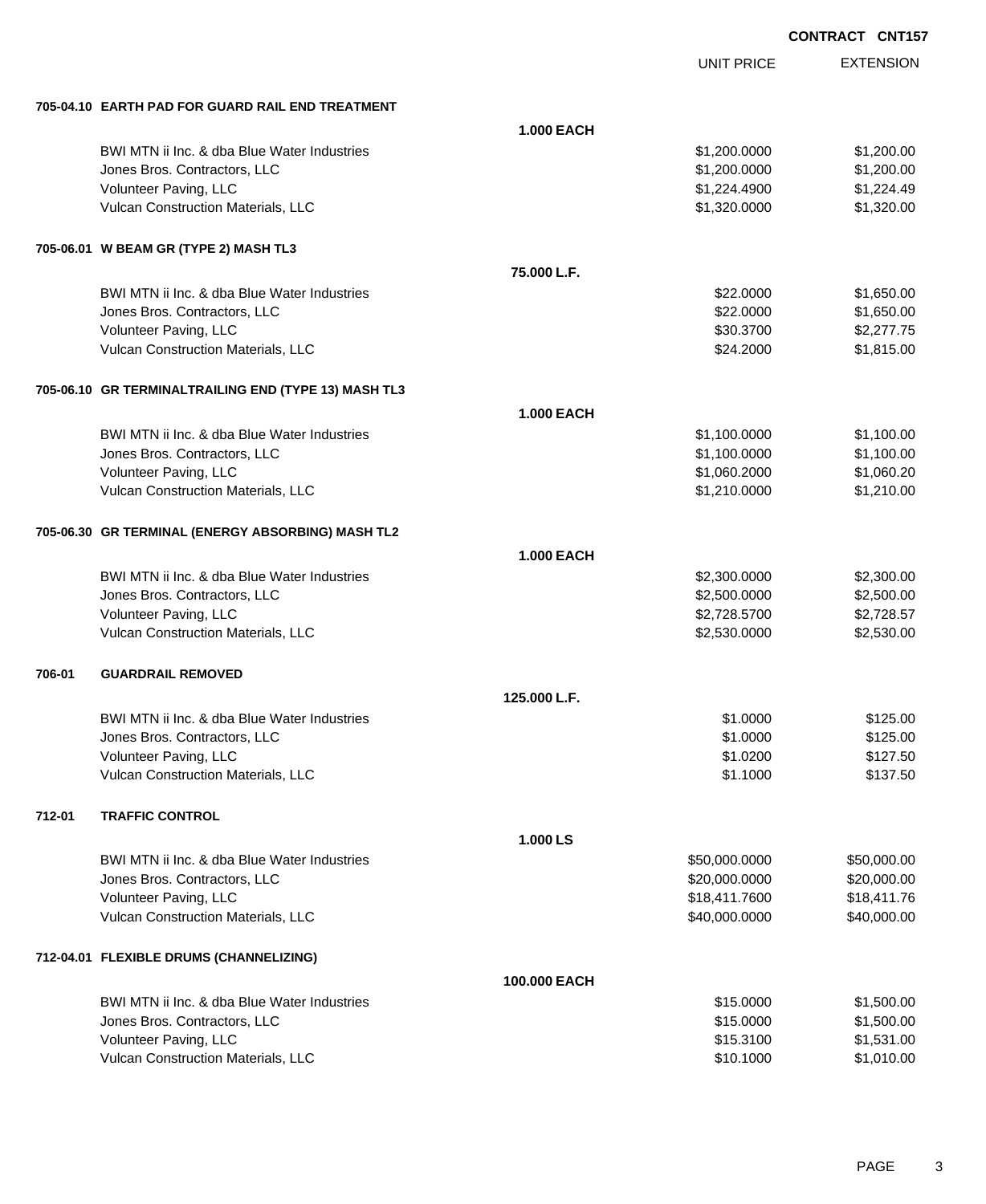|        |                                                                   |                     |                   | <b>CONTRACT CNT157</b> |
|--------|-------------------------------------------------------------------|---------------------|-------------------|------------------------|
|        |                                                                   |                     | <b>UNIT PRICE</b> | <b>EXTENSION</b>       |
|        | 712-05.01 WARNING LIGHTS (TYPE A)                                 |                     |                   |                        |
|        |                                                                   | <b>4.000 EACH</b>   |                   |                        |
|        | BWI MTN ii Inc. & dba Blue Water Industries                       |                     | \$5.0000          | \$20.00                |
|        | Jones Bros. Contractors, LLC                                      |                     | \$5.0000          | \$20.00                |
|        | Volunteer Paving, LLC                                             |                     | \$5.1000          | \$20.40                |
|        | Vulcan Construction Materials, LLC                                |                     | \$5.0000          | \$20.00                |
| 712-06 | <b>SIGNS (CONSTRUCTION)</b>                                       |                     |                   |                        |
|        |                                                                   | 1,066.000 S.F.      |                   |                        |
|        | BWI MTN ii Inc. & dba Blue Water Industries                       |                     | \$6.2500          | \$6,662.50             |
|        | Jones Bros. Contractors, LLC                                      |                     | \$6.2500          | \$6,662.50             |
|        | Volunteer Paving, LLC                                             |                     | \$6.3800          | \$6,801.08             |
|        | Vulcan Construction Materials, LLC                                |                     | \$9.2500          | \$9,860.50             |
|        | 712-08.03 ARROW BOARD (TYPE C)                                    |                     |                   |                        |
|        |                                                                   | <b>2.000 EACH</b>   |                   |                        |
|        | BWI MTN ii Inc. & dba Blue Water Industries                       |                     | \$850.0000        | \$1,700.00             |
|        | Jones Bros. Contractors, LLC                                      |                     | \$850.0000        | \$1,700.00             |
|        | Volunteer Paving, LLC                                             |                     | \$867.3500        | \$1,734.70             |
|        | Vulcan Construction Materials, LLC                                |                     | \$900.0000        | \$1,800.00             |
|        | 713-16.01 CHANGEABLE MESSAGE SIGN UNIT                            |                     |                   |                        |
|        |                                                                   | <b>2.000 EACH</b>   |                   |                        |
|        | BWI MTN ii Inc. & dba Blue Water Industries                       |                     | \$5,300.0000      | \$10,600.00            |
|        | Jones Bros. Contractors, LLC                                      |                     | \$5,300.0000      | \$10,600.00            |
|        | Volunteer Paving, LLC                                             |                     | \$5,408.1600      | \$10,816.32            |
|        | Vulcan Construction Materials, LLC                                |                     | \$6,500.0000      | \$13,000.00            |
|        | 716-01.21 SNOWPLOWABLE RAISED PAVEMENT MARKERS (BI-DIR) (1 COLOR) |                     |                   |                        |
|        |                                                                   | 345,000 EACH        |                   |                        |
|        | BWI MTN ii Inc. & dba Blue Water Industries                       |                     | \$30.0000         | \$10,350.00            |
|        | Jones Bros. Contractors, LLC                                      |                     | \$30.0000         | \$10,350.00            |
|        | Volunteer Paving, LLC                                             |                     | \$25.0000         | \$8,625.00             |
|        | Vulcan Construction Materials, LLC                                |                     | \$31.5000         | \$10,867.50            |
|        | 716-01.22 SNOWPLOWABLE RAISED PAVMENT MARKERS (MONO-DIR)(1 COLOR) |                     |                   |                        |
|        |                                                                   | <b>225,000 EACH</b> |                   |                        |
|        | BWI MTN ii Inc. & dba Blue Water Industries                       |                     | \$30.0000         | \$6,750.00             |
|        | Jones Bros. Contractors, LLC                                      |                     | \$30.0000         | \$6,750.00             |
|        | Volunteer Paving, LLC                                             |                     | \$25.0000         | \$5,625.00             |
|        | Vulcan Construction Materials, LLC                                |                     | \$31.5000         | \$7,087.50             |
|        | 716-01.30 REMOVAL OF SNOWPLOWABLE REFLECTIVE MARKER               |                     |                   |                        |
|        |                                                                   | 60.000 EACH         |                   |                        |
|        | BWI MTN ii Inc. & dba Blue Water Industries                       |                     | \$10.0000         | \$600.00               |
|        | Jones Bros. Contractors, LLC                                      |                     | \$15.0000         | \$900.00               |
|        | Volunteer Paving, LLC                                             |                     | \$10.0000         | \$600.00               |
|        | Vulcan Construction Materials, LLC                                |                     | \$10.5000         | \$630.00               |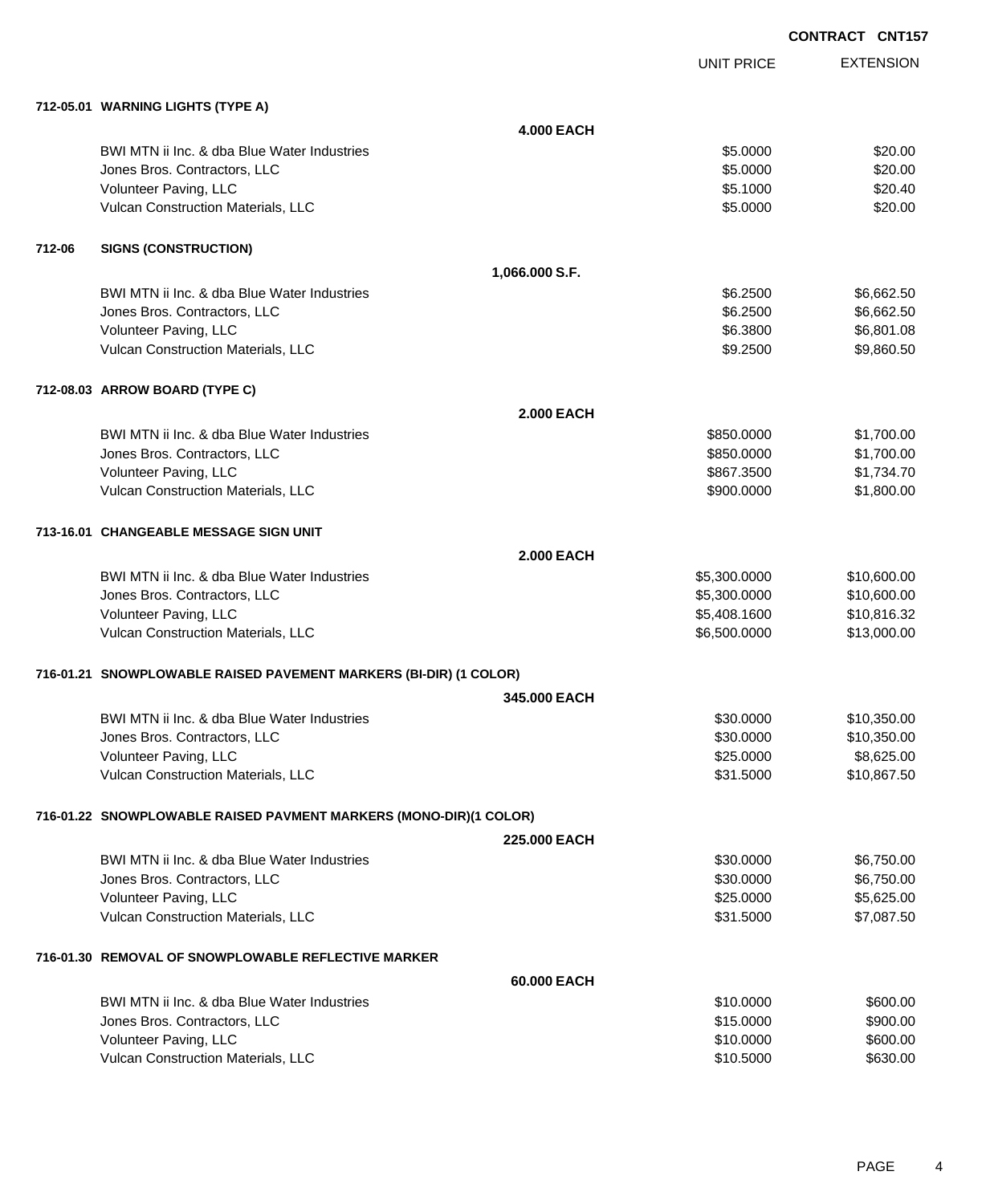|        |                                                             |                   | <b>CONTRACT CNT157</b> |  |
|--------|-------------------------------------------------------------|-------------------|------------------------|--|
|        |                                                             | <b>UNIT PRICE</b> | <b>EXTENSION</b>       |  |
|        | 716-02.04 PLASTIC PAVEMENT MARKING(CHANNELIZATION STRIPING) |                   |                        |  |
|        |                                                             | 188,000 S.Y.      |                        |  |
|        | BWI MTN ii Inc. & dba Blue Water Industries                 | \$20.0000         | \$3,760.00             |  |
|        | Jones Bros. Contractors, LLC                                | \$63.0000         | \$11,844.00            |  |
|        | Volunteer Paving, LLC                                       | \$20.0000         | \$3,760.00             |  |
|        | Vulcan Construction Materials, LLC                          | \$21,0000         | \$3,948.00             |  |
|        | 716-02.05 PLASTIC PAVEMENT MARKING (STOP LINE)              |                   |                        |  |
|        |                                                             | 252.000 L.F.      |                        |  |
|        | BWI MTN ii Inc. & dba Blue Water Industries                 | \$15.0000         | \$3,780.00             |  |
|        | Jones Bros. Contractors, LLC                                | \$14.0000         | \$3,528.00             |  |
|        | Volunteer Paving, LLC                                       | \$15.0000         | \$3,780.00             |  |
|        | Vulcan Construction Materials, LLC                          | \$15.7500         | \$3,969.00             |  |
|        | 716-02.06 PLASTIC PAVEMENT MARKING (TURN LANE ARROW)        |                   |                        |  |
|        |                                                             | 23.000 EACH       |                        |  |
|        | BWI MTN ii Inc. & dba Blue Water Industries                 | \$150,0000        | \$3,450.00             |  |
|        | Jones Bros. Contractors, LLC                                | \$150.0000        | \$3,450.00             |  |
|        | Volunteer Paving, LLC                                       | \$150.0000        | \$3,450.00             |  |
|        | Vulcan Construction Materials, LLC                          | \$160.0000        | \$3,680.00             |  |
|        | 716-04.14 PLASTIC PAVEMENT MARKING (LANE REDUCTION ARROW)   |                   |                        |  |
|        |                                                             | 3.000 EACH        |                        |  |
|        | BWI MTN ii Inc. & dba Blue Water Industries                 | \$650.0000        | \$1,950.00             |  |
|        | Jones Bros. Contractors, LLC                                | \$150.0000        | \$450.00               |  |
|        | Volunteer Paving, LLC                                       | \$400.0000        | \$1,200.00             |  |
|        | Vulcan Construction Materials, LLC                          | \$685.0000        | \$2,055.00             |  |
|        | 716-05.01 PAINTED PAVEMENT MARKING (4" LINE)                |                   |                        |  |
|        |                                                             | 5.100 L.M.        |                        |  |
|        | BWI MTN ii Inc. & dba Blue Water Industries                 | \$900.0000        | \$4,590.00             |  |
|        | Jones Bros. Contractors, LLC                                | \$400.0000        | \$2,040.00             |  |
|        | Volunteer Paving, LLC                                       | \$850.0000        | \$4,335.00             |  |
|        | Vulcan Construction Materials, LLC                          | \$945.0000        | \$4,819.50             |  |
|        | 716-12.01 ENHANCED FLATLINE THERMO PVMT MRKNG (4IN LINE)    |                   |                        |  |
|        |                                                             | 9.000 L.M.        |                        |  |
|        | BWI MTN ii Inc. & dba Blue Water Industries                 | \$4,000.0000      | \$36,000.00            |  |
|        | Jones Bros. Contractors, LLC                                | \$1,900.0000      | \$17,100.00            |  |
|        | Volunteer Paving, LLC                                       | \$3,500.0000      | \$31,500.00            |  |
|        | Vulcan Construction Materials, LLC                          | \$4,200.0000      | \$37,800.00            |  |
| 717-01 | <b>MOBILIZATION</b>                                         |                   |                        |  |
|        |                                                             | 1.000 LS          |                        |  |
|        | BWI MTN ii Inc. & dba Blue Water Industries                 | \$50,000.0000     | \$50,000.00            |  |
|        | Jones Bros. Contractors, LLC                                | \$12,000.0000     | \$12,000.00            |  |
|        | Volunteer Paving, LLC                                       | \$35,882.3500     | \$35,882.35            |  |
|        | Vulcan Construction Materials, LLC                          | \$12,000.0000     | \$12,000.00            |  |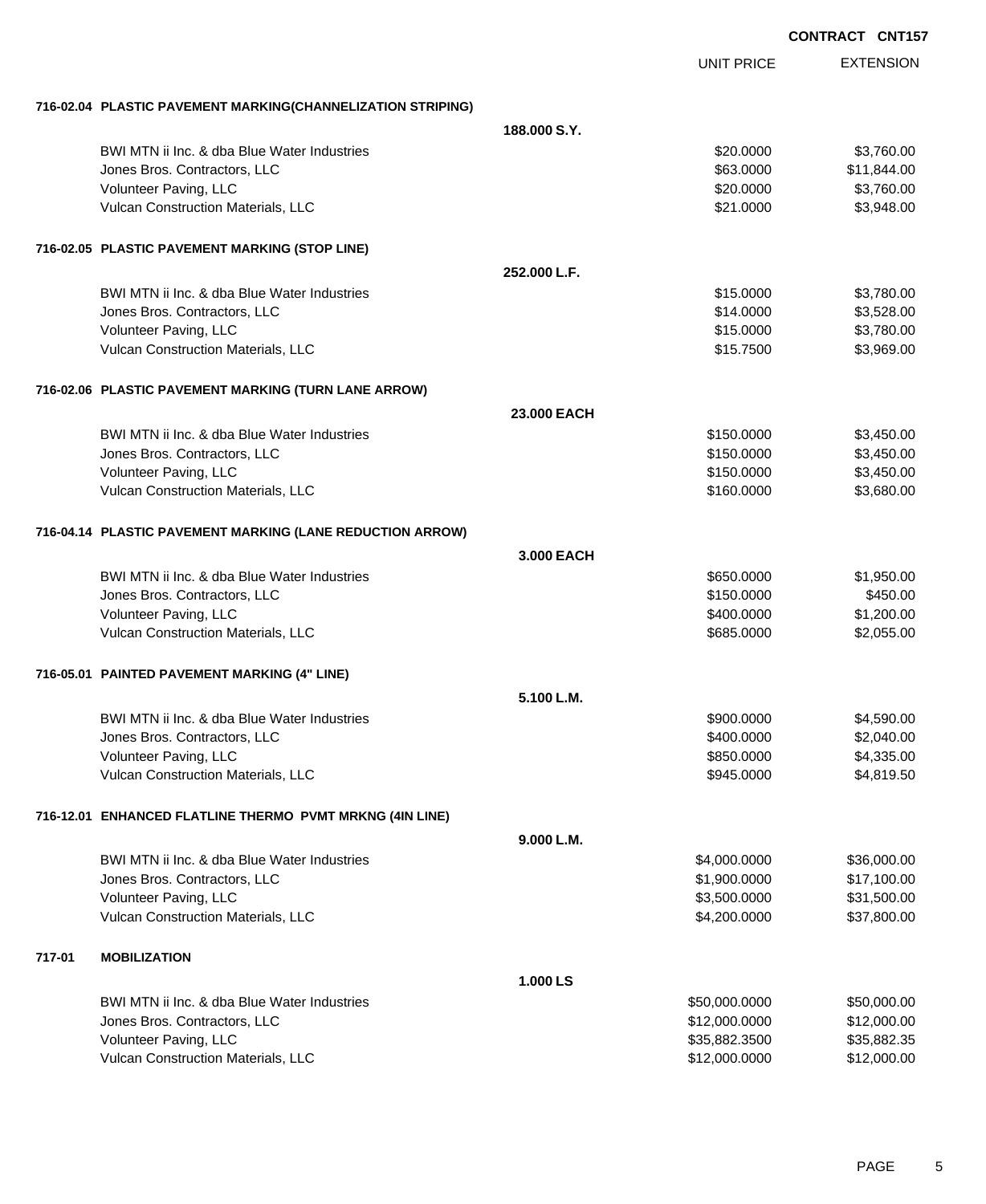|                                             |                |            | <b>CONTRACT CNT157</b> |
|---------------------------------------------|----------------|------------|------------------------|
|                                             |                | UNIT PRICE | <b>EXTENSION</b>       |
| 730-14.02 SAW SLOT                          |                |            |                        |
|                                             | 2,005.000 L.F. |            |                        |
| BWI MTN ii Inc. & dba Blue Water Industries |                | \$3.2500   | \$6,516.25             |
| Jones Bros. Contractors, LLC                |                | \$3,2500   | \$6,516.25             |
| Volunteer Paving, LLC                       |                | \$3.3200   | \$6,656.60             |
| <b>Vulcan Construction Materials, LLC</b>   |                | \$3.6000   | \$7,218.00             |
| 730-14.03 LOOP WIRE                         |                |            |                        |
|                                             | 4,510.000 L.F. |            |                        |
| BWI MTN ii Inc. & dba Blue Water Industries |                | \$0.5000   | \$2,255.00             |
| Jones Bros. Contractors, LLC                |                | \$0.5000   | \$2,255.00             |
| Volunteer Paving, LLC                       |                | \$0.5100   | \$2,300.10             |
| <b>Vulcan Construction Materials, LLC</b>   |                | \$0.5500   | \$2,480.50             |
|                                             |                |            |                        |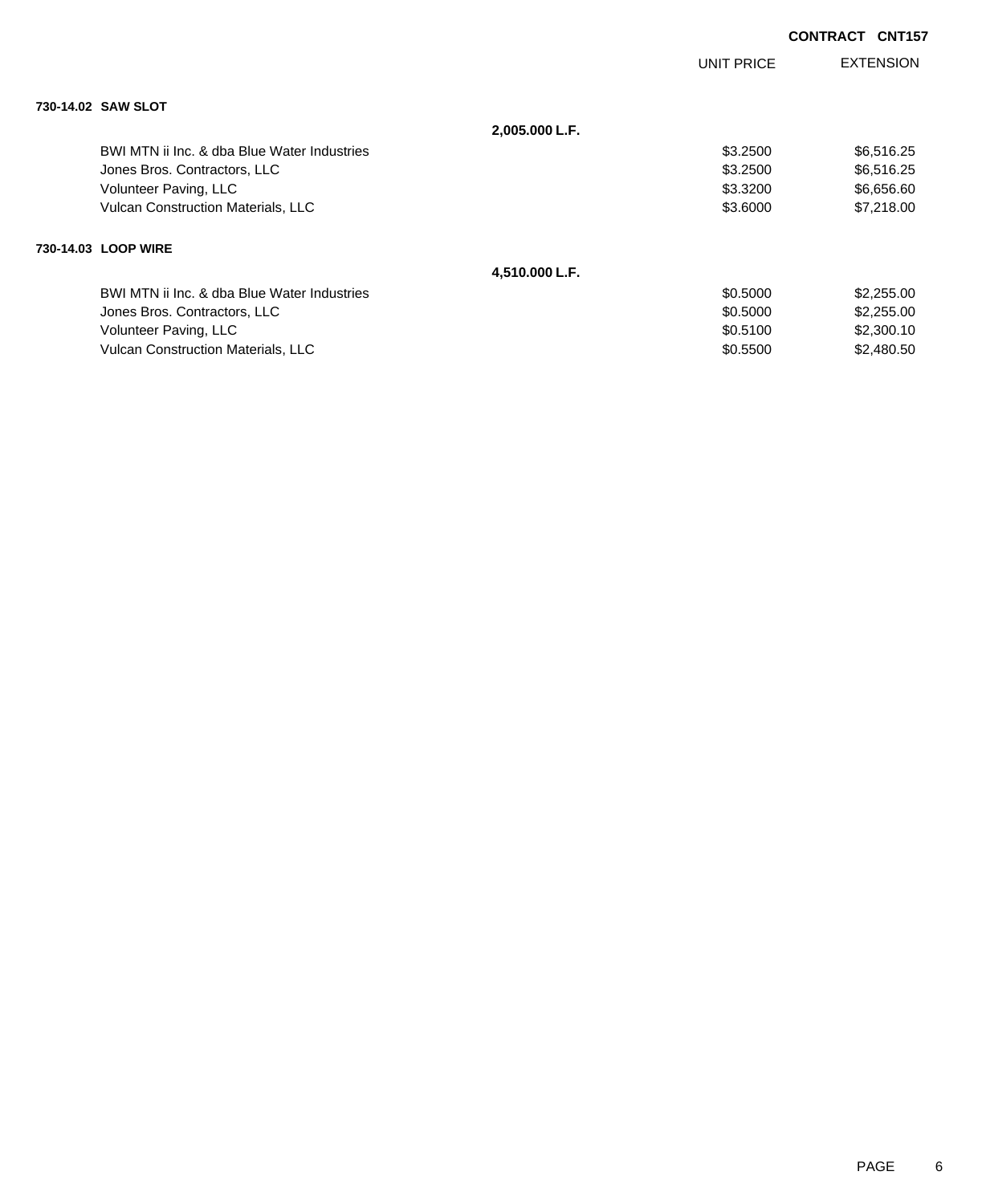BWI MTN ii Inc. & dba Blue Water Industries  $$696,403.25$ Jones Bros. Contractors, LLC \$713,818.65 Volunteer Paving, LLC \$797,656.26 Vulcan Construction Materials, LLC \$799,033.25

| BWI MTN ii Inc. & dba Blue Water Industries | \$696,403.25 |
|---------------------------------------------|--------------|
| Jones Bros. Contractors, LLC                | \$713.818.65 |
| Volunteer Paving, LLC                       | \$797.656.26 |
| <b>Vulcan Construction Materials, LLC</b>   | \$799.033.25 |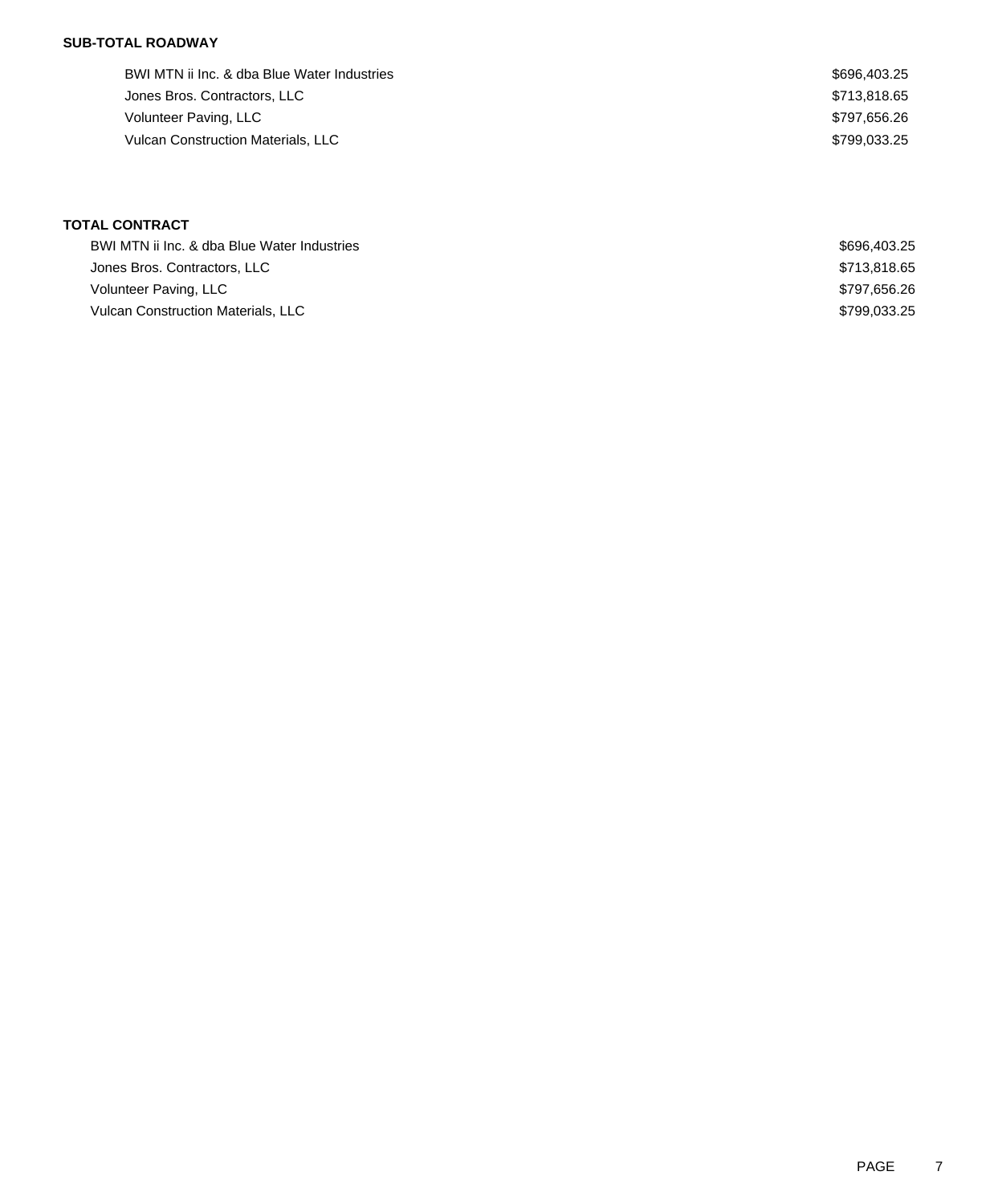#### SCOTT COUNTY (Contract No. CNT181 Call 070)

NH/HSIP-29(112),76001-3280-94,76001-8280-14

THE RESURFACING ON U.S. 27 (S.R. 29) FROM NEAR THE MORGAN COUNTY LINE (L.M. 0.00) TO NEAR TUNNEL HILL ROAD (L.M. 6.10).

PROJECT LENGTH - 6.100 MILES

COMPLETION TIME - ON OR BEFORE NOVEMBER 15, 2019

DBE GOAL 4.00%

Rogers Group, Inc. 66 and the state of the state of the state of the state of the state of the state of the state of the state of the state of the state of the state of the state of the state of the state of the state of t Potter South East LLC \$888,689.54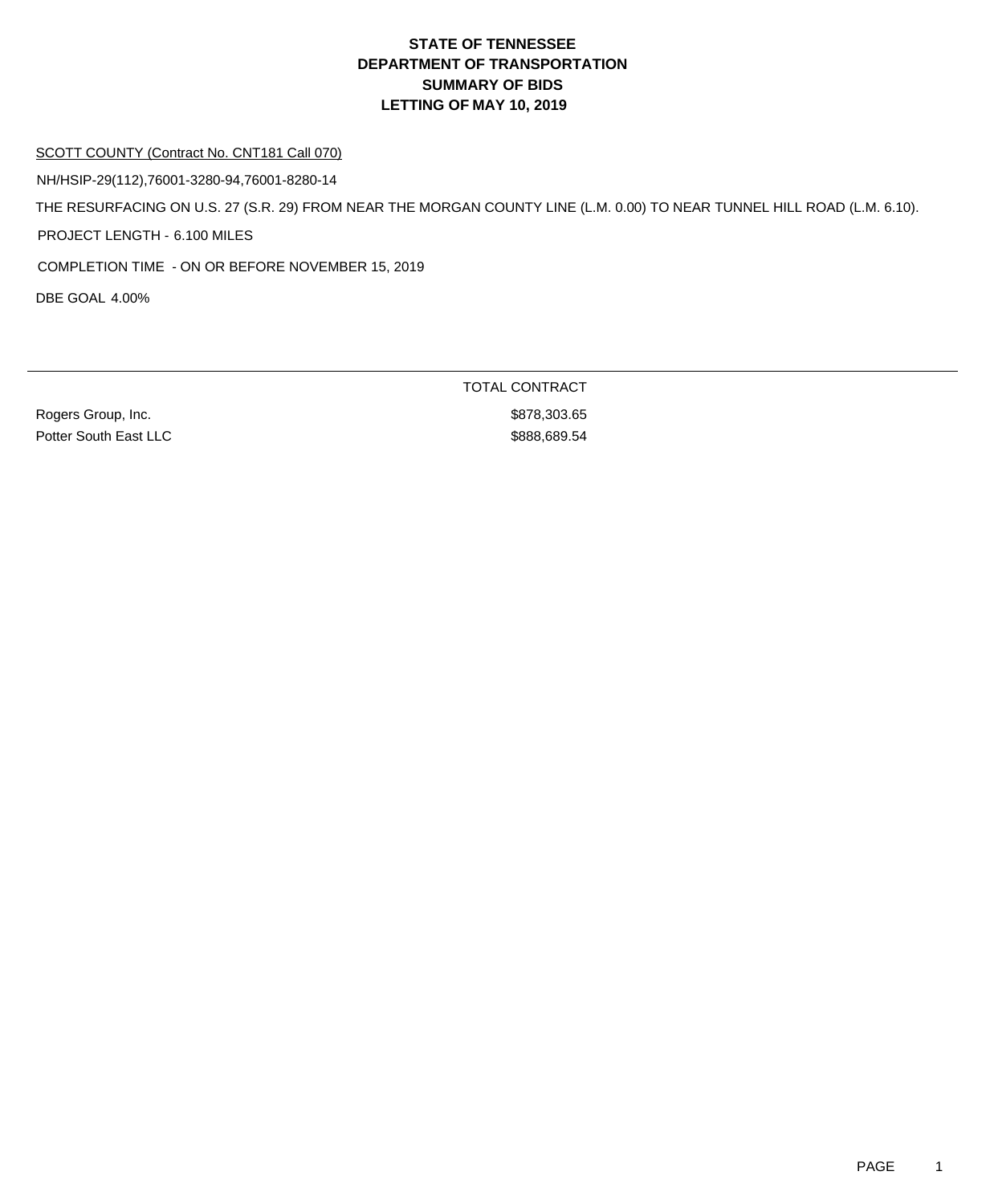EXTENSION **CONTRACT CNT181** UNIT PRICE **ROADWAY CATEGORY 307-01.15 ASC MIX (PG64-22) (BPMLC-HM) GRADING CS 620.000 TON** Rogers Group, Inc. \$114.4000 \$70,928.00 Potter South East LLC  $$88.2500$   $$54,715.00$ **403-01 BITUMINOUS MATERIAL FOR TACK COAT (TC) 93.000 TON** Rogers Group, Inc. \$66,030.00 \$66,030.00 \$66,030.00 \$66,030.00 \$66,030.00 \$66,030.00 \$66,030.00 \$66,030.00 \$66 Potter South East LLC  $$600.0000$  \$55,800.00 **407-07.01 INTELLIGENT COMPACTION EQUIPMENT 1.000 LS** Rogers Group, Inc. \$50,000.000 \$50,000.000 \$50,000.000 \$50,000.000 \$50,000.000 \$50,000.00 Potter South East LLC  $$42,000.0000$   $$42,000.000$ **411-03.13 ACS MIX(PG70-22) THIN LIFT D ASPHALT 5,481.000 TON** Rogers Group, Inc. \$102.6000 \$562,350.60 Potter South East LLC 6 297,429.00 **411-12.03 SCORING FOR RUMBLE STRIPE (NON-CONTINUOUS) (8IN WIDTH) 9.900 L.M.** Rogers Group, Inc. \$459.5500 \$4,549.55 Potter South East LLC 6.999.99 (1999.99) 1999.99 (1999.99 (1999.99 (1999.99 (1999.99 (1999.99 (1999.99 (1999.99 (1999.99 (1999.99 (1999.99 (1999.99 (1999.99 (1999.99 (1999.99 (1999.99 (1999.99 (1999.99 (1999.99 (1999.99 (1 **712-01 TRAFFIC CONTROL 1.000 LS** Rogers Group, Inc. \$13,669.000 \$13,669.000 \$13,669.000 \$13,669.000 \$13,669.000 \$13,669.00 Potter South East LLC 6 610,500.000 \$10,500.000 \$10,500.000 \$10,500.000 \$10,500.000 \$10,500.00 **712-06 SIGNS (CONSTRUCTION) 538.000 S.F.** Rogers Group, Inc. \$8.7500 \$4,707.50 Potter South East LLC  $$8.0000$  \$4,304.00 **716-01.22 SNOWPLOWABLE RAISED PAVMENT MARKERS (MONO-DIR)(1 COLOR) 10.000 EACH** Rogers Group, Inc. \$240.00 Potter South East LLC \$26.7800 \$267.80 **716-01.23 SNOWPLOWABLE RAISED PAVEMENT MARKERS (BI-DIR)(2 COLOR) 410.000 EACH** Rogers Group, Inc. \$29.3000 \$12,013.00 Potter South East LLC **\$26.7800** \$10,979.80 **716-02.05 PLASTIC PAVEMENT MARKING (STOP LINE) 280.000 L.F.** Rogers Group, Inc. \$1,800.00 \$2,800.00 \$2,800.00 \$2,800.00 \$2,800.00 \$2,800.00 \$2,800.00 \$2,800.00 \$2,800.00 \$2,800 Potter South East LLC  $$3,164.00$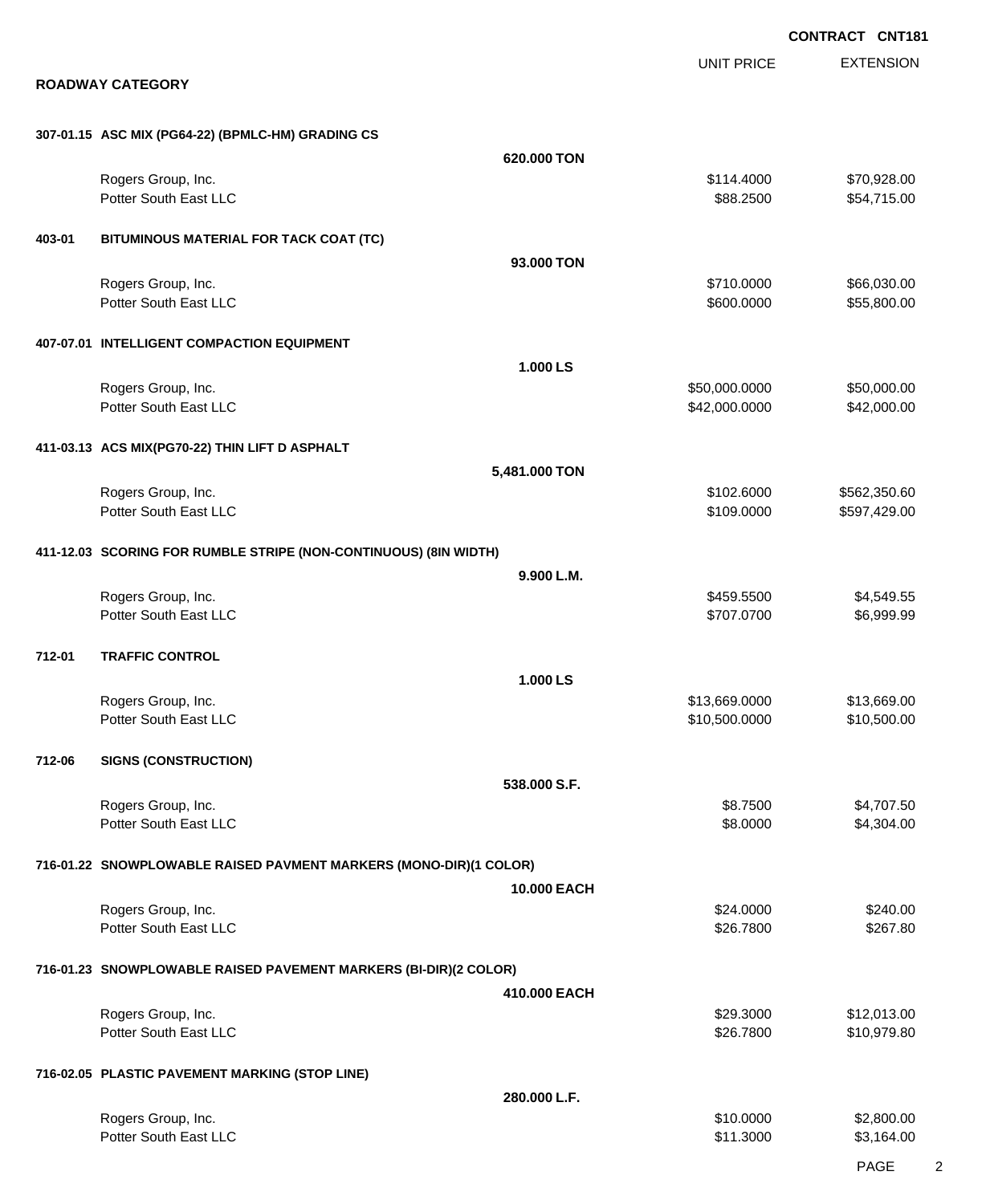|        |                                                          |                   | <b>UNIT PRICE</b> | <b>EXTENSION</b> |
|--------|----------------------------------------------------------|-------------------|-------------------|------------------|
|        | 716-02.06 PLASTIC PAVEMENT MARKING (TURN LANE ARROW)     |                   |                   |                  |
|        |                                                          | <b>1.000 EACH</b> |                   |                  |
|        | Rogers Group, Inc.                                       |                   | \$150,0000        | \$150.00         |
|        | Potter South East LLC                                    |                   | \$142.0000        | \$142.00         |
|        |                                                          |                   |                   |                  |
|        | 716-04.04 PLASTIC PAVEMENT MARKING (TRANSVERSE SHOULDER) |                   |                   |                  |
|        |                                                          | 2,619.000 L.F.    |                   |                  |
|        | Rogers Group, Inc.                                       |                   | \$3.0000          | \$7,857.00       |
|        | Potter South East LLC                                    |                   | \$6.0500          | \$15,844.95      |
|        |                                                          |                   |                   |                  |
|        | 716-05.01 PAINTED PAVEMENT MARKING (4" LINE)             |                   |                   |                  |
|        |                                                          | 6.000 L.M.        |                   |                  |
|        | Rogers Group, Inc.                                       |                   | \$525.0000        | \$3,150.00       |
|        | Potter South East LLC                                    |                   | \$578.0000        | \$3,468.00       |
|        |                                                          |                   |                   |                  |
|        | 716-13.01 SPRAY THERMO PVMT MRKNG (60 mil) (4IN LINE)    |                   |                   |                  |
|        |                                                          | 25.000 L.M.       |                   |                  |
|        | Rogers Group, Inc.                                       |                   | \$2,150.0000      | \$53,750.00      |
|        | Potter South East LLC                                    |                   | \$2,363.0000      | \$59,075.00      |
|        |                                                          |                   |                   |                  |
| 717-01 | <b>MOBILIZATION</b>                                      |                   |                   |                  |
|        |                                                          | 1.000 LS          |                   |                  |
|        | Rogers Group, Inc.                                       |                   | \$26,109.0000     | \$26,109.00      |
|        | Potter South East LLC                                    |                   | \$24,000.0000     | \$24,000.00      |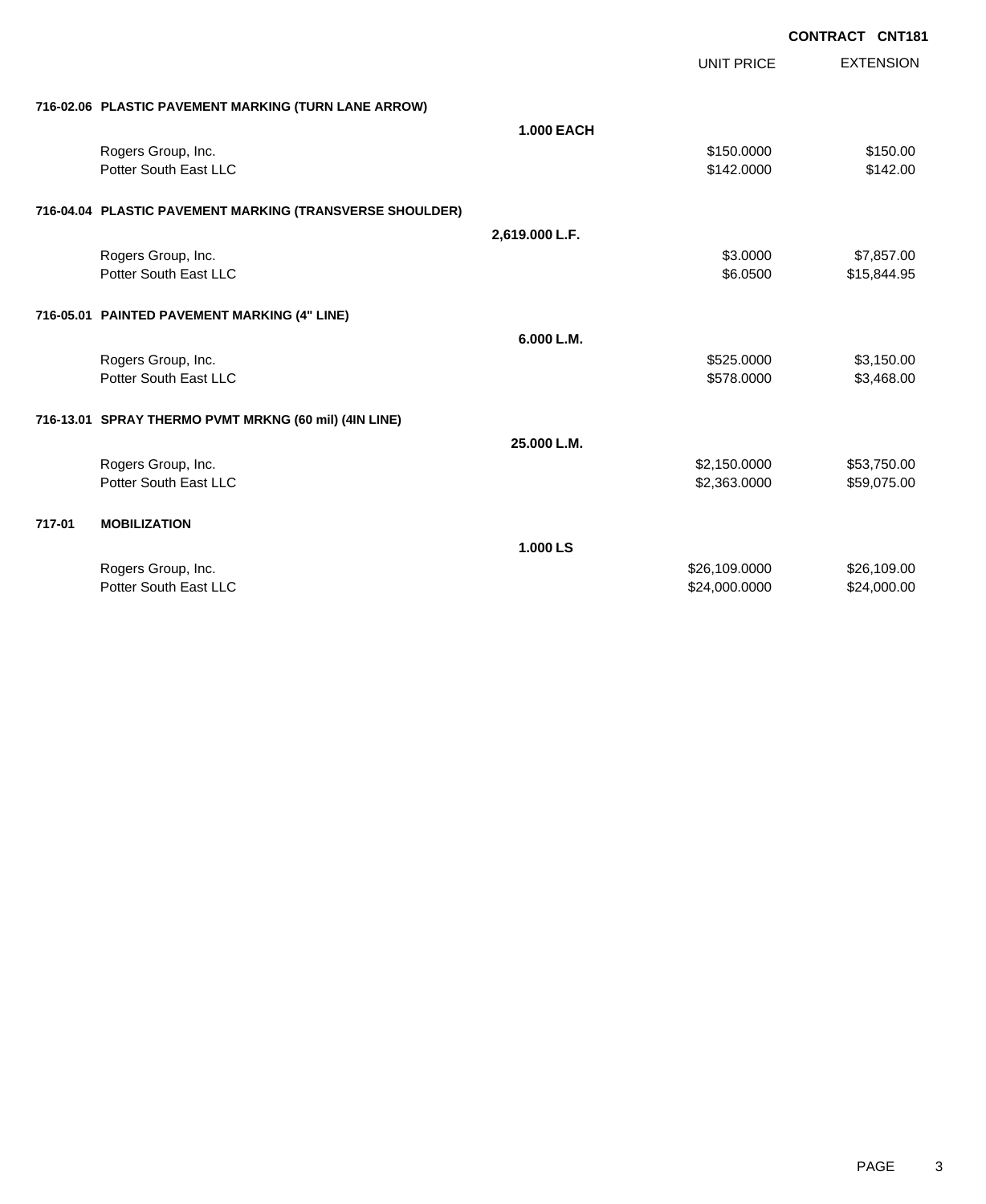### **SUB-TOTAL ROADWAY**

Rogers Group, Inc. \$878,303.65 Potter South East LLC \$888,689.54

#### **TOTAL CONTRACT**

Rogers Group, Inc. \$878,303.65 Potter South East LLC \$888,689.54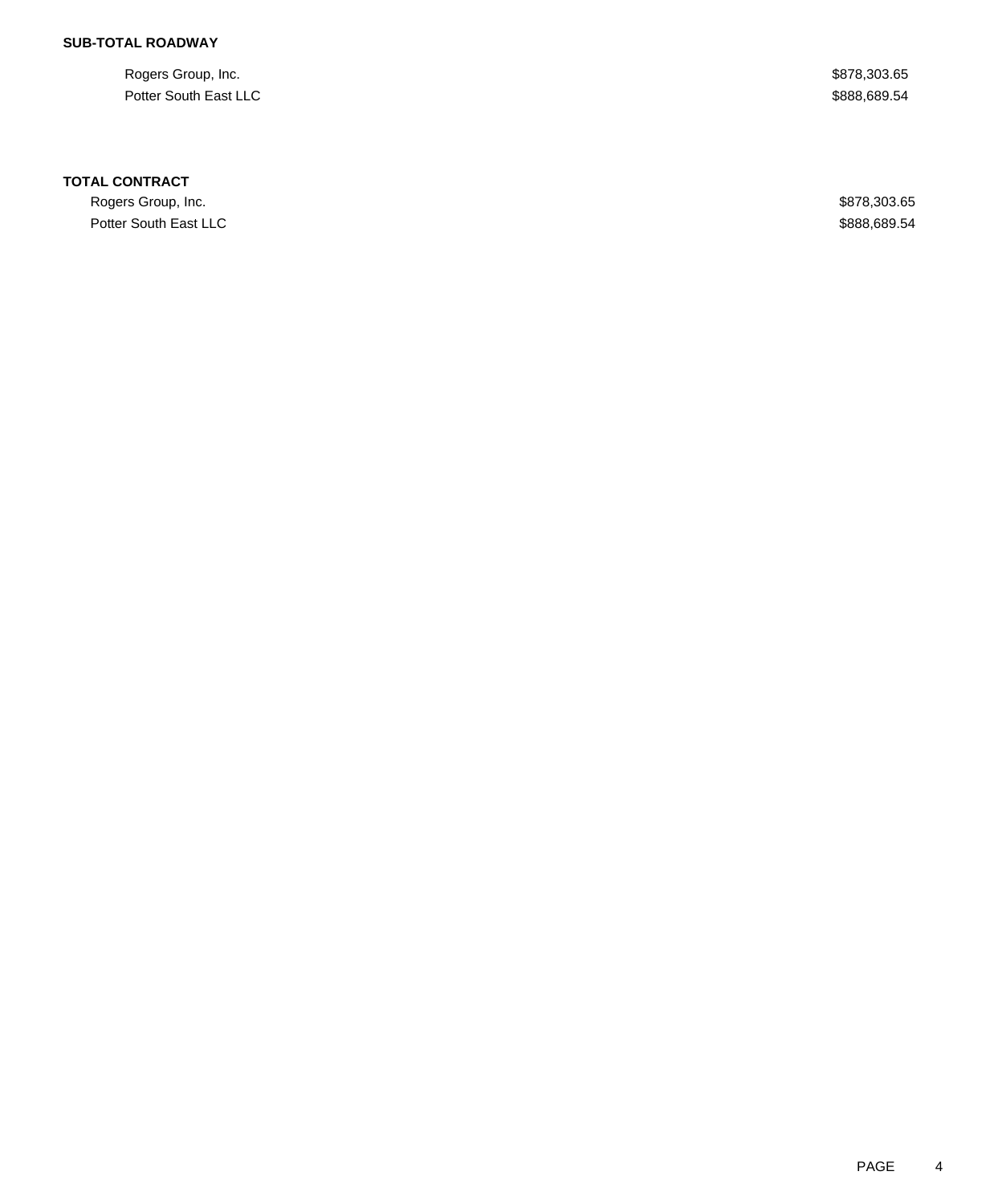#### SEVIER COUNTY (Contract No. CNT200 Call 072)

78007-4235-04,78016-4217-04,HSIP-338(8),78007-3235-94

THE RESURFACING ON S.R. 338 FROM NEAR OLD RED LANE (L.M. 7.00) TO S.R. 139 (L.M. 18.54) AND ON S.R. 339 FROM U.S. 411 (S.R. 35) (L.M. 0.00) TO NEAR JONES COVE ROAD (L.M. 2.00).

PROJECT LENGTH - 13.450 MILES

COMPLETION TIME - ON OR BEFORE NOVEMBER 15, 2019

DBE GOAL 5.00%

TOTAL CONTRACT

Charles Blalock & Sons, Inc. \$1,696,669.71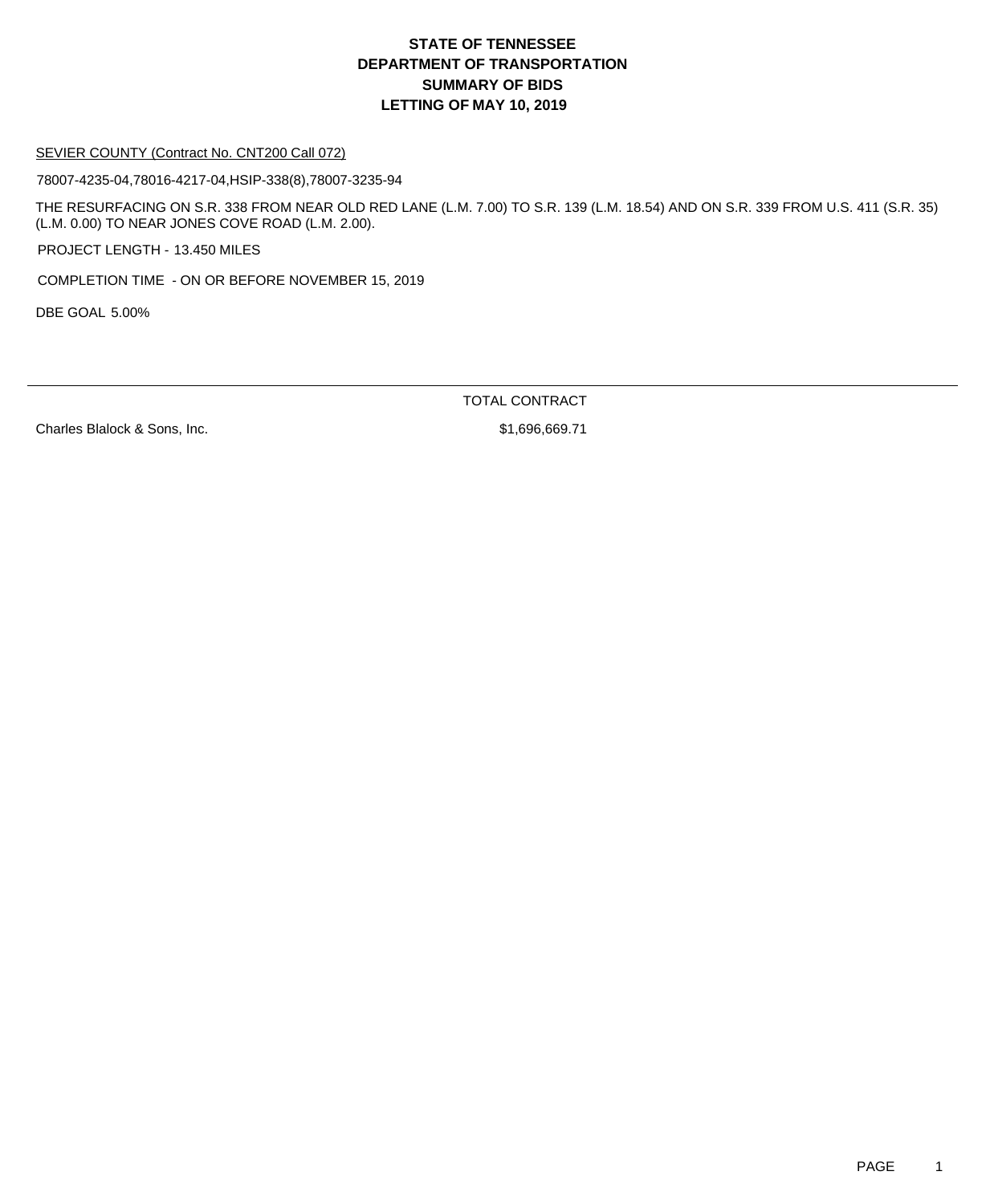|        |                                                                  |                   |                   | <b>CONTRACT CNT200</b> |
|--------|------------------------------------------------------------------|-------------------|-------------------|------------------------|
|        | <b>ROADWAY CATEGORY</b>                                          |                   | <b>UNIT PRICE</b> | <b>EXTENSION</b>       |
| 303-01 |                                                                  |                   |                   |                        |
|        | MINERAL AGGREGATE, TYPE A BASE, GRADING D                        | 621.000 TON       |                   |                        |
|        | Charles Blalock & Sons, Inc.                                     |                   | \$22.0000         | \$13,662.00            |
|        | 307-01.15 ASC MIX (PG64-22) (BPMLC-HM) GRADING CS                |                   |                   |                        |
|        | Charles Blalock & Sons, Inc.                                     | 1,785.000 TON     | \$129.7500        | \$231,603.75           |
| 403-01 | BITUMINOUS MATERIAL FOR TACK COAT (TC)                           |                   |                   |                        |
|        | Charles Blalock & Sons, Inc.                                     | 161.000 TON       | \$80.0000         | \$12,880.00            |
|        | 411-03.13 ACS MIX(PG70-22) THIN LIFT D ASPHALT                   |                   |                   |                        |
|        | Charles Blalock & Sons, Inc.                                     | 7,961.000 TON     | \$129.7500        | \$1,032,939.75         |
|        | 411-12.03 SCORING FOR RUMBLE STRIPE (NON-CONTINUOUS) (8IN WIDTH) |                   |                   |                        |
|        | Charles Blalock & Sons, Inc.                                     | 18.500 L.M.       | \$600.0000        | \$11,100.00            |
|        | 411-12.04 SCORING FOR RUMBLE STRIPE (NON-CONTINUOUS) (4IN WIDTH) |                   |                   |                        |
|        | Charles Blalock & Sons, Inc.                                     | 2.000 L.M.        | \$600.0000        | \$1,200.00             |
|        | 701-02.01 CONCRETE CURB RAMP (RETROFIT)                          |                   |                   |                        |
|        | Charles Blalock & Sons, Inc.                                     | 32.000 S.F.       | \$95.0000         | \$3,040.00             |
|        | 705-02.10 GUARDRAIL TRANSITION 27IN TO 31IN                      |                   |                   |                        |
|        | Charles Blalock & Sons, Inc.                                     | <b>6.000 EACH</b> | \$500.0000        | \$3,000.00             |
|        | 705-06.20 TANGENT ENERGY ABSORBING TERM MASH TL-3                |                   |                   |                        |
|        | Charles Blalock & Sons, Inc.                                     | <b>6.000 EACH</b> | \$3,000.0000      | \$18,000.00            |
| 712-01 | <b>TRAFFIC CONTROL</b>                                           |                   |                   |                        |
|        | Charles Blalock & Sons, Inc.                                     | 1.000 LS          | \$69,054.2100     | \$69,054.21            |
| 712-06 | <b>SIGNS (CONSTRUCTION)</b>                                      |                   |                   |                        |
|        | Charles Blalock & Sons, Inc.                                     | 625.000 S.F.      | \$10.0000         | \$6,250.00             |
|        | 713-16.20 SIGNS (OBJECT MARKERS)                                 |                   |                   |                        |
|        | Charles Blalock & Sons, Inc.                                     | <b>2.000 EACH</b> | \$500.0000        | \$1,000.00             |

PAGE 2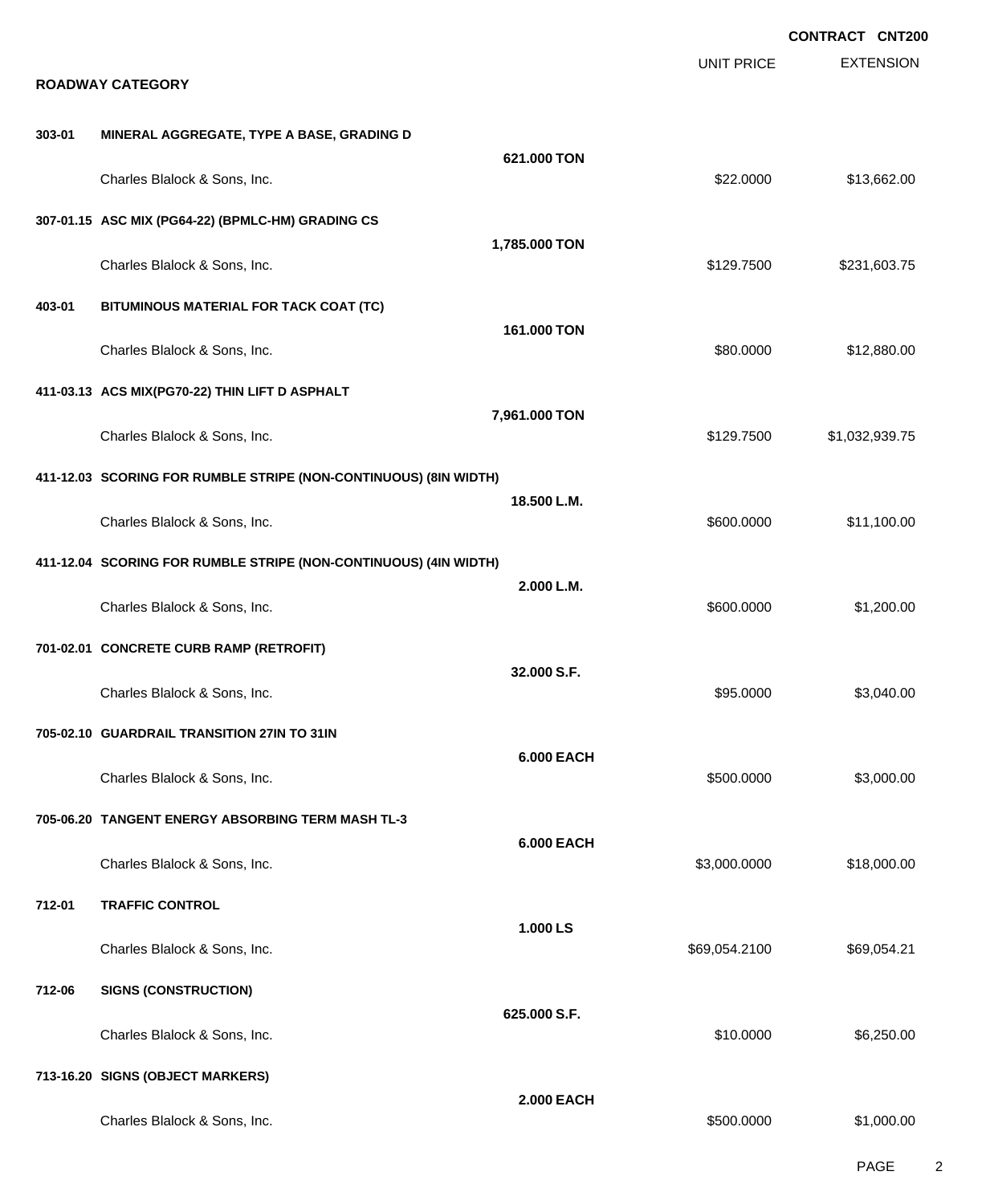|        |                                                                   |                   |                   | <b>CONTRACT CNT200</b> |
|--------|-------------------------------------------------------------------|-------------------|-------------------|------------------------|
|        |                                                                   |                   | <b>UNIT PRICE</b> | <b>EXTENSION</b>       |
|        | 716-01.21 SNOWPLOWABLE RAISED PAVEMENT MARKERS (BI-DIR) (1 COLOR) |                   |                   |                        |
|        | Charles Blalock & Sons, Inc.                                      | 895,000 EACH      | \$28.0000         | \$25,060.00            |
|        | 716-01.22 SNOWPLOWABLE RAISED PAVMENT MARKERS (MONO-DIR)(1 COLOR) |                   |                   |                        |
|        | Charles Blalock & Sons, Inc.                                      | 49.000 EACH       | \$28,0000         | \$1,372.00             |
|        | 716-01.30 REMOVAL OF SNOWPLOWABLE REFLECTIVE MARKER               |                   |                   |                        |
|        | Charles Blalock & Sons, Inc.                                      | 800.000 EACH      | \$10.0000         | \$8,000.00             |
|        | 716-02.05 PLASTIC PAVEMENT MARKING (STOP LINE)                    |                   |                   |                        |
|        | Charles Blalock & Sons, Inc.                                      | 91.000 L.F.       | \$13.0000         | \$1,183.00             |
|        | 716-02.06 PLASTIC PAVEMENT MARKING (TURN LANE ARROW)              |                   |                   |                        |
|        | Charles Blalock & Sons, Inc.                                      | <b>6.000 EACH</b> | \$250.0000        | \$1,500.00             |
|        | 716-02.09 PLASTIC PAVEMENT MARKING (LONGITUDINAL CROSS-WALK)      |                   |                   |                        |
|        | Charles Blalock & Sons, Inc.                                      | 205.000 L.F.      | \$25.0000         | \$5,125.00             |
|        | 716-05.01 PAINTED PAVEMENT MARKING (4" LINE)                      |                   |                   |                        |
|        | Charles Blalock & Sons, Inc.                                      | 15.000 L.M.       | \$600.0000        | \$9,000.00             |
|        | 716-12.02 ENHANCED FLATLINE THERMO PVMT MRKNG (6IN LINE)          |                   |                   |                        |
|        | Charles Blalock & Sons, Inc.                                      | 23.100 L.M.       | \$4,500.0000      | \$103,950.00           |
|        | 716-13.01 SPRAY THERMO PVMT MRKNG (60 mil) (4IN LINE)             |                   |                   |                        |
|        | Charles Blalock & Sons, Inc.                                      | 10.000 L.M.       | \$2,500.0000      | \$25,000.00            |
|        | 716-13.02 SPRAY THERMO PVMT MRKNG (60 mil) (6IN LINE)             |                   |                   |                        |
|        | Charles Blalock & Sons, Inc.                                      | 23.100 L.M.       | \$2,500.0000      | \$57,750.00            |
| 717-01 | <b>MOBILIZATION</b>                                               |                   |                   |                        |
|        | Charles Blalock & Sons, Inc.                                      | 1.000 LS          | \$55,000.0000     | \$55,000.00            |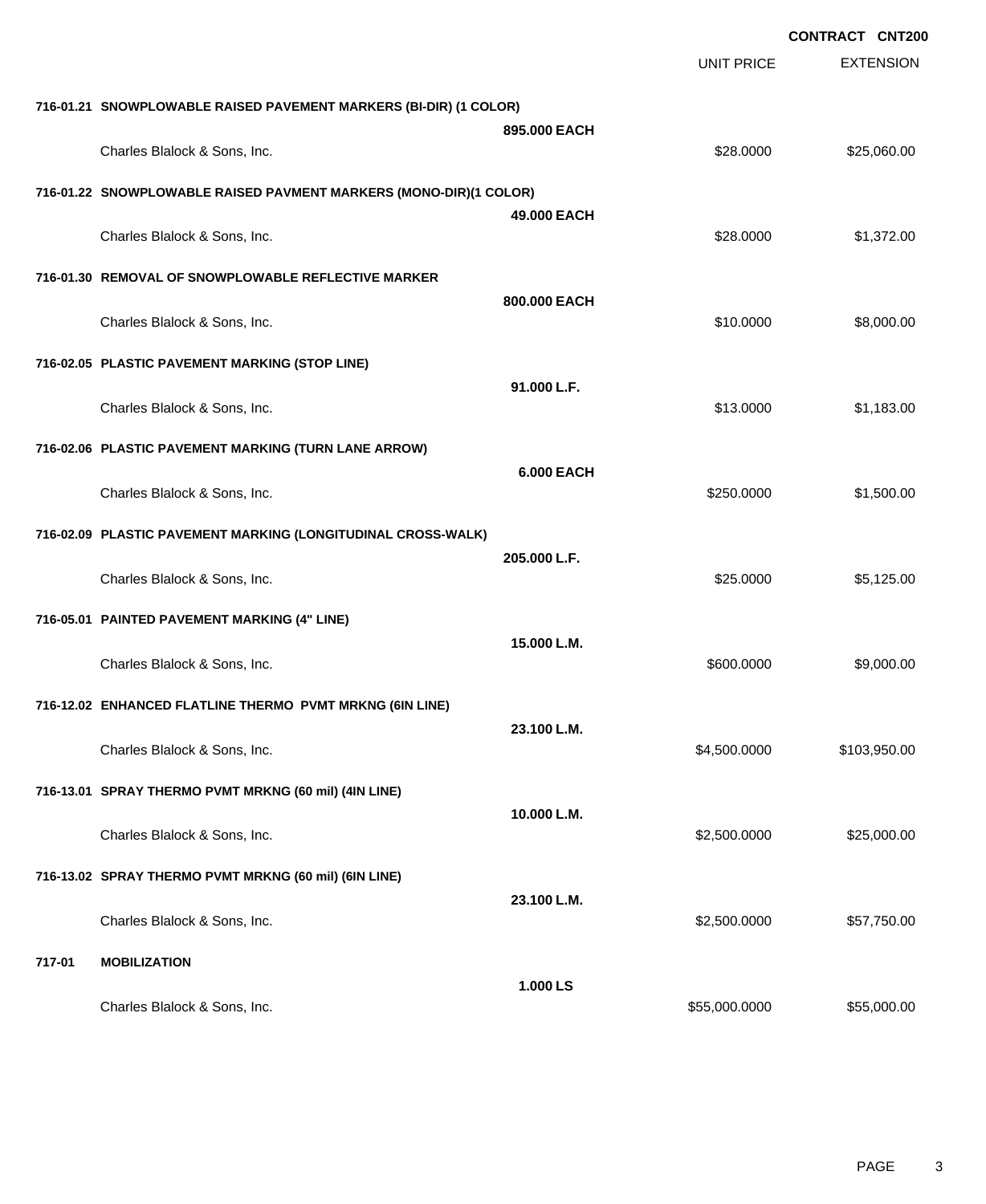Charles Blalock & Sons, Inc.  $$1,696,669.71$ 

### **TOTAL CONTRACT**

Charles Blalock & Sons, Inc. 68 and the Charles Blalock & Sons, Inc. 686,669.71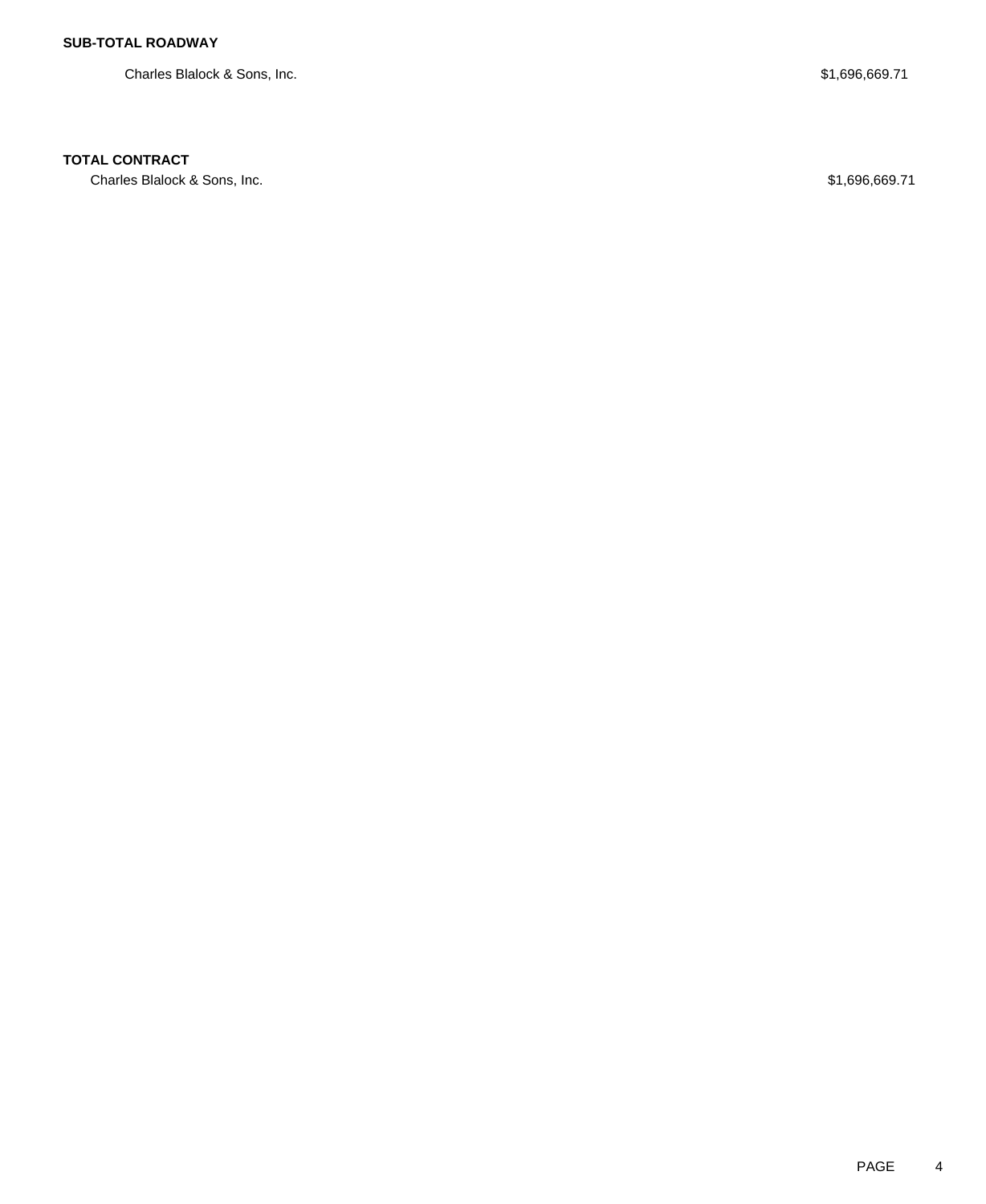#### SHELBY COUNTY (Contract No. CNT218 Call 073)

79016-4229-04,HSIP-3(146),79016-3229-94

THE RESURFACING ON U.S. 51 (S.R. 3) FROM BROOKS ROAD (L.M. 4.62) TO NEAR SOUTH PARKWAY EAST (L.M. 8.00).

PROJECT LENGTH - 3.240 MILES

COMPLETION TIME - ON OR BEFORE NOVEMBER 15, 2019

DBE GOAL 4.50%

| Standard Construction Company, Inc. | \$2,970,210.00 |
|-------------------------------------|----------------|
| Lehman-Roberts Company              | \$3,074,443.60 |
| APAC-Tennessee, Inc.                | \$3.736.200.67 |

TOTAL CONTRACT \$2,970,210.00 Lehman-Roberts Company \$3,074,443.60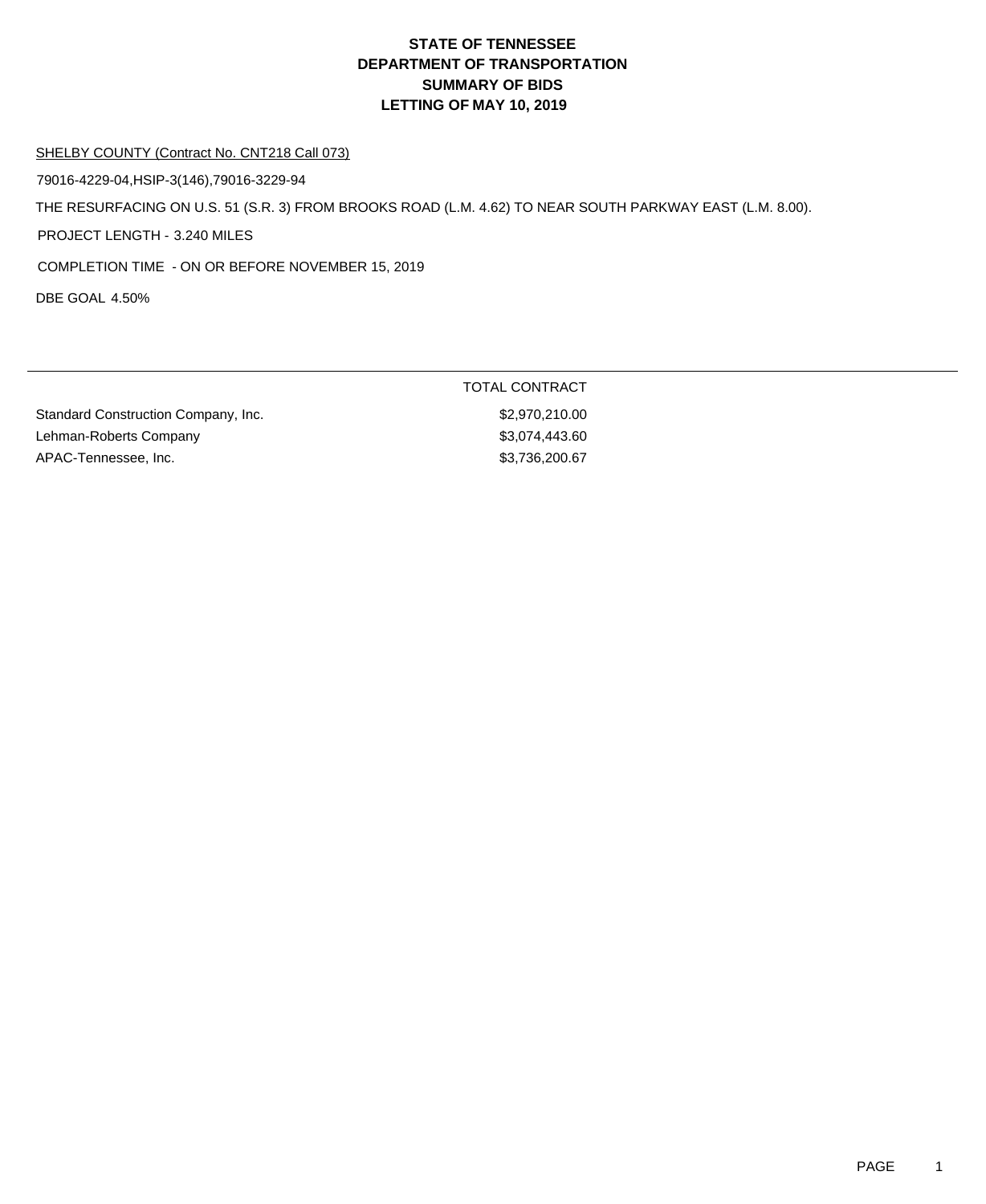|        |                                                                  |                |                   | <b>CONTRACT CNT218</b> |
|--------|------------------------------------------------------------------|----------------|-------------------|------------------------|
|        |                                                                  |                | <b>UNIT PRICE</b> | <b>EXTENSION</b>       |
|        | <b>ROADWAY CATEGORY</b>                                          |                |                   |                        |
|        | 202-03.01 REMOVAL OF ASPHALT PAVEMENT                            |                |                   |                        |
|        |                                                                  | 6,000.000 S.Y. |                   |                        |
|        | Standard Construction Company, Inc.                              |                | \$29.2000         | \$175,200.00           |
|        | Lehman-Roberts Company                                           |                | \$27.0500         | \$162,300.00           |
|        | APAC-Tennessee, Inc.                                             |                | \$18.6000         | \$111,600.00           |
| 203-06 | <b>WATER</b>                                                     |                |                   |                        |
|        |                                                                  | 31.000 M.G.    |                   |                        |
|        | Standard Construction Company, Inc.                              |                | \$20.0000         | \$620.00               |
|        | Lehman-Roberts Company                                           |                | \$39.0000         | \$1,209.00             |
|        | APAC-Tennessee, Inc.                                             |                | \$33.5000         | \$1,038.50             |
|        | 208-01.05 BROOMING & DEGRASSING SHOULDERS                        |                |                   |                        |
|        |                                                                  | 4.000 L.M.     |                   |                        |
|        | Standard Construction Company, Inc.                              |                | \$1,200.0000      | \$4,800.00             |
|        | Lehman-Roberts Company                                           |                | \$7,700.0000      | \$30,800.00            |
|        | APAC-Tennessee, Inc.                                             |                | \$3,116.0000      | \$12,464.00            |
| 303-02 | MINERAL AGGREGATE, TYPE B BASE, GRADING (C OR D)                 |                |                   |                        |
|        |                                                                  | 4,076.000 TON  |                   |                        |
|        | Standard Construction Company, Inc.                              |                | \$35.0000         | \$142,660.00           |
|        | Lehman-Roberts Company                                           |                | \$55.0000         | \$224,180.00           |
|        | APAC-Tennessee, Inc.                                             |                | \$54.0000         | \$220,104.00           |
|        | 307-01.01 ASPHALT CONCRETE MIX (PG64-22) (BPMB-HM) GRADING A     |                |                   |                        |
|        |                                                                  | 2,760.000 TON  |                   |                        |
|        | Standard Construction Company, Inc.                              |                | \$130,0000        | \$358,800.00           |
|        | Lehman-Roberts Company                                           |                | \$104.1500        | \$287,454.00           |
|        | APAC-Tennessee, Inc.                                             |                | \$172.4500        | \$475,962.00           |
| 403-01 | BITUMINOUS MATERIAL FOR TACK COAT (TC)                           |                |                   |                        |
|        |                                                                  | 65.000 TON     |                   |                        |
|        | Standard Construction Company, Inc.                              |                | \$982.5000        | \$63,862.50            |
|        | Lehman-Roberts Company                                           |                | \$1,000.0000      | \$65,000.00            |
|        | APAC-Tennessee, Inc.                                             |                | \$745.3500        | \$48,447.75            |
|        | 411-02.10 ACS MIX(PG70-22) GRADING D                             |                |                   |                        |
|        |                                                                  | 9,494.000 TON  |                   |                        |
|        | Standard Construction Company, Inc.                              |                | \$100.0000        | \$949,400.00           |
|        | Lehman-Roberts Company                                           |                | \$101.2500        | \$961,267.50           |
|        | APAC-Tennessee, Inc.                                             |                | \$143.5000        | \$1,362,389.00         |
|        | 411-12.03 SCORING FOR RUMBLE STRIPE (NON-CONTINUOUS) (8IN WIDTH) |                |                   |                        |
|        |                                                                  | 5.000 L.M.     |                   |                        |
|        | Standard Construction Company, Inc.                              |                | \$780.0000        | \$3,900.00             |
|        | Lehman-Roberts Company                                           |                | \$3,700.0000      | \$18,500.00            |
|        | APAC-Tennessee, Inc.                                             |                | \$2,002.0000      | \$10,010.00            |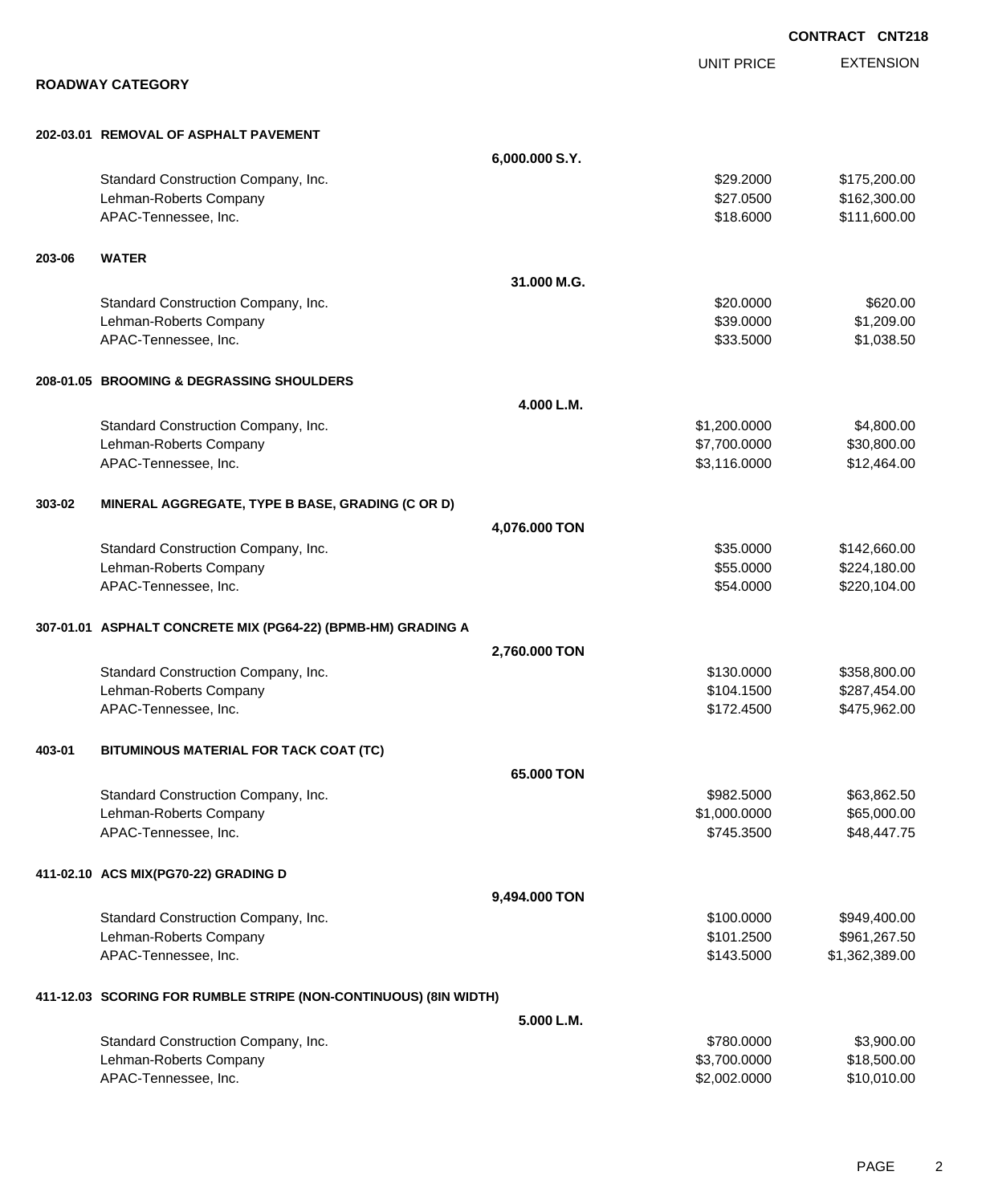EXTENSION UNIT PRICE **415-01.02 COLD PLANING BITUMINOUS PAVEMENT 136,246.000 S.Y.** Standard Construction Company, Inc. 6. 2.5500 \$347,427.30 Lehman-Roberts Company **6.116.60 Company 6.116.60 \$2.1000 \$2.1000 \$2.1000 \$2.86,116.60** APAC-Tennessee, Inc. \$1.9000 \$258,867.40 **701-01.01 CONCRETE SIDEWALK (4 ") 4,948.000 S.F.** Standard Construction Company, Inc. 63.20 (1992) 1992 12:30 (1993) 1993 1994 1995 1996 1997 1998 1999 1998 199 Lehman-Roberts Company **\$8.5000 \$42,058.00** \$42,058.00 APAC-Tennessee, Inc. \$10.7000 \$52,943.60 **701-02.01 CONCRETE CURB RAMP (RETROFIT) 6,168.000 S.F.** Standard Construction Company, Inc. 6. The Standard Construction Company, Inc. \$30.4500 \$187,815.60 Lehman-Roberts Company **621.0000 \$191,208.00** \$31.0000 \$191,208.00 APAC-Tennessee, Inc. 60 and the state of the state of the state of the state of the state of the state of the state of the state of the state of the state of the state of the state of the state of the state of the state of **701-02.03 CONCRETE CURB RAMP 1,365.000 S.F.** Standard Construction Company, Inc. 6. The Construction Company, Inc. 6. The Construction Company, Inc. 6. The Construction Company, Inc. 6. The Construction Company, Inc. 6. The Construction Company, Inc. 6. The Construct Lehman-Roberts Company 643,407.00 APAC-Tennessee, Inc. \$40.0000 \$54,600.00 **705-04.09 EARTH PAD FOR TYPE 38 GR END TREATMENT 14.000 EACH** Standard Construction Company, Inc. 6. The Construction Company, Inc. 6. The Construction Company, Inc. 6. The Construction Company, Inc. 6. The Construction Company, Inc. 6. The Construction Company, Inc. 6. The Construct Lehman-Roberts Company 61,400.0000 \$1,400.0000 \$1,400.000 \$1,400.000 \$1,400.000 \$19,600.00 APAC-Tennessee, Inc. \$1,700.0000 \$23,800.00 **705-06.30 GR TERMINAL (ENERGY ABSORBING) MASH TL2 14.000 EACH** Standard Construction Company, Inc. 6. The Construction Company, Inc. 6. The Construction Company, Inc. 6. The Construction Company, Inc. 6. The Construction Company, Inc. 6. The Construction Company, Inc. 6. The Construct Lehman-Roberts Company 647,600.00 \$47,600.00 \$1,400.000 \$3,400.000 \$47,600.00 APAC-Tennessee, Inc. \$4,267.0000 \$59,738.00 **712-01 TRAFFIC CONTROL 1.000 LS** Standard Construction Company, Inc. \$200,000.0000 \$200,000.00 Lehman-Roberts Company 6185,500.000 \$185,500.000 \$185,500.000 \$185,500.000 \$185,500.00 APAC-Tennessee, Inc. 66 and the state of the state of the state of the state of the state of the state of the state of the state of the state of the state of the state of the state of the state of the state of the state of **712-06 SIGNS (CONSTRUCTION) 1,535.000 S.F.** Standard Construction Company, Inc. 6. The Standard Construction Company, Inc. 6. The Standard Construction Company, Inc. 6. The Standard Standard Standard Standard Standard Standard Standard Standard Standard Standard Sta Lehman-Roberts Company 6.68000 \$9,670.50 APAC-Tennessee, Inc. \$8.0000 \$12,280.00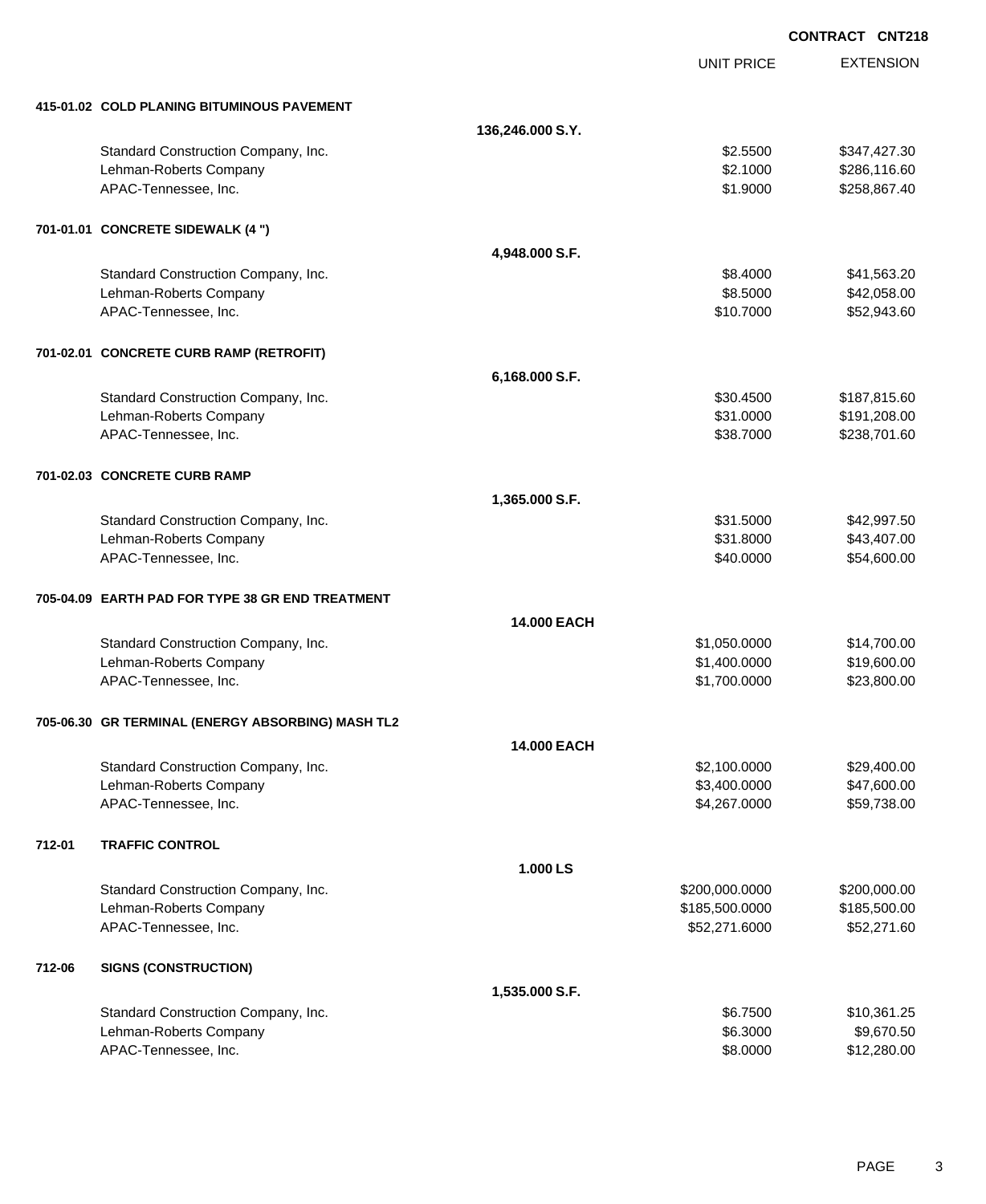|                                           |                   | <b>UNIT PRICE</b> | <b>EXTENSION</b> |
|-------------------------------------------|-------------------|-------------------|------------------|
| 712-07.03 TEMPORARY BARRICADES (TYPE III) |                   |                   |                  |
|                                           | 24.000 L.F.       |                   |                  |
| Standard Construction Company, Inc.       |                   | \$16.5000         | \$396.00         |
| Lehman-Roberts Company                    |                   | \$16.0000         | \$384.00         |
| APAC-Tennessee, Inc.                      |                   | \$20.0000         | \$480.00         |
| 712-08.03 ARROW BOARD (TYPE C)            |                   |                   |                  |
|                                           | <b>4.000 EACH</b> |                   |                  |
| Standard Construction Company, Inc.       |                   | \$935.0000        | \$3,740.00       |
| Lehman-Roberts Company                    |                   | \$900.0000        | \$3,600.00       |
| APAC-Tennessee, Inc.                      |                   | \$1,133.3500      | \$4,533.40       |
| 713-16.20 SIGNS (S1-1, SCHOOL ZONE)       |                   |                   |                  |
|                                           | <b>4.000 EACH</b> |                   |                  |
| Standard Construction Company, Inc.       |                   | \$189.0000        | \$756.00         |
| Lehman-Roberts Company                    |                   | \$189.0000        | \$756.00         |
| APAC-Tennessee, Inc.                      |                   | \$240.0000        | \$960.00         |
| 713-16.21 SIGNS (W16-9P, AHEAD)           |                   |                   |                  |
|                                           | <b>4.000 EACH</b> |                   |                  |
| Standard Construction Company, Inc.       |                   | \$36.7500         | \$147.00         |
| Lehman-Roberts Company                    |                   | \$37.0000         | \$148.00         |
| APAC-Tennessee, Inc.                      |                   | \$46.7000         | \$186.80         |
| 713-16.22 SIGNS (M1-4, U.S. ROUTE)        |                   |                   |                  |
|                                           | 11.000 EACH       |                   |                  |
| Standard Construction Company, Inc.       |                   | \$198.0000        | \$2,178.00       |
| Lehman-Roberts Company                    |                   | \$189.0000        | \$2,079.00       |
| APAC-Tennessee, Inc.                      |                   | \$240.0000        | \$2,640.00       |
| 713-16.23 SIGNS (M3-1, NORTH)             |                   |                   |                  |
|                                           | <b>7.000 EACH</b> |                   |                  |
| Standard Construction Company, Inc.       |                   | \$36.7500         | \$257.25         |
| Lehman-Roberts Company                    |                   | \$37.0000         | \$259.00         |
| APAC-Tennessee, Inc.                      |                   | \$46.7000         | \$326.90         |
| 713-16.24 SIGNS (R14-1, TRUCK)            |                   |                   |                  |
|                                           | <b>6.000 EACH</b> |                   |                  |
| Standard Construction Company, Inc.       |                   | \$189.0000        | \$1,134.00       |
| Lehman-Roberts Company                    |                   | \$189.0000        | \$1,134.00       |
| APAC-Tennessee, Inc.                      |                   | \$240.0000        | \$1,440.00       |
| 713-16.25 SIGNS (M6-6(L)                  |                   |                   |                  |
|                                           | <b>2.000 EACH</b> |                   |                  |
| Standard Construction Company, Inc.       |                   | \$31.5000         | \$63.00          |
| Lehman-Roberts Company                    |                   | \$31.5000         | \$63.00          |
| APAC-Tennessee, Inc.                      |                   | \$40.0000         | \$80.00          |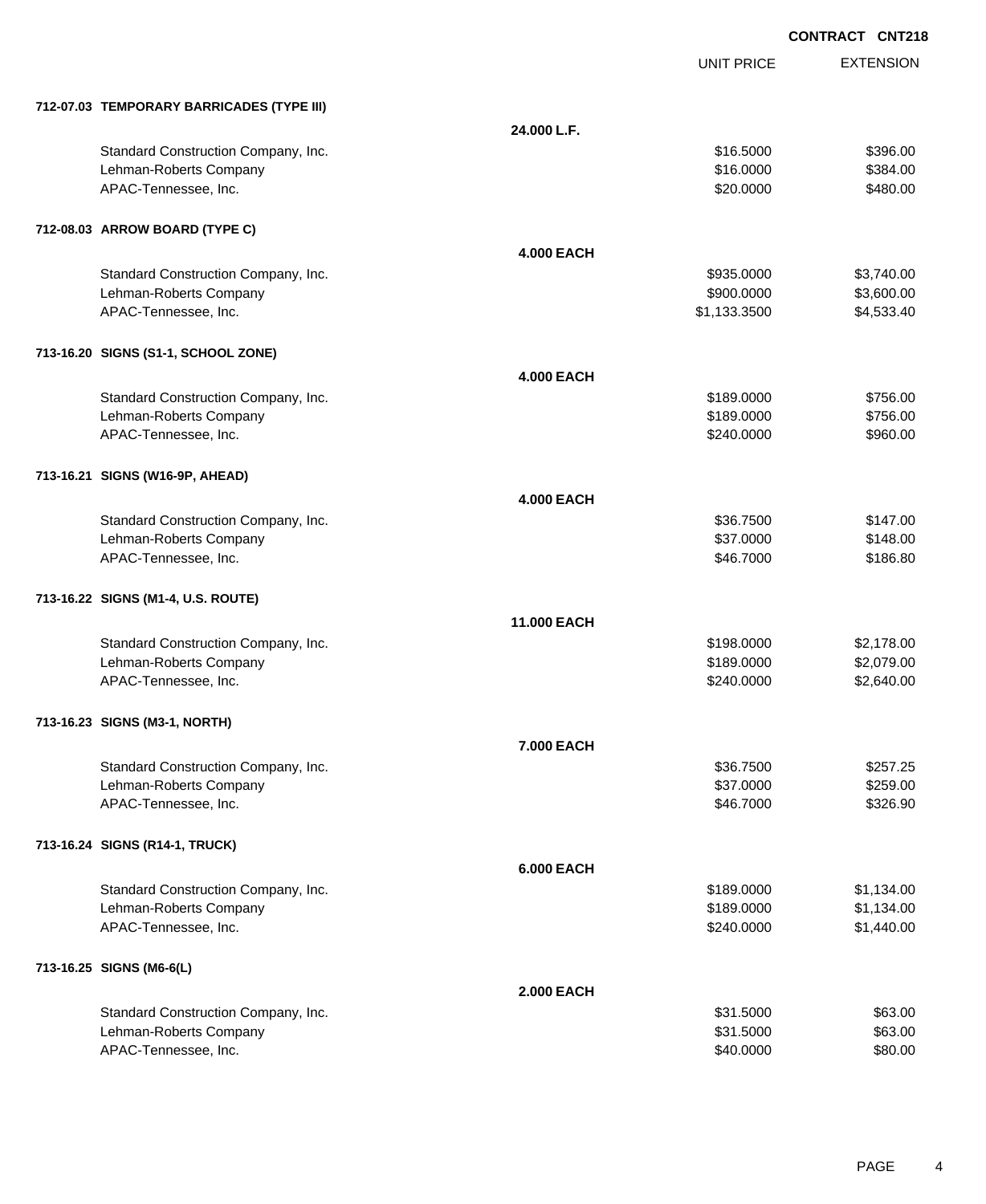**EXTENSION CONTRACT CNT218** UNIT PRICE **713-16.26 SIGNS (M6-6(R) 1.000 EACH** Standard Construction Company, Inc. 6. The Standard Construction Company, Inc. 6. The Standard Construction Company, Inc. 6. The Standard Construction Company, Inc. 6. The Standard Construction Company, Inc. 6. The Standar Lehman-Roberts Company **\$31.5000** \$31.5000 \$31.5000 \$31.5000 \$31.5000 \$31.5000 \$31.5000 \$31.5000 \$31.5000 \$31.50 APAC-Tennessee, Inc. \$40.000 \$40.000 \$40.000 \$40.000 \$40.000 \$40.000 \$40.000 \$40.000 \$40.00 **713-16.27 SIGNS (M6-3, DIRECTIONAL ARROW) 3.000 EACH** Standard Construction Company, Inc. 6. The Standard Construction Company, Inc. 6. The Standard Construction Company, Inc. 6. The Standard Standard Standard Standard Standard Standard Standard Standard Standard Standard Sta Lehman-Roberts Company \$31.5000 \$94.50 APAC-Tennessee, Inc. \$120.00 \$120.00 \$120.00 \$120.00 \$120.00 \$120.00 \$120.00 \$120.00 \$120.00 \$120.00 \$120.00 \$120.00 **713-16.28 SIGNS (R2-1, SPEED LIMIT) 10.000 EACH** Standard Construction Company, Inc. 6. The Construction Company, Inc. 6. The Construction Company, Inc. 6. The Construction Company, Inc. 6. The Construction Company, Inc. 6. The Construction Company, Inc. 6. The Construct Lehman-Roberts Company **60000 \$1,890.000 \$1,890.000 \$1,890.00** APAC-Tennessee, Inc. 6240.000 \$2,400.00 \$2,400.00 \$2,400.00 \$2,400.00 \$2,400.00 \$2,400.00 \$2,400.00 \$2,400.00 \$2,400.00 \$2,400.00 \$2,400.00 \$2,400.00 \$2,400.00 \$2,400.00 \$2,400.00 \$2,400.00 \$2,400.00 \$2,400.00 \$2,400.00 \$2 **713-16.29 SIGNS (W16-7P, DIAGONAL ARROW) 6.000 EACH** Standard Construction Company, Inc. 6. The Standard Construction Company, Inc. 6. The Standard Construction Company, Inc. 6. The Standard Construction Company, Inc. 6. The Standard Construction Company, Inc. 6. The Standar Lehman-Roberts Company **\$222.00** \$37.0000 \$222.00 APAC-Tennessee, Inc. \$280.20 \$280.20 \$280.20 \$280.20 \$16.7000 \$280.20 \$280.20 \$280.20 \$280.20 \$280.20 \$280.20 **713-16.30 SIGNS (OM3-R, RIGHT OBJECT MARKER) 1.000 EACH** Standard Construction Company, Inc. 6. The Construction Company, Inc. 6. The Construction Company, Inc. 6. The Construction Company, Inc. 6. The Construction Company, Inc. 6. The Construction Company, Inc. 6. The Construct Lehman-Roberts Company 6189.000 \$189.000 \$189.000 \$189.000 \$189.000 \$189.000 \$189.00 APAC-Tennessee, Inc. \$240.000 \$240.000 \$240.000 \$250.000 \$250.000 \$250.000 \$250.000 \$250.000 \$250.00 \$250.00 \$ **713-16.31 SIGNS (M3-3, SOUTH) 4.000 EACH** Standard Construction Company, Inc. 6. The Standard Construction Company, Inc. 6. The Standard Construction Company, Inc. 6. The Standard Construction Company, Inc. 6. The Standard Construction Company, Inc. 6. The Standar Lehman-Roberts Company **\$148.00** \$148.00 APAC-Tennessee, Inc. \$186.80 **713-16.32 SIGNS (W6-2, DIVIDED HIGHWAY ENDS) 2.000 EACH** Standard Construction Company, Inc. 6. The Construction Company, Inc. 6. The Construction Company, Inc. 6. The Construction Company, Inc. 6. The Construction Company, Inc. 6. The Construction Company, Inc. 6. The Construct Lehman-Roberts Company 6452.00 \$452.00 \$452.00 \$452.00 \$452.00 \$452.00 \$452.00 \$452.00 APAC-Tennessee, Inc. \$286.7000 \$573.40 **713-16.33 SIGNS (W13-3, RAMP SPEED) 1.000 EACH** Standard Construction Company, Inc. 6. The Construction Company, Inc. 6. The Construction Company, Inc. 6. The Construction Company, Inc. 6. The Construction Company, Inc. 6. The Construction Company, Inc. 6. The Construct Lehman-Roberts Company 6210.000 \$210.000 \$210.000 \$210.000 \$210.000 \$210.000 \$210.00

APAC-Tennessee, Inc. \$266.7000 \$266.7000 \$266.7000 \$266.7000 \$266.7000 \$266.7000 \$266.7000 \$266.7000 \$266.7000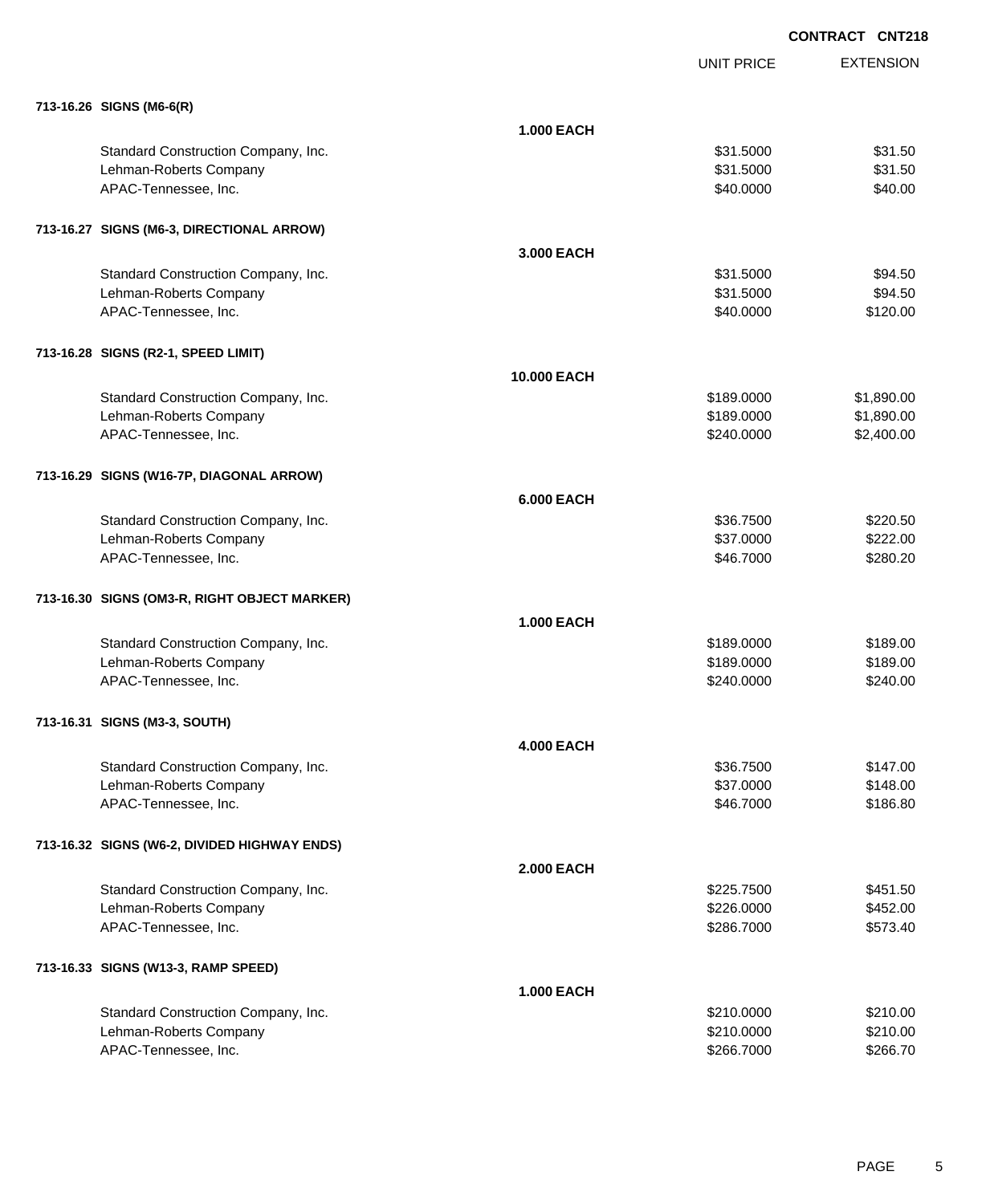UNIT PRICE

EXTENSION

| 713-16.34 SIGNS (W11-2, PEDESTRIAN CROSSING)                                 |                   |              |             |
|------------------------------------------------------------------------------|-------------------|--------------|-------------|
|                                                                              | <b>6.000 EACH</b> |              |             |
| Standard Construction Company, Inc.                                          |                   | \$225.7500   | \$1,354.50  |
| Lehman-Roberts Company                                                       |                   | \$226.0000   | \$1,356.00  |
| APAC-Tennessee, Inc.                                                         |                   | \$286.6700   | \$1,720.02  |
| 713-16.35 SIGNS (R7-1, NO PARKING ANYTIME)                                   |                   |              |             |
|                                                                              | 68,000 EACH       |              |             |
| Standard Construction Company, Inc.                                          |                   | \$183.7500   | \$12,495.00 |
| Lehman-Roberts Company                                                       |                   | \$184.0000   | \$12,512.00 |
| APAC-Tennessee, Inc.                                                         |                   | \$233.3500   | \$15,867.80 |
| 713-16.36 SIGNS (W12-1, DOUBLE ARROW)                                        |                   |              |             |
|                                                                              | <b>1.000 EACH</b> |              |             |
| Standard Construction Company, Inc.                                          |                   | \$294.0000   | \$294.00    |
| Lehman-Roberts Company                                                       |                   | \$294.0000   | \$294.00    |
| APAC-Tennessee, Inc.                                                         |                   | \$373.3500   | \$373.35    |
| 713-16.37 SIGNS (BROWN GUIDE SIGN, 60"X30", JESSE TURNER SR MEMORIAL BRIDGE) |                   |              |             |
|                                                                              | <b>2.000 EACH</b> |              |             |
| Standard Construction Company, Inc.                                          |                   | \$330.7500   | \$661.50    |
| Lehman-Roberts Company                                                       |                   | \$331.0000   | \$662.00    |
| APAC-Tennessee, Inc.                                                         |                   | \$420.0000   | \$840.00    |
| 713-16.38 SIGNS (BROWN GUIDE SIGN, 60"X30", BETTY JEAN JONES BRIDGE)         |                   |              |             |
|                                                                              | <b>2.000 EACH</b> |              |             |
| Standard Construction Company, Inc.                                          |                   | \$330.7500   | \$661.50    |
| Lehman-Roberts Company                                                       |                   | \$331.0000   | \$662.00    |
| APAC-Tennessee, Inc.                                                         |                   | \$420.0000   | \$840.00    |
| 714-05.02 PULL BOXES (TYPE A)                                                |                   |              |             |
|                                                                              | <b>2.000 EACH</b> |              |             |
| Standard Construction Company, Inc.                                          |                   | \$1,260.0000 | \$2,520.00  |
| Lehman-Roberts Company                                                       |                   | \$1,300.0000 | \$2,600.00  |
| APAC-Tennessee, Inc.                                                         |                   | \$826.7000   | \$1,653.40  |
| 714-05.03 PULL BOXES (TYPE B)                                                |                   |              |             |
|                                                                              | <b>2.000 EACH</b> |              |             |
| Standard Construction Company, Inc.                                          |                   | \$1,260.0000 | \$2,520.00  |
| Lehman-Roberts Company                                                       |                   | \$1,300.0000 | \$2,600.00  |
| APAC-Tennessee, Inc.                                                         |                   | \$853.3500   | \$1,706.70  |
| 716-02.03 PLASTIC PAVEMENT MARKING (CROSS-WALK)                              |                   |              |             |
|                                                                              | 1,376.000 L.F.    |              |             |
| Standard Construction Company, Inc.                                          |                   | \$13.6500    | \$18,782.40 |
| Lehman-Roberts Company                                                       |                   | \$14.0000    | \$19,264.00 |
| APAC-Tennessee, Inc.                                                         |                   | \$17.3500    | \$23,873.60 |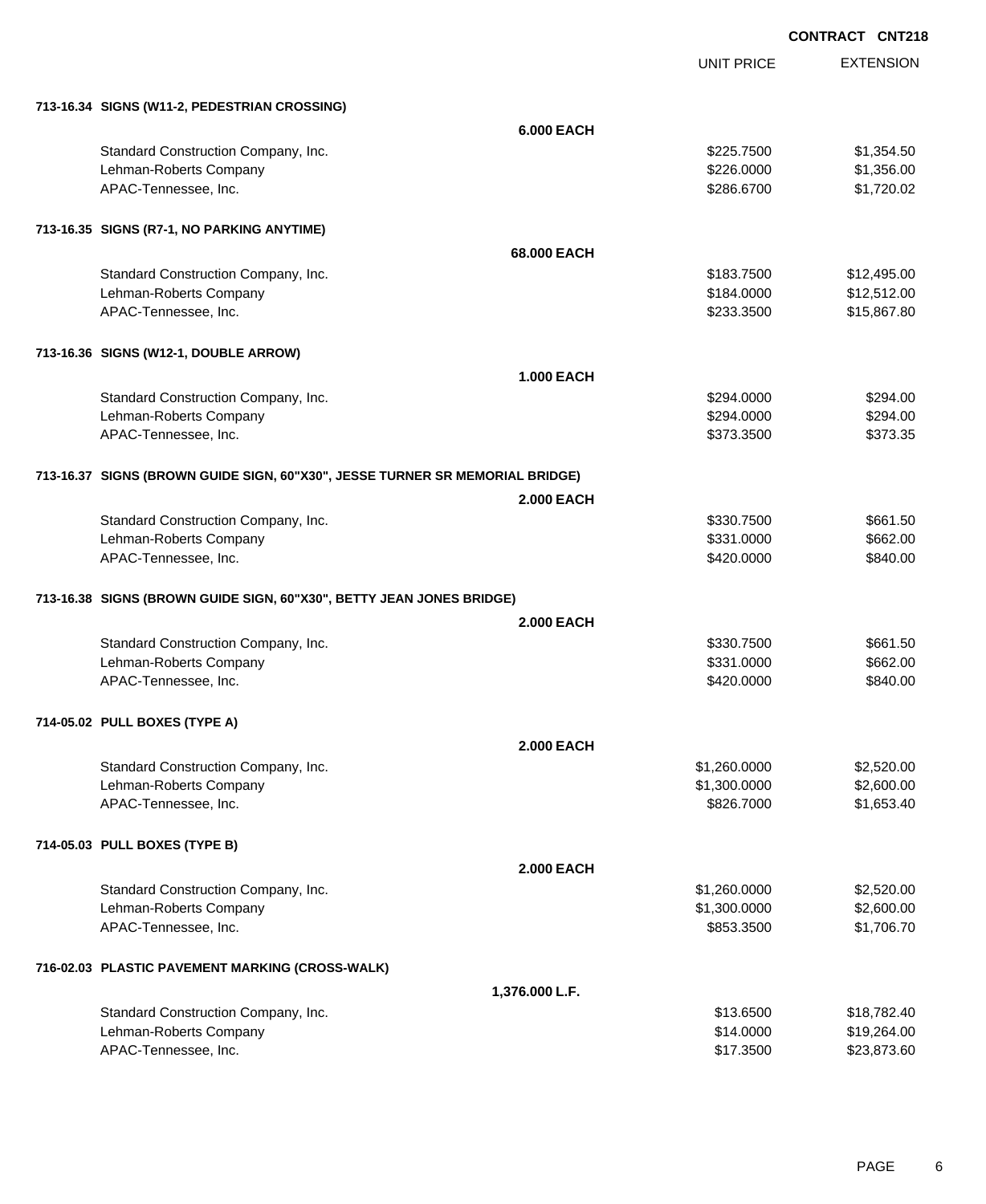**EXTENSION CONTRACT CNT218** UNIT PRICE **716-02.04 PLASTIC PAVEMENT MARKING(CHANNELIZATION STRIPING) 500.000 S.Y.** Standard Construction Company, Inc. 6. The Construction Company, Inc. 6. The Construction Company, Inc. 6. The Construction Company, Inc. 6. The Construction Company, Inc. 6. The Construction Company, Inc. 6. The Construct Lehman-Roberts Company **\$29.6500** \$14,825.00 APAC-Tennessee, Inc. \$37.3500 \$18,675.00 **716-02.05 PLASTIC PAVEMENT MARKING (STOP LINE) 1,230.000 L.F.** Standard Construction Company, Inc. 6. The Standard Construction Company, Inc. 6. The Standard Construction Company, Inc. 6. The Standard Standard Standard Standard Standard Standard Standard Standard Standard Standard Sta Lehman-Roberts Company **619,557.00 \$15.9000** \$19,557.00 APAC-Tennessee, Inc. \$24,600.00 \$24,600.00 \$24,600.00 \$24,600.00 \$24,600.00 \$25 **716-02.06 PLASTIC PAVEMENT MARKING (TURN LANE ARROW) 39.000 EACH** Standard Construction Company, Inc. 6. The Construction Company, Inc. 6. The Construction Company, Inc. 6. The Construction Company, Inc. 6. The Construction Company, Inc. 6. The Construction Company, Inc. 6. The Construct Lehman-Roberts Company **6212.0000** \$8,268.00 APAC-Tennessee, Inc. \$10,401.30 **716-02.09 PLASTIC PAVEMENT MARKING (LONGITUDINAL CROSS-WALK) 1,630.000 L.F.** Standard Construction Company, Inc. 6. The Construction Company, Inc. \$40.9500 \$66,748.50 Lehman-Roberts Company 667,319.00 APAC-Tennessee, Inc. \$52.0000 \$84,760.00 **716-03.01 PLASTIC WORD PAVEMENT MARKING (ONLY) 24.000 EACH** Standard Construction Company, Inc. 6. The Construction Company, Inc. 6. The Construction Company, Inc. 6. The Construction Company, Inc. 6. The Construction Company, Inc. 6. The Construction Company, Inc. 6. The Construct Lehman-Roberts Company 6318.000 \$7,632.00 APAC-Tennessee, Inc. 69,600.000 \$9,600.000 \$9,600.000 \$9,600.000 \$9,600.00 \$9,600.00 \$9,600.00 \$9,600.00 \$9,600 **716-04.01 PLASTIC PAVEMENT MARKING (STRAIGHT-TURN ARROW) 3.000 EACH** Standard Construction Company, Inc. 6. The Construction Company, Inc. 6. The Construction Company, Inc. 6. The Construction Company, Inc. 6. The Construction Company, Inc. 6. The Construction Company, Inc. 6. The Construct Lehman-Roberts Company 6954.00 APAC-Tennessee, Inc. \$1,200.00 \$1,200.00 \$1,200.00 \$1,200.00 \$1,200.00 \$1,200.00 \$1,200.00 \$1,200.00 \$1,200.00 **716-05.01 PAINTED PAVEMENT MARKING (4" LINE) 18.000 L.M.** Standard Construction Company, Inc. 6. The Construction Company, Inc. 6. The Construction Company, Inc. 6. The Construction Company, Inc. 6. The Construction Company, Inc. 6. The Construction Company, Inc. 6. The Construct Lehman-Roberts Company 627,900.00 \$27,900.00 \$1,550.0000 \$27,900.00 APAC-Tennessee, Inc. \$1,900.0000 \$34,200.000 \$34,200.000 \$1,900.000 \$1,900.000 \$534,200.00 **716-12.01 ENHANCED FLATLINE THERMO PVMT MRKNG (4IN LINE) 7.000 L.M.** Standard Construction Company, Inc. 6. The Construction Company, Inc. 6. The Construction Company, Inc. 6. The Construction Company, Inc. 6. The Construction Company, Inc. 6. The Construction Company, Inc. 6. The Construct Lehman-Roberts Company 631,500.000 \$31,500.000 \$4,500.000 \$31,500.000 \$531,500.00 APAC-Tennessee, Inc. \$5,600.0000 \$39,200.00 \$5,600.000 \$5,600.000 \$5,600.000 \$5,500.000 \$5,500.00 \$5,500.00 \$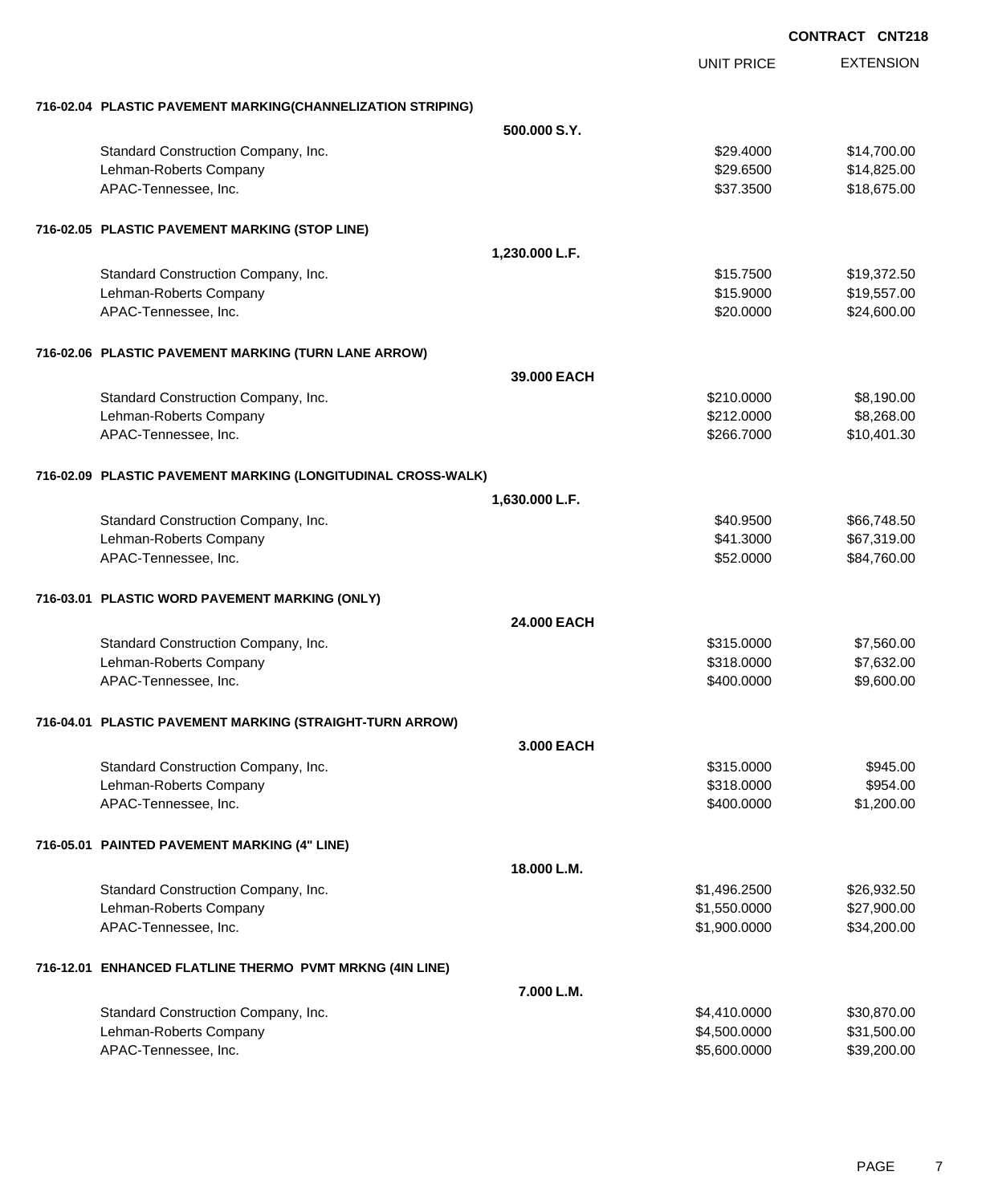|        |                                                       |                 | <b>UNIT PRICE</b> | <b>EXTENSION</b> |
|--------|-------------------------------------------------------|-----------------|-------------------|------------------|
|        | 716-13.01 SPRAY THERMO PVMT MRKNG (60 mil) (4IN LINE) |                 |                   |                  |
|        |                                                       | 11.000 L.M.     |                   |                  |
|        | Standard Construction Company, Inc.                   |                 | \$3,570.0000      | \$39,270.00      |
|        | Lehman-Roberts Company                                |                 | \$3,600.0000      | \$39,600.00      |
|        | APAC-Tennessee, Inc.                                  |                 | \$4,533.3500      | \$49,866.85      |
| 717-01 | <b>MOBILIZATION</b>                                   |                 |                   |                  |
|        |                                                       | 1.000 LS        |                   |                  |
|        | Standard Construction Company, Inc.                   |                 | \$100,000.0000    | \$100,000.00     |
|        | Lehman-Roberts Company                                |                 | \$200,000.0000    | \$200,000.00     |
|        | APAC-Tennessee, Inc.                                  |                 | \$318,035.0000    | \$318,035.00     |
|        | 730-14.02 SAW SLOT                                    |                 |                   |                  |
|        |                                                       | 4,800.000 L.F.  |                   |                  |
|        | Standard Construction Company, Inc.                   |                 | \$5.2500          | \$25,200.00      |
|        | Lehman-Roberts Company                                |                 | \$5.0000          | \$24,000.00      |
|        | APAC-Tennessee, Inc.                                  |                 | \$15.4700         | \$74,256.00      |
|        | 730-14.03 LOOP WIRE                                   |                 |                   |                  |
|        |                                                       | 10,400.000 L.F. |                   |                  |
|        | Standard Construction Company, Inc.                   |                 | \$0.5500          | \$5,720.00       |
|        | Lehman-Roberts Company                                |                 | \$0.5200          | \$5,408.00       |
|        | APAC-Tennessee, Inc.                                  |                 | \$1,4000          | \$14,560.00      |
|        |                                                       |                 |                   |                  |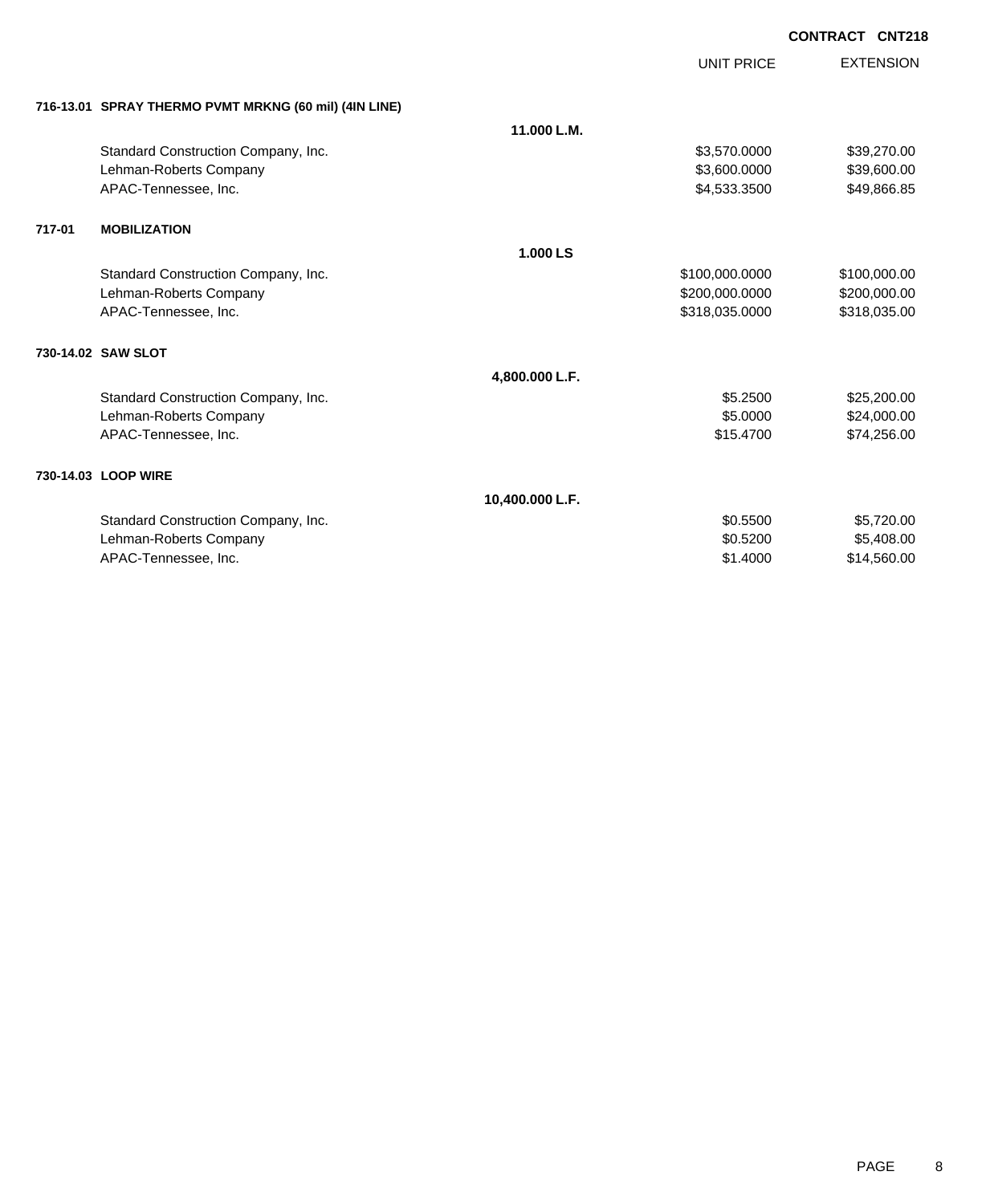### **SUB-TOTAL ROADWAY**

Standard Construction Company, Inc. 6. The Standard Construction Company, Inc. 6. The Standard Construction Company, Inc. Lehman-Roberts Company \$3,074,443.60 APAC-Tennessee, Inc. \$3,736,200.67

# **TOTAL CONTRACT**

| Standard Construction Company, Inc. | \$2,970,210.00 |
|-------------------------------------|----------------|
| Lehman-Roberts Company              | \$3,074,443.60 |
| APAC-Tennessee, Inc.                | \$3,736,200.67 |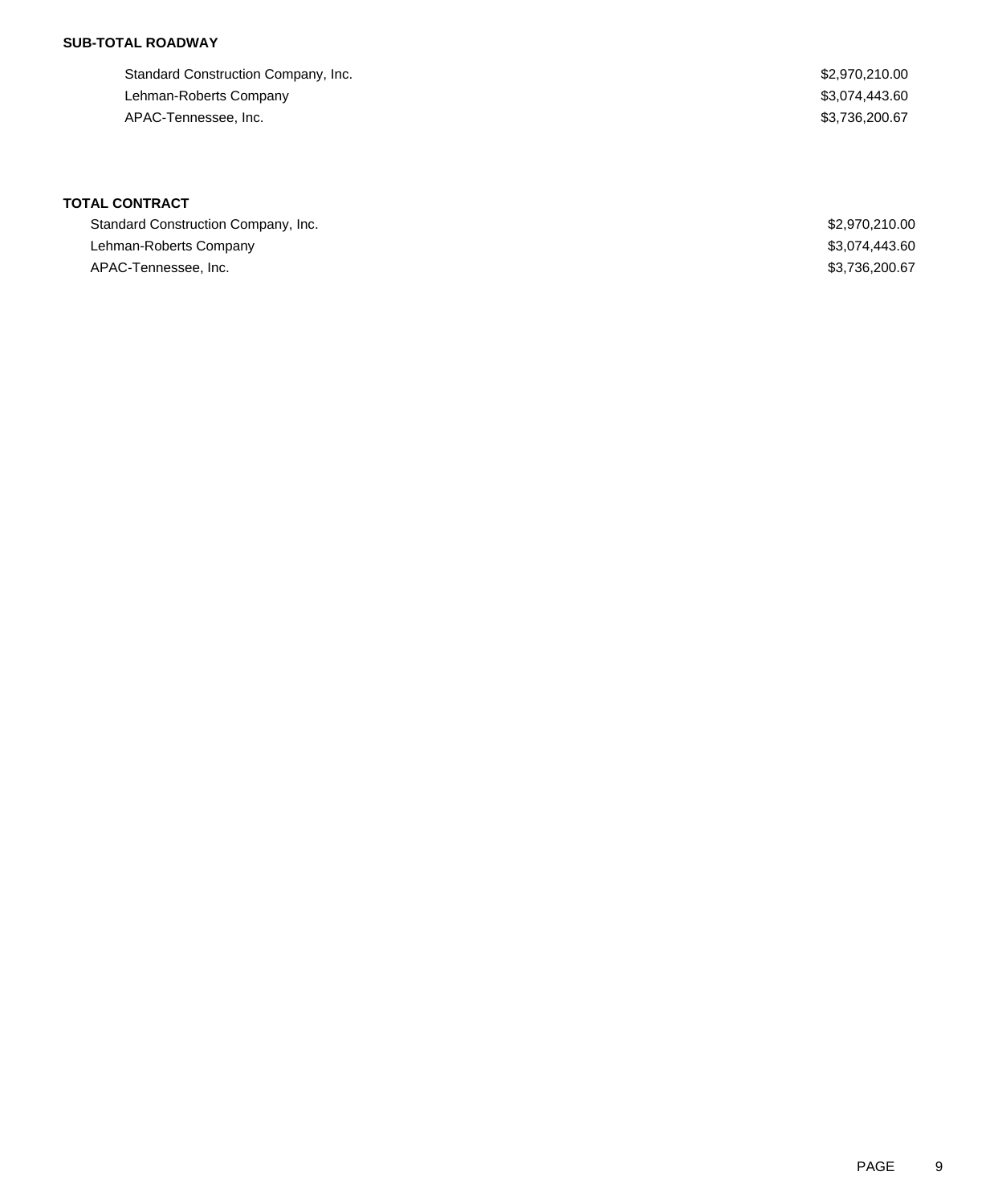#### SHELBY COUNTY (Contract No. CNT166 Call 074)

NH/HSIP-385(32),79187-3236-94,79187-8236-14

THE RESURFACING ON S.R. 385 FROM NEAR THE BRIDGE OVER MEMPHIS-ARLINGTON ROAD (L.M. 1.65) TO NEAR BRUNSWICK ROAD (L.M. 7.47).

PROJECT LENGTH - 5.820 MILES

COMPLETION TIME - ON OR BEFORE NOVEMBER 15, 2019

DBE GOAL 4.00%

|                                     | TOTAL CONTRACT |
|-------------------------------------|----------------|
| Standard Construction Company, Inc. | \$1,699,514.95 |
| Lehman-Roberts Company              | \$1.761.282.30 |
| APAC-Tennessee, Inc.                | \$2,527,321.05 |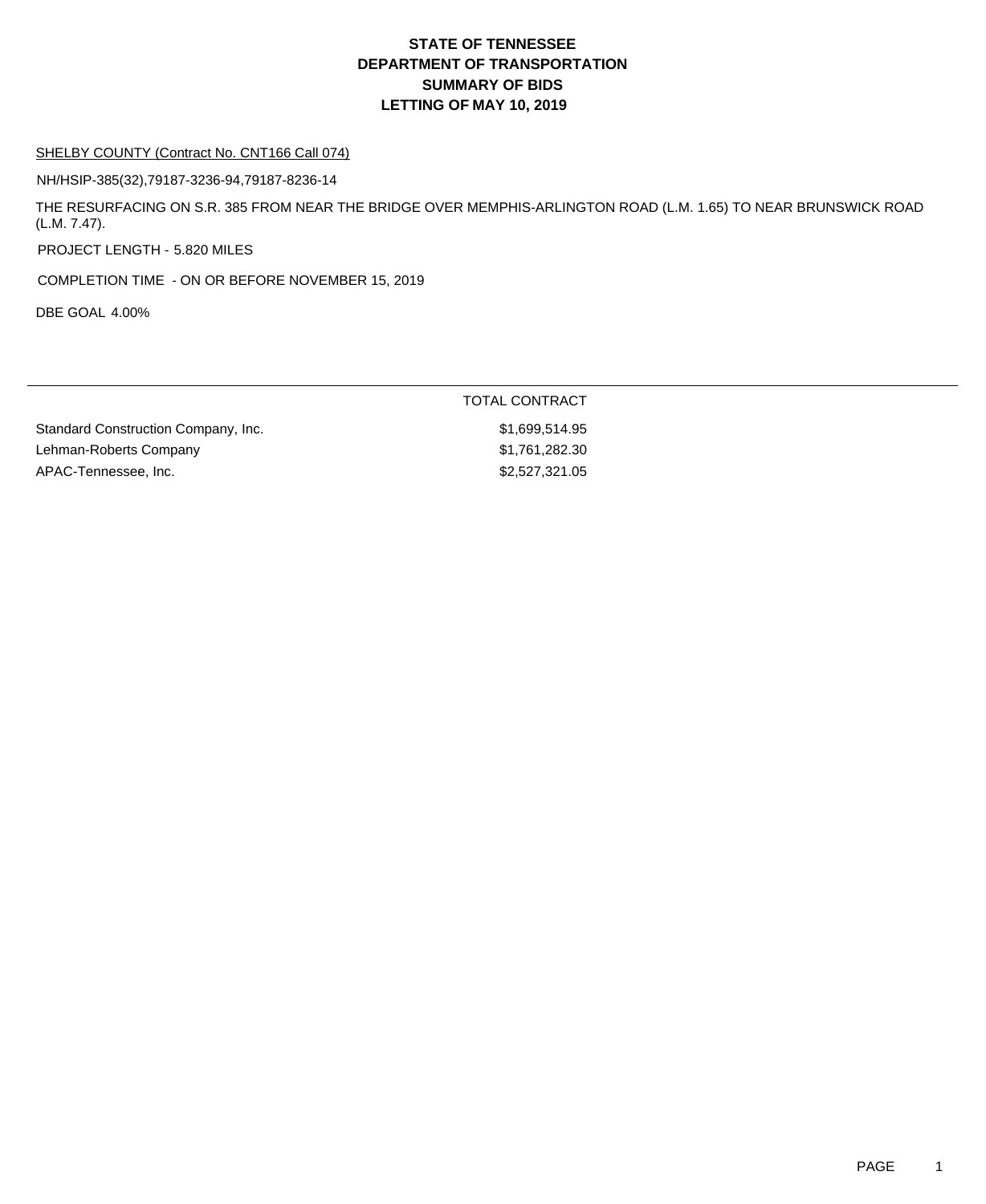|        |                                                              |                  |                   | <b>CONTRACT CNT166</b> |
|--------|--------------------------------------------------------------|------------------|-------------------|------------------------|
|        |                                                              |                  | <b>UNIT PRICE</b> | <b>EXTENSION</b>       |
|        | <b>ROADWAY CATEGORY</b>                                      |                  |                   |                        |
|        | 202-03.01 REMOVAL OF ASPHALT PAVEMENT                        |                  |                   |                        |
|        |                                                              | 149,000 S.Y.     |                   |                        |
|        | Standard Construction Company, Inc.                          |                  | \$31.5000         | \$4,693.50             |
|        | Lehman-Roberts Company                                       |                  | \$41.5000         | \$6,183.50             |
|        | APAC-Tennessee, Inc.                                         |                  | \$38.7000         | \$5,766.30             |
| 203-06 | <b>WATER</b>                                                 |                  |                   |                        |
|        |                                                              | 13.000 M.G.      |                   |                        |
|        | Standard Construction Company, Inc.                          |                  | \$20.0000         | \$260.00               |
|        | Lehman-Roberts Company                                       |                  | \$19.8000         | \$257.40               |
|        | APAC-Tennessee, Inc.                                         |                  | \$40.2000         | \$522.60               |
| 303-02 | MINERAL AGGREGATE, TYPE B BASE, GRADING (D)                  |                  |                   |                        |
|        |                                                              | 1,639.000 TON    |                   |                        |
|        | Standard Construction Company, Inc.                          |                  | \$30.4000         | \$49,825.60            |
|        | Lehman-Roberts Company                                       |                  | \$37.0000         | \$60,643.00            |
|        | APAC-Tennessee, Inc.                                         |                  | \$54.4000         | \$89,161.60            |
|        | 307-01.01 ASPHALT CONCRETE MIX (PG64-22) (BPMB-HM) GRADING A |                  |                   |                        |
|        |                                                              | 69.000 TON       |                   |                        |
|        | Standard Construction Company, Inc.                          |                  | \$155.0000        | \$10,695.00            |
|        | Lehman-Roberts Company                                       |                  | \$143.5500        | \$9,904.95             |
|        | APAC-Tennessee, Inc.                                         |                  | \$265.0500        | \$18,288.45            |
| 403-01 | BITUMINOUS MATERIAL FOR TACK COAT (TC)                       |                  |                   |                        |
|        |                                                              | 55.000 TON       |                   |                        |
|        | Standard Construction Company, Inc.                          |                  | \$850.0000        | \$46,750.00            |
|        | Lehman-Roberts Company                                       |                  | \$850.0000        | \$46,750.00            |
|        | APAC-Tennessee, Inc.                                         |                  | \$745.6000        | \$41,008.00            |
|        | 407-07.01 INTELLIGENT COMPACTION EQUIPMENT                   |                  |                   |                        |
|        |                                                              | 1.000 LS         |                   |                        |
|        | Standard Construction Company, Inc.                          |                  | \$12,000.0000     | \$12,000.00            |
|        | Lehman-Roberts Company                                       |                  | \$40,000.0000     | \$40,000.00            |
|        | APAC-Tennessee, Inc.                                         |                  | \$185,918.2000    | \$185,918.20           |
|        | 411-03.10 ACS MIX(PG76-22) GRADING D                         |                  |                   |                        |
|        |                                                              | 8,451.000 TON    |                   |                        |
|        | Standard Construction Company, Inc.                          |                  | \$94.5000         | \$798,619.50           |
|        | Lehman-Roberts Company                                       |                  | \$98.3000         | \$830,733.30           |
|        | APAC-Tennessee, Inc.                                         |                  | \$140.7000        | \$1,189,055.70         |
|        | 415-01.02 COLD PLANING BITUMINOUS PAVEMENT                   |                  |                   |                        |
|        |                                                              | 127,536.000 S.Y. |                   |                        |
|        | Standard Construction Company, Inc.                          |                  | \$1.7500          | \$223,188.00           |
|        | Lehman-Roberts Company                                       |                  | \$1.4500          | \$184,927.20           |
|        | APAC-Tennessee, Inc.                                         |                  | \$2.2000          | \$280,579.20           |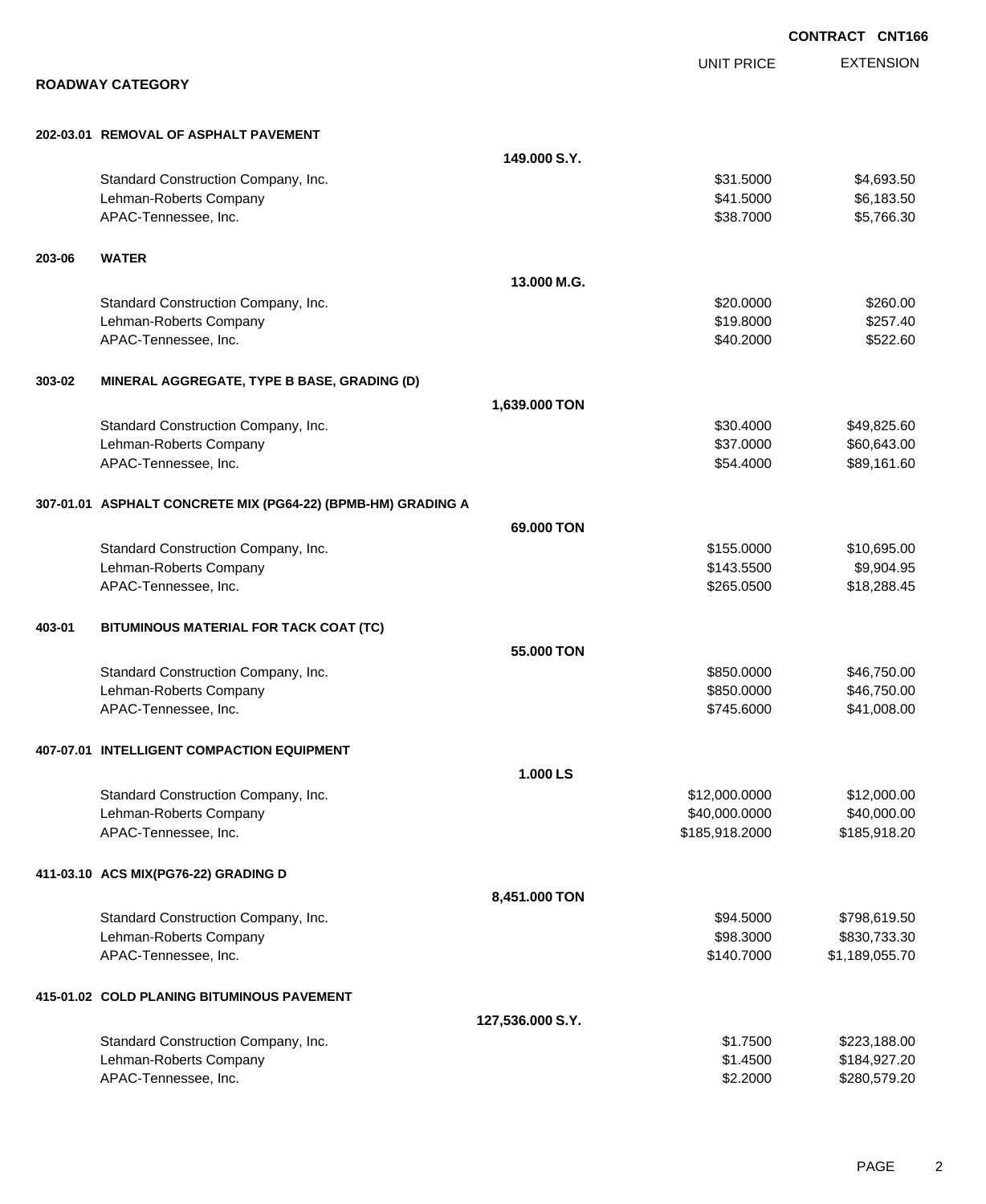UNIT PRICE

EXTENSION

| 705-02.10 GUARDRAIL TRANSITION 27IN TO 31IN |  |
|---------------------------------------------|--|

|        | 705-02.10 GUARDRAIL TRANSITION 27IN TO 31IN       |                   |               |             |
|--------|---------------------------------------------------|-------------------|---------------|-------------|
|        |                                                   | 7.000 EACH        |               |             |
|        | Standard Construction Company, Inc.               |                   | \$105.0000    | \$735.00    |
|        | Lehman-Roberts Company                            |                   | \$154.1000    | \$1,078.70  |
|        | APAC-Tennessee, Inc.                              |                   | \$280.0000    | \$1,960.00  |
|        | 705-04.09 EARTH PAD FOR TYPE 38 GR END TREATMENT  |                   |               |             |
|        |                                                   | 23.000 EACH       |               |             |
|        | Standard Construction Company, Inc.               |                   | \$1,050.0000  | \$24,150.00 |
|        | Lehman-Roberts Company                            |                   | \$1,181.5000  | \$27,174.50 |
|        | APAC-Tennessee, Inc.                              |                   | \$1,080.0000  | \$24,840.00 |
|        | 705-06.20 TANGENT ENERGY ABSORBING TERM MASH TL-3 |                   |               |             |
|        |                                                   | 23.000 EACH       |               |             |
|        | Standard Construction Company, Inc.               |                   | \$2,205.0000  | \$50,715.00 |
|        | Lehman-Roberts Company                            |                   | \$2,876.7500  | \$66,165.25 |
|        | APAC-Tennessee, Inc.                              |                   | \$3,593.3000  | \$82,645.90 |
| 712-01 | <b>TRAFFIC CONTROL</b>                            |                   |               |             |
|        |                                                   | 1.000 LS          |               |             |
|        | Standard Construction Company, Inc.               |                   | \$70,000.0000 | \$70,000.00 |
|        | Lehman-Roberts Company                            |                   | \$65,000.0000 | \$65,000.00 |
|        | APAC-Tennessee, Inc.                              |                   | \$76,800.0000 | \$76,800.00 |
|        | 712-04.01 FLEXIBLE DRUMS (CHANNELIZING)           |                   |               |             |
|        |                                                   | 792.000 EACH      |               |             |
|        | Standard Construction Company, Inc.               |                   | \$10.5000     | \$8,316.00  |
|        | Lehman-Roberts Company                            |                   | \$10.3000     | \$8,157.60  |
|        | APAC-Tennessee, Inc.                              |                   | \$13.3500     | \$10,573.20 |
| 712-06 | <b>SIGNS (CONSTRUCTION)</b>                       |                   |               |             |
|        |                                                   | 1,499.000 S.F.    |               |             |
|        | Standard Construction Company, Inc.               |                   | \$6.3000      | \$9,443.70  |
|        | Lehman-Roberts Company                            |                   | \$6.1500      | \$9,218.85  |
|        | APAC-Tennessee, Inc.                              |                   | \$8.0000      | \$11,992.00 |
|        | 712-08.03 ARROW BOARD (TYPE C)                    |                   |               |             |
|        |                                                   | <b>4.000 EACH</b> |               |             |
|        | Standard Construction Company, Inc.               |                   | \$1,050.0000  | \$4,200.00  |
|        | Lehman-Roberts Company                            |                   | \$1,027.4000  | \$4,109.60  |
|        | APAC-Tennessee, Inc.                              |                   | \$1,333.3500  | \$5,333.40  |
|        | 713-16.01 CHANGEABLE MESSAGE SIGN UNIT            |                   |               |             |
|        |                                                   | <b>4.000 EACH</b> |               |             |
|        | Standard Construction Company, Inc.               |                   | \$5,775.0000  | \$23,100.00 |
|        | Lehman-Roberts Company                            |                   | \$5,650.7500  | \$22,603.00 |
|        | APAC-Tennessee, Inc.                              |                   | \$7,333.3500  | \$29,333.40 |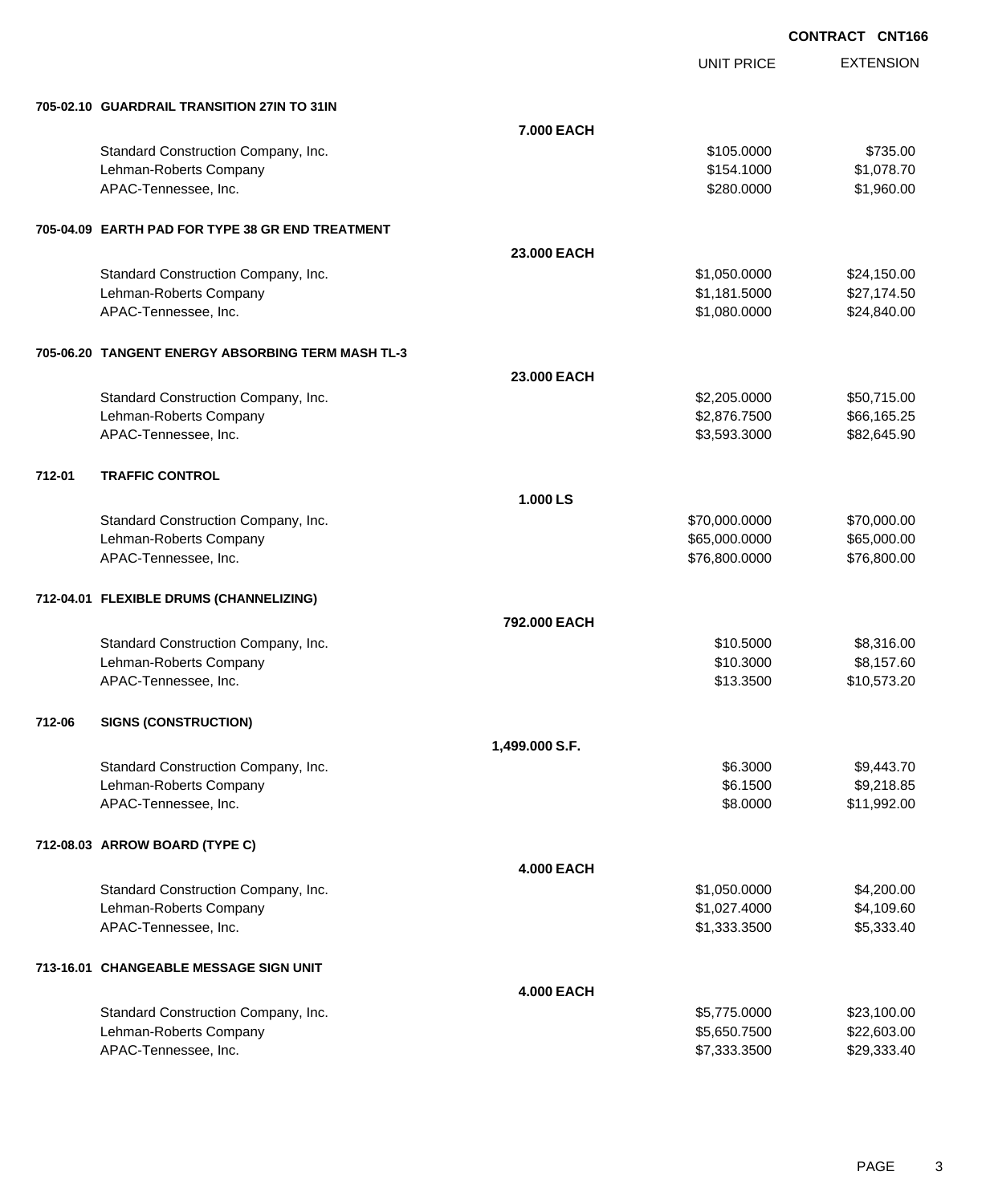|                                                                  |                   |                   | <b>CONTRACT CNT166</b> |                  |
|------------------------------------------------------------------|-------------------|-------------------|------------------------|------------------|
|                                                                  |                   | <b>UNIT PRICE</b> |                        | <b>EXTENSION</b> |
| 716-01.23 SNOWPLOWABLE RAISED PAVEMENT MARKERS (BI-DIR)(2 COLOR) |                   |                   |                        |                  |
|                                                                  | 770,000 EACH      |                   |                        |                  |
| Standard Construction Company, Inc.                              |                   | \$39.9000         |                        | \$30,723.00      |
| Lehman-Roberts Company                                           |                   | \$39.0000         |                        | \$30,030.00      |
| APAC-Tennessee, Inc.                                             |                   | \$50.7000         |                        | \$39,039.00      |
| 716-01.30 REMOVAL OF SNOWPLOWABLE REFLECTIVE MARKER              |                   |                   |                        |                  |
|                                                                  | 800,000 EACH      |                   |                        |                  |
| Standard Construction Company, Inc.                              |                   | \$18,0000         |                        | \$14,400.00      |
| Lehman-Roberts Company                                           |                   | \$12.0500         |                        | \$9,640.00       |
| APAC-Tennessee, Inc.                                             |                   | \$22.0000         |                        | \$17,600.00      |
| 716-02.04 PLASTIC PAVEMENT MARKING(CHANNELIZATION STRIPING)      |                   |                   |                        |                  |
|                                                                  | 650,000 S.Y.      |                   |                        |                  |
| Standard Construction Company, Inc.                              |                   | \$25.2000         |                        | \$16,380.00      |
| Lehman-Roberts Company                                           |                   | \$24.6500         |                        | \$16,022.50      |
| APAC-Tennessee, Inc.                                             |                   | \$32.0000         |                        | \$20,800.00      |
| 716-02.05 PLASTIC PAVEMENT MARKING (STOP LINE)                   |                   |                   |                        |                  |
|                                                                  | 96.000 L.F.       |                   |                        |                  |
| Standard Construction Company, Inc.                              |                   | \$16,8000         |                        | \$1,612.80       |
| Lehman-Roberts Company                                           |                   | \$16.4500         |                        | \$1,579.20       |
| APAC-Tennessee, Inc.                                             |                   | \$21.3500         |                        | \$2,049.60       |
| 716-04.05 PLASTIC PAVEMENT MARKING (STRAIGHT ARROW)              |                   |                   |                        |                  |
|                                                                  | <b>2.000 EACH</b> |                   |                        |                  |
| Standard Construction Company, Inc.                              |                   | \$210.0000        |                        | \$420.00         |
| Lehman-Roberts Company                                           |                   | \$205.5000        |                        | \$411.00         |
| APAC-Tennessee, Inc.                                             |                   | \$266.7000        |                        | \$533.40         |
| 716-04.14 PLASTIC PAVEMENT MARKING (LANE REDUCTION ARROW)        |                   |                   |                        |                  |
|                                                                  | <b>2.000 EACH</b> |                   |                        |                  |
| Standard Construction Company, Inc.                              |                   | \$315.0000        |                        | \$630.00         |
| Lehman-Roberts Company                                           |                   | \$308.2000        |                        | \$616.40         |
| APAC-Tennessee, Inc.                                             |                   | \$400.0000        |                        | \$800.00         |
| 716-05.20 PAINTED PAVEMENT MARKING (6" LINE)                     |                   |                   |                        |                  |
|                                                                  | 26.190 L.M.       |                   |                        |                  |
| Standard Construction Company, Inc.                              |                   | \$1,575.0000      |                        | \$41,249.25      |
| Lehman-Roberts Company                                           |                   | \$1,541.0000      |                        | \$40,358.79      |
| APAC-Tennessee, Inc.                                             |                   | \$2,000.0000      |                        | \$52,380.00      |
| 716-12.02 ENHANCED FLATLINE THERMO PVMT MRKNG (6IN LINE)         |                   |                   |                        |                  |
|                                                                  | 33.770 L.M.       |                   |                        |                  |
| Standard Construction Company, Inc.                              |                   | \$5,900.0000      |                        | \$199,243.00     |
| Lehman-Roberts Company                                           |                   | \$5,856.2500      |                        | \$197,765.56     |
| APAC-Tennessee, Inc.                                             |                   | \$7,600.0000      |                        | \$256,652.00     |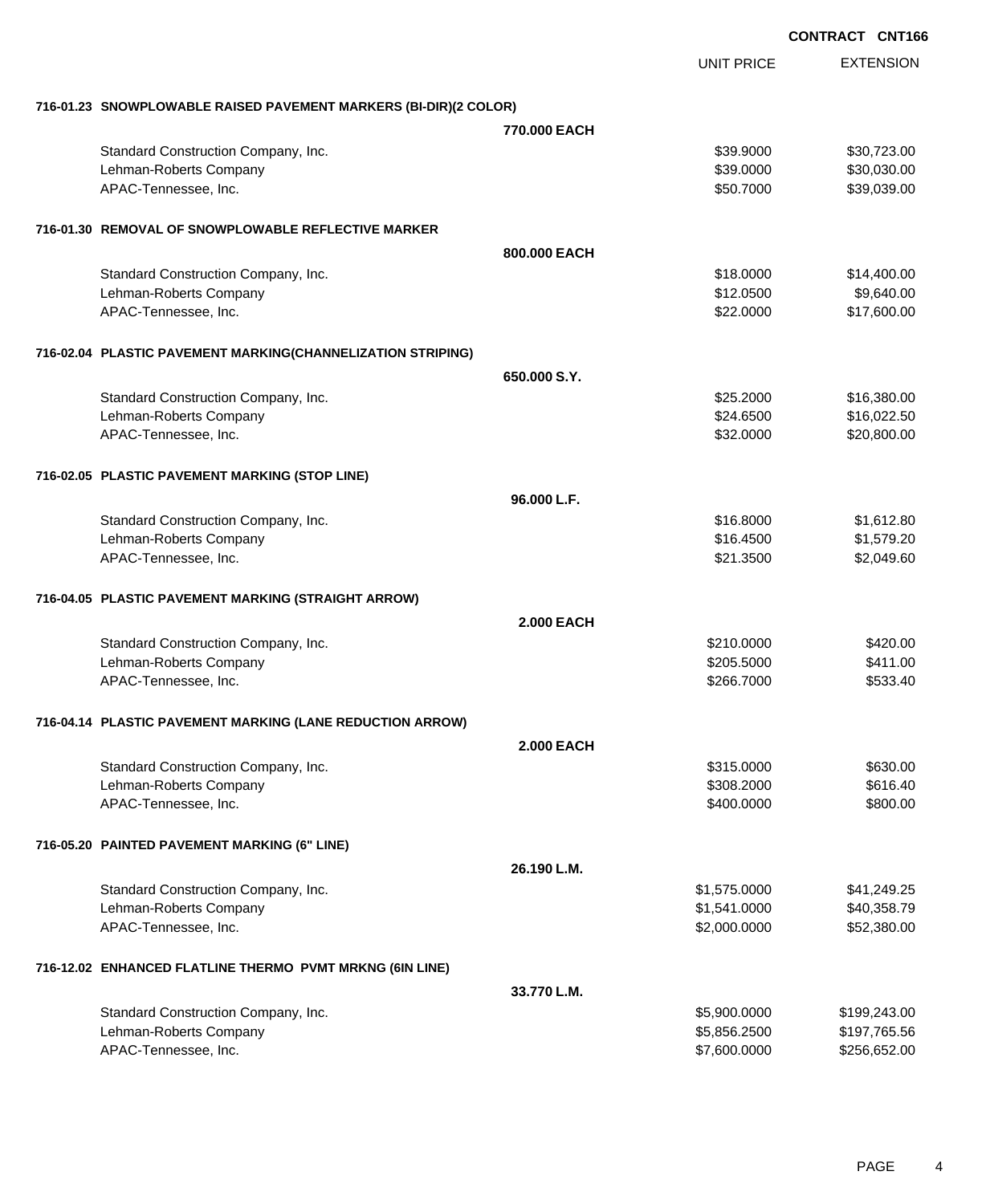|                                                                  | <b>UNIT PRICE</b> | <b>EXTENSION</b> |
|------------------------------------------------------------------|-------------------|------------------|
| 716-12.03 ENHANCED FLATLINE THERMO PVMT MRKNG (8IN BARRIER LINE) |                   |                  |
| 5.340.000 L.F.                                                   |                   |                  |
| Standard Construction Company, Inc.                              | \$2.8400          | \$15,165.60      |
| Lehman-Roberts Company                                           | \$2.8000          | \$14,952.00      |
| APAC-Tennessee, Inc.                                             | \$3.6000          | \$19,224.00      |
| 717-01<br><b>MOBILIZATION</b>                                    |                   |                  |
|                                                                  | 1.000 LS          |                  |
| Standard Construction Company, Inc.                              | \$43,000.0000     | \$43,000.00      |
| Lehman-Roberts Company                                           | \$67,000.0000     | \$67,000.00      |
| APAC-Tennessee, Inc.                                             | \$64,465.1000     | \$64,465.10      |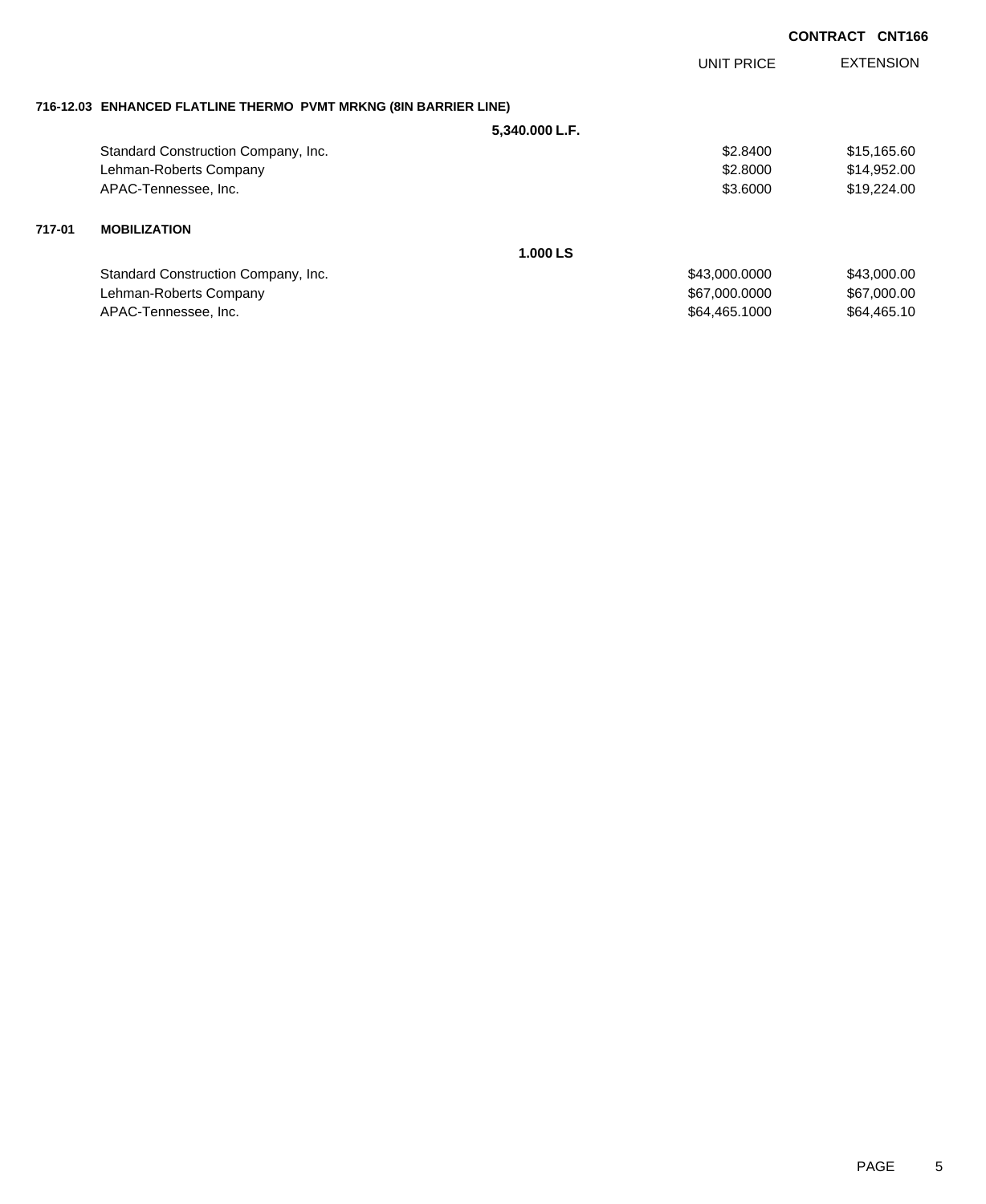### **SUB-TOTAL ROADWAY**

| Standard Construction Company, Inc. | \$1,699,514.95 |
|-------------------------------------|----------------|
| Lehman-Roberts Company              | \$1,761,282.30 |
| APAC-Tennessee, Inc.                | \$2,527,321,05 |

# **TOTAL CONTRACT**

| Standard Construction Company, Inc. | \$1,699,514.95 |
|-------------------------------------|----------------|
| Lehman-Roberts Company              | \$1,761,282.30 |
| APAC-Tennessee, Inc.                | \$2,527,321.05 |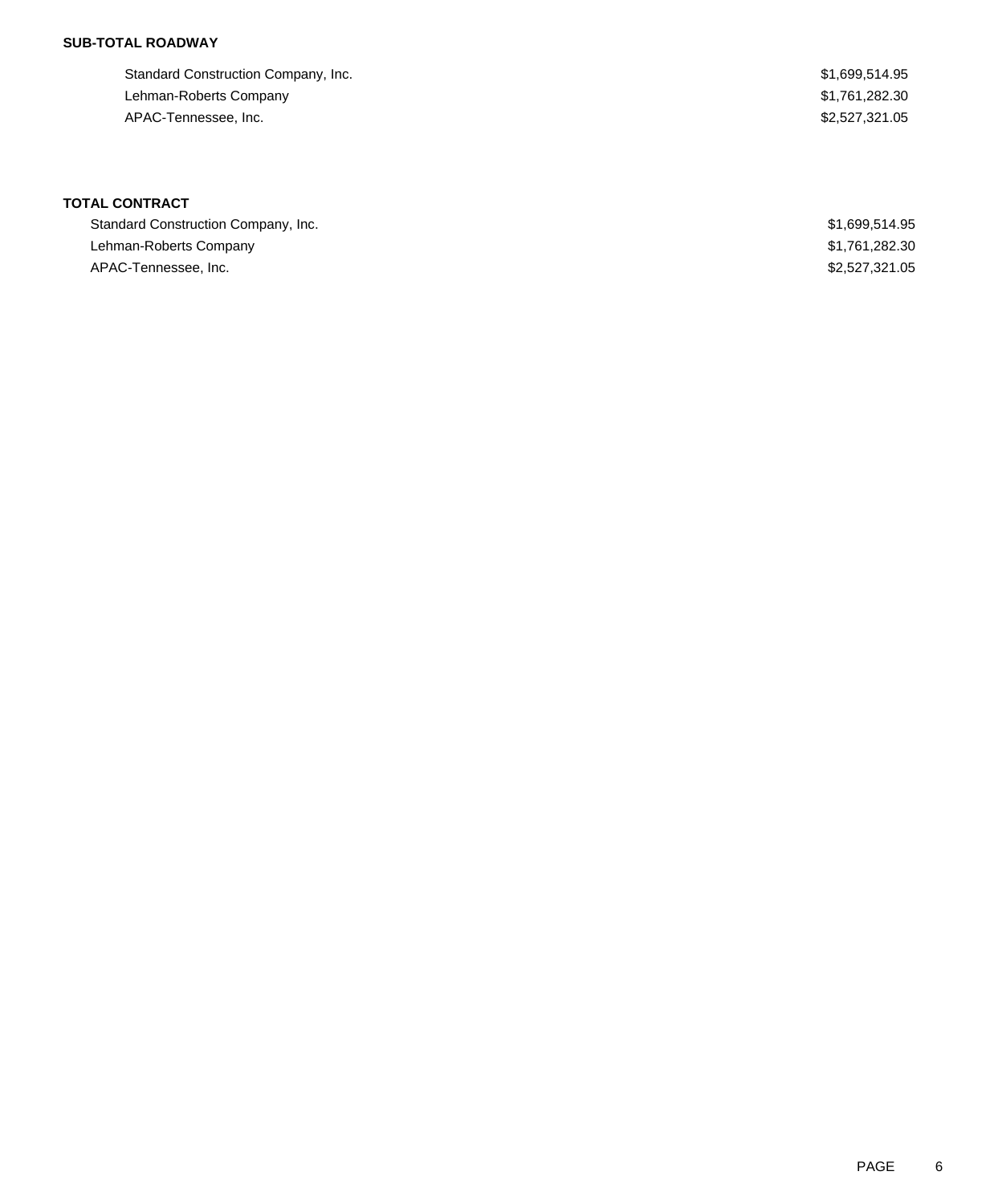#### SHELBY COUNTY (Contract No. CNT174 Call 075)

STP/HSIP-175(26),79040-3238-94,79040-8238-14

THE RESURFACING ON S.R. 175 FROM HOUSTON LEVEE ROAD (L.M. 21.92) TO BHAYLIA ROAD (L.M. 23.89).

PROJECT LENGTH - 1.970 MILES

COMPLETION TIME - ON OR BEFORE NOVEMBER 15, 2019

DBE GOAL 4.00%

|                                     | TOTAL CONTRACT |
|-------------------------------------|----------------|
| Standard Construction Company, Inc. | \$1,295,858.08 |
| Lehman-Roberts Company              | \$1,528,463.55 |
| APAC-Tennessee, Inc.                | \$2,043,728.98 |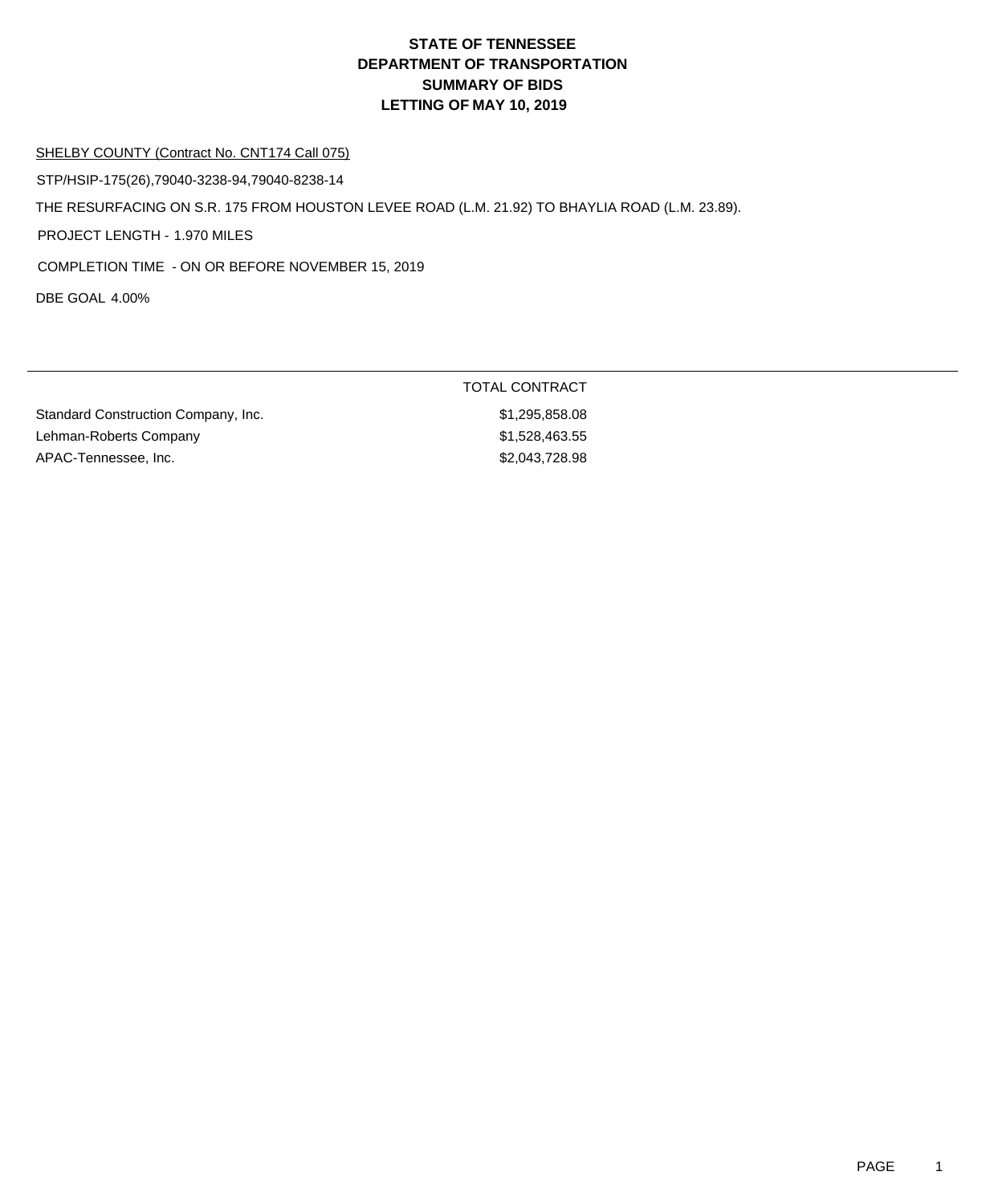|        |                                                                 |                |                   | <b>CONTRACT CNT174</b> |
|--------|-----------------------------------------------------------------|----------------|-------------------|------------------------|
|        |                                                                 |                | <b>UNIT PRICE</b> | <b>EXTENSION</b>       |
|        | <b>ROADWAY CATEGORY</b>                                         |                |                   |                        |
|        | 202-03.01 REMOVAL OF ASPHALT PAVEMENT                           |                |                   |                        |
|        |                                                                 | 1,667.000 S.Y. |                   |                        |
|        | Standard Construction Company, Inc.                             |                | \$31,5000         | \$52,510.50            |
|        | Lehman-Roberts Company                                          |                | \$25.2500         | \$42,091.75            |
|        | APAC-Tennessee, Inc.                                            |                | \$14.4000         | \$24,004.80            |
| 203-06 | <b>WATER</b>                                                    |                |                   |                        |
|        |                                                                 | 9.000 M.G.     |                   |                        |
|        | Standard Construction Company, Inc.                             |                | \$20.0000         | \$180.00               |
|        | Lehman-Roberts Company                                          |                | \$1,350.0000      | \$12,150.00            |
|        | APAC-Tennessee, Inc.                                            |                | \$40.8000         | \$367.20               |
|        | 208-01.02 SHOULDER PREPARATION                                  |                |                   |                        |
|        |                                                                 | 1.020 L.M.     |                   |                        |
|        | Standard Construction Company, Inc.                             |                | \$3,600.0000      | \$3,672.00             |
|        | Lehman-Roberts Company                                          |                | \$38,000.0000     | \$38,760.00            |
|        | APAC-Tennessee, Inc.                                            |                | \$6,450.4000      | \$6,579.41             |
|        | 208-01.05 BROOMING & DEGRASSING SHOULDERS                       |                |                   |                        |
|        |                                                                 | 1.181 L.M.     |                   |                        |
|        | Standard Construction Company, Inc.                             |                | \$1,850.0000      | \$2,184.85             |
|        | Lehman-Roberts Company                                          |                | \$15,000.0000     | \$17,715.00            |
|        | APAC-Tennessee, Inc.                                            |                | \$5,571.0500      | \$6,579.41             |
| 303-02 | MINERAL AGGREGATE, TYPE B BASE, GRADING (C or D)                |                |                   |                        |
|        |                                                                 | 1,298.000 TON  |                   |                        |
|        | Standard Construction Company, Inc.                             |                | \$42.0000         | \$54,516.00            |
|        | Lehman-Roberts Company                                          |                | \$81.5000         | \$105,787.00           |
|        | APAC-Tennessee, Inc.                                            |                | \$86.9000         | \$112,796.20           |
|        | 307-01.08 ASPHALT CONCRETE MIX (PG64-22) (BPMB-HM) GRADING B-M2 |                |                   |                        |
|        |                                                                 | 700,000 TON    |                   |                        |
|        | Standard Construction Company, Inc.                             |                | \$135.0000        | \$94,500.00            |
|        | Lehman-Roberts Company                                          |                | \$130.0000        | \$91,000.00            |
|        | APAC-Tennessee, Inc.                                            |                | \$227.7000        | \$159,390.00           |
| 403-01 | BITUMINOUS MATERIAL FOR TACK COAT (TC)                          |                |                   |                        |
|        |                                                                 | 28.000 TON     |                   |                        |
|        | Standard Construction Company, Inc.                             |                | \$980.0000        | \$27,440.00            |
|        | Lehman-Roberts Company                                          |                | \$1,000.0000      | \$28,000.00            |
|        | APAC-Tennessee, Inc.                                            |                | \$756.9500        | \$21,194.60            |
|        | 411-01.10 ACS MIX(PG64-22) GRADING D                            |                |                   |                        |
|        |                                                                 | 5,663.000 TON  |                   |                        |
|        | Standard Construction Company, Inc.                             |                | \$94.0500         | \$532,605.15           |
|        | Lehman-Roberts Company                                          |                | \$100.0000        | \$566,300.00           |
|        | APAC-Tennessee, Inc.                                            |                | \$147.3000        | \$834,159.90           |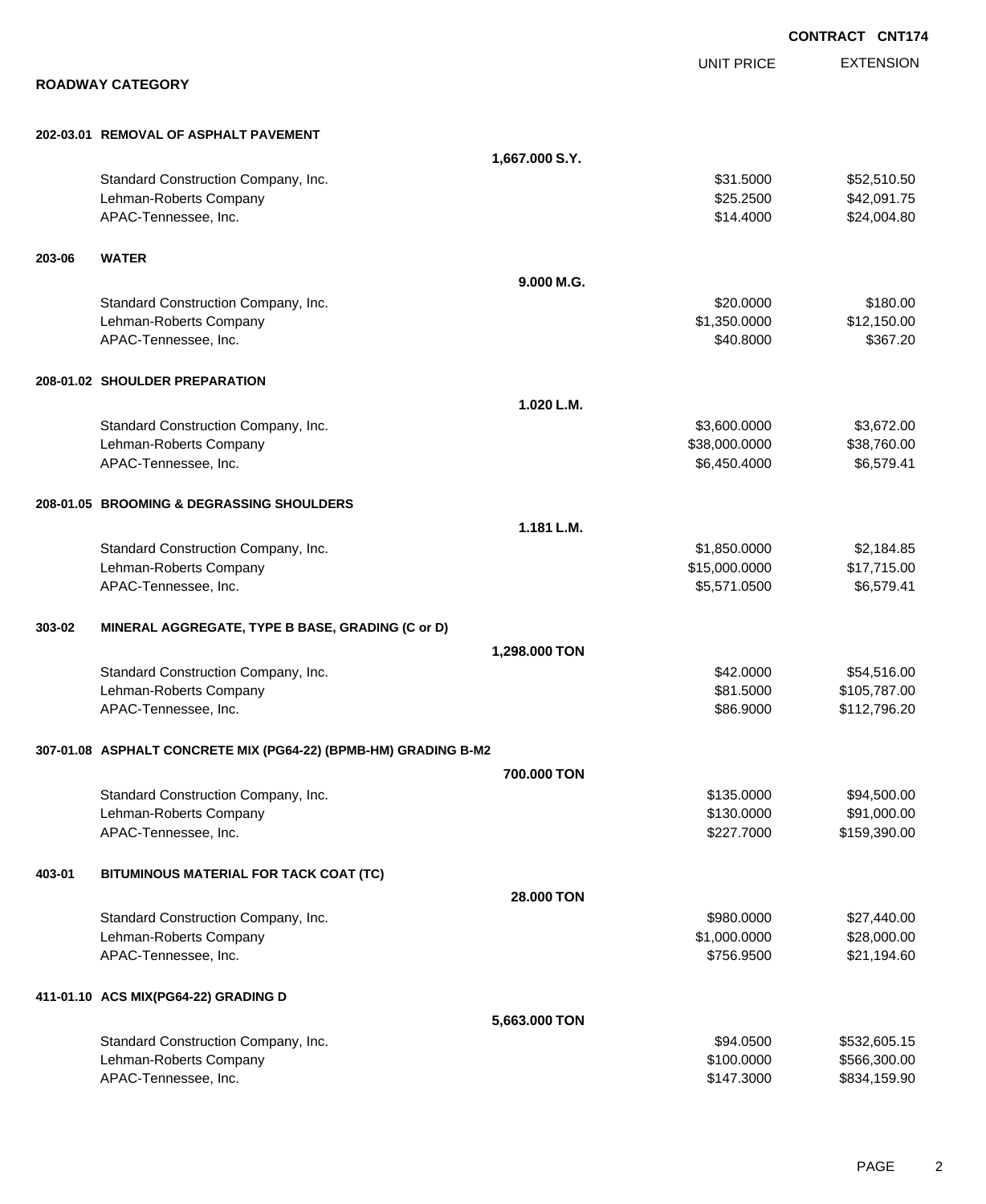|        |                                                                   |                   |                   | <b>CONTRACT CNT174</b> |
|--------|-------------------------------------------------------------------|-------------------|-------------------|------------------------|
|        |                                                                   |                   | <b>UNIT PRICE</b> | <b>EXTENSION</b>       |
|        | 415-01.02 COLD PLANING BITUMINOUS PAVEMENT                        |                   |                   |                        |
|        |                                                                   | 82,756.000 S.Y.   |                   |                        |
|        | Standard Construction Company, Inc.                               |                   | \$1.9000          | \$157,236.40           |
|        | Lehman-Roberts Company                                            |                   | \$2.1500          | \$177,925.40           |
|        | APAC-Tennessee, Inc.                                              |                   | \$3.1500          | \$260,681.40           |
|        | 701-02.01 CONCRETE CURB RAMP (RETROFIT)                           |                   |                   |                        |
|        |                                                                   | 4,051.000 S.F.    |                   |                        |
|        | Standard Construction Company, Inc.                               |                   | \$24.2000         | \$98,034.20            |
|        | Lehman-Roberts Company                                            |                   | \$25.4000         | \$102,895.40           |
|        | APAC-Tennessee, Inc.                                              |                   | \$32.0000         | \$129,632.00           |
| 712-01 | <b>TRAFFIC CONTROL</b>                                            |                   |                   |                        |
|        |                                                                   | 1.000 LS          |                   |                        |
|        | Standard Construction Company, Inc.                               |                   | \$55,000.0000     | \$55,000.00            |
|        | Lehman-Roberts Company                                            |                   | \$100,500.0000    | \$100,500.00           |
|        | APAC-Tennessee, Inc.                                              |                   | \$111,800.0000    | \$111,800.00           |
| 712-06 | <b>SIGNS (CONSTRUCTION)</b>                                       |                   |                   |                        |
|        |                                                                   | 1,360.000 S.F.    |                   |                        |
|        | Standard Construction Company, Inc.                               |                   | \$6.9000          | \$9,384.00             |
|        | Lehman-Roberts Company                                            |                   | \$6.3500          | \$8,636.00             |
|        | APAC-Tennessee, Inc.                                              |                   | \$8.0000          | \$10,880.00            |
|        | 712-08.03 ARROW BOARD (TYPE C)                                    |                   |                   |                        |
|        |                                                                   | <b>4.000 EACH</b> |                   |                        |
|        | Standard Construction Company, Inc.                               |                   | \$918.7500        | \$3,675.00             |
|        | Lehman-Roberts Company                                            |                   | \$1,000.0000      | \$4,000.00             |
|        | APAC-Tennessee, Inc.                                              |                   | \$1,166.7000      | \$4,666.80             |
|        | 716-01.21 SNOWPLOWABLE RAISED PAVEMENT MARKERS (BI-DIR) (1 COLOR) |                   |                   |                        |
|        |                                                                   | 300.000 EACH      |                   |                        |
|        | Standard Construction Company, Inc.                               |                   | \$39.9000         | \$11,970.00            |
|        | Lehman-Roberts Company                                            |                   | \$40.2000         | \$12,060.00            |
|        | APAC-Tennessee, Inc.                                              |                   | \$50.7000         | \$15,210.00            |
|        | 716-01.22 SNOWPLOWABLE RAISED PAVMENT MARKERS (MONO-DIR)(1 COLOR) |                   |                   |                        |
|        |                                                                   | 150.000 EACH      |                   |                        |
|        | Standard Construction Company, Inc.                               |                   | \$39.9000         | \$5,985.00             |
|        | Lehman-Roberts Company                                            |                   | \$40.2000         | \$6,030.00             |
|        | APAC-Tennessee, Inc.                                              |                   | \$50.7000         | \$7,605.00             |
|        | 716-02.03 PLASTIC PAVEMENT MARKING (CROSS-WALK)                   |                   |                   |                        |
|        |                                                                   | 1,850.000 L.F.    |                   |                        |
|        | Standard Construction Company, Inc.                               |                   | \$12.6000         | \$23,310.00            |
|        | Lehman-Roberts Company                                            |                   | \$12.7000         | \$23,495.00            |
|        | APAC-Tennessee, Inc.                                              |                   | \$16.0000         | \$29,600.00            |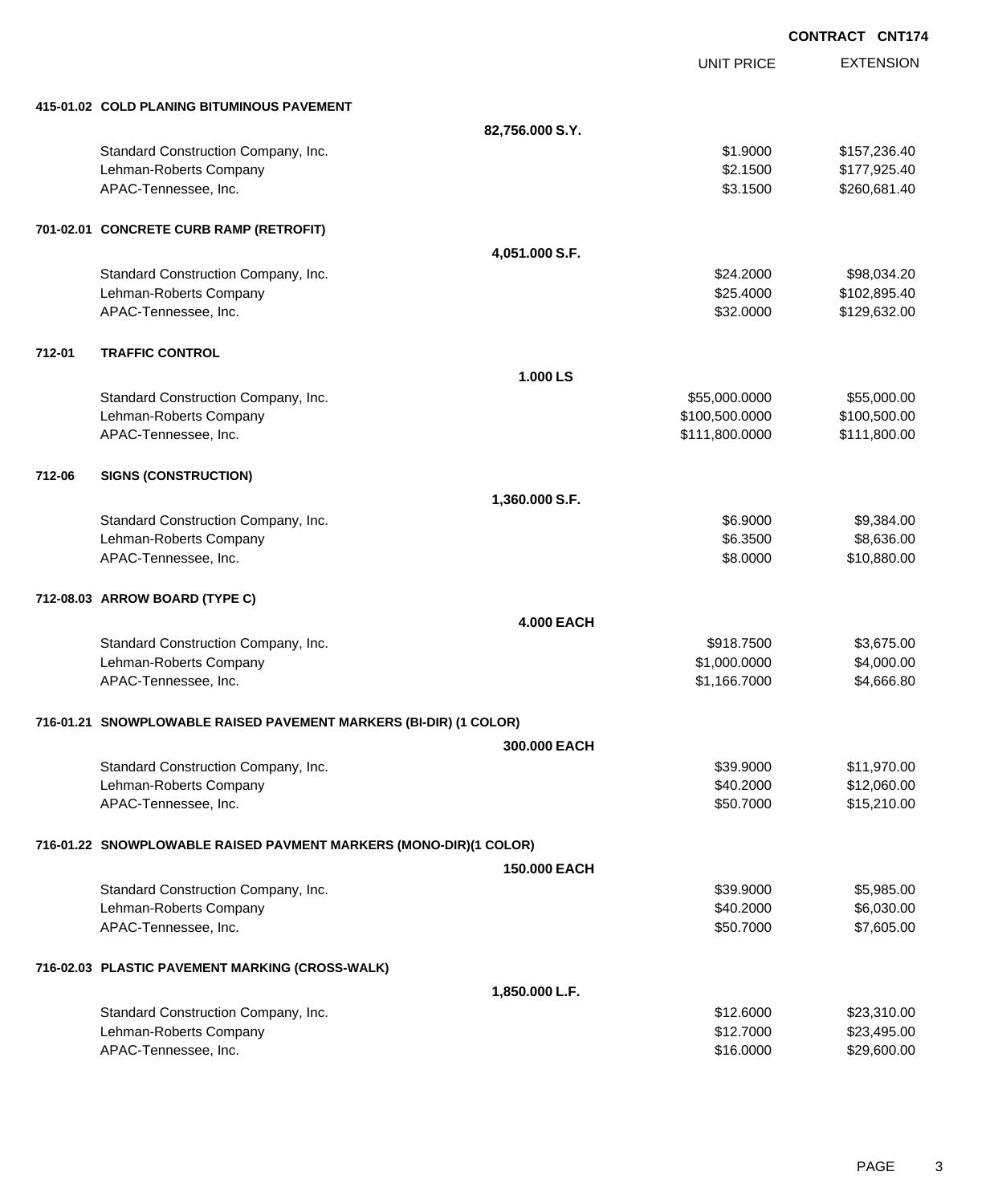**EXTENSION** UNIT PRICE **716-02.04 PLASTIC PAVEMENT MARKING(CHANNELIZATION STRIPING) 500.000 S.Y.** Standard Construction Company, Inc. 6. 2000 \$12,600.00 \$12,600.00 Lehman-Roberts Company **612,700.00 \$12,700.00 \$12,700.00 \$12,700.00 \$12,700.00** APAC-Tennessee, Inc. \$16,000.00 \$16,000.00 \$16,000.00 \$16,000.00 \$16,000.00 \$16,000.00 \$16,000.00 \$16,000.00 \$ **716-02.05 PLASTIC PAVEMENT MARKING (STOP LINE) 1,150.000 L.F.** Standard Construction Company, Inc. 6. The Standard Construction Company, Inc. 6. The Standard Construction Company, Inc. 6. The Standard Standard Standard Standard Standard Standard Standard Standard Standard Standard Sta Lehman-Roberts Company **618,285.00** \$18,285.00 APAC-Tennessee, Inc. \$23,000.00 \$23,000.00 \$23,000.00 \$23,000.00 \$23,000.00 \$23,000.00 \$23,000.00 \$23,000.00 \$ **716-02.06 PLASTIC PAVEMENT MARKING (TURN LANE ARROW) 32.000 EACH** Standard Construction Company, Inc. 6. The Construction Company, Inc. 6. The Construction Company, Inc. 6. The Construction Company, Inc. 6. The Construction Company, Inc. 6. The Construction Company, Inc. 6. The Construct Lehman-Roberts Company 67,040.00 APAC-Tennessee, Inc. \$266.7000 \$8,534.40 **716-02.09 PLASTIC PAVEMENT MARKING (LONGITUDINAL CROSS-WALK) 75.000 L.F.** Standard Construction Company, Inc. 6. The Construction Company, Inc. 6. The Construction Company, Inc. 6. The Construction Company, Inc. 6. The Construction Company, Inc. 6. The Construction Company, Inc. 6. The Construct Lehman-Roberts Company 63,225.00 APAC-Tennessee, Inc. \$3,999.75 **716-02.11 PLASTIC PAVEMENT MARKING (6" DOTTED LINE) 500.000 L.F.** Standard Construction Company, Inc. 6. The Construction Company, Inc. 6. The Construction Company, Inc. 6. The Construction Company, Inc. 6. The Construction Company, Inc. 6. The Construction Company, Inc. 6. The Construct Lehman-Roberts Company 61,375.00 \$1,375.00 APAC-Tennessee, Inc. \$1,750.00 \$1,750.00 \$1,750.00 \$1,750.00 \$1,750.00 \$1,750.00 \$1,750.00 \$1,750.00 \$1,750.00 **716-03.01 PLASTIC WORD PAVEMENT MARKING (ONLY) 17.000 EACH** Standard Construction Company, Inc. 6. The Construction Company, Inc. 6. The Construction Company, Inc. 6. The Construction Company, Inc. 6. The Construction Company, Inc. 6. The Construction Company, Inc. 6. The Construct Lehman-Roberts Company **\$300.000** \$5,100.00 APAC-Tennessee, Inc. \$373.3500 \$6,346.95 **716-03.06 PLASTIC WORD PAVEMENT MARKING (SIGNAL AHEAD) 2.000 EACH** Standard Construction Company, Inc. 6. The Standard Construction Company, Inc. 6. The Standard Construction Company, Inc. 6. The Standard Standard Standard Standard Standard Standard Standard Standard Standard Standard Sta Lehman-Roberts Company 6600.000 \$1,200.000 \$1,200.000 \$1,200.000 \$1,200.000 \$1,200.00 APAC-Tennessee, Inc. \$1,466.70 **716-04.01 PLASTIC PAVEMENT MARKING (STRAIGHT-TURN ARROW) 2.000 EACH** Standard Construction Company, Inc. 6. The Construction Company, Inc. 6. The Construction Company, Inc. 6. The Construction Company, Inc. 6. The Construction Company, Inc. 6. The Construction Company, Inc. 6. The Construct

Lehman-Roberts Company 6530.00 \$530.00 \$530.00 \$530.00 \$530.00 APAC-Tennessee, Inc. \$666.70 \$650.70 \$650.70 \$650.70 \$650.70 \$650.70 \$666.70 \$666.70 \$666.70 \$666.70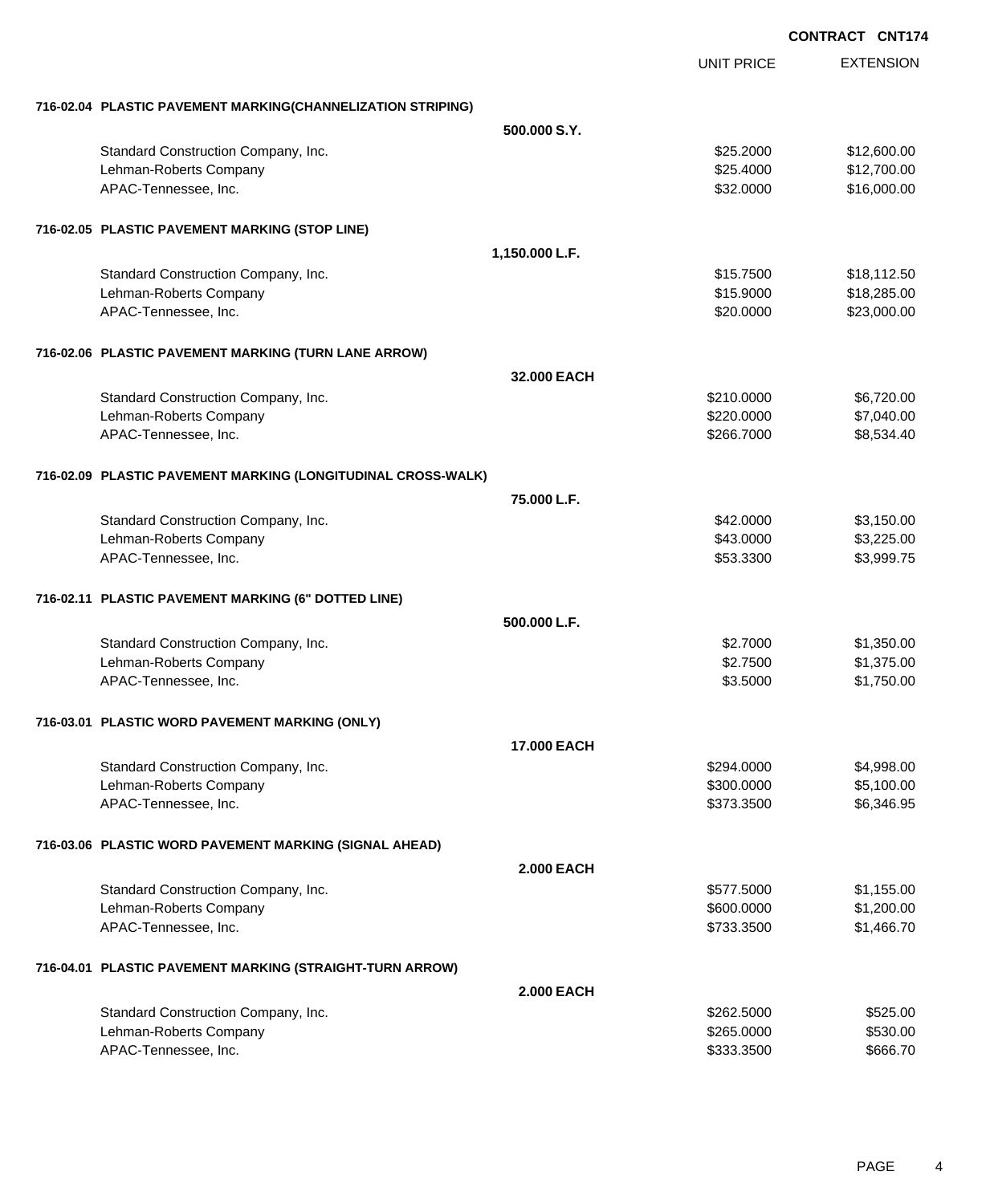|        |                                                          |                   |                   | <b>UUNIKAUI</b><br>UNII/ |
|--------|----------------------------------------------------------|-------------------|-------------------|--------------------------|
|        |                                                          |                   | <b>UNIT PRICE</b> | <b>EXTENSION</b>         |
|        | 716-04.04 PLASTIC PAVEMENT MARKING (TRANSVERSE SHOULDER) |                   |                   |                          |
|        |                                                          | 500.000 L.F.      |                   |                          |
|        | Standard Construction Company, Inc.                      |                   | \$12.6000         | \$6,300.00               |
|        | Lehman-Roberts Company                                   |                   | \$12.7000         | \$6,350.00               |
|        | APAC-Tennessee, Inc.                                     |                   | \$16.0000         | \$8,000.00               |
|        | 716-04.05 PLASTIC PAVEMENT MARKING (STRAIGHT ARROW)      |                   |                   |                          |
|        |                                                          | <b>5.000 EACH</b> |                   |                          |
|        | Standard Construction Company, Inc.                      |                   | \$210.0000        | \$1,050.00               |
|        | Lehman-Roberts Company                                   |                   | \$215.0000        | \$1,075.00               |
|        | APAC-Tennessee, Inc.                                     |                   | \$266.7000        | \$1,333.50               |
|        | 716-04.17 PLASTIC PAVEMENT MARKING (YIELD SYMBOL)        |                   |                   |                          |
|        |                                                          | <b>4.000 EACH</b> |                   |                          |
|        | Standard Construction Company, Inc.                      |                   | \$52.5000         | \$210.00                 |
|        | Lehman-Roberts Company                                   |                   | \$53.0000         | \$212.00                 |
|        | APAC-Tennessee, Inc.                                     |                   | \$66.7000         | \$266.80                 |
|        | 716-05.01 PAINTED PAVEMENT MARKING (4" LINE)             |                   |                   |                          |
|        |                                                          | 9.147 L.M.        |                   |                          |
|        | Standard Construction Company, Inc.                      |                   | \$1,428.0000      | \$13,061.92              |
|        | Lehman-Roberts Company                                   |                   | \$1,500.0000      | \$13,720.50              |
|        | APAC-Tennessee, Inc.                                     |                   | \$1,811.9500      | \$16,573.91              |
|        | 716-12.02 ENHANCED FLATLINE THERMO PVMT MRKNG (6IN LINE) |                   |                   |                          |
|        |                                                          | 7.035 L.M.        |                   |                          |
|        | Standard Construction Company, Inc.                      |                   | \$5,985.0000      | \$42,104.48              |
|        | Lehman-Roberts Company                                   |                   | \$6,100.0000      | \$42,913.50              |
|        | APAC-Tennessee, Inc.                                     |                   | \$7,594.6000      | \$53,428.01              |
|        | 716-13.01   SPRAY THERMO PVMT MRKNG (60 mil) (4IN LINE)  |                   |                   |                          |
|        |                                                          | 2.112 L.M.        |                   |                          |
|        | Standard Construction Company, Inc.                      |                   | \$3,465.0000      | \$7,318.08               |
|        | Lehman-Roberts Company                                   |                   | \$3,500.0000      | \$7,392.00               |
|        | APAC-Tennessee, Inc.                                     |                   | \$4,395.8500      | \$9,284.04               |
| 717-01 | <b>MOBILIZATION</b>                                      |                   |                   |                          |
|        |                                                          | 1.000 LS          |                   |                          |
|        | Standard Construction Company, Inc.                      |                   | \$45,000.0000     | \$45,000.00              |
|        | Lehman-Roberts Company                                   |                   | \$70,000.0000     | \$70,000.00              |
|        | APAC-Tennessee, Inc.                                     |                   | \$157,931.5000    | \$157,931.50             |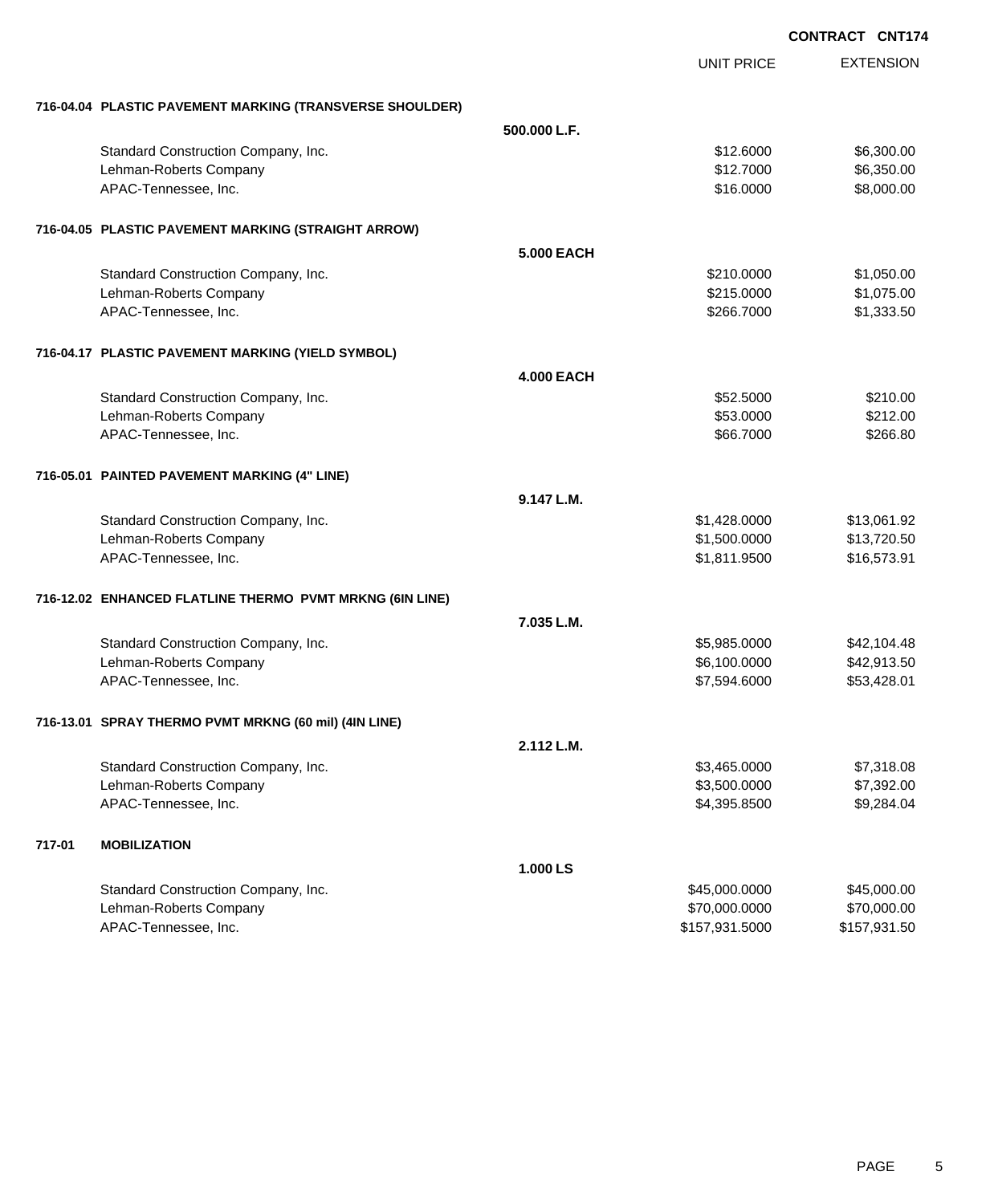### **SUB-TOTAL ROADWAY**

Standard Construction Company, Inc. 6. The Standard Construction Company, Inc. 6. The Standard Construction Company, Inc. Lehman-Roberts Company **\$1,528,463.55** APAC-Tennessee, Inc. \$2,043,728.98

## **TOTAL CONTRACT**

| Standard Construction Company, Inc. | \$1,295,858.08 |
|-------------------------------------|----------------|
| Lehman-Roberts Company              | \$1,528,463.55 |
| APAC-Tennessee, Inc.                | \$2,043,728.98 |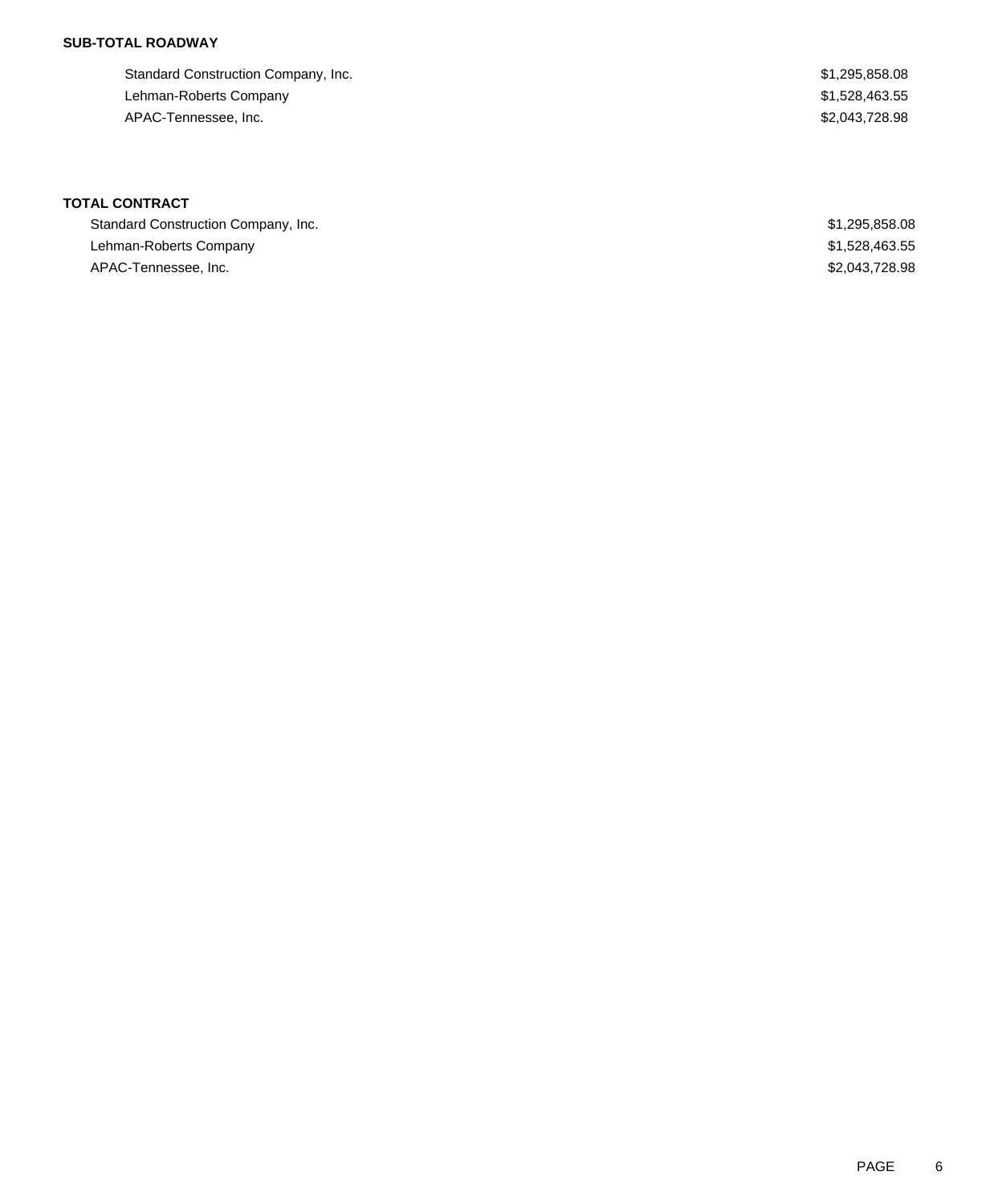#### SUMNER COUNTY (Contract No. CNT168 Call 076)

83076-4254-04,NH-386(23),83076-8254-14

THE RESURFACING ON S.R. 386 FROM THE BRIDGE OVER U.S. 31E (S.R. 6) (L.M. 7.63) TO EAST OF GREENLEA BOULEVARD (L.M. 12.07), INCLUDING BRIDGE DECK REPAIR.

PROJECT LENGTH - 4.440 MILES

COMPLETION TIME - ON OR BEFORE NOVEMBER 15, 2019

DBE GOAL 5.00%

TOTAL CONTRACT

Rogers Group, Inc. 6. 2008.04 Charles Deweese Construction, Inc 62,573,272.67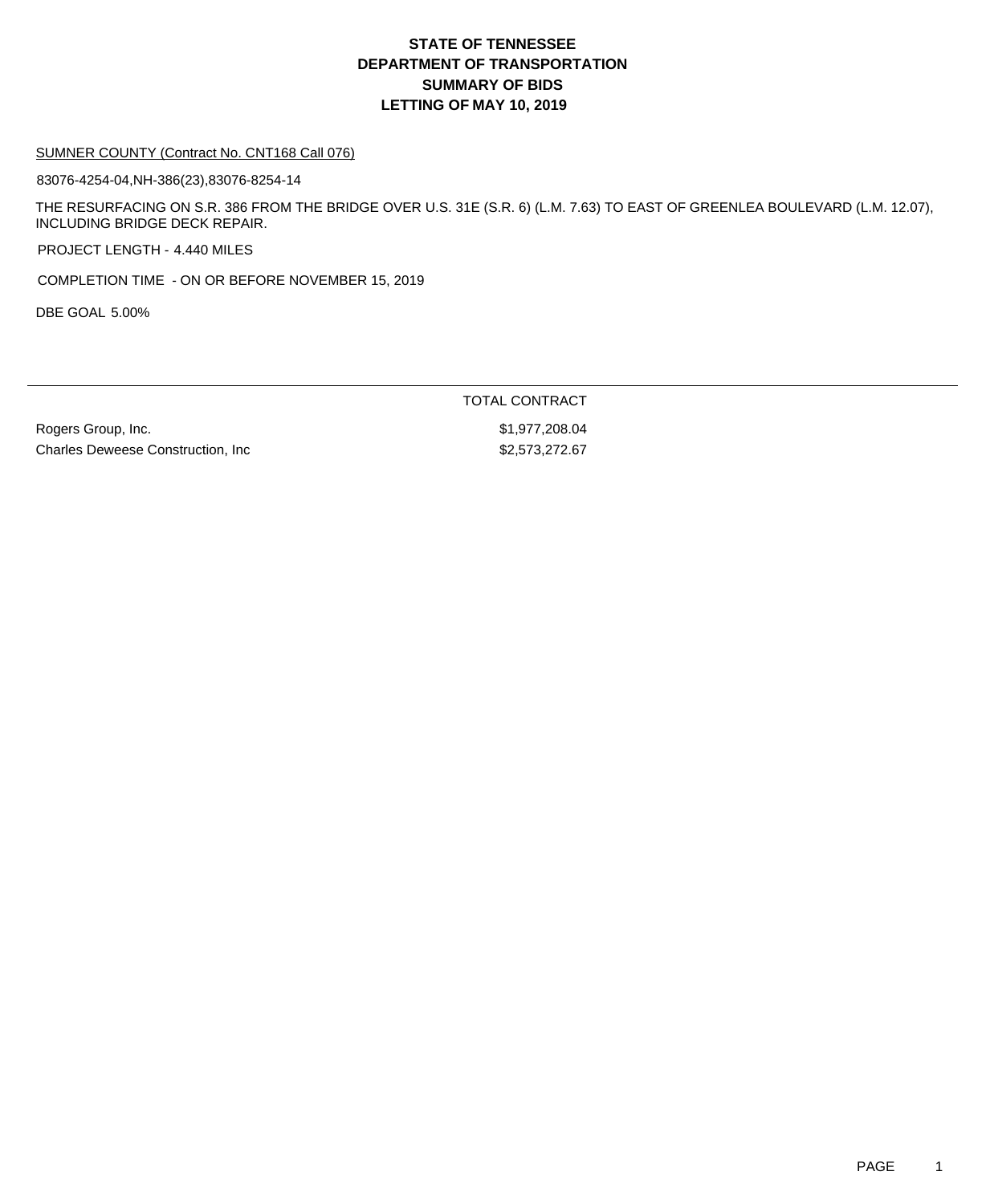|        |                                                                    |                |                   | <b>CONTRACT CNT168</b> |
|--------|--------------------------------------------------------------------|----------------|-------------------|------------------------|
|        | <b>ROADWAY CATEGORY</b>                                            |                | <b>UNIT PRICE</b> | <b>EXTENSION</b>       |
|        |                                                                    |                |                   |                        |
|        | 208-01.05 BROOMING & DEGRASSING SHOULDERS                          |                |                   |                        |
|        |                                                                    | 18.000 L.M.    |                   |                        |
|        | Rogers Group, Inc.                                                 |                | \$1,650.0000      | \$29,700.00            |
|        | Charles Deweese Construction, Inc                                  |                | \$1,105.4300      | \$19,897.74            |
| 303-01 | MINERAL AGGREGATE, TYPE A BASE, GRADING D                          |                |                   |                        |
|        |                                                                    | 441.000 TON    |                   |                        |
|        | Rogers Group, Inc.                                                 |                | \$32.5000         | \$14,332.50            |
|        | Charles Deweese Construction, Inc                                  |                | \$28.0500         | \$12,370.05            |
|        | 307-01.15 ASC MIX (PG64-22) (BPMLC-HM) GRADING CS                  |                |                   |                        |
|        |                                                                    | 1,000.000 TON  |                   |                        |
|        | Rogers Group, Inc.                                                 |                | \$76,0000         | \$76,000.00            |
|        | Charles Deweese Construction, Inc                                  |                | \$102.0800        | \$102,080.00           |
| 403-01 | BITUMINOUS MATERIAL FOR TACK COAT (TC)                             |                |                   |                        |
|        |                                                                    | 86.000 TON     |                   |                        |
|        | Rogers Group, Inc.                                                 |                | \$800.0000        | \$68,800.00            |
|        | Charles Deweese Construction, Inc                                  |                | \$950.0000        | \$81,700.00            |
|        |                                                                    |                |                   |                        |
|        | 407-07.01 INTELLIGENT COMPACTION EQUIPMENT                         |                |                   |                        |
|        |                                                                    | 1.000 LS       |                   |                        |
|        | Rogers Group, Inc.                                                 |                | \$5,000.0000      | \$5,000.00             |
|        | Charles Deweese Construction, Inc                                  |                | \$50,000.0000     | \$50,000.00            |
|        | 411-02.10 ACS MIX(PG70-22) GRADING D                               |                |                   |                        |
|        |                                                                    | 12,820.000 TON |                   |                        |
|        | Rogers Group, Inc.                                                 |                | \$78.0000         | \$999,960.00           |
|        | Charles Deweese Construction, Inc                                  |                | \$106.0300        | \$1,359,304.60         |
|        | 411-12.01 SCORING SHOULDERS (CONTINUOUS) (16IN WIDTH)              |                |                   |                        |
|        |                                                                    | 17.400 L.M.    |                   |                        |
|        | Rogers Group, Inc.                                                 |                | \$410.0000        | \$7,134.00             |
|        | Charles Deweese Construction, Inc                                  |                | \$470.0000        | \$8,178.00             |
|        | 415-01.01 COLD PLANING BITUMINOUS PAVEMENT                         |                |                   |                        |
|        |                                                                    | 12,699.000 TON |                   |                        |
|        | Rogers Group, Inc.                                                 |                | \$15.0000         | \$190,485.00           |
|        | Charles Deweese Construction, Inc                                  |                | \$19.3300         | \$245,471.67           |
|        |                                                                    |                |                   |                        |
|        | 501-01.13 PORTLAND CEMENT CONCRETE PAVEMENT (PLAIN) 10" FAST TRACK |                |                   |                        |
|        | Rogers Group, Inc.                                                 | 3.000 S.Y.     | \$1,033.3300      | \$3,099.99             |
|        | Charles Deweese Construction, Inc                                  |                | \$850.0000        | \$2,550.00             |
|        |                                                                    |                |                   |                        |
| 712-01 | <b>TRAFFIC CONTROL</b>                                             |                |                   |                        |
|        |                                                                    | 1.000 LS       |                   |                        |
|        | Rogers Group, Inc.                                                 |                | \$88,000.0000     | \$88,000.00            |
|        | Charles Deweese Construction, Inc                                  |                | \$96,250.0000     | \$96,250.00            |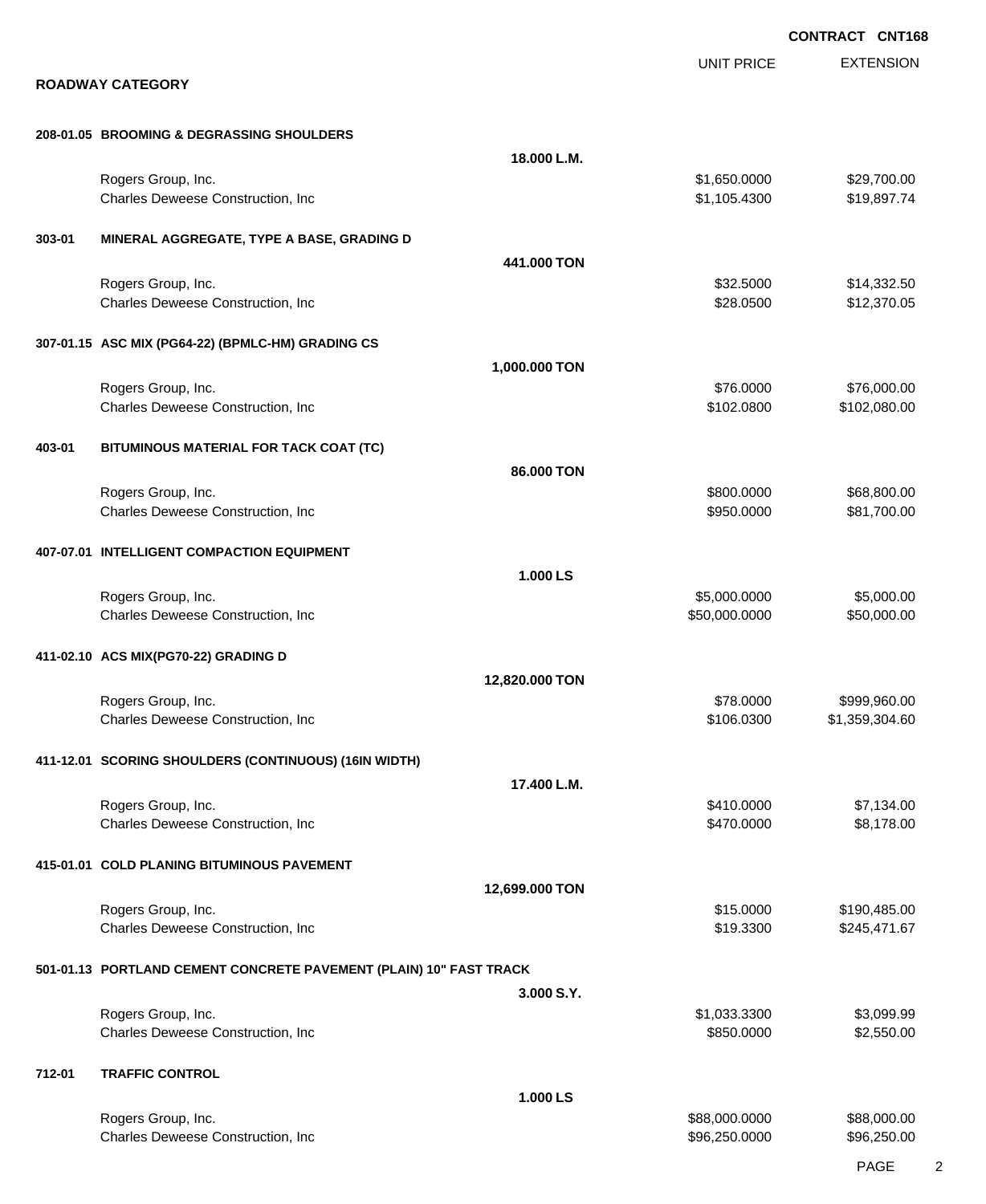UNIT PRICE

EXTENSION

|        | 712-04.01 FLEXIBLE DRUMS (CHANNELIZING)                          |                   |                              |                           |
|--------|------------------------------------------------------------------|-------------------|------------------------------|---------------------------|
|        |                                                                  | 100,000 EACH      |                              |                           |
|        | Rogers Group, Inc.                                               |                   | \$10.3000                    | \$1,030.00                |
|        | Charles Deweese Construction, Inc                                |                   | \$15.9800                    | \$1,598.00                |
|        |                                                                  |                   |                              |                           |
|        | 712-05.01 WARNING LIGHTS (TYPE A)                                |                   |                              |                           |
|        |                                                                  | <b>4.000 EACH</b> |                              |                           |
|        | Rogers Group, Inc.                                               |                   | \$5.1500                     | \$20.60                   |
|        | Charles Deweese Construction, Inc                                |                   | \$15.9800                    | \$63.92                   |
|        |                                                                  |                   |                              |                           |
| 712-06 | <b>SIGNS (CONSTRUCTION)</b>                                      |                   |                              |                           |
|        |                                                                  | 1,583.000 S.F.    |                              |                           |
|        | Rogers Group, Inc.                                               |                   | \$6.7000                     | \$10,606.10               |
|        | Charles Deweese Construction, Inc                                |                   | \$7.1600                     | \$11,334.28               |
|        |                                                                  |                   |                              |                           |
|        | 712-06.16 SIGNS (CONSTRUCTION) (REDUCED SPEED WARNING)           |                   |                              |                           |
|        |                                                                  | <b>2.000 EACH</b> |                              |                           |
|        | Rogers Group, Inc.                                               |                   | \$570.0000                   | \$1,140.00                |
|        | Charles Deweese Construction, Inc                                |                   | \$114.6400                   | \$229.28                  |
|        |                                                                  |                   |                              |                           |
|        | 712-08.03 ARROW BOARD (TYPE C)                                   |                   |                              |                           |
|        |                                                                  | <b>2.000 EACH</b> |                              |                           |
|        |                                                                  |                   |                              |                           |
|        | Rogers Group, Inc.<br>Charles Deweese Construction, Inc          |                   | \$950.0000<br>\$775.0000     | \$1,900.00<br>\$1,550.00  |
|        |                                                                  |                   |                              |                           |
|        | 712-08.10 MOBILE MESSAGE SIGN UNIT W/ATTENUATOR                  |                   |                              |                           |
|        |                                                                  | 500.000 HOUR      |                              |                           |
|        | Rogers Group, Inc.                                               |                   | \$103.0000                   | \$51,500.00               |
|        | Charles Deweese Construction, Inc                                |                   | \$111.3400                   | \$55,670.00               |
|        |                                                                  |                   |                              |                           |
|        | 713-16.01 CHANGEABLE MESSAGE SIGN UNIT                           |                   |                              |                           |
|        |                                                                  | <b>2.000 EACH</b> |                              |                           |
|        |                                                                  |                   |                              |                           |
|        | Rogers Group, Inc.<br>Charles Deweese Construction, Inc          |                   | \$5,700.0000<br>\$1,890.0000 | \$11,400.00<br>\$3,780.00 |
|        |                                                                  |                   |                              |                           |
|        | 716-01.23 SNOWPLOWABLE RAISED PAVEMENT MARKERS (BI-DIR)(2 COLOR) |                   |                              |                           |
|        |                                                                  |                   |                              |                           |
|        |                                                                  | 967.000 EACH      |                              |                           |
|        | Rogers Group, Inc.                                               |                   | \$30.6000                    | \$29,590.20               |
|        | Charles Deweese Construction, Inc.                               |                   | \$41.2400                    | \$39,879.08               |
|        | 716-01.30 REMOVAL OF SNOWPLOWABLE REFLECTIVE MARKER              |                   |                              |                           |
|        |                                                                  |                   |                              |                           |
|        |                                                                  | 967.000 EACH      |                              |                           |
|        | Rogers Group, Inc.                                               |                   | \$10.2000                    | \$9,863.40                |
|        | Charles Deweese Construction, Inc                                |                   | \$20.6200                    | \$19,939.54               |
|        |                                                                  |                   |                              |                           |
|        | 716-02.04 PLASTIC PAVEMENT MARKING(CHANNELIZATION STRIPING)      |                   |                              |                           |
|        |                                                                  | 1,000.000 S.Y.    |                              |                           |
|        | Rogers Group, Inc.                                               |                   | \$10.2000                    | \$10,200.00               |
|        | Charles Deweese Construction, Inc                                |                   | \$20.6200                    | \$20,620.00               |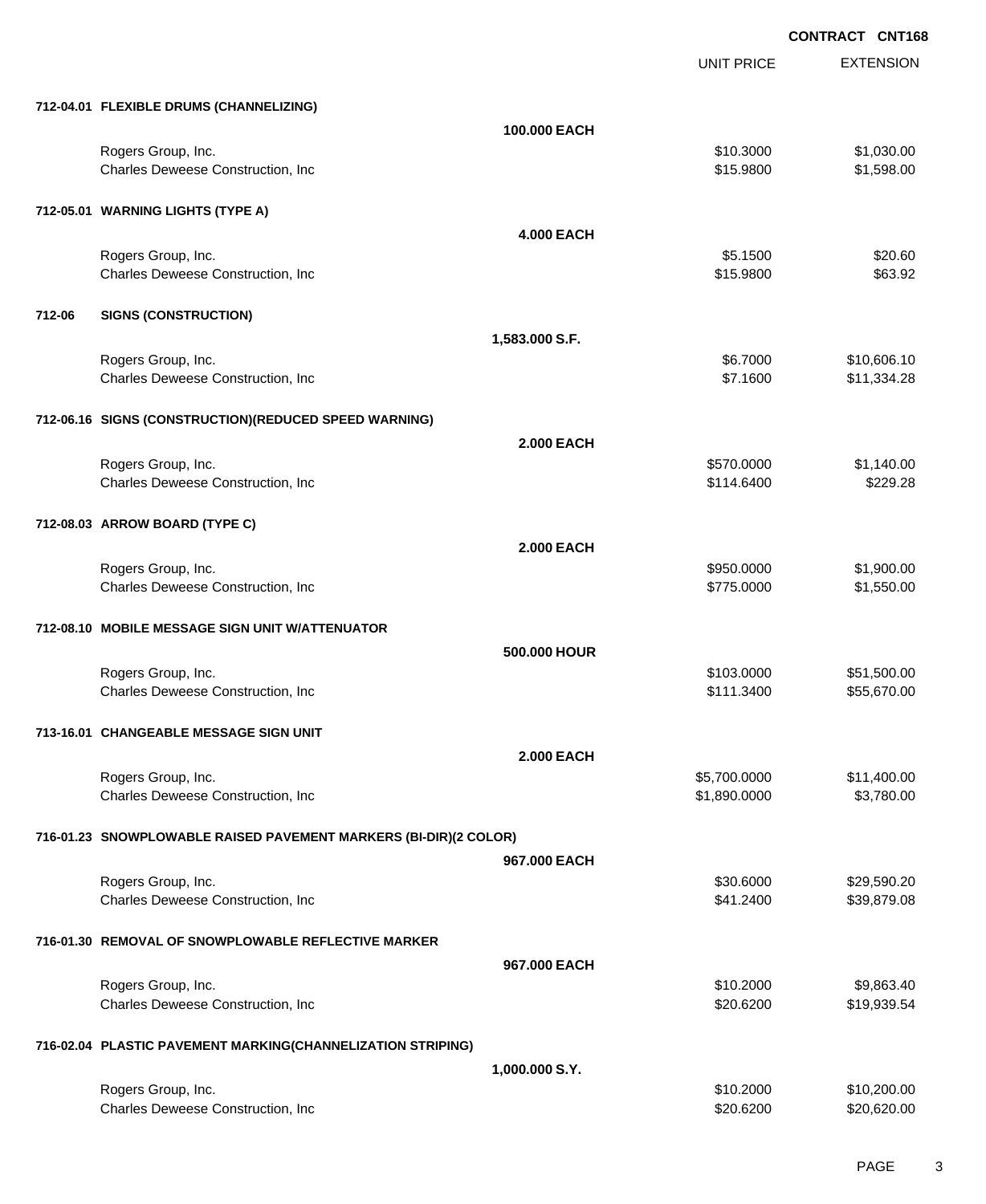|        |                                                                 |                |                   | <b>CONTRACT CNT168</b> |
|--------|-----------------------------------------------------------------|----------------|-------------------|------------------------|
|        |                                                                 |                | <b>UNIT PRICE</b> | <b>EXTENSION</b>       |
|        | 716-02.07 PLASTIC PAVEMENT MARKING (24" BARRIER LINE)           |                |                   |                        |
|        |                                                                 | 2,845.000 L.F. |                   |                        |
|        | Rogers Group, Inc.                                              |                | \$12,2500         | \$34,851.25            |
|        | Charles Deweese Construction, Inc                               |                | \$15.4600         | \$43,983.70            |
|        | 716-05.20 PAINTED PAVEMENT MARKING (6" LINE)                    |                |                   |                        |
|        |                                                                 | 20.500 L.M.    |                   |                        |
|        | Rogers Group, Inc.                                              |                | \$1,125.0000      | \$23,062.50            |
|        | Charles Deweese Construction, Inc                               |                | \$1,134.0200      | \$23,247.41            |
|        | 716-12.02 ENHANCED FLATLINE THERMO PVMT MRKNG (6IN LINE)        |                |                   |                        |
|        |                                                                 | 20.000 L.M.    |                   |                        |
|        | Rogers Group, Inc.                                              |                | \$5,100.0000      | \$102,000.00           |
|        | Charles Deweese Construction, Inc                               |                | \$5,463.9200      | \$109,278.40           |
|        | 716-12.05 ENHANCED FLATLINE THERMO PVMT MRKNG (6IN DOTTED LINE) |                |                   |                        |
|        |                                                                 | 2,650.000 L.F. |                   |                        |
|        | Rogers Group, Inc.                                              |                | \$2.0500          | \$5,432.50             |
|        | Charles Deweese Construction, Inc                               |                | \$2.0600          | \$5,459.00             |
|        | 716-13.08 SPRAY THERMO PVMT MRKNG (40 mil) (8IN BARRIER LINE)   |                |                   |                        |
|        |                                                                 | 3,800.000 L.F. |                   |                        |
|        | Rogers Group, Inc.                                              |                | \$3.0500          | \$11,590.00            |
|        | Charles Deweese Construction, Inc                               |                | \$3.0900          | \$11,742.00            |
| 717-01 | <b>MOBILIZATION</b>                                             |                |                   |                        |
|        |                                                                 | 1.000 LS       |                   |                        |
|        | Rogers Group, Inc.                                              |                | \$88,000.0000     | \$88,000.00            |
|        | Charles Deweese Construction, Inc                               |                | \$107,200.0000    | \$107,200.00           |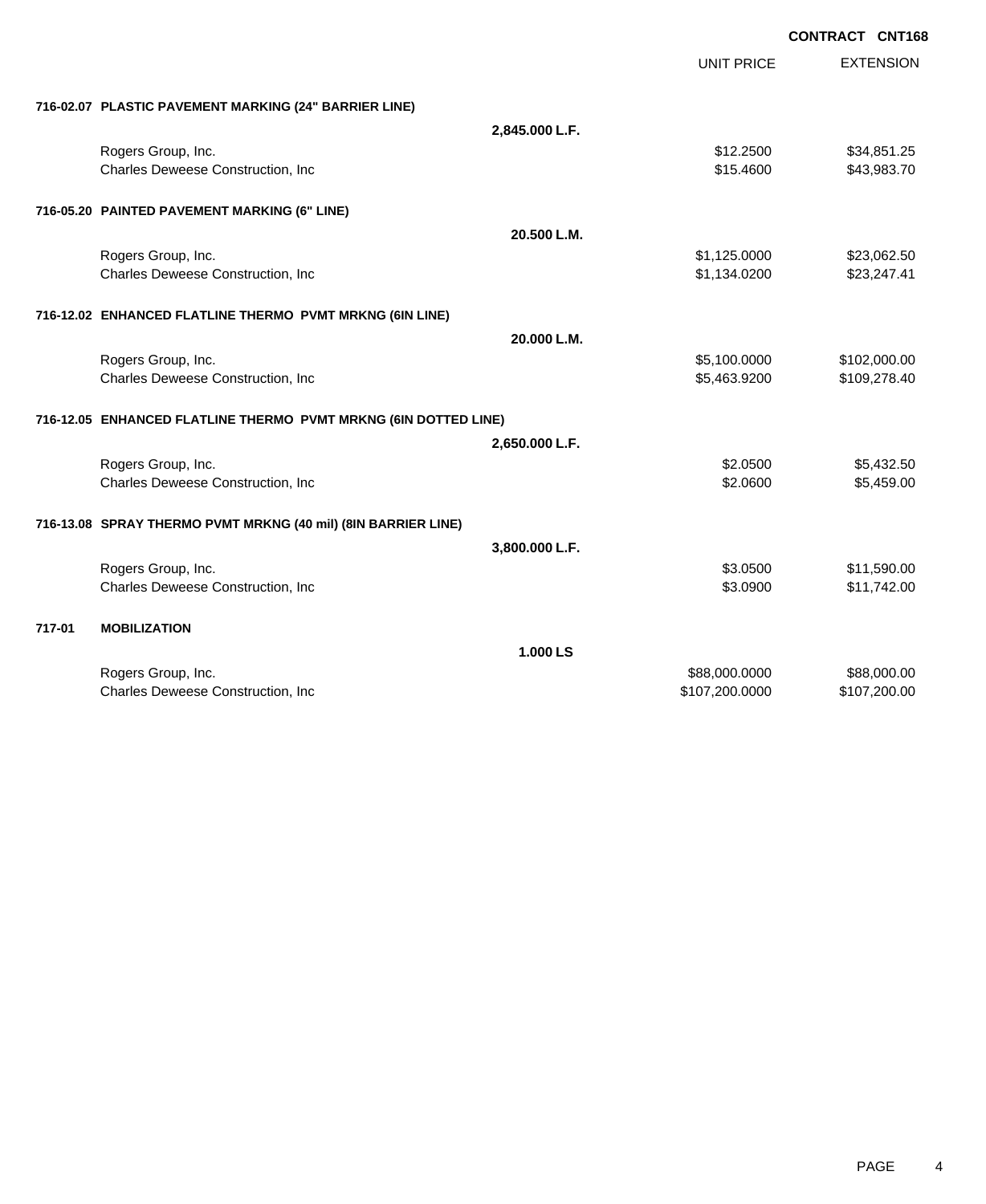EXTENSION UNIT PRICE

**BRIDGE CATEGORY**

#### **604-10.44 EXPANSION JOINT REPAIRS**

**402.000 L.F.**

| Rogers Group, Inc.                | \$255,0000 | \$102.510.00 |
|-----------------------------------|------------|--------------|
| Charles Deweese Construction, Inc | \$348,0000 | \$139,896.00 |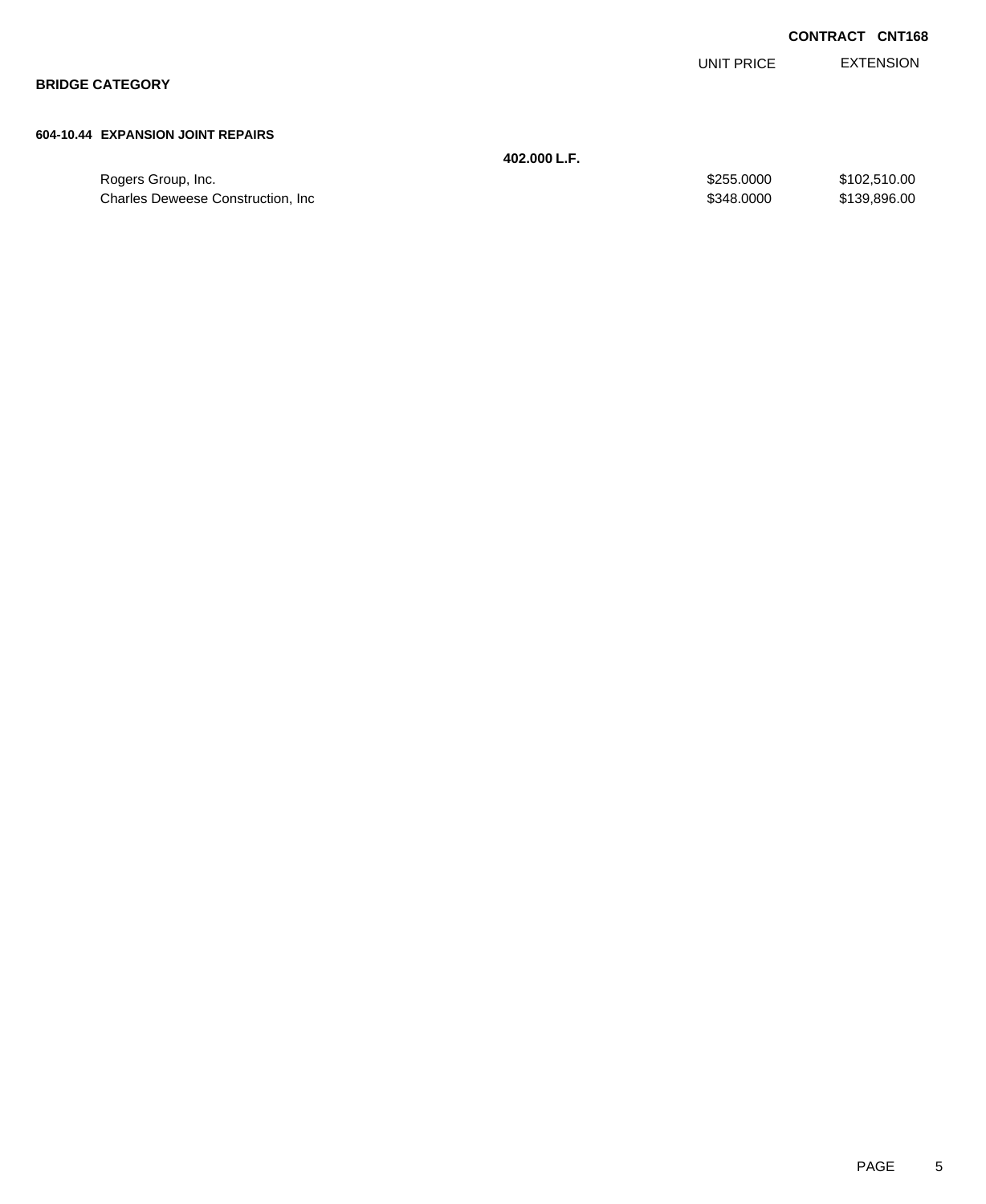### **SUB-TOTAL ROADWAY**

| Rogers Group, Inc.<br>Charles Deweese Construction, Inc. | \$1,874,698.04<br>\$2,433,376.67 |
|----------------------------------------------------------|----------------------------------|
| <b>SUB-TOTAL BRIDGE</b>                                  |                                  |
| Rogers Group, Inc.                                       | \$102,510.00                     |
| Charles Deweese Construction, Inc.                       | \$139,896.00                     |
| <b>TOTAL CONTRACT</b>                                    |                                  |
| Rogers Group, Inc.                                       | \$1,977,208.04                   |
| <b>Charles Deweese Construction, Inc.</b>                | \$2,573,272.67                   |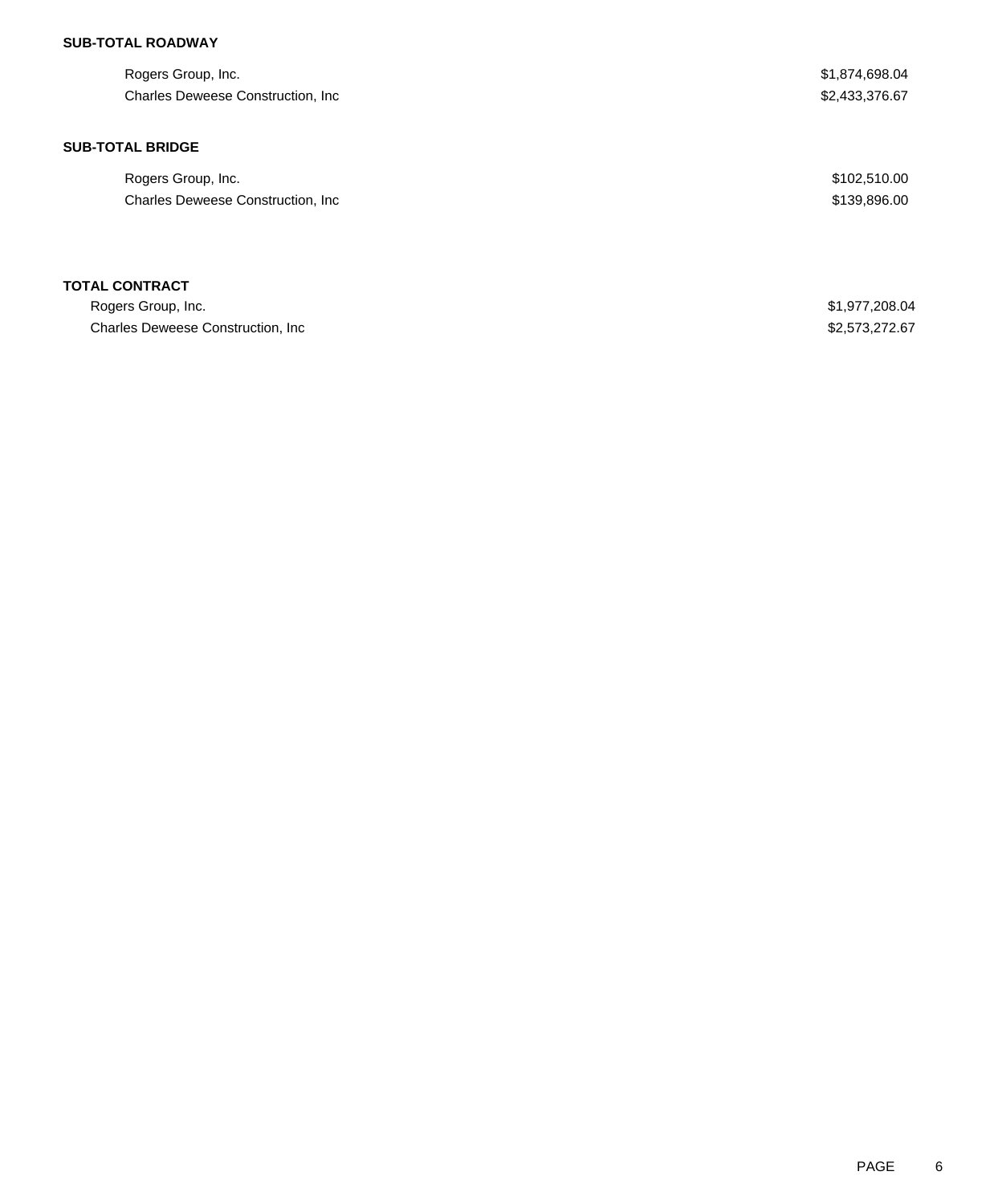#### SUMNER COUNTY (Contract No. CNT155 Call 077)

STP/HSIP-174(28),83027-3222-94,83027-8222-14

THE RESURFACING ON S.R. 174 FROM S.R. 52 (L.M. 29.66) TO THE KENTUCKY STATE LINE (L.M. 39.68).

PROJECT LENGTH - 10.020 MILES

COMPLETION TIME - ON OR BEFORE NOVEMBER 15, 2019

DBE GOAL 6.00%

Rogers Group, Inc. 6. The Contract of the Contract of the St. 693,113.20 Charles Deweese Construction, Inc  $$1,913,522.90$ 

TOTAL CONTRACT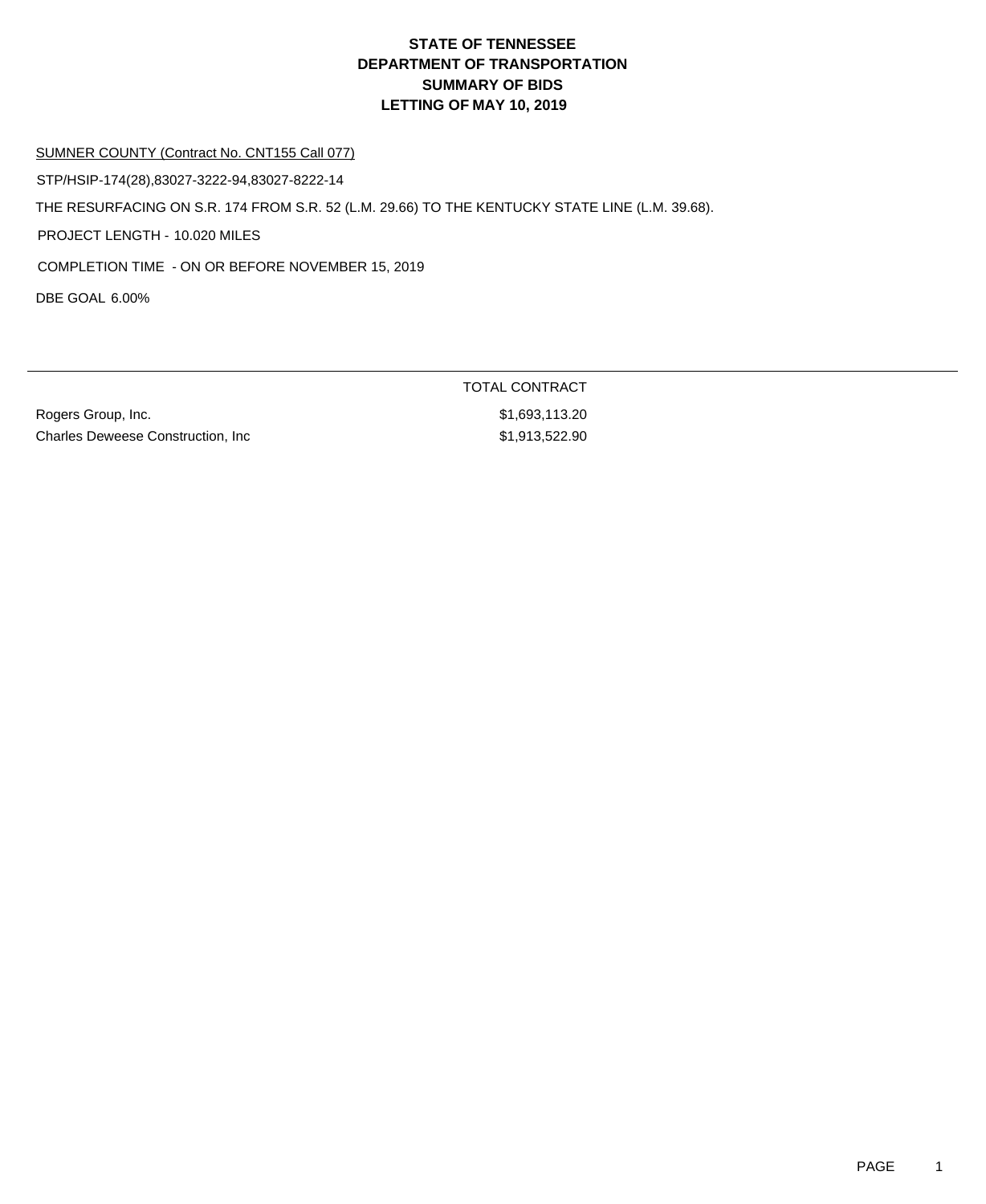|        |                                                                  |                |                              | <b>CONTRACT CNT155</b>     |
|--------|------------------------------------------------------------------|----------------|------------------------------|----------------------------|
|        | <b>ROADWAY CATEGORY</b>                                          |                | <b>UNIT PRICE</b>            | <b>EXTENSION</b>           |
|        | 208-01.05 BROOMING & DEGRASSING SHOULDERS                        |                |                              |                            |
|        |                                                                  | 20.100 L.M.    |                              |                            |
|        | Rogers Group, Inc.<br>Charles Deweese Construction, Inc          |                | \$1,500.0000<br>\$1,712.8200 | \$30,150.00<br>\$34,427.68 |
| 303-01 | MINERAL AGGREGATE, TYPE A BASE, GRADING D                        |                |                              |                            |
|        |                                                                  | 995,000 TON    |                              |                            |
|        | Rogers Group, Inc.<br>Charles Deweese Construction, Inc          |                | \$23.0000<br>\$26.8200       | \$22,885.00<br>\$26,685.90 |
|        | 307-01.15 ASC MIX (PG64-22) (BPMLC-HM) GRADING CS                |                |                              |                            |
|        |                                                                  | 1,000.000 TON  |                              |                            |
|        | Rogers Group, Inc.<br>Charles Deweese Construction, Inc          |                | \$77.0000<br>\$87.9400       | \$77,000.00<br>\$87,940.00 |
| 403-01 | BITUMINOUS MATERIAL FOR TACK COAT (TC)                           |                |                              |                            |
|        | Rogers Group, Inc.                                               | 75.000 TON     | \$800.0000                   | \$60,000.00                |
|        | Charles Deweese Construction, Inc                                |                | \$815.0000                   | \$61,125.00                |
|        | 411-01.10 ACS MIX(PG64-22) GRADING D                             | 11,419.000 TON |                              |                            |
|        | Rogers Group, Inc.                                               |                | \$75.0000                    | \$856,425.00               |
|        | Charles Deweese Construction, Inc                                |                | \$88.2700                    | \$1,007,955.13             |
|        | 411-12.03 SCORING FOR RUMBLE STRIPE (NON-CONTINUOUS) (8IN WIDTH) | 16.100 L.M.    |                              |                            |
|        | Rogers Group, Inc.                                               |                | \$415.0000                   | \$6,681.50                 |
|        | Charles Deweese Construction, Inc                                |                | \$997.5000                   | \$16,059.75                |
|        | 415-01.01 COLD PLANING BITUMINOUS PAVEMENT                       |                |                              |                            |
|        | Rogers Group, Inc.                                               | 11,305.000 TON | \$17.0000                    | \$192,185.00               |
|        | Charles Deweese Construction, Inc                                |                | \$19.0300                    | \$215,134.15               |
|        | 705-02.10 GUARDRAIL TRANSITION 27IN TO 31IN                      |                |                              |                            |
|        | Rogers Group, Inc.                                               | 21.000 EACH    | \$103.0000                   | \$2,163.00                 |
|        | Charles Deweese Construction, Inc                                |                | \$190.7200                   | \$4,005.12                 |
|        | 705-04.09 EARTH PAD FOR TYPE 38 GR END TREATMENT                 |                |                              |                            |
|        |                                                                  | 21.000 EACH    |                              |                            |
|        | Rogers Group, Inc.<br>Charles Deweese Construction, Inc          |                | \$1,030.0000<br>\$1,443.3000 | \$21,630.00<br>\$30,309.30 |
|        | 705-06.20 TANGENT ENERGY ABSORBING TERM MASH TL-3                |                |                              |                            |
|        |                                                                  | 21.000 EACH    |                              |                            |
|        | Rogers Group, Inc.<br>Charles Deweese Construction, Inc          |                | \$2,700.0000<br>\$3,453.6100 | \$56,700.00<br>\$72,525.81 |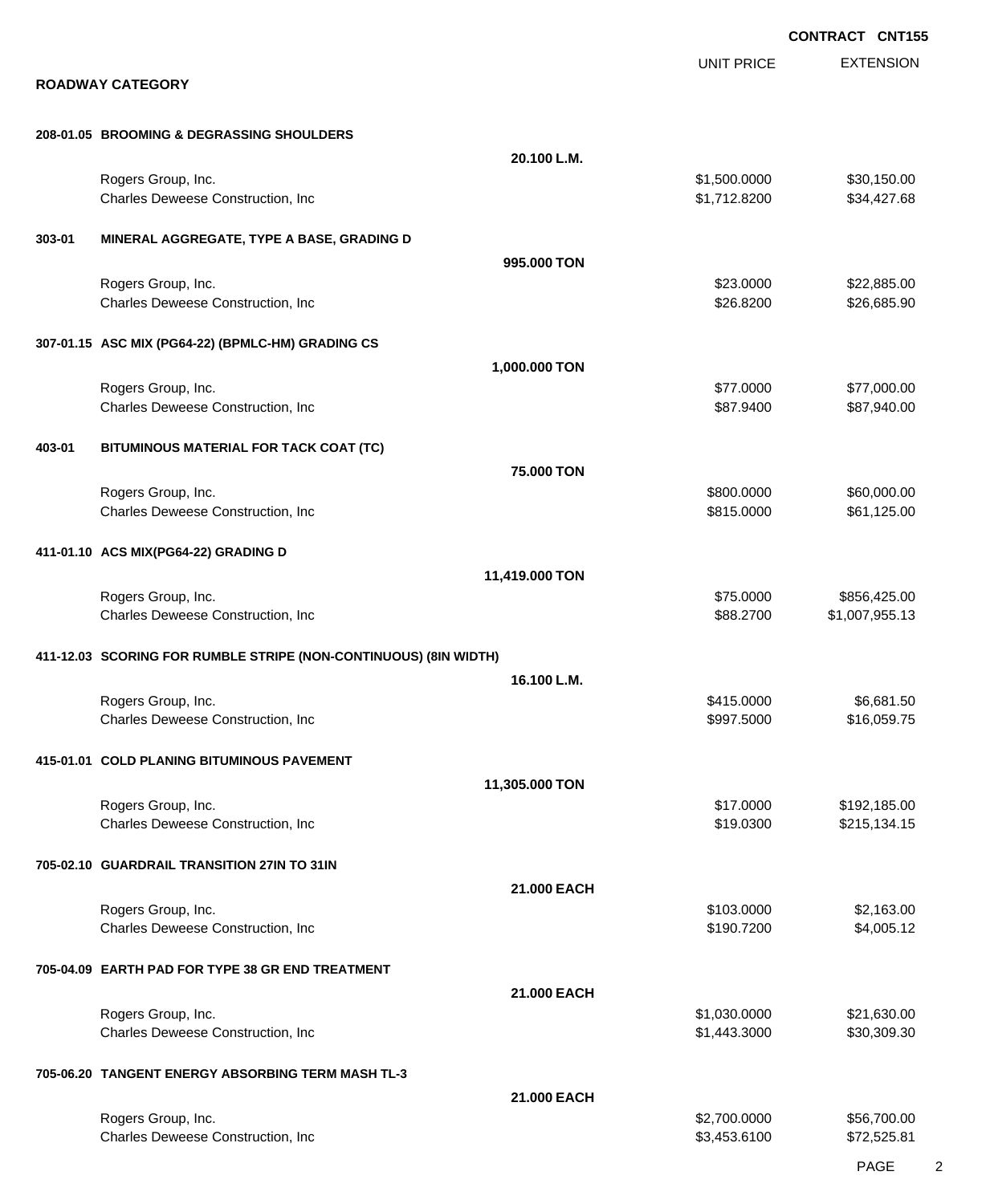|        |                                                                   |                   | <b>CONTRACT CNT155</b>         |                            |
|--------|-------------------------------------------------------------------|-------------------|--------------------------------|----------------------------|
|        |                                                                   |                   | <b>UNIT PRICE</b>              | <b>EXTENSION</b>           |
| 706-01 | <b>GUARDRAIL REMOVED</b>                                          |                   |                                |                            |
|        |                                                                   | 1,050.000 L.F.    |                                |                            |
|        | Rogers Group, Inc.<br>Charles Deweese Construction, Inc           |                   | \$1.0500<br>\$5.1500           | \$1,102.50<br>\$5,407.50   |
| 712-01 | <b>TRAFFIC CONTROL</b>                                            |                   |                                |                            |
|        |                                                                   | 1.000 LS          |                                |                            |
|        | Rogers Group, Inc.<br>Charles Deweese Construction, Inc           |                   | \$87,000.0000<br>\$40,500.0000 | \$87,000.00<br>\$40,500.00 |
|        | 712-04.01 FLEXIBLE DRUMS (CHANNELIZING)                           |                   |                                |                            |
|        |                                                                   | 25.000 EACH       |                                |                            |
|        | Rogers Group, Inc.<br>Charles Deweese Construction, Inc           |                   | \$5.1000<br>\$16.7400          | \$127.50<br>\$418.50       |
|        | 712-05.01 WARNING LIGHTS (TYPE A)                                 |                   |                                |                            |
|        |                                                                   | <b>4.000 EACH</b> |                                |                            |
|        | Rogers Group, Inc.<br>Charles Deweese Construction, Inc           |                   | \$2.0500<br>\$16.7400          | \$8.20<br>\$66.96          |
| 712-06 | <b>SIGNS (CONSTRUCTION)</b>                                       |                   |                                |                            |
|        |                                                                   | 1,930.000 S.F.    |                                |                            |
|        | Rogers Group, Inc.<br>Charles Deweese Construction, Inc           |                   | \$6.9500<br>\$7.5100           | \$13,413.50<br>\$14,494.30 |
|        | 716-01.21 SNOWPLOWABLE RAISED PAVEMENT MARKERS (BI-DIR) (1 COLOR) |                   |                                |                            |
|        |                                                                   | 662.000 EACH      |                                |                            |
|        | Rogers Group, Inc.<br>Charles Deweese Construction, Inc           |                   | \$30.5000<br>\$30.9300         | \$20,191.00<br>\$20,475.66 |
|        | 716-01.30 REMOVAL OF SNOWPLOWABLE REFLECTIVE MARKER               |                   |                                |                            |
|        |                                                                   | 300.000 EACH      |                                |                            |
|        | Rogers Group, Inc.<br>Charles Deweese Construction, Inc.          |                   | \$10.0000<br>\$20.6200         | \$3,000.00<br>\$6,186.00   |
|        | 716-02.04 PLASTIC PAVEMENT MARKING(CHANNELIZATION STRIPING)       |                   |                                |                            |
|        |                                                                   | 400.000 S.Y.      |                                |                            |
|        | Rogers Group, Inc.<br>Charles Deweese Construction, Inc           |                   | \$20.0000<br>\$20.6200         | \$8,000.00<br>\$8,248.00   |
|        | 716-02.05 PLASTIC PAVEMENT MARKING (STOP LINE)                    |                   |                                |                            |
|        |                                                                   | 125.000 L.F.      |                                |                            |
|        | Rogers Group, Inc.<br>Charles Deweese Construction, Inc           |                   | \$15.0000<br>\$15.4600         | \$1,875.00<br>\$1,932.50   |
|        | 716-03.06 PLASTIC WORD PAVEMENT MARKING (SIGNAL AHEAD)            |                   |                                |                            |
|        |                                                                   | <b>1.000 EACH</b> |                                |                            |
|        | Rogers Group, Inc.<br>Charles Deweese Construction, Inc           |                   | \$715.0000<br>\$721.6500       | \$715.00<br>\$721.65       |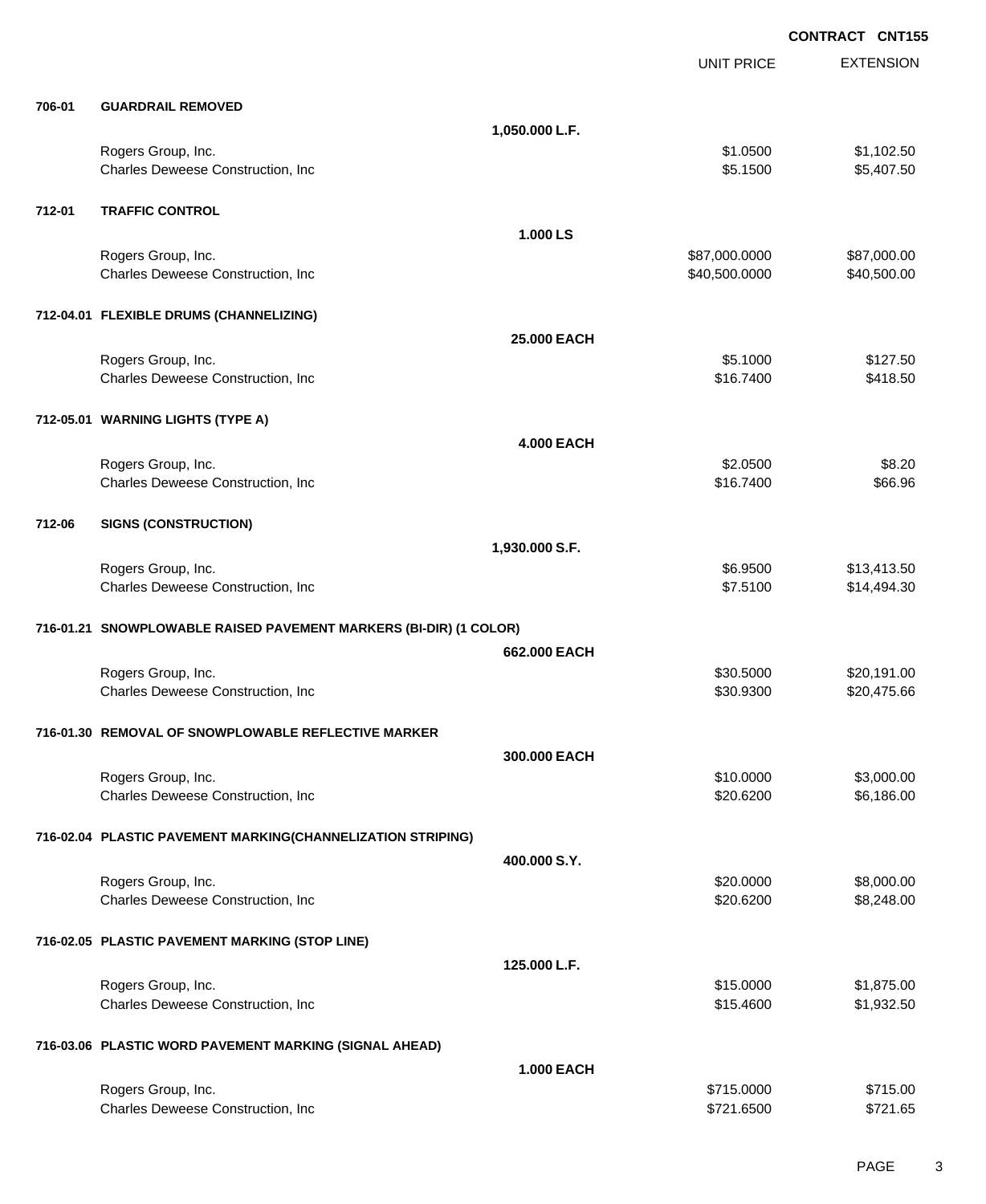UNIT PRICE EXTENSION

| 716-05.01 PAINTED PAVEMENT MARKING (4" LINE) |
|----------------------------------------------|
|                                              |

|        | 716-05.01   PAINTED PAVEMENT MARKING (4" LINE)           |             |               |             |
|--------|----------------------------------------------------------|-------------|---------------|-------------|
|        |                                                          | 39.400 L.M. |               |             |
|        | Rogers Group, Inc.                                       |             | \$815.0000    | \$32,111.00 |
|        | Charles Deweese Construction, Inc.                       |             | \$824.7400    | \$32,494.76 |
|        | 716-12.02 ENHANCED FLATLINE THERMO PVMT MRKNG (6IN LINE) |             |               |             |
|        |                                                          | 19.300 L.M. |               |             |
|        | Rogers Group, Inc.                                       |             | \$5,050.0000  | \$97,465.00 |
|        | Charles Deweese Construction, Inc.                       |             | \$5,154.6400  | \$99,484.55 |
|        | 716-13.02 SPRAY THERMO PVMT MRKNG (60 mil) (6IN LINE)    |             |               |             |
|        |                                                          | 20.100 L.M. |               |             |
|        | Rogers Group, Inc.                                       |             | \$2,850.0000  | \$57,285.00 |
|        | <b>Charles Deweese Construction, Inc.</b>                |             | \$2,886.8000  | \$58,024.68 |
| 717-01 | <b>MOBILIZATION</b>                                      |             |               |             |
|        |                                                          | 1.000 LS    |               |             |
|        | Rogers Group, Inc.                                       |             | \$45,000.0000 | \$45,000.00 |
|        | <b>Charles Deweese Construction, Inc.</b>                |             | \$68,900.0000 | \$68,900.00 |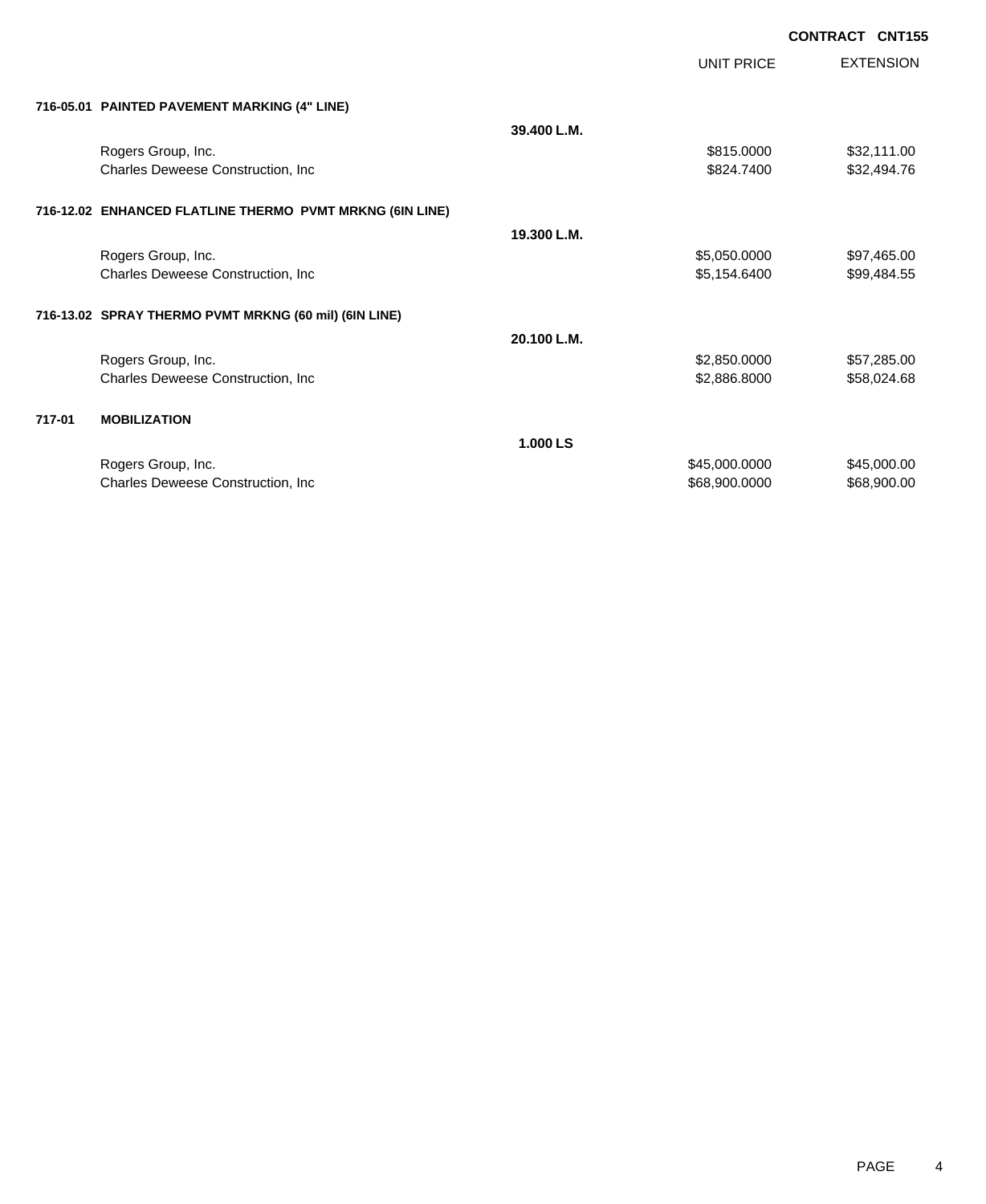## **SUB-TOTAL ROADWAY**

Rogers Group, Inc. \$1,693,113.20 Charles Deweese Construction, Inc **6.6 and 7.6 and 7.6 and 7.6 and 7.6 and 7.6 and 7.6 and 7.6 and 7.6 and 7.6 and 7.6 and 7.6 and 7.6 and 7.6 and 7.6 and 7.6 and 7.6 and 7.6 and 7.6 and 7.6 and 7.6 and 7.6 and 7.6 and 7.6** 

### **TOTAL CONTRACT**

Rogers Group, Inc. \$1,693,113.20 Charles Deweese Construction, Inc **Example 2018** 1.913,522.90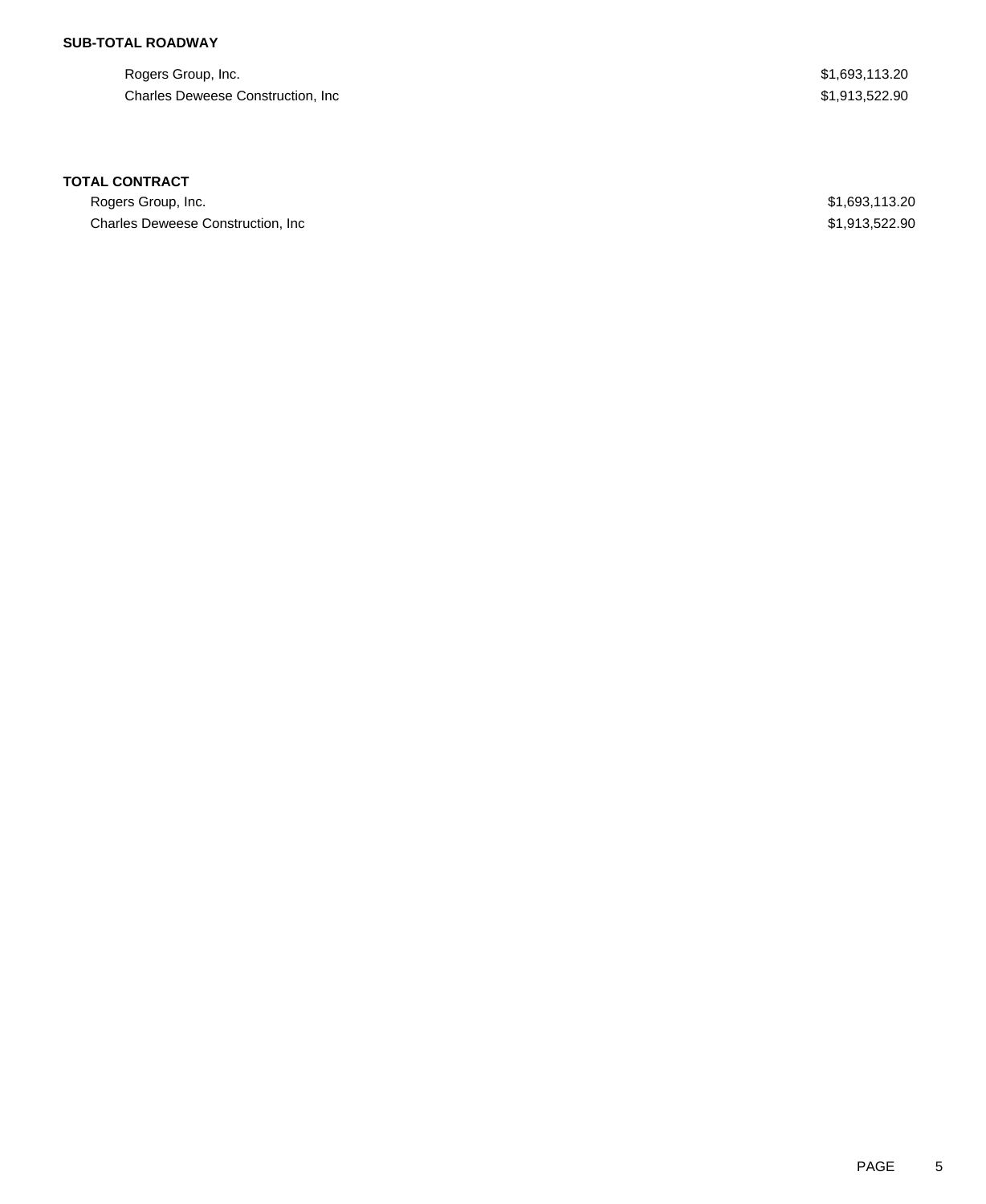#### SUMNER COUNTY (Contract No. CNT194 Call 078)

STP/HSIP-25(60),83005-3251-94,83005-8251-14

THE RESURFACING ON S.R. 25 FROM S.R. 109 (L.M. 12.95) TO KRAFT STREET (L.M. 15.98).

PROJECT LENGTH - 2.830 MILES

COMPLETION TIME - ON OR BEFORE NOVEMBER 15, 2019

DBE GOAL 8.00%

Charles Deweese Construction, Inc 61,012,441.01 Rogers Group, Inc. 6. 2008 1.287,930.75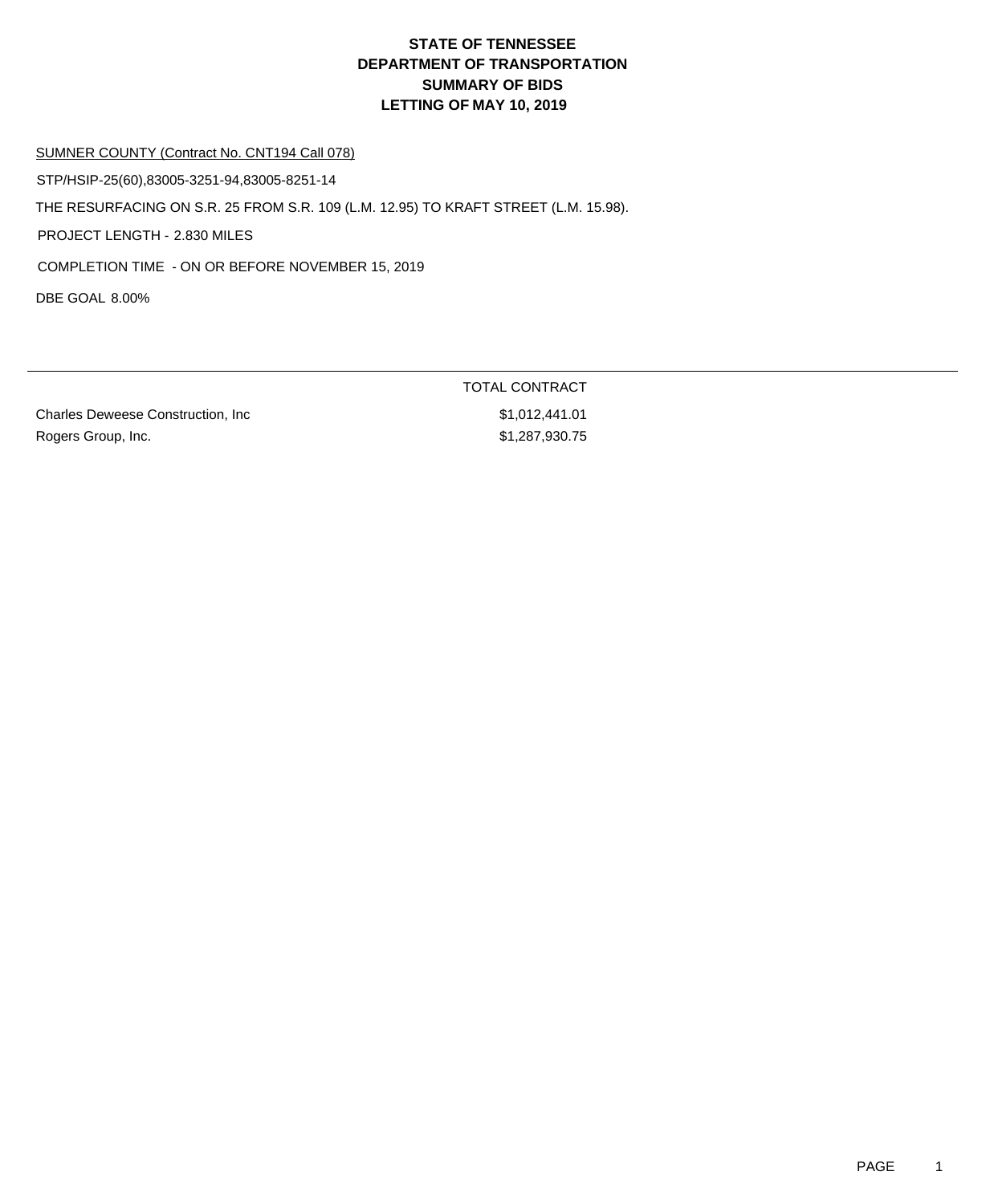|        |                                                          |                | <b>CONTRACT CNT194</b>       |                              |
|--------|----------------------------------------------------------|----------------|------------------------------|------------------------------|
|        | <b>ROADWAY CATEGORY</b>                                  |                | <b>UNIT PRICE</b>            | <b>EXTENSION</b>             |
|        | 208-01.05 BROOMING & DEGRASSING SHOULDERS                |                |                              |                              |
|        |                                                          | 5.600 L.M.     |                              |                              |
|        | Charles Deweese Construction, Inc<br>Rogers Group, Inc.  |                | \$1,098.5100<br>\$3,900.0000 | \$6,151.66<br>\$21,840.00    |
| 303-01 | MINERAL AGGREGATE, TYPE A BASE, GRADING D                |                |                              |                              |
|        |                                                          | 92,000 TON     |                              |                              |
|        | Charles Deweese Construction, Inc.<br>Rogers Group, Inc. |                | \$40.6300<br>\$25.0000       | \$3,737.96<br>\$2,300.00     |
|        | 307-01.15 ASC MIX (PG64-22) (BPMLC-HM) GRADING CS        |                |                              |                              |
|        |                                                          | 500,000 TON    |                              |                              |
|        | Charles Deweese Construction, Inc<br>Rogers Group, Inc.  |                | \$94.6700<br>\$107.0000      | \$47,335.00<br>\$53,500.00   |
| 403-01 | BITUMINOUS MATERIAL FOR TACK COAT (TC)                   |                |                              |                              |
|        |                                                          | 25.000 TON     |                              |                              |
|        | Charles Deweese Construction, Inc                        |                | \$905.0000                   | \$22,625.00                  |
|        | Rogers Group, Inc.                                       |                | \$800.0000                   | \$20,000.00                  |
|        | 411-02.10 ACS MIX(PG70-22) GRADING D                     |                |                              |                              |
|        |                                                          | 3,733.000 TON  |                              |                              |
|        | Charles Deweese Construction, Inc.<br>Rogers Group, Inc. |                | \$100.6200<br>\$108.0000     | \$375,614.46<br>\$403,164.00 |
|        |                                                          |                |                              |                              |
|        | 411-33.35 STAMPED ASPHALT (TRAFFIC PATTERNS XD)          |                |                              |                              |
|        |                                                          | 1,600.000 S.F. |                              |                              |
|        | Charles Deweese Construction, Inc<br>Rogers Group, Inc.  |                | \$20.5200<br>\$19.7500       | \$32,832.00<br>\$31,600.00   |
|        |                                                          |                |                              |                              |
|        | 415-01.01 COLD PLANING BITUMINOUS PAVEMENT               |                |                              |                              |
|        |                                                          | 3,698.000 TON  |                              |                              |
|        | Charles Deweese Construction, Inc                        |                | \$15.4300                    | \$57,060.14                  |
|        | Rogers Group, Inc.                                       |                | \$28.5000                    | \$105,393.00                 |
|        | 611-09.01 ADJUSTMENT OF EXISTING CATCHBASIN              |                |                              |                              |
|        |                                                          | 40.000 EACH    |                              |                              |
|        | Charles Deweese Construction, Inc                        |                | \$1,250.0000                 | \$50,000.00                  |
|        | Rogers Group, Inc.                                       |                | \$615.0000                   | \$24,600.00                  |
|        | 701-02.01 CONCRETE CURB RAMP (RETROFIT)                  |                |                              |                              |
|        |                                                          | 5,720.000 S.F. |                              |                              |
|        | Charles Deweese Construction, Inc                        |                | \$28.9800                    | \$165,765.60                 |
|        | Rogers Group, Inc.                                       |                | \$46.0000                    | \$263,120.00                 |
|        | 701-02.05 DETECTABLE WARNING SURFACE (REHABILITATION)    |                |                              |                              |
|        |                                                          | 32.000 EACH    |                              |                              |
|        | Charles Deweese Construction, Inc                        |                | \$90.0000                    | \$2,880.00                   |
|        | Rogers Group, Inc.                                       |                | \$300.0000                   | \$9,600.00                   |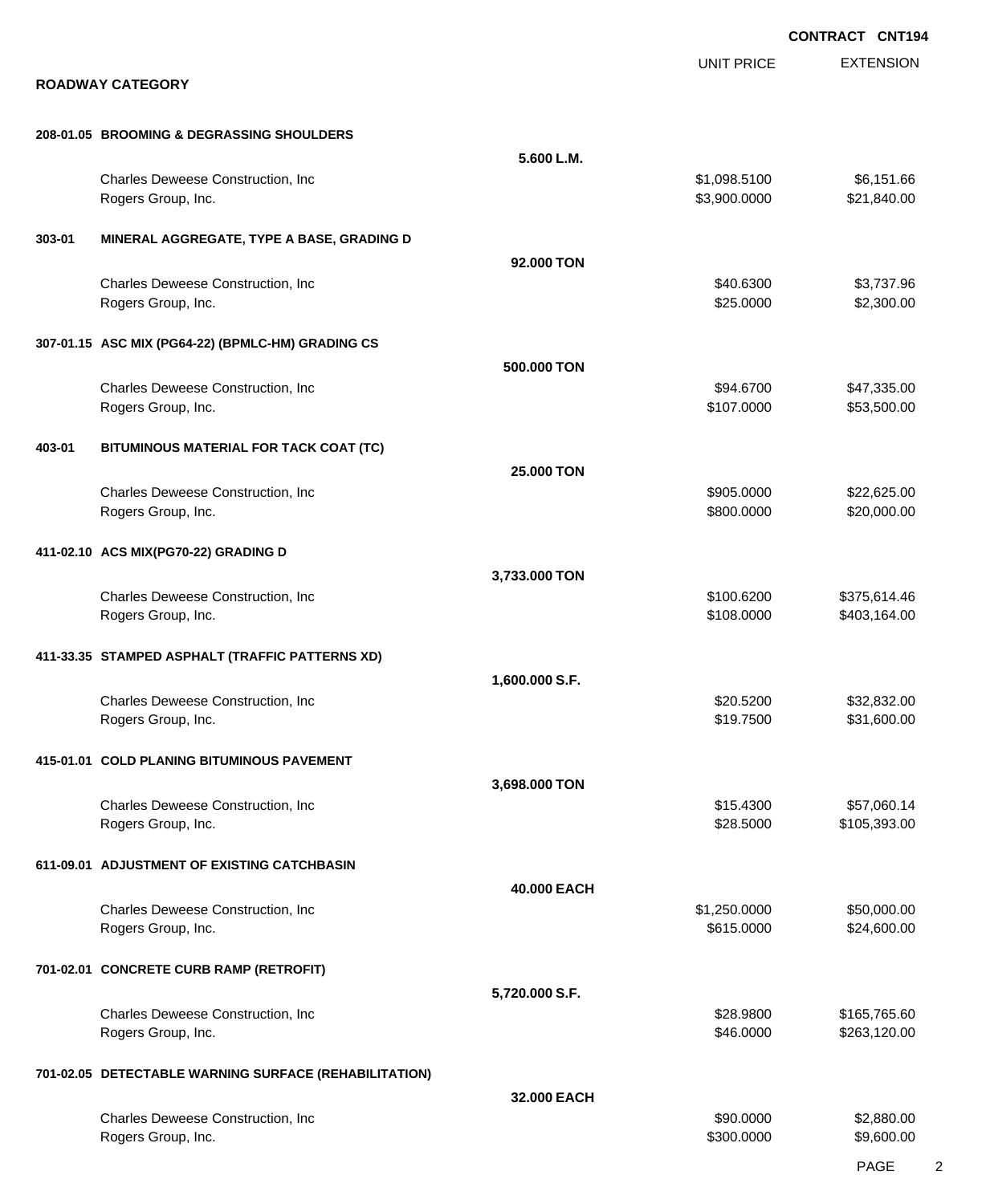|        |                                                             |                   | <b>UNIT PRICE</b>               | <b>EXTENSION</b>            |
|--------|-------------------------------------------------------------|-------------------|---------------------------------|-----------------------------|
| 712-01 | <b>TRAFFIC CONTROL</b>                                      |                   |                                 |                             |
|        |                                                             | 1.000 LS          |                                 |                             |
|        | Charles Deweese Construction, Inc<br>Rogers Group, Inc.     |                   | \$40,500.0000<br>\$102,000.0000 | \$40,500.00<br>\$102,000.00 |
|        | 712-04.01 FLEXIBLE DRUMS (CHANNELIZING)                     |                   |                                 |                             |
|        |                                                             | 100,000 EACH      |                                 |                             |
|        | Charles Deweese Construction, Inc<br>Rogers Group, Inc.     |                   | \$15.9800<br>\$16.5000          | \$1,598.00<br>\$1,650.00    |
|        | 712-05.01 WARNING LIGHTS (TYPE A)                           |                   |                                 |                             |
|        |                                                             | <b>4.000 EACH</b> |                                 |                             |
|        | Charles Deweese Construction, Inc<br>Rogers Group, Inc.     |                   | \$15.9800<br>\$16.5000          | \$63.92<br>\$66.00          |
| 712-06 | <b>SIGNS (CONSTRUCTION)</b>                                 |                   |                                 |                             |
|        |                                                             |                   |                                 |                             |
|        |                                                             | 1,608.000 S.F.    |                                 |                             |
|        | Charles Deweese Construction, Inc<br>Rogers Group, Inc.     |                   | \$7.1600<br>\$7.5000            | \$11,513.28<br>\$12,060.00  |
|        | 712-08.03 ARROW BOARD (TYPE C)                              |                   |                                 |                             |
|        |                                                             | <b>2.000 EACH</b> |                                 |                             |
|        | Charles Deweese Construction, Inc<br>Rogers Group, Inc.     |                   | \$773.2000<br>\$800.0000        | \$1,546.40<br>\$1,600.00    |
|        | 716-01.30 REMOVAL OF SNOWPLOWABLE REFLECTIVE MARKER         |                   |                                 |                             |
|        |                                                             | 90,000 EACH       |                                 |                             |
|        | Charles Deweese Construction, Inc<br>Rogers Group, Inc.     |                   | \$30.9300<br>\$21.0000          | \$2,783.70<br>\$1,890.00    |
|        | 716-02.03 PLASTIC PAVEMENT MARKING (CROSS-WALK)             |                   |                                 |                             |
|        |                                                             | 735.000 L.F.      |                                 |                             |
|        | Charles Deweese Construction, Inc<br>Rogers Group, Inc.     |                   | \$9.0000<br>\$13.5000           | \$6,615.00<br>\$9,922.50    |
|        | 716-02.04 PLASTIC PAVEMENT MARKING(CHANNELIZATION STRIPING) |                   |                                 |                             |
|        |                                                             | 1,135.000 S.Y.    |                                 |                             |
|        | Charles Deweese Construction, Inc                           |                   | \$12.3700                       | \$14,039.95                 |
|        | Rogers Group, Inc.                                          |                   | \$12.5000                       | \$14,187.50                 |
|        | 716-02.05 PLASTIC PAVEMENT MARKING (STOP LINE)              |                   |                                 |                             |
|        |                                                             | 198.000 L.F.      |                                 |                             |
|        | Charles Deweese Construction, Inc<br>Rogers Group, Inc.     |                   | \$15.4600<br>\$15.0000          | \$3,061.08<br>\$2,970.00    |
|        | 716-02.06 PLASTIC PAVEMENT MARKING (TURN LANE ARROW)        |                   |                                 |                             |
|        |                                                             | 28.000 EACH       |                                 |                             |
|        | Charles Deweese Construction, Inc<br>Rogers Group, Inc.     |                   | \$154.6400<br>\$160.0000        | \$4,329.92<br>\$4,480.00    |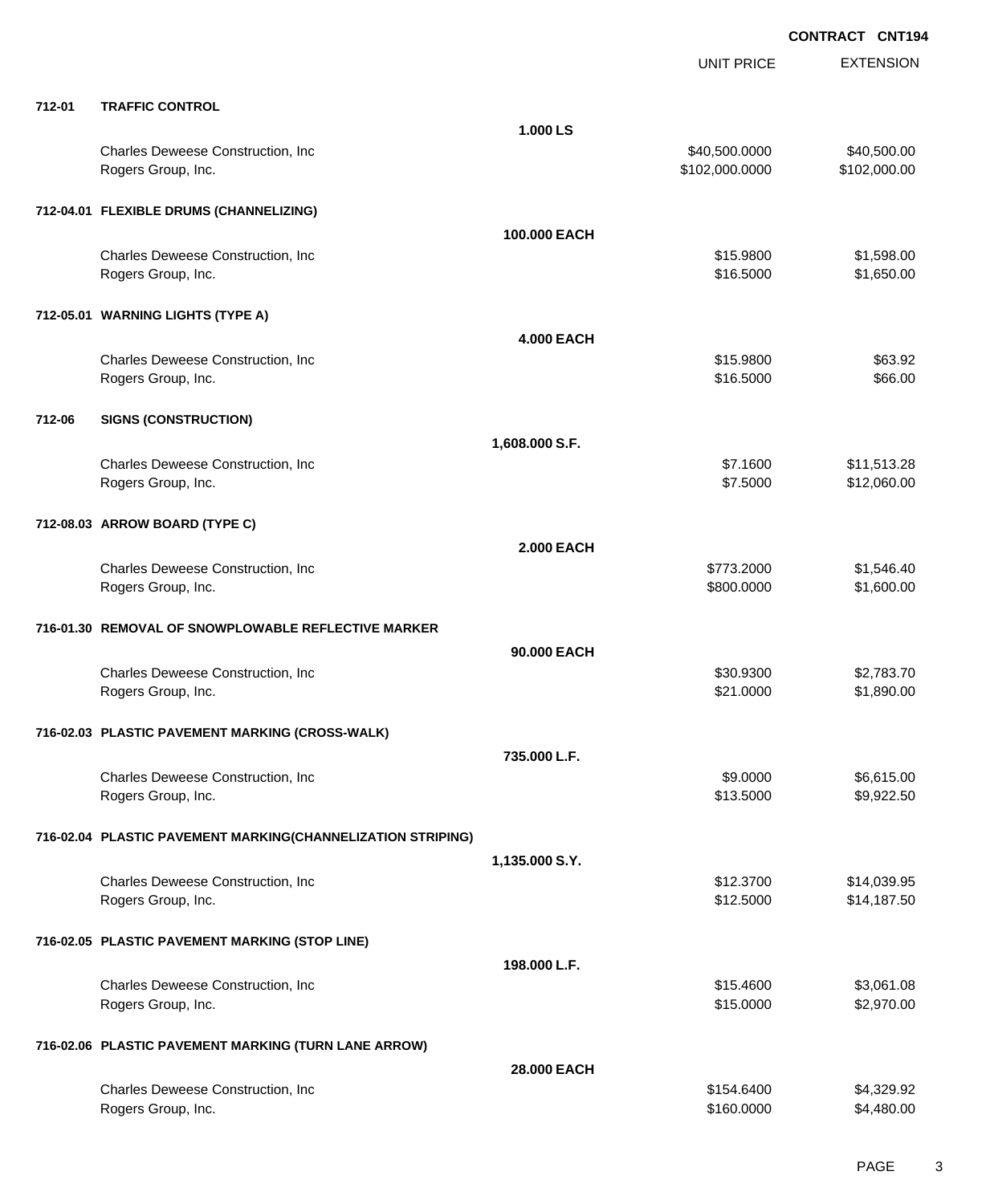|        |                                                              |                | <b>UNIT PRICE</b>    | <b>EXTENSION</b> |
|--------|--------------------------------------------------------------|----------------|----------------------|------------------|
|        | 716-02.09 PLASTIC PAVEMENT MARKING (LONGITUDINAL CROSS-WALK) |                |                      |                  |
|        |                                                              | 550,000 L.F.   |                      |                  |
|        | Charles Deweese Construction, Inc                            |                | \$36.0800            | \$19,844.00      |
|        | Rogers Group, Inc.                                           |                | \$36.5000            | \$20,075.00      |
|        | 716-03.01 PLASTIC WORD PAVEMENT MARKING (ONLY)               |                |                      |                  |
|        |                                                              | 3.000 EACH     |                      |                  |
|        | Charles Deweese Construction, Inc                            |                | \$412.3700           | \$1,237.11       |
|        | Rogers Group, Inc.                                           |                | \$420.0000           | \$1,260.00       |
|        | 716-04.04 PLASTIC PAVEMENT MARKING (TRANSVERSE SHOULDER)     |                |                      |                  |
|        |                                                              | 400.000 L.F.   |                      |                  |
|        | Charles Deweese Construction, Inc.                           |                | \$7.7300             | \$3,092.00       |
|        | Rogers Group, Inc.                                           |                | \$8.0000             | \$3,200.00       |
|        | 716-04.05 PLASTIC PAVEMENT MARKING (STRAIGHT ARROW)          |                |                      |                  |
|        |                                                              | 5.000 EACH     |                      |                  |
|        | Charles Deweese Construction, Inc                            |                | \$154.6400           | \$773.20         |
|        | Rogers Group, Inc.                                           |                | \$160.0000           | \$800.00         |
|        | 716-05.01 PAINTED PAVEMENT MARKING (4" LINE)                 |                |                      |                  |
|        |                                                              | 12.700 L.M.    |                      |                  |
|        | Charles Deweese Construction, Inc                            |                | \$1,030.9300         | \$13,092.81      |
|        | Rogers Group, Inc.                                           |                | \$1,050.0000         | \$13,335.00      |
|        | 716-12.01 ENHANCED FLATLINE THERMO PVMT MRKNG (4IN LINE)     |                |                      |                  |
|        |                                                              | 7.500 L.M.     |                      |                  |
|        | Charles Deweese Construction, Inc.                           |                | \$3,608.2500         | \$27,061.88      |
|        | Rogers Group, Inc.                                           |                | \$3,650.0000         | \$27,375.00      |
|        | 716-13.01 SPRAY THERMO PVMT MRKNG (60 mil) (4IN LINE)        |                |                      |                  |
|        |                                                              | 5.200 L.M.     |                      |                  |
|        | Charles Deweese Construction, Inc.                           |                | \$3,164.9500         | \$16,457.74      |
|        | Rogers Group, Inc.                                           |                | \$2,200.0000         | \$11,440.00      |
|        | 716-13.04 SPRAY THERMO PVMT MRKNG (60 mil) (4IN DOTTED LINE) |                |                      |                  |
|        |                                                              | 80.000 L.F.    |                      |                  |
|        | Charles Deweese Construction, Inc.                           |                | \$1.0300             | \$82.40          |
|        | Rogers Group, Inc.                                           |                | \$1.0500             | \$84.00          |
| 717-01 | <b>MOBILIZATION</b>                                          |                |                      |                  |
|        |                                                              | 1.000 LS       |                      |                  |
|        | Charles Deweese Construction, Inc                            |                | \$62,150.0500        | \$62,150.05      |
|        | Rogers Group, Inc.                                           |                | \$105,000.0000       | \$105,000.00     |
|        | 730-14.02 SAW SLOT                                           |                |                      |                  |
|        |                                                              | 3,675.000 L.F. |                      |                  |
|        | Charles Deweese Construction, Inc.                           |                | \$3.6100<br>\$3.7500 | \$13,266.75      |
|        | Rogers Group, Inc.                                           |                |                      | \$13,781.25      |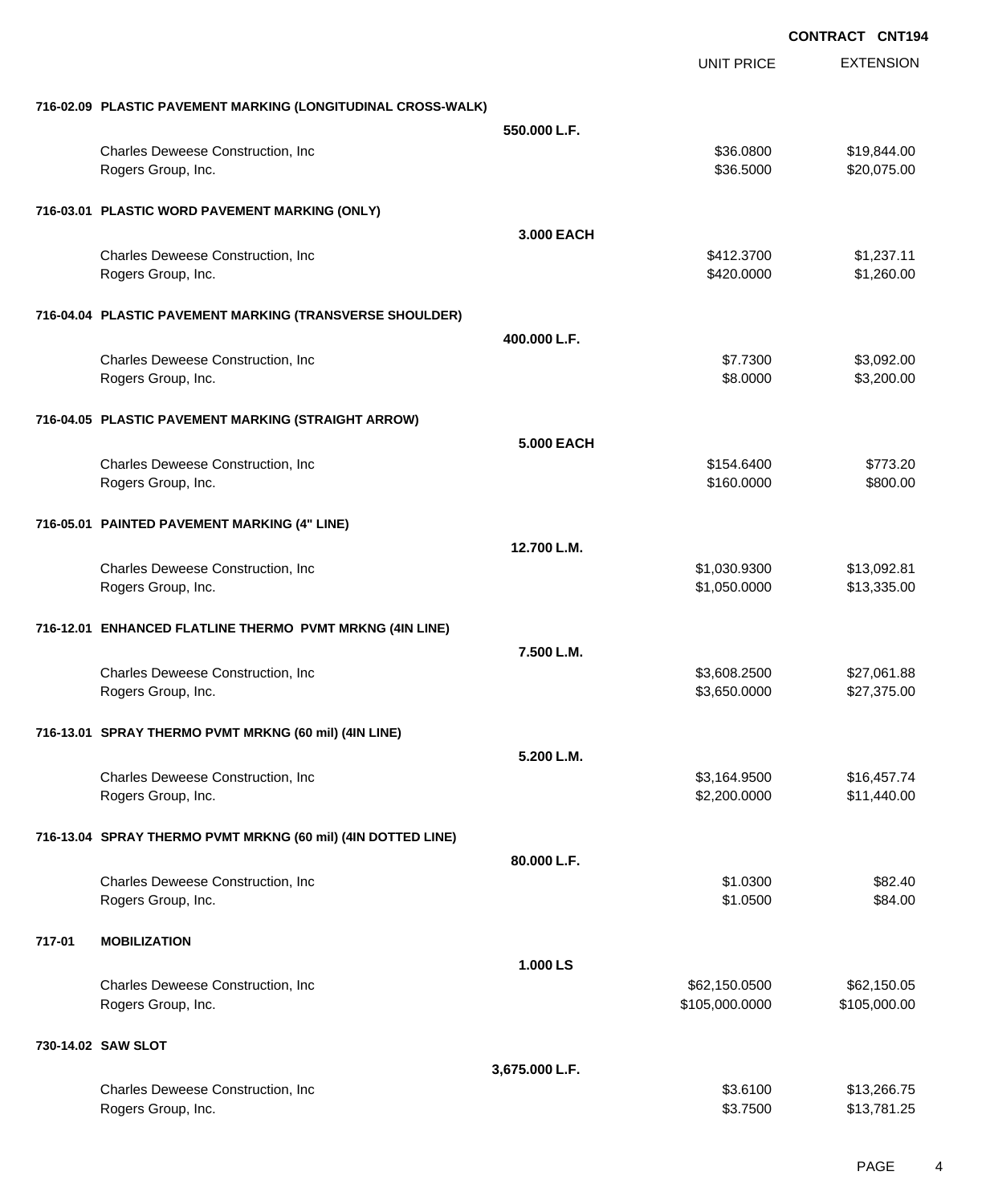| UNIT PRICE | EXTENSION |
|------------|-----------|
|            |           |

#### **730-14.03 LOOP WIRE**

**10,250.000 L.F.**

| Charles Deweese Construction, Inc. | \$0.5200 | \$5,330.00 |
|------------------------------------|----------|------------|
| Rogers Group, Inc.                 | \$0.5500 | \$5,637,50 |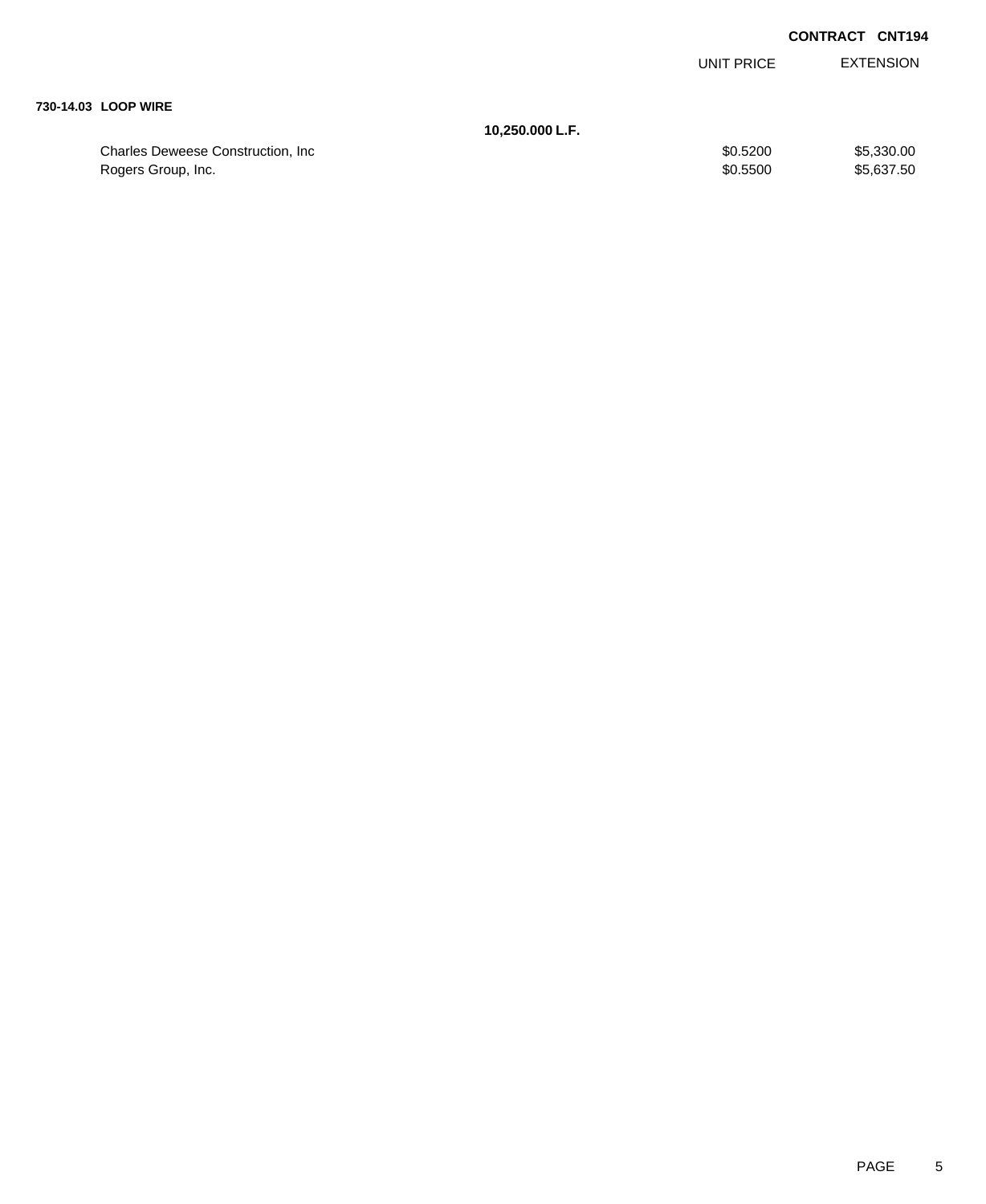## **SUB-TOTAL ROADWAY**

Charles Deweese Construction, Inc  $$1,012,441.01$ Rogers Group, Inc. \$1,287,930.75

### **TOTAL CONTRACT**

Charles Deweese Construction, Inc **Example 2018** 31,012,441.01 Rogers Group, Inc. \$1,287,930.75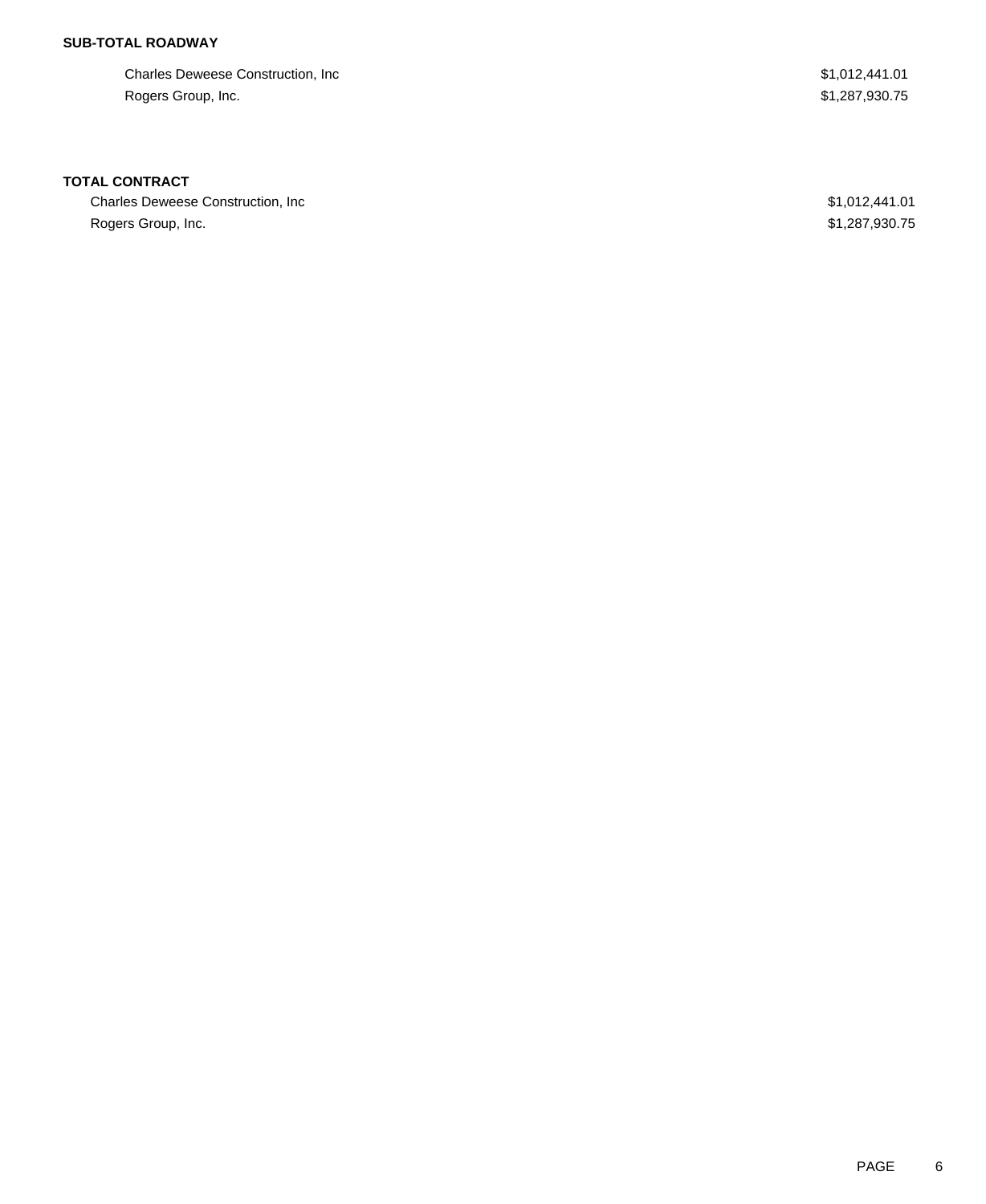#### SUMNER COUNTY (Contract No. CNT180 Call 079)

STP-NH-6(132),83077-8221-14

THE RESURFACING ON U.S. 31E (S.R. 6) FROM NORTH OF ALEXANDER LANE (L.M. 22.40) TO SOUTH OF S.R. 376 (L.M. 26.79).

PROJECT LENGTH - 4.390 MILES

COMPLETION TIME - ON OR BEFORE NOVEMBER 15, 2019

DBE GOAL 6.00%

Rogers Group, Inc. 6. The Contract of the Contract of the Second State of the Second State Second Second State Second Second Second Second Second Second Second Second Second Second Second Second Second Second Second Second Charles Deweese Construction, Inc 6720,886.08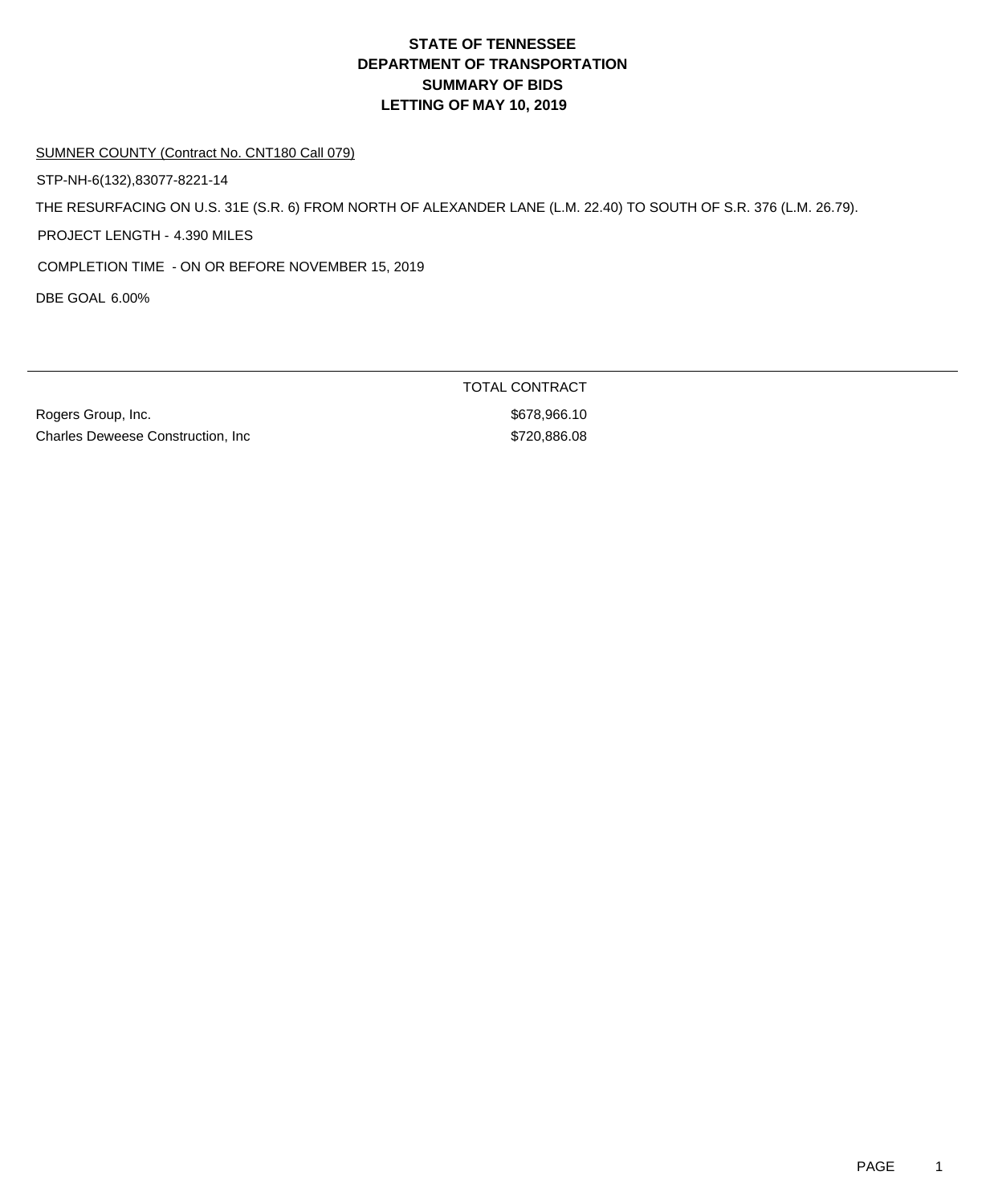|        |                                                           |               |                              | <b>CONTRACT CNT180</b>     |
|--------|-----------------------------------------------------------|---------------|------------------------------|----------------------------|
|        | <b>ROADWAY CATEGORY</b>                                   |               | <b>UNIT PRICE</b>            | <b>EXTENSION</b>           |
|        | 208-01.05 BROOMING & DEGRASSING SHOULDERS                 |               |                              |                            |
|        |                                                           | 8.800 L.M.    |                              |                            |
|        | Rogers Group, Inc.<br>Charles Deweese Construction, Inc   |               | \$1,675.0000<br>\$1,105.4300 | \$14,740.00<br>\$9,727.78  |
| 303-01 | MINERAL AGGREGATE, TYPE A BASE, GRADING D                 |               |                              |                            |
|        |                                                           | 436,000 TON   |                              |                            |
|        | Rogers Group, Inc.<br>Charles Deweese Construction, Inc   |               | \$30.0000<br>\$26.9200       | \$13,080.00<br>\$11,737.12 |
|        | 307-01.15 ASC MIX (PG64-22) (BPMLC-HM) GRADING CS         |               |                              |                            |
|        |                                                           | 500.000 TON   |                              |                            |
|        | Rogers Group, Inc.<br>Charles Deweese Construction, Inc   |               | \$78.0000<br>\$91.2000       | \$39,000.00<br>\$45,600.00 |
| 403-01 | BITUMINOUS MATERIAL FOR TACK COAT (TC)                    |               |                              |                            |
|        | Rogers Group, Inc.                                        | 29.000 TON    | \$800.0000                   | \$23,200.00                |
|        | Charles Deweese Construction, Inc                         |               | \$645.0000                   | \$18,705.00                |
|        | 403-05.01 BITUMINOUS MATERIAL (FOG SEAL) SHOULDER         |               |                              |                            |
|        | Rogers Group, Inc.                                        | 14.000 TON    | \$900.0000                   | \$12,600.00                |
|        | Charles Deweese Construction, Inc                         |               | \$1,056.7000                 | \$14,793.80                |
|        | 411-02.10 ACS MIX(PG70-22) GRADING D                      |               |                              |                            |
|        | Rogers Group, Inc.                                        | 4,310.000 TON | \$77.0000                    | \$331,870.00               |
|        | Charles Deweese Construction, Inc                         |               | \$97.9100                    | \$421,992.10               |
|        | 411-12.02 SCORING SHOULDERS (NON-CONTINUOUS) (16IN WIDTH) |               |                              |                            |
|        | Rogers Group, Inc.                                        | 8.800 L.M.    | \$460.0000                   | \$4,048.00                 |
|        | Charles Deweese Construction, Inc                         |               | \$1,080.0000                 | \$9,504.00                 |
|        | 415-01.01 COLD PLANING BITUMINOUS PAVEMENT                |               |                              |                            |
|        | Rogers Group, Inc.                                        | 4,269.000 TON | \$16.7500                    | \$71,505.75                |
|        | Charles Deweese Construction, Inc                         |               | \$16.1800                    | \$69,072.42                |
| 712-01 | <b>TRAFFIC CONTROL</b>                                    |               |                              |                            |
|        | Rogers Group, Inc.                                        | 1.000 LS      | \$24,000.0000                | \$24,000.00                |
|        | Charles Deweese Construction, Inc                         |               | \$19,440.0000                | \$19,440.00                |
|        | 712-04.01 FLEXIBLE DRUMS (CHANNELIZING)                   |               |                              |                            |
|        | Rogers Group, Inc.                                        | 25.000 EACH   | \$16.2500                    | \$406.25                   |
|        | Charles Deweese Construction, Inc                         |               | \$16.7400                    | \$418.50                   |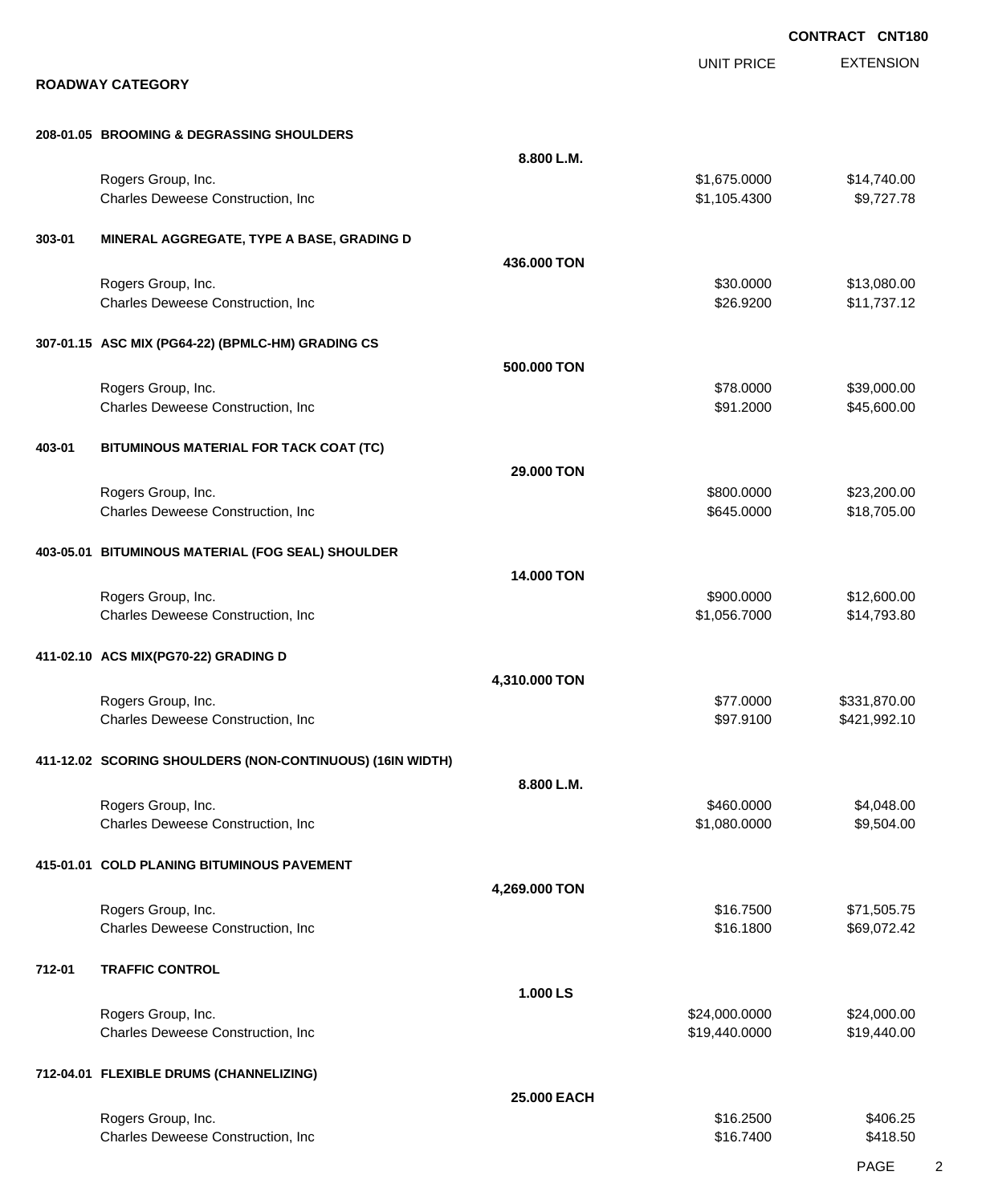|        |                                                                   | UNIT PRICE   | <b>EXTENSION</b> |
|--------|-------------------------------------------------------------------|--------------|------------------|
|        | 712-05.01 WARNING LIGHTS (TYPE A)                                 |              |                  |
|        | <b>4.000 EACH</b>                                                 |              |                  |
|        | Rogers Group, Inc.                                                | \$16.2500    | \$65.00          |
|        | Charles Deweese Construction, Inc                                 | \$16.7400    | \$66.96          |
| 712-06 | <b>SIGNS (CONSTRUCTION)</b>                                       |              |                  |
|        | 1,410.000 S.F.                                                    |              |                  |
|        | Rogers Group, Inc.                                                | \$7.3000     | \$10,293.00      |
|        | Charles Deweese Construction, Inc                                 | \$6.9500     | \$9,799.50       |
|        | 716-01.21 SNOWPLOWABLE RAISED PAVEMENT MARKERS (BI-DIR) (1 COLOR) |              |                  |
|        | 345,000 EACH                                                      |              |                  |
|        | Rogers Group, Inc.                                                | \$30.7500    | \$10,608.75      |
|        | Charles Deweese Construction, Inc                                 | \$30.9300    | \$10,670.85      |
|        | 716-01.22 SNOWPLOWABLE RAISED PAVMENT MARKERS (MONO-DIR)(1 COLOR) |              |                  |
|        | 20.000 EACH                                                       |              |                  |
|        | Rogers Group, Inc.                                                | \$30.7500    | \$615.00         |
|        | Charles Deweese Construction, Inc                                 | \$41.2400    | \$824.80         |
|        | 716-01.30 REMOVAL OF SNOWPLOWABLE REFLECTIVE MARKER               |              |                  |
|        | 345,000 EACH                                                      |              |                  |
|        | Rogers Group, Inc.                                                | \$10.2500    | \$3,536.25       |
|        | Charles Deweese Construction, Inc                                 | \$10.3100    | \$3,556.95       |
|        | 716-02.04 PLASTIC PAVEMENT MARKING(CHANNELIZATION STRIPING)       |              |                  |
|        | 270,000 S.Y.                                                      |              |                  |
|        | Rogers Group, Inc.                                                | \$20.5000    | \$5,535.00       |
|        | Charles Deweese Construction, Inc                                 | \$20.6200    | \$5,567.40       |
|        | 716-02.06 PLASTIC PAVEMENT MARKING (TURN LANE ARROW)              |              |                  |
|        | <b>2.000 EACH</b>                                                 |              |                  |
|        | Rogers Group, Inc.                                                | \$155.0000   | \$310.00         |
|        | Charles Deweese Construction, Inc                                 | \$154.6400   | \$309.28         |
|        | 716-02.11 PLASTIC PAVEMENT MARKING (6" DOTTED LINE)               |              |                  |
|        | 632.000 L.F.                                                      |              |                  |
|        | Rogers Group, Inc.                                                | \$2.0500     | \$1,295.60       |
|        | Charles Deweese Construction, Inc                                 | \$2.0600     | \$1,301.92       |
|        | 716-05.20 PAINTED PAVEMENT MARKING (6" LINE)                      |              |                  |
|        | 13.500 L.M.                                                       |              |                  |
|        | Rogers Group, Inc.                                                | \$820.0000   | \$11,070.00      |
|        | Charles Deweese Construction, Inc                                 | \$824.7400   | \$11,133.99      |
|        | 716-12.02 ENHANCED FLATLINE THERMO PVMT MRKNG (6IN LINE)          |              |                  |
|        | 13.500 L.M.                                                       |              |                  |
|        | Rogers Group, Inc.                                                | \$5,125.0000 | \$69,187.50      |
|        | Charles Deweese Construction, Inc                                 | \$515.4600   | \$6,958.71       |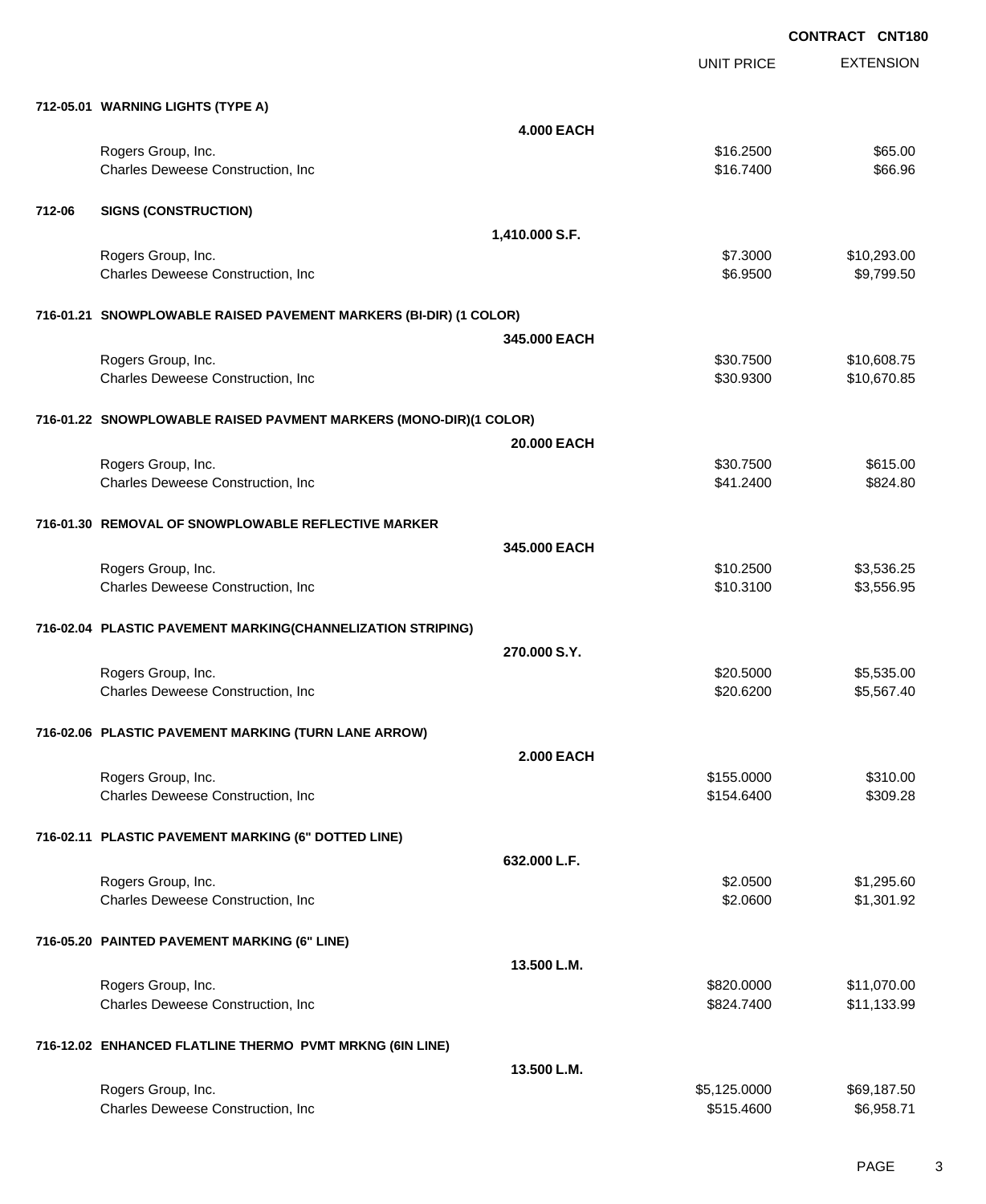EXTENSION UNIT PRICE

## **717-01 MOBILIZATION**

Rogers Group, Inc. \$32,000.000 \$32,000.000 \$32,000.000 \$32,000.000 \$32,000.000 \$32,000.00 Charles Deweese Construction, Inc **Example 2018** 349,705.0000 \$49,705.0000 \$49,705.000

**1.000 LS**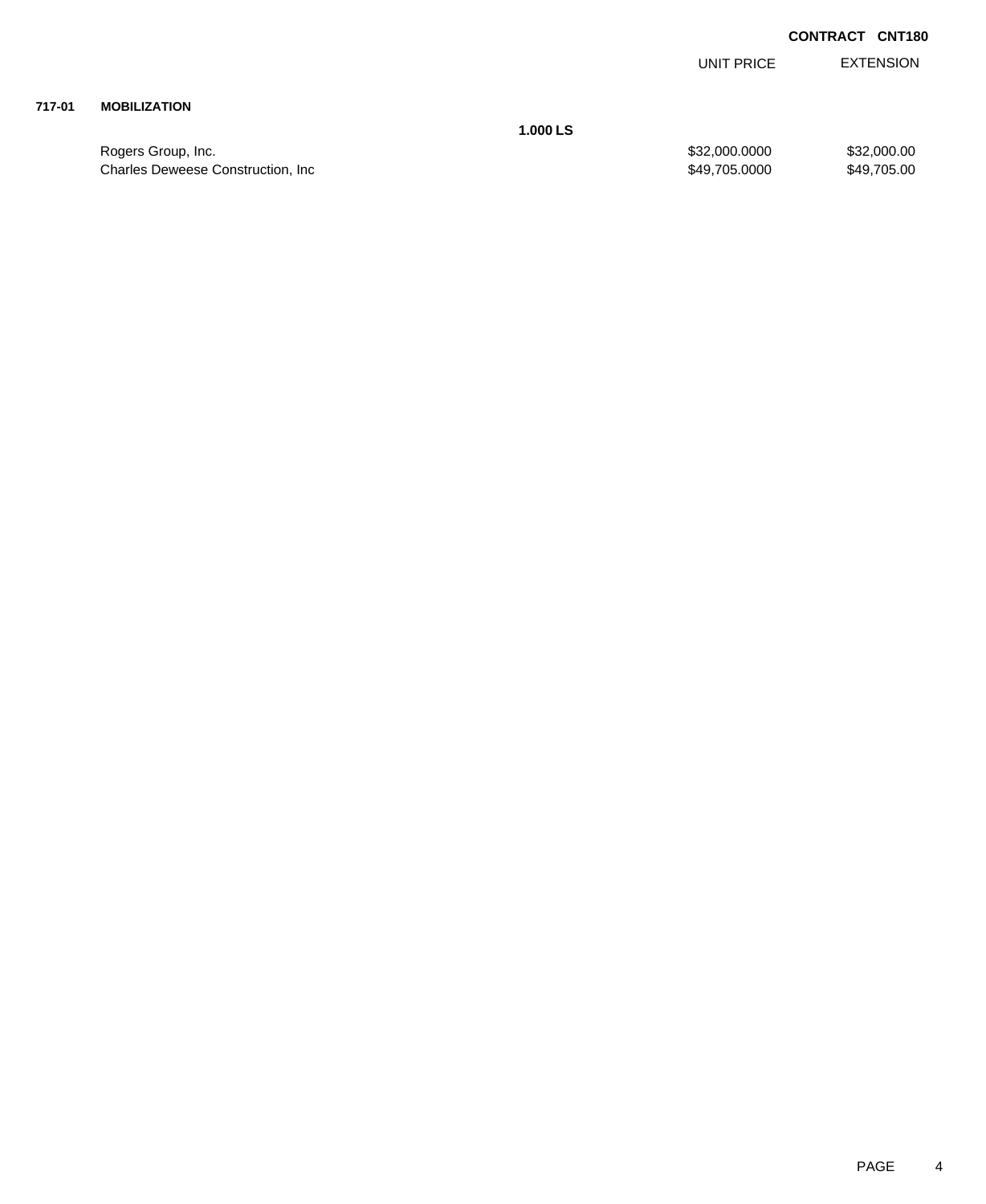## **SUB-TOTAL ROADWAY**

Rogers Group, Inc. \$678,966.10 Charles Deweese Construction, Inc **Example 2018** 3720,886.08

### **TOTAL CONTRACT**

Rogers Group, Inc. \$678,966.10 Charles Deweese Construction, Inc **Example 2018** 2019 12:30 and 2019 12:30 and 3720,886.08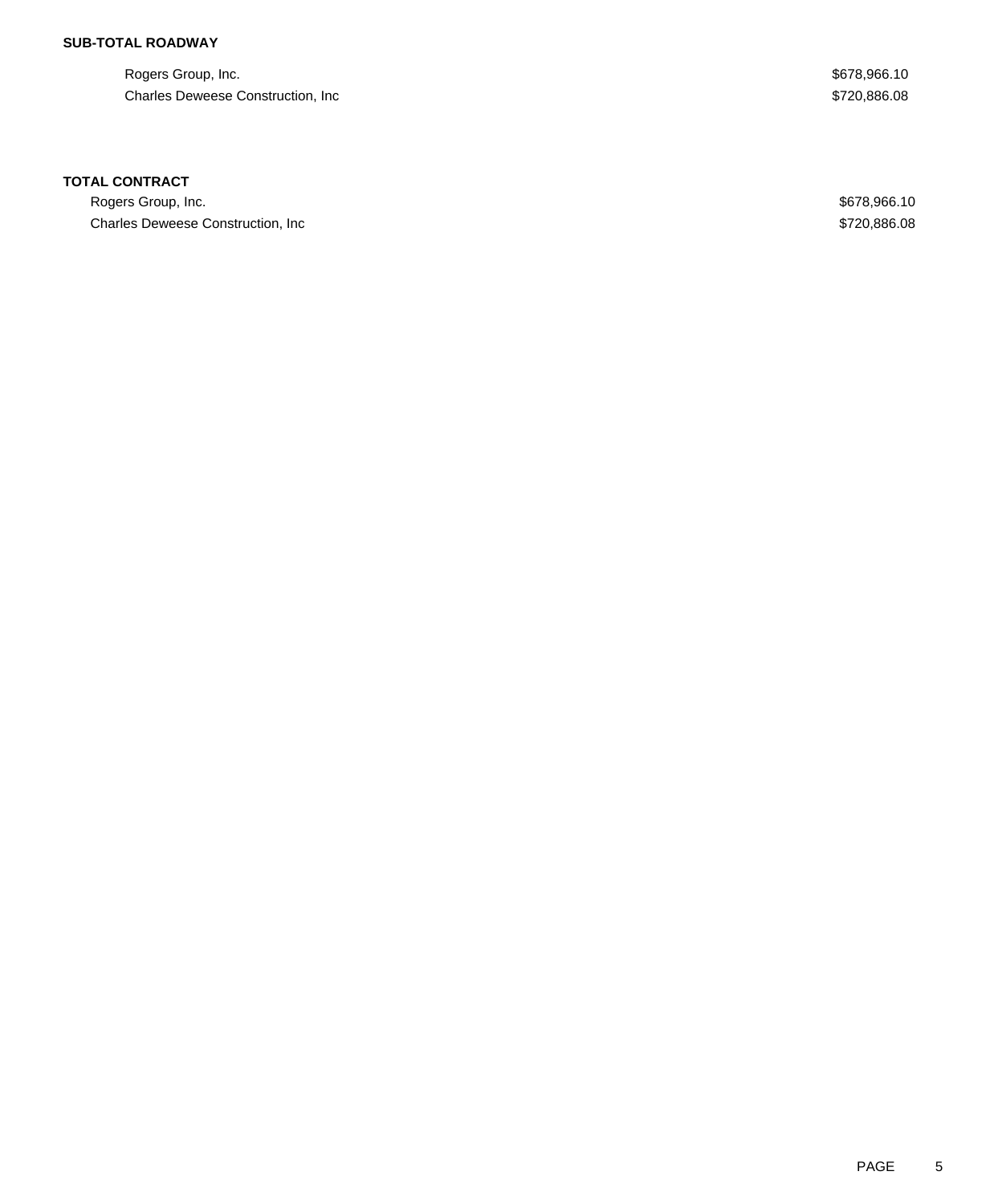#### TIPTON COUNTY (Contract No. CNT183 Call 080)

84005-4223-04,HSIP-59(28),84005-3223-94

THE RESURFACING ON S.R. 59 FROM THE EAST BANK OF THE MISSISSIPPI RIVER (L.M. 0.00) TO NEAR INDIAN CREEK (L.M. 8.73).

PROJECT LENGTH - 8.730 MILES

COMPLETION TIME - ON OR BEFORE NOVEMBER 15, 2019

DBE GOAL 3.00%

Lehman-Roberts Company **62,135,437.18**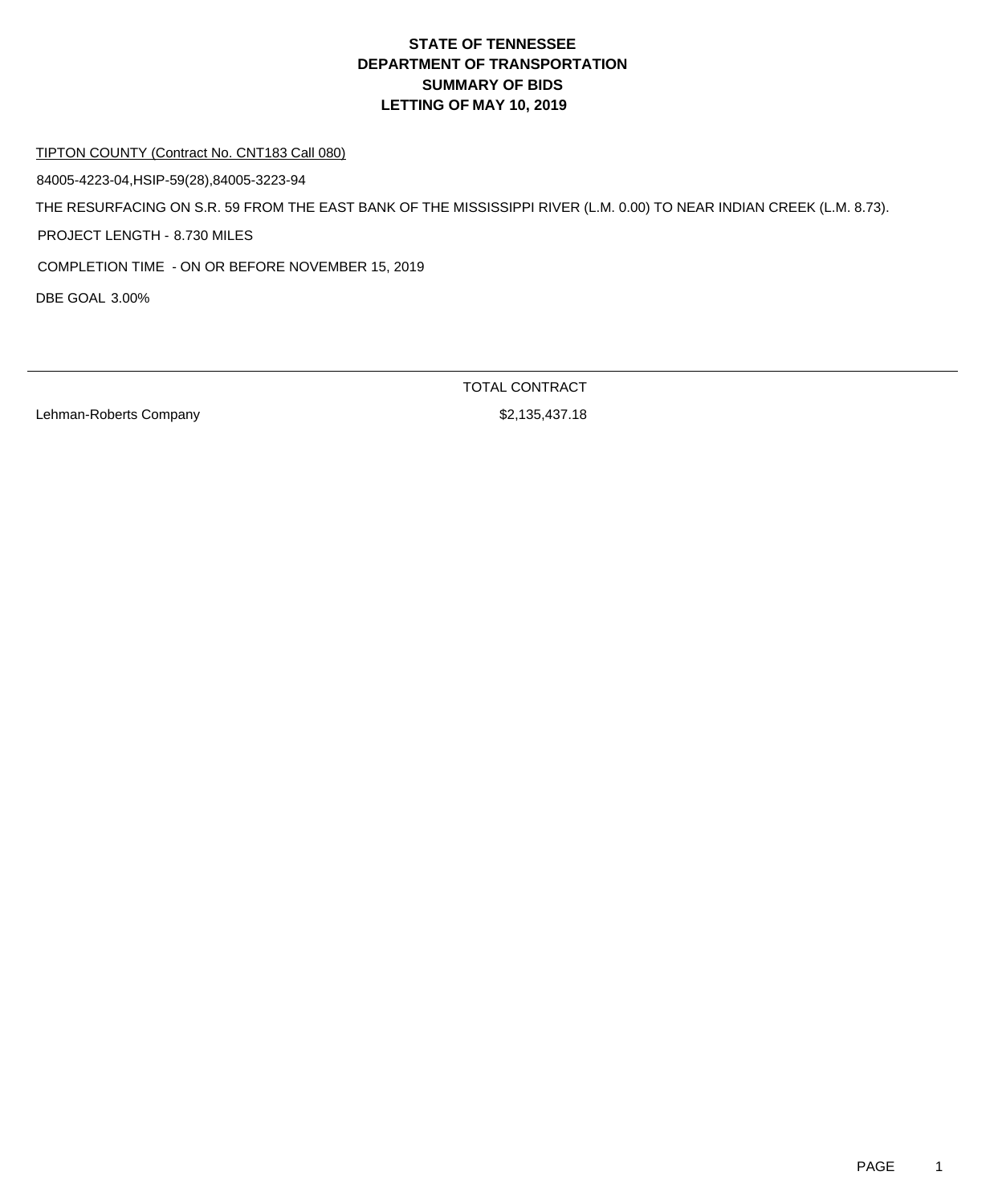EXTENSION **CONTRACT CNT183** UNIT PRICE **ROADWAY CATEGORY 202-03.01 REMOVAL OF ASPHALT PAVEMENT 128.000 S.Y.** Lehman-Roberts Company 65,632.00 **203-06 WATER 18.000 M.G.** Lehman-Roberts Company **\$20.000 \$360.00** \$360.00 **208-01.05 BROOMING & DEGRASSING SHOULDERS 17.219 L.M.** Lehman-Roberts Company **618,510.43 Company 618,510.43 Company 618,510.43 Company 618,510.43 303-02 MINERAL AGGREGATE, TYPE B BASE, GRADING (C OR D) 2,378.000 TON** Lehman-Roberts Company **\$98,449.20 \$98,449.20 \$98,449.20 \$98,449.20 \$98,449.20 307-01.01 ASPHALT CONCRETE MIX (PG64-22) (BPMB-HM) GRADING A 44.000 TON** Lehman-Roberts Company **6196.8500** \$8,661.40 **307-01.08 ASPHALT CONCRETE MIX (PG64-22) (BPMB-HM) GRADING B-M2 14.000 TON** Lehman-Roberts Company **62.690.00** \$4,690.00 **307-01.10 ASPHALT CONCRETE MIX (PG64-22) (BPMB-HM) GRADING C-W 10,432.000 TON** Lehman-Roberts Company \$103.5000 \$1,079,712.00 **403-02.01 TRACKLESS TACK COAT 27.000 TON** Lehman-Roberts Company **\$1,295.000 \$34,965.00 411-12.03 SCORING FOR RUMBLE STRIPE (NON-CONTINUOUS) (8IN WIDTH) 13.775 L.M.** Lehman-Roberts Company **\$20000 \$10,951.13 414-04.03 ASPHALT EMULSION (SCRUB SEAL) 159.000 TON** Lehman-Roberts Company **61,350.000** \$214,650.00 **414-04.04 MINERAL AGGREGATE (SCRUB SEAL) 1,317.000 TON** Lehman-Roberts Company **\$28,775.000 \$98,775.00 415-01.02 COLD PLANING BITUMINOUS PAVEMENT 4,454.000 S.Y.** Lehman-Roberts Company **\$8.2500** \$36,745.50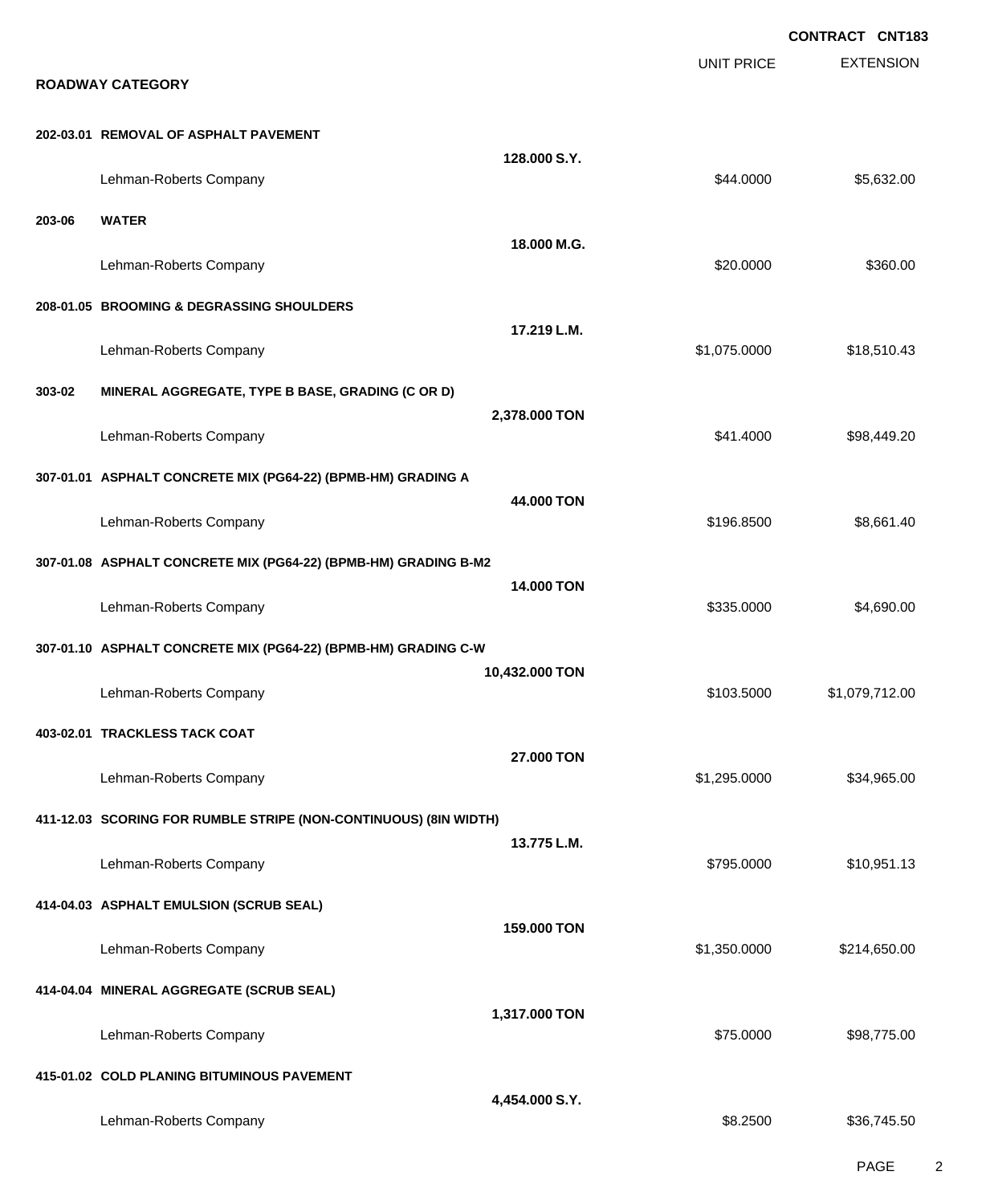|        |                                                                   |                   | <b>UNIT PRICE</b> | <b>CONTRACT CNT183</b><br><b>EXTENSION</b> |
|--------|-------------------------------------------------------------------|-------------------|-------------------|--------------------------------------------|
|        | 611-09.01 ADJUSTMENT OF EXISTING CATCHBASIN                       |                   |                   |                                            |
|        | Lehman-Roberts Company                                            | <b>4.000 EACH</b> | \$4,112.0000      | \$16,448.00                                |
|        | 705-02.10 GUARDRAIL TRANSITION 27IN TO 31IN                       |                   |                   |                                            |
|        | Lehman-Roberts Company                                            | 3.000 EACH        | \$205.6000        | \$616.80                                   |
|        | 705-04.09 EARTH PAD FOR TYPE 38 GR END TREATMENT                  |                   |                   |                                            |
|        | Lehman-Roberts Company                                            | <b>2.000 EACH</b> | \$1,233.5500      | \$2,467.10                                 |
|        | 705-06.01 W BEAM GR (TYPE 2) MASH TL3                             |                   |                   |                                            |
|        | Lehman-Roberts Company                                            | 40.000 L.F.       | \$26.7500         | \$1,070.00                                 |
|        | 705-06.20 TANGENT ENERGY ABSORBING TERM MASH TL-3                 |                   |                   |                                            |
|        | Lehman-Roberts Company                                            | 10.000 EACH       | \$3,084.0000      | \$30,840.00                                |
| 712-01 | <b>TRAFFIC CONTROL</b>                                            |                   |                   |                                            |
|        | Lehman-Roberts Company                                            | 1.000 LS          | \$83,550.0000     | \$83,550.00                                |
| 712-06 | <b>SIGNS (CONSTRUCTION)</b>                                       |                   |                   |                                            |
|        | Lehman-Roberts Company                                            | 2,028.000 S.F.    | \$5.5000          | \$11,154.00                                |
|        | 716-01.21 SNOWPLOWABLE RAISED PAVEMENT MARKERS (BI-DIR) (1 COLOR) |                   |                   |                                            |
|        | Lehman-Roberts Company                                            | 575.000 EACH      | \$39.0000         | \$22,425.00                                |
|        | 716-01.30 REMOVAL OF SNOWPLOWABLE REFLECTIVE MARKER               |                   |                   |                                            |
|        | Lehman-Roberts Company                                            | 370.000 EACH      | \$15.7500         | \$5,827.50                                 |
|        | 716-02.05 PLASTIC PAVEMENT MARKING (STOP LINE)                    |                   |                   |                                            |
|        | Lehman-Roberts Company                                            | 200.000 L.F.      | \$16.4500         | \$3,290.00                                 |
|        | 716-05.01 PAINTED PAVEMENT MARKING (4" LINE)                      |                   |                   |                                            |
|        | Lehman-Roberts Company                                            | 17.287 L.M.       | \$1,398.0000      | \$24,167.23                                |
|        | 716-08.05 REMOVAL OF PAVEMENT MARKING (STOP LINE)                 |                   |                   |                                            |
|        | Lehman-Roberts Company                                            | 200.000 L.F.      | \$8.2500          | \$1,650.00                                 |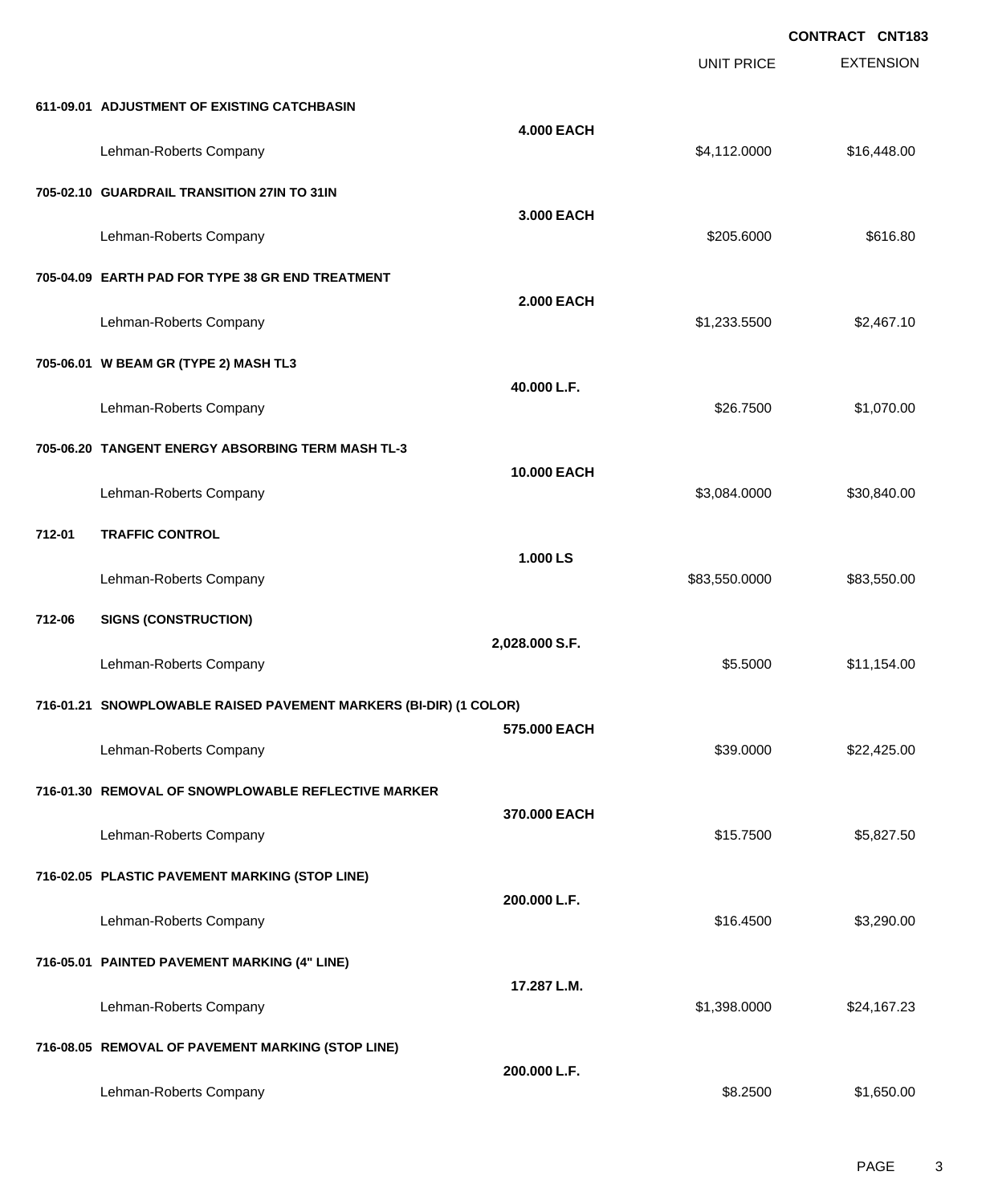|        |                                                          |             |                   | <b>CONTRACT CNT183</b> |
|--------|----------------------------------------------------------|-------------|-------------------|------------------------|
|        |                                                          |             | <b>UNIT PRICE</b> | <b>EXTENSION</b>       |
|        | 716-08.20 REMOVAL OF PAVEMENT MARKING (LINE)             |             |                   |                        |
|        | Lehman-Roberts Company                                   | 34.747 L.M. | \$1,650.0000      | \$57,332.55            |
|        | 716-12.02 ENHANCED FLATLINE THERMO PVMT MRKNG (6IN LINE) |             |                   |                        |
|        | Lehman-Roberts Company                                   | 17.287 L.M. | \$5,860.0000      | \$101,301.82           |
|        | 716-13.02 SPRAY THERMO PVMT MRKNG (60 mil) (6IN LINE)    |             |                   |                        |
|        | Lehman-Roberts Company                                   | 17.460 L.M. | \$4,112.0000      | \$71,795.52            |
| 717-01 | <b>MOBILIZATION</b>                                      |             |                   |                        |
|        | Lehman-Roberts Company                                   | 1.000 LS    | \$89,400.0000     | \$89,400.00            |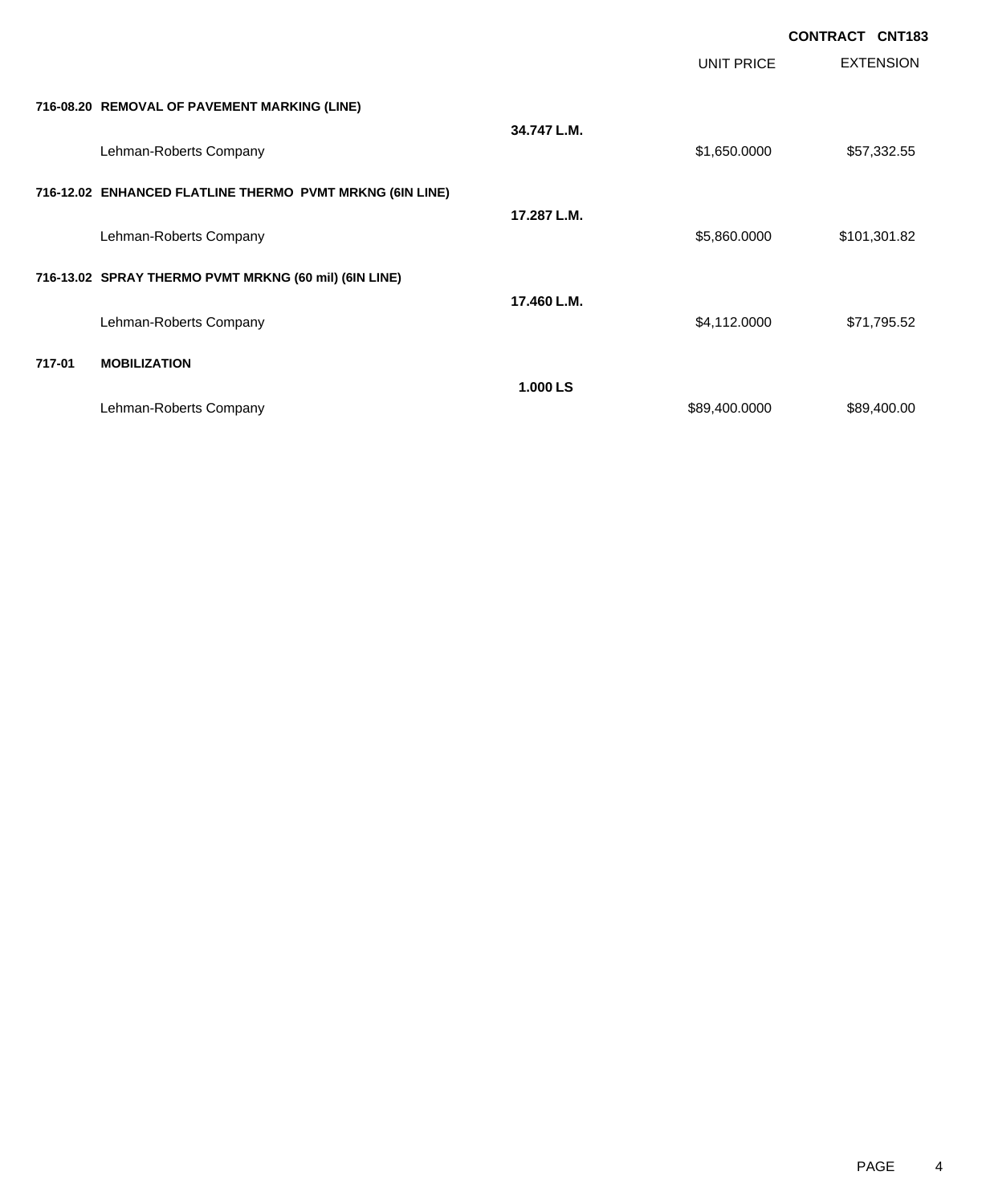Lehman-Roberts Company \$2,135,437.18

## **TOTAL CONTRACT**

Lehman-Roberts Company **\$2,135,437.18**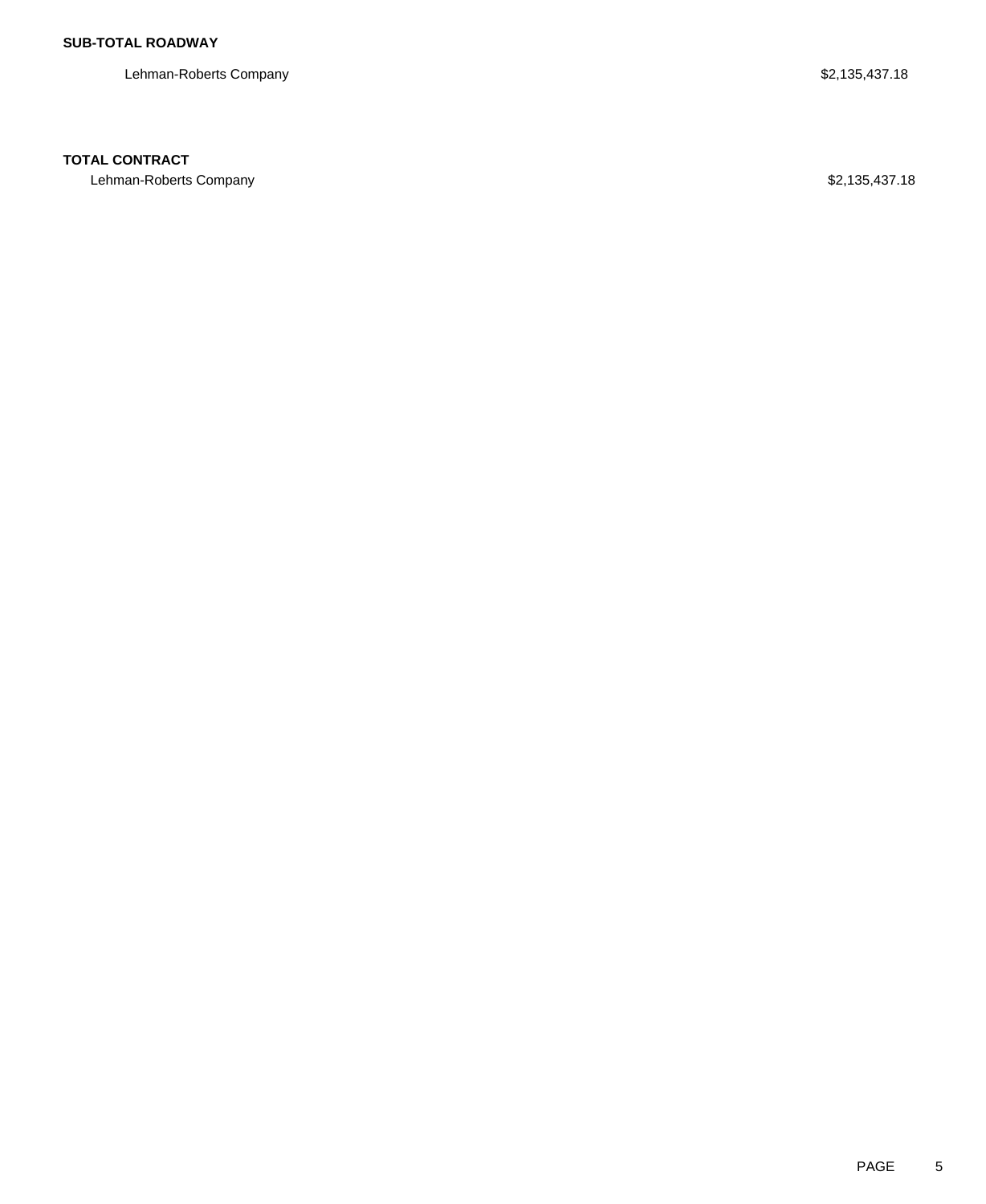#### TROUSDALE COUNTY (Contract No. CNT169 Call 082)

85002-4209-04,HSIP-10(79),85002-3209-94

THE RESURFACING ON S.R. 10 FROM S.R. 25 (L.M. 14.95) TO THE MACON COUNTY LINE (L.M. 19.63).

PROJECT LENGTH - 4.680 MILES

COMPLETION TIME - ON OR BEFORE NOVEMBER 15, 2019

DBE GOAL 7.00%

Rogers Group, Inc. \$695,525.50 Vulcan Construction Materials, LLC \$705,109.00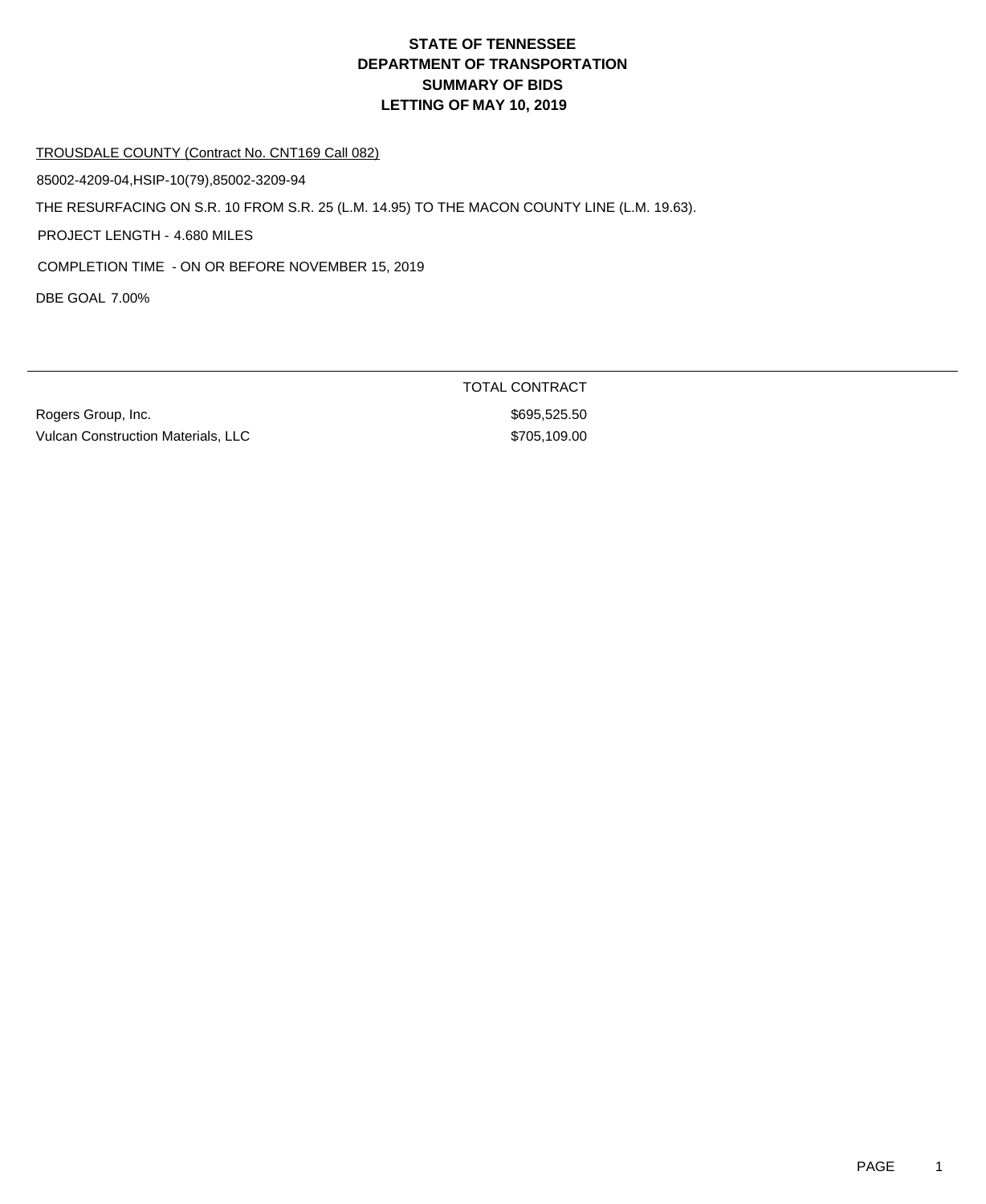|        |                                                                  |                   |                              | <b>CONTRACT CNT169</b>     |
|--------|------------------------------------------------------------------|-------------------|------------------------------|----------------------------|
|        | <b>ROADWAY CATEGORY</b>                                          |                   | UNIT PRICE                   | <b>EXTENSION</b>           |
|        | 208-01.05 BROOMING & DEGRASSING SHOULDERS                        |                   |                              |                            |
|        |                                                                  | 9.400 L.M.        |                              |                            |
|        | Rogers Group, Inc.<br>Vulcan Construction Materials, LLC         |                   | \$2,100.0000<br>\$3,000.0000 | \$19,740.00<br>\$28,200.00 |
| 303-01 | MINERAL AGGREGATE, TYPE A BASE, GRADING D                        |                   |                              |                            |
|        |                                                                  | 310,000 TON       |                              |                            |
|        | Rogers Group, Inc.<br>Vulcan Construction Materials, LLC         |                   | \$42.0000<br>\$37.5000       | \$13,020.00<br>\$11,625.00 |
|        | 307-01.15 ASC MIX (PG64-22) (BPMLC-HM) GRADING CS                |                   |                              |                            |
|        |                                                                  | 500.000 TON       |                              |                            |
|        | Rogers Group, Inc.<br>Vulcan Construction Materials, LLC         |                   | \$105.0000<br>\$135.0000     | \$52,500.00<br>\$67,500.00 |
| 403-01 | BITUMINOUS MATERIAL FOR TACK COAT (TC)                           |                   |                              |                            |
|        |                                                                  | 28.000 TON        |                              |                            |
|        | Rogers Group, Inc.<br>Vulcan Construction Materials, LLC         |                   | \$850.0000<br>\$900.0000     | \$23,800.00<br>\$25,200.00 |
|        | 407-07.01 INTELLIGENT COMPACTION EQUIPMENT                       | 1.000 LS          |                              |                            |
|        | Rogers Group, Inc.                                               |                   | \$6,000.0000                 | \$6,000.00                 |
|        | Vulcan Construction Materials, LLC                               |                   | \$25,000.0000                | \$25,000.00                |
|        | 411-03.12 ACS MIX(PG64-22) THIN LIFT D ASPHALT                   | 3,624.000 TON     |                              |                            |
|        | Rogers Group, Inc.                                               |                   | \$115.0000                   | \$416,760.00               |
|        | Vulcan Construction Materials, LLC                               |                   | \$97.5000                    | \$353,340.00               |
|        | 411-12.03 SCORING FOR RUMBLE STRIPE (NON-CONTINUOUS) (8IN WIDTH) | 7.500 L.M.        |                              |                            |
|        | Rogers Group, Inc.                                               |                   | \$600.0000                   | \$4,500.00                 |
|        | Vulcan Construction Materials, LLC                               |                   | \$535.0000                   | \$4,012.50                 |
|        | 705-02.10 GUARDRAIL TRANSITION 27IN TO 31IN                      | <b>2.000 EACH</b> |                              |                            |
|        | Rogers Group, Inc.                                               |                   | \$85.0000                    | \$170.00                   |
|        | Vulcan Construction Materials, LLC                               |                   | \$75.0000                    | \$150.00                   |
|        | 705-04.09 EARTH PAD FOR TYPE 38 GR END TREATMENT                 | <b>2.000 EACH</b> |                              |                            |
|        | Rogers Group, Inc.                                               |                   | \$1,700.0000                 | \$3,400.00                 |
|        | Vulcan Construction Materials, LLC                               |                   | \$1,510.0000                 | \$3,020.00                 |
|        | 705-06.20 TANGENT ENERGY ABSORBING TERM MASH TL-3                | <b>2.000 EACH</b> |                              |                            |
|        | Rogers Group, Inc.                                               |                   | \$3,000.0000                 | \$6,000.00                 |
|        | Vulcan Construction Materials, LLC                               |                   | \$2,675.0000                 | \$5,350.00                 |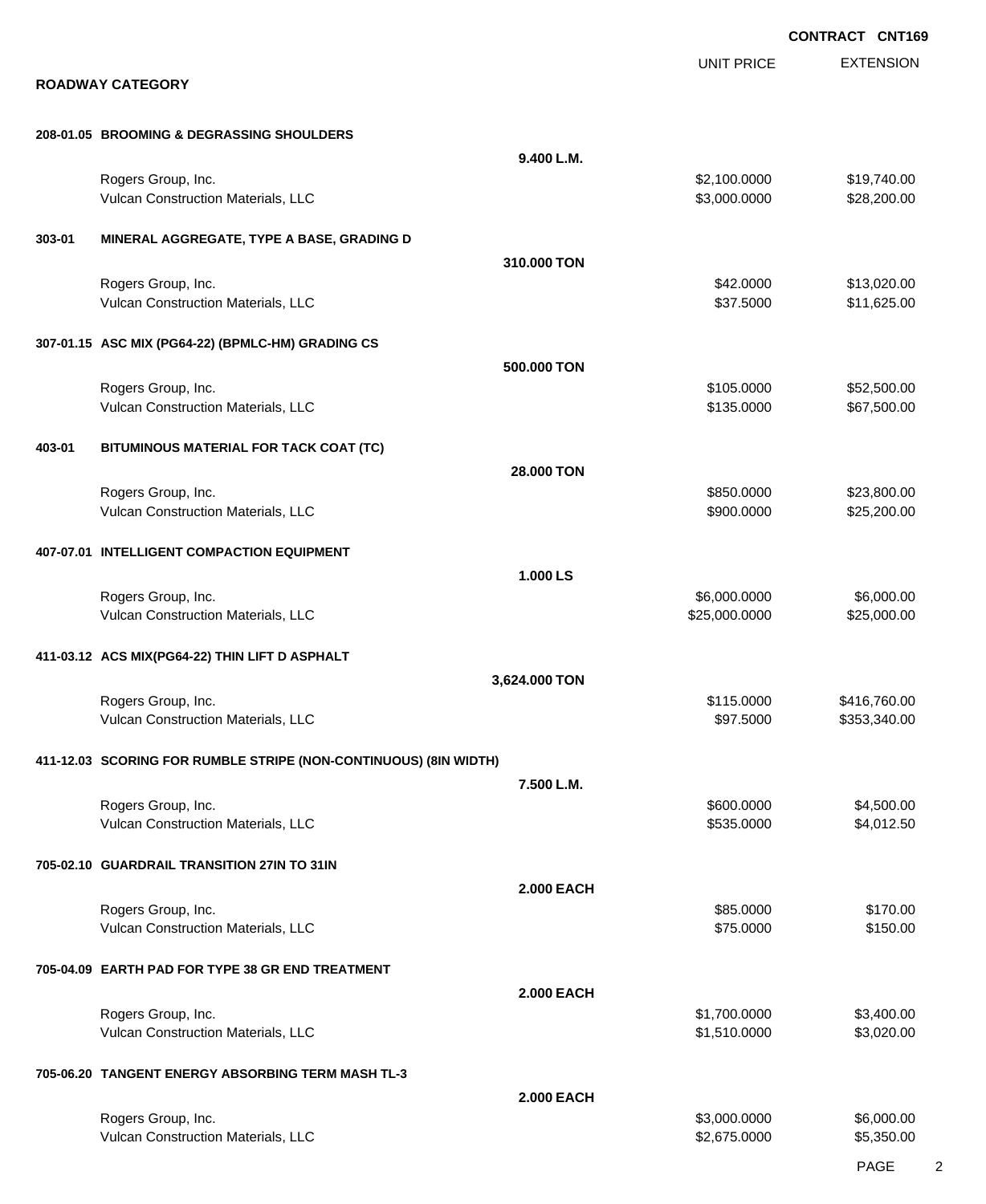EXTENSION **CONTRACT CNT169** UNIT PRICE **706-01 GUARDRAIL REMOVED 100.000 L.F.** Rogers Group, Inc. \$1.5000 \$1.5000 \$1.5000 \$1.5000 \$1.5000 \$1.5000 \$1.5000 \$1.5000 \$1.5000 \$1.5000 \$1.5000 \$1.5000 \$1.5000 \$1.5000 \$1.5000 \$1.5000 \$1.5000 \$1.5000 \$1.5000 \$1.5000 \$1.5000 \$1.5000 \$1.5000 \$1.5000 \$1.5000 \$1. Vulcan Construction Materials, LLC 61.2500 \$1.2500 \$1.2500 \$1.2500 **712-01 TRAFFIC CONTROL 1.000 LS** Rogers Group, Inc. \$27,000.000 \$27,000.000 \$27,000.000 \$27,000.000 \$27,000.000 \$27,000.00 Vulcan Construction Materials, LLC 600000 \$35,000.000 \$35,000.000 \$35,000.000 \$35,000.000 \$35,000.00 **712-04.01 FLEXIBLE DRUMS (CHANNELIZING) 100.000 EACH** Rogers Group, Inc. \$550.00 \$550.00 \$550.00 \$550.00 \$550.00 \$550.00 \$550.00 \$550.00 \$550.00 \$550.00 \$550.00 \$550 Vulcan Construction Materials, LLC 60000 \$2,000.00 **712-05.01 WARNING LIGHTS (TYPE A) 4.000 EACH** Rogers Group, Inc. \$9.00 \$9.00 \$9.00 \$9.00 \$9.00 \$9.00 \$9.00 \$9.00 \$9.00 \$9.00 \$9.00 \$9.00 \$9.00 \$9.00 \$9.00 \$9.00 \$9.00 \$9.00 \$9.00 \$9.00 \$9.00 \$9.00 \$9.00 \$9.00 \$9.00 \$9.00 \$9.00 \$9.00 \$9.00 \$9.00 \$9.00 \$9.00 \$9.00 \$9.00 Vulcan Construction Materials, LLC 60.00 \$60.00 **712-06 SIGNS (CONSTRUCTION) 1,010.000 S.F.** Rogers Group, Inc. \$7.322.500 \$7,322.50 Vulcan Construction Materials, LLC 66 and the state of the state of the state of the state of the state of the state  $\sim$  \$9.2500 \$9,342.50 **716-01.21 SNOWPLOWABLE RAISED PAVEMENT MARKERS (BI-DIR) (1 COLOR) 310.000 EACH** Rogers Group, Inc. \$34.0000 \$10,540.00 Vulcan Construction Materials, LLC 60000 \$9,300.00 \$9,300.000 \$9,300.00 **716-01.30 REMOVAL OF SNOWPLOWABLE REFLECTIVE MARKER 256.000 EACH** Rogers Group, Inc. \$11.0000 \$2,816.00 \$2,816.00 \$2,816.00 \$2,816.00 \$2,816.00 \$2,816.00 \$2,816.00 \$2,816.00 \$2, Vulcan Construction Materials, LLC 60000 \$2,560.00 **716-02.04 PLASTIC PAVEMENT MARKING(CHANNELIZATION STRIPING) 10.000 S.Y.** Rogers Group, Inc. \$22.000 \$220.00 \$22.000 \$22.000 \$22.000 \$22.000 \$22.000 \$22.000 \$220.00 \$220.00 \$220.00 \$220 Vulcan Construction Materials, LLC 6200.000 \$200.000 \$200.000 \$200.00 **716-02.05 PLASTIC PAVEMENT MARKING (STOP LINE) 24.000 L.F.** Rogers Group, Inc. \$17.0000 \$408.00 Vulcan Construction Materials, LLC 6360.00 \$360.00 **716-03.03 PLASTIC WORD PAVEMENT MARKING (STOP AHEAD) 2.000 EACH** Rogers Group, Inc. \$850.0000 \$1,700.00

Vulcan Construction Materials, LLC 60000 \$1,500.00 \$1,500.00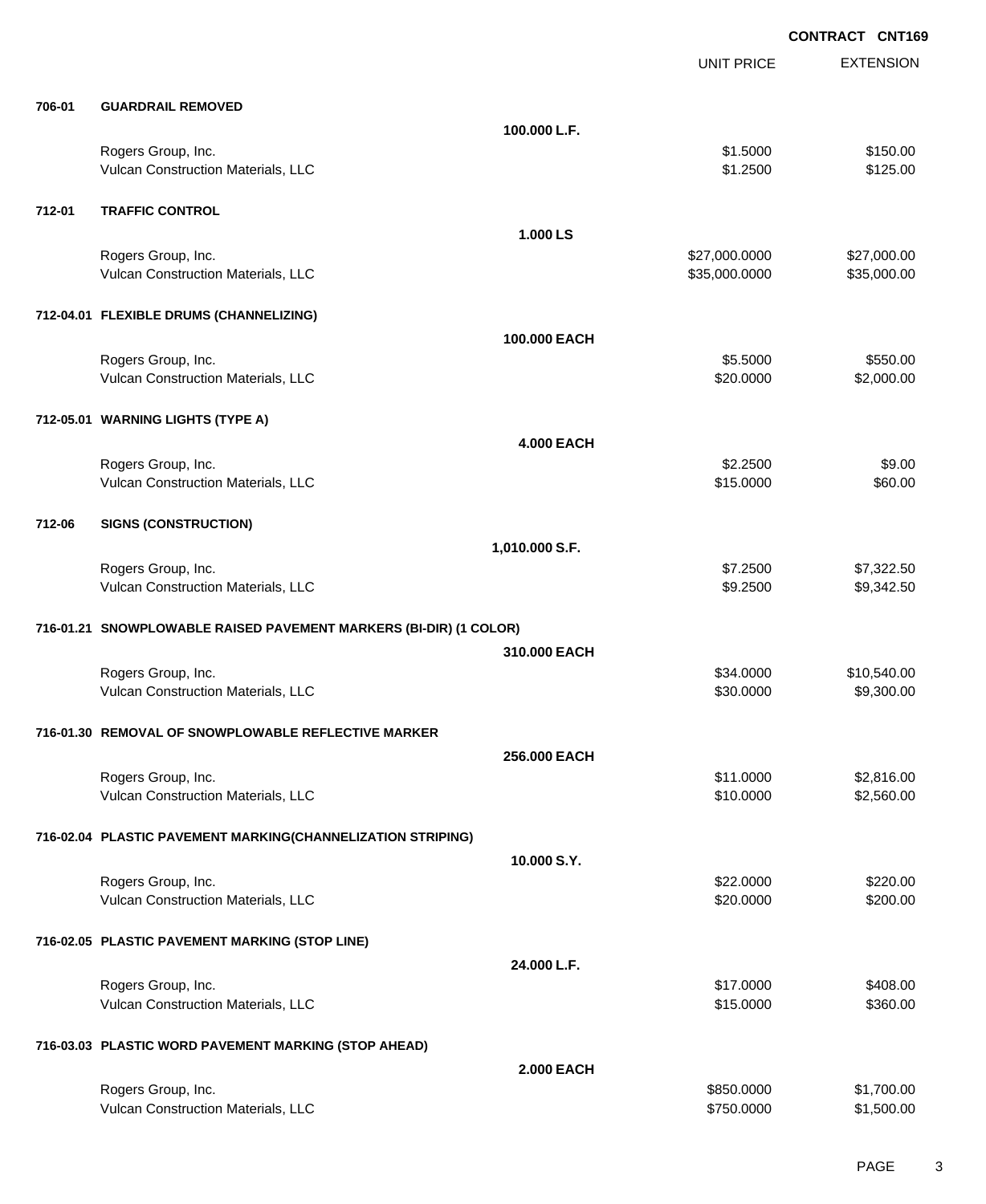|        |                                                          |            | UNIT PRICE    | <b>EXTENSION</b> |
|--------|----------------------------------------------------------|------------|---------------|------------------|
|        | 716-12.02 ENHANCED FLATLINE THERMO PVMT MRKNG (6IN LINE) |            |               |                  |
|        |                                                          | 7.800 L.M. |               |                  |
|        | Rogers Group, Inc.                                       |            | \$5,500.0000  | \$42,900.00      |
|        | Vulcan Construction Materials, LLC                       |            | \$5,280.0000  | \$41,184.00      |
|        | 716-13.02 SPRAY THERMO PVMT MRKNG (60 mil) (6IN LINE)    |            |               |                  |
|        |                                                          | 9.400 L.M. |               |                  |
|        | Rogers Group, Inc.                                       |            | \$3,400.0000  | \$31,960.00      |
|        | Vulcan Construction Materials, LLC                       |            | \$3,200.0000  | \$30,080.00      |
| 717-01 | <b>MOBILIZATION</b>                                      |            |               |                  |
|        |                                                          | 1.000 LS   |               |                  |
|        | Rogers Group, Inc.                                       |            | \$24,060.0000 | \$24,060.00      |
|        | <b>Vulcan Construction Materials, LLC</b>                |            | \$50,000.0000 | \$50,000.00      |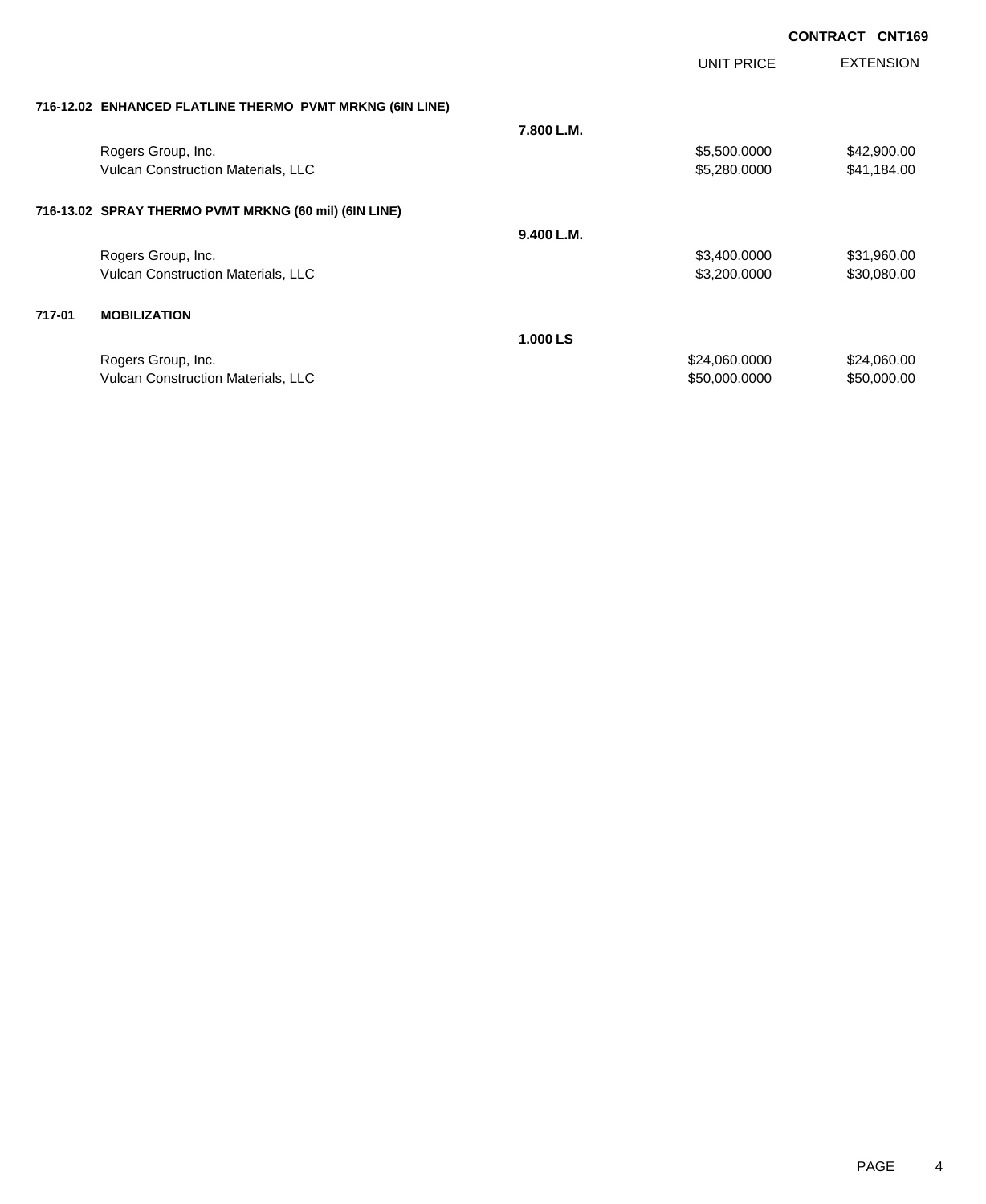## **SUB-TOTAL ROADWAY**

Rogers Group, Inc. \$695,525.50 Vulcan Construction Materials, LLC  $$705,109.00$ 

### **TOTAL CONTRACT**

Rogers Group, Inc. \$695,525.50 Vulcan Construction Materials, LLC **Analyzis Construction Materials**, LLC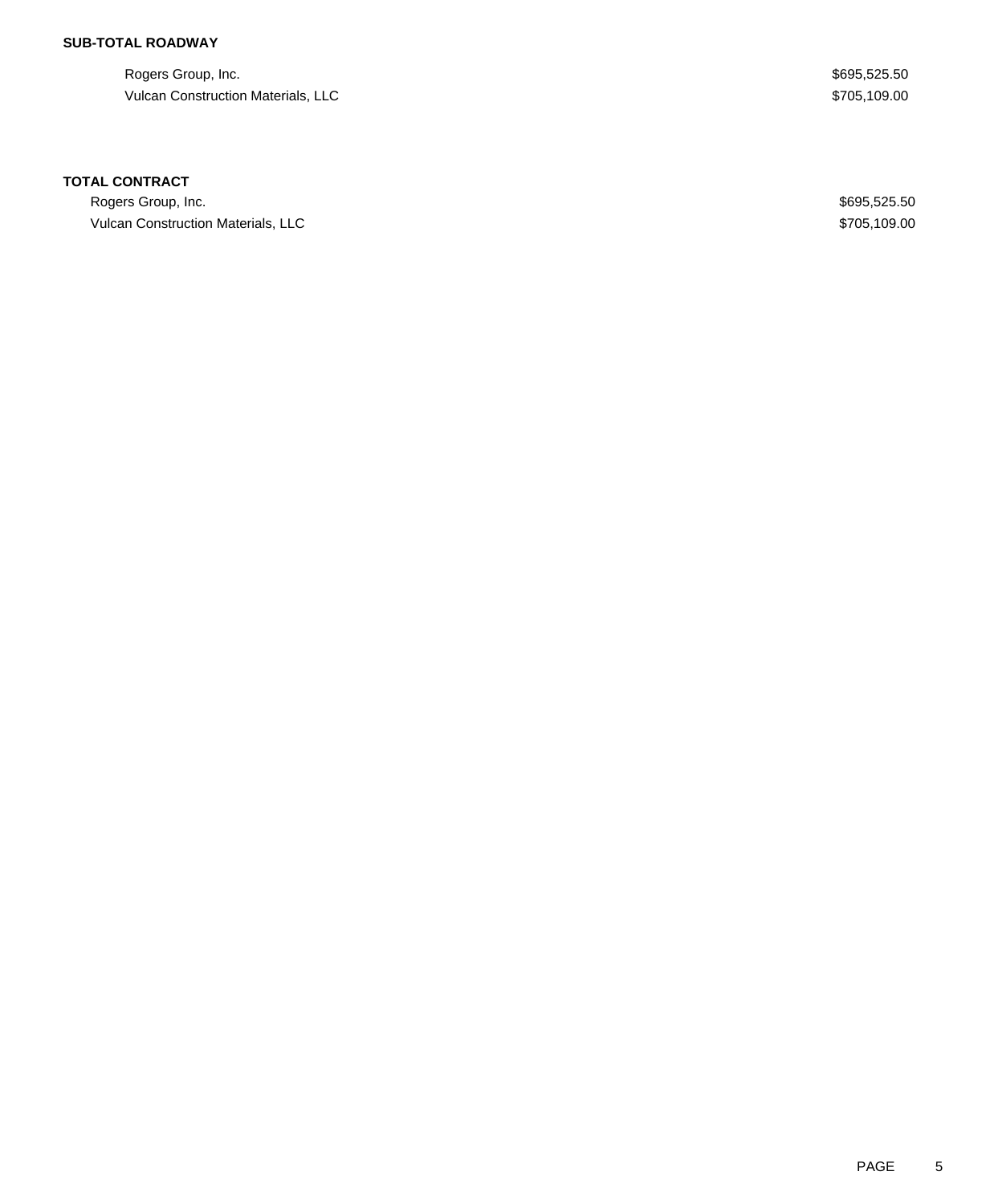UNICOI COUNTY (Contract No. CNT236 Call 083)

STP-36(67),86001-4222-04

THE EMERGENCY SLOPE STABILIZATION ON U.S. 19W (S.R. 36, SPIVEY MOUNTAIN ROAD) NEAR L.M. 6.30.

PROJECT LENGTH - 0.027 MILES

COMPLETION TIME - ON OR BEFORE AUGUST 31, 2019

Summers-Taylor, Inc. 6. 2012 12:30 12:30 12:30 12:30 12:30 12:30 12:30 12:30 12:30 12:30 12:30 12:30 12:30 12:30 12:30 12:30 12:30 12:30 12:30 12:30 12:30 12:30 12:30 12:30 12:30 12:30 12:30 12:30 12:30 12:30 12:30 12:30 1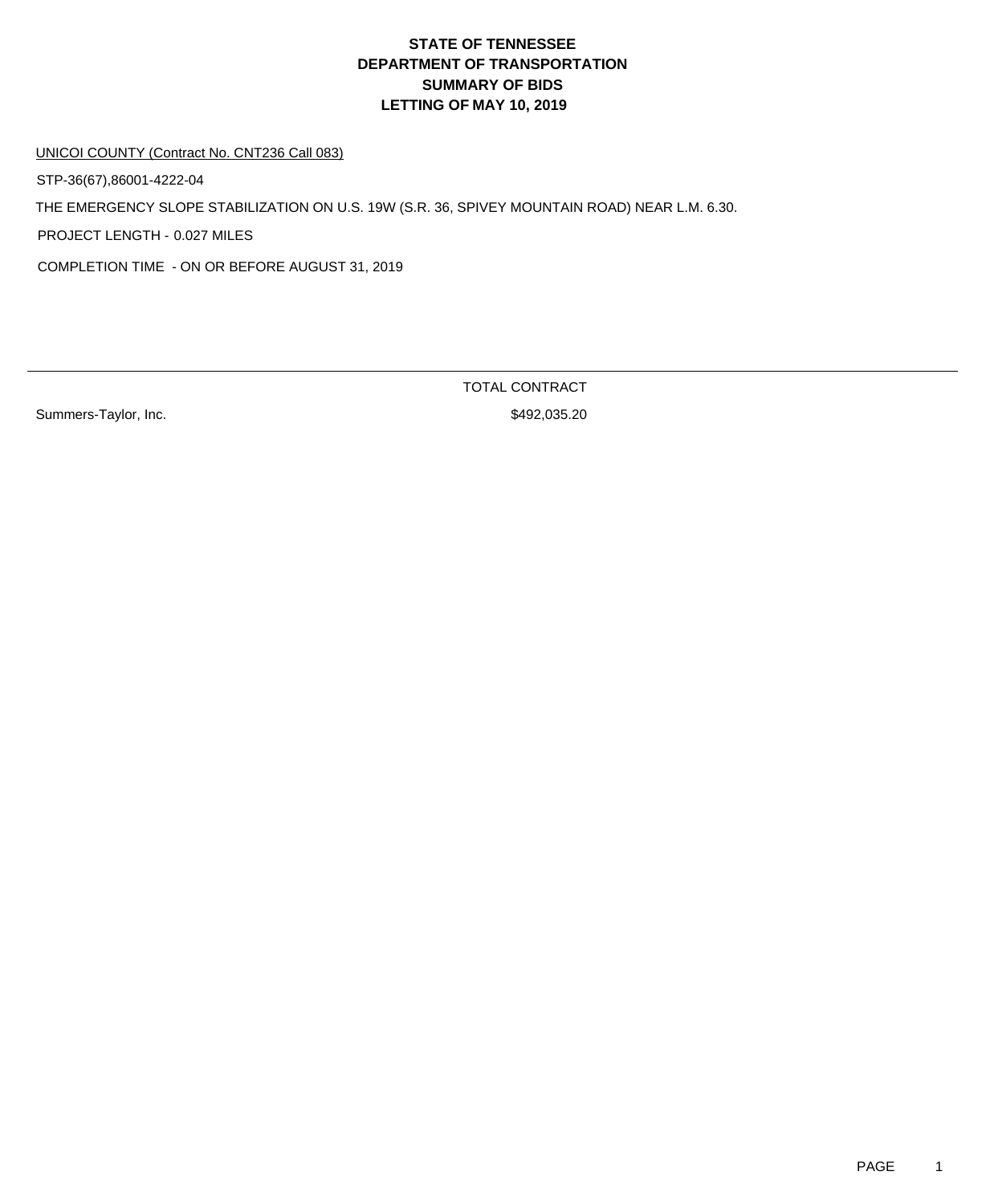|        |                                                      |                   | <b>UNIT PRICE</b> | <b>CONTRACT CNT236</b><br><b>EXTENSION</b> |
|--------|------------------------------------------------------|-------------------|-------------------|--------------------------------------------|
|        | <b>ROADWAY CATEGORY</b>                              |                   |                   |                                            |
| 105-01 | <b>CONSTRUCTION STAKES, LINES AND GRADES</b>         |                   |                   |                                            |
|        | Summers-Taylor, Inc.                                 | 1.000 LS          | \$8,530.0000      | \$8,530.00                                 |
| 201-01 | <b>CLEARING AND GRUBBING</b>                         |                   |                   |                                            |
|        | Summers-Taylor, Inc.                                 | 1.000 LS          | \$12,800.0000     | \$12,800.00                                |
| 203-01 | <b>ROAD &amp; DRAINAGE EXCAVATION (UNCLASSIFIED)</b> |                   |                   |                                            |
|        | Summers-Taylor, Inc.                                 | 207.000 C.Y.      | \$72.5000         | \$15,007.50                                |
| 203-06 | <b>WATER</b>                                         |                   |                   |                                            |
|        | Summers-Taylor, Inc.                                 | 10.000 M.G.       | \$6.9000          | \$69.00                                    |
| 203-11 | <b>SCALING AND TRIMMING</b>                          | 580.000 S.Y.      |                   |                                            |
|        | Summers-Taylor, Inc.                                 |                   | \$57.0000         | \$33,060.00                                |
|        | 203-40.03 ROCK ANCHORS (UNTENSIONED ROCK DOWELL)     |                   |                   |                                            |
|        | Summers-Taylor, Inc.                                 | 610.000 L.F.      | \$195.0000        | \$118,950.00                               |
| 209-05 | <b>SEDIMENT REMOVAL</b>                              |                   |                   |                                            |
|        | Summers-Taylor, Inc.                                 | 17.000 C.Y.       | \$55.0000         | \$935.00                                   |
|        | 209-08.02 TEMPORARY SILT FENCE (WITH BACKING)        | 150.000 L.F.      |                   |                                            |
|        | Summers-Taylor, Inc.                                 |                   | \$4.2500          | \$637.50                                   |
|        | 610-12.02 HORIZONTAL DRAINS                          |                   |                   |                                            |
|        | Summers-Taylor, Inc.                                 | 420.000 L.F.      | \$115.0000        | \$48,300.00                                |
|        | 708-02.01 MARKERS (CONCRETE R.O.W. POSTS)            |                   |                   |                                            |
|        | Summers-Taylor, Inc.                                 | <b>4.000 EACH</b> | \$324.0000        | \$1,296.00                                 |
|        | 709-05.05 MACHINED RIP-RAP (CLASS A-3)               |                   |                   |                                            |
|        | Summers-Taylor, Inc.                                 | 50.000 TON        | \$73.5000         | \$3,675.00                                 |
| 712-01 | <b>TRAFFIC CONTROL</b>                               |                   |                   |                                            |
|        | Summers-Taylor, Inc.                                 | 1.000 LS          | \$7,500.0000      | \$7,500.00                                 |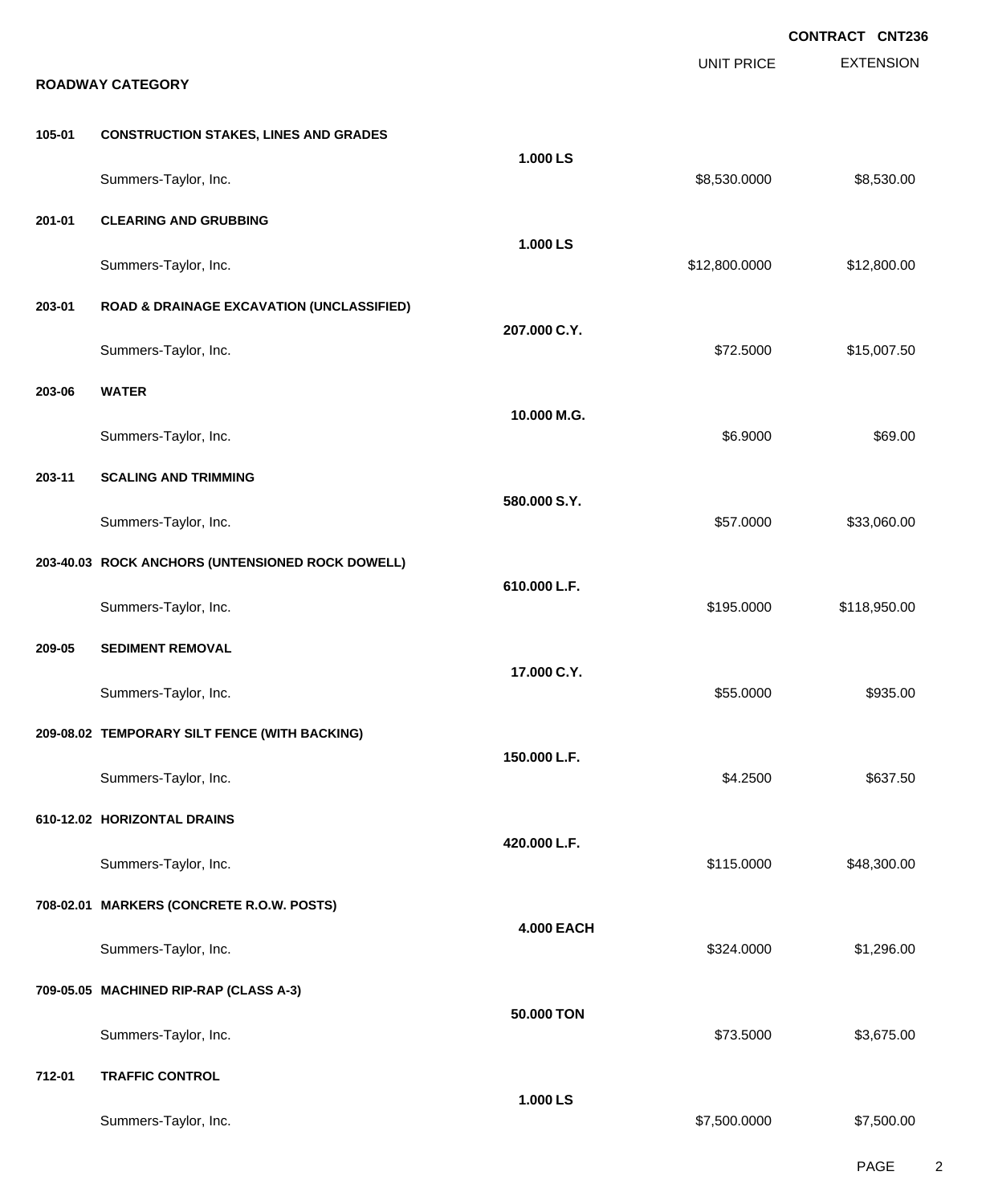|        |                                                       |                   | <b>UNIT PRICE</b> | <b>EXTENSION</b> |
|--------|-------------------------------------------------------|-------------------|-------------------|------------------|
|        | 712-04.01 FLEXIBLE DRUMS (CHANNELIZING)               |                   |                   |                  |
|        | Summers-Taylor, Inc.                                  | 50.000 EACH       | \$32.0000         | \$1,600.00       |
|        | 712-05.01 WARNING LIGHTS (TYPE A)                     |                   |                   |                  |
|        | Summers-Taylor, Inc.                                  | 25.000 EACH       | \$25.0000         | \$625.00         |
| 712-06 | <b>SIGNS (CONSTRUCTION)</b>                           |                   |                   |                  |
|        | Summers-Taylor, Inc.                                  | 452.000 S.F.      | \$8.0000          | \$3,616.00       |
|        | 712-07.03 TEMPORARY BARRICADES (TYPE III)             |                   |                   |                  |
|        | Summers-Taylor, Inc.                                  | 40.000 L.F.       | \$9.0000          | \$360.00         |
|        | 713-16.01 CHANGEABLE MESSAGE SIGN UNIT                |                   |                   |                  |
|        | Summers-Taylor, Inc.                                  | <b>4.000 EACH</b> | \$2,580.0000      | \$10,320.00      |
|        | 716-13.01 SPRAY THERMO PVMT MRKNG (60 mil) (4IN LINE) |                   |                   |                  |
|        | Summers-Taylor, Inc.                                  | 0.200 L.M.        | \$34,268.0000     | \$6,853.60       |
| 717-01 | <b>MOBILIZATION</b>                                   |                   |                   |                  |
|        | Summers-Taylor, Inc.                                  | 1.000 LS          | \$82,223.0000     | \$82,223.00      |
|        | 740-10.03 GEOTEXTILE (TYPE III)(EROSION CONTROL)      |                   |                   |                  |
|        | Summers-Taylor, Inc.                                  | 86.000 S.Y.       | \$8.1000          | \$696.60         |
|        | 740-11.02 TEMPORARY SEDIMENT TUBE 12IN                |                   |                   |                  |
|        | Summers-Taylor, Inc.                                  | 230.000 L.F.      | \$4.7000          | \$1,081.00       |
|        | 805-05.03 REINFORCED SHOTCRETE FACING                 |                   |                   |                  |
|        | Summers-Taylor, Inc.                                  | 2,600.000 S.F.    | \$51.5000         | \$133,900.00     |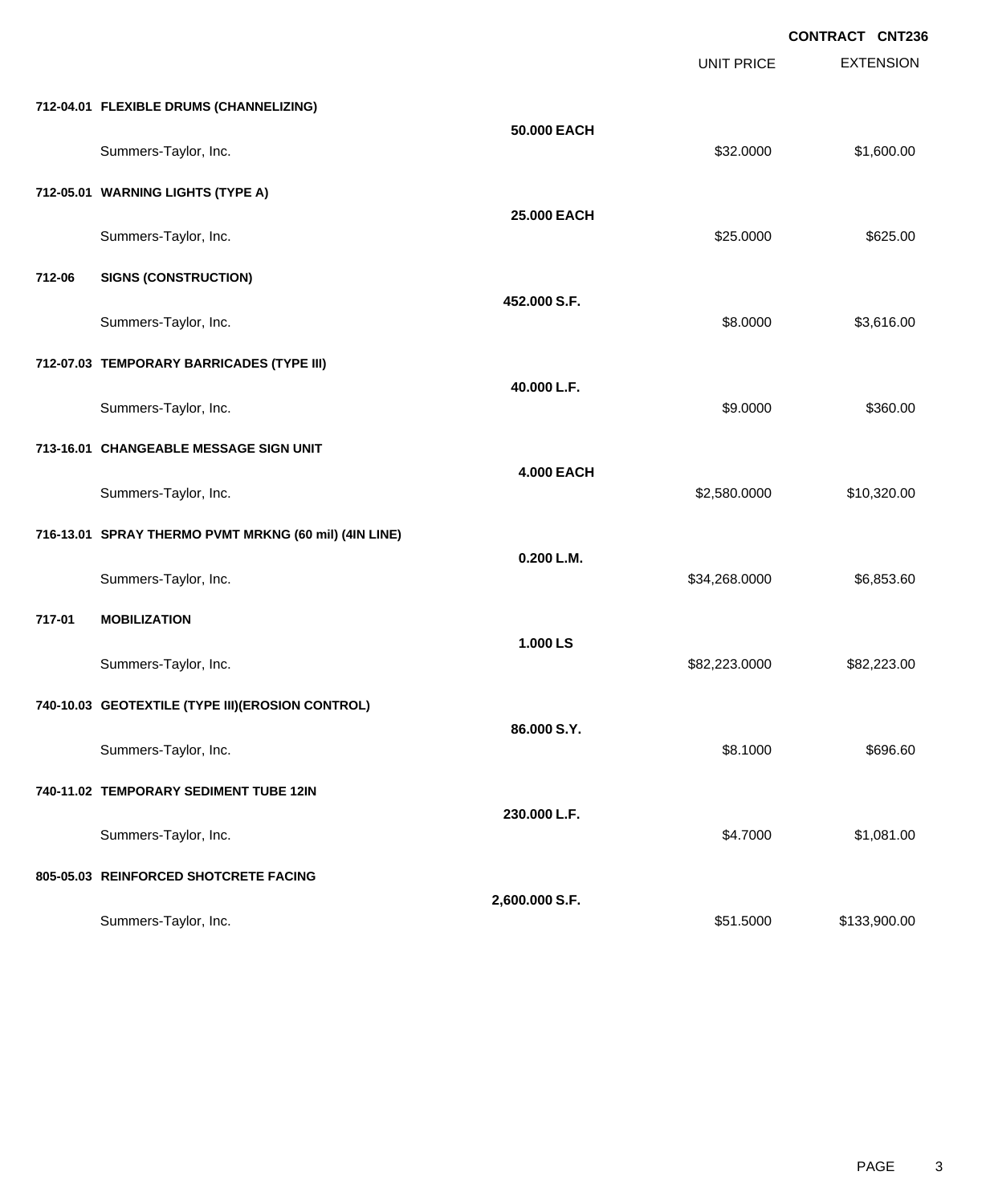Summers-Taylor, Inc. \$492,035.20

## **TOTAL CONTRACT**

Summers-Taylor, Inc. \$492,035.20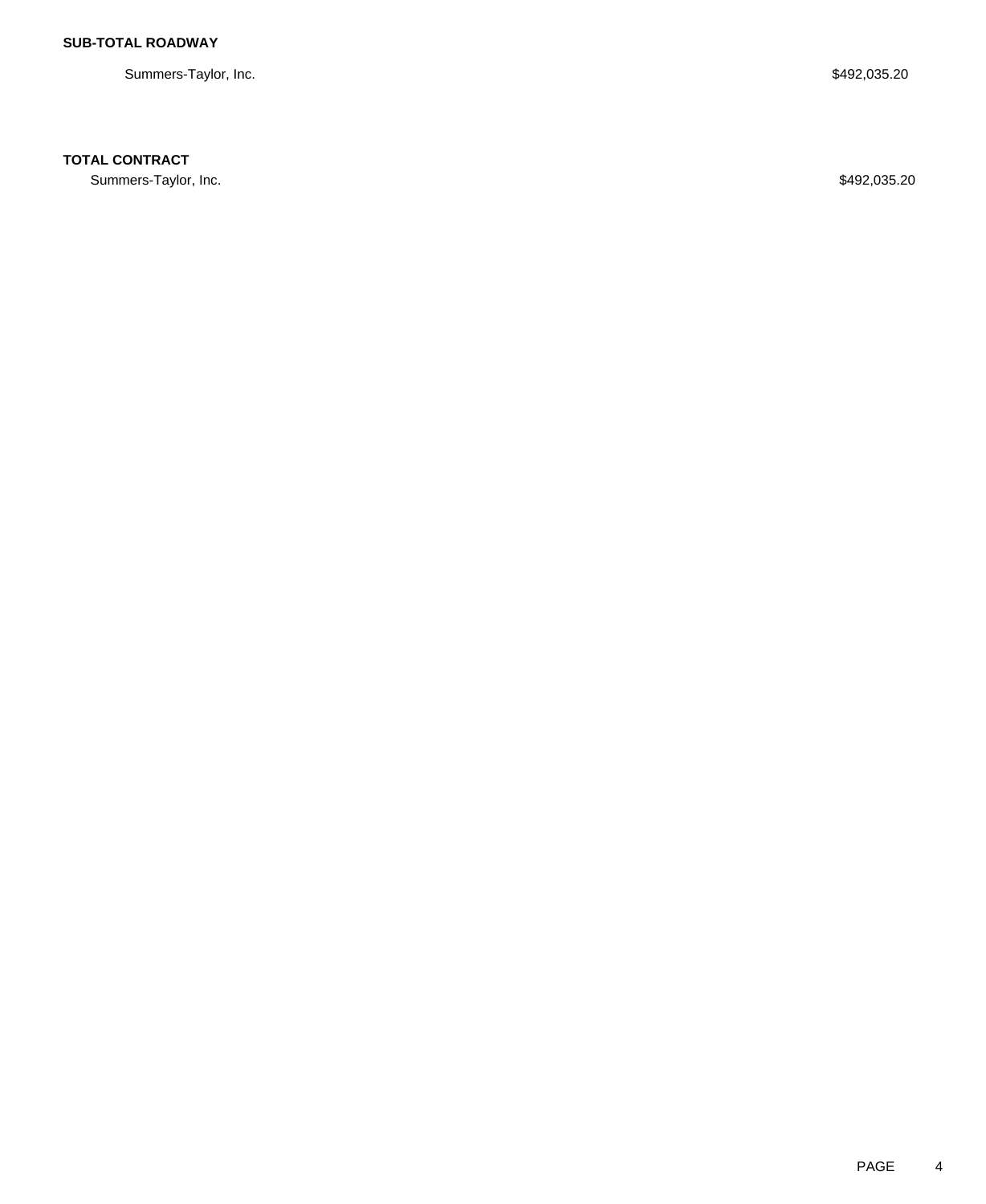VAN BUREN COUNTY (Contract No. CNT142 Call 084)

STP-284(15),88028-8206-14

THE RESURFACING ON S.R. 284 FROM PARK ROAD (L.M. 1.57) TO S.R. 30 (L.M. 4.71).

PROJECT LENGTH - 3.140 MILES

COMPLETION TIME - ON OR BEFORE NOVEMBER 15, 2019

DBE GOAL 6.00%

Rogers Group, Inc. 6. The Contract of the Contract of the State of the State State State State State State State State State State State State State State State State State State State State State State State State State S Tinsley Asphalt, LLC \$380,972.70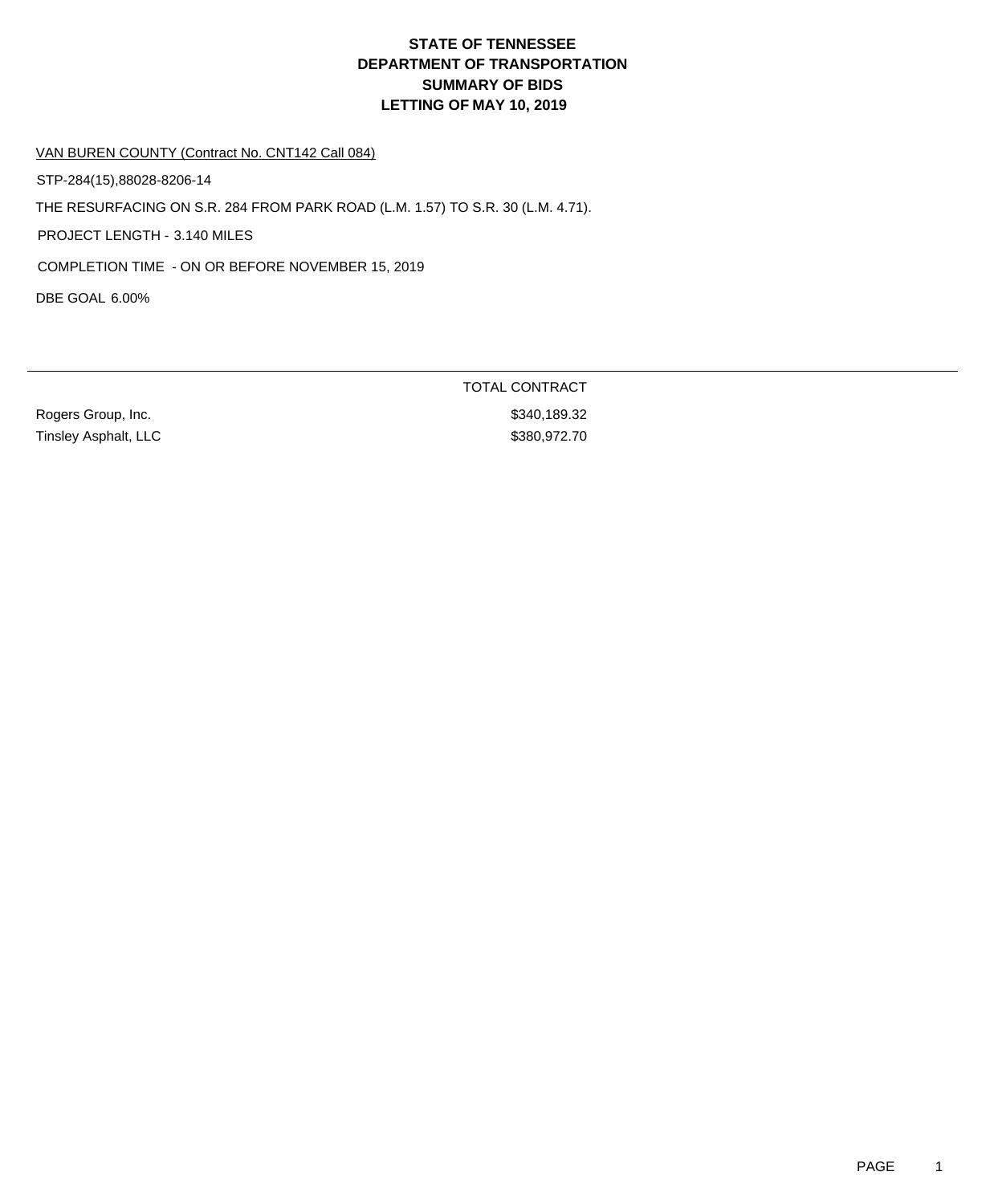EXTENSION **CONTRACT CNT142** UNIT PRICE **ROADWAY CATEGORY 307-01.10 ASPHALT CONCRETE MIX (PG64-22) (BPMB-HM) GRADING C-W 2,910.000 TON** Rogers Group, Inc. \$208,734.30 Tinsley Asphalt, LLC 6240,802.50 **403-01 BITUMINOUS MATERIAL FOR TACK COAT (TC) 19.000 TON** Rogers Group, Inc. \$350.000 \$6,650.00 Tinsley Asphalt, LLC  $$600.0000$   $$11,400.00$ **411-12.04 SCORING FOR RUMBLE STRIPE (NON-CONTINUOUS) (4IN WIDTH) 5.000 L.M.** Rogers Group, Inc. \$3,694.15 Tinsley Asphalt, LLC \$3,975.000 \$3,975.00 **415-01.02 COLD PLANING BITUMINOUS PAVEMENT 49,277.000 S.Y.** Rogers Group, Inc. \$44,842.07 Tinsley Asphalt, LLC \$49,277.00 **705-04.23 GUARDRAIL DELINEATION ENHANCEMENT (BI-DIRECTIONAL) 54.000 L.F.** Rogers Group, Inc. \$10.7700 \$581.58 Tinsley Asphalt, LLC \$351.00 **712-01 TRAFFIC CONTROL 1.000 LS** Rogers Group, Inc. \$9,870.7300 \$9,870.7300 \$9,870.7300 \$9,870.7300 \$9,870.7300 \$9,870.73 Tinsley Asphalt, LLC \$8,985.000 \$8,985.000 \$8,985.000 \$8,985.000 \$8,985.000 \$8,985.000 \$8,985.000 \$8,985.00 **712-06 SIGNS (CONSTRUCTION) 387.000 S.F.** Rogers Group, Inc. \$2,917.98 Tinsley Asphalt, LLC \$2,650.95 **716-01.21 SNOWPLOWABLE RAISED PAVEMENT MARKERS (BI-DIR) (1 COLOR) 207.000 EACH** Rogers Group, Inc. \$36.9400 \$7,646.58 Tinsley Asphalt, LLC  $$35.0000$   $$7,245.00$ **716-02.05 PLASTIC PAVEMENT MARKING (STOP LINE) 140.000 L.F.** Rogers Group, Inc. \$1,773.80 Tinsley Asphalt, LLC \$1,680.00 **716-05.01 PAINTED PAVEMENT MARKING (4" LINE) 25.200 L.M.** Rogers Group, Inc. \$13,165.99 \$13,165.99 \$13,165.99 \$13,165.99 Tinsley Asphalt, LLC \$12,474.00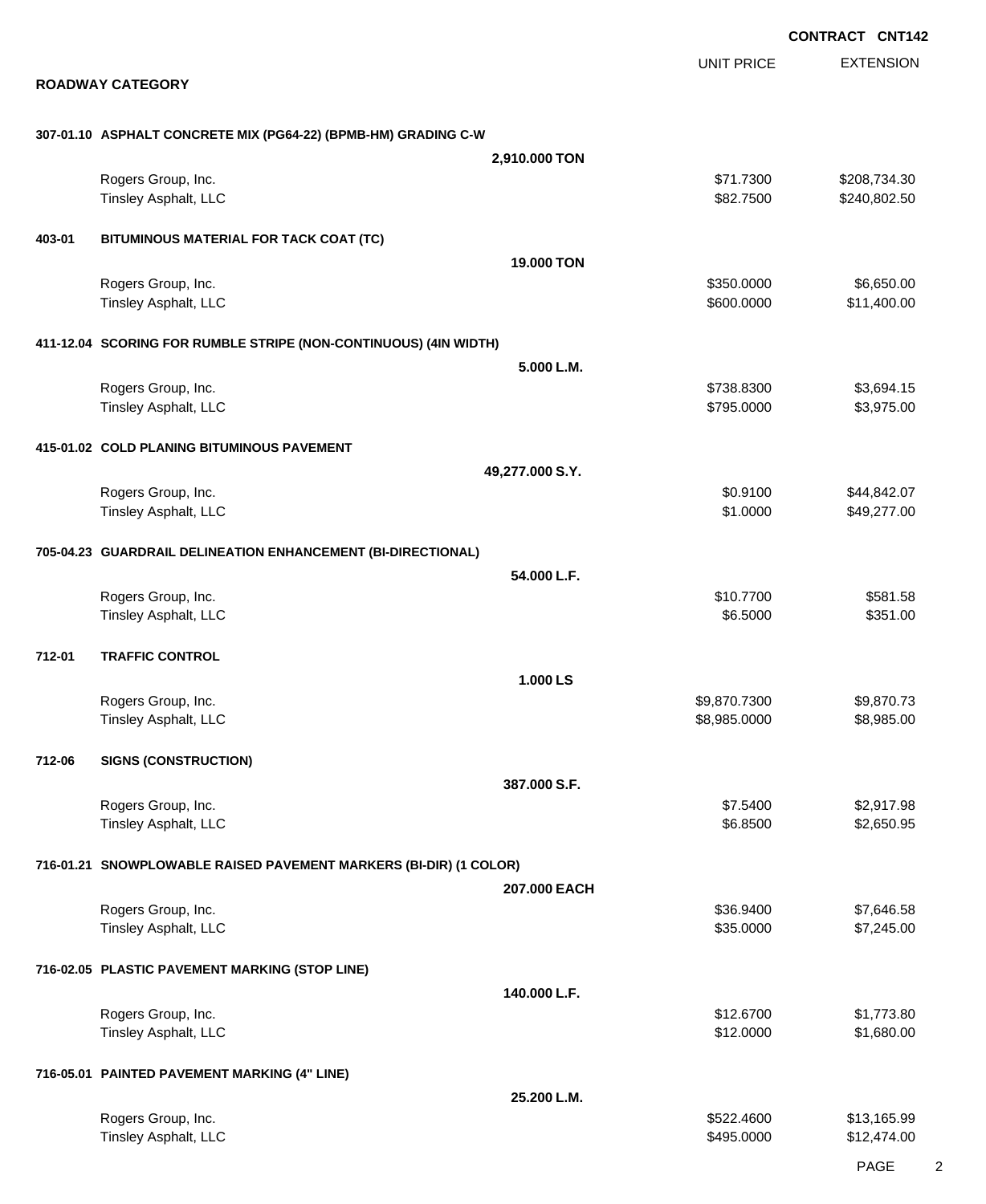|            | CONTRACT CNT142 |                  |
|------------|-----------------|------------------|
| UNIT PRICE |                 | <b>EXTENSION</b> |

# **716-05.05 PAINTED PAVEMENT MARKING (STOP LINE)**

|        | 716-05.05 PAINTED PAVEMENT MARKING (STOP LINE)               |              |               |             |
|--------|--------------------------------------------------------------|--------------|---------------|-------------|
|        |                                                              | 140.000 L.F. |               |             |
|        | Rogers Group, Inc.                                           |              | \$5.2800      | \$739.20    |
|        | Tinsley Asphalt, LLC                                         |              | \$5.0000      | \$700.00    |
|        | 716-13.01 SPRAY THERMO PVMT MRKNG (60 mil) (4IN LINE)        |              |               |             |
|        |                                                              | 12.600 L.M.  |               |             |
|        | Rogers Group, Inc.                                           |              | \$2,322.0200  | \$29,257.45 |
|        | Tinsley Asphalt, LLC                                         |              | \$2,200.0000  | \$27,720.00 |
|        | 716-13.04 SPRAY THERMO PVMT MRKNG (60 mil) (4IN DOTTED LINE) |              |               |             |
|        |                                                              | 100,000 L.F. |               |             |
|        | Rogers Group, Inc.                                           |              | \$1.0600      | \$106.00    |
|        | Tinsley Asphalt, LLC                                         |              | \$1.0000      | \$100.00    |
| 717-01 | <b>MOBILIZATION</b>                                          |              |               |             |
|        |                                                              | 1.000 LS     |               |             |
|        | Rogers Group, Inc.                                           |              | \$10,209.4900 | \$10,209.49 |
|        | Tinsley Asphalt, LLC                                         |              | \$13,612.2500 | \$13,612.25 |
|        |                                                              |              |               |             |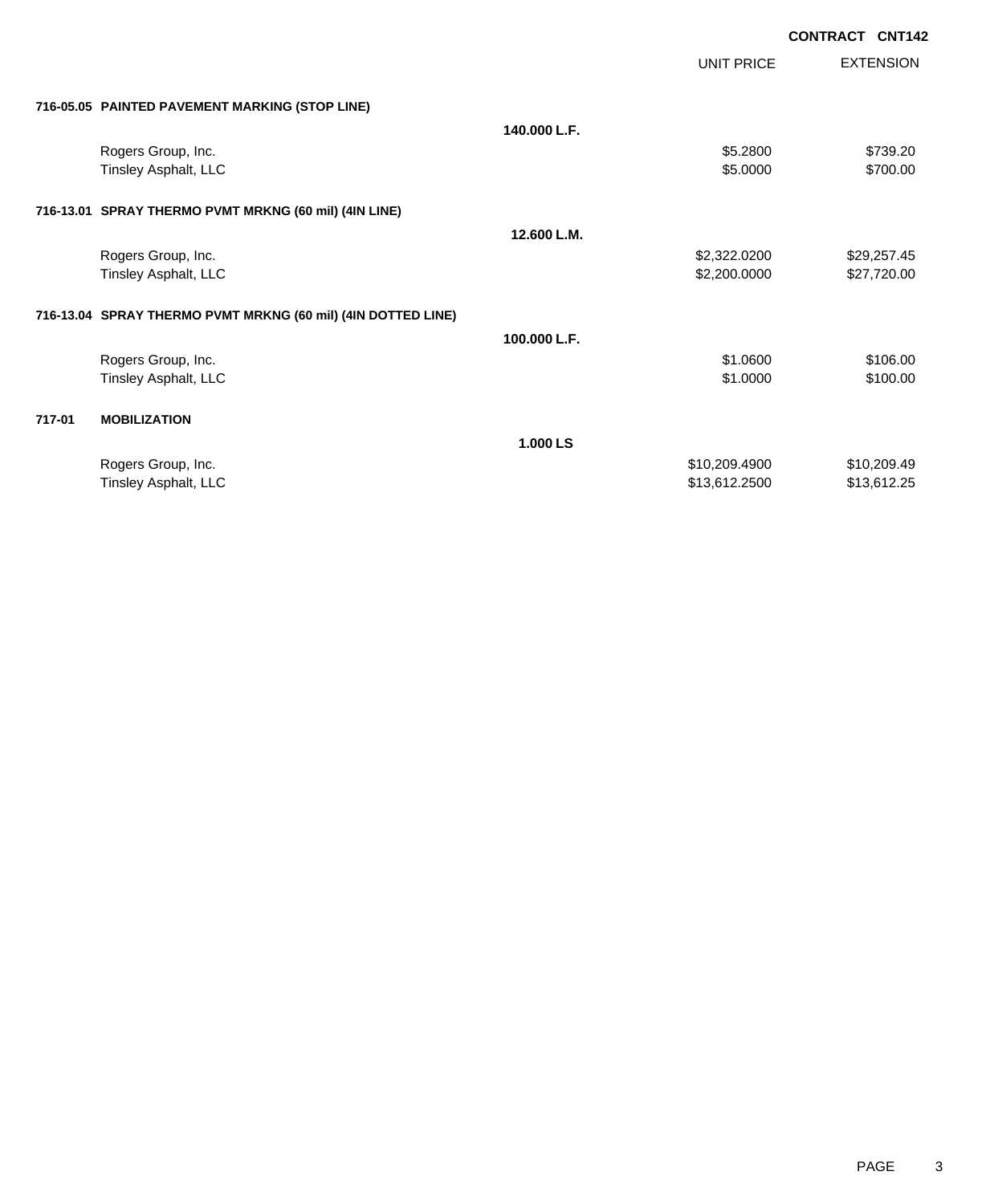## **SUB-TOTAL ROADWAY**

Rogers Group, Inc. \$340,189.32 Tinsley Asphalt, LLC \$380,972.70

### **TOTAL CONTRACT**

Rogers Group, Inc. \$340,189.32 Tinsley Asphalt, LLC \$380,972.70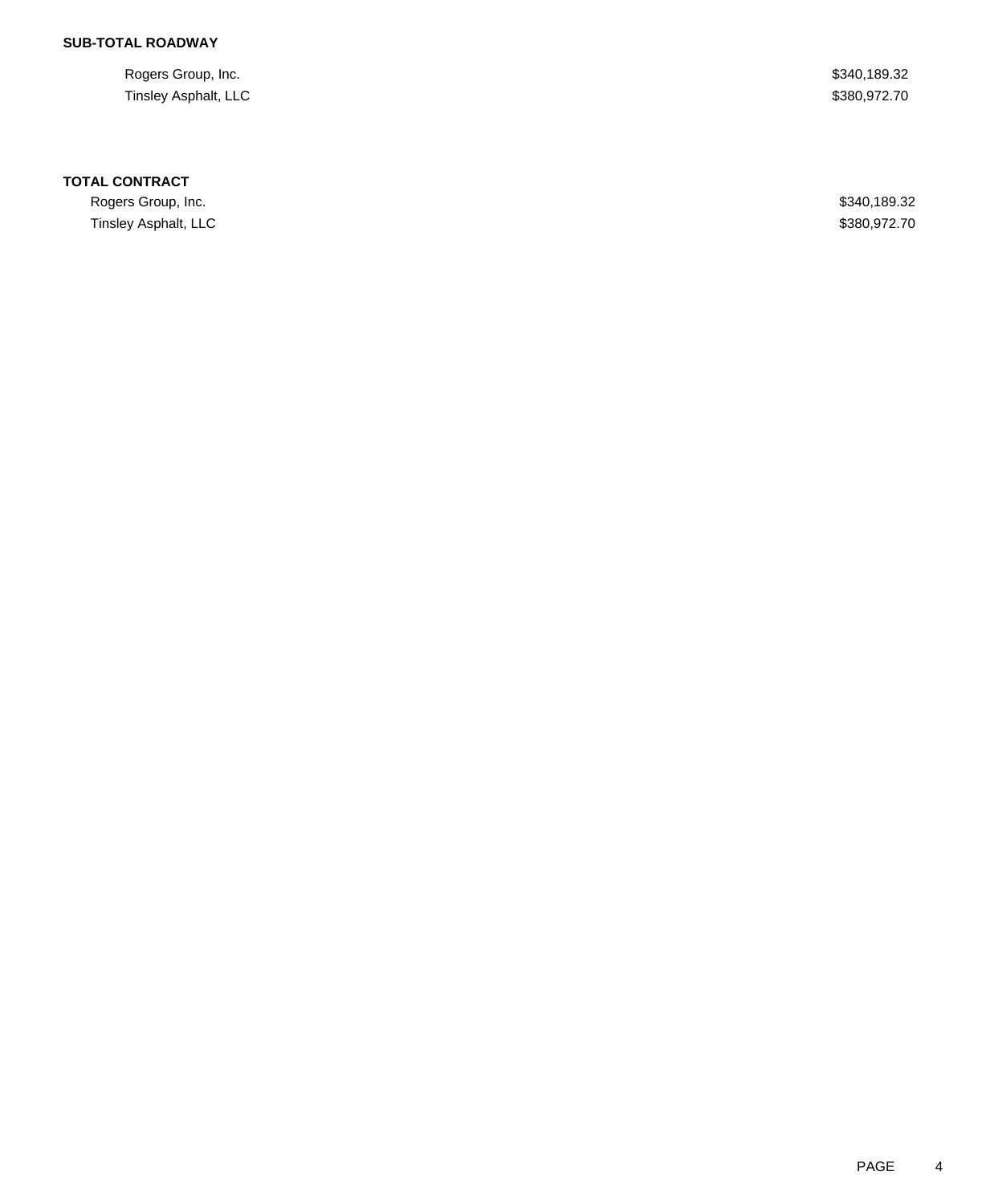WASHINGTON COUNTY (Contract No. CNT222 Call 086)

NH/HSIP-34(118),90003-3224-94,90003-8224-14

THE RESURFACING ON U.S. 11E (U.S. 321, S.R. 34) FROM NEAR PERSIMMON RIDGE ROAD (L.M. 9.05) TO NEAR S.R. 381 (L.M. 15.90).

PROJECT LENGTH - 5.990 MILES

COMPLETION TIME - ON OR BEFORE NOVEMBER 15, 2019

DBE GOAL 5.50%

Summers-Taylor, Inc. 6. 2012 12:30 12:31 12:32 12:33 13:340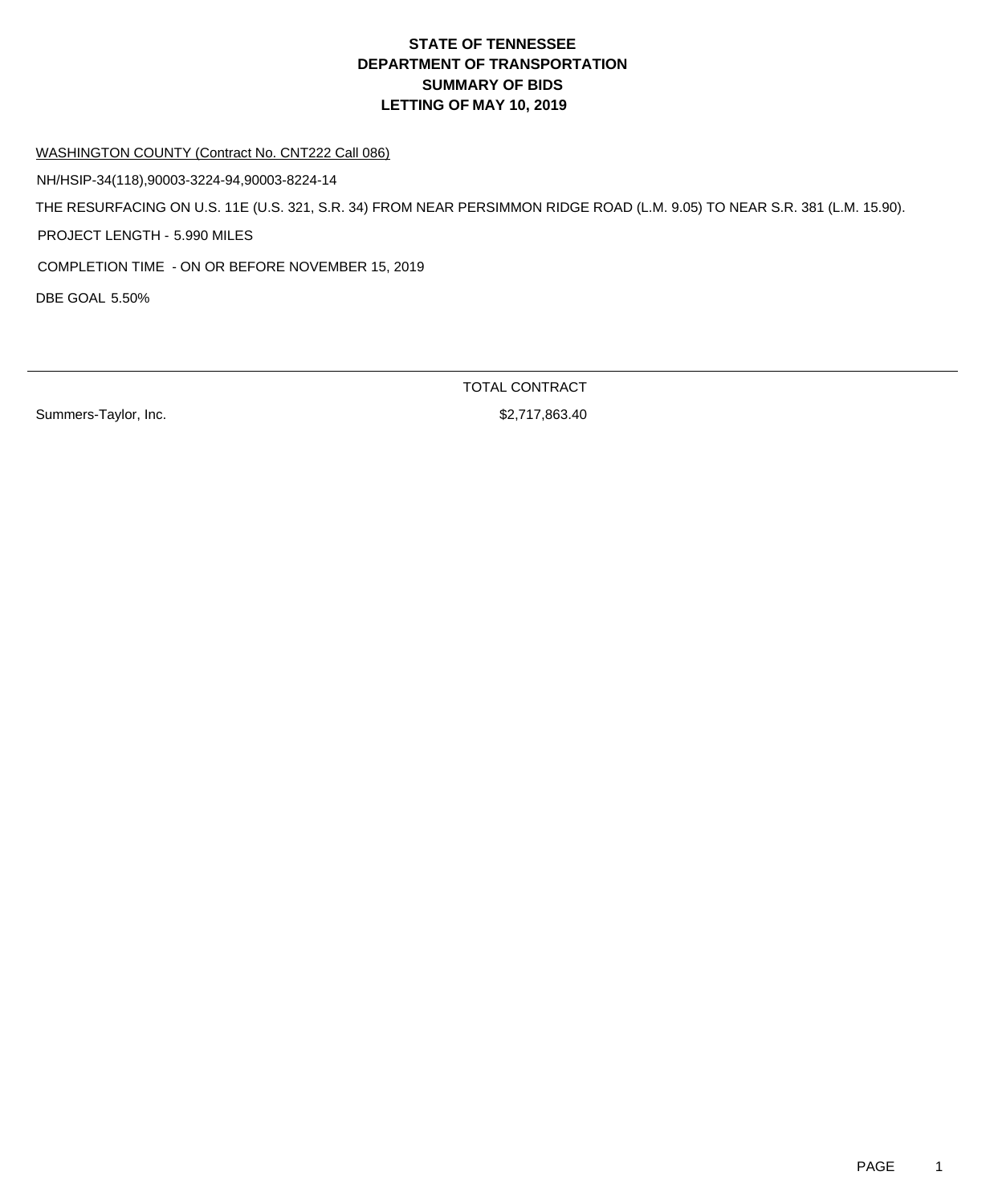|        |                                                                           |                   |                   | <b>CONTRACT CNT222</b> |
|--------|---------------------------------------------------------------------------|-------------------|-------------------|------------------------|
|        | <b>ROADWAY CATEGORY</b>                                                   |                   | <b>UNIT PRICE</b> | <b>EXTENSION</b>       |
| 403-01 | BITUMINOUS MATERIAL FOR TACK COAT (TC)                                    |                   |                   |                        |
|        | Summers-Taylor, Inc.                                                      | 111.000 TON       | \$937.0000        | \$104,007.00           |
|        | 411-01.07 ACS MIX (PG64-22) GRADING E SHOULDER                            |                   |                   |                        |
|        | Summers-Taylor, Inc.                                                      | 2,990.000 TON     | \$96.0000         | \$287,040.00           |
|        | 411-02.10 ACS MIX(PG70-22) GRADING D                                      |                   |                   |                        |
|        | Summers-Taylor, Inc.                                                      | 13,852.000 TON    | \$108.0000        | \$1,496,016.00         |
|        | 411-12.01 SCORING SHOULDERS (CONTINUOUS) (16IN WIDTH)                     | 2.400 L.M.        |                   |                        |
|        | Summers-Taylor, Inc.                                                      |                   | \$895.0000        | \$2,148.00             |
|        | 411-12.02 SCORING SHOULDERS (NON-CONTINUOUS) (16IN WIDTH)                 | 7.000 L.M.        |                   |                        |
|        | Summers-Taylor, Inc.                                                      |                   | \$966.0000        | \$6,762.00             |
|        | 415-01.01 COLD PLANING BITUMINOUS PAVEMENT                                | 16,762.000 TON    |                   | \$305,906.50           |
|        | Summers-Taylor, Inc.                                                      |                   | \$18.2500         |                        |
|        | 701-02.01 CONCRETE CURB RAMP (RETROFIT)                                   | 1,515.000 S.F.    |                   | \$51,510.00            |
|        | Summers-Taylor, Inc.                                                      |                   | \$34.0000         |                        |
|        | 705-02.10 GUARDRAIL TRANSITION 27IN TO 31IN                               | <b>1.000 EACH</b> |                   |                        |
|        | Summers-Taylor, Inc.                                                      |                   | \$56.5000         | \$56.50                |
|        | 705-04.09 EARTH PAD FOR TYPE 38 GR END TREATMENT                          | <b>1.000 EACH</b> |                   |                        |
|        | Summers-Taylor, Inc.<br>705-06.20 TANGENT ENERGY ABSORBING TERM MASH TL-3 |                   | \$1,360.0000      | \$1,360.00             |
|        | Summers-Taylor, Inc.                                                      | <b>1.000 EACH</b> | \$3,110.0000      | \$3,110.00             |
| 712-01 | <b>TRAFFIC CONTROL</b>                                                    |                   |                   |                        |
|        | Summers-Taylor, Inc.                                                      | 1.000 LS          | \$94,200.0000     | \$94,200.00            |
|        | 712-04.01 FLEXIBLE DRUMS (CHANNELIZING)                                   |                   |                   |                        |
|        | Summers-Taylor, Inc.                                                      | 285.000 EACH      | \$20.0000         | \$5,700.00             |
|        |                                                                           |                   |                   |                        |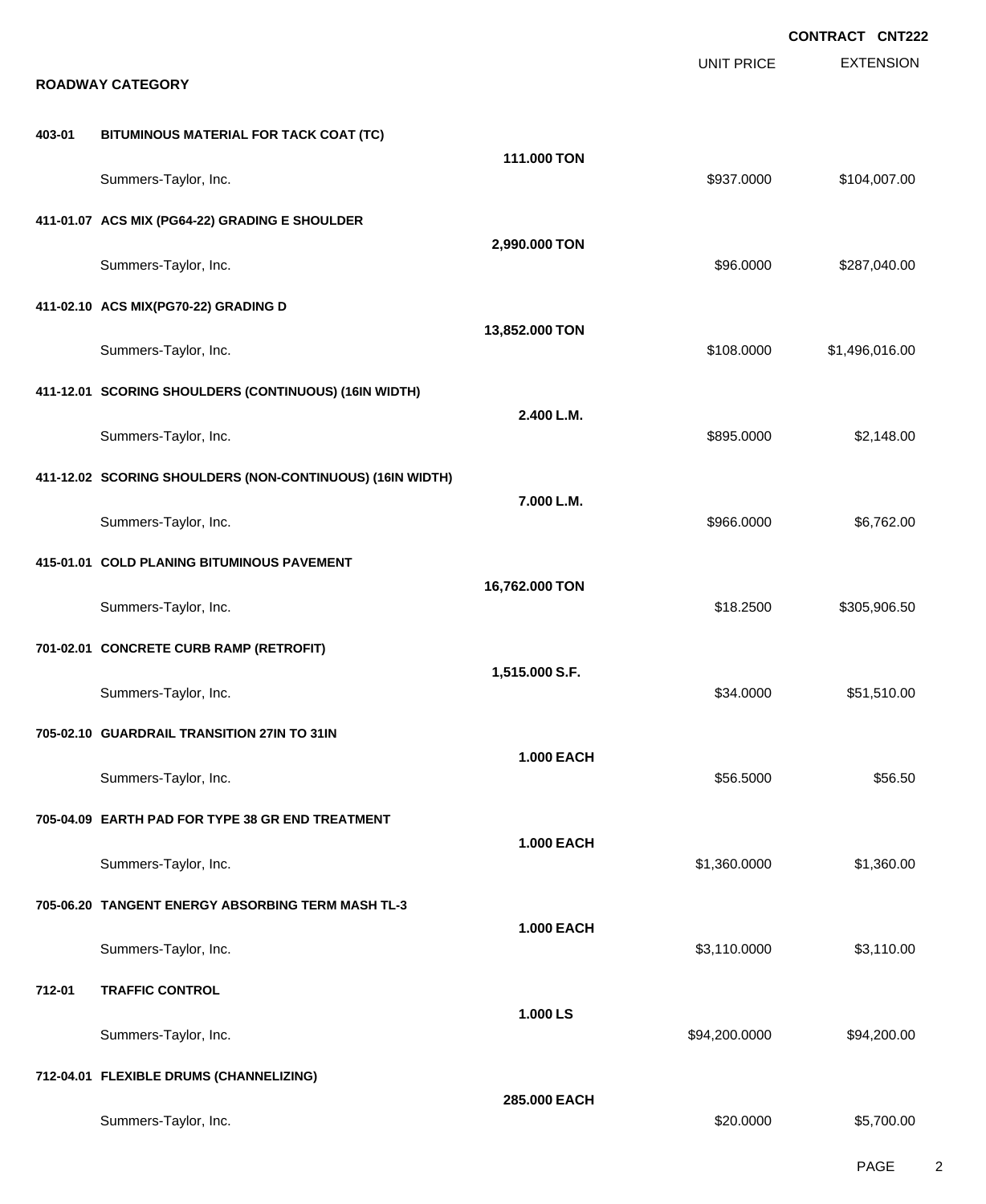EXTENSION **CONTRACT CNT222** UNIT PRICE **712-05.01 WARNING LIGHTS (TYPE A) 143.000 EACH** Summers-Taylor, Inc. \$13.5000 \$1,930.50 **712-06 SIGNS (CONSTRUCTION) 1,731.000 S.F.** Summers-Taylor, Inc. \$8.0000 \$13,848.00 **712-08.03 ARROW BOARD (TYPE C) 2.000 EACH** Summers-Taylor, Inc. \$970.00 **716-01.21 SNOWPLOWABLE RAISED PAVEMENT MARKERS (BI-DIR) (1 COLOR) 174.000 EACH** Summers-Taylor, Inc. \$25.000 \$4,350.00 **716-01.22 SNOWPLOWABLE RAISED PAVMENT MARKERS (MONO-DIR)(1 COLOR) 220.000 EACH** Summers-Taylor, Inc. \$25.0000 \$5,500.00 **716-01.23 SNOWPLOWABLE RAISED PAVEMENT MARKERS (BI-DIR)(2 COLOR) 783.000 EACH** Summers-Taylor, Inc. \$25.000 \$19,575.00 **716-02.04 PLASTIC PAVEMENT MARKING(CHANNELIZATION STRIPING) 16.000 S.Y.** Summers-Taylor, Inc. \$19.5000 \$312.00 **716-02.05 PLASTIC PAVEMENT MARKING (STOP LINE) 1,290.000 L.F.** Summers-Taylor, Inc. \$9.3000 \$11,997.00 **716-02.06 PLASTIC PAVEMENT MARKING (TURN LANE ARROW) 97.000 EACH** Summers-Taylor, Inc. \$141.0000 \$13,677.00 **716-02.08 PLASTIC PAVEMENT MARKING (8" DOTTED LINE) 945.000 L.F.** Summers-Taylor, Inc. \$1.323.00 \$1.323.00 \$1.323.00 \$1.323.00 \$1.323.00 \$1.323.00 \$1.323.00 \$1.323.00 \$1.323.00 **716-02.09 PLASTIC PAVEMENT MARKING (LONGITUDINAL CROSS-WALK) 670.000 L.F.** Summers-Taylor, Inc. \$368.50 **716-03.01 PLASTIC WORD PAVEMENT MARKING (ONLY) 1.000 EACH** Summers-Taylor, Inc. \$198.000 \$198.00 \$198.00 \$198.00 \$198.00 \$198.00 \$198.00 \$198.00 \$198.00 \$198.00 \$198.00 \$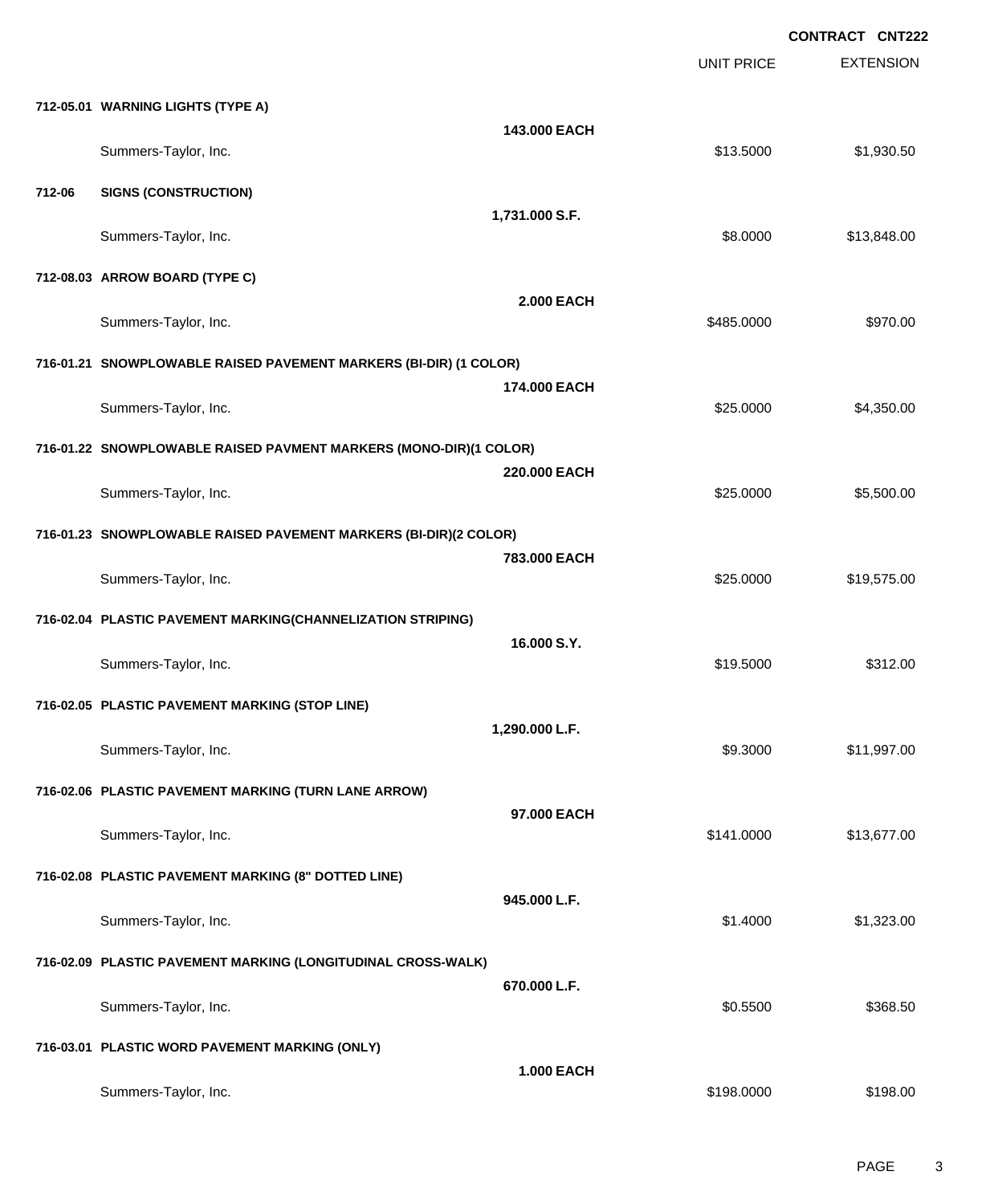|        |                                                          |                 |                   | <b>CONTRACT CNT222</b> |
|--------|----------------------------------------------------------|-----------------|-------------------|------------------------|
|        |                                                          |                 | <b>UNIT PRICE</b> | <b>EXTENSION</b>       |
|        | 716-04.04 PLASTIC PAVEMENT MARKING (TRANSVERSE SHOULDER) |                 |                   |                        |
|        | Summers-Taylor, Inc.                                     | 8,616.000 L.F.  | \$5.9000          | \$50,834.40            |
|        | 716-05.01 PAINTED PAVEMENT MARKING (4" LINE)             |                 |                   |                        |
|        | Summers-Taylor, Inc.                                     | 28.000 L.M.     | \$593.0000        | \$16,604.00            |
|        | 716-12.02 ENHANCED FLATLINE THERMO PVMT MRKNG (6IN LINE) |                 |                   |                        |
|        | Summers-Taylor, Inc.                                     | 28.000 L.M.     | \$4,320.0000      | \$120,960.00           |
| 717-01 | <b>MOBILIZATION</b>                                      |                 |                   |                        |
|        | Summers-Taylor, Inc.                                     | 1.000 LS        | \$65,800.0000     | \$65,800.00            |
|        | 730-14.02 SAW SLOT                                       |                 |                   |                        |
|        | Summers-Taylor, Inc.                                     | 6,000.000 L.F.  | \$4.0000          | \$24,000.00            |
|        | 730-14.03 LOOP WIRE                                      |                 |                   |                        |
|        | Summers-Taylor, Inc.                                     | 12,000.000 L.F. | \$0.6500          | \$7,800.00             |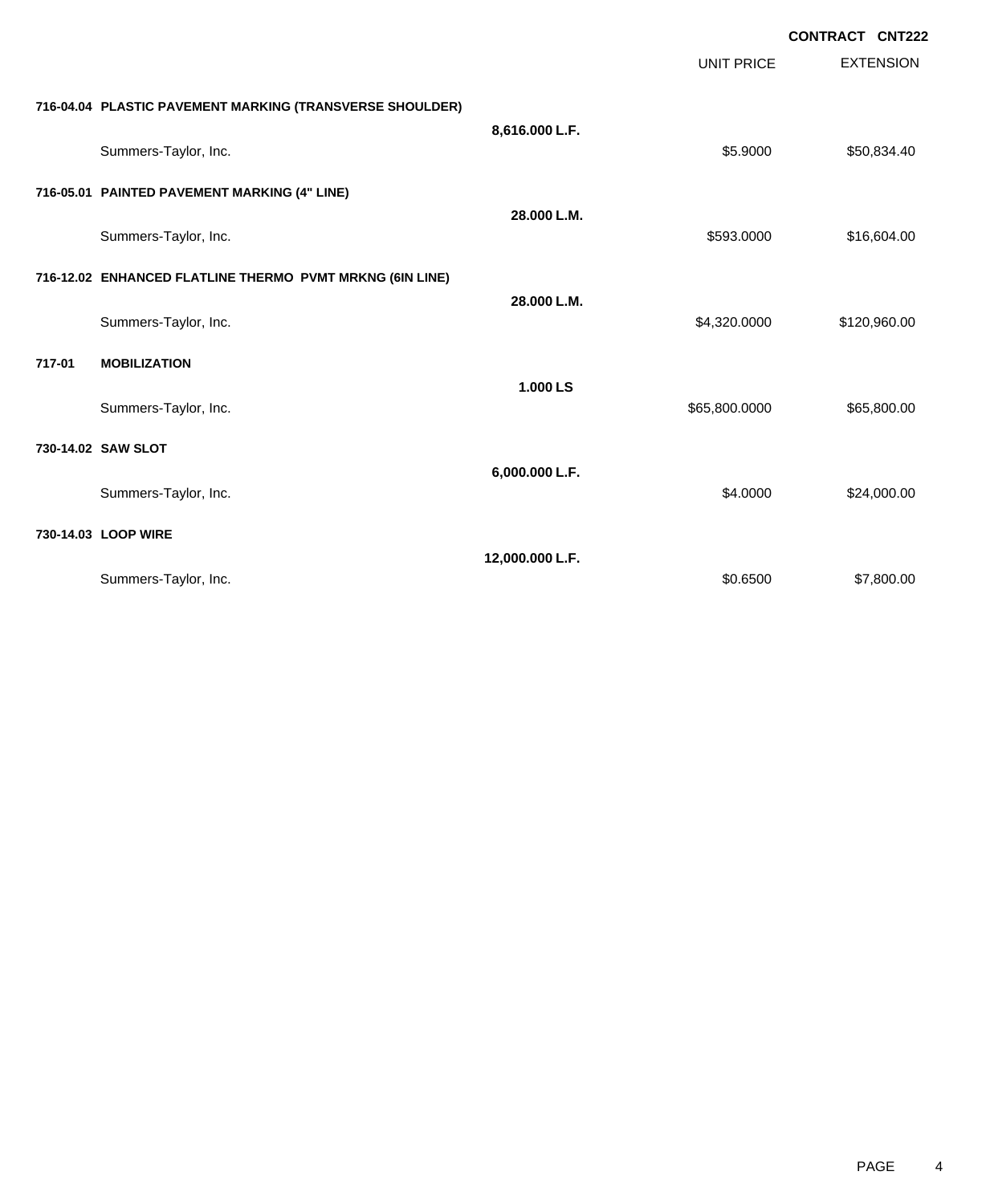Summers-Taylor, Inc. \$2,717,863.40

## **TOTAL CONTRACT**

Summers-Taylor, Inc. \$2,717,863.40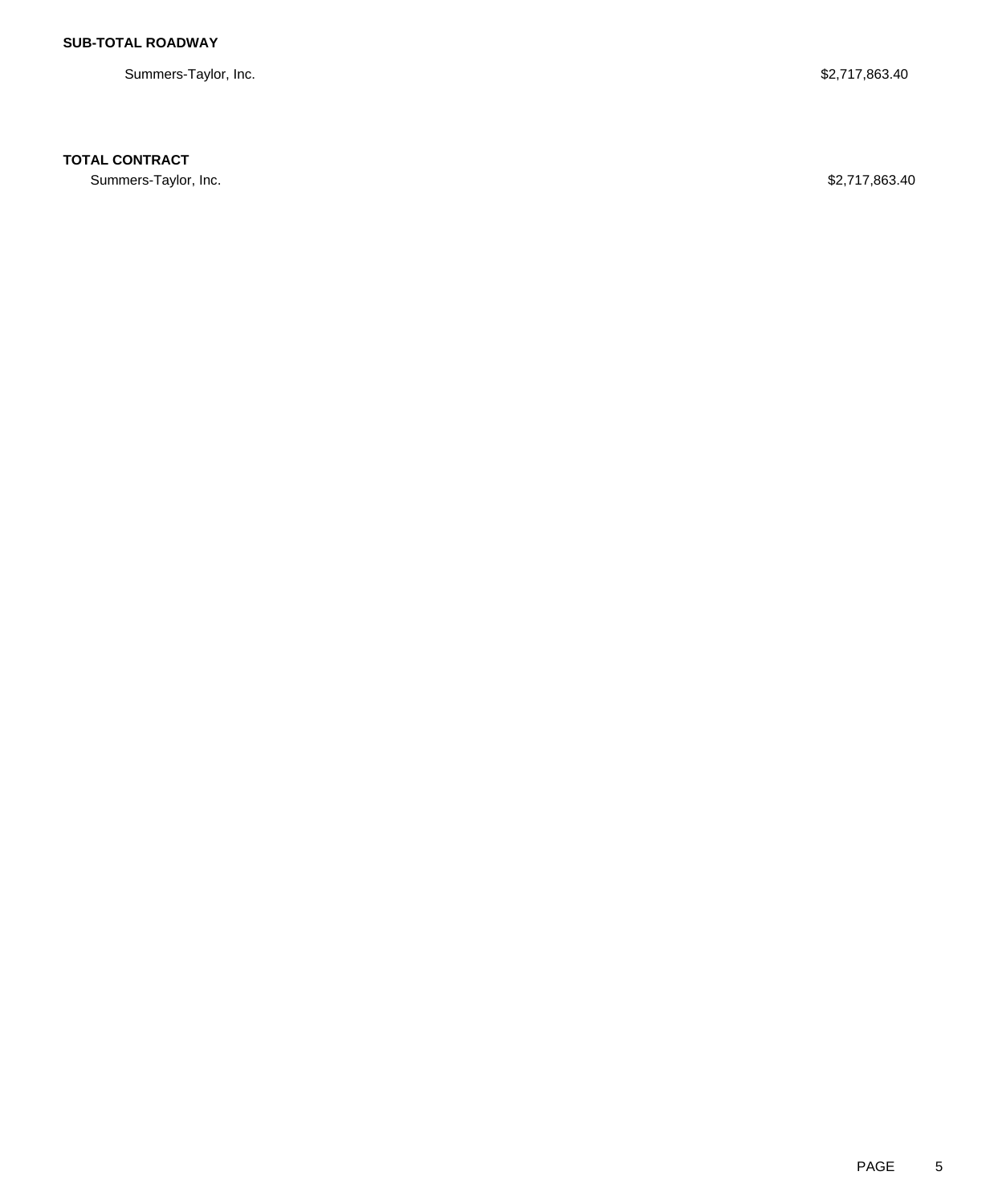# **DEPARTMENT OF TRANSPORTATION SUMMARY OF BIDS LETTING OF MAY 10, 2019 STATE OF TENNESSEE**

#### WEAKLEY COUNTY (Contract No. CNT208 Call 087)

92020-4213-04,92020-4214-04,HSIP-190(10),92020-3213-94

THE RESURFACING ON S.R. 190 FROM S.R. 54 (L.M. 18.58) TO S.R. 89 (L.M. 28.91), INCLUDING BRIDGE JOINT REPAIR.

PROJECT LENGTH - 10.330 MILES

COMPLETION TIME - ON OR BEFORE NOVEMBER 15, 2019

DBE GOAL 3.00%

Ford Construction Company **\$2,124,419.56** 

TOTAL CONTRACT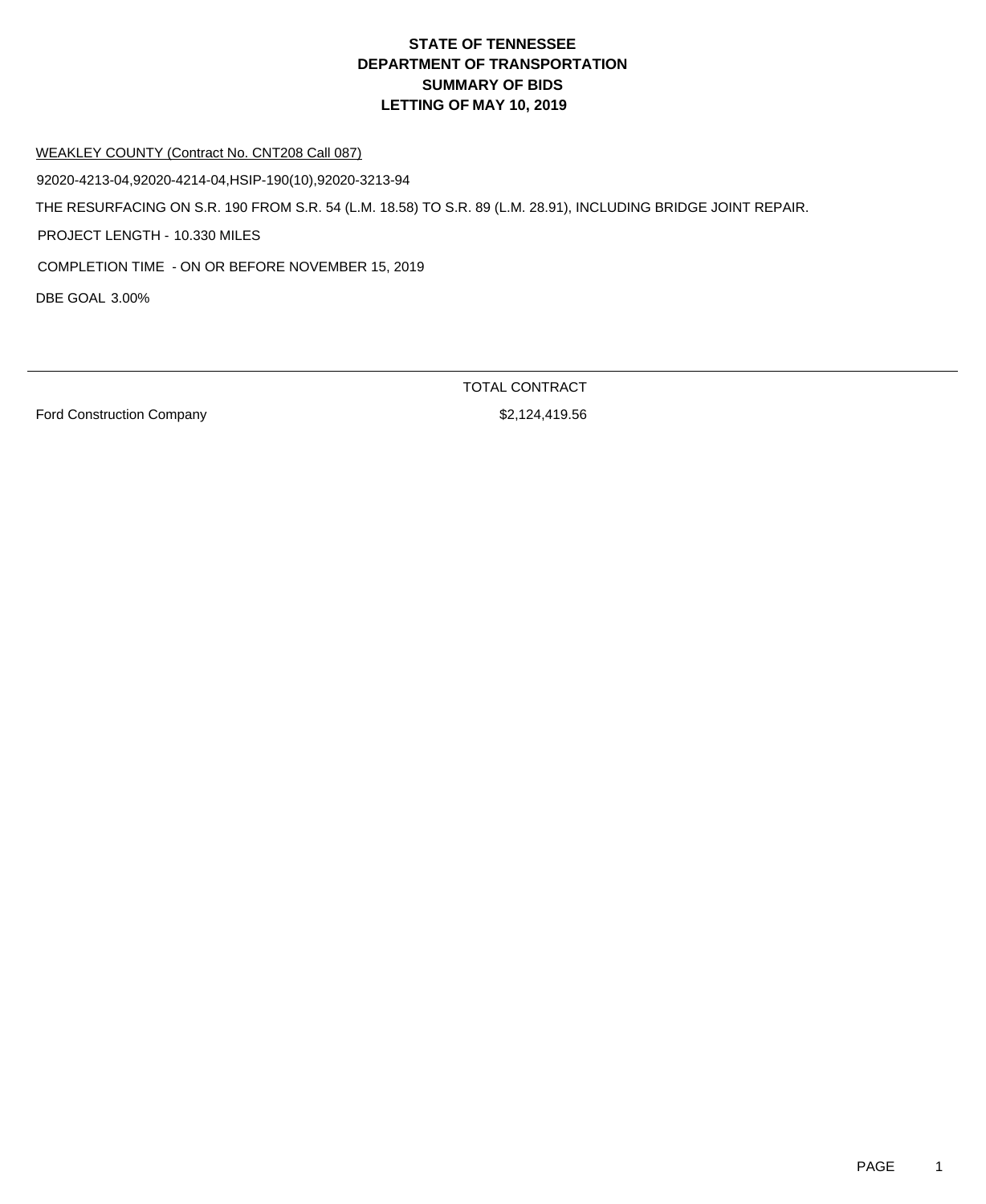**EXTENSION CONTRACT CNT208** UNIT PRICE **ROADWAY CATEGORY 202-03.01 REMOVAL OF ASPHALT PAVEMENT 225.000 S.Y.** Ford Construction Company 642.0000 \$9,450.00 **203-06 WATER 22.000 M.G.** Ford Construction Company 622.00 **208-01.05 BROOMING & DEGRASSING SHOULDERS 19.904 L.M.** Ford Construction Company **619,306.88 \$970.0000** \$19,306.88 **303-02 MINERAL AGGREGATE, TYPE B BASE, GRADING (C OR D) 2,887.000 TON** Ford Construction Company 626.000 \$75,062.00 **307-01.01 ASPHALT CONCRETE MIX (PG64-22) (BPMB-HM) GRADING A 78.000 TON** Ford Construction Company 613,884.00 **307-01.08 ASPHALT CONCRETE MIX (PG64-22) (BPMB-HM) GRADING B-M2 26.000 TON** Ford Construction Company 65,148.00 **307-01.10 ASPHALT CONCRETE MIX (PG64-22) (BPMB-HM) GRADING C-W 10,728.000 TON** Ford Construction Company **6101.3000** \$1,086,746.40 **403-02.01 TRACKLESS TACK COAT 29.000 TON** Ford Construction Company 628,855.00 \$28,855.00 \$28,855.00 \$28,855.00 \$28,855.00 **411-12.04 SCORING FOR RUMBLE STRIPE (NON-CONTINUOUS) (4IN WIDTH) 15.923 L.M.** Ford Construction Company **611,623.79** \$11,623.79 **414-04.03 ASPHALT EMULSION (SCRUB SEAL) 160.000 TON** Ford Construction Company **61,485.0000** \$237,600.00 **414-04.04 MINERAL AGGREGATE (SCRUB SEAL) 1,321.000 TON** Ford Construction Company 691,149.00 **415-01.02 COLD PLANING BITUMINOUS PAVEMENT 5,326.000 S.Y.** Ford Construction Company  $$8.3500$  \$44,472.10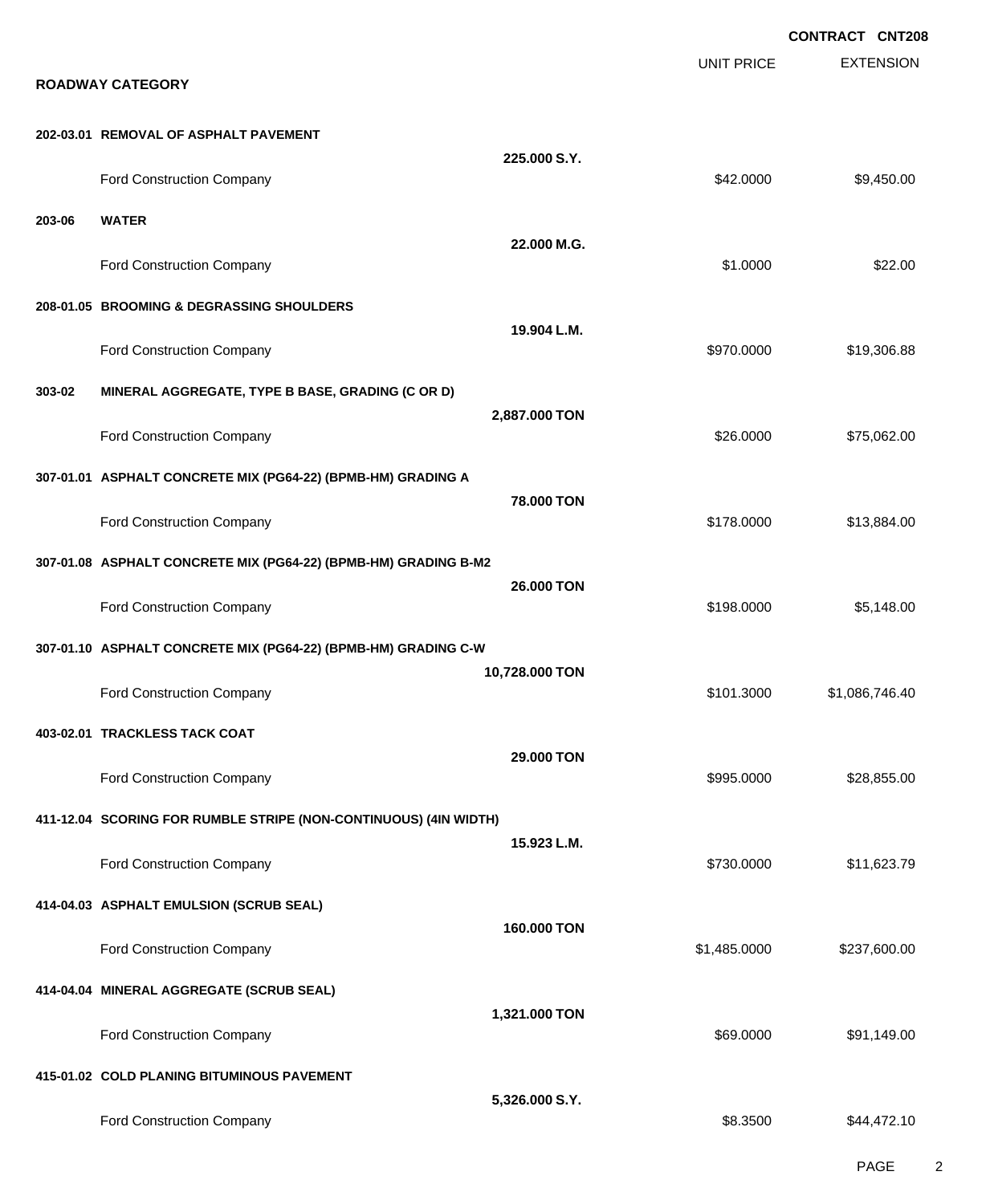EXTENSION **CONTRACT CNT208** UNIT PRICE **607-37.02 18" CORRUGATED METAL PIPE CULVERT 376.000 L.F.** Ford Construction Company **620,680.00** \$20,680.00 **607-37.03 24" CORRUGATED METAL PIPE CULVERT 100.000 L.F.** Ford Construction Company 653.0000 \$6,300.00 **607-37.04 30" CORRUGATED METAL PIPE CULVERT 60.000 L.F.** Ford Construction Company 69.0000 \$4,140.00 **705-02.10 GUARDRAIL TRANSITION 27IN TO 31IN 4.000 EACH** Ford Construction Company 6440.00 **705-06.20 TANGENT ENERGY ABSORBING TERM MASH TL-3 4.000 EACH** Ford Construction Company **612,060.00** \$12,060.00 **712-01 TRAFFIC CONTROL 1.000 LS** Ford Construction Company 657,000.000 \$57,000.000 \$57,000.000 \$57,000.000 \$57,000.00 **712-06 SIGNS (CONSTRUCTION) 2,336.000 S.F.** Ford Construction Company **68.000** \$18,688.00 **716-01.21 SNOWPLOWABLE RAISED PAVEMENT MARKERS (BI-DIR) (1 COLOR) 682.000 EACH** Ford Construction Company 626,598.00 \$26,598.00 \$26,598.00 **716-01.30 REMOVAL OF SNOWPLOWABLE REFLECTIVE MARKER 682.000 EACH** Ford Construction Company 61,364.00 **716-02.05 PLASTIC PAVEMENT MARKING (STOP LINE) 40.000 L.F.** Ford Construction Company 6640.00 **716-03.03 PLASTIC WORD PAVEMENT MARKING (STOP AHEAD) 2.000 EACH** Ford Construction Company 61,140.00 **716-05.01 PAINTED PAVEMENT MARKING (4" LINE) 39.461 L.M.** Ford Construction Company **656,231.93 \$1,425.0000** \$56,231.93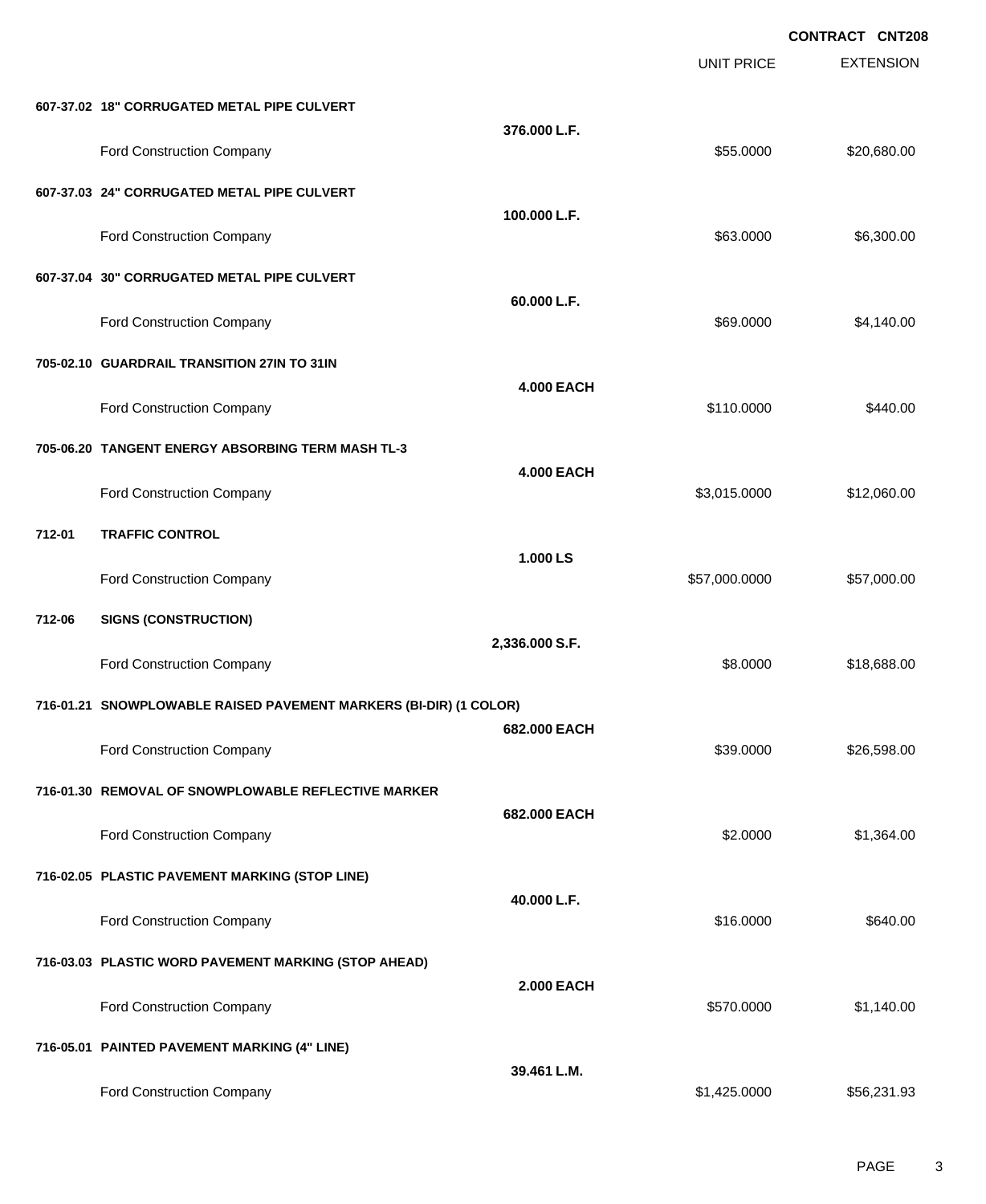|        |                                                          |                   |                   | <b>CONTRACT CNT208</b> |                  |
|--------|----------------------------------------------------------|-------------------|-------------------|------------------------|------------------|
|        |                                                          |                   | <b>UNIT PRICE</b> |                        | <b>EXTENSION</b> |
|        | 716-08.05 REMOVAL OF PAVEMENT MARKING (STOP LINE)        |                   |                   |                        |                  |
|        | Ford Construction Company                                | 40.000 L.F.       | \$10.5000         |                        | \$420.00         |
|        | 716-08.11 REMOVAL OF WORD PAVEMENT MARKING (STOP AHEAD)  |                   |                   |                        |                  |
|        | Ford Construction Company                                | <b>2.000 EACH</b> | \$210.0000        |                        | \$420.00         |
|        | 716-08.20 REMOVAL OF PAVEMENT MARKING (LINE)             |                   |                   |                        |                  |
|        | Ford Construction Company                                | 39.461 L.M.       | \$155.0000        |                        | \$6,116.46       |
|        | 716-12.02 ENHANCED FLATLINE THERMO PVMT MRKNG (6IN LINE) |                   |                   |                        |                  |
|        | Ford Construction Company                                | 18.801 L.M.       | \$5,800.0000      |                        | \$109,045.80     |
|        | 716-13.01 SPRAY THERMO PVMT MRKNG (60 mil) (4IN LINE)    |                   |                   |                        |                  |
|        | Ford Construction Company                                | 20.660 L.M.       | \$3,570.0000      |                        | \$73,756.20      |
| 717-01 | <b>MOBILIZATION</b>                                      |                   |                   |                        |                  |
|        | Ford Construction Company                                | 1.000 LS          | \$81,000.0000     |                        | \$81,000.00      |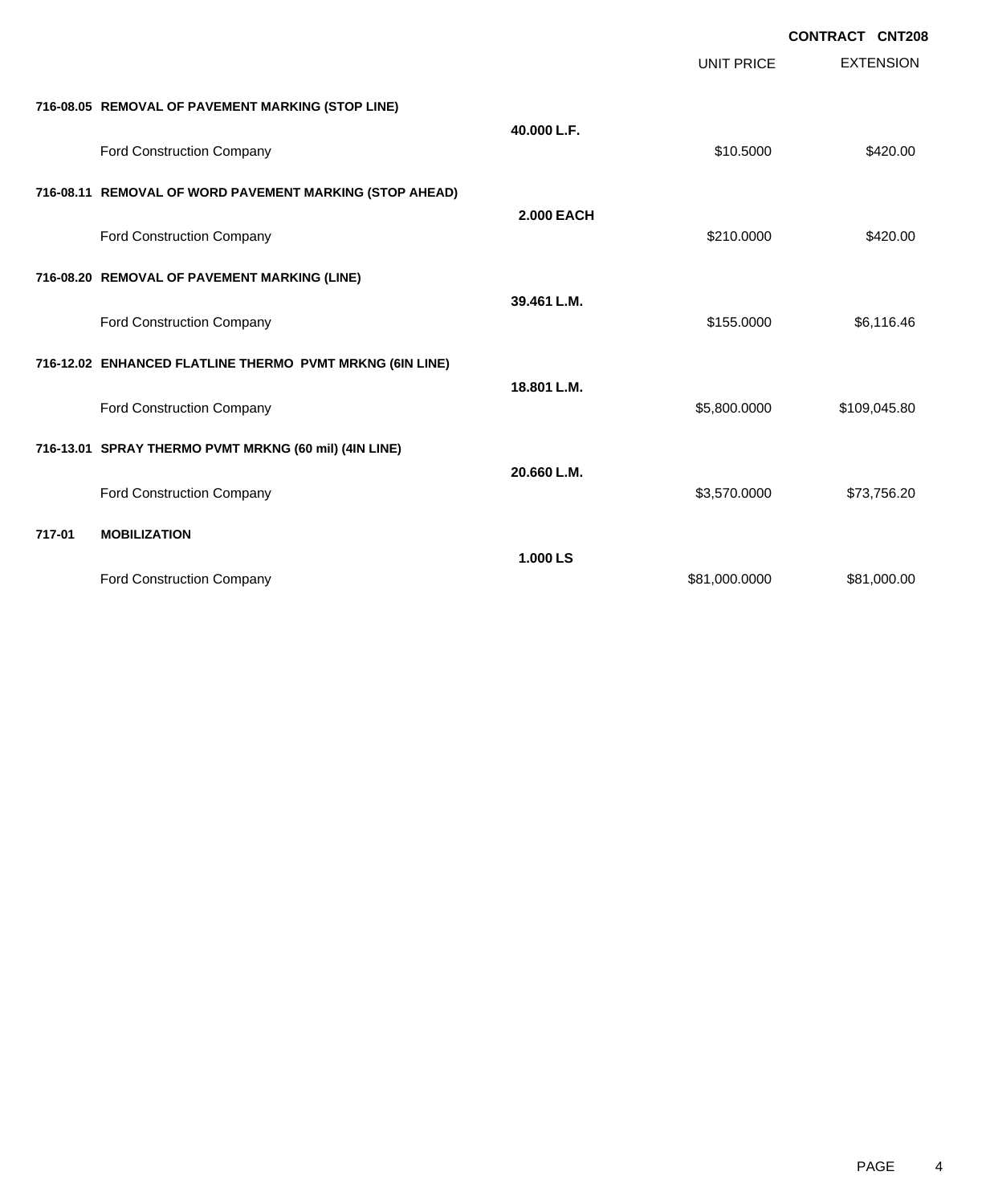|                                   |            | <b>CONTRACT CNT208</b> |
|-----------------------------------|------------|------------------------|
|                                   | UNIT PRICE | EXTENSION              |
| <b>BRIDGE CATEGORY</b>            |            |                        |
|                                   |            |                        |
| 604-10.44 EXPANSION JOINT REPAIRS |            |                        |

**70.000 L.F.** Ford Construction Company **\$25,060.00** \$25,060.00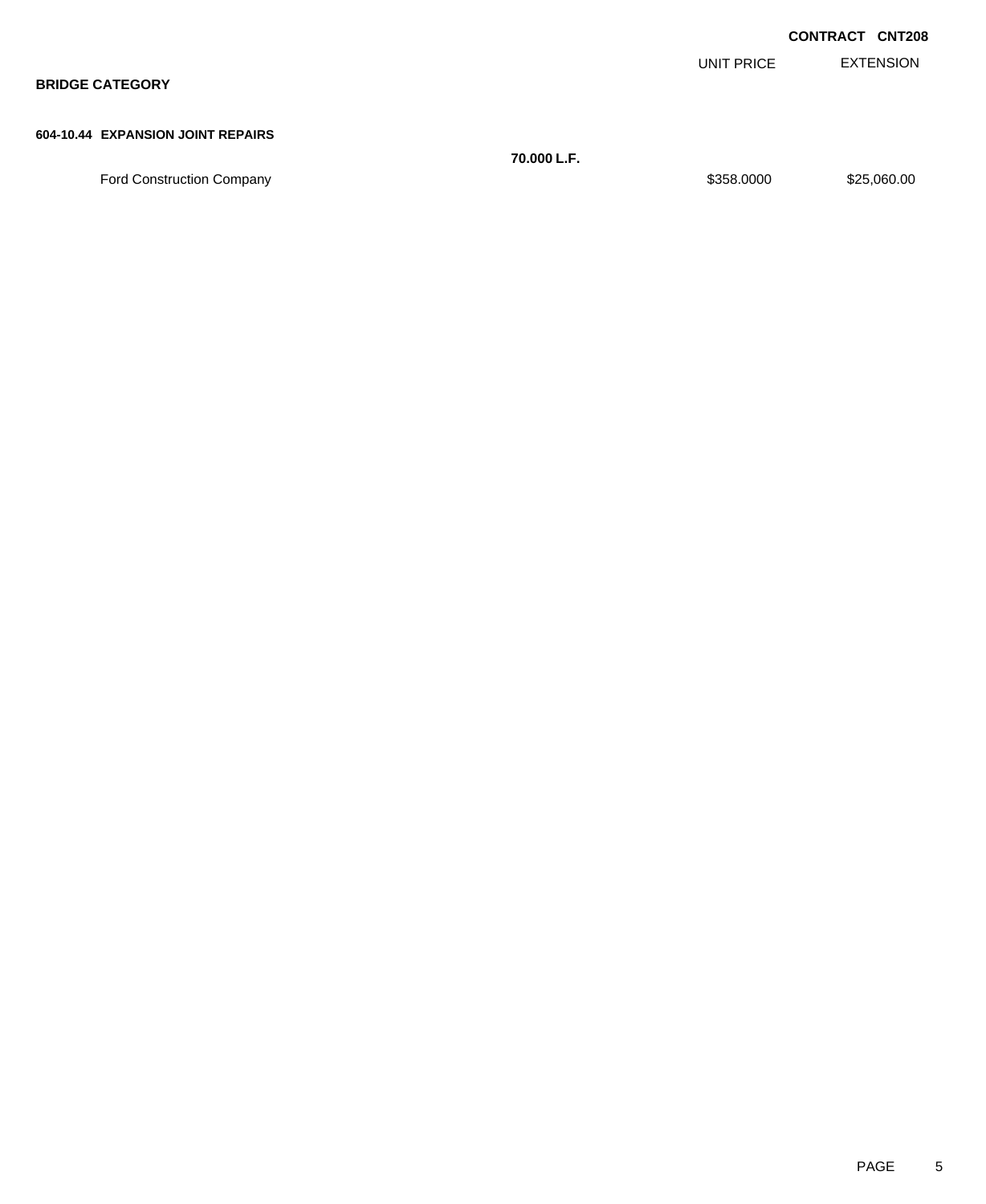## **SUB-TOTAL ROADWAY**

Ford Construction Company **\$2,099,359.56** 

### **SUB-TOTAL BRIDGE**

Ford Construction Company **\$25,060.00** \$25,060.00

### **TOTAL CONTRACT**

Ford Construction Company **\$2,124,419.56**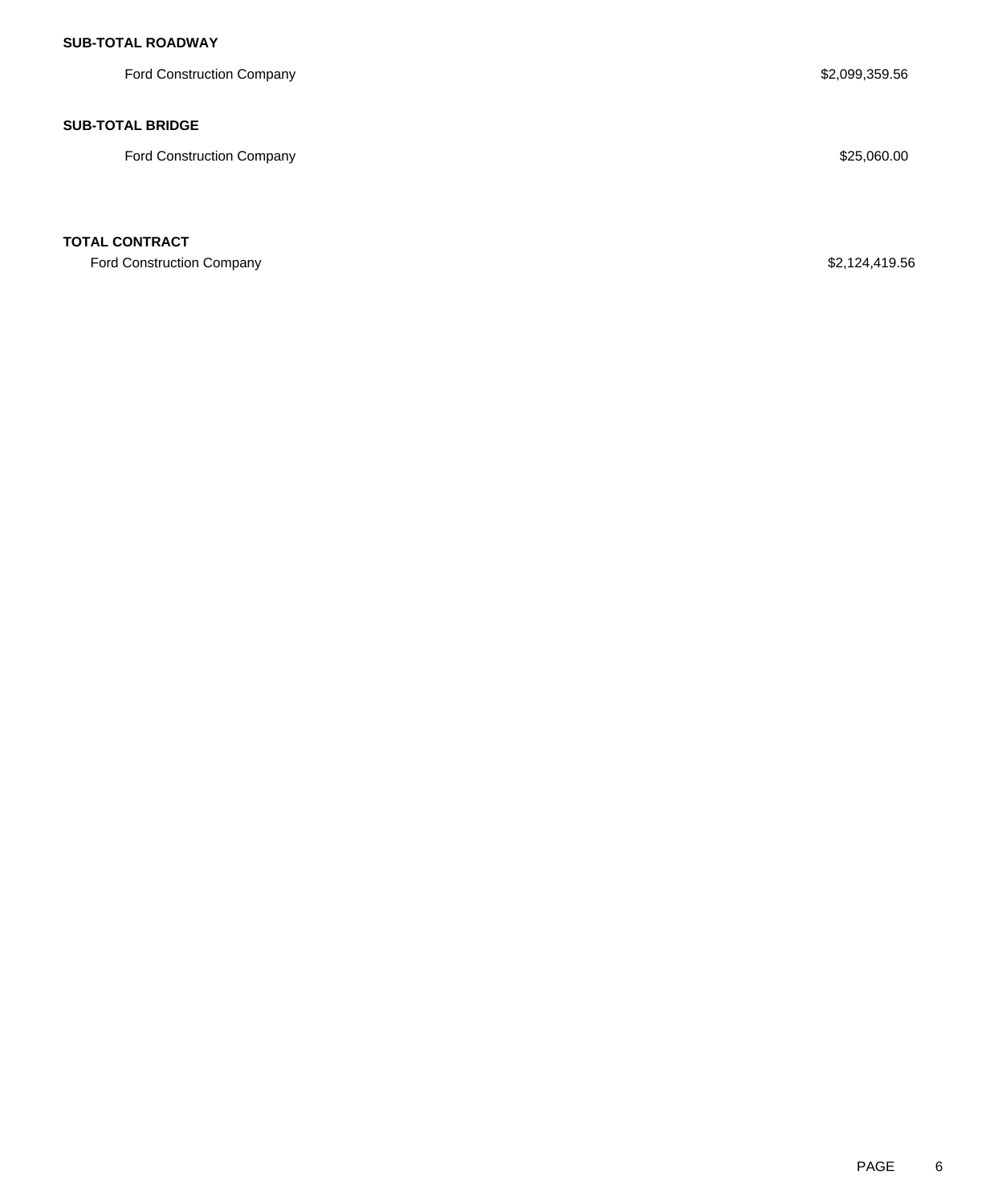## **DEPARTMENT OF TRANSPORTATION SUMMARY OF BIDS LETTING OF MAY 10, 2019 STATE OF TENNESSEE**

#### WHITE COUNTY (Contract No. CNT025 Call 088)

NH-1(396),93001-8265-14,NH-111(107),93035-8208-14

THE RESURFACING (MICROSURFACING) ON U.S. 70S (S.R. 1) FROM THE VANBUREN COUNTY LINE (L.M. 0.00) TO S.R. 111 (L.M. 7.69) AND ON U.S. 70S (S.R. 111) FROM SHADY OAKS ROAD (L.M. 4.20) TO FRED HILL ROAD (L.M. 7.31).

PROJECT LENGTH - 10.559 MILES

COMPLETION TIME - ON OR BEFORE SEPTEMBER 30, 2019

DBE GOAL 7.00%

TOTAL CONTRACT

Whitaker Contracting Corp.  $$1,534,227.64$ Hudson Construction Company **\$1,888,082.70**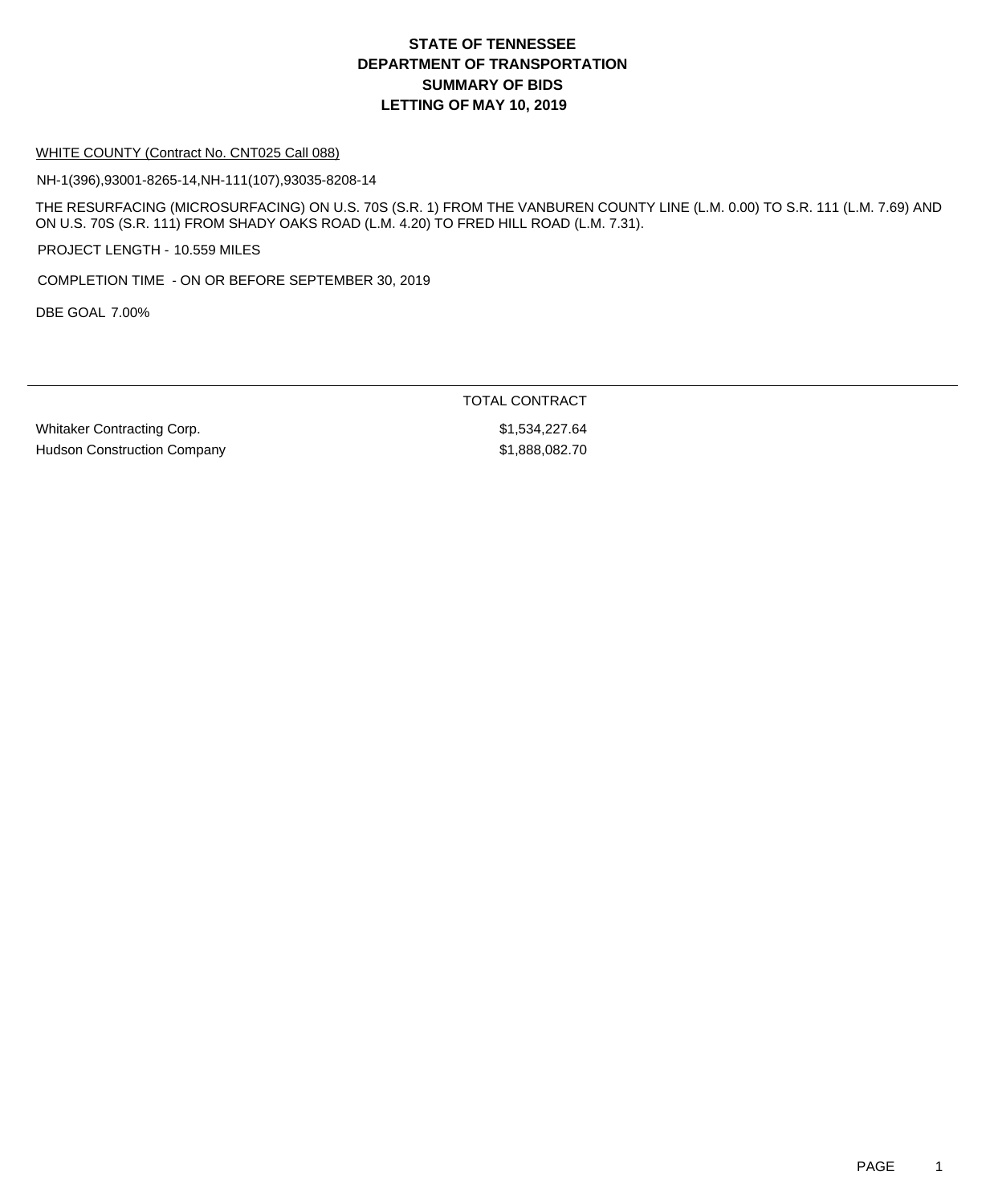EXTENSION **CONTRACT CNT025** UNIT PRICE **ROADWAY CATEGORY 403-01.01 BITUMINOUS MATERIAL FOR TACK COAT (MICRO-SURFACING) 50.000 TON** Whitaker Contracting Corp.  $$40,415.50$ Hudson Construction Company **621,892.50** \$21,892.50 **403-01.10 High Performance Fog Seals 136,107.000 S.Y.** Whitaker Contracting Corp. **by Contracting Corp.**  $$0.4900$  \$66,692.43 Hudson Construction Company **60.2500** \$34,026.75 **411-12.01 SCORING SHOULDERS (CONTINUOUS) (16IN WIDTH) 21.100 L.M.** Whitaker Contracting Corp.  $$12,774.78$ Hudson Construction Company **6,330.000** \$6,330.00 **411-12.02 SCORING SHOULDERS (NON-CONTINUOUS) (16IN WIDTH) 16.900 L.M.** Whitaker Contracting Corp. **but a structure of the Contracting Corp.**  $$605.4400$  \$10,231.94 Hudson Construction Company **65,070.00** \$5,070.00 **414-03.01 EMULSIFIED ASPHALT FOR MICRO-SURFACING 484.000 TON** Whitaker Contracting Corp. **6833.9700** \$403,641.48 Hudson Construction Company **61,304.8800** \$631,561.92 **414-03.02 AGGREGATE FOR MICRO SURFACING 3,769.000 TON** Whitaker Contracting Corp. **by Contracting Corp.** \$99.8900 \$376,485.41 Hudson Construction Company **631,571.33 \$167.5700** \$631,571.33 **712-01 TRAFFIC CONTROL 1.000 LS** Whitaker Contracting Corp. 622,973.0700 \$22,973.0700 \$22,973.0700 \$22,973.0700 \$22,973.07 Hudson Construction Company **687,500.000 \$87,500.000 \$87,500.000** \$87,500.000 \$87,500.00 **712-04.01 FLEXIBLE DRUMS (CHANNELIZING) 336.000 EACH** Whitaker Contracting Corp. **6.252.96 Whitaker Contracting Corp. 6.252.96 \$18.6100** \$6,252.96 Hudson Construction Company **615.0000** \$5,040.00 **712-05.03 WARNING LIGHTS (TYPE C) 240.000 EACH** Whitaker Contracting Corp.  $$6.2000$  \$1,488.00 Hudson Construction Company **60.000 \$1,200.00** \$1,200.00 **712-06 SIGNS (CONSTRUCTION) 1,318.000 S.F.** Whitaker Contracting Corp. **by a structure of the Contracting Corp.**  $$7.9400$  \$10,464.92 Hudson Construction Company **66.4000** \$8,435.20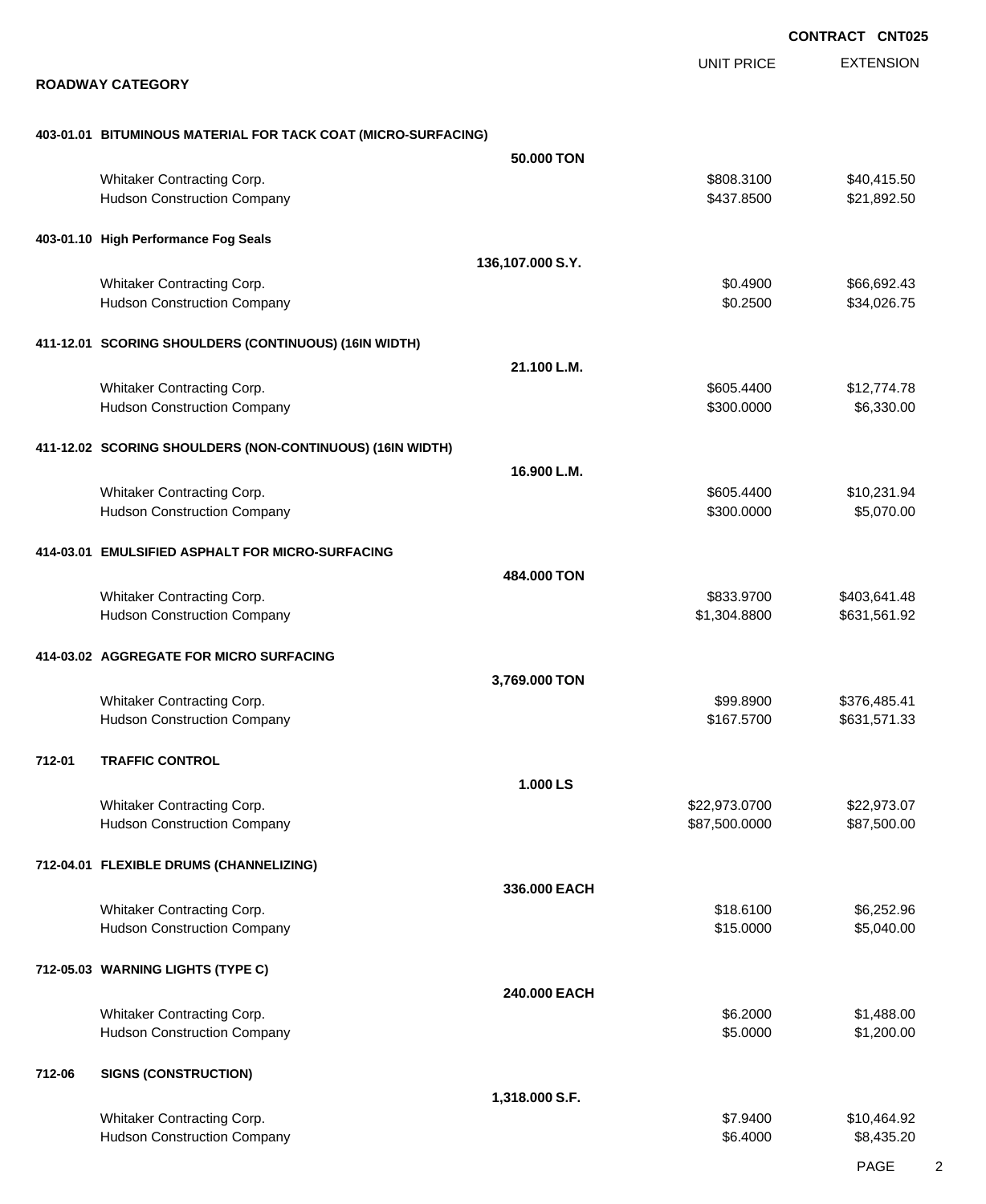|                                                                  | <b>UNIT PRICE</b> | <b>EXTENSION</b> |
|------------------------------------------------------------------|-------------------|------------------|
| 712-08.03 ARROW BOARD (TYPE C)                                   |                   |                  |
|                                                                  | <b>2.000 EACH</b> |                  |
| Whitaker Contracting Corp.                                       | \$1,147.7900      | \$2,295.58       |
| <b>Hudson Construction Company</b>                               | \$925.0000        | \$1,850.00       |
| 716-01.23 SNOWPLOWABLE RAISED PAVEMENT MARKERS (BI-DIR)(2 COLOR) |                   |                  |
|                                                                  | 1,422.000 EACH    |                  |
| Whitaker Contracting Corp.                                       | \$28.5400         | \$40,583.88      |
| <b>Hudson Construction Company</b>                               | \$23.0000         | \$32,706.00      |
| 716-01.30 REMOVAL OF SNOWPLOWABLE REFLECTIVE MARKER              |                   |                  |
|                                                                  | 1,422.000 EACH    |                  |
| Whitaker Contracting Corp.                                       | \$12.4100         | \$17,647.02      |
| <b>Hudson Construction Company</b>                               | \$6.0000          | \$8,532.00       |
| 716-02.04 PLASTIC PAVEMENT MARKING(CHANNELIZATION STRIPING)      |                   |                  |
|                                                                  | 258,000 S.Y.      |                  |
| Whitaker Contracting Corp.                                       | \$24.8200         | \$6,403.56       |
| <b>Hudson Construction Company</b>                               | \$20.0000         | \$5,160.00       |
| 716-02.05 PLASTIC PAVEMENT MARKING (STOP LINE)                   |                   |                  |
|                                                                  | 576,000 L.F.      |                  |
| Whitaker Contracting Corp.                                       | \$12.4100         | \$7,148.16       |
| <b>Hudson Construction Company</b>                               | \$10.0000         | \$5,760.00       |
| 716-02.06 PLASTIC PAVEMENT MARKING (TURN LANE ARROW)             |                   |                  |
|                                                                  | 27.000 EACH       |                  |
| Whitaker Contracting Corp.                                       | \$186.1300        | \$5,025.51       |
| <b>Hudson Construction Company</b>                               | \$150.0000        | \$4,050.00       |
| 716-04.12 PLASTIC PAVEMENT MARKING (YIELD LINE)                  |                   |                  |
|                                                                  | 203.000 S.F.      |                  |
| Whitaker Contracting Corp.                                       | \$14.8900         | \$3,022.67       |
| <b>Hudson Construction Company</b>                               | \$12.0000         | \$2,436.00       |
| 716-05.01 PAINTED PAVEMENT MARKING (4" LINE)                     |                   |                  |
|                                                                  | 42.800 L.M.       |                  |
| Whitaker Contracting Corp.                                       | \$651.4500        | \$27,882.06      |
| <b>Hudson Construction Company</b>                               | \$525.0000        | \$22,470.00      |
| 716-08.04 REMOVAL OF PAVEMENT MARKING (CHANNELIZATION STRIPING)  |                   |                  |
|                                                                  | 258,000 S.Y.      |                  |
| Whitaker Contracting Corp.                                       | \$14.8900         | \$3,841.62       |
| <b>Hudson Construction Company</b>                               | \$12.0000         | \$3,096.00       |
| 716-08.06 REMOVAL OF PAVEMENT MARKING (TURN LANE ARROW)          |                   |                  |
|                                                                  | 27.000 EACH       |                  |
| Whitaker Contracting Corp.                                       | \$93.0600         | \$2,512.62       |
| <b>Hudson Construction Company</b>                               | \$75.0000         | \$2,025.00       |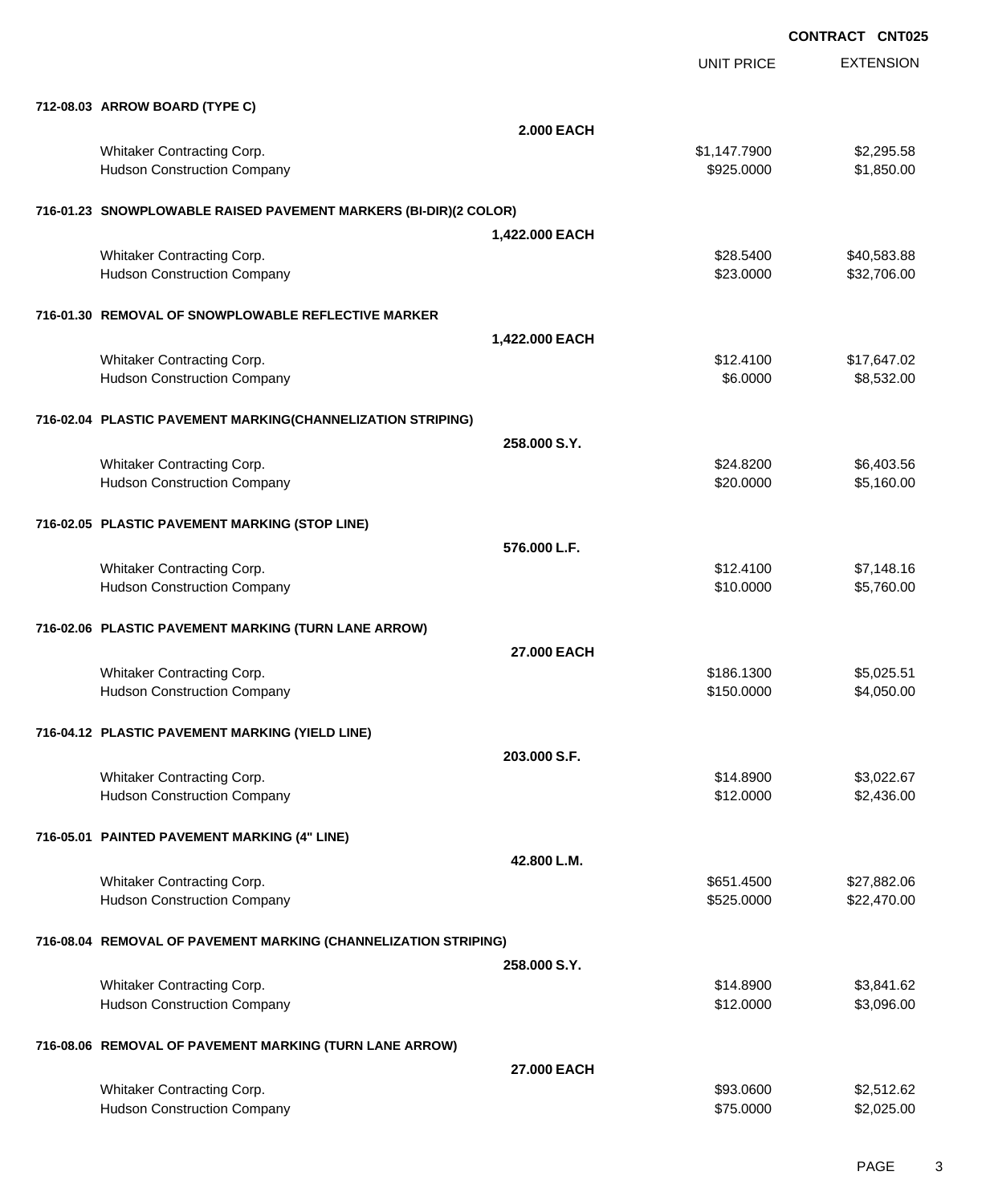UNIT PRICE EXTENSION

|  | 716-08.20 REMOVAL OF PAVEMENT MARKING (LINE) |  |
|--|----------------------------------------------|--|
|  |                                              |  |

|        | 716-08.20 REMOVAL OF PAVEMENT MARKING (LINE)                    |                                                                  |              |
|--------|-----------------------------------------------------------------|------------------------------------------------------------------|--------------|
|        |                                                                 | 48.500 L.M.                                                      |              |
|        | Whitaker Contracting Corp.                                      | \$2,233.5300                                                     | \$108,326.21 |
|        | <b>Hudson Construction Company</b>                              | \$1,800.0000                                                     | \$87,300.00  |
|        | 716-12.02 ENHANCED FLATLINE THERMO PVMT MRKNG (6IN LINE)        |                                                                  |              |
|        |                                                                 | 48.500 L.M.                                                      |              |
|        | Whitaker Contracting Corp.                                      | \$5,583.8200                                                     | \$270,815.27 |
|        | <b>Hudson Construction Company</b>                              | \$4,500.0000                                                     | \$218,250.00 |
|        |                                                                 | 716-12.03 ENHANCED FLATLINE THERMO PVMT MRKNG (8IN BARRIER LINE) |              |
|        |                                                                 | 120,000 L.F.                                                     |              |
|        | Whitaker Contracting Corp.                                      | \$2.4800                                                         | \$297.60     |
|        | <b>Hudson Construction Company</b>                              | \$2.0000                                                         | \$240.00     |
|        | 716-12.05 ENHANCED FLATLINE THERMO PVMT MRKNG (6IN DOTTED LINE) |                                                                  |              |
|        |                                                                 | 1,600.000 L.F.                                                   |              |
|        | Whitaker Contracting Corp.                                      | \$2.4800                                                         | \$3,968.00   |
|        | <b>Hudson Construction Company</b>                              | \$2.0000                                                         | \$3,200.00   |
| 717-01 | <b>MOBILIZATION</b>                                             |                                                                  |              |
|        |                                                                 | 1.000 LS                                                         |              |
|        | Whitaker Contracting Corp.                                      | \$69,905.6100                                                    | \$69,905.61  |
|        | <b>Hudson Construction Company</b>                              | \$48,000.0000                                                    | \$48,000.00  |
|        | 730-03.20 INSTALL PULL BOX (TYPE A)                             |                                                                  |              |
|        |                                                                 | <b>6.000 EACH</b>                                                |              |
|        | Whitaker Contracting Corp.                                      | \$632.8300                                                       | \$3,796.98   |
|        | <b>Hudson Construction Company</b>                              | \$500.0000                                                       | \$3,000.00   |
|        | 730-12.02 CONDUIT 2" DIAMETER (PVC)                             |                                                                  |              |
|        |                                                                 | 60.000 L.F.                                                      |              |
|        | Whitaker Contracting Corp.                                      | \$22.7800                                                        | \$1,366.80   |
|        | <b>Hudson Construction Company</b>                              | \$18.0000                                                        | \$1,080.00   |
|        | 730-14.02 SAW SLOT                                              |                                                                  |              |
|        |                                                                 | 1,200.000 L.F.                                                   |              |
|        | Whitaker Contracting Corp.                                      | \$4.7500                                                         | \$5,700.00   |
|        | <b>Hudson Construction Company</b>                              | \$3.7500                                                         | \$4,500.00   |
|        | 730-14.03 LOOP WIRE                                             |                                                                  |              |
|        |                                                                 | 3,600.000 L.F.                                                   |              |
|        | Whitaker Contracting Corp.                                      | \$0.6300                                                         | \$2,268.00   |
|        | <b>Hudson Construction Company</b>                              | \$0.5000                                                         | \$1,800.00   |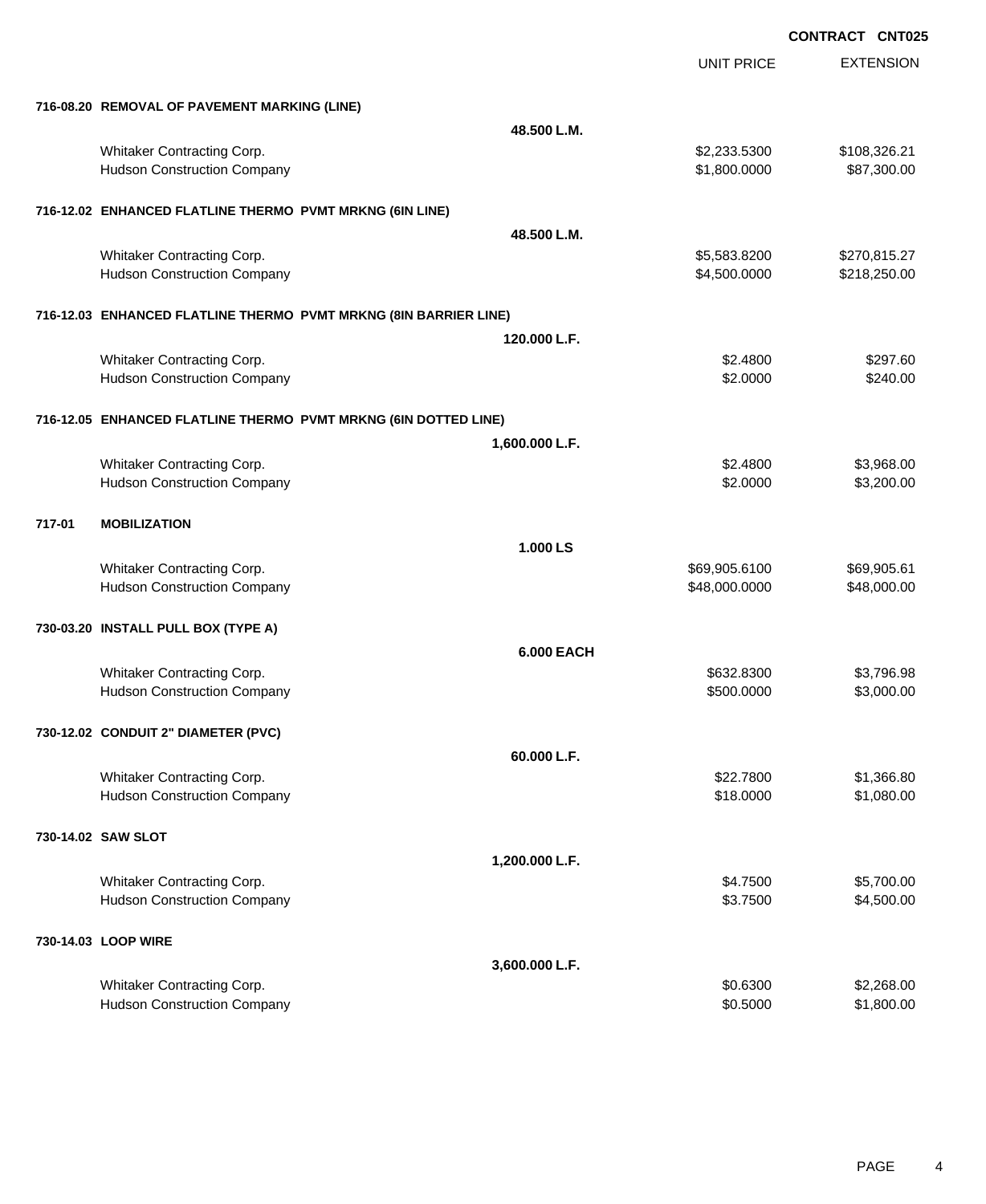## **SUB-TOTAL ROADWAY**

Whitaker Contracting Corp.  $$1,534,227.64$ Hudson Construction Company **\$1,888,082.70** 

### **TOTAL CONTRACT**

Whitaker Contracting Corp.  $$1,534,227.64$ Hudson Construction Company **\$1,888,082.70**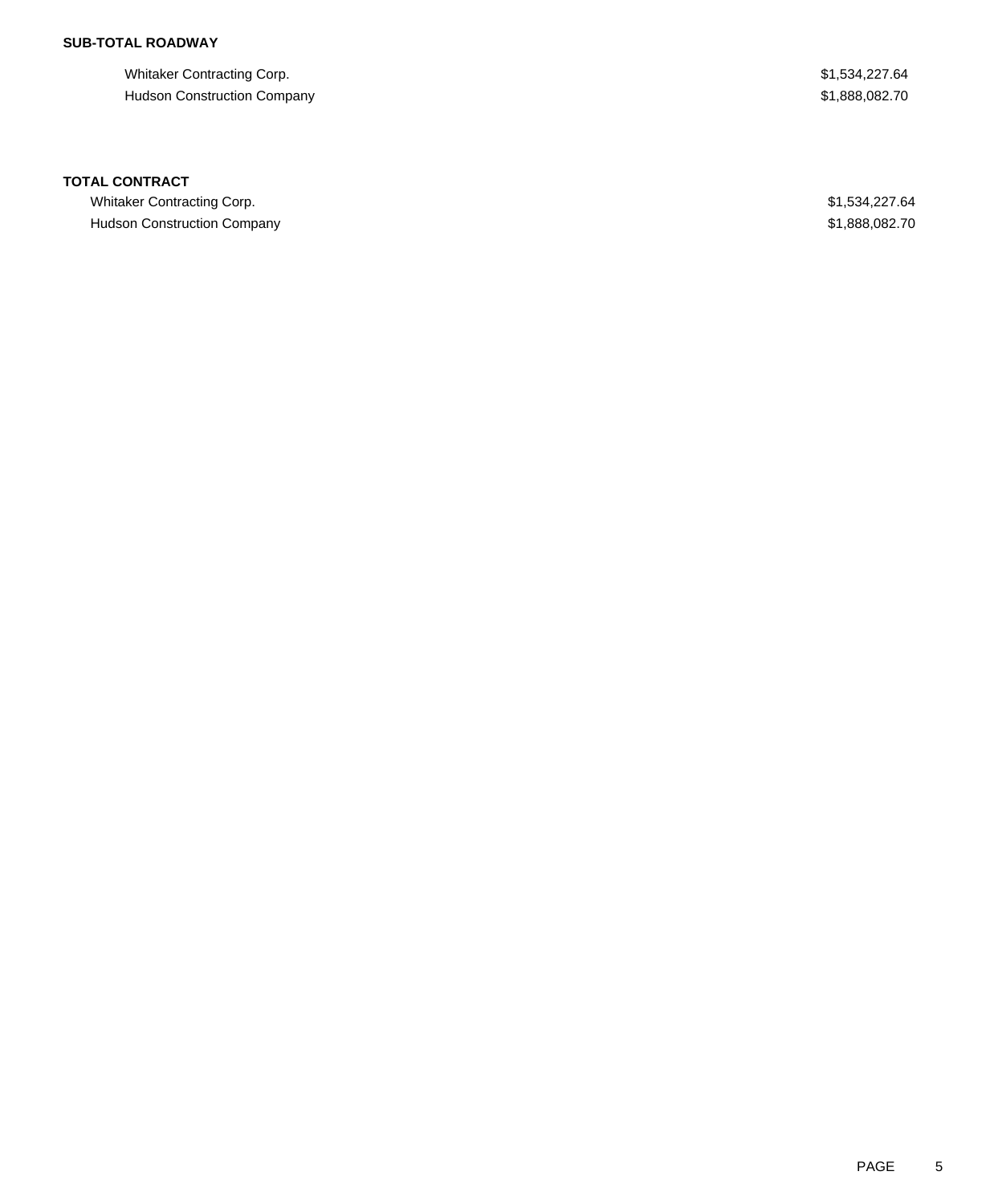# **DEPARTMENT OF TRANSPORTATION SUMMARY OF BIDS LETTING OF MAY 10, 2019 STATE OF TENNESSEE**

### WILLIAMSON COUNTY (Contract No. CNT158 Call 089)

STP-247(18),94031-8210-14

THE RESURFACING ON S.R. 247 FROM FERGUSON ROAD (L.M. 2.35) TO U.S. 431 (S.R. 106) (L.M. 4.32).

PROJECT LENGTH - 1.970 MILES

COMPLETION TIME - ON OR BEFORE NOVEMBER 15, 2019

DBE GOAL 5.50%

|                                             | TOTAL CONTRACT |
|---------------------------------------------|----------------|
| Tennessee Valley Paving Co., Inc.           | \$333,905.15   |
| Rogers Group, Inc.                          | \$346,247.00   |
| <b>Vulcan Construction Materials, LLC</b>   | \$449,721.00   |
| BWI MTN ii Inc. & dba Blue Water Industries | \$458,779.80   |
| Volunteer Paving, LLC                       | \$480,998.92   |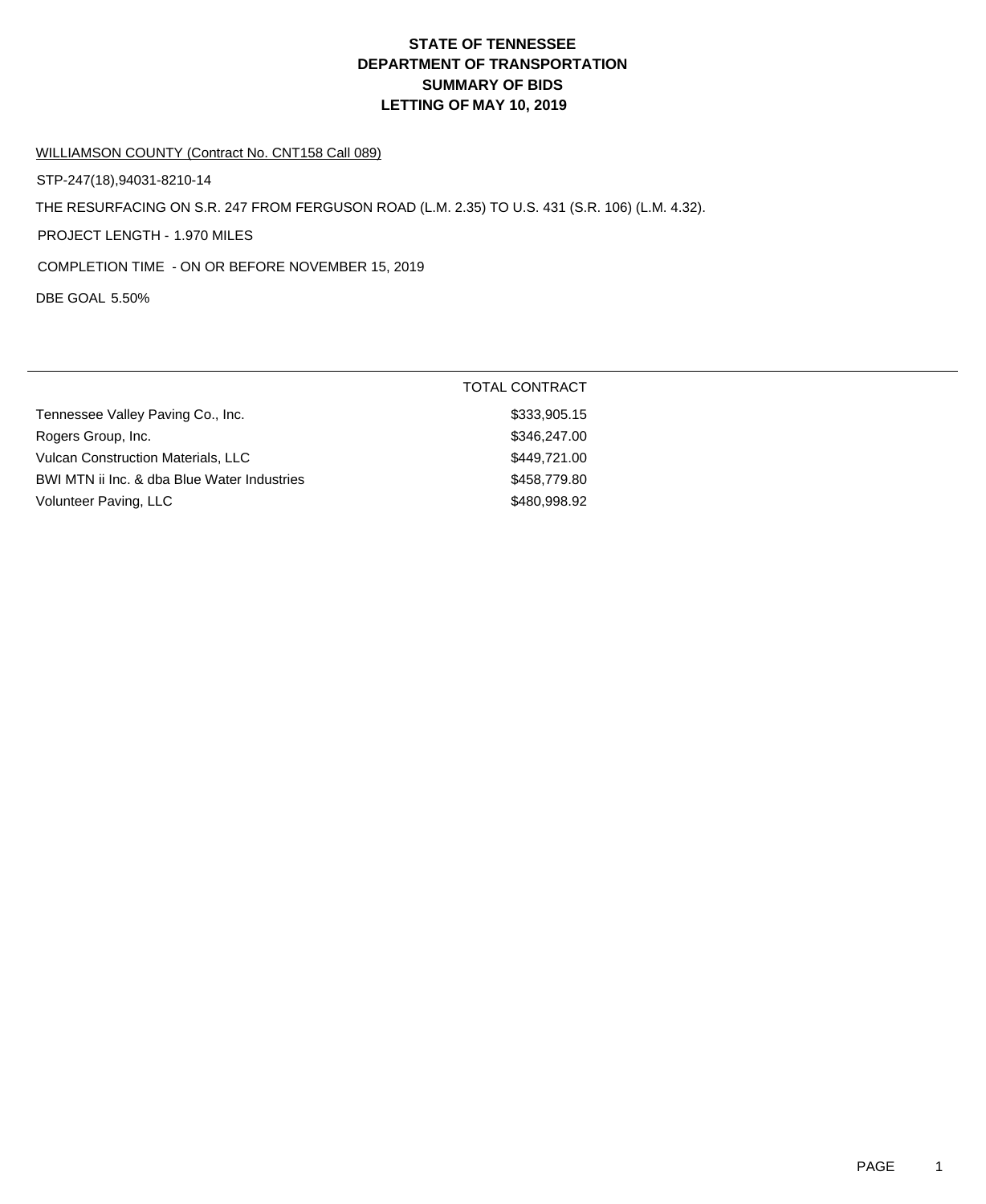|        |                                                                  | UNIT PRICE        | <b>EXTENSION</b> |
|--------|------------------------------------------------------------------|-------------------|------------------|
|        | <b>ROADWAY CATEGORY</b>                                          |                   |                  |
|        | 208-01.05 BROOMING & DEGRASSING SHOULDERS                        |                   |                  |
|        |                                                                  | 4.000 L.M.        |                  |
|        | Tennessee Valley Paving Co., Inc.                                | \$1,000.0000      | \$4,000.00       |
|        | Rogers Group, Inc.                                               | \$1,100.0000      | \$4,400.00       |
|        | Vulcan Construction Materials, LLC                               | \$2,800.0000      | \$11,200.00      |
|        | BWI MTN ii Inc. & dba Blue Water Industries                      | \$1,520.0000      | \$6,080.00       |
|        | Volunteer Paving, LLC                                            | \$1,860.9700      | \$7,443.88       |
| 303-01 | MINERAL AGGREGATE, TYPE A BASE, GRADING D                        |                   |                  |
|        |                                                                  | 264,000 TON       |                  |
|        | Tennessee Valley Paving Co., Inc.                                | \$17.7000         | \$4,672.80       |
|        | Rogers Group, Inc.                                               | \$32.0000         | \$8,448.00       |
|        | Vulcan Construction Materials, LLC                               | \$30.0000         | \$7,920.00       |
|        | BWI MTN ii Inc. & dba Blue Water Industries                      | \$25.0000         | \$6,600.00       |
|        | Volunteer Paving, LLC                                            | \$37.8200         | \$9,984.48       |
|        | 307-01.08 ASPHALT CONCRETE MIX (PG64-22) (BPMB-HM) GRADING B-M2  |                   |                  |
|        | 1,000.000 TON                                                    |                   |                  |
|        | Tennessee Valley Paving Co., Inc.                                | \$76.6500         | \$76,650.00      |
|        | Rogers Group, Inc.                                               | \$66.0000         | \$66,000.00      |
|        | Vulcan Construction Materials, LLC                               | \$90.0000         | \$90,000.00      |
|        | BWI MTN ii Inc. & dba Blue Water Industries                      | \$65.0000         | \$65,000.00      |
|        | Volunteer Paving, LLC                                            | \$100.0900        | \$100,090.00     |
| 403-01 | BITUMINOUS MATERIAL FOR TACK COAT (TC)                           |                   |                  |
|        |                                                                  | <b>12,000 TON</b> |                  |
|        | Tennessee Valley Paving Co., Inc.                                | \$625,0000        | \$7,500.00       |
|        | Rogers Group, Inc.                                               | \$550.0000        | \$6,600.00       |
|        | Vulcan Construction Materials, LLC                               | \$900.0000        | \$10,800.00      |
|        | BWI MTN ii Inc. & dba Blue Water Industries                      | \$880.0000        | \$10,560.00      |
|        | Volunteer Paving, LLC                                            | \$750.0000        | \$9,000.00       |
|        | 411-01.10 ACS MIX(PG64-22) GRADING D                             |                   |                  |
|        | 1,773.000 TON                                                    |                   |                  |
|        | Tennessee Valley Paving Co., Inc.                                | \$81.9500         | \$145,297.35     |
|        | Rogers Group, Inc.                                               | \$89.0000         | \$157,797.00     |
|        | Vulcan Construction Materials, LLC                               | \$103.0000        | \$182,619.00     |
|        | BWI MTN ii Inc. & dba Blue Water Industries                      | \$92.0000         | \$163,116.00     |
|        | Volunteer Paving, LLC                                            | \$118.0400        | \$209,284.92     |
|        | 411-12.04 SCORING FOR RUMBLE STRIPE (NON-CONTINUOUS) (4IN WIDTH) |                   |                  |
|        |                                                                  | 3.100 L.M.        |                  |
|        | Tennessee Valley Paving Co., Inc.                                | \$2,000.0000      | \$6,200.00       |
|        | Rogers Group, Inc.                                               | \$1,920.0000      | \$5,952.00       |
|        | Vulcan Construction Materials, LLC                               | \$805.0000        | \$2,495.50       |
|        | BWI MTN ii Inc. & dba Blue Water Industries                      | \$805.0000        | \$2,495.50       |
|        | Volunteer Paving, LLC                                            | \$821.4300        | \$2,546.43       |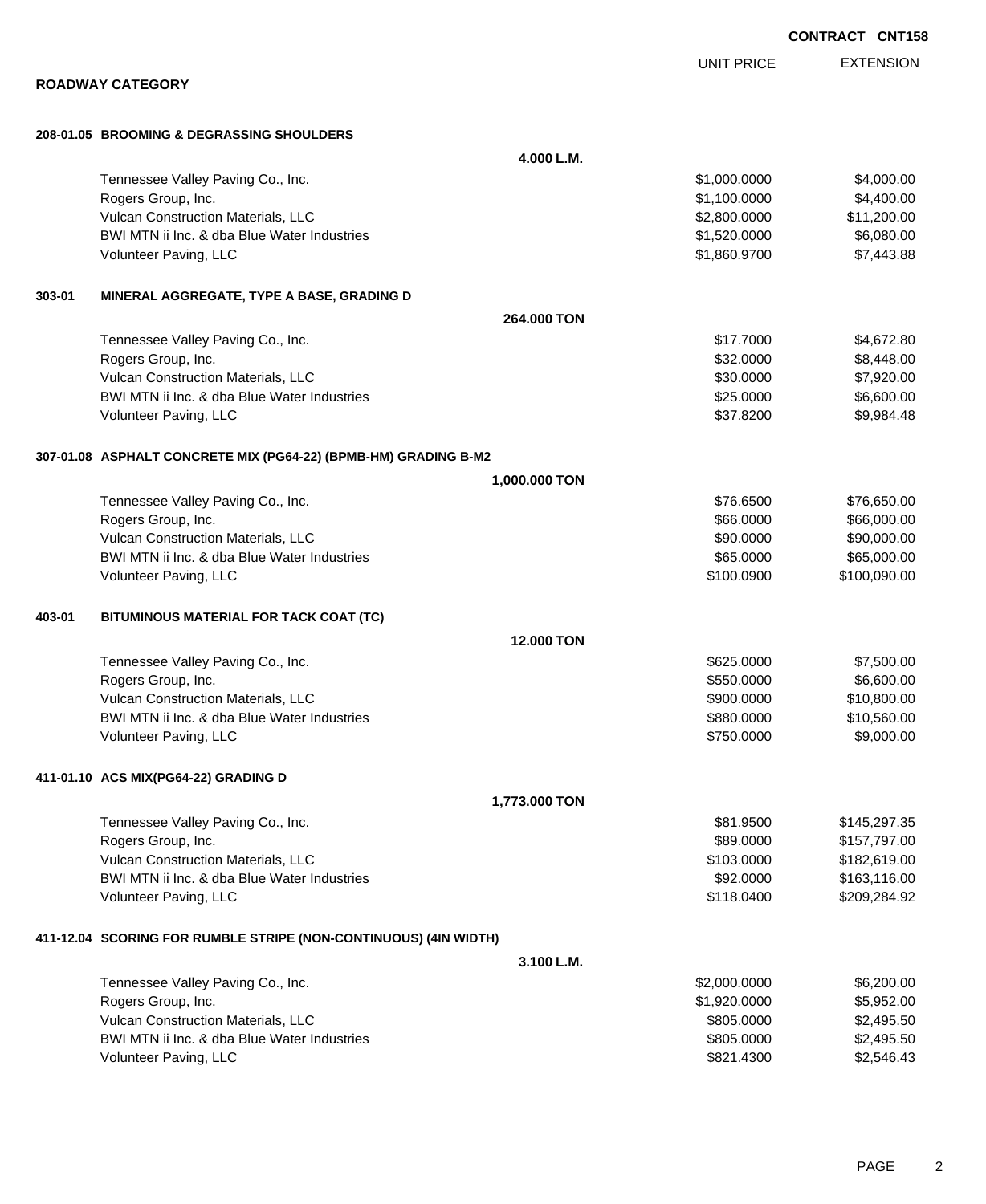UNIT PRICE EXTENSION **CONTRACT CNT158**

**415-01.01 COLD PLANING BITUMINOUS PAVEMENT**

|        |                                                            | 1,756.000 TON      |               |             |
|--------|------------------------------------------------------------|--------------------|---------------|-------------|
|        | Tennessee Valley Paving Co., Inc.                          |                    | \$18.5000     | \$32,486.00 |
|        | Rogers Group, Inc.                                         |                    | \$16.5000     | \$28,974.00 |
|        | Vulcan Construction Materials, LLC                         |                    | \$25.0000     | \$43,900.00 |
|        | BWI MTN ii Inc. & dba Blue Water Industries                |                    | \$24.5000     | \$43,022.00 |
|        | Volunteer Paving, LLC                                      |                    | \$31.1000     | \$54,611.60 |
| 712-01 | <b>TRAFFIC CONTROL</b>                                     |                    |               |             |
|        |                                                            | 1.000 LS           |               |             |
|        | Tennessee Valley Paving Co., Inc.                          |                    | \$5,450.0000  | \$5,450.00  |
|        | Rogers Group, Inc.                                         |                    | \$13,054.6000 | \$13,054.60 |
|        | Vulcan Construction Materials, LLC                         |                    | \$25,500.0000 | \$25,500.00 |
|        | BWI MTN ii Inc. & dba Blue Water Industries                |                    | \$62,000.0000 | \$62,000.00 |
|        | Volunteer Paving, LLC                                      |                    | \$19,562.5000 | \$19,562.50 |
|        | 712-04.01 FLEXIBLE DRUMS (CHANNELIZING)                    |                    |               |             |
|        |                                                            | <b>25,000 EACH</b> |               |             |
|        | Tennessee Valley Paving Co., Inc.                          |                    | \$10.0000     | \$250.00    |
|        | Rogers Group, Inc.                                         |                    | \$5.5000      | \$137.50    |
|        | Vulcan Construction Materials, LLC                         |                    | \$5.0000      | \$125.00    |
|        | BWI MTN ii Inc. & dba Blue Water Industries                |                    | \$5.0000      | \$125.00    |
|        | Volunteer Paving, LLC                                      |                    | \$5.1000      | \$127.50    |
|        | 712-05.01 WARNING LIGHTS (TYPE A)                          |                    |               |             |
|        |                                                            | <b>4.000 EACH</b>  |               |             |
|        | Tennessee Valley Paving Co., Inc.                          |                    | \$25.0000     | \$100.00    |
|        | Rogers Group, Inc.                                         |                    | \$2.1000      | \$8.40      |
|        | Vulcan Construction Materials, LLC                         |                    | \$5.0000      | \$20.00     |
|        | BWI MTN ii Inc. & dba Blue Water Industries                |                    | \$2.0000      | \$8.00      |
|        | Volunteer Paving, LLC                                      |                    | \$2.0400      | \$8.16      |
| 712-06 | <b>SIGNS (CONSTRUCTION)</b>                                |                    |               |             |
|        |                                                            | 658,000 S.F.       |               |             |
|        | Tennessee Valley Paving Co., Inc.                          |                    | \$8.0000      | \$5,264.00  |
|        | Rogers Group, Inc.                                         |                    | \$6.7500      | \$4,441.50  |
|        | Vulcan Construction Materials, LLC                         |                    | \$9.2500      | \$6,086.50  |
|        | BWI MTN ii Inc. & dba Blue Water Industries                |                    | \$6.3500      | \$4,178.30  |
|        | Volunteer Paving, LLC                                      |                    | \$6.4800      | \$4,263.84  |
|        | 713-16.50 REMOVE AND REPLACE SIGN (W2-7 OFFSET SIDE ROADS) |                    |               |             |
|        |                                                            | <b>1.000 EACH</b>  |               |             |
|        | Tennessee Valley Paving Co., Inc.                          |                    | \$375.0000    | \$375.00    |
|        | Rogers Group, Inc.                                         |                    | \$290.0000    | \$290.00    |
|        | Vulcan Construction Materials, LLC                         |                    | \$195.0000    | \$195.00    |
|        | BWI MTN ii Inc. & dba Blue Water Industries                |                    | \$275.0000    | \$275.00    |
|        | Volunteer Paving, LLC                                      |                    | \$280.6100    | \$280.61    |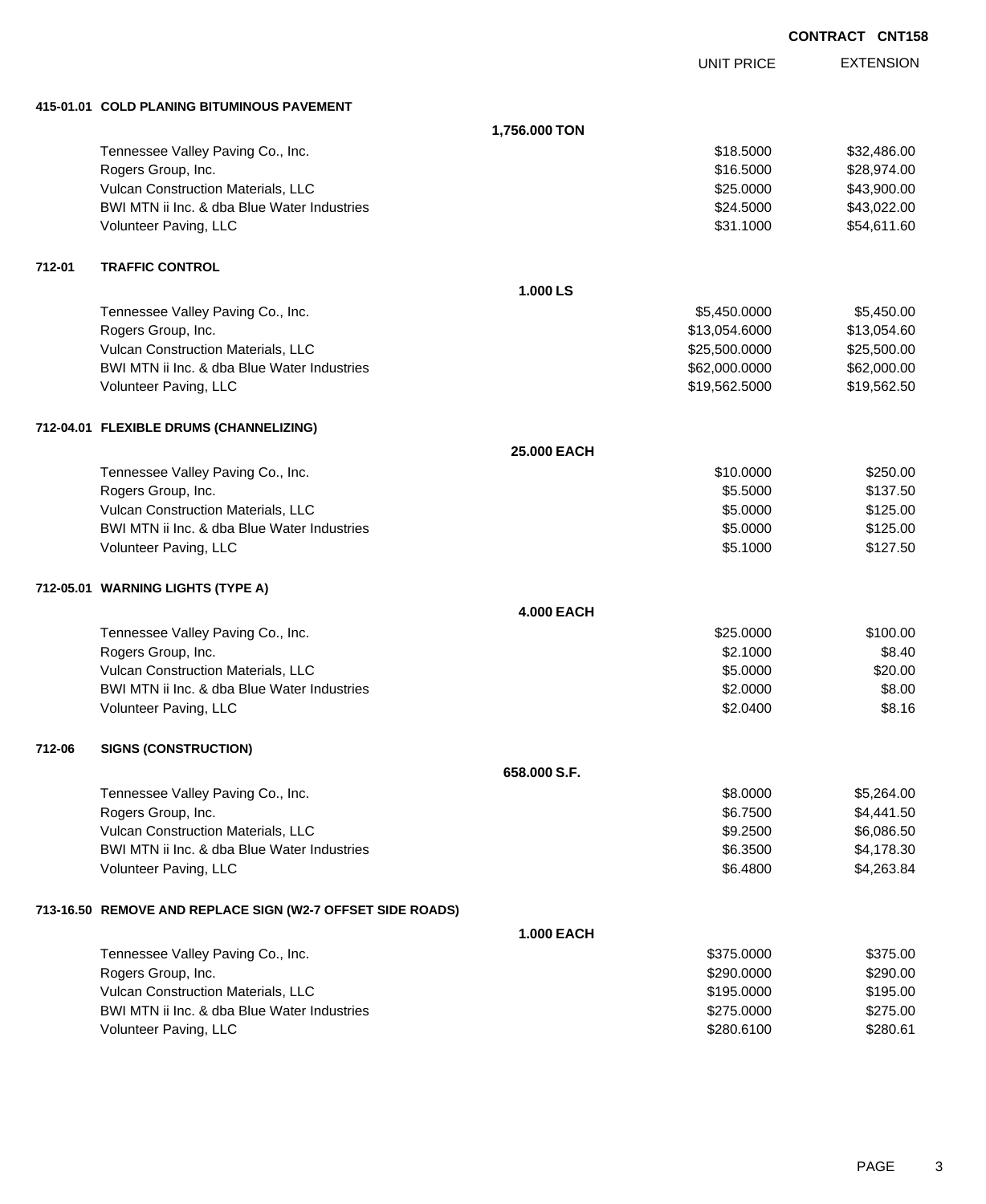EXTENSION UNIT PRICE

#### **716-01.21 SNOWPLOWABLE RAISED PAVEMENT MARKERS (BI-DIR) (1 COLOR)**

|        |                                                          | 130.000 EACH |               |             |
|--------|----------------------------------------------------------|--------------|---------------|-------------|
|        | Tennessee Valley Paving Co., Inc.                        |              | \$30.0000     | \$3,900.00  |
|        | Rogers Group, Inc.                                       |              | \$20.0000     | \$2,600.00  |
|        | Vulcan Construction Materials, LLC                       |              | \$30.0000     | \$3,900.00  |
|        | BWI MTN ii Inc. & dba Blue Water Industries              |              | \$40.0000     | \$5,200.00  |
|        | Volunteer Paving, LLC                                    |              | \$30.0000     | \$3,900.00  |
|        | 716-02.05 PLASTIC PAVEMENT MARKING (STOP LINE)           |              |               |             |
|        |                                                          | 48.000 L.F.  |               |             |
|        | Tennessee Valley Paving Co., Inc.                        |              | \$20.0000     | \$960.00    |
|        | Rogers Group, Inc.                                       |              | \$15.5000     | \$744.00    |
|        | Vulcan Construction Materials, LLC                       |              | \$20.0000     | \$960.00    |
|        | BWI MTN ii Inc. & dba Blue Water Industries              |              | \$15.0000     | \$720.00    |
|        | Volunteer Paving, LLC                                    |              | \$15.0000     | \$720.00    |
|        | 716-05.01 PAINTED PAVEMENT MARKING (4" LINE)             |              |               |             |
|        |                                                          | 8.000 L.M.   |               |             |
|        | Tennessee Valley Paving Co., Inc.                        |              | \$750.0000    | \$6,000.00  |
|        | Rogers Group, Inc.                                       |              | \$725.0000    | \$5,800.00  |
|        | Vulcan Construction Materials, LLC                       |              | \$750.0000    | \$6,000.00  |
|        | BWI MTN ii Inc. & dba Blue Water Industries              |              | \$975.0000    | \$7,800.00  |
|        | Volunteer Paving, LLC                                    |              | \$850.0000    | \$6,800.00  |
|        | 716-12.02 ENHANCED FLATLINE THERMO PVMT MRKNG (6IN LINE) |              |               |             |
|        |                                                          | 4.000 L.M.   |               |             |
|        | Tennessee Valley Paving Co., Inc.                        |              | \$4,800.0000  | \$19,200.00 |
|        | Rogers Group, Inc.                                       |              | \$4,500.0000  | \$18,000.00 |
|        | Vulcan Construction Materials, LLC                       |              | \$4,800.0000  | \$19,200.00 |
|        | BWI MTN ii Inc. & dba Blue Water Industries              |              | \$5,300.0000  | \$21,200.00 |
|        | Volunteer Paving, LLC                                    |              | \$5,000.0000  | \$20,000.00 |
|        | 716-13.01 SPRAY THERMO PVMT MRKNG (60 mil) (4IN LINE)    |              |               |             |
|        |                                                          | 4.000 L.M.   |               |             |
|        | Tennessee Valley Paving Co., Inc.                        |              | \$2,200.0000  | \$8,800.00  |
|        | Rogers Group, Inc.                                       |              | \$2,000.0000  | \$8,000.00  |
|        | Vulcan Construction Materials, LLC                       |              | \$2,200.0000  | \$8,800.00  |
|        | BWI MTN ii Inc. & dba Blue Water Industries              |              | \$2,600.0000  | \$10,400.00 |
|        | Volunteer Paving, LLC                                    |              | \$2,000.0000  | \$8,000.00  |
| 717-01 | <b>MOBILIZATION</b>                                      |              |               |             |
|        |                                                          | 1.000 LS     |               |             |
|        | Tennessee Valley Paving Co., Inc.                        |              | \$6,800.0000  | \$6,800.00  |
|        | Rogers Group, Inc.                                       |              | \$15,000.0000 | \$15,000.00 |
|        | <b>Vulcan Construction Materials, LLC</b>                |              | \$30,000.0000 | \$30,000.00 |
|        | BWI MTN ii Inc. & dba Blue Water Industries              |              | \$50,000.0000 | \$50,000.00 |
|        | Volunteer Paving, LLC                                    |              | \$24,375.0000 | \$24,375.00 |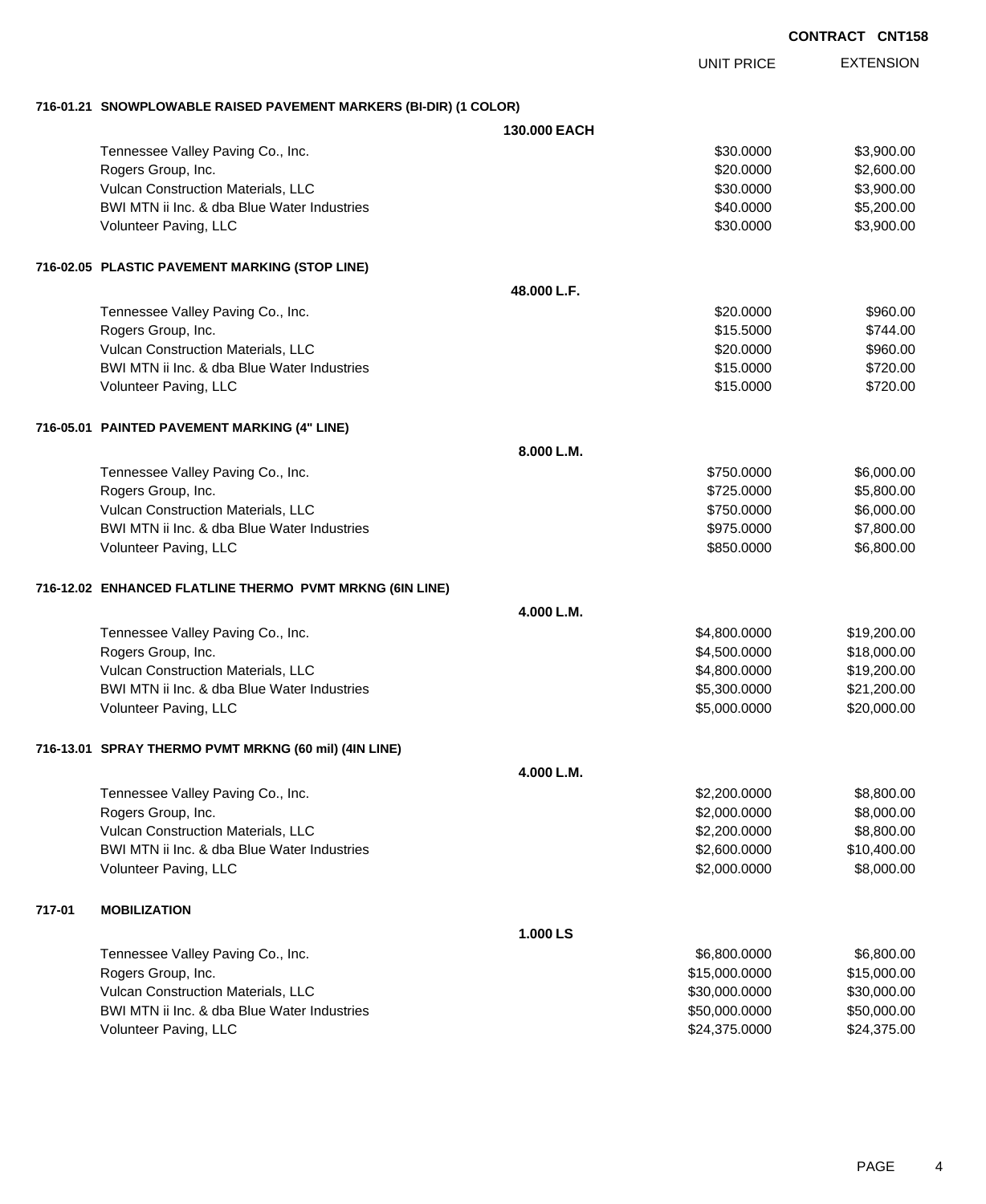### **SUB-TOTAL ROADWAY**

| Tennessee Valley Paving Co., Inc.           | \$333,905.15 |
|---------------------------------------------|--------------|
| Rogers Group, Inc.                          | \$346,247.00 |
| <b>Vulcan Construction Materials, LLC</b>   | \$449,721.00 |
| BWI MTN ii Inc. & dba Blue Water Industries | \$458,779.80 |
| Volunteer Paving, LLC                       | \$480,998.92 |

## **TOTAL CONTRACT**

| Tennessee Valley Paving Co., Inc.           | \$333,905.15 |
|---------------------------------------------|--------------|
| Rogers Group, Inc.                          | \$346,247,00 |
| <b>Vulcan Construction Materials, LLC</b>   | \$449.721.00 |
| BWI MTN ii Inc. & dba Blue Water Industries | \$458,779.80 |
| Volunteer Paving, LLC                       | \$480,998.92 |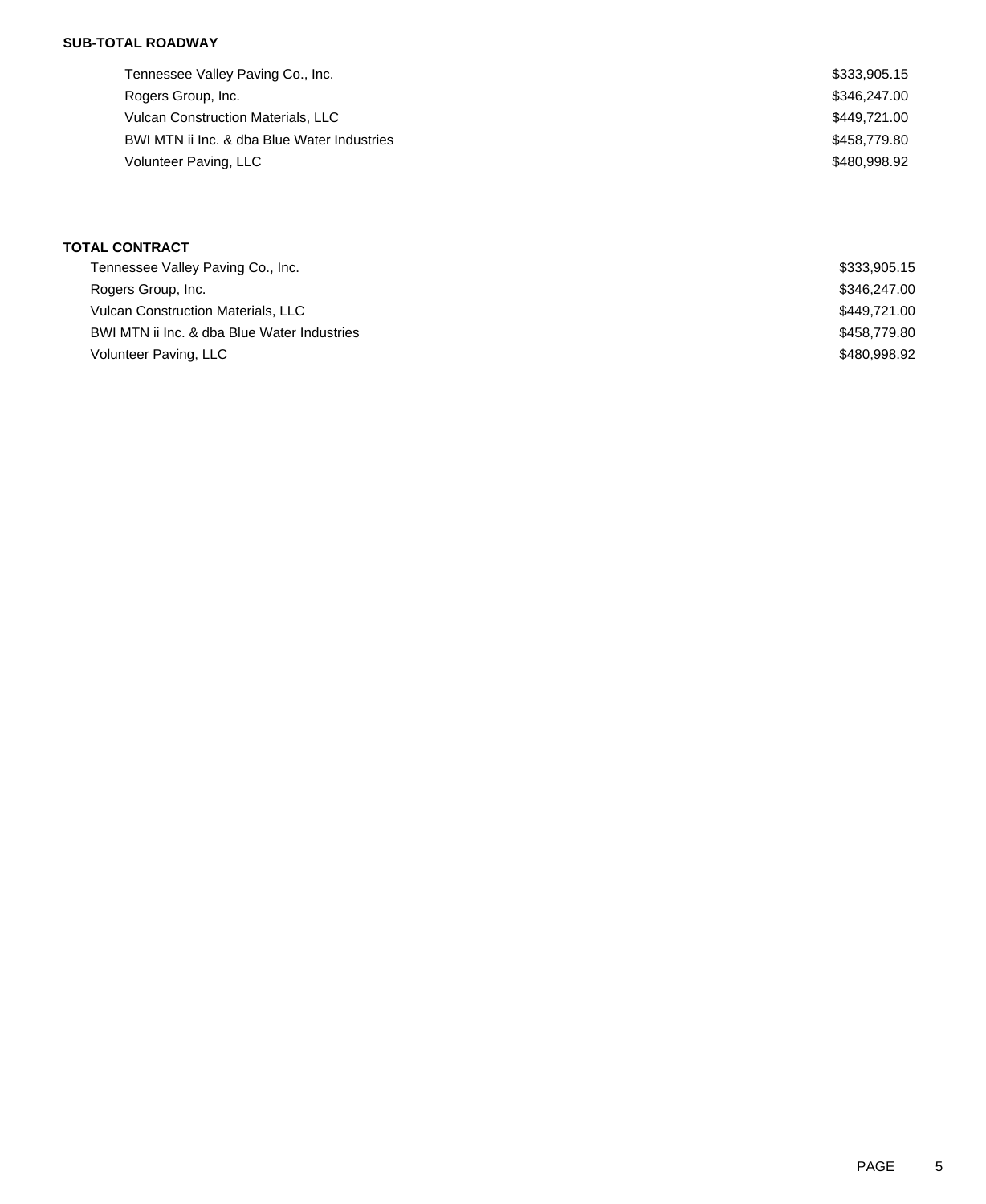# **DEPARTMENT OF TRANSPORTATION SUMMARY OF BIDS LETTING OF MAY 10, 2019 STATE OF TENNESSEE**

#### WILLIAMSON COUNTY (Contract No. CNT156 Call 090)

STP-252(14),94028-8221-14

THE RESURFACING ON S.R. 252 FROM NORTH OF CLOVERCROFT ROAD (L.M. 5.71) TO THE CSX RAILROAD OVERHEAD BRIDGE (L.M. 7.77).

PROJECT LENGTH - 2.060 MILES

COMPLETION TIME - ON OR BEFORE NOVEMBER 15, 2019

DBE GOAL 6.00%

|                                             | TOTAL CONTRACT |
|---------------------------------------------|----------------|
| Volunteer Paving, LLC                       | \$680,060.64   |
| BWI MTN ii Inc. & dba Blue Water Industries | \$680,413,50   |
| <b>Vulcan Construction Materials, LLC</b>   | \$738,033.50   |
| Jones Bros. Contractors, LLC                | \$740,196.30   |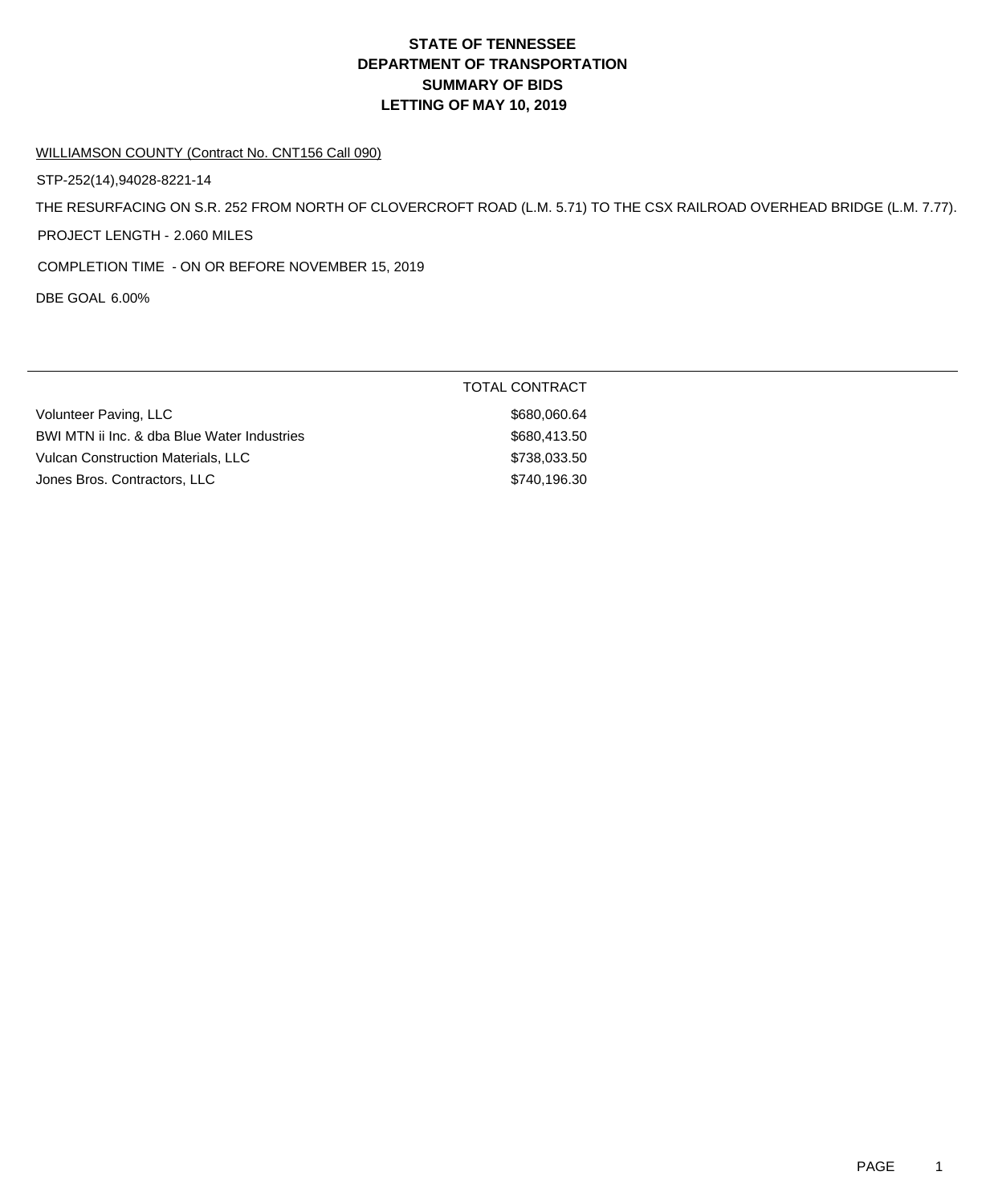|        |                                                                  |               |                   | <b>CONTRACT CNT15</b> |
|--------|------------------------------------------------------------------|---------------|-------------------|-----------------------|
|        |                                                                  |               | <b>UNIT PRICE</b> | <b>EXTENSION</b>      |
|        | <b>ROADWAY CATEGORY</b>                                          |               |                   |                       |
|        | 208-01.05 BROOMING & DEGRASSING SHOULDERS                        |               |                   |                       |
|        |                                                                  | 4.100 L.M.    |                   |                       |
|        | Volunteer Paving, LLC                                            |               | \$1,596.1100      | \$6,544.05            |
|        | BWI MTN ii Inc. & dba Blue Water Industries                      |               | \$1,520.0000      | \$6,232.00            |
|        | Vulcan Construction Materials, LLC                               |               | \$3,200.0000      | \$13,120.00           |
|        | Jones Bros. Contractors, LLC                                     |               | \$1,200.0000      | \$4,920.00            |
| 303-01 | MINERAL AGGREGATE, TYPE A BASE, GRADING D                        |               |                   |                       |
|        |                                                                  | 126,000 TON   |                   |                       |
|        | Volunteer Paving, LLC                                            |               | \$61.0800         | \$7,696.08            |
|        | BWI MTN ii Inc. & dba Blue Water Industries                      |               | \$25.0000         | \$3,150.00            |
|        | Vulcan Construction Materials, LLC                               |               | \$70.0000         | \$8,820.00            |
|        | Jones Bros. Contractors, LLC                                     |               | \$29.5000         | \$3,717.00            |
|        | 307-01.08 ASPHALT CONCRETE MIX (PG64-22) (BPMB-HM) GRADING B-M2  |               |                   |                       |
|        |                                                                  | 500.000 TON   |                   |                       |
|        | Volunteer Paving, LLC                                            |               | \$94.0400         | \$47,020.00           |
|        | BWI MTN ii Inc. & dba Blue Water Industries                      |               | \$54.5000         | \$27,250.00           |
|        | Vulcan Construction Materials, LLC                               |               | \$100.0000        | \$50,000.00           |
|        | Jones Bros. Contractors, LLC                                     |               | \$81.0000         | \$40,500.00           |
| 403-01 | BITUMINOUS MATERIAL FOR TACK COAT (TC)                           |               |                   |                       |
|        |                                                                  | 24,000 TON    |                   |                       |
|        | Volunteer Paving, LLC                                            |               | \$659.3400        | \$15,824.16           |
|        | BWI MTN ii Inc. & dba Blue Water Industries                      |               | \$880.0000        | \$21,120.00           |
|        | Vulcan Construction Materials, LLC                               |               | \$900.0000        | \$21,600.00           |
|        | Jones Bros. Contractors, LLC                                     |               | \$580.0000        | \$13,920.00           |
|        | 411-01.10 ACS MIX(PG64-22) GRADING D                             |               |                   |                       |
|        |                                                                  | 3,626.000 TON |                   |                       |
|        | Volunteer Paving, LLC                                            |               | \$95.3700         | \$345,811.62          |
|        | BWI MTN ii Inc. & dba Blue Water Industries                      |               | \$82.5000         | \$299,145.00          |
|        | Vulcan Construction Materials, LLC                               |               | \$100.0000        | \$362,600.00          |
|        | Jones Bros. Contractors, LLC                                     |               | \$105.0000        | \$380,730.00          |
|        | 411-12.03 SCORING FOR RUMBLE STRIPE (NON-CONTINUOUS) (8IN WIDTH) |               |                   |                       |
|        |                                                                  | 3.300 L.M.    |                   |                       |
|        | Volunteer Paving, LLC                                            |               | \$821.4300        | \$2,710.72            |
|        | BWI MTN ii Inc. & dba Blue Water Industries                      |               | \$805.0000        | \$2,656.50            |
|        | Vulcan Construction Materials, LLC                               |               | \$990.0000        | \$3,267.00            |
|        | Jones Bros. Contractors, LLC                                     |               | \$805.0000        | \$2,656.50            |
|        | 415-01.01 COLD PLANING BITUMINOUS PAVEMENT                       |               |                   |                       |
|        |                                                                  | 3,592.000 TON |                   |                       |
|        | Volunteer Paving, LLC                                            |               | \$23.3800         | \$83,980.96           |
|        | BWI MTN ii Inc. & dba Blue Water Industries                      |               | \$18.0000         | \$64,656.00           |
|        | Vulcan Construction Materials, LLC                               |               | \$22.5000         | \$80,820.00           |
|        | Jones Bros. Contractors, LLC                                     |               | \$20.9000         | \$75,072.80           |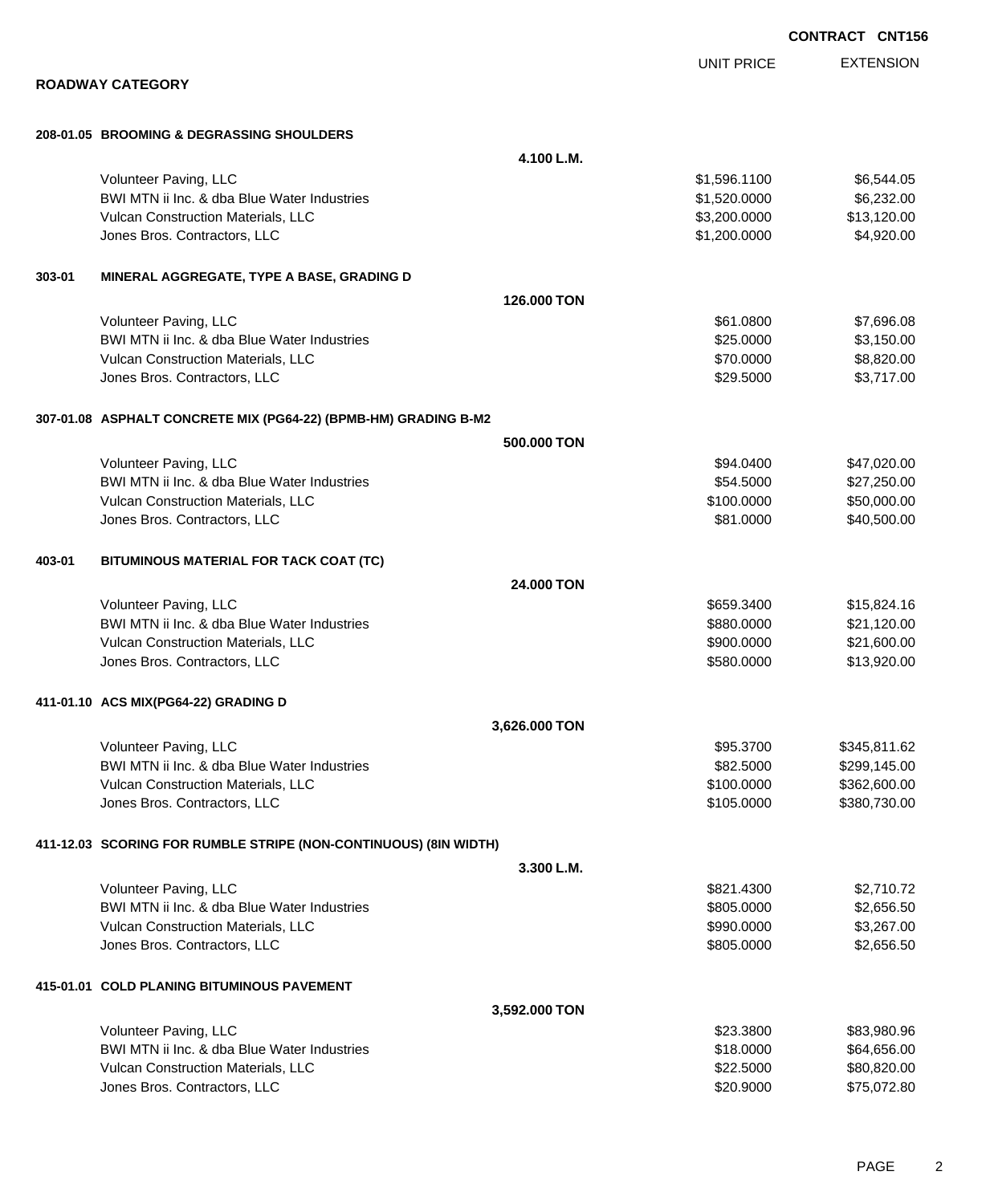UNIT PRICE

EXTENSION

|        | 701-02.01 CONCRETE CURB RAMP (RETROFIT)     |                   |               |             |
|--------|---------------------------------------------|-------------------|---------------|-------------|
|        |                                             | 380.000 S.F.      |               |             |
|        | Volunteer Paving, LLC                       |                   | \$25.5100     | \$9,693.80  |
|        | BWI MTN ii Inc. & dba Blue Water Industries |                   | \$27.5000     | \$10,450.00 |
|        | Vulcan Construction Materials, LLC          |                   | \$40.0000     | \$15,200.00 |
|        | Jones Bros. Contractors, LLC                |                   | \$40.5000     | \$15,390.00 |
| 712-01 | <b>TRAFFIC CONTROL</b>                      |                   |               |             |
|        |                                             | 1.000 LS          |               |             |
|        | Volunteer Paving, LLC                       |                   | \$18,791.2100 | \$18,791.21 |
|        | BWI MTN ii Inc. & dba Blue Water Industries |                   | \$67,750.0000 | \$67,750.00 |
|        | Vulcan Construction Materials, LLC          |                   | \$50,000.0000 | \$50,000.00 |
|        | Jones Bros. Contractors, LLC                |                   | \$50,000.0000 | \$50,000.00 |
|        | 712-04.01 FLEXIBLE DRUMS (CHANNELIZING)     |                   |               |             |
|        |                                             | 100.000 EACH      |               |             |
|        | Volunteer Paving, LLC                       |                   | \$5.1000      | \$510.00    |
|        | BWI MTN ii Inc. & dba Blue Water Industries |                   | \$5.0000      | \$500.00    |
|        | Vulcan Construction Materials, LLC          |                   | \$10.0000     | \$1,000.00  |
|        | Jones Bros. Contractors, LLC                |                   | \$5.0000      | \$500.00    |
|        | 712-05.01 WARNING LIGHTS (TYPE A)           |                   |               |             |
|        |                                             | <b>4.000 EACH</b> |               |             |
|        | Volunteer Paving, LLC                       |                   | \$2.0400      | \$8.16      |
|        | BWI MTN ii Inc. & dba Blue Water Industries |                   | \$2.0000      | \$8.00      |
|        | Vulcan Construction Materials, LLC          |                   | \$5.0000      | \$20.00     |
|        | Jones Bros. Contractors, LLC                |                   | \$2.0000      | \$8.00      |
| 712-06 | <b>SIGNS (CONSTRUCTION)</b>                 |                   |               |             |
|        |                                             | 898.000 S.F.      |               |             |
|        | Volunteer Paving, LLC                       |                   | \$6.6300      | \$5,953.74  |
|        | BWI MTN ii Inc. & dba Blue Water Industries |                   | \$6.5000      | \$5,837.00  |
|        | Vulcan Construction Materials, LLC          |                   | \$9.2500      | \$8,306.50  |
|        | Jones Bros. Contractors, LLC                |                   | \$6.5000      | \$5,837.00  |
|        | 712-08.03 ARROW BOARD (TYPE C)              |                   |               |             |
|        |                                             | <b>2.000 EACH</b> |               |             |
|        | Volunteer Paving, LLC                       |                   | \$510.2000    | \$1,020.40  |
|        | BWI MTN ii Inc. & dba Blue Water Industries |                   | \$500.0000    | \$1,000.00  |
|        | <b>Vulcan Construction Materials, LLC</b>   |                   | \$900.0000    | \$1,800.00  |
|        | Jones Bros. Contractors, LLC                |                   | \$500.0000    | \$1,000.00  |
|        | 713-16.50 REMOVE AND REPLACE SIGN (STOP)    |                   |               |             |
|        |                                             | <b>1.000 EACH</b> |               |             |
|        | Volunteer Paving, LLC                       |                   | \$270.4100    | \$270.41    |
|        | BWI MTN ii Inc. & dba Blue Water Industries |                   | \$265.0000    | \$265.00    |
|        | Vulcan Construction Materials, LLC          |                   | \$185.0000    | \$185.00    |
|        | Jones Bros. Contractors, LLC                |                   | \$650.0000    | \$650.00    |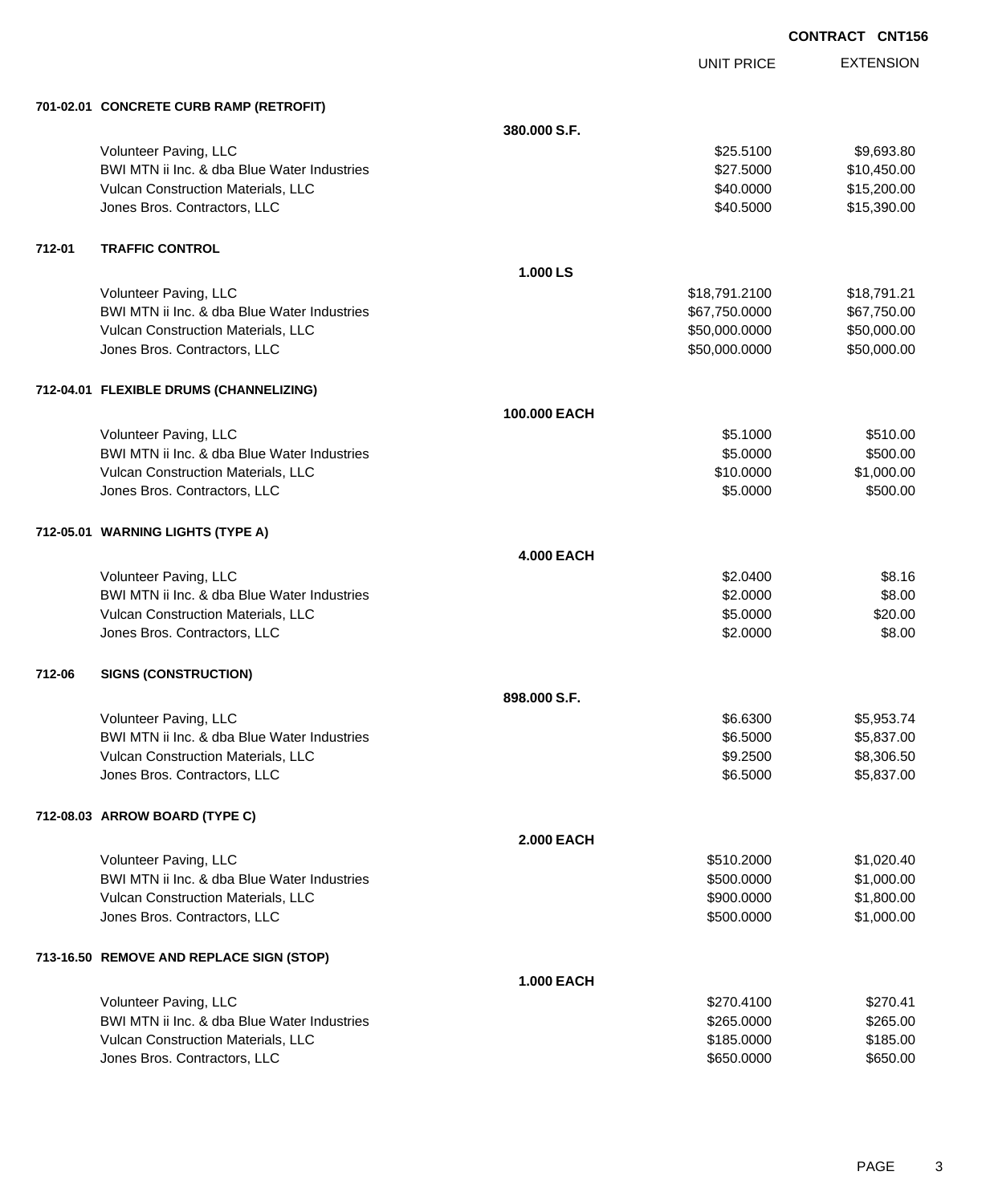|                                                                      |                        | <b>CONTRACT CNT156</b>     |
|----------------------------------------------------------------------|------------------------|----------------------------|
|                                                                      | <b>UNIT PRICE</b>      | <b>EXTENSION</b>           |
| 716-01.23 SNOWPLOWABLE RAISED PAVEMENT MARKERS (BI-DIR)(2 COLOR)     |                        |                            |
|                                                                      | <b>19,000 EACH</b>     |                            |
| Volunteer Paving, LLC                                                | \$25.0000              | \$475.00                   |
| BWI MTN ii Inc. & dba Blue Water Industries                          | \$300.0000             | \$5,700.00                 |
| Vulcan Construction Materials, LLC                                   | \$35.0000              | \$665.00                   |
| Jones Bros. Contractors, LLC                                         | \$35.0000              | \$665.00                   |
| 716-01.30 REMOVAL OF SNOWPLOWABLE REFLECTIVE MARKER                  |                        |                            |
|                                                                      | 50,000 EACH            |                            |
| Volunteer Paving, LLC                                                | \$10.0000              | \$500.00                   |
| BWI MTN ii Inc. & dba Blue Water Industries                          | \$30.0000              | \$1,500.00                 |
| Vulcan Construction Materials, LLC<br>Jones Bros. Contractors, LLC   | \$10.0000<br>\$10.0000 | \$500.00<br>\$500.00       |
|                                                                      |                        |                            |
| 716-02.04 PLASTIC PAVEMENT MARKING(CHANNELIZATION STRIPING)          |                        |                            |
|                                                                      | 1,000.000 S.Y.         |                            |
| Volunteer Paving, LLC<br>BWI MTN ii Inc. & dba Blue Water Industries | \$20.0000              | \$20,000.00                |
| Vulcan Construction Materials, LLC                                   | \$10.0000<br>\$12.0000 | \$10,000.00<br>\$12,000.00 |
| Jones Bros. Contractors, LLC                                         | \$12.0000              | \$12,000.00                |
|                                                                      |                        |                            |
| 716-02.05 PLASTIC PAVEMENT MARKING (STOP LINE)                       |                        |                            |
|                                                                      | 224.000 L.F.           |                            |
| Volunteer Paving, LLC<br>BWI MTN ii Inc. & dba Blue Water Industries | \$15.0000<br>\$15.0000 | \$3,360.00<br>\$3,360.00   |
| Vulcan Construction Materials, LLC                                   | \$15.0000              | \$3,360.00                 |
| Jones Bros. Contractors, LLC                                         | \$15.0000              | \$3,360.00                 |
|                                                                      |                        |                            |
| 716-02.06 PLASTIC PAVEMENT MARKING (TURN LANE ARROW)                 | <b>18,000 EACH</b>     |                            |
| Volunteer Paving, LLC                                                | \$150.0000             | \$2,700.00                 |
| BWI MTN ii Inc. & dba Blue Water Industries                          | \$150.0000             | \$2,700.00                 |
| Vulcan Construction Materials, LLC                                   | \$150.0000             | \$2,700.00                 |
| Jones Bros. Contractors, LLC                                         | \$150.0000             | \$2,700.00                 |
| 716-02.09 PLASTIC PAVEMENT MARKING (LONGITUDINAL CROSS-WALK)         |                        |                            |
|                                                                      | 100.000 L.F.           |                            |
| Volunteer Paving, LLC                                                | \$30.0000              | \$3,000.00                 |
| BWI MTN ii Inc. & dba Blue Water Industries                          | \$40.0000              | \$4,000.00                 |
| Vulcan Construction Materials, LLC                                   | \$35.0000              | \$3,500.00                 |
| Jones Bros. Contractors, LLC                                         | \$35.0000              | \$3,500.00                 |
| 716-04.04 PLASTIC PAVEMENT MARKING (TRANSVERSE SHOULDER)             |                        |                            |
|                                                                      | 57.000 L.F.            |                            |
| Volunteer Paving, LLC                                                | \$10.0000              | \$570.00                   |
| BWI MTN ii Inc. & dba Blue Water Industries                          | \$12.0000              | \$684.00                   |
| Vulcan Construction Materials, LLC                                   | \$10.0000              | \$570.00                   |
| Jones Bros. Contractors, LLC                                         | \$10.0000              | \$570.00                   |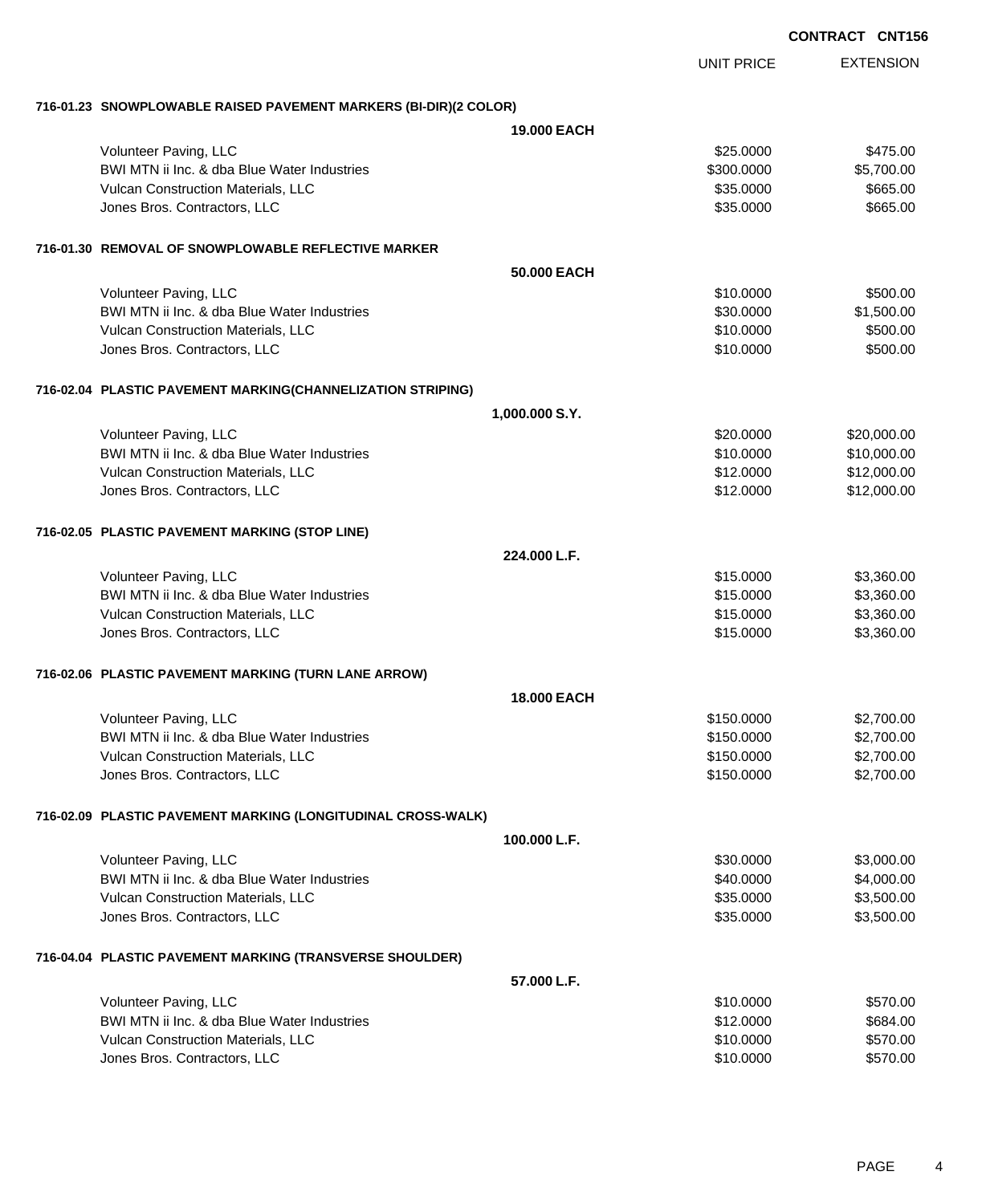|        |                                                                 |                | <b>UNIT PRICE</b> | <b>EXTENSION</b> |
|--------|-----------------------------------------------------------------|----------------|-------------------|------------------|
|        | 716-05.01 PAINTED PAVEMENT MARKING (4" LINE)                    |                |                   |                  |
|        |                                                                 | 12.000 L.M.    |                   |                  |
|        | Volunteer Paving, LLC                                           |                | \$850,0000        | \$10,200.00      |
|        | BWI MTN ii Inc. & dba Blue Water Industries                     |                | \$1,500.0000      | \$18,000.00      |
|        | Vulcan Construction Materials, LLC                              |                | \$1,000.0000      | \$12,000.00      |
|        | Jones Bros. Contractors, LLC                                    |                | \$1,000.0000      | \$12,000.00      |
|        | 716-12.02 ENHANCED FLATLINE THERMO PVMT MRKNG (6IN LINE)        |                |                   |                  |
|        |                                                                 | 12.000 L.M.    |                   |                  |
|        | Volunteer Paving, LLC                                           |                | \$5,000.0000      | \$60,000.00      |
|        | BWI MTN ii Inc. & dba Blue Water Industries                     |                | \$5,600.0000      | \$67,200.00      |
|        | Vulcan Construction Materials, LLC                              |                | \$5,000.0000      | \$60,000.00      |
|        | Jones Bros. Contractors, LLC                                    |                | \$5,000.0000      | \$60,000.00      |
|        | 716-12.05 ENHANCED FLATLINE THERMO PVMT MRKNG (6IN DOTTED LINE) |                |                   |                  |
|        |                                                                 | 2,500.000 L.F. |                   |                  |
|        | Volunteer Paving, LLC                                           |                | \$1.5000          | \$3,750.00       |
|        | BWI MTN ii Inc. & dba Blue Water Industries                     |                | \$1,0000          | \$2,500.00       |
|        | Vulcan Construction Materials, LLC                              |                | \$2,0000          | \$5,000.00       |
|        | Jones Bros. Contractors, LLC                                    |                | \$2.0000          | \$5,000.00       |
| 717-01 | <b>MOBILIZATION</b>                                             |                |                   |                  |
|        |                                                                 | 1.000 LS       |                   |                  |
|        | Volunteer Paving, LLC                                           |                | \$29,670.3300     | \$29,670.33      |
|        | BWI MTN ii Inc. & dba Blue Water Industries                     |                | \$54,750.0000     | \$54,750.00      |
|        | Vulcan Construction Materials, LLC                              |                | \$21,000.0000     | \$21,000.00      |
|        | Jones Bros, Contractors, LLC                                    |                | \$45,000,0000     | \$45,000.00      |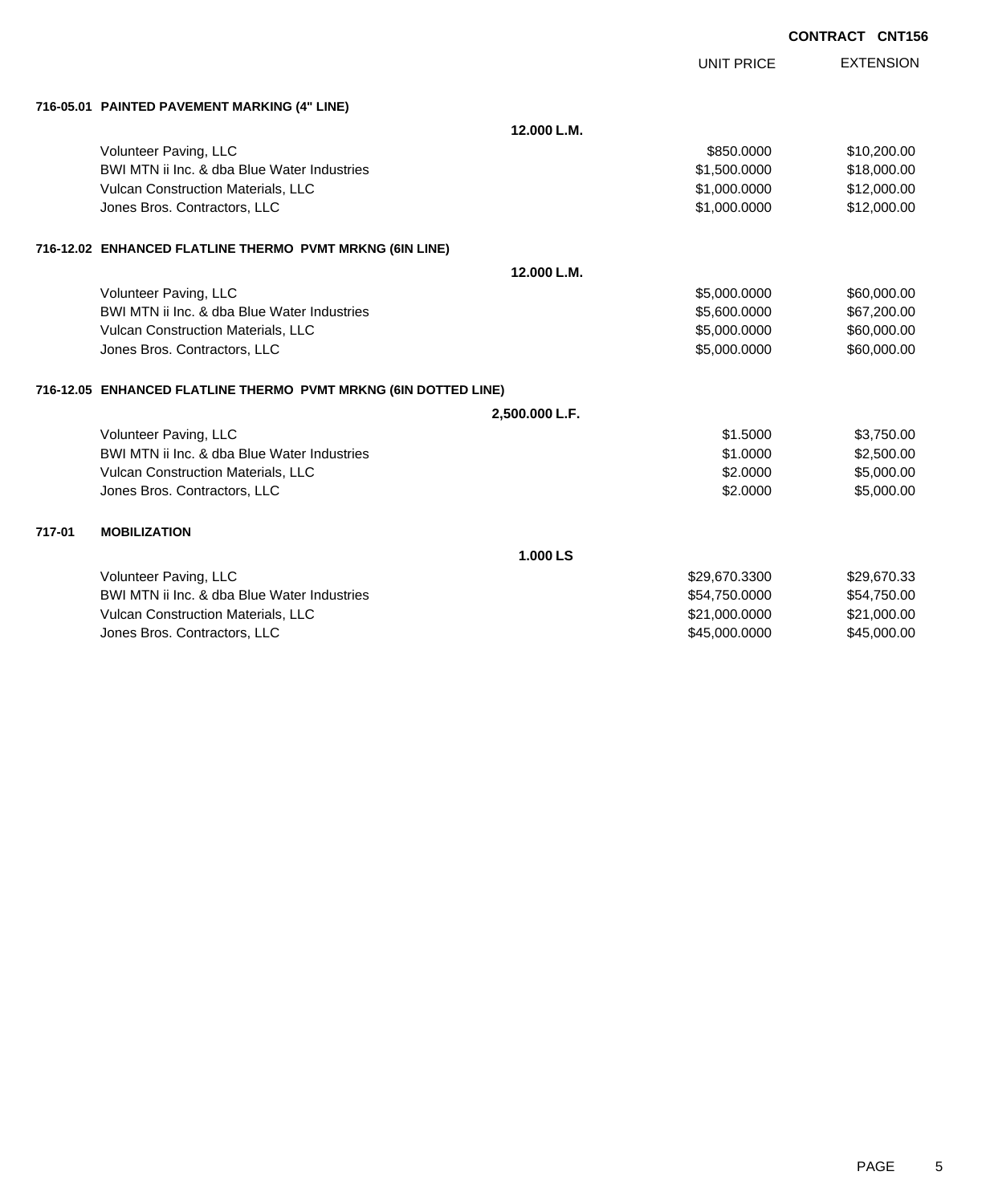## **SUB-TOTAL ROADWAY**

Volunteer Paving, LLC \$680,060.64 BWI MTN ii Inc. & dba Blue Water Industries  $$680,413.50$ Vulcan Construction Materials, LLC \$738,033.50 Jones Bros. Contractors, LLC \$740,196.30

| <b>TOTAL CONTRACT</b>                       |              |
|---------------------------------------------|--------------|
| Volunteer Paving, LLC                       | \$680.060.64 |
| BWI MTN ii Inc. & dba Blue Water Industries | \$680,413.50 |
| <b>Vulcan Construction Materials, LLC</b>   | \$738,033.50 |
| Jones Bros. Contractors, LLC                | \$740.196.30 |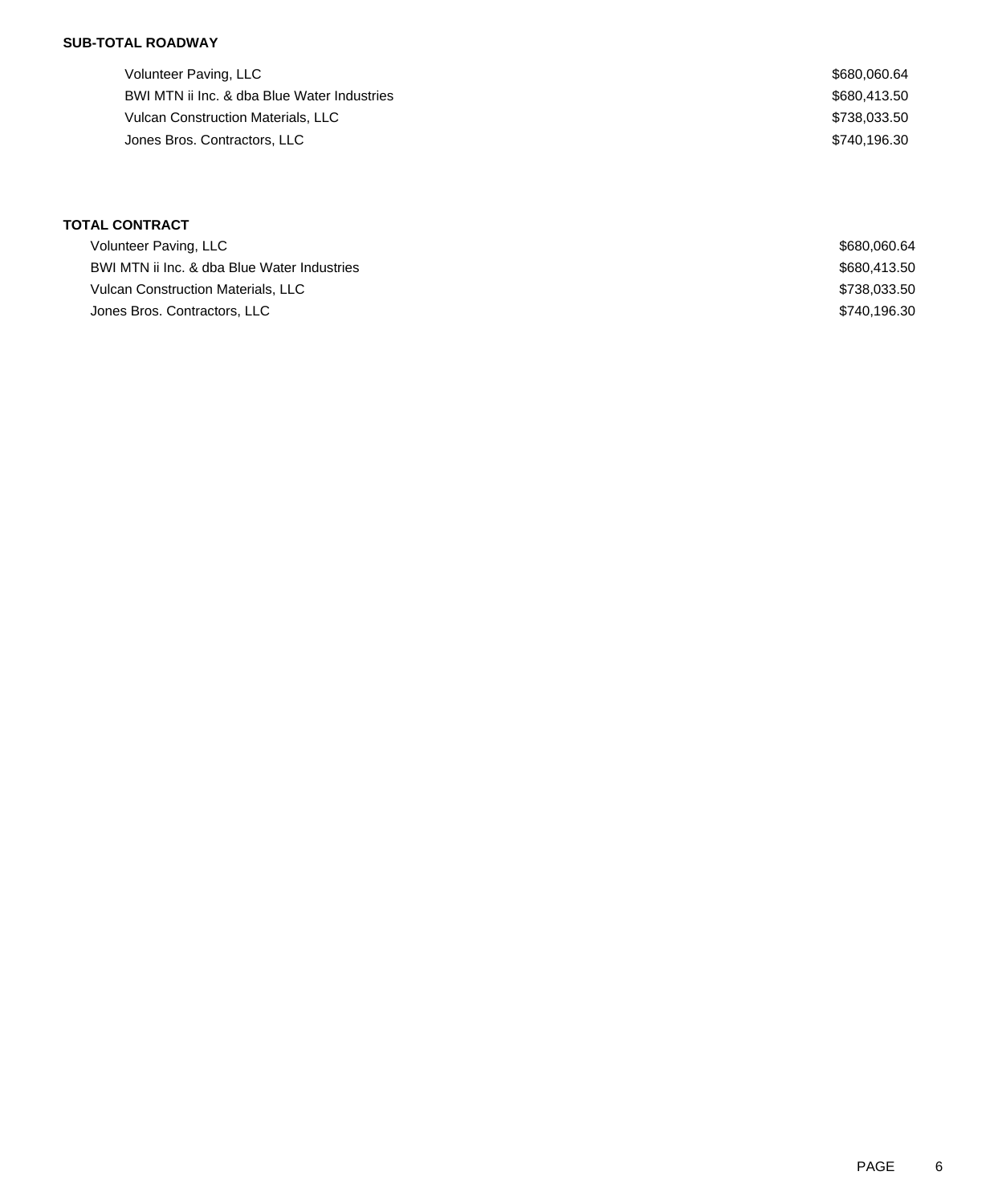# **DEPARTMENT OF TRANSPORTATION SUMMARY OF BIDS LETTING OF MAY 10, 2019 STATE OF TENNESSEE**

#### WILSON COUNTY (Contract No. CNT082 Call 091)

HSIP-171(33),95063-3226-94,95063-4226-04

THE RESURFACING ON S.R. 171 FROM NORTH OF S.R. 265 (L.M. 3.90) TO THE BELINDA CITY PARKWAY (L.M. 4.56).

PROJECT LENGTH - 0.660 MILES

COMPLETION TIME - ON OR BEFORE NOVEMBER 15, 2019

DBE GOAL 8.50%

|                                             | .            |
|---------------------------------------------|--------------|
| Vulcan Construction Materials, LLC          | \$399,918.90 |
| Jones Bros, Contractors, LLC                | \$412,829.50 |
| BWI MTN ii Inc. & dba Blue Water Industries | \$433,662.25 |

TOTAL CONTRACT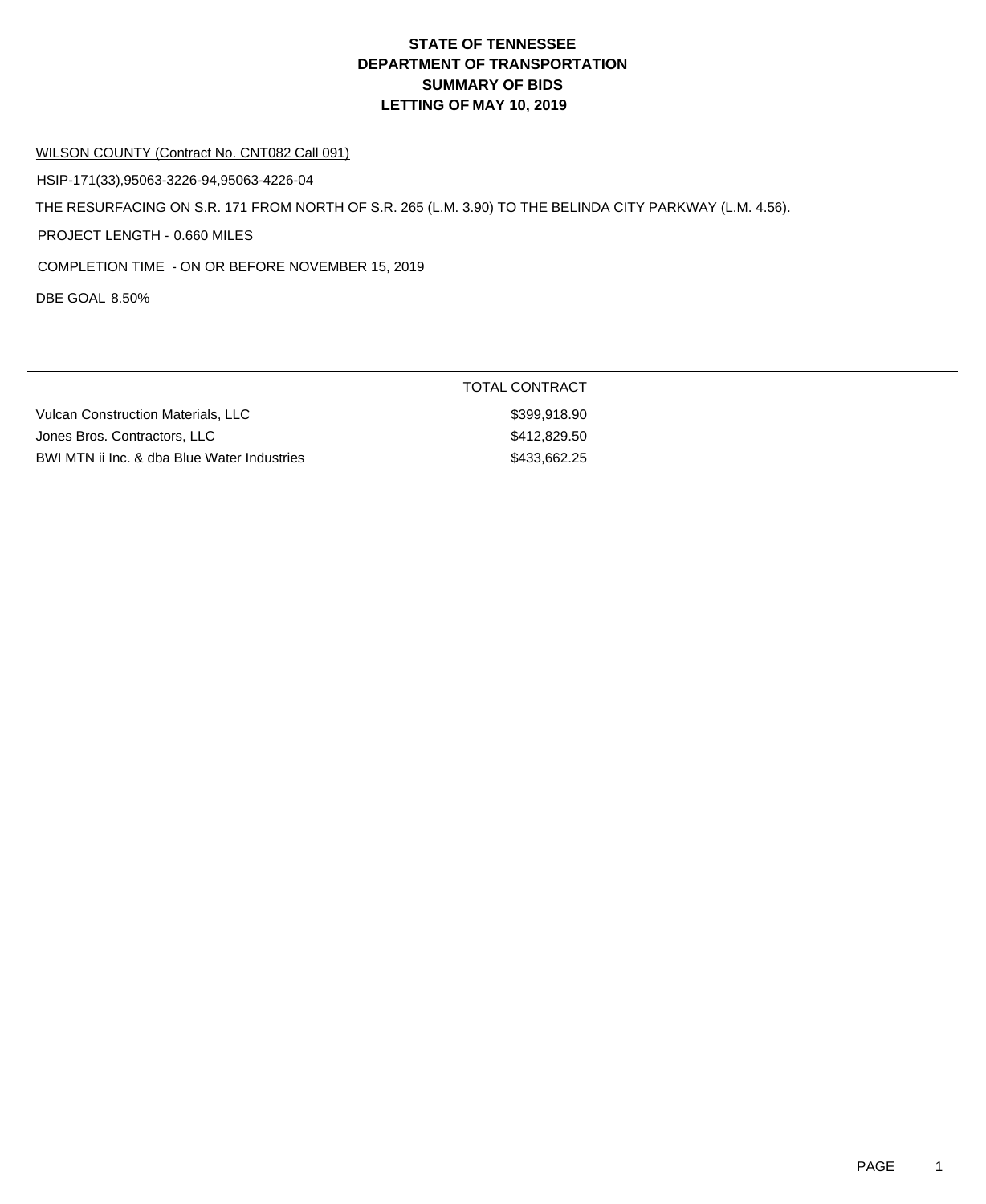|        |                                                   |                   |                   | <b>CONTRACT CNT082</b> |
|--------|---------------------------------------------------|-------------------|-------------------|------------------------|
|        |                                                   |                   | <b>UNIT PRICE</b> | <b>EXTENSION</b>       |
|        | <b>ROADWAY CATEGORY</b>                           |                   |                   |                        |
|        | 208-01.05 BROOMING & DEGRASSING SHOULDERS         |                   |                   |                        |
|        |                                                   | 0.800 L.M.        |                   |                        |
|        | Vulcan Construction Materials, LLC                |                   | \$3,500.0000      | \$2,800.00             |
|        | Jones Bros. Contractors, LLC                      |                   | \$7,910.0000      | \$6,328.00             |
|        | BWI MTN ii Inc. & dba Blue Water Industries       |                   | \$1,550.0000      | \$1,240.00             |
| 303-01 | MINERAL AGGREGATE, TYPE A BASE, GRADING D         |                   |                   |                        |
|        |                                                   | 191.000 TON       |                   |                        |
|        | Vulcan Construction Materials, LLC                |                   | \$31.5000         | \$6,016.50             |
|        | Jones Bros. Contractors, LLC                      |                   | \$38.0000         | \$7,258.00             |
|        | BWI MTN ii Inc. & dba Blue Water Industries       |                   | \$45.0000         | \$8,595.00             |
| 403-01 | BITUMINOUS MATERIAL FOR TACK COAT (TC)            |                   |                   |                        |
|        |                                                   | 12.000 TON        |                   |                        |
|        | Vulcan Construction Materials, LLC                |                   | \$900.0000        | \$10,800.00            |
|        | Jones Bros. Contractors, LLC                      |                   | \$540.0000        | \$6,480.00             |
|        | BWI MTN ii Inc. & dba Blue Water Industries       |                   | \$900.0000        | \$10,800.00            |
|        | 411-02.10 ACS MIX(PG70-22) GRADING D              |                   |                   |                        |
|        |                                                   | 1,731.000 TON     |                   |                        |
|        | Vulcan Construction Materials, LLC                |                   | \$105.0000        | \$181,755.00           |
|        | Jones Bros. Contractors, LLC                      |                   | \$126.0000        | \$218,106.00           |
|        | BWI MTN ii Inc. & dba Blue Water Industries       |                   | \$90.0000         | \$155,790.00           |
|        | 415-01.01 COLD PLANING BITUMINOUS PAVEMENT        |                   |                   |                        |
|        |                                                   | 1,714.000 TON     |                   |                        |
|        | Vulcan Construction Materials, LLC                |                   | \$18.0000         | \$30,852.00            |
|        | Jones Bros. Contractors, LLC                      |                   | \$21.0000         | \$35,994.00            |
|        | BWI MTN ii Inc. & dba Blue Water Industries       |                   | \$15.0000         | \$25,710.00            |
|        | 705-02.10 GUARDRAIL TRANSITION 27IN TO 31IN       |                   |                   |                        |
|        |                                                   | <b>5.000 EACH</b> |                   |                        |
|        | Vulcan Construction Materials, LLC                |                   | \$100.0000        | \$500.00               |
|        | Jones Bros. Contractors, LLC                      |                   | \$100.0000        | \$500.00               |
|        | BWI MTN ii Inc. & dba Blue Water Industries       |                   | \$45.0000         | \$225.00               |
|        | 705-06.20 TANGENT ENERGY ABSORBING TERM MASH TL-3 |                   |                   |                        |
|        |                                                   | <b>5.000 EACH</b> |                   |                        |
|        | Vulcan Construction Materials, LLC                |                   | \$2,650.0000      | \$13,250.00            |
|        | Jones Bros. Contractors, LLC                      |                   | \$2,650.0000      | \$13,250.00            |
|        | BWI MTN ii Inc. & dba Blue Water Industries       |                   | \$2,682.2500      | \$13,411.25            |
| 706-01 | <b>GUARDRAIL REMOVED</b>                          |                   |                   |                        |
|        |                                                   | 250.000 L.F.      |                   |                        |
|        | Vulcan Construction Materials, LLC                |                   | \$1.0000          | \$250.00               |
|        | Jones Bros. Contractors, LLC                      |                   | \$1.0000          | \$250.00               |
|        | BWI MTN ii Inc. & dba Blue Water Industries       |                   | \$0.7500          | \$187.50               |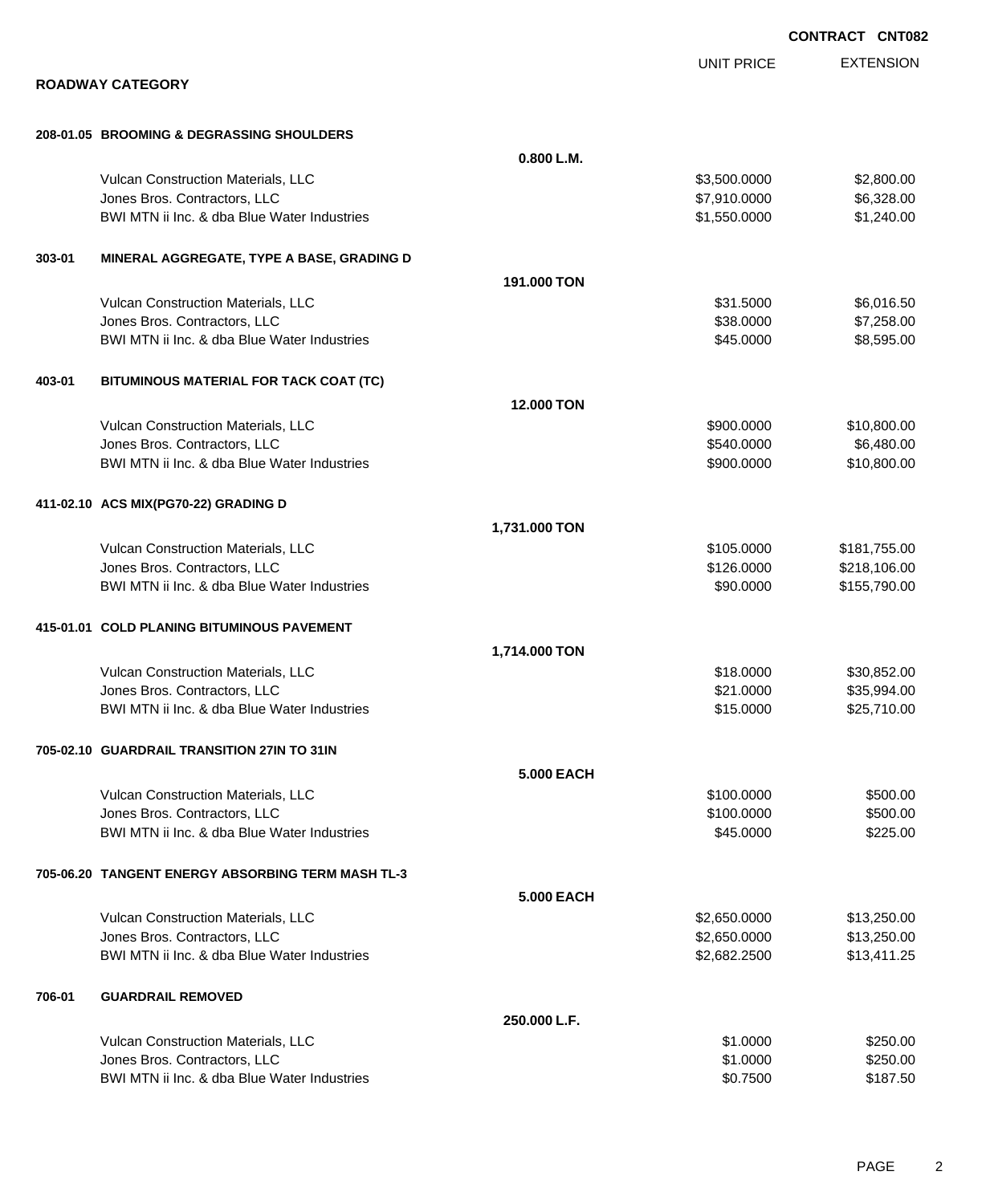|        |                                                                   |                   | <b>UNIT PRICE</b> | <b>EXTENSION</b> |
|--------|-------------------------------------------------------------------|-------------------|-------------------|------------------|
| 712-01 | <b>TRAFFIC CONTROL</b>                                            |                   |                   |                  |
|        |                                                                   | 1.000 LS          |                   |                  |
|        | Vulcan Construction Materials, LLC                                |                   | \$25,000.0000     | \$25,000.00      |
|        | Jones Bros. Contractors, LLC                                      |                   | \$14,000.0000     | \$14,000.00      |
|        | BWI MTN ii Inc. & dba Blue Water Industries                       |                   | \$63,250.0000     | \$63,250.00      |
|        | 712-04.01 FLEXIBLE DRUMS (CHANNELIZING)                           |                   |                   |                  |
|        |                                                                   | 50.000 EACH       |                   |                  |
|        | Vulcan Construction Materials, LLC                                |                   | \$15.0000         | \$750.00         |
|        | Jones Bros. Contractors, LLC                                      |                   | \$5.0000          | \$250.00         |
|        | BWI MTN ii Inc. & dba Blue Water Industries                       |                   | \$5.0000          | \$250.00         |
| 712-06 | <b>SIGNS (CONSTRUCTION)</b>                                       |                   |                   |                  |
|        |                                                                   | 517,000 S.F.      |                   |                  |
|        | Vulcan Construction Materials, LLC                                |                   | \$9.0000          | \$4,653.00       |
|        | Jones Bros. Contractors, LLC                                      |                   | \$6.5000          | \$3,360.50       |
|        | BWI MTN ii Inc. & dba Blue Water Industries                       |                   | \$6.5000          | \$3,360.50       |
|        | 712-08.03 ARROW BOARD (TYPE C)                                    |                   |                   |                  |
|        |                                                                   | <b>4.000 EACH</b> |                   |                  |
|        | Vulcan Construction Materials, LLC                                |                   | \$900.0000        | \$3,600.00       |
|        | Jones Bros. Contractors, LLC                                      |                   | \$500.0000        | \$2,000.00       |
|        | BWI MTN ii Inc. & dba Blue Water Industries                       |                   | \$500.0000        | \$2,000.00       |
|        | 716-01.21 SNOWPLOWABLE RAISED PAVEMENT MARKERS (BI-DIR) (1 COLOR) |                   |                   |                  |
|        |                                                                   | 178,000 EACH      |                   |                  |
|        | Vulcan Construction Materials, LLC                                |                   | \$30.0000         | \$5,340.00       |
|        | Jones Bros. Contractors, LLC                                      |                   | \$30.0000         | \$5,340.00       |
|        | BWI MTN ii Inc. & dba Blue Water Industries                       |                   | \$30.0000         | \$5,340.00       |
|        | 716-01.22 SNOWPLOWABLE RAISED PAVMENT MARKERS (MONO-DIR)(1 COLOR) |                   |                   |                  |
|        |                                                                   | 162.000 EACH      |                   |                  |
|        | Vulcan Construction Materials, LLC                                |                   | \$30.0000         | \$4,860.00       |
|        | Jones Bros. Contractors, LLC                                      |                   | \$30.0000         | \$4,860.00       |
|        | BWI MTN ii Inc. & dba Blue Water Industries                       |                   | \$30.0000         | \$4,860.00       |
|        | 716-02.03 PLASTIC PAVEMENT MARKING (CROSS-WALK)                   |                   |                   |                  |
|        |                                                                   | 940.000 L.F.      |                   |                  |
|        | Vulcan Construction Materials, LLC                                |                   | \$12.0000         | \$11,280.00      |
|        | Jones Bros. Contractors, LLC                                      |                   | \$12.0000         | \$11,280.00      |
|        | BWI MTN ii Inc. & dba Blue Water Industries                       |                   | \$12.0000         | \$11,280.00      |
|        | 716-02.04 PLASTIC PAVEMENT MARKING(CHANNELIZATION STRIPING)       |                   |                   |                  |
|        |                                                                   | 800.000 S.Y.      |                   |                  |
|        | Vulcan Construction Materials, LLC                                |                   | \$5.0000          | \$4,000.00       |
|        | Jones Bros. Contractors, LLC                                      |                   | \$5.0000          | \$4,000.00       |
|        | BWI MTN ii Inc. & dba Blue Water Industries                       |                   | \$5.0000          | \$4,000.00       |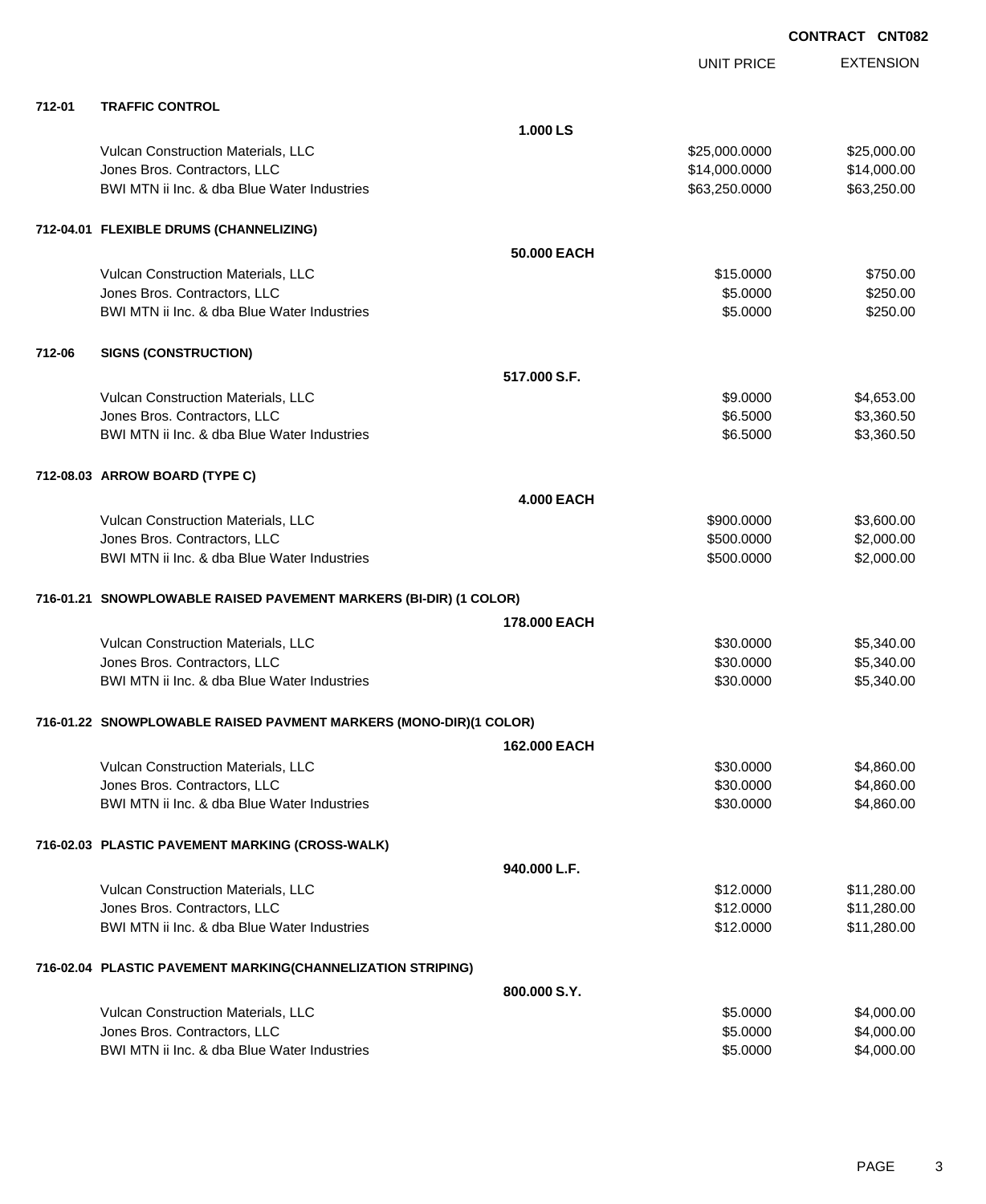UNIT PRICE

EXTENSION

| 716-02.05 PLASTIC PAVEMENT MARKING (STOP LINE)               |                    |              |            |
|--------------------------------------------------------------|--------------------|--------------|------------|
|                                                              | 600.000 L.F.       |              |            |
| Vulcan Construction Materials, LLC                           |                    | \$15.0000    | \$9,000.00 |
| Jones Bros. Contractors, LLC                                 |                    | \$15.0000    | \$9,000.00 |
| BWI MTN ii Inc. & dba Blue Water Industries                  |                    | \$15.0000    | \$9,000.00 |
| 716-02.06 PLASTIC PAVEMENT MARKING (TURN LANE ARROW)         |                    |              |            |
|                                                              | <b>25,000 EACH</b> |              |            |
| Vulcan Construction Materials, LLC                           |                    | \$175.0000   | \$4,375.00 |
| Jones Bros. Contractors, LLC                                 |                    | \$175.0000   | \$4,375.00 |
| BWI MTN ii Inc. & dba Blue Water Industries                  |                    | \$175.0000   | \$4,375.00 |
| 716-02.08 PLASTIC PAVEMENT MARKING (8" DOTTED LINE)          |                    |              |            |
|                                                              | 750,000 L.F.       |              |            |
| Vulcan Construction Materials, LLC                           |                    | \$3,0000     | \$2,250.00 |
| Jones Bros. Contractors, LLC                                 |                    | \$3.0000     | \$2,250.00 |
| BWI MTN ii Inc. & dba Blue Water Industries                  |                    | \$3.0000     | \$2,250.00 |
| 716-02.09 PLASTIC PAVEMENT MARKING (LONGITUDINAL CROSS-WALK) |                    |              |            |
|                                                              | 65.000 L.F.        |              |            |
| Vulcan Construction Materials, LLC                           |                    | \$40.0000    | \$2,600.00 |
| Jones Bros. Contractors, LLC                                 |                    | \$40.0000    | \$2,600.00 |
| BWI MTN ii Inc. & dba Blue Water Industries                  |                    | \$40.0000    | \$2,600.00 |
| 716-02.12 PLASTIC PAVEMENT MARKING (8IN LINE)                |                    |              |            |
|                                                              | 0.500 L.M.         |              |            |
| Vulcan Construction Materials, LLC                           |                    | \$5,500.0000 | \$2,750.00 |
| Jones Bros. Contractors, LLC                                 |                    | \$5,500.0000 | \$2,750.00 |
| BWI MTN ii Inc. & dba Blue Water Industries                  |                    | \$5,500.0000 | \$2,750.00 |
| 716-03.01 PLASTIC WORD PAVEMENT MARKING (ONLY)               |                    |              |            |
|                                                              | 8.000 EACH         |              |            |
| Vulcan Construction Materials, LLC                           |                    | \$380.0000   | \$3,040.00 |
| Jones Bros. Contractors, LLC                                 |                    | \$380.0000   | \$3,040.00 |
| BWI MTN ii Inc. & dba Blue Water Industries                  |                    | \$380.0000   | \$3,040.00 |
| 716-04.01 PLASTIC PAVEMENT MARKING (STRAIGHT-TURN ARROW)     |                    |              |            |
|                                                              | <b>2.000 EACH</b>  |              |            |
| Vulcan Construction Materials, LLC                           |                    | \$225.0000   | \$450.00   |
| Jones Bros. Contractors, LLC                                 |                    | \$225.0000   | \$450.00   |
| BWI MTN ii Inc. & dba Blue Water Industries                  |                    | \$225.0000   | \$450.00   |
| 716-04.04 PLASTIC PAVEMENT MARKING (TRANSVERSE SHOULDER)     |                    |              |            |
|                                                              | 210.000 L.F.       |              |            |
| Vulcan Construction Materials, LLC                           |                    | \$12.0000    | \$2,520.00 |
| Jones Bros. Contractors, LLC                                 |                    | \$12.0000    | \$2,520.00 |
| BWI MTN ii Inc. & dba Blue Water Industries                  |                    | \$12.0000    | \$2,520.00 |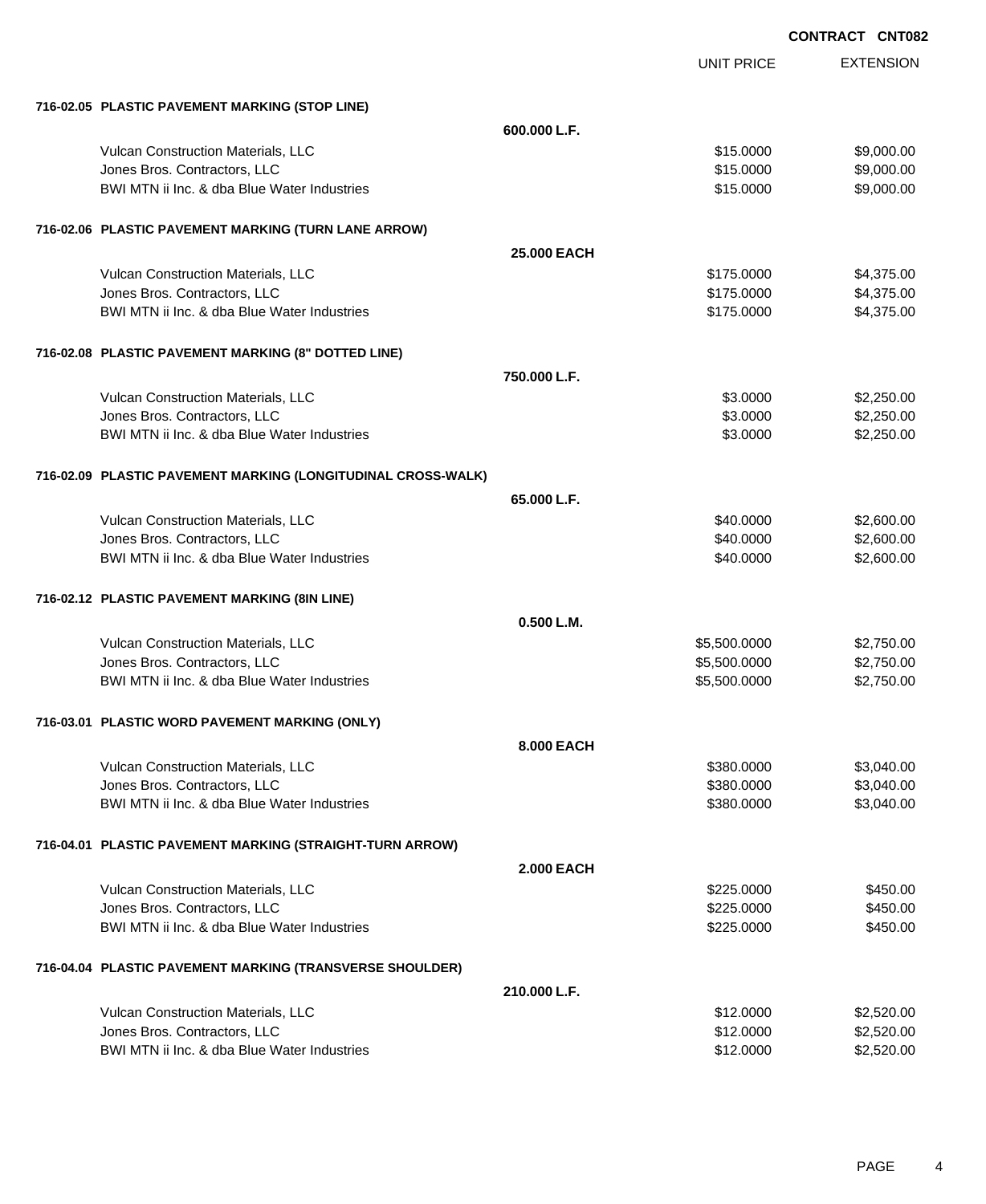|                                                                 |                   |                   | <b>CONTRACT CNT082</b> |
|-----------------------------------------------------------------|-------------------|-------------------|------------------------|
|                                                                 |                   | <b>UNIT PRICE</b> | <b>EXTENSION</b>       |
| 716-04.05 PLASTIC PAVEMENT MARKING (STRAIGHT ARROW)             |                   |                   |                        |
|                                                                 | 3.000 EACH        |                   |                        |
| Vulcan Construction Materials, LLC                              |                   | \$140.0000        | \$420.00               |
| Jones Bros. Contractors, LLC                                    |                   | \$140.0000        | \$420.00               |
| BWI MTN ii Inc. & dba Blue Water Industries                     |                   | \$140.0000        | \$420.00               |
| 716-04.13 PLASTIC PAVEMENT MARKING (BIKELANE SYMBOL & ARROW)    |                   |                   |                        |
|                                                                 | <b>4.000 EACH</b> |                   |                        |
| Vulcan Construction Materials, LLC                              |                   | \$400.0000        | \$1,600.00             |
| Jones Bros. Contractors, LLC                                    |                   | \$400.0000        | \$1,600.00             |
| BWI MTN ii Inc. & dba Blue Water Industries                     |                   | \$400.0000        | \$1,600.00             |
| 716-05.01 PAINTED PAVEMENT MARKING (4" LINE)                    |                   |                   |                        |
|                                                                 | 2.200 L.M.        |                   |                        |
| Vulcan Construction Materials, LLC                              |                   | \$1,200.0000      | \$2,640.00             |
| Jones Bros. Contractors, LLC                                    |                   | \$1,200.0000      | \$2,640.00             |
| BWI MTN ii Inc. & dba Blue Water Industries                     |                   | \$1,200.0000      | \$2,640.00             |
| 716-10.30 TRUNCATED DOME DETECTABLE WARNING MAT                 |                   |                   |                        |
|                                                                 | 96,000 S.F.       |                   |                        |
| Vulcan Construction Materials, LLC                              |                   | \$32.0000         | \$3,072.00             |
| Jones Bros. Contractors, LLC                                    |                   | \$60.0000         | \$5,760.00             |
| BWI MTN ii Inc. & dba Blue Water Industries                     |                   | \$50.0000         | \$4,800.00             |
| 716-12.02 ENHANCED FLATLINE THERMO PVMT MRKNG (6IN LINE)        |                   |                   |                        |
|                                                                 | 2.300 L.M.        |                   |                        |
| Vulcan Construction Materials, LLC                              |                   | \$5,000.0000      | \$11,500.00            |
| Jones Bros. Contractors, LLC                                    |                   | \$5,000.0000      | \$11,500.00            |
| BWI MTN ii Inc. & dba Blue Water Industries                     |                   | \$5,000.0000      | \$11,500.00            |
| 716-12.05 ENHANCED FLATLINE THERMO PVMT MRKNG (6IN DOTTED LINE) |                   |                   |                        |
|                                                                 | 1,100.000 L.F.    |                   |                        |
| Vulcan Construction Materials, LLC                              |                   | \$1.0000          | \$1,100.00             |
| Jones Bros. Contractors, LLC                                    |                   | \$1.0000          | \$1,100.00             |
| BWI MTN ii Inc. & dba Blue Water Industries                     |                   | \$1.0000          | \$1,100.00             |
| 716-13.01 SPRAY THERMO PVMT MRKNG (60 mil) (4IN LINE)           |                   |                   |                        |
|                                                                 | 0.600 L.M.        |                   |                        |
| Vulcan Construction Materials, LLC                              |                   | \$3,600.0000      | \$2,160.00             |
| Jones Bros. Contractors, LLC                                    |                   | \$3,600.0000      | \$2,160.00             |
| BWI MTN ii Inc. & dba Blue Water Industries                     |                   | \$3,600.0000      | \$2,160.00             |
| 716-13.02 SPRAY THERMO PVMT MRKNG (60 mil) (6IN LINE)           |                   |                   |                        |
|                                                                 | 1.100 L.M.        |                   |                        |
| Vulcan Construction Materials, LLC                              |                   | \$5,000.0000      | \$5,500.00             |
| Jones Bros. Contractors, LLC                                    |                   | \$5,000.0000      | \$5,500.00             |
| BWI MTN ii Inc. & dba Blue Water Industries                     |                   | \$5,000.0000      | \$5,500.00             |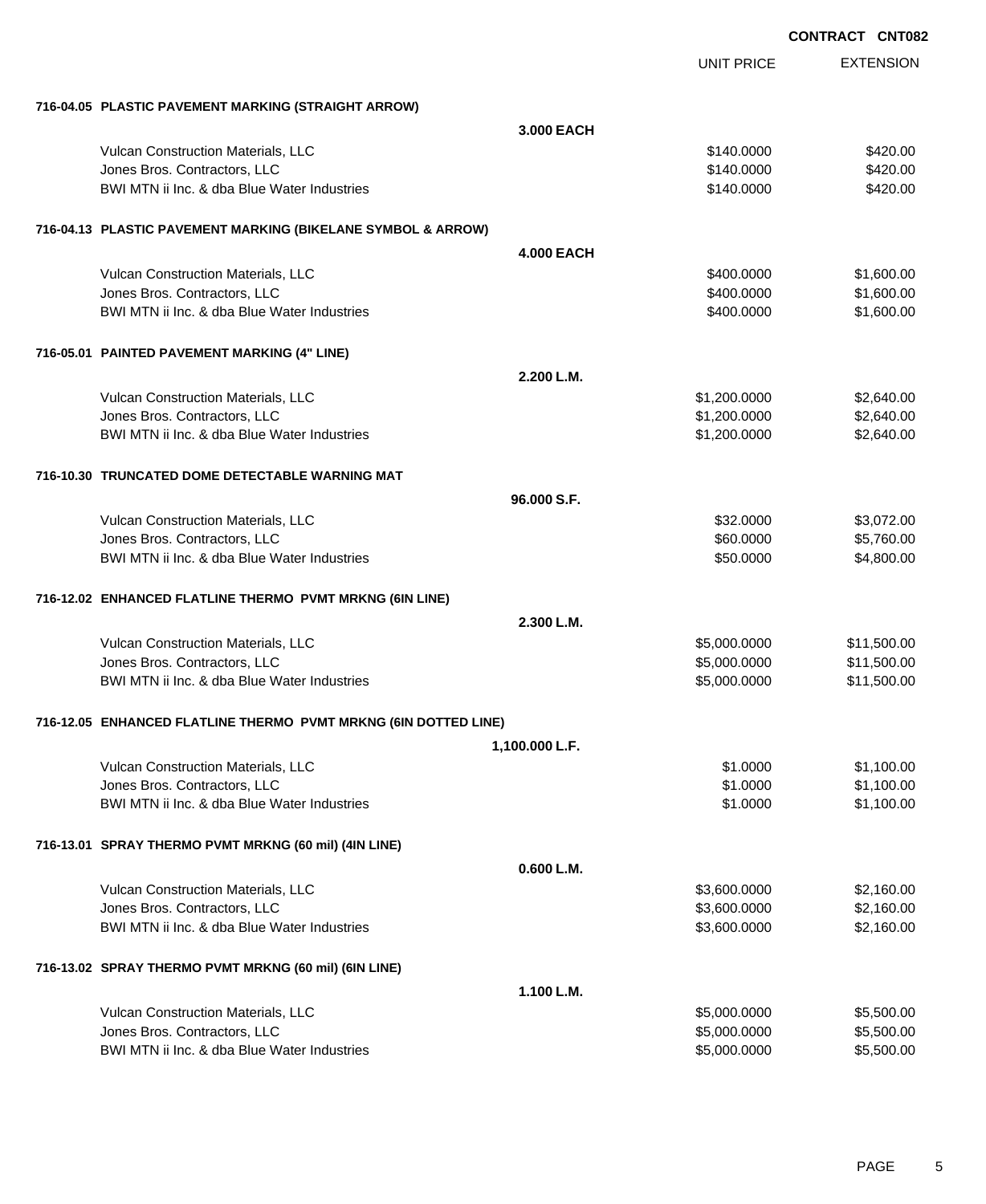| 716-13.04 SPRAY THERMO PVMT MRKNG (60 mil) (4IN DOTTED LINE)<br>400.000 L.F.<br>Vulcan Construction Materials, LLC<br>\$400.00<br>\$1.0000<br>\$400.00<br>Jones Bros. Contractors, LLC<br>\$1,0000<br>BWI MTN ii Inc. & dba Blue Water Industries<br>\$400.00<br>\$1.0000<br>717-01<br><b>MOBILIZATION</b><br>1.000 LS<br>Vulcan Construction Materials, LLC<br>\$25,000.0000<br>\$25,000.00<br>\$8,000.0000<br>\$8,000.00<br>Jones Bros. Contractors, LLC<br>BWI MTN ii Inc. & dba Blue Water Industries<br>\$52,750.00<br>\$52,750.0000<br>730-14.02 SAW SLOT<br>2,924.000 L.F.<br>\$10,234.00<br>Vulcan Construction Materials, LLC<br>\$3.5000<br>\$10,234.00<br>Jones Bros. Contractors, LLC<br>\$3.5000<br>BWI MTN ii Inc. & dba Blue Water Industries<br>\$10,234.00<br>\$3.5000<br>730-14.03 LOOP WIRE<br>6,548.000 L.F.<br>Vulcan Construction Materials, LLC<br>\$0.5500<br>\$3,601.40<br>Jones Bros. Contractors, LLC<br>\$3,274.00<br>\$0.5000<br>BWI MTN ii Inc. & dba Blue Water Industries<br>\$0.5000<br>\$3,274.00 |  | <b>UNIT PRICE</b> | <b>EXTENSION</b> |
|-------------------------------------------------------------------------------------------------------------------------------------------------------------------------------------------------------------------------------------------------------------------------------------------------------------------------------------------------------------------------------------------------------------------------------------------------------------------------------------------------------------------------------------------------------------------------------------------------------------------------------------------------------------------------------------------------------------------------------------------------------------------------------------------------------------------------------------------------------------------------------------------------------------------------------------------------------------------------------------------------------------------------------------|--|-------------------|------------------|
|                                                                                                                                                                                                                                                                                                                                                                                                                                                                                                                                                                                                                                                                                                                                                                                                                                                                                                                                                                                                                                     |  |                   |                  |
|                                                                                                                                                                                                                                                                                                                                                                                                                                                                                                                                                                                                                                                                                                                                                                                                                                                                                                                                                                                                                                     |  |                   |                  |
|                                                                                                                                                                                                                                                                                                                                                                                                                                                                                                                                                                                                                                                                                                                                                                                                                                                                                                                                                                                                                                     |  |                   |                  |
|                                                                                                                                                                                                                                                                                                                                                                                                                                                                                                                                                                                                                                                                                                                                                                                                                                                                                                                                                                                                                                     |  |                   |                  |
|                                                                                                                                                                                                                                                                                                                                                                                                                                                                                                                                                                                                                                                                                                                                                                                                                                                                                                                                                                                                                                     |  |                   |                  |
|                                                                                                                                                                                                                                                                                                                                                                                                                                                                                                                                                                                                                                                                                                                                                                                                                                                                                                                                                                                                                                     |  |                   |                  |
|                                                                                                                                                                                                                                                                                                                                                                                                                                                                                                                                                                                                                                                                                                                                                                                                                                                                                                                                                                                                                                     |  |                   |                  |
|                                                                                                                                                                                                                                                                                                                                                                                                                                                                                                                                                                                                                                                                                                                                                                                                                                                                                                                                                                                                                                     |  |                   |                  |
|                                                                                                                                                                                                                                                                                                                                                                                                                                                                                                                                                                                                                                                                                                                                                                                                                                                                                                                                                                                                                                     |  |                   |                  |
|                                                                                                                                                                                                                                                                                                                                                                                                                                                                                                                                                                                                                                                                                                                                                                                                                                                                                                                                                                                                                                     |  |                   |                  |
|                                                                                                                                                                                                                                                                                                                                                                                                                                                                                                                                                                                                                                                                                                                                                                                                                                                                                                                                                                                                                                     |  |                   |                  |
|                                                                                                                                                                                                                                                                                                                                                                                                                                                                                                                                                                                                                                                                                                                                                                                                                                                                                                                                                                                                                                     |  |                   |                  |
|                                                                                                                                                                                                                                                                                                                                                                                                                                                                                                                                                                                                                                                                                                                                                                                                                                                                                                                                                                                                                                     |  |                   |                  |
|                                                                                                                                                                                                                                                                                                                                                                                                                                                                                                                                                                                                                                                                                                                                                                                                                                                                                                                                                                                                                                     |  |                   |                  |
|                                                                                                                                                                                                                                                                                                                                                                                                                                                                                                                                                                                                                                                                                                                                                                                                                                                                                                                                                                                                                                     |  |                   |                  |
|                                                                                                                                                                                                                                                                                                                                                                                                                                                                                                                                                                                                                                                                                                                                                                                                                                                                                                                                                                                                                                     |  |                   |                  |
|                                                                                                                                                                                                                                                                                                                                                                                                                                                                                                                                                                                                                                                                                                                                                                                                                                                                                                                                                                                                                                     |  |                   |                  |
|                                                                                                                                                                                                                                                                                                                                                                                                                                                                                                                                                                                                                                                                                                                                                                                                                                                                                                                                                                                                                                     |  |                   |                  |
|                                                                                                                                                                                                                                                                                                                                                                                                                                                                                                                                                                                                                                                                                                                                                                                                                                                                                                                                                                                                                                     |  |                   |                  |
|                                                                                                                                                                                                                                                                                                                                                                                                                                                                                                                                                                                                                                                                                                                                                                                                                                                                                                                                                                                                                                     |  |                   |                  |